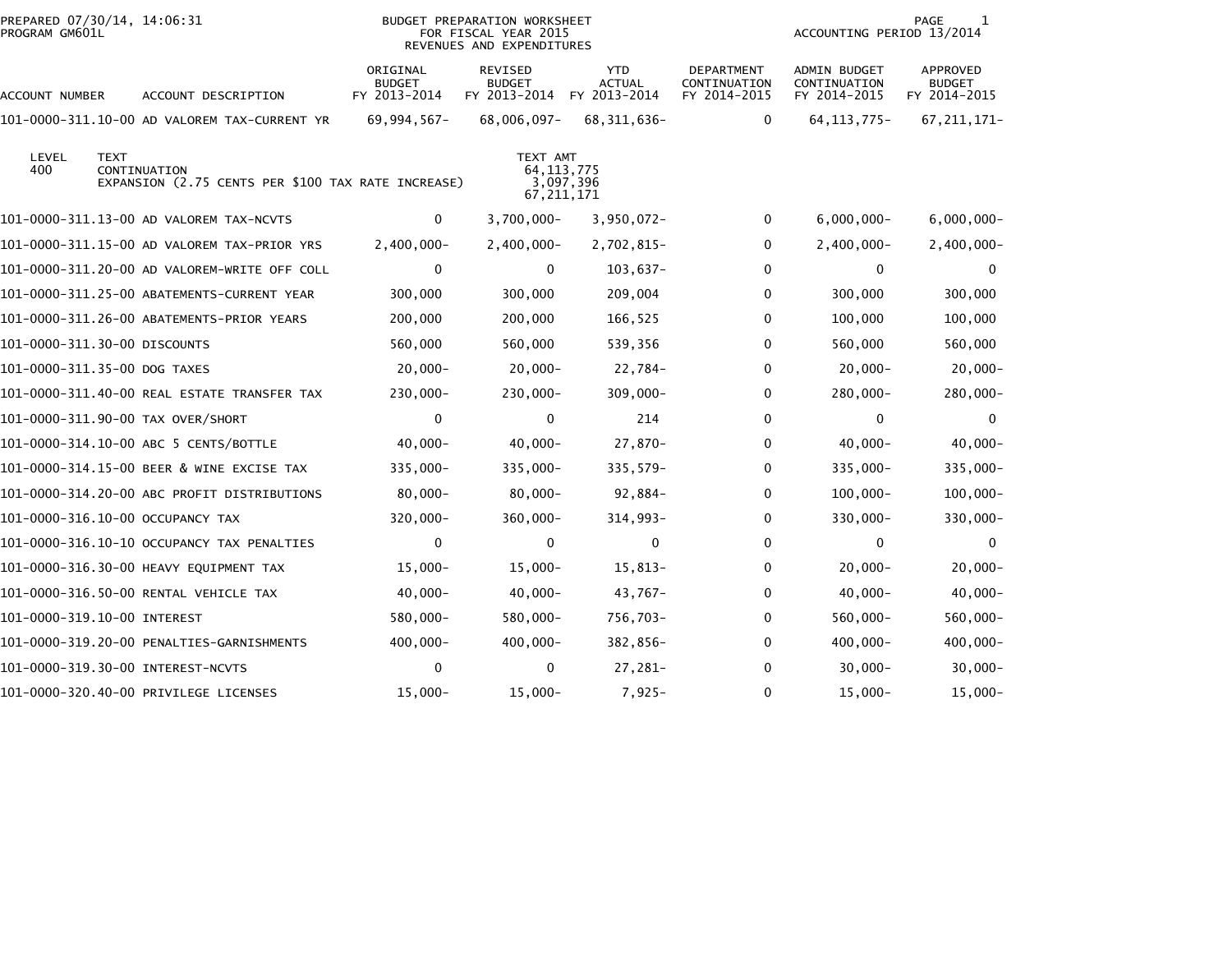| PREPARED 07/30/14, 14:06:31<br>PROGRAM GM601L |                                              |                                           | <b>BUDGET PREPARATION WORKSHEET</b><br>FOR FISCAL YEAR 2015<br>REVENUES AND EXPENDITURES |                                             |                                            | ACCOUNTING PERIOD 13/2014                           | 2<br>PAGE                                        |
|-----------------------------------------------|----------------------------------------------|-------------------------------------------|------------------------------------------------------------------------------------------|---------------------------------------------|--------------------------------------------|-----------------------------------------------------|--------------------------------------------------|
| ACCOUNT NUMBER                                | ACCOUNT DESCRIPTION                          | ORIGINAL<br><b>BUDGET</b><br>FY 2013-2014 | <b>REVISED</b><br><b>BUDGET</b><br>FY 2013-2014                                          | <b>YTD</b><br><b>ACTUAL</b><br>FY 2013-2014 | DEPARTMENT<br>CONTINUATION<br>FY 2014-2015 | <b>ADMIN BUDGET</b><br>CONTINUATION<br>FY 2014-2015 | <b>APPROVED</b><br><b>BUDGET</b><br>FY 2014-2015 |
|                                               | 101-0000-333.10-00 PAYMENT IN LIEU OF TAXES  | $30,000 -$                                | $30,000 -$                                                                               | $31,393-$                                   | $\mathbf{0}$                               | $30,000 -$                                          | $30,000 -$                                       |
| 101-0000-335.50-10 1 CENT SALES TAX           |                                              | 7,835,000-                                | 7,835,000-                                                                               | 5,810,910-                                  | 0                                          | 7,930,000-                                          | 7,930,000-                                       |
|                                               | 101-0000-335.50-11 MUNI HOLD HARMLESS        | 2,200,000                                 | 2,200,000                                                                                | 1,696,017                                   | $\mathbf{0}$                               | 2,310,000                                           | 2,310,000                                        |
|                                               | 101-0000-335.50-20 1/2 CENT-ART 40-UNRESTRIC | $3,735,000 -$                             | $3,735,000 -$                                                                            | 2,830,503-                                  | $\mathbf{0}$                               | $3,900,000 -$                                       | $3,900,000 -$                                    |
|                                               |                                              | 1,340,000-                                | 1,340,000-                                                                               | $1,000,594-$                                | 0                                          | 1,380,000-                                          | $1,380,000 -$                                    |
|                                               |                                              | $1,200,000 -$                             | $1,200,000 -$                                                                            | 855,490-                                    | 0                                          | $1,150,000 -$                                       | $1,150,000 -$                                    |
|                                               |                                              | $2,645,000 -$                             | $2,645,000 -$                                                                            | $2,001,187-$                                | 0                                          | $2,760,000 -$                                       | 2,760,000-                                       |
|                                               |                                              | 0                                         | 0                                                                                        | 86,696-                                     | 0                                          | 0                                                   | $\mathbf{0}$                                     |
|                                               |                                              | $2,345,000 -$                             | 2,345,000-                                                                               | 1,764,242-                                  | 0                                          | $2,390,000 -$                                       | $2,390,000 -$                                    |
|                                               | 101-0000-338.25-00 CONTRIBUTION-KANNAPOLIS   | $62,500 -$                                | $62,500-$                                                                                | $62,500-$                                   | 0                                          | $62,500 -$                                          | $62,500-$                                        |
|                                               | 101-0000-338.70-00 CONTRIBUTION-SALISBURY    | $50,000 -$                                | $50,000 -$                                                                               | $\mathbf 0$                                 | 0                                          | $50,000 -$                                          | $50,000 -$                                       |
|                                               | 101-0000-353.26-00 CABLEVISION FRANCHISE FEE | 420,000-                                  | 420,000-                                                                                 | 295,094-                                    | 0                                          | 380,000-                                            | 380,000-                                         |
|                                               |                                              | $100,000 -$                               | $100,000 -$                                                                              | 99,078-                                     | 0                                          | $100,000 -$                                         | $100,000 -$                                      |
|                                               |                                              | $21,300-$                                 | $21,300-$                                                                                | $21,448-$                                   | 0                                          | $21,300-$                                           | $21,300-$                                        |
|                                               |                                              | $11,900 -$                                | $11,900-$                                                                                | $11,903-$                                   | 0                                          | $11,900 -$                                          | $11,900 -$                                       |
| 101-0000-363.90-00 RENTS-OTHER                |                                              | $31,500-$                                 | $31,500-$                                                                                | $30,650 -$                                  | 0                                          | $31,500 -$                                          | $31,500 -$                                       |
|                                               | 101-0000-389.90-00 MISC DEPOSITS-UNASSIGNED  | $\Omega$                                  | $\Omega$                                                                                 | 0                                           | 0                                          | 0                                                   | $\mathbf{0}$                                     |
|                                               | 101-0000-389.95-00 OTHER MISC RECEIPTS       | $30,000 -$                                | $30,000 -$                                                                               | 123,964-                                    | $\mathbf{0}$                               | $70,000 -$                                          | $70,000 -$                                       |
|                                               | 101-0000-390.10-00 OFS:INSTALLMENT PURCHASES | 720,000-                                  | 720,000-                                                                                 | 720,000-                                    | $\mathbf{0}$                               | $900,000 -$                                         | $900,000 -$                                      |
|                                               | 101-0000-391.67-00 TRANSFER FROM FUND 315    | 0                                         | 0                                                                                        | 0                                           | 0                                          | 0                                                   | $\mathbf{0}$                                     |
| 101-0000-392.30-00 SALE OF PROPERTY           |                                              | $5,000 -$                                 | $5,000 -$                                                                                | 108,328-                                    | 0                                          | 0                                                   | $\mathbf{0}$                                     |
|                                               |                                              | 0                                         | 951,688-                                                                                 | 0                                           | 0                                          | $\bf{0}$                                            | $\mathbf{0}$                                     |
|                                               | 101-0000-395.10-00 FUND BALANCE APPR-UNREST  | $6,926,908-$                              | 7,893,681-                                                                               | 0                                           | $\mathbf{0}$                               | 0                                                   | 7,246,824-                                       |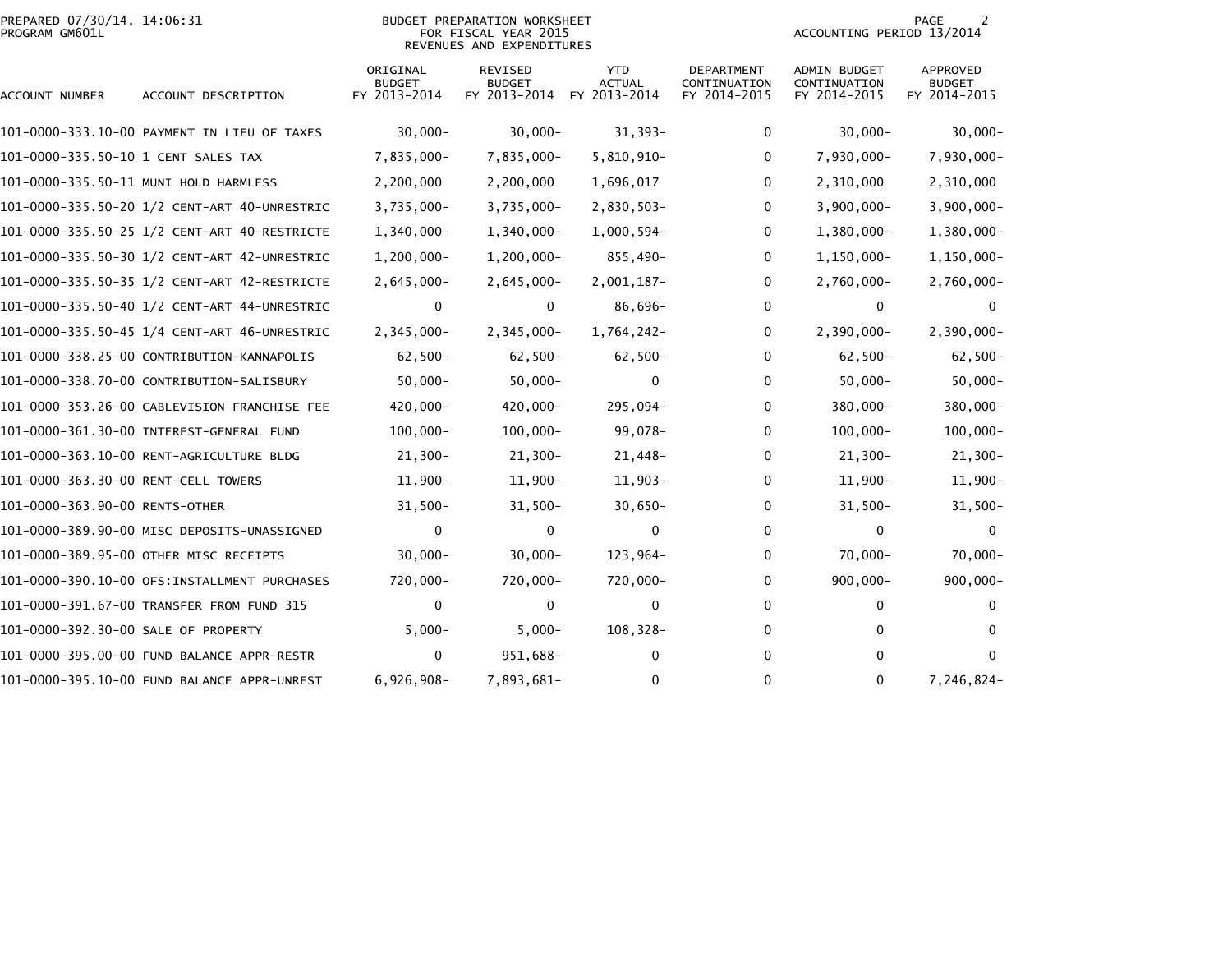|     | PREPARED 07/30/14, 14:06:31<br>PROGRAM GM601L |                     | <b>BUDGET</b>                             | PREPARATION WORKSHEET<br>FOR FISCAL YEAR 2015<br>REVENUES AND EXPENDITURES |                                | PAGE<br>ACCOUNTING PERIOD 13/2014          |                                              |                                           |  |
|-----|-----------------------------------------------|---------------------|-------------------------------------------|----------------------------------------------------------------------------|--------------------------------|--------------------------------------------|----------------------------------------------|-------------------------------------------|--|
|     | ACCOUNT NUMBER                                | ACCOUNT DESCRIPTION | ORIGINAL<br><b>BUDGET</b><br>FY 2013-2014 | REVISED<br><b>BUDGET</b><br>FY 2013-2014                                   | YTD.<br>ACTUAL<br>FY 2013-2014 | DEPARTMENT<br>CONTINUATION<br>FY 2014-2015 | ADMIN BUDGET<br>CONTINUATION<br>FY 2014-2015 | APPROVED<br><b>BUDGET</b><br>FY 2014-2015 |  |
|     | <b>REVENUE</b>                                |                     | 98,718,675-                               | 102,388,666-                                                               | 90,648,479-                    | 0                                          | 92,580,975-                                  | 102,925,195-                              |  |
| **  | <b>GENERAL FUND</b>                           |                     | 98.718.675-                               | 102.388.666-                                                               | 90,648,479-                    |                                            | 92,580,975-                                  | 102,925,195-                              |  |
| *** | <b>GENERAL FUND</b>                           |                     | 98,718,675-                               | 102,388,666-                                                               | 90,648,479-                    |                                            | 92,580,975-                                  | 102,925,195-                              |  |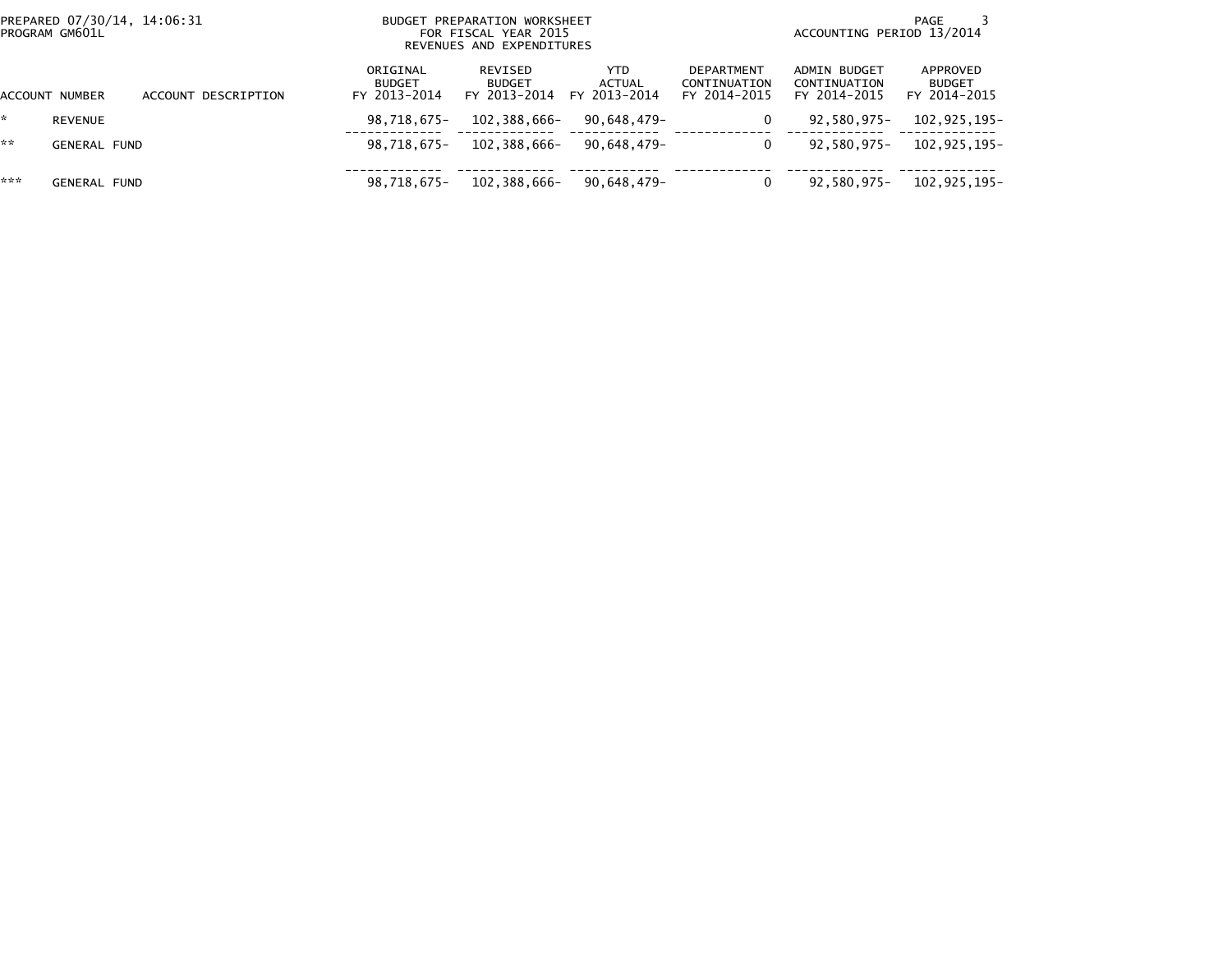| PREPARED 07/30/14, 14:06:31<br>PROGRAM GM601L |                                         |                                           | BUDGET PREPARATION WORKSHEET<br>FOR FISCAL YEAR 2015<br>REVENUES AND EXPENDITURES |                                       |                                                   | ACCOUNTING PERIOD 13/2014                           | PAGE                                      |
|-----------------------------------------------|-----------------------------------------|-------------------------------------------|-----------------------------------------------------------------------------------|---------------------------------------|---------------------------------------------------|-----------------------------------------------------|-------------------------------------------|
| ACCOUNT NUMBER                                | ACCOUNT DESCRIPTION                     | ORIGINAL<br><b>BUDGET</b><br>FY 2013-2014 | REVISED<br><b>BUDGET</b><br>FY 2013-2014                                          | YTD.<br><b>ACTUAL</b><br>FY 2013-2014 | <b>DEPARTMENT</b><br>CONTINUATION<br>FY 2014-2015 | <b>ADMIN BUDGET</b><br>CONTINUATION<br>FY 2014-2015 | APPROVED<br><b>BUDGET</b><br>FY 2014-2015 |
|                                               | 101-4110-411.10-20 SALARIES:PER DIEM    | 65,643                                    | 65,943                                                                            | 64,399                                | 0                                                 | 65,914                                              | 65,914                                    |
|                                               | 101-4110-411.20-05 HEALTH INSURANCE     | 40,200                                    | 39,545                                                                            | 25,125                                | 0                                                 | 40,200                                              | 40,200                                    |
|                                               | 101-4110-411.20-10 MEDICARE TAX         | 1,125                                     | 1,180                                                                             | 1,151                                 | 0                                                 | 1,216                                               | 1,216                                     |
|                                               | 101-4110-411.20-20 SOCIAL SECURITY TAX  | 4,803                                     | 5,103                                                                             | 4,924                                 | 0                                                 | 5,202                                               | 5,202                                     |
|                                               | 101-4110-411.20-25 WORKERS COMPENSATION | 340                                       | 340                                                                               | 328                                   | 0                                                 | 340                                                 | 340                                       |
| 101-4110-411.58-00 TRAVEL                     |                                         | 22,000                                    | 22,000                                                                            | 18,227                                | 0                                                 | 22,000                                              | 22,000                                    |
| 101-4110-411.59-00 TRAINING                   |                                         | 3,000                                     | 1,500                                                                             | 1,330                                 | 0                                                 | 4,000                                               | 4,000                                     |
|                                               |                                         | 0                                         | 0                                                                                 | 0                                     | 0                                                 | 0                                                   | $\Omega$                                  |
| *<br>EXPENDITURE                              |                                         | 137,111                                   | 135,611                                                                           | 115,484                               | 0                                                 | 138,872                                             | 138,872                                   |
| **<br>GOVERNING BODY                          |                                         | 137,111                                   | 135,611                                                                           | 115,484                               | 0                                                 | 138,872                                             | 138,872                                   |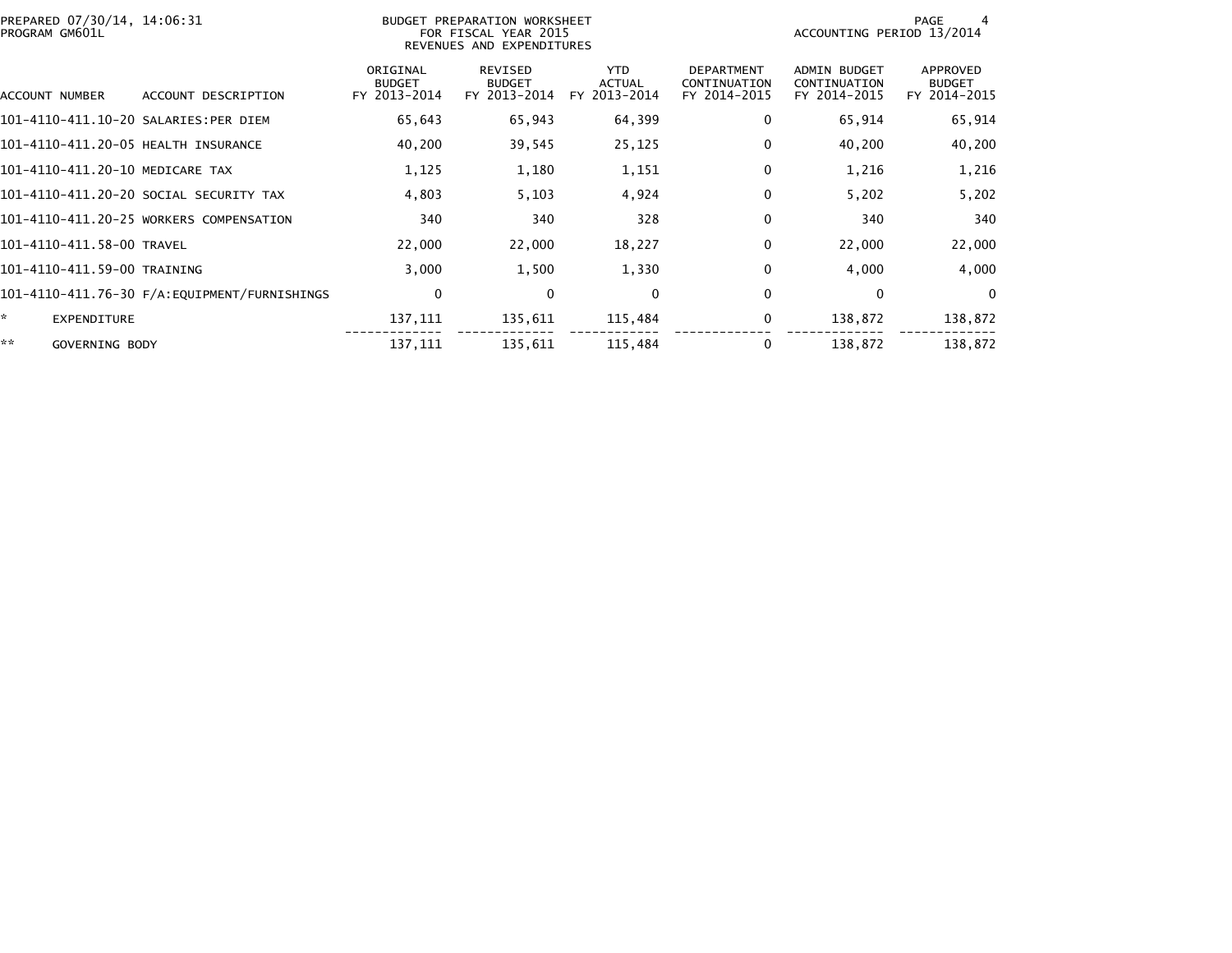| PREPARED 07/30/14, 14:06:31<br>PROGRAM GM601L |             |                                                                             |                                           | BUDGET PREPARATION WORKSHEET<br>FOR FISCAL YEAR 2015<br>REVENUES AND EXPENDITURES |                                             |                                                   | ACCOUNTING PERIOD 13/2014                           | PAGE<br>5                                        |
|-----------------------------------------------|-------------|-----------------------------------------------------------------------------|-------------------------------------------|-----------------------------------------------------------------------------------|---------------------------------------------|---------------------------------------------------|-----------------------------------------------------|--------------------------------------------------|
| ACCOUNT NUMBER                                |             | ACCOUNT DESCRIPTION                                                         | ORIGINAL<br><b>BUDGET</b><br>FY 2013-2014 | <b>REVISED</b><br><b>BUDGET</b><br>FY 2013-2014                                   | <b>YTD</b><br><b>ACTUAL</b><br>FY 2013-2014 | <b>DEPARTMENT</b><br>CONTINUATION<br>FY 2014-2015 | <b>ADMIN BUDGET</b><br>CONTINUATION<br>FY 2014-2015 | <b>APPROVED</b><br><b>BUDGET</b><br>FY 2014-2015 |
|                                               |             | 101-4112-334.30-64 DOT STATE PUBLIC ACCESS                                  | 0                                         | $13,800-$                                                                         | 0                                           | 0                                                 | $\mathbf{0}$                                        | $\Omega$                                         |
|                                               |             | 101-4112-334.85-00 STATE INCENTIVE GRANT                                    | $\mathbf{0}$                              | $50,000 -$                                                                        | $35,000 -$                                  | 0                                                 | 0                                                   | 0                                                |
|                                               |             | 101-4112-341.98-00 FED/STATE REV MERIT                                      | 0                                         | 0                                                                                 | 0                                           | <sup>0</sup>                                      | $\Omega$                                            | $\Omega$                                         |
|                                               |             | 101-4112-341.99-00 FED/ST REV:NEW POSITIONS                                 | $\Omega$                                  | 0                                                                                 | 0                                           | $\Omega$                                          | $\mathbf{0}$                                        | $120, 165 -$                                     |
| LEVEL<br>400                                  | <b>TEXT</b> | FIVE - INCOME MAINTENANCE CSEWORKERS II (DSS)                               |                                           | TEXT AMT                                                                          | 120,165<br>120,165                          |                                                   |                                                     |                                                  |
|                                               |             | 101-4112-342.64-00 RADIO REIMBURSEMENTS                                     | $\mathbf{0}$                              | $\Omega$                                                                          | $\mathbf{0}$                                | $\Omega$                                          | $\mathbf{0}$                                        | $\Omega$                                         |
| <b>REVENUE</b>                                |             | 101-4112-410.10-90 COST OF LIVING ADJUSTMENT                                | <sup>0</sup><br>525,354                   | 63,800-<br>0                                                                      | $35,000 -$<br>0                             | 0<br>0                                            | 0<br>0                                              | 120, 165-<br>458,931                             |
|                                               |             | 101-4112-410.10-93 NEW POSITIONS                                            | 74,549                                    | 0                                                                                 | 0                                           | 0                                                 | $\Omega$                                            | 0                                                |
|                                               |             | 101-4112-410.10-94 MERIT INCREASES                                          | $\mathbf 0$                               | $\Omega$                                                                          | $\Omega$                                    | 0                                                 | $\mathbf{0}$                                        | $\Omega$                                         |
|                                               |             | 101-4112-410.10-95 POSITION RECLASSIFICATION                                | $\mathbf{0}$                              | $\Omega$                                                                          | $\Omega$                                    | $\Omega$                                          | $\mathbf{0}$                                        | $\Omega$                                         |
|                                               |             | 101-4112-410.10-98 UNEMPLOYMENT COMPENSATION                                | 306,600                                   | 286,600                                                                           | 194,535                                     | 0                                                 | 200,000                                             | 200,000                                          |
|                                               |             | 101-4112-410.20-05 HEALTH INSURANCE                                         | $\mathbf{0}$                              | $\Omega$                                                                          | $\mathbf 0$                                 | $\Omega$                                          | $\mathbf{0}$                                        | $\Omega$                                         |
| 101-4112-410.32-10 ATTORNEY                   |             |                                                                             | 200,000                                   | 242,000                                                                           | 215,703                                     | 0                                                 | 180,000                                             | 180,000                                          |
| 101-4112-410.32-15 AUDITING                   |             |                                                                             | 46,000                                    | 46,000                                                                            | 25,705                                      | $\Omega$                                          | 48,000                                              | 48,000                                           |
|                                               |             | 101-4112-410.32-17 CONSULTING SERVICES                                      | $\mathbf 0$                               | $\mathbf{0}$                                                                      | $\mathbf 0$                                 | $\Omega$                                          | 62,000                                              | 62,000                                           |
| LEVEL<br>400                                  | <b>TEXT</b> | OFFICE SPACE NEEDS STUDY<br>COUNTY WATER AND SEWER FEASIBILITY STUDY UPDATE |                                           | TEXT AMT                                                                          | 47,000<br>15,000<br>62,000                  |                                                   |                                                     |                                                  |
|                                               |             | 101-4112-410.44-20 RENT:LAND & BUILDINGS                                    | 11,000                                    | 11,000                                                                            | 9,614                                       | 0                                                 | 11,000                                              | 11,000                                           |
| 101-4112-410.53-05 TELEPHONE                  |             |                                                                             | 13,000                                    | 13,000                                                                            | 11,022                                      | 0                                                 | 13,500                                              | 13,500                                           |
| 101-4112-410.54-00 ADVERTISING                |             |                                                                             | 6,000                                     | 6,000                                                                             | 3,230                                       | 0                                                 | 5,000                                               | 5,000                                            |
|                                               |             | 101-4112-410.61-05 SUPPLIES:OFFICE                                          | 9,000                                     | 9,000                                                                             | 5,062                                       | 0                                                 | 9,000                                               | 9,000                                            |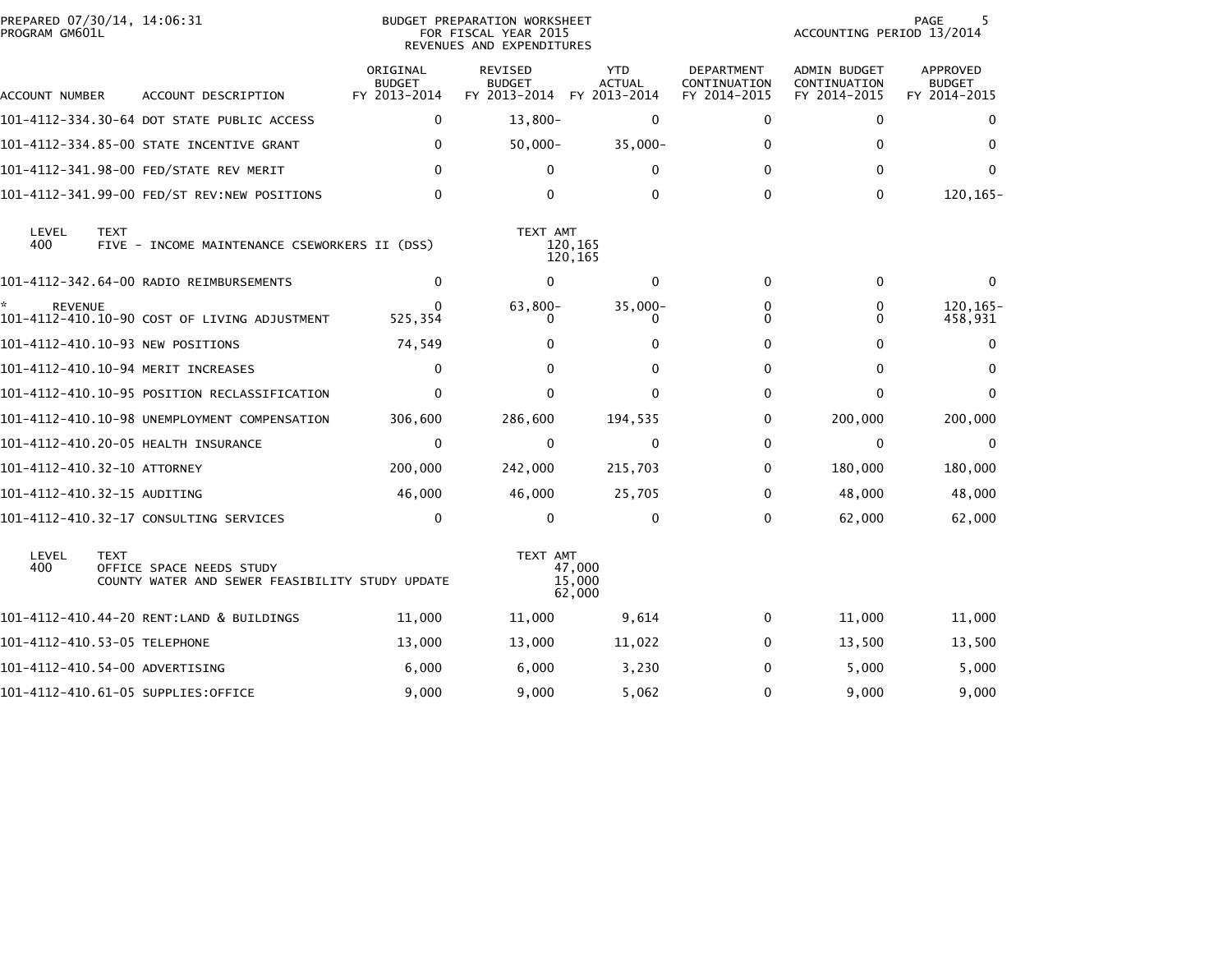| PREPARED 07/30/14, 14:06:31<br>PROGRAM GM601L |             |                                                                                                              |                                           | BUDGET PREPARATION WORKSHEET<br>FOR FISCAL YEAR 2015<br>REVENUES AND EXPENDITURES |                               |                                                   | ACCOUNTING PERIOD 13/2014                           | PAGE<br>6                                 |
|-----------------------------------------------|-------------|--------------------------------------------------------------------------------------------------------------|-------------------------------------------|-----------------------------------------------------------------------------------|-------------------------------|---------------------------------------------------|-----------------------------------------------------|-------------------------------------------|
| ACCOUNT NUMBER                                |             | ACCOUNT DESCRIPTION                                                                                          | ORIGINAL<br><b>BUDGET</b><br>FY 2013-2014 | REVISED<br><b>BUDGET</b><br>FY 2013-2014 FY 2013-2014                             | <b>YTD</b><br><b>ACTUAL</b>   | <b>DEPARTMENT</b><br>CONTINUATION<br>FY 2014-2015 | <b>ADMIN BUDGET</b><br>CONTINUATION<br>FY 2014-2015 | APPROVED<br><b>BUDGET</b><br>FY 2014-2015 |
|                                               |             | 101-4112-410.61-58 SUPPLIES:SECURITY                                                                         | 4,000                                     | 4,000                                                                             | 3,241                         | $\mathbf{0}$                                      | 5,000                                               | 5,000                                     |
|                                               |             | 101-4112-410.64-50 DUES & SUBSCRIPTIONS                                                                      | 60,000                                    | 60,000                                                                            | 53,074                        | 0                                                 | 60,000                                              | 60,000                                    |
|                                               |             | 101-4112-410.71-05 PURCHASE OF PROPERTY                                                                      | 0                                         | 7,925                                                                             | $\mathbf 0$                   | 0                                                 | 0                                                   | 0                                         |
|                                               |             | 101-4112-410.82-14 EMPLOYEE RECOGNITION PGM                                                                  | 11,000                                    | 11,000                                                                            | 9,574                         | 0                                                 | 11,000                                              | 11,000                                    |
| 101-4112-410.84-38 LOCAL INCENTIVES           |             |                                                                                                              | 1,265,000                                 | 1,367,365                                                                         | 55,097                        | 0                                                 | 1,715,000                                           | 1,715,000                                 |
| 101-4112-410.90-00 OTHER SERVICES             |             |                                                                                                              | 10,000                                    | 10,000                                                                            | 6,581                         | 0                                                 | 20,000                                              | 20,000                                    |
|                                               |             |                                                                                                              | 0                                         | $\mathbf{0}$                                                                      | $\Omega$                      | $\mathbf{0}$                                      | $\mathbf 0$                                         | $62,561-$                                 |
|                                               |             | 101-4112-410.90-05 RISK MNGMT-INDIRECT COSTS                                                                 | $\mathbf{0}$                              | $\mathbf 0$                                                                       | $\mathbf 0$                   | 0                                                 | $8,956-$                                            | $8,956-$                                  |
|                                               |             | 101-4112-410.90-20 CODIFICATION OF ORDINANCE                                                                 | 5,000                                     | 5,000                                                                             | 3,101                         | $\mathbf{0}$                                      | 5,000                                               | 5,000                                     |
|                                               |             | 101-4112-410.90-33 LANDFILL-INDIRECT COSTS                                                                   | 212,853-                                  | 212,853-                                                                          | 212,853-                      | $\mathbf{0}$                                      | 227,380-                                            | 227,380-                                  |
| 101-4112-410.90-34 INDIRECT COSTS             |             |                                                                                                              | $9,103-$                                  | $9,103-$                                                                          | $9,103-$                      | 0                                                 | 0                                                   | $\mathbf 0$                               |
|                                               |             | 101-4112-410.90-98 PAYMENT TO CHINA GROVE                                                                    | $\mathbf 0$                               | $\Omega$                                                                          | $\mathbf{0}$                  | 0                                                 | 0                                                   | $\Omega$                                  |
|                                               |             | 101-4112-410.95-39 TRANSFER TO FUND 313                                                                      | $\mathbf{0}$                              | $\Omega$                                                                          | $\Omega$                      | $\Omega$                                          | 0                                                   | $\Omega$                                  |
|                                               |             | 101-4112-410.95-40 TRANSFER TO FUND 315                                                                      | 0                                         | 0                                                                                 | 0                             | 0                                                 | 0                                                   | 0                                         |
|                                               |             | 101-4112-410.95-41 TRANSFER TO FUND 316                                                                      | $\mathbf 0$                               | 491,000                                                                           | 491,000                       | $\Omega$                                          | 0                                                   | $\mathbf{0}$                              |
|                                               |             | 101-4112-410.95-42 TRANSFER TO FUND 317                                                                      | $\mathbf 0$                               | 205,000                                                                           | 205,000                       | 0                                                 | 615,000                                             | 615,000                                   |
| LEVEL<br>400                                  | <b>TEXT</b> | WEST END PLAZA MASTER PLAN<br>INFORMATION TECHNOLOGY WIRING<br>ARCHITECTURAL FEES AND RENOVATIONS, INCLUDING |                                           | TEXT AMT                                                                          | 19,000<br>122,000             |                                                   |                                                     |                                           |
|                                               |             | VETERANS SERVICES AND OTHER DEPARTMENTS<br>PARTIAL ROOF REPLACEMENT AND PATCH                                |                                           |                                                                                   | 159,000<br>315,000<br>615,000 |                                                   |                                                     |                                           |
|                                               |             | 101-4112-410.95-50 TRANSFER TO FUND 501                                                                      | 425,000                                   | 425,000                                                                           | 425,000                       | 0                                                 | 425,000                                             | 425,000                                   |
|                                               |             | 101-4112-410.95-70 TRANSFER TO FUND 603                                                                      | $\mathbf{0}$                              | 533,532                                                                           | 533,532                       | $\mathbf{0}$                                      | 141,003                                             | 141,003                                   |
|                                               |             |                                                                                                              | $\mathbf 0$                               | 4,410                                                                             | 0                             | $\Omega$                                          | 0                                                   | 0                                         |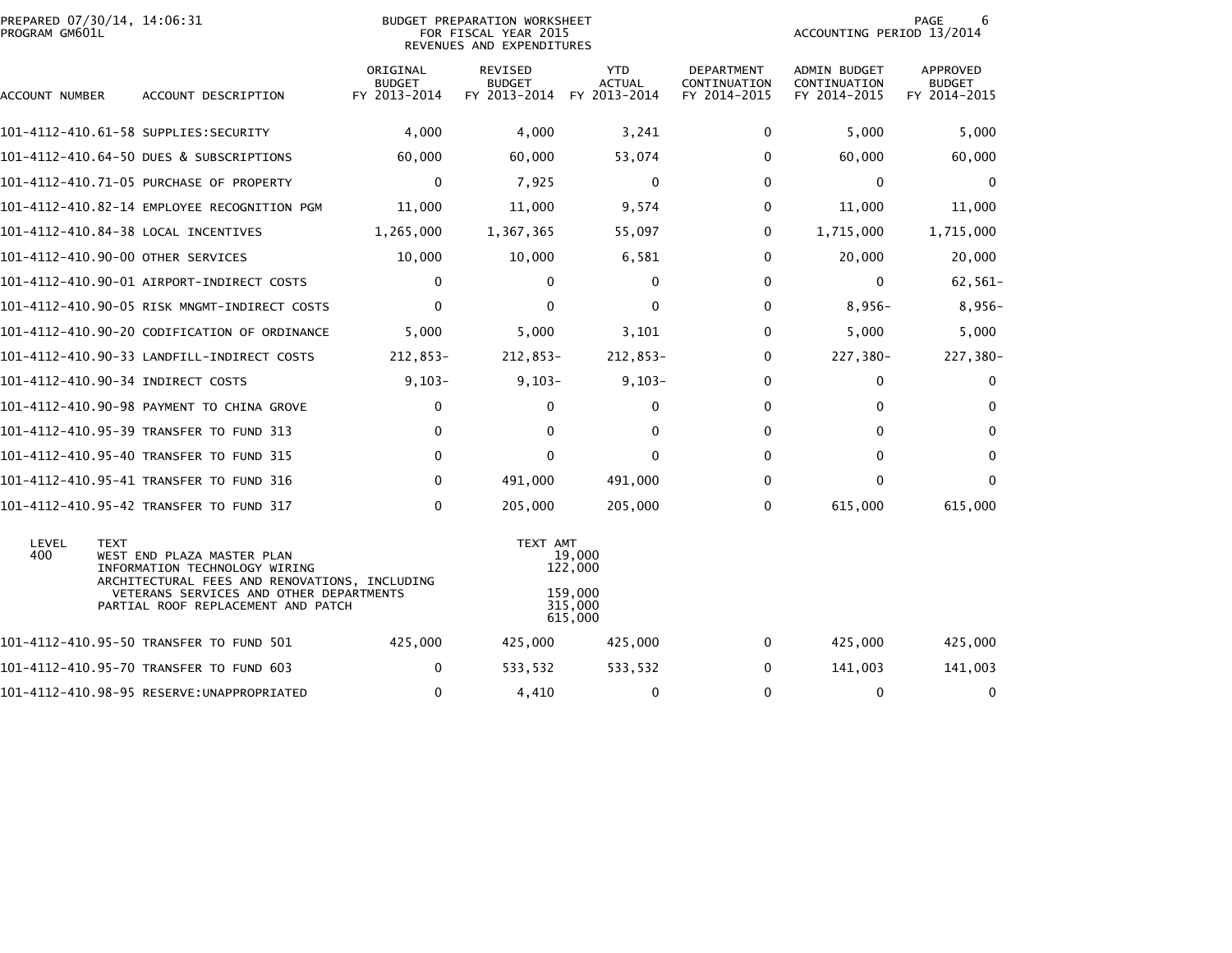| PREPARED 07/30/14, 14:06:31<br>PROGRAM GM601L |                           |                                              |                                           | BUDGET PREPARATION WORKSHEET<br>FOR FISCAL YEAR 2015<br>REVENUES AND EXPENDITURES |                                |                                                   | ACCOUNTING PERIOD 13/2014                           | PAGE                                      |
|-----------------------------------------------|---------------------------|----------------------------------------------|-------------------------------------------|-----------------------------------------------------------------------------------|--------------------------------|---------------------------------------------------|-----------------------------------------------------|-------------------------------------------|
| ACCOUNT NUMBER                                |                           | ACCOUNT DESCRIPTION                          | ORIGINAL<br><b>BUDGET</b><br>FY 2013-2014 | REVISED<br><b>BUDGET</b><br>FY 2013-2014                                          | YTD.<br>ACTUAL<br>FY 2013-2014 | <b>DEPARTMENT</b><br>CONTINUATION<br>FY 2014-2015 | <b>ADMIN BUDGET</b><br>CONTINUATION<br>FY 2014-2015 | APPROVED<br><b>BUDGET</b><br>FY 2014-2015 |
|                                               |                           | 101-4112-410.99-00 CONTINGENCY               | 75.000                                    | 55,000                                                                            | 0                              | 0                                                 | 70.000                                              | 70,000                                    |
|                                               |                           | 101-4112-421.72-19 C/A:W. ROWAN EMS STATION  | 0                                         | 99,239                                                                            | 98,188                         | 0                                                 | 0                                                   | $\Omega$                                  |
|                                               |                           | 101-4112-421.85-68 GRANT:STATE PUBLIC ACCESS | 0                                         | 13,800                                                                            | 0                              | 0                                                 | $\Omega$                                            | $\mathbf{0}$                              |
|                                               |                           | 101-4112-465.85-65 GRANT:STATE INCENTIVE     | 0                                         | 50.000                                                                            | 35,000                         | 0                                                 | 0                                                   | $\Omega$                                  |
|                                               |                           | 101-4112-465.85-98 GRANT MATCH               | 0                                         | $\Omega$                                                                          | 0                              | 0                                                 | 0                                                   | $\Omega$                                  |
| ÷.                                            | EXPENDITURE               |                                              | 2,824,547                                 | 3,733,915                                                                         | 2, 161, 303                    | 0                                                 | 3,359,167                                           | 3,755,537                                 |
| **                                            | <b>GENERAL GOVERNMENT</b> |                                              | 2.824.547                                 | 3.670.115                                                                         | 2,126,303                      | 0                                                 | 3,359,167                                           | 3.635.372                                 |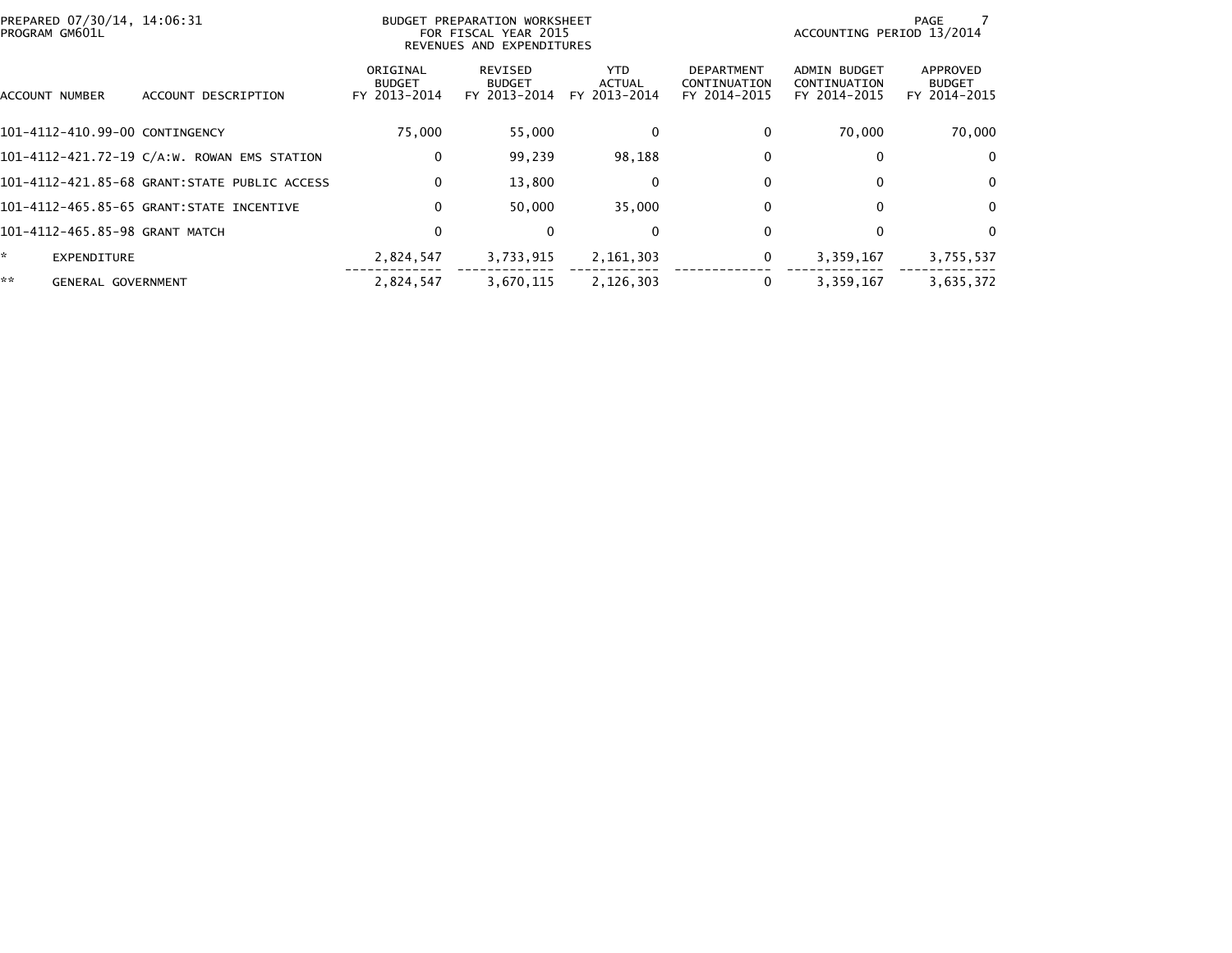| PREPARED 07/30/14, 14:06:31<br>PROGRAM GM601L |                                               |                                           | <b>BUDGET PREPARATION WORKSHEET</b><br>FOR FISCAL YEAR 2015<br>REVENUES AND EXPENDITURES |                                             |                                                   | ACCOUNTING PERIOD 13/2014                           | PAGE<br>8                                        |
|-----------------------------------------------|-----------------------------------------------|-------------------------------------------|------------------------------------------------------------------------------------------|---------------------------------------------|---------------------------------------------------|-----------------------------------------------------|--------------------------------------------------|
| ACCOUNT NUMBER                                | ACCOUNT DESCRIPTION                           | ORIGINAL<br><b>BUDGET</b><br>FY 2013-2014 | <b>REVISED</b><br><b>BUDGET</b><br>FY 2013-2014                                          | <b>YTD</b><br><b>ACTUAL</b><br>FY 2013-2014 | <b>DEPARTMENT</b><br>CONTINUATION<br>FY 2014-2015 | <b>ADMIN BUDGET</b><br>CONTINUATION<br>FY 2014-2015 | <b>APPROVED</b><br><b>BUDGET</b><br>FY 2014-2015 |
|                                               |                                               | 214,139                                   | 255,139                                                                                  | 247,271                                     | 0                                                 | 264,490                                             | 264,490                                          |
|                                               |                                               | 0                                         | $\mathbf{0}$                                                                             | $\bf{0}$                                    | 0                                                 | $\Omega$                                            | 0                                                |
|                                               |                                               | $\mathbf{0}$                              | $\mathbf{0}$                                                                             | $\Omega$                                    | 0                                                 | 0                                                   | $\Omega$                                         |
| 101-4120-413.20-05 HEALTH INSURANCE           |                                               | 24,120                                    | 26,420                                                                                   | 25,496                                      | 0                                                 | 27,336                                              | 27,336                                           |
|                                               | 101-4120-413.20-08 HEALTH INSURANCE:RETIREES  | 8,040                                     | 8,040                                                                                    | 8,040                                       | 0                                                 | 10,050                                              | 10,050                                           |
| 101-4120-413.20-10 MEDICARE TAX               |                                               | 3,125                                     | 3,725                                                                                    | 3,612                                       | 0                                                 | 3,835                                               | 3,835                                            |
| 101-4120-413.20-15 RETIREMENT                 |                                               | 15,140                                    | 18,140                                                                                   | 17,490                                      | 0                                                 | 18.700                                              | 18,700                                           |
|                                               | 101–4120–413.20–20 SOCIAL SECURITY TAX        | 11,411                                    | 14,411                                                                                   | 13,880                                      | 0                                                 | 14,162                                              | 14,162                                           |
|                                               | 101-4120-413.20-25 WORKERS COMPENSATION       | 939                                       | 1,039                                                                                    | 1,014                                       | 0                                                 | 1,075                                               | 1,075                                            |
|                                               | 101-4120-413.20-30 401(K) CONTRIBUTIONS       | 6,424                                     | 7,724                                                                                    | 7,484                                       | 0                                                 | 7,935                                               | 7,935                                            |
|                                               | 101-4120-413.50-07 COST PER COPY PROGRAM      | 1,500                                     | 1,400                                                                                    | 867                                         | 0                                                 | 1,500                                               | 1,500                                            |
| 101-4120-413.57-00 POSTAGE                    |                                               | 300                                       | 400                                                                                      | 302                                         | 0                                                 | 350                                                 | 350                                              |
| 101-4120-413.58-00 TRAVEL                     |                                               | 1,500                                     | 3,000                                                                                    | 2,760                                       | 0                                                 | 2,000                                               | 2,000                                            |
|                                               | 101-4120-413.58-05 TRAVEL:COUNTY MANAGER      | 4,200                                     | 4,200                                                                                    | 4,119                                       | 0                                                 | 4,200                                               | 4,200                                            |
| 101-4120-413.59-00 TRAINING                   |                                               | 2,000                                     | 2,000                                                                                    | 1,430                                       | 0                                                 | 3,000                                               | 3,000                                            |
|                                               | 101-4120-413.61-95 SUPPLIES:OTHER SMALL EQMT  | 1,000                                     | 1,000                                                                                    | 367                                         | 0                                                 | 600                                                 | 600                                              |
|                                               | 101-4120-413.64-50 DUES & SUBSCRIPTIONS       | 400                                       | 400                                                                                      | 80                                          | 0                                                 | 400                                                 | 400                                              |
|                                               | 101-4120-413.76-30 F/A: EQUIPMENT/FURNISHINGS | 1,500                                     | 1,500                                                                                    | $\Omega$                                    | 0                                                 | $\mathbf 0$                                         | $\mathbf{0}$                                     |
| *.<br><b>EXPENDITURE</b>                      |                                               | 295,738                                   | 348,538                                                                                  | 334,212                                     | 0                                                 | 359,633                                             | 359,633                                          |
| **<br><b>COUNTY MANAGER</b>                   |                                               | 295,738                                   | 348,538                                                                                  | 334,212                                     | 0                                                 | 359,633                                             | 359,633                                          |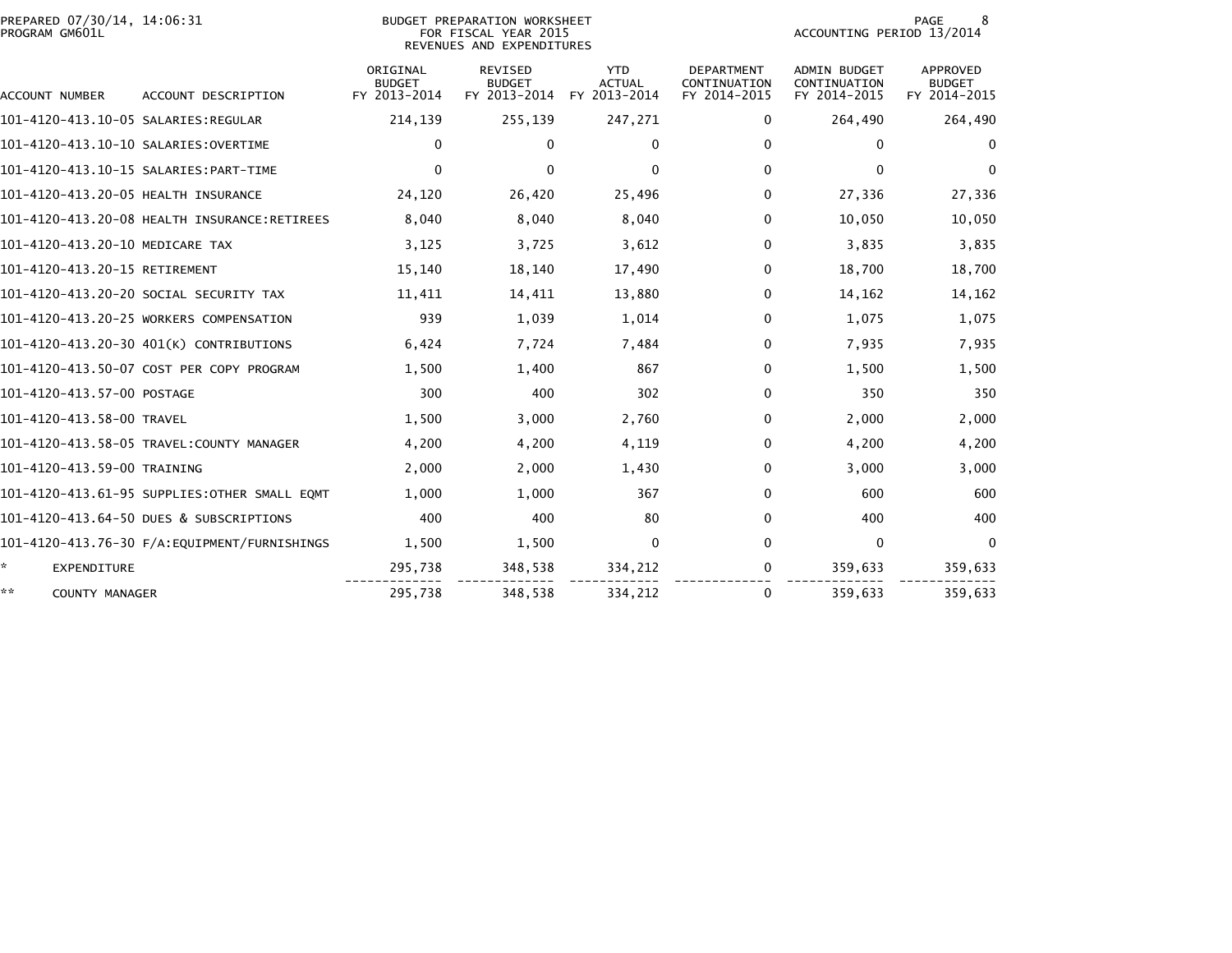| PREPARED 07/30/14, 14:06:31<br>PROGRAM GM601L |                                             |                                           | BUDGET PREPARATION WORKSHEET<br>FOR FISCAL YEAR 2015<br>REVENUES AND EXPENDITURES |                                      |                                                   | ACCOUNTING PERIOD 13/2014                    | 9<br>PAGE                                 |
|-----------------------------------------------|---------------------------------------------|-------------------------------------------|-----------------------------------------------------------------------------------|--------------------------------------|---------------------------------------------------|----------------------------------------------|-------------------------------------------|
| ACCOUNT NUMBER                                | ACCOUNT DESCRIPTION                         | ORIGINAL<br><b>BUDGET</b><br>FY 2013-2014 | REVISED<br><b>BUDGET</b><br>FY 2013-2014                                          | <b>YTD</b><br>ACTUAL<br>FY 2013-2014 | <b>DEPARTMENT</b><br>CONTINUATION<br>FY 2014-2015 | ADMIN BUDGET<br>CONTINUATION<br>FY 2014-2015 | APPROVED<br><b>BUDGET</b><br>FY 2014-2015 |
| 101-4121-363.35-00 RENT-NCQMA                 |                                             | $16,000 -$                                | $16,000 -$                                                                        | 16,900-                              | 0                                                 | 17,080-                                      | 17,080-                                   |
|                                               | 101-4121-392.40-00 SALE OF INDUSTRIAL PARKS | $\mathbf 0$                               | $\Omega$                                                                          | 0                                    | 0                                                 | 0                                            | 0                                         |
|                                               | 101-4121-395.00-00 FUND BALANCE APPR-RESTR  | $\Omega$                                  | $\Omega$                                                                          | $\Omega$                             | $\Omega$                                          | $\mathbf{0}$                                 | $\mathbf{0}$                              |
|                                               | 101-4121-395.10-00 FUND BALANCE APPR-UNREST | 0                                         | $\mathbf{0}$                                                                      | $\Omega$                             | $\Omega$                                          | $\Omega$                                     | $\mathbf{0}$                              |
| ÷.<br><b>REVENUE</b>                          | 101-4121-419.33-17 CONTRACTED SERVICES      | $16,000 -$<br>2,500                       | $16,000-$<br>2,500                                                                | $16,900 -$<br>$\Omega$               |                                                   | 17,080-<br>1,500                             | 17,080-<br>1,500                          |
| 101-4121-419.41-40 WATER                      |                                             | 3,700                                     | 3,700                                                                             | 1,794                                | 0                                                 | 3,700                                        | 3,700                                     |
| 101-4121-419.61-80 SUPPLIES:SIGNS             |                                             | 1,000                                     | 1,000                                                                             | $\Omega$                             | $\Omega$                                          | 1,000                                        | 1,000                                     |
| 101-4121-419.62-05 ELECTRICITY                |                                             | 16,000                                    | 16,000                                                                            | 12,495                               | $\Omega$                                          | 17,000                                       | 17,000                                    |
| ×.<br><b>EXPENDITURE</b>                      |                                             | 23,200                                    | 23,200                                                                            | 14,289                               | 0                                                 | 23,200                                       | 23,200                                    |
| **<br>INDUSTRIAL PARK                         |                                             | 7,200                                     | 7,200                                                                             | $2,611-$                             |                                                   | 6,120                                        | 6,120                                     |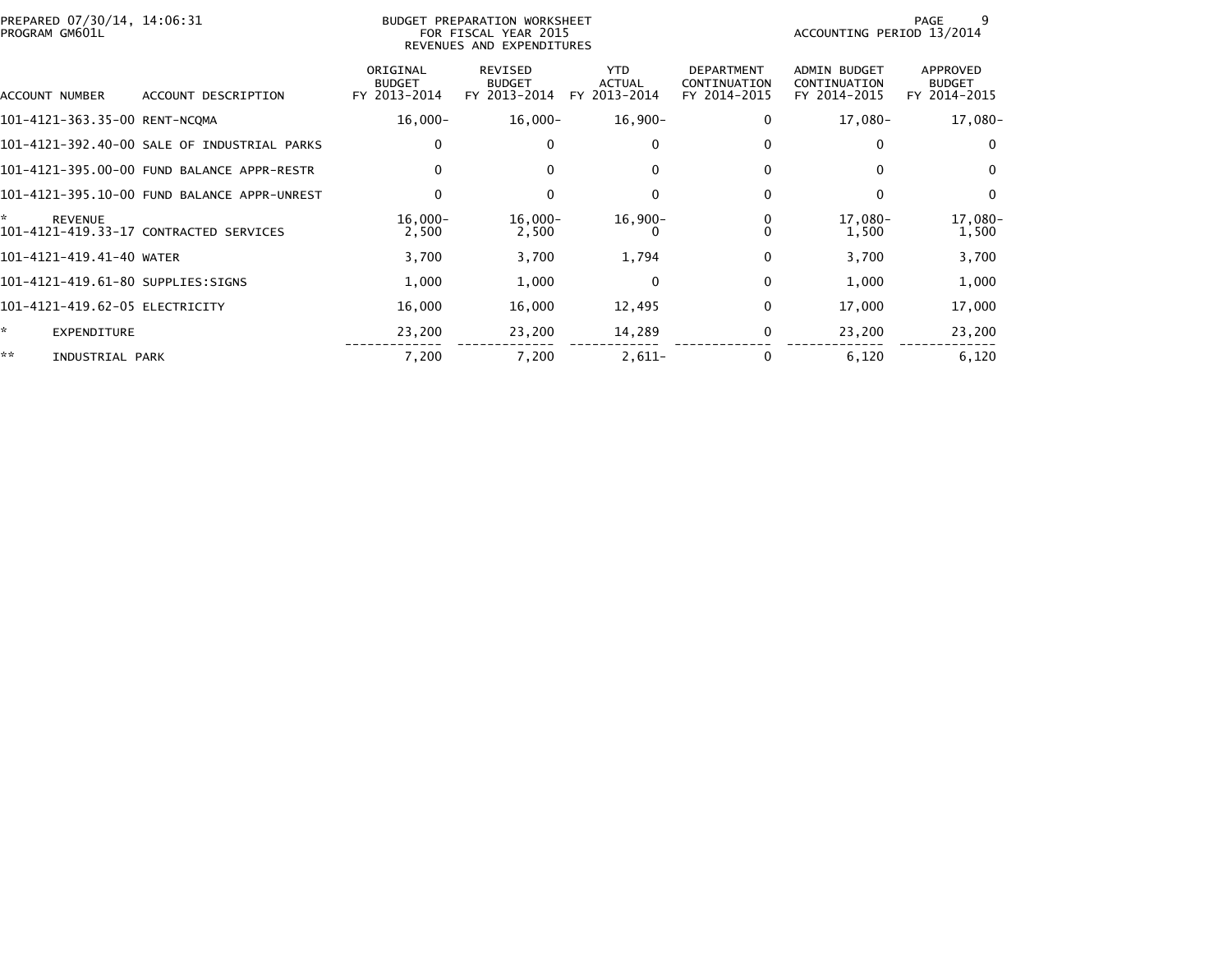| PREPARED 07/30/14, 14:06:31<br>BUDGET PREPARATION WORKSHEET<br>PROGRAM GM601L<br>FOR FISCAL YEAR 2015<br>REVENUES AND EXPENDITURES |                                          |                                           |                                          |                                             |                                            |                                              | 10<br>PAGE<br>ACCOUNTING PERIOD 13/2014   |  |  |
|------------------------------------------------------------------------------------------------------------------------------------|------------------------------------------|-------------------------------------------|------------------------------------------|---------------------------------------------|--------------------------------------------|----------------------------------------------|-------------------------------------------|--|--|
| ACCOUNT NUMBER                                                                                                                     | ACCOUNT DESCRIPTION                      | ORIGINAL<br><b>BUDGET</b><br>FY 2013-2014 | REVISED<br><b>BUDGET</b><br>FY 2013-2014 | <b>YTD</b><br><b>ACTUAL</b><br>FY 2013-2014 | DEPARTMENT<br>CONTINUATION<br>FY 2014-2015 | ADMIN BUDGET<br>CONTINUATION<br>FY 2014-2015 | APPROVED<br><b>BUDGET</b><br>FY 2014-2015 |  |  |
| 101-4124-363.00-00 RENTS                                                                                                           |                                          | 0                                         | $500,000 -$                              | $602, 190 -$                                | 0                                          | 550,000-                                     | 550,000-                                  |  |  |
|                                                                                                                                    | 101-4124-389.95-00 OTHER MISC RECEIPTS   | 0                                         | 0                                        | $1,987-$                                    | 0                                          | $2,000-$                                     | $2,000-$                                  |  |  |
| ÷.<br><b>REVENUE</b><br>101-4124-419.10-05 SALARIES:REGULAR                                                                        |                                          | $\Omega$<br>$\Omega$                      | $500,000 -$<br>23,600                    | $604, 177 -$<br>22,159                      | 0<br>$\Omega$                              | 552,000-<br>134,440                          | 552,000-<br>134,440                       |  |  |
|                                                                                                                                    |                                          | $\Omega$                                  | 500                                      | $\mathbf 0$                                 | 0                                          | $\mathbf{0}$                                 | $\mathbf{0}$                              |  |  |
|                                                                                                                                    |                                          | 0                                         | 62,945                                   | 46,880                                      | 0                                          | 8,892                                        | 8,892                                     |  |  |
| 101-4124-419.20-05 HEALTH INSURANCE                                                                                                |                                          | 0                                         | 4,450                                    | 4,020                                       | 0                                          | 48,240                                       | 48,240                                    |  |  |
| 101-4124-419.20-10 MEDICARE TAX                                                                                                    |                                          | 0                                         | 1,290                                    | 962                                         | 0                                          | 2,079                                        | 2,079                                     |  |  |
| 101-4124-419.20-15 RETIREMENT                                                                                                      |                                          | 0                                         | 1,680                                    | 1,567                                       | 0                                          | 9,505                                        | 9,505                                     |  |  |
|                                                                                                                                    | 101–4124–419.20–20 SOCIAL SECURITY TAX   | 0                                         | 5,480                                    | 4,113                                       | $\Omega$                                   | 8,887                                        | 8,887                                     |  |  |
|                                                                                                                                    | 101-4124-419.20-25 WORKERS COMPENSATION  | 0                                         | 4,800                                    | 4,074                                       | 0                                          | 7,602                                        | 7,602                                     |  |  |
|                                                                                                                                    | 101-4124-419.20-30 401(K) CONTRIBUTIONS  | 0                                         | 800                                      | 0                                           | $\Omega$                                   | 4,034                                        | 4,034                                     |  |  |
|                                                                                                                                    | 101-4124-419.33-63 SNOW REMOVAL SERVICES | 0                                         | 3,000                                    | 2,225                                       | 4,000                                      | 4,000                                        | 4,000                                     |  |  |
|                                                                                                                                    | 101-4124-419.34-30 SERVICE & MAINTENANCE | 0                                         | 7,500                                    | 3,507                                       | 10,000                                     | 7,500                                        | 7,500                                     |  |  |
| 101-4124-419.41-40 WATER                                                                                                           |                                          | 0                                         | 1,800                                    | 1,452                                       | 3,600                                      | 3,600                                        | 3,600                                     |  |  |
| 101-4124-419.41-42 STORM WATER FEE                                                                                                 |                                          | 0                                         | 450                                      | 376                                         | 0                                          | 1,000                                        | 1,000                                     |  |  |
|                                                                                                                                    | 101-4124-419.42-20 GROUNDS MAINTENANCE   | 0                                         | 2,500                                    | 1,585                                       | 10,000                                     | 10,000                                       | 10,000                                    |  |  |
| 101-4124-419.43-05 R&M:BUILDINGS                                                                                                   |                                          | 0                                         | 14,450                                   | 13,587                                      | 50,000                                     | 33,600                                       | 33,600                                    |  |  |
| 101-4124-419.43-15 R&M:EQUIPMENT                                                                                                   |                                          | 0                                         | 2,500                                    | 1,994                                       | 2,500                                      | 2,500                                        | 2,500                                     |  |  |
| 101-4124-419.43-20 R&M:VEHICLES                                                                                                    |                                          | 0                                         | $\Omega$                                 | 0                                           | 0                                          | 0                                            | 0                                         |  |  |
| 101-4124-419.43-51 R&M:PARKING LOT                                                                                                 |                                          | 0                                         | 8,500                                    | 0                                           | 0                                          | $\mathbf{0}$                                 | 0                                         |  |  |
|                                                                                                                                    | 101-4124-419.44-20 RENT:LAND & BUILDINGS | 0                                         | 700                                      | 700                                         | 0                                          | $\mathbf{0}$                                 | $\Omega$                                  |  |  |
| 101-4124-419.53-05 TELEPHONE                                                                                                       |                                          | 0                                         | 3,300                                    | 2,857                                       | 0                                          | 9,000                                        | 9,000                                     |  |  |
| 101-4124-419.54-00 ADVERTISING                                                                                                     |                                          | 0                                         | 3,000                                    | 744                                         | 6,000                                      | 4,000                                        | 4,000                                     |  |  |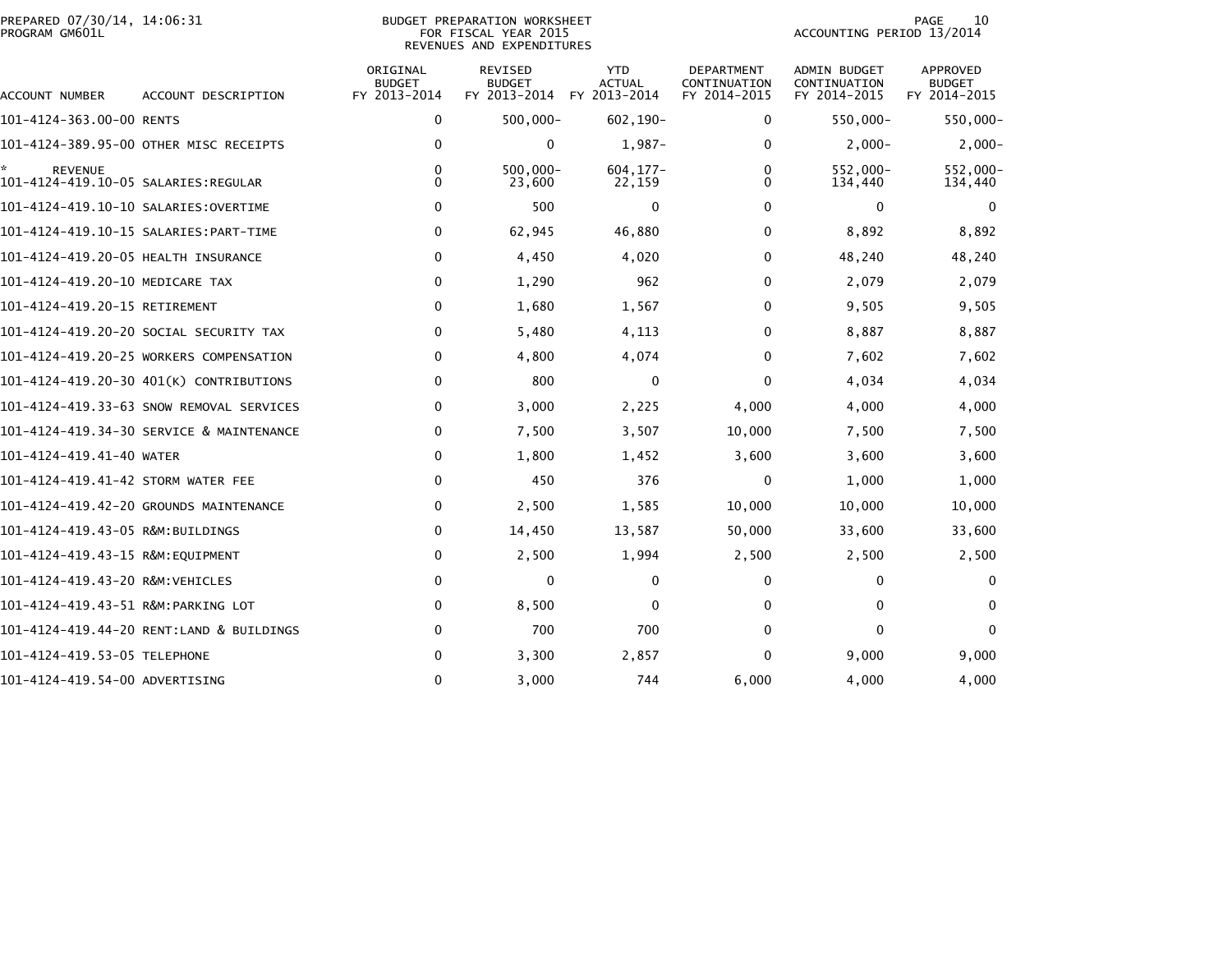| PREPARED 07/30/14, 14:06:31<br>PROGRAM GM601L  |                                                                                        |                                           | BUDGET PREPARATION WORKSHEET<br>FOR FISCAL YEAR 2015<br>REVENUES AND EXPENDITURES |                                             |                                                   | ACCOUNTING PERIOD 13/2014                           | PAGE<br>11                                |
|------------------------------------------------|----------------------------------------------------------------------------------------|-------------------------------------------|-----------------------------------------------------------------------------------|---------------------------------------------|---------------------------------------------------|-----------------------------------------------------|-------------------------------------------|
| ACCOUNT NUMBER                                 | ACCOUNT DESCRIPTION                                                                    | ORIGINAL<br><b>BUDGET</b><br>FY 2013-2014 | <b>REVISED</b><br><b>BUDGET</b><br>FY 2013-2014                                   | <b>YTD</b><br><b>ACTUAL</b><br>FY 2013-2014 | <b>DEPARTMENT</b><br>CONTINUATION<br>FY 2014-2015 | <b>ADMIN BUDGET</b><br>CONTINUATION<br>FY 2014-2015 | APPROVED<br><b>BUDGET</b><br>FY 2014-2015 |
| 101-4124-419.55-00 PRINTING                    |                                                                                        | 0                                         | 600                                                                               | 62                                          | 600                                               | 500                                                 | 500                                       |
| 101-4124-419.56-00 UNIFORMS                    |                                                                                        | $\Omega$                                  | 3,500                                                                             | 1,760                                       | 4,500                                             | 4,500                                               | 4,500                                     |
| 101-4124-419.57-00 POSTAGE                     |                                                                                        | 0                                         | 150                                                                               | 31                                          | 300                                               | 300                                                 | 300                                       |
| 101-4124-419.58-00 TRAVEL                      |                                                                                        | $\Omega$                                  | 500                                                                               | 46                                          | 1,000                                             | 500                                                 | 500                                       |
| 101-4124-419.59-00 TRAINING                    |                                                                                        | $\Omega$                                  | 500                                                                               | $\mathbf{0}$                                | 500                                               | 500                                                 | 500                                       |
|                                                | 101-4124-419.61-05 SUPPLIES:OFFICE                                                     | 0                                         | 1,000                                                                             | 716                                         | 1,000                                             | 1,000                                               | 1,000                                     |
|                                                | 101-4124-419.61-30 SUPPLIES: JANITORIAL                                                | 0                                         | 4,115                                                                             | 931                                         | 10,000                                            | 7,500                                               | 7,500                                     |
|                                                | 101-4124-419.61-40 SUPPLIES:MAINTENANCE                                                | 0                                         | 7,500                                                                             | 2,378                                       | 10,000                                            | 7,500                                               | 7,500                                     |
|                                                | 101-4124-419.61-95 SUPPLIES:OTHER SMALL EQMT                                           | 0                                         | 2,500                                                                             | 2,231                                       | 2,000                                             | 2,000                                               | 2,000                                     |
| 101-4124-419.62-05 ELECTRICITY                 |                                                                                        | 0                                         | 55,200                                                                            | 37,999                                      | 0                                                 | 100,000                                             | 100,000                                   |
|                                                | 101-4124-419.62-20 MOTOR FUEL & LUBRICANTS                                             | 0                                         | 300                                                                               | 116                                         | 500                                               | 500                                                 | 500                                       |
| 101-4124-419.72-00 C/A:BUILDINGS               |                                                                                        | 0                                         | 15,000                                                                            | 14,784                                      | 250,000                                           | $\Omega$                                            | $\Omega$                                  |
|                                                | 101-4124-419.73-00 C/A:OTHER IMPROVEMENTS                                              | 0                                         | 25,340                                                                            | 25,340                                      | 20,000                                            | 20,000                                              | 20,000                                    |
| LEVEL<br><b>TEXT</b><br>400                    | FOR PATCHING PAVEMENT IN PARKING LOT                                                   |                                           | TEXT AMT                                                                          | 20,000<br>20,000                            |                                                   |                                                     |                                           |
| 101-4124-419.74-00 C/A:EQUIPMENT               |                                                                                        | 0                                         | 20,650                                                                            | 0                                           | 50,000                                            | 50,000                                              | 50,000                                    |
| LEVEL<br><b>TEXT</b><br>400<br>UNITS.<br>TIME. | TO REPLACE AIR CONDITIONERS IN FOUR DIFFERENT<br>THESE AIR CONDITIONERS CAN GO OUT ANY |                                           | TEXT AMT                                                                          | 50,000                                      |                                                   |                                                     |                                           |
|                                                |                                                                                        |                                           |                                                                                   | 50,000                                      |                                                   |                                                     |                                           |
|                                                | 101-4124-419.76-30 F/A:EQUIPMENT/FURNISHINGS                                           | 0                                         | 4,900                                                                             | $\mathbf{0}$                                | $\mathbf{0}$                                      | $\Omega$                                            | 0                                         |
|                                                | 101-4124-419.83-00 PROGRAM ACTIVITIES                                                  | 0                                         | 0                                                                                 | 0                                           | 5,000                                             | 5,000                                               | 5,000                                     |

LEVEL TEXT TEXT AMT 400 THE \$3000 IS FOR MARKETING PURPOSES THE 5,000

TEXT AMT<br>5,000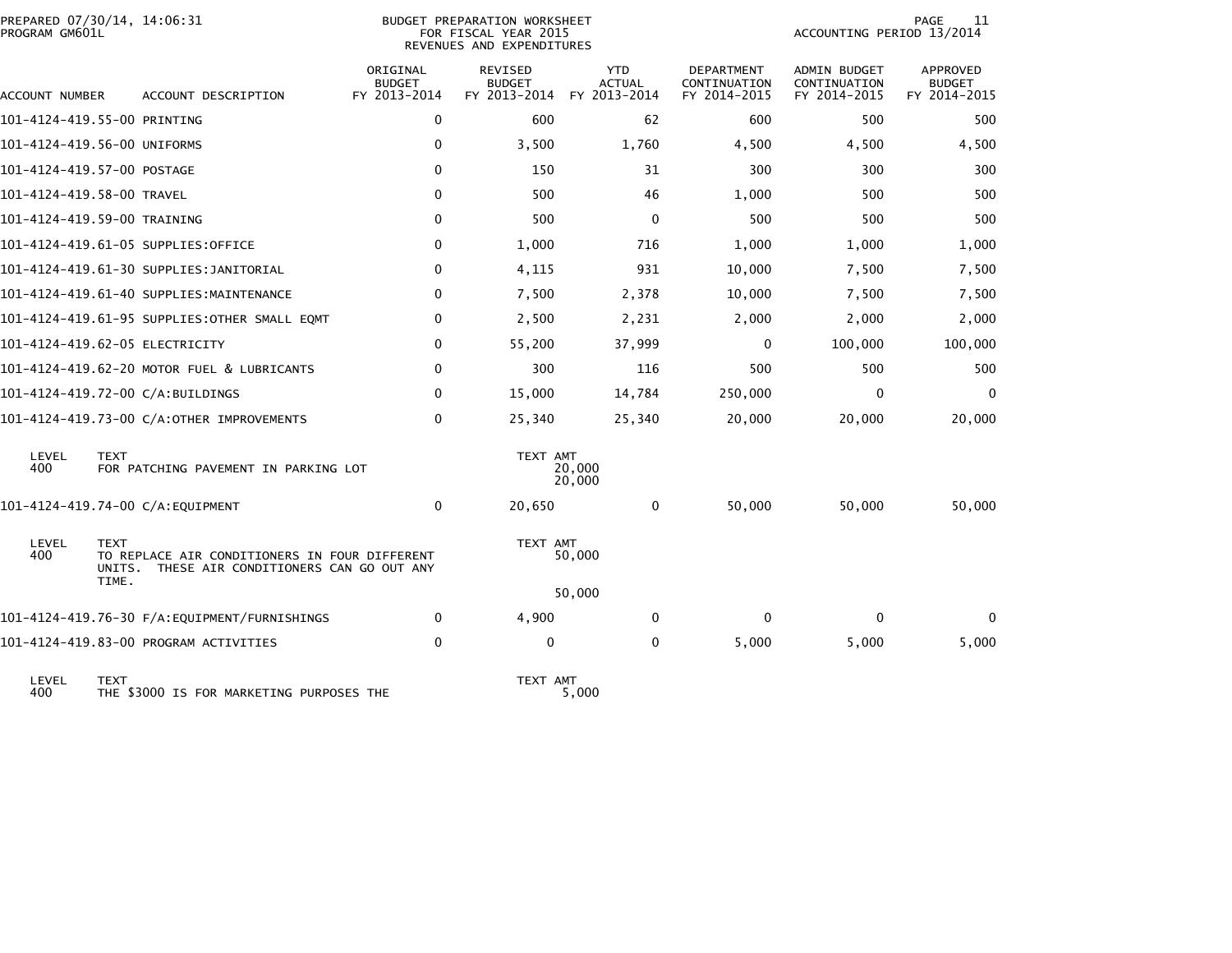|    | PREPARED 07/30/14, 14:06:31<br>PROGRAM GM601L |                                                                                                      |                                           | BUDGET PREPARATION WORKSHEET<br>FOR FISCAL YEAR 2015<br>REVENUES AND EXPENDITURES | - 12<br>PAGE<br>ACCOUNTING PERIOD 13/2014 |                                            |                                              |                                           |
|----|-----------------------------------------------|------------------------------------------------------------------------------------------------------|-------------------------------------------|-----------------------------------------------------------------------------------|-------------------------------------------|--------------------------------------------|----------------------------------------------|-------------------------------------------|
|    | ACCOUNT NUMBER                                | ACCOUNT DESCRIPTION                                                                                  | ORIGINAL<br><b>BUDGET</b><br>FY 2013-2014 | REVISED<br><b>BUDGET</b><br>FY 2013-2014                                          | <b>YTD</b><br>ACTUAL<br>FY 2013-2014      | DEPARTMENT<br>CONTINUATION<br>FY 2014-2015 | ADMIN BUDGET<br>CONTINUATION<br>FY 2014-2015 | APPROVED<br><b>BUDGET</b><br>FY 2014-2015 |
|    |                                               | \$2000 IS FOR CONTRACTS FOR THE SANTA PICTURES<br>TAKEN IN DECEMBER. WE WOULD LIKE TO CONTINUE THIS. |                                           |                                                                                   | 5.000                                     |                                            |                                              |                                           |
|    | 101-4124-419.98-00 RESERVE                    |                                                                                                      | 0                                         | $\Omega$                                                                          | $\mathbf{0}$                              | 0                                          | 0                                            | $\Omega$                                  |
|    | EXPENDITURE                                   |                                                                                                      | 0                                         | 295,000                                                                           | 199.196                                   | 441.500                                    | 498.679                                      | 498,679                                   |
| ** | <b>WEST END PLAZA</b>                         |                                                                                                      | 0                                         | $205.000 -$                                                                       | 404.981-                                  | 441.500                                    | $53,321-$                                    | 53,321-                                   |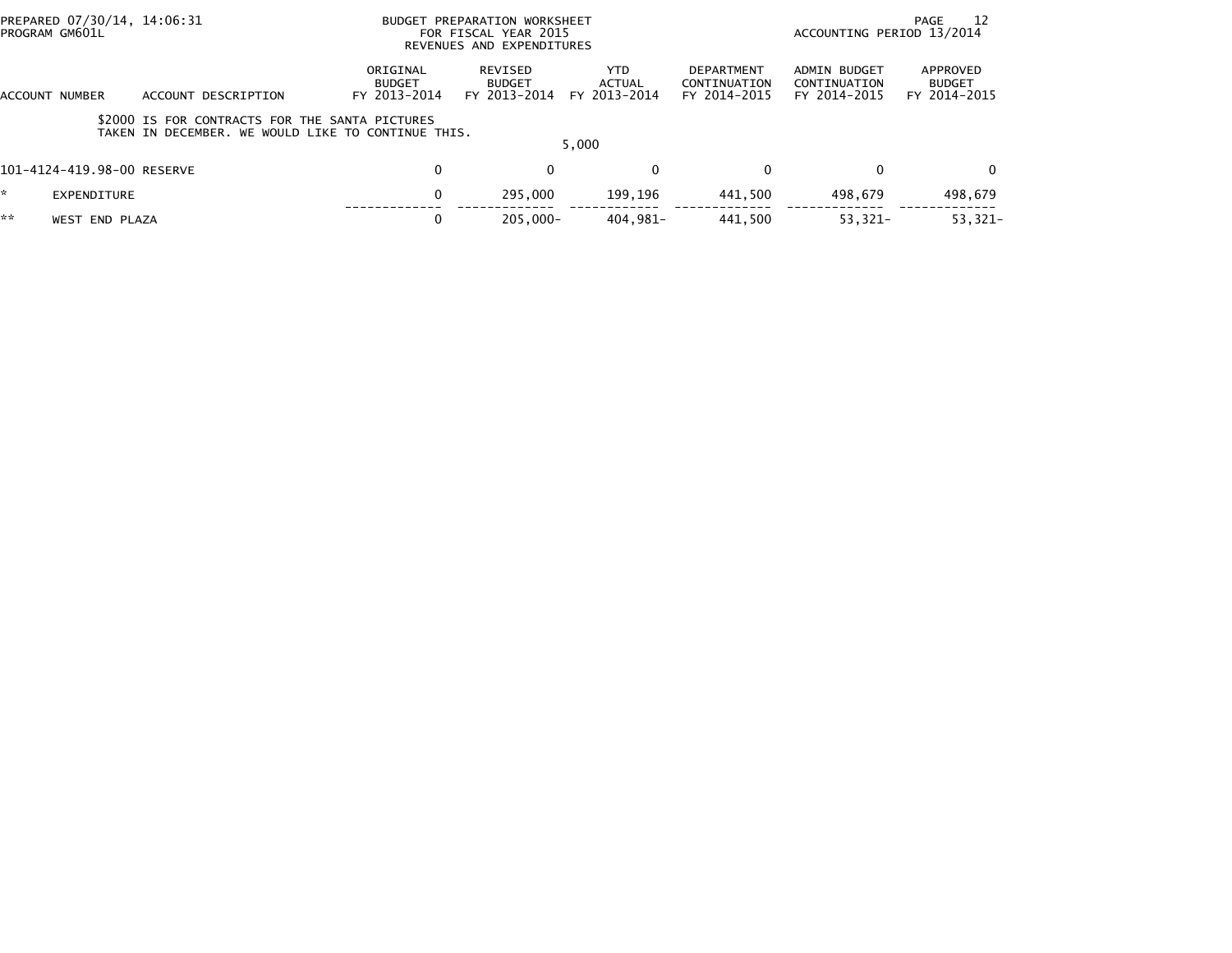| PREPARED 07/30/14, 14:06:31<br>PROGRAM GM601L |                                              |                                           | <b>BUDGET PREPARATION WORKSHEET</b><br>FOR FISCAL YEAR 2015<br>REVENUES AND EXPENDITURES | 13<br>PAGE<br>ACCOUNTING PERIOD 13/2014     |                                            |                                              |                                                  |
|-----------------------------------------------|----------------------------------------------|-------------------------------------------|------------------------------------------------------------------------------------------|---------------------------------------------|--------------------------------------------|----------------------------------------------|--------------------------------------------------|
| ACCOUNT NUMBER                                | ACCOUNT DESCRIPTION                          | ORIGINAL<br><b>BUDGET</b><br>FY 2013-2014 | <b>REVISED</b><br><b>BUDGET</b><br>FY 2013-2014                                          | <b>YTD</b><br><b>ACTUAL</b><br>FY 2013-2014 | DEPARTMENT<br>CONTINUATION<br>FY 2014-2015 | ADMIN BUDGET<br>CONTINUATION<br>FY 2014-2015 | <b>APPROVED</b><br><b>BUDGET</b><br>FY 2014-2015 |
|                                               | 101-4125-395.10-00 FUND BALANCE APPR-UNREST  | 0                                         | 0                                                                                        | 0                                           | 0                                          | 0                                            | $\bf{0}$                                         |
| <b>REVENUE</b>                                |                                              | $\Omega$<br>488,429                       | $\Omega$<br>493,429                                                                      | $\Omega$<br>482,622                         | 0<br>0                                     | $\Omega$<br>585,813                          | $\Omega$<br>585,813                              |
|                                               |                                              | 0                                         | 0                                                                                        | 0                                           | $\Omega$                                   | 0                                            | $\Omega$                                         |
| 101-4125-415.20-05 HEALTH INSURANCE           |                                              | 73,164                                    | 75,364                                                                                   | 73,516                                      | $\Omega$                                   | 86,028                                       | 86,028                                           |
|                                               |                                              | 0                                         | $\mathbf{0}$                                                                             | $\Omega$                                    | $\Omega$                                   | 0                                            | $\mathbf{0}$                                     |
| 101-4125-415.20-10 MEDICARE TAX               |                                              | 7,083                                     | 6,783                                                                                    | 6,598                                       | $\Omega$                                   | 8,495                                        | 8,495                                            |
| 101-4125-415.20-15 RETIREMENT                 |                                              | 34,532                                    | 34,882                                                                                   | 34,121                                      | 0                                          | 41,417                                       | 41,417                                           |
|                                               | 101–4125–415.20–20 SOCIAL SECURITY TAX       | 30,283                                    | 28,883                                                                                   | 28,214                                      | 0                                          | 36,320                                       | 36,320                                           |
|                                               | 101-4125-415.20-25 WORKERS COMPENSATION      | 2,100                                     | 2,000                                                                                    | 1,929                                       | 0                                          | 2,343                                        | 2,343                                            |
|                                               | 101-4125-415.20-30 401(K) CONTRIBUTIONS      | 14,653                                    | 13,153                                                                                   | 12,500                                      | $\Omega$                                   | 17,575                                       | 17,575                                           |
|                                               | 101-4125-415.33-00 OTHER PROFESSIONAL SRVCS  | 40,000                                    | 39,750                                                                                   | 24,572                                      | 30,000                                     | 30,000                                       | 30,000                                           |
|                                               | 101-4125-415.34-30 SERVICE & MAINTENANCE     | 3,000                                     | 3,000                                                                                    | 1,696                                       | 3,000                                      | 3,000                                        | 3,000                                            |
|                                               | 101-4125-415.44-45 RENT:POSTAGE METER        | 750                                       | 750                                                                                      | 540                                         | 750                                        | 750                                          | 750                                              |
|                                               | 101-4125-415.50-07 COST PER COPY PROGRAM     | 4,000                                     | 4,000                                                                                    | 2,394                                       | 4,300                                      | 4,300                                        | 4,300                                            |
| 101-4125-415.53-05 TELEPHONE                  |                                              | 500                                       | 750                                                                                      | 642                                         | 1,000                                      | 1,000                                        | 1,000                                            |
| 101-4125-415.55-00 PRINTING                   |                                              | 3,500                                     | 3,500                                                                                    | 2,162                                       | 3,500                                      | 3,500                                        | 3,500                                            |
| 101-4125-415.57-00 POSTAGE                    |                                              | 12,000                                    | 12,000                                                                                   | 9,409                                       | 11,000                                     | 11,000                                       | 11,000                                           |
| 101-4125-415.58-00 TRAVEL                     |                                              | 4,500                                     | 4,500                                                                                    | 1,434                                       | 4,500                                      | 4,500                                        | 4,500                                            |
| 101-4125-415.59-00 TRAINING                   |                                              | 5,000                                     | 5,000                                                                                    | 2,930                                       | 5,000                                      | 5,000                                        | 5,000                                            |
| 101–4125–415.61–05 SUPPLIES:OFFICE            |                                              | 7,500                                     | 8,000                                                                                    | 7,424                                       | 8,000                                      | 8,000                                        | 8,000                                            |
|                                               | 101-4125-415.61-95 SUPPLIES:OTHER SMALL EQMT | 1,200                                     | 1,700                                                                                    | 1,296                                       | 1,200                                      | 1,200                                        | 1,200                                            |
| 101-4125-415.64-10 BOOKS                      |                                              | 700                                       | 700                                                                                      | 527                                         | 700                                        | 700                                          | 700                                              |
|                                               | 101-4125-415.64-50 DUES & SUBSCRIPTIONS      | 2,800                                     | 2,800                                                                                    | 2,500                                       | 3,000                                      | 3,000                                        | 3,000                                            |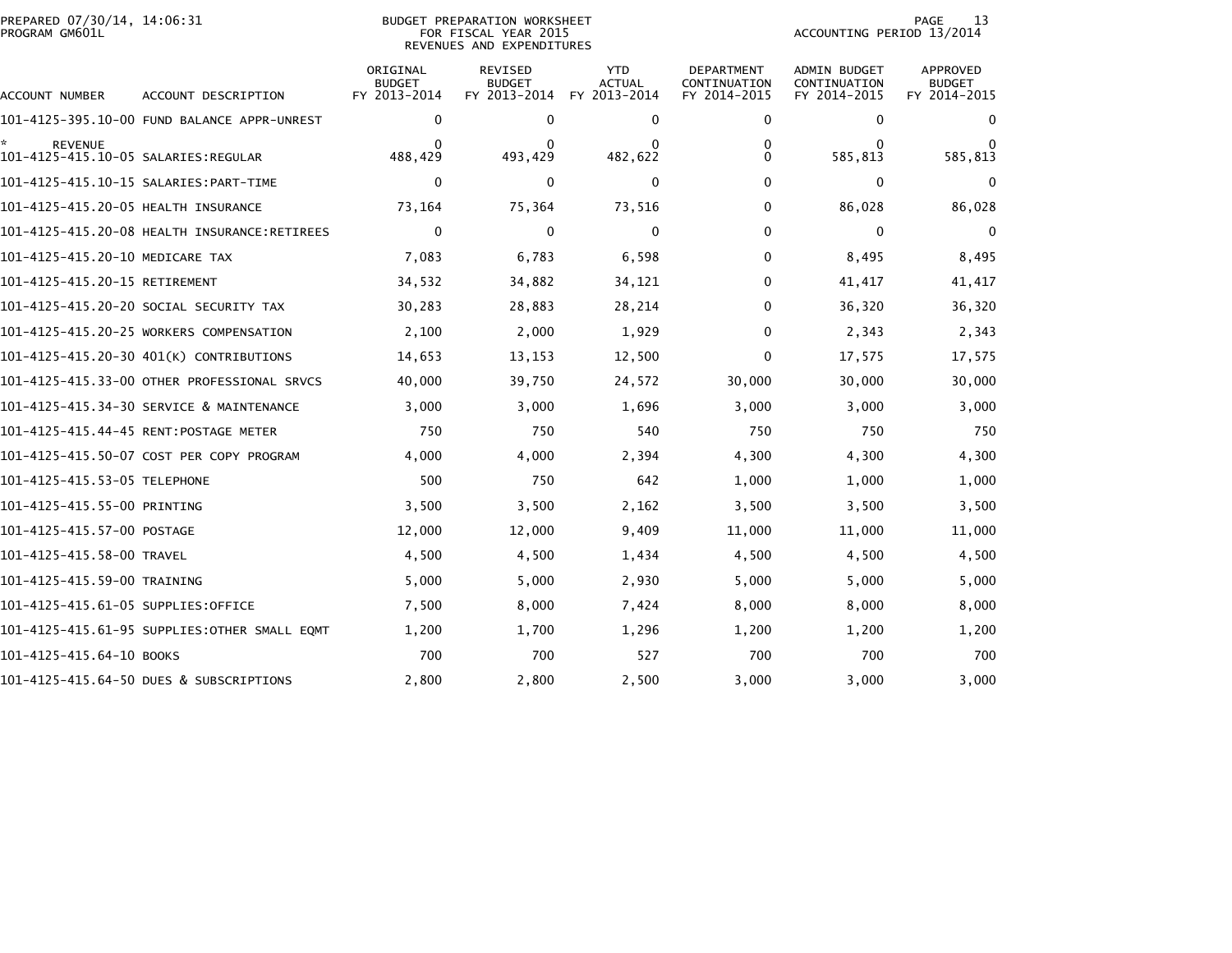|    | PREPARED 07/30/14, 14:06:31<br>BUDGET PREPARATION WORKSHEET<br>PROGRAM GM601L<br>FOR FISCAL YEAR 2015<br>REVENUES AND EXPENDITURES |                     |                                           |                                          |                                      |                                                   | ACCOUNTING PERIOD 13/2014                    | 14<br>PAGE                                |
|----|------------------------------------------------------------------------------------------------------------------------------------|---------------------|-------------------------------------------|------------------------------------------|--------------------------------------|---------------------------------------------------|----------------------------------------------|-------------------------------------------|
|    | ACCOUNT NUMBER                                                                                                                     | ACCOUNT DESCRIPTION | ORIGINAL<br><b>BUDGET</b><br>FY 2013-2014 | REVISED<br><b>BUDGET</b><br>FY 2013-2014 | <b>YTD</b><br>ACTUAL<br>FY 2013-2014 | <b>DEPARTMENT</b><br>CONTINUATION<br>FY 2014-2015 | ADMIN BUDGET<br>CONTINUATION<br>FY 2014-2015 | APPROVED<br><b>BUDGET</b><br>FY 2014-2015 |
|    | 101-4125-415.90-10 BANK FEES                                                                                                       |                     | 37,000                                    | 37.000                                   | 32,663                               | 37,000                                            | 37,000                                       | 37,000                                    |
|    | 101-4125-415.98-00 RESERVE                                                                                                         |                     | 0                                         | $\mathbf{0}$                             | $\mathbf{0}$                         | 0                                                 |                                              | $\Omega$                                  |
| *  | EXPENDITURE                                                                                                                        |                     | 772.694                                   | 777.944                                  | 729,689                              | 112,950                                           | 890,941                                      | 890,941                                   |
| ** | <b>FINANCE</b>                                                                                                                     |                     | 772,694                                   | 777,944                                  | 729,689                              | 112,950                                           | 890,941                                      | 890,941                                   |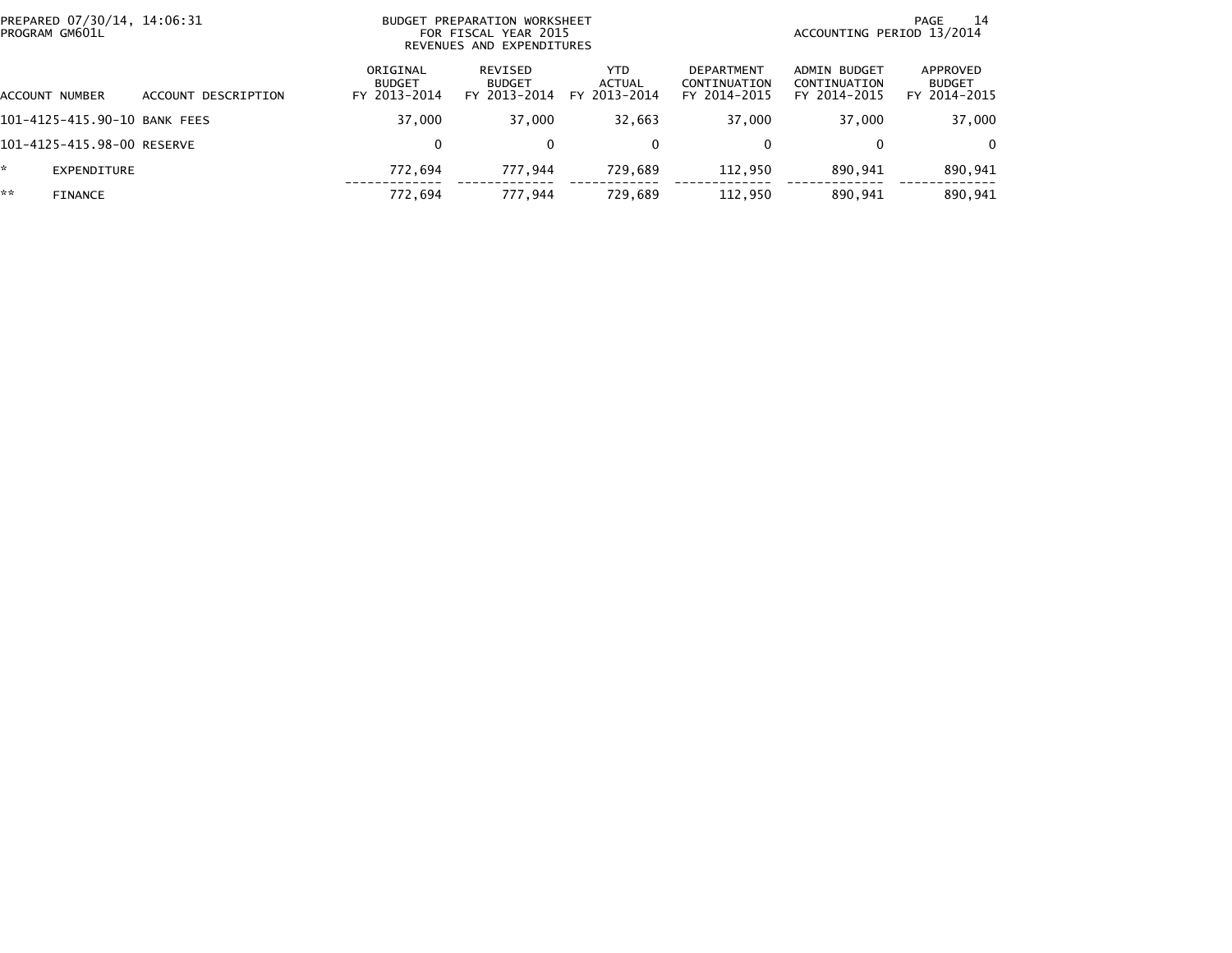| PREPARED 07/30/14, 14:06:31<br>PROGRAM GM601L |                                              |                                           | BUDGET PREPARATION WORKSHEET<br>FOR FISCAL YEAR 2015<br>REVENUES AND EXPENDITURES |                                             |                                            | 15<br><b>PAGE</b><br>ACCOUNTING PERIOD 13/2014 |                                           |  |  |
|-----------------------------------------------|----------------------------------------------|-------------------------------------------|-----------------------------------------------------------------------------------|---------------------------------------------|--------------------------------------------|------------------------------------------------|-------------------------------------------|--|--|
| ACCOUNT NUMBER                                | ACCOUNT DESCRIPTION                          | ORIGINAL<br><b>BUDGET</b><br>FY 2013-2014 | <b>REVISED</b><br><b>BUDGET</b><br>FY 2013-2014                                   | <b>YTD</b><br><b>ACTUAL</b><br>FY 2013-2014 | DEPARTMENT<br>CONTINUATION<br>FY 2014-2015 | ADMIN BUDGET<br>CONTINUATION<br>FY 2014-2015   | APPROVED<br><b>BUDGET</b><br>FY 2014-2015 |  |  |
|                                               |                                              | 34,220                                    | 34,220                                                                            | 33,815                                      | 0                                          | 34,619                                         | 34,619                                    |  |  |
| 101-4126-415.10-15 SALARIES:PART-TIME         |                                              | 0                                         | $\Omega$                                                                          | 0                                           | $\Omega$                                   | 0                                              | $\mathbf{0}$                              |  |  |
| 101-4126-415.20-05 HEALTH INSURANCE           |                                              | 7,236                                     | 7,236                                                                             | 6,817                                       | 0                                          | 7,236                                          | 7,236                                     |  |  |
| 101-4126-415.20-10 MEDICARE TAX               |                                              | 497                                       | 497                                                                               | 424                                         | $\Omega$                                   | 502                                            | 502                                       |  |  |
| 101-4126-415.20-15 RETIREMENT                 |                                              | 2,419                                     | 2,419                                                                             | 2,391                                       | 0                                          | 2,448                                          | 2,448                                     |  |  |
| 101-4126-415.20-20 SOCIAL SECURITY TAX        |                                              | 2,122                                     | 2,122                                                                             | 1,811                                       | 0                                          | 2,146                                          | 2,146                                     |  |  |
|                                               | 101-4126-415.20-25 WORKERS COMPENSATION      | 147                                       | 147                                                                               | 135                                         | 0                                          | 139                                            | 139                                       |  |  |
|                                               | 101-4126-415.20-30 401(K) CONTRIBUTIONS      | 1,027                                     | 1,027                                                                             | 1,014                                       | 0                                          | 1,039                                          | 1,039                                     |  |  |
|                                               | 101-4126-415.33-00 OTHER PROFESSIONAL SRVCS  | 3,000                                     | 3,000                                                                             | 410                                         | 2,000                                      | 2,000                                          | 2,000                                     |  |  |
| 101-4126-415.33-17 CONTRACTED SERVICES        |                                              | 227,000                                   | 227,000                                                                           | 203,004                                     | 230,000                                    | 230,000                                        | 230,000                                   |  |  |
|                                               | 101-4126-415.34-30 SERVICE & MAINTENANCE     | 2,000                                     | 2,410                                                                             | 1,630                                       | 3,400                                      | 3,400                                          | 3,400                                     |  |  |
|                                               | 101-4126-415.50-07 COST PER COPY PROGRAM     | 1,400                                     | 1,400                                                                             | 992                                         | 1,500                                      | 1,500                                          | 1,500                                     |  |  |
| 101-4126-415.55-00 PRINTING                   |                                              | 200                                       | 200                                                                               | $\Omega$                                    | 100                                        | 100                                            | 100                                       |  |  |
| 101-4126-415.57-00 POSTAGE                    |                                              | 2,500                                     | 2,090                                                                             | 295                                         | 2,100                                      | 2,100                                          | 2,100                                     |  |  |
| 101-4126-415.58-00 TRAVEL                     |                                              | 2,000                                     | 1,000                                                                             | 73                                          | 2,000                                      | 2,000                                          | 2,000                                     |  |  |
| 101-4126-415.59-00 TRAINING                   |                                              | 400                                       | 400                                                                               | $\Omega$                                    | 400                                        | 400                                            | 400                                       |  |  |
| 101-4126-415.61-05 SUPPLIES:OFFICE            |                                              | 1,000                                     | 1,030                                                                             | 1,026                                       | 1,000                                      | 1,000                                          | 1,000                                     |  |  |
|                                               | 101-4126-415.61-95 SUPPLIES:OTHER SMALL EOMT | 600                                       | 570                                                                               | $\mathbf{0}$                                | 600                                        | 600                                            | 600                                       |  |  |
|                                               | 101-4126-415.76-30 F/A:EQUIPMENT/FURNISHINGS | $\mathbf 0$                               | $\mathbf 0$                                                                       | $\mathbf 0$                                 | 0                                          | $\mathbf 0$                                    | $\mathbf{0}$                              |  |  |
| ÷.<br><b>EXPENDITURE</b>                      |                                              | 287,768                                   | 286,768                                                                           | 253,837                                     | 243,100                                    | 291,229                                        | 291,229                                   |  |  |
| **                                            | AMBULANCE BILLING/COLLECT                    | 287,768                                   | 286,768                                                                           | 253,837                                     | 243,100                                    | 291,229                                        | 291,229                                   |  |  |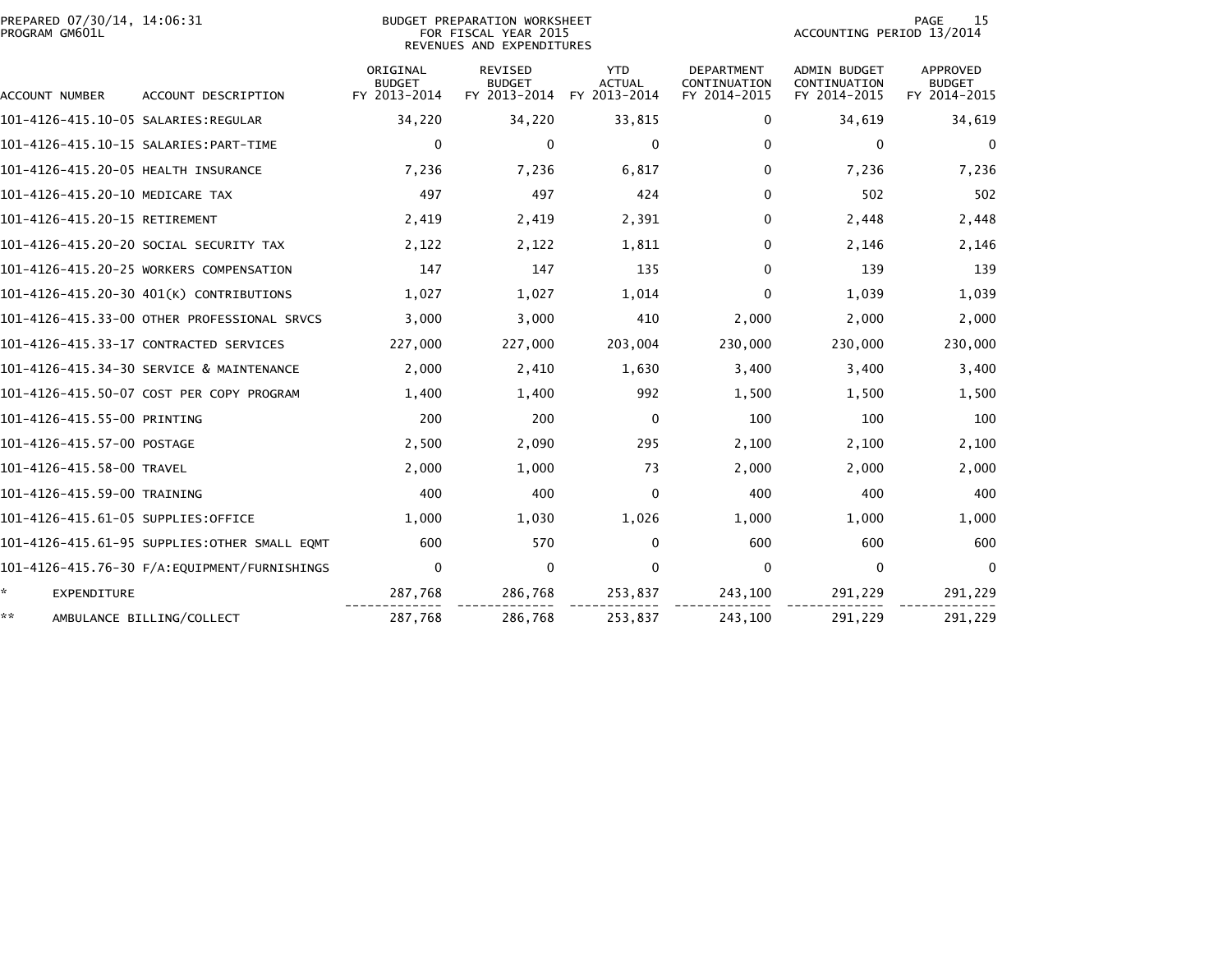| PREPARED 07/30/14, 14:06:31<br>PROGRAM GM601L |                                                                     |                                           | BUDGET PREPARATION WORKSHEET<br>FOR FISCAL YEAR 2015<br>REVENUES AND EXPENDITURES |                                             | PAGE<br>16<br>ACCOUNTING PERIOD 13/2014    |                                              |                                           |
|-----------------------------------------------|---------------------------------------------------------------------|-------------------------------------------|-----------------------------------------------------------------------------------|---------------------------------------------|--------------------------------------------|----------------------------------------------|-------------------------------------------|
| ACCOUNT NUMBER                                | ACCOUNT DESCRIPTION                                                 | ORIGINAL<br><b>BUDGET</b><br>FY 2013-2014 | <b>REVISED</b><br><b>BUDGET</b><br>FY 2013-2014                                   | <b>YTD</b><br><b>ACTUAL</b><br>FY 2013-2014 | DEPARTMENT<br>CONTINUATION<br>FY 2014-2015 | ADMIN BUDGET<br>CONTINUATION<br>FY 2014-2015 | APPROVED<br><b>BUDGET</b><br>FY 2014-2015 |
|                                               |                                                                     | 240,767                                   | 244,767                                                                           | 239,136                                     | 240,767                                    | 243,901                                      | 243,901                                   |
|                                               |                                                                     | 8,200                                     | 8,200                                                                             | 6,985                                       | 8,200                                      | 8,200                                        | 8,200                                     |
|                                               | 101-4131-415.20-05 HEALTH INSURANCE                                 | 40,200                                    | 35,750                                                                            | 31,490                                      | $\mathbf 0$                                | 40,200                                       | 40,200                                    |
|                                               | 101-4131-415.20-08 HEALTH INSURANCE:RETIREES                        | 8,040                                     | 8.040                                                                             | 8,040                                       | 0                                          | 8,040                                        | 8,040                                     |
|                                               | 101-4131-415.20-10 MEDICARE TAX                                     | 3,613                                     | 3,613                                                                             | 3,373                                       | 0                                          | 3,660                                        | 3,660                                     |
| 101-4131-415.20-15 RETIREMENT                 |                                                                     | 17,023                                    | 17,323                                                                            | 16,907                                      | 0                                          | 17,243                                       | 17,243                                    |
|                                               | 101–4131–415.20–20 SOCIAL SECURITY TAX                              | 15,439                                    | 15,439                                                                            | 14,423                                      | 0                                          | 15,630                                       | 15,630                                    |
|                                               | 101-4131-415.20-25 WORKERS COMPENSATION                             | 1,163                                     | 1,163                                                                             | 984                                         | $\Omega$                                   | 976                                          | 976                                       |
|                                               | 101-4131-415.20-30 401(K) CONTRIBUTIONS                             | 7,213                                     | 7,363                                                                             | 7,174                                       | 0                                          | 7.317                                        | 7,317                                     |
|                                               | 101-4131-415.32-18 EMPLOYEE ASSISTANCE PROG                         | 14,000                                    | 13,645                                                                            | 13,560                                      | 14,000                                     | 14,000                                       | 14,000                                    |
|                                               | 101-4131-415.32-40 PHYSICIAN FEES                                   | 9,000                                     | 10,595                                                                            | 7,844                                       | 8,200                                      | 8,200                                        | 8,200                                     |
| LEVEL<br><b>TEXT</b><br>400<br><b>ONE</b>     | MOVE \$500 TO DUES & SUBSCRIPTIONS & \$300 TO TELEPH                |                                           | TEXT AMT                                                                          | 8,200                                       |                                            |                                              |                                           |
|                                               |                                                                     |                                           |                                                                                   | 8,200                                       |                                            |                                              |                                           |
|                                               | 101-4131-415.33-17 CONTRACTED SERVICES                              | 6,000                                     | 6,635                                                                             | 6,635                                       | 6,635                                      | 6,635                                        | 6,635                                     |
|                                               | 101-4131-415.34-30 SERVICE & MAINTENANCE                            | 3,300                                     | 4,100                                                                             | 3,940                                       | 4,100                                      | 4,100                                        | 5,600                                     |
| LEVEL<br><b>TEXT</b><br>400                   | CONTINUATION<br>EXPANSION - NATIONAL CRIMINAL BACKGROUD CHECKS      |                                           | TEXT AMT                                                                          | 4,100<br>1.500<br>5,600                     |                                            |                                              |                                           |
|                                               | 101-4131-415.50-07 COST PER COPY PROGRAM                            | 3,000                                     | 3,000                                                                             | 2,678                                       | 3,000                                      | 3,600                                        | 3,600                                     |
| 101-4131-415.53-05 TELEPHONE                  |                                                                     | 1,300                                     | 1,300                                                                             | 964                                         | 1,600                                      | 1,600                                        | 1,600                                     |
| LEVEL<br><b>TEXT</b><br>400                   | MOVED \$300 FROM PHYSICIAN FEES TO COVER YEARLY EXP<br><b>ENSES</b> |                                           | TEXT AMT                                                                          | 1,600<br>1,600                              |                                            |                                              |                                           |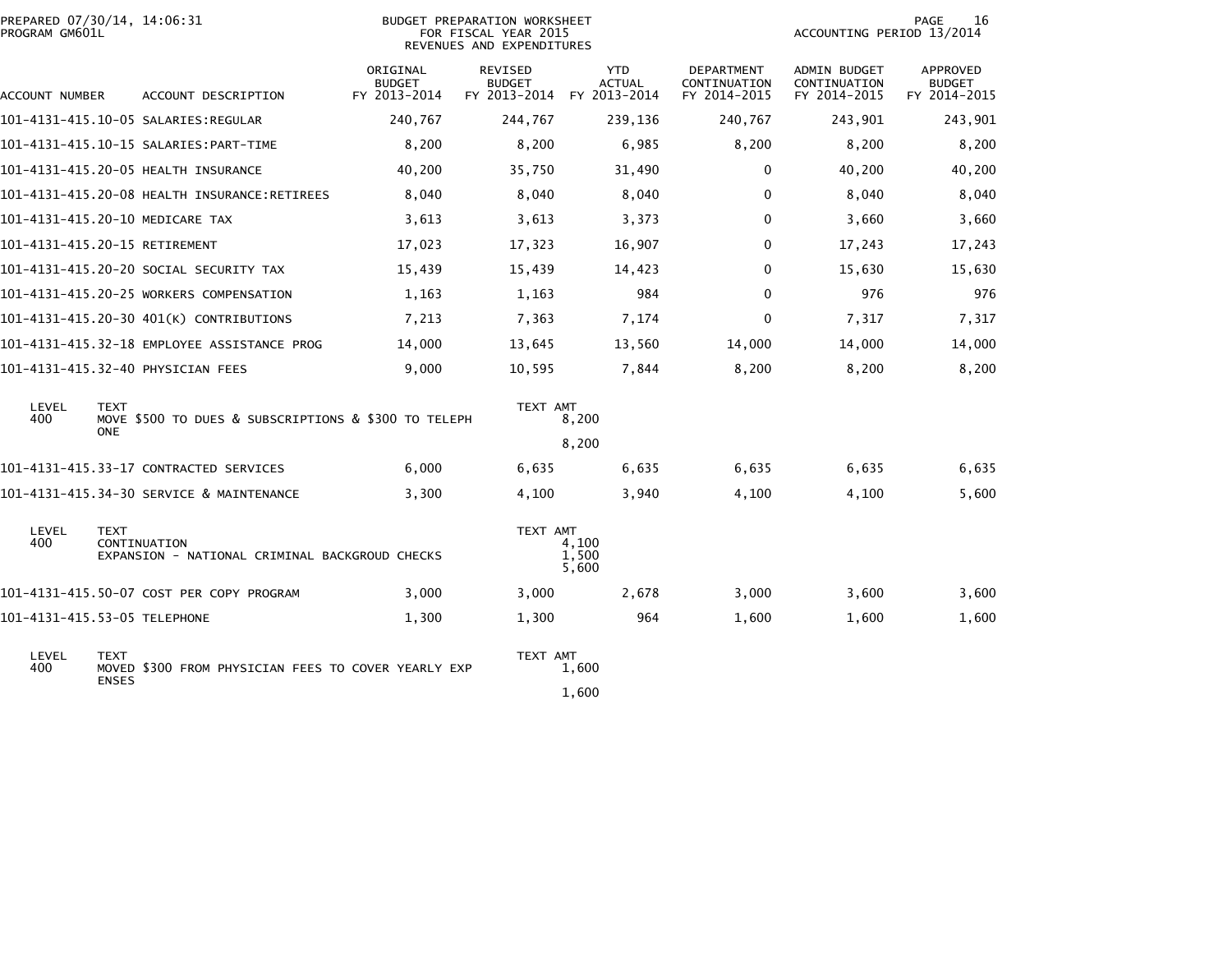| PREPARED 07/30/14, 14:06:31<br>PROGRAM GM601L |                                              |                                           | BUDGET PREPARATION WORKSHEET<br>FOR FISCAL YEAR 2015<br>REVENUES AND EXPENDITURES |                                             | PAGE<br>17<br>ACCOUNTING PERIOD 13/2014           |                                                     |                                           |
|-----------------------------------------------|----------------------------------------------|-------------------------------------------|-----------------------------------------------------------------------------------|---------------------------------------------|---------------------------------------------------|-----------------------------------------------------|-------------------------------------------|
| ACCOUNT NUMBER                                | ACCOUNT DESCRIPTION                          | ORIGINAL<br><b>BUDGET</b><br>FY 2013-2014 | REVISED<br><b>BUDGET</b><br>FY 2013-2014                                          | <b>YTD</b><br><b>ACTUAL</b><br>FY 2013-2014 | <b>DEPARTMENT</b><br>CONTINUATION<br>FY 2014-2015 | <b>ADMIN BUDGET</b><br>CONTINUATION<br>FY 2014-2015 | APPROVED<br><b>BUDGET</b><br>FY 2014-2015 |
| 101-4131-415.54-00 ADVERTISING                |                                              | 0                                         | $\mathbf{0}$                                                                      | 0                                           | 0                                                 | 0                                                   | $\mathbf{0}$                              |
| 101-4131-415.55-00 PRINTING                   |                                              | 300                                       | $\mathbf{0}$                                                                      | $\Omega$                                    | 300                                               | 300                                                 | 300                                       |
| 101-4131-415.57-00 POSTAGE                    |                                              | 1,000                                     | 1,000                                                                             | 909                                         | 1,000                                             | 1,200                                               | 1,200                                     |
| 101-4131-415.58-00 TRAVEL                     |                                              | 1,500                                     | 1,800                                                                             | 1,661                                       | 1,500                                             | 1,800                                               | 1,800                                     |
| 101-4131-415.59-00 TRAINING                   |                                              | 3,000                                     | 2,150                                                                             | 2,127                                       | 3,000                                             | 3,000                                               | 3,000                                     |
| 101-4131-415.61-05 SUPPLIES:OFFICE            |                                              | 3,500                                     | 2,700                                                                             | 2,337                                       | 2,700                                             | 2,700                                               | 2,700                                     |
| 101-4131-415.61-22 SUPPLIES:COPIER            |                                              | 1,450                                     | 1,450                                                                             | 1,328                                       | 1,450                                             | 1,450                                               | 1,450                                     |
|                                               | 101-4131-415.61-95 SUPPLIES:OTHER SMALL EQMT | 480                                       | 535                                                                               | 533                                         | 480                                               | 480                                                 | 480                                       |
|                                               | 101-4131-415.64-50 DUES & SUBSCRIPTIONS      | 900                                       | 455                                                                               | 455                                         | 1,400                                             | 1,400                                               | 1,400                                     |
| LEVEL<br><b>TEXT</b><br>400                   | MOVED \$500 FROM PHYSICIAN FEES              |                                           | TEXT AMT                                                                          | 1,400<br>1,400                              |                                                   |                                                     |                                           |
| 101-4131-415.76-20 F/A:DP EQUIPMENT           |                                              | 1,500                                     | $\bf{0}$                                                                          | $\Omega$                                    | $\Omega$                                          | $\Omega$                                            | $\Omega$                                  |
| 101-4131-415.83-67 WELLNESS PROGRAM           |                                              | 0                                         | $\Omega$                                                                          | $\Omega$                                    | 0                                                 | 11,000                                              | 11,000                                    |
| *<br><b>EXPENDITURE</b>                       |                                              | 391,888                                   | 391,023                                                                           | 373,483                                     | 298,332                                           | 406,632                                             | 408,132                                   |
| **<br><b>HUMAN RESOURCES</b>                  |                                              | 391,888                                   | 391,023                                                                           | 373,483                                     | 298,332                                           | 406,632                                             | 408,132                                   |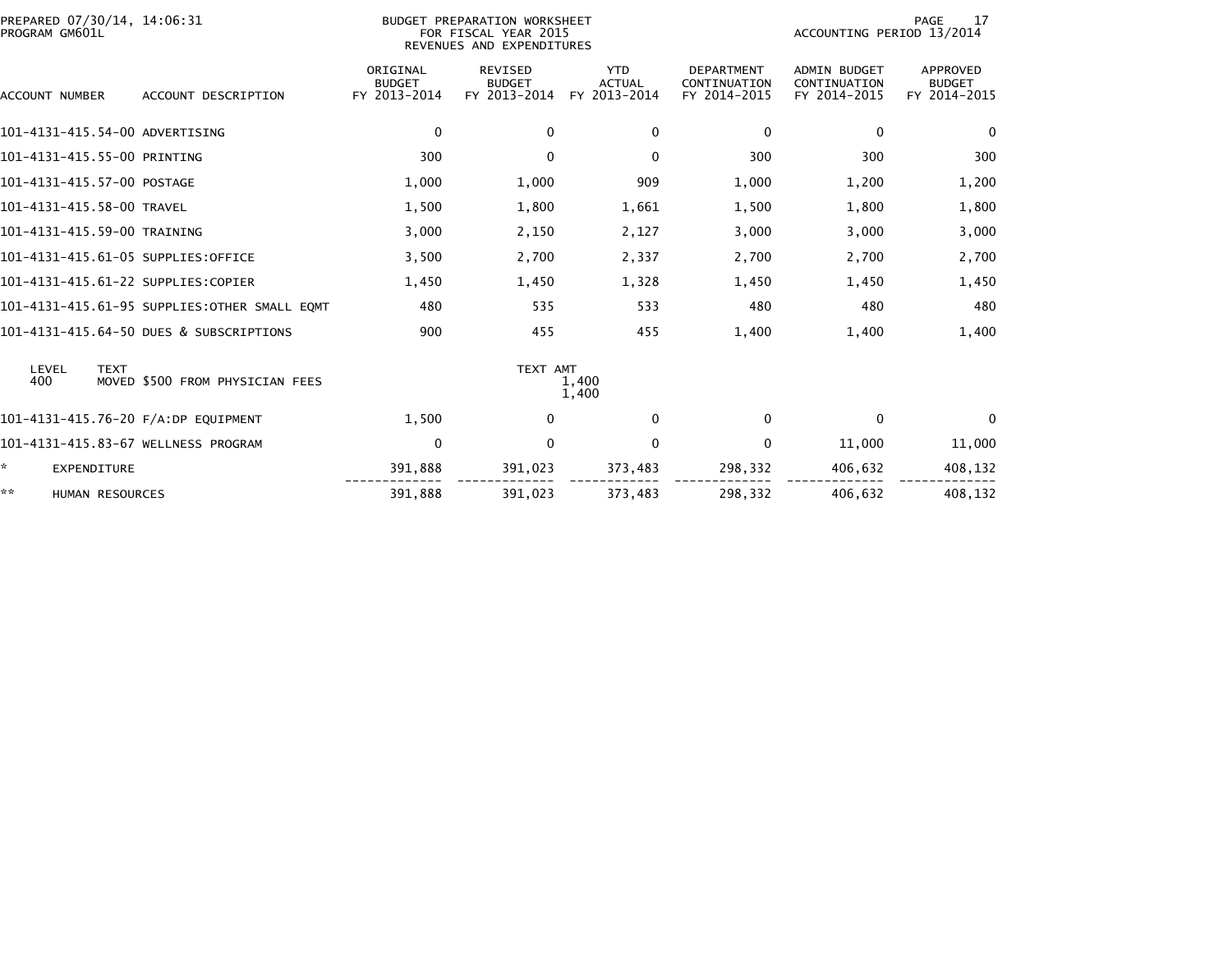| PROGRAM GM601L       | PREPARED 07/30/14, 14:06:31                                 |                                           | BUDGET PREPARATION WORKSHEET<br>FOR FISCAL YEAR 2015<br>REVENUES AND EXPENDITURES |                             | PAGE<br>18<br>ACCOUNTING PERIOD 13/2014           |                                                     |                                           |
|----------------------|-------------------------------------------------------------|-------------------------------------------|-----------------------------------------------------------------------------------|-----------------------------|---------------------------------------------------|-----------------------------------------------------|-------------------------------------------|
| ACCOUNT NUMBER       | ACCOUNT DESCRIPTION                                         | ORIGINAL<br><b>BUDGET</b><br>FY 2013-2014 | <b>REVISED</b><br><b>BUDGET</b><br>FY 2013-2014 FY 2013-2014                      | <b>YTD</b><br><b>ACTUAL</b> | <b>DEPARTMENT</b><br>CONTINUATION<br>FY 2014-2015 | <b>ADMIN BUDGET</b><br>CONTINUATION<br>FY 2014-2015 | APPROVED<br><b>BUDGET</b><br>FY 2014-2015 |
|                      | 101-4132-334.72-00 VETERANS SERVICE GRANT                   | $1,400-$                                  | $1,400-$                                                                          | $1,452-$                    | 0                                                 | $1,400-$                                            | $1,400-$                                  |
| ☆.<br><b>REVENUE</b> | 101-4132-444.10-05 SALARIES:REGULAR                         | $1,400-$<br>32,324                        | 1,400-<br>38,424                                                                  | $1,452-$<br>37,278          | $\mathbf 0$<br>$\mathbf{0}$                       | $1,400-$<br>48,656                                  | $1,400-$<br>64,273                        |
| LEVEL<br>400         | <b>TEXT</b><br>CONTINUATION<br>UPGRADE PTB VSO TO FULL TIME |                                           | TEXT AMT                                                                          | 48,656<br>15,617<br>64,273  |                                                   |                                                     |                                           |
|                      |                                                             | 10,469                                    | 3,849                                                                             | 717                         | $\mathbf{0}$                                      | $\mathbf{0}$                                        | $\mathbf{0}$                              |
|                      | 101-4132-444.20-05 HEALTH INSURANCE                         | 8,040                                     | 8,090                                                                             | 7,873                       | $\mathbf 0$                                       | 8,040                                               | 16,080                                    |
| LEVEL<br>400         | <b>TEXT</b><br>CONITNUATION<br>UPGRADE VSO TO FULLTIME      |                                           | TEXT AMT                                                                          | 8,040<br>8,040<br>16,080    |                                                   |                                                     |                                           |
|                      | 101-4132-444.20-10 MEDICARE TAX                             | 620                                       | 620                                                                               | 547                         | $\Omega$                                          | 706                                                 | 932                                       |
| LEVEL<br>400         | <b>TEXT</b><br>CONTINUATION<br>UPGRADE VSO TO FULLTIME      |                                           | TEXT AMT                                                                          | 706<br>226<br>932           |                                                   |                                                     |                                           |
|                      | 101-4132-444.20-15 RETIREMENT                               | 2,285                                     | 2,735                                                                             | 2,635                       | $\mathbf 0$                                       | 3,440                                               | 4,544                                     |
| LEVEL<br>400         | <b>TEXT</b><br>CONTINUATION<br>UPGRADE VSO TO FULLTIME      |                                           | TEXT AMT                                                                          | 3,440<br>1,104<br>4,544     |                                                   |                                                     |                                           |
|                      | 101-4132-444.20-20 SOCIAL SECURITY TAX                      | 2,653                                     | 2,653                                                                             | 2,340                       | $\mathbf{0}$                                      | 3,017                                               | 3,985                                     |
| LEVEL<br>400         | <b>TEXT</b><br>CONTINUATION<br>UPGRADE VSO TO FULLTIME      |                                           | TEXT AMT                                                                          | 3,017<br>968<br>3,985       |                                                   |                                                     |                                           |
|                      | 101-4132-444.20-25 WORKERS COMPENSATION                     | 185                                       | 185                                                                               | 152                         | 0                                                 | 195                                                 | 257                                       |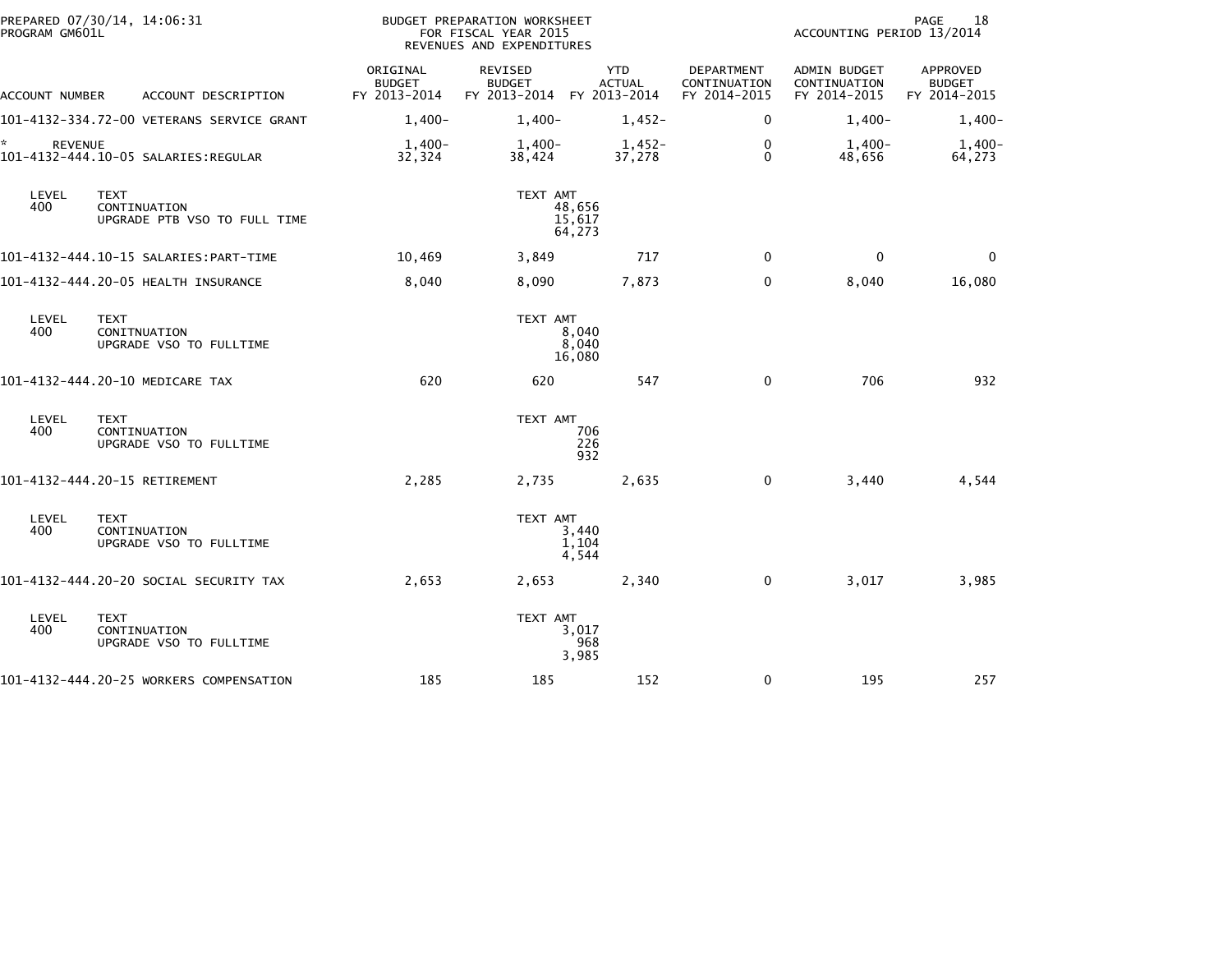| PREPARED 07/30/14, 14:06:31<br>PROGRAM GM601L                          |                                           | BUDGET PREPARATION WORKSHEET<br>FOR FISCAL YEAR 2015<br>REVENUES AND EXPENDITURES | 19<br>PAGE<br>ACCOUNTING PERIOD 13/2014     |                                                   |                                                     |                                           |
|------------------------------------------------------------------------|-------------------------------------------|-----------------------------------------------------------------------------------|---------------------------------------------|---------------------------------------------------|-----------------------------------------------------|-------------------------------------------|
| ACCOUNT DESCRIPTION<br>ACCOUNT NUMBER                                  | ORIGINAL<br><b>BUDGET</b><br>FY 2013-2014 | <b>REVISED</b><br><b>BUDGET</b><br>FY 2013-2014                                   | <b>YTD</b><br><b>ACTUAL</b><br>FY 2013-2014 | <b>DEPARTMENT</b><br>CONTINUATION<br>FY 2014-2015 | <b>ADMIN BUDGET</b><br>CONTINUATION<br>FY 2014-2015 | APPROVED<br><b>BUDGET</b><br>FY 2014-2015 |
| LEVEL<br><b>TEXT</b><br>400<br>CONTINUATION<br>UPGRADE VSO TO FULLTIME |                                           | TEXT AMT                                                                          | 195<br>62<br>257                            |                                                   |                                                     |                                           |
| 101-4132-444.20-30 401(K) CONTRIBUTIONS                                | 970                                       | 990                                                                               | 965                                         | $\Omega$                                          | 1,460                                               | 1,930                                     |
| LEVEL<br><b>TEXT</b><br>400<br>CONTINUATION<br>UPGRADE VSO TO FULLTIME |                                           | TEXT AMT                                                                          | 1,460<br>470<br>1,930                       |                                                   |                                                     |                                           |
| 101-4132-444.53-05 TELEPHONE                                           | 700                                       | 700                                                                               | 495                                         | 0                                                 | 1,500                                               | 1,500                                     |
| 101-4132-444.57-00 POSTAGE                                             | 300                                       | 223                                                                               | 111                                         | $\mathbf 0$                                       | 300                                                 | 300                                       |
| 101-4132-444.58-00 TRAVEL                                              | 2,000                                     | 2,000                                                                             | 1,974                                       | $\Omega$                                          | 4,000                                               | 4,000                                     |
| 101-4132-444.59-00 TRAINING                                            | 350                                       | 350                                                                               | 180                                         | 0                                                 | 500                                                 | 500                                       |
| 101-4132-444.61-05 SUPPLIES:OFFICE                                     | 500                                       | 500                                                                               | 421                                         | $\mathbf 0$                                       | 1,000                                               | 1,000                                     |
| 101-4132-444.61-95 SUPPLIES:OTHER SMALL EQMT                           | $\Omega$                                  | 552                                                                               | $\Omega$                                    | $\Omega$                                          | 500                                                 | 500                                       |
| 101-4132-444.64-50 DUES & SUBSCRIPTIONS                                | 250                                       | 275                                                                               | 267                                         | $\mathbf 0$                                       | 600                                                 | 600                                       |
| 101-4132-444.76-30 F/A:EQUIPMENT/FURNISHINGS                           | 500                                       | $\mathbf 0$                                                                       | $\Omega$                                    | $\mathbf{0}$                                      | 500                                                 | 500                                       |
| <b>EXPENDITURE</b>                                                     | 62,146                                    | 62,146                                                                            | 55,955                                      | 0                                                 | 74,414                                              | 100,901                                   |
| **<br><b>VETERAN SERVICES</b>                                          | 60,746                                    | 60,746                                                                            | 54,503                                      | 0                                                 | 73,014                                              | 99,501                                    |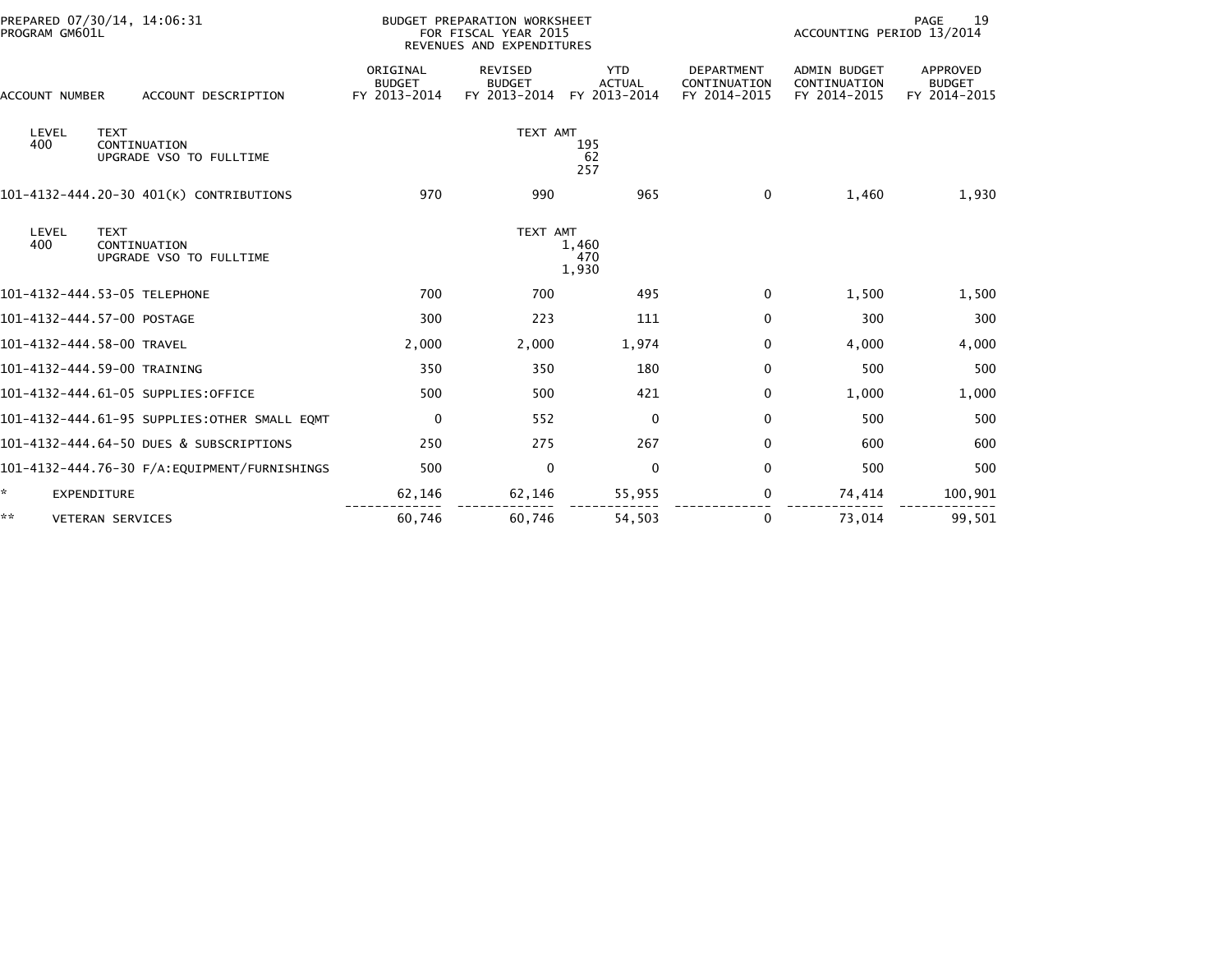| PREPARED 07/30/14, 14:06:31<br>PROGRAM GM601L |             |                                                                                 | BUDGET PREPARATION WORKSHEET<br>FOR FISCAL YEAR 2015<br>REVENUES AND EXPENDITURES |                          |                             |                                   | PAGE<br>20<br>ACCOUNTING PERIOD 13/2014 |                           |  |
|-----------------------------------------------|-------------|---------------------------------------------------------------------------------|-----------------------------------------------------------------------------------|--------------------------|-----------------------------|-----------------------------------|-----------------------------------------|---------------------------|--|
|                                               |             |                                                                                 | ORIGINAL<br><b>BUDGET</b>                                                         | REVISED<br><b>BUDGET</b> | <b>YTD</b><br><b>ACTUAL</b> | <b>DEPARTMENT</b><br>CONTINUATION | <b>ADMIN BUDGET</b><br>CONTINUATION     | APPROVED<br><b>BUDGET</b> |  |
| ACCOUNT NUMBER                                |             | ACCOUNT DESCRIPTION                                                             | FY 2013-2014                                                                      | FY 2013-2014             | FY 2013-2014                | FY 2014-2015                      | FY 2014-2015                            | FY 2014-2015              |  |
|                                               |             | 101-4134-395.10-00 FUND BALANCE APPR-UNREST                                     | 0                                                                                 | $\Omega$                 | $\mathbf{0}$                | 0                                 | $\Omega$                                | $\mathbf{0}$              |  |
| <b>REVENUE</b>                                |             |                                                                                 | 477,505                                                                           | 0<br>477,505             | 458,705                     | 0<br>$\Omega$                     | 0<br>484,048                            | 0<br>484,048              |  |
|                                               |             | 101-4134-419.10-10 SALARIES:OVERTIME                                            | $\mathbf 0$                                                                       | 0                        | $\mathbf{0}$                | $\mathbf 0$                       | $\mathbf{0}$                            | $\mathbf 0$               |  |
|                                               |             |                                                                                 | $\mathbf 0$                                                                       | $\Omega$                 | $\mathbf{0}$                | $\mathbf 0$                       | $\mathbf{0}$                            | $\mathbf 0$               |  |
|                                               |             | 101-4134-419.20-05 HEALTH INSURANCE                                             | 108,540                                                                           | 108,540                  | 101,589                     | 0                                 | 108,540                                 | 108,540                   |  |
|                                               |             | 101-4134-419.20-08 HEALTH INSURANCE:RETIREES                                    | 8,040                                                                             | 8,040                    | 8,040                       | 0                                 | 8,040                                   | 8,040                     |  |
|                                               |             | 101-4134-419.20-10 MEDICARE TAX                                                 | 6,924                                                                             | 6,924                    | 6,185                       | $\mathbf{0}$                      | 7,019                                   | 7,019                     |  |
| 101-4134-419.20-15 RETIREMENT                 |             |                                                                                 | 33,760                                                                            | 33,760                   | 32,430                      | $\Omega$                          | 34,222                                  | 34,222                    |  |
|                                               |             | 101-4134-419.20-20 SOCIAL SECURITY TAX                                          | 29,607                                                                            | 29,607                   | 26,447                      | $\mathbf{0}$                      | 30,011                                  | 30,011                    |  |
|                                               |             | 101-4134-419.20-25 WORKERS COMPENSATION                                         | 32,616                                                                            | 32,616                   | 31,246                      | $\Omega$                          | 33,063                                  | 33,063                    |  |
|                                               |             | 101-4134-419.20-30 401(K) CONTRIBUTIONS                                         | 14,324                                                                            | 14,324                   | 13,614                      | 0                                 | 14,521                                  | 14,521                    |  |
|                                               |             | 101-4134-419.33-07 CONTRACTED SERVICES                                          | 0                                                                                 | $\Omega$                 | $\mathbf{0}$                | 60,000                            | 0                                       | $\mathbf{0}$              |  |
| LEVEL<br>400                                  | <b>TEXT</b> | MOVED FROM 4136 FOR VEHICLE MAINTENANCE CONTRACTOR<br>MOVE BACK TO 4136 PER CMO |                                                                                   | TEXT AMT                 | 60,000<br>$60,000 -$        |                                   |                                         |                           |  |
|                                               |             | 101-4134-419.33-13 CONTRACT CLEANING                                            | 180,000                                                                           | 174,525                  | 145,377                     | 180,000                           | 170,000                                 | 170,000                   |  |
|                                               |             | 101-4134-419.33-63 SNOW REMOVAL SERVICES                                        | 4,000                                                                             | 4,000                    | 3,500                       | 4,000                             | 4,000                                   | 4,000                     |  |
|                                               |             | 101-4134-419.34-30 SERVICE & MAINTENANCE                                        | 162,000                                                                           | 162,000                  | 143,964                     | 162,000                           | 162,000                                 | 162,000                   |  |
| 101-4134-419.41-40 WATER                      |             |                                                                                 | 28,000                                                                            | 28,000                   | 18,286                      | 28,000                            | 28,000                                  | 28,000                    |  |
|                                               |             | 101-4134-419.41-42 STORM WATER FEE                                              | 4,800                                                                             | 4,800                    | 4,100                       | 4,800                             | 5,000                                   | 5,000                     |  |
|                                               |             | 101-4134-419.43-05 R&M:BUILDINGS                                                | 453,500                                                                           | 376,799                  | 343,655                     | 450,000                           | 430,000                                 | 430,000                   |  |

LEVEL TEXT TEXT AMT 400 REMODELING OF ADMINISTRATION BUILDING WHERE BOARD OF ELECTIONS IS LOCATED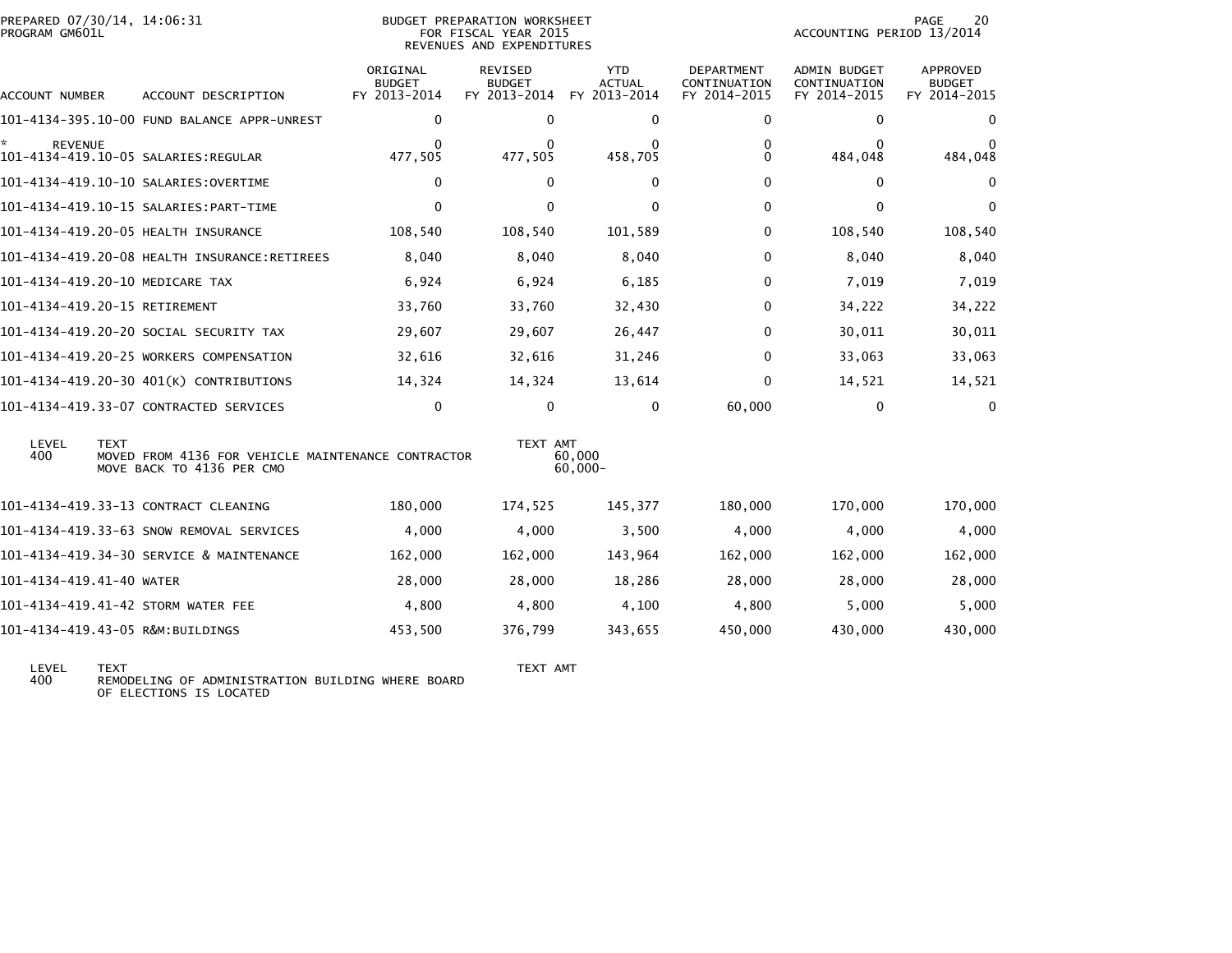| PROGRAM GM601L            | PREPARED 07/30/14, 14:06:31                                              |                                                   | BUDGET PREPARATION WORKSHEET<br>FOR FISCAL YEAR 2015<br>REVENUES AND EXPENDITURES | 21<br><b>PAGE</b><br>ACCOUNTING PERIOD 13/2014 |                                            |                                              |                                           |
|---------------------------|--------------------------------------------------------------------------|---------------------------------------------------|-----------------------------------------------------------------------------------|------------------------------------------------|--------------------------------------------|----------------------------------------------|-------------------------------------------|
| ACCOUNT NUMBER            | ACCOUNT DESCRIPTION                                                      | ORIGINAL<br><b>BUDGET</b><br>FY 2013-2014         | REVISED<br><b>BUDGET</b><br>FY 2013-2014                                          | <b>YTD</b><br><b>ACTUAL</b><br>FY 2013-2014    | DEPARTMENT<br>CONTINUATION<br>FY 2014-2015 | ADMIN BUDGET<br>CONTINUATION<br>FY 2014-2015 | APPROVED<br><b>BUDGET</b><br>FY 2014-2015 |
|                           |                                                                          | REMODELING OF JUSTICE CENTER/ TELECOMMUNICATIONS  |                                                                                   |                                                |                                            |                                              |                                           |
|                           | FOR SHERIFF'S DEPARTMENT/ DA/ JUDGES<br>101-4134-419.43-15 R&M:EQUIPMENT | 8,000                                             | 7,400                                                                             | 6,036                                          | 7,400                                      | 7,400                                        | 7,400                                     |
|                           | 101-4134-419.43-20 R&M:VEHICLES                                          | 5,000                                             | 6,500                                                                             | 5,868                                          | 5.000                                      | 5,000                                        | 5,000                                     |
|                           | 101-4134-419.44-10 RENT:EQUIPMENT                                        | 3,500                                             | 3,549                                                                             | 3,548                                          | 3,500                                      | 3,500                                        | 3,500                                     |
|                           | 101-4134-419.50-07 COST PER COPY PROGRAM                                 | 450                                               | 450                                                                               | 160                                            | 450                                        | 450                                          | 450                                       |
|                           | 101-4134-419.53-05 TELEPHONE                                             | 11,000                                            | 11,000                                                                            | 8,226                                          | 11,000                                     | 9,700                                        | 9,700                                     |
|                           | 101-4134-419.56-00 UNIFORMS                                              | 6,000                                             | 6,000                                                                             | 4,047                                          | 6,000                                      | 6,000                                        | 6,000                                     |
|                           | 101-4134-419.57-00 POSTAGE                                               | 100                                               | 100                                                                               | 10                                             | 100                                        | 100                                          | 100                                       |
| 101–4134–419.58–00 TRAVEL |                                                                          | 1,000                                             | 1,000                                                                             | 769                                            | 1,000                                      | 1,000                                        | 1,000                                     |
|                           | 101-4134-419.59-00 TRAINING                                              | 750                                               | 25                                                                                | 25                                             | 750                                        | 750                                          | 750                                       |
|                           | 101-4134-419.61-05 SUPPLIES:OFFICE                                       | 850                                               | 850                                                                               | 685                                            | 850                                        | 850                                          | 850                                       |
|                           | 101–4134–419.61–30 SUPPLIES:JANITORIAL                                   | 190,000                                           | 184,820                                                                           | 183,365                                        | 183,820                                    | 185,000                                      | 185,000                                   |
|                           | 101-4134-419.61-40 SUPPLIES:MAINTENANCE                                  | 25,000                                            | 25,000                                                                            | 15,373                                         | 25,000                                     | 25,000                                       | 25,000                                    |
|                           | 101–4134–419.61–80 SUPPLIES:SIGNS                                        | 25,000                                            | 24,176                                                                            | 10,632                                         | 25,000                                     | 20,000                                       | 20,000                                    |
|                           | 101-4134-419.61-85 SUPPLIES:VEHICLE                                      | 1.000                                             | 3,800                                                                             | 2,209                                          | 2,800                                      | 2,800                                        | 2,800                                     |
|                           | 101-4134-419.61-95 SUPPLIES:OTHER SMALL EQMT                             | 7,000                                             | 7,000                                                                             | 3,699                                          | 7,000                                      | 7,000                                        | 7,000                                     |
|                           | 101–4134–419.62–05 ELECTRICITY                                           | 215,000                                           | 215,000                                                                           | 169,780                                        | 215,000                                    | 220,000                                      | 220,000                                   |
|                           | 101-4134-419.62-10 HEATING OIL                                           | 0                                                 | 0                                                                                 | 0                                              | 1,000                                      | 1,000                                        | 1,000                                     |
| LEVEL<br>400              | <b>TEXT</b><br><b>WAREHOUSE</b>                                          | TO PURCHASE HEATING OIL FOR FACILITIES MANAGEMENT | TEXT AMT                                                                          | 1,000                                          |                                            |                                              |                                           |
|                           |                                                                          |                                                   |                                                                                   | 1,000                                          |                                            |                                              |                                           |
|                           | 101-4134-419.62-20 MOTOR FUEL & LUBRICANTS                               | 29,500                                            | 29,500                                                                            | 26,938                                         | 29,500                                     | 30,000                                       | 30,000                                    |
|                           | 101-4134-419.62-25 NATURAL GAS                                           | 30,000                                            | 34,000                                                                            | 30,908                                         | 30,000                                     | 35,000                                       | 35,000                                    |
|                           | 101-4134-419.64-50 DUES & SUBSCRIPTIONS                                  | 500                                               | 500                                                                               | 130                                            | 500                                        | 500                                          | 500                                       |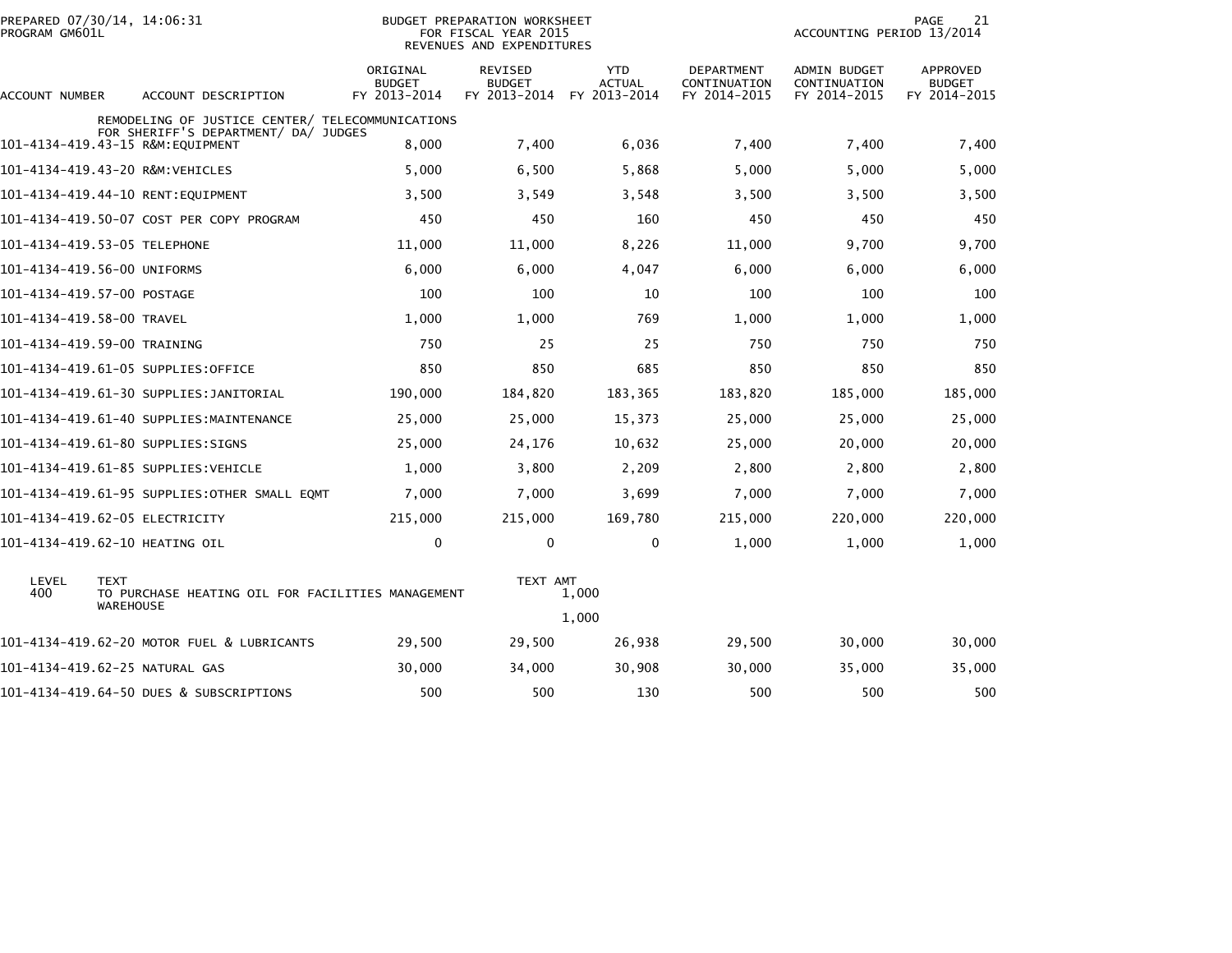| PREPARED 07/30/14, 14:06:31<br>PROGRAM GM601L |                |                                                 |                                                                                               |                                                                                                        | BUDGET PREPARATION WORKSHEET<br>FOR FISCAL YEAR 2015<br>REVENUES AND EXPENDITURES |                                      |                                            | ACCOUNTING PERIOD 13/2014                    | 22<br>PAGE                                       |
|-----------------------------------------------|----------------|-------------------------------------------------|-----------------------------------------------------------------------------------------------|--------------------------------------------------------------------------------------------------------|-----------------------------------------------------------------------------------|--------------------------------------|--------------------------------------------|----------------------------------------------|--------------------------------------------------|
| ACCOUNT NUMBER                                |                | ACCOUNT DESCRIPTION                             |                                                                                               | ORIGINAL<br>BUDGET<br>FY 2013-2014                                                                     | REVISED<br><b>BUDGET</b><br>FY 2013-2014                                          | YTD<br><b>ACTUAL</b><br>FY 2013-2014 | DEPARTMENT<br>CONTINUATION<br>FY 2014-2015 | ADMIN BUDGET<br>CONTINUATION<br>FY 2014-2015 | <b>APPROVED</b><br><b>BUDGET</b><br>FY 2014-2015 |
| 101-4134-419.72-00 C/A:BUILDINGS              |                |                                                 |                                                                                               | $\mathbf{0}$                                                                                           | 108,000                                                                           | 85,947                               | $\Omega$                                   | $\mathbf{0}$                                 | $\Omega$                                         |
| 101-4134-419.73-00 C/A:OTHER IMPROVEMENTS     |                |                                                 |                                                                                               | 155,000                                                                                                | 185,531                                                                           | 122,280                              | 356,700                                    | 166,700                                      | 292,200                                          |
| LEVEL<br>400                                  | <b>TEXT</b>    |                                                 | REZONING SECOND FLOOR AT ROWAN COUNTY OFFICE<br>BUILDING (402 N MAIN) FOR HEATING & AC ISSUES | REPLACEMENT OF HVAC UNITS FOR ROWAN COUNTY OFFICE<br>BUILDING (402 N MAIN) DUE TO AGE AND INEFFICIENCY | TEXT AMT                                                                          | 65,000<br>60,000                     |                                            |                                              |                                                  |
|                                               | ISSUES)        |                                                 | REPLACEMENT OF HVAC SYSTEM AT FACILITIES                                                      | MANAGEMENT BUILDINGS (OLD SYSTEM WITH CONTINUES<br>HEALTH DEPT/ DSS CHANGE OUT 2 AC UNITS DUE TO AGE   |                                                                                   | 20,000<br>30,000                     |                                            |                                              |                                                  |
|                                               |                | AND PROBLEMS                                    |                                                                                               | REPLACEMENT CARPET AND/OR TILE FOR SHERIFF'S DEPT,<br>ADMIN BUILDING (FIRST AND THIRD FLOORS), HEALTH  |                                                                                   | 20,000                               |                                            |                                              |                                                  |
|                                               | <b>DEPT</b>    |                                                 | REPLACEMENT OF BAY DOOR AT JAIL DUE TO AGE AND                                                |                                                                                                        |                                                                                   | 7,700                                |                                            |                                              |                                                  |
|                                               |                | NUMERIOUS REPAIR CALLS<br>BUILDING (402 N MAIN) | REPLACEMENT OF ROOF AT ROWAN COUNTY OFFICE                                                    |                                                                                                        |                                                                                   | 130,000                              |                                            |                                              |                                                  |
|                                               | <b>ROADWAY</b> |                                                 |                                                                                               | COMPLETE PAVING OF THE DRIVEWAY/PARKING AREA AT<br>EMS STATION 84 (HURLEY) FROM EXISTING PAVEMENT TO   |                                                                                   | 15,000                               |                                            |                                              |                                                  |
|                                               |                | WITH A DOUBLE GATE                              |                                                                                               | ADD 135 FEET OF FENCE OUTSIDE THE ANIMAL SHELTER                                                       |                                                                                   | 9,000                                |                                            |                                              |                                                  |
|                                               |                |                                                 | LESS COUNTY MANAGER'S REDUCTION                                                               | EXPANSION - GENERAC GENERATOR FOR DSS AND HEALTH                                                       |                                                                                   | 190,000-<br>125,500<br>292,200       |                                            |                                              |                                                  |
| 101-4134-419.74-35 C/A:VEHICLES               |                |                                                 |                                                                                               | 30,000                                                                                                 | 30,000                                                                            |                                      | 0<br>$\mathbf{0}$                          | 66,200                                       | 66,200                                           |
| LEVEL                                         | <b>TEXT</b>    |                                                 |                                                                                               |                                                                                                        | TEXT AMT                                                                          |                                      |                                            |                                              |                                                  |
| 400                                           |                |                                                 | REPLACE VEHICLE #0027 2001 FORD TRUCK:<br>PURCHASE 2015 FORD F250 4X4                         | REAPLCE VEHICLE #0206 2002 FORD F150 4X4 TRUCK:                                                        |                                                                                   | 31,200                               |                                            |                                              |                                                  |
|                                               |                |                                                 | PURCHASE 2015 FORD F250 4X4                                                                   |                                                                                                        |                                                                                   | 35.000<br>66,200                     |                                            |                                              |                                                  |
| 101-4134-419.74-90 C/A:OTHER EQUIPMENT        |                |                                                 |                                                                                               | 0                                                                                                      | 68,355                                                                            | 68,155                               | $\mathbf 0$                                | $\mathbf 0$                                  | $\mathbf{0}$                                     |
| 101-4134-419.76-20 F/A:DP EQUIPMENT           |                |                                                 |                                                                                               | 0                                                                                                      | $\Omega$                                                                          |                                      | 0<br>1,400                                 | 1,400                                        | 1,400                                            |
|                                               |                |                                                 |                                                                                               |                                                                                                        |                                                                                   |                                      |                                            |                                              |                                                  |

LEVEL TEXT TEXT AMT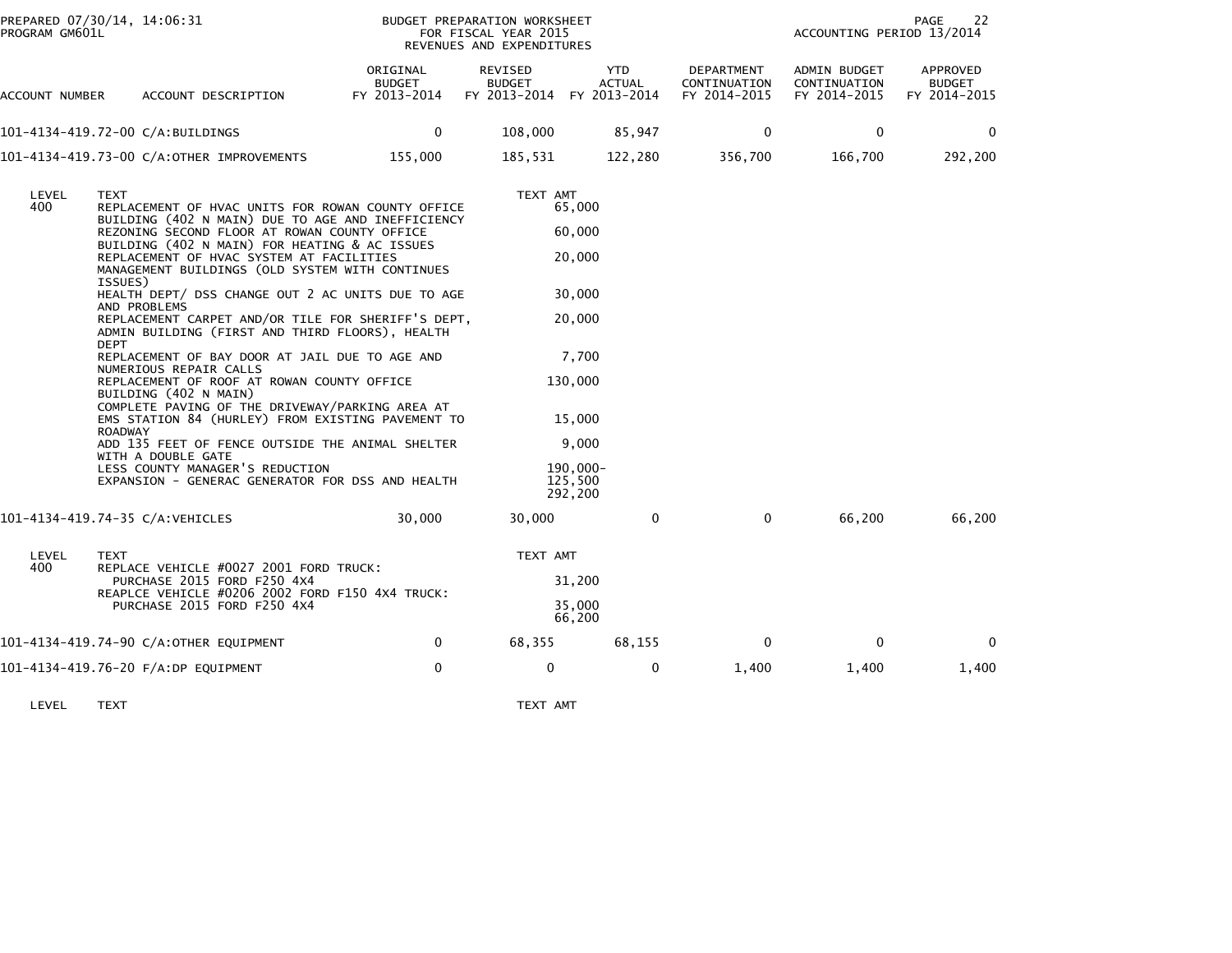| PROGRAM GM601L |                    | PREPARED 07/30/14, 14:06:31                                                                                                                                                                     | BUDGET PREPARATION WORKSHEET<br>FOR FISCAL YEAR 2015<br>REVENUES AND EXPENDITURES |                                          |                                       |                                            | - 23<br>PAGE<br>ACCOUNTING PERIOD 13/2014    |                                           |  |
|----------------|--------------------|-------------------------------------------------------------------------------------------------------------------------------------------------------------------------------------------------|-----------------------------------------------------------------------------------|------------------------------------------|---------------------------------------|--------------------------------------------|----------------------------------------------|-------------------------------------------|--|
| ACCOUNT NUMBER |                    | ACCOUNT DESCRIPTION                                                                                                                                                                             | ORIGINAL<br><b>BUDGET</b><br>FY 2013-2014                                         | REVISED<br><b>BUDGET</b><br>FY 2013-2014 | YTD.<br><b>ACTUAL</b><br>FY 2013-2014 | DEPARTMENT<br>CONTINUATION<br>FY 2014-2015 | ADMIN BUDGET<br>CONTINUATION<br>FY 2014-2015 | APPROVED<br><b>BUDGET</b><br>FY 2014-2015 |  |
| 400            |                    | UPGRADE SIGN SOFTWARE                                                                                                                                                                           |                                                                                   |                                          | 1,400<br>1,400                        |                                            |                                              |                                           |  |
|                |                    | 101-4134-419.76-30 F/A:EQUIPMENT/FURNISHINGS                                                                                                                                                    | 12,250                                                                            | 40,956                                   | 28,392                                | 10,000                                     | 10,000                                       | 10,000                                    |  |
| LEVEL<br>400   | <b>TEXT</b>        | REPLACEMENT OF BAY DOOR FOR FACILITIES MANAGEMENT-<br>ORIGINAL DOOR WITH MUCH WARE AND TEAR, LARGE GAP<br>AT BOTTOM CAUSING EXPOSURE TO OUTDOOR ENVIRONMENT<br>FRONT ANE REAR TIRES FOR TRACTOR |                                                                                   | TEXT AMT                                 | 2,200<br>2,400<br>4,600               |                                            |                                              |                                           |  |
|                |                    | 101-4134-419.76-90 F/A:OTHER                                                                                                                                                                    | 0                                                                                 | $\mathbf{0}$                             | $\mathbf{0}$                          | 0                                          | $\Omega$                                     | $\Omega$                                  |  |
| ×.             | <b>EXPENDITURE</b> |                                                                                                                                                                                                 | 2,300,516                                                                         | 2,454,952                                | 2,114,320                             | 1,812,570                                  | 2,323,814                                    | 2,449,314                                 |  |
| **             |                    | FACILITIES MANAGEMENT                                                                                                                                                                           | 2,300,516                                                                         | 2,454,952                                | 2, 114, 320                           | 1,812,570                                  | 2,323,814                                    | 2,449,314                                 |  |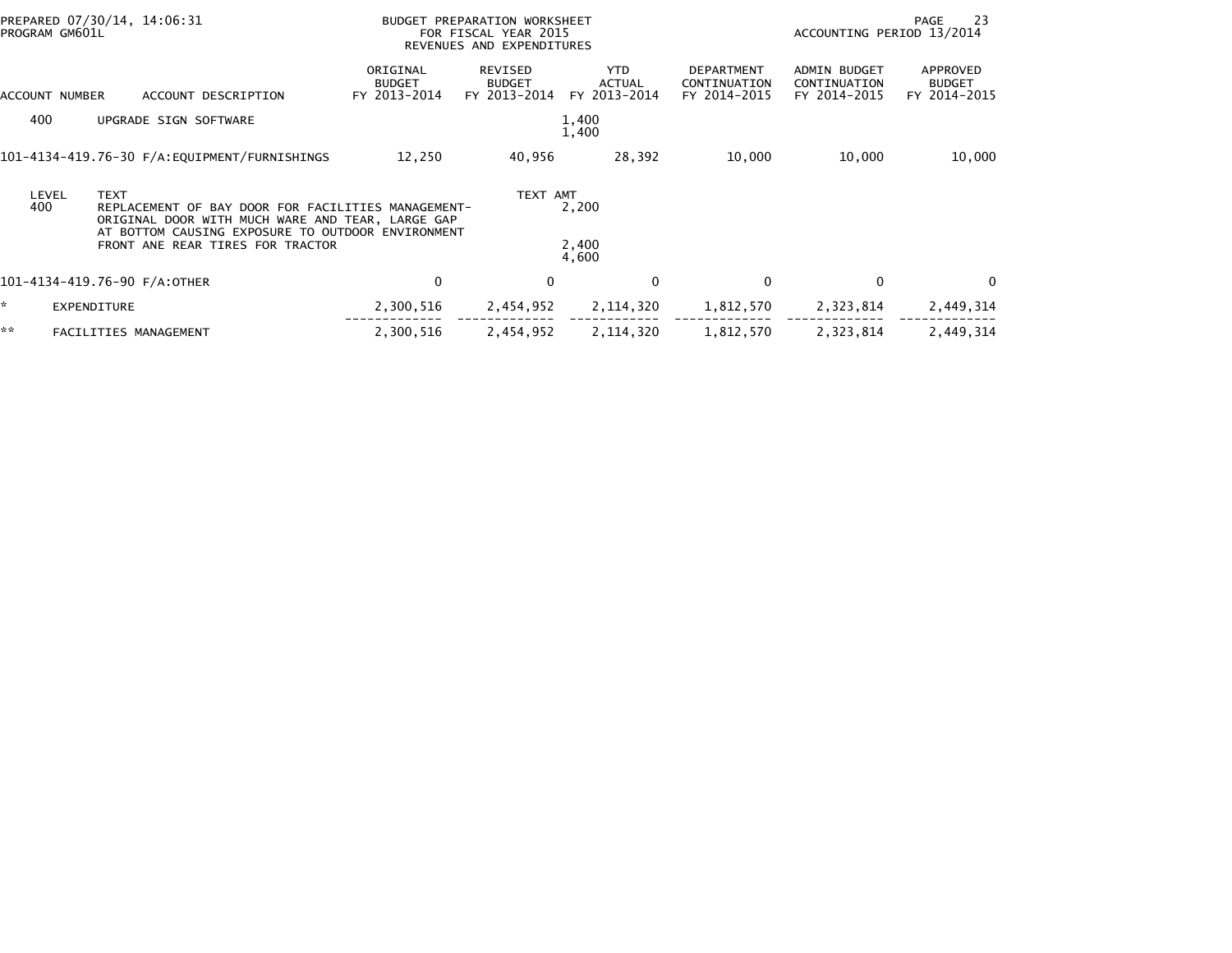| PROGRAM GM601L           | PREPARED 07/30/14, 14:06:31                                                                                    | <b>BUDGET PREPARATION WORKSHEET</b><br>FOR FISCAL YEAR 2015<br>REVENUES AND EXPENDITURES |                                                       |                             |                                            | PAGE<br>24<br>ACCOUNTING PERIOD 13/2014      |                                           |  |
|--------------------------|----------------------------------------------------------------------------------------------------------------|------------------------------------------------------------------------------------------|-------------------------------------------------------|-----------------------------|--------------------------------------------|----------------------------------------------|-------------------------------------------|--|
| ACCOUNT NUMBER           | ACCOUNT DESCRIPTION                                                                                            | ORIGINAL<br><b>BUDGET</b><br>FY 2013-2014                                                | REVISED<br><b>BUDGET</b><br>FY 2013-2014 FY 2013-2014 | <b>YTD</b><br><b>ACTUAL</b> | DEPARTMENT<br>CONTINUATION<br>FY 2014-2015 | ADMIN BUDGET<br>CONTINUATION<br>FY 2014-2015 | APPROVED<br><b>BUDGET</b><br>FY 2014-2015 |  |
|                          | 101-4135-353.32-00 CLERK OF COURT JAIL FEES                                                                    | $192,000 -$                                                                              | $192,000 -$                                           | 189,944-                    | 0                                          | $200,000 -$                                  | $200,000 -$                               |  |
|                          | 101-4135-353.38-00 COURT FACILITY FEES                                                                         | 240,000-                                                                                 | 240,000-                                              | 195,204-                    | $\Omega$                                   | $210,000 -$                                  | $210,000 -$                               |  |
|                          | 101-4135-353.40-00 COURT OFFICER FEES                                                                          | $60,000 -$                                                                               | $60,000 -$                                            | $51, 125 -$                 | 0                                          | $55,000 -$                                   | $55,000 -$                                |  |
|                          | 101-4135-395.10-00 FUND BALANCE APPR-UNREST                                                                    | $\mathbf 0$                                                                              | 0                                                     | 0                           | $\Omega$                                   | 0                                            | 0                                         |  |
| <b>REVENUE</b>           |                                                                                                                | 492,000-<br>24,427                                                                       | 492.000-<br>26,827                                    | 436,273-<br>26,213          | 0<br>$\Omega$                              | 465,000-<br>24,914                           | 465,000-<br>24,914                        |  |
|                          | 101-4135-412.10-20 SALARIES:PER DIEM                                                                           | 708                                                                                      | 708                                                   | 708                         | $\Omega$                                   | 708                                          | 708                                       |  |
|                          | 101-4135-412.20-05 HEALTH INSURANCE                                                                            | 8,040                                                                                    | 8,245                                                 | 8,040                       | $\Omega$                                   | 8,040                                        | 8,040                                     |  |
|                          | 101-4135-412.20-10 MEDICARE TAX                                                                                | 365                                                                                      | 325                                                   | 315                         | $\Omega$                                   | 361                                          | 361                                       |  |
|                          | 101-4135-412.20-15 RETIREMENT                                                                                  | 1,726                                                                                    | 1,826                                                 | 1,785                       | 0                                          | 1,762                                        | 1,762                                     |  |
|                          | 101-4135-412.20-20 SOCIAL SECURITY TAX                                                                         | 1,559                                                                                    | 1,409                                                 | 1,346                       | 0                                          | 1,544                                        | 1,544                                     |  |
|                          | 101-4135-412.20-25 WORKERS COMPENSATION                                                                        | 1,329                                                                                    | 1,459                                                 | 1,426                       | $\Omega$                                   | 1,355                                        | 1,355                                     |  |
|                          | 101-4135-412.20-30 401(K) CONTRIBUTIONS                                                                        | 733                                                                                      | 808                                                   | 786                         | $\Omega$                                   | 748                                          | 748                                       |  |
|                          | 101-4135-412.33-13 CONTRACT CLEANING                                                                           | 70,000                                                                                   | 60,600                                                | 60,600                      | 70,000                                     | 70,000                                       | 70,000                                    |  |
| 101-4135-412.41-40 WATER |                                                                                                                | 31,500                                                                                   | 31,500                                                | 24,270                      | 31,500                                     | 31,500                                       | 31,500                                    |  |
|                          | 101-4135-412.42-20 GROUNDS MAINTENANCE                                                                         | 1,500                                                                                    | 1,500                                                 | 733                         | 1,500                                      | 1,500                                        | 1,500                                     |  |
|                          | 101-4135-412.43-05 R&M:BUILDINGS                                                                               | 90,000                                                                                   | 99,460                                                | 95,393                      | 120,000                                    | 100,000                                      | 100,000                                   |  |
| LEVEL<br>400             | <b>TEXT</b><br>RESEAL PARKING LOT ON CORNER OF LIBERTY AND N MAIN<br>VERY LARGE CRACKS CAUSING A SAFETY HAZARD |                                                                                          | TEXT AMT                                              | 8,000                       |                                            |                                              |                                           |  |
|                          | HVAC DUCTWORK CLEANING (\$15,000 PER FLOOR)                                                                    |                                                                                          |                                                       | 60,000<br>68,000            |                                            |                                              |                                           |  |
|                          | 101-4135-412.43-15 R&M:EQUIPMENT                                                                               | 1,800                                                                                    | 190                                                   | 0                           | 1,800                                      | 1,800                                        | 1,800                                     |  |
|                          | 101-4135-412.44-20 RENT:LAND & BUILDINGS                                                                       | 88,000                                                                                   | 88,000                                                | 79,921                      | 88,000                                     | 88,000                                       | 88,000                                    |  |
|                          | 101-4135-412.53-05 TELEPHONE                                                                                   | 1,700                                                                                    | 1,700                                                 | 1,095                       | 1,700                                      | 1,700                                        | 1,700                                     |  |
|                          | 101-4135-412.56-00 UNIFORMS                                                                                    | 450                                                                                      | 450                                                   | 0                           | 300                                        | 300                                          | 300                                       |  |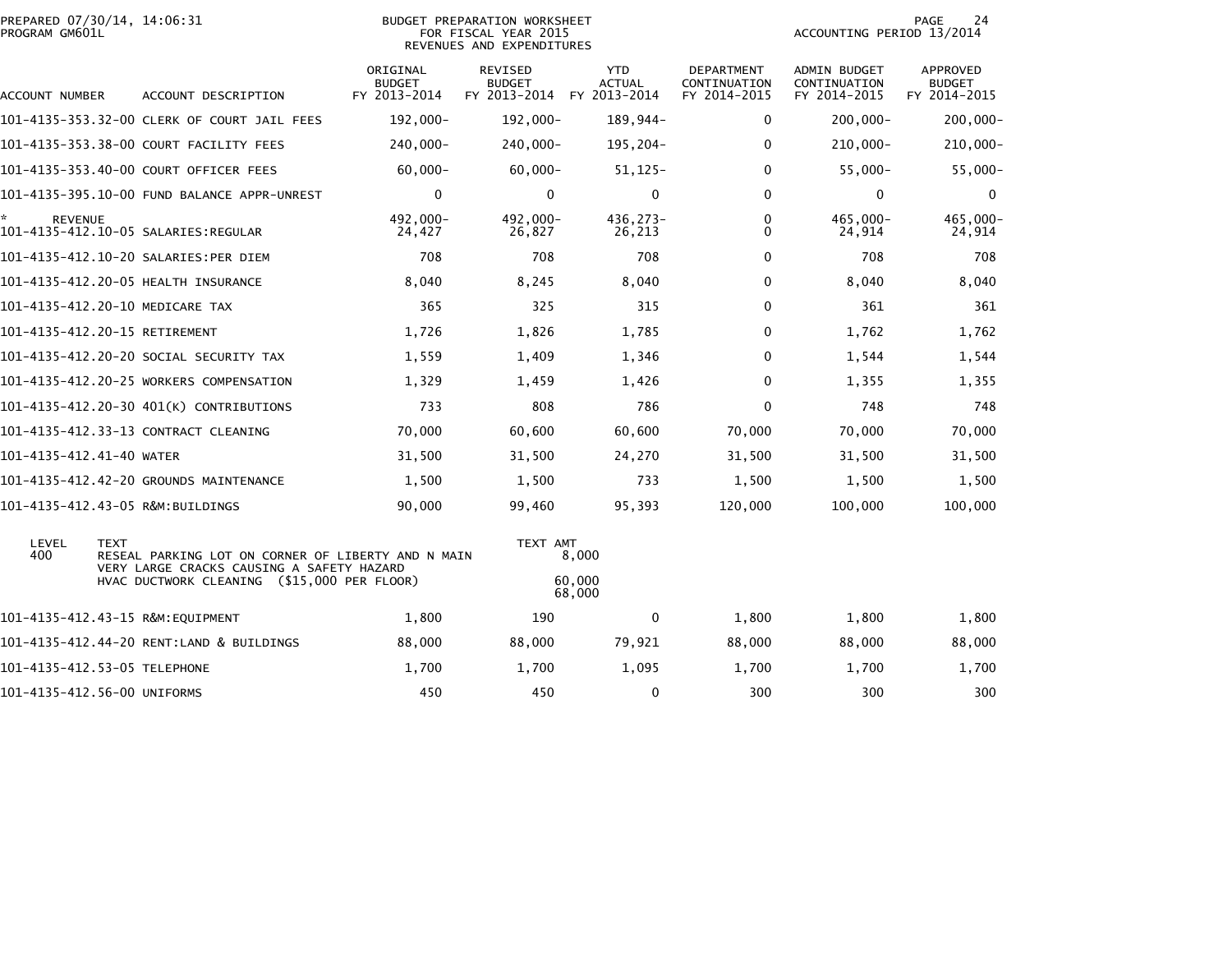| PROGRAM GM601L | PREPARED 07/30/14, 14:06:31                                                                                                                                                                                                                                                                      |                                           | BUDGET PREPARATION WORKSHEET<br>FOR FISCAL YEAR 2015<br>REVENUES AND EXPENDITURES |                                      | PAGE<br>25<br>ACCOUNTING PERIOD 13/2014           |                                              |                                           |
|----------------|--------------------------------------------------------------------------------------------------------------------------------------------------------------------------------------------------------------------------------------------------------------------------------------------------|-------------------------------------------|-----------------------------------------------------------------------------------|--------------------------------------|---------------------------------------------------|----------------------------------------------|-------------------------------------------|
| ACCOUNT NUMBER | ACCOUNT DESCRIPTION                                                                                                                                                                                                                                                                              | ORIGINAL<br><b>BUDGET</b><br>FY 2013-2014 | REVISED<br><b>BUDGET</b><br>FY 2013-2014                                          | <b>YTD</b><br>ACTUAL<br>FY 2013-2014 | <b>DEPARTMENT</b><br>CONTINUATION<br>FY 2014-2015 | ADMIN BUDGET<br>CONTINUATION<br>FY 2014-2015 | APPROVED<br><b>BUDGET</b><br>FY 2014-2015 |
|                | 101-4135-412.61-05 SUPPLIES:OFFICE                                                                                                                                                                                                                                                               | 400                                       | 550                                                                               | 535                                  | 800                                               | 800                                          | 800                                       |
| LEVEL<br>400   | <b>TEXT</b><br>INCREASE DUE TO PURCHASE OF COFFEE AND SUPPLIES<br>FOR JUDGES AND JURIES                                                                                                                                                                                                          |                                           | TEXT AMT                                                                          | 400<br>400                           |                                                   |                                              |                                           |
|                | 101-4135-412.61-30 SUPPLIES:JANITORIAL                                                                                                                                                                                                                                                           | 10,000                                    | 10,000                                                                            | 9,851                                | 10,000                                            | 11,000                                       | 11,000                                    |
|                | 101-4135-412.61-95 SUPPLIES:OTHER SMALL EQMT                                                                                                                                                                                                                                                     | 3,000                                     | 2,850                                                                             | 2,179                                | 3,000                                             | 3,000                                        | 3,000                                     |
|                | 101-4135-412.62-05 ELECTRICITY                                                                                                                                                                                                                                                                   | 76,000                                    | 76,000                                                                            | 55,806                               | 76,000                                            | 76,000                                       | 76,000                                    |
|                | 101-4135-412.62-25 NATURAL GAS                                                                                                                                                                                                                                                                   | 13,000                                    | 15,850                                                                            | 14,840                               | 13,000                                            | 13,000                                       | 13,000                                    |
|                | 101-4135-412.72-00 C/A:BUILDINGS                                                                                                                                                                                                                                                                 | 60,000                                    | 300,895                                                                           | $\mathbf 0$                          | 580,250                                           | 342,000                                      | 342,000                                   |
| LEVEL<br>400   | <b>TEXT</b><br>REPLACEMENT OF ROOF DETENTION CENTER, COURT ROOMS<br>AND OLD PART OF JAIL- LIFE OF ROOF HAS EXPIRED<br>MAJOR ISSUES WITH ROOF LEAKS<br>REPLACEMENT OF 4 BOILERS<br>REPLACEMENT OF FAN COIL UNITS (\$2,500 PER UNIT<br>20 UNITS)                                                   |                                           | TEXT AMT                                                                          | 341,250<br>50,000                    |                                                   |                                              |                                           |
|                | UPGRADE TO BOILERS FOR JUSTICE CENTER DOMESTIC HOT<br>WATERS - MORE EFFECTIVE WAY TO HEAT AND LONGER<br>LIFE - CONTINUOUS PROBLEMS WITH OLD WATER HEATERS<br>REPAIR LEAKS IN WALLS AT JUSTICE CENTER - RECAULK<br>PRECAST WALLS AND WINDOWS IN RUFTY BUILDING<br>LESS COUNTY MANAGER'S REDUCTION |                                           | 159,000<br>30,000<br>238,250-<br>342,000                                          |                                      |                                                   |                                              |                                           |
|                |                                                                                                                                                                                                                                                                                                  | 5,000                                     | 8,760                                                                             | 8,760                                | 5,000                                             | 5,000                                        | 5,000                                     |
| ☆.             | EXPENDITURE                                                                                                                                                                                                                                                                                      | 491,237                                   | 739,912                                                                           | 394,602                              | 1,002,850                                         | 785,032                                      | 785,032                                   |
| **             | COURT FACILITIES                                                                                                                                                                                                                                                                                 | $763-$                                    | 247,912                                                                           | $41,671-$                            | 1,002,850                                         | 320,032                                      | 320,032                                   |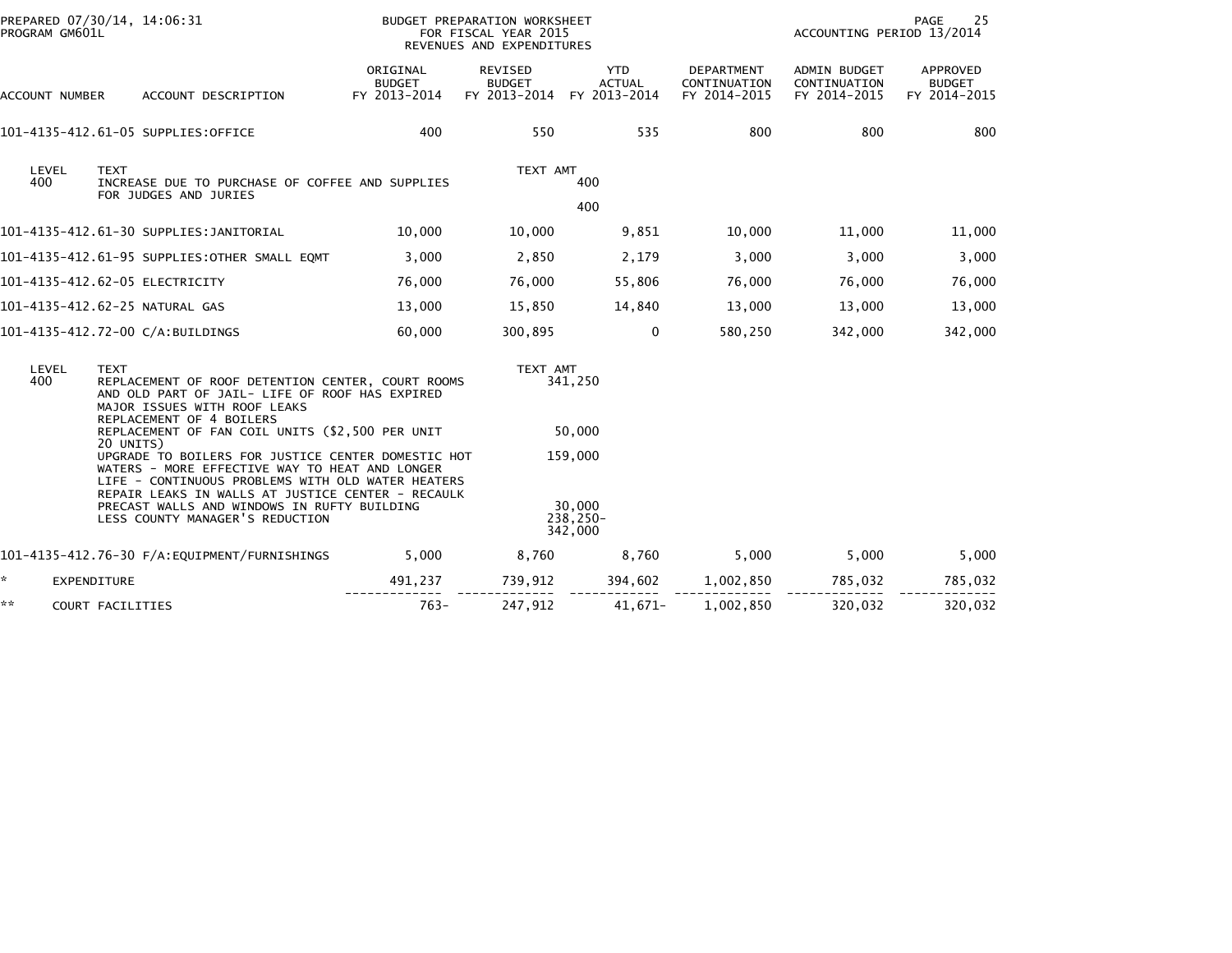| PREPARED 07/30/14, 14:06:31<br>PROGRAM GM601L |                                                    |                                           | BUDGET PREPARATION WORKSHEET<br>FOR FISCAL YEAR 2015<br>REVENUES AND EXPENDITURES |                                             | 26<br>PAGE<br>ACCOUNTING PERIOD 13/2014           |                                                     |                                                  |  |
|-----------------------------------------------|----------------------------------------------------|-------------------------------------------|-----------------------------------------------------------------------------------|---------------------------------------------|---------------------------------------------------|-----------------------------------------------------|--------------------------------------------------|--|
| ACCOUNT NUMBER                                | ACCOUNT DESCRIPTION                                | ORIGINAL<br><b>BUDGET</b><br>FY 2013-2014 | <b>REVISED</b><br><b>BUDGET</b><br>FY 2013-2014                                   | <b>YTD</b><br><b>ACTUAL</b><br>FY 2013-2014 | <b>DEPARTMENT</b><br>CONTINUATION<br>FY 2014-2015 | <b>ADMIN BUDGET</b><br>CONTINUATION<br>FY 2014-2015 | <b>APPROVED</b><br><b>BUDGET</b><br>FY 2014-2015 |  |
|                                               |                                                    | 38,024                                    | 2,024                                                                             | 1,478                                       | 0                                                 | 0                                                   | $\mathbf{0}$                                     |  |
| LEVEL<br><b>TEXT</b><br>400                   | SALARIES AND BENEFITS MOVED TO CONTRACTED SERVICES |                                           | TEXT AMT                                                                          |                                             |                                                   |                                                     |                                                  |  |
| 101-4136-419.20-05 HEALTH INSURANCE           |                                                    | 8,040                                     | 8,040                                                                             | 335                                         | $\mathbf{0}$                                      | $\mathbf 0$                                         | 0                                                |  |
| 101-4136-419.20-10 MEDICARE TAX               |                                                    | 552                                       | 552                                                                               | 21                                          | $\mathbf{0}$                                      | $\mathbf{0}$                                        | $\mathbf{0}$                                     |  |
| 101-4136-419.20-15 RETIREMENT                 |                                                    | 2,688                                     | 188                                                                               | 104                                         | 0                                                 | 0                                                   | $\mathbf{0}$                                     |  |
| 101-4136-419.20-20 SOCIAL SECURITY TAX        |                                                    | 2,358                                     | 2,358                                                                             | 91                                          | $\Omega$                                          | $\mathbf{0}$                                        | $\mathbf{0}$                                     |  |
| 101-4136-419.20-25 WORKERS COMPENSATION       |                                                    | 1,631                                     | 1,631                                                                             | 67                                          | $\mathbf{0}$                                      | $\mathbf{0}$                                        | $\mathbf{0}$                                     |  |
| 101-4136-419.20-30 401(K) CONTRIBUTIONS       |                                                    | 1,141                                     | 1,141                                                                             | 59                                          | $\mathbf{0}$                                      | $\mathbf{0}$                                        | $\mathbf{0}$                                     |  |
| 101-4136-419.33-07 CONTRACTED SERVICES        |                                                    | $\mathbf 0$                               | 49,863                                                                            | 48,366                                      | 60,000                                            | 65,000                                              | 65,000                                           |  |
| LEVEL<br><b>TEXT</b><br>400<br>PER CMO        |                                                    |                                           | TEXT AMT                                                                          | 65,000<br>65,000                            |                                                   |                                                     |                                                  |  |
| 101-4136-419.34-30 SERVICE & MAINTENANCE      |                                                    | 2,500                                     | 1,031                                                                             | 1,030                                       | $\mathbf{0}$                                      | $\mathbf 0$                                         | 0                                                |  |
| 101-4136-419.44-20 RENT:LAND & BUILDINGS      |                                                    | $\mathbf 0$                               | $\Omega$                                                                          | 0                                           | $\Omega$                                          | $\mathbf{0}$                                        | $\mathbf{0}$                                     |  |
| 101-4136-419.59-00 TRAINING                   |                                                    | 1,000                                     | $\Omega$                                                                          | $\mathbf{0}$                                | $\Omega$                                          | $\Omega$                                            | $\Omega$                                         |  |
| 101-4136-419.61-25 SUPPLIES:GARAGE            |                                                    | $\mathbf 0$                               | $\Omega$                                                                          | $\mathbf{0}$                                | $\Omega$                                          | $\mathbf{0}$                                        | $\Omega$                                         |  |
| 101-4136-419.61-95 SUPPLIES:OTHER SMALL EOMT  |                                                    | 5,000                                     | 106                                                                               | 106                                         | $\mathbf{0}$                                      | $\mathbf{0}$                                        | $\mathbf{0}$                                     |  |
| 101-4136-419.90-59 NC STATE INSPECTIONS       |                                                    | 2,500                                     | $\mathbf{0}$                                                                      | $\mathbf 0$                                 | $\Omega$                                          | $\Omega$                                            | $\mathbf{0}$                                     |  |
| ÷.<br><b>EXPENDITURE</b>                      |                                                    | 65,434                                    | 66,934                                                                            | 51,657                                      | 60,000                                            | 65,000                                              | 65,000                                           |  |
| **<br>GARAGE                                  |                                                    | 65,434                                    | 66,934                                                                            | 51,657                                      | 60,000                                            | 65,000                                              | 65,000                                           |  |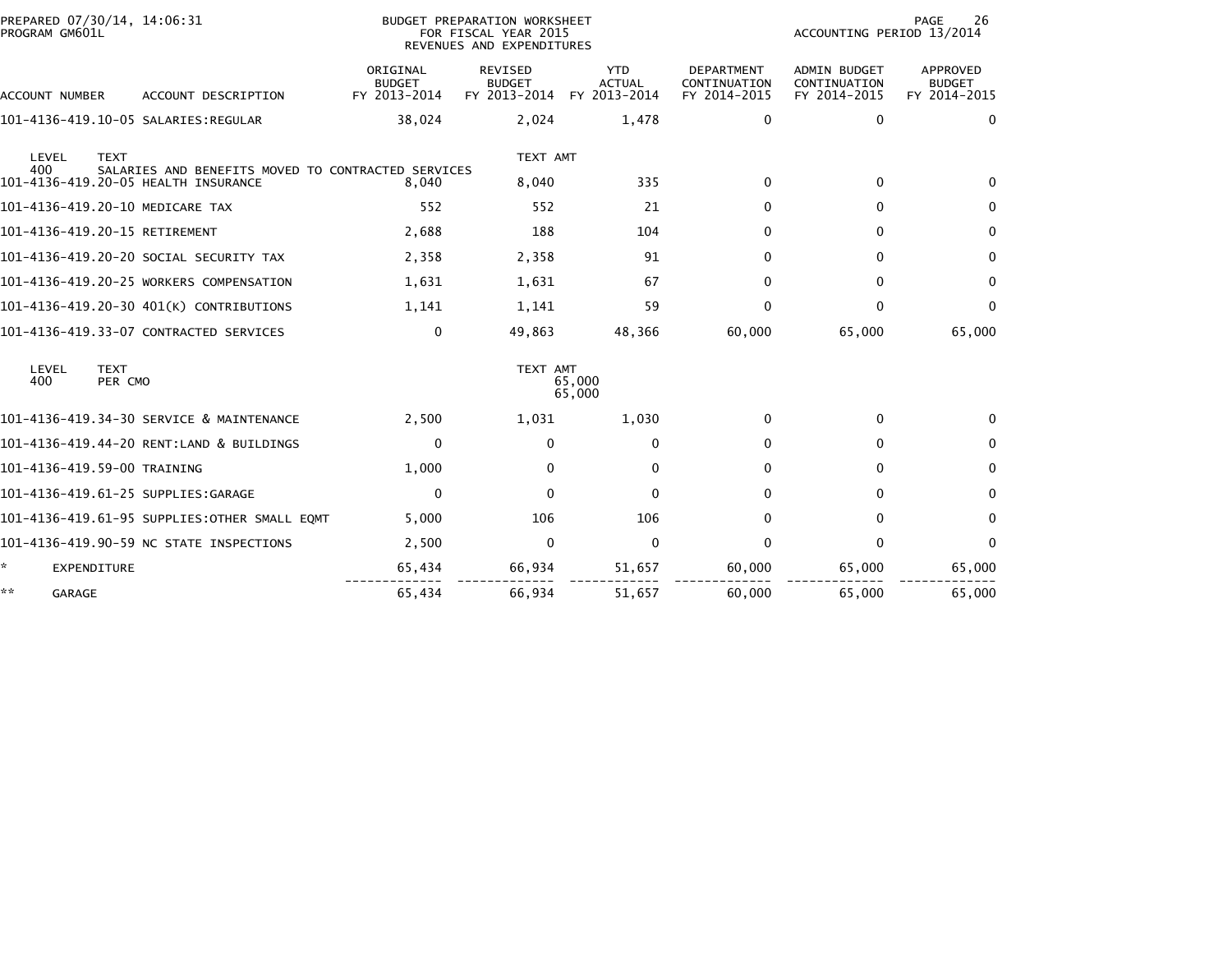| PREPARED 07/30/14, 14:06:31<br>PROGRAM GM601L         |                                              | <b>BUDGET PREPARATION WORKSHEET</b><br>FOR FISCAL YEAR 2015<br>REVENUES AND EXPENDITURES | 27<br>PAGE<br>ACCOUNTING PERIOD 13/2014  |                                             |                                            |                                              |                                                  |
|-------------------------------------------------------|----------------------------------------------|------------------------------------------------------------------------------------------|------------------------------------------|---------------------------------------------|--------------------------------------------|----------------------------------------------|--------------------------------------------------|
| ACCOUNT NUMBER                                        | ACCOUNT DESCRIPTION                          | ORIGINAL<br><b>BUDGET</b><br>FY 2013-2014                                                | REVISED<br><b>BUDGET</b><br>FY 2013-2014 | <b>YTD</b><br><b>ACTUAL</b><br>FY 2013-2014 | DEPARTMENT<br>CONTINUATION<br>FY 2014-2015 | ADMIN BUDGET<br>CONTINUATION<br>FY 2014-2015 | <b>APPROVED</b><br><b>BUDGET</b><br>FY 2014-2015 |
| 101-4140-325.64-00 TAX MAP SALES                      |                                              | $100 -$                                                                                  | $100 -$                                  | $231 -$                                     | 0                                          | $100 -$                                      | $100 -$                                          |
| <b>REVENUE</b><br>101-4140-415.10-05 SALARIES:REGULAR |                                              | $100 -$<br>637,076                                                                       | $100 -$<br>634,306                       | $231-$<br>582,469                           | 0<br>$\Omega$                              | $100 -$<br>657,352                           | $100 -$<br>657,352                               |
|                                                       |                                              | 15,000                                                                                   | 15,000                                   | 9,547                                       | 20,000                                     | 20,000                                       | 20,000                                           |
| 101-4140-415.20-05 HEALTH INSURANCE                   |                                              | 128,640                                                                                  | 128,640                                  | 103,515                                     | $\Omega$                                   | 128,640                                      | 128,640                                          |
|                                                       | 101-4140-415.20-08 HEALTH INSURANCE:RETIREES | $\mathbf 0$                                                                              | 0                                        | 0                                           | 0                                          | 0                                            | $\mathbf 0$                                      |
| 101-4140-415.20-10 MEDICARE TAX                       |                                              | 9,528                                                                                    | 9,528                                    | 8,209                                       | 0                                          | 9,821                                        | 9,821                                            |
| 101-4140-415.20-15 RETIREMENT                         |                                              | 45,041                                                                                   | 45,041                                   | 41,180                                      | 0                                          | 46,475                                       | 46,475                                           |
|                                                       | 101–4140–415.20–20 SOCIAL SECURITY TAX       | 40,738                                                                                   | 40,738                                   | 35,102                                      | 0                                          | 41,996                                       | 41,996                                           |
|                                                       | 101-4140-415.20-25 WORKERS COMPENSATION      | 10,345                                                                                   | 10,345                                   | 8,495                                       | $\Omega$                                   | 9,942                                        | 9,942                                            |
|                                                       | 101-4140-415.20-30 401(K) CONTRIBUTIONS      | 19,113                                                                                   | 19,113                                   | 16,707                                      | $\Omega$                                   | 19,721                                       | 19,721                                           |
|                                                       | 101-4140-415.32-14 AUDITING-DISCOVERIES EXP  | 35,000                                                                                   | 46,530                                   | 39,002                                      | 50,000                                     | 50,000                                       | 50,000                                           |
|                                                       | 101-4140-415.33-00 OTHER PROFESSIONAL SRVCS  | 15,000                                                                                   | 15,000                                   | 3,750                                       | 15,000                                     | 15,000                                       | 15,000                                           |
|                                                       | 101-4140-415.34-06 AUTO PRICING LIST-DMV     | 12,000                                                                                   | 12,000                                   | 0                                           | 12,000                                     | 12,000                                       | 12,000                                           |
|                                                       | 101-4140-415.34-07 BOAT & MOTOR PRICING LIST | 4,000                                                                                    | 3,200                                    | 3,186                                       | 4,000                                      | 4,000                                        | 4,000                                            |
|                                                       | 101-4140-415.34-30 SERVICE & MAINTENANCE     | 9,500                                                                                    | 9,100                                    | 8,052                                       | 9,500                                      | 9,500                                        | 9,500                                            |
| 101-4140-415.43-15 R&M:EQUIPMENT                      |                                              | 400                                                                                      | 400                                      | $\mathbf{0}$                                | 400                                        | 400                                          | 400                                              |
| 101-4140-415.43-55 R&M:TELEPHONES                     |                                              | 200                                                                                      | 200                                      | $\bf{0}$                                    | 200                                        | 200                                          | 200                                              |
|                                                       | 101-4140-415.50-07 COST PER COPY PROGRAM     | 1,200                                                                                    | 1,200                                    | 894                                         | 2,500                                      | 2,000                                        | 2,000                                            |
| 101-4140-415.53-05 TELEPHONE                          |                                              | 3,800                                                                                    | 3,800                                    | 2,510                                       | 3,800                                      | 3,800                                        | 3,800                                            |
| 101-4140-415.54-00 ADVERTISING                        |                                              | 3,000                                                                                    | 2,200                                    | 2,188                                       | 3,000                                      | 3,000                                        | 3,000                                            |
| 101-4140-415.55-00 PRINTING                           |                                              | 30,000                                                                                   | 30,000                                   | 19,167                                      | 45,000                                     | 30,000                                       | 30,000                                           |
| 101-4140-415.57-00 POSTAGE                            |                                              | 62,000                                                                                   | 61,000                                   | 32,383                                      | 65,000                                     | 62,000                                       | 62,000                                           |
| 101-4140-415.58-00 TRAVEL                             |                                              | 7,000                                                                                    | 7,000                                    | 5,543                                       | 10,500                                     | 7,000                                        | 7,000                                            |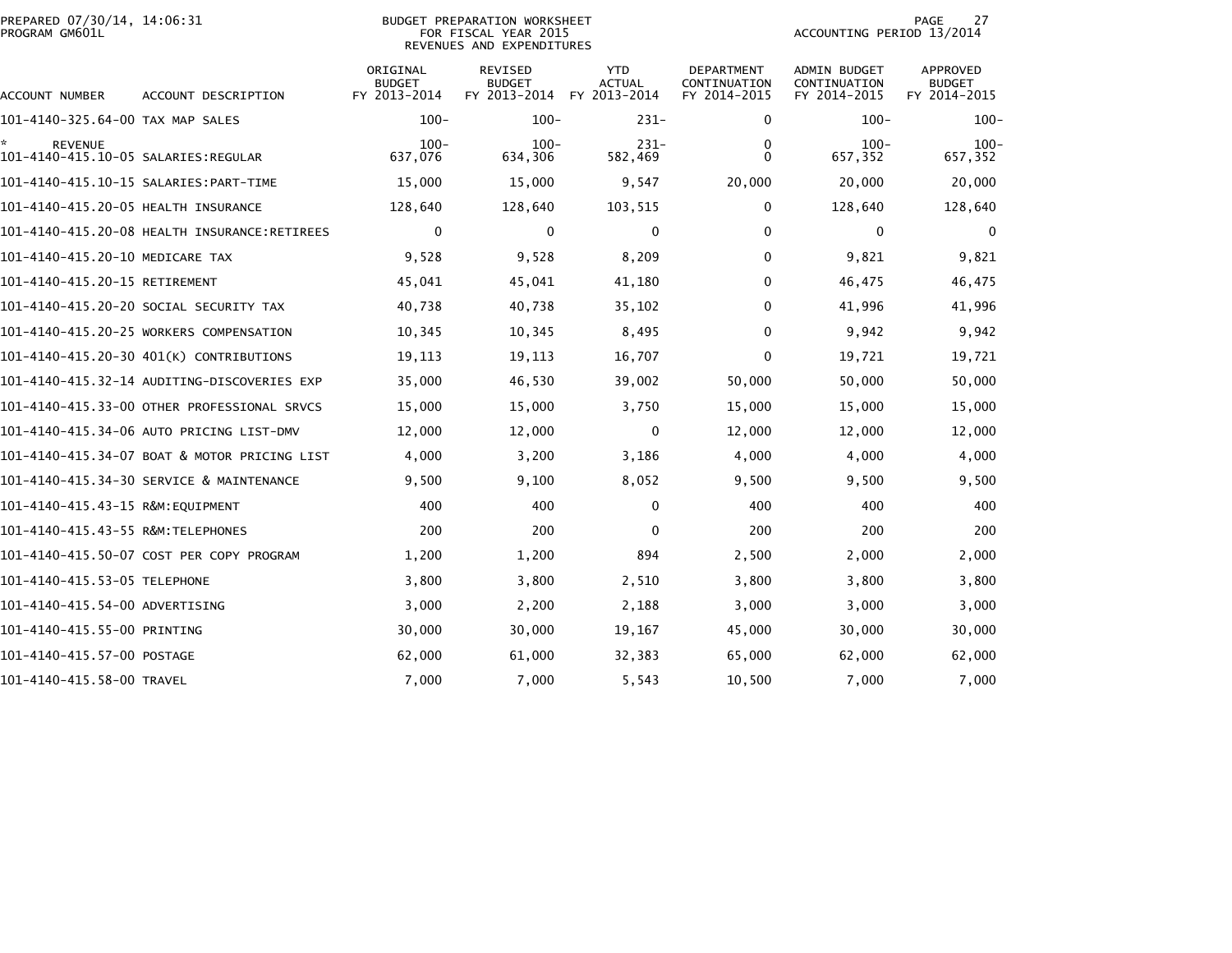| PREPARED 07/30/14, 14:06:31<br>PROGRAM GM601L |                                                                                          | BUDGET PREPARATION WORKSHEET<br>FOR FISCAL YEAR 2015<br>REVENUES AND EXPENDITURES |                                                 | PAGE<br>28<br>ACCOUNTING PERIOD 13/2014     |                                                   |                                              |                                           |
|-----------------------------------------------|------------------------------------------------------------------------------------------|-----------------------------------------------------------------------------------|-------------------------------------------------|---------------------------------------------|---------------------------------------------------|----------------------------------------------|-------------------------------------------|
| ACCOUNT NUMBER                                | ACCOUNT DESCRIPTION                                                                      | ORIGINAL<br><b>BUDGET</b><br>FY 2013-2014                                         | <b>REVISED</b><br><b>BUDGET</b><br>FY 2013-2014 | <b>YTD</b><br><b>ACTUAL</b><br>FY 2013-2014 | <b>DEPARTMENT</b><br>CONTINUATION<br>FY 2014-2015 | ADMIN BUDGET<br>CONTINUATION<br>FY 2014-2015 | APPROVED<br><b>BUDGET</b><br>FY 2014-2015 |
| 101-4140-415.59-00 TRAINING                   |                                                                                          | 2,500                                                                             | 2,500                                           | 2,499                                       | 4,000                                             | 4,000                                        | 4,000                                     |
|                                               | 101-4140-415.61-05 SUPPLIES:OFFICE                                                       | 4,000                                                                             | 3,975                                           | 3,960                                       | 4,000                                             | 4,000                                        | 4,000                                     |
|                                               | 101-4140-415.61-89 SOFTWARE LICENSES                                                     | 1,000                                                                             | 1,600                                           | 1,600                                       | 1,000                                             | 1,000                                        | 1,000                                     |
|                                               | 101-4140-415.61-95 SUPPLIES:OTHER SMALL EQMT                                             | 2,500                                                                             | 2,138                                           | 2,061                                       | 2,500                                             | 2,500                                        | 2,500                                     |
| 101-4140-415.64-10 BOOKS                      |                                                                                          | 1,000                                                                             | 1,000                                           | 902                                         | 1,000                                             | 1,000                                        | 1,000                                     |
|                                               | 101-4140-415.64-50 DUES & SUBSCRIPTIONS                                                  | 700                                                                               | 700                                             | 383                                         | 700                                               | 700                                          | 700                                       |
|                                               | 101-4140-415.73-00 C/A:OTHER IMPROVEMENTS                                                | $\mathbf 0$                                                                       | $\Omega$                                        | $\mathbf{0}$                                | 0                                                 | 0                                            | $\mathbf{0}$                              |
|                                               | 101-4140-415.74-20 C/A:OFFICE EQUIPMENT                                                  | $\Omega$                                                                          | $\mathbf{0}$                                    | $\mathbf{0}$                                | $\Omega$                                          | $\Omega$                                     | $\mathbf{0}$                              |
|                                               | 101-4140-415.76-20 F/A:DP EQUIPMENT                                                      | $\Omega$                                                                          | $\Omega$                                        | $\mathbf{0}$                                | $\Omega$                                          | $\Omega$                                     | $\mathbf{0}$                              |
|                                               |                                                                                          | 2,000                                                                             | 3,362                                           | 3,362                                       | 5,900                                             | 5,900                                        | 5,900                                     |
| LEVEL<br><b>TEXT</b>                          |                                                                                          |                                                                                   | TEXT AMT                                        |                                             |                                                   |                                              |                                           |
| 400                                           | REPLACE OLD WOODEN DESK AND SLED CHAIRS FOR PUBLIC<br>101-4140-415.90-39 SALES & USE TAX | 0                                                                                 | 25                                              | 15                                          | 25                                                | 25                                           | 25                                        |
| ×.<br><b>EXPENDITURE</b>                      |                                                                                          | 1,102,281                                                                         | 1,109,641                                       | 936,681                                     | 260,025                                           | 1,151,972                                    | 1,151,972                                 |
| **<br><b>COUNTY ASSESSOR</b>                  |                                                                                          | 1,102,181                                                                         | 1,109,541                                       | 936,450                                     | 260,025                                           | 1,151,872                                    | 1,151,872                                 |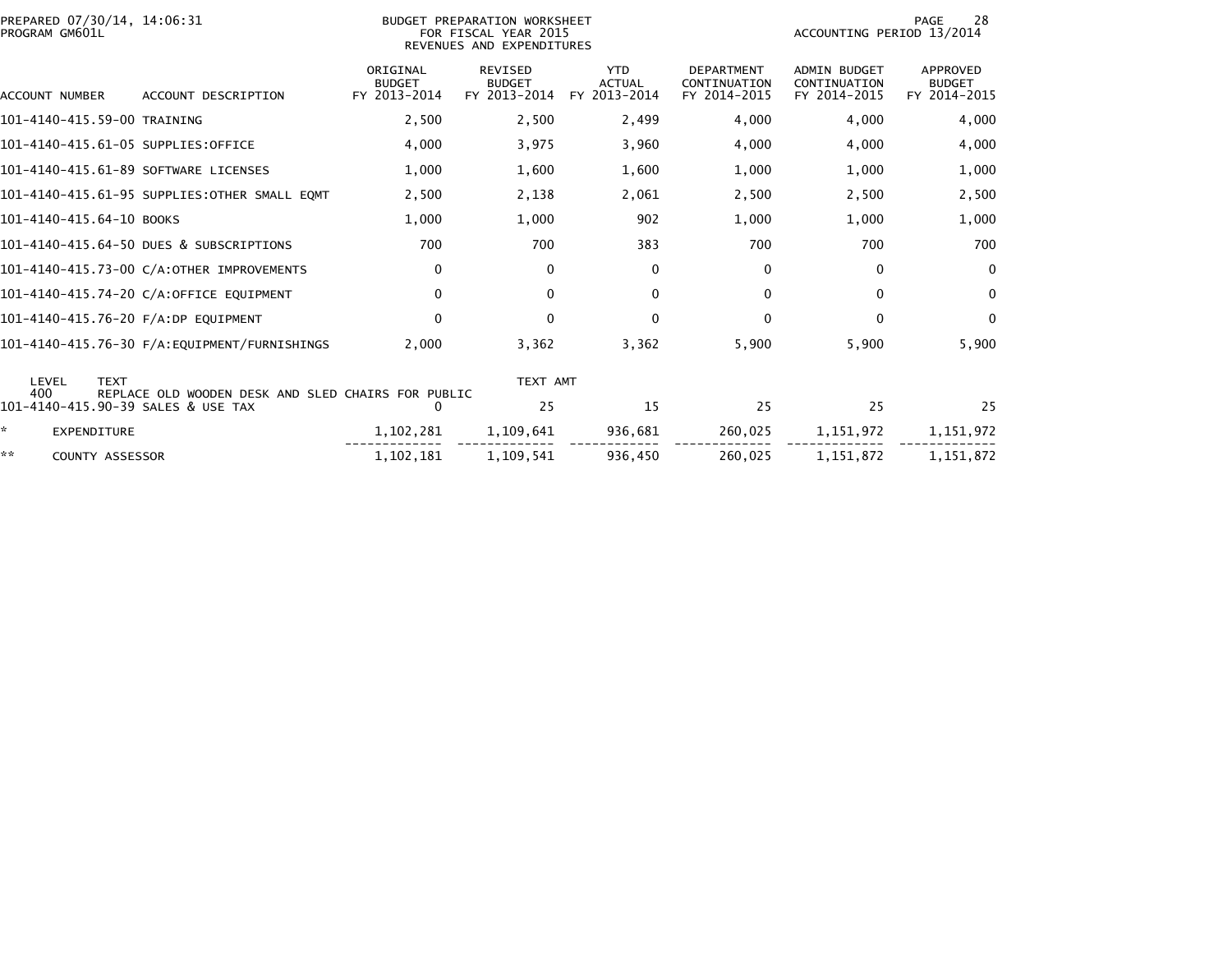| PREPARED 07/30/14, 14:06:31<br>PROGRAM GM601L |                                                                                                                                |                                           | BUDGET PREPARATION WORKSHEET<br>FOR FISCAL YEAR 2015<br>REVENUES AND EXPENDITURES | PAGE<br>29<br>ACCOUNTING PERIOD 13/2014     |                                                   |                                                     |                                                  |
|-----------------------------------------------|--------------------------------------------------------------------------------------------------------------------------------|-------------------------------------------|-----------------------------------------------------------------------------------|---------------------------------------------|---------------------------------------------------|-----------------------------------------------------|--------------------------------------------------|
| ACCOUNT NUMBER                                | ACCOUNT DESCRIPTION                                                                                                            | ORIGINAL<br><b>BUDGET</b><br>FY 2013-2014 | <b>REVISED</b><br><b>BUDGET</b><br>FY 2013-2014                                   | <b>YTD</b><br><b>ACTUAL</b><br>FY 2013-2014 | <b>DEPARTMENT</b><br>CONTINUATION<br>FY 2014-2015 | <b>ADMIN BUDGET</b><br>CONTINUATION<br>FY 2014-2015 | <b>APPROVED</b><br><b>BUDGET</b><br>FY 2014-2015 |
|                                               |                                                                                                                                | 176,684                                   | 179,834                                                                           | 175,671                                     | $\mathbf{0}$                                      | 179,143                                             | 179,143                                          |
|                                               | 101-4141-415.20-05 HEALTH INSURANCE                                                                                            | 32,160                                    | 32,295                                                                            | 31,490                                      | $\mathbf{0}$                                      | 32,160                                              | 32,160                                           |
| 101-4141-415.20-10 MEDICARE TAX               |                                                                                                                                | 2,562                                     | 2,497                                                                             | 2,435                                       | 0                                                 | 2,598                                               | 2,598                                            |
| 101-4141-415.20-15 RETIREMENT                 |                                                                                                                                | 12,492                                    | 12,717                                                                            | 12,420                                      | 0                                                 | 12,665                                              | 12,665                                           |
|                                               | 101-4141-415.20-20 SOCIAL SECURITY TAX                                                                                         | 10,955                                    | 10,680                                                                            | 10,413                                      | 0                                                 | 11,107                                              | 11,107                                           |
|                                               | 101-4141-415.20-25 WORKERS COMPENSATION                                                                                        | 4,268                                     | 3,768                                                                             | 3,655                                       | 0                                                 | 3,728                                               | 3,728                                            |
|                                               | 101-4141-415.20-30 401(K) CONTRIBUTIONS                                                                                        | 5,301                                     | 5,401                                                                             | 5,270                                       | $\Omega$                                          | 5,374                                               | 5,374                                            |
|                                               | 101-4141-415.33-00 OTHER PROFESSIONAL SRVCS                                                                                    | 115,000                                   | 115,000                                                                           | 25,425                                      | 155,000                                           | 145,000                                             | 145,000                                          |
|                                               | 101-4141-415.50-07 COST PER COPY PROGRAM                                                                                       | 4,000                                     | 4.000                                                                             | 3,851                                       | 8,000                                             | 8,000                                               | 8,000                                            |
| 101-4141-415.54-00 ADVERTISING                |                                                                                                                                | 200                                       | 200                                                                               | $\mathbf{0}$                                | 3,500                                             | 3,500                                               | 3,500                                            |
| 101-4141-415.55-00 PRINTING                   |                                                                                                                                | 1,000                                     | 1,000                                                                             | 934                                         | 40,000                                            | 30,000                                              | 30,000                                           |
| LEVEL<br><b>TEXT</b>                          |                                                                                                                                |                                           | TEXT AMT                                                                          |                                             |                                                   |                                                     |                                                  |
| 400                                           | INCREASE FOR REVALUATION NOTICES FOR 2015<br>INCLUDING BROCHURES, REGULAR, INFORMAL AND E&R<br>LESS COUNTY MANAGER'S REDUCTION |                                           |                                                                                   | 40,000<br>$10.000 -$<br>30,000              |                                                   |                                                     |                                                  |
| 101-4141-415.57-00 POSTAGE                    |                                                                                                                                | 1,000                                     | 0                                                                                 | $\mathbf{0}$                                | 44,000                                            | 30,000                                              | 30,000                                           |
| 101-4141-415.58-00 TRAVEL                     |                                                                                                                                | 25,000                                    | 28,000                                                                            | 24,802                                      | 32,000                                            | 30,000                                              | 30,000                                           |
| 101-4141-415.59-00 TRAINING                   |                                                                                                                                | 2,000                                     | 2,000                                                                             | 395                                         | 2,000                                             | 2,000                                               | 2,000                                            |
| 101-4141-415.61-05 SUPPLIES:OFFICE            |                                                                                                                                | 6,000                                     | 5,400                                                                             | 5,238                                       | 7,500                                             | 7,500                                               | 7,500                                            |
|                                               | 101-4141-415.64-50 DUES & SUBSCRIPTIONS                                                                                        | 6,000                                     | 6,000                                                                             | 5,915                                       | 6,000                                             | 6,000                                               | 6,000                                            |
| ÷.<br>EXPENDITURE                             |                                                                                                                                | 404,622                                   | 408,792                                                                           | 307,914                                     | 298,000                                           | 508,775                                             | 508,775                                          |
| **<br>REVALUATION                             |                                                                                                                                | 404,622                                   | 408,792                                                                           | 307,914                                     | 298,000                                           | 508,775                                             | 508,775                                          |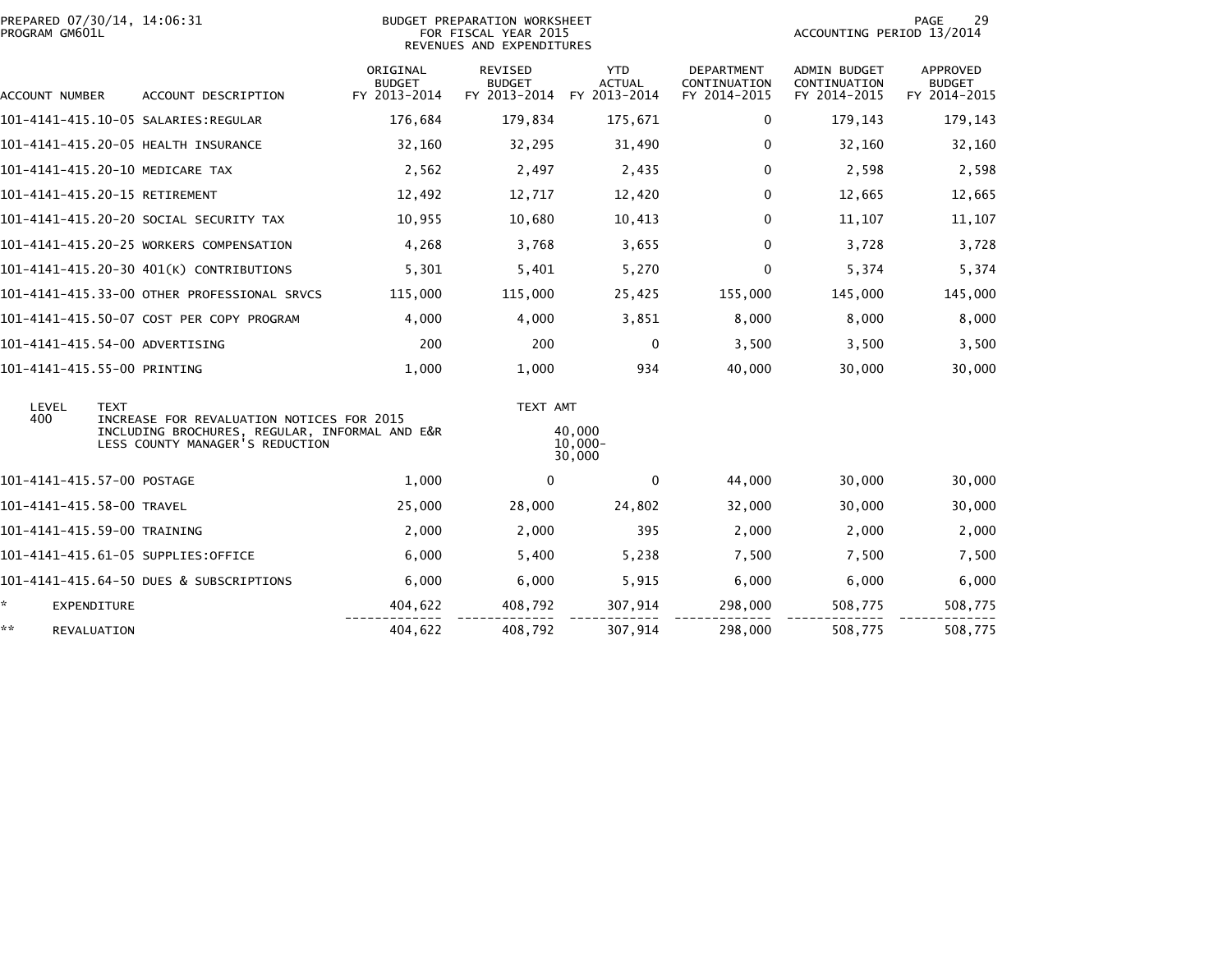|                | PREPARED 07/30/14, 14:06:31 |  |
|----------------|-----------------------------|--|
| PROGRAM GM601L |                             |  |

## PREPARED 07/30/14, 14:06:31 BUDGET PREPARATION WORKSHEET PAGE 30PROGRAM GM601L FOR FISCAL YEAR 2015 ACCOUNTING PERIOD 13/2014 REVENUES AND EXPENDITURES

PAGE 30<br>ACCOUNTING PERIOD 13/2014

| ACCOUNT NUMBER                       | ACCOUNT DESCRIPTION                         | ORIGINAL<br><b>BUDGET</b><br>FY 2013-2014 | REVISED<br><b>BUDGET</b><br>FY 2013-2014 | <b>YTD</b><br><b>ACTUAL</b><br>FY 2013-2014 | DEPARTMENT<br>CONTINUATION<br>FY 2014-2015 | <b>ADMIN BUDGET</b><br>CONTINUATION<br>FY 2014-2015 | APPROVED<br><b>BUDGET</b><br>FY 2014-2015 |
|--------------------------------------|---------------------------------------------|-------------------------------------------|------------------------------------------|---------------------------------------------|--------------------------------------------|-----------------------------------------------------|-------------------------------------------|
|                                      | 101-4150-353.88-05 TAX COLL:CHINA GROVE     | $23,500-$                                 | $23,500-$                                | $21,334-$                                   | 0                                          | $24,000 -$                                          | $24,000 -$                                |
|                                      | 101-4150-353.88-15 TAX COLL:GRANITE QUARRY  | $13,600 -$                                | $13,600-$                                | $15,315-$                                   | 0                                          | $15,000 -$                                          | $15,000 -$                                |
|                                      | 101-4150-353.88-25 TAX COLL:CLEVELAND       | $6,000 -$                                 | $6,000 -$                                | $4,433-$                                    | $\Omega$                                   | $5,000-$                                            | $5,000 -$                                 |
|                                      | 101-4150-353.88-30 TAX COLL:EAST SPENCER    | $10,000 -$                                | $10,000 -$                               | $6,472-$                                    | 0                                          | $7,000 -$                                           | $7,000 -$                                 |
| 101-4150-353.88-35 TAX COLL:FAITH    |                                             | $4,300-$                                  | $4,300-$                                 | $5,100-$                                    | $\Omega$                                   | $5,000 -$                                           | $5,000 -$                                 |
|                                      | 101-4150-353.88-40 TAX COLL:KANNAPOLIS      | $40,000 -$                                | $40,000 -$                               | 42,888-                                     | 0                                          | $46,000 -$                                          | $46,000 -$                                |
|                                      | 101-4150-353.88-42 TAX COLL:LANDIS PROPERTY | $13,000-$                                 | $13,000 -$                               | $19,622-$                                   | 0                                          | $17,000 -$                                          | $17,000-$                                 |
| 101-4150-353.88-45 TAX COLL:ROCKWELL |                                             | $8,000-$                                  | $8,000-$                                 | $10,836-$                                   | 0                                          | $11,000 -$                                          | $11,000 -$                                |
|                                      | 101-4150-353.88-50 TAX COLL:SALISBURY       | 150,000-                                  | 150,000-                                 | 154,090-                                    | 0                                          | 165,000-                                            | $165,000 -$                               |
| 101-4150-353.88-55 TAX COLL:SPENCER  |                                             | $20,000-$                                 | $20,000 -$                               | $15,470-$                                   | 0                                          | $16,000-$                                           | $16,000 -$                                |
|                                      | 101-4150-353.88-60 TAX COLL:FIRE DISTRICTS  | $\mathbf 0$                               | 0                                        | $8,507-$                                    | 0                                          | $10,500 -$                                          | $10,500 -$                                |
| ÷.<br><b>REVENUE</b>                 |                                             | 288.400-<br>264,929                       | 288.400-<br>269,129                      | $304.067 -$<br>262,370                      | 0<br>0                                     | 321.500-<br>269,650                                 | 321.500-<br>269,650                       |
| 101-4150-415.10-10 SALARIES:OVERTIME |                                             | 0                                         | 0                                        | $\mathbf{0}$                                | 0                                          | 0                                                   | $\Omega$                                  |
|                                      | 101-4150-415.10-15 SALARIES: PART-TIME      | 15,000                                    | 15,000                                   | 11,997                                      | 15,000                                     | 15,000                                              | 15,000                                    |
| 101-4150-415.20-05 HEALTH INSURANCE  |                                             | 72,360                                    | 69,210                                   | 55,107                                      | 0                                          | 64,320                                              | 64,320                                    |
|                                      |                                             | 0                                         | 0                                        | $\mathbf{0}$                                | 0                                          | 0                                                   | $\mathbf{0}$                              |
| 101-4150-415.20-10 MEDICARE TAX      |                                             | 4,060                                     | 3,860                                    | 3,712                                       | 0                                          | 4,130                                               | 4,130                                     |
| 101-4150-415.20-15 RETIREMENT        |                                             | 18,730                                    | 19,030                                   | 18,549                                      | 0                                          | 19,064                                              | 19,064                                    |
|                                      | 101-4150-415.20-20 SOCIAL SECURITY TAX      | 17,355                                    | 16,355                                   | 15,872                                      | 0                                          | 17,648                                              | 17,648                                    |
|                                      | 101-4150-415.20-25 WORKERS COMPENSATION     | 2,260                                     | 2,060                                    | 1,941                                       | 0                                          | 1,939                                               | 1,939                                     |
|                                      | 101-4150-415.20-30 401(K) CONTRIBUTIONS     | 7,948                                     | 7,998                                    | 7,797                                       | 0                                          | 8,089                                               | 8,089                                     |
| 101-4150-415.32-10 ATTORNEY          |                                             | 4,000                                     | 4,000                                    | 1,715                                       | 4,000                                      | 3,000                                               | 3,000                                     |
| 101-4150-415.32-21 LOCKBOX SERVICES  |                                             | 41,000                                    | 41,000                                   | 29,622                                      | 41,000                                     | 41.000                                              | 41,000                                    |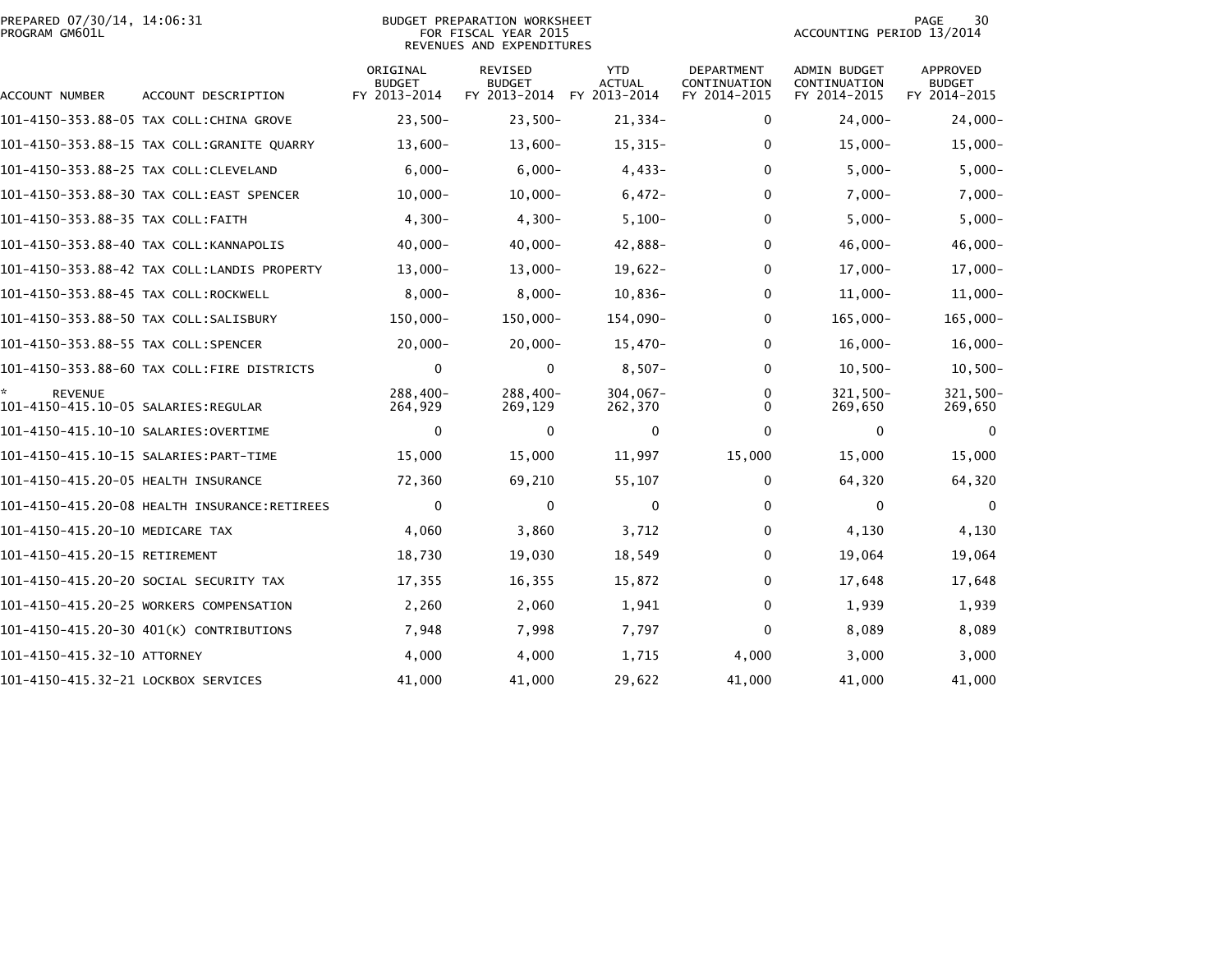| PROGRAM GM601L                       | PREPARED 07/30/14, 14:06:31<br><b>BUDGET PREPARATION WORKSHEET</b><br>FOR FISCAL YEAR 2015<br>REVENUES AND EXPENDITURES |                                           |                                          |                                             |                                            | 31<br><b>PAGE</b><br>ACCOUNTING PERIOD 13/2014      |                                           |  |
|--------------------------------------|-------------------------------------------------------------------------------------------------------------------------|-------------------------------------------|------------------------------------------|---------------------------------------------|--------------------------------------------|-----------------------------------------------------|-------------------------------------------|--|
| ACCOUNT NUMBER                       | ACCOUNT DESCRIPTION                                                                                                     | ORIGINAL<br><b>BUDGET</b><br>FY 2013-2014 | REVISED<br><b>BUDGET</b><br>FY 2013-2014 | <b>YTD</b><br><b>ACTUAL</b><br>FY 2013-2014 | DEPARTMENT<br>CONTINUATION<br>FY 2014-2015 | <b>ADMIN BUDGET</b><br>CONTINUATION<br>FY 2014-2015 | APPROVED<br><b>BUDGET</b><br>FY 2014-2015 |  |
|                                      | 101-4150-415.32-33 NCVTS-FEES ROWAN COUNTY                                                                              | 0                                         | 224,400                                  | 136,979                                     | 225,000                                    | 225,000                                             | 225,000                                   |  |
|                                      | 101-4150-415.32-37 NCVTS-FEES MUNICIPAL/FD                                                                              | $\mathbf 0$                               | 100,600                                  | 62,386                                      | 102,000                                    | 102,000                                             | 102,000                                   |  |
|                                      | 101-4150-415.34-00 TECHNICAL SERVICES                                                                                   | 6,000                                     | 11,000                                   | 8,395                                       | 10,000                                     | 10,000                                              | 10,000                                    |  |
|                                      | 101-4150-415.34-30 SERVICE & MAINTENANCE                                                                                | 7,000                                     | 7,000                                    | 6,696                                       | 7,000                                      | 7,000                                               | 7,000                                     |  |
|                                      | 101-4150-415.50-07 COST PER COPY PROGRAM                                                                                | 3,200                                     | 3,200                                    | 2,439                                       | 3,200                                      | 4,000                                               | 4,000                                     |  |
| 101-4150-415.53-05 TELEPHONE         |                                                                                                                         | 1,400                                     | 1,400                                    | 1,142                                       | 1,400                                      | 1,400                                               | 1,400                                     |  |
| 101-4150-415.54-00 ADVERTISING       |                                                                                                                         | 8,000                                     | 8,000                                    | 0                                           | 8,000                                      | 8,000                                               | 8,000                                     |  |
| 101-4150-415.55-00 PRINTING          |                                                                                                                         | 48,000                                    | 46,000                                   | 29,668                                      | 46,000                                     | 46,000                                              | 46,000                                    |  |
| 101-4150-415.57-00 POSTAGE           |                                                                                                                         | 165,000                                   | 162,000                                  | 134,932                                     | 165,000                                    | 165,000                                             | 165,000                                   |  |
| 101-4150-415.58-00 TRAVEL            |                                                                                                                         | 6,500                                     | 6,500                                    | 2,313                                       | 8,500                                      | 8,500                                               | 8,500                                     |  |
| 101-4150-415.59-00 TRAINING          |                                                                                                                         | 3,000                                     | 3,000                                    | 1,462                                       | 3,000                                      | 3,000                                               | 3,000                                     |  |
| 101-4150-415.61-05 SUPPLIES:OFFICE   |                                                                                                                         | 8,500                                     | 8,500                                    | 7,398                                       | 9,500                                      | 9,500                                               | 9,500                                     |  |
| 101-4150-415.61-89 SOFTWARE LICENSES |                                                                                                                         | 0                                         | 0                                        | 0                                           | 0                                          | 0                                                   | $\mathbf 0$                               |  |
|                                      | 101-4150-415.61-95 SUPPLIES:OTHER SMALL EOMT                                                                            | $\mathbf 0$                               | 1,700                                    | 865                                         | 1,700                                      | 1,700                                               | 1,700                                     |  |
| 101-4150-415.64-10 BOOKS             |                                                                                                                         | 300                                       | 300                                      | $\Omega$                                    | 300                                        | 300                                                 | 300                                       |  |
|                                      | 101-4150-415.64-50 DUES & SUBSCRIPTIONS                                                                                 | 300                                       | 300                                      | 225                                         | 300                                        | 300                                                 | 300                                       |  |
|                                      | 101-4150-415.74-90 C/A:OTHER EQUIPMENT                                                                                  | 0                                         | $\mathbf{0}$                             | $\mathbf{0}$                                | $\mathbf{0}$                               | $\mathbf{0}$                                        | $\Omega$                                  |  |
| 101-4150-415.76-20 F/A:DP EQUIPMENT  |                                                                                                                         | $\mathbf{0}$                              | $\mathbf{0}$                             | $\mathbf{0}$                                | $\Omega$                                   | $\mathbf{0}$                                        | $\Omega$                                  |  |
|                                      |                                                                                                                         | 1,700                                     | $\Omega$                                 | $\Omega$                                    | 9,000                                      | 9,000                                               | 9,000                                     |  |
|                                      | 101-4150-415.90-16 BANK FEES:CREDIT CARD                                                                                | 6,500                                     | 6,500                                    | 3,668                                       | 6,500                                      | 6,500                                               | 6,500                                     |  |
| ×.<br><b>EXPENDITURE</b>             |                                                                                                                         | 713,042                                   | 1,038,042                                | 807,250                                     | 666,400                                    | 1,051,040                                           | 1,051,040                                 |  |
| **<br>TAX COLLECTOR                  |                                                                                                                         | 424,642                                   | 749,642                                  | 503,183                                     | 666,400                                    | 729,540                                             | 729,540                                   |  |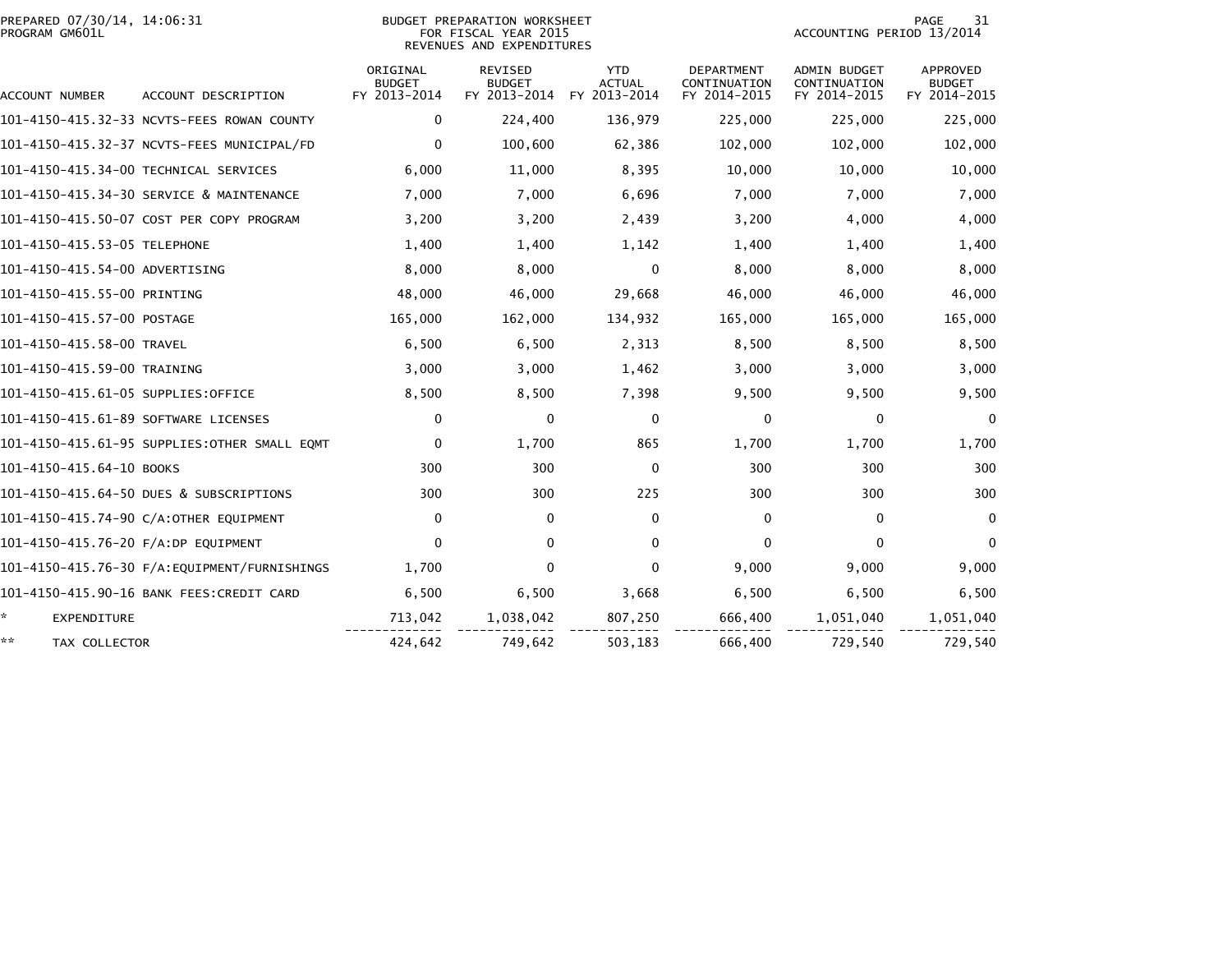| PROGRAM GM601L      | PREPARED 07/30/14, 14:06:31                                                                                                                             |                                           | <b>BUDGET PREPARATION WORKSHEET</b><br>FOR FISCAL YEAR 2015<br>REVENUES AND EXPENDITURES |                             |                                                   | ACCOUNTING PERIOD 13/2014                    | PAGE<br>32                                |
|---------------------|---------------------------------------------------------------------------------------------------------------------------------------------------------|-------------------------------------------|------------------------------------------------------------------------------------------|-----------------------------|---------------------------------------------------|----------------------------------------------|-------------------------------------------|
| ACCOUNT NUMBER      | ACCOUNT DESCRIPTION                                                                                                                                     | ORIGINAL<br><b>BUDGET</b><br>FY 2013-2014 | <b>REVISED</b><br><b>BUDGET</b><br>FY 2013-2014 FY 2013-2014                             | <b>YTD</b><br><b>ACTUAL</b> | <b>DEPARTMENT</b><br>CONTINUATION<br>FY 2014-2015 | ADMIN BUDGET<br>CONTINUATION<br>FY 2014-2015 | APPROVED<br><b>BUDGET</b><br>FY 2014-2015 |
|                     | 101-4170-325.10-00 ABSTRACT & MAP COPY SALES                                                                                                            | $100 -$                                   | $100 -$                                                                                  | $217 -$                     | $100 -$                                           | $100 -$                                      | $100 -$                                   |
|                     | 101-4170-325.37-00 MUNICIPAL ELECTIONS                                                                                                                  | $32,000 -$                                | $32,000 -$                                                                               | $31,766-$                   | 0                                                 | 0                                            | $\mathbf 0$                               |
|                     | 101-4170-331.33-00 HAVA VOTING EQUIP GRANT                                                                                                              | $\mathbf 0$                               | $40,463-$                                                                                | $40,463-$                   | $\Omega$                                          | 0                                            | 0                                         |
|                     | 101-4170-334.00-00 STATE GOVERNMENT GRANTS                                                                                                              | $\mathbf 0$                               | 0                                                                                        | 0                           | $\mathbf{0}$                                      | $\mathbf{0}$                                 | $\mathbf 0$                               |
|                     | 101-4170-353.52-00 FILING FEES                                                                                                                          | $3,000-$                                  | $3,000-$                                                                                 | $10,496-$                   | $50 -$                                            | $50 -$                                       | $50-$                                     |
|                     | 101-4170-395.00-00 FUND BALANCE APPR-RESTR                                                                                                              | $\mathbf 0$                               | $\mathbf 0$                                                                              | $\mathbf 0$                 | $\Omega$                                          | 0                                            | $\mathbf 0$                               |
| *<br><b>REVENUE</b> |                                                                                                                                                         | $35.100 -$<br>120,158                     | $75,563-$<br>127,658                                                                     | $82,942-$<br>124,070        | $150 -$<br>$\mathbf{0}$                           | $150 -$<br>137,055                           | $150 -$<br>137,055                        |
|                     |                                                                                                                                                         | 3,500                                     | 3,700                                                                                    | 3,680                       | 4,000                                             | 4,000                                        | 4,000                                     |
| LEVEL<br>400        | <b>TEXT</b><br>MORE HOURS MAY BE NEEDED TO ACCRUAL THE HOURS<br>REQUIRED PER NEW LAW<br>MONIES MAY NEED TO BE ADDED IF 2ND PRIMARY IS IN<br><b>JULY</b> |                                           | TEXT AMT                                                                                 | 4,000                       |                                                   |                                              |                                           |
|                     |                                                                                                                                                         |                                           |                                                                                          | 4,000                       |                                                   |                                              |                                           |
|                     |                                                                                                                                                         | 35,000                                    | 34,800                                                                                   | 23,868                      | 35,000                                            | 35,000                                       | 35,000                                    |
| LEVEL<br>400        | <b>TEXT</b><br>MONIES MAY NEED TO BE ADDED IF 2ND PRIMARY IS                                                                                            |                                           | TEXT AMT                                                                                 |                             |                                                   |                                              |                                           |
|                     | IN JULY<br>101-4170-414.10-20 SALARIES:PER DIEM                                                                                                         | 5,700                                     | 5,700                                                                                    | 5,530                       | 4,672                                             | 4,672                                        | 4,672                                     |
|                     | 101-4170-414.20-05 HEALTH INSURANCE                                                                                                                     | 32,160                                    | 32,160                                                                                   | 25,627                      | 0                                                 | 32,160                                       | 32,160                                    |
|                     | 101-4170-414.20-10 MEDICARE TAX                                                                                                                         | 2,385                                     | 2,495                                                                                    | 2,201                       | 0                                                 | 2,620                                        | 2,620                                     |
|                     | 101-4170-414.20-15 RETIREMENT                                                                                                                           | 8,742                                     | 9,342                                                                                    | 8,772                       | $\Omega$                                          | 9,690                                        | 9,690                                     |
|                     | 101–4170–414.20–20 SOCIAL SECURITY TAX                                                                                                                  | 10,185                                    | 10,675                                                                                   | 9,411                       | 0                                                 | 10,915                                       | 10,915                                    |
|                     | 101-4170-414.20-25 WORKERS COMPENSATION                                                                                                                 | 635                                       | 714                                                                                      | 624                         | $\Omega$                                          | 705                                          | 705                                       |
|                     | 101-4170-414.20-30 401(K) CONTRIBUTIONS                                                                                                                 | 3,710                                     | 3,710                                                                                    | 3,510                       | $\Omega$                                          | 4,232                                        | 4,232                                     |
|                     | 101-4170-414.33-17 CONTRACTED SERVICES                                                                                                                  | 35,000                                    | 35,000                                                                                   | 25,456                      | 35,000                                            | 25,000                                       | 25,000                                    |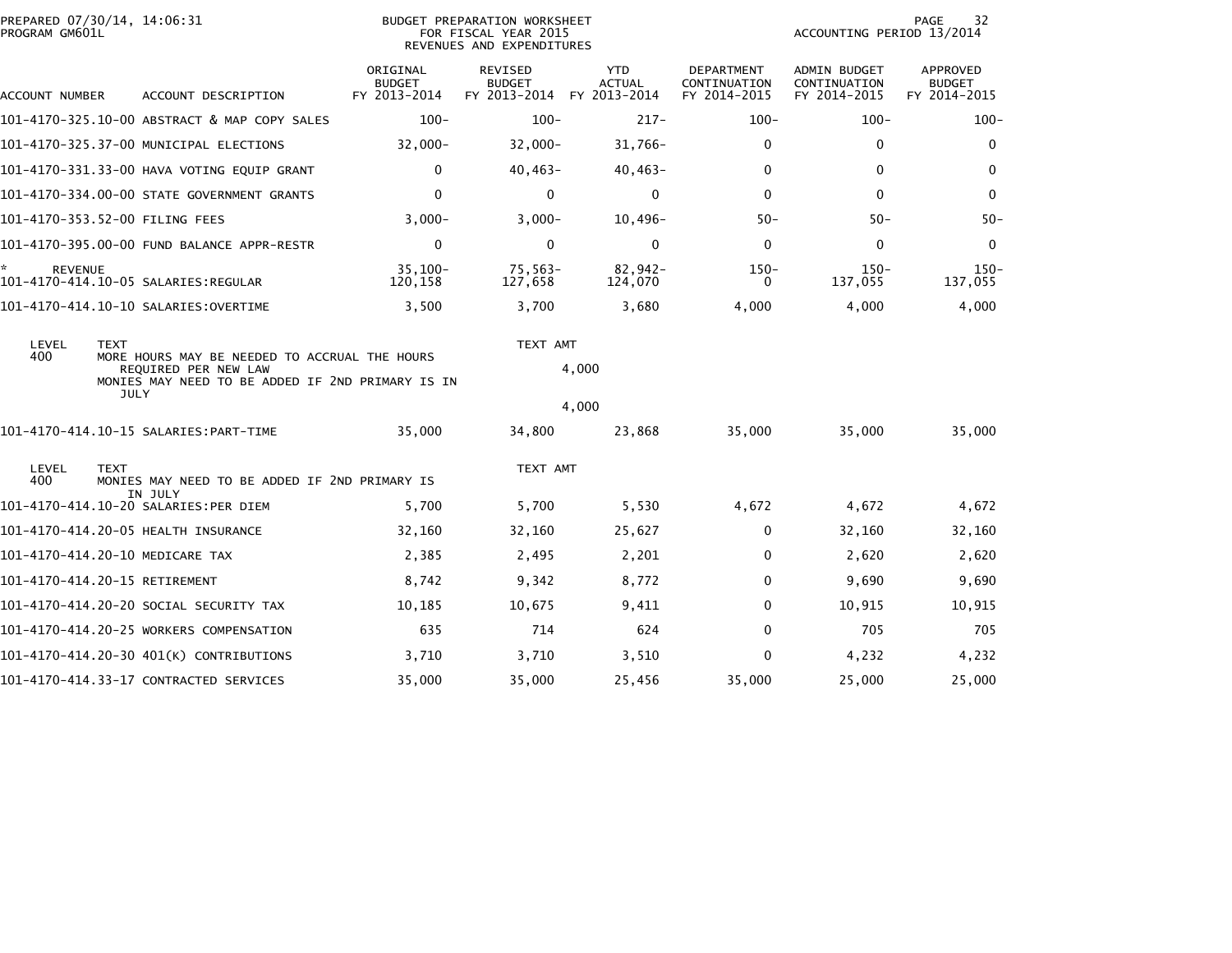|                                | PREPARED 07/30/14, 14:06:31<br>PROGRAM GM601L                                                                                                       |                                                          |                                           | <b>BUDGET PREPARATION WORKSHEET</b><br>FOR FISCAL YEAR 2015<br>REVENUES AND EXPENDITURES |                                             | 33<br>PAGE<br>ACCOUNTING PERIOD 13/2014    |                                              |                                           |
|--------------------------------|-----------------------------------------------------------------------------------------------------------------------------------------------------|----------------------------------------------------------|-------------------------------------------|------------------------------------------------------------------------------------------|---------------------------------------------|--------------------------------------------|----------------------------------------------|-------------------------------------------|
|                                | ACCOUNT NUMBER<br>ACCOUNT DESCRIPTION                                                                                                               |                                                          | ORIGINAL<br><b>BUDGET</b><br>FY 2013-2014 | REVISED<br><b>BUDGET</b><br>FY 2013-2014                                                 | <b>YTD</b><br><b>ACTUAL</b><br>FY 2013-2014 | DEPARTMENT<br>CONTINUATION<br>FY 2014-2015 | ADMIN BUDGET<br>CONTINUATION<br>FY 2014-2015 | APPROVED<br><b>BUDGET</b><br>FY 2014-2015 |
| LEVEL<br>400                   | <b>TEXT</b>                                                                                                                                         | MONIES MAY NEED TO BE ADDED IF 2ND PRIMARY IS            | TEXT AMT                                  |                                                                                          |                                             |                                            |                                              |                                           |
|                                |                                                                                                                                                     | IN JULY<br>LESS COUNTY MANAGER'S REDUCTION               | 35,000<br>$10,000 -$<br>25,000            |                                                                                          |                                             |                                            |                                              |                                           |
|                                |                                                                                                                                                     | 101-4170-414.34-30 SERVICE & MAINTENANCE                 | 39,500                                    | 39,500                                                                                   | 38,593                                      | 39,500                                     | 39,500                                       | 39,500                                    |
|                                |                                                                                                                                                     | 101-4170-414.34-45 PRECINCT WORKERS                      | 50,000                                    | 50,000                                                                                   | 38,817                                      | 45,000                                     | 45,000                                       | 45,000                                    |
| LEVEL                          | <b>TEXT</b><br>400<br>MONIES MAY NEED TO BE ADDED IF 2ND PRIMARY IS<br>IN JULY                                                                      |                                                          |                                           | TEXT AMT                                                                                 |                                             |                                            |                                              |                                           |
|                                |                                                                                                                                                     |                                                          | 45,000<br>45,000                          |                                                                                          |                                             |                                            |                                              |                                           |
|                                |                                                                                                                                                     | 101-4170-414.43-15 R&M:EQUIPMENT                         | 1,000                                     | 1,000                                                                                    | $\mathbf 0$                                 | 1,000                                      | 1,000                                        | 1,000                                     |
|                                |                                                                                                                                                     | 101-4170-414.44-20 RENT:LAND & BUILDINGS                 | 600                                       | 600                                                                                      | $\mathbf{0}$                                | 600                                        | 600                                          | 600                                       |
| LEVEL<br>400                   | <b>TEXT</b>                                                                                                                                         |                                                          | TEXT AMT                                  |                                                                                          |                                             |                                            |                                              |                                           |
|                                |                                                                                                                                                     | MONIES MAY NEED TO BE ADDED IF 2ND PRIMARY IS<br>IN JULY |                                           | 600<br>600                                                                               |                                             |                                            |                                              |                                           |
|                                |                                                                                                                                                     | 101-4170-414.50-07 COST PER COPY PROGRAM                 | 3,000                                     | 3,000                                                                                    | 885                                         | 3,000                                      | 2,500                                        | 2,500                                     |
| 101-4170-414.53-05 TELEPHONE   |                                                                                                                                                     |                                                          | 2,000                                     | 2,000                                                                                    | 1,789                                       | 2,000                                      | 2,300                                        | 2,300                                     |
| 101-4170-414.54-00 ADVERTISING |                                                                                                                                                     |                                                          | 8,000                                     | 8,000                                                                                    | 5,402                                       | 700                                        | 700                                          | 700                                       |
| 101-4170-414.55-00 PRINTING    |                                                                                                                                                     |                                                          | 51,000                                    | 50,200                                                                                   | 38,333                                      | 70,000                                     | 70,000                                       | 70,000                                    |
| LEVEL<br>400                   | <b>TEXT</b>                                                                                                                                         |                                                          |                                           | TEXT AMT                                                                                 |                                             |                                            |                                              |                                           |
|                                | ADDITIONAL MONIES WILL BE NEEDED TO PRINT NEW<br>FORMS WITH ADDRESS CHANGE WHEN WE MOVE<br>MONIES MAY NEED TO BE ADDED IF 2ND PRIMARY IS<br>IN JULY |                                                          |                                           | 70,000                                                                                   |                                             |                                            |                                              |                                           |
|                                |                                                                                                                                                     |                                                          |                                           |                                                                                          | 70,000                                      |                                            |                                              |                                           |
| 101-4170-414.57-00 POSTAGE     |                                                                                                                                                     |                                                          | 11,500                                    | 11,500                                                                                   | 8,187                                       | 15,000                                     | 15,000                                       | 15,000                                    |
| LEVEL                          | <b>TEXT</b>                                                                                                                                         |                                                          |                                           | TEXT AMT                                                                                 |                                             |                                            |                                              |                                           |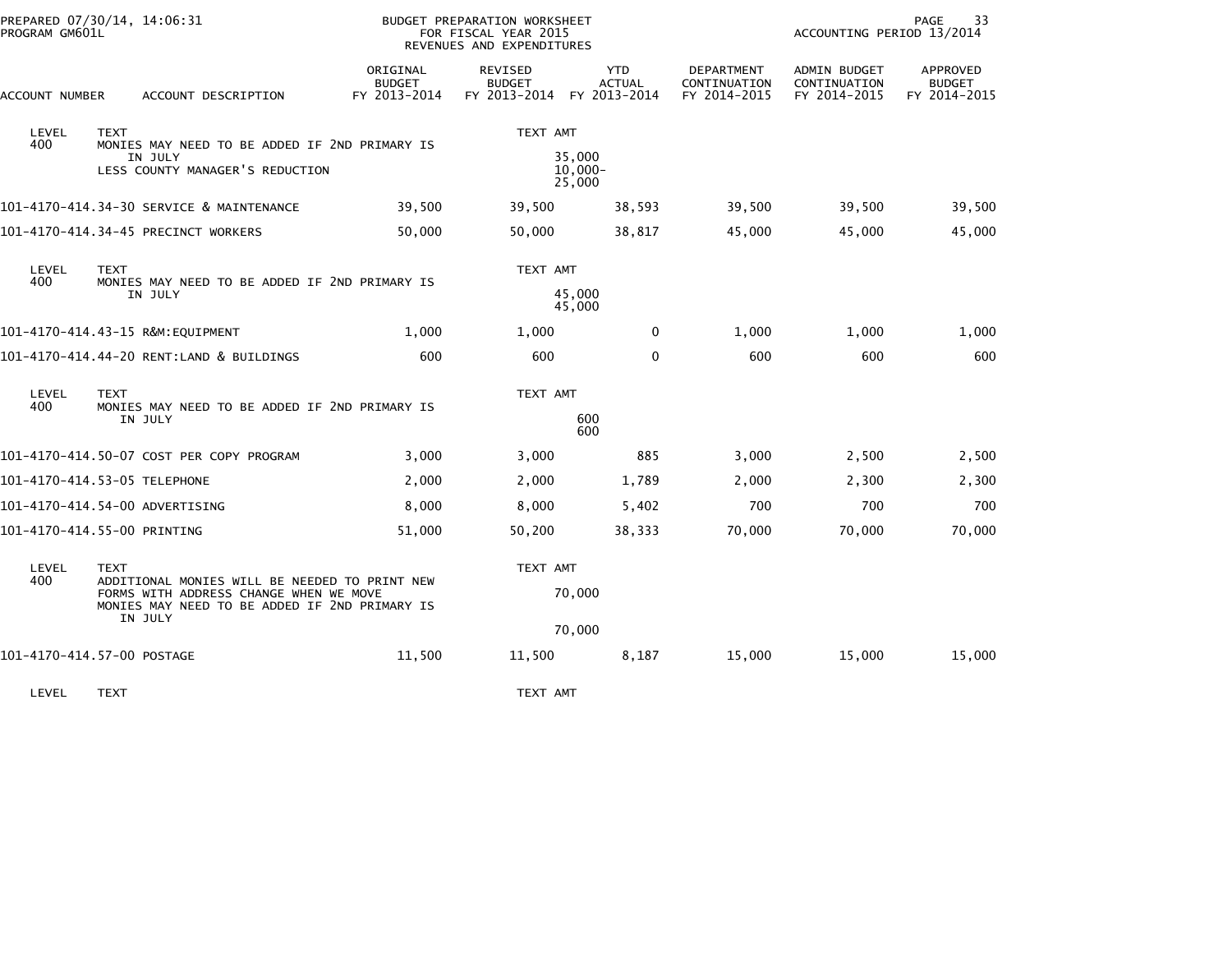| PROGRAM GM601L | PREPARED 07/30/14, 14:06:31                                                                                                                                                                                                                                                                                                                                              |                                           | BUDGET PREPARATION WORKSHEET<br>FOR FISCAL YEAR 2015<br>REVENUES AND EXPENDITURES |                                              |                                            | PAGE<br>34<br>ACCOUNTING PERIOD 13/2014      |                                           |  |
|----------------|--------------------------------------------------------------------------------------------------------------------------------------------------------------------------------------------------------------------------------------------------------------------------------------------------------------------------------------------------------------------------|-------------------------------------------|-----------------------------------------------------------------------------------|----------------------------------------------|--------------------------------------------|----------------------------------------------|-------------------------------------------|--|
| ACCOUNT NUMBER | ACCOUNT DESCRIPTION                                                                                                                                                                                                                                                                                                                                                      | ORIGINAL<br><b>BUDGET</b><br>FY 2013-2014 | REVISED<br><b>BUDGET</b><br>FY 2013-2014                                          | <b>YTD</b><br><b>ACTUAL</b><br>FY 2013-2014  | DEPARTMENT<br>CONTINUATION<br>FY 2014-2015 | ADMIN BUDGET<br>CONTINUATION<br>FY 2014-2015 | APPROVED<br><b>BUDGET</b><br>FY 2014-2015 |  |
| 400            | ABSENTEE BALLOTS WILL REQUIRE MORE POSTAGE<br>MONIES MAY NEED TO BE ADDED IF 2ND PRIMARY IS<br>IN JULY                                                                                                                                                                                                                                                                   |                                           |                                                                                   | 15,000                                       |                                            |                                              |                                           |  |
|                | 101-4170-414.58-00 TRAVEL                                                                                                                                                                                                                                                                                                                                                | 7,500                                     | 7,600                                                                             | 15,000<br>7,200                              | 8,500                                      | 8,500                                        | 8,500                                     |  |
| LEVEL<br>400   | <b>TEXT</b><br>1 STATE BOARD TRAINING/BOARD, DIRECTOR AND STAFF<br>1 IOG TRAINING/DIRECTOR AND STAFF<br>DISTRICT MEETINGS<br>MILEAGE FOR BOARD MEMBERS AND STAFF IN PREPARATION<br>OF ELECTION POLLS AND ELECTION DAY NEEDS<br>MULTI PARTISAN TEAMS TRAVEL TO NURSING FACILITIES<br>OUT OF STATE CONFERENCE/DIRECTOR & ELECTION<br>SPECIALIST FOR NATIONAL CERTIFICATION |                                           | TEXT AMT                                                                          | 8,500<br>8,500                               |                                            |                                              |                                           |  |
|                | 101-4170-414.59-00 TRAINING                                                                                                                                                                                                                                                                                                                                              | 3,000                                     | 3,400                                                                             | 3,388                                        | 3,400                                      | 3,400                                        | 3,400                                     |  |
|                | 101-4170-414.61-05 SUPPLIES:OFFICE                                                                                                                                                                                                                                                                                                                                       | 5,000                                     | 4,500                                                                             | 3,916                                        | 9,445                                      | 9,445                                        | 9,445                                     |  |
| LEVEL<br>400   | <b>TEXT</b><br>100 STACK CHAIRS (FOR MOVE TO PLAZA)<br>ADDITIONAL EXPENSES<br>(FOR MOVE TO PLAZA)<br>REGULAR OFFICE SUPPLIES FOR BUDGET 14-15                                                                                                                                                                                                                            |                                           | TEXT AMT                                                                          | 3,445<br>1,000<br>5,000<br>9,445             |                                            |                                              |                                           |  |
|                | 101-4170-414.61-95 SUPPLIES:OTHER SMALL EQMT                                                                                                                                                                                                                                                                                                                             | 1,000                                     | 1,000                                                                             | 0                                            | 7,269                                      | 7,269                                        | 7,269                                     |  |
| LEVEL<br>400   | <b>TEXT</b><br>MISC IF NEEDED<br><b>30 TRAINING TABLES</b><br>(FOR MOVE TO PLAZA)<br>5 30X96 LIGHTWEIGHT TABLES (FOR MOVE TO PLAZA)<br>5 30X60 LIGHTWEIGHT TABLES (FOR MOVE TO PLAZA<br>3 MAIL/BALLOT SORTER (FOR MOVE TO PLAZA)                                                                                                                                         |                                           | TEXT AMT                                                                          | 1,000<br>4,712<br>488<br>352<br>717<br>7,269 |                                            |                                              |                                           |  |
|                | 101-4170-414.64-50 DUES & SUBSCRIPTIONS                                                                                                                                                                                                                                                                                                                                  | 700                                       | 700                                                                               | 120                                          | 700                                        | 700                                          | 700                                       |  |
|                | 101-4170-414.74-00 C/A:EQUIPMENT                                                                                                                                                                                                                                                                                                                                         | 0                                         | 50,035                                                                            | 50,035                                       | 0                                          | 0                                            | 0                                         |  |
|                | 101-4170-414.76-60 F/A:STATE GRANTS                                                                                                                                                                                                                                                                                                                                      | $\mathbf{0}$                              | 40,463                                                                            | 40,463                                       | $\Omega$                                   | $\mathbf{0}$                                 | $\mathbf{0}$                              |  |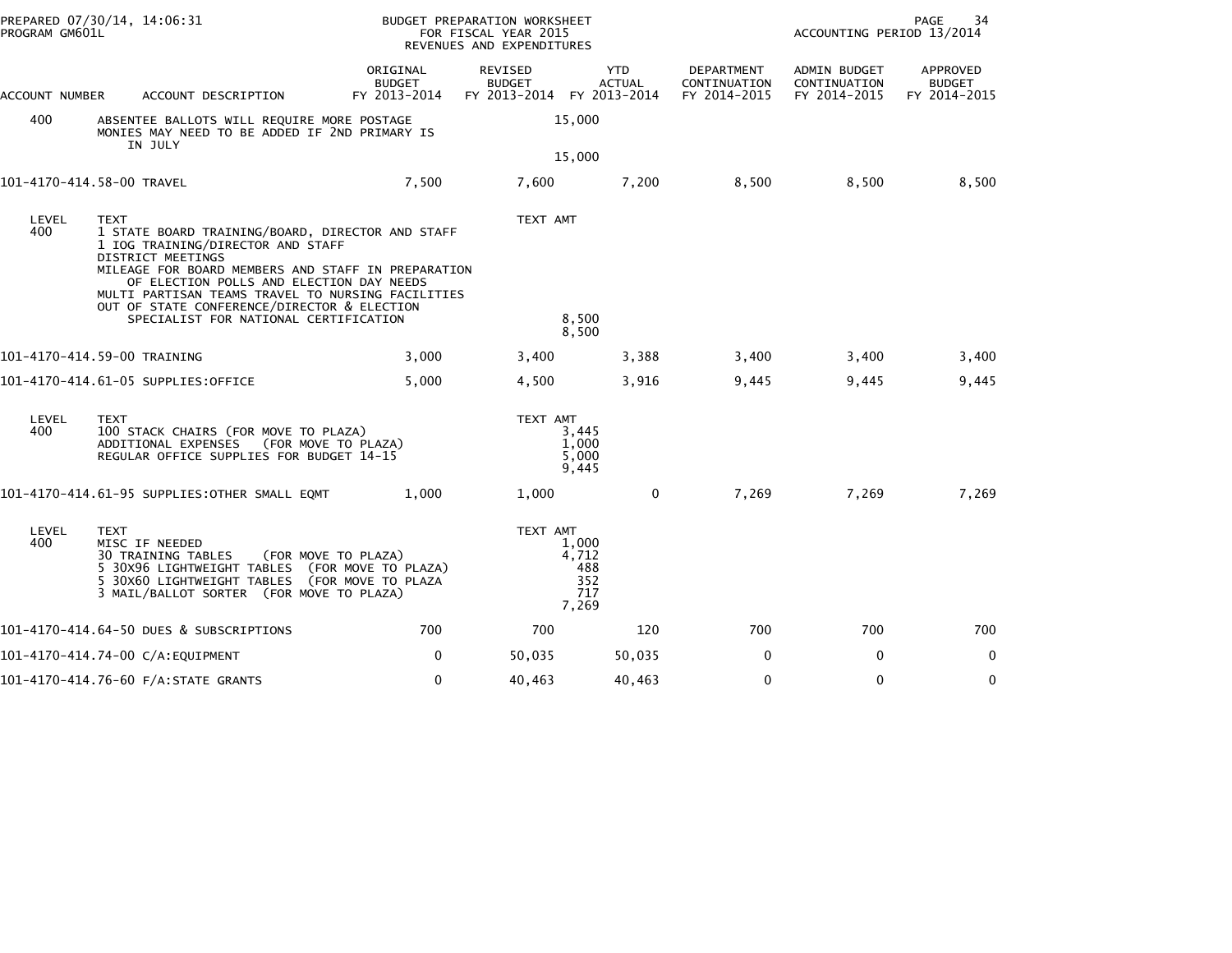| PREPARED 07/30/14, 14:06:31<br>PROGRAM GM601L |                           |                                                                                                                                                 | BUDGET PREPARATION WORKSHEET<br>FOR FISCAL YEAR 2015<br>REVENUES AND EXPENDITURES |                                          |                                       |                                            | - 35<br>PAGE<br>ACCOUNTING PERIOD 13/2014    |                                           |  |
|-----------------------------------------------|---------------------------|-------------------------------------------------------------------------------------------------------------------------------------------------|-----------------------------------------------------------------------------------|------------------------------------------|---------------------------------------|--------------------------------------------|----------------------------------------------|-------------------------------------------|--|
| ACCOUNT NUMBER                                |                           | ACCOUNT DESCRIPTION                                                                                                                             | ORIGINAL<br><b>BUDGET</b><br>FY 2013-2014                                         | REVISED<br><b>BUDGET</b><br>FY 2013-2014 | YTD.<br><b>ACTUAL</b><br>FY 2013-2014 | DEPARTMENT<br>CONTINUATION<br>FY 2014-2015 | ADMIN BUDGET<br>CONTINUATION<br>FY 2014-2015 | APPROVED<br><b>BUDGET</b><br>FY 2014-2015 |  |
|                                               |                           | 101-4170-414.76-90 F/A:OTHER                                                                                                                    | 0                                                                                 |                                          | 0                                     | 123,000                                    | 123,000                                      | 130,429                                   |  |
| LEVEL<br>400                                  | <b>TEXT</b>               | ELECTRONIC POLL BOOKS<br>41 PRECINCT X 2 FOR EACH PRECINCT @ 1,500 EA<br>THREE DESK UNITS FOR DIRECTOR AND STAFF FOR MOVE<br>TO WEP - EXPANSION |                                                                                   | TEXT AMT                                 | 123,000<br>7,429<br>130,429           |                                            |                                              |                                           |  |
|                                               |                           | 101-4170-414.85-00 GRANT EXPENDITURES                                                                                                           | 0                                                                                 | $\mathbf{0}$                             | $\mathbf{0}$                          | 0                                          | $\Omega$                                     | $\Omega$                                  |  |
|                                               | EXPENDITURE               |                                                                                                                                                 | 440,975                                                                           | 539,452                                  | 469,877                               | 407,786                                    | 594,963                                      | 602,392                                   |  |
| **                                            | <b>BOARD OF ELECTIONS</b> |                                                                                                                                                 | 405,875                                                                           | 463,889                                  | 386,935                               | 407,636                                    | 594,813                                      | 602.242                                   |  |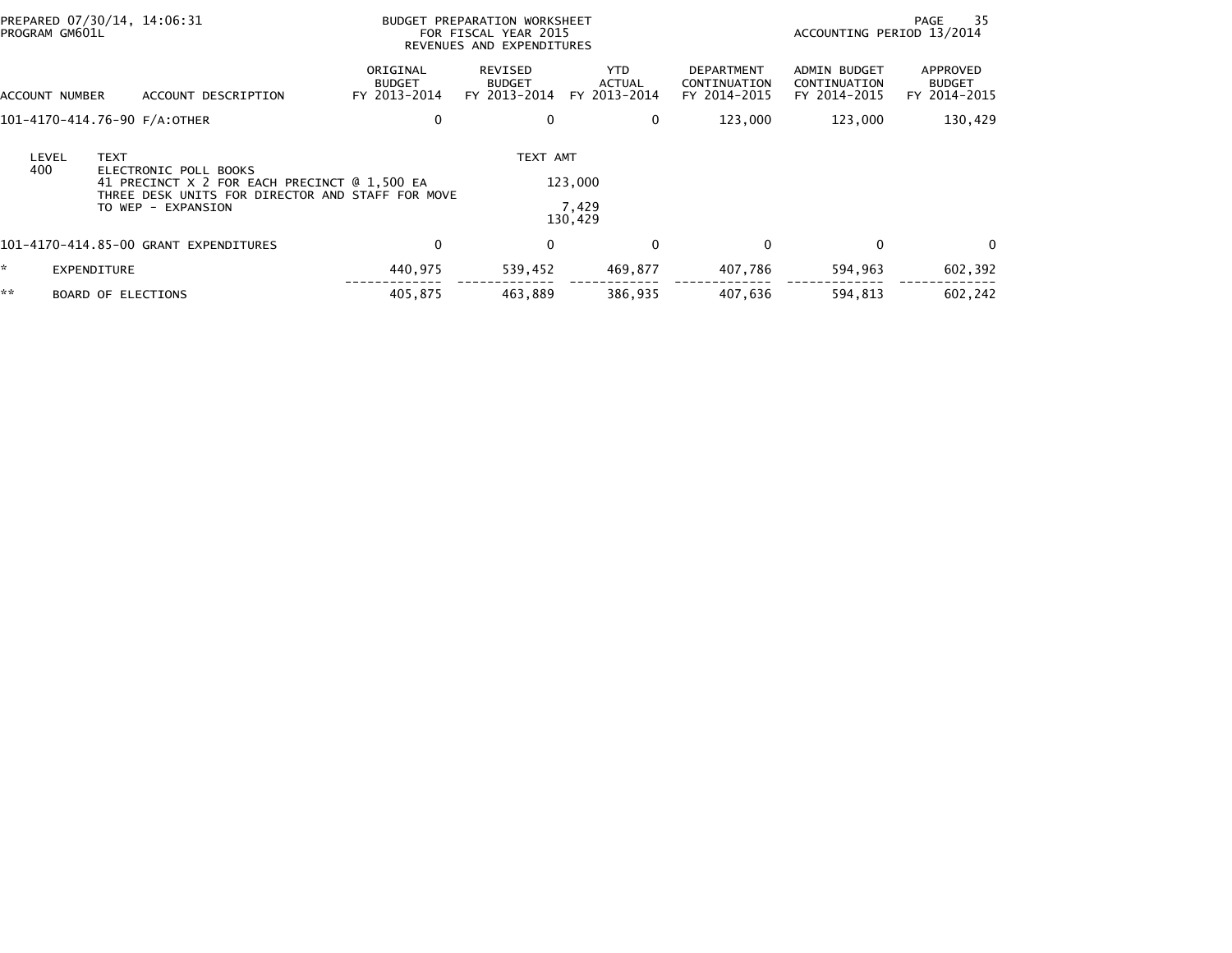| PREPARED 07/30/14, 14:06:31<br>PROGRAM GM601L         |                                              | BUDGET PREPARATION WORKSHEET<br>FOR FISCAL YEAR 2015<br>REVENUES AND EXPENDITURES |                                          |                                             |                                            | 36<br>PAGE<br>ACCOUNTING PERIOD 13/2014      |                                                  |
|-------------------------------------------------------|----------------------------------------------|-----------------------------------------------------------------------------------|------------------------------------------|---------------------------------------------|--------------------------------------------|----------------------------------------------|--------------------------------------------------|
| ACCOUNT NUMBER                                        | ACCOUNT DESCRIPTION                          | ORIGINAL<br><b>BUDGET</b><br>FY 2013-2014                                         | REVISED<br><b>BUDGET</b><br>FY 2013-2014 | <b>YTD</b><br><b>ACTUAL</b><br>FY 2013-2014 | DEPARTMENT<br>CONTINUATION<br>FY 2014-2015 | ADMIN BUDGET<br>CONTINUATION<br>FY 2014-2015 | <b>APPROVED</b><br><b>BUDGET</b><br>FY 2014-2015 |
| 101-4180-325.49-00 REGISTER OF DEEDS                  |                                              | 538,650-                                                                          | 538,650-                                 | $525,011-$                                  | 0                                          | 538,650-                                     | 538,650-                                         |
|                                                       | 101-4180-325.49-01 VITAL REC AUTO SYS (VRAS) | 0                                                                                 | $2,189-$                                 | $2,511-$                                    | 0                                          | $2,500-$                                     | $2,500-$                                         |
| <b>REVENUE</b><br>101-4180-419.10-05 SALARIES:REGULAR |                                              | 538,650-<br>295,121                                                               | 540,839-<br>299,121                      | $527,522-$<br>292,336                       | 0<br>$\Omega$                              | 541.150-<br>296,103                          | 541, 150-<br>296,103                             |
|                                                       |                                              | 28,000                                                                            | 27,400                                   | 19,067                                      | $\Omega$                                   | 28,000                                       | 28,000                                           |
| 101-4180-419.20-05 HEALTH INSURANCE                   |                                              | 72,360                                                                            | 71,360                                   | 69,177                                      | 0                                          | 72,360                                       | 72,360                                           |
|                                                       |                                              | 0                                                                                 | 0                                        | 0                                           | 0                                          | 0                                            | $\Omega$                                         |
| 101-4180-419.20-10 MEDICARE TAX                       |                                              | 4,685                                                                             | 4,485                                    | 4,323                                       | 0                                          | 4,700                                        | 4,700                                            |
| 101-4180-419.20-15 RETIREMENT                         |                                              | 20,865                                                                            | 21,065                                   | 20,567                                      | $\Omega$                                   | 20,934                                       | 20,934                                           |
|                                                       | 101-4180-419.20-16 RETIREMENT-REG OF DEEDS   | 11,500                                                                            | 11,500                                   | 9,409                                       | $\Omega$                                   | 11,500                                       | 11,500                                           |
|                                                       | 101-4180-419.20-20 SOCIAL SECURITY TAX       | 20,035                                                                            | 18,935                                   | 18,488                                      | 0                                          | 20,094                                       | 20,094                                           |
|                                                       | 101-4180-419.20-25 WORKERS COMPENSATION      | 2,747                                                                             | 1,447                                    | 1,246                                       | 0                                          | 1,296                                        | 1,296                                            |
|                                                       | 101-4180-419.20-30 401(K) CONTRIBUTIONS      | 7,155                                                                             | 7,155                                    | 6,975                                       | 0                                          | 7,168                                        | 7,168                                            |
|                                                       | 101-4180-419.34-30 SERVICE & MAINTENANCE     | 24,000                                                                            | 24,205                                   | 24,202                                      | 24,000                                     | 24,000                                       | 24,000                                           |
| 101-4180-419.43-10 R&M:BINDERS                        |                                              | 1,000                                                                             | 1,000                                    | 573                                         | 1,000                                      | 1,000                                        | 1,000                                            |
| 101-4180-419.43-15 R&M:EQUIPMENT                      |                                              | 2,000                                                                             | 1,795                                    | 828                                         | 1,500                                      | 1,500                                        | 1,500                                            |
| 101-4180-419.43-55 R&M:TELEPHONES                     |                                              | 200                                                                               | 200                                      | $\mathbf 0$                                 | 200                                        | 200                                          | 200                                              |
|                                                       | 101-4180-419.50-07 COST PER COPY PROGRAM     | 2,100                                                                             | 2,100                                    | 880                                         | 1,400                                      | 1,400                                        | 1,400                                            |
| 101-4180-419.53-05 TELEPHONE                          |                                              | 1,600                                                                             | 1,600                                    | 1,224                                       | 1,600                                      | 1,600                                        | 1,600                                            |
| 101-4180-419.55-00 PRINTING                           |                                              | 2,000                                                                             | 2,420                                    | 2,419                                       | 4,500                                      | 4,500                                        | 4,500                                            |
| 101-4180-419.56-00 UNIFORMS                           |                                              | 400                                                                               | 400                                      | 0                                           | 400                                        | 400                                          | 400                                              |
| 101-4180-419.57-00 POSTAGE                            |                                              | 1,500                                                                             | 1,500                                    | 408                                         | 1,000                                      | 1,000                                        | 1,000                                            |
| 101-4180-419.58-00 TRAVEL                             |                                              | 2,000                                                                             | 2,000                                    | 239                                         | 2,000                                      | 2,000                                        | 2,000                                            |
| 101-4180-419.59-00 TRAINING                           |                                              | 2,000                                                                             | 2,000                                    | 60                                          | 2,000                                      | 2,000                                        | 2,000                                            |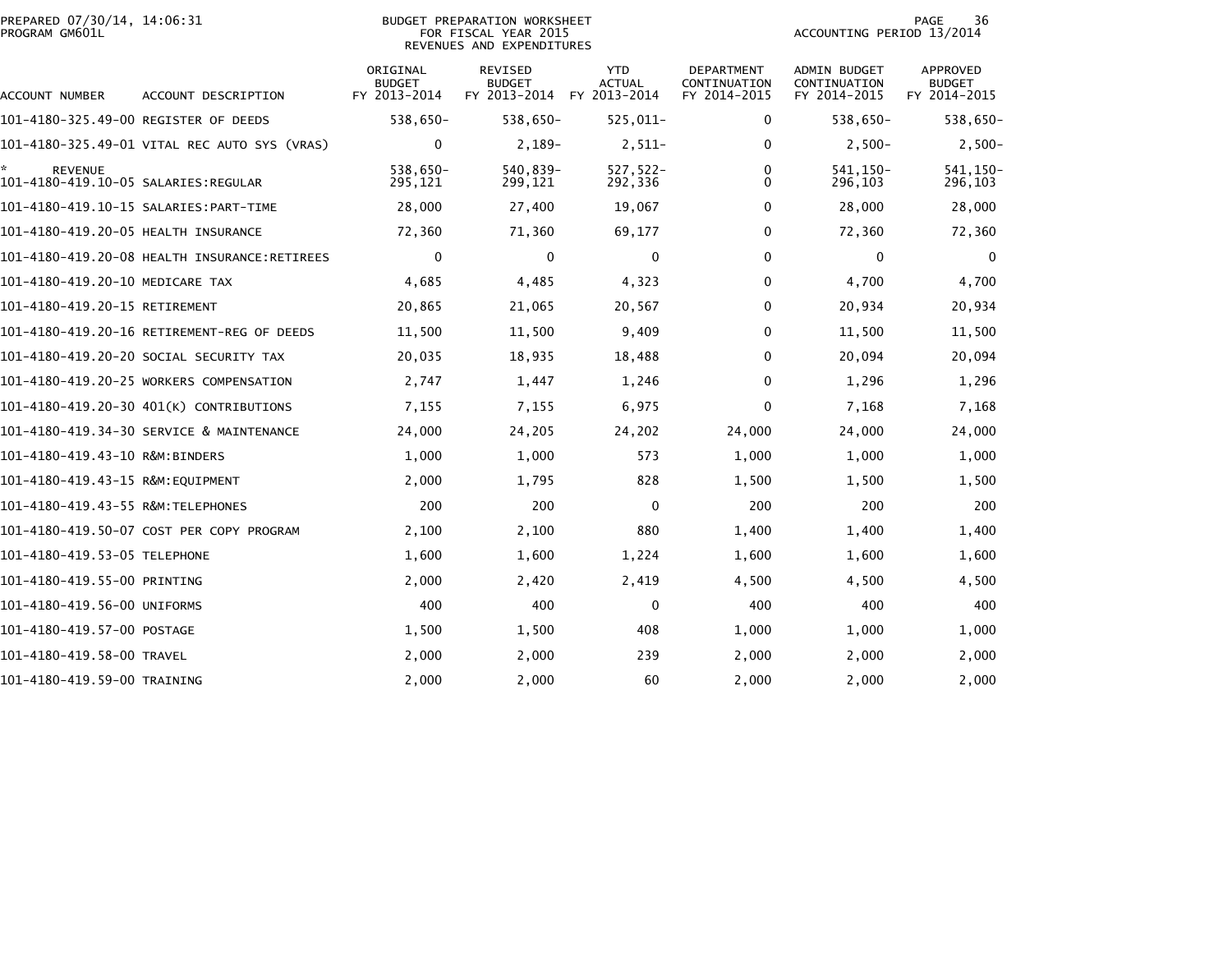| PREPARED 07/30/14, 14:06:31<br>PROGRAM GM601L |                                              |                                           | BUDGET PREPARATION WORKSHEET<br>FOR FISCAL YEAR 2015<br>REVENUES AND EXPENDITURES | 37<br>PAGE<br>ACCOUNTING PERIOD 13/2014 |                                                   |                                                     |                                           |
|-----------------------------------------------|----------------------------------------------|-------------------------------------------|-----------------------------------------------------------------------------------|-----------------------------------------|---------------------------------------------------|-----------------------------------------------------|-------------------------------------------|
| ACCOUNT NUMBER                                | ACCOUNT DESCRIPTION                          | ORIGINAL<br><b>BUDGET</b><br>FY 2013-2014 | REVISED<br><b>BUDGET</b><br>FY 2013-2014                                          | YTD.<br><b>ACTUAL</b><br>FY 2013-2014   | <b>DEPARTMENT</b><br>CONTINUATION<br>FY 2014-2015 | <b>ADMIN BUDGET</b><br>CONTINUATION<br>FY 2014-2015 | APPROVED<br><b>BUDGET</b><br>FY 2014-2015 |
| 101-4180-419.61-05 SUPPLIES:OFFICE            |                                              | 6,500                                     | 6,080                                                                             | 3,224                                   | 5,200                                             | 6,000                                               | 6,000                                     |
|                                               | 101-4180-419.61-95 SUPPLIES:OTHER SMALL EQMT | 1,000                                     | 1,000                                                                             | 493                                     | 1,000                                             | 1,000                                               | 1,000                                     |
|                                               | 101-4180-419.64-50 DUES & SUBSCRIPTIONS      | 1,000                                     | 1,000                                                                             | 857                                     | 1,000                                             | 1,000                                               | 1,000                                     |
| 101-4180-419.64-60 MICROFILM                  |                                              | 2.500                                     | 2,500                                                                             | $\mathbf 0$                             | 3,000                                             | 3,000                                               | 3,000                                     |
|                                               |                                              | 2,000                                     | 2,000                                                                             | $\mathbf 0$                             | 2,000                                             | 2,000                                               | 2,000                                     |
|                                               | 101-4180-419.90-22 VITAL REC AUTO SYS (VRAS) | 0                                         | 2,189                                                                             | 1,761                                   | 1,750                                             | 2,500                                               | 2,500                                     |
| ×.<br><b>EXPENDITURE</b>                      |                                              | 514,268                                   | 516,457                                                                           | 478,756                                 | 53,550                                            | 517,255                                             | 517,255                                   |
| **<br><b>REGISTER OF DEEDS</b>                |                                              | $24.382 -$                                | $24.382 -$                                                                        | 48.766-                                 | 53,550                                            | $23.895 -$                                          | $23.895 -$                                |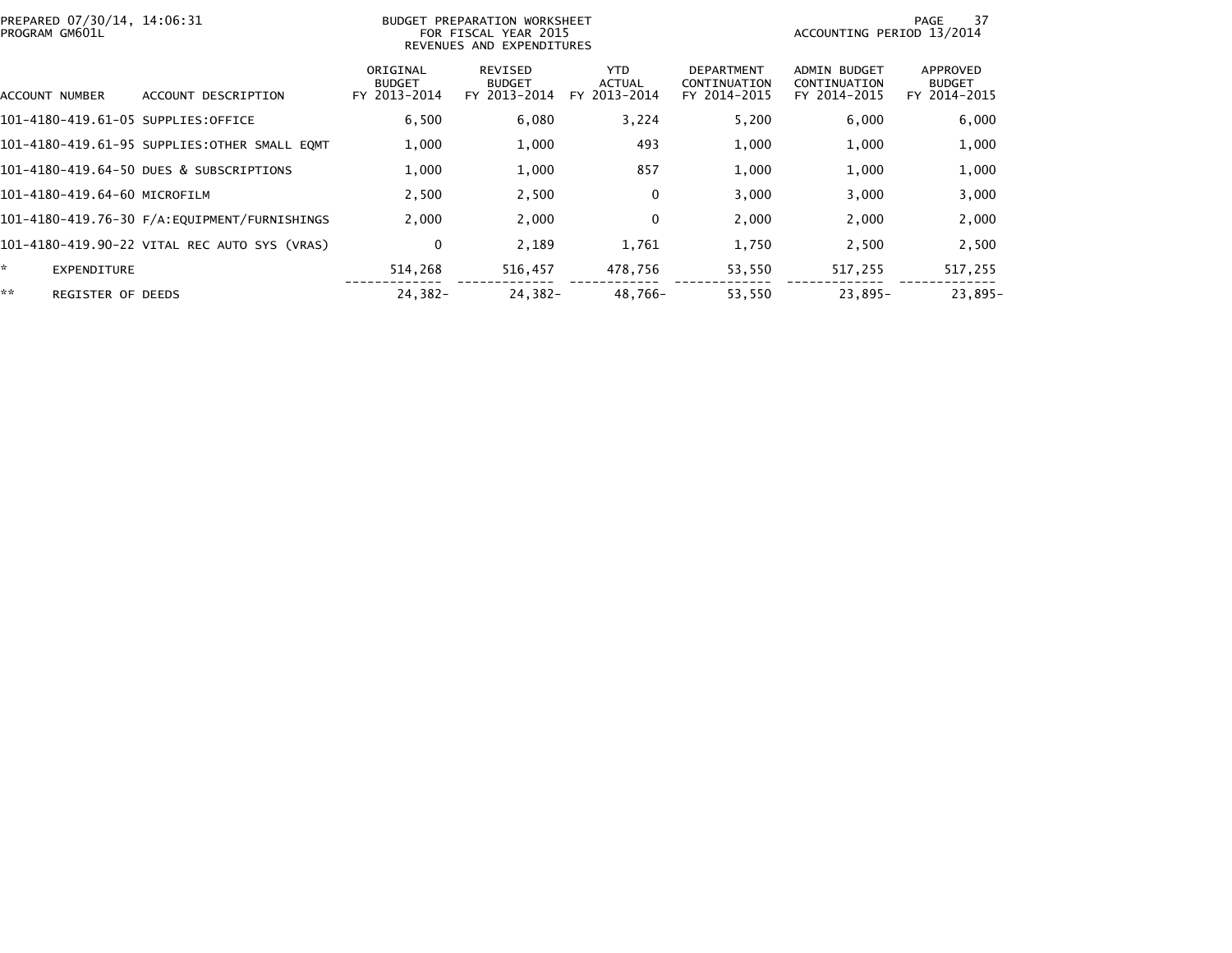|     | PREPARED 07/30/14, 14:06:31<br>PROGRAM GM601L |                                             | <b>BUDGET PREPARATION WORKSHEET</b><br>FOR FISCAL YEAR 2015<br>REVENUES AND EXPENDITURES |                                          |                                       |                                                   |                                              | 38<br>PAGE<br>ACCOUNTING PERIOD 13/2014   |  |  |
|-----|-----------------------------------------------|---------------------------------------------|------------------------------------------------------------------------------------------|------------------------------------------|---------------------------------------|---------------------------------------------------|----------------------------------------------|-------------------------------------------|--|--|
|     | ACCOUNT NUMBER                                | ACCOUNT DESCRIPTION                         | ORIGINAL<br><b>BUDGET</b><br>FY 2013-2014                                                | REVISED<br><b>BUDGET</b><br>FY 2013-2014 | YTD.<br><b>ACTUAL</b><br>FY 2013-2014 | <b>DEPARTMENT</b><br>CONTINUATION<br>FY 2014-2015 | ADMIN BUDGET<br>CONTINUATION<br>FY 2014-2015 | APPROVED<br><b>BUDGET</b><br>FY 2014-2015 |  |  |
|     |                                               | 101-4181-325.49-10 AUTOMATION ENH/PRES FUND | 59,850-                                                                                  | 59,850-                                  | 51,579-                               | 0                                                 | 59,850-                                      | 59,850-                                   |  |  |
|     |                                               | 101-4181-395.00-00 FUND BALANCE APPR-RESTR  | 0                                                                                        | $\Omega$                                 | 0                                     | 0                                                 | 0                                            | $\Omega$                                  |  |  |
| ÷.  | <b>REVENUE</b>                                | 101-4181-419.33-17 CONTRACTED SERVICES      | 59,850-<br>20,000                                                                        | 59,850-<br>20,000                        | $51,579-$                             |                                                   | $59,850-$<br>20,000                          | 59,850-<br>20,000                         |  |  |
|     | 101-4181-419.98-00 RESERVE                    |                                             | 39,850                                                                                   | 39,850                                   | $\Omega$                              | $\Omega$                                          | 39,850                                       | 39,850                                    |  |  |
| ×.  | <b>EXPENDITURE</b>                            |                                             | 59,850                                                                                   | 59,850                                   | $\mathbf 0$                           | 0                                                 | 59,850                                       | 59,850                                    |  |  |
| **  |                                               | REG OF DEED AUTO ENH/PRES                   | 0                                                                                        | $\mathbf{0}$                             | $51.579-$                             | 0                                                 | $\Omega$                                     | $\Omega$                                  |  |  |
| *** | <b>GENERAL GOVERNMENT</b>                     |                                             | 9,455,817                                                                                | 10,950,225                               | 7,738,362                             | 5,656,913                                         | 11, 142, 238                                 | 11,579,359                                |  |  |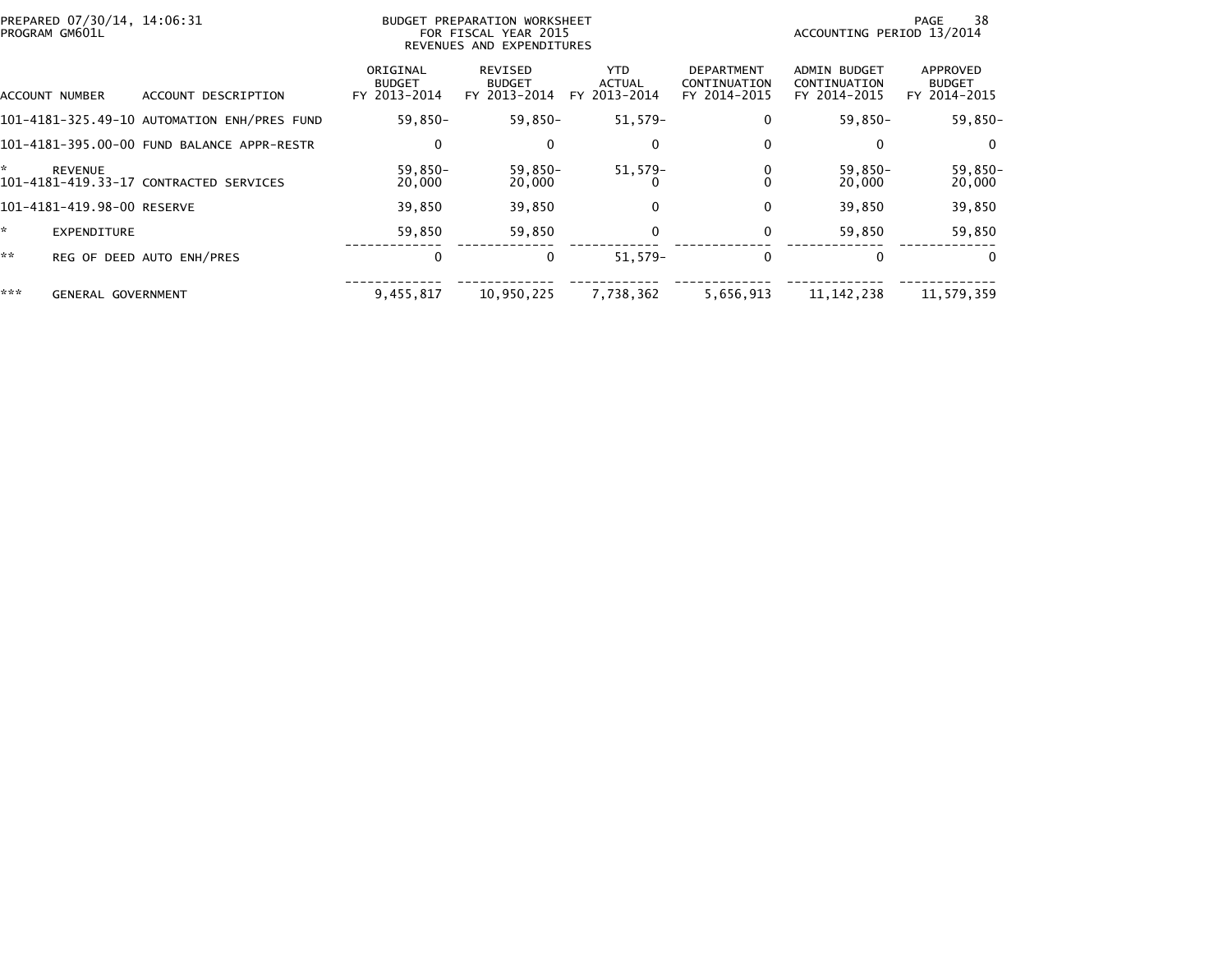| PREPARED 07/30/14, 14:06:31 |  |
|-----------------------------|--|
| PROGRAM GM601L              |  |

## PREPARED 07/30/14, 14:06:31 BUDGET PREPARATION WORKSHEET PAGE 39PROGRAM GM601L FOR FISCAL YEAR 2015 ACCOUNTING PERIOD 13/2014 REVENUES AND EXPENDITURES

PAGE 39<br>ACCOUNTING PERIOD 13/2014

| ACCOUNT DESCRIPTION<br>ACCOUNT NUMBER                 | ORIGINAL<br><b>BUDGET</b><br>FY 2013-2014 | REVISED<br><b>BUDGET</b><br>FY 2013-2014 | <b>YTD</b><br><b>ACTUAL</b><br>2013-2014<br>FY. | <b>DEPARTMENT</b><br>CONTINUATION<br>FY 2014-2015 | <b>ADMIN BUDGET</b><br>CONTINUATION<br>FY 2014-2015 | APPROVED<br><b>BUDGET</b><br>FY 2014-2015 |
|-------------------------------------------------------|-------------------------------------------|------------------------------------------|-------------------------------------------------|---------------------------------------------------|-----------------------------------------------------|-------------------------------------------|
| 101-4210-341.10-00 DP REIMB FROM DSS                  | $75,260 -$                                | 75,260-                                  | 75,878-                                         | 0                                                 | $75,922 -$                                          | 75,922-                                   |
| <b>REVENUE</b><br>101-4210-419.10-05 SALARIES:REGULAR | 75.260-<br>657,718                        | 75,260-<br>657,718                       | 75,878-<br>625,005                              |                                                   | $75.922 -$<br>637,866                               | 75,922-<br>637,866                        |
| 101-4210-419.20-05 HEALTH INSURANCE                   | 104,520                                   | 104,520                                  | 94,302                                          | 0                                                 | 96,480                                              | 96,480                                    |
| 101-4210-419.20-08 HEALTH INSURANCE:RETIREES          | 0                                         | 0                                        | $\mathbf{0}$                                    | $\Omega$                                          | $\Omega$                                            | $\overline{0}$                            |
| 101-4210-419.20-10 MEDICARE TAX                       | 9,537                                     | 9,537                                    | 8,690                                           | 0                                                 | 9,250                                               | 9,250                                     |
| 101-4210-419.20-15 RETIREMENT                         | 46,500                                    | 46,500                                   | 43,845                                          | $\Omega$                                          | 45,097                                              | 45,097                                    |
| 101-4210-419.20-20 SOCIAL SECURITY TAX                | 40,780                                    | 40,780                                   | 37,156                                          | 0                                                 | 39,547                                              | 39,547                                    |
| 101-4210-419.20-25 WORKERS COMPENSATION               | 2,828                                     | 2,828                                    | 2,500                                           | 0                                                 | 2,551                                               | 2,551                                     |
| 101-4210-419.20-30 401(K) CONTRIBUTIONS               | 19,731                                    | 19,731                                   | 18,391                                          | 0                                                 | 19,136                                              | 19,136                                    |
| 101-4210-419.34-30 SERVICE & MAINTENANCE              | 514,200                                   | 499,200                                  | 477,861                                         | 569,983                                           | 569,983                                             | 569,983                                   |

| LEVEL | <b>TEXT</b>                                 | TEXT AMT |
|-------|---------------------------------------------|----------|
| 400   | ALBX                                        | 500      |
|       | ANTI VIRUS CIENT PROTECTION                 | 9,000    |
|       | BACKUP FOR VEEAM                            | 7,000    |
|       | CALL RECORDING                              | 2,500    |
|       | <b>CBT NUGGETS</b>                          | 1,500    |
|       | CEMCO (UPS)                                 | 2,500    |
|       | CENTRAL LOGGING                             | 1,500    |
|       | <b>CISCO</b>                                | 24,500   |
|       | <b>CITRIX</b>                               | 40,000   |
|       | COX & CO TAX SOFTWARE                       | 40,000   |
|       | <b>DNN MODULES</b>                          | 4,000    |
|       | DOMAIN MANAGEMENT                           | 5,000    |
|       | DYN ECT QUPS                                | 4,000    |
|       | EIO BOARD                                   | 1,000    |
|       |                                             | 38,000   |
|       | ENER GOV SOL LLC (INSPECTION & PLANNING SW) |          |
|       | <b>FARONICS</b>                             | 2,000    |
|       | <b>GRANICUS</b>                             | 9,000    |
|       | HITS, NETWORK RELATED SUPPORT               | 12,500   |
|       | HORIZON BUSINESS CONCEPTS (TOTAL FBO)       | 2,500    |
|       | IMB (AS400 SUPPORT)                         | 18,000   |
|       | INOBAR FOR NOVUSOLUTIONS                    | 4,000    |
|       | MERAKI                                      | 17,300   |
|       | NETFLOW TRACKER                             | 5,000    |
|       | NETMOTION                                   | 7,500    |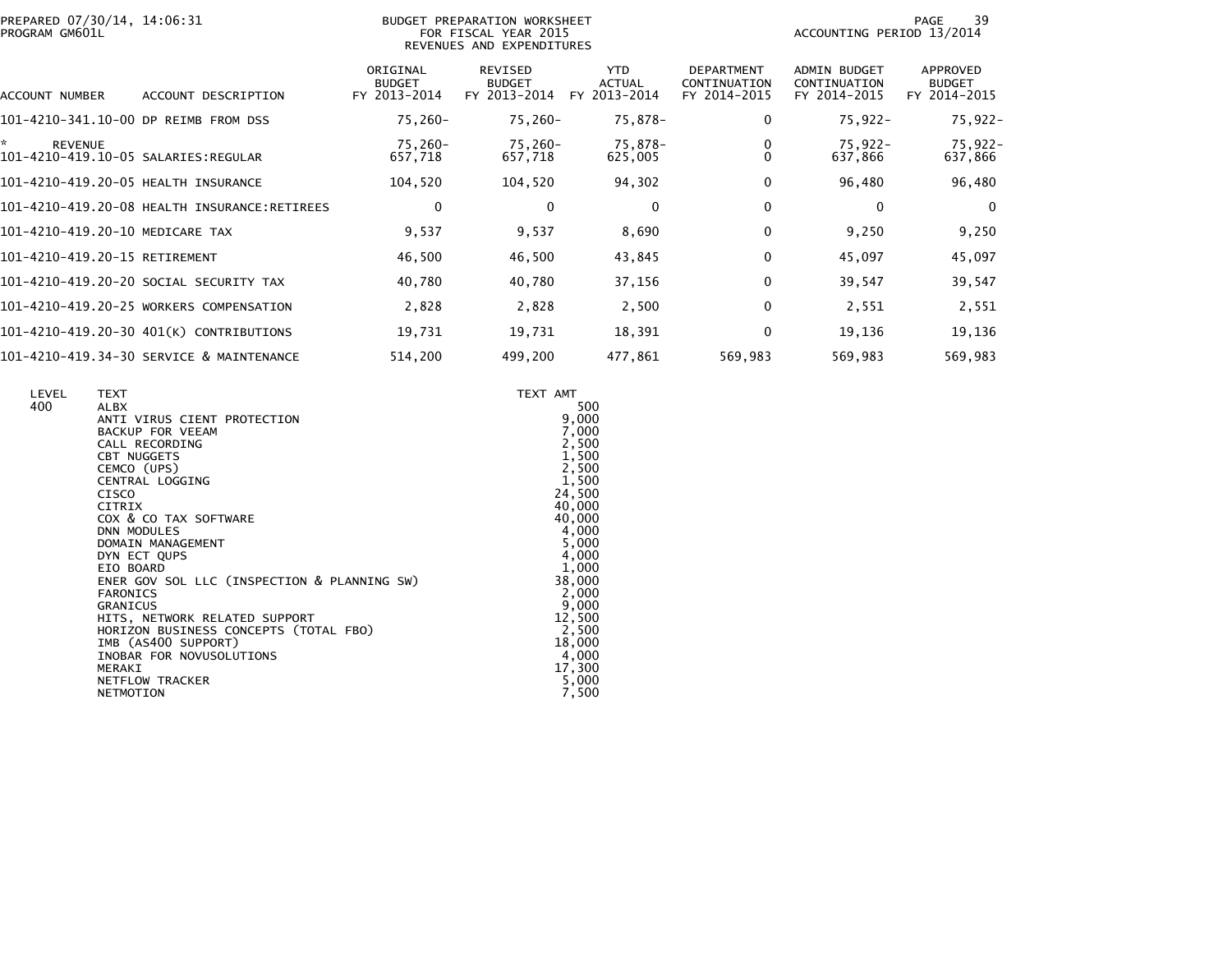| ACCOUNT NUMBER | ACCOUNT DESCRIPTION                                                                                                                                                                                                                                                                                                                                                                                                                                                                                                                                                                                                                  | ORIGINAL<br><b>BUDGET</b><br>FY 2013-2014 | REVISED<br><b>BUDGET</b><br>FY 2013-2014 | <b>YTD</b><br><b>ACTUAL</b><br>FY 2013-2014                                                                                                                                                                                                | DEPARTMENT<br>CONTINUATION<br>FY 2014-2015 | ADMIN BUDGET<br>CONTINUATION<br>FY 2014-2015 | APPROVED<br><b>BUDGET</b><br>FY 2014-2015 |
|----------------|--------------------------------------------------------------------------------------------------------------------------------------------------------------------------------------------------------------------------------------------------------------------------------------------------------------------------------------------------------------------------------------------------------------------------------------------------------------------------------------------------------------------------------------------------------------------------------------------------------------------------------------|-------------------------------------------|------------------------------------------|--------------------------------------------------------------------------------------------------------------------------------------------------------------------------------------------------------------------------------------------|--------------------------------------------|----------------------------------------------|-------------------------------------------|
|                | NETWORK TRAFFIC SHAPING<br>ON TIME NOW<br>ONE SOURCE SCANNER MAINTENANCE<br>REMOTE SUPPORT AND MONITORING<br><b>RIGHTFAX</b><br>RPM PRINT SERVER<br>SALISBURY FIRE APPLIANCE<br>SAN MAINTENANCE<br>SERVICE COMMANDER SOFTWARE INC FOR COC<br>SYSTEM RECOVERY<br>SYSTEM SCANNING TRACKER (GFI)<br>TAX-NEXGEN<br><b>TEAM SOFTWARE</b><br>TEC TARDIS<br>TRACKIT HELP DESK<br><b>VMWARE VSPHERE</b><br>WORKRIGHT SOFTWARE (TAXES ZIP CODE)<br>YOREL (AS400)<br>AIRPORT FUEL MASTER<br>ES-EIO BOARD<br><b>ES-EMSCHARTS</b><br>ES-WEBEOC<br>HEALTH REDHAT (VHN SERVER)<br>HTE-PAYROLL/FINANCE<br>SD-ES-EC-OSSI PUBLIC SAFETY<br>LASERFICHE |                                           |                                          | 6,000<br>300<br>100<br>18,000<br>3.000<br>550<br>500<br>18,000<br>3,583<br>750<br>7,000<br>5,500<br>500<br>6,400<br>5,500<br>30,000<br>2,500<br>3,000<br>4,000<br>500<br>8,000<br>10,000<br>1,500<br>50,000<br>120,000<br>6,000<br>569,983 |                                            |                                              |                                           |
|                | 101-4210-419.43-15 R&M:EQUIPMENT                                                                                                                                                                                                                                                                                                                                                                                                                                                                                                                                                                                                     | 5,000                                     | 5,000                                    | 1,612                                                                                                                                                                                                                                      | 5,000                                      | 5,000                                        | 5,000                                     |
|                | 101-4210-419.44-05 RENT:COPIER                                                                                                                                                                                                                                                                                                                                                                                                                                                                                                                                                                                                       | 0                                         | $\Omega$                                 | $\mathbf{0}$                                                                                                                                                                                                                               | 0                                          | $\mathbf 0$                                  | $\Omega$                                  |
|                | 101-4210-419.44-15 RENT:MAILING SYSTEM/FOLDR                                                                                                                                                                                                                                                                                                                                                                                                                                                                                                                                                                                         | $\mathbf 0$                               | $\Omega$                                 | $\mathbf 0$                                                                                                                                                                                                                                | 0                                          | $\mathbf{0}$                                 | $\Omega$                                  |
|                | 101-4210-419.50-07 COST PER COPY PROGRAM                                                                                                                                                                                                                                                                                                                                                                                                                                                                                                                                                                                             | 400                                       | 400                                      | 284                                                                                                                                                                                                                                        | 400                                        | 400                                          | 400                                       |
|                | 101-4210-419.53-05 TELEPHONE                                                                                                                                                                                                                                                                                                                                                                                                                                                                                                                                                                                                         | 140,880                                   | 140,880                                  | 127,540                                                                                                                                                                                                                                    | 140,880                                    | 140,880                                      | 140,880                                   |
| LEVEL<br>400   | <b>TEXT</b><br>INCREASE JAIL ANNEX<br>LAST YEAR<br>NEW TELCOM LOCATION<br>INCREASE INTERNET BW FOR DSS                                                                                                                                                                                                                                                                                                                                                                                                                                                                                                                               |                                           | TEXT AMT                                 | 14,800<br>90,000<br>20,000<br>16,000<br>140,800                                                                                                                                                                                            |                                            |                                              |                                           |
|                | 101-4210-419.57-00 POSTAGE                                                                                                                                                                                                                                                                                                                                                                                                                                                                                                                                                                                                           | 100                                       | 100                                      | 57                                                                                                                                                                                                                                         | 100                                        | 100                                          | 100                                       |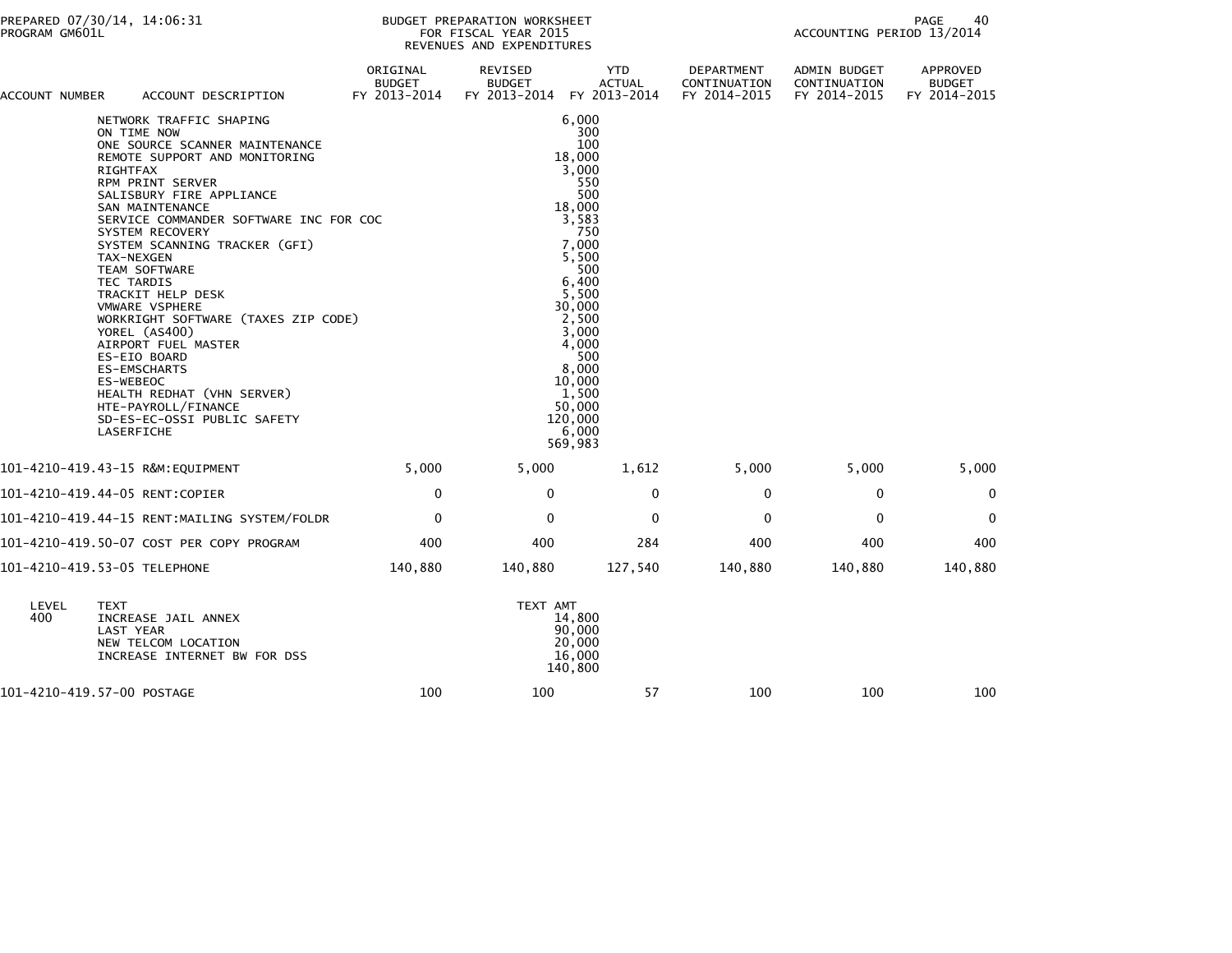| PROGRAM GM601L | PREPARED 07/30/14, 14:06:31                                                                                                                                                                                                                                                                                                                                                                                                                                                                                                                                                                                                                                                       | BUDGET PREPARATION WORKSHEET<br>FOR FISCAL YEAR 2015<br>REVENUES AND EXPENDITURES |                                                       |                                                                                                                                               |                                            | PAGE<br>41<br>ACCOUNTING PERIOD 13/2014      |                                           |
|----------------|-----------------------------------------------------------------------------------------------------------------------------------------------------------------------------------------------------------------------------------------------------------------------------------------------------------------------------------------------------------------------------------------------------------------------------------------------------------------------------------------------------------------------------------------------------------------------------------------------------------------------------------------------------------------------------------|-----------------------------------------------------------------------------------|-------------------------------------------------------|-----------------------------------------------------------------------------------------------------------------------------------------------|--------------------------------------------|----------------------------------------------|-------------------------------------------|
| ACCOUNT NUMBER | ACCOUNT DESCRIPTION                                                                                                                                                                                                                                                                                                                                                                                                                                                                                                                                                                                                                                                               | ORIGINAL<br><b>BUDGET</b><br>FY 2013-2014                                         | REVISED<br><b>BUDGET</b><br>FY 2013-2014 FY 2013-2014 | YTD<br><b>ACTUAL</b>                                                                                                                          | DEPARTMENT<br>CONTINUATION<br>FY 2014-2015 | ADMIN BUDGET<br>CONTINUATION<br>FY 2014-2015 | APPROVED<br><b>BUDGET</b><br>FY 2014-2015 |
|                | 101-4210-419.58-00 TRAVEL                                                                                                                                                                                                                                                                                                                                                                                                                                                                                                                                                                                                                                                         | 8,000                                                                             | 10,000                                                | 8,084                                                                                                                                         | 8,000                                      | 8,000                                        | 8,000                                     |
|                | 101-4210-419.59-00 TRAINING                                                                                                                                                                                                                                                                                                                                                                                                                                                                                                                                                                                                                                                       | 10,000                                                                            | 8,000                                                 | 6,741                                                                                                                                         | 10,000                                     | 8,500                                        | 8,500                                     |
|                | 101-4210-419.61-05 SUPPLIES:OFFICE                                                                                                                                                                                                                                                                                                                                                                                                                                                                                                                                                                                                                                                | 10,000                                                                            | 5,000                                                 | 3,759                                                                                                                                         | 10,000                                     | 8,500                                        | 8,500                                     |
|                | 101-4210-419.61-89 SOFTWARE LICENSES                                                                                                                                                                                                                                                                                                                                                                                                                                                                                                                                                                                                                                              | 165,000                                                                           | 165,000                                               | 149,294                                                                                                                                       | 165,000                                    | 165,000                                      | 165,000                                   |
|                | 101-4210-419.61-95 SUPPLIES:OTHER SMALL EQMT                                                                                                                                                                                                                                                                                                                                                                                                                                                                                                                                                                                                                                      | 39,000                                                                            | 58,000                                                | 52,727                                                                                                                                        | 39,000                                     | 39,000                                       | 39,000                                    |
|                | 101-4210-419.64-50 DUES & SUBSCRIPTIONS                                                                                                                                                                                                                                                                                                                                                                                                                                                                                                                                                                                                                                           | 300                                                                               | 300                                                   | 195                                                                                                                                           | 300                                        | 300                                          | 300                                       |
|                | 101-4210-419.74-10 C/A:DATA PROCESSING                                                                                                                                                                                                                                                                                                                                                                                                                                                                                                                                                                                                                                            | 80,000                                                                            | 552,458                                               | 266,903                                                                                                                                       | 80,000                                     | 80,000                                       | 80,000                                    |
| LEVEL<br>400   | <b>TEXT</b><br>TO ENHANCE STORAGE AREA NETWORK (SAN)                                                                                                                                                                                                                                                                                                                                                                                                                                                                                                                                                                                                                              | TEXT AMT<br>80,000<br>80,000                                                      |                                                       |                                                                                                                                               |                                            |                                              |                                           |
|                | 101-4210-419.74-30 C/A:SOFTWARE                                                                                                                                                                                                                                                                                                                                                                                                                                                                                                                                                                                                                                                   | 0                                                                                 | $\mathbf 0$                                           | 0                                                                                                                                             | $\mathbf 0$                                | $\mathbf 0$                                  | $\mathbf 0$                               |
|                | 101-4210-419.74-90 C/A:OTHER EQUIPMENT                                                                                                                                                                                                                                                                                                                                                                                                                                                                                                                                                                                                                                            | $\mathbf 0$                                                                       | $\mathbf{0}$                                          | $\mathbf{0}$                                                                                                                                  | $\mathbf{0}$                               | $\mathbf 0$                                  | 0                                         |
|                | 101-4210-419.76-20 F/A:DP EQUIPMENT                                                                                                                                                                                                                                                                                                                                                                                                                                                                                                                                                                                                                                               | 172,000                                                                           | 198,538                                               | 173,630                                                                                                                                       | 172,000                                    | 172,000                                      | 210,250                                   |
| LEVEL<br>400   | <b>TEXT</b><br>DATA CENTER EQUIPMENT<br>HIPPA/PCI/CJIS SECURITY<br>MISC COMPUTER EQIPMENT<br>NETWORK EQQUIPMENT<br>REPLACEMENT LAPTOPS<br>REPLACEMENT PC<br>SECURITY DVR, DOOR PANELS ETC<br>WIRELESS REPLACEMENT<br>MOVED FROM SHERIFFS DEPARTMENT 101-4410-421-76-20<br>20 MDT LAPTOPS @ \$800.00 EACH<br>10 DESKTOP COMPUTERS @ \$500.00 EACH<br>MOVED FROM ENVIRONMENTAL HEALTH 101-5185-424-76-20<br>REPLACE FOUR OLD COMPUTERS<br>MOVED FROM ANIMAL CONTROL 101-5190-420-76-20<br>INSTALLATION OF WIRELESS SERVICE AT SHELTER<br>MOVED FROM LIBRARY 101-6110-455-76-20<br>REPLACE NINE AGINING AND OBSOLETE COMPUTERS<br>EXPANSION - COMPUTER FOR VET TECH AT ANIMAL CONTRL |                                                                                   | TEXT AMT                                              | 5,000<br>15,000<br>20,000<br>37,000<br>10,000<br>50,000<br>25,000<br>10,000<br>16,000<br>5,000<br>5,000<br>5,450<br>5,400<br>1,400<br>210,250 |                                            |                                              |                                           |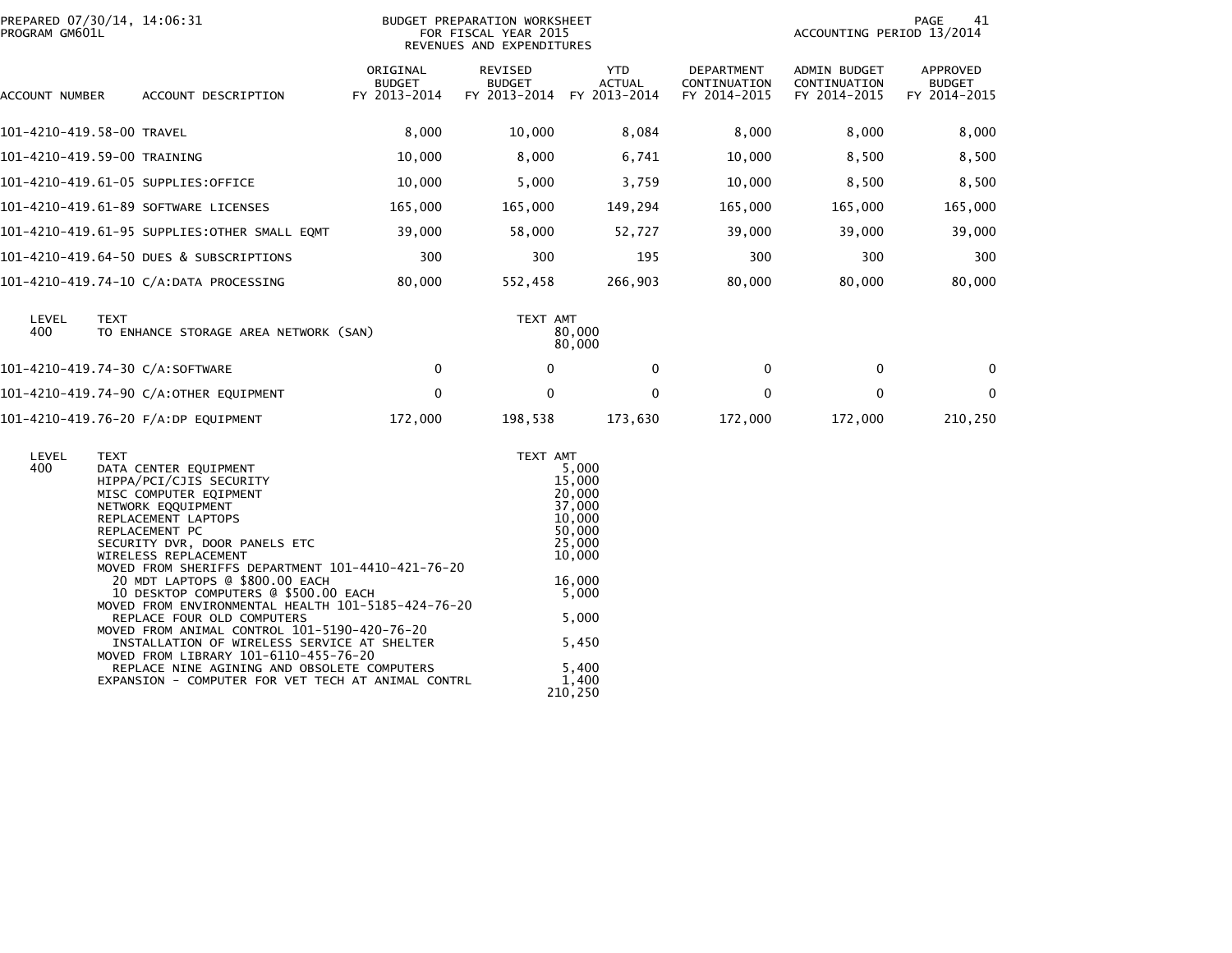|     | PREPARED 07/30/14, 14:06:31<br>PROGRAM GM601L |                                              | PREPARATION WORKSHEET<br>BUDGET<br>FOR FISCAL YEAR 2015<br>REVENUES AND EXPENDITURES |                                          |                                       |                                                   | ACCOUNTING PERIOD 13/2014                           | 42<br>PAGE                                |
|-----|-----------------------------------------------|----------------------------------------------|--------------------------------------------------------------------------------------|------------------------------------------|---------------------------------------|---------------------------------------------------|-----------------------------------------------------|-------------------------------------------|
|     | ACCOUNT NUMBER                                | DESCRIPTION<br><b>ACCOUNT</b>                | ORIGINAL<br><b>BUDGET</b><br>FY 2013-2014                                            | REVISED<br><b>BUDGET</b><br>FY 2013-2014 | YTD.<br><b>ACTUAL</b><br>FY 2013-2014 | <b>DEPARTMENT</b><br>CONTINUATION<br>FY 2014-2015 | <b>ADMIN BUDGET</b><br>CONTINUATION<br>FY 2014-2015 | APPROVED<br><b>BUDGET</b><br>FY 2014-2015 |
|     |                                               | 101-4210-419.76-25 F/A:SOFTWARE LICENSES     | 0                                                                                    | $\mathbf{0}$                             | $\mathbf{0}$                          | 0                                                 | $\Omega$                                            | $\Omega$                                  |
|     |                                               | 101-4210-419.76-30 F/A:EQUIPMENT/FURNISHINGS | 2.000                                                                                | 2,000                                    | 1,820                                 | 4,000                                             | 2,000                                               | 2,000                                     |
|     | <b>EXPENDITURE</b>                            |                                              | 2,028,494                                                                            | 2,526,490                                | 2,100,396                             | 1,204,663                                         | 2,049,590                                           | 2,087,840                                 |
| **  | ADMINISTRATION                                |                                              | 1,953,234                                                                            | 2,451,230                                | 2,024,518                             | 1,204,663                                         | 1,973,668                                           | 2,011,918                                 |
| *** | INFORMATION SYSTEMS                           |                                              | 1,953,234                                                                            | 2,451,230                                | 2,024,518                             | 1,204,663                                         | 1,973,668                                           | 2,011,918                                 |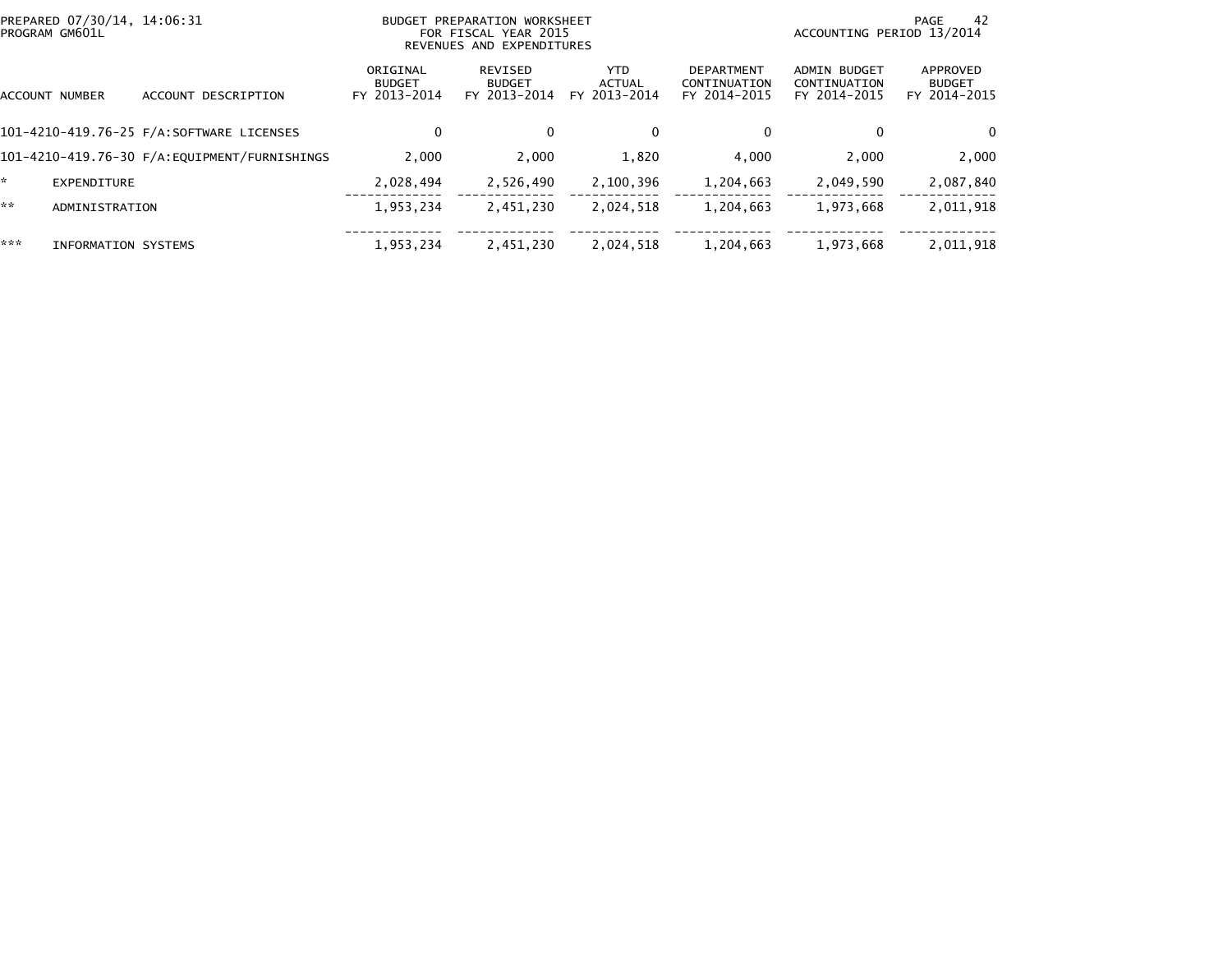| PREPARED 07/30/14, 14:06:31<br>BUDGET PREPARATION WORKSHEET<br>PROGRAM GM601L<br>FOR FISCAL YEAR 2015<br>REVENUES AND EXPENDITURES |                                                                                                                                                                                                                                                                      |                                           |                                                       | PAGE<br>43<br>ACCOUNTING PERIOD 13/2014 |                                            |                                              |                                           |
|------------------------------------------------------------------------------------------------------------------------------------|----------------------------------------------------------------------------------------------------------------------------------------------------------------------------------------------------------------------------------------------------------------------|-------------------------------------------|-------------------------------------------------------|-----------------------------------------|--------------------------------------------|----------------------------------------------|-------------------------------------------|
| ACCOUNT NUMBER                                                                                                                     | ACCOUNT DESCRIPTION                                                                                                                                                                                                                                                  | ORIGINAL<br><b>BUDGET</b><br>FY 2013-2014 | REVISED<br><b>BUDGET</b><br>FY 2013-2014 FY 2013-2014 | <b>YTD</b><br><b>ACTUAL</b>             | DEPARTMENT<br>CONTINUATION<br>FY 2014-2015 | ADMIN BUDGET<br>CONTINUATION<br>FY 2014-2015 | APPROVED<br><b>BUDGET</b><br>FY 2014-2015 |
| 101-4330-334.34-00 EM STATE GRANT                                                                                                  |                                                                                                                                                                                                                                                                      | $50,000 -$                                | $50,000 -$                                            | $35,000 -$                              | $50,000 -$                                 | $50,000 -$                                   | $50,000 -$                                |
| LEVEL<br><b>TEXT</b><br>400                                                                                                        | FY2013 EMERGENCY MANAGEMENT PERFORMANCE GRANT<br>- UNIVERSAL OBJECTIVES COMPLIANCE USED TO OFFSET<br>COORDINATORS SALARY<br>- OPTIONAL PROJECT ACTIVITY FUNDING USED TO<br>FURTHER/EXPAND LOCAL EMERGENCY MANAGEMENT<br>PROGRAM (RESTRICTED)                         |                                           | TEXT AMT                                              | 35,000<br>15,000<br>50,000              |                                            |                                              |                                           |
|                                                                                                                                    | 101-4330-365.09-05 EXPLORER CONTRIBUTIONS                                                                                                                                                                                                                            | 0                                         | $\mathbf{0}$                                          | $\mathbf{0}$                            | $\mathbf{0}$                               | $\mathbf{0}$                                 | $\Omega$                                  |
|                                                                                                                                    | 101-4330-395.00-00 FUND BALANCE APPR-RESTR                                                                                                                                                                                                                           | 0                                         | 14,484-                                               | $\mathbf{0}$                            | $\Omega$                                   | $\Omega$                                     | $\Omega$                                  |
|                                                                                                                                    | 101-4330-395.10-00 FUND BALANCE APPR-UNREST                                                                                                                                                                                                                          | $\mathbf 0$                               | $\mathbf{0}$                                          | $\mathbf{0}$                            | $\Omega$                                   | $\mathbf{0}$                                 | $\Omega$                                  |
| ×.<br><b>REVENUE</b><br>101-4330-420.10-05 SALARIES:REGULAR                                                                        |                                                                                                                                                                                                                                                                      | $50.000 -$<br>123,731                     | 64,484-<br>133,231                                    | $35,000 -$<br>129,312                   | $50,000 -$<br>125,119                      | $50.000 -$<br>168,114                        | $50.000 -$<br>168,114                     |
| 101-4330-420.20-05 HEALTH INSURANCE                                                                                                |                                                                                                                                                                                                                                                                      | 16,080                                    | 17,180                                                | 16,750                                  | 16,080                                     | 24,120                                       | 24,120                                    |
| 101-4330-420.20-10 MEDICARE TAX                                                                                                    |                                                                                                                                                                                                                                                                      | 1,780                                     | 1,930                                                 | 1,849                                   | 1,799                                      | 2,438                                        | 2,438                                     |
| 101-4330-420.20-15 RETIREMENT                                                                                                      |                                                                                                                                                                                                                                                                      | 8,747                                     | 9,422                                                 | 9,142                                   | 8,846                                      | 11,886                                       | 11,886                                    |
|                                                                                                                                    | 101–4330–420.20–20 SOCIAL SECURITY TAX                                                                                                                                                                                                                               | 7,611                                     | 8,136                                                 | 7,906                                   | 7,692                                      | 10,423                                       | 10,423                                    |
|                                                                                                                                    | 101-4330-420.20-25 WORKERS COMPENSATION                                                                                                                                                                                                                              | 2,623                                     | 2,623                                                 | 2,404                                   | 2,290                                      | 3,322                                        | 3,322                                     |
|                                                                                                                                    | 101-4330-420.20-30 401(K) CONTRIBUTIONS                                                                                                                                                                                                                              | 3,712                                     | 4,012                                                 | 3,879                                   | 3,754                                      | 5,043                                        | 5,043                                     |
|                                                                                                                                    | 101-4330-420.34-30 SERVICE & MAINTENANCE                                                                                                                                                                                                                             | 29,790                                    | 29,790                                                | 27,636                                  | 4,665                                      | 4,665                                        | 4,665                                     |
| LEVEL<br><b>TEXT</b><br>400                                                                                                        | - AUDIO/VISUAL MAINTENANCE IN EOC AND LOWER LEVEL<br>CONFERENCE/TRAINING ROOM<br>- ACTIVE911 PAGING SERVICE - 130 DEVICES<br>- MAINTENANCE AGREEMENT FOR 185 KW TRAILER MOUNTED<br>GENERATOR USED FOR DISASTER SHELTERS AND<br>SECONDARY BACKUP FOR THE 9-1-1 CENTER |                                           | TEXT AMT                                              | 2,400<br>1,365<br>900<br>4,665          |                                            |                                              |                                           |

101-4330-420.34-70 800 RADIO USER FEES 0 0 0 0 0 0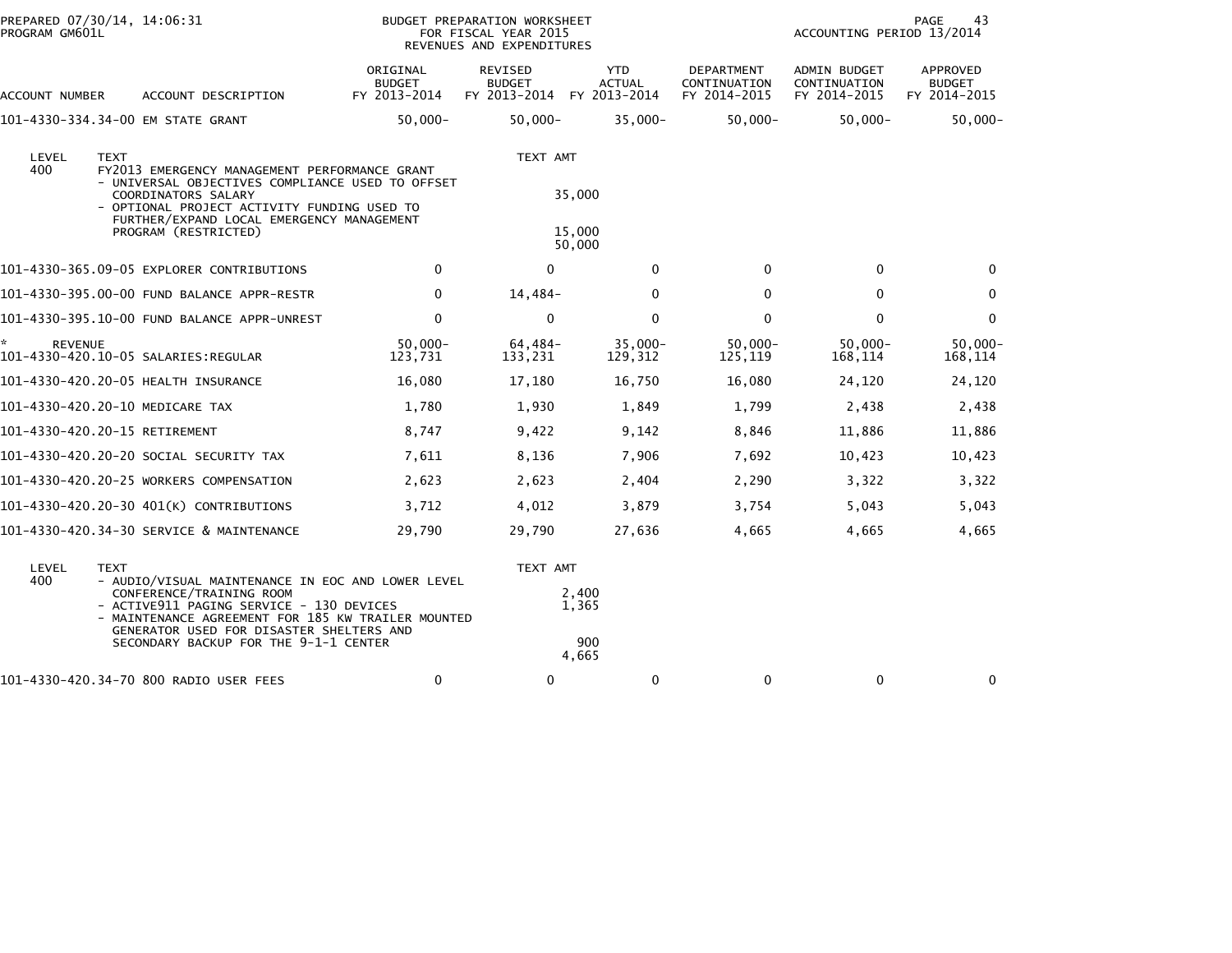| PROGRAM GM601L | PREPARED 07/30/14, 14:06:31                                                                                                                                                                                           |                                    | BUDGET PREPARATION WORKSHEET<br>FOR FISCAL YEAR 2015<br>REVENUES AND EXPENDITURES |                                                                |                                            | ACCOUNTING PERIOD 13/2014                    | PAGE<br>44                                |
|----------------|-----------------------------------------------------------------------------------------------------------------------------------------------------------------------------------------------------------------------|------------------------------------|-----------------------------------------------------------------------------------|----------------------------------------------------------------|--------------------------------------------|----------------------------------------------|-------------------------------------------|
| ACCOUNT NUMBER | ACCOUNT DESCRIPTION                                                                                                                                                                                                   | ORIGINAL<br>BUDGET<br>FY 2013-2014 | REVISED<br><b>BUDGET</b><br>FY 2013-2014 FY 2013-2014                             | YTD<br><b>ACTUAL</b>                                           | DEPARTMENT<br>CONTINUATION<br>FY 2014-2015 | ADMIN BUDGET<br>CONTINUATION<br>FY 2014-2015 | APPROVED<br><b>BUDGET</b><br>FY 2014-2015 |
|                | 101-4330-420.43-05 R&M:BUILDINGS                                                                                                                                                                                      | 200                                | 200                                                                               | 146                                                            | 500                                        | 500                                          | 500                                       |
| LEVEL<br>400   | <b>TEXT</b><br>- MINOR INCIDENTIAL BUILDING EQUIPMENT REPAIRS NOT<br>COVERED BY FACILITIES MANAGEMENT                                                                                                                 |                                    | TEXT AMT                                                                          | 500<br>500                                                     |                                            |                                              |                                           |
|                | 101-4330-420.43-15 R&M:EQUIPMENT                                                                                                                                                                                      | 500                                | 495                                                                               | 180                                                            | 625                                        | 625                                          | 625                                       |
| LEVEL<br>400   | <b>TEXT</b><br>- GENERAL REPAIRS TO EMER MGMT/ADMIN EQUIPMENT<br>- REPLACEMENT TABLET/LAPTOP/RADIO ACCESSORIES                                                                                                        |                                    | TEXT AMT                                                                          | 350<br>275<br>625                                              |                                            |                                              |                                           |
|                | 101-4330-420.43-20 R&M:VEHICLES                                                                                                                                                                                       | 68,000                             | 59,931                                                                            | 52,500                                                         | 55,000                                     | 55,000                                       | 55,000                                    |
| LEVEL<br>400   | <b>TEXT</b><br>- PROVIDES FUNDING FOR THE DEPARTMENT VEHICLE<br>FLEET CONSISTING OF 33 VEHICLES                                                                                                                       |                                    | TEXT AMT                                                                          | 55,000<br>55,000                                               |                                            |                                              |                                           |
|                | 101-4330-420.43-55 R&M:TELEPHONES                                                                                                                                                                                     | 200                                | 205                                                                               | 201                                                            | 500                                        | 500                                          | 500                                       |
| LEVEL<br>400   | <b>TEXT</b><br>- PROVIDE GENERAL MAINTENANCE TO TELEPHONE<br>EQUIPMENT IN THE DEPARTMENTS 3 DIVISIONS                                                                                                                 |                                    | TEXT AMT                                                                          | 500<br>500                                                     |                                            |                                              |                                           |
|                | 101-4330-420.50-07 COST PER COPY PROGRAM                                                                                                                                                                              | 3,052                              | 3,052                                                                             | 1,984                                                          | 2,947                                      | 2,947                                        | 2,947                                     |
| LEVEL<br>400   | <b>TEXT</b><br>- PROVIDE PER COPY COSTS FOR THE DEPARTMENTS<br>NINE SYSTEM COPIER/SCANNER/PRINTER UNITS AS<br>FOLLOWS:                                                                                                |                                    | TEXT AMT                                                                          |                                                                |                                            |                                              |                                           |
|                | - MAIN DEPARTMENT ADMIN PRINTER<br>- DEPARTMENT WORKROOM/TRAINING (COLOR)<br>- DEPARTMENT WORKROOM/TRAINING (B&W)<br>- EMS STATION 87<br>- EMS STATION 82<br>- EMS STATION 83<br>- EMS STATION 84<br>- EMS STATION 85 |                                    |                                                                                   | 465<br>1,440<br>690<br>96<br>32<br>42<br>$3\overline{1}$<br>91 |                                            |                                              |                                           |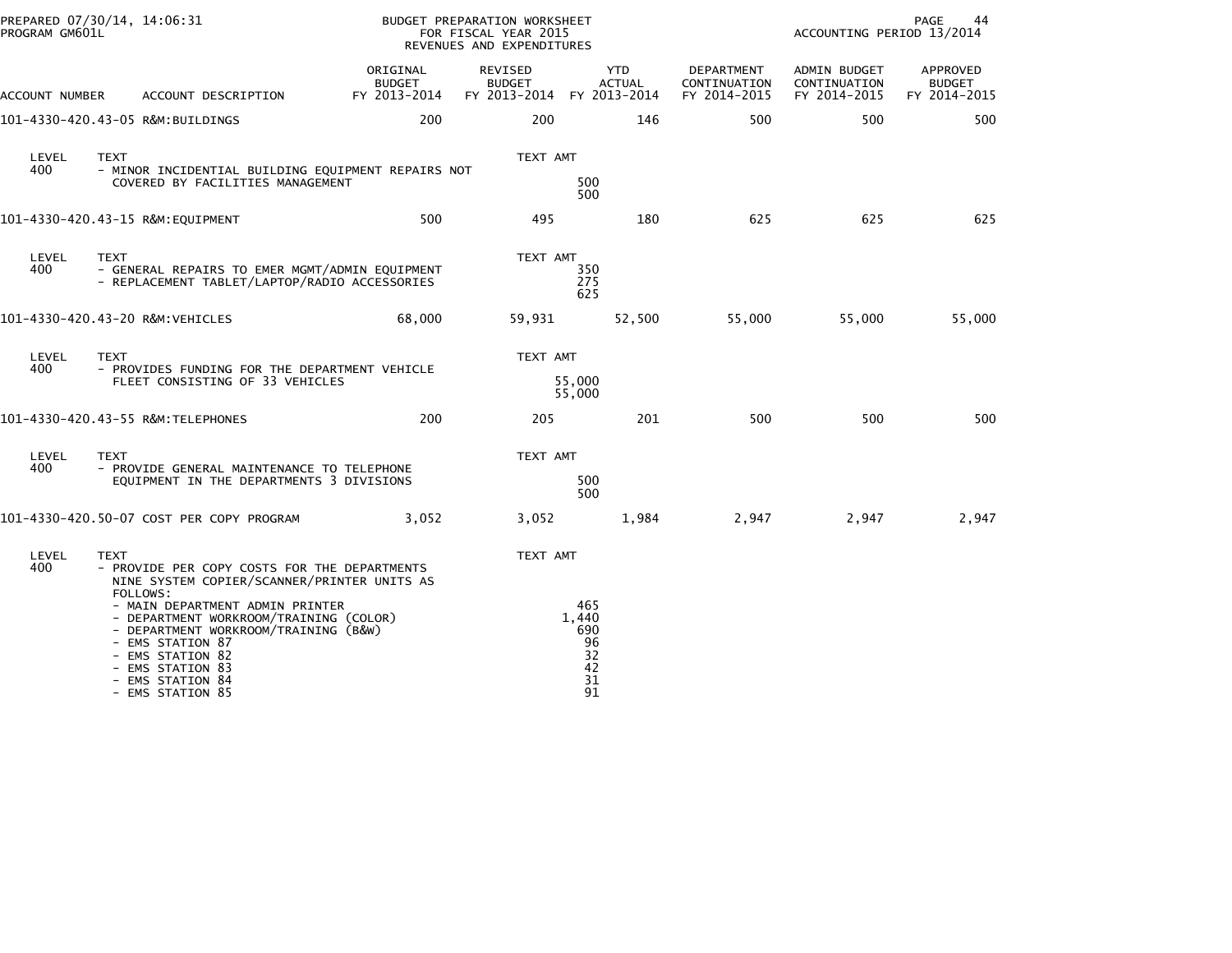| PREPARED 07/30/14, 14:06:31<br>PROGRAM GM601L |                                                                                                                                                                                                                                                                                                                                                                                                                                                                                                                                                                                                                                                                                                                                                                                                   |                                           | BUDGET PREPARATION WORKSHEET<br>ACCOUNTING PERIOD 13/2014<br>FOR FISCAL YEAR 2015<br>REVENUES AND EXPENDITURES |                                                              |                                            |                                              | PAGE<br>45                                |
|-----------------------------------------------|---------------------------------------------------------------------------------------------------------------------------------------------------------------------------------------------------------------------------------------------------------------------------------------------------------------------------------------------------------------------------------------------------------------------------------------------------------------------------------------------------------------------------------------------------------------------------------------------------------------------------------------------------------------------------------------------------------------------------------------------------------------------------------------------------|-------------------------------------------|----------------------------------------------------------------------------------------------------------------|--------------------------------------------------------------|--------------------------------------------|----------------------------------------------|-------------------------------------------|
| ACCOUNT NUMBER                                | ACCOUNT DESCRIPTION                                                                                                                                                                                                                                                                                                                                                                                                                                                                                                                                                                                                                                                                                                                                                                               | ORIGINAL<br><b>BUDGET</b><br>FY 2013-2014 | REVISED<br><b>BUDGET</b><br>FY 2013-2014 FY 2013-2014                                                          | <b>YTD</b><br><b>ACTUAL</b>                                  | DEPARTMENT<br>CONTINUATION<br>FY 2014-2015 | ADMIN BUDGET<br>CONTINUATION<br>FY 2014-2015 | APPROVED<br><b>BUDGET</b><br>FY 2014-2015 |
|                                               | - EMS STATION 86<br>- EMS STATION 88                                                                                                                                                                                                                                                                                                                                                                                                                                                                                                                                                                                                                                                                                                                                                              |                                           |                                                                                                                | 30<br>30<br>2,947                                            |                                            |                                              |                                           |
|                                               | 101-4330-420.53-05 TELEPHONE                                                                                                                                                                                                                                                                                                                                                                                                                                                                                                                                                                                                                                                                                                                                                                      | 33,152                                    | 33,152                                                                                                         | 13,699                                                       | 32,712                                     | 32,712                                       | 32,712                                    |
| LEVEL<br>400                                  | <b>TEXT</b><br>PROVIDES CONSOLIDATED FUNDING FOR THE DEPARTMENTS<br>3 DIVISIONS AS FOLLOWS:<br>- SPIRIT COMM. VOIP LINE SERVICE FOR TELCOM (PRI)<br>@ \$50/MONTH<br>- SPIRIT COMM. WIRELINE PHONE SERVICE FOR<br>STN 87/EOC FAXLINES (2); STN 85/88 FIRE ALARM<br>LINES (3); @ \$39/LINE/MONTH<br>- TIME WARNER DATA/IP SERVICE FOR STN 82/83/84/<br>86/88 @ \$200/MONTH/STN<br>- VERIZON CELL/DATA SERVICE FOR CHIEF, DIVISION<br>CHIEFS (3), FIRE INSPECTORS (2), TECHNOLOGY<br>COORDINATOR @ \$63/MONTH/UNIT<br>- VERIZON MOBILE HOTSPOT FOR DIVISION CHIEFS (3),<br>FIRE INSPECTORS (2), TECHNOLOGY COORDINATOR<br>@ \$10/MONTH/UNIT<br>- VERIZON MOBILE AIRCARD SERVICE FOR EMERGENCY<br>MGMT/ADMIN DIVISION (4), FIRE DIVISION (4), EMS<br>DIVISION (13), HAZMAT UNIT (1) @ \$40/MONTH/UNIT |                                           | TEXT AMT                                                                                                       | 1,800<br>2,340<br>12,000<br>5,292<br>720<br>10,560<br>32,712 |                                            |                                              |                                           |
|                                               | 101-4330-420.55-00 PRINTING                                                                                                                                                                                                                                                                                                                                                                                                                                                                                                                                                                                                                                                                                                                                                                       | 1,000                                     | 1,000                                                                                                          | 982                                                          | 1,000                                      | 1,000                                        | 1,000                                     |
| LEVEL<br>400                                  | <b>TEXT</b><br>- INCLUDES PRINTING AND REPRODUCTION OF FORMS USED<br>DEPARTMENT WIDE IN FIELD AS WELL AS IN HOUSE<br>- REPRINTING COSTS FOR DEVELOPING PUBLIC RELATIONS<br>MATERIALS FOR EMERGENCY MANAGEMENT                                                                                                                                                                                                                                                                                                                                                                                                                                                                                                                                                                                     |                                           | TEXT AMT                                                                                                       | 500<br>500<br>1,000                                          |                                            |                                              |                                           |
|                                               | 101-4330-420.56-00 UNIFORMS                                                                                                                                                                                                                                                                                                                                                                                                                                                                                                                                                                                                                                                                                                                                                                       | 34,875                                    | 34,875                                                                                                         | 33,850                                                       | 31,500                                     | 31,500                                       | 31,500                                    |
| LEVEL<br>400                                  | <b>TEXT</b><br>- PROVIDES FUNDING FOR NEW / REPLACEMENT UNIFORM<br>CLOTHING FOR THE ENTIRE DEPARTMENT CONSISTING OF<br>118 PERSONNEL AS NEEDED                                                                                                                                                                                                                                                                                                                                                                                                                                                                                                                                                                                                                                                    |                                           | TEXT AMT                                                                                                       | 31,500                                                       |                                            |                                              |                                           |
|                                               |                                                                                                                                                                                                                                                                                                                                                                                                                                                                                                                                                                                                                                                                                                                                                                                                   |                                           |                                                                                                                | 31,500                                                       |                                            |                                              |                                           |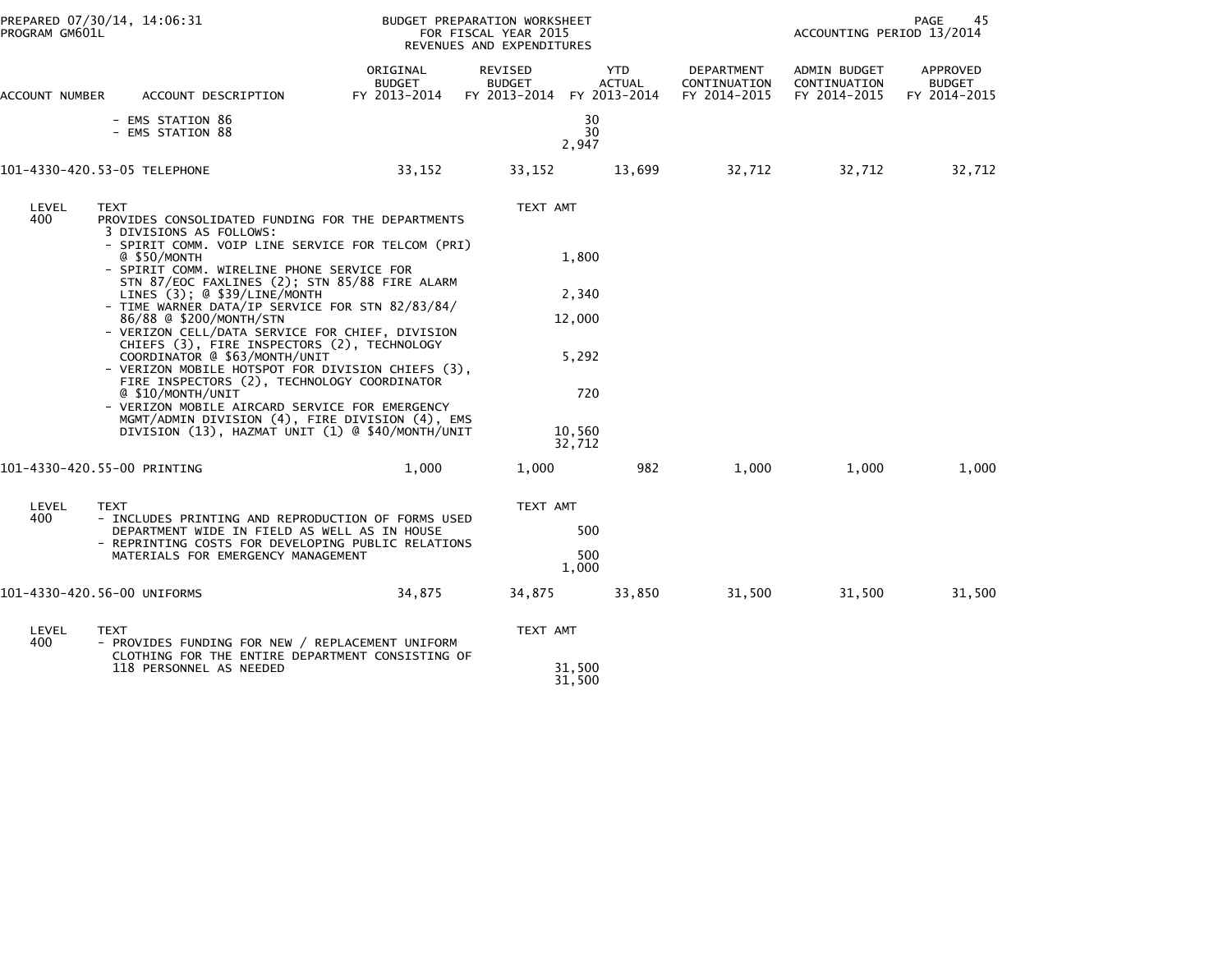| REVENUES AND EXPENDITURES                                                                                                                                                                                                                                                                                                                                        |                                            |                                                     |                                           |
|------------------------------------------------------------------------------------------------------------------------------------------------------------------------------------------------------------------------------------------------------------------------------------------------------------------------------------------------------------------|--------------------------------------------|-----------------------------------------------------|-------------------------------------------|
| ORIGINAL<br><b>REVISED</b><br><b>YTD</b><br><b>BUDGET</b><br><b>BUDGET</b><br><b>ACTUAL</b><br>FY 2013-2014<br>FY 2013-2014<br>FY 2013-2014<br>ACCOUNT DESCRIPTION<br>ACCOUNT NUMBER                                                                                                                                                                             | DEPARTMENT<br>CONTINUATION<br>FY 2014-2015 | <b>ADMIN BUDGET</b><br>CONTINUATION<br>FY 2014-2015 | APPROVED<br><b>BUDGET</b><br>FY 2014-2015 |
| 400<br>400<br>339<br>101-4330-420.57-00 POSTAGE                                                                                                                                                                                                                                                                                                                  | 400                                        | 400                                                 | 400                                       |
| <b>TEXT</b><br>LEVEL<br>TEXT AMT<br>400<br>- PROVIDES GENERAL POSTAGE AND SHIPPING OF<br>400<br>PACKAGES FOR DEPARTMENTS 3 DIVISIONS<br>400                                                                                                                                                                                                                      |                                            |                                                     |                                           |
| 1,000<br>101-4330-420.58-00 TRAVEL<br>1,000<br>437                                                                                                                                                                                                                                                                                                               | 1,850                                      | 1,850                                               | 1,850                                     |
| LEVEL<br><b>TEXT</b><br>TEXT AMT<br>400<br>- PROVIDES TRAVEL FOR THE ADMIN/EMERGENCY MGMT.<br>DIVISION FOR MEETING AND RELATED TRAINING EVENTS<br>FUNDS ATTENDANCE TO ONE NATIONAL LEVEL<br>1,000<br>CONFERENCE BY THE DEPARTMENT CHIEF<br>850<br>- INTERMEDIX WEBEOC USERS CONFERENCE<br>1,850                                                                  |                                            |                                                     |                                           |
| 101-4330-420.59-00 TRAINING<br>2,000<br>2,000<br>1,317                                                                                                                                                                                                                                                                                                           | 3,000                                      | 3,000                                               | 3,000                                     |
| LEVEL<br>TEXT AMT<br><b>TEXT</b><br>400<br>- PROVIDES GENERAL TRAINING OPPORTUNITIES FOR THE<br>EMERGENCY MANAGEMENT COORDINATOR AND ADMIN<br>SECRETARY, SUPPLEMENTS ANY EXISTING TRAINING<br>GRANTS FOR PROVIDING ITEMS FOR TRAINING EVENTS<br>2,000<br>NOT REIMBURSEABLE UNDER SPECIFIC GRANTS<br>1,000<br>- REGISTRATION FOR WEBEOC USERS CONFERENCE<br>3,000 |                                            |                                                     |                                           |
| 101-4330-420.61-05 SUPPLIES:OFFICE<br>3,000<br>2,925<br>2,731                                                                                                                                                                                                                                                                                                    | 3,000                                      | 3,000                                               | 3,000                                     |
| LEVEL<br><b>TEXT</b><br>TEXT AMT<br>400<br>- PROVIDES FUNDING FOR ALL DEPARTMENT GENERAL<br>OFFICE SUPPLIES FOR EMERGENCY MANAGEMENT/ADMIN<br>(4330), HAZMAT (4331), FIRE (4332), AND EMS<br>3,000<br>(4371)<br>3,000                                                                                                                                            |                                            |                                                     |                                           |
| 101-4330-420.61-15 SUPPLIES:EDUCATIONAL<br>500<br>750<br>733                                                                                                                                                                                                                                                                                                     | 500                                        | 500                                                 | 500                                       |

LEVEL TEXT TEXT AMT 400 - PROVIDES PUBLIC EDUCATION SUPPLIES FOR EMERGENCY MANAGEMENT AND OTHER PREPAREDNESS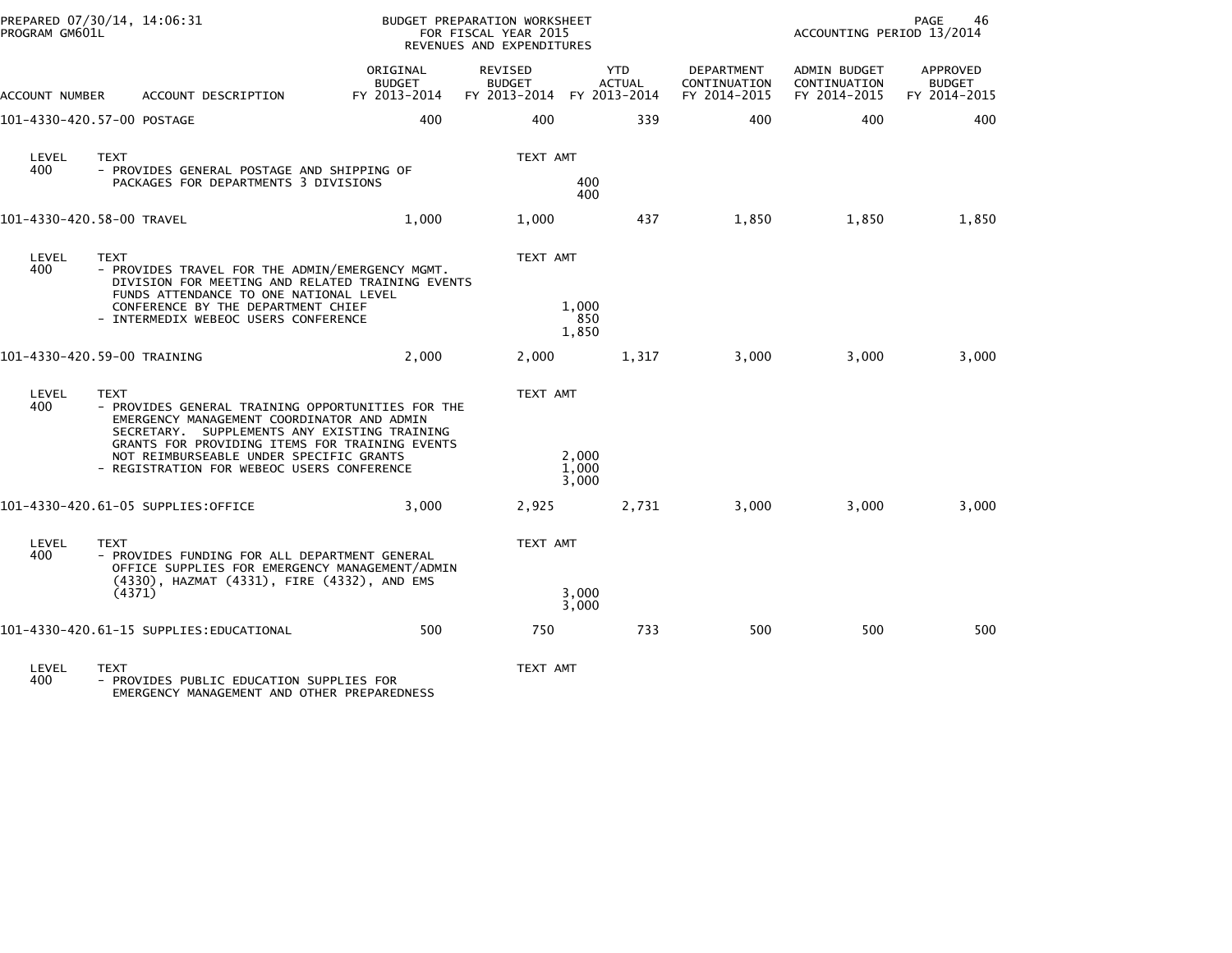| PROGRAM GM601L           | PREPARED 07/30/14, 14:06:31                                                                                                                                                                                                                                                                                                                                                                                                                       | BUDGET PREPARATION WORKSHEET<br>FOR FISCAL YEAR 2015<br>REVENUES AND EXPENDITURES |                                          |                                             |                                            | PAGE<br>47<br>ACCOUNTING PERIOD 13/2014      |                                           |  |
|--------------------------|---------------------------------------------------------------------------------------------------------------------------------------------------------------------------------------------------------------------------------------------------------------------------------------------------------------------------------------------------------------------------------------------------------------------------------------------------|-----------------------------------------------------------------------------------|------------------------------------------|---------------------------------------------|--------------------------------------------|----------------------------------------------|-------------------------------------------|--|
| ACCOUNT NUMBER           | ACCOUNT DESCRIPTION                                                                                                                                                                                                                                                                                                                                                                                                                               | ORIGINAL<br><b>BUDGET</b><br>FY 2013-2014                                         | REVISED<br><b>BUDGET</b><br>FY 2013-2014 | <b>YTD</b><br><b>ACTUAL</b><br>FY 2013-2014 | DEPARTMENT<br>CONTINUATION<br>FY 2014-2015 | ADMIN BUDGET<br>CONTINUATION<br>FY 2014-2015 | APPROVED<br><b>BUDGET</b><br>FY 2014-2015 |  |
|                          | <b>ACTIVITIES</b>                                                                                                                                                                                                                                                                                                                                                                                                                                 |                                                                                   |                                          | 500<br>500                                  |                                            |                                              |                                           |  |
|                          | 101-4330-420.61-90 SUPPLIES:OTHER                                                                                                                                                                                                                                                                                                                                                                                                                 | 400                                                                               | 400                                      | 326                                         | 400                                        | 400                                          | 400                                       |  |
|                          | 101-4330-420.61-95 SUPPLIES:OTHER SMALL EQMT                                                                                                                                                                                                                                                                                                                                                                                                      | 300                                                                               | 300                                      | 88                                          | 300                                        | 300                                          | 300                                       |  |
| 101-4330-420.64-10 BOOKS |                                                                                                                                                                                                                                                                                                                                                                                                                                                   | 950                                                                               | 950                                      | 919                                         | 950                                        | 950                                          | 950                                       |  |
| LEVEL<br>400             | <b>TEXT</b><br>- SUPPLIES ANNUAL PURCHASE OF COMMUNITY RIGHT TO<br>KNOW PLANNING GUIDE FOR EMERGENCY MANAGEMENT &<br>LOCAL EMERGENCY PLANNING COMMITTEE REFERENCE                                                                                                                                                                                                                                                                                 |                                                                                   | TEXT AMT                                 | 950<br>950                                  |                                            |                                              |                                           |  |
|                          | 101-4330-420.64-50 DUES & SUBSCRIPTIONS                                                                                                                                                                                                                                                                                                                                                                                                           | 400                                                                               | 400                                      | 304                                         | 400                                        | 400                                          | 400                                       |  |
|                          | 101-4330-420.74-35 C/A:VEHICLES                                                                                                                                                                                                                                                                                                                                                                                                                   | $\mathbf{0}$                                                                      | $\Omega$                                 | $\Omega$                                    | $\mathbf{0}$                               | $\mathbf{0}$                                 | $\Omega$                                  |  |
|                          | 101-4330-420.74-90 C/A:OTHER EQUIPMENT                                                                                                                                                                                                                                                                                                                                                                                                            | 0                                                                                 | 10,020                                   | 10,015                                      | 45,000                                     | 45,000                                       | 45,000                                    |  |
| LEVEL<br>400             | <b>TEXT</b><br>- REPLACEMENT OF THREE EXISTING TRAILER MOUNTED<br>STANDBY GENERATOR UNITS USED FOR SUPPLYING<br>EMERGENCY POWER FOR DISASTER SHELTERS. EXISTING<br>UNITS ARE FORMER MILITARY SURPLUS THAT ARE NO<br>LONGER SERVICEABLE OR MECHANICALLY OUT OF<br>SERVICE; RECOMMEND TO REPLACE THESE THREE LOWER<br>CAPACITY (10KW) UNITS WITH ONE HIGHER CAPACITY<br>UNIT (50KW) TO BE ABLE TO BETTER SUPPLY POWER<br>NEEDS AT SHELTER LOCATION. |                                                                                   | TEXT AMT                                 | 45,000<br>45,000                            |                                            |                                              |                                           |  |
|                          | 101-4330-420.76-30 F/A:EQUIPMENT/FURNISHINGS                                                                                                                                                                                                                                                                                                                                                                                                      | $\mathbf 0$                                                                       | $\mathbf 0$                              | $\mathbf 0$                                 | 0                                          | 0                                            | $\mathbf 0$                               |  |
|                          | 101-4330-420.82-32 EXPLORER EXPENDITURES                                                                                                                                                                                                                                                                                                                                                                                                          | $\mathbf 0$                                                                       | $\mathbf{0}$                             | $\Omega$                                    | 0                                          | $\mathbf{0}$                                 | $\Omega$                                  |  |
|                          | 101-4330-420.85-00 GRANT EXPENDITURES                                                                                                                                                                                                                                                                                                                                                                                                             | 15,000                                                                            | 19,539                                   | 7,048                                       | 15,000                                     | 15,000                                       | 15,000                                    |  |
| LEVEL                    | <b>TEXT</b>                                                                                                                                                                                                                                                                                                                                                                                                                                       |                                                                                   | TEXT AMT                                 |                                             |                                            |                                              |                                           |  |

| LEVEL | I F A I                                           |
|-------|---------------------------------------------------|
| 400   | - ESTIMATE GRANT REVENUES TOTAL \$15,000. PLANNED |
|       |                                                   |
|       | EXPENDITURES IN FY'15 INCLUDE:                    |
|       |                                                   |
|       | DUACE 2 UDDATE OF FOC AUDIO ALTEUAL FOUTDMENT     |

- PHASE 2 UPDATE OF EOC AUDIO/VISUAL EQUIPMENT 7,500<br>- PHASE 2 UPDATE OF INCIDENT MANAGEMENT SYSTEM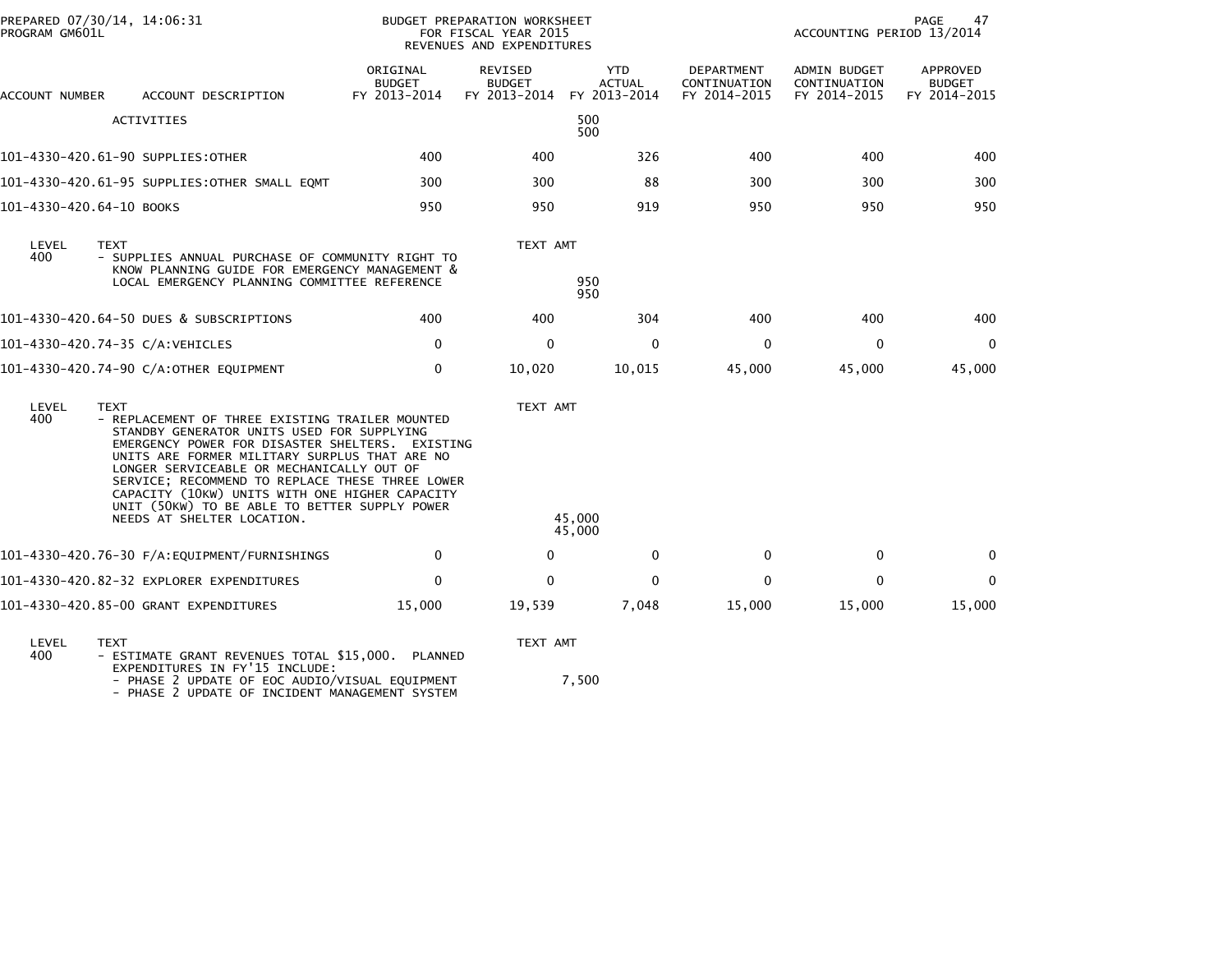| PREPARED 07/30/14, 14:06:31<br>PROGRAM GM601L |                   |                     |                                           | BUDGET PREPARATION WORKSHEET<br>FOR FISCAL YEAR 2015<br>REVENUES AND EXPENDITURES |                                |                                                   |                                              | 48<br>PAGE<br>ACCOUNTING PERIOD 13/2014   |  |  |
|-----------------------------------------------|-------------------|---------------------|-------------------------------------------|-----------------------------------------------------------------------------------|--------------------------------|---------------------------------------------------|----------------------------------------------|-------------------------------------------|--|--|
| ACCOUNT                                       | NUMBER            | ACCOUNT DESCRIPTION | ORIGINAL<br><b>BUDGET</b><br>FY 2013-2014 | REVISED<br><b>BUDGET</b><br>FY 2013-2014                                          | YTD.<br>ACTUAL<br>FY 2013-2014 | <b>DEPARTMENT</b><br>CONTINUATION<br>FY 2014-2015 | ADMIN BUDGET<br>CONTINUATION<br>FY 2014-2015 | APPROVED<br><b>BUDGET</b><br>FY 2014-2015 |  |  |
|                                               |                   | AND CREDENTIALING   |                                           |                                                                                   | 7,500<br>15.000                |                                                   |                                              |                                           |  |  |
| ŵ.                                            | EXPENDITURE       |                     | 359,003                                   | 377.918                                                                           | 326.677                        | 365.829                                           | 425.595                                      | 425,595                                   |  |  |
| **                                            | <b>OPERATIONS</b> |                     | 309,003                                   | 313,434                                                                           | 291,677                        | 315,829                                           | 375,595                                      | 375,595                                   |  |  |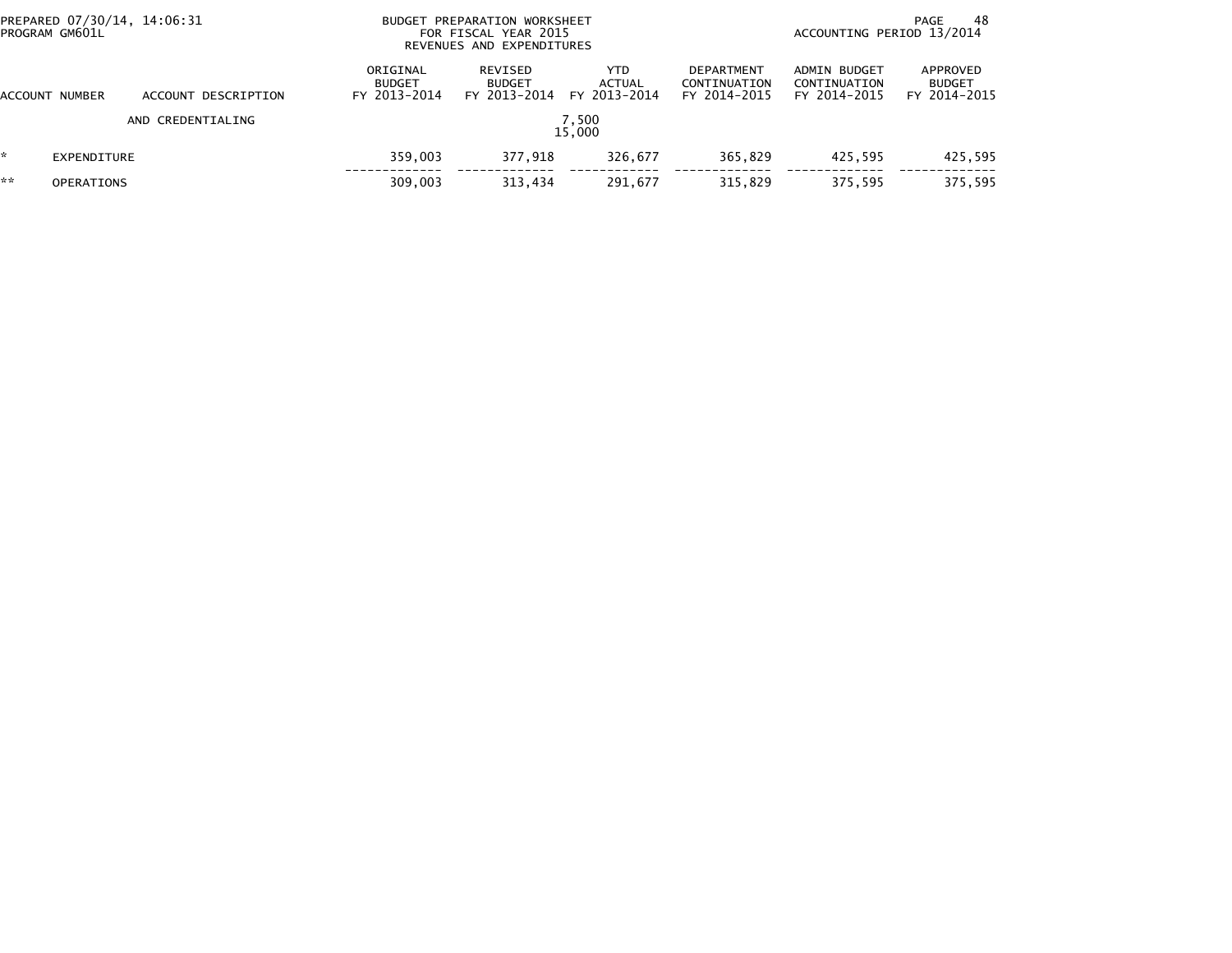| PREPARED 07/30/14, 14:06:31<br>PROGRAM GM601L |                                                             | <b>BUDGET PREPARATION WORKSHEET</b><br>FOR FISCAL YEAR 2015<br>REVENUES AND EXPENDITURES | 49<br>PAGE<br>ACCOUNTING PERIOD 13/2014         |                                             |                                                   |                                                     |                                           |
|-----------------------------------------------|-------------------------------------------------------------|------------------------------------------------------------------------------------------|-------------------------------------------------|---------------------------------------------|---------------------------------------------------|-----------------------------------------------------|-------------------------------------------|
| ACCOUNT NUMBER                                | ACCOUNT DESCRIPTION                                         | ORIGINAL<br><b>BUDGET</b><br>FY 2013-2014                                                | <b>REVISED</b><br><b>BUDGET</b><br>FY 2013-2014 | <b>YTD</b><br><b>ACTUAL</b><br>FY 2013-2014 | <b>DEPARTMENT</b><br>CONTINUATION<br>FY 2014-2015 | <b>ADMIN BUDGET</b><br>CONTINUATION<br>FY 2014-2015 | APPROVED<br><b>BUDGET</b><br>FY 2014-2015 |
|                                               | 101-4331-353.59-00 HAZMAT FEES                              | 0                                                                                        | $1,207-$                                        | $1,207-$                                    | 0                                                 | 0                                                   | 0                                         |
| ÷.<br><b>REVENUE</b>                          | 101-4331-420.32-40 PHYSICIAN FEES                           | $\mathbf{0}$<br>5,600                                                                    | $1,207-$<br>5,600                               | $1,207-$<br>3,810                           | $\Omega$<br>5,600                                 | $\Omega$<br>5,600                                   | 0<br>5,600                                |
|                                               |                                                             | 38,000                                                                                   | 38,000                                          | 28,262                                      | 38,000                                            | 38,000                                              | 38,000                                    |
|                                               | 101-4331-420.43-15 R&M:EQUIPMENT                            | 3,000                                                                                    | 3,000                                           | 726                                         | 3,000                                             | 3,000                                               | 3,000                                     |
|                                               | 101-4331-420.43-20 R&M:VEHICLES                             | 1,500                                                                                    | 1,250                                           | 315                                         | 1,500                                             | 1,500                                               | 1,500                                     |
| 101-4331-420.56-00 UNIFORMS                   |                                                             | 1,500                                                                                    | 250                                             | 0                                           | 1,500                                             | 1,500                                               | 1,500                                     |
| 101-4331-420.58-00 TRAVEL                     |                                                             | 1,000                                                                                    | 2,500                                           | 2,496                                       | 1,000                                             | 1,000                                               | 1,000                                     |
| 101-4331-420.59-00 TRAINING                   |                                                             | 1,500                                                                                    | 1,500                                           | 1,444                                       | 1,500                                             | 1,500                                               | 1,500                                     |
|                                               | 101–4331–420.61–15 SUPPLIES:EDUCATIONAL                     | 500                                                                                      | 0                                               | 0                                           | 500                                               | 500                                                 | 500                                       |
|                                               | 101-4331-420.61-95 SUPPLIES:OTHER SMALL EQMT                | 2,000                                                                                    | 3,207                                           | 2,894                                       | 2,000                                             | 2,000                                               | 2,000                                     |
|                                               | 101-4331-420.62-20 MOTOR FUEL & LUBRICANTS                  | 400                                                                                      | 900                                             | 603                                         | 400                                               | 400                                                 | 400                                       |
| 101-4331-420.64-10 BOOKS                      |                                                             | 700                                                                                      | 700                                             | $\Omega$                                    | 700                                               | 700                                                 | 700                                       |
|                                               | 101-4331-420.64-50 DUES & SUBSCRIPTIONS                     | 100                                                                                      | 100                                             | 99                                          | 100                                               | 100                                                 | 100                                       |
|                                               | 101-4331-420.76-20 F/A:DP EQUIPMENT                         | $\mathbf 0$                                                                              | 0                                               | $\mathbf{0}$                                | $\Omega$                                          | 0                                                   | $\mathbf{0}$                              |
| 101-4331-420.76-90 F/A:OTHER                  |                                                             | 4,400                                                                                    | 1,000                                           | 0                                           | 2,000                                             | 2,000                                               | 2,000                                     |
| LEVEL<br>400                                  | <b>TEXT</b><br>-FUNDS REQUESTED TO REPLACE 2 LEVEL A HAZMAT |                                                                                          | TEXT AMT                                        |                                             |                                                   |                                                     |                                           |
|                                               | ENTRY SUITS AT \$1000 EACH                                  |                                                                                          |                                                 | 2,000<br>2,000                              |                                                   |                                                     |                                           |
| *.<br><b>EXPENDITURE</b>                      |                                                             | 60,200                                                                                   | 58,007                                          | 40,649                                      | 57,800                                            | 57,800                                              | 57,800                                    |
| **<br><b>HAZMAT TEAM</b>                      |                                                             | 60,200                                                                                   | 56,800                                          | 39,442                                      | 57,800                                            | 57,800                                              | 57,800                                    |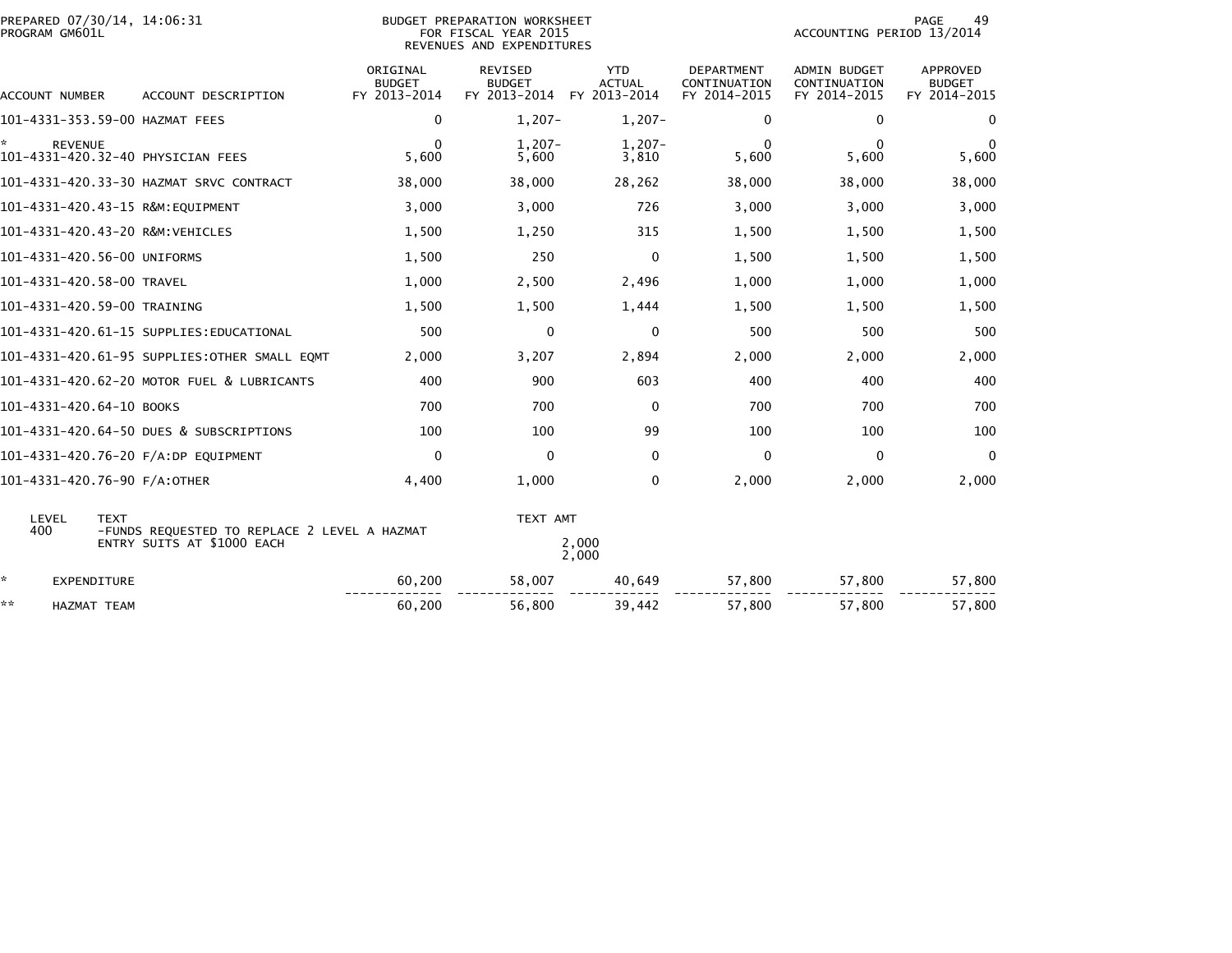| PROGRAM GM601L       | PREPARED 07/30/14, 14:06:31                                                                                                                                                                         |                                           | BUDGET PREPARATION WORKSHEET<br>FOR FISCAL YEAR 2015<br>REVENUES AND EXPENDITURES | PAGE<br>50<br>ACCOUNTING PERIOD 13/2014     |                                                   |                                                     |                                                  |
|----------------------|-----------------------------------------------------------------------------------------------------------------------------------------------------------------------------------------------------|-------------------------------------------|-----------------------------------------------------------------------------------|---------------------------------------------|---------------------------------------------------|-----------------------------------------------------|--------------------------------------------------|
| ACCOUNT NUMBER       | ACCOUNT DESCRIPTION                                                                                                                                                                                 | ORIGINAL<br><b>BUDGET</b><br>FY 2013-2014 | <b>REVISED</b><br><b>BUDGET</b><br>FY 2013-2014                                   | <b>YTD</b><br><b>ACTUAL</b><br>FY 2013-2014 | <b>DEPARTMENT</b><br>CONTINUATION<br>FY 2014-2015 | <b>ADMIN BUDGET</b><br>CONTINUATION<br>FY 2014-2015 | <b>APPROVED</b><br><b>BUDGET</b><br>FY 2014-2015 |
|                      | 101-4332-320.50-00 FIRE/ABC INSPECTIONS                                                                                                                                                             | $\mathbf 0$                               | $\Omega$                                                                          | $105 -$                                     | 0                                                 | $\mathbf{0}$                                        | $\mathbf{0}$                                     |
|                      | 101-4332-354.10-00 INS. SETTLEMENT CLAIMS                                                                                                                                                           | $\mathbf{0}$                              | $\mathbf{0}$                                                                      | $\mathbf{0}$                                | 0                                                 | $\Omega$                                            | $\Omega$                                         |
|                      | 101-4332-365.00-00 CONTRIBUTIONS-PRIVATE                                                                                                                                                            | $\mathbf 0$                               | $\mathbf{0}$                                                                      | $\mathbf{0}$                                | 0                                                 | $\Omega$                                            | 0                                                |
| ×.<br><b>REVENUE</b> | 101-4332-420.10-05 SALARIES:REGULAR                                                                                                                                                                 | $\Omega$<br>116,062                       | $\Omega$<br>118,362                                                               | $105 -$<br>115,615                          | 0<br>117,807                                      | $\Omega$<br>117,807                                 | $\Omega$<br>117,807                              |
|                      | 101-4332-420.10-10 SALARIES: OVERTIME                                                                                                                                                               | 0                                         | $\mathbf 0$                                                                       | 0                                           | 0                                                 | $\mathbf 0$                                         | 0                                                |
|                      | 101-4332-420.10-15 SALARIES: PART-TIME                                                                                                                                                              | 8,000                                     | 8,000                                                                             | 6,853                                       | 16,700                                            | 16,700                                              | 16,700                                           |
| LEVEL<br>400         | <b>TEXT</b><br>-FUNDING REQUESTED FOR 20 HOURS PER WEEK OF PART-<br>TIME WORK FOR PT FIRE INSPECTORS.<br>-AFTER HOURS PT FIRE INVESTIGATOR RESPONSE<br>3 INVESTIGATORS @ AVG OF \$700 PER YEAR/EACH |                                           | TEXT AMT                                                                          | 14,600<br>2,100<br>16,700                   |                                                   |                                                     |                                                  |
|                      | 101-4332-420.20-05 HEALTH INSURANCE                                                                                                                                                                 | 24,120                                    | 24,270                                                                            | 23,617                                      | 24,120                                            | 24,120                                              | 24,120                                           |
|                      | 101-4332-420.20-10 MEDICARE TAX                                                                                                                                                                     | 1,799                                     | 1,799                                                                             | 1,630                                       | 1,549                                             | 1,950                                               | 1,950                                            |
|                      | 101-4332-420.20-15 RETIREMENT                                                                                                                                                                       | 8,205                                     | 8,405                                                                             | 8,174                                       | 8,329                                             | 8,329                                               | 8,329                                            |
|                      | 101–4332–420.20–20 SOCIAL SECURITY TAX                                                                                                                                                              | 7,691                                     | 7,691                                                                             | 6,969                                       | 6,622                                             | 8,340                                               | 8,340                                            |
|                      | 101-4332-420.20-25 WORKERS COMPENSATION                                                                                                                                                             | 7,443                                     | 7,443                                                                             | 5,881                                       | 5,914                                             | 6,860                                               | 6,860                                            |
|                      | 101-4332-420.20-30 401(K) CONTRIBUTIONS                                                                                                                                                             | 3,482                                     | 3,507                                                                             | 3,410                                       | 3,534                                             | 3,534                                               | 3,534                                            |
|                      | 101-4332-420.43-15 R&M:EQUIPMENT                                                                                                                                                                    | 1,500                                     | 1,440                                                                             | $\mathbf{0}$                                | 1,500                                             | 1,000                                               | 1,000                                            |
| LEVEL<br>400         | <b>TEXT</b><br>- REPLACEMENT TABLET/LAPTOP/RADIO ACCESSORIES<br>- GENERAL REPAIR AND REPLACEMENT OF FIRE DIVISION<br>EQUIPMENT                                                                      |                                           | TEXT AMT                                                                          | 300<br>1,200<br>1,500                       |                                                   |                                                     |                                                  |
|                      | 101-4332-420.43-17 R&M:MASS UNIT                                                                                                                                                                    | 3,150                                     | 3,150                                                                             | 2,143                                       | 3,150                                             | 3,150                                               | 3,150                                            |
|                      | 101-4332-420.58-00 TRAVEL                                                                                                                                                                           | 1,500                                     | 2,150                                                                             | 2,088                                       | 2,000                                             | 2,000                                               | 2,000                                            |
|                      |                                                                                                                                                                                                     |                                           |                                                                                   |                                             |                                                   |                                                     |                                                  |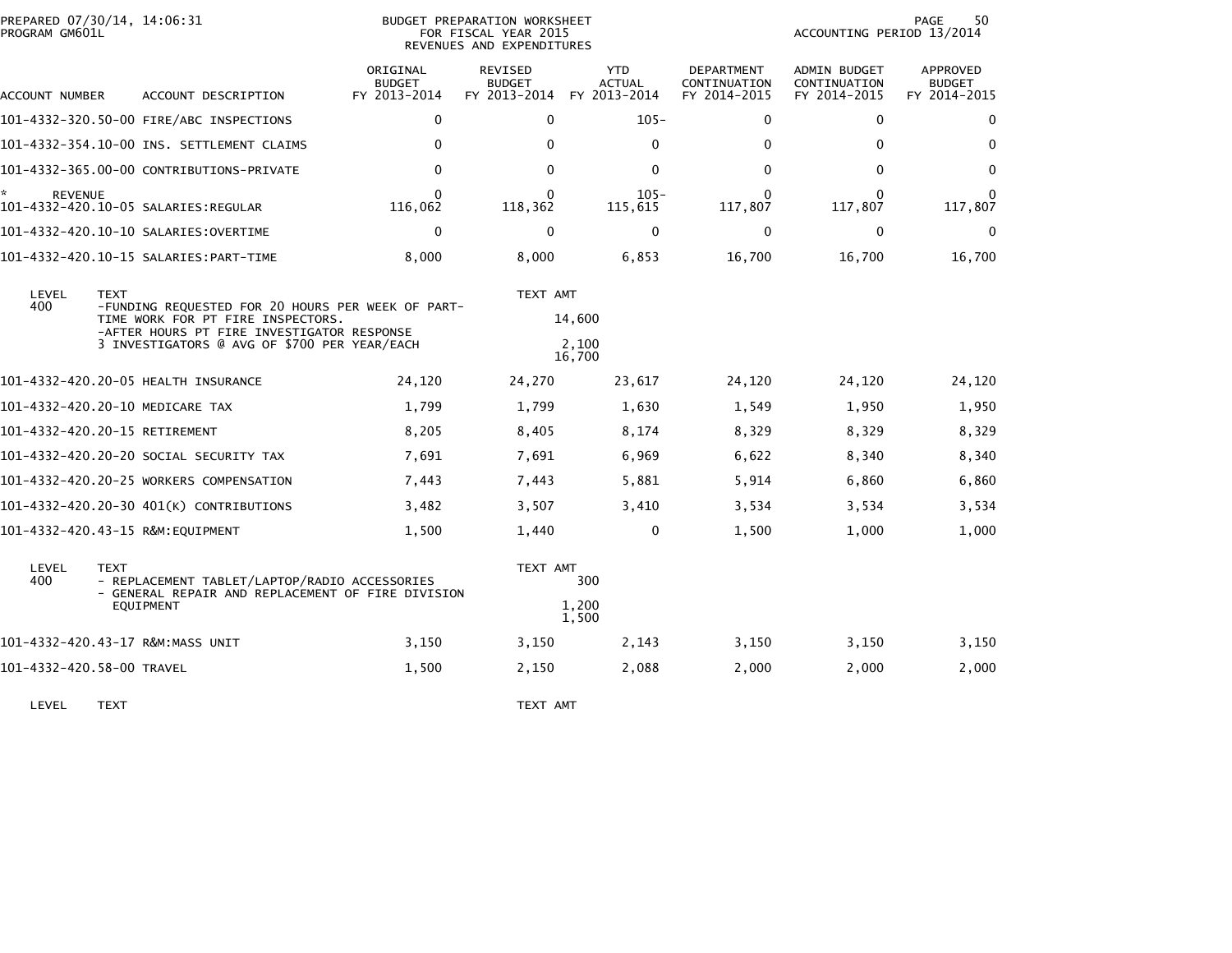| PROGRAM GM601L           | PREPARED 07/30/14, 14:06:31                                                                                                                                                                                                                                                                                           |                                           | BUDGET PREPARATION WORKSHEET<br>FOR FISCAL YEAR 2015<br>REVENUES AND EXPENDITURES |                                             |                                                   | 51<br>PAGE<br>ACCOUNTING PERIOD 13/2014      |                                           |  |  |
|--------------------------|-----------------------------------------------------------------------------------------------------------------------------------------------------------------------------------------------------------------------------------------------------------------------------------------------------------------------|-------------------------------------------|-----------------------------------------------------------------------------------|---------------------------------------------|---------------------------------------------------|----------------------------------------------|-------------------------------------------|--|--|
| ACCOUNT NUMBER           | ACCOUNT DESCRIPTION                                                                                                                                                                                                                                                                                                   | ORIGINAL<br><b>BUDGET</b><br>FY 2013-2014 | REVISED<br><b>BUDGET</b><br>FY 2013-2014                                          | <b>YTD</b><br><b>ACTUAL</b><br>FY 2013-2014 | <b>DEPARTMENT</b><br>CONTINUATION<br>FY 2014-2015 | ADMIN BUDGET<br>CONTINUATION<br>FY 2014-2015 | APPROVED<br><b>BUDGET</b><br>FY 2014-2015 |  |  |
| 400                      | LINE ITEM FUNDS DEPLETED. BA THIS BUDGET CYCLE TO<br>COVER ADDITIONAL INCURRED COSTS. REQUEST INCREASE<br>FOR NEXT BUDGET YEAR.                                                                                                                                                                                       |                                           |                                                                                   | 2,000<br>2,000                              |                                                   |                                              |                                           |  |  |
|                          | 101-4332-420.59-00 TRAINING                                                                                                                                                                                                                                                                                           | 2,000                                     | 1,560                                                                             | 1,560                                       | 2,000                                             | 2,000                                        | 2,000                                     |  |  |
| LEVEL<br>400             | <b>TEXT</b><br>-FIRE CODE INSPECTOR LEVEL ADVANCEMENT<br>CLASSES/TRAINING<br>-TRAINING APPLICATION AND PROCESSING FEE<br>-FIRE INSPECTOR CONTINUING EDUCATION FOR<br>SIX FIRE INSPECTORS<br>-FIRE INVESTIGATOR CONTINUING EDUCATION FOR<br>SIX INVESTIGATORS                                                          |                                           | TEXT AMT                                                                          | 200<br>50<br>750<br>1,000<br>2,000          |                                                   |                                              |                                           |  |  |
|                          | 101-4332-420.61-15 SUPPLIES:EDUCATIONAL                                                                                                                                                                                                                                                                               | 3,900                                     | 3,650                                                                             | 3,615                                       | 3,900                                             | 3,900                                        | 3,900                                     |  |  |
| LEVEL<br>400             | <b>TEXT</b><br>FUNDS USED FOR PUBLIC EDUCATION EVENTS TO PROMOTE<br>FIRE SAFETY INITIATIVES                                                                                                                                                                                                                           |                                           | TEXT AMT                                                                          | 3,900<br>3,900                              |                                                   |                                              |                                           |  |  |
|                          | 101-4332-420.61-60 SUPPLIES:PHOTOGRAPHIC                                                                                                                                                                                                                                                                              | 450                                       | 450                                                                               | 322                                         | 450                                               | 450                                          | 450                                       |  |  |
|                          | 101-4332-420.61-90 SUPPLIES:OTHER                                                                                                                                                                                                                                                                                     | 500                                       | 595                                                                               | 549                                         | 500                                               | 500                                          | 500                                       |  |  |
|                          | 101-4332-420.61-95 SUPPLIES:OTHER SMALL EQMT                                                                                                                                                                                                                                                                          | 1.000                                     | 3,705                                                                             | 3,450                                       | 4,250                                             | 4,250                                        | 4,250                                     |  |  |
| LEVEL<br>400             | <b>TEXT</b><br>-FUNDS FOR SMALL EQUIPMENT FOR FIRE DIVISION<br>-FUNDS REQUESTED TO PURCHASE PERSONAL PROTECTIVE<br>EQUIPMENT TO ENSURE COMPLIANCE WITH NFPA STANDARDS<br>-STRUCTURAL FIRE BOOTS @ \$400 X 6PAIR<br>-STRUCTURAL FIRE HELMET @ \$350<br>-TURN OUT GEAR PANTS @ \$250 X 2PAIR<br>-LAPTOP/TABLET SUPPLIES |                                           | TEXT AMT                                                                          | 900<br>2,400<br>350<br>500<br>100<br>4,250  |                                                   |                                              |                                           |  |  |
|                          | 101-4332-420.62-20 MOTOR FUEL & LUBRICANTS                                                                                                                                                                                                                                                                            | 9,000                                     | 9,000                                                                             | 6,862                                       | 9,000                                             | 9,000                                        | 9,000                                     |  |  |
| 101-4332-420.64-10 BOOKS |                                                                                                                                                                                                                                                                                                                       | 500                                       | 350                                                                               | 174                                         | 500                                               | 500                                          | 500                                       |  |  |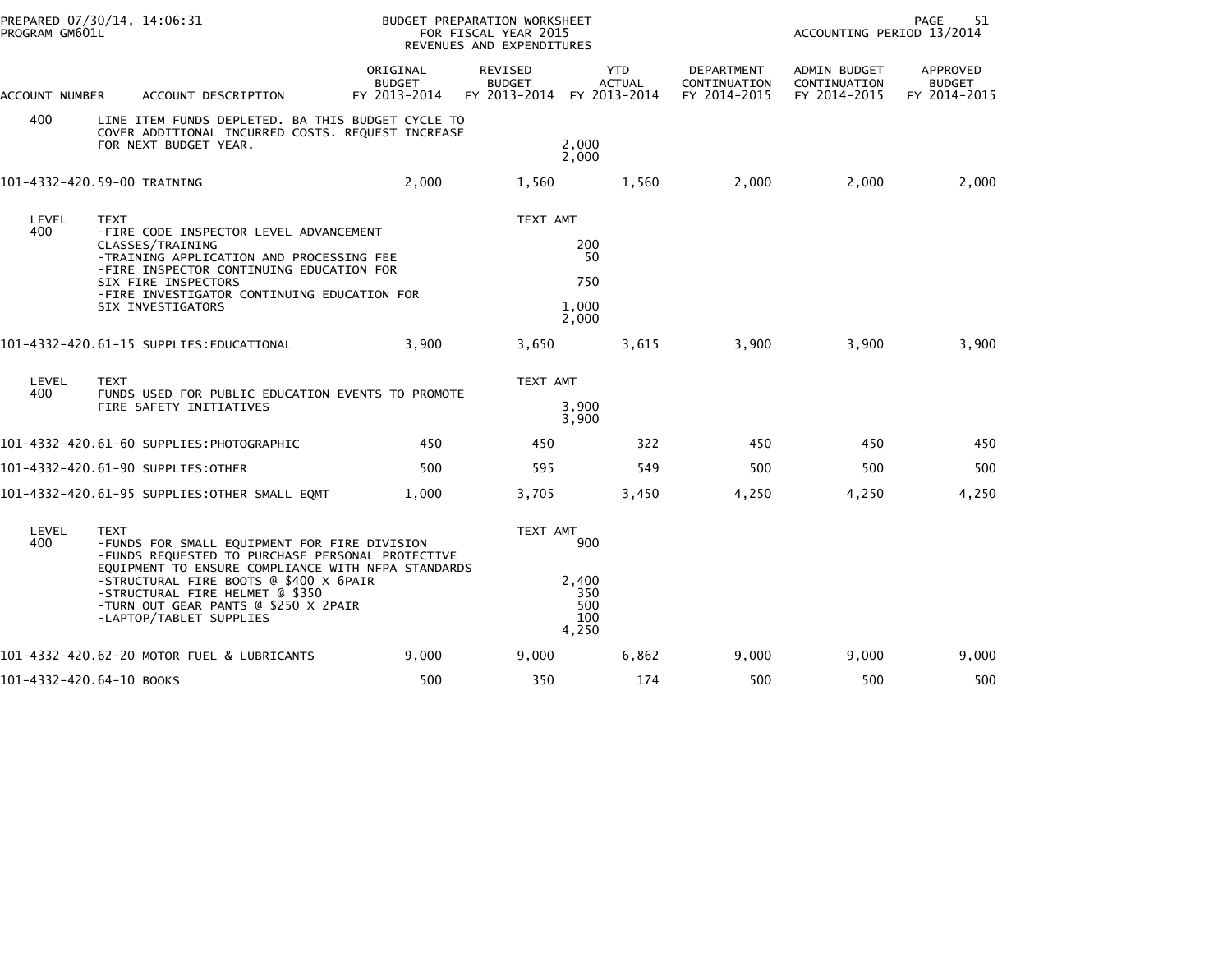| PROGRAM GM601L | PREPARED 07/30/14, 14:06:31                                                                                                                                                                                                                                                                                                       |                                           | BUDGET PREPARATION WORKSHEET<br>FOR FISCAL YEAR 2015<br>REVENUES AND EXPENDITURES | 52<br>PAGE<br>ACCOUNTING PERIOD 13/2014          |                                                   |                                                     |                                           |
|----------------|-----------------------------------------------------------------------------------------------------------------------------------------------------------------------------------------------------------------------------------------------------------------------------------------------------------------------------------|-------------------------------------------|-----------------------------------------------------------------------------------|--------------------------------------------------|---------------------------------------------------|-----------------------------------------------------|-------------------------------------------|
| ACCOUNT NUMBER | ACCOUNT DESCRIPTION                                                                                                                                                                                                                                                                                                               | ORIGINAL<br><b>BUDGET</b><br>FY 2013-2014 | REVISED<br><b>BUDGET</b><br>FY 2013-2014 FY 2013-2014                             | <b>YTD</b><br><b>ACTUAL</b>                      | <b>DEPARTMENT</b><br>CONTINUATION<br>FY 2014-2015 | <b>ADMIN BUDGET</b><br>CONTINUATION<br>FY 2014-2015 | APPROVED<br><b>BUDGET</b><br>FY 2014-2015 |
|                | 101-4332-420.64-50 DUES & SUBSCRIPTIONS                                                                                                                                                                                                                                                                                           | 1,600                                     | 1,600                                                                             | 1,596                                            | 1,905                                             | 1,905                                               | 1,905                                     |
| LEVEL<br>400   | <b>TEXT</b><br>-NC FIREMANS ASSOC @ \$20/PERSON<br>-NC CHAPTER IAAI @ \$15/PERSON<br>-NATIONAL FIRE PROTECTION ASSOC DEPARTMENT<br>AGENCY ANNUAL DUES<br>-NATIONAL FIRE PROTECTION CODE SUBSCRIPTION<br>-IAAI DUES @ \$75/CERTIFICATION/PERSON<br>-NC CODE OFFICIALS QUALIFICATION BOARD ANNUAL<br>CERTIFICATION @ \$10/INSPECTOR |                                           | TEXT AMT                                                                          | 160<br>120<br>165<br>1,165<br>225<br>70<br>1,905 |                                                   |                                                     |                                           |
|                | 101-4332-420.74-35 C/A:VEHICLES                                                                                                                                                                                                                                                                                                   | 0                                         | $\mathbf{0}$                                                                      | $\Omega$                                         | $\mathbf{0}$                                      | $\mathbf 0$                                         | $\Omega$                                  |
|                | 101-4332-420.76-20 F/A:DP EQUIPMENT                                                                                                                                                                                                                                                                                               | 3,900                                     | $\mathbf{0}$                                                                      | $\Omega$                                         | $\mathbf{0}$                                      | $\mathbf{0}$                                        | 0                                         |
|                |                                                                                                                                                                                                                                                                                                                                   | 0                                         | $\Omega$                                                                          | $\Omega$                                         | $\mathbf{0}$                                      | 0                                                   | 700                                       |
| LEVEL<br>400   | <b>TEXT</b><br>EXPANSION - PELICAN AREA LIGHTING SYSTEM                                                                                                                                                                                                                                                                           |                                           | TEXT AMT                                                                          | 700<br>700                                       |                                                   |                                                     |                                           |
|                | 101-4332-420.76-90 F/A:OTHER                                                                                                                                                                                                                                                                                                      | 2,800                                     | $\mathbf{0}$                                                                      | $\Omega$                                         | $\Omega$                                          | $\mathbf 0$                                         | $\Omega$                                  |
|                | 101-4332-420.91-00 APPROPRIATIONS                                                                                                                                                                                                                                                                                                 | 110,000                                   | 110,000                                                                           | 109,800                                          | 113,600                                           | 113,600                                             | 113,600                                   |
| LEVEL<br>400   | <b>TEXT</b><br>- PROJECTED INCREASE IN MUTUAL AID APPROPRIATIONS<br>DUE TO CERTIFICATION OF ADDITIONAL NEW STATIONS:<br>- POOLETOWN (RICHFIELD RD) @ \$150/MO<br>- ATWELL (UNITY CHURCH RD) @ \$150/MO<br>- EXISTING APPROPRIATION CARRY FORWARD FROM FY'14                                                                       |                                           | TEXT AMT                                                                          | 1,800<br>1.800<br>110,000<br>113,600             |                                                   |                                                     |                                           |
| *.             | <b>EXPENDITURE</b>                                                                                                                                                                                                                                                                                                                | 318,602                                   | 317,127                                                                           | 304,308                                          | 327,330                                           | 329,895                                             | 330,595                                   |
| **             | FIRE DIVISION                                                                                                                                                                                                                                                                                                                     | 318,602                                   | 317,127                                                                           | 304,203                                          | 327,330                                           | 329,895                                             | 330,595                                   |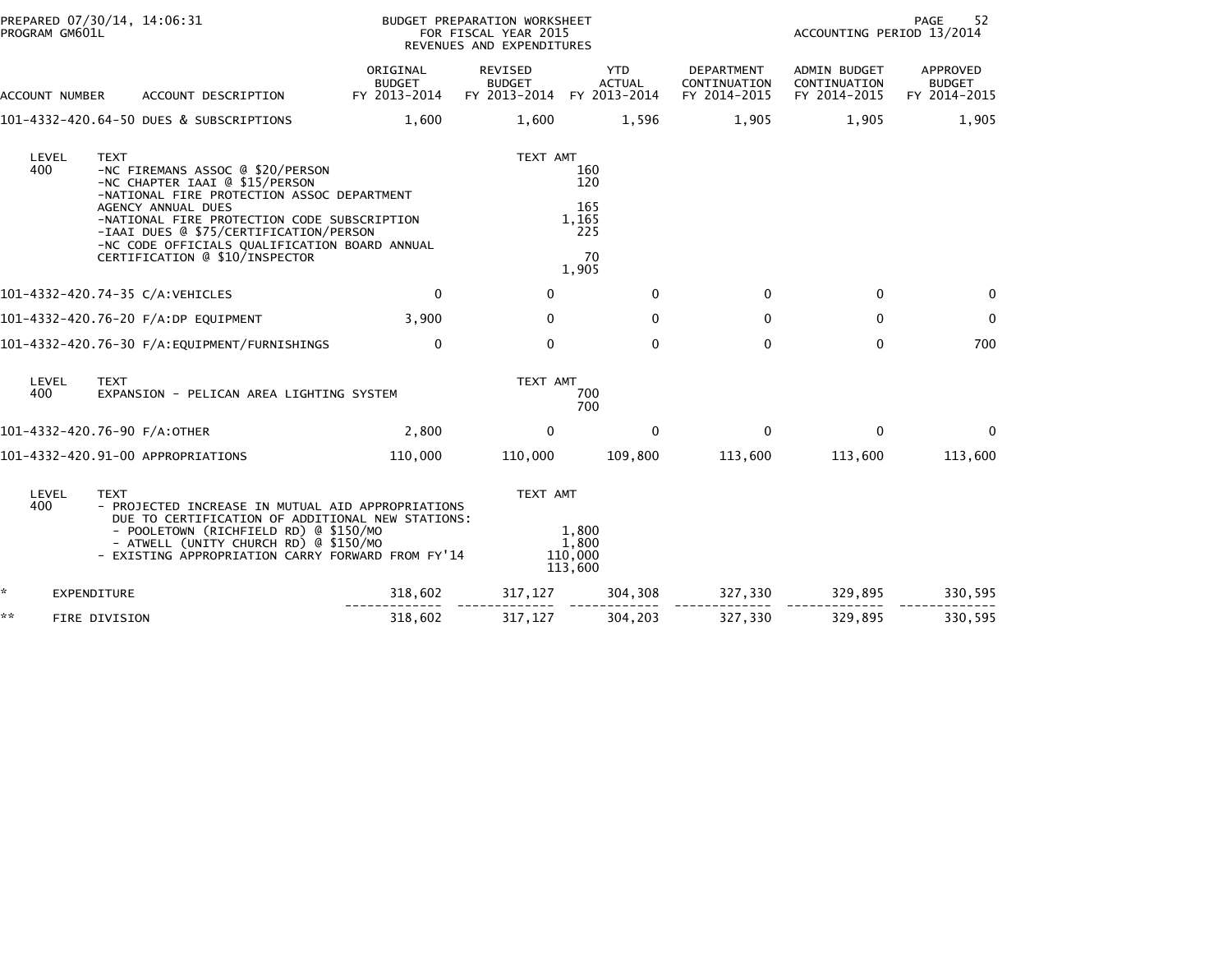| PREPARED 07/30/14, 14:06:31<br>PROGRAM GM601L |                                             |                                           | BUDGET PREPARATION WORKSHEET<br>FOR FISCAL YEAR 2015<br>REVENUES AND EXPENDITURES | ACCOUNTING PERIOD 13/2014            | -53<br>PAGE                                |                                              |                                           |
|-----------------------------------------------|---------------------------------------------|-------------------------------------------|-----------------------------------------------------------------------------------|--------------------------------------|--------------------------------------------|----------------------------------------------|-------------------------------------------|
| ACCOUNT NUMBER                                | ACCOUNT DESCRIPTION                         | ORIGINAL<br><b>BUDGET</b><br>FY 2013-2014 | REVISED<br><b>BUDGET</b><br>FY 2013-2014                                          | <b>YTD</b><br>ACTUAL<br>FY 2013-2014 | DEPARTMENT<br>CONTINUATION<br>FY 2014-2015 | ADMIN BUDGET<br>CONTINUATION<br>FY 2014-2015 | APPROVED<br><b>BUDGET</b><br>FY 2014-2015 |
|                                               | 101-4333-331.61-00 HOMELAND SECURITY GRANTS | 0                                         | 28.356-                                                                           | $1,739-$                             |                                            |                                              |                                           |
| REVENUE                                       | 101-4333-420.76-40 F/A: FEDERAL GRANTS      | 0                                         | 28,356-                                                                           | 1,739-                               |                                            |                                              |                                           |
|                                               | 101-4333-420.82-32 EXPLORER EXPENDITURES    | 0                                         |                                                                                   |                                      |                                            |                                              |                                           |
|                                               | 101-4333-420.85-00 GRANT EXPENDITURES       | 0                                         | 28,356                                                                            | 26,074                               |                                            |                                              | 0                                         |
| $\star$<br>EXPENDITURE                        |                                             | 0                                         | 28,356                                                                            | 26,074                               |                                            |                                              | $\Omega$                                  |
| **                                            | HOMELAND SECURITY GRANTS                    |                                           |                                                                                   | 24,335                               |                                            |                                              |                                           |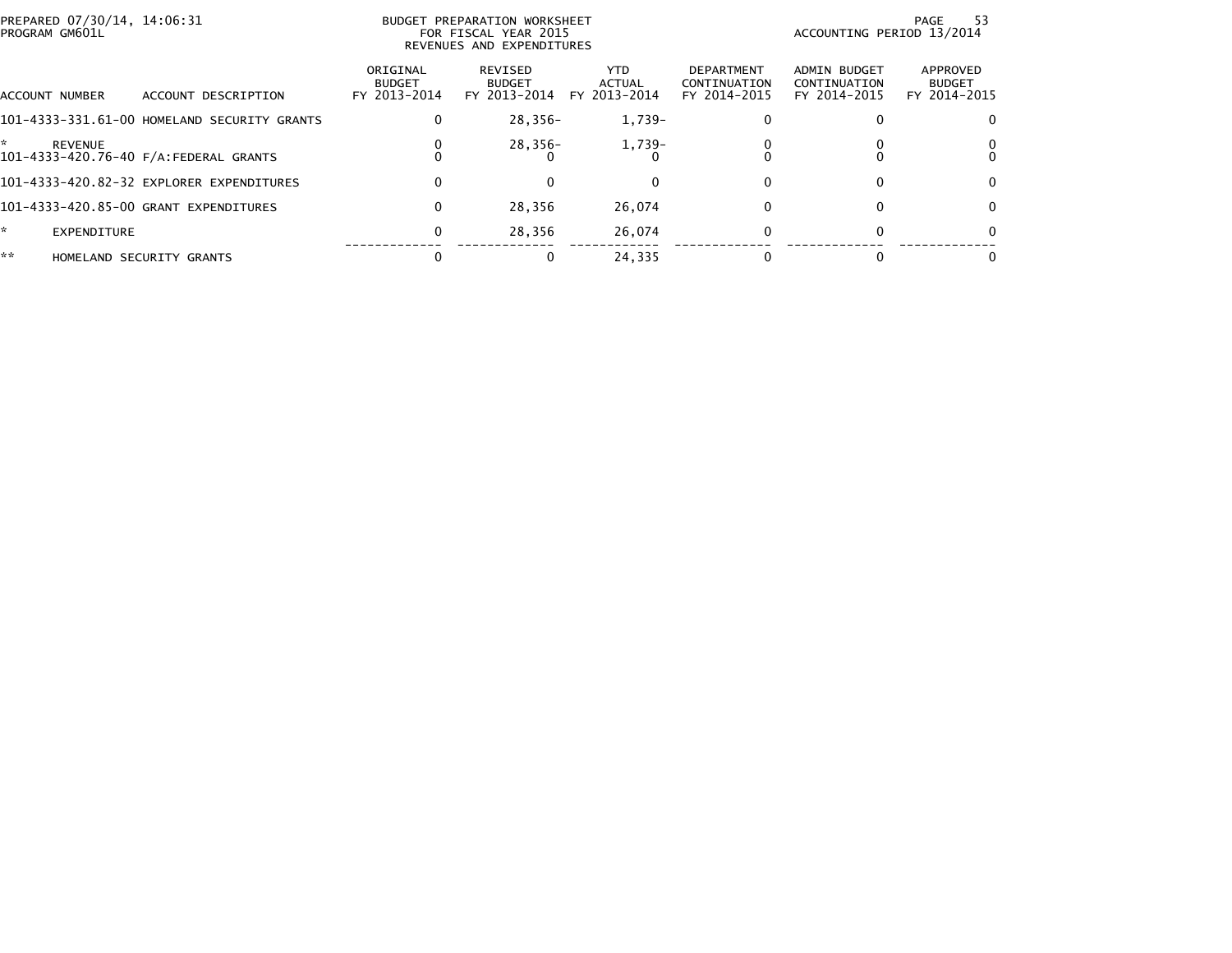| PREPARED 07/30/14, 14:06:31<br>PROGRAM GM601L         |                                                                   | BUDGET PREPARATION WORKSHEET<br>FOR FISCAL YEAR 2015<br>REVENUES AND EXPENDITURES |                                                 |                                             |                                                   |                                                     | PAGE<br>54<br>ACCOUNTING PERIOD 13/2014          |  |  |
|-------------------------------------------------------|-------------------------------------------------------------------|-----------------------------------------------------------------------------------|-------------------------------------------------|---------------------------------------------|---------------------------------------------------|-----------------------------------------------------|--------------------------------------------------|--|--|
| ACCOUNT NUMBER                                        | ACCOUNT DESCRIPTION                                               | ORIGINAL<br><b>BUDGET</b><br>FY 2013-2014                                         | <b>REVISED</b><br><b>BUDGET</b><br>FY 2013-2014 | <b>YTD</b><br><b>ACTUAL</b><br>FY 2013-2014 | <b>DEPARTMENT</b><br>CONTINUATION<br>FY 2014-2015 | <b>ADMIN BUDGET</b><br>CONTINUATION<br>FY 2014-2015 | <b>APPROVED</b><br><b>BUDGET</b><br>FY 2014-2015 |  |  |
|                                                       | 101-4371-331.55-00 MEDICAID MAXIMIZATION                          | $300,000 -$                                                                       | $300,000 -$                                     | $7,259-$                                    | 250,000-                                          | $250,000 -$                                         | $250,000 -$                                      |  |  |
|                                                       | 101-4371-334.34-60 RURAL HEALTH COMM CARE                         | 0                                                                                 | 0                                               | $\Omega$                                    | $\Omega$                                          | 0                                                   | 0                                                |  |  |
| 101-4371-334.63-00 SAFE KIDS GRANT                    |                                                                   | $\mathbf{0}$                                                                      | 0                                               | $\mathbf{0}$                                | $\Omega$                                          | $\mathbf{0}$                                        | <sup>0</sup>                                     |  |  |
| 101-4371-353.14-00 AMBULANCE FEES                     |                                                                   | $3, 100, 000 -$                                                                   | $3, 100, 000 -$                                 | 3,305,518-                                  | $3,100,000 -$                                     | $3,100,000 -$                                       | $3,100,000 -$                                    |  |  |
| 101-4371-353.14-10 GARNISHMENT FEES                   |                                                                   | $\mathbf 0$                                                                       | $\Omega$                                        | $84 -$                                      | $\mathbf{0}$                                      | 0                                                   | $\mathbf{0}$                                     |  |  |
|                                                       | 101-4371-353.14-15 MEDICAID NON-ALLOWED CHGS                      | 403,000                                                                           | 403,000                                         | 464,134                                     | 510,000                                           | 510,000                                             | 510,000                                          |  |  |
|                                                       | 101-4371-353.14-25 MEDICARE NON-ALLOWED CHGS                      | 26,000                                                                            | 26,000                                          | 32,809                                      | 30,000                                            | 30,000                                              | 30,000                                           |  |  |
|                                                       | 101-4371-353.14-35 MISC NON-ALLOWED CHGS                          | 46,000                                                                            | 46,000                                          | 35,065                                      | 60,000                                            | 60,000                                              | 60,000                                           |  |  |
|                                                       | 101-4371-353.15-00 ROWAN RESCUE SQUAD FEES                        | $115,000 -$                                                                       | $115,000 -$                                     | $111, 322 -$                                | $115,000 -$                                       | $115,000 -$                                         | 115,000-                                         |  |  |
|                                                       | 101-4371-353.15-15 MEDICAID NON-ALLOWED CHGS                      | 22,300                                                                            | 22,300                                          | 14,552                                      | 22,500                                            | 22,500                                              | 22,500                                           |  |  |
|                                                       | 101-4371-353.15-25 MEDICARE NON-ALLOWED CHGS                      | 1,300                                                                             | 1,300                                           | 999                                         | 500                                               | 500                                                 | 500                                              |  |  |
|                                                       | 101-4371-353.15-35 MISC NON-ALLOWED CHARGES                       | 1,400                                                                             | 1,400                                           | 582                                         | 2,000                                             | 2,000                                               | 2,000                                            |  |  |
|                                                       | 101-4371-353.16-00 AMBULANCE CHG-OFF COLL                         | 0                                                                                 | $\mathbf{0}$                                    | $79,925-$                                   | 0                                                 | 0                                                   | 0                                                |  |  |
|                                                       | 101-4371-353.17-00 FRANCHISE AGENCIES                             | 0                                                                                 | $\mathbf{0}$                                    | $554-$                                      | 0                                                 | 0                                                   | 0                                                |  |  |
| 101-4371-365.55-00 MISC DONATIONS                     |                                                                   | $\Omega$                                                                          | 0                                               | $\mathbf{0}$                                | $\Omega$                                          | 0                                                   | $\mathbf{0}$                                     |  |  |
|                                                       | 101-4371-395.00-00 FUND BALANCE APPR-RESTR                        | $\mathbf{0}$                                                                      | $2,123-$                                        | $\Omega$                                    | $\Omega$                                          | $\mathbf{0}$                                        | $\mathbf{0}$                                     |  |  |
|                                                       | 101-4371-395.10-00 FUND BALANCE APPR-UNREST                       | $\Omega$                                                                          | $\Omega$                                        | $\mathbf{0}$                                | $\Omega$                                          | $\mathbf{0}$                                        | $\Omega$                                         |  |  |
| <b>REVENUE</b><br>101-4371-421.10-05 SALARIES:REGULAR |                                                                   | $3,015,000 -$<br>1,945,587                                                        | 3,017,123-<br>1,905,887                         | 2,956,521-<br>1,863,684                     | $2,840,000 -$<br>1,943,505                        | $2,840,000 -$<br>1,922,530                          | 2,840,000-<br>1,922,530                          |  |  |
| LEVEL<br><b>TEXT</b><br>400                           | CONTINUATION PER PAYROLL WORKSHEETS-REORGANIZATION<br>HOLIDAY PAY |                                                                                   | TEXT AMT                                        | 1,892,700<br>29,830<br>1,922,530            |                                                   |                                                     |                                                  |  |  |
|                                                       |                                                                   | 211,000                                                                           | 221,000                                         | 213,179                                     | 217,000                                           | 210,000                                             | 210,000                                          |  |  |

LEVEL TEXT NOTE: THE SERVE THAT THE SERVE THE SERVE THAT THE SERVE THE SERVE THAT THE SERVE THE SERVE THE SERVE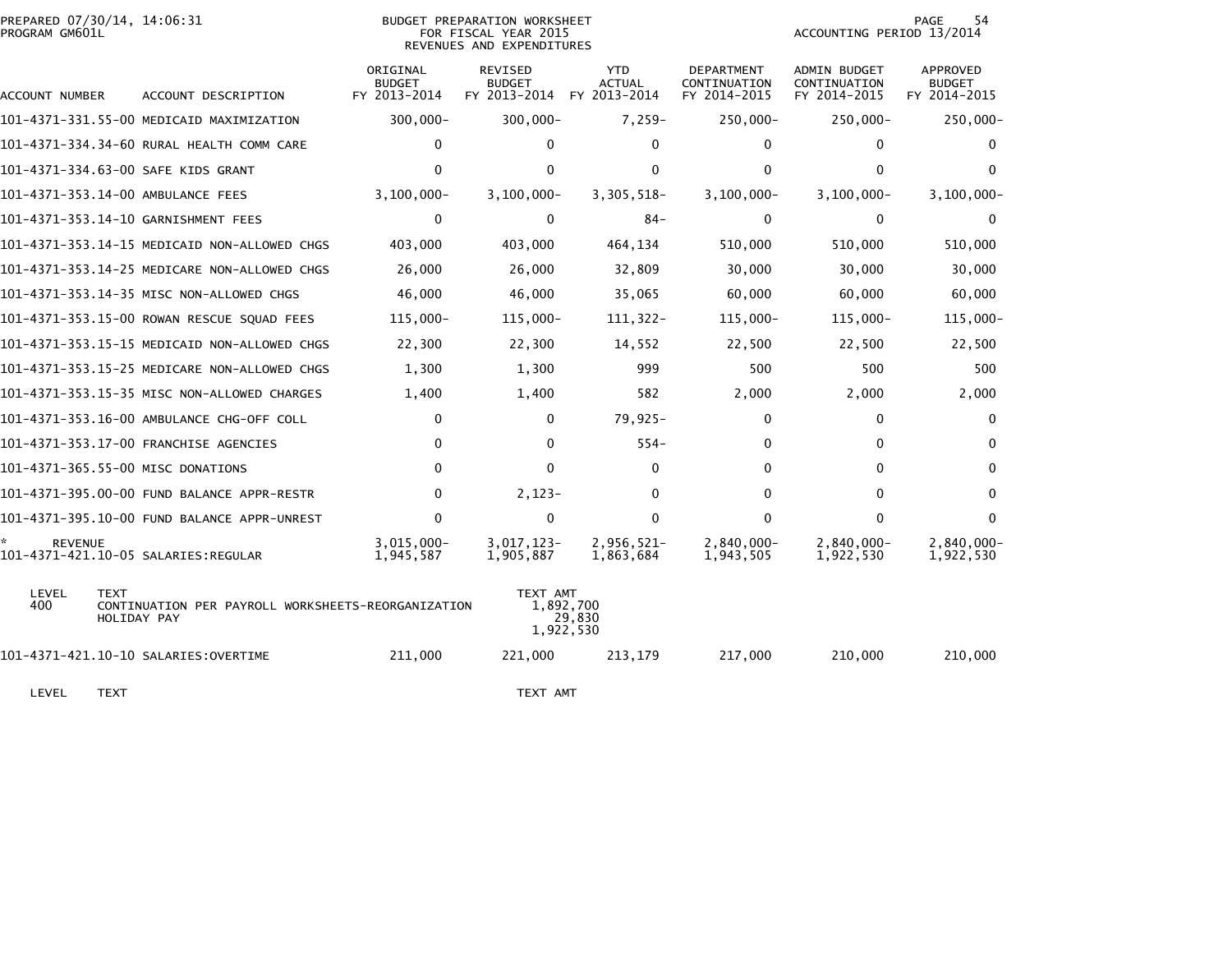| PREPARED 07/30/14, 14:06:31<br>PROGRAM GM601L |                                                                                                                                                                                                                                                                                                                                                                                                                                                                                                                                                      | BUDGET PREPARATION WORKSHEET<br>FOR FISCAL YEAR 2015<br>REVENUES AND EXPENDITURES |                                                              | PAGE<br>55<br>ACCOUNTING PERIOD 13/2014 |                                            |                                              |                                           |
|-----------------------------------------------|------------------------------------------------------------------------------------------------------------------------------------------------------------------------------------------------------------------------------------------------------------------------------------------------------------------------------------------------------------------------------------------------------------------------------------------------------------------------------------------------------------------------------------------------------|-----------------------------------------------------------------------------------|--------------------------------------------------------------|-----------------------------------------|--------------------------------------------|----------------------------------------------|-------------------------------------------|
| ACCOUNT NUMBER                                | ACCOUNT DESCRIPTION                                                                                                                                                                                                                                                                                                                                                                                                                                                                                                                                  | ORIGINAL<br><b>BUDGET</b><br>FY 2013-2014                                         | <b>REVISED</b><br><b>BUDGET</b><br>FY 2013-2014 FY 2013-2014 | <b>YTD</b><br><b>ACTUAL</b>             | DEPARTMENT<br>CONTINUATION<br>FY 2014-2015 | ADMIN BUDGET<br>CONTINUATION<br>FY 2014-2015 | APPROVED<br><b>BUDGET</b><br>FY 2014-2015 |
| 400                                           | OVERTIME HAS HISTORICALLY BEEN FUNDED AT 10.9% OF<br>SALARIES REGULAR. AN ADJUSTMENT IS MADE TO THAT<br>LINE TO COVER THE ADDITIONAL HOLIDAY PAY REQUIRED<br>FOR EMS STAFF. THAT FIGURE FOR FY 2014/15 IS<br>\$29830. THIS IS ADDED TO THE PROJECTED SALARIES<br>BASED ON THE WORKSHEET OF \$1943505 TO GENERATE A<br>TOTAL EXPECTED AMOUNT OF \$1973336.AT THE CURRENT<br>EXPENDITURE, A RECOMMENDATION IS MADE TO INCREASE<br>THE FUNDING TO AN EVEN 11% (ROUNDED) THAT AMOUNT<br>IS REFLECTED IN BUDGET ENTRY.<br>LESS COUNTY MANAGER'S REDUCTION |                                                                                   |                                                              | 217,000<br>$7,000 -$<br>210,000         |                                            |                                              |                                           |
|                                               |                                                                                                                                                                                                                                                                                                                                                                                                                                                                                                                                                      | 227,000                                                                           | 299,500                                                      | 294,015                                 | 237,000                                    | 235,000                                      | 235,000                                   |
| LEVEL<br>400                                  | <b>TEXT</b><br>PART TIME HAS HISTORICALLY BEEN FUNDED AT 11.7% OF<br>SALARIES REGULAR. AN ADJUSTMENT IS MADE TO THAT<br>LINE TO COVER THE ADDITIONAL HOLIDAY PAY REQUIRED<br>FOR EMS STAFF. THAT FIGURE FOR FY 2014/15 IS<br>\$29830. THIS IS ADDED TO THE PROJECTED SALARIES<br>BASED ON THE WORKSHEET OF \$1943505. THE CURRENT<br>LEVEL OF EXPENDITURE, A RECOMMENDATION IS MADE TO<br>INCREASE THE FUNDING TO AN EVEN 12% (ROUNDED).<br>THAT AMOUNT IS REFLECTED IN BUDGET ENTRY.<br>LESS COUNTY MANAGER'S REDUCTION                             |                                                                                   | TEXT AMT                                                     | 237,000<br>$2,000 -$<br>235,000         |                                            |                                              |                                           |
|                                               | 101-4371-421.20-05 HEALTH INSURANCE                                                                                                                                                                                                                                                                                                                                                                                                                                                                                                                  | 434,160                                                                           | 409,160                                                      | 398,650                                 | 434,160                                    | 426,120                                      | 426,120                                   |
|                                               |                                                                                                                                                                                                                                                                                                                                                                                                                                                                                                                                                      | 8,040                                                                             | 8,040                                                        | 8,040                                   | 8,040                                      | 8,040                                        | 8,040                                     |
|                                               | 101-4371-421.20-10 MEDICARE TAX                                                                                                                                                                                                                                                                                                                                                                                                                                                                                                                      | 34,568                                                                            | 33,068                                                       | 32,079                                  | 25,479                                     | 34,329                                       | 34,329                                    |
|                                               | 101-4371-421.20-15 RETIREMENT                                                                                                                                                                                                                                                                                                                                                                                                                                                                                                                        | 152,471                                                                           | 149,971                                                      | 146,227                                 | 136,931                                    | 150,770                                      | 150,770                                   |
|                                               | 101–4371–421.20–20 SOCIAL SECURITY TAX                                                                                                                                                                                                                                                                                                                                                                                                                                                                                                               | 147,809                                                                           | 140,309                                                      | 137,168                                 | 108,940                                    | 146,787                                      | 146,787                                   |
|                                               | 101-4371-421.20-25 WORKERS COMPENSATION                                                                                                                                                                                                                                                                                                                                                                                                                                                                                                              | 157,346                                                                           | 156,046                                                      | 120,335                                 | 105,733                                    | 145,366                                      | 145,366                                   |
|                                               | 101-4371-421.20-30 401(K) CONTRIBUTIONS                                                                                                                                                                                                                                                                                                                                                                                                                                                                                                              | 64,698                                                                            | 59,698                                                       | 57,228                                  | 58,105                                     | 57,676                                       | 57,676                                    |
|                                               | 101-4371-421.32-32 MEDICAL DIRECTOR                                                                                                                                                                                                                                                                                                                                                                                                                                                                                                                  | 15,240                                                                            | 15,240                                                       | 13,800                                  | 15,240                                     | 15,240                                       | 15,240                                    |
|                                               | 101-4371-421.32-40 PHYSICIAN FEES                                                                                                                                                                                                                                                                                                                                                                                                                                                                                                                    | 200                                                                               | 200                                                          | 0                                       | 200                                        | 200                                          | 200                                       |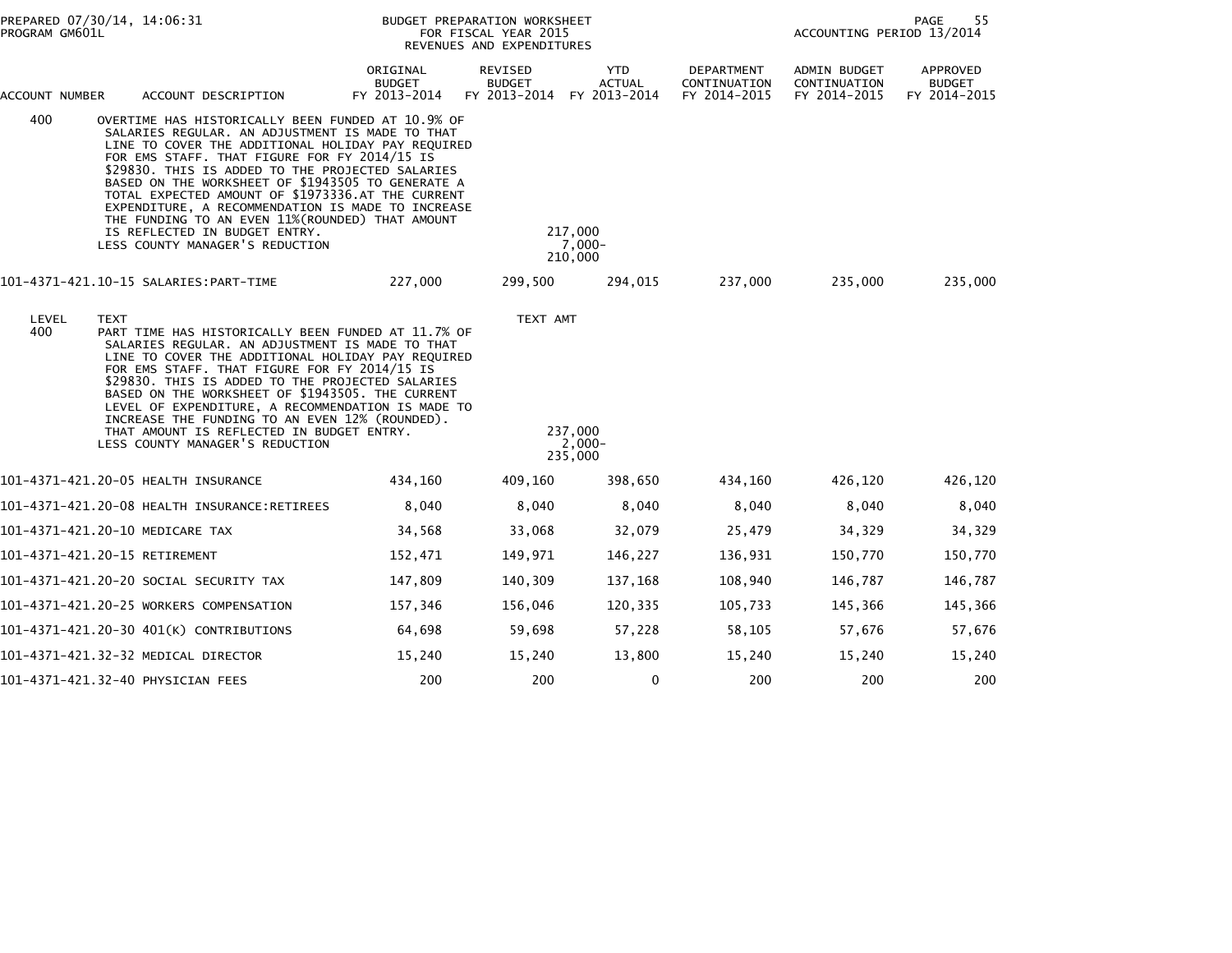| PROGRAM GM601L           | PREPARED 07/30/14, 14:06:31                                                                                                                                                                             |                                           | BUDGET PREPARATION WORKSHEET<br>FOR FISCAL YEAR 2015<br>REVENUES AND EXPENDITURES |                             | 56<br>PAGE<br>ACCOUNTING PERIOD 13/2014    |                                              |                                           |  |
|--------------------------|---------------------------------------------------------------------------------------------------------------------------------------------------------------------------------------------------------|-------------------------------------------|-----------------------------------------------------------------------------------|-----------------------------|--------------------------------------------|----------------------------------------------|-------------------------------------------|--|
| ACCOUNT NUMBER           | ACCOUNT DESCRIPTION                                                                                                                                                                                     | ORIGINAL<br><b>BUDGET</b><br>FY 2013-2014 | REVISED<br><b>BUDGET</b><br>FY 2013-2014 FY 2013-2014                             | <b>YTD</b><br><b>ACTUAL</b> | DEPARTMENT<br>CONTINUATION<br>FY 2014-2015 | ADMIN BUDGET<br>CONTINUATION<br>FY 2014-2015 | APPROVED<br><b>BUDGET</b><br>FY 2014-2015 |  |
| LEVEL<br>400             | <b>TEXT</b><br>USED TO COVER UNFORSEEN MEDICAL EXPENSES OUTSIDE<br>OF THOSE COVERED UNDER WORKERS COMPENSATION OR                                                                                       |                                           | TEXT AMT                                                                          |                             |                                            |                                              |                                           |  |
|                          | THE HIRING PROCESS                                                                                                                                                                                      |                                           |                                                                                   | 200<br>200                  |                                            |                                              |                                           |  |
|                          | 101-4371-421.33-00 OTHER PROFESSIONAL SRVCS                                                                                                                                                             | $\mathbf 0$                               | $\mathbf{0}$                                                                      | $\Omega$                    | $\Omega$                                   | $\mathbf 0$                                  | 0                                         |  |
|                          | 101-4371-421.33-10 CONTRACT COLLECTION                                                                                                                                                                  | 800                                       | 800                                                                               | 744                         | 804                                        | 804                                          | 804                                       |  |
| LEVEL<br>400             | <b>TEXT</b><br>SOLID WASTE SERVICE FOR EMS STATIONS<br>$-STN$ 82 $@$ \$28/MONTH<br>$-STN$ 83 $@$ \$24/MONTH<br>$-STN$ 84 $@$ \$15/MONTH                                                                 |                                           | TEXT AMT                                                                          | 336<br>288<br>180<br>804    |                                            |                                              |                                           |  |
|                          | 101-4371-421.33-17 CONTRACTED SERVICES                                                                                                                                                                  | 69,000                                    | 69,000                                                                            | 57,629                      | 1,000                                      | 70,000                                       | 70,000                                    |  |
| LEVEL<br>400             | <b>TEXT</b><br>-GENERAL SOFTWARE MAINTENANCE<br>-RESCUE SQUAD TURNOVER                                                                                                                                  |                                           | TEXT AMT                                                                          | 1,000<br>69,000<br>70,000   |                                            |                                              |                                           |  |
|                          | 101-4371-421.34-30 SERVICE & MAINTENANCE                                                                                                                                                                | 300                                       | $\Omega$                                                                          | $\Omega$                    | 300                                        | 300                                          | 300                                       |  |
| LEVEL<br>400             | <b>TEXT</b><br>USED TO PAY FOR SERVICE TO EXISTING AUTOMATIC<br>EXTERNAL DEFIBRILLATOR                                                                                                                  |                                           | TEXT AMT                                                                          | 300<br>300                  |                                            |                                              |                                           |  |
| 101-4371-421.41-40 WATER |                                                                                                                                                                                                         | 1,000                                     | 1,350                                                                             | 1,123                       | 1,420                                      | 1,500                                        | 1,500                                     |  |
| LEVEL<br>400             | <b>TEXT</b><br>THE WEST ROWAN STATION WATER BILL IS AVERAGING<br>\$35/MONTH. THE ENTERED AMOUNT REFLECTS AN<br>ADDITION OF \$500 TO COVER THE EXPECTED COSTS<br>ASSOCIATED WITH THE WEST ROWAN STATION. |                                           | TEXT AMT                                                                          | 1,420                       |                                            |                                              |                                           |  |
|                          | 101-4371-421.41-42 STORM WATER FEE                                                                                                                                                                      | 50                                        | 50                                                                                | 1,420<br>43                 | 50                                         | 60                                           | 60                                        |  |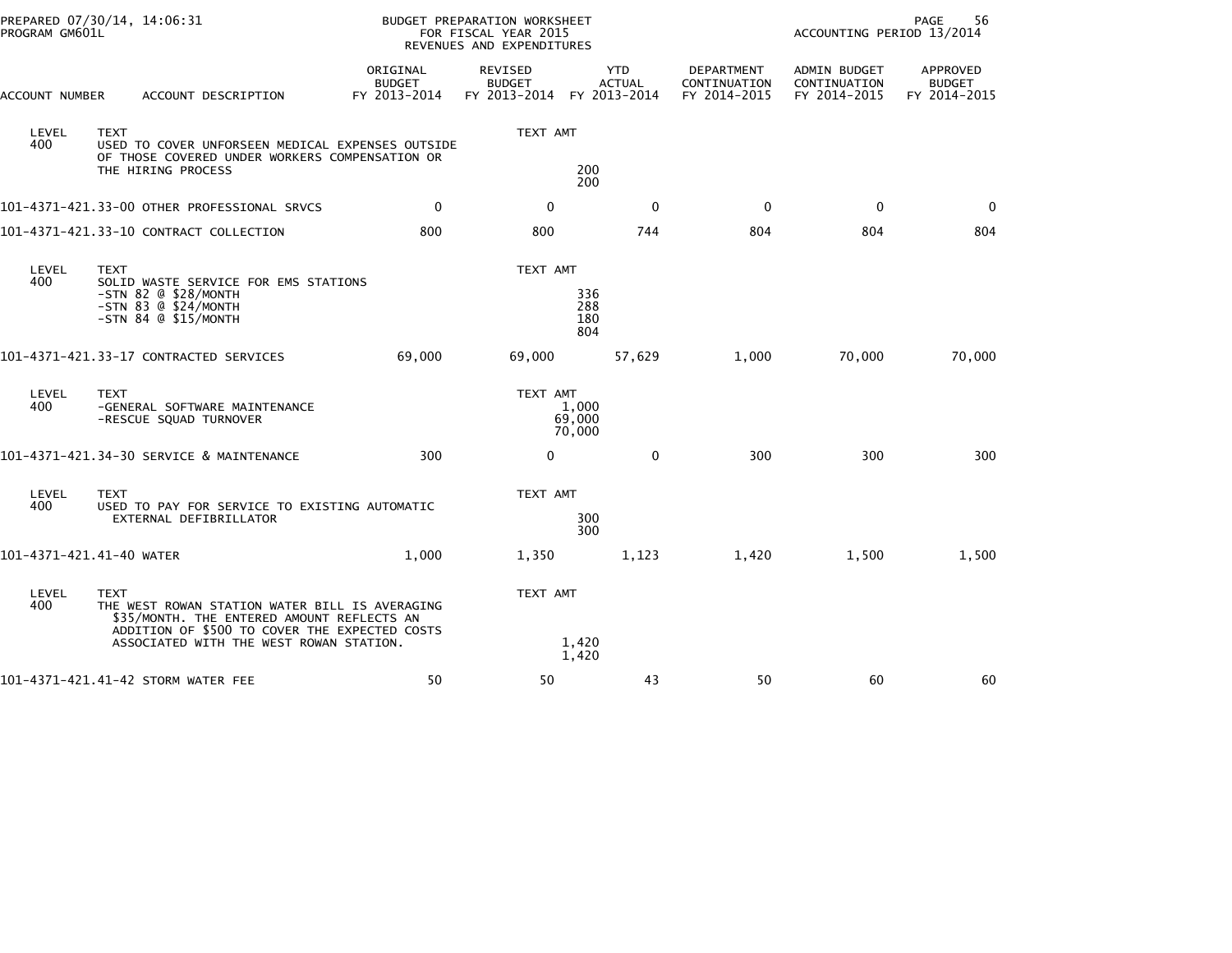| PROGRAM GM601L | PREPARED 07/30/14, 14:06:31                                                                                                                                                                                     | BUDGET PREPARATION WORKSHEET<br>FOR FISCAL YEAR 2015<br>REVENUES AND EXPENDITURES |                                                       |                                                     |                                            | PAGE<br>57<br>ACCOUNTING PERIOD 13/2014      |                                           |  |
|----------------|-----------------------------------------------------------------------------------------------------------------------------------------------------------------------------------------------------------------|-----------------------------------------------------------------------------------|-------------------------------------------------------|-----------------------------------------------------|--------------------------------------------|----------------------------------------------|-------------------------------------------|--|
| ACCOUNT NUMBER | ACCOUNT DESCRIPTION                                                                                                                                                                                             | ORIGINAL<br>BUDGET<br>FY 2013-2014                                                | REVISED<br><b>BUDGET</b><br>FY 2013-2014 FY 2013-2014 | YTD<br>ACTUAL                                       | DEPARTMENT<br>CONTINUATION<br>FY 2014-2015 | ADMIN BUDGET<br>CONTINUATION<br>FY 2014-2015 | APPROVED<br><b>BUDGET</b><br>FY 2014-2015 |  |
|                | 101-4371-421.43-05 R&M:BUILDINGS                                                                                                                                                                                | 300                                                                               | 300                                                   | 32                                                  | 300                                        | 300                                          | 300                                       |  |
| LEVEL<br>400   | <b>TEXT</b><br>USED FOR MINOR REPAIRS AS NEEDED THAT ARE NOT<br>COVERED BY FACILITIES MANAGEMENT                                                                                                                |                                                                                   | TEXT AMT                                              | 300<br>300                                          |                                            |                                              |                                           |  |
|                |                                                                                                                                                                                                                 | 5,000                                                                             | 4,296                                                 | 4,295                                               | 6,000                                      | 6,000                                        | 6,000                                     |  |
| LEVEL<br>400   | TEXT<br>-BIANNUAL STRETCHER SERVICE<br>-PARTS FOR STRETCHER REPAIRS<br>-MISCELLANEOUS MEDICAL EQUIPMENT PARTS<br>-DAMAGED ANTENNA REPAIR FEES<br>-DAMAGED PAGER REPAIR FEES<br>-DAMAGED LAPTOP/TABLET EQUIPMENT |                                                                                   | TEXT AMT                                              | 3,300<br>1,000<br>700<br>250<br>250<br>500<br>6,000 |                                            |                                              |                                           |  |
|                | 101-4371-421.44-10 RENT:EQUIPMENT                                                                                                                                                                               | 51,000                                                                            | 51,000                                                | 46,572                                              | 51,000                                     | 51,000                                       | 51,000                                    |  |
| LEVEL<br>400   | <b>TEXT</b><br>SUM OF ANNUAL LEASE PAYMENTS FOR PHILIPS CARDIAC<br>MONITORS                                                                                                                                     |                                                                                   | TEXT AMT                                              | 51,000<br>51,000                                    |                                            |                                              |                                           |  |
|                | 101-4371-421.44-20 RENT:LAND & BUILDINGS                                                                                                                                                                        | 8,100                                                                             | 8,100                                                 | 8,100                                               | 8,100                                      | 8,100                                        | 8,100                                     |  |
| LEVEL<br>400   | <b>TEXT</b><br>-LANDIS EMS STATION BUILDING RENT<br>-CLEVELAND EMS STATION PROPERTY RENT                                                                                                                        |                                                                                   | TEXT AMT                                              | 6,900<br>1,200<br>8,100                             |                                            |                                              |                                           |  |
|                | 101-4371-421.50-15 LAUNDRY/DRY CLEANING                                                                                                                                                                         | 800                                                                               | 283                                                   | 282                                                 | 800                                        | 800                                          | 800                                       |  |
| LEVEL<br>400   | <b>TEXT</b><br>USED TO PURCHASE ITEMS SUCH AS HAND TOWELS FOR USE<br>BY EMS CREWS. THIS IS GENERALLY DONE BY MAKING<br>TWO PURCHASES THROUGHOUT THE YEAR. A PURCHASE IS<br>PENDING FOR AROUND \$600.            |                                                                                   | TEXT AMT                                              | 800<br>800                                          |                                            |                                              |                                           |  |
|                | 101-4371-421.58-00 TRAVEL                                                                                                                                                                                       | 4,000                                                                             | 4,000                                                 | 3,996                                               | 4,200                                      | 4,200                                        | 4,200                                     |  |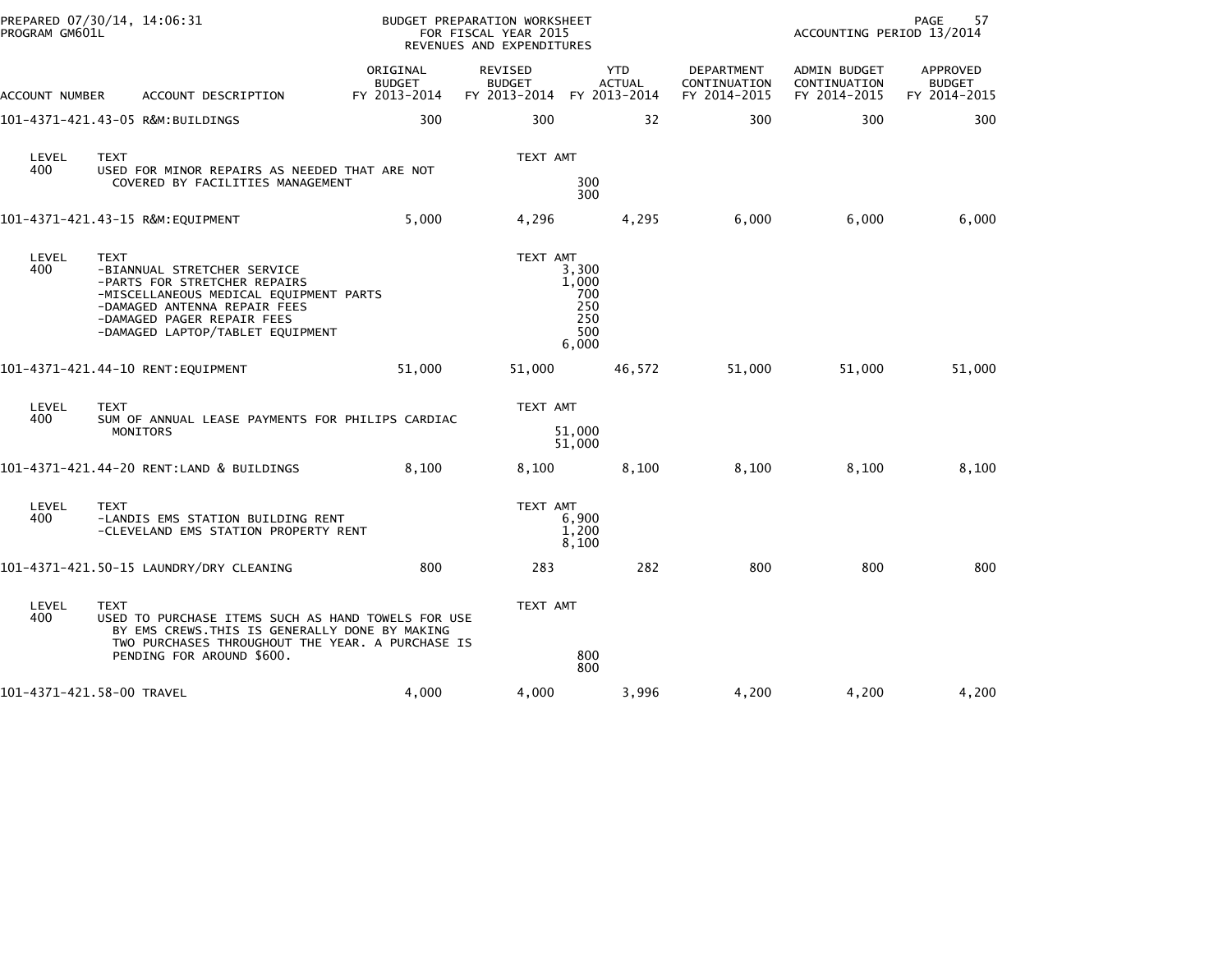| PROGRAM GM601L              | PREPARED 07/30/14, 14:06:31                                                                                                                                                                                                                                                                                                                                                                                                                                                                                                                                                                                 |                                    | BUDGET PREPARATION WORKSHEET<br>FOR FISCAL YEAR 2015<br>REVENUES AND EXPENDITURES | PAGE<br>58<br>ACCOUNTING PERIOD 13/2014                                    |                                            |                                              |                                           |
|-----------------------------|-------------------------------------------------------------------------------------------------------------------------------------------------------------------------------------------------------------------------------------------------------------------------------------------------------------------------------------------------------------------------------------------------------------------------------------------------------------------------------------------------------------------------------------------------------------------------------------------------------------|------------------------------------|-----------------------------------------------------------------------------------|----------------------------------------------------------------------------|--------------------------------------------|----------------------------------------------|-------------------------------------------|
| ACCOUNT NUMBER              | ACCOUNT DESCRIPTION                                                                                                                                                                                                                                                                                                                                                                                                                                                                                                                                                                                         | ORIGINAL<br>BUDGET<br>FY 2013-2014 | REVISED<br><b>BUDGET</b><br>FY 2013-2014 FY 2013-2014                             | <b>YTD</b><br><b>ACTUAL</b>                                                | DEPARTMENT<br>CONTINUATION<br>FY 2014-2015 | ADMIN BUDGET<br>CONTINUATION<br>FY 2014-2015 | APPROVED<br><b>BUDGET</b><br>FY 2014-2015 |
| LEVEL<br>400                | <b>TEXT</b><br>USED TO PAY TRAINING RELATED TRAVEL EXPENSES FOR<br>ESTABLISHED CONFERENCES, SEMINARS AND TRAINING<br>EVENTS. CURRENT EXPENDITURES DO NOT REFLECT THE<br>INCOMING EXPENDITURES FOR NATIONAL FIRE<br>ACADEMY AND NORTH CAROLINA EMS ASSOCIATION OF<br>EMS ADMINISTRATORS CONFERENCE THAT HAVE BEEN<br>DELAYED DUE TO WINTER WEATHER EVENTS.<br>-GENERAL EXPENSES FOR EMS DIVISION TRAVEL AND<br>TRAINING PURPOSES<br>-SPECIFIC FUNDS FOR TRAVEL TO NATIONAL FIRE<br>ACADEMY EMS DIVISION LEADERS. THIS IS TO COVER<br>THE COST OF MEALS ONLY                                                  |                                    | TEXT AMT                                                                          | 3,000<br>1,200<br>4,200                                                    |                                            |                                              |                                           |
| 101-4371-421.59-00 TRAINING |                                                                                                                                                                                                                                                                                                                                                                                                                                                                                                                                                                                                             | 8,500                              | 5,439                                                                             | 5,270                                                                      | 8,760                                      | 8,760                                        | 8,760                                     |
| LEVEL<br>400                | <b>TEXT</b><br>-TEXTS FOR REQUIRED COURSES IN ADVANCED CARDIAC<br>LIFE SUPPORT, PREHOSPITAL TRAUMA LIFE SUPPORT,<br>PEDIATRIC ADVANCED LIFE SUPPORT AND<br>ASSOCIATED CERTIFICATION FEES.<br>-EMERGENCY MEDICINE TODAY REGISTRATIONS FOR 8<br><b>EMPLOYEES</b><br>-NC ASSOCIATION OF EMS ADMINISTRATORS CONFERENCE<br>TUTION 8 @ 175<br>-DIFFICULT AIRWAY COURSE 2 @ 350<br>-SKILLPATH SUPERVISORY TRAINING COURSES 6 @ 250<br>-2 TACTICAL EMERGENCY MEDICAL SPECIALIST TUITIONS<br>-TRAINING AIDS, AIRWAY MANIKIN<br>-ALS STUDENT ACCESS PACKAGE, JB LEARNING<br>-COMMUNITY OUTREACH AND SUPPORT MATERIALS |                                    | TEXT AMT                                                                          | 2,500<br>960<br>1,400<br>700<br>1,500<br>400<br>900<br>200<br>200<br>8,760 |                                            |                                              |                                           |
|                             | 101–4371–421.61–45 SUPPLIES:MEDICAL                                                                                                                                                                                                                                                                                                                                                                                                                                                                                                                                                                         | 140,000                            | 137,750                                                                           | 108,655                                                                    | 143,000                                    | 140,000                                      | 140,000                                   |
| LEVEL<br>400                | <b>TEXT</b><br>MEDICAL SUPPLY COSTS CONTINUE TO RISE. BASED ON<br>CURRENT EXPENDITURES AN INCREASE OF<br>2% (ROUNDED) IS RECOMMENDED TO OFFSET THE<br><b>EXPECTED INCREASES</b>                                                                                                                                                                                                                                                                                                                                                                                                                             |                                    | TEXT AMT<br>140,000<br>140,000                                                    |                                                                            |                                            |                                              |                                           |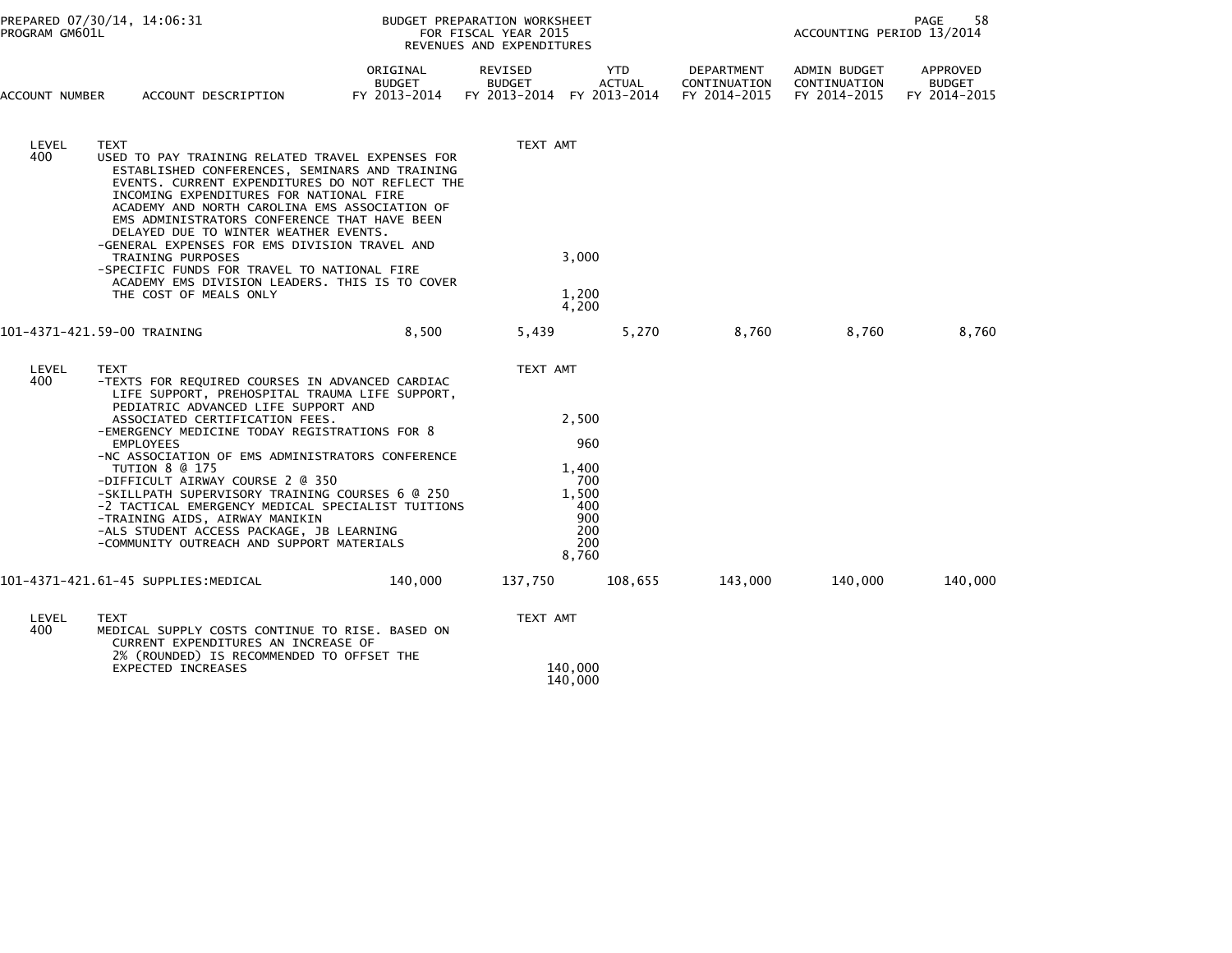| PREPARED 07/30/14, 14:06:31<br>PROGRAM GM601L |                                                                                                                                                                                                                                                                                                                                                                                                                                                                                                                                                                                                                                                                                        |                                           | BUDGET PREPARATION WORKSHEET<br>FOR FISCAL YEAR 2015<br>REVENUES AND EXPENDITURES |                                                                             |                                            | PAGE<br>59<br>ACCOUNTING PERIOD 13/2014      |                                           |  |
|-----------------------------------------------|----------------------------------------------------------------------------------------------------------------------------------------------------------------------------------------------------------------------------------------------------------------------------------------------------------------------------------------------------------------------------------------------------------------------------------------------------------------------------------------------------------------------------------------------------------------------------------------------------------------------------------------------------------------------------------------|-------------------------------------------|-----------------------------------------------------------------------------------|-----------------------------------------------------------------------------|--------------------------------------------|----------------------------------------------|-------------------------------------------|--|
| ACCOUNT NUMBER                                | ACCOUNT DESCRIPTION                                                                                                                                                                                                                                                                                                                                                                                                                                                                                                                                                                                                                                                                    | ORIGINAL<br><b>BUDGET</b><br>FY 2013-2014 | REVISED<br><b>BUDGET</b><br>FY 2013-2014 FY 2013-2014                             | YTD<br><b>ACTUAL</b>                                                        | DEPARTMENT<br>CONTINUATION<br>FY 2014-2015 | ADMIN BUDGET<br>CONTINUATION<br>FY 2014-2015 | APPROVED<br><b>BUDGET</b><br>FY 2014-2015 |  |
|                                               | 101-4371-421.61-85 SUPPLIES:VEHICLE                                                                                                                                                                                                                                                                                                                                                                                                                                                                                                                                                                                                                                                    | 15,000                                    | 15,000                                                                            | 13,608                                                                      | 15,000                                     | 15,000                                       | 15,000                                    |  |
| LEVEL<br>400                                  | <b>TEXT</b><br>THIS LINE IS USED ONLY FOR THE PURCHASE OF TIRES<br>FOR DEPARTMENT VEHICLES. BASED ON FLUCTUATIONS<br>IN THE PETROLEUM MARKET A RECOMMENDATION IS<br>MADE TO MAINTAIN CURRENT FUNDING LEVEL                                                                                                                                                                                                                                                                                                                                                                                                                                                                             |                                           | TEXT AMT                                                                          | 15,000<br>15,000                                                            |                                            |                                              |                                           |  |
|                                               | 101-4371-421.61-90 SUPPLIES:OTHER                                                                                                                                                                                                                                                                                                                                                                                                                                                                                                                                                                                                                                                      | 2,000                                     | 2,750                                                                             | 1,913                                                                       | 2,000                                      | 2,000                                        | 2,000                                     |  |
| LEVEL<br>400                                  | <b>TEXT</b><br>-DRY CELL BATTERIES FOR MEDICAL EQUIPMENT<br>-GENERAL SUPPLIES NOT COVERED BY FACILITIES<br>MANAGEMENT BUT REQUIRED FOR EMS OPERATIONS<br>SUCH AS BLEACH AND SPECIFIC CLEANERS                                                                                                                                                                                                                                                                                                                                                                                                                                                                                          |                                           | TEXT AMT                                                                          | 900<br>1,100<br>2,000                                                       |                                            |                                              |                                           |  |
|                                               | 101–4371–421.61–95 SUPPLIES:OTHER SMALL EQMT                                                                                                                                                                                                                                                                                                                                                                                                                                                                                                                                                                                                                                           | 9,500                                     | 19,751                                                                            | 16,785                                                                      | 10,275                                     | 10,275                                       | 10,275                                    |  |
| LEVEL<br>400                                  | TEXT<br>-INCLUDED IN THIS ARE MULTIPLE ITEMS THAT REQUIRE<br>ANNUAL REPLACEMENTS:<br>-ADULT SOFT SPLINTS<br>-PEDIATRIC SOFT SPLINT KITS<br>-DISPOSABLE MEDICAL EQUIPMENT SUCH AS IV<br>PRESSURE INFUSERS, BLOOD PRESSURE CUFFS, ETC                                                                                                                                                                                                                                                                                                                                                                                                                                                    |                                           | TEXT AMT                                                                          | 1,100<br>650<br>925                                                         |                                            |                                              |                                           |  |
|                                               | -ALSO INCLUDED ARE ITEMS THAT ARE NOT CONSIDERED<br>DISPOSABLE BUT HAVE A LIMITED LIFE EXPECTANCY<br>DUE TO FREQUENCY OF USE:<br>-PULSE OXIMETRY PROBES FOR CARDIAC MONITOR<br>-CARDIAC MONITOR CABLES<br>-BLOOD PRESSURE CUFFS FOR CARDIAC MONITOR<br>-REPLACEMENT BACKBOARDS 10 @ \$125<br>-LAPTOP/TABLET SUPPLIES:STYLUS, COVER, ETC.<br>-VARIOUS SMALL ITEMS NEEDED FOR DAILY OPERATIONS<br>OF EMS STATIONS SUCH AS: POTS & PANS, SILVERWARE<br>SMALL HAND TOOLS, ETC.<br>-SMALL FURNITURE REPLACEMENT ITEMS FOR SEVERAL<br>LOCATIONS SUCH AS LAMPS, STOOLS, SHELVING, ETC<br>-REPLACEMENT MATTRESSES FOR STATION 83 2 @ \$350<br>-BARCODE READER/SCANNER FOR INVENTORY MANAGEMENT |                                           |                                                                                   | 2,200<br>1,000<br>500<br>1,250<br>250<br>500<br>500<br>700<br>700<br>10,275 |                                            |                                              |                                           |  |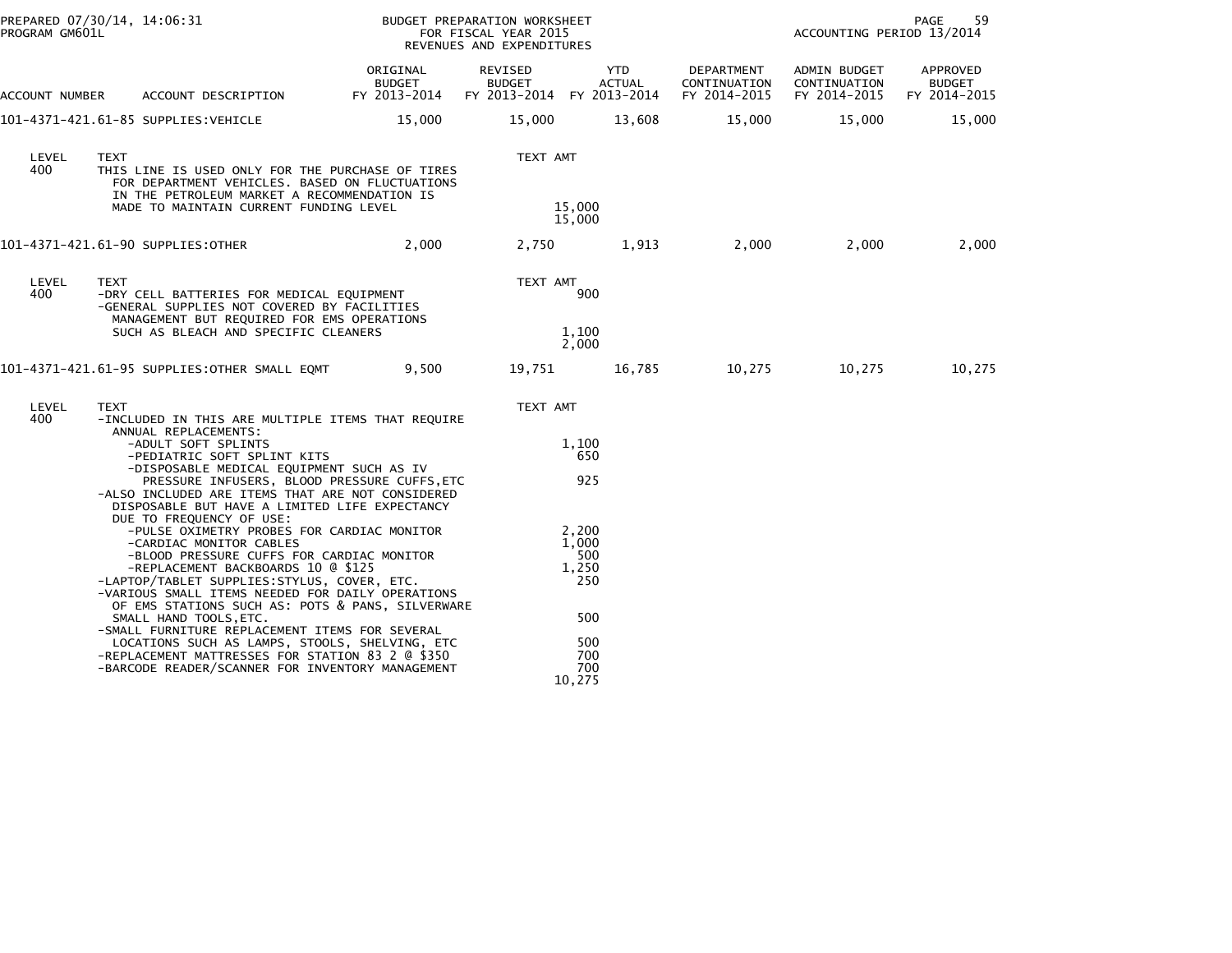| PROGRAM GM601L | PREPARED 07/30/14, 14:06:31                                                                                                                                                                                                                                                                                                                                                                                                                                                 |                                           | BUDGET PREPARATION WORKSHEET<br>FOR FISCAL YEAR 2015<br>REVENUES AND EXPENDITURES | PAGE<br>60<br>ACCOUNTING PERIOD 13/2014 |                                            |                                              |                                           |
|----------------|-----------------------------------------------------------------------------------------------------------------------------------------------------------------------------------------------------------------------------------------------------------------------------------------------------------------------------------------------------------------------------------------------------------------------------------------------------------------------------|-------------------------------------------|-----------------------------------------------------------------------------------|-----------------------------------------|--------------------------------------------|----------------------------------------------|-------------------------------------------|
| ACCOUNT NUMBER | ACCOUNT DESCRIPTION                                                                                                                                                                                                                                                                                                                                                                                                                                                         | ORIGINAL<br><b>BUDGET</b><br>FY 2013-2014 | REVISED<br><b>BUDGET</b><br>FY 2013-2014 FY 2013-2014                             | YTD<br><b>ACTUAL</b>                    | DEPARTMENT<br>CONTINUATION<br>FY 2014-2015 | ADMIN BUDGET<br>CONTINUATION<br>FY 2014-2015 | APPROVED<br><b>BUDGET</b><br>FY 2014-2015 |
|                | 101-4371-421.62-05 ELECTRICITY                                                                                                                                                                                                                                                                                                                                                                                                                                              | 24,900                                    | 24,900                                                                            | 17,069                                  | 24,900                                     | 24,900                                       | 24,900                                    |
| LEVEL<br>400   | <b>TEXT</b><br>CURRENT AMOUNT INCLUDED 12 MONTHS OF ELECTRICAL<br>SERVICE FOR WEST ROWAN STATION. STATION HAS ONLY<br>HAD 2 FULL BILLING CYCLES TO THIS POINT. THE<br>CURRENT AMOUNT SHOULD BE MAINTAINED IN ORDER TO<br>COVER THOSE ADDITIONAL COSTS                                                                                                                                                                                                                       |                                           | TEXT AMT<br>24,900<br>24,900                                                      |                                         |                                            |                                              |                                           |
|                | 101-4371-421.62-20 MOTOR FUEL & LUBRICANTS                                                                                                                                                                                                                                                                                                                                                                                                                                  | 115,000                                   | 115,000                                                                           | 103,889                                 | 115,000                                    | 115,000                                      | 115,000                                   |
|                | 101-4371-421.62-25 NATURAL GAS                                                                                                                                                                                                                                                                                                                                                                                                                                              | 4,200                                     | 1,820                                                                             | 781                                     | 4,200                                      | 2,200                                        | 2,200                                     |
| LEVEL<br>400   | <b>TEXT</b><br>PROVIDES NATURAL GAS FOR:<br>-123 NORTH SHAVER STREET, EMS STATION 85<br>PNG ACCT# 8002826156001<br>(BAY HEATER, HOT WATER, GENERATOR)<br>-11130 STATESVILLE BLVD, EMS STATION 88<br>PNG ACCT# 3003440539001<br>(HOT WATER, GENERATOR, HEAT)                                                                                                                                                                                                                 |                                           | TEXT AMT<br>3,000<br>1,200<br>4,200                                               |                                         |                                            |                                              |                                           |
|                | 101-4371-421.62-30 PROPANE GAS                                                                                                                                                                                                                                                                                                                                                                                                                                              | 4,100                                     | 6,130                                                                             | 5,290                                   | 6,150                                      | 6,150                                        | 6,150                                     |
| LEVEL<br>400   | TEXT<br>PROVIDES BOTTLED PROPANE GAS FOR THE FOLLOWING EMS<br>STATION LOCATIONS:                                                                                                                                                                                                                                                                                                                                                                                            |                                           | TEXT AMT                                                                          |                                         |                                            |                                              |                                           |
|                | -EMS STATION 82 (HEAT, BAY HEAT, GENERATOR)<br>-EMS STATION 83 (BAY HEAT, GENERATOR)<br>-EMS STATION 84 (GENERATOR)<br>RECOMMENDED AMOUNT REFLECTS AN INCREASE OF 50%<br>IN EACH LOCATION BASED ON CURRENT PROPANE PRICES<br>PROPANE HAS INCREASED ALMOST 100% IN PRICE THIS<br>YEAR BUT IS NOT EXPECTED TO SUSTAIN THE TOTAL<br>PRICE INCREASE. ONE BUDGET AMENDMENT HAS ALREADY<br>BEEN REQUIRED TO MEET THE CURRENT NEEDS IN THIS<br>LINE. CURRENT EXPENDITURE IS \$4500 |                                           | 3,300<br>1,650<br>1,200<br>6,150                                                  |                                         |                                            |                                              |                                           |
|                | 101-4371-421.64-50 DUES & SUBSCRIPTIONS                                                                                                                                                                                                                                                                                                                                                                                                                                     | 700                                       | 700                                                                               | 489                                     | 725                                        | 700                                          | 700                                       |
| LEVEL          | <b>TEXT</b>                                                                                                                                                                                                                                                                                                                                                                                                                                                                 |                                           | TEXT AMT                                                                          |                                         |                                            |                                              |                                           |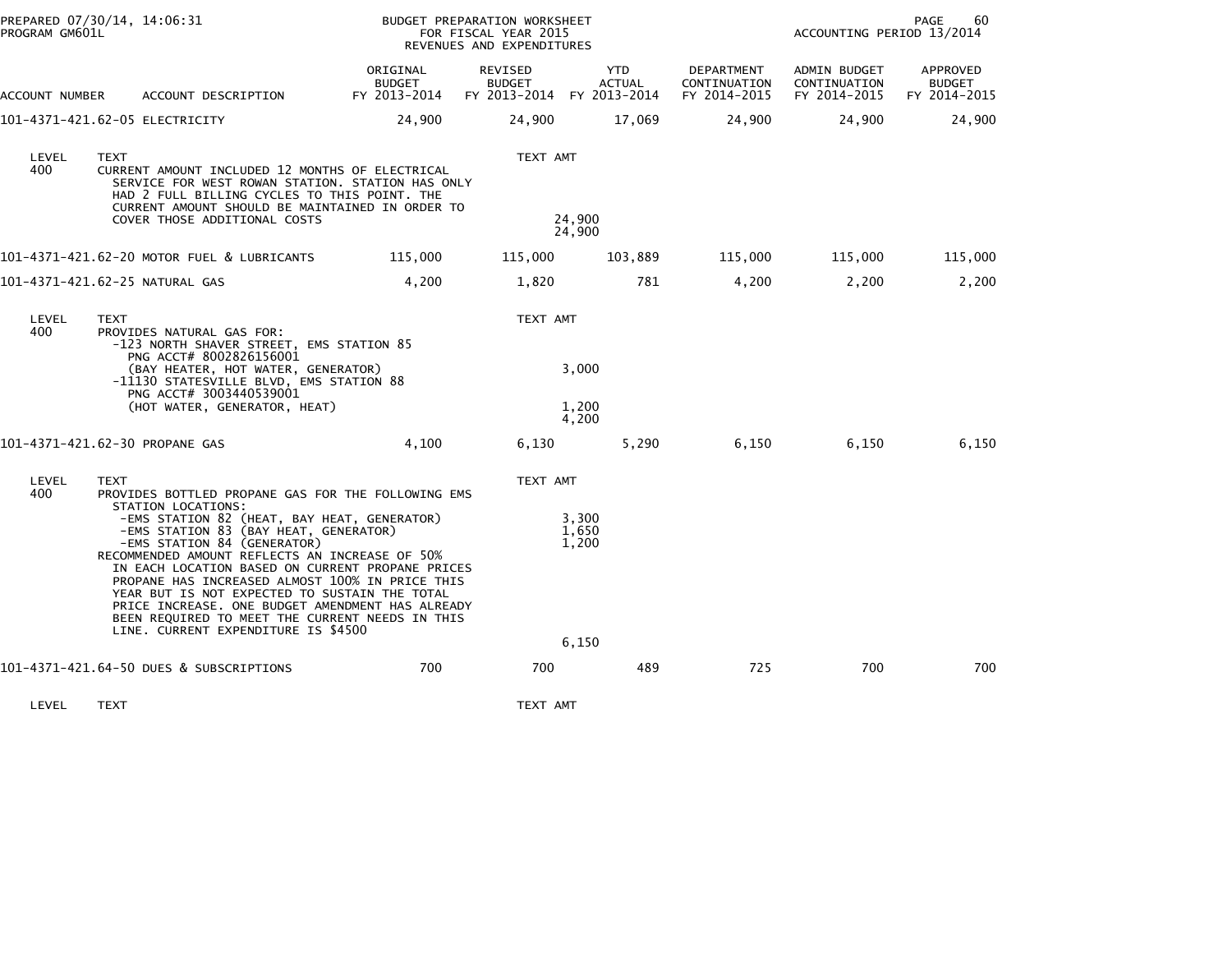| PROGRAM GM601L | PREPARED 07/30/14, 14:06:31                                                                                                                                                                                                                                                                                                                                                                                                                                                                                                                                                           |                                    | BUDGET PREPARATION WORKSHEET<br>FOR FISCAL YEAR 2015<br>REVENUES AND EXPENDITURES |                                         |                                            |                                              | PAGE<br>61<br>ACCOUNTING PERIOD 13/2014   |  |  |
|----------------|---------------------------------------------------------------------------------------------------------------------------------------------------------------------------------------------------------------------------------------------------------------------------------------------------------------------------------------------------------------------------------------------------------------------------------------------------------------------------------------------------------------------------------------------------------------------------------------|------------------------------------|-----------------------------------------------------------------------------------|-----------------------------------------|--------------------------------------------|----------------------------------------------|-------------------------------------------|--|--|
| ACCOUNT NUMBER | ACCOUNT DESCRIPTION                                                                                                                                                                                                                                                                                                                                                                                                                                                                                                                                                                   | ORIGINAL<br>BUDGET<br>FY 2013-2014 | REVISED<br><b>BUDGET</b><br>FY 2013-2014 FY 2013-2014                             | YTD<br><b>ACTUAL</b>                    | DEPARTMENT<br>CONTINUATION<br>FY 2014-2015 | ADMIN BUDGET<br>CONTINUATION<br>FY 2014-2015 | APPROVED<br><b>BUDGET</b><br>FY 2014-2015 |  |  |
| 400            | VARIOUS ITEMS INCLUDING ANNUAL DUES ARE PAID FROM<br>THIS LINE. SEVERAL ITEMS WILL POST TO THE LINE<br>BEFORE THE END OF THE CURRENT FY DUE TO BILLING<br>CYCLES OF THOSE AGENCIES/ORGANIZATIONS.                                                                                                                                                                                                                                                                                                                                                                                     | 700<br>700                         |                                                                                   |                                         |                                            |                                              |                                           |  |  |
|                | 101-4371-421.65-00 DRUGS & MEDICINES                                                                                                                                                                                                                                                                                                                                                                                                                                                                                                                                                  | 55,000                             | 55,000                                                                            | 47,312                                  | 57,750                                     | 55,000                                       | 55,000                                    |  |  |
| LEVEL<br>400   | <b>TEXT</b><br>DRUGS AND MEDICINES CONTINUE TO BE IN A STATE OF<br>BACKORDER AND SHORT SUPPLY. PRICE INCREASES HAVE<br>OCCURED AS A RESULT OF THESE MARKET CONDITIONS.<br>CURRENTLY "ON BUDGET" HOWEVER A SMALL INCREASE,<br>5% (ROUNDED) IS RECOMMENDED TO MEET FUTURE<br>PRICE INCREASES                                                                                                                                                                                                                                                                                            |                                    | TEXT AMT                                                                          | 55,000<br>55.000                        |                                            |                                              |                                           |  |  |
|                | 101-4371-421.74-35 C/A:VEHICLES                                                                                                                                                                                                                                                                                                                                                                                                                                                                                                                                                       | 296,094                            | 711,585                                                                           | 711,585                                 | 367,808                                    | 367,808                                      | 367,808                                   |  |  |
| LEVEL<br>400   | <b>TEXT</b><br>-REPLACEMENT EMS UNIT FOR 2009 DODGE<br>COUNTY ID NUMBER 0923<br>-REPLACEMENT EMS UNIT FOR 2009 DODGE<br>COUNTY ID NUMBER 1016<br>-REPLACEMENT FOR 2001 FORD CROWN VICTORIA<br>STAFF/RESPONSE VEHICLE UTILIZED BY EMS<br>DIVISION CHIEF<br>COUNTY ID NUMBER 0123                                                                                                                                                                                                                                                                                                       |                                    | TEXT AMT                                                                          | 163,689<br>163,689<br>40,430<br>367,808 |                                            |                                              |                                           |  |  |
|                | 101-4371-421.74-90 C/A:OTHER EQUIPMENT                                                                                                                                                                                                                                                                                                                                                                                                                                                                                                                                                | 12,500                             | 11,638                                                                            | 11,638                                  | 16,730                                     | 15,000                                       | 39,730                                    |  |  |
| LEVEL<br>400   | <b>TEXT</b><br>WITH UPDATED RULES REGARDING TESTING AND REVIEW<br>OF EMS SKILLS, IT IS MORE IMPORTANT TO HAVE NEW,<br>FUNCTIONAL RESOURCES TO ASSURE COMPETENCY IN<br>THESE AREAS. THE DIVISON CURRENTLY HAS A DEVICE<br>THAT IS DAMAGED BEYOND USE DUE TO AGE AND USE.<br>THE "STAT MAN" ADULT SIMULATOR WAS PURCHASED IN<br>2006 AND HAS REACHED ITS, END OF LIFE, FOR USE<br>AS INTENDED. IT IS CURRENTLY USED ONLY FOR THE<br>SIMULATION OF CPR, PATIENT LIFTING AND MOVING,<br>ETC. THE LAERDAL ALS SIMULATOR WITH SIM PAD IS<br>THE MOST DIRECT REPLACEMENT AVAILABLE IN TODAYS |                                    | TEXT AMT                                                                          |                                         |                                            |                                              |                                           |  |  |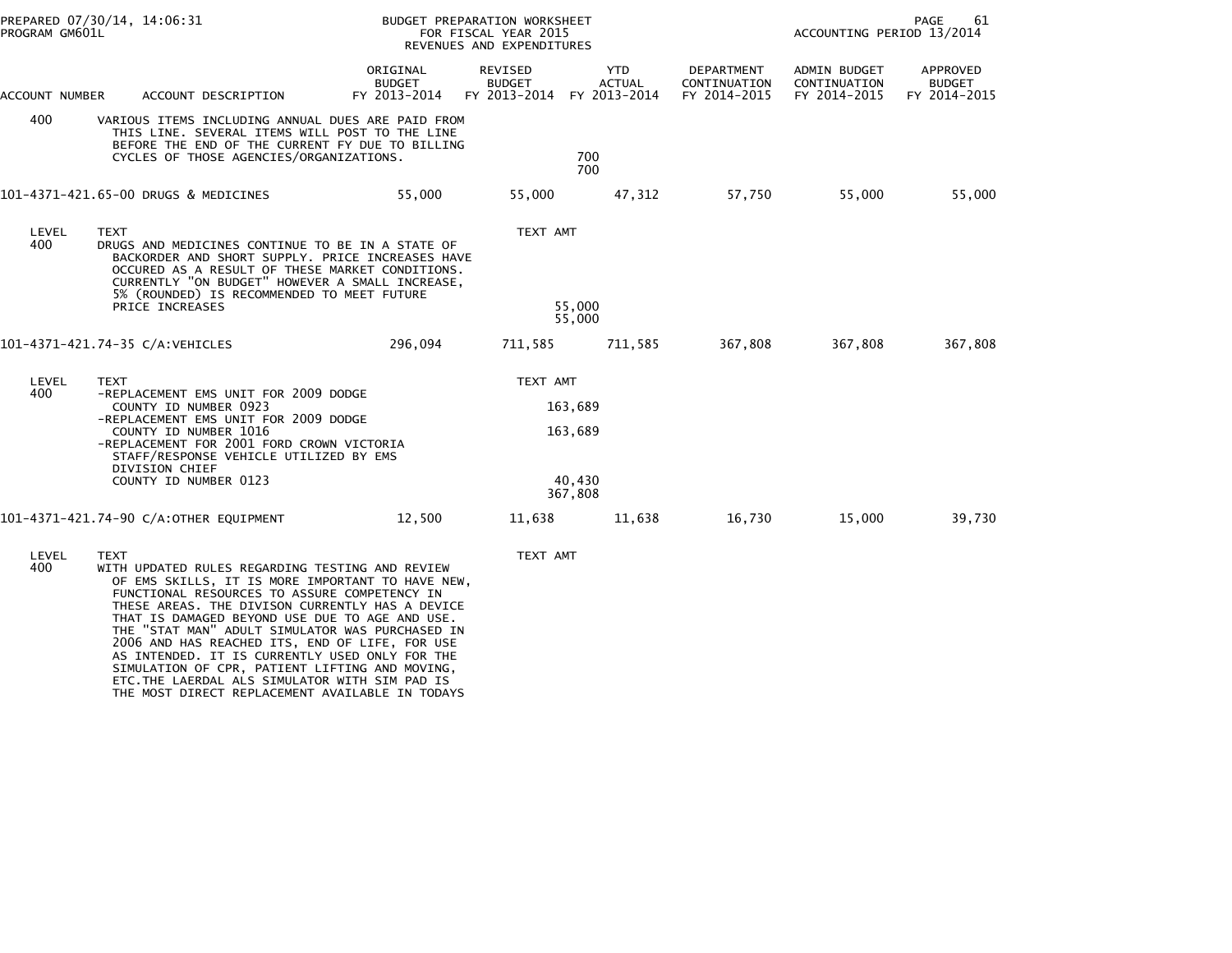| PROGRAM GM601L     | PREPARED 07/30/14, 14:06:31                                                                                                                                                                                                                                                                                                                                                                                                                                                                                                                                                                                                                                                                                                                                                                     |                                           | BUDGET PREPARATION WORKSHEET<br>FOR FISCAL YEAR 2015<br>REVENUES AND EXPENDITURES | 62<br>PAGE<br>ACCOUNTING PERIOD 13/2014                          |                                            |                                              |                                           |
|--------------------|-------------------------------------------------------------------------------------------------------------------------------------------------------------------------------------------------------------------------------------------------------------------------------------------------------------------------------------------------------------------------------------------------------------------------------------------------------------------------------------------------------------------------------------------------------------------------------------------------------------------------------------------------------------------------------------------------------------------------------------------------------------------------------------------------|-------------------------------------------|-----------------------------------------------------------------------------------|------------------------------------------------------------------|--------------------------------------------|----------------------------------------------|-------------------------------------------|
| ACCOUNT NUMBER     | ACCOUNT DESCRIPTION                                                                                                                                                                                                                                                                                                                                                                                                                                                                                                                                                                                                                                                                                                                                                                             | ORIGINAL<br><b>BUDGET</b><br>FY 2013-2014 | REVISED<br><b>BUDGET</b>                                                          | YTD<br>ACTUAL<br>FY 2013-2014 FY 2013-2014                       | DEPARTMENT<br>CONTINUATION<br>FY 2014-2015 | ADMIN BUDGET<br>CONTINUATION<br>FY 2014-2015 | APPROVED<br><b>BUDGET</b><br>FY 2014-2015 |
|                    | MARKET. IF POSSIBLE THE STAT MAN SHOULD<br>CONTINUE TO BE UTILIZED IN ITS CURRENT ROLE AS<br>OPPOSED TO BEING SURPLUSED WHEN REPLACED. THE<br>THE SURPLUS VALUE IS LOWER THAN THE COST OF A<br>DEVICE THAT WOULD BE USED FOR THE TRAINING<br>THAT IS CURRENTLY BEING DELIVERED WITH THE<br>DAMAGED, OUTDATED STAT MAN.<br>DISASTER TRAILER AND SUPPLIES<br>ALS SIMULATOR WITH SIMPAD SYSTEM                                                                                                                                                                                                                                                                                                                                                                                                     |                                           |                                                                                   | 15,000<br>8,000<br>16,730<br>39,730                              |                                            |                                              |                                           |
|                    | 101-4371-421.76-30 F/A:EQUIPMENT/FURNISHINGS 4,500                                                                                                                                                                                                                                                                                                                                                                                                                                                                                                                                                                                                                                                                                                                                              |                                           | 4,822                                                                             | 3,996                                                            |                                            | 16,300 11,800                                | 14,560                                    |
| LEVEL<br>400       | <b>TEXT</b><br>-THE DIVISION BEGAN A PROJECT TO REPLACE AGED<br>STAIR CHAIR STRETCHERS IN FY 2012. CURRENTLY<br>THERE ARE 6 OF THESE SAFER, STURDIER DEVICES<br>IN SERVICE. 2 ADDITIONAL DEVICES WILL BE ADDED<br>WITH THE PURCHASE OF REPLACEMENT AMBULANCES IN<br>FY 14/15. THIS WILL LEAVE ONLY 4 DEVICES THAT<br>AWAIT REPLACEMENT. THE NEWER DEVICES ARE SAFER<br>FOR PATIENTS AND STAFF REDUCING THE POTENTIAL<br>FOR INJURY TO BOTH. REPLACEMENT OF THE LAST 4<br>UNITS IS RECOMMENDED FOR THIS BUDGET CYCLE<br>-STYRKER 6252 STAIR CHAIR 4 @ \$2950<br>-REPLACEMENT FURNISHINGS FOR EMS STATION 82<br>-REPLACEMENT FURNISHINGS FOR EMS STATION 83<br>-REPLACEMENT FURNISHINGS FOR EMS STATION 87<br>LESS COUNTY MANAGER'S REDUCTION<br>VHF PAGING FOR COMMAND STAFF (6 @ \$460.00 EACH) |                                           | TEXT AMT                                                                          | 11,800<br>1,500<br>1,500<br>1,500<br>$4,500-$<br>2,760<br>14,560 |                                            |                                              |                                           |
|                    | 101-4371-421.83-97 DONATION EXPENDITURES                                                                                                                                                                                                                                                                                                                                                                                                                                                                                                                                                                                                                                                                                                                                                        | 0                                         | 0                                                                                 | $250 -$                                                          | $\mathbf 0$                                | 0                                            | 0                                         |
|                    | 101-4371-421.84-28 FRST RESPNDR FIN ASSIST                                                                                                                                                                                                                                                                                                                                                                                                                                                                                                                                                                                                                                                                                                                                                      | 3,100                                     | 3,100                                                                             | 2,786                                                            | 3,100                                      | 3,100                                        | 3,100                                     |
|                    | 101-4371-421.85-49 GRANT:SAFE KIDS                                                                                                                                                                                                                                                                                                                                                                                                                                                                                                                                                                                                                                                                                                                                                              | $\mathbf 0$                               | $\mathbf 0$                                                                       | $\mathbf 0$                                                      | $\mathbf 0$                                | $\mathbf 0$                                  | $\mathbf 0$                               |
|                    | 101-4371-421.85-67 RURAL HEALTH COMM CARE                                                                                                                                                                                                                                                                                                                                                                                                                                                                                                                                                                                                                                                                                                                                                       | $\mathbf{0}$                              | $\mathbf{0}$                                                                      | $\mathbf{0}$                                                     | $\mathbf{0}$                               | $\Omega$                                     | $\mathbf 0$                               |
|                    | 101-4371-421.91-00 APPROPRIATIONS                                                                                                                                                                                                                                                                                                                                                                                                                                                                                                                                                                                                                                                                                                                                                               | 40,320                                    | 40,320                                                                            | 40,320                                                           | 40,320                                     | 40,320                                       | 40,320                                    |
| *.<br>EXPENDITURE  |                                                                                                                                                                                                                                                                                                                                                                                                                                                                                                                                                                                                                                                                                                                                                                                                 | 4,273,883                                 |                                                                                   |                                                                  | 4,693,003 4,498,357 4,196,325 4,313,135    |                                              | 4,340,625                                 |
| **<br>EMS DIVISION |                                                                                                                                                                                                                                                                                                                                                                                                                                                                                                                                                                                                                                                                                                                                                                                                 | 1,258,883                                 | 1,675,880                                                                         | 1,541,836                                                        | 1,356,325                                  | 1,473,135                                    | 1,500,625                                 |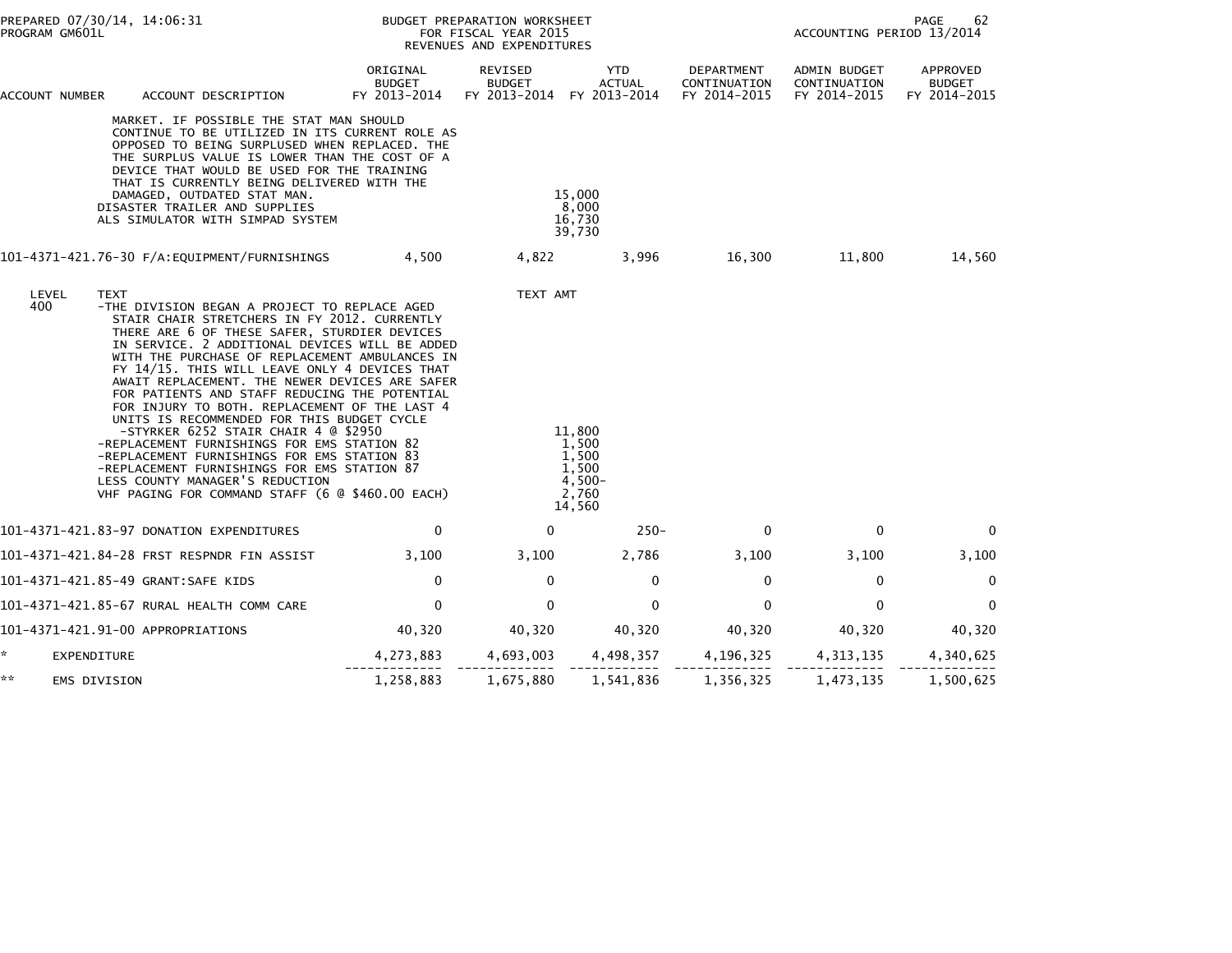| PREPARED 07/30/14, 14:06:31<br>PROGRAM GM601L |                     | BUDGET PREPARATION WORKSHEET<br>FOR FISCAL YEAR 2015<br>REVENUES AND EXPENDITURES | -63<br>PAGE<br>ACCOUNTING PERIOD 13/2014 |                                             |                                            |                                              |                                           |
|-----------------------------------------------|---------------------|-----------------------------------------------------------------------------------|------------------------------------------|---------------------------------------------|--------------------------------------------|----------------------------------------------|-------------------------------------------|
| ACCOUNT NUMBER                                | ACCOUNT DESCRIPTION | ORIGINAL<br><b>BUDGET</b><br>FY 2013-2014                                         | REVISED<br><b>BUDGET</b>                 | YTD.<br>ACTUAL<br>FY 2013-2014 FY 2013-2014 | DEPARTMENT<br>CONTINUATION<br>FY 2014-2015 | ADMIN BUDGET<br>CONTINUATION<br>FY 2014-2015 | APPROVED<br><b>BUDGET</b><br>FY 2014-2015 |
| ***<br>EMERGENCY SERVICES                     |                     | 1.946.688                                                                         | 2,363,241                                | 2,201,493                                   | 2,057,284                                  | 2,236,425                                    | 2,264,615                                 |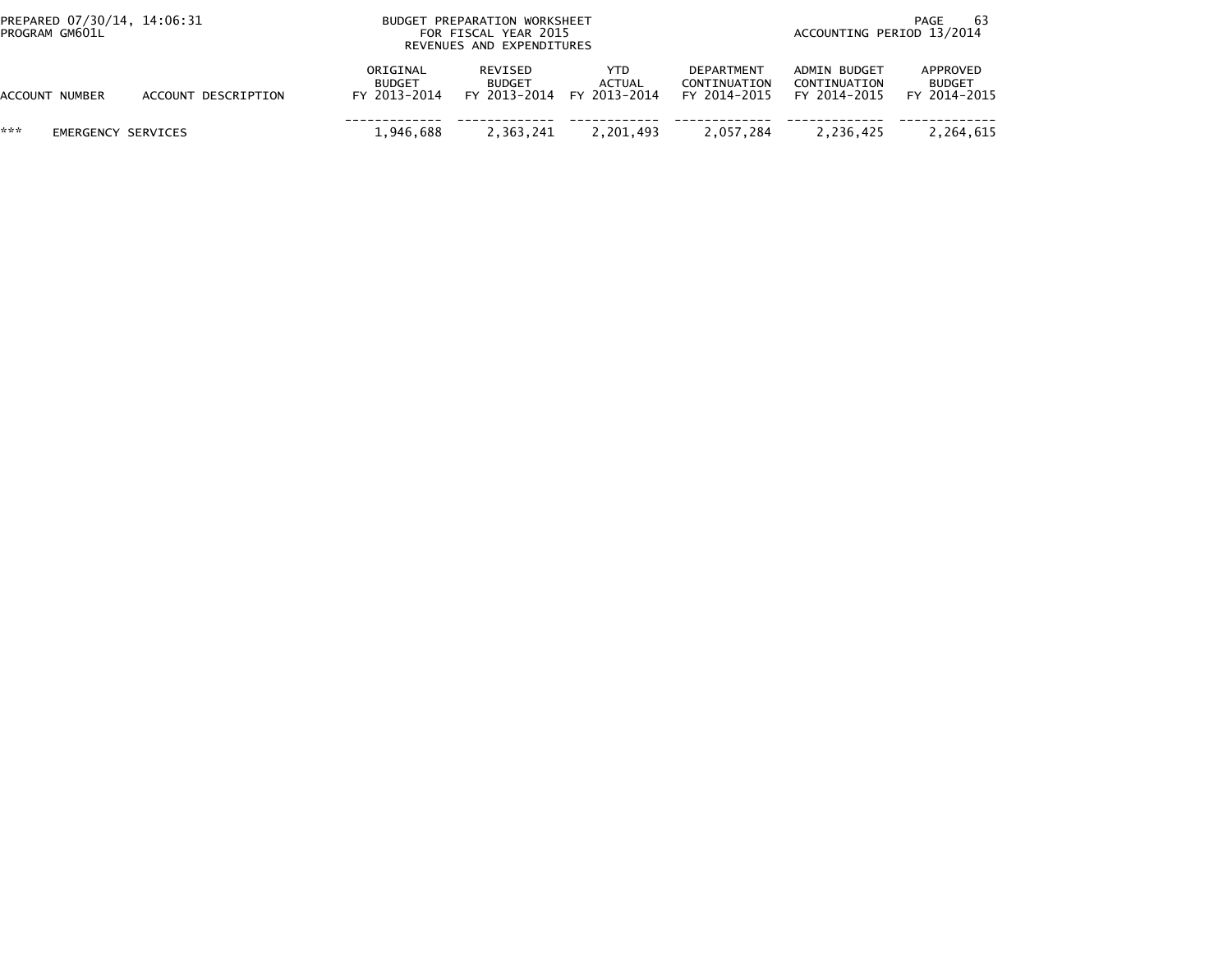| PREPARED 07/30/14, 14:06:31<br>PROGRAM GM601L |                    |                                            | BUDGET PREPARATION WORKSHEET<br>FOR FISCAL YEAR 2015<br>REVENUES AND EXPENDITURES |                                          |                                       |                                                   | PAGE<br>ACCOUNTING PERIOD 13/2014                   |                                           |  |  |
|-----------------------------------------------|--------------------|--------------------------------------------|-----------------------------------------------------------------------------------|------------------------------------------|---------------------------------------|---------------------------------------------------|-----------------------------------------------------|-------------------------------------------|--|--|
|                                               | ACCOUNT NUMBER     | ACCOUNT DESCRIPTION                        | ORIGINAL<br><b>BUDGET</b><br>FY 2013-2014                                         | REVISED<br><b>BUDGET</b><br>FY 2013-2014 | YTD.<br><b>ACTUAL</b><br>FY 2013-2014 | <b>DEPARTMENT</b><br>CONTINUATION<br>FY 2014-2015 | <b>ADMIN BUDGET</b><br>CONTINUATION<br>FY 2014-2015 | APPROVED<br><b>BUDGET</b><br>FY 2014-2015 |  |  |
|                                               |                    | 101-4402-334.16-25 DJJDP PROGRAM           | 336.948-                                                                          | 336.948-                                 | 332.819-                              | 0                                                 | 322.700-                                            | 322,700-                                  |  |  |
|                                               |                    | 101-4402-395.00-00 FUND BALANCE APPR-RESTR | 0                                                                                 |                                          | $\mathbf{0}$                          | 0                                                 | 0                                                   | $\Omega$                                  |  |  |
| ÷                                             | <b>REVENUE</b>     | 101-4402-421.32-23 DJJDP PROGRAM           | $336.948 -$<br>336.948                                                            | $336.948 -$<br>336,948                   | 332.819-<br>332,814                   |                                                   | 322,700-<br>322.700                                 | 322,700-<br>322,700                       |  |  |
| *.                                            | <b>EXPENDITURE</b> |                                            | 336.948                                                                           | 336,948                                  | 332,814                               |                                                   | 322.700                                             | 322,700                                   |  |  |
| **                                            | DJJDP PROGRAM      |                                            | 0                                                                                 |                                          | $5-$                                  |                                                   | 0                                                   | $\bf{0}$                                  |  |  |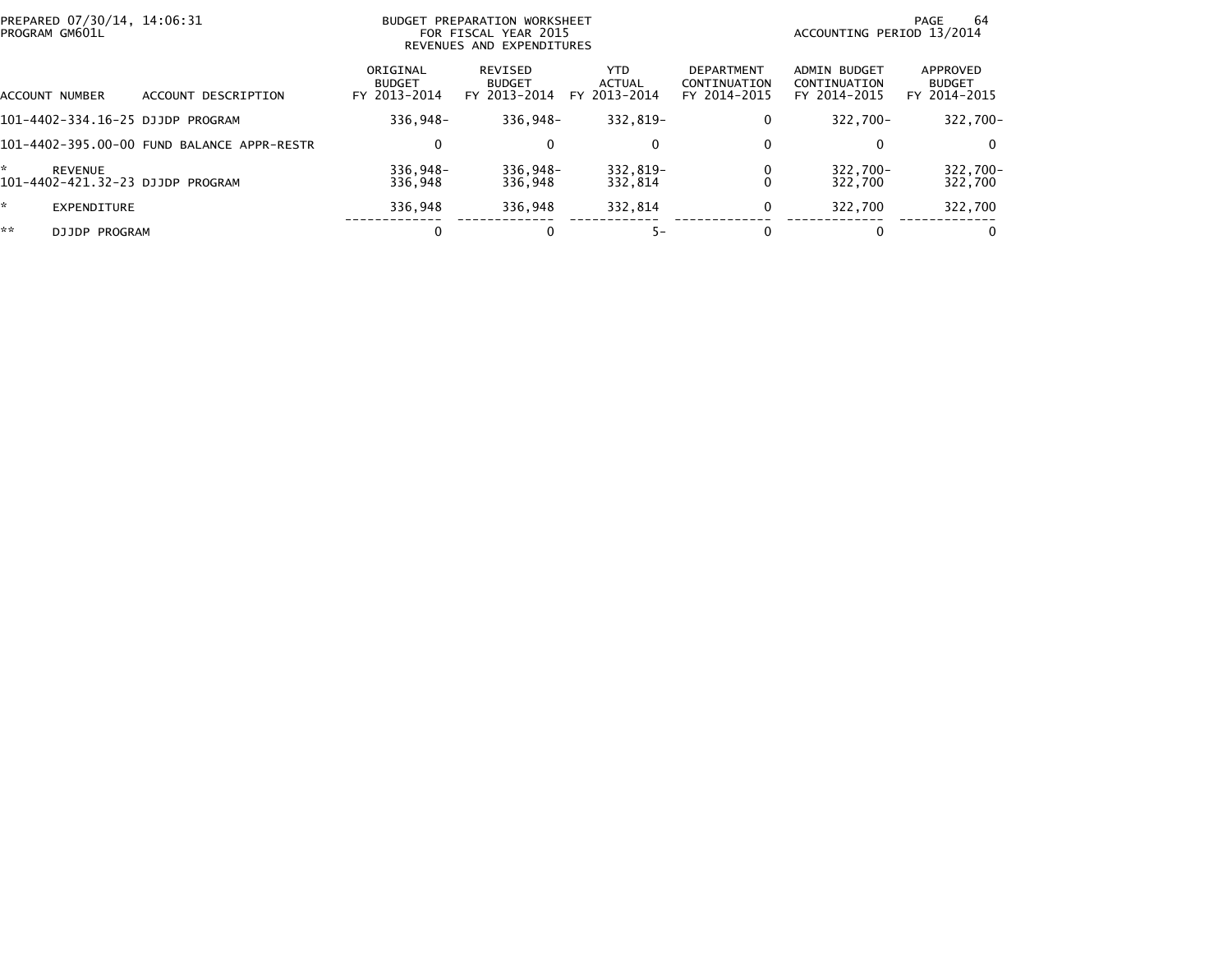| PREPARED 07/30/14, 14:06:31<br>PROGRAM GM601L |                                                          |                                                                                                         |                                                                                                                                         |                                                                                                     | BUDGET PREPARATION WORKSHEET<br>FOR FISCAL YEAR 2015<br>REVENUES AND EXPENDITURES |                                                 |                                            |                                                     | 65<br>PAGE<br>ACCOUNTING PERIOD 13/2014   |  |  |
|-----------------------------------------------|----------------------------------------------------------|---------------------------------------------------------------------------------------------------------|-----------------------------------------------------------------------------------------------------------------------------------------|-----------------------------------------------------------------------------------------------------|-----------------------------------------------------------------------------------|-------------------------------------------------|--------------------------------------------|-----------------------------------------------------|-------------------------------------------|--|--|
| ACCOUNT NUMBER                                |                                                          | ACCOUNT DESCRIPTION                                                                                     |                                                                                                                                         | ORIGINAL<br><b>BUDGET</b><br>FY 2013-2014                                                           | <b>REVISED</b><br><b>BUDGET</b><br>FY 2013-2014                                   | <b>YTD</b><br><b>ACTUAL</b><br>FY 2013-2014     | DEPARTMENT<br>CONTINUATION<br>FY 2014-2015 | <b>ADMIN BUDGET</b><br>CONTINUATION<br>FY 2014-2015 | APPROVED<br><b>BUDGET</b><br>FY 2014-2015 |  |  |
|                                               |                                                          | 101-4410-320.20-00 CONCEALED WEAPON PERMIT                                                              |                                                                                                                                         | 120,000-                                                                                            | 217,240-                                                                          | $233,535-$                                      | $125,000 -$                                | 180,000-                                            | 180,000-                                  |  |  |
|                                               |                                                          |                                                                                                         |                                                                                                                                         | $17,000-$                                                                                           | $17,000-$                                                                         | $17,590-$                                       | $17,000-$                                  | $17,000-$                                           | 17,000-                                   |  |  |
|                                               |                                                          | 101-4410-325.56-00 DEPUTY ESCORT SERVICES                                                               |                                                                                                                                         | $2,000-$                                                                                            | $2,000-$                                                                          | $2,170-$                                        | $2,000-$                                   | $2,000-$                                            | $2,000-$                                  |  |  |
|                                               |                                                          | 101-4410-332.40-00 ICE OT REIMBURSEMENT                                                                 |                                                                                                                                         | $15,000 -$                                                                                          | $15,000 -$                                                                        | $1,157-$                                        | $15,000 -$                                 | $13,000 -$                                          | $13,000 -$                                |  |  |
| LEVEL<br>400                                  | <b>TEXT</b>                                              | DEPT CONTINUATION<br>ICE OT REIMBURSED TO DATE                                                          |                                                                                                                                         |                                                                                                     | TEXT AMT                                                                          | 15,000<br>$2,000-$<br>13,000                    |                                            |                                                     |                                           |  |  |
|                                               |                                                          | 101-4410-342.10-00 CALENDAR CONTRIBUTIONS                                                               |                                                                                                                                         | $7,500-$                                                                                            | $7,500-$                                                                          | $7,500-$                                        | $7,500-$                                   | $7,500-$                                            | $7,500-$                                  |  |  |
|                                               |                                                          | 101-4410-342.15-00 COMM RELATIONS DRUG ENFRC                                                            |                                                                                                                                         | 0                                                                                                   | $\mathbf 0$                                                                       | $\mathbf 0$                                     | $\mathbf 0$                                | $\mathbf 0$                                         | $\mathbf 0$                               |  |  |
|                                               |                                                          | 101-4410-342.25-00 GREAT - DRUG ABUSE RES ED                                                            |                                                                                                                                         | $\mathbf{0}$                                                                                        | $5,605-$                                                                          | $605 -$                                         | $100 -$                                    | $100 -$                                             | $100 -$                                   |  |  |
|                                               |                                                          | 101-4410-342.65-00 RCCC SECURITY REIMB                                                                  |                                                                                                                                         | $3,000-$                                                                                            | $3,000-$                                                                          | $3,000 -$                                       | $3,000-$                                   | $3,000-$                                            | $3,000-$                                  |  |  |
|                                               |                                                          | 101-4410-342.70-00 SCHOOL RESOURCE REIMB-R/S                                                            |                                                                                                                                         | $92,586-$                                                                                           | 144,998–                                                                          | 148,289-                                        | 255,109-                                   | 257,703-                                            | 257,703-                                  |  |  |
| LEVEL<br>400                                  | TEXT<br><b>SCHOOL</b><br>EAST ROWAN<br><b>WEST ROWAN</b> | NEW MIDDLE SCHOOL POSITIONS REIMBURSED AT 100%<br>SOUTHEAST MIDDLE<br>ERWIN MIDDLE<br>WEST ROWAN MIDDLE | OFFICER<br><b>SCOTT FLOWERS</b><br>RYAN WALKER<br>$TOTAL =$<br>REIMBURSEMENT = $$94,612$<br>CAROL CABLE<br>TOMMIE CATO<br>DANNY LINDLEY | SALARY & BEN<br>\$59,318<br>\$54,261<br>\$113,579<br>83.3%<br>х<br>\$53,602<br>\$57,120<br>\$49,775 | TEXT AMT                                                                          | 94,612<br>53,602<br>57,120<br>49,775<br>255,109 |                                            |                                                     |                                           |  |  |
|                                               |                                                          | 101-4410-351.15-00 COURT SEIZURE MONIES REV                                                             |                                                                                                                                         | 0                                                                                                   | 34,898-                                                                           | 34,898-                                         | $\mathbf{0}$                               | $\mathbf{0}$                                        | $\mathbf{0}$                              |  |  |
|                                               |                                                          | 101-4410-353.34-00 COMMITMENT TRANSPORT FEES                                                            |                                                                                                                                         | $5,000 -$                                                                                           | $5,000 -$                                                                         | $3,356-$                                        | $4,500-$                                   | $4,500-$                                            | $4,500-$                                  |  |  |
|                                               |                                                          | 101-4410-353.47-00 EVIDENCE STORAGE FEES                                                                |                                                                                                                                         | $1,500-$                                                                                            | $1,500-$                                                                          | $1,070-$                                        | $1,500-$                                   | $1,200-$                                            | $1,200-$                                  |  |  |
|                                               |                                                          | 101-4410-353.84-00 SHERIFFS FEES                                                                        |                                                                                                                                         | 190,000-                                                                                            | $190,000 -$                                                                       | 150,783-                                        | 190,000-                                   | 190,000-                                            | 190,000-                                  |  |  |
|                                               |                                                          | 101-4410-353.84-50 FINGERPRINTING                                                                       |                                                                                                                                         | $15,000-$                                                                                           | $18,000-$                                                                         | $23,955-$                                       | $18,000-$                                  | $20,000 -$                                          | $20,000 -$                                |  |  |
|                                               |                                                          |                                                                                                         |                                                                                                                                         |                                                                                                     |                                                                                   |                                                 |                                            |                                                     |                                           |  |  |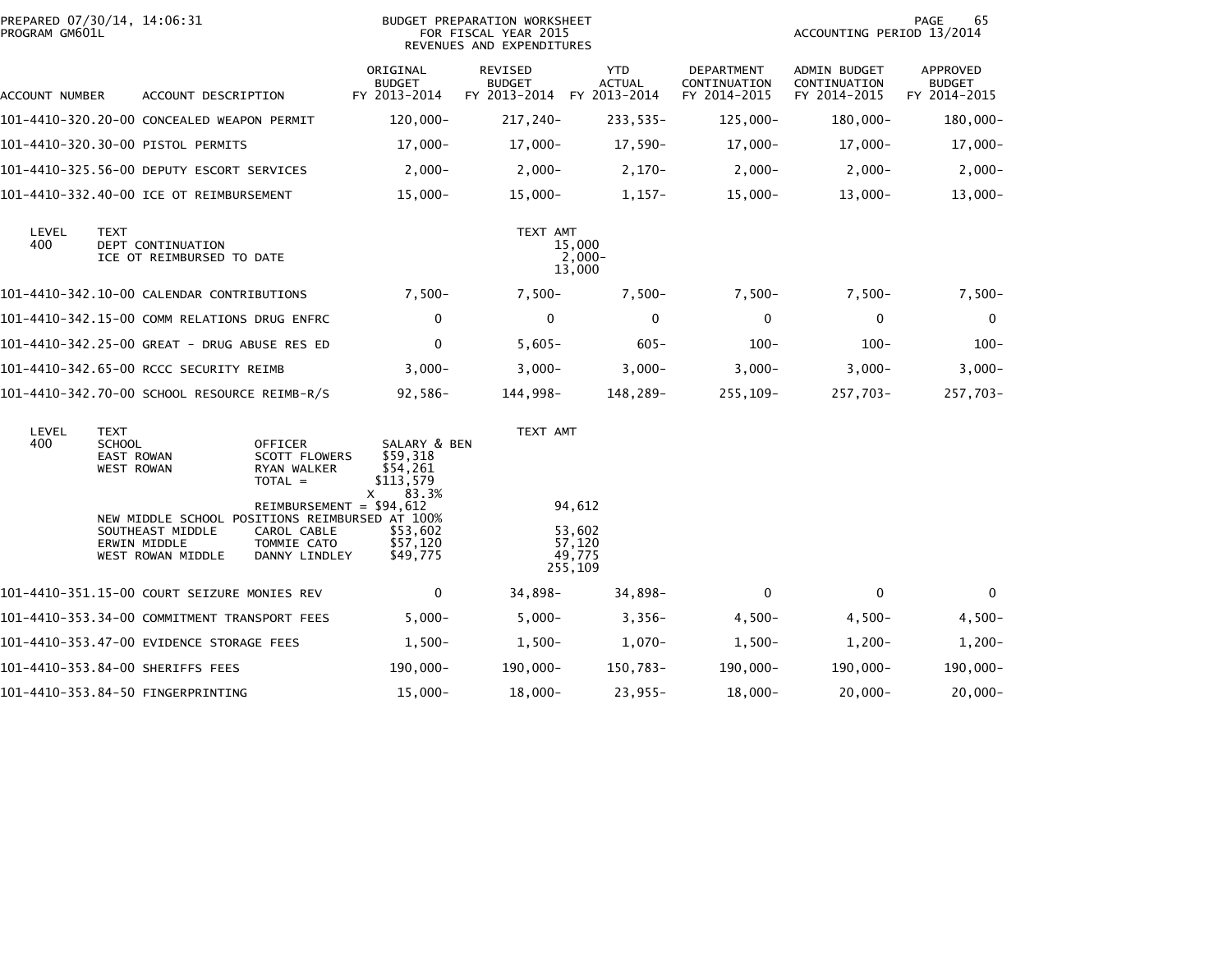| PREPARED 07/30/14, 14:06:31<br>PROGRAM GM601L |                                                              |                                           | <b>BUDGET PREPARATION WORKSHEET</b><br>FOR FISCAL YEAR 2015<br>REVENUES AND EXPENDITURES | 66<br>PAGE<br>ACCOUNTING PERIOD 13/2014     |                                                   |                                                     |                                                  |
|-----------------------------------------------|--------------------------------------------------------------|-------------------------------------------|------------------------------------------------------------------------------------------|---------------------------------------------|---------------------------------------------------|-----------------------------------------------------|--------------------------------------------------|
| ACCOUNT NUMBER                                | ACCOUNT DESCRIPTION                                          | ORIGINAL<br><b>BUDGET</b><br>FY 2013-2014 | <b>REVISED</b><br><b>BUDGET</b><br>FY 2013-2014                                          | <b>YTD</b><br><b>ACTUAL</b><br>FY 2013-2014 | <b>DEPARTMENT</b><br>CONTINUATION<br>FY 2014-2015 | <b>ADMIN BUDGET</b><br>CONTINUATION<br>FY 2014-2015 | <b>APPROVED</b><br><b>BUDGET</b><br>FY 2014-2015 |
|                                               | 101-4410-354.10-00 INS. SETTLEMENT CLAIMS                    | $\mathbf 0$                               | $20,190 -$                                                                               | $20.190 -$                                  | $\mathbf{0}$                                      | $\mathbf{0}$                                        | $\mathbf{0}$                                     |
|                                               | 101-4410-365.09-00 PUBLIC SAFETY DONATIONS                   | $\mathbf 0$                               | $100 -$                                                                                  | $100 -$                                     | $\Omega$                                          | $\mathbf{0}$                                        | $\Omega$                                         |
|                                               | 101-4410-365.09-05 EXPLORER CONTRIBUTIONS                    | $1,200-$                                  | $1,200-$                                                                                 | $25 -$                                      | $500 -$                                           | $500 -$                                             | $500 -$                                          |
|                                               | 101-4410-389.95-00 OTHER MISC RECEIPTS                       | 0                                         | $25 -$                                                                                   | $25 -$                                      | $\Omega$                                          | 0                                                   | $\mathbf{0}$                                     |
|                                               | 101-4410-395.00-00 FUND BALANCE APPR-RESTR                   | $\mathbf 0$                               | 7,378-                                                                                   | 0                                           | $\Omega$                                          | $\mathbf{0}$                                        | $\mathbf{0}$                                     |
| *<br><b>REVENUE</b>                           |                                                              | 469.786-<br>4,017,205                     | 690,634-<br>4,133,080                                                                    | 648,248-<br>4,038,275                       | 639,209-                                          | 696,503-<br>4, 142, 141                             | 696,503-<br>4,279,253                            |
| LEVEL<br><b>TEXT</b><br>400                   | CONTINUATION<br>EXPANSION:                                   |                                           | TEXT AMT                                                                                 | 4, 142, 141                                 |                                                   |                                                     |                                                  |
|                                               | SEX OFFENDER DETECTIVE<br>FOUR NEW DEPUTIES (STARTING OCT 1) |                                           |                                                                                          | 36,732<br>100,380<br>4,279,253              |                                                   |                                                     |                                                  |
|                                               |                                                              | 20,000                                    | 12,500                                                                                   | 2,035                                       | 20,000                                            | 21,000                                              | 21,000                                           |

 400 REQUEST TO MAINTAIN THIS AMOUNT TO BE ABLE TO USE FOR INVESTIGATORS WHEN THEY ARE REQUIRED TO WORK OVERTIME INVESTIGATING SERIOUS CRIMES, ESPECIALLY IF HAVE MULTIPLE SERIOUS CRIMES IN A SHORT PERIODOF TIME.

 ALSO USE THESE FUNDS TO PAY CLERICAL PERSONNEL TO ATTEMPT TO CATCH UP THE ISSUANCE OF CONCEALED PERMITS, WHICH CONTINUES TO GROW IN POPULARITY. APPOINTMENTS FOR THIS ARE ALREADY FULL UP INTO THE MONTH OF APRIL. MUST PROCESS NEW AND RENEWAL PERMITS EVERY 5 YRS FOR CERTIFIED CITIZENS. STATE OF NC HAS ALSO NOW REQUIRED THAT ALL SHERIFF'S OFFICES CONDUCT A CHECK OF ALL HANDGUN PURCHASE PERMITS TO DETERMINE IF PERMITS ALREADY ISSUED MAY BE IN HANDS OF CITIZENS THAT HAVE COMMITTED CRIMES AFTER HAVING THE PERMITS ISSUED, THAT WOULD PROHIBIT THEM FROM LEGALLY USING THE PERMIT. THIS FUND WOULD ALSO BE USED IF ROWAN COUNTY WAS THE VICTIM OF A MAJOR DISASTER REQUIRING SHERIFF'S PERSONNEL TO WORK EXTENDED HOURS FOR APROLONGED PERIOD. POSSIBILITIES OF A TERRORIST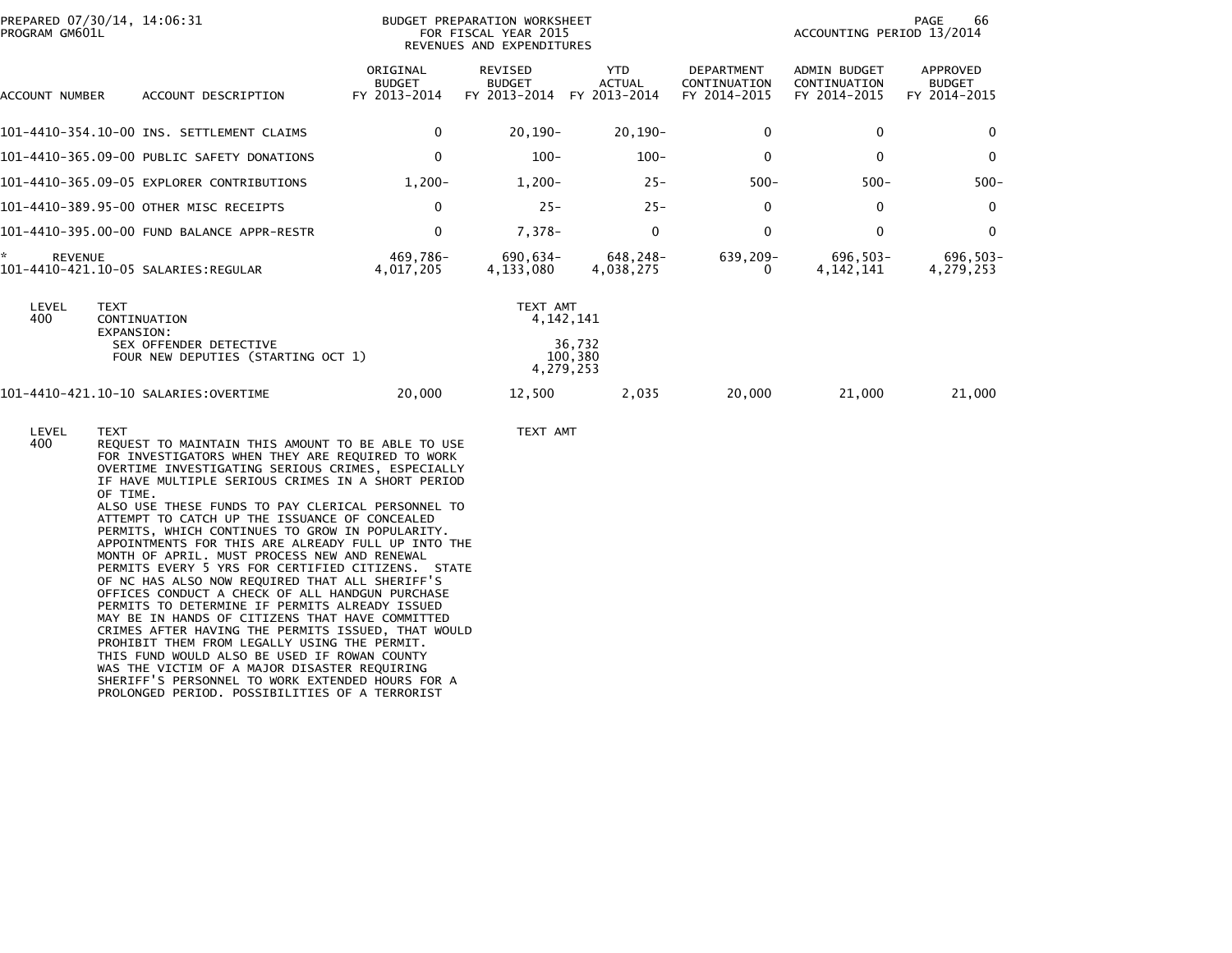|                                                                                                                                                                                                                                                                                                                                                                                                                                                                                                                                                                                                                                                                                                                                                                                                                                                                                        | PREPARED 07/30/14, 14:06:31<br>PROGRAM GM601L                                                                                                                                                                                                                                                      |                                           | BUDGET PREPARATION WORKSHEET<br>FOR FISCAL YEAR 2015<br>REVENUES AND EXPENDITURES | PAGE<br>67<br>ACCOUNTING PERIOD 13/2014                  |                                            |                                              |                                           |
|----------------------------------------------------------------------------------------------------------------------------------------------------------------------------------------------------------------------------------------------------------------------------------------------------------------------------------------------------------------------------------------------------------------------------------------------------------------------------------------------------------------------------------------------------------------------------------------------------------------------------------------------------------------------------------------------------------------------------------------------------------------------------------------------------------------------------------------------------------------------------------------|----------------------------------------------------------------------------------------------------------------------------------------------------------------------------------------------------------------------------------------------------------------------------------------------------|-------------------------------------------|-----------------------------------------------------------------------------------|----------------------------------------------------------|--------------------------------------------|----------------------------------------------|-------------------------------------------|
| ACCOUNT NUMBER                                                                                                                                                                                                                                                                                                                                                                                                                                                                                                                                                                                                                                                                                                                                                                                                                                                                         | ACCOUNT DESCRIPTION                                                                                                                                                                                                                                                                                | ORIGINAL<br><b>BUDGET</b><br>FY 2013-2014 | REVISED<br><b>BUDGET</b>                                                          | <b>YTD</b><br><b>ACTUAL</b><br>FY 2013-2014 FY 2013-2014 | DEPARTMENT<br>CONTINUATION<br>FY 2014-2015 | ADMIN BUDGET<br>CONTINUATION<br>FY 2014-2015 | APPROVED<br><b>BUDGET</b><br>FY 2014-2015 |
|                                                                                                                                                                                                                                                                                                                                                                                                                                                                                                                                                                                                                                                                                                                                                                                                                                                                                        | EVENT OR A WEATHER EVENT LIKE HURRICANE HUGO<br>CREATED YEARS AGO WOULD REQUIRE SHERIFF'S OFFICE<br>PERSONNEL TO WORK OVERTIME. FUNDS WOULD LIKELY BE<br>REIMBURSED BY FEDERAL FUNDS SHOULD ROWAN COUNTY<br>BE THE VICTIM OF AN EVENT OF THIS MAGNITUDE.<br>PER CM<br>BALANCE ICE OT REIMBURSEMENT |                                           | 8,000<br>13,000<br>21,000                                                         |                                                          |                                            |                                              |                                           |
|                                                                                                                                                                                                                                                                                                                                                                                                                                                                                                                                                                                                                                                                                                                                                                                                                                                                                        |                                                                                                                                                                                                                                                                                                    | 75,000                                    | 75,000                                                                            | 64,314                                                   | 86,000                                     | 75,000                                       | 75,000                                    |
| LEVEL<br><b>TEXT</b><br>400<br>REQUESTING INCREASE OF \$11,000 TO ALLOW FOR HIRING<br>OF ADDITIONAL PART-TIME OFFICE ASSISTANT III THAT<br>WILL BE ASSIGNED TO ASSIST WITH CONCEALED PERMITS<br>AT RCSO. DEMAND FOR CONCEALED PERMITS CONTINUES<br>TO INCREASE, BOTH NEW AND RENEWAL PERMITS. THE<br>CURRENT CLERICAL STAFF THAT ARE ASSIGNED TO WORK<br>WITH CONCEALED PERMITS ARE WORKING AT FULL<br>CAPACITY AND APPOINTMENTS ARE CURRENTLY BOOKED<br>WELL INTO APRIL, TWO MONTHS AHEAD.<br>OFFICE ASSISTANT III RATE IS \$10.59 PER HOUR<br>20HRS/WEEK FOR 52 WEEKS PER YEAR =\$11,013 PER YEAR<br>CURRENT AMOUNT COVERS COST OF PART TIME CLERICAL<br>STAFF AT BOTH SALISBURY & LANDIS OFFICE. ALSO<br>COVERS COST OF PART-TIME DEPUTY TO ASSIST WITH<br>STAFF DEVELOPMENT, AND DEPUTIES TO ASSIST WITH<br>LIMITED FILL IN DUTIES WHEN NEEDED.<br>LESS COUNTY MANAGER'S REDUCTION |                                                                                                                                                                                                                                                                                                    |                                           | TEXT AMT                                                                          | 11,013<br>74,987<br>$11.000 -$<br>75,000                 |                                            |                                              |                                           |
|                                                                                                                                                                                                                                                                                                                                                                                                                                                                                                                                                                                                                                                                                                                                                                                                                                                                                        | 101-4410-421.10-25 LEO SEPARATION ALLOWANCE                                                                                                                                                                                                                                                        | 256,060                                   | 228,060                                                                           | 218,779                                                  | $\mathbf{0}$                               | 263,000                                      | 263,000                                   |
|                                                                                                                                                                                                                                                                                                                                                                                                                                                                                                                                                                                                                                                                                                                                                                                                                                                                                        | 101-4410-421.20-05 HEALTH INSURANCE                                                                                                                                                                                                                                                                | 820,080                                   | 791,615                                                                           | 767,317                                                  | $\mathbf{0}$                               | 804,000                                      | 836,160                                   |
| LEVEL<br>400                                                                                                                                                                                                                                                                                                                                                                                                                                                                                                                                                                                                                                                                                                                                                                                                                                                                           | <b>TEXT</b><br>CONTINUATION<br>EXPANSION:<br>SEX OFFENDER DETECTIVE<br>FOUR NEW DEPUTIES (STARTING OCT 1)                                                                                                                                                                                          |                                           | TEXT AMT                                                                          | 804,000<br>8,040<br>24.120<br>836,160                    |                                            |                                              |                                           |
|                                                                                                                                                                                                                                                                                                                                                                                                                                                                                                                                                                                                                                                                                                                                                                                                                                                                                        |                                                                                                                                                                                                                                                                                                    | 115,910                                   | 115,910                                                                           | 115,910                                                  | $\mathbf{0}$                               | 112,560                                      | 112,560                                   |
|                                                                                                                                                                                                                                                                                                                                                                                                                                                                                                                                                                                                                                                                                                                                                                                                                                                                                        | 101-4410-421.20-10 MEDICARE TAX                                                                                                                                                                                                                                                                    | 63,340                                    | 63,865                                                                            | 59,587                                                   | 0                                          | 65,260                                       | 67,249                                    |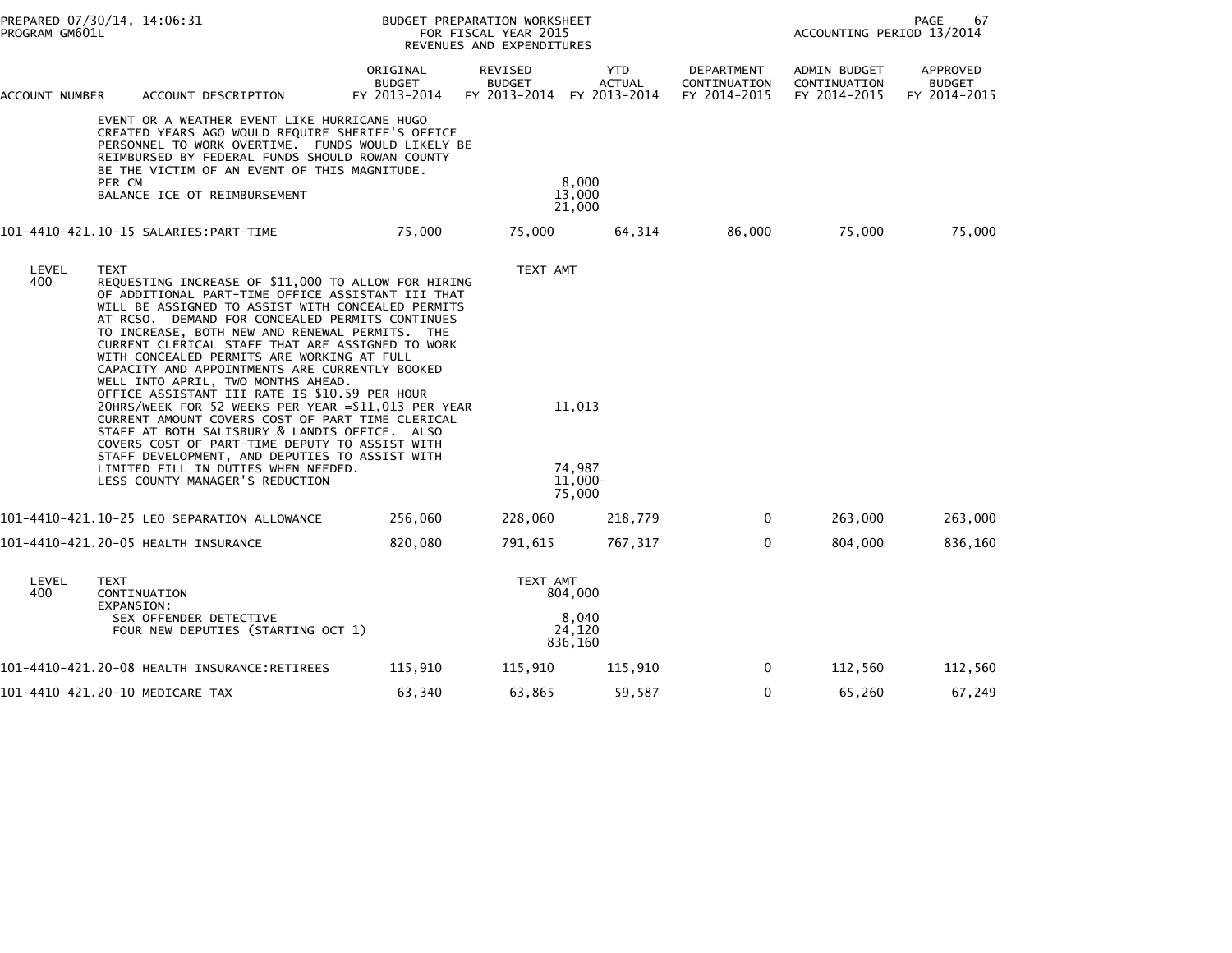| PROGRAM GM601L                                                               | PREPARED 07/30/14, 14:06:31                                                                        |                                           | <b>BUDGET PREPARATION WORKSHEET</b><br>FOR FISCAL YEAR 2015<br>REVENUES AND EXPENDITURES |                             | PAGE<br>68<br>ACCOUNTING PERIOD 13/2014           |                                              |                                           |
|------------------------------------------------------------------------------|----------------------------------------------------------------------------------------------------|-------------------------------------------|------------------------------------------------------------------------------------------|-----------------------------|---------------------------------------------------|----------------------------------------------|-------------------------------------------|
| ACCOUNT NUMBER                                                               | ACCOUNT DESCRIPTION                                                                                | ORIGINAL<br><b>BUDGET</b><br>FY 2013-2014 | REVISED<br><b>BUDGET</b><br>FY 2013-2014 FY 2013-2014                                    | <b>YTD</b><br><b>ACTUAL</b> | <b>DEPARTMENT</b><br>CONTINUATION<br>FY 2014-2015 | ADMIN BUDGET<br>CONTINUATION<br>FY 2014-2015 | APPROVED<br><b>BUDGET</b><br>FY 2014-2015 |
| LEVEL<br>400                                                                 | <b>TEXT</b><br>CONTINUATION<br><b>EXPANSION:</b><br>SEX OFFENDER DETECTIVE<br><b>FOUR DEPUTIES</b> |                                           | TEXT AMT<br>65,260<br>533<br>1,456                                                       |                             |                                                   |                                              |                                           |
|                                                                              | 101-4410-421.20-15 RETIREMENT                                                                      | 284,082                                   | 67,249<br>300,212                                                                        | 293,580                     | $\mathbf 0$                                       | 301,090                                      | 311,093                                   |
| LEVEL<br>400                                                                 | <b>TEXT</b><br>CONTINUATION<br><b>EXPANSION:</b><br>SEX OFFENDER DETECTIVE<br>FOUR DEPUTIES        |                                           | TEXT AMT<br>301,090<br>2,675<br>7,328<br>311,093                                         |                             |                                                   |                                              |                                           |
| 101–4410–421.20–20 SOCIAL SECURITY TAX                                       |                                                                                                    | 270,832                                   | 263,057                                                                                  | 254,785                     | 0                                                 | 279,040                                      | 287,541                                   |
| LEVEL<br>400                                                                 | <b>TEXT</b><br>CONTINUATION<br>EXPANSION:<br>SEX OFFENDER DETECTIVE<br><b>FOUR DEPUTIES</b>        |                                           | TEXT AMT<br>279,040<br>2,277<br>6,224<br>287,541                                         |                             |                                                   |                                              |                                           |
|                                                                              | 101-4410-421.20-25 WORKERS COMPENSATION                                                            | 164,488                                   | 191,213                                                                                  | 186,768                     | 0                                                 | 191,107                                      | 197,688                                   |
| LEVEL<br>400                                                                 | <b>TEXT</b><br>CONTINUATION<br>EXPANSION:<br>SEX OFFENDER DETECTIVE<br><b>FOUR DEPUTIES</b>        |                                           | TEXT AMT<br>191,107<br>1,763<br>4,818<br>197,688                                         |                             |                                                   |                                              |                                           |
| 101-4410-421.20-30 401(K) CONTRIBUTIONS                                      |                                                                                                    | 204,923                                   | 206,073                                                                                  | 197,279                     | $\mathbf 0$                                       | 208,132                                      | 214,988                                   |
| LEVEL<br>TEXT<br>400<br>CONTINUATION<br>EXPANSION:<br>SEX OFFENDER DETECTIVE |                                                                                                    | TEXT AMT<br>208,132<br>1,837              |                                                                                          |                             |                                                   |                                              |                                           |
|                                                                              | FOUR DEPUTIES                                                                                      |                                           | 5,019                                                                                    |                             |                                                   |                                              |                                           |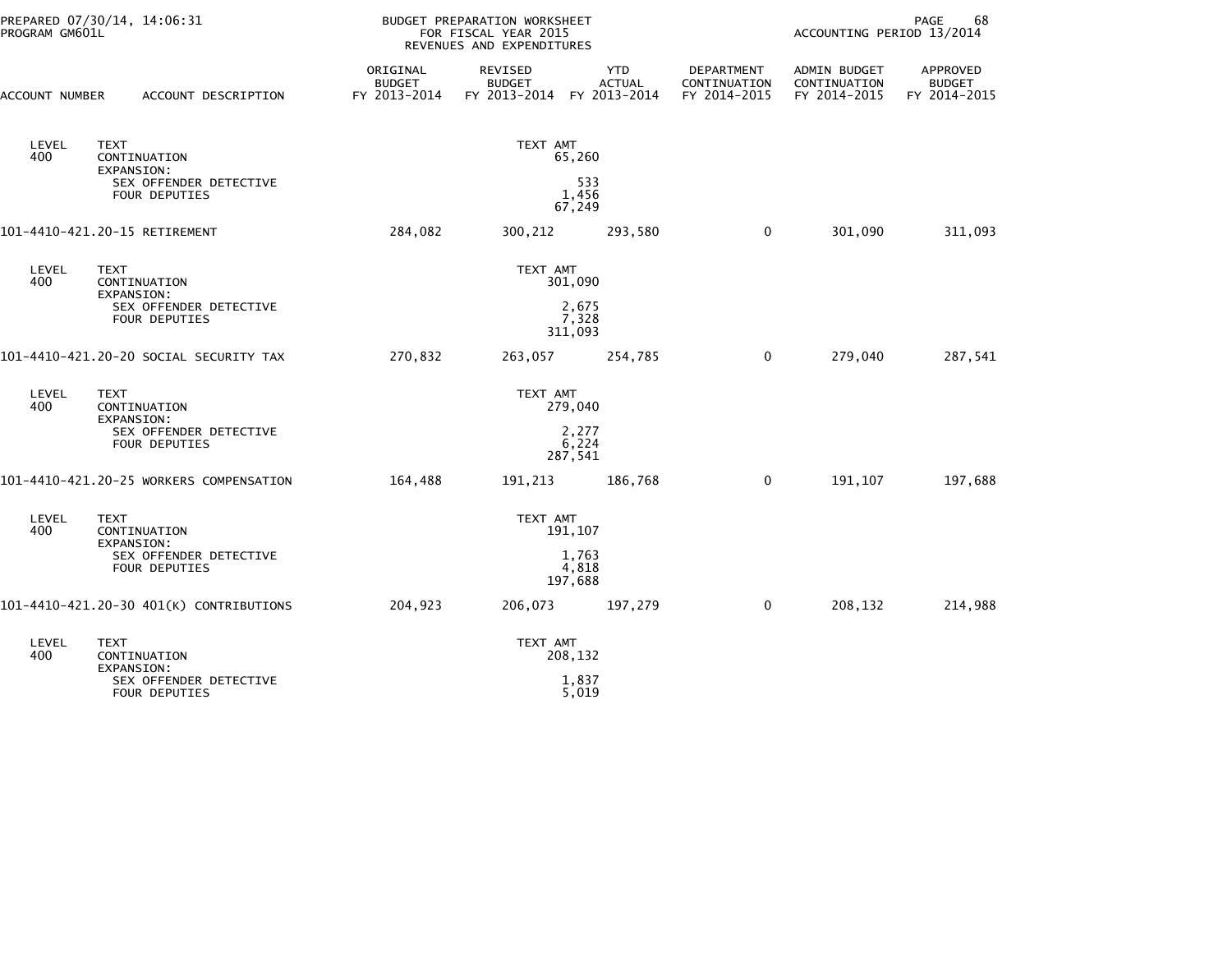| PROGRAM GM601L           | PREPARED 07/30/14, 14:06:31                             |                                                                                                                                                                                                                                                                                                                                                                                                      |                                                                                                                                                                                                                                                                        | BUDGET PREPARATION WORKSHEET<br>FOR FISCAL YEAR 2015<br>REVENUES AND EXPENDITURES |                                                          |                                            | ACCOUNTING PERIOD 13/2014                           | PAGE<br>69                                |
|--------------------------|---------------------------------------------------------|------------------------------------------------------------------------------------------------------------------------------------------------------------------------------------------------------------------------------------------------------------------------------------------------------------------------------------------------------------------------------------------------------|------------------------------------------------------------------------------------------------------------------------------------------------------------------------------------------------------------------------------------------------------------------------|-----------------------------------------------------------------------------------|----------------------------------------------------------|--------------------------------------------|-----------------------------------------------------|-------------------------------------------|
| ACCOUNT NUMBER           |                                                         | ACCOUNT DESCRIPTION                                                                                                                                                                                                                                                                                                                                                                                  | ORIGINAL<br><b>BUDGET</b><br>FY 2013-2014                                                                                                                                                                                                                              | REVISED<br><b>BUDGET</b>                                                          | <b>YTD</b><br><b>ACTUAL</b><br>FY 2013-2014 FY 2013-2014 | DEPARTMENT<br>CONTINUATION<br>FY 2014-2015 | <b>ADMIN BUDGET</b><br>CONTINUATION<br>FY 2014-2015 | APPROVED<br><b>BUDGET</b><br>FY 2014-2015 |
|                          |                                                         |                                                                                                                                                                                                                                                                                                                                                                                                      |                                                                                                                                                                                                                                                                        |                                                                                   | 214,988                                                  |                                            |                                                     |                                           |
|                          | 101-4410-421.32-40 PHYSICIAN FEES                       |                                                                                                                                                                                                                                                                                                                                                                                                      | 4,000                                                                                                                                                                                                                                                                  | 4,500                                                                             | 3,975                                                    | 4,500                                      | 2,000                                               | 2,000                                     |
| LEVEL<br>400             | <b>TEXT</b>                                             | DETENTION CENTER, CONTINUES TO BE HIGH DUE TO                                                                                                                                                                                                                                                                                                                                                        | SMALL INCREASE REQUESTED TO OFFSET RISING COST OF<br>MEDICAL COSTS FOR PHYSICALS AND DRUG SCREENS FOR<br>NEW EMPLOYEES. TURNOVER RATE, ESPECIALLY IN RCSO<br>LOW PAY, AND RELATIVELY NO CHANCE OF A RAISE IN PAY<br>ONCE AN EMPLOYEE COMPLETES HIS PROBATIONARY PERIOD | TEXT AMT                                                                          |                                                          |                                            |                                                     |                                           |
|                          |                                                         | 101-4410-421.33-45 PRE-EMP PSYCHOLOGICAL EXM                                                                                                                                                                                                                                                                                                                                                         | 4.000                                                                                                                                                                                                                                                                  | 2,500                                                                             | 995                                                      | 4,000                                      | 4,000                                               | 4,000                                     |
| LEVEL<br>400             | <b>TEXT</b><br>101-4410-421.34-30 SERVICE & MAINTENANCE | FUNDS NEEDED FOR POTENTIAL FIT FOR DUTY EXAMS<br>TO DETERMINE IF EMPLOYEE IS READY TO RETURN TO<br>WORK. THIS CAN BE DUE TO PTSD RELATED ISSUES<br>IF EMPLOYEE IS INVOLVED IN A CRITICAL INCIDENT<br>EXAM MAY ALSO BE NEEDED FOR EMPLOYEES WHO HAVE<br>BEEN OUT OF WORK FOR VARIOUS REASONS, BUT NEED<br>CLEARANCE, EITHER MEDICAL OR PSYCHOLOGICAL, TO<br>RETURN TO DUTY. ONE EXAM CAN COST \$1000. | INVOLVING USE OF FORCE OR A MAJOR LOSS OF LIFE.<br>11.500                                                                                                                                                                                                              | TEXT AMT<br>14,405                                                                | 14,404                                                   | 16,816                                     | 16,816                                              | 16,816                                    |
|                          |                                                         |                                                                                                                                                                                                                                                                                                                                                                                                      |                                                                                                                                                                                                                                                                        |                                                                                   |                                                          |                                            |                                                     |                                           |
| LEVEL<br>400             | <b>TEXT</b>                                             | MORPHOTRUST USA- MAINTENANCE AGREEMENT FOR                                                                                                                                                                                                                                                                                                                                                           |                                                                                                                                                                                                                                                                        | TEXT AMT                                                                          | 5,006                                                    |                                            |                                                     |                                           |
|                          |                                                         | LIVESCAN MACHINES AT SALISBURY & LANDIS<br>CELLEBRITE CELL PHONE ANALYZER #5906927 YEARLY<br>MAINTENANCE & SOFTWARE UPGRADE                                                                                                                                                                                                                                                                          |                                                                                                                                                                                                                                                                        |                                                                                   | 3,000                                                    |                                            |                                                     |                                           |
|                          |                                                         | MORPHOTRAK FINGERPRINT MACHINE IN SERVICE AT                                                                                                                                                                                                                                                                                                                                                         | ACCESS DATA COMPUTER FORENSICS- YEARLY MAINTENANCE                                                                                                                                                                                                                     |                                                                                   | 1,200                                                    |                                            |                                                     |                                           |
|                          | MAGISTRATE'S OFFICE<br>ARCE TIME STAMP #506622          | S&W NETWORK PROGRAM FOR SUSPECT SKETCH<br>STARWITNESS VIDEO SYSTEM YEARLY MAINTENANCE &                                                                                                                                                                                                                                                                                                              |                                                                                                                                                                                                                                                                        |                                                                                   | 5,252<br>408<br>250                                      |                                            |                                                     |                                           |
|                          | <b>SUPPORT</b>                                          |                                                                                                                                                                                                                                                                                                                                                                                                      |                                                                                                                                                                                                                                                                        |                                                                                   | 1.700<br>16,816                                          |                                            |                                                     |                                           |
| 101-4410-421.41-40 WATER |                                                         |                                                                                                                                                                                                                                                                                                                                                                                                      | 25,000                                                                                                                                                                                                                                                                 | 25,000                                                                            | 17,704                                                   | 25,000                                     | 25,000                                              | 25,000                                    |
|                          | 101-4410-421.43-15 R&M:EQUIPMENT                        |                                                                                                                                                                                                                                                                                                                                                                                                      | 9,000                                                                                                                                                                                                                                                                  | 7,000                                                                             | 6,223                                                    | 10,000                                     | 8,000                                               | 8,000                                     |
|                          |                                                         |                                                                                                                                                                                                                                                                                                                                                                                                      |                                                                                                                                                                                                                                                                        |                                                                                   |                                                          |                                            |                                                     |                                           |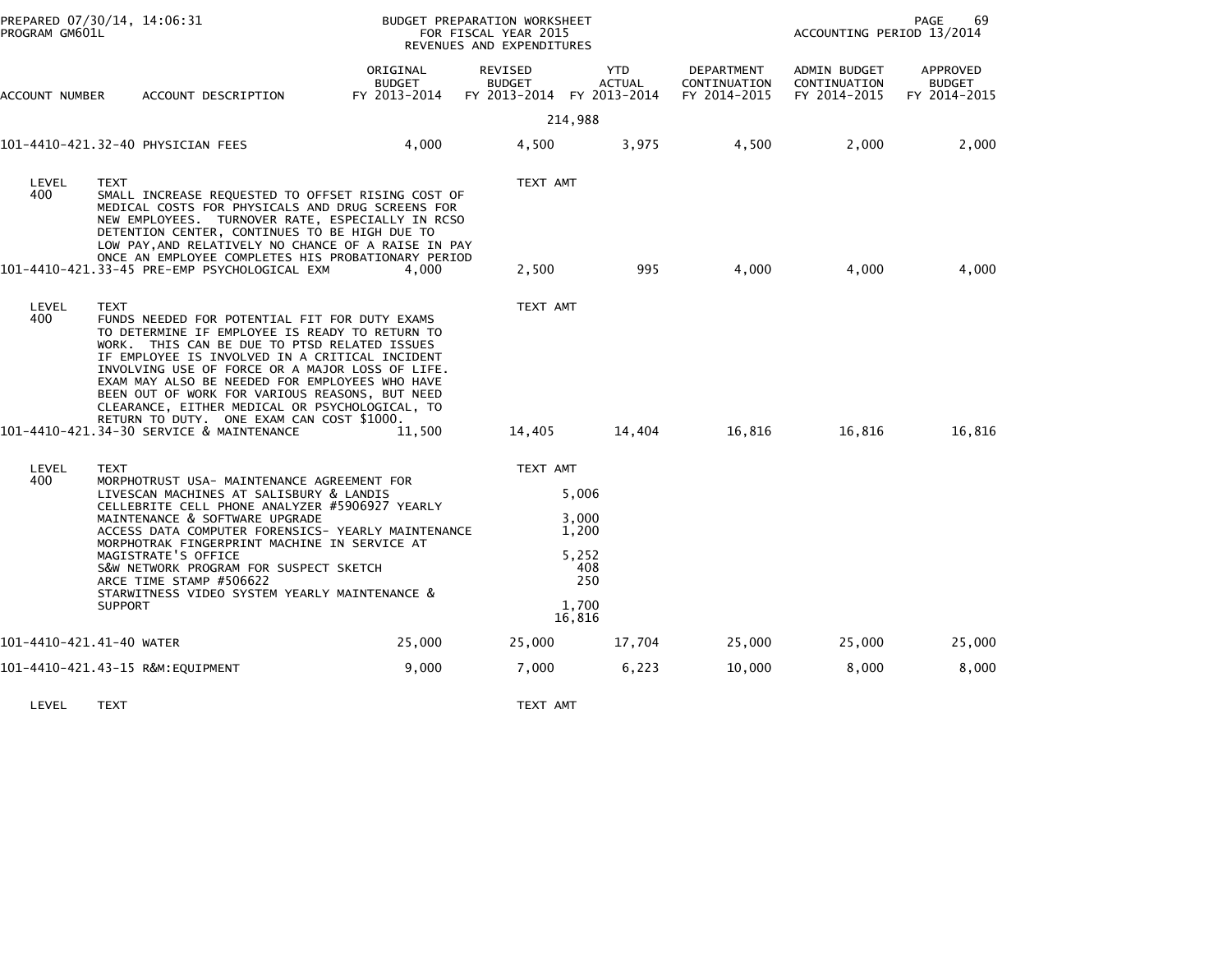| PREPARED 07/30/14, 14:06:31<br>PROGRAM GM601L |                                                                                                                                                                                                                                                                                                                                                                                                                                                                                                                                                                                                                                                                                                                                                                                                                                                                                                                      | BUDGET PREPARATION WORKSHEET<br>FOR FISCAL YEAR 2015<br>REVENUES AND EXPENDITURES |                                          |                               | 70<br>PAGE<br>ACCOUNTING PERIOD 13/2014    |                                              |                                           |
|-----------------------------------------------|----------------------------------------------------------------------------------------------------------------------------------------------------------------------------------------------------------------------------------------------------------------------------------------------------------------------------------------------------------------------------------------------------------------------------------------------------------------------------------------------------------------------------------------------------------------------------------------------------------------------------------------------------------------------------------------------------------------------------------------------------------------------------------------------------------------------------------------------------------------------------------------------------------------------|-----------------------------------------------------------------------------------|------------------------------------------|-------------------------------|--------------------------------------------|----------------------------------------------|-------------------------------------------|
| ACCOUNT NUMBER                                | ACCOUNT DESCRIPTION                                                                                                                                                                                                                                                                                                                                                                                                                                                                                                                                                                                                                                                                                                                                                                                                                                                                                                  | ORIGINAL<br><b>BUDGET</b><br>FY 2013-2014                                         | REVISED<br><b>BUDGET</b><br>FY 2013-2014 | YTD<br>ACTUAL<br>FY 2013-2014 | DEPARTMENT<br>CONTINUATION<br>FY 2014-2015 | ADMIN BUDGET<br>CONTINUATION<br>FY 2014-2015 | APPROVED<br><b>BUDGET</b><br>FY 2014-2015 |
| 400                                           | REQUEST INCREASE TO COVER COST OF REPAIR FOR<br>SHERIFF'S OFFICE EQUIP. RANGING FROM FLASHLIGHTS,<br>FIRE EXTINGUISHERS FOR VEHCILES, TASERS, HANDGUNS,<br>RIFLES, SHOTGUNS, RADARS, IN-CAR CAMERA SYSTEMS,<br>HIGH TECH SURVEILLANCE EQUIPMENT, ETC. LIST COULD<br>GO ON & ON. INCREASE IN TECHNOLOGY AND EQUIPMENT<br>REQUIRES AN INCREASE IN MAINTENANCE TO SUPPORT<br>THE EQUIPMENT THAT OFFICERS NEED TO DO THEIR JOB.                                                                                                                                                                                                                                                                                                                                                                                                                                                                                          |                                                                                   |                                          | 8,000<br>8,000                |                                            |                                              |                                           |
|                                               | 101-4410-421.43-20 R&M:VEHICLES                                                                                                                                                                                                                                                                                                                                                                                                                                                                                                                                                                                                                                                                                                                                                                                                                                                                                      | 62,000                                                                            | 89,339                                   | 77,659                        | 82,000                                     | 82,000                                       | 82,000                                    |
| LEVEL<br>400                                  | <b>TEXT</b><br>BASED ON CURRENT ANALYSIS OF THE FIRST 8 MONTHS OF<br>THIS FISCAL YEAR, THE AVERAGE MONTHLY CHARGE IS<br>\$7018/MONTH, WHICH WILL LEAD TO A YEARLY COST OF<br>\$84,216, SHOULD THAT PACE CONTINUE. CURRENTLY,<br>SHERIFF'S OFFICE VEHICLE FLEET CONTAINS A HIGH<br>NUMBER OF DODGE CHARGERS. THE CHARGERS HAVE PROVEN<br>TO REQUIRE AN INCREASED COST OF MAINTENANCE ONCE<br>THEY REACH HIGHER MILEAGE TOTALS. THE SHERIFF'S<br>OFFICE HAS PURCHASED VEHICLES MADE BY DIFFERENT<br>MANUFACTURERS FOR THE LAST TWO YEARS, BUT IT WILL<br>TAKE TIME TO MILEAGE THE CHARGERS OUT OF SERVICE.<br>THE SHERIFF'S OFFICE HAD TO HOLD ON TO 3 VEHICLES<br>THAT WERE OTHERWISE MILEAGED OUT, DUE TO THE<br>ADDITION OF THE 3 NEW MIDDLE SCHOOL RESOURCE<br>POSITIONS. SHERIFF'S OFFICE WILL BE FORCED TO DO<br>BUDGET AMENDMENTS TO PAY THE VEHICLE MAINTENANCE<br>COST FOR THE REMAINDER OF THIS FISCAL YEAR. |                                                                                   | TEXT AMT                                 |                               |                                            |                                              |                                           |
|                                               | 101-4410-421.44-10 RENT:EQUIPMENT                                                                                                                                                                                                                                                                                                                                                                                                                                                                                                                                                                                                                                                                                                                                                                                                                                                                                    | 19.350                                                                            | 18,468                                   | 18,468                        | 19,344                                     | 19,344                                       | 19,344                                    |
| LEVEL<br>400                                  | <b>TEXT</b><br>DCI USER FEES FOR ROWAN SHERIFF'S OFFICE<br>RWA-RWA15 \$25 PER MONTH PER TERMINAL X 12 MONTHS<br>RWAM-RWAM100 \$12 PER MONTH PER TERMINAL X 12 MOS.                                                                                                                                                                                                                                                                                                                                                                                                                                                                                                                                                                                                                                                                                                                                                   |                                                                                   | TEXT AMT<br>4,800<br>14,544<br>19,344    |                               |                                            |                                              |                                           |
|                                               | 101-4410-421.44-45 RENT:POSTAGE METER                                                                                                                                                                                                                                                                                                                                                                                                                                                                                                                                                                                                                                                                                                                                                                                                                                                                                | 2,850                                                                             | 2,850                                    | 2,466                         | 2,850                                      | 2,850                                        | 2,850                                     |
| LEVEL<br>400                                  | TEXT<br>POSTAGE METER AT SALISBURY OFFICE AND LANDIS<br><b>OFFICE</b>                                                                                                                                                                                                                                                                                                                                                                                                                                                                                                                                                                                                                                                                                                                                                                                                                                                |                                                                                   | TEXT AMT                                 | 2,850<br>2,850                |                                            |                                              |                                           |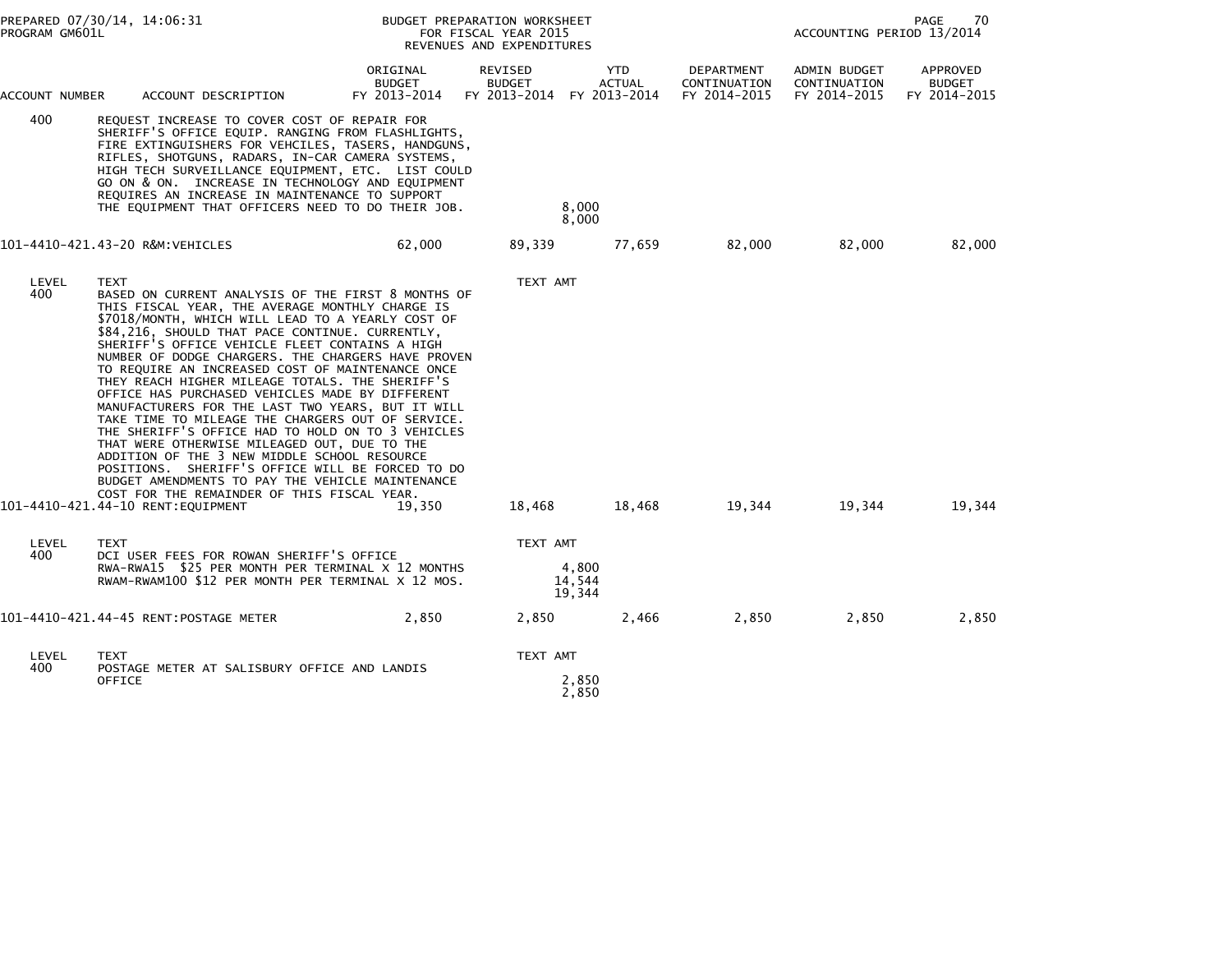| PREPARED 07/30/14, 14:06:31<br>PROGRAM GM601L |                                                                                                                                                                                                                                                                                                                                                                                                                                                                                                                                                                                                                                                                                                       | BUDGET PREPARATION WORKSHEET<br>FOR FISCAL YEAR 2015<br>REVENUES AND EXPENDITURES |                                                       |                      |                                            | PAGE<br>71<br>ACCOUNTING PERIOD 13/2014      |                                           |  |
|-----------------------------------------------|-------------------------------------------------------------------------------------------------------------------------------------------------------------------------------------------------------------------------------------------------------------------------------------------------------------------------------------------------------------------------------------------------------------------------------------------------------------------------------------------------------------------------------------------------------------------------------------------------------------------------------------------------------------------------------------------------------|-----------------------------------------------------------------------------------|-------------------------------------------------------|----------------------|--------------------------------------------|----------------------------------------------|-------------------------------------------|--|
| ACCOUNT NUMBER                                | ACCOUNT DESCRIPTION                                                                                                                                                                                                                                                                                                                                                                                                                                                                                                                                                                                                                                                                                   | ORIGINAL<br><b>BUDGET</b><br>FY 2013-2014                                         | REVISED<br><b>BUDGET</b><br>FY 2013-2014 FY 2013-2014 | YTD<br><b>ACTUAL</b> | DEPARTMENT<br>CONTINUATION<br>FY 2014-2015 | ADMIN BUDGET<br>CONTINUATION<br>FY 2014-2015 | APPROVED<br><b>BUDGET</b><br>FY 2014-2015 |  |
|                                               | 101-4410-421.50-07 COST PER COPY PROGRAM                                                                                                                                                                                                                                                                                                                                                                                                                                                                                                                                                                                                                                                              | 8,000                                                                             | 10,000                                                | 7,140                | 9,700                                      | 9,700                                        | 9,700                                     |  |
| LEVEL<br>400                                  | TEXT<br>ACTUAL COST IN 2012 WAS \$9797. ACTUAL COST IN<br>2013 WAS \$9513.<br>COST HAS INCREASED OVER THE LAST 2 YEARS DUE TO<br>THE CONTINUED AND SUSTAINED INCREASE IN BOTH<br>PURCHASE PERMIT APPLICATIONS (5 PAGES FRONT&BACK)<br>AND CONCEALED PERMIT APPLICATIONS (REQUIRES ABOUT<br>12 PAGES FRONT&BACK) RISE IN BOTH PERMITS HAS<br>CAUSED INCREASE COPY COST, EVEN WITH THE ABILITY<br>TO SCAN DOCUMENTS AND SAVE THEM WITHOUT COPYING.<br>IT DOES NOT APPEAR THE NEED FOR MORE FUNDS IN THIS<br>ACCOUNT WILL DECREASE, BUT NEED WILL CONTINUE TO<br>RISE. CONCEALED PERMITS ARE BOOKED UNTIL MAY NOW.<br>BASED ON PAST YEARS, IT APPEARS THAT \$9700 IS<br>NEEDED TO PROVIDE PROPER FUNDING |                                                                                   | TEXT AMT                                              | 9,700<br>9,700       |                                            |                                              |                                           |  |
|                                               | 101-4410-421.50-10 INFORMERS                                                                                                                                                                                                                                                                                                                                                                                                                                                                                                                                                                                                                                                                          | 20,000                                                                            | 20,000                                                | 20,000               | 30,000                                     | 20,000                                       | 20,000                                    |  |
| LEVEL<br>400                                  | TEXT<br>REQUEST ADDITIONAL FUNDING FOR THIS ACCOUNT USED<br>BY INVESTIGATORS TO AID IN DRUG INVESTIGATIONS &<br>SOMETIMES BY CRIMINAL INVESTIGATORS TO HELP GET<br>INFORMATION IN CAPITAL INVESTIGATIONS. CAN BE<br>USED TO BOTH PAY CONFIDENTIAL INFORMANTS FOR<br>CRITICAL DRUG INFORMATION AND TO ALSO PURCHASE<br>ILLEGAL DRUGS WHICH LEADS TO ARRESTS OF DRUG<br>DEALERS.<br>ACCOUNTS OF SURROUNDING COUNTIES ARE ALL LARGER<br>THAN ROWAN COUNTY ALLOWING FOR MORE INVESTIGATIONS<br>AND ARRESTS OF CRIMINALS. APPREHENSION OF MORE<br>CRIMINALS MAKES ROWAN COUNTY A SAFER PLACE TO LIVE<br>REDUCES COSTLY CRIMES, AND THEREFORE LOOKS MORE<br>ATTRACTIVE TO POTENTIAL NEW CITIZENS.           |                                                                                   | TEXT AMT                                              | 20,000               |                                            |                                              |                                           |  |
|                                               |                                                                                                                                                                                                                                                                                                                                                                                                                                                                                                                                                                                                                                                                                                       |                                                                                   |                                                       | 20,000               |                                            |                                              |                                           |  |
|                                               | 101-4410-421.53-05 TELEPHONE<br>101-4410-421.55-00 PRINTING                                                                                                                                                                                                                                                                                                                                                                                                                                                                                                                                                                                                                                           | 85,000<br>2,000                                                                   | 83,000<br>2,000                                       | 63,796<br>1,925      | 85,000<br>2,500                            | 80,000<br>2,500                              | 80,000<br>2,500                           |  |
|                                               |                                                                                                                                                                                                                                                                                                                                                                                                                                                                                                                                                                                                                                                                                                       |                                                                                   |                                                       |                      |                                            |                                              |                                           |  |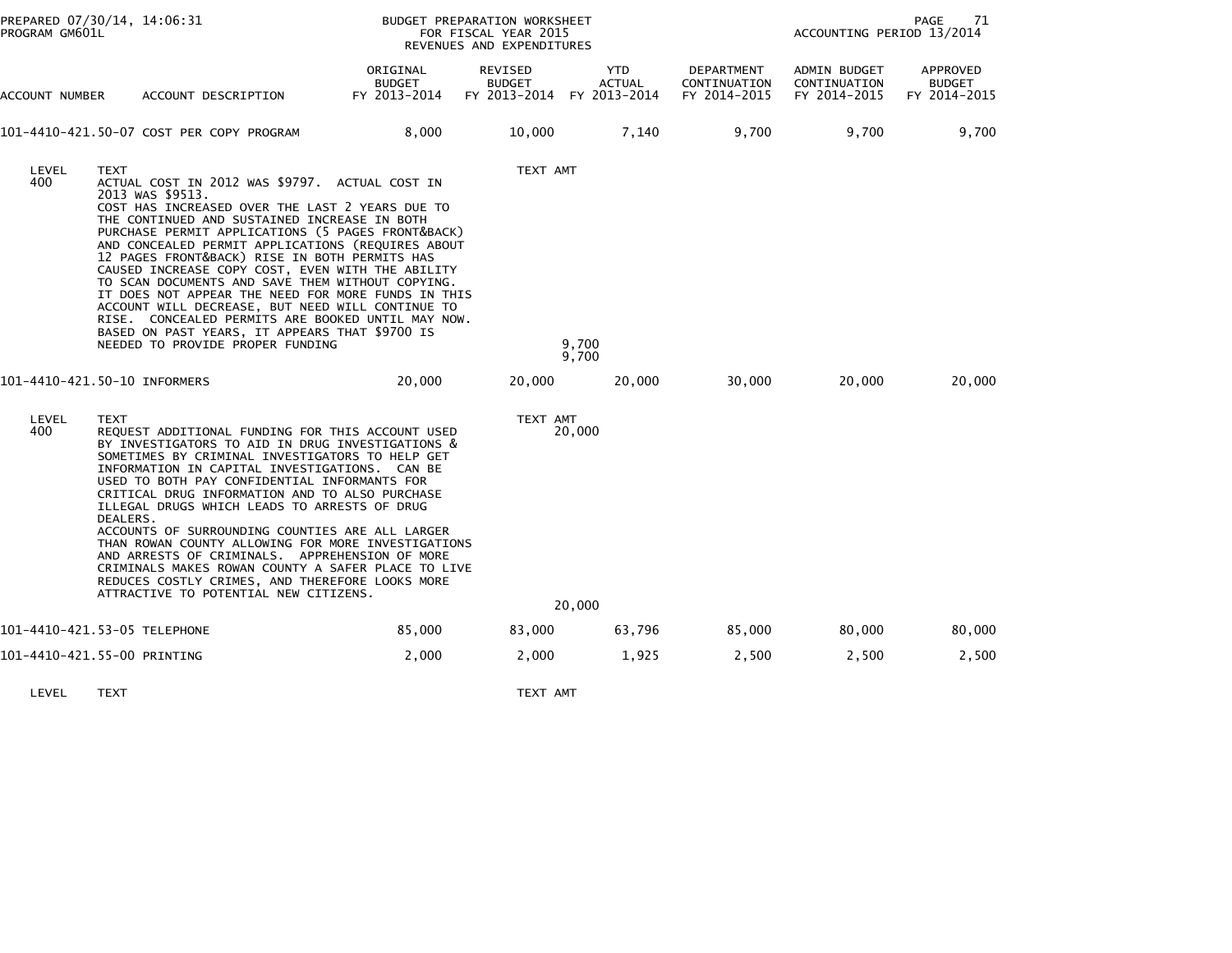| PREPARED 07/30/14, 14:06:31<br>PROGRAM GM601L |                                                                                                                                                                                                                                                                                                                                                                                                                                                                                                                                                                                                                                                                                                                                                                                                                                                           | BUDGET PREPARATION WORKSHEET<br>FOR FISCAL YEAR 2015<br>REVENUES AND EXPENDITURES |                                          |                                      |                                            | PAGE<br>72<br>ACCOUNTING PERIOD 13/2014      |                                           |
|-----------------------------------------------|-----------------------------------------------------------------------------------------------------------------------------------------------------------------------------------------------------------------------------------------------------------------------------------------------------------------------------------------------------------------------------------------------------------------------------------------------------------------------------------------------------------------------------------------------------------------------------------------------------------------------------------------------------------------------------------------------------------------------------------------------------------------------------------------------------------------------------------------------------------|-----------------------------------------------------------------------------------|------------------------------------------|--------------------------------------|--------------------------------------------|----------------------------------------------|-------------------------------------------|
| ACCOUNT NUMBER                                | ACCOUNT DESCRIPTION                                                                                                                                                                                                                                                                                                                                                                                                                                                                                                                                                                                                                                                                                                                                                                                                                                       | ORIGINAL<br><b>BUDGET</b><br>FY 2013-2014                                         | REVISED<br><b>BUDGET</b><br>FY 2013-2014 | YTD<br><b>ACTUAL</b><br>FY 2013-2014 | DEPARTMENT<br>CONTINUATION<br>FY 2014-2015 | ADMIN BUDGET<br>CONTINUATION<br>FY 2014-2015 | APPROVED<br><b>BUDGET</b><br>FY 2014-2015 |
| 400                                           | REQUEST SMALL INCREASE TO OFFSET HIGHER COST THAT<br>IS THE RESULT OF DRAMATIC AND SUSTAINED INCREASE<br>OF PRINTED ENVELOPES NEEDED FOR USE WITH BOTH<br>CONCEALED GUN PERMIT PROCESSING AND JURY LIST<br>MAILING REQUIRED OF SHERIFF'S OFFICE BY STATE LAW.<br>MORE COURTS CREATED MORE JURORS BEING SUMMONED &<br>MAILINGS ARE SENT IN SHERIFF' OFFICE PRINTED<br>ENVELOPES. HAVE CHECKED WITH CLERK OF COURT, BUT<br>SHERIFF'S OFFICE MUST COVER COST OF THE ENVELOPES.                                                                                                                                                                                                                                                                                                                                                                               |                                                                                   |                                          |                                      |                                            |                                              |                                           |
|                                               | 101-4410-421.56-00 UNIFORMS                                                                                                                                                                                                                                                                                                                                                                                                                                                                                                                                                                                                                                                                                                                                                                                                                               | 42.000                                                                            | 36,800                                   | 31,462                               | 42,000                                     | 40,000                                       | 40,000                                    |
|                                               | 101-4410-421.56-10 CLOTHING                                                                                                                                                                                                                                                                                                                                                                                                                                                                                                                                                                                                                                                                                                                                                                                                                               | 1,000                                                                             | 750                                      | 750                                  | 1,000                                      | 1,000                                        | 1,000                                     |
|                                               | 101-4410-421.56-20 SPECIAL DEPUTIES                                                                                                                                                                                                                                                                                                                                                                                                                                                                                                                                                                                                                                                                                                                                                                                                                       | 3,000                                                                             | 2,000                                    | 1,983                                | 3,000                                      | 2,000                                        | 2,000                                     |
|                                               | 101-4410-421.57-00 POSTAGE                                                                                                                                                                                                                                                                                                                                                                                                                                                                                                                                                                                                                                                                                                                                                                                                                                | 8,000                                                                             | 8,000                                    | 7,771                                | 8,500                                      | 8,500                                        | 8,500                                     |
| LEVEL<br>400                                  | <b>TEXT</b><br>REQUEST INCREASE DUE TO RISE IN RATES BY US POSTAL<br>SERVICE TO .49/LETTER. THE DRAMATIC AND SUSTAINED<br>INCREASE IN MAILINGS FOR THE CONCEALED PERMIT<br>PROGRAM, AND IN THE AMOUNT OF MAILINGS REQUIRED<br>FOR JURY SUMMONS HAS CAUSED THE RCSO POSTAGE<br>COST TO CONTINUE TO CLIMB.                                                                                                                                                                                                                                                                                                                                                                                                                                                                                                                                                  |                                                                                   | TEXT AMT                                 |                                      |                                            |                                              |                                           |
|                                               | 101-4410-421.58-00 TRAVEL                                                                                                                                                                                                                                                                                                                                                                                                                                                                                                                                                                                                                                                                                                                                                                                                                                 | 9,000                                                                             | 11,200                                   | 9,114                                | 20,000                                     | 15,000                                       | 15,000                                    |
| LEVEL<br>400                                  | TEXT<br>REQUEST INCREASE TO THIS BUDGET DUE TO UNDER<br>FUNDING IN THIS ACCOUNT, WHICH HAS REQUIRED BUDGET<br>AMENDMENTS TO MOVE FUNDS FROM OTHER ACCOUNTS TO<br>ALLOW FOR PROPER TRAINING OF SHERIFF'S PERSONNEL.<br>AN INQUIRY OF THE SURROUNDING COUNTIES YIELDS THE<br>FOLLOWING FACTS:<br>CABARRUS SO. GETS \$50,000/YR FOR TRAVEL & TRAINING<br>CATAWBA SO. GETS \$46,900/YR FOR TRAVEL & TRAINING<br>IREDELL SO. GETS \$55,000/YR FOR TRAVEL & TRAINING<br>THE ROWAN COUNTY SHERIFF'S OFFICE WOULD LIKE TO<br>RESPECTFULLY REQUEST AN INCREASE SO THAT SHERIFF'S<br>PERSONNEL CAN BE PROPERLY TRAINED TO SERVE THE<br>CITIZENS OF ROWAN COUNTY. REDUCED TRAINING<br>OPPURTUNITIES DUE TO FUNDING SHORTAGES ALSO CAUSE<br>EMPLOYEES TO HAVE LOWER MORALE & LESS INVESTMENT<br>IN MAINTAINING A CAREER WITH RCSO.<br>LESS COUNTY MANAGER'S REDUCTION |                                                                                   | TEXT AMT                                 | 20,000<br>$5,000-$                   |                                            |                                              |                                           |
|                                               |                                                                                                                                                                                                                                                                                                                                                                                                                                                                                                                                                                                                                                                                                                                                                                                                                                                           |                                                                                   |                                          | 15,000                               |                                            |                                              |                                           |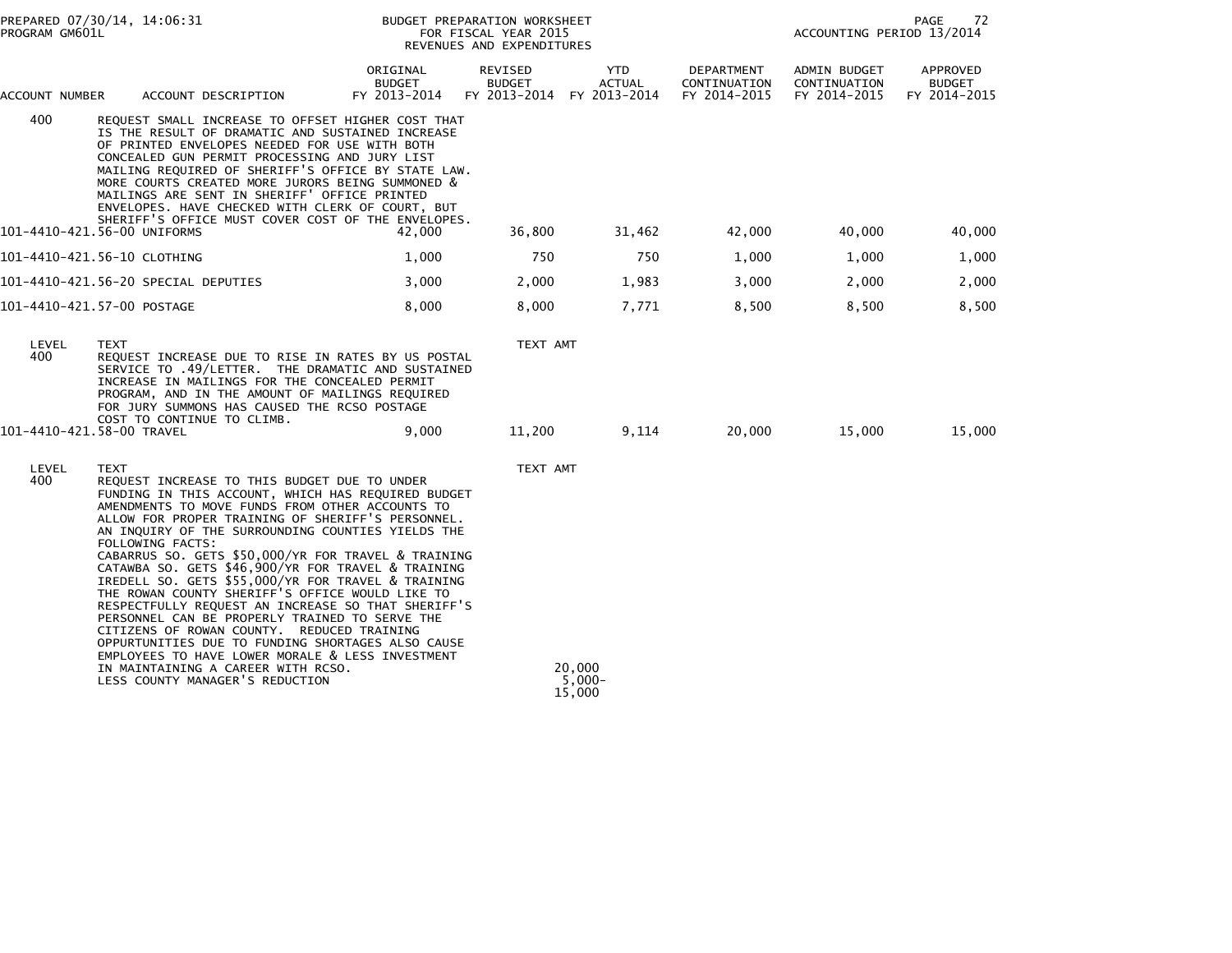| PROGRAM GM601L | PREPARED 07/30/14, 14:06:31                                                                                                                                                                                                                                                                                                                                                                                                                                                                                                                                                                                                                                                                                                                                                                                                                                | BUDGET PREPARATION WORKSHEET<br>PAGE<br>-73<br>ACCOUNTING PERIOD 13/2014<br>FOR FISCAL YEAR 2015<br>REVENUES AND EXPENDITURES |                                                       |                         |                                            |                                              |                                           |
|----------------|------------------------------------------------------------------------------------------------------------------------------------------------------------------------------------------------------------------------------------------------------------------------------------------------------------------------------------------------------------------------------------------------------------------------------------------------------------------------------------------------------------------------------------------------------------------------------------------------------------------------------------------------------------------------------------------------------------------------------------------------------------------------------------------------------------------------------------------------------------|-------------------------------------------------------------------------------------------------------------------------------|-------------------------------------------------------|-------------------------|--------------------------------------------|----------------------------------------------|-------------------------------------------|
| ACCOUNT NUMBER | ACCOUNT DESCRIPTION                                                                                                                                                                                                                                                                                                                                                                                                                                                                                                                                                                                                                                                                                                                                                                                                                                        | ORIGINAL<br>BUDGET<br>FY 2013-2014                                                                                            | REVISED<br><b>BUDGET</b><br>FY 2013-2014 FY 2013-2014 | YTD<br><b>ACTUAL</b>    | DEPARTMENT<br>CONTINUATION<br>FY 2014-2015 | ADMIN BUDGET<br>CONTINUATION<br>FY 2014-2015 | APPROVED<br><b>BUDGET</b><br>FY 2014-2015 |
|                | 101-4410-421.59-00 TRAINING                                                                                                                                                                                                                                                                                                                                                                                                                                                                                                                                                                                                                                                                                                                                                                                                                                | 7,000                                                                                                                         | 8,250                                                 | 6,154                   | 15,000                                     | 15,000                                       | 15,400                                    |
| LEVEL<br>400   | TEXT<br>THE ROWAN COUNTY SHERIFF'S OFFICE WOULD LIKE TO<br>RESPECTFULLY REQUEST AN INCREASE IN THE TRAVEL &<br>TRAINING BUDGETS TO REMEDY THE CURRENT STATUS OF<br>BEING UNDERFUNDED AS COMPARED TO OTHER COUNTIES IN<br>OUR AREA. AN INQUIRY OF OTHER COUNTIES FOUND THAT:<br>CABARRUS CO SO RECEIVES \$50,000 FOR TRAVEL &<br>TRAINING.<br>CATAWBA CO SO RECEIVES \$46,900 FOR TRAVEL &<br>TRAINING.<br>IREDELL CO SO RECEIVES \$55,000 FOR TRAVEL &<br>TRAINING.<br>UNDERFUNDING HERE HAS REQUIRED BUDGET AMENDMENTS<br>FROM OTHER ACCOUNTS TO COVER THE COSTS FOR PROPER<br>TRAINING OF SHERIFF'S OFFICE PERSONNEL.<br>THE RCSO REQUESTS FUNDING OF \$15,000 TO BRING US<br>CLOSER TO WHAT SURROUNDING COUNTIES INVEST IN<br>THEIR LAW ENFORCEMENT PERSONNEL TO ALLOW FOR<br>BETTER PROTECTION OF ROWAN COUNTY CITIZENS.<br>EXPANSION:<br>SO DETECTIVE |                                                                                                                               | TEXT AMT                                              | 15,000<br>400<br>15,400 |                                            |                                              |                                           |
|                | 101-4410-421.61-05 SUPPLIES:OFFICE                                                                                                                                                                                                                                                                                                                                                                                                                                                                                                                                                                                                                                                                                                                                                                                                                         | 14,000                                                                                                                        | 16,500                                                | 13,647                  | 17,000                                     | 17,000                                       | 17,000                                    |
| LEVEL<br>400   | <b>TEXT</b><br>ACTUAL USE IN FISCAL YEAR 2013 WAS \$16,116.<br>BASED ON FIRST 8 MONTHS OF THIS FISCAL YEAR, THE<br>ACTUAL AMOUNT SPENT IN THIS ACCOUNT WOULD BE<br>\$17,068.<br>THIS OFFICE SUPPLIES ACCOUNT COVERS OFFICE<br>SUPPLIES USED AT SALISBURY OFFICE, VERY ACTIVE<br>LANDIS OFFICE, AND SMALL SATELLITES AT BOTH<br>ROCKWELL & CLEVELAND. ACCOUNTS NEEDS MORE FUNDING<br>DUE TO A NUMBER OF ISSUES:<br>1. CONTINUED & SUSTAINED GROWTH OF BOTH CONCEALED<br>& PURCHASE PERMITS REQUIRING PAPER, ENVELOPES,<br>PRINTER CARTRIDGES, ETC. PAPER USE FOR NOT ONLY<br>THE APPLICATIONS, BUT ALSO TO PRINT NC MANDATED<br>CRIMINAL HISTORIES OF ALL APPLICANTS WHICH MUST<br>THEN BE ETLED HETNE ETLE FOLDEDE & DIVIDEDE                                                                                                                              |                                                                                                                               | TEXT AMT                                              |                         |                                            |                                              |                                           |

THEN BE FILED USING FILE FOLDERS & DIVIDERS. 2. INCREASE THIS PAST YEAR IN MAJOR CRIMES THAT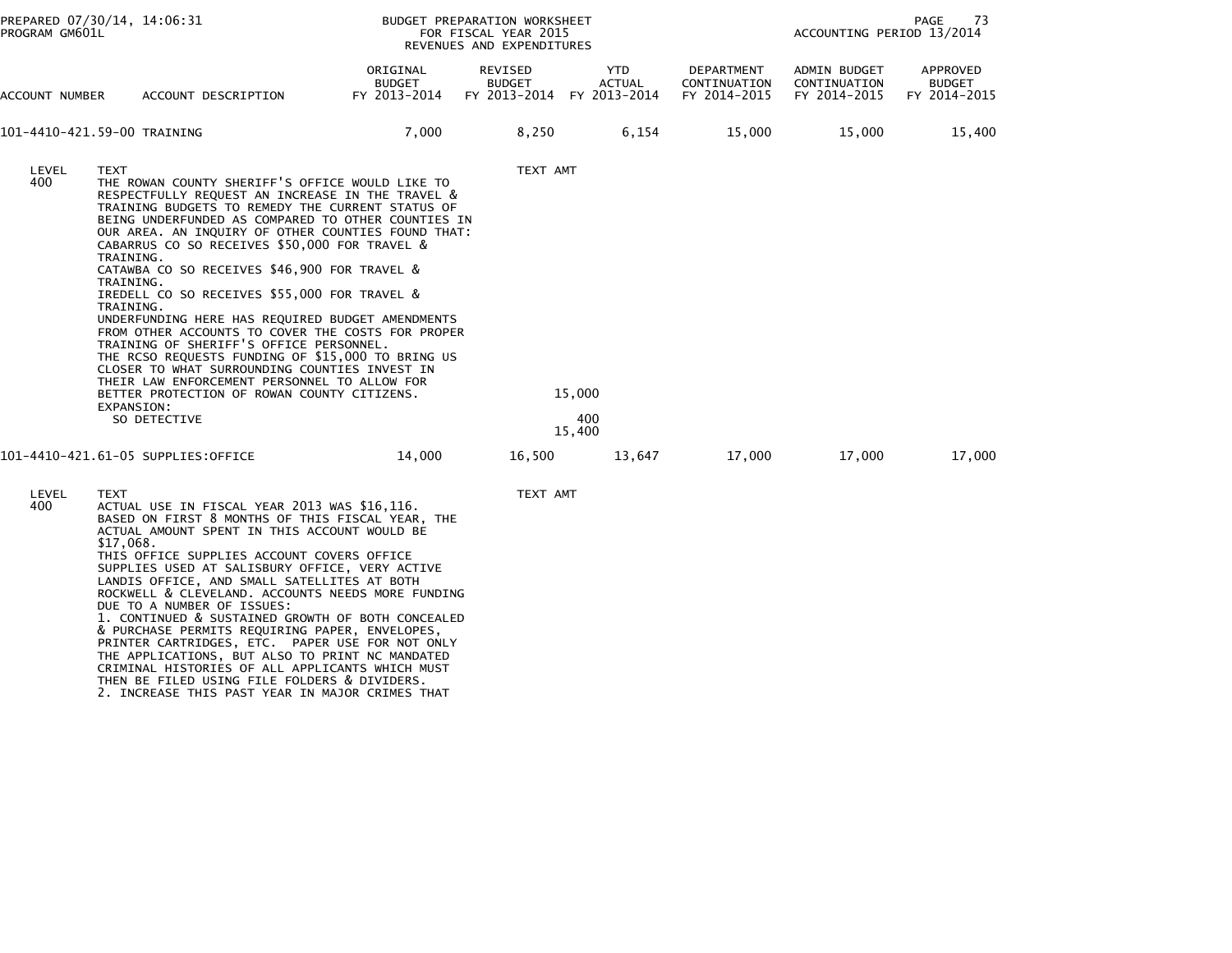| PROGRAM GM601L | PREPARED 07/30/14, 14:06:31<br>BUDGET PREPARATION WORKSHEET<br>PAGE<br>ACCOUNTING PERIOD 13/2014<br>FOR FISCAL YEAR 2015<br>REVENUES AND EXPENDITURES |                                                                                                                                                                                                                                                                                                                                                                                                                                                                                                                                                                                                                                                                                                                                                                                                                                                                                                                                                                   |                                    |                          |                                                   | 74                                         |                                              |                                           |
|----------------|-------------------------------------------------------------------------------------------------------------------------------------------------------|-------------------------------------------------------------------------------------------------------------------------------------------------------------------------------------------------------------------------------------------------------------------------------------------------------------------------------------------------------------------------------------------------------------------------------------------------------------------------------------------------------------------------------------------------------------------------------------------------------------------------------------------------------------------------------------------------------------------------------------------------------------------------------------------------------------------------------------------------------------------------------------------------------------------------------------------------------------------|------------------------------------|--------------------------|---------------------------------------------------|--------------------------------------------|----------------------------------------------|-------------------------------------------|
| ACCOUNT NUMBER |                                                                                                                                                       | ACCOUNT DESCRIPTION                                                                                                                                                                                                                                                                                                                                                                                                                                                                                                                                                                                                                                                                                                                                                                                                                                                                                                                                               | ORIGINAL<br>BUDGET<br>FY 2013-2014 | REVISED<br><b>BUDGET</b> | YTD<br><b>ACTUAL</b><br>FY 2013-2014 FY 2013-2014 | DEPARTMENT<br>CONTINUATION<br>FY 2014-2015 | ADMIN BUDGET<br>CONTINUATION<br>FY 2014-2015 | APPROVED<br><b>BUDGET</b><br>FY 2014-2015 |
|                | DO THE JOB!                                                                                                                                           | REQUIRE EXTENSIVE INVESTIGATION THUS REQUIRING<br>YET MORE PAPER FOR REQUIRED COPIES OF INFORMATION<br>TO COURTS, DA'S OFFICE, AND DEFENSE ATTORNEYS.<br>ALSO REQUIRES USE OF DVDS, PLUS OTHER SUPPORTING<br>SUPPLIES SUCH AS PENS, PADS, FOLDERS, ETC.<br>3. INCREASE IN DRUG INVESTIGATIONS AND PROSECUTION<br>WHICH ALSO REQUIRES MANDATED REPORTS TO COURTS,<br>DA'S OFFICE, AND DEFENSE ATTORNEYS.<br>SATELLITE OFFICE AT LANDIS STAYS EXTREMELY BUSY<br>WITH 8 TO 10 CONCEALED PERMITS BEING PROCESSED<br>EACH DAY. THIS REQUIRES MANDATED FINGERPRINTS<br>PRINTED ON PAPER IN FILE, TONS OF FOLDERS, AND ALL<br>THE SUPPORTING SUPPLIES THAT ARE REQUIRED FOR<br>DETAILED RECORD KEEPING.<br>ALL SUPPLIES ARE KEPT LOCKED UP AND MONITORED BY<br>SUPERVISORY PERSONNEL. RCSO DOES THE BEST IT CAN<br>TO MAKE SURE SUPPLIES ARE USED IN PROPER MANNER.<br>HIGH VOLUME OF CRIME, AND REQUIRED SERVICE TO<br>ROWAN COUNTY CITIZENS REQUIRE OFFICE SUPPLIES TO |                                    |                          |                                                   |                                            |                                              |                                           |
|                |                                                                                                                                                       | 101-4410-421.61-10 SUPPLIES:ANIMAL & VET                                                                                                                                                                                                                                                                                                                                                                                                                                                                                                                                                                                                                                                                                                                                                                                                                                                                                                                          | 6,000                              | 7,200                    | 6,289                                             | 8,000                                      | 8,000                                        | 8,000                                     |
| LEVEL<br>400   | TEXT                                                                                                                                                  | RECENTLY ADDED 5TH DOG THAT WILL BE SUPPORTED BY<br>THIS LINE ITEM. THIS DOG ALLOWS FOR A K-9 ON EACH<br>PATROL SQUAD, AND ONE ON THE AGGRESIVE CRIMINAL<br>ENFORCEMENT TEAM. LINE ITEM SUPPORTS FOOD,<br>VACCINES, VET CARE, AND VARIOUS SUPPLIES SUCH AS<br>COLLARS AND LEADS. LINE ITEM ALSO COVERS THE<br>EXPENSE OF UNEXPECTED VET BILLS DUE TO SICKNESS<br>OR INJURY. ACTUAL BUDGET LAST YEAR WAS ALMOST<br>\$7000, AND NOW HAVE ADDED 5TH DOG WILL MAKE<br>BASIC EXPENSES HIGHER.                                                                                                                                                                                                                                                                                                                                                                                                                                                                          |                                    | TEXT AMT                 |                                                   |                                            |                                              |                                           |
|                |                                                                                                                                                       | 101-4410-421.61-20 SUPPLIES:FINGERPRINT                                                                                                                                                                                                                                                                                                                                                                                                                                                                                                                                                                                                                                                                                                                                                                                                                                                                                                                           | 2,000                              | 2,100                    | 2,085                                             | 3,500                                      | 3,500                                        | 3,500                                     |
| LEVEL<br>400   | <b>TEXT</b>                                                                                                                                           | REQUIRE INCREASE IN THIS ACCOUNT THAT IS USED TO<br>PURCHASE ALL TYPES OF EVIDENCE COLLECTION SUPPLIES<br>SOME OF WHICH ARE FINGERPRINT COLLECTION SUPPLIES,<br>MATERIALS FOR COLLECTION OF FOOTPRINTS &<br>TIREPRINTS, EVIDENCE COLLECTION BAGS OF ALL SIZES,<br>EVIDENCE MARKING SUPPLIES, CRIME SCENE TAPE, ETC.<br>RCSO HAS BEEN REQUIRED TO INVESTIGATE A HIGH<br>NUMBER OF MURDERS AND OTHER SERIOUS CRIMES DURING<br>PAST FISCAL YEAR WHICH DEPLETED OUR EVIDENCE                                                                                                                                                                                                                                                                                                                                                                                                                                                                                          |                                    | TEXT AMT                 |                                                   |                                            |                                              |                                           |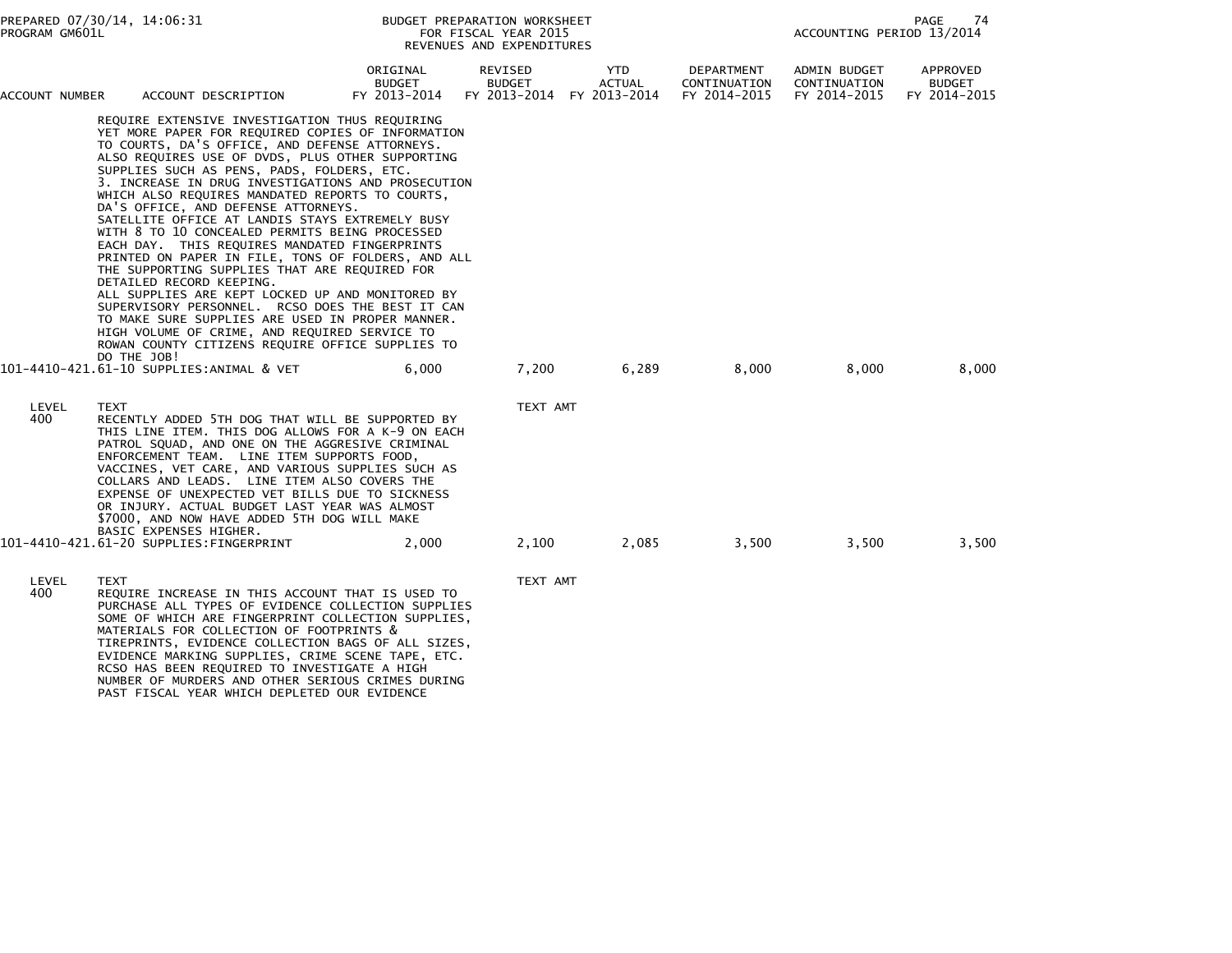| PROGRAM GM601L | PREPARED 07/30/14, 14:06:31                                                                                                                                                                                                                                                                                                                                                                                                                                                                                                                                                                                                                                                                                                                                                                                                                                                                                                                                                                                                                                                                                                         |                                           | BUDGET PREPARATION WORKSHEET<br>FOR FISCAL YEAR 2015<br>REVENUES AND EXPENDITURES |                                            |                                            | ACCOUNTING PERIOD 13/2014                    | PAGE<br>75                                |
|----------------|-------------------------------------------------------------------------------------------------------------------------------------------------------------------------------------------------------------------------------------------------------------------------------------------------------------------------------------------------------------------------------------------------------------------------------------------------------------------------------------------------------------------------------------------------------------------------------------------------------------------------------------------------------------------------------------------------------------------------------------------------------------------------------------------------------------------------------------------------------------------------------------------------------------------------------------------------------------------------------------------------------------------------------------------------------------------------------------------------------------------------------------|-------------------------------------------|-----------------------------------------------------------------------------------|--------------------------------------------|--------------------------------------------|----------------------------------------------|-------------------------------------------|
| ACCOUNT NUMBER | ACCOUNT DESCRIPTION                                                                                                                                                                                                                                                                                                                                                                                                                                                                                                                                                                                                                                                                                                                                                                                                                                                                                                                                                                                                                                                                                                                 | ORIGINAL<br><b>BUDGET</b><br>FY 2013-2014 | REVISED<br><b>BUDGET</b>                                                          | YTD<br>ACTUAL<br>FY 2013-2014 FY 2013-2014 | DEPARTMENT<br>CONTINUATION<br>FY 2014-2015 | ADMIN BUDGET<br>CONTINUATION<br>FY 2014-2015 | APPROVED<br><b>BUDGET</b><br>FY 2014-2015 |
|                | SUPPLIES. DEPARTMENT MUST BE SUPPLIED TO MEET THE<br>DEMANDS OF CRIME INVESTIGATION IN ROWAN COUNTY<br>SO THAT OUR CITIZENS WILL REMAIN SAFE.<br>101-4410-421.61-35 SUPPLIES:LAW ENFORCEMENT                                                                                                                                                                                                                                                                                                                                                                                                                                                                                                                                                                                                                                                                                                                                                                                                                                                                                                                                        | 35,000                                    | 42,091                                                                            | 34,577                                     | 40,000                                     | 40,000                                       | 54,320                                    |
| LEVEL<br>400   | TEXT<br>REQUEST INCREASE OVER THE ORIGINAL BUDGET IN THIS<br>LINE ITEM FOR FISCAL YEAR 2013. COST OF SUPPLIES<br>CONTINUES TO RISE, AND INCREASE IN MAJOR CRIMES<br>THIS PAST YEAR REQUIRES MORE SUPPLIES TO<br>EFFECTIVELY DO THE JOB REQUIRED OF THE RCSO.<br>RCSO REQUIRED TO RECERTIFY EACH OFFICER WITH A<br>TASER ONCE EVERY YEAR. TASERS SAVE FUNDS BY<br>ALLOWING OFFICERS TO SUBDUE WILD & COMBATIVE<br>PRISONERS WHILE AVOIDING COSTLY ASSAULTS TO OUR<br>RCSO OFFICERS. WILL REQUIRE 200 CARTRIDGES TO<br>COMPLETE YEARLY CERTIFICATION AT A COST OF \$26.95<br>PER CARTRIDGE. 200 X 26.95 = \$5390,<br>ACCOUNT ALSO PROVIDES FOR AMMUNITION & TARGETS FOR<br>NC STATE MANDATED QUALIFICATION TWICE PER YEAR.<br>ACCOUNT ALSO PROVIDES MANY ITEMS REQUIRED DAILY<br>BY THE RCSO FROM FLASHLIGHT BATTERIES, PROTECTIVE<br>GLOVES, LEATHER GEAR, BADGES, PEPPER SPRAY, LONG<br>GUN CASES, & LIST COULD GO ON AND ON.<br>AMMUNITION REQUIRED TO BOLSTER OUR CURRENT<br>INVENTORY LEVELS, TO BE ABLE TO CARRY OUT THE NC<br>STATE MANDATED FIREARMS QUALIFICATION IS BELOW:<br>5 CASES OF 165 GR. .40 CALIBER PRACTICE AMMO. |                                           | TEXT AMT                                                                          | 5,390                                      |                                            |                                              |                                           |
|                | $$350/ CASE X 5 CASE =$<br>7 CASES OF .40 CALIBER DUTY AMMO. COST IS                                                                                                                                                                                                                                                                                                                                                                                                                                                                                                                                                                                                                                                                                                                                                                                                                                                                                                                                                                                                                                                                |                                           |                                                                                   | 1,750                                      |                                            |                                              |                                           |
|                | $$380/CASE$ X 7 CASE =<br>7 CASES OF .223 64 GR. SOFT POINT RIFLE AMMO                                                                                                                                                                                                                                                                                                                                                                                                                                                                                                                                                                                                                                                                                                                                                                                                                                                                                                                                                                                                                                                              |                                           |                                                                                   | 2,660                                      |                                            |                                              |                                           |
|                | COST IS \$325 $\times$ 7 =<br>5 CASES OF 12 GA. 00 BUCK. COST IS \$125/CASE $\times$ 4=<br>SHIPPING AND HANDLING COST IS \$600<br>AS PREVIOUS NARRATIVE INDICATES, THIS ACCOUNT IS<br>RESPONSIBLE FOR PROVIDING MANY SUPPLIES THAT THE<br>RCSO HAS TO HAVE TO CARRY ON IT'S EVERYDAY DUTIES.<br>SUPPLIES USED & NEEDED CAN VARY, AS DOES THE PRICE<br>OF THE ITEMS REQUIRED. ESTIMATED COST BASED ON<br>PREVIOUS YEARS, AND THE ADDITIONAL NEEDS CREATED                                                                                                                                                                                                                                                                                                                                                                                                                                                                                                                                                                                                                                                                            |                                           |                                                                                   | 2,275<br>625<br>600                        |                                            |                                              |                                           |
|                | BY THE USE OF CERTAIN NEW EQUIPMENT IS:<br>EXPANSION:                                                                                                                                                                                                                                                                                                                                                                                                                                                                                                                                                                                                                                                                                                                                                                                                                                                                                                                                                                                                                                                                               |                                           |                                                                                   | 26,700                                     |                                            |                                              |                                           |
|                | SEX OFFENDER DETECTIVE<br>FOUR DEPUTIES                                                                                                                                                                                                                                                                                                                                                                                                                                                                                                                                                                                                                                                                                                                                                                                                                                                                                                                                                                                                                                                                                             |                                           |                                                                                   | 6,244<br>8,076<br>54,320                   |                                            |                                              |                                           |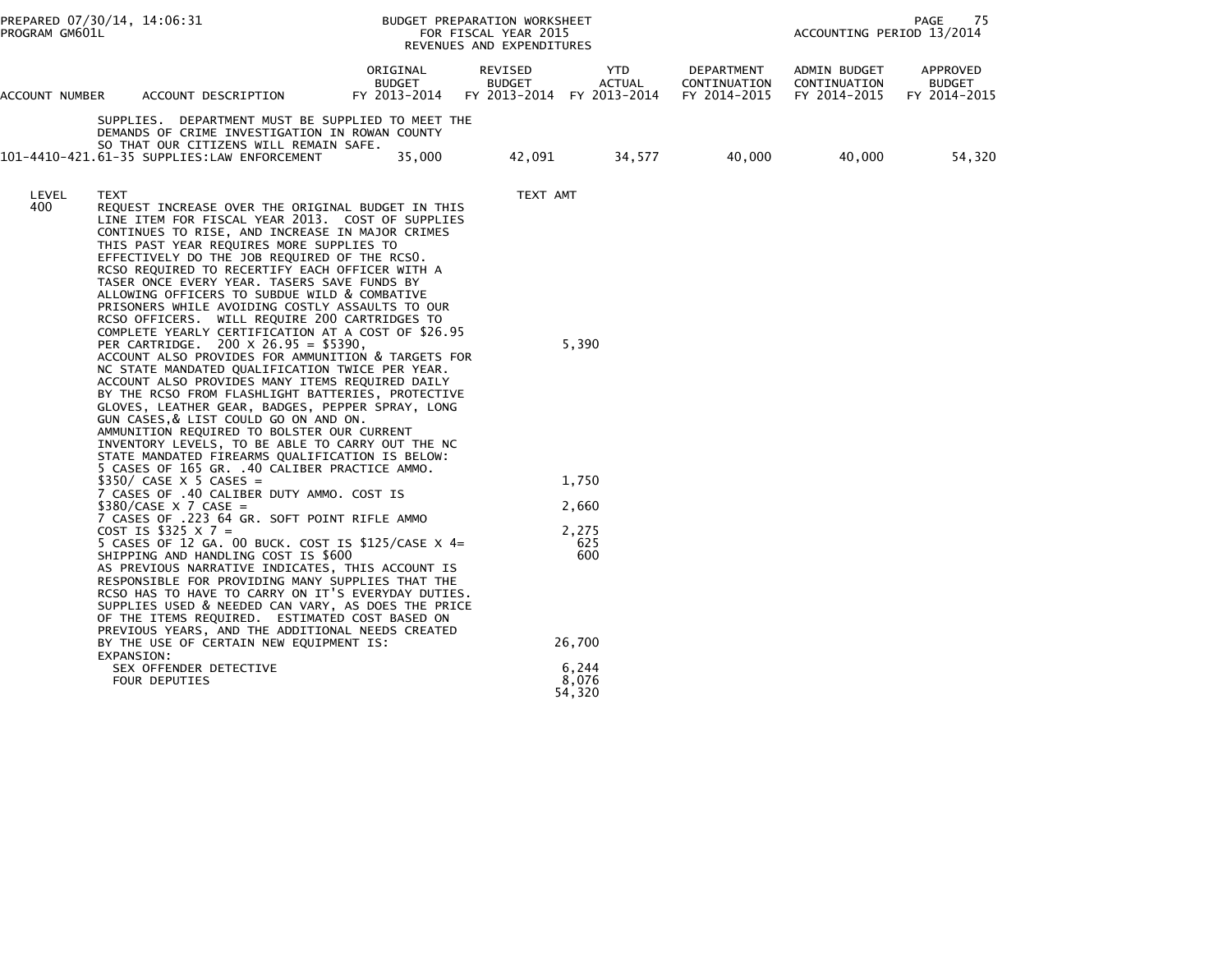| PREPARED 07/30/14, 14:06:31<br>PROGRAM GM601L |             |                                                                                                                                                                                                                                                                                                                                                                                                                                                                                                                            |                                           | BUDGET PREPARATION WORKSHEET<br>FOR FISCAL YEAR 2015<br>REVENUES AND EXPENDITURES |                                             |                                            | ACCOUNTING PERIOD 13/2014                                                        | PAGE<br>76                                |
|-----------------------------------------------|-------------|----------------------------------------------------------------------------------------------------------------------------------------------------------------------------------------------------------------------------------------------------------------------------------------------------------------------------------------------------------------------------------------------------------------------------------------------------------------------------------------------------------------------------|-------------------------------------------|-----------------------------------------------------------------------------------|---------------------------------------------|--------------------------------------------|----------------------------------------------------------------------------------|-------------------------------------------|
| ACCOUNT NUMBER                                |             | ACCOUNT DESCRIPTION                                                                                                                                                                                                                                                                                                                                                                                                                                                                                                        | ORIGINAL<br><b>BUDGET</b><br>FY 2013-2014 | REVISED<br><b>BUDGET</b><br>FY 2013-2014                                          | <b>YTD</b><br><b>ACTUAL</b><br>FY 2013-2014 | DEPARTMENT<br>CONTINUATION<br>FY 2014-2015 | <b>ADMIN BUDGET</b><br>CONTINUATION<br>FY 2014-2015<br>35.000<br>1,500<br>20,000 | APPROVED<br><b>BUDGET</b><br>FY 2014-2015 |
|                                               |             | 101-4410-421.61-60 SUPPLIES:PHOTOGRAPHIC                                                                                                                                                                                                                                                                                                                                                                                                                                                                                   | 3,500                                     | 3,500                                                                             | 3,375                                       | 3,500                                      | 3,500                                                                            | 3,500                                     |
|                                               |             | 101-4410-421.61-85 SUPPLIES: VEHICLE                                                                                                                                                                                                                                                                                                                                                                                                                                                                                       | 35,000                                    | 42,500                                                                            | 31,754                                      | 40,000                                     |                                                                                  | 35,000                                    |
| LEVEL<br>400                                  | <b>TEXT</b> | TIRE COSTS AND VEHICLE PARTS COSTS CONTINUE TO<br>RISE. COST OF MAINTENANCE OF DODGE CHARGERS HAS<br>CAUSED EXPENSE IN THIS LINE ITEM TO RISE BEYOND<br>EXPECTATIONS.<br>AN ANALYSIS OF THIS ACCOUNTS PER MONTH EXPENSES<br>SHOWS ACCOUNT WILL EXPERIENCE SHORTFALL THIS YEAR.<br>AT CURRENT RATE, YEAR END EXPENSE WOULD BE<br>ESTIMATED AT \$38,340<br>REQUEST AMOUNT OF \$40,000 FOR COMING FISCAL.<br>101-4410-421.61-87 SUPPLIES:STREET                                                                               | 1,500                                     | TEXT AMT<br>1,365                                                                 | 1,256                                       | 1,500                                      |                                                                                  | 1,500                                     |
|                                               |             | 101-4410-421.61-95 SUPPLIES:OTHER SMALL EQMT                                                                                                                                                                                                                                                                                                                                                                                                                                                                               | 15,000                                    | 15,000                                                                            | 10,522                                      | 21,000                                     |                                                                                  | 20,000                                    |
| LEVEL<br>400                                  | <b>TEXT</b> | REQUEST ADDITION ONTO REGULAR ALLOTMENT IN THIS<br>LINE ITEM TO PROVIDE FUNDS FOR REPLACEMENT OF<br>10 ALCO-SENSOR BREATH TESTING INSTRUMENTS. THIS<br>REQUEST WOULD ALLOW FOR REPLACEMENT OF UNITS<br>THAT ARE MORE THAT 10 YEARS OLD, OUTDATED, AND<br>CANNOT BE REPAIRED ANY LONGER ONCE BROKEN. ALCO-<br>SENSOR IS USED TO DETERMINE WHETHER A DRIVER IS<br>DRUNK ENOUGH TO CONTINUE WITH LENGTHY DWI CHARGING<br>PROCESS, AND IS ALSO AN IVESTIGATIVE TOOL THAT<br>GIVES OFFICERS PROBABLE CAUSE TO SEARCH FURTHER IN |                                           | TEXT AMT                                                                          | $\sim$ 000                                  |                                            |                                                                                  |                                           |

POSSIBLE SUSPECTED DRUG DEALER'S VEHICLES. 3,900 REQUEST A ONE TIME ADDITION OF \$2100 TO REPLACE FOR PURCHASE OF 12 RADIO INTERFACE HEADSET UNITS THAT WILL ALLOW THE RCSO SPECIAL RESPONSE TEAM'S RADIOS TO BE USED IN TACTICAL OPERATIONS. THESE HEADSETS WOULD REPLACE THE UNITS THEY CURRENTLY HAVE, BUT WERE MADE OBSOLETE DUE TO THE RADIO CHANGE OVER THAT THE WHOLE COUNTY EMERGENCY SERVICES JUST WENT THROUGH. 2,100 REQUEST TO MAINTAIN PREVIOUS YEARS ALLOTMENT IN THIS COMING FISCAL YEAR. ACCOUNT IS USED TO PURCHASE A LARGE VARIETY OF EQUIPMENT SUCH ASCHAIRS, DESKS, FILING CABINETS, TACTICAL VESTS

 TO BE USED WITH BALLISTIC PANELS FROM BODY ARMORTO ALLOW PATROL OFFICERS TO COMFORTABLY WEAR THEIR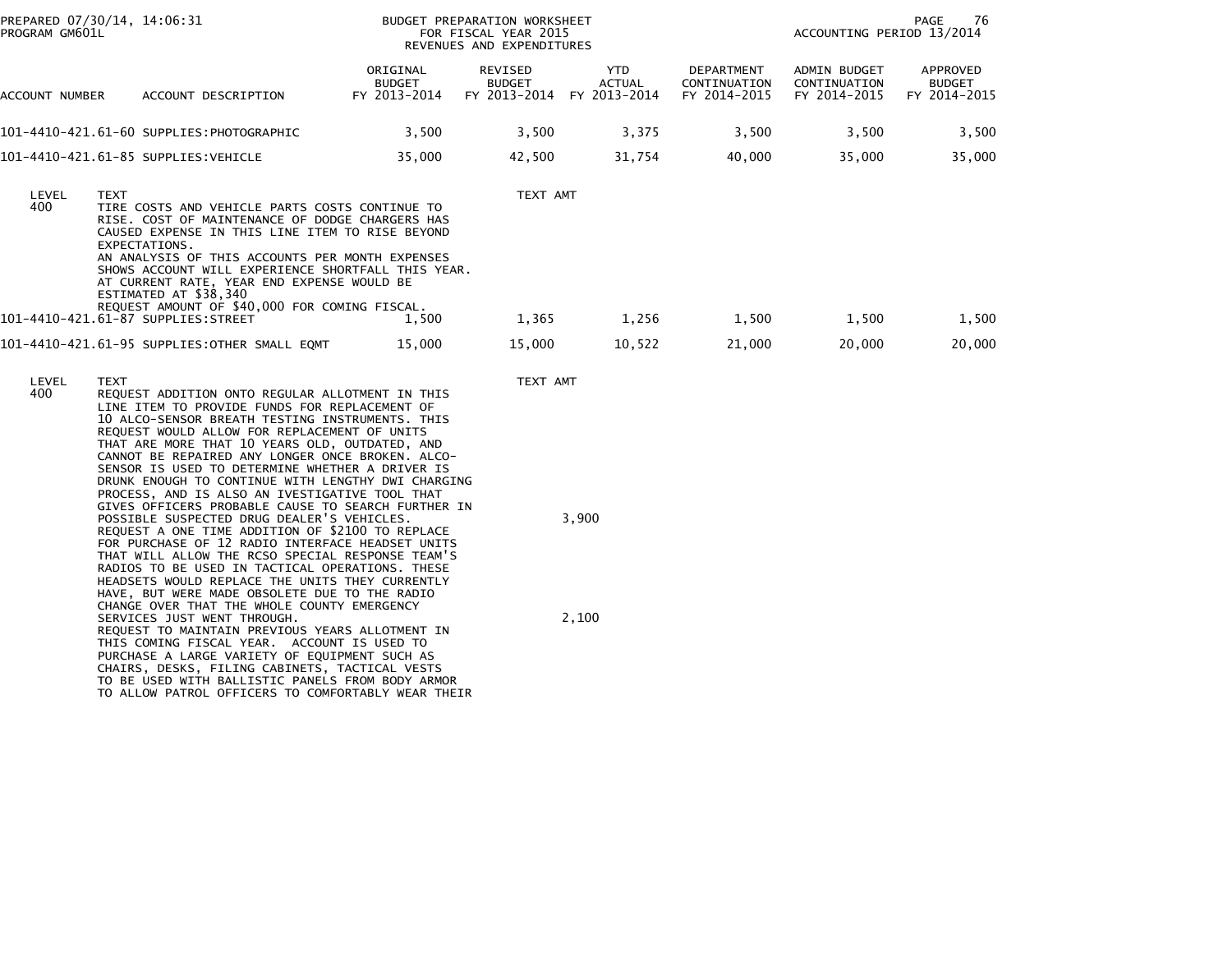| PROGRAM GM601L | PREPARED 07/30/14, 14:06:31                                                                                                                                                                                                                                                                                                                                              |                                           | BUDGET PREPARATION WORKSHEET<br>FOR FISCAL YEAR 2015<br>REVENUES AND EXPENDITURES |                                      |                                            |                                                         | PAGE<br>77                                |
|----------------|--------------------------------------------------------------------------------------------------------------------------------------------------------------------------------------------------------------------------------------------------------------------------------------------------------------------------------------------------------------------------|-------------------------------------------|-----------------------------------------------------------------------------------|--------------------------------------|--------------------------------------------|---------------------------------------------------------|-------------------------------------------|
| ACCOUNT NUMBER | ACCOUNT DESCRIPTION                                                                                                                                                                                                                                                                                                                                                      | ORIGINAL<br><b>BUDGET</b><br>FY 2013-2014 | REVISED<br><b>BUDGET</b><br>FY 2013-2014                                          | <b>YTD</b><br>ACTUAL<br>FY 2013-2014 | DEPARTMENT<br>CONTINUATION<br>FY 2014-2015 | ADMIN BUDGET<br>CONTINUATION<br>FY 2014-2015            | APPROVED<br><b>BUDGET</b><br>FY 2014-2015 |
|                | BODY ARMOR OUTSIDE OF THEIR UNIFORM SHIRTS INSTEAD<br>OF UNDER THEM, LARGER PIECES OF OFFICE EQUIPMENT,<br>ETC. ALL OF WHICH ARE REPLACEMENT EQUIPMENT WHEN<br>CURRENT EQUIPMENT IS WORN OUT.<br>LESS COUNTY MANAGER'S REDUCTION                                                                                                                                         |                                           | 15,000<br>20,000                                                                  | 1,000-                               |                                            |                                                         |                                           |
|                | 101-4410-421.62-05 ELECTRICITY                                                                                                                                                                                                                                                                                                                                           | 60,000                                    | 60,000                                                                            | 42,074                               | 60,000                                     | ACCOUNTING PERIOD 13/2014<br>60,000<br>420,000<br>5,800 | 60,000                                    |
| LEVEL<br>400   | <b>TEXT</b><br>ELECTRICITY COSTS HAVE SEEMED TO RISE, BUT BASED<br>ON CURRENT USAGE FOR FIRST 8 MONTHS, THE CURRENT<br>AMOUNT SEEMS TO BE SUFFICIENT. MANAGER MAY BE<br>AWARE OF COST INCREASES THAT I AM NOT CURRENTLY                                                                                                                                                  |                                           | TEXT AMT                                                                          |                                      |                                            |                                                         |                                           |
|                | AWARE OF.                                                                                                                                                                                                                                                                                                                                                                |                                           | 60,000<br>60,000                                                                  |                                      |                                            |                                                         |                                           |
|                | 101-4410-421.62-20 MOTOR FUEL & LUBRICANTS                                                                                                                                                                                                                                                                                                                               | 425,000                                   | 425,000                                                                           | 383,186                              | 425,000                                    |                                                         | 420,000                                   |
| LEVEL<br>400   | <b>TEXT</b><br>BASED ON CURRENT ANALYSIS OF COST THROUGH 8 MONTHS<br>IT APPEARS CURRENT ALLOTMENT IN THIS LINE ITEM<br>WILL BE SUFFICENT TO COVER FUEL COST. MANAGER MAY                                                                                                                                                                                                 |                                           | TEXT AMT                                                                          |                                      |                                            |                                                         |                                           |
|                | BE AWARE OF FUTURE PROJECTED COST THAT I AM NOT<br>AWARE OF AT PRESENT.<br>LESS COUNTY MANAGER'S REDUCTION                                                                                                                                                                                                                                                               |                                           | 425,000<br>420,000                                                                | $5,000-$                             |                                            |                                                         |                                           |
|                | 101-4410-421.64-50 DUES & SUBSCRIPTIONS                                                                                                                                                                                                                                                                                                                                  | 4,000                                     | 3,800                                                                             | 3,663                                | 5,800                                      |                                                         | 5,800                                     |
| LEVEL<br>400   | <b>TEXT</b><br>PAY SHERIFF'S ASSOCIATION DUES OUT OF THIS ACCOUNT<br>HAVE BEEN NOTIFIED BY SHERIFF'S ASSOCIATION THAT<br>DUES FOR FISCAL YR 2014-2015 WILL BE \$2,233.78.<br>DUES FOR OTHER ASSOCIATIONS AND GROUPS ARE ALSO<br>PAID FROM THIS ACCOUNT TOO. ACCOUNT ALSO COVERS<br>COST OF BOOKS AND PUBLICATIONS THAT HAVE TO BE<br>UPDATED EACH YEAR WITH LAW CHANGES. |                                           | TEXT AMT                                                                          | 4,000                                |                                            |                                                         |                                           |
|                | REQUEST ONE TIME INCREASE TO ALLOW FOR REPLACEMENT<br>OF 120 COPIES OF 2015 N.C. STATUTE GUIDE, OFTEN<br>REFERRED TO IN LAW ENFORCEMENT AS THE "BLUE BOOK".<br>THESE COPIES WILL BE GIVEN TO PATROL OFFICERS,<br>INVESTIGATORS, ACE TEAM, DRUG INVESTIGATORS, AND<br>SHERIFF'S ADMIN STAFF. THIS BOOK, PUT TOGETHER BY                                                   |                                           |                                                                                   |                                      |                                            |                                                         |                                           |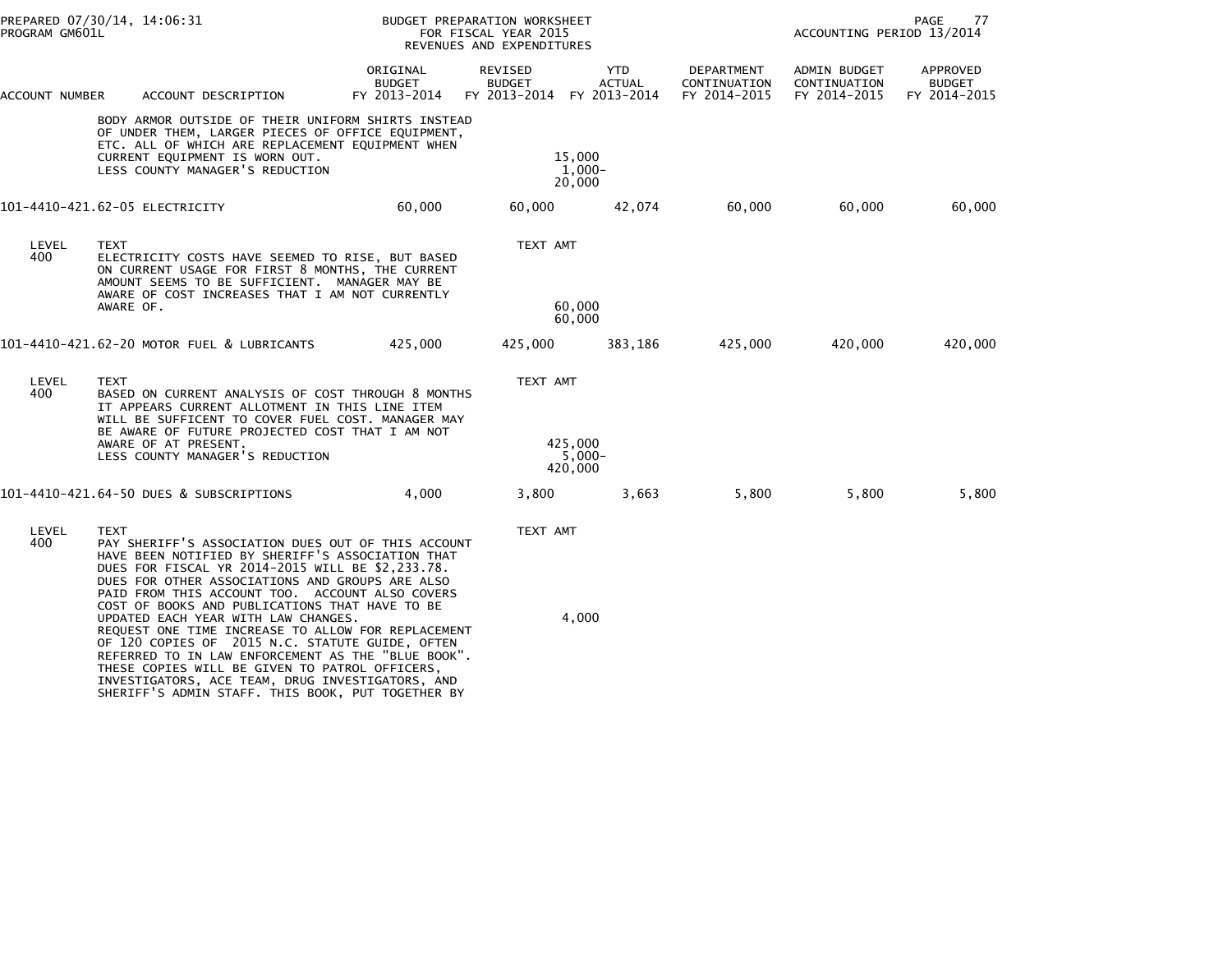| PREPARED 07/30/14, 14:06:31<br>PROGRAM GM601L |                          | PAGE<br>78<br>BUDGET PREPARATION WORKSHEET<br>ACCOUNTING PERIOD 13/2014<br>FOR FISCAL YEAR 2015<br>REVENUES AND EXPENDITURES                                                                                                                                                                                                                                                                                                                                                                                                                                                                                                                                                                                                                                                                                                                                                                                                                                                               |                                           |                                          |                                      |                                            |                                              |                                           |
|-----------------------------------------------|--------------------------|--------------------------------------------------------------------------------------------------------------------------------------------------------------------------------------------------------------------------------------------------------------------------------------------------------------------------------------------------------------------------------------------------------------------------------------------------------------------------------------------------------------------------------------------------------------------------------------------------------------------------------------------------------------------------------------------------------------------------------------------------------------------------------------------------------------------------------------------------------------------------------------------------------------------------------------------------------------------------------------------|-------------------------------------------|------------------------------------------|--------------------------------------|--------------------------------------------|----------------------------------------------|-------------------------------------------|
| ACCOUNT NUMBER                                |                          | ACCOUNT DESCRIPTION                                                                                                                                                                                                                                                                                                                                                                                                                                                                                                                                                                                                                                                                                                                                                                                                                                                                                                                                                                        | ORIGINAL<br><b>BUDGET</b><br>FY 2013-2014 | REVISED<br><b>BUDGET</b><br>FY 2013-2014 | YTD<br><b>ACTUAL</b><br>FY 2013-2014 | DEPARTMENT<br>CONTINUATION<br>FY 2014-2015 | ADMIN BUDGET<br>CONTINUATION<br>FY 2014-2015 | APPROVED<br><b>BUDGET</b><br>FY 2014-2015 |
|                                               |                          | A FORMER LAW ENFORCEMENT OFFICER, CONTAINS A<br>WEALTH OF INFORMATION INCLUDING: UPDATED STATUTES<br>THROUGH LATEST LEGISLATIVE ACTION, HOW TO WORD<br>CHARGES ON STANDARD STATE CITATION FORM, DWI LAWS,<br>VEHICLE REGISTRATION AND INSURANCE INFORMATION ON<br>ALL TYPES OF VEHICLES, DRIVER'S LICENSE INFO.,<br>ANIMAL CONTROL LAWS, DOMESTIC VIOLENCE LAWS, DRUG<br>VIOLATIONS, ADULT & JUVENILE MIRANDA WARNINGS,<br>STATE ABBREVIATION CODES, CONVERSION FACTORS ON<br>WEIGHTS & MEASURES, COMMONLY USED SPANISH TERMS<br>AND PHRASES, CONCEALED WEAPONS LAWS FOR NC & INFO<br>FOR CONCEALED LAWS OF OTHER STATES & WHETHER THE<br>OTHER STATES CONCEALED PERMITS ARE RECOGNIZED BY<br>NC. THE GUIDE HAS INFORMATION THAT HAS BEEN<br>RESEARCHED, COMPILED, AND ORGANIZED IN ORDER TO<br>ASSIST OFFICERS IN FINDING INFORMATION NEEDED IN<br>A QUICK MANNER FOR THEIR PROTECTION AND TO ALLOW<br>FOR BETTER SERVICE TO ROWAN COUNTY RESIDENTS.<br>$$15 \times 120$ BOOKS = \$1,800. |                                           |                                          | 1,800<br>5,800                       |                                            |                                              |                                           |
|                                               |                          | 101-4410-421.65-00 DRUGS & MEDICINES                                                                                                                                                                                                                                                                                                                                                                                                                                                                                                                                                                                                                                                                                                                                                                                                                                                                                                                                                       | 2,200                                     | 2,335                                    | 2,208                                | 2,500                                      | 2,500                                        | 2,500                                     |
| LEVEL<br>400                                  | <b>TEXT</b><br>OFFICERS. | ACCOUNT ALLOWS FOR PURCHASE OF GLOVES AND FIRST<br>AID SUPPLIES CARRIED BY PATROL OFFICERS IN THEIR<br>PATROL UNITS. GLOVE SUPPLIES ARE CONSTANTLY USED<br>ON CRIME SCENES. FIRST AID EQUIPMENT IS USED<br>PERIODICALLY FOR BOTH OFFICERS AND SOMETIMES<br>ROWAN CITIZENS. FIRST AID SUPPLIES DO HAVE AN<br>EXPIRATION DATE AND MUST BE UPDATED AS NEEDED.<br>REQUEST SMALL INCREASE TO ACCOUNT FOR RISING COSTS<br>AND ADDITION OF NEW MIDDLE SCHOOL RESOURCE                                                                                                                                                                                                                                                                                                                                                                                                                                                                                                                             |                                           | TEXT AMT                                 | 2,500<br>2,500                       |                                            |                                              |                                           |
|                                               |                          | 101-4410-421.74-35 C/A:VEHICLES                                                                                                                                                                                                                                                                                                                                                                                                                                                                                                                                                                                                                                                                                                                                                                                                                                                                                                                                                            | 368,001                                   | 525,352                                  | 499,162                              | 803,380                                    | 586,000                                      | 708,800                                   |
| LEVEL<br>400                                  | <b>TEXT</b>              | THE ROWAN COUNTY SHERIFF'S OFFICE IS REQUESTING<br>27 NEW VEHTCLES TN ETSCAL VEAD 2014-2015 THE NEW                                                                                                                                                                                                                                                                                                                                                                                                                                                                                                                                                                                                                                                                                                                                                                                                                                                                                        |                                           | TEXT AMT                                 |                                      |                                            |                                              |                                           |

27 NEW VEHICLES IN FISCAL YEAR 2014-2015. THE NEW<br>VEHICLES WILL REPLACE VEHICLES THAT HAVE EITHER<br>MILEAGED OUT OR HAVE TO BE REPLACED DUE TO VERY<br>HIGH MAINTENANCE COST TO KEEP THE VEHICLE IN THE<br>FLEET. THERE ARE SEVERAL RE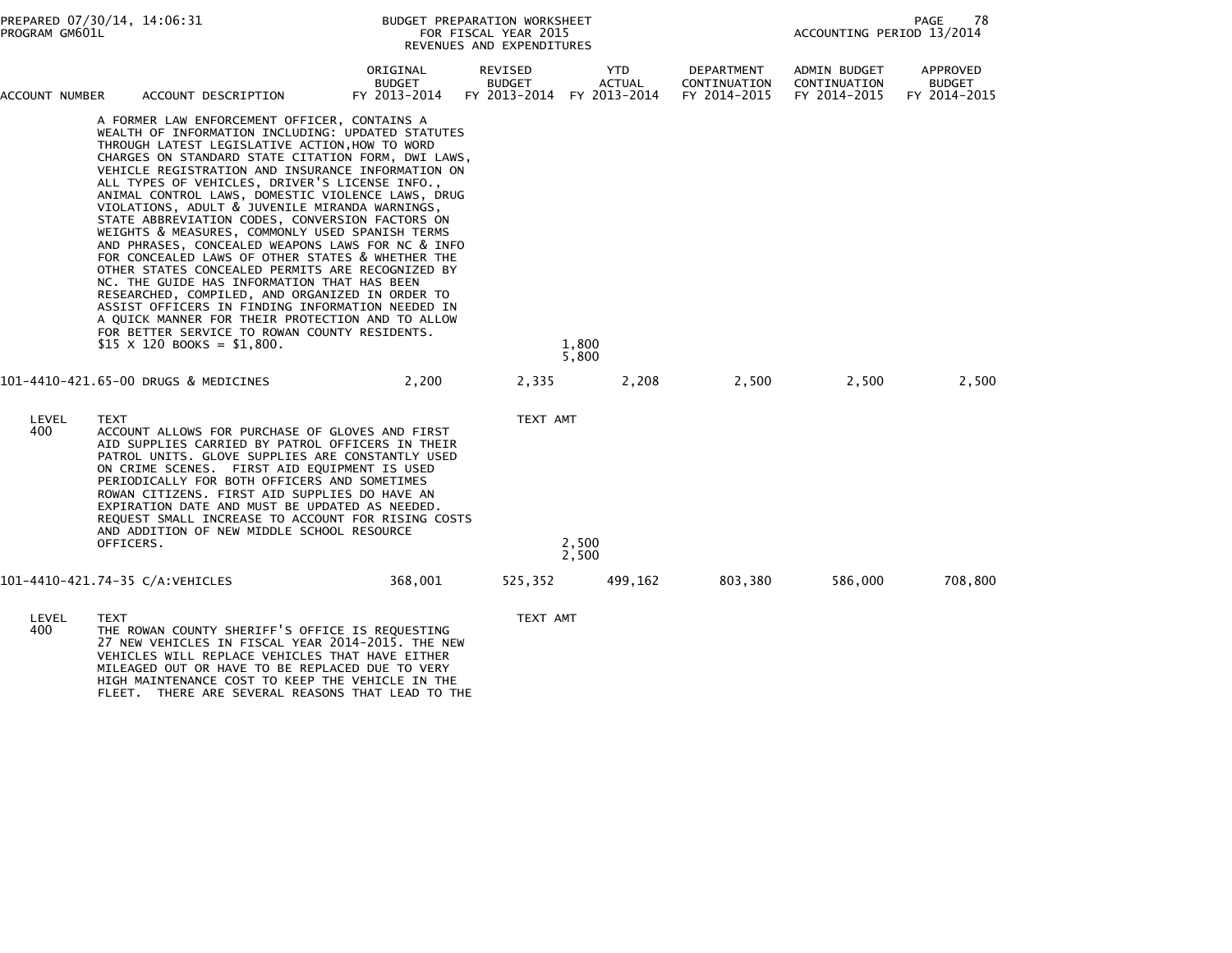PAGE 79<br>ACCOUNTING PERIOD 13/2014

| ACCOUNT NUMBER | ACCOUNT DESCRIPTION                                                                                     | ORIGINAL<br><b>BUDGET</b><br>FY 2013-2014 | REVISED<br><b>BUDGET</b><br>FY 2013-2014 | <b>YTD</b><br><b>ACTUAL</b><br>FY 2013-2014 | DEPARTMENT<br>CONTINUATION<br>FY 2014-2015 | <b>ADMIN BUDGET</b><br>CONTINUATION<br>FY 2014-2015 | APPROVED<br><b>BUDGET</b><br>FY 2014-2015 |
|----------------|---------------------------------------------------------------------------------------------------------|-------------------------------------------|------------------------------------------|---------------------------------------------|--------------------------------------------|-----------------------------------------------------|-------------------------------------------|
|                |                                                                                                         |                                           |                                          |                                             |                                            |                                                     |                                           |
|                | HIGH NEED IN VEHICLES THIS YEAR. IN 2003, THE                                                           |                                           |                                          |                                             |                                            |                                                     |                                           |
|                | RCSO WAS NOT ALLOWED TO PURCHASE ANY VEHICLES, WITH<br>THE EXCEPTION OF A VAN FOR THE DETENTION CENTER. |                                           |                                          |                                             |                                            |                                                     |                                           |
|                | FAILURE TO PURCHASE VEHICLES THAT YEAR REQUIRED                                                         |                                           |                                          |                                             |                                            |                                                     |                                           |
|                | THE PURCHASE OF 25 VEHICLES IN 2005, 14 IN 2006,                                                        |                                           |                                          |                                             |                                            |                                                     |                                           |
|                | AND THEN ANOTHER 20 IN 2007, JUST TO DIG OUT OF                                                         |                                           |                                          |                                             |                                            |                                                     |                                           |
|                | HOLE CREATED BY THE SHORT SIGHTED DECISION TO NOT                                                       |                                           |                                          |                                             |                                            |                                                     |                                           |
|                | PURCHASE ANY VEHICLES IN 2003. MANY OF THE 2005                                                         |                                           |                                          |                                             |                                            |                                                     |                                           |
|                | THROUGH 2007 CARS ARE NOW MILEAGED OUT, AND MANY                                                        |                                           |                                          |                                             |                                            |                                                     |                                           |
|                | ARE HAVING SEVERE MAINTENANCE PROBLEMS CAUSING                                                          |                                           |                                          |                                             |                                            |                                                     |                                           |
|                | THE MAINTENANCE BUDGET OF THE RCSO TO GO OVER                                                           |                                           |                                          |                                             |                                            |                                                     |                                           |
|                | BUDGET. PATROL VEHICLES, DETECTIVE VEHICLES, AND                                                        |                                           |                                          |                                             |                                            |                                                     |                                           |
|                | THOSE ASSIGNED TO KEY STAFF HAVE TO BE DEPENDABLE                                                       |                                           |                                          |                                             |                                            |                                                     |                                           |
|                | WHEN NEEDED FOR EMERGENCY SITUATIONS, RESPONDING                                                        |                                           |                                          |                                             |                                            |                                                     |                                           |
|                | TO CRIMES, AND SERVING THE CITIZENS OF ROWAN<br>COUNTY IN A NUMBER OF WAYS. VEHICLES NEEDED:            |                                           |                                          |                                             |                                            |                                                     |                                           |
|                | SIXTEEN 2014-15 FORD SEDAN INTERCEPTOR 4DR AWD                                                          |                                           |                                          |                                             |                                            |                                                     |                                           |
|                | VEHICLE FOR PATROL OFFICERS. \$28,438 X 16 =                                                            |                                           |                                          | 455,008                                     |                                            |                                                     |                                           |
|                | ONE 2014-15 FORD SEDAN INTERCEPTOR 4DR AWD VEHICLE                                                      |                                           |                                          |                                             |                                            |                                                     |                                           |
|                | FOR THE AGGRESSIVE CRIMINAL INFORCEMENT TEAM.                                                           |                                           |                                          |                                             |                                            |                                                     |                                           |
|                | COST IS \$29,185                                                                                        |                                           |                                          | 29,185                                      |                                            |                                                     |                                           |
|                | FOUR 2014-15 FORD SEDAN INTERCEPTOR 4DR, AWD                                                            |                                           |                                          |                                             |                                            |                                                     |                                           |
|                | VEHICLES FOR DETECTIVES. COST IS \$24,400 $\times$ 4 =                                                  |                                           |                                          | 97,600                                      |                                            |                                                     |                                           |
|                | ONE 2014 FORD INTERCEPTOR UTILITY VEHICLE, AWD,                                                         |                                           |                                          |                                             |                                            |                                                     |                                           |
|                | TWIN TURBO FOR K-9 OFFICER. COST IS $$30,822 \times 1=$                                                 |                                           |                                          | 30,822                                      |                                            |                                                     |                                           |
|                | ONE 2014 CHEVROLET EXPRESS 3500 CARGO VAN,<br>EXTENDED FOR THE DETENTION TRANSPORTATION STAFF           |                                           |                                          |                                             |                                            |                                                     |                                           |
|                | COST IS \$27,100 $\times$ 1 =                                                                           |                                           |                                          | 27,100                                      |                                            |                                                     |                                           |
|                | THREE 2014-15 FORD SEDAN INTERCEPTORS 4DR, AWD                                                          |                                           |                                          |                                             |                                            |                                                     |                                           |
|                | VEHICLES FOR THE SCHOOL RESOURCE OFFICERS                                                               |                                           |                                          |                                             |                                            |                                                     |                                           |
|                | COST IS \$24,990 $\times$ 3 =                                                                           |                                           |                                          | 74,970                                      |                                            |                                                     |                                           |
|                | ONE 2014 FORD INTERCEPTOR UTILITY VEHICLE, AWD,                                                         |                                           |                                          |                                             |                                            |                                                     |                                           |
|                | 3.7L FOR TRAINING & STAFF DEVELOPMENT OFFICER                                                           |                                           |                                          |                                             |                                            |                                                     |                                           |
|                | COST IS \$29,185 $\times$ 1 =                                                                           |                                           |                                          | 29,185                                      |                                            |                                                     |                                           |
|                | VEHICLES TO BE REPLACED:                                                                                |                                           |                                          |                                             |                                            |                                                     |                                           |
|                | MAKE MODEL ESTIMATED MILES 7-2015<br>BAR CODE<br>YEAR                                                   |                                           |                                          |                                             |                                            |                                                     |                                           |
|                | 2004<br>0408<br>FORD<br>CROWN VIC<br>0502<br>2004<br>FORD<br>CROWN VIC                                  | 153,090<br>124,859                        |                                          |                                             |                                            |                                                     |                                           |
|                | 0503<br>2004<br>CROWN VIC<br>FORD                                                                       | 120,978                                   |                                          |                                             |                                            |                                                     |                                           |
|                | 0504<br>2004<br>FORD<br>CROWN VIC                                                                       | 139,132                                   |                                          |                                             |                                            |                                                     |                                           |
|                | 0505<br>2004<br>FORD<br>CROWN VIC                                                                       | 161,009                                   |                                          |                                             |                                            |                                                     |                                           |
|                | 0536<br>2005<br><b>FORD</b><br>CROWN VIC                                                                | 134,293                                   |                                          |                                             |                                            |                                                     |                                           |
|                | 0610<br>2006<br>FORD<br>CROWN VIC                                                                       | 134,267                                   |                                          |                                             |                                            |                                                     |                                           |
|                | 0614<br>2006<br>FORD<br>CROWN VIC                                                                       | 155,584                                   |                                          |                                             |                                            |                                                     |                                           |
|                | 0619<br>2006<br>FORD<br>CROWN VIC                                                                       | 168,688                                   |                                          |                                             |                                            |                                                     |                                           |
|                | 0706<br>2006<br>FORD<br>CROWN VIC                                                                       | 156,239                                   |                                          |                                             |                                            |                                                     |                                           |
|                | 0708<br>2007<br><b>DODGE</b><br><b>CHARGER</b>                                                          | 131,212                                   |                                          |                                             |                                            |                                                     |                                           |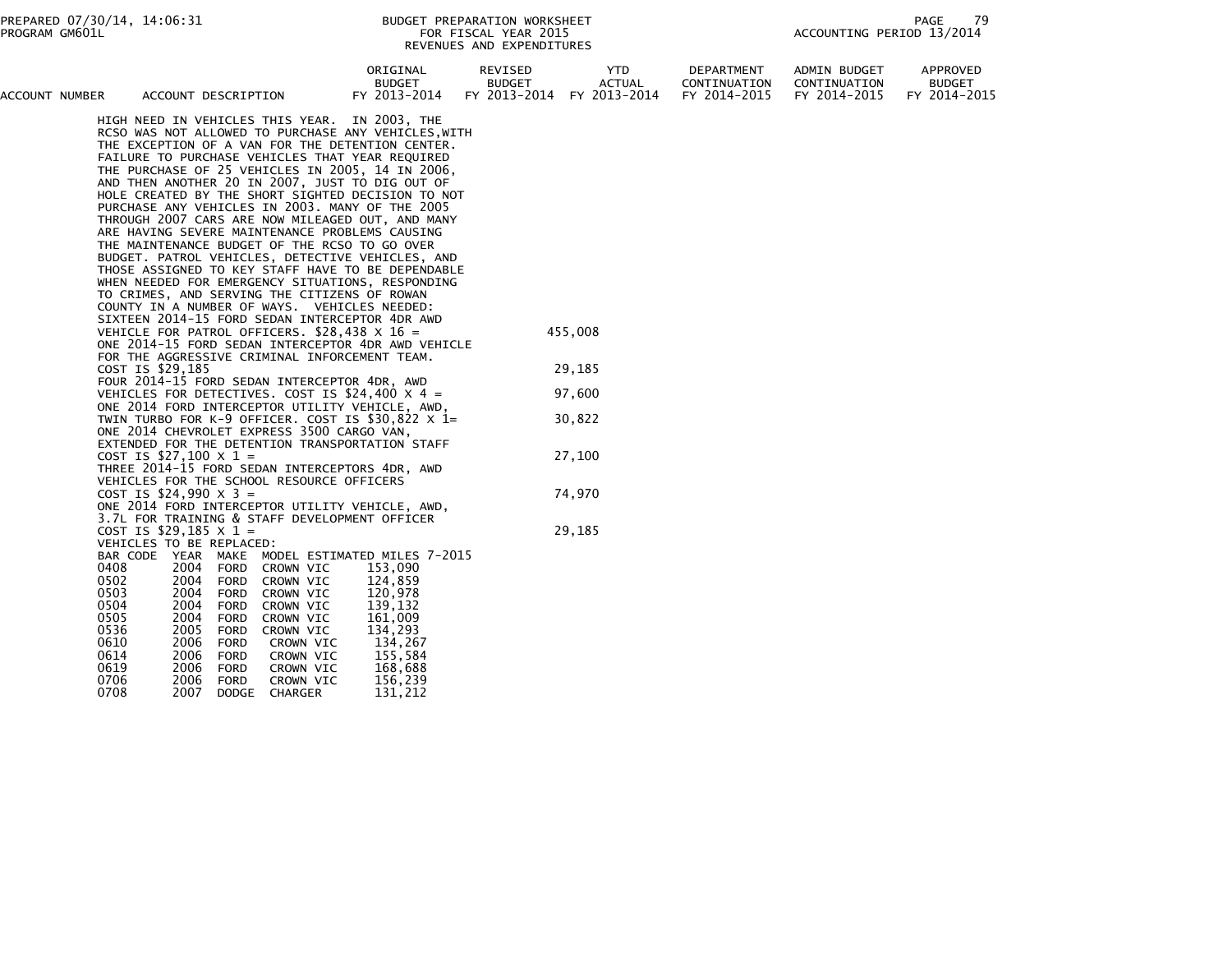## BUDGET PREPARATION WORKSHEET<br>FOR FISCAL YEAR 2015 REVENUES AND EXPENDITURES

PAGE 80<br>ACCOUNTING PERIOD 13/2014

| ACCOUNT NUMBER | ACCOUNT DESCRIPTION                                                                                                                                                                                                                                                                                                                                                                                                                                                                                                                                                                                                                                                                                                                                                                                                                                                                                                                     | ORIGINAL<br><b>BUDGET</b><br>FY 2013-2014                                                                                                                                    | REVISED<br><b>BUDGET</b><br>FY 2013-2014 | YTD<br><b>ACTUAL</b><br>FY 2013-2014                        | DEPARTMENT<br>CONTINUATION<br>FY 2014-2015 | <b>ADMIN BUDGET</b><br>CONTINUATION<br>FY 2014-2015 | APPROVED<br><b>BUDGET</b><br>FY 2014-2015 |
|----------------|-----------------------------------------------------------------------------------------------------------------------------------------------------------------------------------------------------------------------------------------------------------------------------------------------------------------------------------------------------------------------------------------------------------------------------------------------------------------------------------------------------------------------------------------------------------------------------------------------------------------------------------------------------------------------------------------------------------------------------------------------------------------------------------------------------------------------------------------------------------------------------------------------------------------------------------------|------------------------------------------------------------------------------------------------------------------------------------------------------------------------------|------------------------------------------|-------------------------------------------------------------|--------------------------------------------|-----------------------------------------------------|-------------------------------------------|
|                | 0710<br>2007<br><b>FORD</b><br>CROWN VIC<br>0711<br>2007<br><b>FORD</b><br>CROWN VIC<br>0712<br>2007<br><b>FORD</b><br>CROWN VIC<br>0717<br>2007<br><b>DODGE</b><br>CHARGER<br>0718<br>2007<br><b>DODGE</b><br>CHARGER<br>0721<br>2007<br><b>DODGE</b><br>CHARGER<br>0722<br>2007<br>DODGE<br>CHARGER<br>0724<br>2007<br>DODGE<br>CHARGER<br>0729<br>2007<br>DODGE<br>CHARGER<br>0730<br>2007<br>DODGE<br>CHARGER<br>0825<br>2008<br>DODGE<br>CHARGER<br>0829<br>2008<br>DODGE<br>MAGNUM<br>0901<br>2009<br>DODGE<br>CHARGER<br>0903<br>2009<br>DODGE<br>CHARGER<br>0910<br>2009<br><b>FORD</b><br>VAN<br>0027<br>1996<br>F150<br>FORD<br>3% COST FOR DMV CHARGES = \$22316<br>5% ALLOWANCE FOR COST INCREASE BY ORDER TIME<br>LESS COUNTY MANAGER'S REDUCTION<br>EXPANSION:<br>SO DETECTIVE<br>FOUR DEPUTIES X \$24,600 EACH                                                                                                           | 139,702<br>166,199<br>136,901<br>150,845<br>155,544<br>149,550<br>143,044<br>141,644<br>137,204<br>140,050<br>163,317<br>133,347<br>154,750<br>135,870<br>194,802<br>134,219 |                                          | 22,316<br>37.194<br>217,380-<br>24,400<br>98,400<br>708,800 |                                            |                                                     |                                           |
|                | 101-4410-421.74-36 C/A:VEHICLE EQUIPMENT                                                                                                                                                                                                                                                                                                                                                                                                                                                                                                                                                                                                                                                                                                                                                                                                                                                                                                | 60,000                                                                                                                                                                       | 49,500                                   | 48,409                                                      | 139,361                                    | 105,000                                             | 118,110                                   |
| LEVEL<br>400   | TEXT<br>THE EQUIPMENT FOR THE 27 VEHICLES REQUESTED IS AS<br>FOLLOWS:<br>EQUIPMENT REQUIRED FOR 16 PATROL VEHICLES:<br>LIGHT BAR, SIREN, SIREN SPEAKERS X2,<br>SETINA PUSH BUMPER, PRISONER PARTION, SECURE WEAPON<br>MOUNT, WM TRANSFER KIT, WINDOW BARRIER FOR CAGE,<br>HS BATTERY TIMER, D&R CONSOLE W/COMPUTER MOUNT,<br>CUP HOLDER, ARM REST, 3 PRONG OUTLET, COMPUTER<br>MOUNT WITH CRADLE, UNIVERSAL LAPTOP TRAY, SCREEN<br>HOLDER, STREAMLIGHT LARGE FLASHLIGHT, POLYSTINGER<br>BACKUP FLASHLIGHT, FIRE EXTINGUISHER, LIND<br>COMPUTER CHARGER, 4G ANTENNA FOR AIR CARD.<br>TOTAL PER CAR= $$5311 \times 16 = $84,976$<br>AGGRESSIVE CRIMINAL ENFORCEMENT TEAM VEHICLE:<br>GRILLE LIGHTS, DUAL SIDE BY SIDE LIGHTS, SIDE<br>FENDER COMPASS LIGHTS, REAR/FRONT INTERIOR LIGHT<br>BAR, SIREN SPEAKER-100 WATT, D&R CONSOLE WITH<br>COMPUTER MOUNT, CUP HOLDER, ARM REST, 3 PRONG<br>OUTLET, COMPUTER MOUNT WITH CRADLE, UNIVERSAL |                                                                                                                                                                              | TEXT AMT                                 | 84,976                                                      |                                            |                                                     |                                           |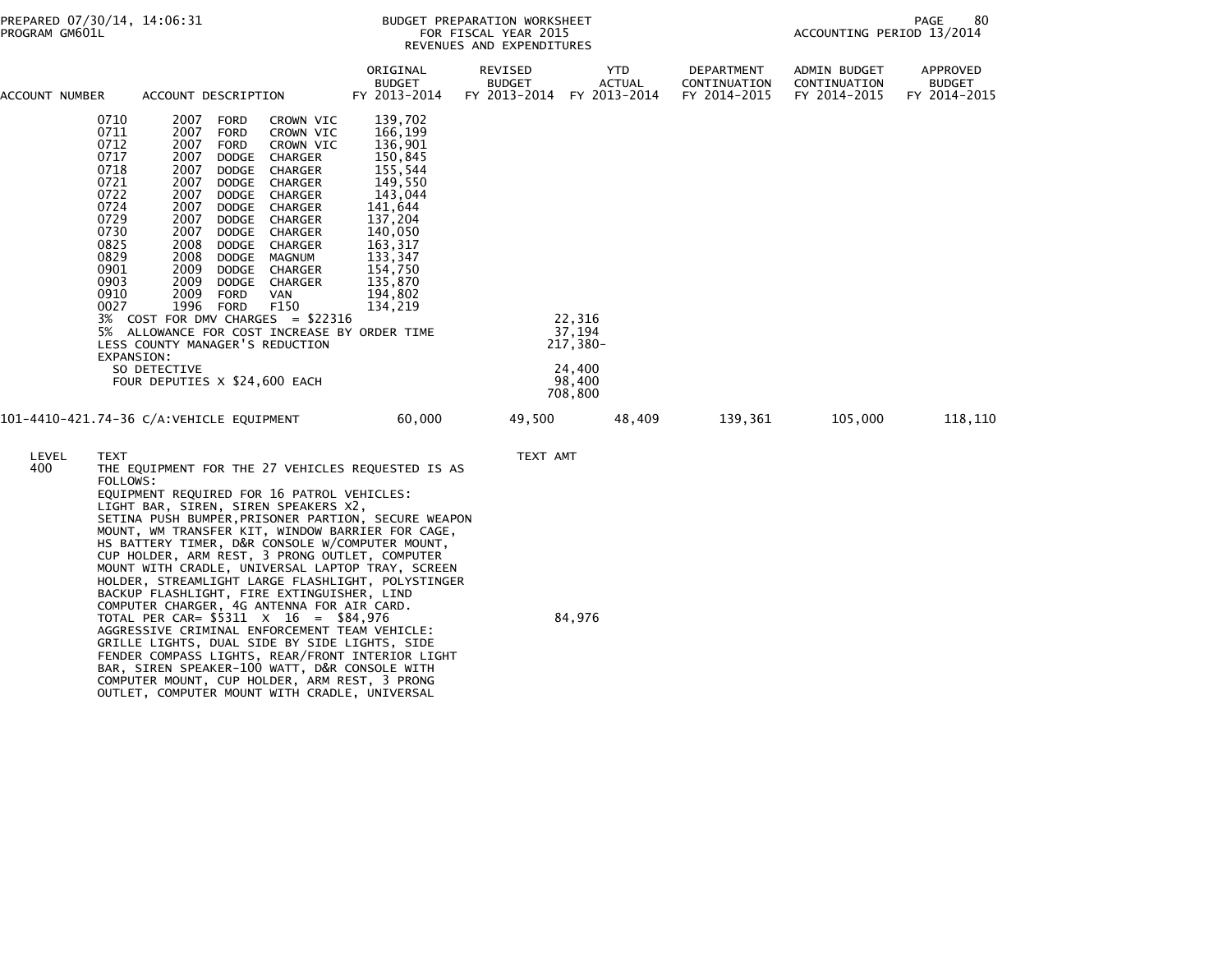| ACCOUNT NUMBER | ACCOUNT DESCRIPTION                                                                                                                                                                                                                                                                                                                                      | ORIGINAL<br><b>BUDGET</b><br>FY 2013-2014 | REVISED<br><b>BUDGET</b><br>FY 2013-2014 | YTD.<br><b>ACTUAL</b><br>FY 2013-2014 | DEPARTMENT<br>CONTINUATION<br>FY 2014-2015 | ADMIN BUDGET<br>CONTINUATION<br>FY 2014-2015 | APPROVED<br><b>BUDGET</b><br>FY 2014-2015 |
|----------------|----------------------------------------------------------------------------------------------------------------------------------------------------------------------------------------------------------------------------------------------------------------------------------------------------------------------------------------------------------|-------------------------------------------|------------------------------------------|---------------------------------------|--------------------------------------------|----------------------------------------------|-------------------------------------------|
|                | LAPTOP TRAY, SCREEN HOLDER, STREAMLIGHT LARGE<br>FLASHLIGHT, POLYSTINGER BACK UP FLASHLIGHT, HS<br>BATTERY TIMER, FIRE EXTINGUISHER, LIND COMPUTER<br>CHARGER, 4G ANTENNA FOR AIR CARD.<br>TOTAL FOR ACE TEAM CAR = $$3,300 \times 1$ =                                                                                                                  |                                           |                                          | 3,300                                 |                                            |                                              |                                           |
|                | CARGO VAN FOR DETENTION TRANSPORTATION:<br>GRILLE LIGHTS X 2, LED INSERT W/CHROME BEZEL,<br>FIRE EXTINGUISHER, STREAMLIGHT LARGE FLASHLIGHT,<br>VANCELL PRISONER INSERT. TOTAL = $$10,530 \times 1 =$                                                                                                                                                    |                                           |                                          | 10,530                                |                                            |                                              |                                           |
|                | PATROL K-9 FORD UTILITY:<br>SETINA PUSH BUMPER, SIREN SPEAKERS X 2, FRONT<br>INTERIOR LIGHT BAR, GHOST LIGHTS W/REAR SHROUDX4,<br>SURFACE MOUNT NFORCE DUAL STACKED, INTERSECTOR<br>LIGHTSX2, SIREN SPEAKER-200 WATT, K-9 ALUMINUM<br>CAGE, D&R CONSOLE W/COMPUTER MOUNT, CUP HOLDER,                                                                    |                                           |                                          |                                       |                                            |                                              |                                           |
|                | ARM REST, 3 PRONG OUTLET, COMPUTER MOUNT W/CRADLE,<br>UNIVERSAL LAPTOP TRAY, SCREEN HOLDER, STREAMLIGHT<br>LARGE FLASHLIGHT, POLYSTINGER BACK UP FLASHLIGHT,<br>FIRE EXTINGUISHER, LIND COMPUTER CHARGER, 4G<br>ANTENNA FOR AIR CARD. TOTAL= $$7205 \times 1 =$<br>DETECTIVE VEHICLE EQUIPMENT:                                                          |                                           |                                          | 7,500                                 |                                            |                                              |                                           |
|                | GRILLE LIGHTSX2, FLIP DOWN VISOR LIGHT, SIDE<br>FENDER COMPASS LIGHT, DUAL SIDE BY SIDE LIGHT FOR<br>REAR DECKX2, LED INSERTS FOR FRONT HEADLIGHTSX2,<br>SIREN SPEAKER-100 WATT, D&R CONSOLE W/COMPUTER<br>MOUNT, CUP HOLDER, ARM REST, 3 PRONG OUTLET,<br>COMPUTER MOUNT CRADLE, UNIVERSAL LAPTOP TRAY,<br>SCREEN HOLDER, STREAMLIGHT LARGE FLASHLIGHT, |                                           |                                          |                                       |                                            |                                              |                                           |
|                | POLYSTINGER BACK UP FLASHLIGHT, FIRE EXTINGUISHER,<br>LIND COMPUTER CHARGER, 4G ANTENNA FOR AIR CARD.<br>TOTAL = $$2,905 \times 4 = $11,620$<br>SCHOOL RESOURCE OFFICER VEHICLE EQUIPMENT X 3:<br>SIREN CONTROL HEAD, SIREN SPEAKER-100 WATT,<br>PRISONER PARTITION, SECURE WEAPONS MOUNT, WM<br>TRANSFER KIT, WINDOW BARRIERS FOR CAGE, HS BATTERY      |                                           |                                          | 11,620                                |                                            |                                              |                                           |
|                | TIMER, D&R CONSOLE W/COMPUTER MOUNT, CUP HOLDER,<br>ARM REST, 3 PRONG OUTLET, COMPUTER MOUNT W/CRADLE,<br>UNIVERSAL LAPTOP TRAY, SCREEN HOLDER, STREAMLIGHT<br>LARGE FLASHLIGHT, POLYSTINGER BACKUP FLASHLIGHT,<br>FIRE EXTINGUISHER, LIND COMPUTER CHARGER, STRAP<br>KIT FOR LIGHTBAR, 4G ANTENNA FOR AIR CARD                                          |                                           |                                          |                                       |                                            |                                              |                                           |
|                | $TOTAL = $3010 \times 3 = $9030$<br>FORD UTILITY FOR TRAINING OFFICER:<br>GRILLE LIGHTSX2, FLIP DOWN VISOR LIGHT, GHOST<br>LIGHTS W/REAR SHROUD, LED INSERT W/ CHROME BEZEL,<br>SIREN CONTROL HEAD, SIREN SPEAKER-100 WATT, D&R<br>CONSOLE W/ COMPUTER MOUNT, CUP HOLDER, ARM REST,                                                                      |                                           |                                          | 9,030                                 |                                            |                                              |                                           |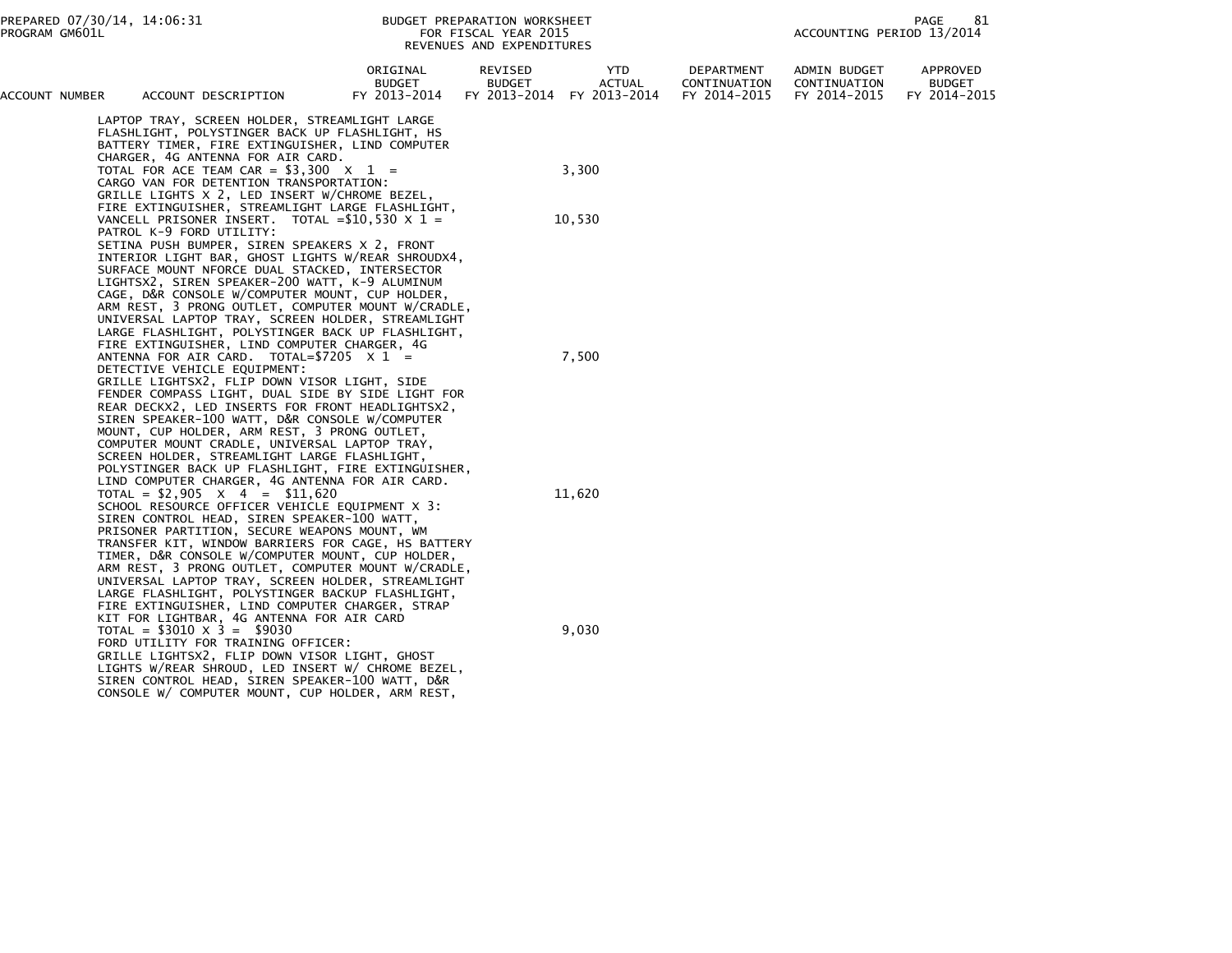| PREPARED 07/30/14, 14:06:31<br>PROGRAM GM601L |                           |                                                                                                                                                                                                                                                                                                                                                                                                                                                                                                |                                           |             | BUDGET PREPARATION WORKSHEET<br>FOR FISCAL YEAR 2015<br>REVENUES AND EXPENDITURES |                                                |               |                                            | ACCOUNTING PERIOD 13/2014                    | 82<br>PAGE                                |
|-----------------------------------------------|---------------------------|------------------------------------------------------------------------------------------------------------------------------------------------------------------------------------------------------------------------------------------------------------------------------------------------------------------------------------------------------------------------------------------------------------------------------------------------------------------------------------------------|-------------------------------------------|-------------|-----------------------------------------------------------------------------------|------------------------------------------------|---------------|--------------------------------------------|----------------------------------------------|-------------------------------------------|
| ACCOUNT NUMBER                                |                           | ACCOUNT DESCRIPTION                                                                                                                                                                                                                                                                                                                                                                                                                                                                            | ORIGINAL<br><b>BUDGET</b><br>FY 2013-2014 |             | REVISED<br><b>BUDGET</b><br>FY 2013-2014 FY 2013-2014                             | <b>YTD</b>                                     | <b>ACTUAL</b> | DEPARTMENT<br>CONTINUATION<br>FY 2014-2015 | ADMIN BUDGET<br>CONTINUATION<br>FY 2014-2015 | APPROVED<br><b>BUDGET</b><br>FY 2014-2015 |
|                                               |                           | 3 PRONG OUTLET, COMPUTER MOUNT W/CRADLE, UNIVERSAL<br>LAPTOP TRAY, SCREEN HOLDER, STREAMLIGHT LARGE<br>FLASHLIGHT, POLYSTINGER BACK UP FLASHLIGHT, FIRE<br>EXTINGUISHER, LIND COMPUTER CHARGER, 4G ANTENNA<br>FOR AIR CARD. TOTAL = $$2405 \times 1$ =<br>PRICE SHEET IS AVAILABLE UPON REQUEST TO PROVIDE<br>EXACT COST FOR EACH PIECE OF EQUIPMENT. VEHILCES<br>HAVE BEEN OUTFITTED WITH SAFETY EQUIPMENT AND<br>REQUIRED EQUIPMENT TO PERFORM DUTIES AS DEPUTY<br>SHERIFFS IN ROWAN COUNTY. |                                           |             |                                                                                   | 2,405                                          |               |                                            |                                              |                                           |
|                                               | EXPANSION:                | SHIPPING COSTS FOR THE EQUIPMENT =<br>LESS COUNTY MANAGER'S REDUCTION                                                                                                                                                                                                                                                                                                                                                                                                                          |                                           |             |                                                                                   | 10,000<br>$34,361-$                            |               |                                            |                                              |                                           |
|                                               |                           | <b>FOUR DEPUTIES</b><br>SO DETECTIVE                                                                                                                                                                                                                                                                                                                                                                                                                                                           |                                           |             |                                                                                   | 10.160<br>2,950<br>118,110                     |               |                                            |                                              |                                           |
|                                               |                           |                                                                                                                                                                                                                                                                                                                                                                                                                                                                                                |                                           | 8,400       | 10,900                                                                            |                                                | 7,159         | 19,550                                     | 15,000                                       | 15,000                                    |
| LEVEL<br>400                                  | <b>TEXT</b>               | REQUEST INCREASE DUE TO HIGHER NUMBER OF VEHICLES<br>REQUIRED IN THIS FISCAL YEAR. 27 VEHICLES NEEDED<br>INSTALLATION OF EQUIPMENT SUCH AS IN-CAR CAMERAS,<br>RADAR, CAGES, AND ANY COST NOT COVERED BY 911.<br>INSTALLATION OF GRAPHICS PER VEHCILE 27 VEHICLES<br>REMOVAL OF VANCELL FROM OLD DETENTION VAN AND<br>REINSTALL IN NEW DETENTION VAN<br>LESS COUNTY MANAGER'S REDUCTION                                                                                                         |                                           |             | TEXT AMT                                                                          | 13,000<br>4,050<br>2,500<br>$4,550-$<br>15,000 |               |                                            |                                              |                                           |
|                                               |                           | 101-4410-421.74-90 C/A:OTHER EQUIPMENT                                                                                                                                                                                                                                                                                                                                                                                                                                                         |                                           | $\Omega$    | $\Omega$                                                                          |                                                | $\Omega$      | $\Omega$                                   | $\Omega$                                     | 32,300                                    |
| LEVEL<br>400                                  | <b>TEXT</b><br>EXPANSION: | SEX OFFENDER DETECTIVE PORTABLE RADIO<br>SEX OFFENDER DETECTIVE MOBILE RADIO<br>FOUR DEPUTIES MOBILE RADIOS X \$5200 EACH                                                                                                                                                                                                                                                                                                                                                                      |                                           |             | TEXT AMT                                                                          | 6,000<br>5,500<br>20,800<br>32,300             |               |                                            |                                              |                                           |
|                                               |                           | 101-4410-421.76-20 F/A:DP EQUIPMENT                                                                                                                                                                                                                                                                                                                                                                                                                                                            |                                           | $\mathbf 0$ | 0                                                                                 |                                                | 0             | 21,000                                     | 21,000                                       | $\mathbf{0}$                              |
|                                               |                           |                                                                                                                                                                                                                                                                                                                                                                                                                                                                                                |                                           |             |                                                                                   |                                                |               |                                            |                                              |                                           |

LEVEL TEXT TEXT AMT 400 THE ROWAN COUNTY SHERIFF'S OFFICE CONSULTED WITH THE COUNTY IT DEPARTMENT TO DETERMINE WHAT OUR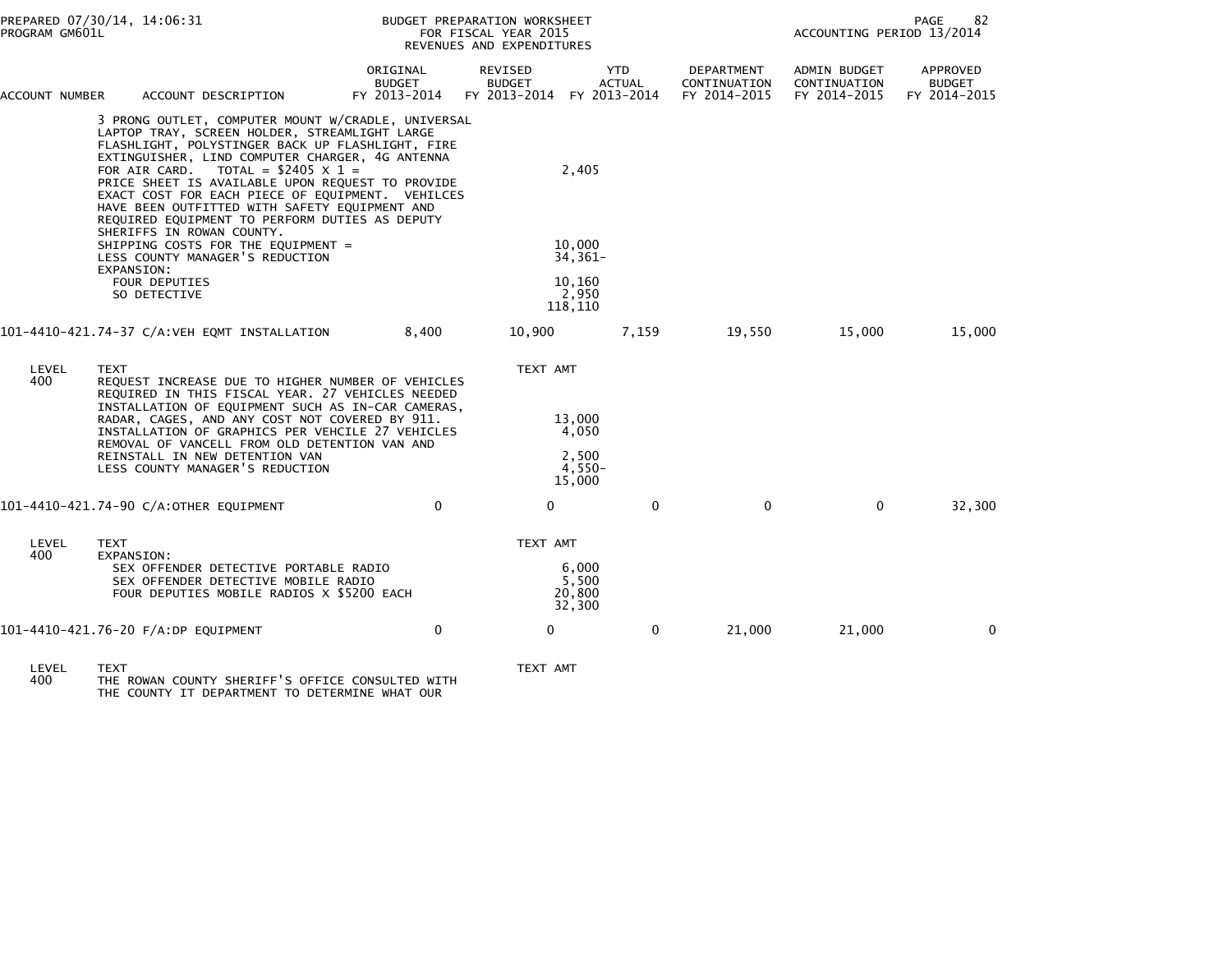| PROGRAM GM601L | PREPARED 07/30/14, 14:06:31                                                                                                                                                                                                                                                                                                                                                                                                                                                                                                                                                                                                                                                                                                                                                                                                                                                                                                                                                                                                                                                                                                                                                                                                                                                                                                                                                      |                                           | BUDGET PREPARATION WORKSHEET<br>FOR FISCAL YEAR 2015<br>REVENUES AND EXPENDITURES |                                             |                                                   | ACCOUNTING PERIOD 13/2014                    | PAGE<br>83                                |
|----------------|----------------------------------------------------------------------------------------------------------------------------------------------------------------------------------------------------------------------------------------------------------------------------------------------------------------------------------------------------------------------------------------------------------------------------------------------------------------------------------------------------------------------------------------------------------------------------------------------------------------------------------------------------------------------------------------------------------------------------------------------------------------------------------------------------------------------------------------------------------------------------------------------------------------------------------------------------------------------------------------------------------------------------------------------------------------------------------------------------------------------------------------------------------------------------------------------------------------------------------------------------------------------------------------------------------------------------------------------------------------------------------|-------------------------------------------|-----------------------------------------------------------------------------------|---------------------------------------------|---------------------------------------------------|----------------------------------------------|-------------------------------------------|
| ACCOUNT NUMBER | ACCOUNT DESCRIPTION                                                                                                                                                                                                                                                                                                                                                                                                                                                                                                                                                                                                                                                                                                                                                                                                                                                                                                                                                                                                                                                                                                                                                                                                                                                                                                                                                              | ORIGINAL<br><b>BUDGET</b><br>FY 2013-2014 | REVISED<br><b>BUDGET</b><br>FY 2013-2014                                          | <b>YTD</b><br><b>ACTUAL</b><br>FY 2013-2014 | <b>DEPARTMENT</b><br>CONTINUATION<br>FY 2014-2015 | ADMIN BUDGET<br>CONTINUATION<br>FY 2014-2015 | APPROVED<br><b>BUDGET</b><br>FY 2014-2015 |
|                | COMPUTER NEEDS WOULD BE FOR THE COMING FISCAL YEAR<br>LAST YEAR, BASED ON THEIR RECOMMENDATION, RCSO<br>REQUESTED TO REPLACE 35 LAPTOPS (MDT'S) AT A COST<br>OF \$800 PER UNIT. NONE OF THIS REQUEST WAS FUNDED<br>IN THE CURRENT FISCAL YEAR. ROWAN COUNTY IT<br>DETERMINED THE NEED FOR THE RCSO IN THE UPCOMING<br>FISCAL YEAR TO BE SOMEWHAT LESS AS THEY HAD TO<br>USE THEIR OWN FUNDS TO REPLACE SOME MDT UNITS<br>THAT HAD TO BE REPLACED. DAVID BOLING SAID<br>THIS FISCAL YEAR IS A MUST. PLEASE SEE BELOW:<br>20 MDT LAPTOPS $X$ \$800/UNIT = \$16,000<br>10 DESKTOP COMPUTERS $X$ \$500 = \$5000<br>MOVED TO IT DEPARTMENT FOR PURCHASING<br>ACCOUNT NUMBER 101-4210-419-76-20                                                                                                                                                                                                                                                                                                                                                                                                                                                                                                                                                                                                                                                                                        |                                           |                                                                                   | 16,000<br>5,000<br>$21,000 -$               |                                                   |                                              |                                           |
|                | 101-4410-421.76-90 F/A:OTHER                                                                                                                                                                                                                                                                                                                                                                                                                                                                                                                                                                                                                                                                                                                                                                                                                                                                                                                                                                                                                                                                                                                                                                                                                                                                                                                                                     | 25,000                                    | 18,000                                                                            | 9,788                                       | 117,795                                           | 61,060                                       | 77,060                                    |
| LEVEL<br>400   | <b>TEXT</b><br>REQUEST FUNDING TO REPLACE 25 OF THE X26 TASERS<br>THAT ARE PAST THEIR RECOMMENDED LIFE ARE NOW NOT<br>WARRANTIED BY TASER INC. CURRENTLY, TASER HAS A<br>TRADE IN PROGRAM IN WHICH WE CAN TRADE IN OLDER<br>UNITS AND GET A \$65 CREDIT. TASER INTERNATIONAL<br>HAS A LEGAL DEFENSE TEAM THAT WILL COME TO COURT<br>FOR ANY CIVIL SUIT INVOLVING THE USE OF A TASER<br>SHOULD IT'S USE CAUSE PERMANENT DAMAGE OR DEATH<br>TO SUSPECT IT WAS DEPLOYED AGAINST. THIS TYPE OF<br>PROTECTION IS AVAILABLE ANY TIME THAT THE TASER<br>USED IS WITHIN THE FIVE YEAR LIFE LIMIT. AFTER A<br>TASER IS FIVE YEARS OLD, TASER INC. DEEMS THE<br>TASER BEYOND IT'S LIFE EXPECTANCY AND WILL NOT BE<br>GUARANTEED. CURRENTLY RCSO HAS 25 TASERS PAST THE<br>FIVE YEAR LIMIT.<br>SINCE THE RCSO HAS BEEN USING THE TASER, OFFICER<br>INJURIES HAVE DECREASED. THIS NON-LETHAL USE OF<br>FORCE KEEPS OFFICERS FROM HAVING TO GO "HANDS ON"<br>WITH VIOLENT SUSPECTS WHO ARE RESISTING ARREST.<br>PRIOR TO BEING EQUIPED WITH TASERS, OFFICERS HAD<br>TO USE EITHER OC (PEPPER SPRAY) OR AN ASP BATON.<br>OC SPRAY NORMALLY RESULTED IN TAKING THE SUSPECT<br>TO THE ER FOR DECONTAMINATION, AND MANY TIMES LED<br>TO OFFICERS BEING HIT WITH THE OC SPRAY DURING THE<br>ATTEMPT TO CONTROL THE FIGHTING SUSPECT. USE OF AN<br>ASP RATON REQUIRED THE OFFICER TO BE INVOLVED IN |                                           | TEXT AMT                                                                          |                                             |                                                   |                                              |                                           |

ASP BATON REQUIRED THE OFFICER TO BE INVOLVED IN CLOSE QUARTER COMBAT PUTTING THEM AT GREAT RISK.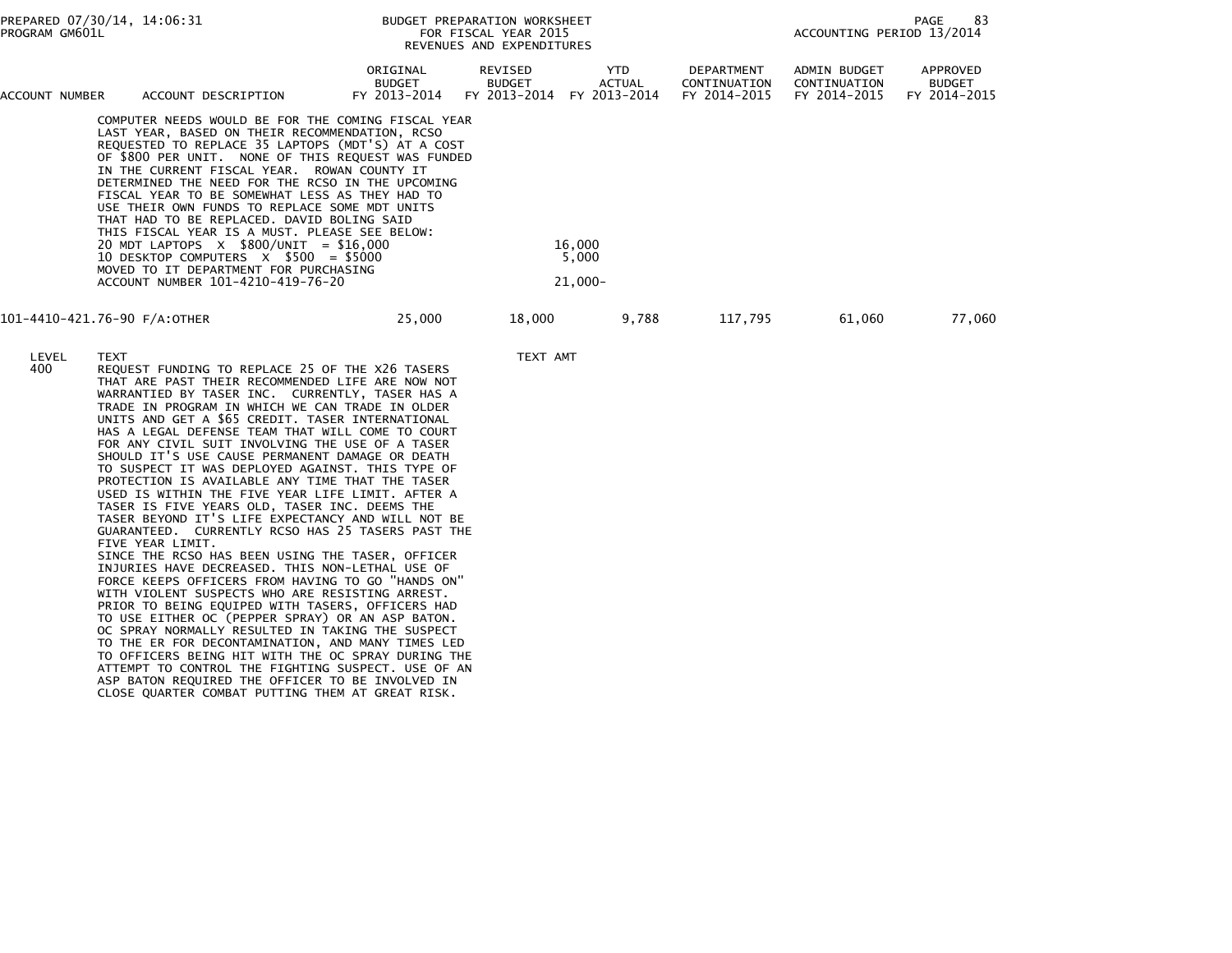| ACCOUNT NUMBER |          | ACCOUNT DESCRIPTION                                                                                                                                                                                                                                                                                                                                                                                                                                                                                                                                                                                                                                                                                                                                                                                                                                                                                                                   | ORIGINAL<br><b>BUDGET</b><br>FY 2013-2014 | REVISED<br><b>BUDGET</b><br>FY 2013-2014 FY 2013-2014 |                          | <b>YTD</b><br><b>ACTUAL</b> | DEPARTMENT<br>CONTINUATION<br>FY 2014-2015 | ADMIN BUDGET<br>CONTINUATION<br>FY 2014-2015 | APPROVED<br><b>BUDGET</b><br>FY 2014-2015 |
|----------------|----------|---------------------------------------------------------------------------------------------------------------------------------------------------------------------------------------------------------------------------------------------------------------------------------------------------------------------------------------------------------------------------------------------------------------------------------------------------------------------------------------------------------------------------------------------------------------------------------------------------------------------------------------------------------------------------------------------------------------------------------------------------------------------------------------------------------------------------------------------------------------------------------------------------------------------------------------|-------------------------------------------|-------------------------------------------------------|--------------------------|-----------------------------|--------------------------------------------|----------------------------------------------|-------------------------------------------|
|                |          | SUSPECTS AGAIN NORMALLY REQUIRED BEING TRANSPORTED<br>TO THE ER FOR TREATMENT OF INJURIES, THAT MANY<br>TIMES WERE INJURIES WITH A LASTING EFFECT.<br>PROVEN TIME AND TIME AGAIN, THE TASER CAN BE<br>DEPLOYED, ONCE WARNINGS FROM ARRESTING OFFICER HAVE<br>BEEN IGNORED, AT A DISTANCE OF UP TO 25 FEET. THE<br>SUSPECT WILL NORMALLY COMPLY WITH THE OFFICER'S<br>COMMANDS IMMEDIATELY, BRINGING AN END TO WHAT<br>COULD OTHERWISE BE A DEADLY SITUATION.<br>COST FOR REPLACEMENT:                                                                                                                                                                                                                                                                                                                                                                                                                                                 |                                           |                                                       |                          |                             |                                            |                                              |                                           |
|                | SHIPPING | $X26P$ ECD TASER IS \$849 X 25 =<br>$X26P$ POWER MAGAZINE WITH AUTO SHUTDOWN \$62 X 25=<br>BLACKHAWK HOLSTER \$50 X 25=<br>TOTAL COST IS \$24185<br>REQUEST FUNDS TO REPLACE BODY ARMOR THAT IS OUT<br>OF DATE PAST 5 YEAR GUARANTEE BY MANUFACTURER. THE<br>REPLACEMENT UNITS ARE FOR DEPUTIES ASSIGNED TO<br>VARIOUS SECTION OF THE RCSO SUCH AS PATROL, CID,<br>SIU, ALL OF WHICH ARE HIGH RISK POSITIONS. SHOULD<br>ONE OF THESE OFFICERS BE INJURED OR KILLED DUE TO<br>FAILURE OF THE OUT OF DATE BODY ARMOR, THE COUNTY<br>OF ROWAN WOULD BE IN A SERIOUS CIVIL LIABILITY<br>SITUATION SUBJECT TO PAYMENT OF A VERY HIGH<br>SETTLEMENT FOR FAILURE TO PROVIDE UP TO DATE<br>EQUIPMENT AS ADVISED BY ALL STANDARDS IN LAW<br>ENFORCEMENT. THIS ACCOUNT IS ALSO USED FOR<br>PROVIDING BODY ARMOR TO DEPUTIES THAT ARE HIRED<br>INTO POSITONS THAT COME OPEN DUE TO RETIREMENT,<br>DISCHARGE OF EMPLOYEE, OR EMPLOYEE LEAVING FOR |                                           |                                                       | 21,225<br>1,550<br>1,250 | 160                         |                                            |                                              |                                           |
|                | MENT IS  | OTHER EMPLOYMENT.<br>17 CURRENT OUT OF DATE BODY ARMOR NEEDING REPLACE-<br>17 X 580= \$9860<br>ESTIMATED VESTS REQUIRING REPLACEMENT DUE TO<br>TURNOVER OF EMPLOYEES 10 X \$580=<br>REQUEST FUNDS FOR REPLACEMENT OF 10 IN-CAR VIDEO<br>CAMERA SYSTEMS THAT ARE OLD AND COST PROHIBITIVE<br>TO REPAIR. IN-CAR CAMERA ARE SUCH A VALUABLE TOOL<br>WITH ONE PRIME EXAMPLE BEING THE INCIDENT WHERE<br>A CITIZEN RAN A STOP SIGN AND STRUCK OUR DEPUTY<br>WHILE HE WAS RESPONDING EMERGENCY TRAFFIC(SIREN &<br>BLUE LIGHTS ACTIVATED) TO A HOME INVASION WHERE<br>CITIZEN ENDED UP GETTING SHOT & LATER DIED. THE<br>IN-CAR CAMERA UNIT THAT HE HAD IN OPERATION IN<br>HIS PATROL VEHICLE CLEARLY SHOWED THE CITIZEN,<br>WHO WAS ALSO DRUNK, FAIL TO STOP AT ALL FOR A STOP<br>SIGN & ENTER THE ROAD INTERSECTION RIGHT INTO THE                                                                                                         |                                           |                                                       | 9,860<br>5,800           |                             |                                            |                                              |                                           |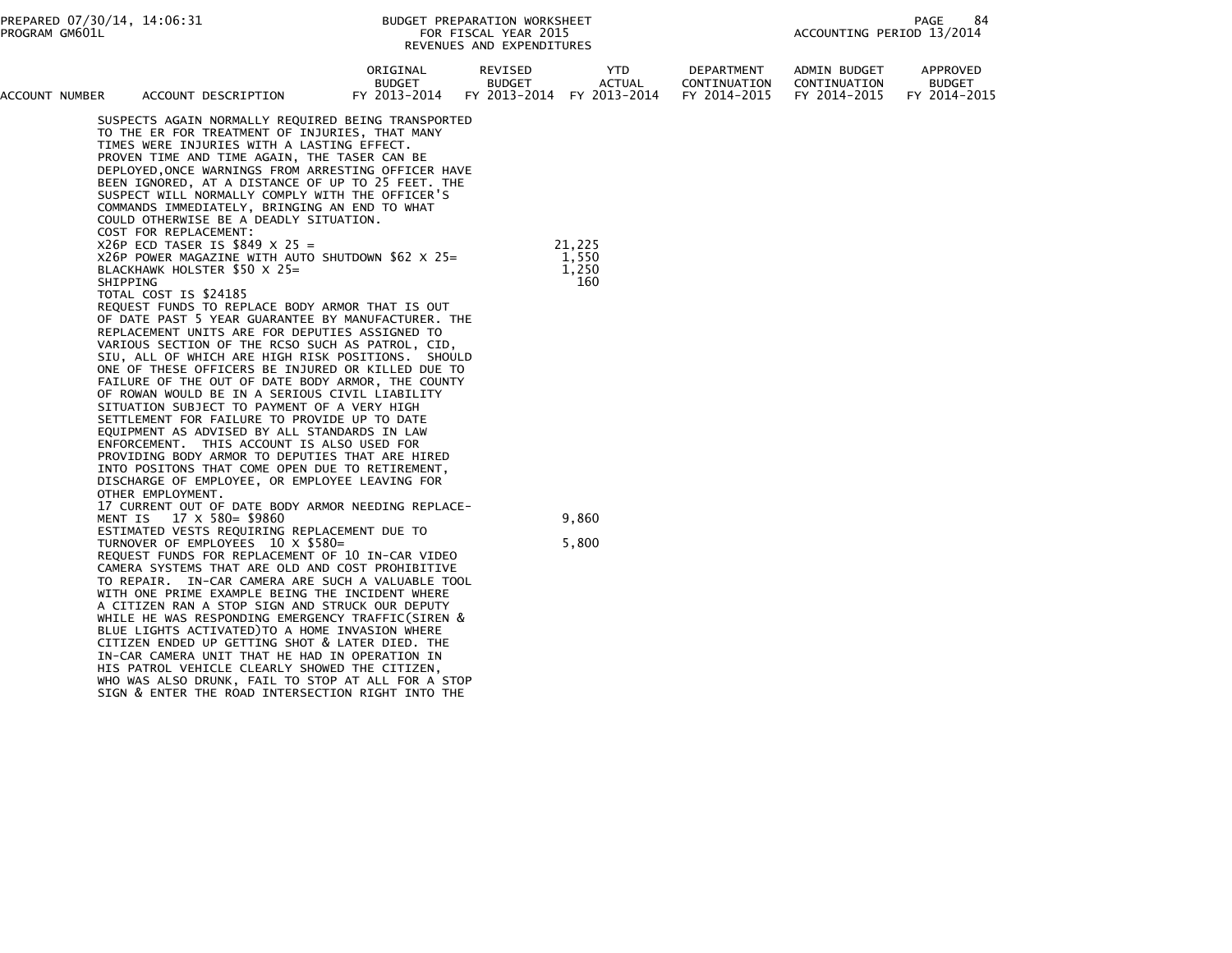| ACCOUNT NUMBER | ACCOUNT DESCRIPTION                                                                                                                                                                                                                                                                                                                                                                                                                                                                                                                                                                                                                                                                                                                                                                                                                                                                                                                                                                                                                                                                                                                              | ORIGINAL<br><b>BUDGET</b><br>FY 2013-2014 | REVISED<br><b>BUDGET</b><br>FY 2013-2014 | <b>YTD</b><br>ACTUAL<br>FY 2013-2014 | DEPARTMENT<br>CONTINUATION<br>FY 2014-2015 | <b>ADMIN BUDGET</b><br>CONTINUATION<br>FY 2014-2015 | APPROVED<br><b>BUDGET</b><br>FY 2014-2015 |
|----------------|--------------------------------------------------------------------------------------------------------------------------------------------------------------------------------------------------------------------------------------------------------------------------------------------------------------------------------------------------------------------------------------------------------------------------------------------------------------------------------------------------------------------------------------------------------------------------------------------------------------------------------------------------------------------------------------------------------------------------------------------------------------------------------------------------------------------------------------------------------------------------------------------------------------------------------------------------------------------------------------------------------------------------------------------------------------------------------------------------------------------------------------------------|-------------------------------------------|------------------------------------------|--------------------------------------|--------------------------------------------|-----------------------------------------------------|-------------------------------------------|
|                | PATH OF THE PATROL VEHICLE RESPONDING TO THE CALL<br>FOR HELP. FOOTAGE ON CAMERA COULD NOT BE DISPUTED<br>AND THE INSURANCE COMPANY OF THE CITIZEN AT FAULT<br>READILY PAID ROWAN COUNTY \$20,000 TO HELP REPLACE<br>THE TOTALED PATROL UNIT. THE ABSENCE OF THE CAMERA<br>MAY VERY WELL HAVE LED TO A MUCH DIFFERENT OUTCOME<br>OR MAY HAVE LED AT FAULT INSURANCE COMPANY TO<br>DISPUTE CLAIM FOR SEVERAL YEARS IN COURT. IN-CAR<br>CAMERAS PROVIDE THE FOLLOWING:<br>1. PROOF OF PROBABLE CAUSE FOR ARREST AND SEARCH &<br>SEIZURE OF DRUGS OR CASH DURING VEHICLE STOPS.<br>2.WITH IN-CAR CAMERA IN PLACE, 82% OF DWI CASES<br>ARE HANDLED IN COURT WITH NO CONTEST WHICH SAVES<br>RCSO FUNDS & PREVENTS OFFICER FROM LOOSING OTHER<br>LAW ENFORCEMENT ACTIVITIES DUE TO BEING IN COURT.<br>3. PREVENTION OF UNSUBSTANTIATED CLAIMS BY CITIZENS<br>THAT CREATE LOSSES IN LAWSUITS<br>4.93% OF COMPLAINTS AGAINST OFFICERS WITH AN IN-<br>CAR CAMERA ARE RESOLVED WITH OFFICER EXONERATION.<br>5. VIOLENCE AGAINST OFFICERS IS REDUCED WHEN THE<br>PUBLIC KNOWS THEY ARE BEING VIDEO TAPED.<br>6. PROVIDES VALUABLE INFORMATION & EVIDENCE IF |                                           |                                          |                                      |                                            |                                                     |                                           |
|                | OFFICER IS INCAPACITATED OR KILLED. VIDEO COULD BE<br>ONLY WITNESS TO A CRIME AGAINST THE OFFICER.<br>\$3995 $\times$ 10 = \$39,950 + \$250 IN SHIPPING = 4(1/2)<br>REQUEST FUNDS TO REPLACE 10 OUTDATED PRO-1000<br>RADAR UNITS. NC DEPT. OF JUSTICE/CRIMINAL JUSTICE<br>STANDARDS DIVISION THE PRO-1000 WILL BE REMOVED<br>FROM THE LIST OF APPROVED TIME-DISTANCE UNITS, AND<br>ITS USE IN COURT WILL NOT BE ALLOWED BY 2017. RCSO<br>RECOMMENDS PURCHASING 10 UNITS THIS YEAR TO AVOID                                                                                                                                                                                                                                                                                                                                                                                                                                                                                                                                                                                                                                                       |                                           |                                          | 40,200                               |                                            |                                                     |                                           |
|                | HAVING TO REPLACE ALL UNITS AT ONCE.<br>RAPTOR RP-1, SINGLE K-BAND ANTENNA \$1245 $\times$ 10 =<br>REQUEST FUNDS TO REPLACE TEN LEVEL III ENTRY VESTS<br>THAT ARE USED BY THE RCSO SPECIAL RESPONSE TEAM<br>WHEN SERVING HIGH RISK WARRANTS ON DANGEROUS<br>OFFENDERS, HIGH RISK SEARCH WARRANTS THAT ALSO<br>INCLUDE ENTRIES INTO LOCATIONS OF METH LABS, AND<br>ANY TACTICAL SITUATION INVOLVING A ACTIVE SHOOTER,<br>OR HOSTAGE SITUATION. CURRENT VESTS ARE NEARING<br>TEN YEAR OLD, BUT WARRANTY FROM MANUFACTURER IS<br>FOR ONLY FIVE YEARS. MANUFACTURE RECOMMENDS THE<br>REPLACEMENT OF THE VESTS AFTER 5 YEARS DUE TO<br>CONCERNS OVER THE EFFECTIVE ABILITY FOR THE VEST<br>TO PROTECT OFFICERS AFTER LIFE OF KEVLAR HAS<br>SURPASSED ITS PEAK. THIS REQUEST HAS BEEN MADE<br>IN SEVERAL BUDGETS. SHOULD AN SRT OFFICER BE HURT                                                                                                                                                                                                                                                                                                        |                                           |                                          | 12,450                               |                                            |                                                     |                                           |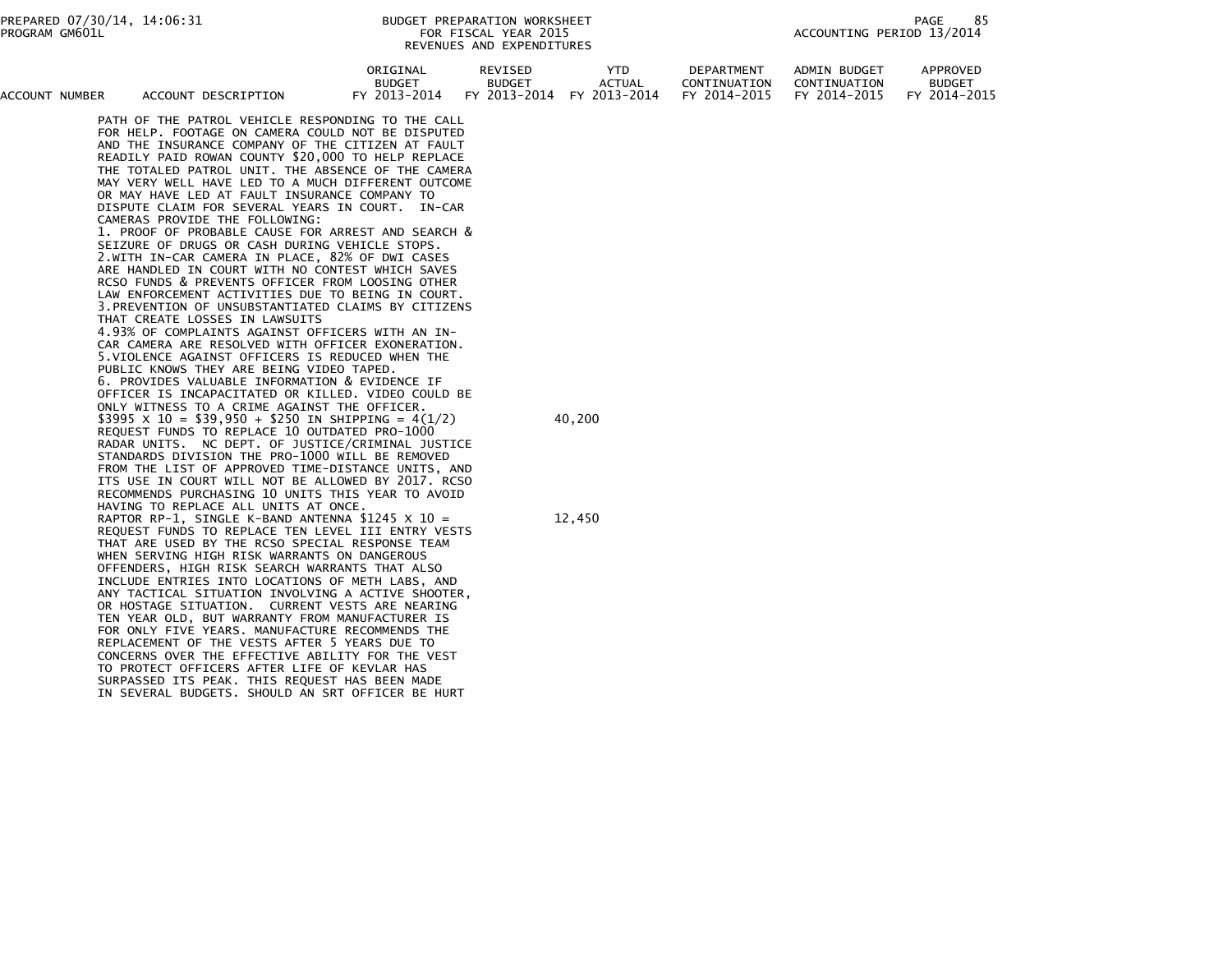|                             | PREPARED 07/30/14, 14:06:31<br>PROGRAM GM601L |                                                                                                                                                               |                                           | BUDGET PREPARATION WORKSHEET<br>FOR FISCAL YEAR 2015<br>REVENUES AND EXPENDITURES |                                             |                                                   |                                                     | 86<br><b>PAGE</b><br>ACCOUNTING PERIOD 13/2014 |  |  |
|-----------------------------|-----------------------------------------------|---------------------------------------------------------------------------------------------------------------------------------------------------------------|-------------------------------------------|-----------------------------------------------------------------------------------|---------------------------------------------|---------------------------------------------------|-----------------------------------------------------|------------------------------------------------|--|--|
| ACCOUNT NUMBER              |                                               | ACCOUNT DESCRIPTION                                                                                                                                           | ORIGINAL<br><b>BUDGET</b><br>FY 2013-2014 | REVISED<br><b>BUDGET</b><br>FY 2013-2014                                          | <b>YTD</b><br><b>ACTUAL</b><br>FY 2013-2014 | <b>DEPARTMENT</b><br>CONTINUATION<br>FY 2014-2015 | <b>ADMIN BUDGET</b><br>CONTINUATION<br>FY 2014-2015 | APPROVED<br><b>BUDGET</b><br>FY 2014-2015      |  |  |
|                             | SEVERAL YEARS.Y                               | OR KILLED DUE TO FAILURE OF THEIR LEVEL III ENTRY<br>VEST, ROWAN COUNTY WOULD BE IN A SERIOUS LIABILITY<br>SITUATION AS THE NEED HAS BEEN MADE KNOWN FOR OVER |                                           |                                                                                   |                                             |                                                   |                                                     |                                                |  |  |
|                             |                                               | VEST COST= \$2530 X 10 VESTS = \$25,300<br>LESS COUNTY MANAGER'S REDUCTION                                                                                    |                                           |                                                                                   | 25,300<br>$56,735-$                         |                                                   |                                                     |                                                |  |  |
|                             | EXPANSION:                                    | FOUR DEPUTIES PORTABLE RADIOS X \$4000.00 EACH                                                                                                                |                                           |                                                                                   | 16.000<br>77,060                            |                                                   |                                                     |                                                |  |  |
| 101-4410-421.82-15 CALENDAR |                                               |                                                                                                                                                               | 7,500                                     | 13,052                                                                            | 10,324                                      | 7,500                                             | 7,500                                               | 7,500                                          |  |  |
|                             |                                               | 101-4410-421.82-32 EXPLORER EXPENDITURES                                                                                                                      | 1,200                                     | 1,200                                                                             | 110                                         | 500                                               | 500                                                 | 500                                            |  |  |
| 101-4410-421.83-13 C.R.D.E. |                                               |                                                                                                                                                               | $\mathbf 0$                               | $\mathbf{0}$                                                                      | $\Omega$                                    | $\Omega$                                          | $\mathbf{0}$                                        | $\mathbf{0}$                                   |  |  |
| 101-4410-421.83-17 GREAT    |                                               |                                                                                                                                                               | $\mathbf 0$                               | 6,273                                                                             | 507                                         | 100                                               | 100                                                 | 100                                            |  |  |
|                             |                                               | 101-4410-421.83-19 COURT SEIZURE MONIES EXP                                                                                                                   | $\mathbf{0}$                              | 8,898                                                                             | 242                                         | $\mathbf{0}$                                      | 0                                                   | $\mathbf 0$                                    |  |  |
|                             |                                               | 101-4410-421.83-32 EXPLORER PROGRAM                                                                                                                           | $\Omega$                                  | 1,283                                                                             | 15                                          | $\Omega$                                          | $\Omega$                                            | $\mathbf{0}$                                   |  |  |
| LEVEL<br>400                | <b>TEXT</b>                                   | THIS ACCOUNT WILL BE COMBINED WITH ACCOUNT<br>#4410-421-82-32 AND THIS ACCOUNT WILL CEASE TO                                                                  |                                           | TEXT AMT                                                                          |                                             |                                                   |                                                     |                                                |  |  |
|                             | EXIST.                                        | 101-4410-421.83-89 SHERIFFS CHRISTMAS CARING                                                                                                                  | $\mathbf{0}$                              | $\Omega$                                                                          | $\Omega$                                    | $\Omega$                                          | $\mathbf{0}$                                        | $\Omega$                                       |  |  |
|                             |                                               | 101-4410-421.90-17 STATE FEES-CONCEALED WPNS                                                                                                                  | 67.200                                    | 164,440                                                                           | 118,445                                     | 70,000                                            | 99,000                                              | 99,000                                         |  |  |
| LEVEL<br>400                | <b>TEXT</b><br>THE FEE COST.                  | INCREASE IN PROJECTED REVENUE SO HAD TO INCREASE                                                                                                              |                                           | TEXT AMT                                                                          | 99,000<br>99,000                            |                                                   |                                                     |                                                |  |  |
|                             |                                               | 101-4410-421.90-28 EVIDENCE STORAGE EXPENSE                                                                                                                   | 1,500                                     | 1,500                                                                             | 597                                         | 1,500                                             | 1,500                                               | 1,500                                          |  |  |
| *.                          | EXPENDITURE                                   |                                                                                                                                                               | 7,756,621                                 | 8,148,436                                                                         | 7,720,012                                   | 2,295,696                                         | 8,329,500                                           | 8,710,632                                      |  |  |
| **                          | ADMINISTRATION                                |                                                                                                                                                               | 7,286,835                                 | 7,457,802                                                                         | 7,071,764                                   | 1,656,487                                         | 7,632,997                                           | 8,014,129                                      |  |  |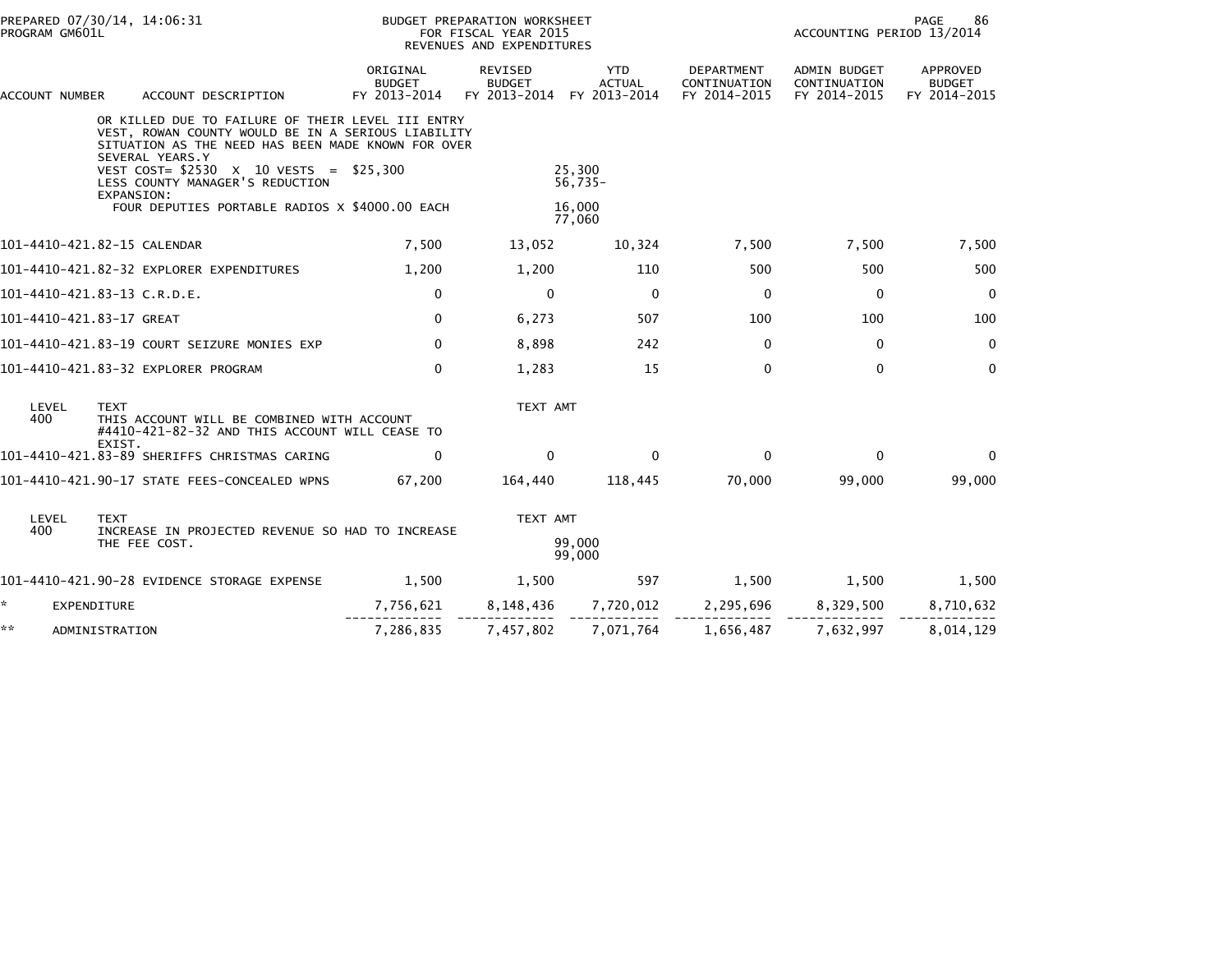| PREPARED 07/30/14, 14:06:31<br>PROGRAM GM601L | BUDGET PREPARATION WORKSHEET<br>FOR FISCAL YEAR 2015<br>REVENUES AND EXPENDITURES |                                           |                                                 |                                             |                                                   | 87<br>PAGE<br>ACCOUNTING PERIOD 13/2014      |                                           |  |
|-----------------------------------------------|-----------------------------------------------------------------------------------|-------------------------------------------|-------------------------------------------------|---------------------------------------------|---------------------------------------------------|----------------------------------------------|-------------------------------------------|--|
| ACCOUNT NUMBER                                | ACCOUNT DESCRIPTION                                                               | ORIGINAL<br><b>BUDGET</b><br>FY 2013-2014 | <b>REVISED</b><br><b>BUDGET</b><br>FY 2013-2014 | <b>YTD</b><br><b>ACTUAL</b><br>FY 2013-2014 | <b>DEPARTMENT</b><br>CONTINUATION<br>FY 2014-2015 | ADMIN BUDGET<br>CONTINUATION<br>FY 2014-2015 | APPROVED<br><b>BUDGET</b><br>FY 2014-2015 |  |
|                                               | 101-4412-342.20-00 CONTRACT SECURITY REIMB                                        | $15,000 -$                                | $15,000 -$                                      | 15,000-                                     | $15,000 -$                                        | $15,000 -$                                   | $15,000 -$                                |  |
|                                               | 101-4412-365.16-00 ALCOA-CONTRIBUTIONS                                            | $\mathbf 0$                               | $\Omega$                                        | $\Omega$                                    | 0                                                 | $\Omega$                                     | $\mathbf{0}$                              |  |
| ×.<br><b>REVENUE</b>                          |                                                                                   | $15,000 -$<br>10,000                      | 15,000-<br>10,000                               | 15,000-<br>7,205                            | $15,000 -$<br>10,000                              | $15,000 -$<br>10,000                         | $15,000 -$<br>10,000                      |  |
| 101-4412-421.20-10 MEDICARE TAX               |                                                                                   | 145                                       | 145                                             | 104                                         | $\Omega$                                          | 145                                          | 145                                       |  |
|                                               | 101–4412–421.20–20 SOCIAL SECURITY TAX                                            | 620                                       | 620                                             | 447                                         | $\Omega$                                          | 620                                          | 620                                       |  |
|                                               | 101-4412-421.20-25 WORKERS COMPENSATION                                           | 400                                       | 400                                             | 346                                         | $\Omega$                                          | 655                                          | 655                                       |  |
| 101-4412-421.43-12 R&M:BOATS                  |                                                                                   | 535                                       | 525                                             | 524                                         | 535                                               | 600                                          | 600                                       |  |
| 101-4412-421.61-90 SUPPLIES:OTHER             |                                                                                   | 500                                       | 362                                             | 336                                         | 500                                               | 500                                          | 500                                       |  |
|                                               | 101-4412-421.62-20 MOTOR FUEL & LUBRICANTS                                        | 2,800                                     | 2,948                                           | 2,942                                       | 2,800                                             | 2,480                                        | 2,480                                     |  |
|                                               | 101-4412-421.74-90 C/A:OTHER EQUIPMENT                                            | $\mathbf 0$                               | $\mathbf{0}$                                    | $\Omega$                                    | $\Omega$                                          | $\Omega$                                     | $\Omega$                                  |  |
| ×.<br>EXPENDITURE                             |                                                                                   | 15,000                                    | 15,000                                          | 11,904                                      | 13,835                                            | 15,000                                       | 15,000                                    |  |
| **<br>ALCOA GRANT                             |                                                                                   | 0                                         | 0                                               | $3,096-$                                    | $1,165-$                                          | 0                                            | 0                                         |  |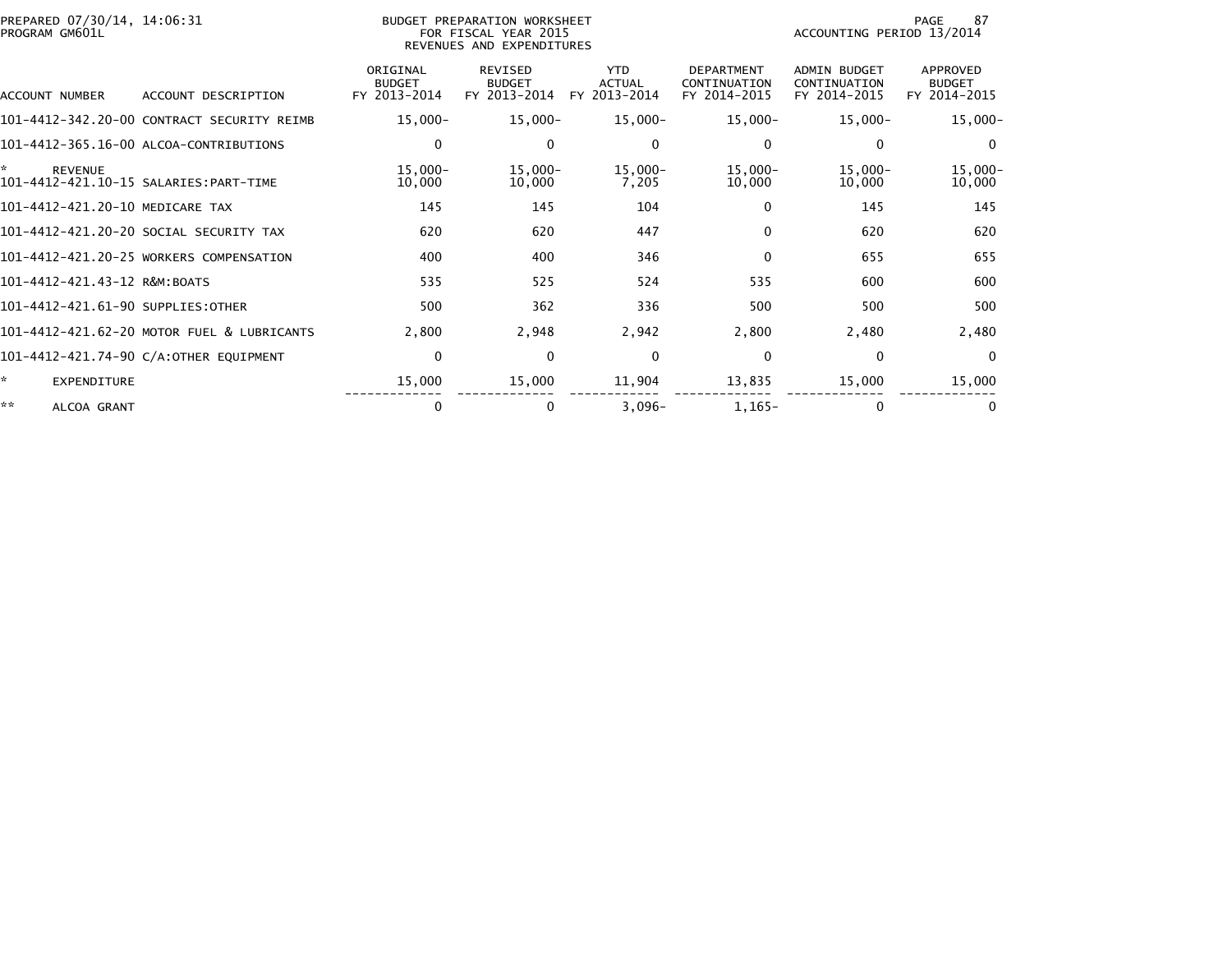| PREPARED 07/30/14, 14:06:31<br>PROGRAM GM601L                                              |                                           | BUDGET PREPARATION WORKSHEET<br>FOR FISCAL YEAR 2015<br>REVENUES AND EXPENDITURES |                                             | 88<br><b>PAGE</b><br>ACCOUNTING PERIOD 13/2014 |                                                     |                                           |
|--------------------------------------------------------------------------------------------|-------------------------------------------|-----------------------------------------------------------------------------------|---------------------------------------------|------------------------------------------------|-----------------------------------------------------|-------------------------------------------|
| <b>ACCOUNT NUMBER</b><br>ACCOUNT DESCRIPTION                                               | ORIGINAL<br><b>BUDGET</b><br>FY 2013-2014 | <b>REVISED</b><br><b>BUDGET</b><br>FY 2013-2014                                   | <b>YTD</b><br><b>ACTUAL</b><br>FY 2013-2014 | DEPARTMENT<br>CONTINUATION<br>FY 2014-2015     | <b>ADMIN BUDGET</b><br>CONTINUATION<br>FY 2014-2015 | APPROVED<br><b>BUDGET</b><br>FY 2014-2015 |
| 101-4413-342.50-00 IV-D CHILD SUPPORT REIMB                                                | $221,067-$                                | $221,067-$                                                                        | 184,223-                                    | 120,340-                                       | $224, 203 -$                                        | 224,203-                                  |
| LEVEL<br><b>TEXT</b><br>400<br>INDIRECT COST PLAN:<br>\$28,308.50 $\times$ 12 $\times$ 66% |                                           | TEXT AMT                                                                          | 224,203<br>224,203                          |                                                |                                                     |                                           |
| <b>REVENUE</b><br>101-4413-421.10-05 SALARIES: REGULAR                                     | 221,067-<br>108,750                       | 221,067-<br>108,775                                                               | 184,223-<br>106,469                         | 120,340-<br>112,840                            | $224, 203 -$<br>108,060                             | 224,203-<br>108,060                       |
| 101-4413-421.20-05 HEALTH INSURANCE                                                        | 24,120                                    | 24,225                                                                            | 23,617                                      | 24,120                                         | 24,120                                              | 24,120                                    |
| 101-4413-421.20-10 MEDICARE TAX                                                            | 1,576                                     | 1,551                                                                             | 1,422                                       | $\mathbf{0}$                                   | 1,567                                               | 1,567                                     |
| 101-4413-421.20-15 RETIREMENT                                                              | 7,689                                     | 7,939                                                                             | 7,751                                       | $\Omega$                                       | 7,867                                               | 7,867                                     |
| 101-4413-421.20-20 SOCIAL SECURITY TAX                                                     | 6,745                                     | 6,345                                                                             | 6,081                                       | $\Omega$                                       | 6,699                                               | 6,699                                     |
| 101-4413-421.20-25 WORKERS COMPENSATION                                                    | 5,220                                     | 5,220                                                                             | 5,103                                       | 0                                              | 5,187                                               | 5,187                                     |
| 101-4413-421.20-30 401(K) CONTRIBUTIONS                                                    | 5,440                                     | 5,485                                                                             | 5,323                                       | 0                                              | 5,403                                               | 5,403                                     |
| 101-4413-421.56-00 UNIFORMS                                                                | 2,000                                     | 2,000                                                                             | 593                                         | 2,000                                          | 1,000                                               | 1,000                                     |
| 101-4413-421.61-95 SUPPLIES:OTHER SMALL EOMT                                               | 5,500                                     | 5,500                                                                             | 5,374                                       | 5,500                                          | 5,500                                               | 5,500                                     |
| 101-4413-421.76-90 F/A:OTHER                                                               | 0                                         | $\mathbf{0}$                                                                      | 0                                           | $\Omega$                                       | 0                                                   | $\Omega$                                  |
| <b>EXPENDITURE</b>                                                                         | 167,040                                   | 167,040                                                                           | 161,733                                     | 144,460                                        | 165,403                                             | 165,403                                   |
| **<br>DSS SUPPORT-REIMBURSEMENT                                                            | $54,027-$                                 | $54.027 -$                                                                        | $22.490 -$                                  | 24.120                                         | $58.800 -$                                          | $58.800 -$                                |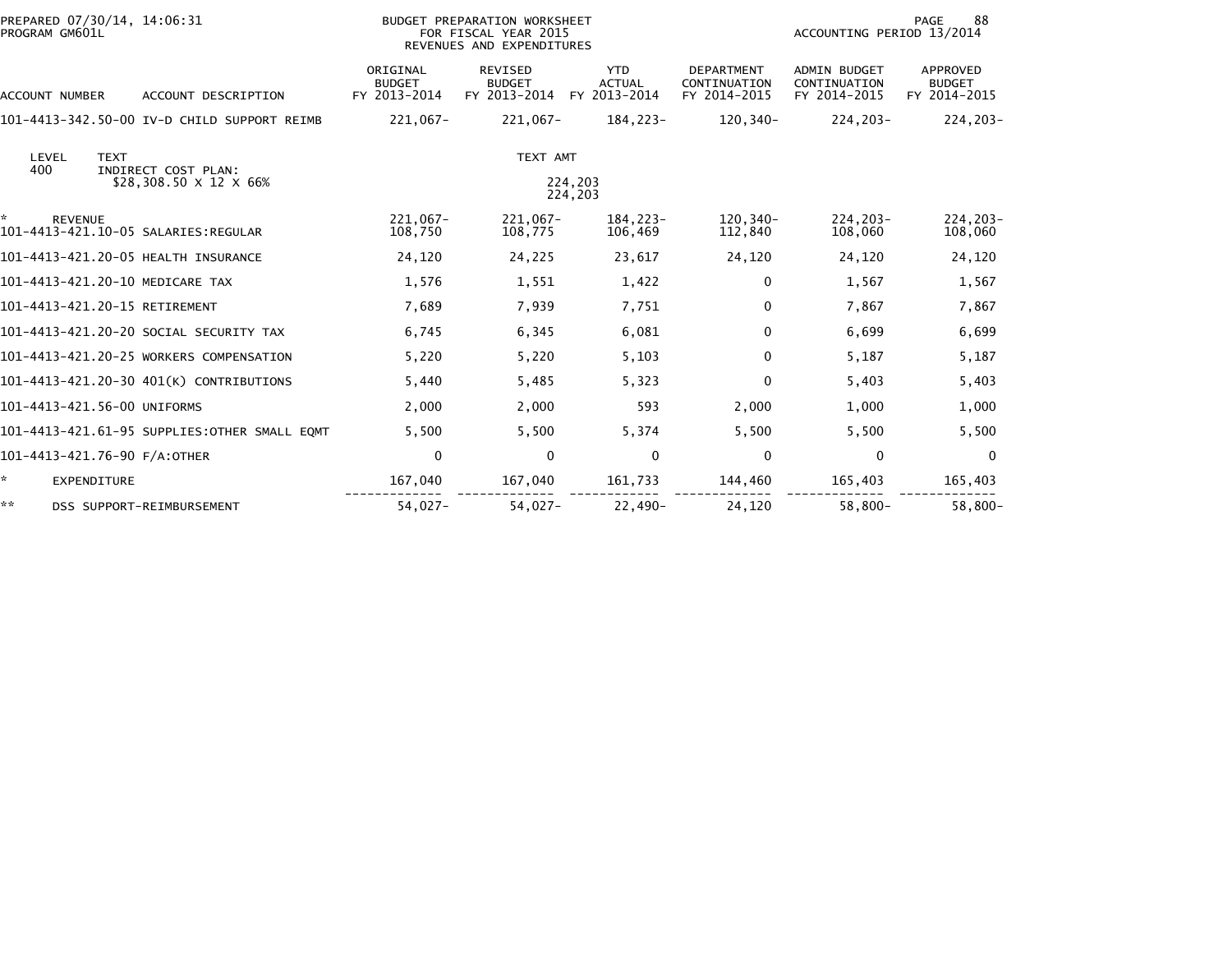| PREPARED 07/30/14, 14:06:31<br>PROGRAM GM601L |                                               |                                           | BUDGET PREPARATION WORKSHEET<br>FOR FISCAL YEAR 2015<br>REVENUES AND EXPENDITURES |                                             |                                            | ACCOUNTING PERIOD 13/2014                           | 89<br>PAGE                                       |
|-----------------------------------------------|-----------------------------------------------|-------------------------------------------|-----------------------------------------------------------------------------------|---------------------------------------------|--------------------------------------------|-----------------------------------------------------|--------------------------------------------------|
| ACCOUNT NUMBER                                | ACCOUNT DESCRIPTION                           | ORIGINAL<br><b>BUDGET</b><br>FY 2013-2014 | REVISED<br><b>BUDGET</b><br>FY 2013-2014                                          | <b>YTD</b><br><b>ACTUAL</b><br>FY 2013-2014 | DEPARTMENT<br>CONTINUATION<br>FY 2014-2015 | <b>ADMIN BUDGET</b><br>CONTINUATION<br>FY 2014-2015 | <b>APPROVED</b><br><b>BUDGET</b><br>FY 2014-2015 |
|                                               | 101-4416-332.10-00 FED ASSET FORFEITURE FUND  | $20,000 -$                                | 119, 343-                                                                         | 144, 180-                                   | $25,000 -$                                 | $25,000 -$                                          | $25,000 -$                                       |
|                                               | 101-4416-335.33-00 ST ASSET FORFEITURE FUNDS  | $25.000 -$                                | $97,343-$                                                                         | $106,611-$                                  | $24,000 -$                                 | $24,000 -$                                          | 24,000-                                          |
| 101-4416-392.30-00 SALE OF PROPERTY           |                                               | 0                                         | 0                                                                                 | $\Omega$                                    | $\mathbf{0}$                               | $\Omega$                                            | 0                                                |
|                                               | 101-4416-395.00-00 FUND BALANCE APPR-RESTR    | $\mathbf{0}$                              | $144,025-$                                                                        | $\Omega$                                    | $\mathbf{0}$                               | $\Omega$                                            | 0                                                |
| <b>REVENUE</b>                                | 101-4416-421.34-30 SERVICE & MAINTENANCE      | $45,000 -$<br>2,000                       | 360,711-<br>8,500                                                                 | 250,791-<br>4,641                           | $49,000 -$<br>5,000                        | $49,000 -$<br>5,500                                 | 49,000-<br>5,500                                 |
| 101-4416-421.43-20 R&M:VEHICLES               |                                               | $\mathbf{0}$                              | 8,500                                                                             | 7,177                                       | 5,000                                      | 5,000                                               | 5,000                                            |
| 101-4416-421.53-05 TELEPHONE                  |                                               | 5,000                                     | 5,000                                                                             | 3,274                                       | 5,000                                      | 5,000                                               | 5,000                                            |
|                                               |                                               | 7,000                                     | 6,000                                                                             | 1,600                                       | 3,500                                      | 3,500                                               | 3,500                                            |
| 101-4416-421.58-65 TRAVEL-STATE               |                                               | $\mathbf{0}$                              | 5,000                                                                             | 2,807                                       | 1,000                                      | 1,000                                               | 1,000                                            |
| 101-4416-421.59-26 TRAINING-FEDERAL           |                                               | 3,000                                     | 8,000                                                                             | 3,195                                       | 1,500                                      | 1,500                                               | 1,500                                            |
| 101-4416-421.59-50 TRAINING-STATE             |                                               | $\mathbf{0}$                              | 7,500                                                                             | 4,178                                       | 500                                        | 500                                                 | 500                                              |
|                                               | 101-4416-421.61-91 SUPPLIES:OTHER-STATE       | 5,000                                     | 47,434                                                                            | 14,762                                      | 4,000                                      | 4,000                                               | 4,000                                            |
|                                               | 101-4416-421.61-95 SUPPLIES: OTHER SMALL EQMT | 5,000                                     | 59,100                                                                            | 31,541                                      | 5,000                                      | 5,000                                               | 5,000                                            |
|                                               | 101-4416-421.61-98 SUPPLIES: WEAPONS-STATE    | 5,000                                     | 18,841                                                                            | 14,274                                      | 4,000                                      | 4,000                                               | 4,000                                            |
|                                               |                                               | 2,000                                     | 14,134                                                                            | 2,425                                       | 5,000                                      | 5,000                                               | 5,000                                            |
|                                               | 101-4416-421.74-05 C/A:ASSET FORFEITURE-FED   | $\mathbf{0}$                              | 30,000                                                                            | 15,700                                      | 0                                          | $\Omega$                                            | $\mathbf{0}$                                     |
|                                               |                                               | $\Omega$                                  | 10,493                                                                            | 1,710                                       | $\Omega$                                   | 0                                                   | $\mathbf{0}$                                     |
|                                               |                                               | 8,000                                     | 43,000                                                                            | 22,348                                      | 4,000                                      | 4,000                                               | 4,000                                            |
|                                               |                                               | 0                                         | 33,000                                                                            | 1,190                                       | $\Omega$                                   | $\Omega$                                            | $\Omega$                                         |
|                                               | 101-4416-421.82-13 DRUG EDUCATION-FEDERAL     | 3,000                                     | 31,209                                                                            | 21,194                                      | 5,000                                      | 5,000                                               | 5,000                                            |
|                                               | 101-4416-421.82-18 ASSET FORFEITURE-FEDERAL   | 0                                         | 25,000                                                                            | 22,097                                      | $\mathbf{0}$                               | 0                                                   | $\mathbf{0}$                                     |
|                                               |                                               | 0                                         | 0                                                                                 | 0                                           | $\Omega$                                   | 0                                                   | 0                                                |
| EXPENDITURE                                   |                                               | 45,000                                    | 360,711                                                                           | 174,113                                     | 48,500                                     | 49,000                                              | 49,000                                           |

------------- ------------- ------------ ------------- ------------- -------------

-------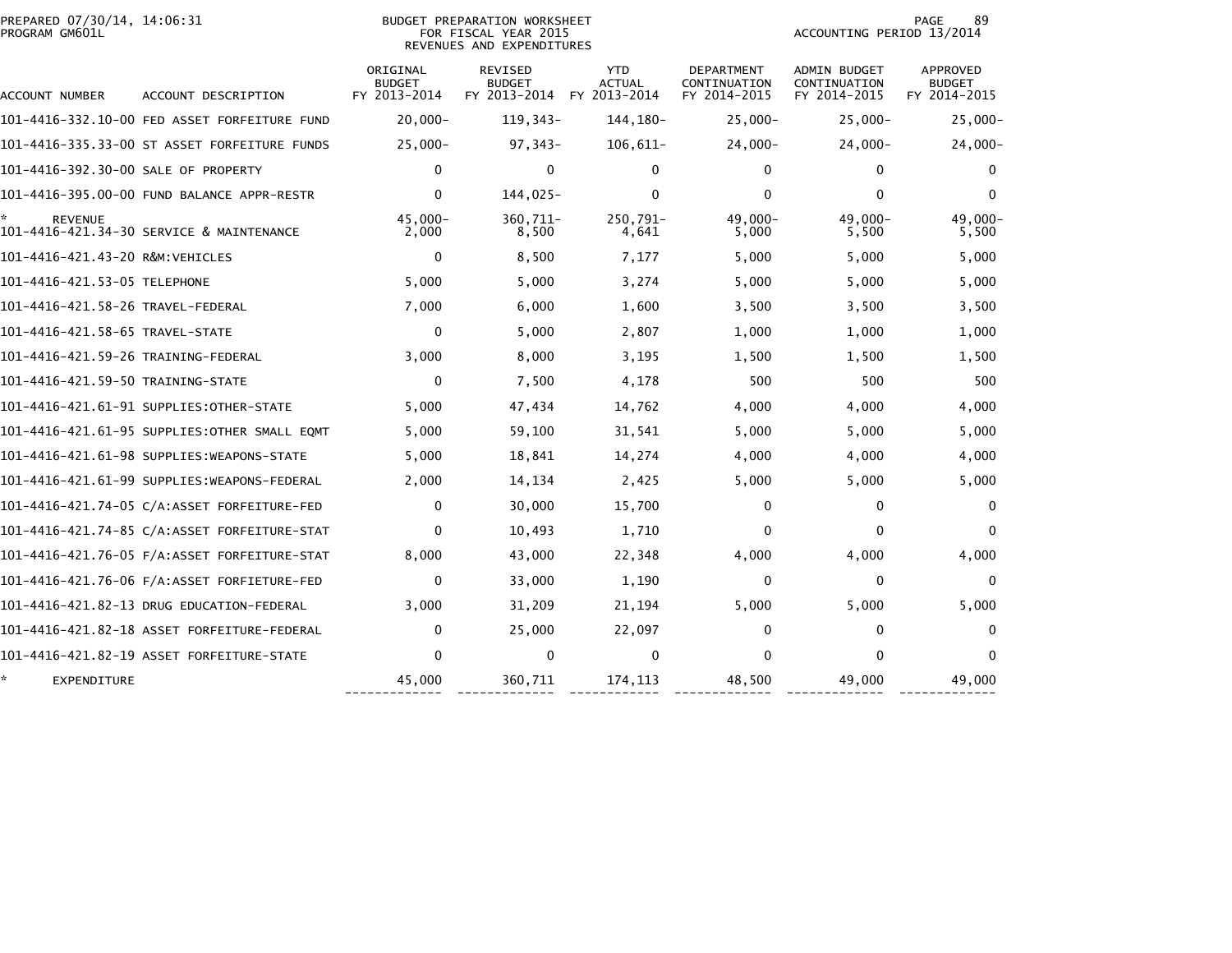| PREPARED 07/30/14, 14:06:31<br>PROGRAM GM601L |                     | BUDGET PREPARATION WORKSHEET<br>FOR FISCAL YEAR 2015<br>REVENUES AND EXPENDITURES |                          |                                                   |                                            |                                              | 90<br>PAGE<br>ACCOUNTING PERIOD 13/2014   |  |  |
|-----------------------------------------------|---------------------|-----------------------------------------------------------------------------------|--------------------------|---------------------------------------------------|--------------------------------------------|----------------------------------------------|-------------------------------------------|--|--|
| ACCOUNT NUMBER                                | ACCOUNT DESCRIPTION | ORIGINAL<br><b>BUDGET</b><br>FY 2013-2014                                         | REVISED<br><b>BUDGET</b> | YTD<br><b>ACTUAL</b><br>FY 2013-2014 FY 2013-2014 | DEPARTMENT<br>CONTINUATION<br>FY 2014-2015 | ADMIN BUDGET<br>CONTINUATION<br>FY 2014-2015 | APPROVED<br><b>BUDGET</b><br>FY 2014-2015 |  |  |
| **<br>ASSET FORFEITURE FUNDS                  |                     |                                                                                   |                          | 76.678-                                           | $500 -$                                    |                                              |                                           |  |  |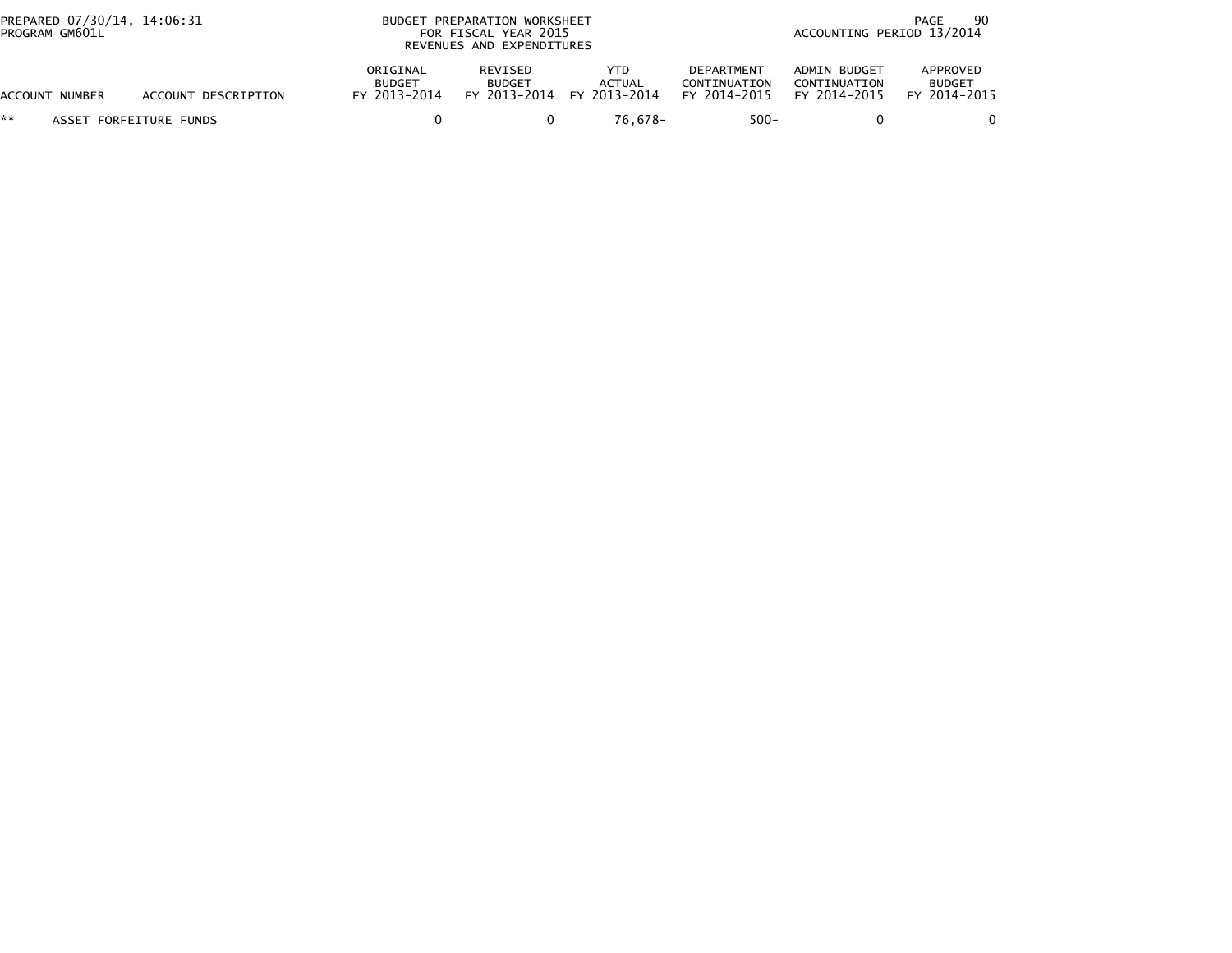| PREPARED 07/30/14, 14:06:31<br>PROGRAM GM601L                                                                                   |                                           | BUDGET PREPARATION WORKSHEET<br>FOR FISCAL YEAR 2015<br>REVENUES AND EXPENDITURES |                               |                                            | ACCOUNTING PERIOD 13/2014                    | 91<br>PAGE                                |
|---------------------------------------------------------------------------------------------------------------------------------|-------------------------------------------|-----------------------------------------------------------------------------------|-------------------------------|--------------------------------------------|----------------------------------------------|-------------------------------------------|
| ACCOUNT DESCRIPTION<br>ACCOUNT NUMBER                                                                                           | ORIGINAL<br><b>BUDGET</b><br>FY 2013-2014 | REVISED<br><b>BUDGET</b><br>FY 2013-2014                                          | YTD<br>ACTUAL<br>FY 2013-2014 | DEPARTMENT<br>CONTINUATION<br>FY 2014-2015 | ADMIN BUDGET<br>CONTINUATION<br>FY 2014-2015 | APPROVED<br><b>BUDGET</b><br>FY 2014-2015 |
| 101-4417-331.47-00 JUSTICE ASSISTANCE GRANT                                                                                     | 0                                         | $11,825-$                                                                         | 0                             |                                            |                                              | $\Omega$                                  |
| <b>TEXT</b><br>LEVEL<br>400<br>AMOUNT TO BE DETERMINED BY THE STATE AT LATER DATE<br>101-4417-395.00-00 FUND BALANCE APPR-RESTR |                                           | TEXT AMT<br>$7,115-$                                                              | $\mathbf{0}$                  |                                            | $\Omega$                                     |                                           |
| ÷.<br><b>REVENUE</b><br>101-4417-421.34-30 SERVICE & MAINTENANCE                                                                |                                           | 18,940-                                                                           | 0                             |                                            |                                              |                                           |
| 101-4417-421.61-95 SUPPLIES:OTHER SMALL EQMT                                                                                    | 0                                         | 9,595                                                                             | 2,626                         |                                            | 0                                            | $\Omega$                                  |
| 101-4417-421.74-00 C/A:EQUIPMENT                                                                                                | 0                                         | $\Omega$                                                                          | 0                             |                                            | $\Omega$                                     | $\bf{0}$                                  |
| 101-4417-421.76-90 F/A:OTHER                                                                                                    | 0                                         | 9,345                                                                             | 9,344                         |                                            | $\Omega$                                     | 0                                         |
| *<br>EXPENDITURE                                                                                                                | 0                                         | 18,940                                                                            | 11,970                        |                                            | 0                                            |                                           |
| **<br>LLEBG: EQUIPMENT                                                                                                          |                                           | 0                                                                                 | 11,970                        |                                            |                                              |                                           |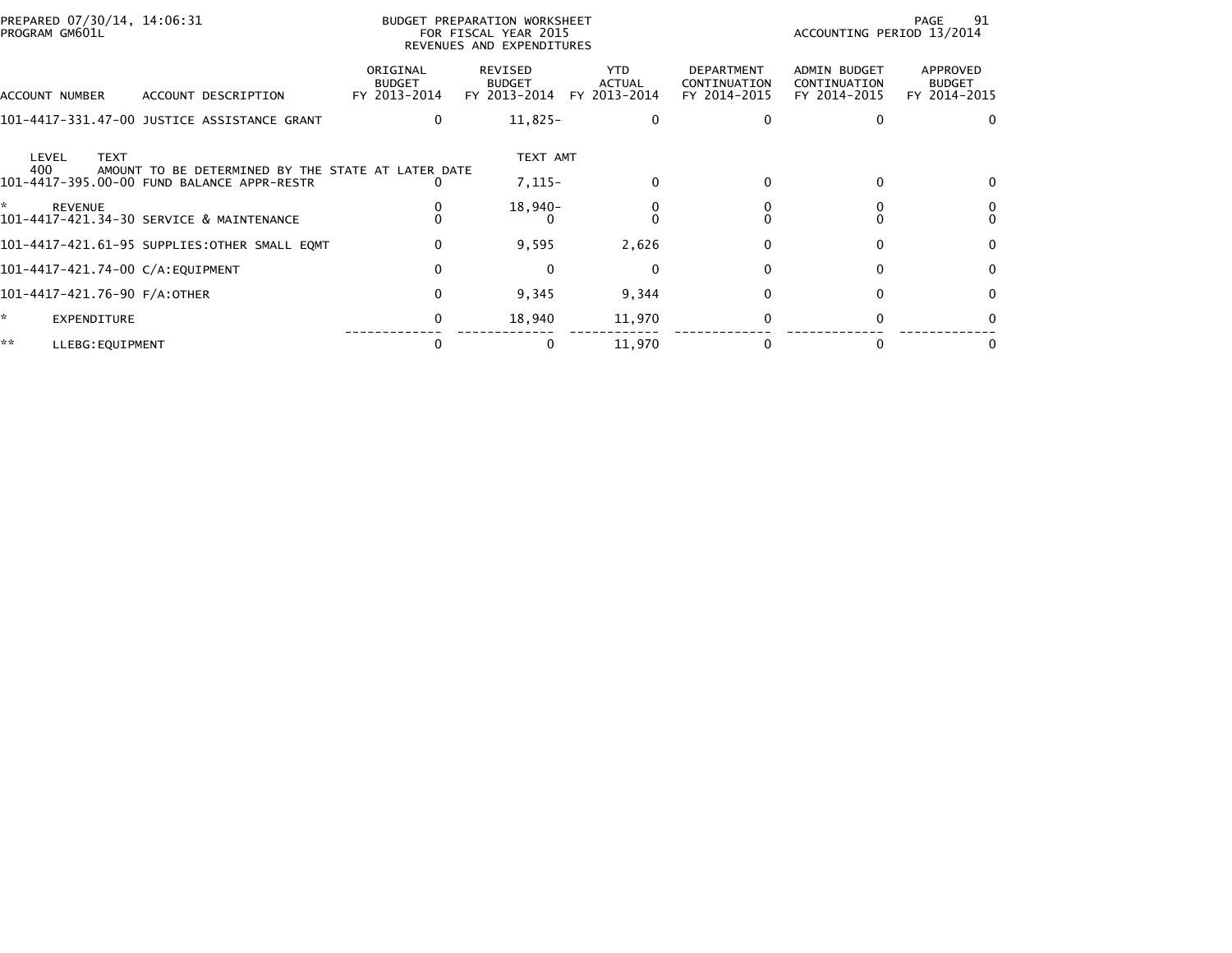| PROGRAM GM601L      | PREPARED 07/30/14, 14:06:31                                                                                                                                                                                          |                                           | BUDGET PREPARATION WORKSHEET<br>FOR FISCAL YEAR 2015<br>REVENUES AND EXPENDITURES |                                             |                                            | ACCOUNTING PERIOD 13/2014                    | 92<br><b>PAGE</b>                         |
|---------------------|----------------------------------------------------------------------------------------------------------------------------------------------------------------------------------------------------------------------|-------------------------------------------|-----------------------------------------------------------------------------------|---------------------------------------------|--------------------------------------------|----------------------------------------------|-------------------------------------------|
| ACCOUNT NUMBER      | ACCOUNT DESCRIPTION                                                                                                                                                                                                  | ORIGINAL<br><b>BUDGET</b><br>FY 2013-2014 | <b>REVISED</b><br><b>BUDGET</b><br>FY 2013-2014                                   | <b>YTD</b><br><b>ACTUAL</b><br>FY 2013-2014 | DEPARTMENT<br>CONTINUATION<br>FY 2014-2015 | ADMIN BUDGET<br>CONTINUATION<br>FY 2014-2015 | APPROVED<br><b>BUDGET</b><br>FY 2014-2015 |
|                     | 101-4419-331.04-70 COPS - SECURE OUR SCHOOLS                                                                                                                                                                         | $\mathbf{0}$                              | 0                                                                                 | $\Omega$                                    | $\Omega$                                   | 0                                            | 0                                         |
|                     | 101-4419-331.15-00 BULLETPROOF VEST GRANT                                                                                                                                                                            | $\Omega$                                  | $\mathbf{0}$                                                                      | $\Omega$                                    | $\Omega$                                   | 0                                            | $\mathbf{0}$                              |
| LEVEL<br>400        | <b>TEXT</b><br>NC STATE AGENCY DETERMINES AMOUNT AWARDED, IF ANY.<br>ALL FUNDS THIS CURRENT FISCAL YEAR GIVEN TO<br>AGENCIES WITH LESS THAT 75,000 CITIZENS IN THEIR<br>JURISDICTION.                                |                                           | TEXT AMT                                                                          |                                             |                                            |                                              |                                           |
|                     | 101-4419-331.67-00 SCAAP GRANTS                                                                                                                                                                                      | 0                                         | 28,864-                                                                           | 28,864-                                     | $\mathbf{0}$                               | 0                                            | 0                                         |
| LEVEL<br>400        | <b>TEXT</b><br>AMOUNT OF GRANT DETERMINED AT A LATER TIME BY FED<br>AGENCY. AMOUNT IS BASED ON NUMBER OF ILLEGAL<br>ALIENS HOUSED IN THE DETENTION CENTER IN THE<br>PREVIOUS YEAR. NO WAY TO PREDICT WHAT GRANT WILL |                                           | TEXT AMT                                                                          |                                             |                                            |                                              |                                           |
|                     | BE.<br>101-4419-338.60-00 CONTRIBUTIONS-RSS                                                                                                                                                                          | 0                                         | $\Omega$                                                                          | <sup>0</sup>                                | 0                                          | 0                                            | 0                                         |
|                     | 101-4419-365.00-00 CONTRIBUTIONS-PRIVATE                                                                                                                                                                             |                                           | 0                                                                                 | o                                           | 0                                          | 0                                            | 0                                         |
|                     | 101-4419-365.65-00 PURDUE PRESCRIPTION GRANT                                                                                                                                                                         | 0                                         | 0                                                                                 | $\Omega$                                    | $\Omega$                                   | $\mathbf{0}$                                 | $\mathbf{0}$                              |
| LEVEL<br>400        | <b>TEXT</b><br>APPLICATION WILL BE MADE IF GRANT AWARD IS MADE                                                                                                                                                       |                                           | TEXT AMT                                                                          |                                             |                                            |                                              |                                           |
|                     | AVAILABLE.<br>101-4419-395.00-00 FUND BALANCE APPR-RESTR                                                                                                                                                             | $\mathbf{0}$                              | 27,243-                                                                           | $\Omega$                                    | $\mathbf{0}$                               | 0                                            | 0                                         |
| *<br><b>REVENUE</b> |                                                                                                                                                                                                                      | 0<br>0                                    | $56, 107 -$<br>0                                                                  | $28,864-$<br>0                              | 0<br>0                                     | 0<br>0                                       | 0<br>0                                    |
|                     | 101-4419-421.20-10 MEDICARE TAX                                                                                                                                                                                      | $\Omega$                                  | 0                                                                                 | $\Omega$                                    | 0                                          | $\Omega$                                     | $\Omega$                                  |
|                     | 101–4419–421.20–20 SOCIAL SECURITY TAX                                                                                                                                                                               | 0                                         | $\mathbf{0}$                                                                      | 0                                           | 0                                          | 0                                            | $\mathbf{0}$                              |
|                     | 101-4419-421.20-25 WORKERS COMPENSATION                                                                                                                                                                              | 0                                         | 0                                                                                 | ŋ                                           | 0                                          | 0                                            | 0                                         |
|                     | 101-4419-421.43-90 R&M:OTHER                                                                                                                                                                                         | 0                                         | 5,000                                                                             | <sup>0</sup>                                | 0                                          | 0                                            | 0                                         |
|                     | 101-4419-421.55-00 PRINTING                                                                                                                                                                                          | $\Omega$                                  | $\mathbf{0}$                                                                      | 0                                           | 0                                          | $\Omega$                                     | 0                                         |
|                     | 101-4419-421.59-00 TRAINING                                                                                                                                                                                          |                                           | 0                                                                                 | O                                           | 0                                          | 0                                            | 0                                         |
|                     | 101-4419-421.61-90 SUPPLIES:OTHER                                                                                                                                                                                    | 0                                         | 0                                                                                 | 0                                           | 0                                          | 0                                            | 0                                         |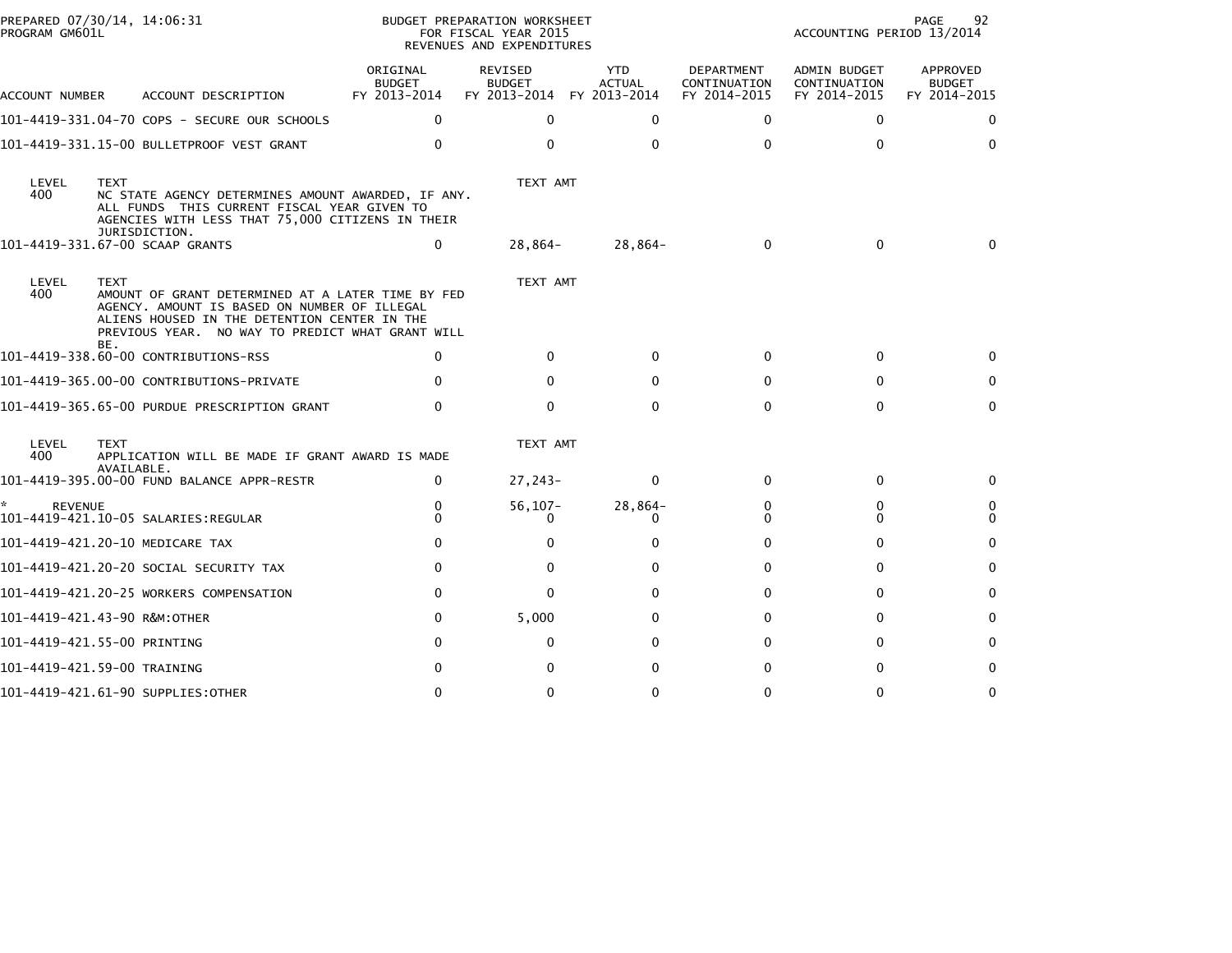| PREPARED 07/30/14, 14:06:31<br>PROGRAM GM601L |                                              |                                           | BUDGET PREPARATION WORKSHEET<br>FOR FISCAL YEAR 2015<br>REVENUES AND EXPENDITURES |                                       |                                                   | ACCOUNTING PERIOD 13/2014                           | 93<br>PAGE                                |
|-----------------------------------------------|----------------------------------------------|-------------------------------------------|-----------------------------------------------------------------------------------|---------------------------------------|---------------------------------------------------|-----------------------------------------------------|-------------------------------------------|
| ACCOUNT NUMBER                                | ACCOUNT DESCRIPTION                          | ORIGINAL<br><b>BUDGET</b><br>FY 2013-2014 | REVISED<br><b>BUDGET</b><br>FY 2013-2014                                          | YTD.<br><b>ACTUAL</b><br>FY 2013-2014 | <b>DEPARTMENT</b><br>CONTINUATION<br>FY 2014-2015 | <b>ADMIN BUDGET</b><br>CONTINUATION<br>FY 2014-2015 | APPROVED<br><b>BUDGET</b><br>FY 2014-2015 |
|                                               | 101-4419-421.61-95 SUPPLIES:OTHER SMALL EOMT | $\mathbf{0}$                              | 16,125                                                                            | 2,671                                 | 0                                                 | 0                                                   | $\Omega$                                  |
|                                               | 101-4419-421.74-81 C/A:FEDERAL GRANT FUNDS   | 0                                         | $\Omega$                                                                          | $\mathbf 0$                           |                                                   |                                                     | $\Omega$                                  |
|                                               | 101-4419-421.76-40 F/A:FEDERAL GRANTS        | 0                                         | 9,432                                                                             | 2,060                                 |                                                   |                                                     | $\Omega$                                  |
| 101-4419-421.76-90 F/A:OTHER                  |                                              | 0                                         |                                                                                   | 0                                     |                                                   |                                                     | 0                                         |
|                                               | 101-4419-421.82-24 KATRINA REIMBURSEMENT     | $\mathbf{0}$                              | 25,550                                                                            | 0                                     |                                                   |                                                     | $\bf{0}$                                  |
|                                               | 101-4419-421.82-29 PRESCRIPTION DRUG FUNDS   | $\mathbf{0}$                              |                                                                                   | $\Omega$                              |                                                   |                                                     | $\Omega$                                  |
|                                               | 101-4419-421.85-57 COPS - SECURE OUR SCHOOLS | $\Omega$                                  |                                                                                   | $\Omega$                              | <sup>0</sup>                                      | 0                                                   | $\Omega$                                  |
| <b>EXPENDITURE</b>                            |                                              | 0                                         | 56,107                                                                            | 4,731                                 |                                                   |                                                     | $\Omega$                                  |
| **<br>OTHER SHERIFF GRANTS                    |                                              | 0                                         |                                                                                   | 24, 133-                              |                                                   |                                                     | 0                                         |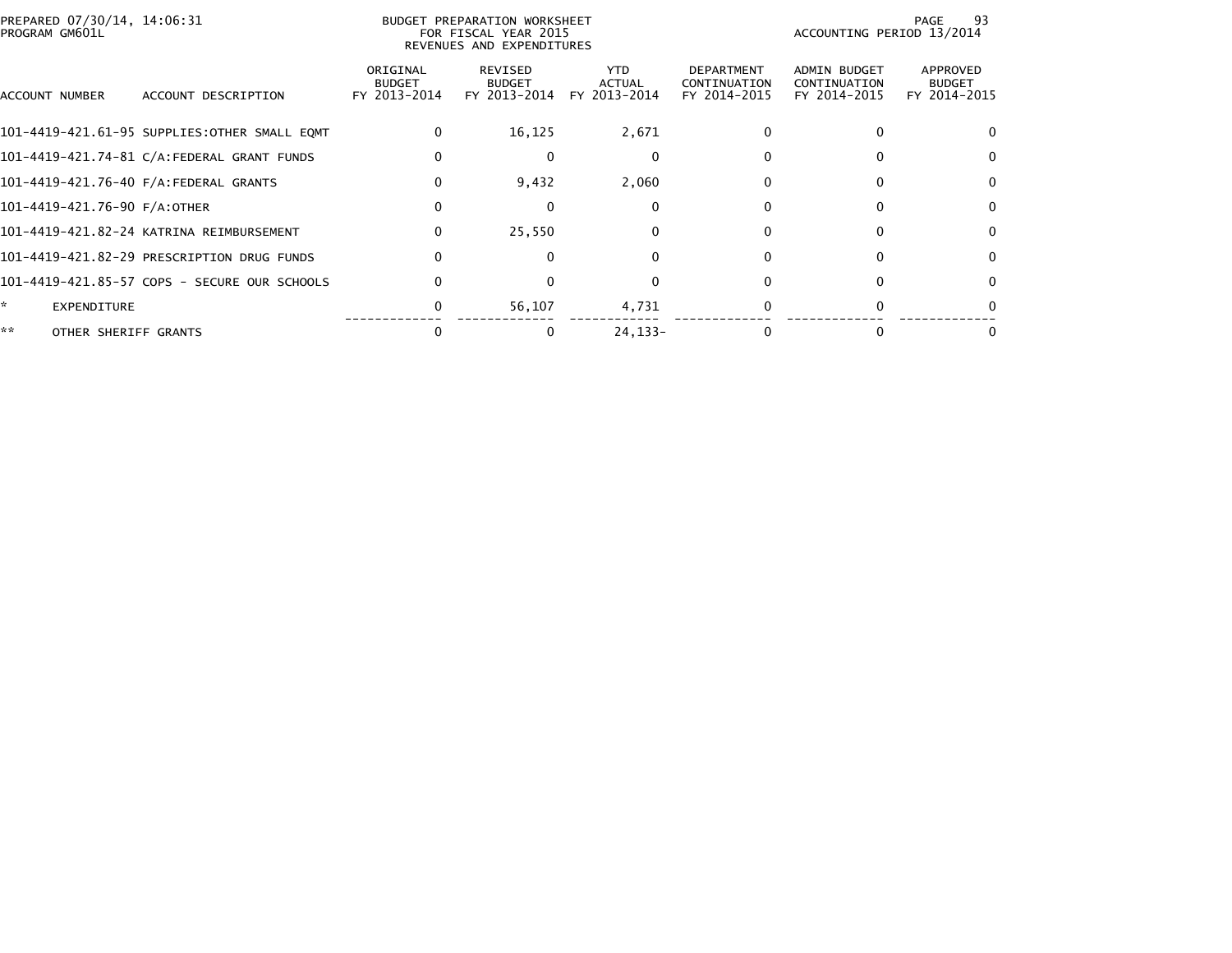| PREPARED 07/30/14, 14:06:31<br>PROGRAM GM601L              |                                              |                                           | BUDGET PREPARATION WORKSHEET<br>FOR FISCAL YEAR 2015<br>REVENUES AND EXPENDITURES | 94<br>PAGE<br>ACCOUNTING PERIOD 13/2014 |                                                   |                                              |                                           |
|------------------------------------------------------------|----------------------------------------------|-------------------------------------------|-----------------------------------------------------------------------------------|-----------------------------------------|---------------------------------------------------|----------------------------------------------|-------------------------------------------|
| ACCOUNT NUMBER                                             | ACCOUNT DESCRIPTION                          | ORIGINAL<br><b>BUDGET</b><br>FY 2013-2014 | <b>REVISED</b><br><b>BUDGET</b><br>FY 2013-2014                                   | <b>YTD</b><br>ACTUAL<br>FY 2013-2014    | <b>DEPARTMENT</b><br>CONTINUATION<br>FY 2014-2015 | ADMIN BUDGET<br>CONTINUATION<br>FY 2014-2015 | APPROVED<br><b>BUDGET</b><br>FY 2014-2015 |
| 101-4420-325.61-00 STAFF MEAL SALES                        |                                              | 0                                         | 0                                                                                 | 0                                       | 0                                                 | $\mathbf{0}$                                 | $\Omega$                                  |
|                                                            | 101-4420-332.15-00 SS REWARD-INMATE DETENTIO | $10,000 -$                                | 11,600-                                                                           | $16,000-$                               | $13,500-$                                         | $13,500-$                                    | $13,500-$                                 |
|                                                            | 101-4420-335.10-00 STATE PRISONERS DET FEES  | $50,000 -$                                | 99,472-                                                                           | 173,441-                                | $110,000 -$                                       | 150,000-                                     | $150,000 -$                               |
|                                                            | 101-4420-335.15-00 DWI-LICENSE RESTORATION   | $7,000 -$                                 | $7,000 -$                                                                         | $9,297-$                                | $7,000-$                                          | $7,000-$                                     | $7,000-$                                  |
|                                                            | 101-4420-342.21-00 CONTRACT INMATE HOUSING   | $200,000 -$                               | $200,000 -$                                                                       | -040, 287                               | $250,000 -$                                       | $250,000 -$                                  | $250,000 -$                               |
|                                                            | 101-4420-342.40-00 INDIGENT SUPPLIES REIMB   | 0                                         | $\Omega$                                                                          | 0                                       |                                                   | 0                                            | $\mathbf{0}$                              |
|                                                            | 101-4420-353.24-00 BONDSMAN ADVERTISING FEES | 0                                         | 0                                                                                 | $\Omega$                                |                                                   | $\Omega$                                     | $\mathbf{0}$                              |
|                                                            | 101-4420-389.95-00 OTHER MISC RECEIPTS       | $2,000-$                                  | $2,000-$                                                                          | $5,306-$                                | $1,000-$                                          | $1,000-$                                     | $1,000-$                                  |
|                                                            | 101-4420-395.00-00 FUND BALANCE APPR-RESTR   | 0                                         | 0                                                                                 | $\Omega$                                | 0                                                 | 0                                            | $\Omega$                                  |
|                                                            | 101-4420-395.10-00 FUND BALANCE APPR-UNREST  |                                           | 0                                                                                 | <sup>0</sup>                            | 0                                                 | 0                                            | $\Omega$                                  |
| *<br><b>REVENUE</b><br>101-4420-423.10-05 SALARIES:REGULAR |                                              | $269.000 -$<br>2,555,406                  | $320.072 -$<br>2,621,906                                                          | 491.084-<br>2,563,635                   | 381,500-                                          | 421,500-<br>2.528.916                        | 421,500-<br>2,528,916                     |
| 101-4420-423.10-10 SALARIES:OVERTIME                       |                                              |                                           | 80                                                                                | 78                                      |                                                   | 0                                            | $\Omega$                                  |
|                                                            | 101-4420-423.10-15 SALARIES:PART-TIME        | 105,000                                   | 108,420                                                                           | 102,014                                 | 120,000                                           | 120,000                                      | 120,000                                   |

 LEVEL TEXT TEXT AMT120,000 400 REQUEST INCREASE IN PART-TIME SALARY ACCOUNT TO FUND THE FOLLOWING SERVICES: PART-TIME COOKS WHICH ARE NEEDED TO AUGMENT THE FULL TIME STAFF DUE TO HIGH NUMBER OF INMATES SPREAD AMONG TWO DIFFERENT BUILDINGS, MAIN & ANNEX ALSO PT COOKS FILL IN DURING VACATIONS, SICKNESS, ETC. PART-TIME TRANSPORTATION STAFF THAT WORK TO ASSIST IN TRANSPORTING MENTAL COMMITMENTS ON NIGHTS AND WEEKENDS & HOLIDAYS. ALSO TRANSPORTS PRISONERS WHEN EXTRA HELP IS NEEDED. PART-TIME STAFF THAT WORK AS DETENTION OFFICERS TO FILL IN WHEN FULL-TIME STAFF ARE OFF, SICK, OR DETENTION CENTER IS SHORT STAFFED DUE TO A POSITION BEING OPEN. PART-TIME CLERICAL HELP FOR THE DETENTION STAFF THAT BACKS UP THE FULL TIME CLERICAL PERSON. $120,000$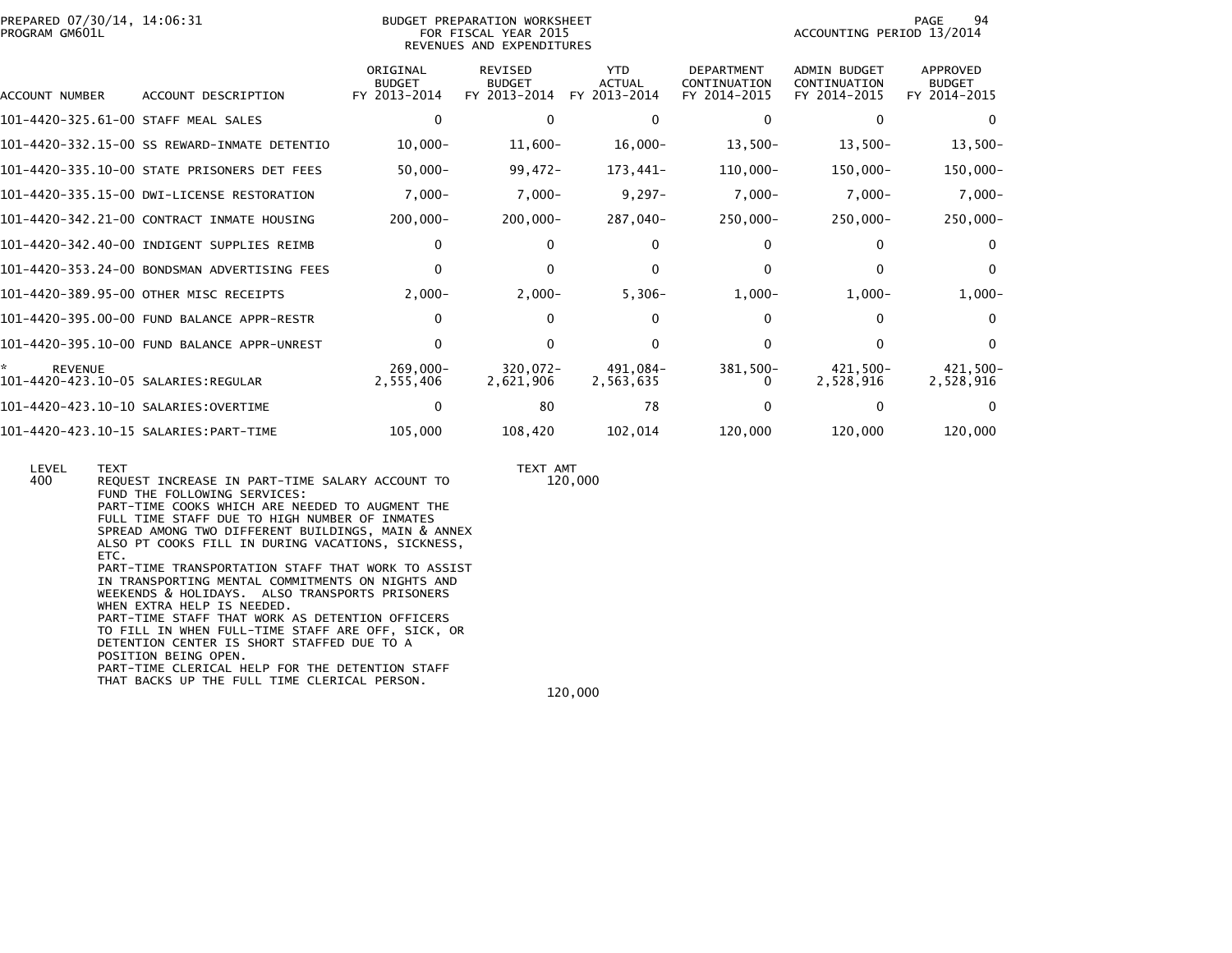| PROGRAM GM601L | PREPARED 07/30/14, 14:06:31                                                                                                                                                                                                                                                                                                                                                 |                                           | BUDGET PREPARATION WORKSHEET<br>FOR FISCAL YEAR 2015<br>REVENUES AND EXPENDITURES |                      |                                            | 95<br>PAGE<br>ACCOUNTING PERIOD 13/2014      |                                           |  |
|----------------|-----------------------------------------------------------------------------------------------------------------------------------------------------------------------------------------------------------------------------------------------------------------------------------------------------------------------------------------------------------------------------|-------------------------------------------|-----------------------------------------------------------------------------------|----------------------|--------------------------------------------|----------------------------------------------|-------------------------------------------|--|
| ACCOUNT NUMBER | ACCOUNT DESCRIPTION                                                                                                                                                                                                                                                                                                                                                         | ORIGINAL<br><b>BUDGET</b><br>FY 2013-2014 | REVISED<br><b>BUDGET</b><br>FY 2013-2014 FY 2013-2014                             | YTD<br><b>ACTUAL</b> | DEPARTMENT<br>CONTINUATION<br>FY 2014-2015 | ADMIN BUDGET<br>CONTINUATION<br>FY 2014-2015 | APPROVED<br><b>BUDGET</b><br>FY 2014-2015 |  |
|                | 101-4420-423.20-05 HEALTH INSURANCE                                                                                                                                                                                                                                                                                                                                         | 619,080                                   | 586,260                                                                           | 567,825              | $\mathbf 0$                                | 619,080                                      | 619,080                                   |  |
|                | 101-4420-423.20-08 HEALTH INSURANCE:RETIREES                                                                                                                                                                                                                                                                                                                                | $\mathbf 0$                               | 10,720                                                                            | 9,380                | $\mathbf 0$                                | 10,850                                       | 10,850                                    |  |
|                | 101-4420-423.20-10 MEDICARE TAX                                                                                                                                                                                                                                                                                                                                             | 38,580                                    | 38,047                                                                            | 36,410               | $\Omega$                                   | 38,409                                       | 38,409                                    |  |
|                | 101-4420-423.20-15 RETIREMENT                                                                                                                                                                                                                                                                                                                                               | 180,667                                   | 182,767                                                                           | 178,634              | $\mathbf{0}$                               | 178,796                                      | 178,796                                   |  |
|                | 101-4420-423.20-20 SOCIAL SECURITY TAX                                                                                                                                                                                                                                                                                                                                      | 164,950                                   | 166,945                                                                           | 155,685              | $\mathbf 0$                                | 164,235                                      | 164,235                                   |  |
|                | 101-4420-423.20-25 WORKERS COMPENSATION                                                                                                                                                                                                                                                                                                                                     | 128,002                                   | 129,601                                                                           | 126,366              | $\mathbf{0}$                               | 127,413                                      | 127,413                                   |  |
|                | 101-4420-423.20-30 401(K) CONTRIBUTIONS                                                                                                                                                                                                                                                                                                                                     | 76,662                                    | 69,162                                                                            | 65,905               | $\mathbf{0}$                               | 74,961                                       | 74,961                                    |  |
|                | 101-4420-423.32-28 PSYCHOLOGICAL ASSESSMENT                                                                                                                                                                                                                                                                                                                                 | 13,500                                    | 13,500                                                                            | 10,000               | 15,000                                     | 15,000                                       | 15,000                                    |  |
| LEVEL<br>400   | <b>TEXT</b><br>REQUEST SMALL INCREASE TO COVER INCREASE NUMBER<br>OF PRISONERS THAT RCSO ARE HOLDING. MORE INMATES<br>WILL MOST LIKELY REQUIRE MORE PSYCHOLOGICAL<br>SERVICES.                                                                                                                                                                                              |                                           | TEXT AMT                                                                          |                      |                                            |                                              |                                           |  |
|                | 101-4420-423.32-32 MEDICAL DIRECTOR                                                                                                                                                                                                                                                                                                                                         | $\mathbf 0$                               | $\mathbf{0}$                                                                      | $\mathbf{0}$         | $\mathbf{0}$                               | $\mathbf{0}$                                 | $\mathbf{0}$                              |  |
|                | 101-4420-423.33-39 INMATE HEALTHCARE                                                                                                                                                                                                                                                                                                                                        | 383,160                                   | 383,160                                                                           | 383,160              | 383,160                                    | 383,160                                      | 383,160                                   |  |
|                | 101-4420-423.34-25 MEDICAL/SAFEKEEPER FEES                                                                                                                                                                                                                                                                                                                                  | 80,000                                    | 95,000                                                                            | 74,006               | 85,000                                     | 80,000                                       | 80,000                                    |  |
| LEVEL          | <b>TEXT</b>                                                                                                                                                                                                                                                                                                                                                                 |                                           | TEXT AMT                                                                          |                      |                                            |                                              |                                           |  |
| 400            | SMALL INCREASE TO COMPENSATE FOR INCREASED NUMBER<br>OF PRISONERS BEING HELD IN THE DETENTION CENTER.                                                                                                                                                                                                                                                                       |                                           |                                                                                   | 80,000<br>80,000     |                                            |                                              |                                           |  |
|                | 101-4420-423.34-30 SERVICE & MAINTENANCE                                                                                                                                                                                                                                                                                                                                    | 55,000                                    | 65,500                                                                            | 62,055               | 66,007                                     | 67,000                                       | 67,000                                    |  |
| LEVEL<br>400   | <b>TEXT</b><br>DAVID SCHLANG INC. - MAINTENANCE CONTRACT FOR MAIN<br>DETENTION CENTER, NEW POD ADDITION, & NEW ANNEX-<br>COVERS ALL DETENTION DOORS, DOOR FRAMES, LOCKS,<br>CLOSURES, SLIDER DEVICES, AS WELL AS VARIOUS<br>TECHNICAL MAINTENANCE IN DETENTION CENTER THAT<br>REQUIRES EXPERTISE AND ENGINEERING KNOWLEDGE.<br>STANLEY CONVERGENCE SECURITY SOLUTIONS, INC. |                                           | TEXT AMT                                                                          | 37,919               |                                            |                                              |                                           |  |
|                | CONTRACT FOR MAIN DETENTION CENTER. COVERS CONTROL                                                                                                                                                                                                                                                                                                                          |                                           |                                                                                   |                      |                                            |                                              |                                           |  |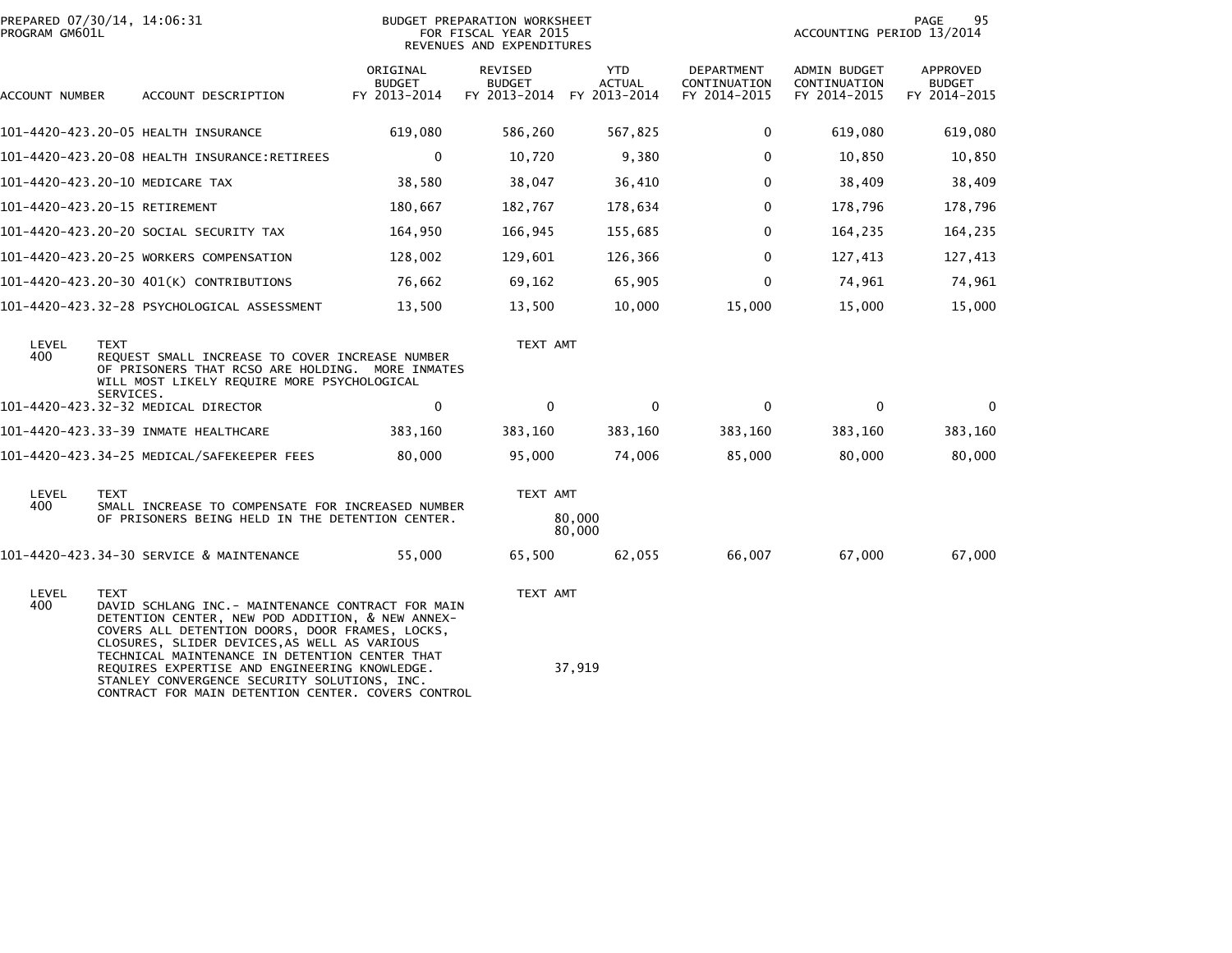| ACCOUNT NUMBER                                                                                                        | ACCOUNT DESCRIPTION                                                                                                                                                                                                                                                       | ORIGINAL<br><b>BUDGET</b><br>FY 2013-2014 | REVISED<br><b>BUDGET</b><br>FY 2013-2014 | <b>YTD</b><br><b>ACTUAL</b><br>FY 2013-2014 | DEPARTMENT<br>CONTINUATION<br>FY 2014-2015 | <b>ADMIN BUDGET</b><br>CONTINUATION<br>FY 2014-2015 | APPROVED<br><b>BUDGET</b><br>FY 2014-2015 |
|-----------------------------------------------------------------------------------------------------------------------|---------------------------------------------------------------------------------------------------------------------------------------------------------------------------------------------------------------------------------------------------------------------------|-------------------------------------------|------------------------------------------|---------------------------------------------|--------------------------------------------|-----------------------------------------------------|-------------------------------------------|
|                                                                                                                       | PANELS, INTERCOM, CCTV, ELECTRONIC DOOR CONTROLS,<br>AND ASSOCIATED SOFTWARE \$495 PER MONTH<br>STANLEY CONVERGENCE SECURITY SOLUTIONS, INC.<br>CONTRACT FOR THE DET. ANNEX. COVERS ALL OF THE<br>ITEMS LISTED ABOVE FOR MAIN DET. CENTER BUT ALSO                        |                                           |                                          | 5,940                                       |                                            |                                                     |                                           |
|                                                                                                                       | COVERS THE COST OF COVERAGE FOR VIDEO VISITATION<br>SYSTEM AT THE ANNEX.<br>MORPHOTRAX AFIS MACHINE<br>PREVENTATIVE MAINTENANCE ON KITCHEN EQUIPMENT BY<br>ALEXANDER EQUIPMENT FOR THE ICE MACHINE, BLODGETT                                                              |                                           |                                          | 10.440<br>4,493                             |                                            |                                                     |                                           |
|                                                                                                                       | OVEN, STEAMER, DISHWASHER, AND COMBI OVEN TO BE<br>DONE TWICE PER YEAR.<br>MAINTENANCE FOR THE GREASE TRAP AT MAIN DET.CENTER<br>MAINTENANCE FOR THE GREAS TRAP AT ANNEX<br>EACH GREASE TRAP IS PUMPED QUATERLY FOR \$450<br>REQUIRED SEMI-ANNUAL MAINTENANCE ON THE HOOD |                                           |                                          | 1,850<br>1,800<br>1,800                     |                                            |                                                     |                                           |
|                                                                                                                       | SYSTEM IN THE DETENTION KITCHEN AND THE FIRE<br>SUPPRESSION SYSTEM<br>ANNUAL FIRE EXTINGUISHER INSPECTION AT MAIN DET.<br><b>CENTER</b><br>ANNUAL FIRE EXTINGUISHER INSPECTION AT DET. ANNEX                                                                              |                                           |                                          | 1,175<br>190<br>110                         |                                            |                                                     |                                           |
| REQUIRED SEMI-ANNUAL MAINTENANCE ON THE FIRE<br>SUPPRESSION SYSTEM AT THE DET. ANNEX<br>ADD COUNTY MANAGER'S INCREASE |                                                                                                                                                                                                                                                                           |                                           | 290<br>993<br>67,000                     |                                             |                                            |                                                     |                                           |
| 101-4420-423.41-40 WATER                                                                                              |                                                                                                                                                                                                                                                                           | 70,000                                    | 70,000                                   | 65,869                                      | 85,000                                     | 83,000                                              | 83,000                                    |
| LEVEL<br>400                                                                                                          | <b>TEXT</b><br>APPEARS INCREASE IS NEEDED IN THIS ACCOUNT BASED<br>ON THE FIRST 6 MONTHS OF BILLS THAT HAVE BEEN                                                                                                                                                          |                                           | TEXT AMT                                 |                                             |                                            |                                                     |                                           |
|                                                                                                                       | POSTED TO THE ACCOUNT.                                                                                                                                                                                                                                                    |                                           |                                          | 83,000<br>83,000                            |                                            |                                                     |                                           |
|                                                                                                                       | 101-4420-423.43-15 R&M:EQUIPMENT                                                                                                                                                                                                                                          | 23,000                                    | 24,650                                   | 19,236                                      | 23,000                                     | 23,000                                              | 23,000                                    |
|                                                                                                                       | 101-4420-423.50-07 COST PER COPY PROGRAM                                                                                                                                                                                                                                  | 5,000                                     | 5,000                                    | 2,891                                       | 5,000                                      | 5,000                                               | 5,000                                     |
|                                                                                                                       | 101-4420-423.50-15 LAUNDRY/DRY CLEANING                                                                                                                                                                                                                                   | 300                                       | 300                                      | 49                                          | 300                                        | 300                                                 | 300                                       |
|                                                                                                                       | 101-4420-423.53-05 TELEPHONE                                                                                                                                                                                                                                              | 3,500                                     | 3,500                                    | 2,557                                       | 3,500                                      | 3,500                                               | 3,500                                     |
|                                                                                                                       | 101-4420-423.55-00 PRINTING                                                                                                                                                                                                                                               | 750                                       | 750                                      | 279                                         | 750                                        | 750                                                 | 750                                       |
|                                                                                                                       | 101-4420-423.56-00 UNIFORMS                                                                                                                                                                                                                                               | 25,000                                    | 25,000                                   | 15,725                                      | 25,000                                     | 20,000                                              | 20,000                                    |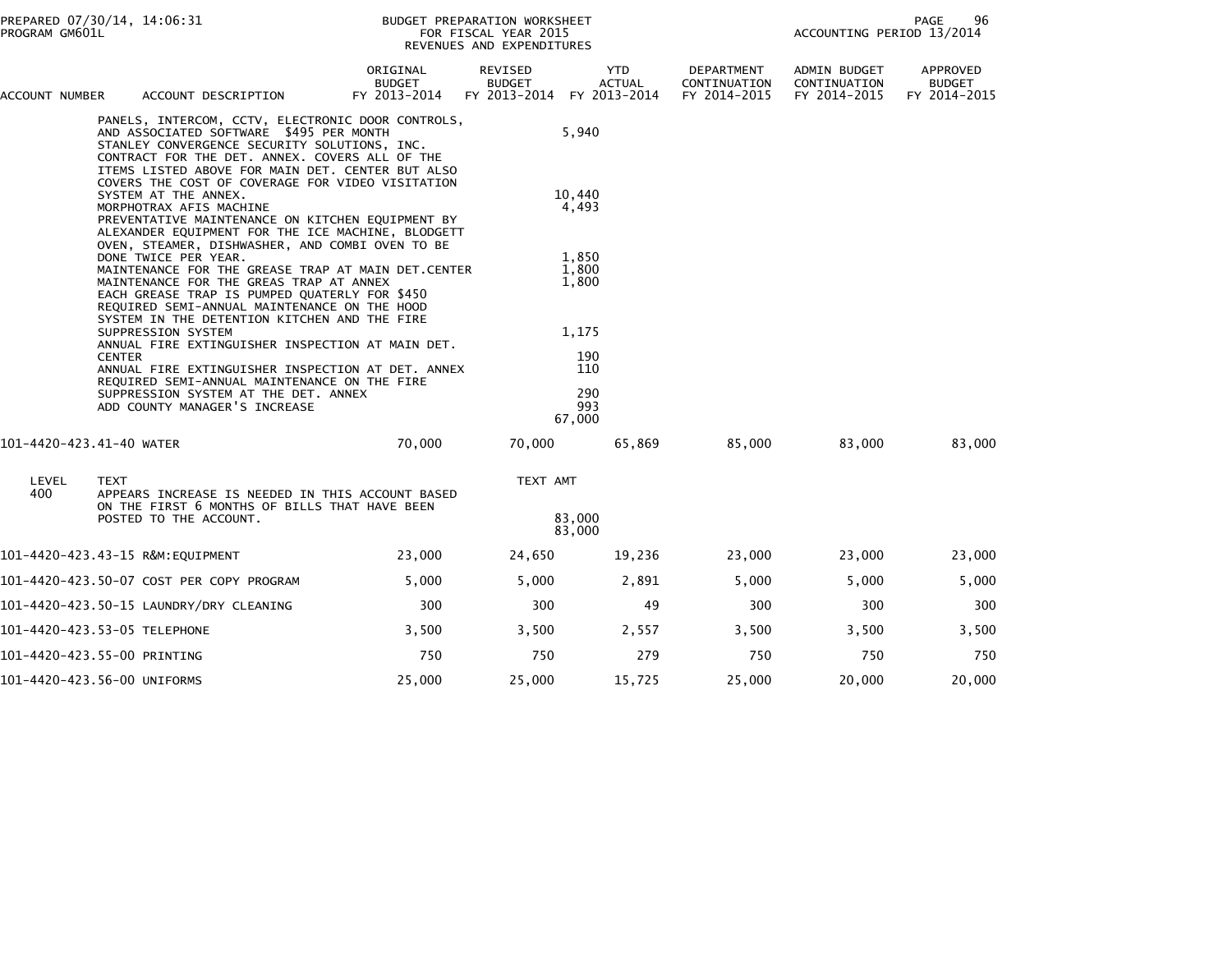| PREPARED 07/30/14, 14:06:31<br>PROGRAM GM601L |                        |                                                                                                                                                                                                                                                                                                                                                                                                                                                                                                                                                                                                                                                                                                                                              |                                           | BUDGET PREPARATION WORKSHEET<br>FOR FISCAL YEAR 2015<br>REVENUES AND EXPENDITURES |                                      |                                            | ACCOUNTING PERIOD 13/2014                    | 97<br>PAGE                                |
|-----------------------------------------------|------------------------|----------------------------------------------------------------------------------------------------------------------------------------------------------------------------------------------------------------------------------------------------------------------------------------------------------------------------------------------------------------------------------------------------------------------------------------------------------------------------------------------------------------------------------------------------------------------------------------------------------------------------------------------------------------------------------------------------------------------------------------------|-------------------------------------------|-----------------------------------------------------------------------------------|--------------------------------------|--------------------------------------------|----------------------------------------------|-------------------------------------------|
| ACCOUNT NUMBER                                |                        | ACCOUNT DESCRIPTION                                                                                                                                                                                                                                                                                                                                                                                                                                                                                                                                                                                                                                                                                                                          | ORIGINAL<br><b>BUDGET</b><br>FY 2013-2014 | <b>REVISED</b><br><b>BUDGET</b><br>FY 2013-2014                                   | YTD<br><b>ACTUAL</b><br>FY 2013-2014 | DEPARTMENT<br>CONTINUATION<br>FY 2014-2015 | ADMIN BUDGET<br>CONTINUATION<br>FY 2014-2015 | APPROVED<br><b>BUDGET</b><br>FY 2014-2015 |
| 101-4420-423.57-00 POSTAGE                    |                        |                                                                                                                                                                                                                                                                                                                                                                                                                                                                                                                                                                                                                                                                                                                                              | 250                                       | 550                                                                               | 250                                  | 250                                        | 250                                          | 250                                       |
| 101-4420-423.58-00 TRAVEL                     |                        |                                                                                                                                                                                                                                                                                                                                                                                                                                                                                                                                                                                                                                                                                                                                              | 800                                       | 3,800                                                                             | 541                                  | 5,000                                      | 5,000                                        | 5,000                                     |
| LEVEL<br>400                                  | <b>TEXT</b><br>TRAVEL. | RCSO RESPECTFULLY REQUESTS AN INCREASE IN THIS<br>LINE ITEM. AS MENTIONED IN THE 4410 ACCOUNTS,<br>CABARRUS COUNTY SHERIFF'S OFFICE RECEIVES \$50,000<br>PER YEAR FOR TRAINING & TRAVEL, CATAWBA COUNTY SO<br>RECEIVES \$46,900 FOR TRAINING & TRAVEL, AND<br>IREDELL CO CO RECEIVES \$55,000 FOR TRAINING &<br>RCSO HAS MANY NEW DETENTION OFFICERS, SOME OF WHOM<br>COULD VERY MUCH BENEFIT FROM ADDITIONAL TRAINING<br>WHICH REQUIRES AT THE LEAST MEAL FUNDS AND MAYBE<br>SOME OVERNIGHT EXPENSES. WITH THE DETENTION CENTER<br>ACTUALLY GENERATING REVENUE BY HOUSING BOTH STATE<br>AND OTHER COUNTY'S PRISONERS, A MODEST SUM IS<br>ALL THAT IS REQUESTED.                                                                             |                                           | TEXT AMT                                                                          | 5,000<br>5,000                       |                                            |                                              |                                           |
|                                               |                        | 101-4420-423.58-55 TRANSPORTATION:PRISONERS                                                                                                                                                                                                                                                                                                                                                                                                                                                                                                                                                                                                                                                                                                  | 1,000                                     | 1,000                                                                             | 142                                  | 1,000                                      | 1,000                                        | 1,000                                     |
| 101-4420-423.59-00 TRAINING                   |                        |                                                                                                                                                                                                                                                                                                                                                                                                                                                                                                                                                                                                                                                                                                                                              | 4,000                                     | 4,000                                                                             | 2,008                                | 4,000                                      | 4,000                                        | 4,000                                     |
| LEVEL<br>400                                  | <b>TEXT</b>            | AS STATED BEFORE, THERE ARE MANY YOUNG AND IN-<br>EXPERIENCED DETENTION OFFICERS AT THE RCSO WHO<br>WOULD GREATLY BENEFIT FROM TRAINING. THE ABILITY<br>TO GET TRAINING DOES BOOST EMPLOYEE MORALE AND<br>WOULD HELP PREVENT TURNOVER WHICH IS HIGH IN THE<br>DETENTION CENTER DUE TO LOW PAY & TOUGH DUTY.<br>A CHECK OF SURROUNDING COUNTIES PROVIDED INFO.<br>THAT INDICATES RCSO IS WOEFULLY BEHIND OTHER<br>DEPARTMENTS OF SIMILAR SIZE IN OUR REGION.<br>CABARRUS COUNTY RECEIVES \$50,000, CATAWBA COUNTY<br>RECEIVES \$46,900, AND IREDELL COUNTY RECEIVES<br>\$55,000. RCSO WOULD REQUEST A RESPECTABLE<br>INCREASE IN THIS ACCOUNT TO ALLOW US TO COMPETE<br>WITH OTHER COUNTIES WHO ARE ALL TRYING TO HIRE<br>DETENTION OFFICERS. |                                           | TEXT AMT                                                                          | 4,000<br>4,000                       |                                            |                                              |                                           |
|                                               |                        | 101-4420-423.61-05 SUPPLIES:OFFICE                                                                                                                                                                                                                                                                                                                                                                                                                                                                                                                                                                                                                                                                                                           | 10,000                                    | 11,225                                                                            | 9,751                                | 10,000                                     | 10,000                                       | 10,000                                    |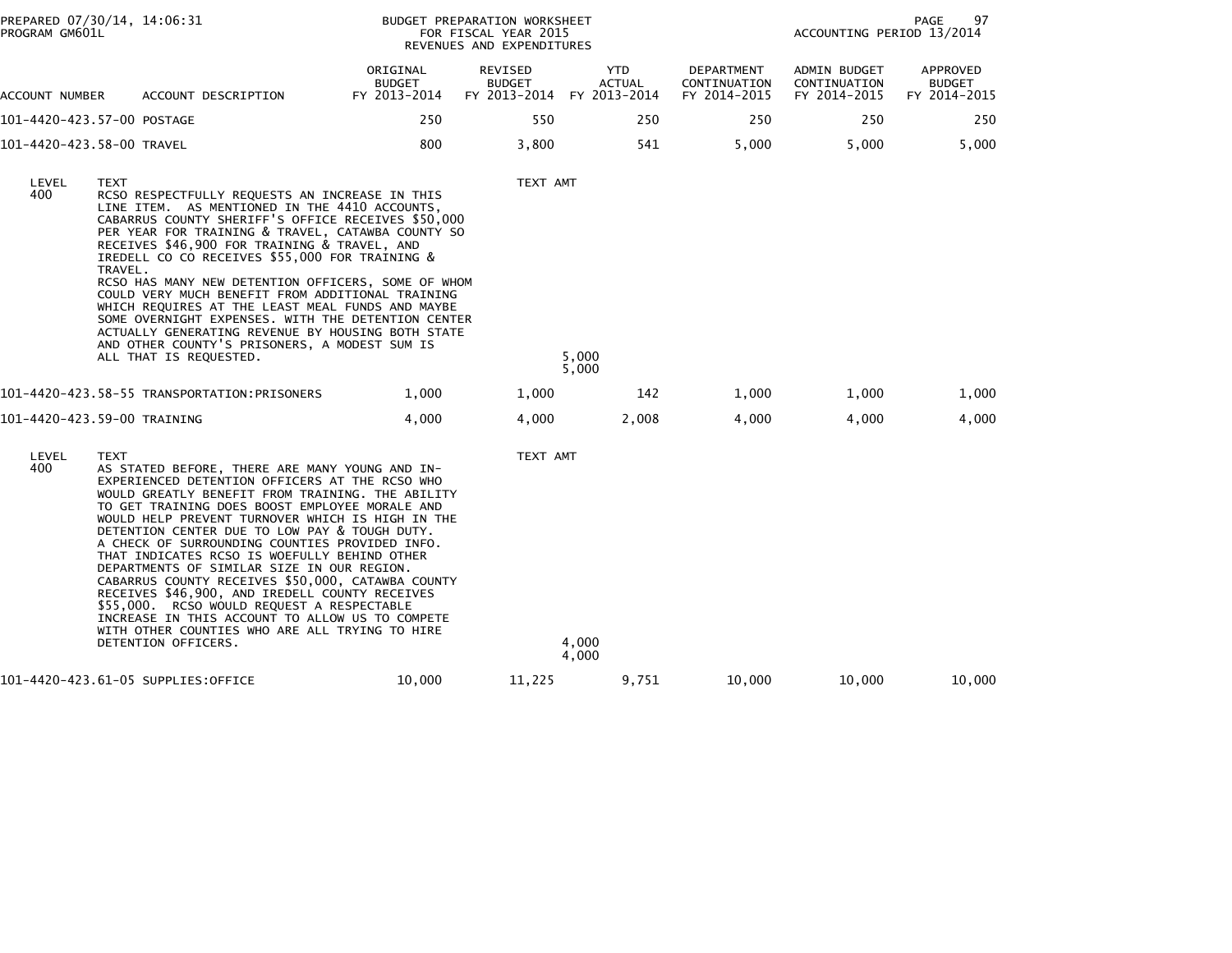| PROGRAM GM601L | PREPARED 07/30/14, 14:06:31                                                                                                                         | <b>BUDGET PREPARATION WORKSHEET</b><br>FOR FISCAL YEAR 2015<br>REVENUES AND EXPENDITURES |                                                 |                                             |                                                   | 98<br>PAGE<br>ACCOUNTING PERIOD 13/2014             |                                           |  |
|----------------|-----------------------------------------------------------------------------------------------------------------------------------------------------|------------------------------------------------------------------------------------------|-------------------------------------------------|---------------------------------------------|---------------------------------------------------|-----------------------------------------------------|-------------------------------------------|--|
| ACCOUNT NUMBER | ACCOUNT DESCRIPTION                                                                                                                                 | ORIGINAL<br><b>BUDGET</b><br>FY 2013-2014                                                | <b>REVISED</b><br><b>BUDGET</b><br>FY 2013-2014 | <b>YTD</b><br><b>ACTUAL</b><br>FY 2013-2014 | <b>DEPARTMENT</b><br>CONTINUATION<br>FY 2014-2015 | <b>ADMIN BUDGET</b><br>CONTINUATION<br>FY 2014-2015 | APPROVED<br><b>BUDGET</b><br>FY 2014-2015 |  |
|                | 101-4420-423.61-11 SUPPLIES:BEDDING & LINEN                                                                                                         | 18,000                                                                                   | 20,885                                          | 18,960                                      | 18,000                                            | 18,000                                              | 18,000                                    |  |
| LEVEL<br>400   | <b>TEXT</b><br>ACCOUNT COVERS BOTH MAIN DETENTION CENTER AND THE<br>ANNEX.                                                                          |                                                                                          | TEXT AMT                                        | 18,000<br>18,000                            |                                                   |                                                     |                                           |  |
|                | 101-4420-423.61-20 SUPPLIES:FINGERPRINT                                                                                                             | 650                                                                                      | 650                                             | 75                                          | 650                                               | 650                                                 | 650                                       |  |
|                | 101-4420-423.61-30 SUPPLIES:JANITORIAL                                                                                                              | 20,000                                                                                   | 17,115                                          | 14,091                                      | 20,000                                            | 18,000                                              | 18,000                                    |  |
| LEVEL<br>400   | TEXT AMT<br><b>TEXT</b><br>ACCOUNT FOR BOTH MAIN DETENTION CENTER AND THE                                                                           |                                                                                          |                                                 |                                             |                                                   |                                                     |                                           |  |
|                | ANNEX.<br>101-4420-423.61-33 SUPPLIES:KITCHEN                                                                                                       | 7,000                                                                                    | 7,000                                           | 6,769                                       | 7,000                                             | 7,000                                               | 7,000                                     |  |
|                | 101-4420-423.61-35 SUPPLIES:LAW ENFORCEMENT                                                                                                         | 18,000                                                                                   | 23,166                                          | 14,776                                      | 18,000                                            | 18,000                                              | 18,000                                    |  |
|                | 101-4420-423.61-45 SUPPLIES:MEDICAL                                                                                                                 | 2,000                                                                                    | 2,025                                           | 2,022                                       | 2,500                                             | 2,500                                               | 2,500                                     |  |
| LEVEL<br>400   | <b>TEXT</b><br>REQUEST INCREASE TO OFFSET RISING PRICES OF GLOVES<br>AND OTHER MEDICAL SUPPLIES FOR BOTH THE MAIN<br>DETENTION CENTER AND THE ANNEX |                                                                                          | TEXT AMT                                        | 2,500                                       |                                                   |                                                     |                                           |  |
|                |                                                                                                                                                     |                                                                                          |                                                 | 2,500                                       |                                                   |                                                     |                                           |  |
|                | 101-4420-423.61-60 SUPPLIES:PHOTOGRAPHIC                                                                                                            | 1,000                                                                                    | 1,000                                           | 237                                         | 1,000                                             | 500                                                 | 500                                       |  |
|                | 101-4420-423.61-95 SUPPLIES:OTHER SMALL EOMT                                                                                                        | 10,000                                                                                   | 14,875                                          | 6,880                                       | 12,052                                            | 10,000                                              | 10,000                                    |  |
|                |                                                                                                                                                     |                                                                                          |                                                 |                                             |                                                   |                                                     |                                           |  |

 LEVEL TEXT TEXT AMT 400 REQUEST IN THIS ACCOUNT LAST YEAR WAS FOR A TOTAL OF \$19,294, BUT ONLY \$10,000 WAS FUNDED. OF COURSE THIS MADE IT EXTREMELY DIFFICULT TO TO PURCHASE ITEMS TO ENHANCE OFFICER SAFETY AS OPPOSED TO ITEMS THAT WERE REQUIRED TO ALLOW FOR THE PROPER REPLACEMENT OF EQUIPMENT THAT HAS BEEN IN USE FOR 20 YEARS NOW, AND FAILURE TO REPLACE COULD ALLOW A MAJOR BREAKDOWN IN THE LOCK SYSTEMS OF THE RCSO MAIN DETENTION CENTER. FAILURE OF THE LOCK SYSTEMS COULD ALLOW THE RELEASE OF DANGEROUS FELONS WHOCOULD CAUSE SERIOUS INJURY OR DEATH TO INNOCENT ROWAN COUNTY CITIZENS, WHICH WILL LEAD TO HIGH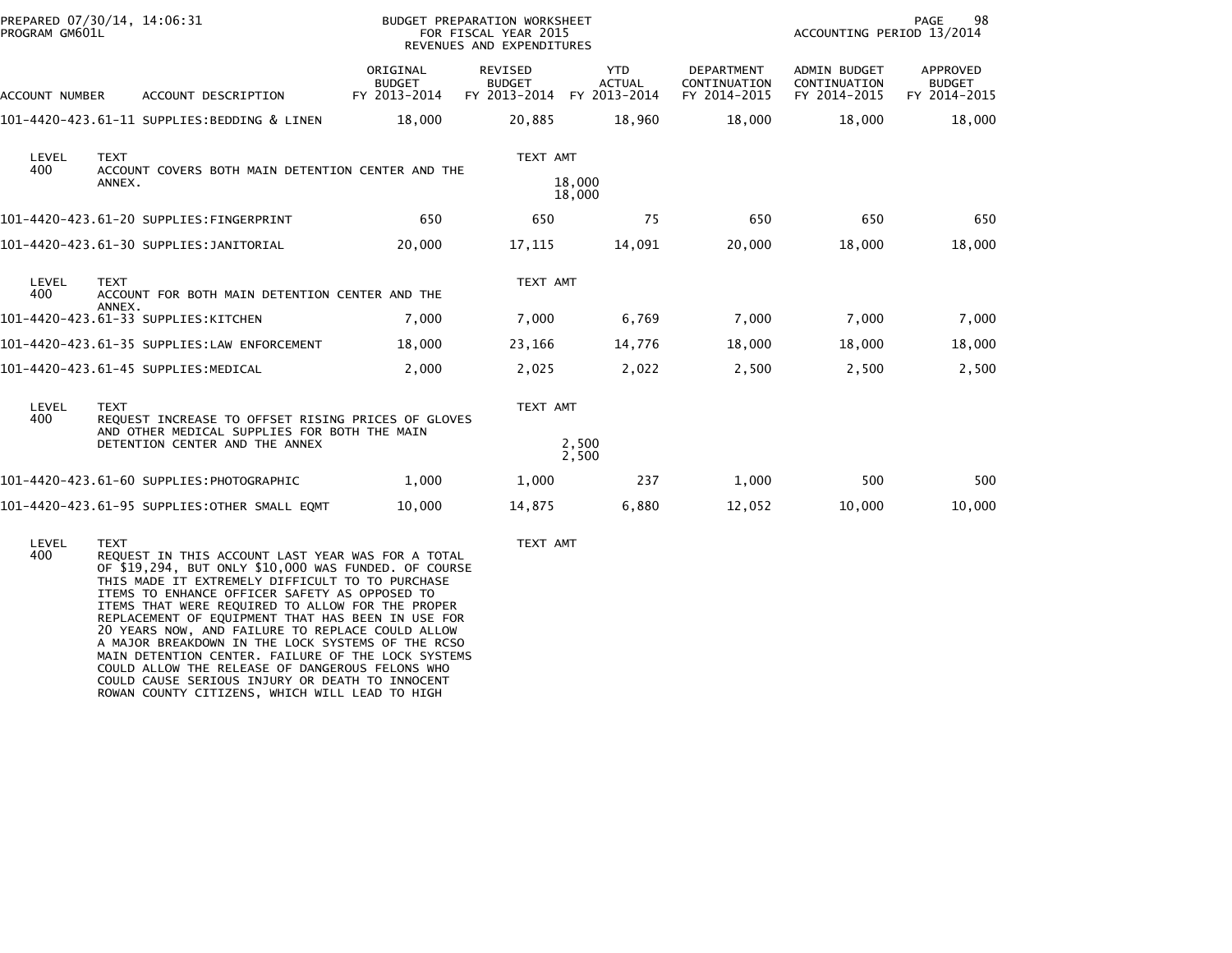| PROGRAM GM601L                 | PREPARED 07/30/14, 14:06:31 |                                                                                                                                                                                                                                                                                                                                                                                                                                                                                              |                                           | BUDGET PREPARATION WORKSHEET<br>FOR FISCAL YEAR 2015<br>REVENUES AND EXPENDITURES | 99<br><b>PAGE</b><br>ACCOUNTING PERIOD 13/2014 |                                            |                                              |                                           |
|--------------------------------|-----------------------------|----------------------------------------------------------------------------------------------------------------------------------------------------------------------------------------------------------------------------------------------------------------------------------------------------------------------------------------------------------------------------------------------------------------------------------------------------------------------------------------------|-------------------------------------------|-----------------------------------------------------------------------------------|------------------------------------------------|--------------------------------------------|----------------------------------------------|-------------------------------------------|
| ACCOUNT NUMBER                 |                             | ACCOUNT DESCRIPTION                                                                                                                                                                                                                                                                                                                                                                                                                                                                          | ORIGINAL<br><b>BUDGET</b><br>FY 2013-2014 | REVISED<br><b>BUDGET</b><br>FY 2013-2014                                          | <b>YTD</b><br><b>ACTUAL</b><br>FY 2013-2014    | DEPARTMENT<br>CONTINUATION<br>FY 2014-2015 | ADMIN BUDGET<br>CONTINUATION<br>FY 2014-2015 | APPROVED<br><b>BUDGET</b><br>FY 2014-2015 |
|                                |                             | DOLLAR LIABILITY LAWSUITS AGAINST ROWAN COUNTY.<br>REQUEST FUNDS TO REPLACE TEN #2214 LCN ELECTRONIC<br>CLOSURES. AFTER 20 YEAR OF CONSTANT DAILY USE,<br>A REPLACEMENT SCHEDULE OF THESE ITEMS MUST BE<br>ESTABLISHED AS THEY ARE WORN FROM USE.<br>$$350/UNIT \times 10 =$<br>REQUEST FUNDS TO ALLOW FOR REPLACEMENT OF HINGES<br>FOR EIGHT SECURITY DOORS WHICH ARE IN CONSTANT<br>EVERYDAY USE, AND HAVE BEEN THAT WAY FOR THE LAST<br>20 YEARS. THE SECURITY DETENTION HINGES ARE \$131 |                                           |                                                                                   | 3,500                                          |                                            |                                              |                                           |
|                                |                             | EACH WITH 24 HINGES REQUIRED TO SWITCH OUT THE<br>EIGHT DOORS. COST IS $$148 \times 24 = $3552$<br>THIS ACCOUNT IS RESPONSIBLE FOR COVERING THE COST<br>OF EQUIPMENT FOR BOTH THE MAIN DETENTION CENTER<br>AND THE DETENTION ANNEX WHICH INCLUDES OFFICE<br>FURNITURE OF ALL KINDS, FIRE EXTINGUISHERS,<br>FLASHLIGHTS FOR DETENTION OFFICERS, SAFETY EQUIP.<br>FOR HOUSING UNITS, REPLACING CERTAIN IT EQUIPMENT,<br>ETC. ESTIMATED NEEDS FOR BOTH MAIN DETENTION                           |                                           |                                                                                   | 3,552                                          |                                            |                                              |                                           |
|                                |                             | CENTER AND THE ANNEX ARE: \$5000<br>LESS COUNTY MANAGER'S REDUCTION                                                                                                                                                                                                                                                                                                                                                                                                                          |                                           |                                                                                   | 5,000<br>$2,052-$<br>10,000                    |                                            |                                              |                                           |
| 101-4420-423.62-05 ELECTRICITY |                             |                                                                                                                                                                                                                                                                                                                                                                                                                                                                                              | 210,000                                   | 210,000                                                                           | 141,312                                        | 210,000                                    | 195,000                                      | 195,000                                   |
| LEVEL<br>400                   | <b>TEXT</b>                 | A REVIEW OF THE CURRENT USAGE RATE FOR THE FIRST<br>6 MONTHS ALLOWS FOR AN ESTIMATE OF ABOUT \$185,000<br>TO BE SPENT THIS FISCAL YEAR. I HAVE HEARD RUMORS<br>OF RATE HIKES FOR DUKE ENERGY, SO REQUEST WILL<br>REMAIN \$210,000, UNLESS THE MANAGER RECOMMENDS                                                                                                                                                                                                                             |                                           | TEXT AMT                                                                          |                                                |                                            |                                              |                                           |
|                                | OTHERWISE.                  |                                                                                                                                                                                                                                                                                                                                                                                                                                                                                              |                                           |                                                                                   | 195,000<br>195,000                             |                                            |                                              |                                           |
| 101-4420-423.62-25 NATURAL GAS |                             |                                                                                                                                                                                                                                                                                                                                                                                                                                                                                              | 120,000                                   | 120,000                                                                           | 66,199                                         | 120,000                                    | 80,000                                       | 80,000                                    |
| 101-4420-423.63-00 FOOD        |                             |                                                                                                                                                                                                                                                                                                                                                                                                                                                                                              | 430,000                                   | 430,000                                                                           | 380,435                                        | 430,000                                    | 430,000                                      | 430,000                                   |
| LEVEL<br>400                   | <b>TEXT</b>                 | ANALYSIS OF CURRENT RATE ESTIMATES USAGE TO COME<br>IN AROUND 365,000, BUT THERE WILL BE AN INCREASE<br>IN THE NUMBER OF PRISONERS BEING HOUSED FOR<br>IREDELL COUNTY, SO RECOMMEND LEAVING THE AMOUNT                                                                                                                                                                                                                                                                                       |                                           | TEXT AMT                                                                          |                                                |                                            |                                              |                                           |
|                                |                             | THE SAME FOR UPCOMING YEAR                                                                                                                                                                                                                                                                                                                                                                                                                                                                   |                                           |                                                                                   | 430,000<br>430,000                             |                                            |                                              |                                           |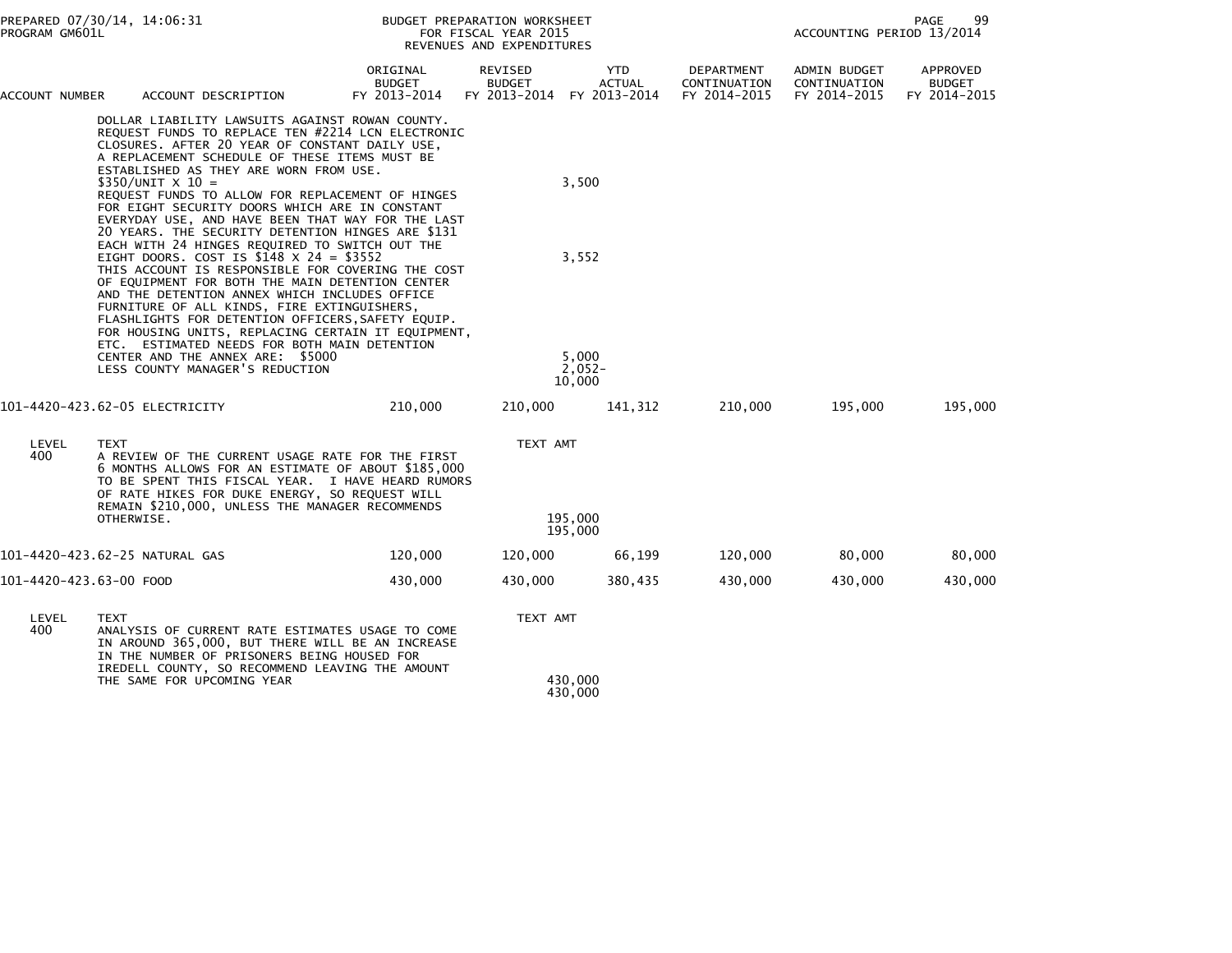| PREPARED 07/30/14, 14:06:31<br>PROGRAM GM601L |                            |                                                                                                                                                                                                                                                                                                                                                                                                                                                                                                                                                                                                                                                                                                                                                                                                                                |                                                                                                                                                                                                                                                                                                                                                                                                                                                                                                                                                                                                                                                                                                                                                                                                                                                                                                                                                                                                                                                                                                                                                     | BUDGET PREPARATION WORKSHEET<br>FOR FISCAL YEAR 2015<br>REVENUES AND EXPENDITURES |                  |               |                                            | ACCOUNTING PERIOD 13/2014                    | PAGE<br>100                               |
|-----------------------------------------------|----------------------------|--------------------------------------------------------------------------------------------------------------------------------------------------------------------------------------------------------------------------------------------------------------------------------------------------------------------------------------------------------------------------------------------------------------------------------------------------------------------------------------------------------------------------------------------------------------------------------------------------------------------------------------------------------------------------------------------------------------------------------------------------------------------------------------------------------------------------------|-----------------------------------------------------------------------------------------------------------------------------------------------------------------------------------------------------------------------------------------------------------------------------------------------------------------------------------------------------------------------------------------------------------------------------------------------------------------------------------------------------------------------------------------------------------------------------------------------------------------------------------------------------------------------------------------------------------------------------------------------------------------------------------------------------------------------------------------------------------------------------------------------------------------------------------------------------------------------------------------------------------------------------------------------------------------------------------------------------------------------------------------------------|-----------------------------------------------------------------------------------|------------------|---------------|--------------------------------------------|----------------------------------------------|-------------------------------------------|
| ACCOUNT NUMBER                                |                            | ACCOUNT DESCRIPTION                                                                                                                                                                                                                                                                                                                                                                                                                                                                                                                                                                                                                                                                                                                                                                                                            | ORIGINAL<br><b>BUDGET</b><br>FY 2013-2014                                                                                                                                                                                                                                                                                                                                                                                                                                                                                                                                                                                                                                                                                                                                                                                                                                                                                                                                                                                                                                                                                                           | REVISED<br><b>BUDGET</b><br>FY 2013-2014 FY 2013-2014                             |                  | YTD<br>ACTUAL | DEPARTMENT<br>CONTINUATION<br>FY 2014-2015 | ADMIN BUDGET<br>CONTINUATION<br>FY 2014-2015 | APPROVED<br><b>BUDGET</b><br>FY 2014-2015 |
|                                               |                            | 101-4420-423.64-50 DUES & SUBSCRIPTIONS                                                                                                                                                                                                                                                                                                                                                                                                                                                                                                                                                                                                                                                                                                                                                                                        | 650                                                                                                                                                                                                                                                                                                                                                                                                                                                                                                                                                                                                                                                                                                                                                                                                                                                                                                                                                                                                                                                                                                                                                 | 650                                                                               |                  | 515           | 650                                        | 650                                          | 650                                       |
|                                               |                            | 101-4420-423.74-90 C/A:OTHER EQUIPMENT                                                                                                                                                                                                                                                                                                                                                                                                                                                                                                                                                                                                                                                                                                                                                                                         | 34,150                                                                                                                                                                                                                                                                                                                                                                                                                                                                                                                                                                                                                                                                                                                                                                                                                                                                                                                                                                                                                                                                                                                                              | 32,925                                                                            |                  | 32,924        | 114,200                                    | 68,000                                       | 133,000                                   |
| LEVEL<br>400                                  | <b>TEXT</b><br>WITH TAXES. | CENTER WAS NEW IN 1995, AND ARE APPROACHING 20<br>YEARS IN AGE. CURRENTLY THE FLOOR IS BUCKLED IN<br>MUST MAINTAIN A CERTAIN TEMPERATURE TO MEET<br>JAIL STANDARDS. BOTH OF THE NEW UNITS WOULD BE<br>NEW UNITS, INCLUDING PARTS AND LABOR.<br>PRICE WITH TAX COST IS (Y)<br>REQUEST FUNDS TO REPLACE FIVE COMMANDER<br>TOUCHSCREEN SYSTEMS USED IN THE HOUSING UNITS<br>ARE THE CONTROL PANELS THAT ALLOW DETENTION<br>OFFICERS TO MAINTAIN AND CONTROL ALL DOORS TO<br>CELLS WITHIN THE HOUSING UNIT THAT THEY ARE<br>AT LEAST 10 YEARS OLD AND ARE SUBJECT TO FAULT<br>CAUSING DOWN TIME, AND ALSO ENDANGERING BOTH<br>REQUEST FUNDS TO REPLACE FAILING DVR UNITS &<br>DIVAR 5000 DVRS. PRICE INCLUDES REMOVAL OF OLD<br>CURRENT UNITS ARE 10 YEARS OLD AND ARE FAILING.<br>NEW UNITS WILL BE MAJOR UPGRADE IN RESOLUTION & | REQUEST FUNDS TO REPLACE BOTH THE FREEZER UNIT &<br>THE COOLER UNIT IN THE DETENTION CENTER KITCHEN.<br>BOTH OF THESE REQUIRED PIECES OF EQUIPMENT ARE THE<br>ORIGINAL UNITS INSTALLED WHEN THE MAIN DETENTION<br>THE COOLER, CAUSING A BIG CONCERN FOR SAFETY. THE<br>SHELVING IN BOTH UNITS IS RUSTED AND HEALTH INSP.<br>HAS REQUESTED THAT IT ALL BE REPLACED. THE FREEZER<br>REQUIREMENTS OF LOCAL HEALTH INSPECTOR AND STATE<br>MUCH MORE ENERGY EFFICIENT AND DEPENDABLE. REQUEST<br>PRICE INCLUDES DEMOLITION OF THE EXISTING UNITS,<br>REMOVAL OF OLD MATERIALS, AND INSTALLATION OF THE<br>WITHIN THE MAIN DETENTION CENTER. THESE SYSTEMS<br>ASSIGNED TO OVERSEE. CURRENT SYSTEMS IN PLACE ARE<br>INMATES AND RCSO STAFF. THE EQUIPMENT, SOFTWARE,<br>AND INSTALLATION COSTS ARE INCLUDED IN THIS PRICE<br>PROVIDE FOR REPLACEMENT WITH SIX 16-CHANNEL BOSCH<br>PELCO DVRS, INSTALLATION OF NEW ONES. THIS REQUEST<br>WILL ALSO COVER REPLACEMENT OF REMOTE VIEWING PC<br>WITH 19" LCD MONITOR IN THE DETENTION ADMIN.OFFICE<br>QUALITY WHICH WILL IMPROVE OFFICER & INMATE SAFETY<br>PRICE INCLUDES HARDWARE, SOFTWARE, LABOR, INSTALL, | TEXT AMT                                                                          | 50,000<br>35,000 |               |                                            |                                              |                                           |
|                                               |                            | AND REMOVAL OF THE OLD UNITS. (Y)                                                                                                                                                                                                                                                                                                                                                                                                                                                                                                                                                                                                                                                                                                                                                                                              |                                                                                                                                                                                                                                                                                                                                                                                                                                                                                                                                                                                                                                                                                                                                                                                                                                                                                                                                                                                                                                                                                                                                                     |                                                                                   | 18,000           |               |                                            |                                              |                                           |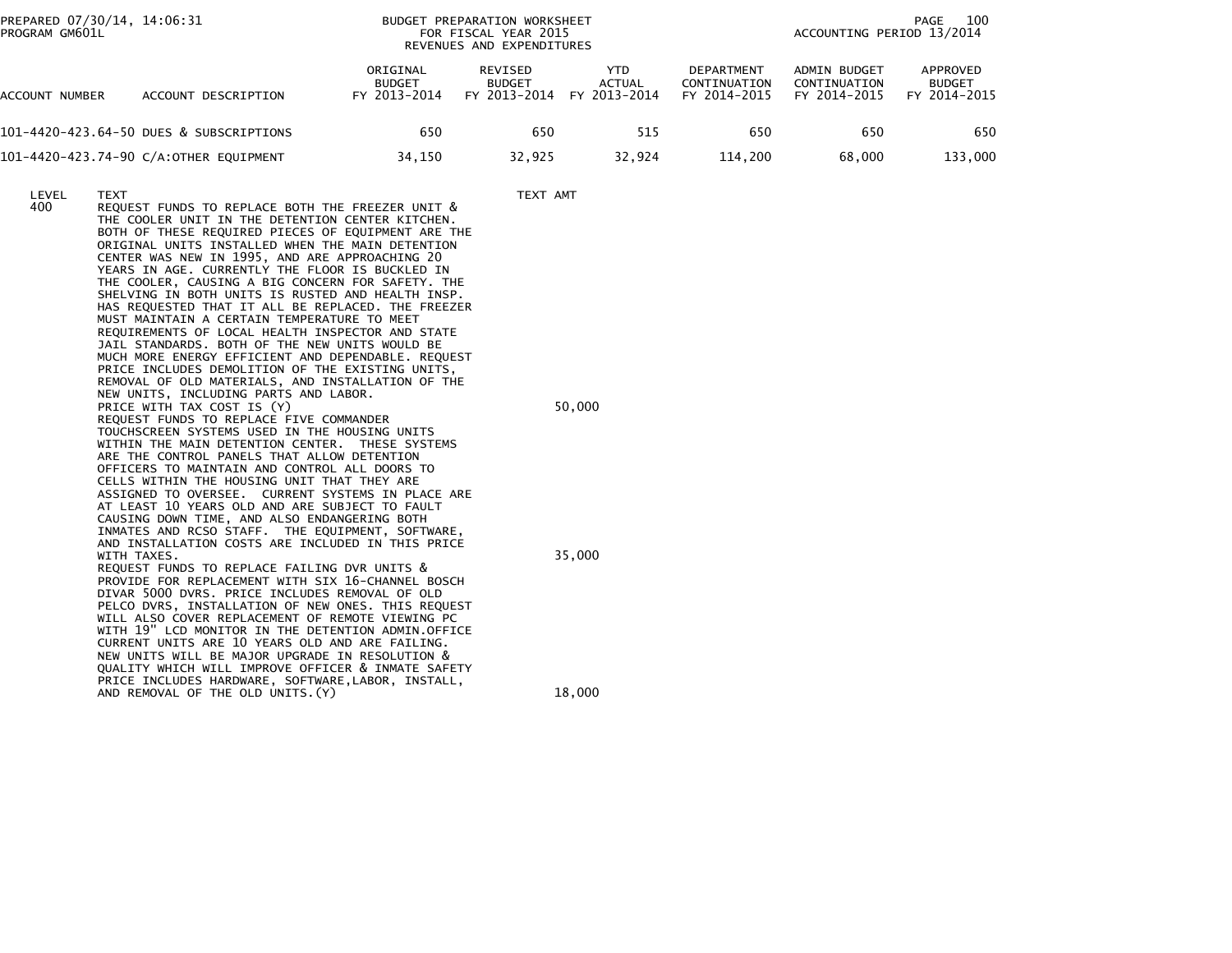| PROGRAM GM601L | PREPARED 07/30/14, 14:06:31                                                                                                                                                                                                                                                                                                                                                                                                                                                                                                                                                                                                                                                                                                                                              |                                           | BUDGET PREPARATION WORKSHEET<br>FOR FISCAL YEAR 2015<br>REVENUES AND EXPENDITURES |                                                   |                                            | 101<br>PAGE<br>ACCOUNTING PERIOD 13/2014     |                                           |  |
|----------------|--------------------------------------------------------------------------------------------------------------------------------------------------------------------------------------------------------------------------------------------------------------------------------------------------------------------------------------------------------------------------------------------------------------------------------------------------------------------------------------------------------------------------------------------------------------------------------------------------------------------------------------------------------------------------------------------------------------------------------------------------------------------------|-------------------------------------------|-----------------------------------------------------------------------------------|---------------------------------------------------|--------------------------------------------|----------------------------------------------|-------------------------------------------|--|
| ACCOUNT NUMBER | ACCOUNT DESCRIPTION                                                                                                                                                                                                                                                                                                                                                                                                                                                                                                                                                                                                                                                                                                                                                      | ORIGINAL<br><b>BUDGET</b><br>FY 2013-2014 | REVISED<br><b>BUDGET</b>                                                          | YTD<br><b>ACTUAL</b><br>FY 2013-2014 FY 2013-2014 | DEPARTMENT<br>CONTINUATION<br>FY 2014-2015 | ADMIN BUDGET<br>CONTINUATION<br>FY 2014-2015 | APPROVED<br><b>BUDGET</b><br>FY 2014-2015 |  |
|                | REQUEST FUNDS TO REPLACE TWO AGING GAS DRYERS IN<br>DETENTION CENTER LAUNDRY ROOM. CURRENT UNITS ARE<br>XX YEARS OLD AND BECOMING COSTLY TO REPAIR. DRYERS<br>RUN ALMOST CONSTANTLY TO HANDLE BEDDING, LINENS,<br>INMATE UNIFORMS, ETC. PRICE INCLUDES COST OF THE<br>REMOVAL OF OLD UNITS, NEW UNITS & INSTALLATION.<br>\$5600 PER UNIT X TWO = \$11,200<br>LESS COUNTY MANAGER'S REDUCTION<br>VIDEO VISITATION FOR MAIN DETENTION CENTER                                                                                                                                                                                                                                                                                                                               |                                           |                                                                                   | 11,200<br>$46,200 -$<br>65,000<br>133,000         |                                            |                                              |                                           |  |
|                | 101-4420-423.76-90 F/A:OTHER                                                                                                                                                                                                                                                                                                                                                                                                                                                                                                                                                                                                                                                                                                                                             | 20,870                                    | 15,620                                                                            | 8,228                                             | 16,410                                     | 20,000                                       | 26,200                                    |  |
| LEVEL<br>400   | TEXT<br>REPLACE TWO SOUTHERN STEEL MECHANICAL/ELECTRIC<br>LOCKS. ALL LOCKS IN THE MAIN DETENTION CENTER<br>ARE APPROACHING 21 YEARS OF AGE, AS THEY WERE<br>MANUFACTURED IN 1993, AND HAVE EXPERIENCED<br>CONSIDERABLE WEAR AND TEAR SINCE DETENTION CENTER<br>OPENED IN 1995. LABOR COVERED UNDER CONTRACT WITH<br>DSI, INC. $$2750/LOCK X 2 =$<br>REPLACE TWO RESTRAINT CHAIRS IN USE FOR OVER TEN<br>YEARS. ONE OF THE CHAIRS IS IN SUCH BAD SHAPE, IT<br>IS CURRENTLY COMPLETELY OUT OF SERVICE. NEED TO<br>REPLACE TWO TYPES OF CHAIRS, ONE OF WHICH IS A<br>PRO-STRAINT VIOLENT PRISONER CHAIR USED FOR<br>EXTREMELY OUT OF CONTROL INMATES THAT ARE A RISK<br>TO DETENTION STAFF AND OTHER INMATES. THIS IS<br>THE CHAIR THAT IS CURRENTLY IN SUCH BAD SHAPE THAT |                                           | TEXT AMT                                                                          | 5,500                                             |                                            |                                              |                                           |  |
|                | IT HAS BEEN TAKEN OUT OF SERVICE. PRICE =<br>THE SECOND RESTRAINT CHAIR NEEDING REPLACEMENT IS<br>A MORE MOBILE CHAIR THAT DOES ALLOW TO BE USED<br>DURING TRANSPORTAION TO HOSPITAL OR COURT. THE                                                                                                                                                                                                                                                                                                                                                                                                                                                                                                                                                                       |                                           |                                                                                   | 2,260                                             |                                            |                                              |                                           |  |
|                | PRICE OF THIS CHAIR IS \$1650<br>REQUEST REPLACEMENT OF THREE LCD 19" HIGH DEF.<br>COLOR EVFO SECURITY VIDEO MONITOR. CURRENT UNITS<br>HAVE BEEN IN SERVICE FOR OVER 10 YEARS, ARE POOR<br>QUALITY, AND HAVE REQUIRED A HIGH AMOUNT OF                                                                                                                                                                                                                                                                                                                                                                                                                                                                                                                                   |                                           |                                                                                   | 1,650                                             |                                            |                                              |                                           |  |
|                | MAINTENANCE. PRICE PER MONITOR IS \$500 X 3=<br>REQUEST FUNDS FOR REPLACEMENT OF TEN STAB<br>RESISTANT VESTS WORN BY DETENTION OFFICERS WHO ARE<br>IN DIRECT CONTACT WITH INMATES IN POD AREAS. THE<br>VEST MANUFACTURER RECOMMENDS REPLACEMENT OF VESTS                                                                                                                                                                                                                                                                                                                                                                                                                                                                                                                 |                                           |                                                                                   | 1,500                                             |                                            |                                              |                                           |  |
|                | EVERY FIVE YEARS. VEST COST = $$550 \times 10 = $5500$<br>ADD COUNTY MANAGER'S INCREASE<br>FINGERPRINT FILE CARD STORAGE CABINET                                                                                                                                                                                                                                                                                                                                                                                                                                                                                                                                                                                                                                         |                                           |                                                                                   | 5,500<br>3,590<br>2,600                           |                                            |                                              |                                           |  |
|                |                                                                                                                                                                                                                                                                                                                                                                                                                                                                                                                                                                                                                                                                                                                                                                          |                                           |                                                                                   |                                                   |                                            |                                              |                                           |  |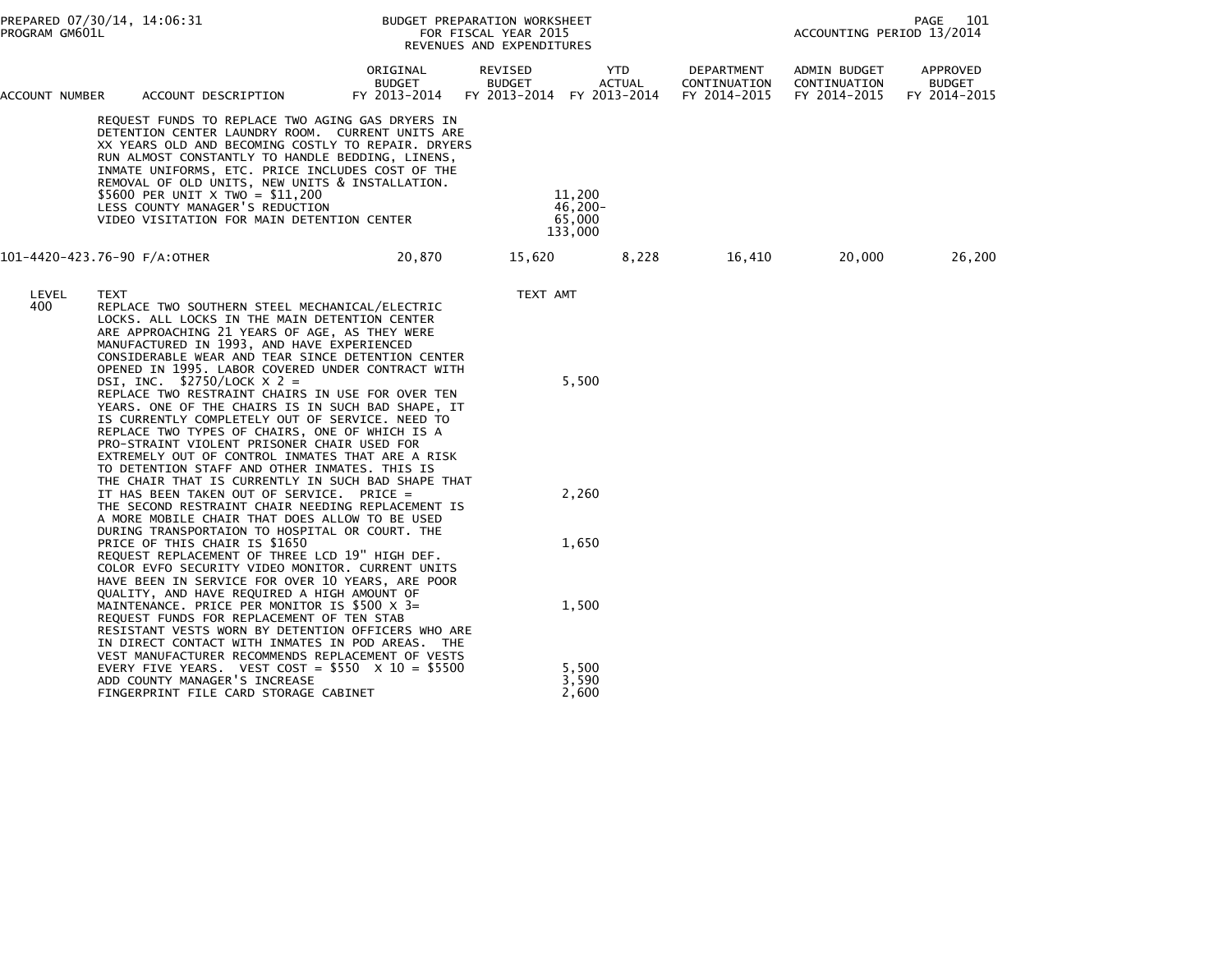|         | PREPARED 07/30/14, 14:06:31<br>BUDGET PREPARATION WORKSHEET<br>PROGRAM GM601L<br>FOR FISCAL YEAR 2015<br>REVENUES AND EXPENDITURES |                                                   |                                           |                                          |                                      |                                            | ACCOUNTING PERIOD 13/2014                    | 102<br>PAGE                               |
|---------|------------------------------------------------------------------------------------------------------------------------------------|---------------------------------------------------|-------------------------------------------|------------------------------------------|--------------------------------------|--------------------------------------------|----------------------------------------------|-------------------------------------------|
| ACCOUNT | NUMBER                                                                                                                             | ACCOUNT DESCRIPTION                               | ORIGINAL<br><b>BUDGET</b><br>FY 2013-2014 | REVISED<br><b>BUDGET</b><br>FY 2013-2014 | <b>YTD</b><br>ACTUAL<br>FY 2013-2014 | DEPARTMENT<br>CONTINUATION<br>FY 2014-2015 | ADMIN BUDGET<br>CONTINUATION<br>FY 2014-2015 | APPROVED<br><b>BUDGET</b><br>FY 2014-2015 |
|         |                                                                                                                                    | TWO CARDIAC SCIENCE POWERHEART AED G3 PLUS DEFIBS |                                           |                                          | 3,600<br>26,200                      |                                            |                                              |                                           |
|         |                                                                                                                                    | 101-4420-423.84-35 JUVENILE DETENTION CONTRA      | 50,000                                    | 35,000                                   | 20,008                               | 50,000                                     | 50,000                                       | 50,000                                    |
| *.      | EXPENDITURE                                                                                                                        |                                                   | 5,485,927                                 | 5,551,754                                | 5,167,882                            | 1,852,429                                  | 5,481,920                                    | 5,553,120                                 |
| **      | DETENTION CENTER                                                                                                                   |                                                   | 5,216,927                                 | 5,231,682                                | 4,676,798                            | 1,470,929                                  | 5,060,420                                    | 5,131,620                                 |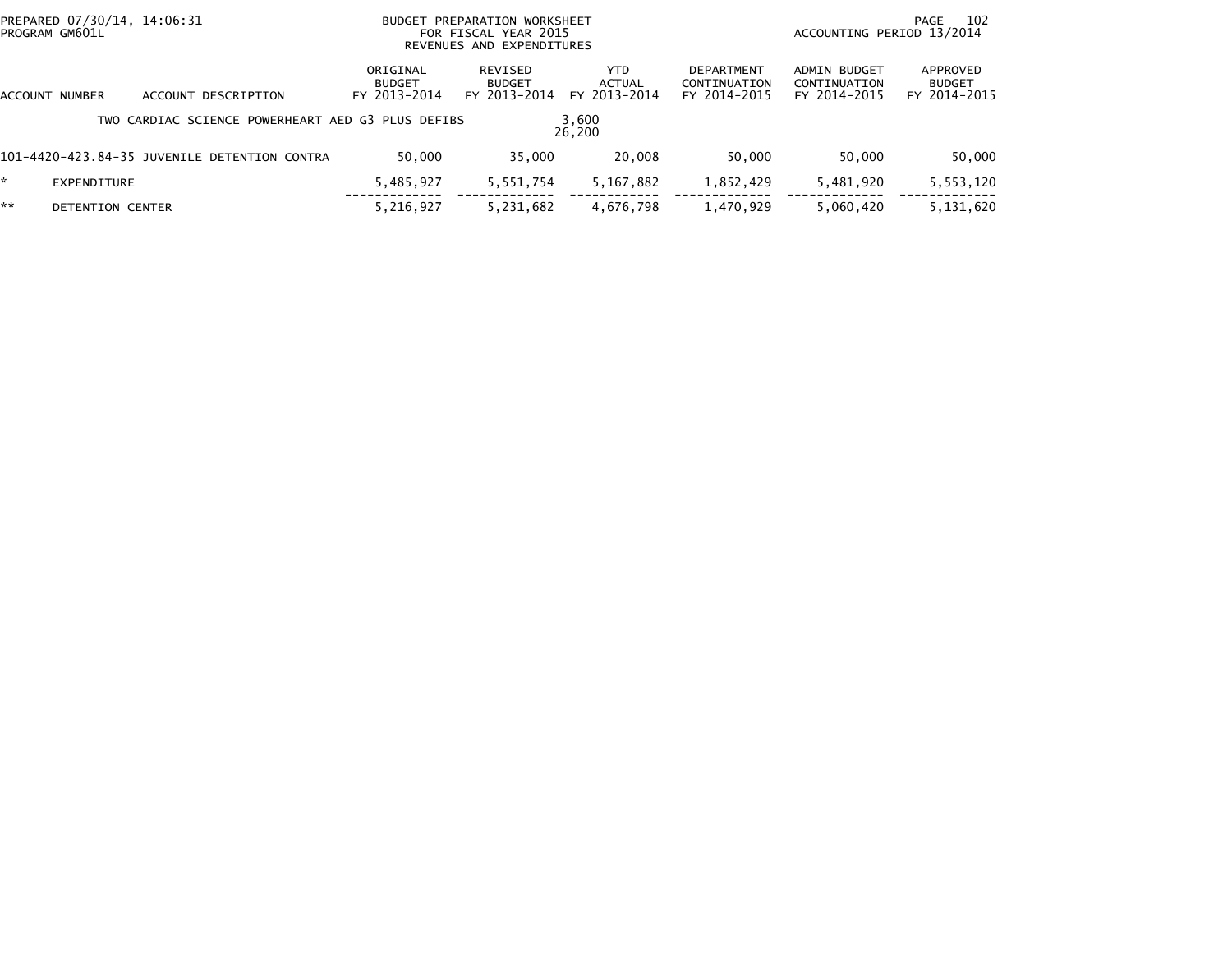| PREPARED 07/30/14, 14:06:31<br>PROGRAM GM601L             |                                                                                                      |                                           | BUDGET PREPARATION WORKSHEET<br>FOR FISCAL YEAR 2015<br>REVENUES AND EXPENDITURES |                                             |                                                   | PAGE<br>103<br>ACCOUNTING PERIOD 13/2014            |                                           |  |
|-----------------------------------------------------------|------------------------------------------------------------------------------------------------------|-------------------------------------------|-----------------------------------------------------------------------------------|---------------------------------------------|---------------------------------------------------|-----------------------------------------------------|-------------------------------------------|--|
| <b>ACCOUNT NUMBER</b>                                     | ACCOUNT DESCRIPTION                                                                                  | ORIGINAL<br><b>BUDGET</b><br>FY 2013-2014 | <b>REVISED</b><br><b>BUDGET</b><br>FY 2013-2014                                   | <b>YTD</b><br><b>ACTUAL</b><br>FY 2013-2014 | <b>DEPARTMENT</b><br>CONTINUATION<br>FY 2014-2015 | <b>ADMIN BUDGET</b><br>CONTINUATION<br>FY 2014-2015 | APPROVED<br><b>BUDGET</b><br>FY 2014-2015 |  |
|                                                           | 101-4422-325.13-00 INMATE CANTEEN CONCESSION                                                         | 180,000-                                  | 180,000-                                                                          | 181, 177-                                   | 190,000-                                          | 190,000-                                            | 190,000-                                  |  |
| LEVEL<br><b>TEXT</b><br>400                               | BASED ON CURRENT REVENUE THROUGH FIRST 8 MONTHS OF<br>THIS YEAR, AMOUNT SHOULD INCREASE TO \$190,000 |                                           | TEXT AMT                                                                          | 190,000<br>190,000                          |                                                   |                                                     |                                           |  |
|                                                           | 101-4422-342.40-00 INDIGENT SUPPLIES REIMB                                                           | $10,000 -$                                | $10,000 -$                                                                        | $6,158-$                                    | $10,000-$                                         | $7,000 -$                                           | $7,000-$                                  |  |
|                                                           | 101-4422-342.60-00 PAY PHONE REVENUES                                                                | $80,000 -$                                | $80,000 -$                                                                        | $73,450-$                                   | $80,000 -$                                        | $80,000 -$                                          | $80,000 -$                                |  |
| 101-4422-353.84-60 KIOSK FEES                             |                                                                                                      | $12,000 -$                                | $12,000 -$                                                                        | 11,256-                                     | $12,000 -$                                        | $12,000-$                                           | $12,000-$                                 |  |
|                                                           | 101-4422-395.00-00 FUND BALANCE APPR-RESTR                                                           | $\mathbf{0}$                              | $\Omega$                                                                          | $\mathbf{0}$                                | 0                                                 | $\mathbf{0}$                                        | $\Omega$                                  |  |
|                                                           | 101-4422-395.10-00 FUND BALANCE APPR-UNREST                                                          | 0                                         | $\mathbf{0}$                                                                      | $\mathbf 0$                                 | 0                                                 | 0                                                   | $\Omega$                                  |  |
| ☆<br><b>REVENUE</b><br>101-4422-423.56-15 INMATE CLOTHING |                                                                                                      | 282,000-<br>10,000                        | $282.000 -$<br>10,000                                                             | 272,041-<br>8,689                           | 292,000-<br>10,000                                | 289,000-<br>10,000                                  | 289,000-<br>10,000                        |  |
|                                                           | 101-4422-423.61-12 SUPPLIES:CONCESSIONS                                                              | 131,400                                   | 131,400                                                                           | 126,413                                     | 138,000                                           | 138.700                                             | 138,700                                   |  |
| 101-4422-423.61-90 SUPPLIES:OTHER                         |                                                                                                      | 33,600                                    | 33,600                                                                            | 29,493                                      | 38,000                                            | 33,300                                              | 33,300                                    |  |
| 101-4422-423.65-00 DRUGS & MEDICINES                      |                                                                                                      | $\mathbf 0$                               | $\mathbf{0}$                                                                      | $\mathbf 0$                                 | $\mathbf{0}$                                      | $\mathbf 0$                                         | $\Omega$                                  |  |
|                                                           | 101-4422-423.90-21 BANK FEES: KIOSK FEES                                                             | 12,000                                    | 12,000                                                                            | 9,126                                       | 12,000                                            | 12,000                                              | 12,000                                    |  |
| 101-4422-423.98-00 RESERVE                                |                                                                                                      | 15,000                                    | 15,000                                                                            | $\mathbf 0$                                 | 15,000                                            | 15,000                                              | 15,000                                    |  |
| ÷.<br><b>EXPENDITURE</b>                                  |                                                                                                      | 202,000                                   | 202,000                                                                           | 173,721                                     | 213,000                                           | 209,000                                             | 209,000                                   |  |
| **<br>INMATE FUNDS                                        |                                                                                                      | $80,000 -$                                | $80.000 -$                                                                        | $98.320 -$                                  | $79.000 -$                                        | $80.000 -$                                          | $80.000 -$                                |  |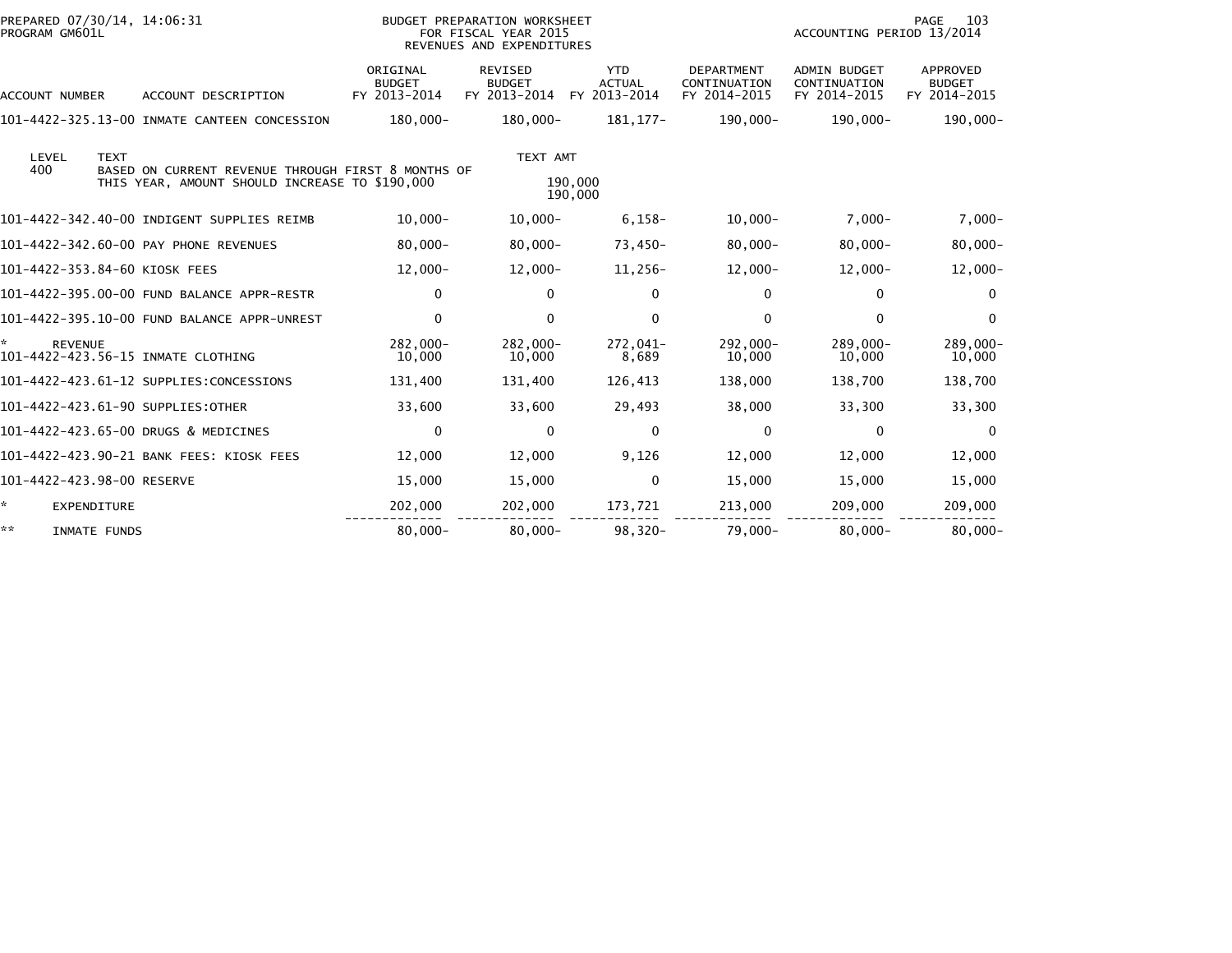| PREPARED 07/30/14, 14:06:31<br>PROGRAM GM601L |                                              |                                           | <b>BUDGET PREPARATION WORKSHEET</b><br>FOR FISCAL YEAR 2015<br>REVENUES AND EXPENDITURES | 104<br><b>PAGE</b><br>ACCOUNTING PERIOD 13/2014 |                                            |                                              |                                           |
|-----------------------------------------------|----------------------------------------------|-------------------------------------------|------------------------------------------------------------------------------------------|-------------------------------------------------|--------------------------------------------|----------------------------------------------|-------------------------------------------|
| ACCOUNT NUMBER                                | ACCOUNT DESCRIPTION                          | ORIGINAL<br><b>BUDGET</b><br>FY 2013-2014 | <b>REVISED</b><br><b>BUDGET</b><br>FY 2013-2014                                          | <b>YTD</b><br><b>ACTUAL</b><br>FY 2013-2014     | DEPARTMENT<br>CONTINUATION<br>FY 2014-2015 | ADMIN BUDGET<br>CONTINUATION<br>FY 2014-2015 | APPROVED<br><b>BUDGET</b><br>FY 2014-2015 |
| 101-4425-353.23-00 BOND-PRETRIAL FEES         |                                              | $7.000 -$                                 | $7,000 -$                                                                                | $10,598-$                                       | $7,000 -$                                  | $7.000 -$                                    | $7,000-$                                  |
|                                               | 101-4425-395.00-00 FUND BALANCE APPR-RESTR   | $20,000 -$                                | $20,000 -$                                                                               | $\mathbf{0}$                                    | $\mathbf{0}$                               | $20,000 -$                                   | 20,000-                                   |
| *.<br><b>REVENUE</b>                          |                                              | $27.000 -$<br>40,528                      | $27.000 -$<br>41,328                                                                     | $10.598 -$<br>40,338                            | $7.000 -$<br>0                             | $27.000 -$<br>41,136                         | 27.000-<br>41,136                         |
| 101-4425-423.20-05 HEALTH INSURANCE           |                                              | 8,040                                     | 8,075                                                                                    | 7,873                                           | 0                                          | 8.040                                        | 8,040                                     |
| 101-4425-423.20-10 MEDICARE TAX               |                                              | 588                                       | 603                                                                                      | 585                                             | 0                                          | 596                                          | 596                                       |
| 101-4425-423.20-15 RETIREMENT                 |                                              | 2,865                                     | 2,920                                                                                    | 2,852                                           | $\mathbf{0}$                               | 2,908                                        | 2,908                                     |
|                                               | 101–4425–423.20–20 SOCIAL SECURITY TAX       | 2,513                                     | 2,563                                                                                    | 2,501                                           | $\mathbf{0}$                               | 2,550                                        | 2,550                                     |
|                                               | 101-4425-423.20-25 WORKERS COMPENSATION      | 1,945                                     | 1,985                                                                                    | 1,936                                           | 0                                          | 1,974                                        | 1,974                                     |
|                                               | 101-4425-423.20-30 401(K) CONTRIBUTIONS      | 1,216                                     | 1,241                                                                                    | 1,210                                           | $\mathbf{0}$                               | 1,234                                        | 1,234                                     |
|                                               |                                              | 100                                       | 100                                                                                      | $\mathbf{0}$                                    | 100                                        | 100                                          | 100                                       |
|                                               | 101-4425-423.34-30 SERVICE & MAINTENANCE     | 100                                       | 100                                                                                      | $\mathbf{0}$                                    | 100                                        | 100                                          | 100                                       |
| 101-4425-423.43-20 R&M:VEHICLES               |                                              | 300                                       | 300                                                                                      | $\mathbf{0}$                                    | 300                                        | 300                                          | 300                                       |
| 101-4425-423.50-05 BONDS - PRETRIAL           |                                              | 20,000                                    | 20,000                                                                                   | 17,703                                          | 20,000                                     | 20,000                                       | 20,000                                    |
|                                               | 101-4425-423.50-07 COST PER COPY PROGRAM     | 300                                       | 300                                                                                      | 153                                             | 300                                        | 300                                          | 300                                       |
| 101-4425-423.53-05 TELEPHONE                  |                                              | 700                                       | 700                                                                                      | 668                                             | 700                                        | 800                                          | 800                                       |
| 101-4425-423.57-00 POSTAGE                    |                                              | 50                                        | 50                                                                                       | $\mathbf{0}$                                    | 50                                         | 50                                           | 50                                        |
| 101-4425-423.58-00 TRAVEL                     |                                              | $\mathbf 0$                               | $\mathbf{0}$                                                                             | $\mathbf{0}$                                    | $\mathbf{0}$                               | $\mathbf{0}$                                 | $\Omega$                                  |
| 101-4425-423.59-00 TRAINING                   |                                              | $\mathbf{0}$                              | $\Omega$                                                                                 | $\Omega$                                        | $\Omega$                                   | $\Omega$                                     | $\Omega$                                  |
| 101–4425–423.61–05 SUPPLIES:OFFICE            |                                              | 250                                       | 250                                                                                      | 32                                              | 250                                        | 250                                          | 250                                       |
|                                               | 101-4425-423.61-95 SUPPLIES:OTHER SMALL EQMT | 200                                       | 200                                                                                      | $\mathbf{0}$                                    | 200                                        | 200                                          | 200                                       |
|                                               | 101-4425-423.62-20 MOTOR FUEL & LUBRICANTS   | 1.200                                     | 1,200                                                                                    | 904                                             | 1,200                                      | 1.200                                        | 1,200                                     |
| *<br><b>EXPENDITURE</b>                       |                                              | 80,895                                    | 81,915                                                                                   | 76,755                                          | 23,200                                     | 81,738                                       | 81,738                                    |
| **<br>PRE-TRIAL SERVICES                      |                                              | 53,895                                    | 54,915                                                                                   | 66,157                                          | 16,200                                     | 54,738                                       | 54,738                                    |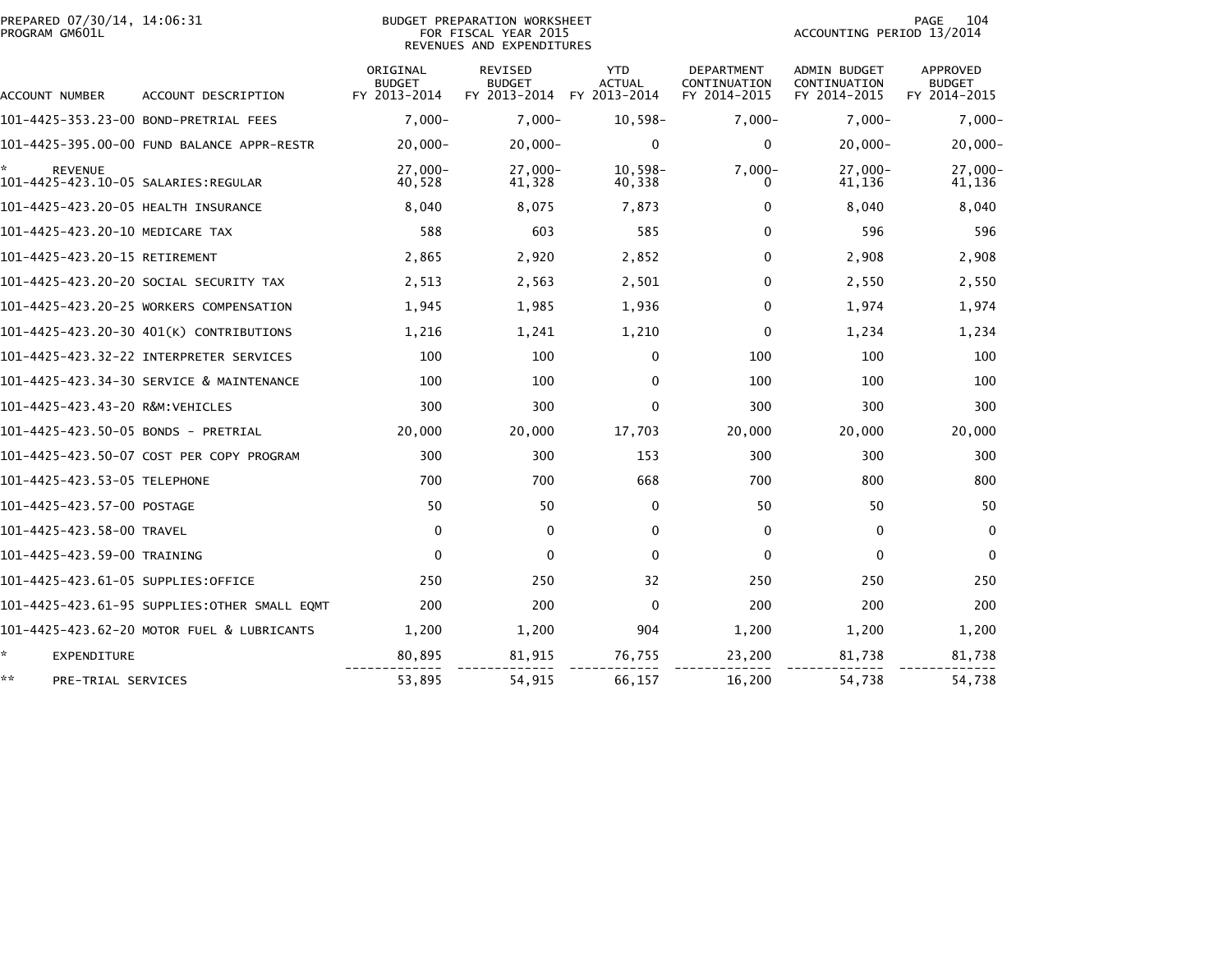| PREPARED 07/30/14, 14:06:31<br>PROGRAM GM601L |                                                                                                                                                          |                                           | BUDGET PREPARATION WORKSHEET<br>FOR FISCAL YEAR 2015<br>REVENUES AND EXPENDITURES |                                             | 105<br>PAGE<br>ACCOUNTING PERIOD 13/2014   |                                              |                                           |
|-----------------------------------------------|----------------------------------------------------------------------------------------------------------------------------------------------------------|-------------------------------------------|-----------------------------------------------------------------------------------|---------------------------------------------|--------------------------------------------|----------------------------------------------|-------------------------------------------|
| ACCOUNT NUMBER                                | ACCOUNT DESCRIPTION                                                                                                                                      | ORIGINAL<br><b>BUDGET</b><br>FY 2013-2014 | REVISED<br><b>BUDGET</b><br>FY 2013-2014                                          | <b>YTD</b><br><b>ACTUAL</b><br>FY 2013-2014 | DEPARTMENT<br>CONTINUATION<br>FY 2014-2015 | ADMIN BUDGET<br>CONTINUATION<br>FY 2014-2015 | APPROVED<br><b>BUDGET</b><br>FY 2014-2015 |
|                                               | 101-4430-325.12-00 ID SECURITY CARD SALES                                                                                                                | $200 -$                                   | $200 -$                                                                           | $455 -$                                     | $300 -$                                    | $300 -$                                      | $300 -$                                   |
|                                               | 101-4430-395.00-00 FUND BALANCE APPR-RESTR                                                                                                               | $\Omega$                                  | $\mathbf{0}$                                                                      | $\mathbf{0}$                                | $\mathbf{0}$                               | $\mathbf{0}$                                 | $\Omega$                                  |
| *.<br><b>REVENUE</b>                          | 101–4430–421.10–05 SALARIES:REGULAR                                                                                                                      | $200 -$<br>151,176                        | $200 -$<br>151,626                                                                | $455 -$<br>148,413                          | $300 -$<br>$\Omega$                        | $300 -$<br>144,840                           | $300 -$<br>144,840                        |
|                                               |                                                                                                                                                          | $\mathbf 0$                               | $\mathbf 0$                                                                       | $\mathbf 0$                                 | $\mathbf{0}$                               | $\mathbf 0$                                  | $\Omega$                                  |
|                                               |                                                                                                                                                          | 117,500                                   | 116,625                                                                           | 111,765                                     | 117,500                                    | 117,500                                      | 117,500                                   |
|                                               | 101-4430-421.20-05 HEALTH INSURANCE                                                                                                                      | 32,160                                    | 32,660                                                                            | 31,825                                      | 32,160                                     | 32,160                                       | 32,160                                    |
| 101-4430-421.20-10 MEDICARE TAX               |                                                                                                                                                          | 3,932                                     | 3,932                                                                             | 3,560                                       | 0                                          | 3,805                                        | 3,805                                     |
| 101-4430-421.20-15 RETIREMENT                 |                                                                                                                                                          | 10,688                                    | 11,088                                                                            | 10,804                                      | 0                                          | 10,544                                       | 10,544                                    |
|                                               | 101–4430–421.20–20 SOCIAL SECURITY TAX                                                                                                                   | 16,815                                    | 16,315                                                                            | 15,221                                      | $\mathbf{0}$                               | 16,265                                       | 16,265                                    |
|                                               | 101-4430-421.20-25 WORKERS COMPENSATION                                                                                                                  | 13,015                                    | 13,015                                                                            | 12,479                                      | $\Omega$                                   | 12,591                                       | 12,591                                    |
|                                               | 101-4430-421.20-30 401(K) CONTRIBUTIONS                                                                                                                  | 7,559                                     | 7,584                                                                             | 7,421                                       | $\Omega$                                   | 7,242                                        | 7,242                                     |
| 101-4430-421.43-15 R&M:EQUIPMENT              |                                                                                                                                                          | 1,600                                     | 1,600                                                                             | 1,600                                       | 1,600                                      | 1,600                                        | 1,600                                     |
| 101-4430-421.53-05 TELEPHONE                  |                                                                                                                                                          | 400                                       | 400                                                                               | 321                                         | 400                                        | 400                                          | 400                                       |
| 101-4430-421.56-00 UNIFORMS                   |                                                                                                                                                          | 1,500                                     | 1,500                                                                             | 1,442                                       | 1,500                                      | 1,500                                        | 1,500                                     |
| 101-4430-421.58-00 TRAVEL                     |                                                                                                                                                          | 0                                         | 0                                                                                 | 0                                           | 0                                          | 0                                            | 0                                         |
| 101-4430-421.59-00 TRAINING                   |                                                                                                                                                          | $\Omega$                                  | $\mathbf{0}$                                                                      | $\mathbf 0$                                 | $\Omega$                                   | $\mathbf 0$                                  | $\mathbf{0}$                              |
|                                               | 101-4430-421.61-10 SUPPLIES:ANIMAL & VET                                                                                                                 | 2,000                                     | 2,000                                                                             | 1,721                                       | 2,000                                      | 2,000                                        | 2,000                                     |
|                                               | 101-4430-421.61-35 SUPPLIES:LAW ENFORCEMENT                                                                                                              | 3,500                                     | 6,500                                                                             | 4,474                                       | 4,000                                      | 4,000                                        | 4,000                                     |
| LEVEL<br><b>TEXT</b><br>400                   | SMALL INCREASE REQUESTED DUE TO RISE IN COST OF<br>AMMUNITION, LEATHER GEAR, AND TASER CARTRIDGES.<br>TASER CERTIFICATION REQUIRE EACH CERTIFIED OFFICER |                                           | TEXT AMT                                                                          |                                             |                                            |                                              |                                           |
|                                               | FIRE TWO CARTRIDGES IN RECERT CLASS.<br>101-4430-421.74-90 C/A:OTHER EQUIPMENT                                                                           | 0                                         | $\Omega$                                                                          | $\mathbf{0}$                                | 0                                          | $\mathbf{0}$                                 | 0                                         |
|                                               |                                                                                                                                                          | 1,900                                     | 1,800                                                                             | 1,800                                       | $\mathbf{0}$                               | $\mathbf{0}$                                 | $\mathbf{0}$                              |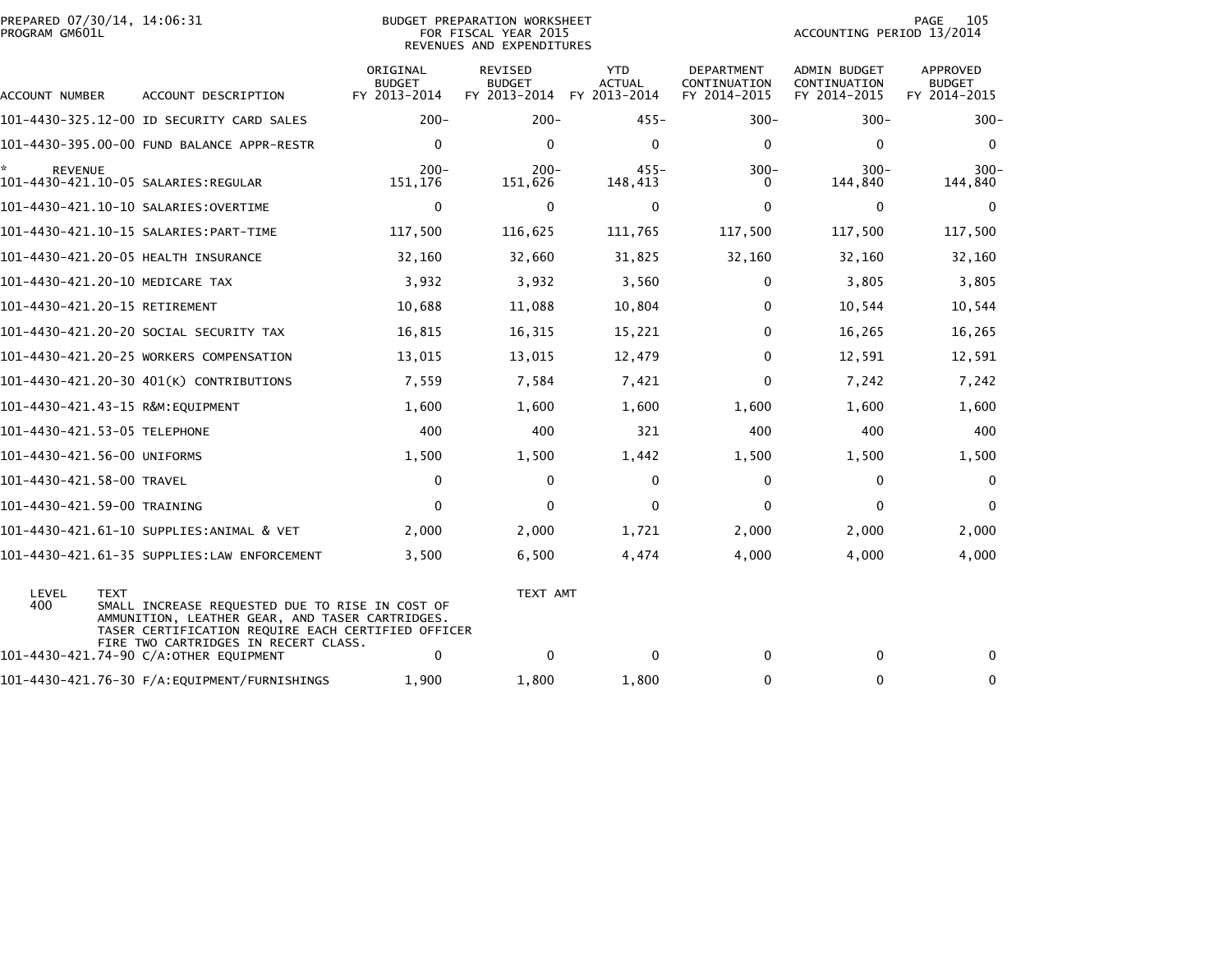|         | PREPARED 07/30/14, 14:06:31<br>PROGRAM GM601L |                     | BUDGET PREPARATION WORKSHEET<br>FOR FISCAL YEAR 2015<br>REVENUES AND EXPENDITURES | 106<br>PAGE<br>ACCOUNTING PERIOD 13/2014 |                                |                                            |                                              |                                           |
|---------|-----------------------------------------------|---------------------|-----------------------------------------------------------------------------------|------------------------------------------|--------------------------------|--------------------------------------------|----------------------------------------------|-------------------------------------------|
| ACCOUNT | NUMBER                                        | ACCOUNT DESCRIPTION | ORIGINAL<br><b>BUDGET</b><br>FY 2013-2014                                         | REVISED<br><b>BUDGET</b><br>FY 2013-2014 | YTD.<br>ACTUAL<br>FY 2013-2014 | DEPARTMENT<br>CONTINUATION<br>FY 2014-2015 | ADMIN BUDGET<br>CONTINUATION<br>FY 2014-2015 | APPROVED<br><b>BUDGET</b><br>FY 2014-2015 |
| ☆       | EXPENDITURE                                   |                     | 363,745                                                                           | 366,645                                  | 352,846                        | 159.160                                    | 354,447                                      | 354,447                                   |
| **      | <b>COURTHOUSE SECURITY</b>                    |                     | 363.545                                                                           | 366.445                                  | 352.391                        | 158.860                                    | 354.147                                      | 354,147                                   |
| ***     | <b>SHERIFF</b>                                |                     | 12,787,175                                                                        | 12,976,817                               | 11,954,358                     | 3,245,931                                  | 12,963,502                                   | 13,415,834                                |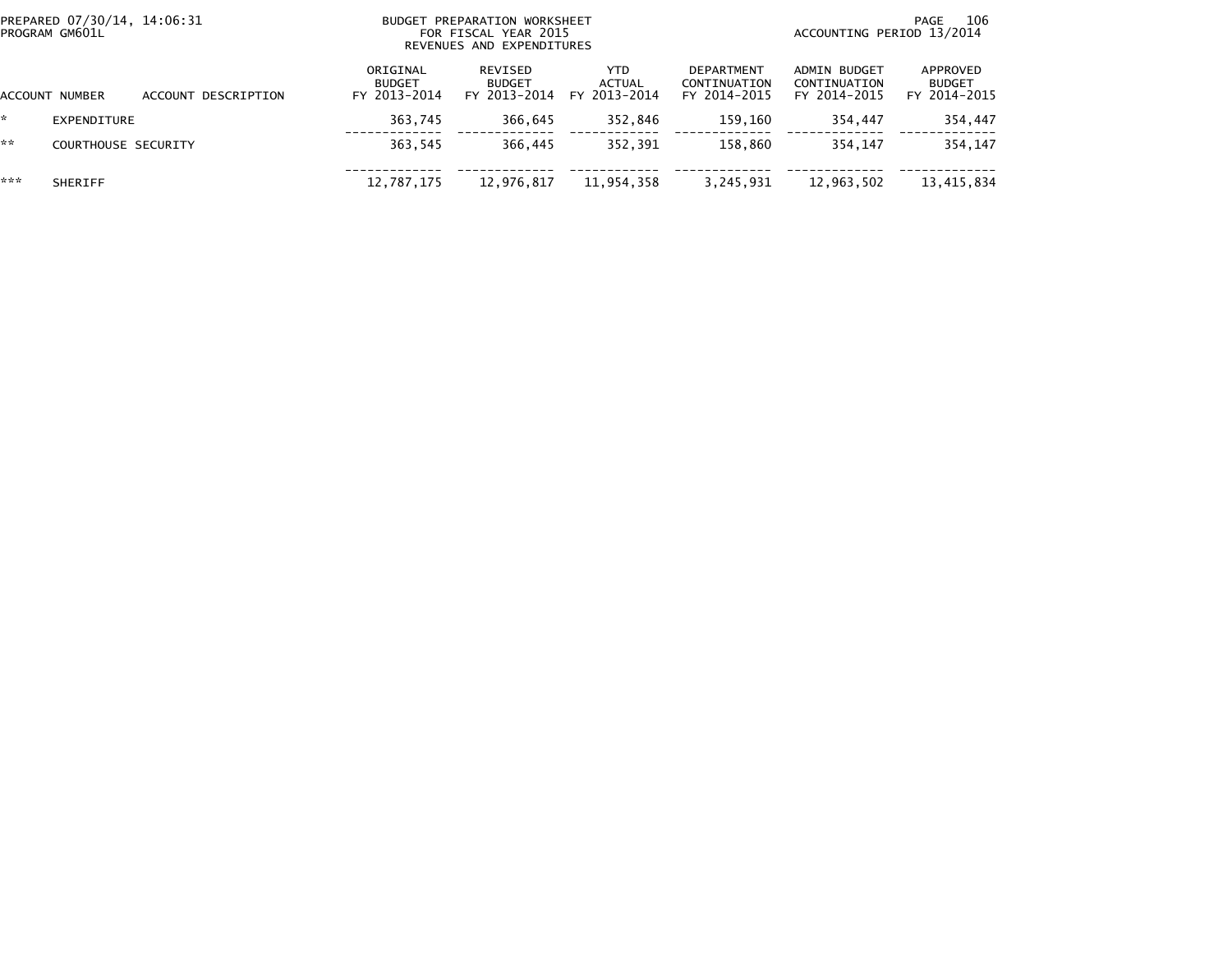| PREPARED 07/30/14, 14:06:31<br>PROGRAM GM601L |                                             |                                           | <b>BUDGET PREPARATION WORKSHEET</b><br>FOR FISCAL YEAR 2015<br>REVENUES AND EXPENDITURES |                                             |                                            | 107<br><b>PAGE</b><br>ACCOUNTING PERIOD 13/2014 |                                    |  |
|-----------------------------------------------|---------------------------------------------|-------------------------------------------|------------------------------------------------------------------------------------------|---------------------------------------------|--------------------------------------------|-------------------------------------------------|------------------------------------|--|
| ACCOUNT NUMBER                                | ACCOUNT DESCRIPTION                         | ORIGINAL<br><b>BUDGET</b><br>FY 2013-2014 | REVISED<br><b>BUDGET</b><br>FY 2013-2014                                                 | <b>YTD</b><br><b>ACTUAL</b><br>FY 2013-2014 | DEPARTMENT<br>CONTINUATION<br>FY 2014-2015 | ADMIN BUDGET<br>CONTINUATION<br>FY 2014-2015    | APPROVED<br>BUDGET<br>FY 2014-2015 |  |
|                                               | 101-4520-334.30-20 DOT CTP CAPITAL GRANT    | 119,202-                                  | 125,612-                                                                                 | 125,606-                                    | 317,628-                                   | 317,628-                                        | 317,628-                           |  |
| LEVEL<br><b>TEXT</b><br>400                   | 6 - REPLACEMENT VEHICLES                    |                                           | TEXT AMT                                                                                 | 317,628<br>317,628                          |                                            |                                                 |                                    |  |
|                                               | 101-4520-334.30-30 DOT CTP ADMIN GRANT      | 161,496-                                  | 161,496-                                                                                 | $105, 514-$                                 | 161,496-                                   | 161,496-                                        | 161,496-                           |  |
|                                               | 101-4520-334.30-36 DOT EMPLOYMENT TRANSPORT | 30,738-                                   | 24,943-                                                                                  | 24,943-                                     | $24,943-$                                  | $24,943-$                                       | 24,943-                            |  |
|                                               | 101-4520-334.30-49 DOT OPERATING SOFTWARE   | $\mathbf 0$                               | $\mathbf{0}$                                                                             | $\mathbf 0$                                 | $\mathbf{0}$                               | $\mathbf 0$                                     | $\mathbf{0}$                       |  |
|                                               | 101-4520-334.30-50 DOT RGP TRANSPORTATION   | $27,000 -$                                | $42,822 -$                                                                               | $42,822-$                                   | 42,822-                                    | 42,822-                                         | 42,822-                            |  |
| 101-4520-334.32-00 DOT E&D TRANSPORT          |                                             | 91,067-                                   | $98,569-$                                                                                | $98,569-$                                   | $98,569-$                                  | $98,569-$                                       | $98,569-$                          |  |
|                                               | 101-4520-353.85-50 RGP PASSENGER FARES      | $1,200-$                                  | $2,958-$                                                                                 | $2,703-$                                    | $2,958-$                                   | $1,500-$                                        | $1,500-$                           |  |
|                                               |                                             | $50 -$                                    | $50 -$                                                                                   | $\mathbf{0}$                                | $50 -$                                     | $50-$                                           | $50 -$                             |  |
|                                               | 101-4520-365.76-00 RTS TRANS DONATIONS      | $\mathbf 0$                               | $5,360-$                                                                                 | $5,450-$                                    | $\Omega$                                   | $\mathbf 0$                                     | $\mathbf{0}$                       |  |
| <b>REVENUE</b>                                |                                             | 430,753-<br>78,831                        | 461,810-<br>80,131                                                                       | 405,607-<br>78,643                          | 648,466-<br>0                              | 647,008-<br>79,994                              | 647,008-<br>79,994                 |  |
| 101-4520-535.20-05 HEALTH INSURANCE           |                                             | 16,080                                    | 14,130                                                                                   | 7,872                                       | 0                                          | 16,080                                          | 16,080                             |  |
| 101-4520-535.20-10 MEDICARE TAX               |                                             | 1,143                                     | 1,193                                                                                    | 1,128                                       | 0                                          | 1,160                                           | 1,160                              |  |
| 101-4520-535.20-15 RETIREMENT                 |                                             | 5,313                                     | 5,713                                                                                    | 5,560                                       | $\Omega$                                   | 5,656                                           | 5,656                              |  |
|                                               | 101-4520-535.20-20 SOCIAL SECURITY TAX      | 4,888                                     | 4,988                                                                                    | 4,823                                       | $\Omega$                                   | 4,902                                           | 4,902                              |  |
|                                               | 101-4520-535.20-25 WORKERS COMPENSATION     | 2,199                                     | 2,199                                                                                    | 1,886                                       | $\Omega$                                   | 1,920                                           | 1,920                              |  |
|                                               | 101-4520-535.20-30 401(K) CONTRIBUTIONS     | 2,365                                     | 2,465                                                                                    | 2,359                                       | $\Omega$                                   | 2,400                                           | 2,400                              |  |
|                                               | 101–4520–535.32–00 PROFESSIONAL SERVICES    | 7,036                                     | 8,286                                                                                    | 8,250                                       | 7,036                                      | 9,400                                           | 9,400                              |  |
|                                               | 101-4520-535.33-17 CONTRACTED SERVICES      | 5,866                                     | 5,866                                                                                    | 5,495                                       | 5,866                                      | 5,866                                           | 5,866                              |  |
|                                               | 101-4520-535.34-30 SERVICE & MAINTENANCE    | 3,225                                     | 2,875                                                                                    | 1,063                                       | 3,225                                      | 1,000                                           | 1,000                              |  |
| 101-4520-535.41-40 WATER                      |                                             | 400                                       | 400                                                                                      | 273                                         | 400                                        | 400                                             | 400                                |  |
| 101-4520-535.43-05 R&M:BUILDINGS              |                                             | 500                                       | 500                                                                                      | 197                                         | 3,851                                      | 3,851                                           | 3,851                              |  |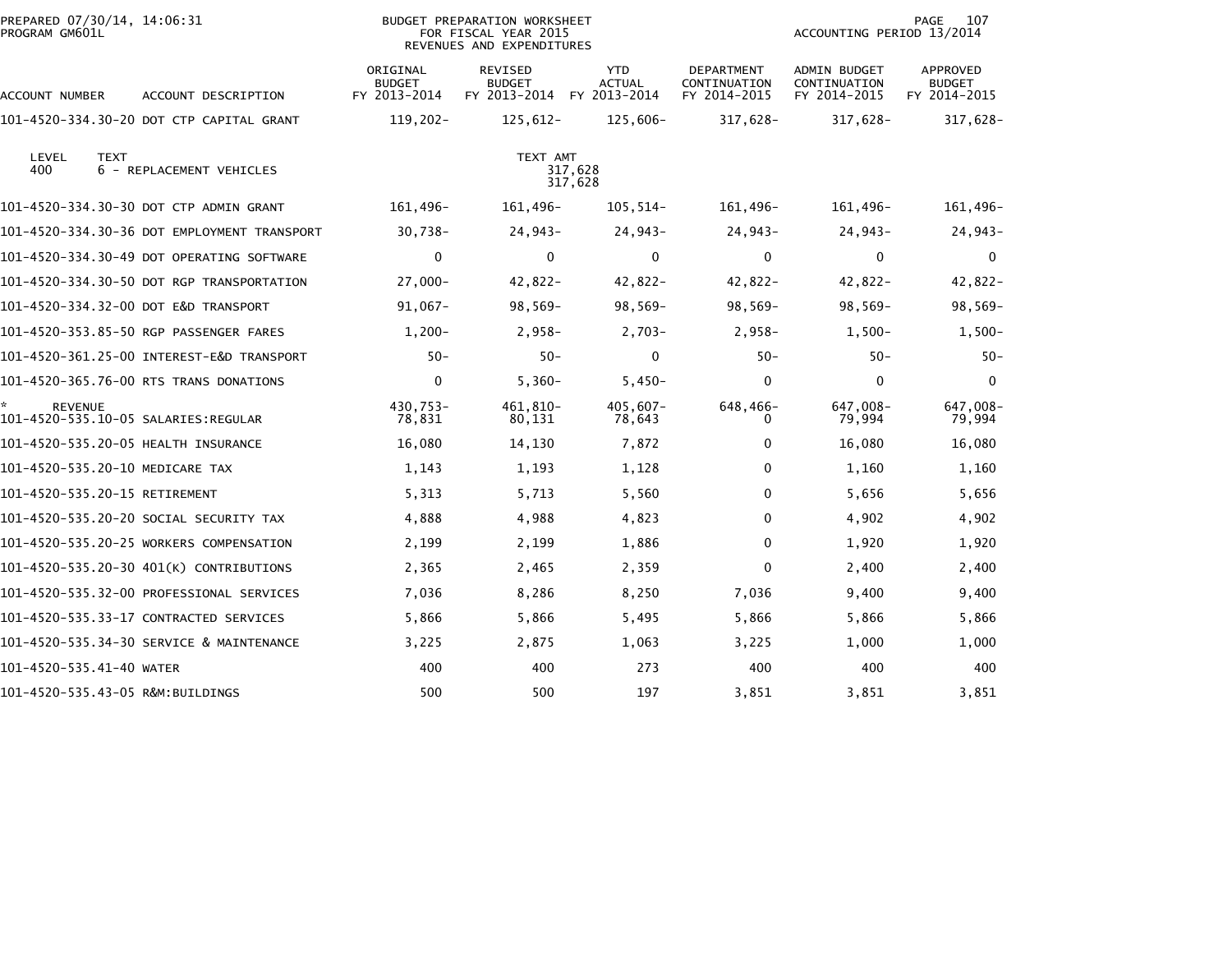| PREPARED 07/30/14, 14:06:31<br>PROGRAM GM601L |                                         |                                               |                                           | BUDGET PREPARATION WORKSHEET<br>FOR FISCAL YEAR 2015<br>REVENUES AND EXPENDITURES |                                             | 108<br>PAGE<br>ACCOUNTING PERIOD 13/2014          |                                              |                                           |  |
|-----------------------------------------------|-----------------------------------------|-----------------------------------------------|-------------------------------------------|-----------------------------------------------------------------------------------|---------------------------------------------|---------------------------------------------------|----------------------------------------------|-------------------------------------------|--|
| ACCOUNT NUMBER                                |                                         | ACCOUNT DESCRIPTION                           | ORIGINAL<br><b>BUDGET</b><br>FY 2013-2014 | <b>REVISED</b><br><b>BUDGET</b><br>FY 2013-2014                                   | <b>YTD</b><br><b>ACTUAL</b><br>FY 2013-2014 | <b>DEPARTMENT</b><br>CONTINUATION<br>FY 2014-2015 | ADMIN BUDGET<br>CONTINUATION<br>FY 2014-2015 | APPROVED<br><b>BUDGET</b><br>FY 2014-2015 |  |
| LEVEL<br>400                                  | <b>TEXT</b>                             | MATERIALS AND LABOR TO INSTALL ACCESS CONTROL |                                           | TEXT AMT                                                                          | 3,851                                       |                                                   |                                              |                                           |  |
|                                               | SYSTEM AT ROWAN COUNTY TRANSIT BUILDING |                                               |                                           |                                                                                   | 3,851                                       |                                                   |                                              |                                           |  |
|                                               |                                         | 101-4520-535.44-04 RENT:COMMUNICATIONS EQUIP  | 4,600                                     | 4,600                                                                             | 3,850                                       | 4,600                                             | 4,600                                        | 4,600                                     |  |
|                                               |                                         | 101-4520-535.44-20 RENT:LAND & BUILDINGS      | 5,100                                     | 4,200                                                                             | 4,200                                       | 5,100                                             | 4,500                                        | 4,500                                     |  |
| 101-4520-535.44-30 RENT:OTHER                 |                                         |                                               | 0                                         | 0                                                                                 | 0                                           | 0                                                 | 0                                            | $\mathbf{0}$                              |  |
|                                               |                                         | 101-4520-535.50-07 COST PER COPY PROGRAM      | 2,200                                     | 2,200                                                                             | 729                                         | 2,200                                             | 1,200                                        | 1,200                                     |  |
| 101-4520-535.52-00 INSURANCE                  |                                         |                                               | 19,200                                    | 19,200                                                                            | 19,200                                      | 19,200                                            | 19,200                                       | 19,200                                    |  |
| 101-4520-535.53-05 TELEPHONE                  |                                         |                                               | 3,000                                     | 3,000                                                                             | 2,298                                       | 3,000                                             | 3,000                                        | 3,000                                     |  |
| 101-4520-535.54-00 ADVERTISING                |                                         |                                               | 3,956                                     | 3,956                                                                             | 3,513                                       | 3,956                                             | 3,773                                        | 3,773                                     |  |
| 101-4520-535.55-00 PRINTING                   |                                         |                                               | 500                                       | 500                                                                               | 491                                         | 500                                               | 500                                          | 500                                       |  |
| 101-4520-535.57-00 POSTAGE                    |                                         |                                               | 400                                       | 250                                                                               | 249                                         | 400                                               | 400                                          | 400                                       |  |
| 101-4520-535.58-00 TRAVEL                     |                                         |                                               | 5,000                                     | 5,000                                                                             | 2,497                                       | 5,000                                             | 4,000                                        | 4,000                                     |  |
|                                               |                                         |                                               | 30,738                                    | 24,943                                                                            | 18,993                                      | 24,943                                            | 24,943                                       | 24,943                                    |  |
| 101-4520-535.59-00 TRAINING                   |                                         |                                               | 2,000                                     | 2,000                                                                             | 1,168                                       | 2,000                                             | 2,000                                        | 2,000                                     |  |
| 101-4520-535.61-05 SUPPLIES:OFFICE            |                                         |                                               | 1,900                                     | 2,050                                                                             | 2,049                                       | 1,900                                             | 1,900                                        | 1,900                                     |  |
| 101-4520-535.61-30 SUPPLIES:JANITORIAL        |                                         |                                               | 250                                       | 250                                                                               | 234                                         | 250                                               | 250                                          | 250                                       |  |
| 101-4520-535.62-05 ELECTRICITY                |                                         |                                               | 5,000                                     | 5,000                                                                             | 3,981                                       | 5,000                                             | 5,300                                        | 5,300                                     |  |
| 101-4520-535.62-25 NATURAL GAS                |                                         |                                               | 2,360                                     | 2,360                                                                             | 1,620                                       | 2,360                                             | 2,060                                        | 2,060                                     |  |
| 101-4520-535.64-50 DUES & SUBSCRIPTIONS       |                                         |                                               | 500                                       | 500                                                                               | 400                                         | 500                                               | 500                                          | 500                                       |  |
| 101-4520-535.74-35 C/A: VEHICLES              |                                         |                                               | 132,448                                   | 144,218                                                                           | 144,107                                     | 363,630                                           | 363,630                                      | 363,630                                   |  |
| 101-4520-535.84-25 E&D TRANSPORTATION         |                                         |                                               | 91,117                                    | 98,619                                                                            | 89,957                                      | 98,619                                            | 98,619                                       | 98,619                                    |  |
| 101-4520-535.85-43 RGP TRANSPORTION           |                                         |                                               | 30,000                                    | 47,580                                                                            | 39,441                                      | 47,580                                            | 47,580                                       | 47,580                                    |  |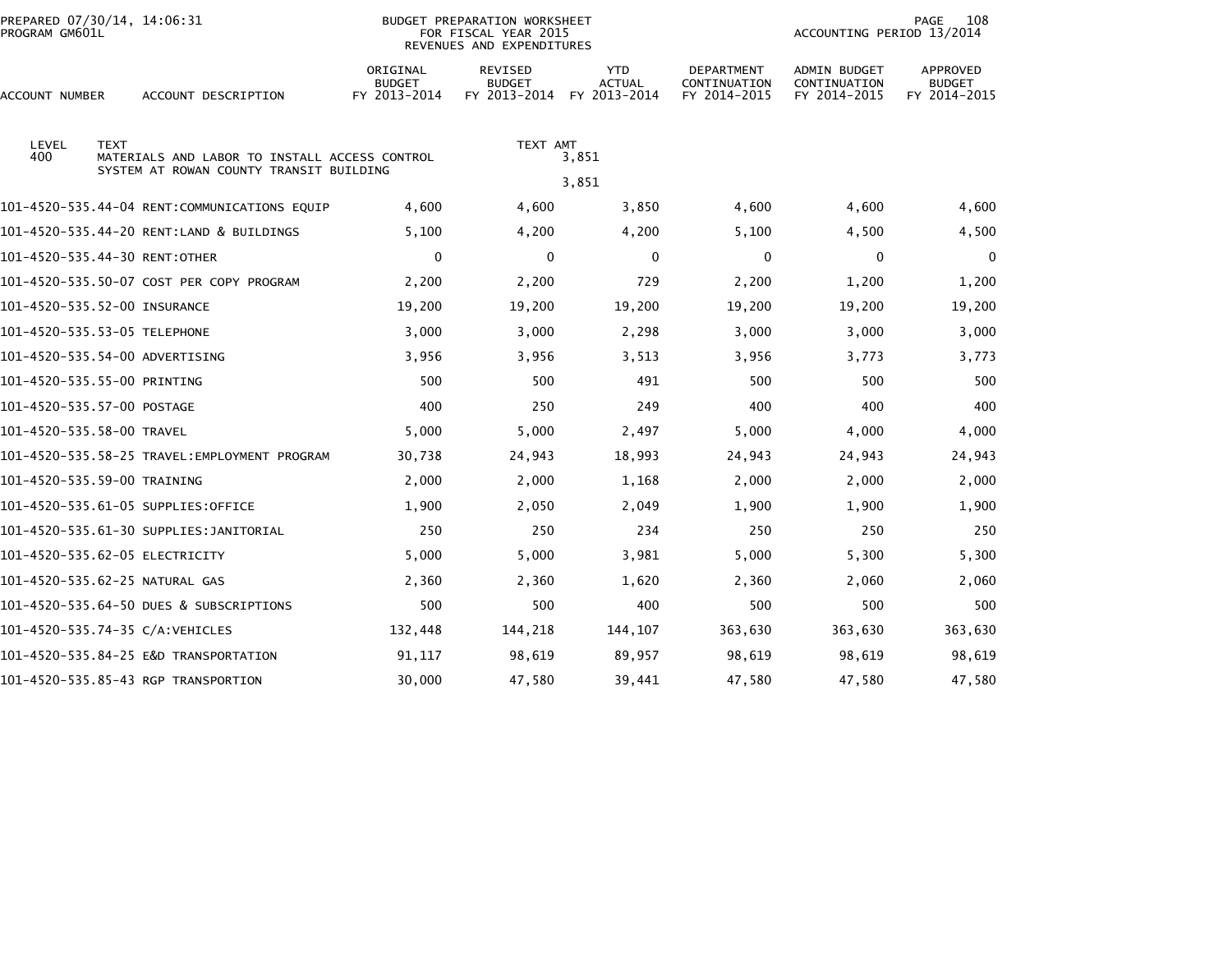| PREPARED 07/30/14, 14:06:31<br>PROGRAM GM601L |                     | BUDGET PREPARATION WORKSHEET<br>FOR FISCAL YEAR 2015<br>REVENUES AND EXPENDITURES | 109<br>PAGE<br>ACCOUNTING PERIOD 13/2014 |                                      |                                                   |                                              |                                           |
|-----------------------------------------------|---------------------|-----------------------------------------------------------------------------------|------------------------------------------|--------------------------------------|---------------------------------------------------|----------------------------------------------|-------------------------------------------|
| ACCOUNT NUMBER                                | ACCOUNT DESCRIPTION | ORIGINAL<br><b>BUDGET</b><br>FY 2013-2014                                         | REVISED<br><b>BUDGET</b><br>FY 2013-2014 | <b>YTD</b><br>ACTUAL<br>FY 2013-2014 | <b>DEPARTMENT</b><br>CONTINUATION<br>FY 2014-2015 | ADMIN BUDGET<br>CONTINUATION<br>FY 2014-2015 | APPROVED<br><b>BUDGET</b><br>FY 2014-2015 |
| 101-4520-535.90-34 INDIRECT COSTS             |                     | 6.183                                                                             | 6,183                                    | $\bf{0}$                             | 6,183                                             | 6.183                                        | 6,183                                     |
| 101-4520-535.98-00 RESERVE                    |                     | 0                                                                                 | $\mathbf{0}$                             | $\mathbf{0}$                         | 0                                                 |                                              | $\Omega$                                  |
| *<br><b>EXPENDITURE</b>                       |                     | 474.298                                                                           | 505.355                                  | 456.526                              | 617.299                                           | 726.767                                      | 726.767                                   |
| **<br>ROWAN AREA TRANSIT                      |                     | 43,545                                                                            | 43,545                                   | 50,919                               | $31,167-$                                         | 79,759                                       | 79,759                                    |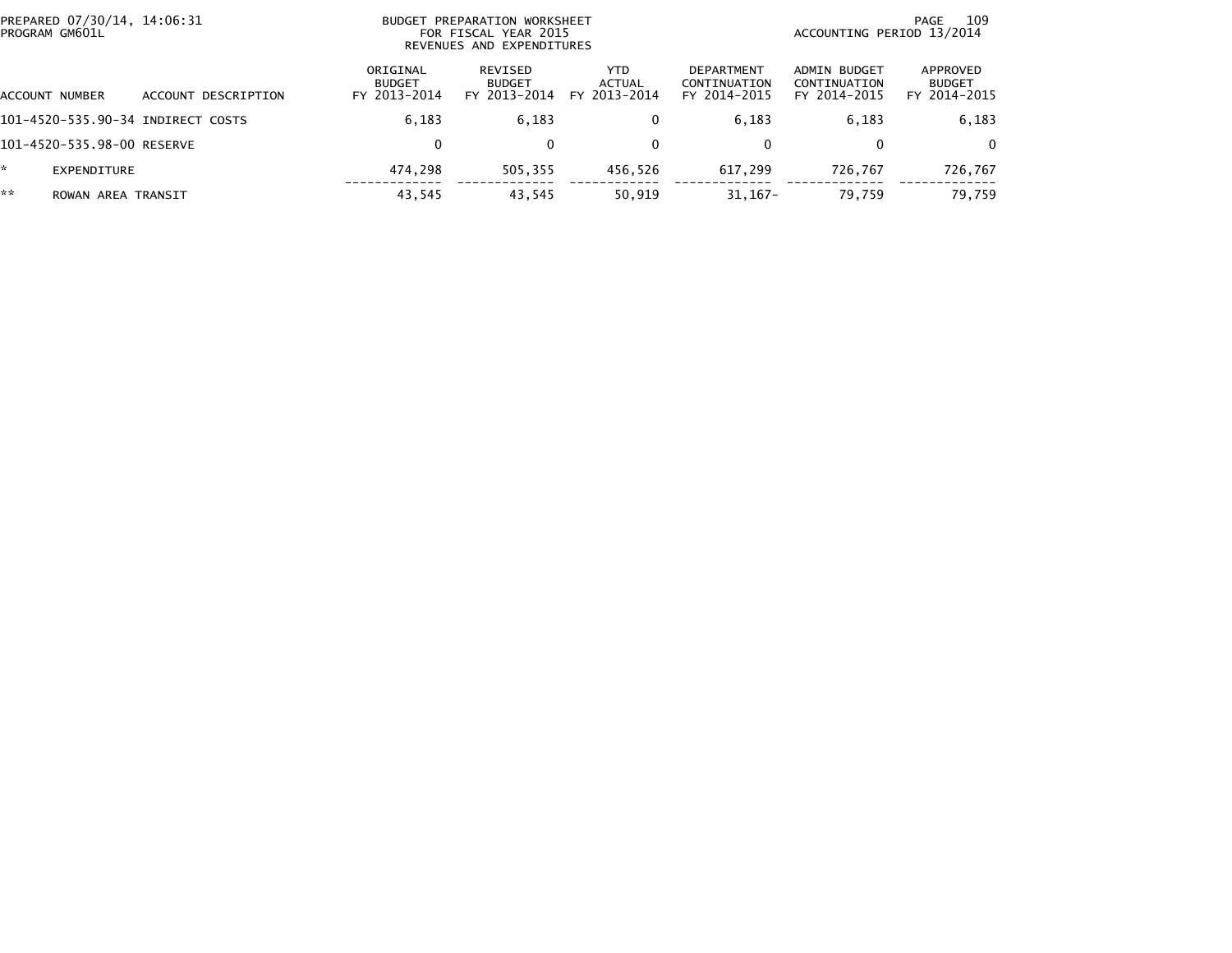| PREPARED 07/30/14, 14:06:31<br>PROGRAM GM601L         |                                              | BUDGET PREPARATION WORKSHEET<br>FOR FISCAL YEAR 2015<br>REVENUES AND EXPENDITURES |                                                 |                                             |                                                   | 110<br>PAGE<br>ACCOUNTING PERIOD 13/2014            |                                           |  |  |
|-------------------------------------------------------|----------------------------------------------|-----------------------------------------------------------------------------------|-------------------------------------------------|---------------------------------------------|---------------------------------------------------|-----------------------------------------------------|-------------------------------------------|--|--|
| ACCOUNT NUMBER                                        | ACCOUNT DESCRIPTION                          | ORIGINAL<br><b>BUDGET</b><br>FY 2013-2014                                         | <b>REVISED</b><br><b>BUDGET</b><br>FY 2013-2014 | <b>YTD</b><br><b>ACTUAL</b><br>FY 2013-2014 | <b>DEPARTMENT</b><br>CONTINUATION<br>FY 2014-2015 | <b>ADMIN BUDGET</b><br>CONTINUATION<br>FY 2014-2015 | APPROVED<br><b>BUDGET</b><br>FY 2014-2015 |  |  |
|                                                       | 101-4522-325.67-00 MEDICAID TRANSPORTAITON   | $360,000 -$                                                                       | $360,000 -$                                     | 212,912-                                    | $360,000 -$                                       | $300,000 -$                                         | $300,000 -$                               |  |  |
| <b>REVENUE</b><br>101-4522-535.10-05 SALARIES:REGULAR |                                              | $360,000 -$                                                                       | $360,000 -$                                     | 212,912-                                    | 360,000-                                          | $300,000 -$                                         | 300,000-                                  |  |  |
| 101-4522-535.10-10 SALARIES:OVERTIME                  |                                              |                                                                                   |                                                 | U                                           |                                                   |                                                     |                                           |  |  |
|                                                       | 101-4522-535.10-15 SALARIES: PART-TIME       |                                                                                   |                                                 |                                             |                                                   | O.                                                  |                                           |  |  |
| 101-4522-535.20-05 HEALTH INSURANCE                   |                                              |                                                                                   |                                                 |                                             |                                                   | 0                                                   | <sup>0</sup>                              |  |  |
| 101-4522-535.20-10 MEDICARE TAX                       |                                              |                                                                                   |                                                 | 0                                           |                                                   | 0                                                   | 0                                         |  |  |
| 101-4522-535.20-15 RETIREMENT                         |                                              |                                                                                   |                                                 | O                                           |                                                   | 0                                                   | $\Omega$                                  |  |  |
|                                                       | 101-4522-535.20-20 SOCIAL SECURITY TAX       |                                                                                   |                                                 | 0                                           |                                                   | 0                                                   | $\Omega$                                  |  |  |
|                                                       | 101-4522-535.20-21 SOCIAL SECURITY TX-CONTRA |                                                                                   |                                                 | O                                           | n                                                 | $\Omega$                                            | 0                                         |  |  |
|                                                       | 101-4522-535.20-25 WORKERS COMPENSATION      |                                                                                   |                                                 | 0                                           |                                                   | 0                                                   | 0                                         |  |  |
|                                                       | 101-4522-535.20-30 401(K) CONTRIBUTIONS      |                                                                                   |                                                 | 0                                           |                                                   | 0                                                   | $\Omega$                                  |  |  |
|                                                       | 101-4522-535.50-07 COST PER COPY PROGRAM     |                                                                                   |                                                 | 0                                           |                                                   | 0                                                   | <sup>0</sup>                              |  |  |
| 101-4522-535.53-05 TELEPHONE                          |                                              |                                                                                   |                                                 |                                             |                                                   | 0                                                   | 0                                         |  |  |
| 101-4522-535.55-00 PRINTING                           |                                              |                                                                                   |                                                 |                                             |                                                   | 0                                                   | 0                                         |  |  |
| 101-4522-535.57-00 POSTAGE                            |                                              |                                                                                   |                                                 | U                                           |                                                   | 0                                                   | ∩                                         |  |  |
|                                                       | 101-4522-535.58-45 TRAVEL-VOLUNTEER-NONRELAT | 360,000                                                                           | 360,000                                         | 212,912                                     | 360,000                                           | 300,000                                             | 300,000                                   |  |  |
| 101-4522-535.61-89 SOFTWARE LICENSES                  |                                              |                                                                                   | <sup>0</sup>                                    | $\Omega$                                    |                                                   | $\Omega$                                            |                                           |  |  |
| EXPENDITURE                                           |                                              | 360,000                                                                           | 360,000                                         | 212,912                                     | 360,000                                           | 300,000                                             | 300,000                                   |  |  |
| **                                                    | MEDICAID TRANSPORTATION                      |                                                                                   |                                                 | 0                                           |                                                   |                                                     |                                           |  |  |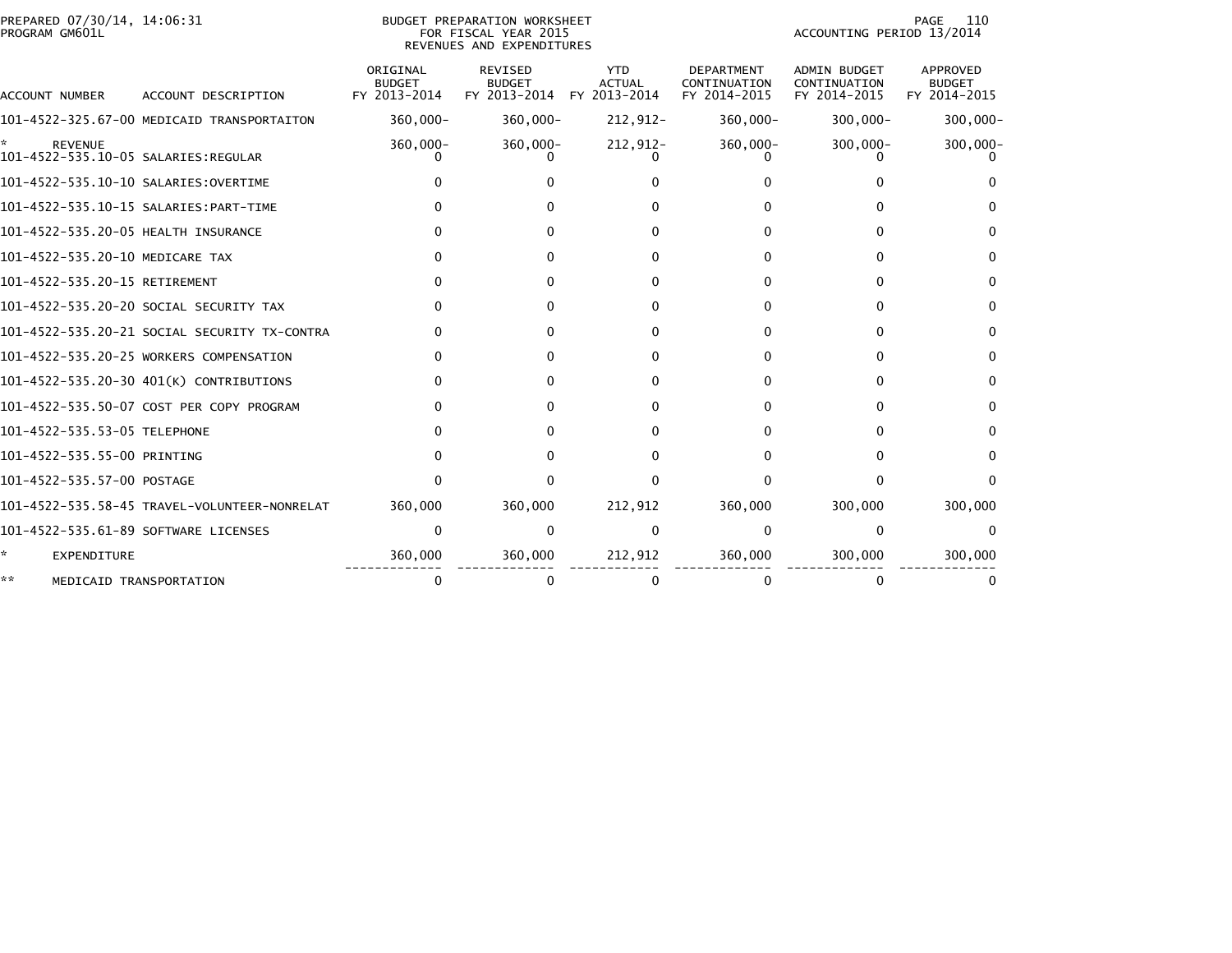| PREPARED 07/30/14, 14:06:31<br>PROGRAM GM601L |                                              | BUDGET                                    | PREPARATION WORKSHEET<br>FOR FISCAL YEAR 2015<br>REVENUES AND EXPENDITURES | ACCOUNTING PERIOD 13/2014      | -111<br>PAGE                                      |                                                     |                                           |
|-----------------------------------------------|----------------------------------------------|-------------------------------------------|----------------------------------------------------------------------------|--------------------------------|---------------------------------------------------|-----------------------------------------------------|-------------------------------------------|
| ACCOUNT NUMBER                                | ACCOUNT DESCRIPTION                          | ORIGINAL<br><b>BUDGET</b><br>FY 2013-2014 | REVISED<br><b>BUDGET</b><br>FY 2013-2014                                   | YTD.<br>ACTUAL<br>FY 2013-2014 | <b>DEPARTMENT</b><br>CONTINUATION<br>FY 2014-2015 | <b>ADMIN BUDGET</b><br>CONTINUATION<br>FY 2014-2015 | APPROVED<br><b>BUDGET</b><br>FY 2014-2015 |
|                                               | 101-4523-325.15-00 RTS CONTRACT TRANSPORTATI | $167.500 -$                               | $167,500-$                                                                 | 135.698-                       | $167.500 -$                                       | $167.500 -$                                         | $167,500-$                                |
|                                               | 101-4523-331.05-06 DOT 5310 E&D GRANT        | $167.500 -$                               | 167,500-                                                                   | 124.814-                       | $167,500-$                                        | $167.500 -$                                         | 167,500-                                  |
| ÷<br><b>REVENUE</b>                           | 101-4523-535.84-25 E&D TRANSPORTATION        | $335.000 -$<br>335,000                    | $335,000 -$<br>335,000                                                     | $260.512 -$<br>269.128         | $335,000 -$                                       | $335,000 -$<br>335,000                              | 335,000-<br>335,000                       |
| ×.<br><b>EXPENDITURE</b>                      |                                              | 335,000                                   | 335,000                                                                    | 269,128                        | 0                                                 | 335.000                                             | 335,000                                   |
| **<br>5310 E7D GRANT                          |                                              | 0                                         |                                                                            | 8,616                          | $335.000 -$                                       | 0                                                   | $\mathbf{0}$                              |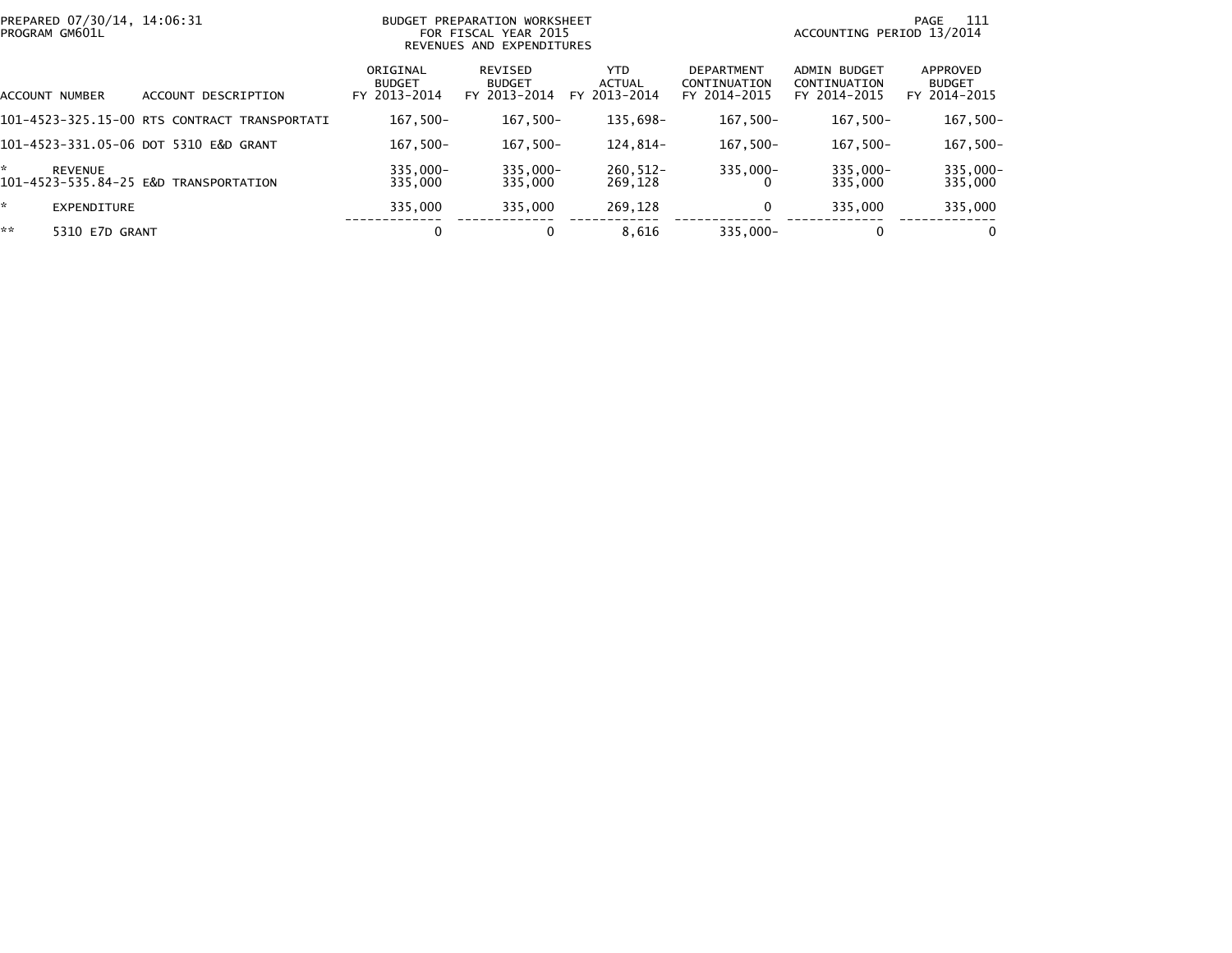|                | PREPARED 07/30/14, 14:06:31 |  |
|----------------|-----------------------------|--|
| PROGRAM GM601L |                             |  |

## BUDGET PREPARATION WORKSHEET PROGRAM GM601L FOR FISCAL YEAR 2015 ACCOUNTING PERIOD 13/2014 REVENUES AND EXPENDITURES

PAGE 112<br>ACCOUNTING PERIOD 13/2014

|                                     |                                              | ORIGINAL<br><b>BUDGET</b> | <b>REVISED</b><br><b>BUDGET</b> | <b>YTD</b><br><b>ACTUAL</b> | <b>DEPARTMENT</b><br>CONTINUATION | <b>ADMIN BUDGET</b><br>CONTINUATION | APPROVED<br><b>BUDGET</b> |
|-------------------------------------|----------------------------------------------|---------------------------|---------------------------------|-----------------------------|-----------------------------------|-------------------------------------|---------------------------|
| <b>ACCOUNT NUMBER</b>               | ACCOUNT DESCRIPTION                          | FY 2013-2014              | FY 2013-2014                    | FY 2013-2014                | FY 2014-2015                      | FY 2014-2015                        | FY 2014-2015              |
|                                     | 101-4524-331.05-04 JARC - CAPITAL GRANT      | 142,400-                  | $142,400-$                      | 117,416-                    | 0                                 | 0                                   | $\mathbf 0$               |
|                                     | 101-4524-331.05-05 JARC - OPERATING GRANT    | 120,000-                  | 120,000-                        | $82,184-$                   | 120,000-                          | 120.000-                            | 120,000-                  |
|                                     | 101-4524-334.30-47 DOT JARC CAPITAL GRANT    | 17,800-                   | 17,800-                         | $14,677-$                   | $\mathbf{0}$                      | $\mathbf{0}$                        | $\Omega$                  |
|                                     | 101-4524-334.30-50 DOT RGP TRANSPORTATION    | $72, 157 -$               | $72, 157 -$                     | $72, 157 -$                 | $72, 157 -$                       | $72, 157 -$                         | $72, 157 -$               |
|                                     | 101-4524-338.25-00 CONTRIBUTION-KANNAPOLIS   | $6,862-$                  | $6,862-$                        | $6,862-$                    | $6,862-$                          | $6,862-$                            | $6,862-$                  |
|                                     | 101-4524-338.40-00 CONTRIBUTION-CHINA GROVE  | $6,862-$                  | $6,862-$                        | $6,862-$                    | $6,862-$                          | $6,862-$                            | $6,862-$                  |
|                                     | 101-4524-338.43-00 CONTRIBUTION-FAITH        | $1,500-$                  | $1,500-$                        | $1,500-$                    | $1,500-$                          | $1,500-$                            | $1,500-$                  |
|                                     | 101-4524-338.44-00 CONTRIBUTION-GRANITE QUAR | $3,000 -$                 | $3,000-$                        | $3,000 -$                   | $3,000-$                          | $3,000-$                            | $3,000-$                  |
|                                     | 101-4524-338.45-00 CONTRIBUTION-LANDIS       | $6,862-$                  | $6,862-$                        | $6,862-$                    | $6,862-$                          | $6,862-$                            | $6,862-$                  |
|                                     | 101-4524-338.55-00 CONTRIBUTION-ROCKWELL     | $3,000 -$                 | $3,000-$                        | $3,000 -$                   | $3,000-$                          | $3,000-$                            | $3,000-$                  |
|                                     | 101-4524-338.70-00 CONTRIBUTION-SALISBURY    | $6,862-$                  | $6,862-$                        | $6,862-$                    | $6,862-$                          | $6,862-$                            | $6,862-$                  |
|                                     | 101-4524-353.85-00 RTS PASSENGER FARES       | 12,895-                   | 12,895-                         | $13,333-$                   | $12,895-$                         | 12,895-                             | $12,895-$                 |
| <b>REVENUE</b>                      | 101-4524-535.33-17 CONTRACTED SERVICES       | $400.200 -$<br>240,000    | $400, 200 -$<br>240,000         | 334,715-<br>178,097         | 240,000-<br>240,000               | 240.000-<br>240,000                 | 240,000-<br>240,000       |
| 101-4524-535.54-00 ADVERTISING      |                                              | $\Omega$                  | $\Omega$                        | $\mathbf 0$                 | 0                                 | $\Omega$                            | $\Omega$                  |
| 101-4524-535.57-00 POSTAGE          |                                              | $\mathbf{0}$              | 0                               | $\Omega$                    | 0                                 | 0                                   | <sup>0</sup>              |
| 101-4524-535.61-85 SUPPLIES:VEHICLE |                                              | $\Omega$                  | 0                               | 0                           | 0                                 | 0                                   | $\Omega$                  |
| 101-4524-535.74-35 C/A:VEHICLES     |                                              | 178,000                   | 178,000                         | 149,232                     | 0                                 | 0                                   | $\mathbf{0}$              |
| * .<br>EXPENDITURE                  |                                              | 418,000                   | 418,000                         | 327,329                     | 240,000                           | 240,000                             | 240,000                   |
| **<br>JARC GRANT                    |                                              | 17,800                    | 17,800                          | $7,386-$                    |                                   | 0                                   | 0                         |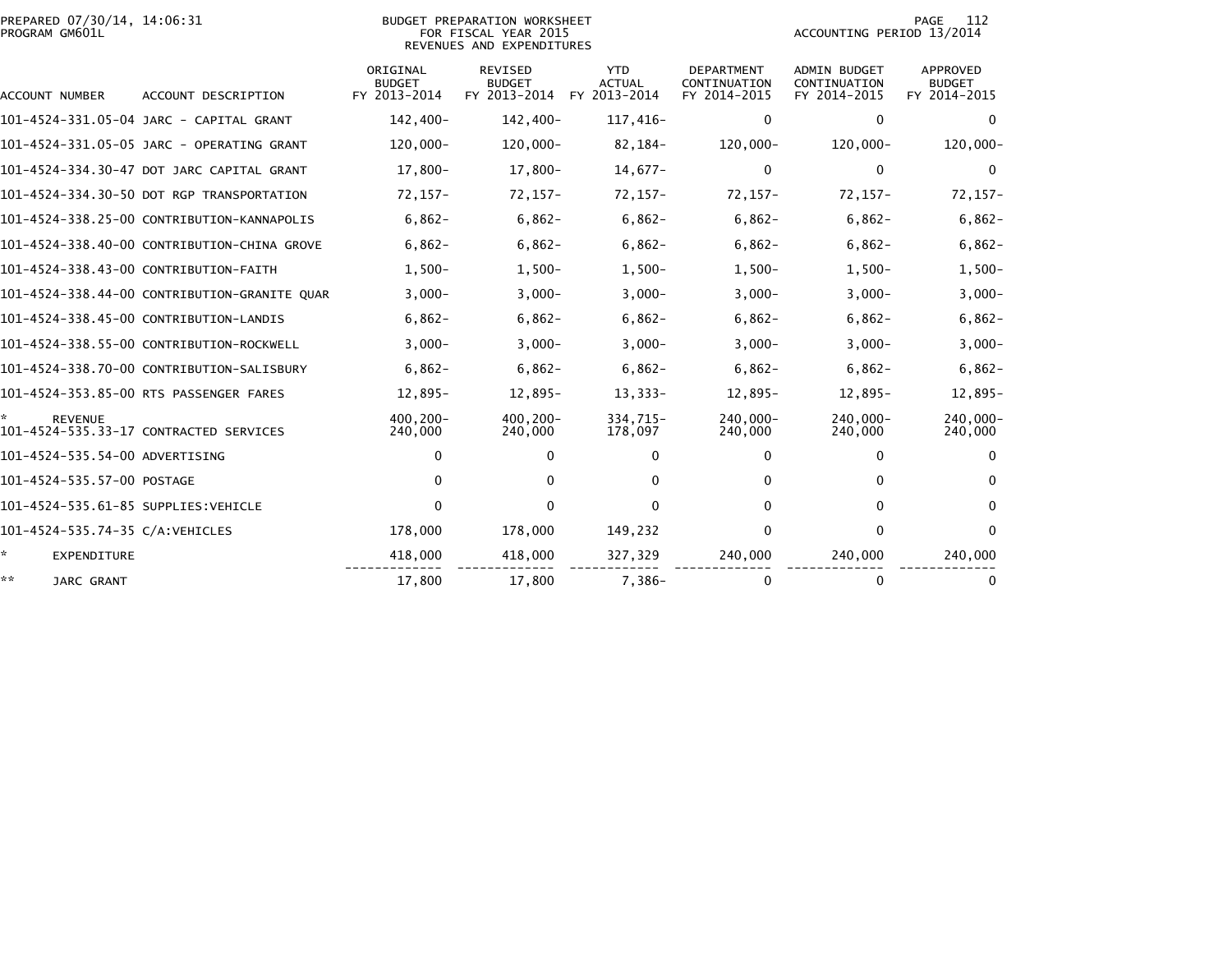| PREPARED 07/30/14, 14:06:31<br>PROGRAM GM601L           | BUDGET PREPARATION WORKSHEET<br>FOR FISCAL YEAR 2015<br>REVENUES AND EXPENDITURES |                                           |                                                 |                                                 |                                                   |                                                     | 113<br>PAGE<br>ACCOUNTING PERIOD 13/2014  |  |  |
|---------------------------------------------------------|-----------------------------------------------------------------------------------|-------------------------------------------|-------------------------------------------------|-------------------------------------------------|---------------------------------------------------|-----------------------------------------------------|-------------------------------------------|--|--|
| ACCOUNT NUMBER                                          | ACCOUNT DESCRIPTION                                                               | ORIGINAL<br><b>BUDGET</b><br>FY 2013-2014 | <b>REVISED</b><br><b>BUDGET</b><br>FY 2013-2014 | <b>YTD</b><br><b>ACTUAL</b><br>2013-2014<br>FY. | <b>DEPARTMENT</b><br>CONTINUATION<br>FY 2014-2015 | <b>ADMIN BUDGET</b><br>CONTINUATION<br>FY 2014-2015 | APPROVED<br><b>BUDGET</b><br>FY 2014-2015 |  |  |
|                                                         |                                                                                   | $102,600 -$                               | $102,600 -$                                     | 58,639-                                         | $102,600 -$                                       | $102,600 -$                                         | $102,600-$                                |  |  |
|                                                         | 101-4525-389.18-00 EXCISE TAX REFUND                                              | $12,400-$                                 | $12,400-$                                       | 0                                               | $12,400-$                                         | $12,400-$                                           | $12,400-$                                 |  |  |
| ×.<br><b>REVENUE</b><br>101-4525-535.43-20 R&M:VEHICLES |                                                                                   | $115,000 -$<br>5,000                      | 115,000-<br>5,000                               | 58,639-<br>215                                  | 115,000-<br>5,000                                 | $115,000 -$<br>5,000                                | $115,000 -$<br>5,000                      |  |  |
| 101-4525-535.44-30 RENT:OTHER                           |                                                                                   | 23,000                                    | 23,000                                          | 22,776                                          | 23,000                                            | 23,000                                              | 23,000                                    |  |  |
| 101-4525-535.61-90 SUPPLIES:OTHER                       |                                                                                   | 400                                       | 400                                             | 46                                              | 400                                               | 400                                                 | 400                                       |  |  |
| 101-4525-535.62-30 PROPANE GAS                          |                                                                                   | 64,600                                    | 64,600                                          | 56,697                                          | 64,600                                            | 64,600                                              | 64,600                                    |  |  |
| ÷.<br><b>EXPENDITURE</b>                                |                                                                                   | 93,000                                    | 93,000                                          | 79,734                                          | 93,000                                            | 93,000                                              | 93,000                                    |  |  |
| **<br>PROPANE CONVERSION                                |                                                                                   | $22,000 -$                                | $22,000 -$                                      | 21,095                                          | $22,000 -$                                        | $22,000 -$                                          | $22,000 -$                                |  |  |
| ***<br>TRANSPORTATION                                   |                                                                                   | 39,345                                    | 39,345                                          | 73,244                                          | 388, 167-                                         | 57,759                                              | 57,759                                    |  |  |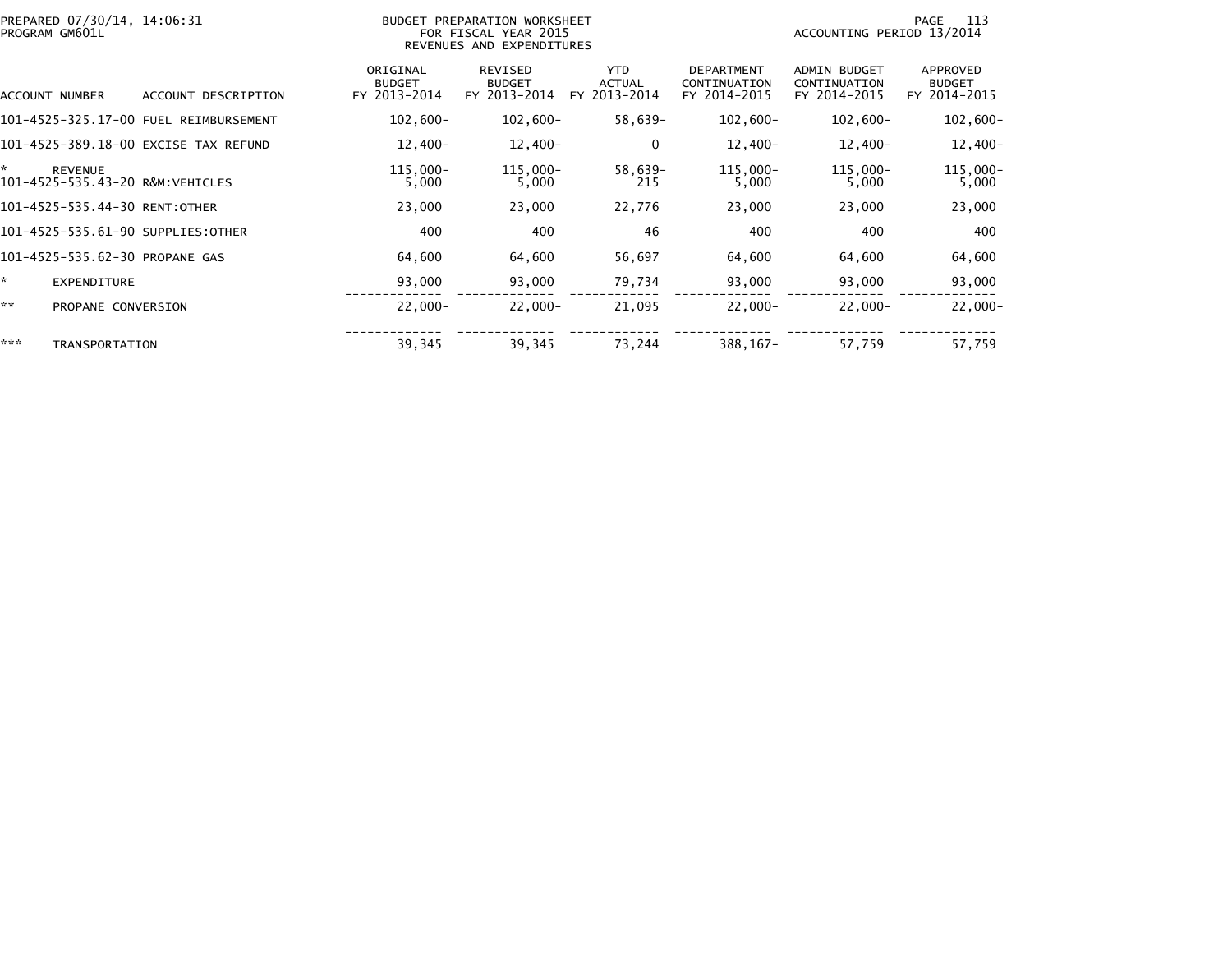| PREPARED 07/30/14, 14:06:31<br>PROGRAM GM601L |                                                                                                                                                                                                                                                                                        |                                           | BUDGET PREPARATION WORKSHEET<br>FOR FISCAL YEAR 2015<br>REVENUES AND EXPENDITURES |                                             | 114<br>PAGE<br>ACCOUNTING PERIOD 13/2014          |                                                     |                                           |
|-----------------------------------------------|----------------------------------------------------------------------------------------------------------------------------------------------------------------------------------------------------------------------------------------------------------------------------------------|-------------------------------------------|-----------------------------------------------------------------------------------|---------------------------------------------|---------------------------------------------------|-----------------------------------------------------|-------------------------------------------|
| ACCOUNT NUMBER                                | ACCOUNT DESCRIPTION                                                                                                                                                                                                                                                                    | ORIGINAL<br><b>BUDGET</b><br>FY 2013-2014 | REVISED<br><b>BUDGET</b><br>FY 2013-2014                                          | <b>YTD</b><br><b>ACTUAL</b><br>FY 2013-2014 | <b>DEPARTMENT</b><br>CONTINUATION<br>FY 2014-2015 | <b>ADMIN BUDGET</b><br>CONTINUATION<br>FY 2014-2015 | APPROVED<br><b>BUDGET</b><br>FY 2014-2015 |
|                                               | 101-4610-353.65-00 OSSI MCT FEES                                                                                                                                                                                                                                                       | 0                                         | 0                                                                                 | $307 -$                                     | $\Omega$                                          | 0                                                   | 0                                         |
| *<br><b>REVENUE</b>                           |                                                                                                                                                                                                                                                                                        | 0<br>1, 147, 525                          | 0<br>1, 125, 710                                                                  | $307 -$<br>1,096,880                        | 0<br>$\Omega$                                     | 0<br>1,157,200                                      | 0<br>1,157,200                            |
|                                               |                                                                                                                                                                                                                                                                                        | 86,000                                    | 164,815                                                                           | 143,226                                     | 71,000                                            | 71,000                                              | 71,000                                    |
| LEVEL<br><b>TEXT</b><br>400                   | COVERS OVERTIME SALARIES FOR FULL TIMERS THAT IS<br>BUILT IN INTO THEIR SCHEDULE AS WELL AS COVERING<br>OPEN SHIFTS WHEN PEOPLE ARE OUT SICK, ON VACATION,<br>FMLA, HOLIDAY LEAVE, DOCTORS VISITS, ETC. WE HAVE<br>34 FULL TIME EMPLOYEES TO COVER WHEN PART TIME IS<br>NOT AVAILABLE. |                                           | TEXT AMT                                                                          | 71,000                                      |                                                   |                                                     |                                           |
|                                               |                                                                                                                                                                                                                                                                                        | 80,000                                    | 70,000                                                                            | 71,000<br>67,192                            | 63,000                                            | 63,000                                              | 63,000                                    |
| LEVEL<br><b>TEXT</b>                          |                                                                                                                                                                                                                                                                                        |                                           | TEXT AMT                                                                          |                                             |                                                   |                                                     |                                           |
| 400                                           | COVERS PART TIME TELECOMMUNICATORS TO COVER OPEN<br>SHIFT.                                                                                                                                                                                                                             |                                           |                                                                                   | 63,000<br>63,000                            |                                                   |                                                     |                                           |
|                                               | 101-4610-420.20-05 HEALTH INSURANCE                                                                                                                                                                                                                                                    | 294,666                                   | 284,666                                                                           | 276,634                                     | $\mathbf{0}$                                      | 294,666                                             | 294,666                                   |
|                                               |                                                                                                                                                                                                                                                                                        | 8,040                                     | 8,040                                                                             | 8,040                                       | $\Omega$                                          | 8,040                                               | 8,040                                     |
|                                               | 101-4610-420.20-10 MEDICARE TAX                                                                                                                                                                                                                                                        | 19,046                                    | 19,046                                                                            | 17,667                                      | $\Omega$                                          | 18,722                                              | 18,722                                    |
| 101-4610-420.20-15 RETIREMENT                 |                                                                                                                                                                                                                                                                                        | 87,211                                    | 92,211                                                                            | 87,581                                      | $\Omega$                                          | 86,835                                              | 86,835                                    |
|                                               | 101-4610-420.20-20 SOCIAL SECURITY TAX                                                                                                                                                                                                                                                 | 81,439                                    | 80,439                                                                            | 75,542                                      | $\Omega$                                          | 80,054                                              | 80,054                                    |
|                                               | 101-4610-420.20-25 WORKERS COMPENSATION                                                                                                                                                                                                                                                | 5,883                                     | 5,883                                                                             | 5,144                                       | 0                                                 | 5,308                                               | 5,308                                     |
|                                               | 101-4610-420.20-30 401(K) CONTRIBUTIONS                                                                                                                                                                                                                                                | 37,007                                    | 33,007                                                                            | 31,132                                      | $\mathbf{0}$                                      | 38,736                                              | 38,736                                    |
|                                               | 101-4610-420.34-30 SERVICE & MAINTENANCE                                                                                                                                                                                                                                               | 52,390                                    | 52,390                                                                            | 35,109                                      | 89,090                                            | 89,090                                              | 89,090                                    |

LEVEL TEXT TEXT AMT 400 BUS GENERATOR \$500 DCI USER FEES \$5,532 TELVENT- WEATHER SYSTEM \$4,308 WYNNCOM PHONE MAINTENANCE \$30,000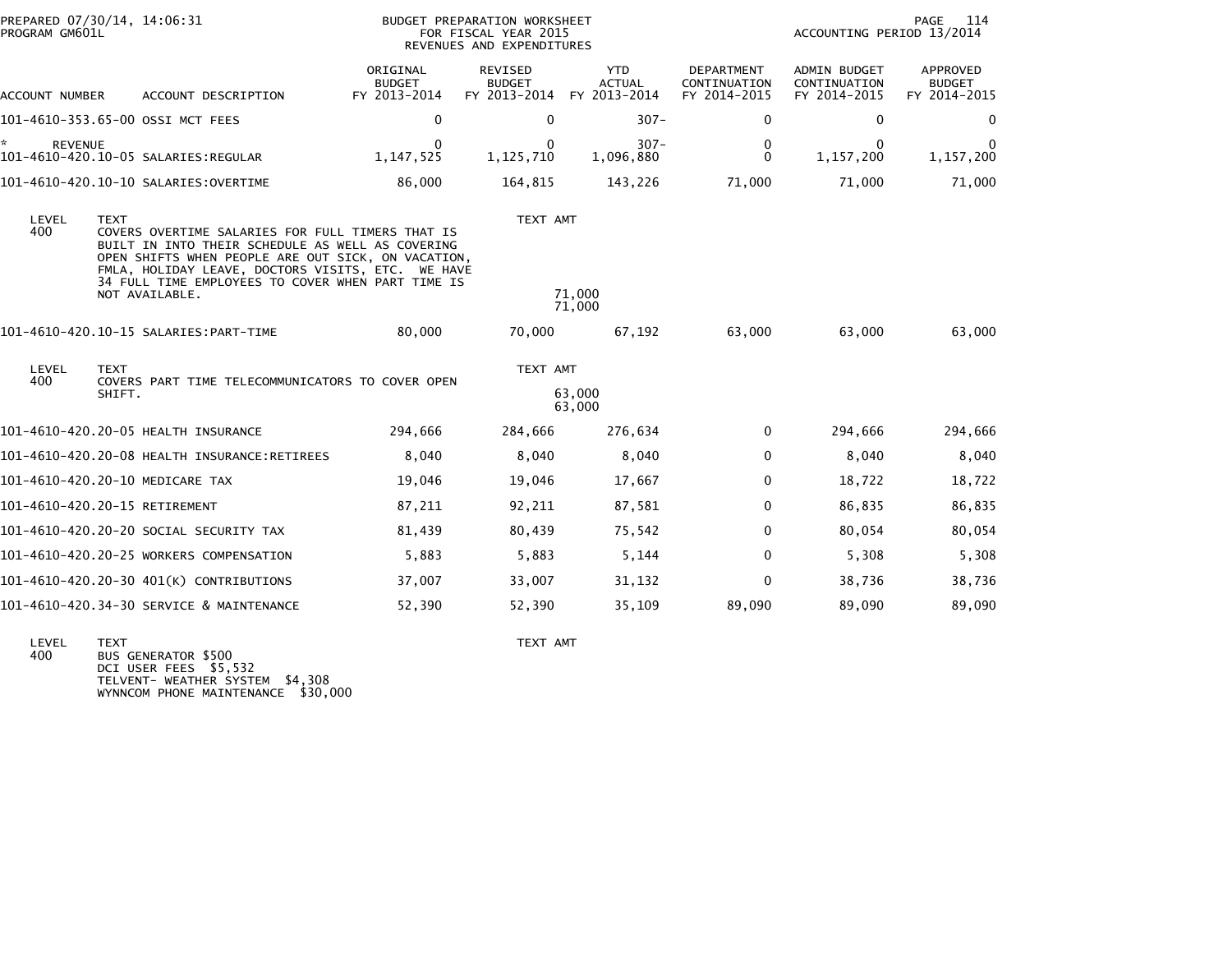| PROGRAM GM601L           | PREPARED 07/30/14, 14:06:31                                                                                                                                              | <b>BUDGET PREPARATION WORKSHEET</b><br>FOR FISCAL YEAR 2015<br>REVENUES AND EXPENDITURES |                                                       |                             |                                            | PAGE<br>115<br>ACCOUNTING PERIOD 13/2014     |                                           |
|--------------------------|--------------------------------------------------------------------------------------------------------------------------------------------------------------------------|------------------------------------------------------------------------------------------|-------------------------------------------------------|-----------------------------|--------------------------------------------|----------------------------------------------|-------------------------------------------|
| ACCOUNT NUMBER           | ACCOUNT DESCRIPTION                                                                                                                                                      | ORIGINAL<br><b>BUDGET</b><br>FY 2013-2014                                                | REVISED<br><b>BUDGET</b><br>FY 2013-2014 FY 2013-2014 | <b>YTD</b><br><b>ACTUAL</b> | DEPARTMENT<br>CONTINUATION<br>FY 2014-2015 | ADMIN BUDGET<br>CONTINUATION<br>FY 2014-2015 | APPROVED<br><b>BUDGET</b><br>FY 2014-2015 |
|                          | VHF FIRE BASES (YNG/ALS KNOB)<br>REVERSE 911 DATA DUMPS \$6,000<br>MOTOROLA CONTRACT \$30,000<br>UPS @ S ROWAN TOWER SITE \$4,500<br>UPS @ YOUNGS MTN TOWER SITE \$4,500 | \$3,750                                                                                  |                                                       | 89,090<br>89,090            |                                            |                                              |                                           |
|                          | 101-4610-420.34-70 800 RADIO USER FEES                                                                                                                                   | 153,360                                                                                  | 153,360                                               | 140,318                     | 153,360                                    | 153,360                                      | 153,360                                   |
| LEVEL<br>400             | <b>TEXT</b><br>COVERS RADIO USER FEES PAID TO THE CITY OF<br>SALISBURY FOR 800 RADIOS OWNED BY THE COUNTY.                                                               |                                                                                          | TEXT AMT<br>153,360<br>153,360                        |                             |                                            |                                              |                                           |
|                          | CURRENT NUMBER SHOWS 1270 RADIOS.                                                                                                                                        |                                                                                          |                                                       |                             |                                            |                                              |                                           |
| 101-4610-420.41-40 WATER |                                                                                                                                                                          | $\mathbf 0$                                                                              | 500                                                   | 470                         | 500                                        | 500                                          | 500                                       |
| LEVEL<br>400             | <b>TEXT</b><br>TO COVER WATER AND SEWER CHARGES AT THE NEW 911                                                                                                           |                                                                                          | TEXT AMT                                              |                             |                                            |                                              |                                           |
|                          | CENTER.                                                                                                                                                                  |                                                                                          | 500<br>500                                            |                             |                                            |                                              |                                           |
|                          | 101-4610-420.43-15 R&M:EQUIPMENT                                                                                                                                         | 1.000                                                                                    | $\mathbf 0$                                           | $\mathbf{0}$                | 1,000                                      | 1.000                                        | 1,000                                     |
| LEVEL<br>400             | <b>TEXT</b><br>COVERS EQUIPMENT AND REPAIRS ON ANYTHING IN THE                                                                                                           |                                                                                          | TEXT AMT                                              |                             |                                            |                                              |                                           |
|                          | CENTER NOT COVERED UNDER MAINTENANCE CONTRACT.                                                                                                                           |                                                                                          | 1.000<br>1,000                                        |                             |                                            |                                              |                                           |
|                          | 101-4610-420.43-20 R&M:VEHICLES                                                                                                                                          | 2,000                                                                                    | 2,000                                                 | 853                         | 2,000                                      | 2,000                                        | 2,000                                     |
| LEVEL<br>400             | <b>TEXT</b><br>THIS COVERS MAINTENANCE AND REPAIR COST FOR TWO                                                                                                           |                                                                                          | TEXT AMT                                              |                             |                                            |                                              |                                           |
|                          | VEHICLES ASSIGNED TO THIS DIVISION. ONE IS A 43'<br>MOBILE COMMAND BUS.                                                                                                  |                                                                                          |                                                       | 2,000<br>2,000              |                                            |                                              |                                           |
|                          | 101-4610-420.43-23 R&M:RADIOS                                                                                                                                            | 55,000                                                                                   | 55,000                                                | 28,850                      | 70,000                                     | 60,000                                       | 60,000                                    |
|                          |                                                                                                                                                                          |                                                                                          |                                                       |                             |                                            |                                              |                                           |

LEVEL TEXT TEXT AMT 400 THIS COVERS REPAIRS TO ALMOST 1,300 800 RADIOS THAT BELONG TO THE COUNTY. INCLUDING, BATTERIES,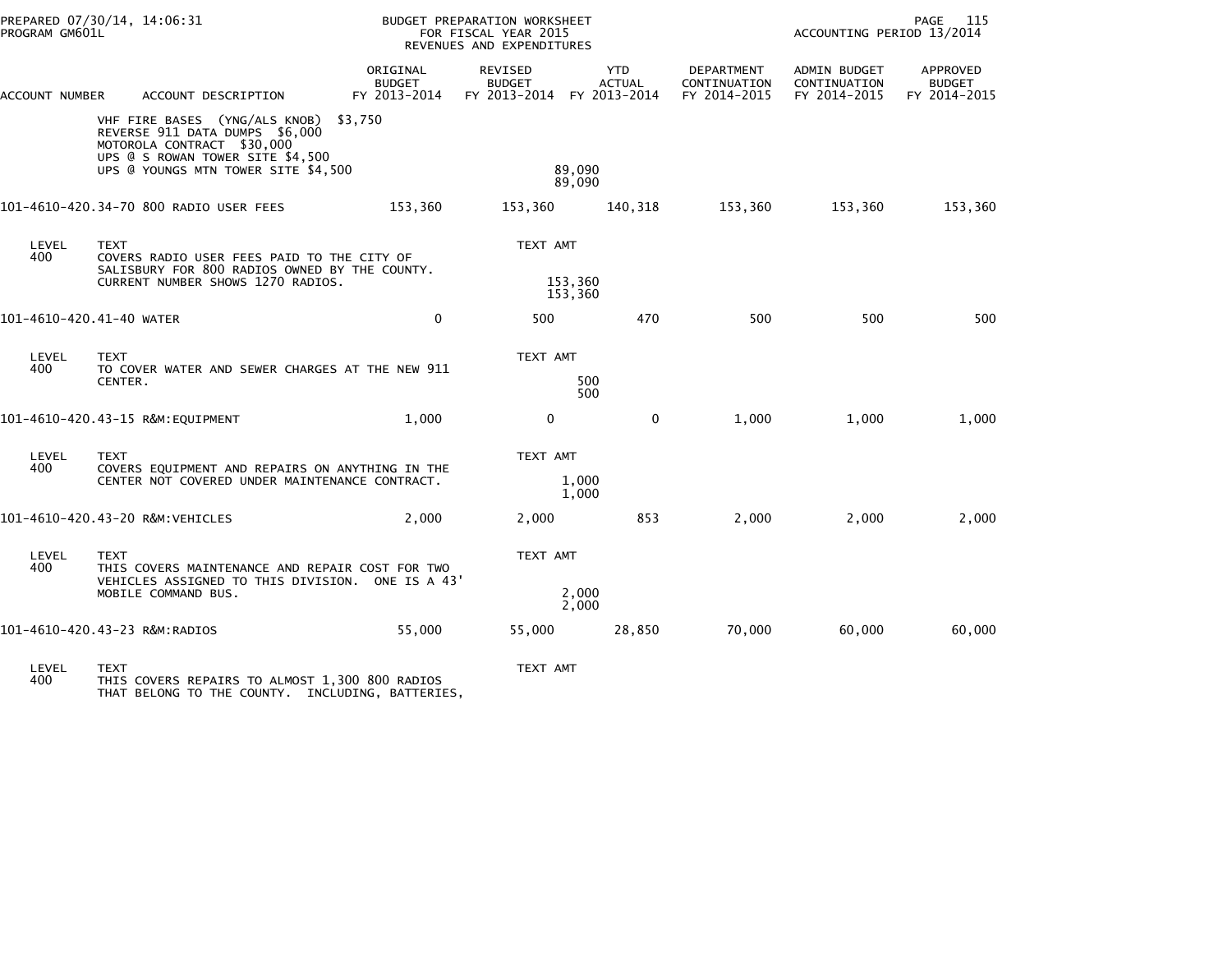| PREPARED 07/30/14, 14:06:31<br>PROGRAM GM601L |             |                                                                                                                                                                                                                                                                                                                                                                                                                        | BUDGET PREPARATION WORKSHEET<br>FOR FISCAL YEAR 2015<br>REVENUES AND EXPENDITURES |                                                 |                                             |                                            |                                              | PAGE<br>116<br>ACCOUNTING PERIOD 13/2014  |  |
|-----------------------------------------------|-------------|------------------------------------------------------------------------------------------------------------------------------------------------------------------------------------------------------------------------------------------------------------------------------------------------------------------------------------------------------------------------------------------------------------------------|-----------------------------------------------------------------------------------|-------------------------------------------------|---------------------------------------------|--------------------------------------------|----------------------------------------------|-------------------------------------------|--|
| ACCOUNT NUMBER                                |             | ACCOUNT DESCRIPTION                                                                                                                                                                                                                                                                                                                                                                                                    | ORIGINAL<br><b>BUDGET</b><br>FY 2013-2014                                         | <b>REVISED</b><br><b>BUDGET</b><br>FY 2013-2014 | <b>YTD</b><br><b>ACTUAL</b><br>FY 2013-2014 | DEPARTMENT<br>CONTINUATION<br>FY 2014-2015 | ADMIN BUDGET<br>CONTINUATION<br>FY 2014-2015 | APPROVED<br><b>BUDGET</b><br>FY 2014-2015 |  |
|                                               |             | ANTENNAS, ETC., AS WELL AS RADIOS THAT HAVE TO BE<br>SENT OFF TO BE REPAIRED, AND INSTALLS OF RADIOS<br>INTO NEW VEHICLES THE COUNTY APPROVES FOR EMS AND<br>THE ROWAN COUNTY SHERIFF'S OFFICE. WE ARE ALSO NOW<br>COVERING EMS INSTALLS, AND THE SHERIFF'S OFFICE IS<br>ASKING FOR 20 NEW VEHICLES THIS YEAR. IF APPROVED<br>THESE VEHICLE INSTALLS ALONE WILL COST \$25,000.<br>THIS IS THE REASON FOR THE INCREASE. |                                                                                   |                                                 | 60,000<br>60,000                            |                                            |                                              |                                           |  |
|                                               |             | 101-4610-420.43-55 R&M:TELEPHONES                                                                                                                                                                                                                                                                                                                                                                                      | 2,500                                                                             | 3,062                                           | 2,079                                       | 3,500                                      | 3,000                                        | 3,000                                     |  |
| LEVEL<br>400                                  | <b>TEXT</b> | COVERS THE COST OF REPAIRS TO COUNTY DESK PHONES<br>FOR THE COUNTY VOIP PHONE SYSTEM. IT IS AGAIN<br>RECOMMENDED THAT THE COUNTY CONSIDER AN ANNUAL<br>REPLACEMENT PROGRAM TO START REPLACING SOMEONE OF<br>OF THE 485 REMAIN PHONES THAT ARE WELL OVER 8 YRS<br>OLD. \$20,000 HAS BEEN PLACED IN THE SMALL EQUIP<br>LINE ITEM OF THIS BUDGET TO REPLACE 50 PHONES THIS                                                |                                                                                   | TEXT AMT                                        |                                             |                                            |                                              |                                           |  |
|                                               | YEAR.       |                                                                                                                                                                                                                                                                                                                                                                                                                        |                                                                                   |                                                 | 3,000<br>3,000                              |                                            |                                              |                                           |  |
| 101-4610-420.44-35 RENT:PAGERS                |             |                                                                                                                                                                                                                                                                                                                                                                                                                        | 14,000                                                                            | 14,000                                          | 11,143                                      | 12,500                                     | 12,500                                       | 12,500                                    |  |
| LEVEL<br>400                                  | <b>TEXT</b> | COVERS THE COST OF PAGERS FOR SEVERAL COUNTY<br>AGENCIES. PAGERS COST \$8 EA PER MONTH.                                                                                                                                                                                                                                                                                                                                |                                                                                   | TEXT AMT                                        | 12,500<br>12,500                            |                                            |                                              |                                           |  |
| 101-4610-420.44-55 RENT:TOWERS                |             |                                                                                                                                                                                                                                                                                                                                                                                                                        | 38,700                                                                            | 38,700                                          | 35,418                                      | 38,700                                     | 38,700                                       | 38,700                                    |  |
| LEVEL<br>400                                  | <b>TEXT</b> | COVERS THE COST OF LEASING SPACE ON TOWERS FOR THE<br>COUNTY PUBLIC SAFETY RADIO SYSTEM.                                                                                                                                                                                                                                                                                                                               |                                                                                   | TEXT AMT                                        | 38,700<br>38,700                            |                                            |                                              |                                           |  |
|                                               |             | 101-4610-420.50-07 COST PER COPY PROGRAM                                                                                                                                                                                                                                                                                                                                                                               | 900                                                                               | 900                                             | 660                                         | 400                                        | 900                                          | 900                                       |  |
| LEVEL<br>400                                  | TEXT        | COVERS THE COST PER COPY PROGRAM FOR THE DEPT.                                                                                                                                                                                                                                                                                                                                                                         |                                                                                   | TEXT AMT                                        | 900<br>900                                  |                                            |                                              |                                           |  |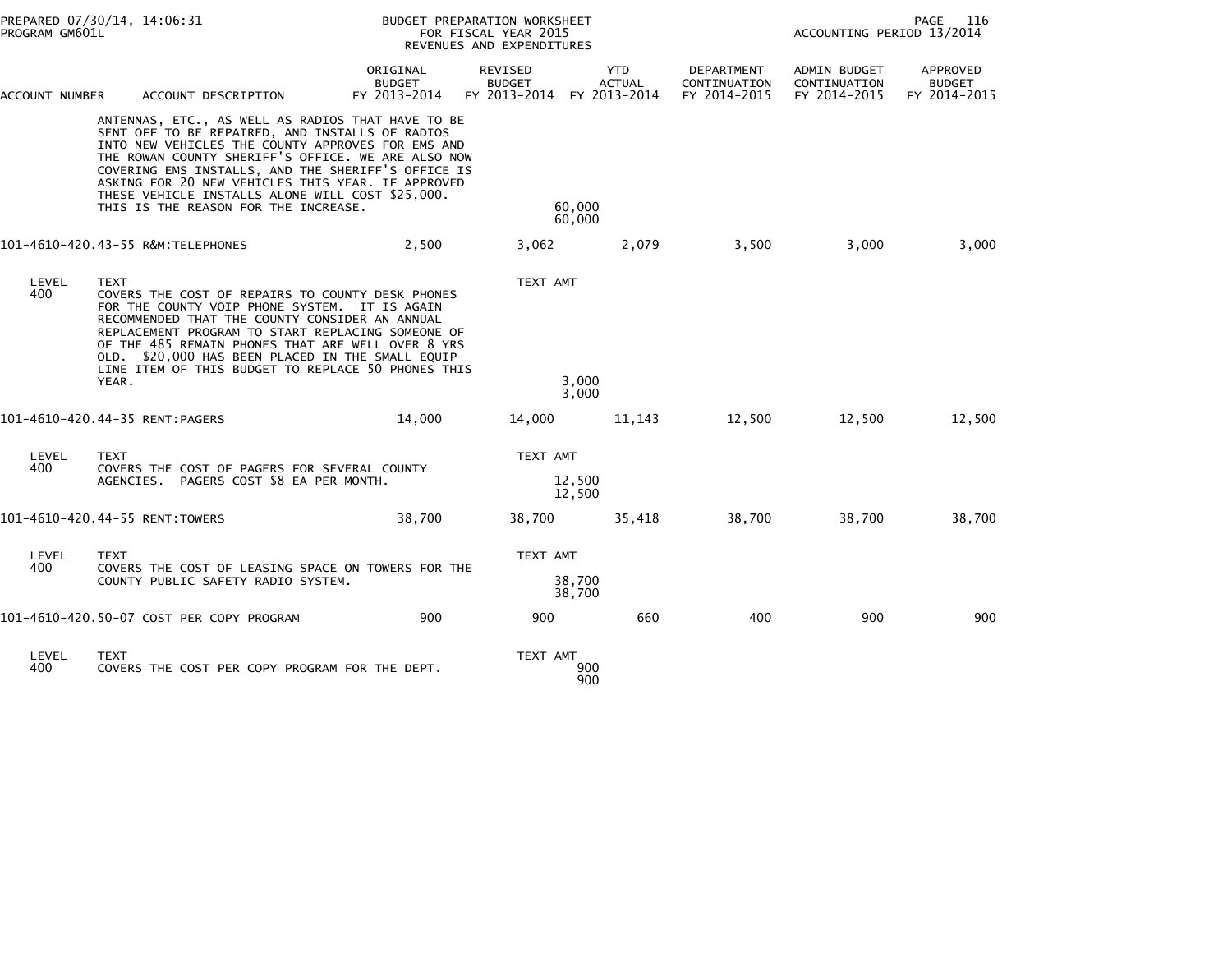|                              | PREPARED 07/30/14, 14:06:31<br>PROGRAM GM601L |                                                                                                                                                                                                                                                                                                                                                                                                                                                        |                                           | BUDGET PREPARATION WORKSHEET<br>FOR FISCAL YEAR 2015<br>REVENUES AND EXPENDITURES |                                             |                                                   | PAGE<br>117<br>ACCOUNTING PERIOD 13/2014     |                                           |  |
|------------------------------|-----------------------------------------------|--------------------------------------------------------------------------------------------------------------------------------------------------------------------------------------------------------------------------------------------------------------------------------------------------------------------------------------------------------------------------------------------------------------------------------------------------------|-------------------------------------------|-----------------------------------------------------------------------------------|---------------------------------------------|---------------------------------------------------|----------------------------------------------|-------------------------------------------|--|
| ACCOUNT NUMBER               |                                               | ACCOUNT DESCRIPTION                                                                                                                                                                                                                                                                                                                                                                                                                                    | ORIGINAL<br><b>BUDGET</b><br>FY 2013-2014 | <b>REVISED</b><br><b>BUDGET</b><br>FY 2013-2014                                   | <b>YTD</b><br><b>ACTUAL</b><br>FY 2013-2014 | <b>DEPARTMENT</b><br>CONTINUATION<br>FY 2014-2015 | ADMIN BUDGET<br>CONTINUATION<br>FY 2014-2015 | APPROVED<br><b>BUDGET</b><br>FY 2014-2015 |  |
| 101-4610-420.53-05 TELEPHONE |                                               |                                                                                                                                                                                                                                                                                                                                                                                                                                                        | 10,000                                    | 10,000                                                                            | 7,170                                       | 10,000                                            | 9,000                                        | 9,000                                     |  |
| LEVEL<br>400                 | <b>TEXT</b><br>DEPARTMENTS PHONES             | COVERS THE COST TELEPHONE COST FOR THIS DEPARTMENT<br>INCLUDING MONTLY AND LONG DISTANCE. IT ALSO<br>COVERS THE COST OF CELL PHONE CHARGES FOR THE                                                                                                                                                                                                                                                                                                     |                                           | TEXT AMT                                                                          | 9,000<br>9,000                              |                                                   |                                              |                                           |  |
|                              |                                               | 101-4610-420.53-15 CELL PHONE ALLOWANCES                                                                                                                                                                                                                                                                                                                                                                                                               | $\mathbf 0$                               | 0                                                                                 | $\mathbf 0$                                 | $\Omega$                                          | $\mathbf 0$                                  | 0                                         |  |
| 101-4610-420.55-00 PRINTING  |                                               |                                                                                                                                                                                                                                                                                                                                                                                                                                                        | 200                                       | 200                                                                               | 109                                         | 200                                               | 200                                          | 200                                       |  |
| LEVEL<br>400                 | <b>TEXT</b>                                   | COVERS THE COST OF OUTSIDE PRINTING.                                                                                                                                                                                                                                                                                                                                                                                                                   |                                           | TEXT AMT                                                                          | 200<br>200                                  |                                                   |                                              |                                           |  |
| 101-4610-420.56-00 UNIFORMS  |                                               |                                                                                                                                                                                                                                                                                                                                                                                                                                                        | 7,000                                     | 7,000                                                                             | 6,526                                       | 10,500                                            | 10,500                                       | 10,500                                    |  |
| LEVEL<br>400                 | <b>TEXT</b>                                   | COVERS THE COST OF PROVIDING UNIFORMS FOR ALL<br>EMPLOYEES IN THE DEPARTMENT. (50 EMPLOYEES)<br>I AM ASKING THAT THIS BE INCREASED THIS YEAR. WE<br>WE'RE ABLE TO USE SOME FUNDS OUT OF LAST YEARS<br>BUDGET TO GET EVERYONE OUTFITTED. NOW I AM<br>LOOKING AT ESTABLISHING A STANDARD OF 3 SHIRTS AND<br>3 PANTS PER PERSON PER YEAR. PANTS AND SHIRTS<br>COST \$35 EACH. SO IT WILL COST \$210 PER PERSON<br>PER YEAR. \$210 X 50 = 10,500 PER YEAR. |                                           | TEXT AMT                                                                          | 10.500                                      |                                                   |                                              |                                           |  |
|                              |                                               |                                                                                                                                                                                                                                                                                                                                                                                                                                                        |                                           |                                                                                   | 10,500                                      |                                                   |                                              |                                           |  |
| 101-4610-420.57-00 POSTAGE   |                                               |                                                                                                                                                                                                                                                                                                                                                                                                                                                        | 300                                       | 300                                                                               | 138                                         | 200                                               | 200                                          | 200                                       |  |
| LEVEL<br>400                 | <b>TEXT</b>                                   | COVERS THE COST OF MAILINGS AND OTHER SHIPPING<br>EXPENSES FOR THE YEAR.                                                                                                                                                                                                                                                                                                                                                                               |                                           | TEXT AMT                                                                          | 200<br>200                                  |                                                   |                                              |                                           |  |
| 101-4610-420.58-00 TRAVEL    |                                               |                                                                                                                                                                                                                                                                                                                                                                                                                                                        | 5,000                                     | 3,000                                                                             | 2,021                                       | 7,500                                             | 7,500                                        | 7,500                                     |  |
| LEVEL<br>400                 | <b>TEXT</b>                                   | THIS COVER TRAVEL EXPENSES FOR THE DIRECTOR AND                                                                                                                                                                                                                                                                                                                                                                                                        |                                           | TEXT AMT                                                                          |                                             |                                                   |                                              |                                           |  |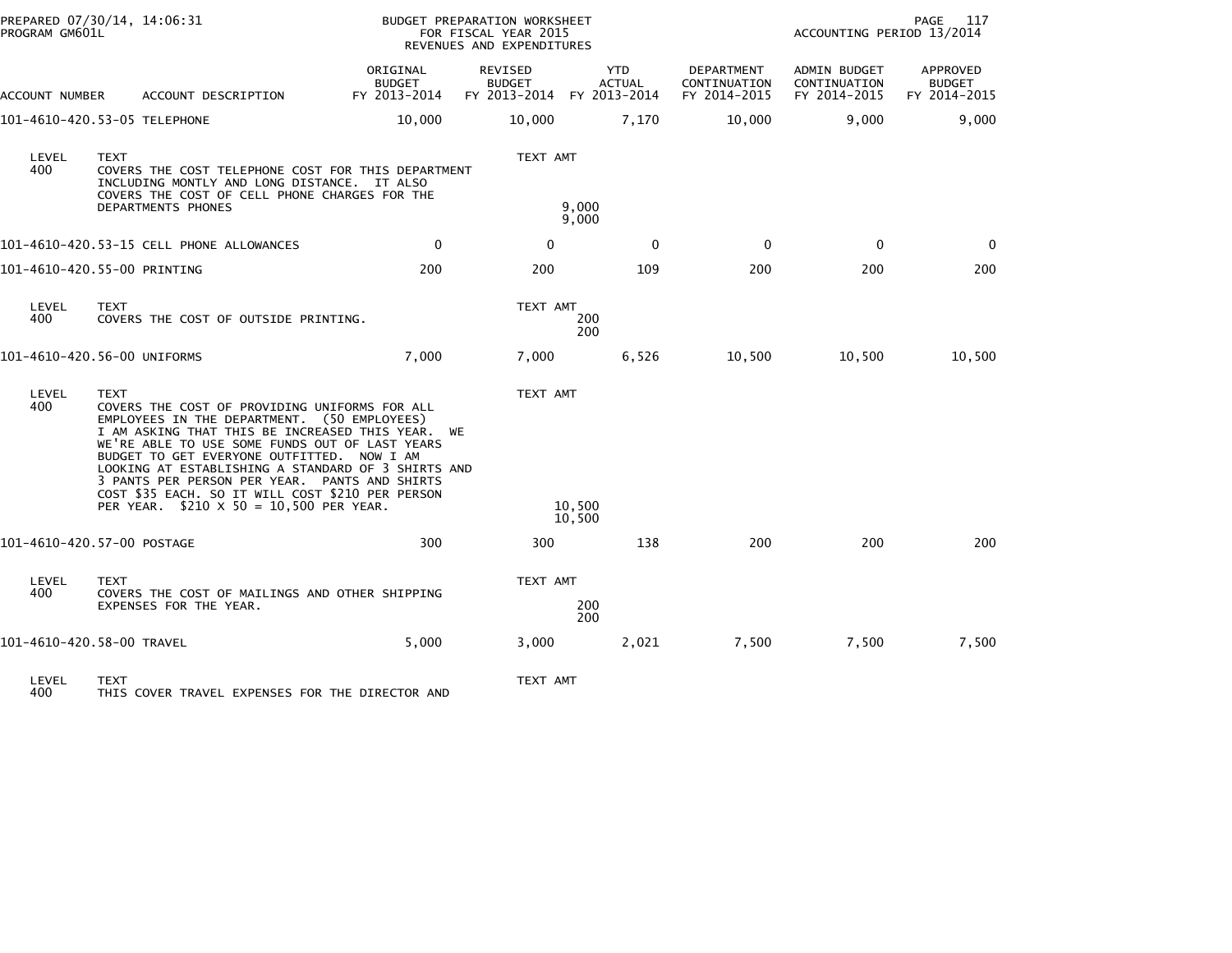| PREPARED 07/30/14, 14:06:31<br>PROGRAM GM601L |                           |                                                                                                                                                                                                                                                                                                                                                                                                                                                                                                                               | BUDGET PREPARATION WORKSHEET<br>FOR FISCAL YEAR 2015<br>REVENUES AND EXPENDITURES |                          |                                                          |                                            | PAGE<br>118<br>ACCOUNTING PERIOD 13/2014     |                                           |  |
|-----------------------------------------------|---------------------------|-------------------------------------------------------------------------------------------------------------------------------------------------------------------------------------------------------------------------------------------------------------------------------------------------------------------------------------------------------------------------------------------------------------------------------------------------------------------------------------------------------------------------------|-----------------------------------------------------------------------------------|--------------------------|----------------------------------------------------------|--------------------------------------------|----------------------------------------------|-------------------------------------------|--|
| ACCOUNT NUMBER                                |                           | ACCOUNT DESCRIPTION                                                                                                                                                                                                                                                                                                                                                                                                                                                                                                           | ORIGINAL<br><b>BUDGET</b><br>FY 2013-2014                                         | REVISED<br><b>BUDGET</b> | <b>YTD</b><br><b>ACTUAL</b><br>FY 2013-2014 FY 2013-2014 | DEPARTMENT<br>CONTINUATION<br>FY 2014-2015 | ADMIN BUDGET<br>CONTINUATION<br>FY 2014-2015 | APPROVED<br><b>BUDGET</b><br>FY 2014-2015 |  |
|                                               | INCREASE                  | OTHER EMPLOYEES TO VARIOUS MEETINGS, AND CLASSES<br>THRU OUT THE STATE. **WE ARE ASKING THAT YOU NOT<br>REDUCE THIS AMOUNT DUE TO THE LACK OF USE THIS<br>YEAR. MOST TRAINING WAS HELD IN HOUSE THIS YEAR<br>DUE TO CONSOLIDATION. NEXT YEAR WE WILL RESUME<br>NORMAL TRAINING AND MEETING SCHEDULES AND THIS<br>AMOUNT WILL BE NEEDED TO COVER THOSE EXPENSES THAT<br>ARE NOT ALLOWED FROM THE 911 SURCHARGE MONEY. THE<br>DIRECTOR IS ASKING TO GO TO THE NATIONAL APCO<br>CONFERENCE THIS YEAR. THIS IS THE REASON FOR THE |                                                                                   |                          | 7,500<br>7,500                                           |                                            |                                              |                                           |  |
| 101-4610-420.59-00 TRAINING                   |                           |                                                                                                                                                                                                                                                                                                                                                                                                                                                                                                                               | 2,500                                                                             | 2,500                    | 114                                                      | 3,500                                      | 3.500                                        | 3,500                                     |  |
| LEVEL<br>400                                  | <b>TEXT</b><br>THIS YEAR. | THIS COVERS THE COST FOR TRAINING CLASSES AND<br>REGISTRATION COSTS FOR STAFF AND DIRECTOR.<br>AS IN THE ABOVE TRAVEL LINE, WE ARE ASKING THAT<br>YOU NOT REDUCE THIS AMOUNT BECAUSE WE DID NOT USE<br>VERY MUCH OF IT THIS YEAR. DUE TO THE<br>CONSOLIDATION EFFORTS, MOST OF THE TRAINING THIS<br>YEAR WAS ABLE TO BE DONE IN HOUSE. WE WILL<br>NOT ONLY RESUME TRAINING NEXT YEAR BUT INCREASE<br>DUE TO NUMBER OF NEW EMPLOYEES. THE DIRECTOR IS<br>ALSO ASKING TO ATTEND THE NATIONAL APCO CONFERENCE                    |                                                                                   | TEXT AMT                 | 3,500<br>3,500                                           |                                            |                                              |                                           |  |
|                                               |                           | 101-4610-420.61-05 SUPPLIES:OFFICE                                                                                                                                                                                                                                                                                                                                                                                                                                                                                            | 5,000                                                                             | 7,000                    | 5,560                                                    | 5,000                                      | 5,000                                        | 5,000                                     |  |
| LEVEL<br>400                                  | <b>TEXT</b>               | THIS COVERS OFFICE SUPPLIES FOR THE DEPARTMENT.                                                                                                                                                                                                                                                                                                                                                                                                                                                                               |                                                                                   | TEXT AMT                 | 5,000<br>5,000                                           |                                            |                                              |                                           |  |
|                                               |                           | 101-4610-420.61-15 SUPPLIES:EDUCATIONAL                                                                                                                                                                                                                                                                                                                                                                                                                                                                                       | 500                                                                               | 500                      | $\mathbf 0$                                              | 500                                        | 500                                          | 500                                       |  |
| LEVEL<br>400                                  | <b>TEXT</b>               | THIS COVERS TRAINING COSTS FOR SUPPLIES, BOOKS<br>ETC FOR IN HOUSE TRAINING FOR CON ED.                                                                                                                                                                                                                                                                                                                                                                                                                                       |                                                                                   | TEXT AMT                 | 500<br>500                                               |                                            |                                              |                                           |  |
|                                               |                           | 101-4610-420.61-85 SUPPLIES:VEHICLE                                                                                                                                                                                                                                                                                                                                                                                                                                                                                           | 500                                                                               | 500                      | 453                                                      | 700                                        | 700                                          | 700                                       |  |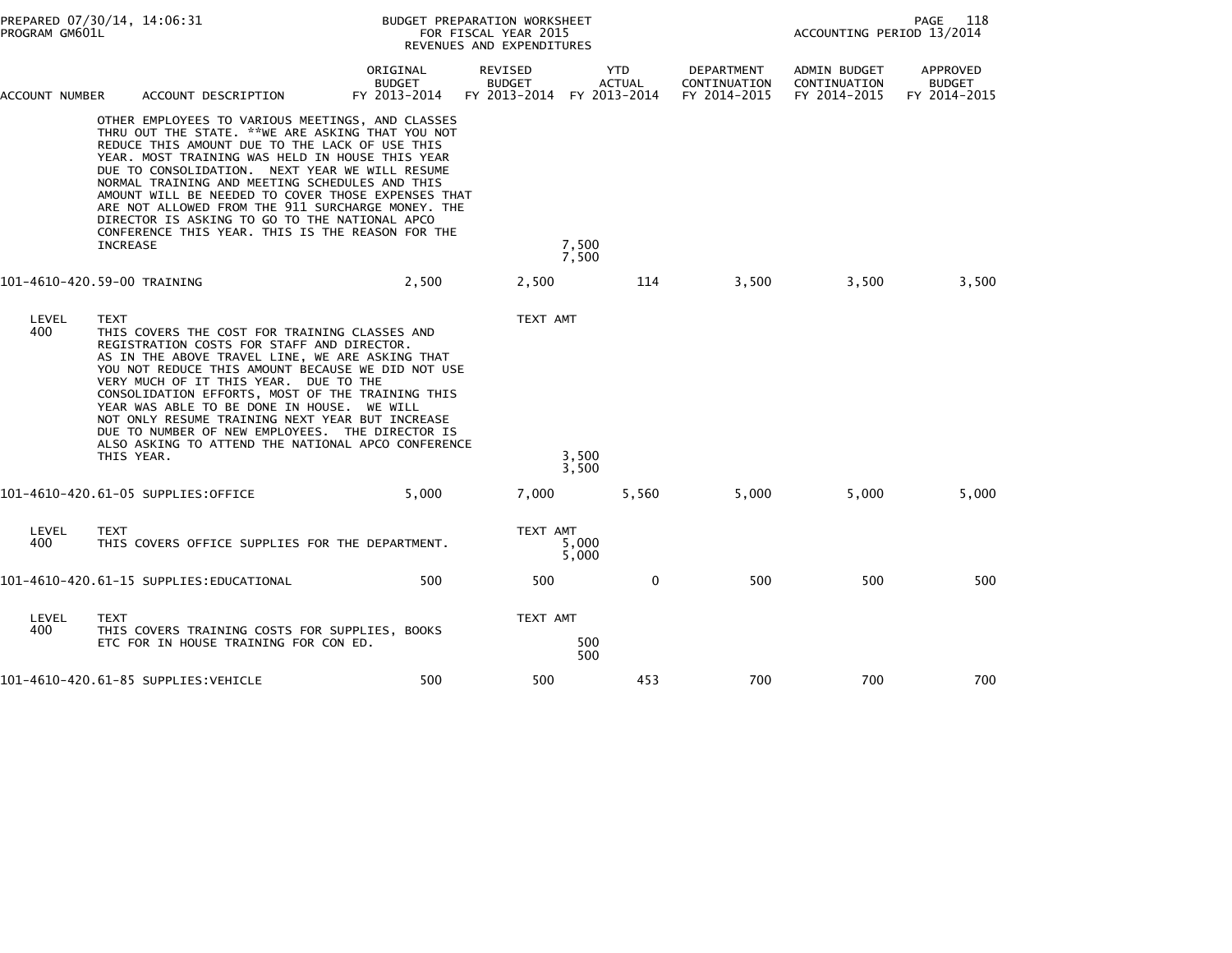| PROGRAM GM601L | PREPARED 07/30/14, 14:06:31                                                                                                                                                                                                                                                                                                                                                                                                                               |                                           | <b>BUDGET PREPARATION WORKSHEET</b><br>FOR FISCAL YEAR 2015<br>REVENUES AND EXPENDITURES |                                             |                                            | PAGE<br>119<br>ACCOUNTING PERIOD 13/2014     |                                           |  |
|----------------|-----------------------------------------------------------------------------------------------------------------------------------------------------------------------------------------------------------------------------------------------------------------------------------------------------------------------------------------------------------------------------------------------------------------------------------------------------------|-------------------------------------------|------------------------------------------------------------------------------------------|---------------------------------------------|--------------------------------------------|----------------------------------------------|-------------------------------------------|--|
| ACCOUNT NUMBER | ACCOUNT DESCRIPTION                                                                                                                                                                                                                                                                                                                                                                                                                                       | ORIGINAL<br><b>BUDGET</b><br>FY 2013-2014 | <b>REVISED</b><br><b>BUDGET</b><br>FY 2013-2014                                          | <b>YTD</b><br><b>ACTUAL</b><br>FY 2013-2014 | DEPARTMENT<br>CONTINUATION<br>FY 2014-2015 | ADMIN BUDGET<br>CONTINUATION<br>FY 2014-2015 | APPROVED<br><b>BUDGET</b><br>FY 2014-2015 |  |
| LEVEL<br>400   | <b>TEXT</b><br>COVERS THE COST OF SUPPLIES FOR BOTH COUNTY OWNED<br>VEHICLES.                                                                                                                                                                                                                                                                                                                                                                             |                                           | TEXT AMT                                                                                 | 700                                         |                                            |                                              |                                           |  |
|                | 101-4610-420.61-95 SUPPLIES:OTHER SMALL EQMT                                                                                                                                                                                                                                                                                                                                                                                                              | 3,000                                     | 3,217                                                                                    | 700<br>3,206                                | 23,000                                     | 20,000                                       | 20,000                                    |  |
| LEVEL<br>400   | <b>TEXT</b><br>COVERS OTHER SMALL EQUIPMENT FOR THE DEPARTMENT<br>**PER FINANCE** WE ARE ADDING \$20,000 HERE,<br>INSTEAD OF DOING AN EXPANSION REQUEST TO COVER THE<br>COST OF REPLACING AT LEAST 50 OF THE 485 VOIP DESK<br>TOP PHONES THRU OUT THE COUNTY. THESE PHONES ARE<br>BREAKING AND WEARING OUT AND WE NEED TO GET ON<br>SOME TYPE OF CYCLE TO REPLACE THESE PHONES. THE<br>OTHER \$3,000 IS FOR OTHER SMALL EQUIPMENT FOR THIS<br>DEPARTMENT. |                                           | TEXT AMT<br>20,000<br>20,000                                                             |                                             |                                            |                                              |                                           |  |
|                | 101-4610-420.62-05 ELECTRICITY                                                                                                                                                                                                                                                                                                                                                                                                                            | 36,000                                    | 36,000                                                                                   | 25,430                                      | 36,000                                     | 36,000                                       | 36,000                                    |  |
| LEVEL<br>400   | <b>TEXT</b><br>TO COVER THE COST OF ELECTRICITY AT THE 911 CENTER                                                                                                                                                                                                                                                                                                                                                                                         |                                           | TEXT AMT<br>36,000<br>36,000                                                             |                                             |                                            |                                              |                                           |  |
|                | 101-4610-420.62-06 ELECTRICITY-TOWER SITES                                                                                                                                                                                                                                                                                                                                                                                                                | 9,600                                     | 9,600                                                                                    | 2,407                                       | 9,600                                      | 9,600                                        | 9,600                                     |  |
| LEVEL<br>400   | <b>TEXT</b><br>TO COVER THE COST OF ELECTRICITY AT THE OUTLYING<br>TOWER SITES. IN THE PAST WE HAVE ONLY HAD THE ONE<br>SMALL SITE A POOL TOWN. WE NOW HAVE<br>YOUNGS MTN THAT JUST CAME ON LINE AND SOON THE NEW<br>S. ROWAN SITE WILL ALSO BE ON LINE. THIS BUDGET<br>NUMBER IS AN ESTIMATE BASED ON THE COST OF OTHER<br>SITES WE ARE ALREADY PAYING FOR.                                                                                              |                                           | TEXT AMT<br>9,600                                                                        | 9,600                                       |                                            |                                              |                                           |  |
|                | 101-4610-420.62-20 MOTOR FUEL & LUBRICANTS                                                                                                                                                                                                                                                                                                                                                                                                                | 10,000                                    | 10,000                                                                                   | 6,154                                       | 10,000                                     | 10,000                                       | 10,000                                    |  |
| <b>LEVEL</b>   | <b>TEXT</b>                                                                                                                                                                                                                                                                                                                                                                                                                                               |                                           | TEXT AMT                                                                                 |                                             |                                            |                                              |                                           |  |

LEVEL TEXT TEXT AMT 400 THIS LINE COVERS FUEL AND MOTOR LUBRICANTS FOR THE TWO COUNTY OWN VEHICLES AND WILL NOW COVER THE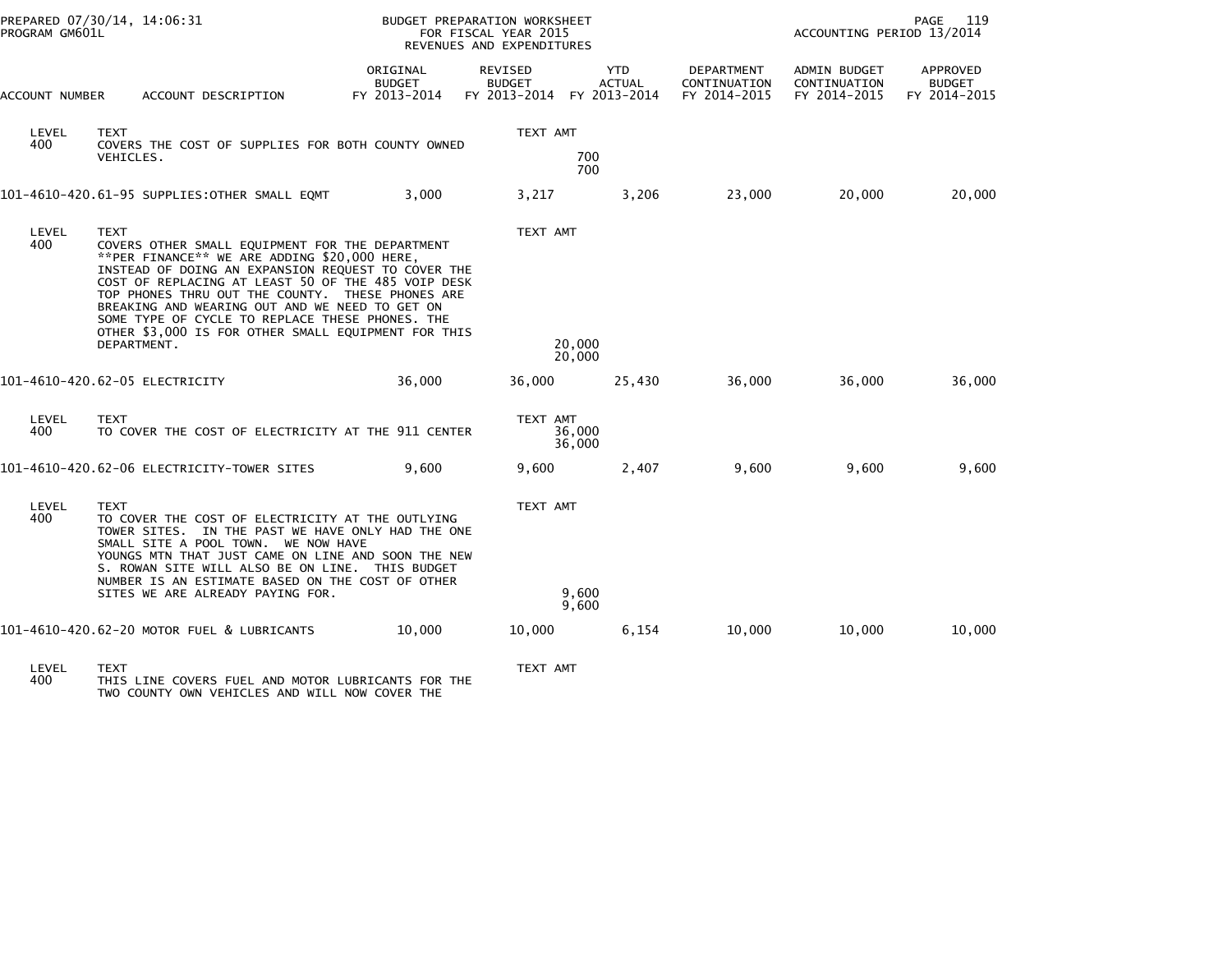| PROGRAM GM601L           | PREPARED 07/30/14, 14:06:31                                                                                                                                                                                                             | BUDGET PREPARATION WORKSHEET<br>FOR FISCAL YEAR 2015<br>REVENUES AND EXPENDITURES |                                          |                                      |                                            | 120<br>PAGE<br>ACCOUNTING PERIOD 13/2014     |                                           |  |
|--------------------------|-----------------------------------------------------------------------------------------------------------------------------------------------------------------------------------------------------------------------------------------|-----------------------------------------------------------------------------------|------------------------------------------|--------------------------------------|--------------------------------------------|----------------------------------------------|-------------------------------------------|--|
| ACCOUNT NUMBER           | ACCOUNT DESCRIPTION                                                                                                                                                                                                                     | ORIGINAL<br><b>BUDGET</b><br>FY 2013-2014                                         | REVISED<br><b>BUDGET</b><br>FY 2013-2014 | YTD<br><b>ACTUAL</b><br>FY 2013-2014 | DEPARTMENT<br>CONTINUATION<br>FY 2014-2015 | ADMIN BUDGET<br>CONTINUATION<br>FY 2014-2015 | APPROVED<br><b>BUDGET</b><br>FY 2014-2015 |  |
|                          | COST OF FUEL FOR 3 DIESEL GENERATORS AT THE NEW<br>RADIO TOWER SITES, AS WELL AS THE FUEL FOR THE<br>GENERATOR AT THE NEW 911 CENTER.                                                                                                   |                                                                                   |                                          | 10,000<br>10,000                     |                                            |                                              |                                           |  |
| 101-4610-420.64-10 BOOKS |                                                                                                                                                                                                                                         | 200                                                                               | 200                                      | 88                                   | 200                                        | 200                                          | 200                                       |  |
| LEVEL<br>400             | <b>TEXT</b><br>COVERS THE COST OF BOOKS AND PERIODICALS.                                                                                                                                                                                |                                                                                   | TEXT AMT                                 | 200<br>200                           |                                            |                                              |                                           |  |
|                          | 101-4610-420.64-50 DUES & SUBSCRIPTIONS                                                                                                                                                                                                 | 1.200                                                                             | 700                                      | 663                                  | 700                                        | 700                                          | 700                                       |  |
| LEVEL<br>400             | <b>TEXT</b><br>COVERS THE COST OF DUES TO VARIOUS ORGANIZATIONS<br>SUCH AS THE ASSOCIATIIONS OF PUBLIC SAFETY<br>COMMUNICATIONS OFFICIALS AND NATIONAL EMERGENCY<br>NUMBERING ASSOCIATION.<br>101-4610-420.73-00 C/A:OTHER IMPROVEMENTS | $\mathbf{0}$                                                                      | TEXT AMT<br>$\Omega$                     | 0                                    | 0                                          | $\mathbf{0}$                                 | 24,000                                    |  |
|                          |                                                                                                                                                                                                                                         |                                                                                   |                                          |                                      |                                            |                                              |                                           |  |
| LEVEL<br>400             | <b>TEXT</b><br>CHAIN LINK FENCE AROUND 911 CENTER                                                                                                                                                                                       |                                                                                   | TEXT AMT                                 | 24,000<br>24,000                     |                                            |                                              |                                           |  |
|                          | 101-4610-420.74-35 C/A:VEHICLES                                                                                                                                                                                                         | $\mathbf 0$                                                                       | $\Omega$                                 | $\mathbf 0$                          | 0                                          | $\mathbf 0$                                  | $\Omega$                                  |  |
|                          | 101-4610-420.76-20 F/A:DP EQUIPMENT                                                                                                                                                                                                     | $\mathbf{0}$                                                                      | $\mathbf{0}$                             | $\mathbf{0}$                         | $\Omega$                                   | $\mathbf{0}$                                 | 0                                         |  |
|                          | 101-4610-420.76-30 F/A:EQUIPMENT/FURNISHINGS                                                                                                                                                                                            | $\mathbf{0}$                                                                      | 1,283                                    | 1,228                                | $\Omega$                                   | $\mathbf{0}$                                 | $\Omega$                                  |  |
|                          | 101-4610-420.76-50 F/A:RADIOS                                                                                                                                                                                                           | 5,000                                                                             | 8,400                                    | 2,379                                | $\Omega$                                   | $\mathbf{0}$                                 | $\Omega$                                  |  |
| ÷.<br>EXPENDITURE        |                                                                                                                                                                                                                                         | 2,262,667                                                                         | 2,304,129                                | 2,127,584                            | 622,650                                    | 2,298,211                                    | 2,322,211                                 |  |
| **                       | 9-1-1 OPERATIONS                                                                                                                                                                                                                        | 2,262,667                                                                         | 2,304,129                                | 2,127,277                            | 622,650                                    | 2,298,211                                    | 2,322,211                                 |  |
| ***                      | TELECOMMUNICATIONS                                                                                                                                                                                                                      | 2,262,667                                                                         | 2,304,129                                | 2,127,277                            | 622,650                                    | 2,298,211                                    | 2,322,211                                 |  |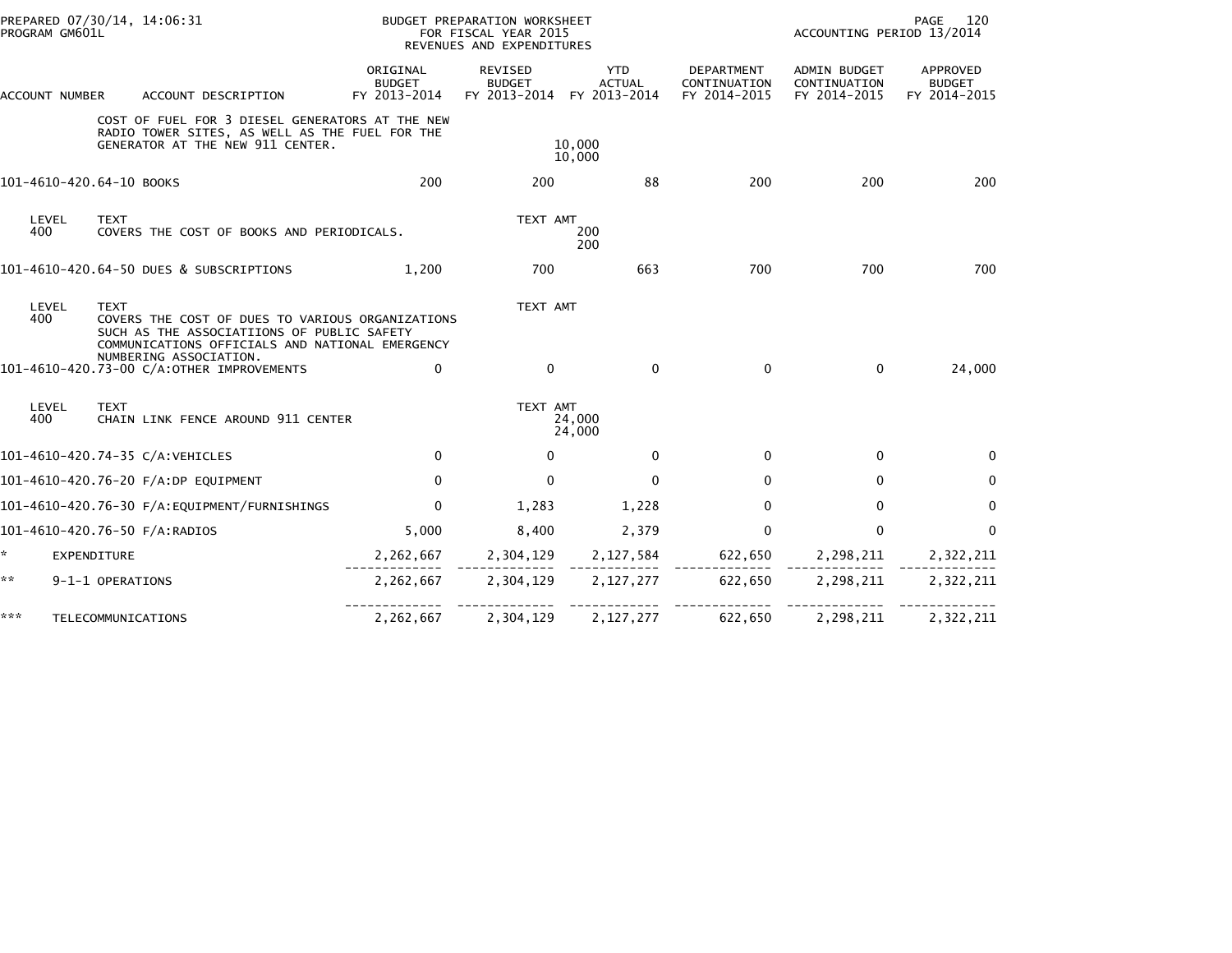| PREPARED 07/30/14, 14:06:31<br>PROGRAM GM601L |                                              |                                           | BUDGET PREPARATION WORKSHEET<br>FOR FISCAL YEAR 2015<br>REVENUES AND EXPENDITURES |                                             | 121<br>PAGE<br>ACCOUNTING PERIOD 13/2014   |                                              |                                           |  |
|-----------------------------------------------|----------------------------------------------|-------------------------------------------|-----------------------------------------------------------------------------------|---------------------------------------------|--------------------------------------------|----------------------------------------------|-------------------------------------------|--|
| ACCOUNT NUMBER                                | ACCOUNT DESCRIPTION                          | ORIGINAL<br><b>BUDGET</b><br>FY 2013-2014 | <b>REVISED</b><br><b>BUDGET</b><br>FY 2013-2014                                   | <b>YTD</b><br><b>ACTUAL</b><br>FY 2013-2014 | DEPARTMENT<br>CONTINUATION<br>FY 2014-2015 | ADMIN BUDGET<br>CONTINUATION<br>FY 2014-2015 | APPROVED<br><b>BUDGET</b><br>FY 2014-2015 |  |
|                                               |                                              | 52,852                                    | 53,602                                                                            | 52,348                                      | 0                                          | 53,381                                       | 53,381                                    |  |
|                                               |                                              | $\mathbf 0$                               | $\Omega$                                                                          |                                             | $\Omega$                                   |                                              |                                           |  |
|                                               |                                              |                                           |                                                                                   | 0                                           |                                            | 0                                            | $\mathbf{0}$                              |  |
| 101-4712-420.20-05 HEALTH INSURANCE           |                                              | 8,040                                     | 8,075                                                                             | 7,873                                       | $\Omega$                                   | 8,040                                        | 8,040                                     |  |
| 101-4712-420.20-10 MEDICARE TAX               |                                              | 767                                       | 767                                                                               | 745                                         | $\Omega$                                   | 774                                          | 774                                       |  |
| 101-4712-420.20-15 RETIREMENT                 |                                              | 3,738                                     | 3,788                                                                             | 3,701                                       | 0                                          | 3,774                                        | 3,774                                     |  |
|                                               | 101-4712-420.20-20 SOCIAL SECURITY TAX       | 3,277                                     | 4,277                                                                             | 3,185                                       | 0                                          | 3,309                                        | 3,309                                     |  |
|                                               | 101-4712-420.20-25 WORKERS COMPENSATION      | 235                                       | 235                                                                               | 209                                         | 0                                          | 213                                          | 213                                       |  |
|                                               | 101-4712-420.20-30 401(K) CONTRIBUTIONS      | 1,585                                     | 1,610                                                                             | 1,570                                       | $\Omega$                                   | 1,601                                        | 1,601                                     |  |
|                                               | 101-4712-420.33-50 PROGRAMMING SERVICES      | 12,000                                    | 12,000                                                                            | 7,500                                       | 12,000                                     | 12,000                                       | 12,000                                    |  |
|                                               | 101-4712-420.34-30 SERVICE & MAINTENANCE     | 29,000                                    | 29,000                                                                            | 25,795                                      | 29,000                                     | 29,000                                       | 29,000                                    |  |
| 101-4712-420.43-15 R&M:EQUIPMENT              |                                              | 500                                       | 150                                                                               | 0                                           | 500                                        | 500                                          | 500                                       |  |
| 101-4712-420.53-05 TELEPHONE                  |                                              | 500                                       | 1,150                                                                             | 1,017                                       | 1,150                                      | 1,150                                        | 1,150                                     |  |
| 101-4712-420.58-00 TRAVEL                     |                                              | 1,800                                     | 1,800                                                                             | 1,310                                       | 1,800                                      | 1,800                                        | 1,800                                     |  |
| 101-4712-420.59-00 TRAINING                   |                                              | 2,000                                     | 1,900                                                                             | 885                                         | 1,900                                      | 1,900                                        | 1,900                                     |  |
| 101-4712-420.61-05 SUPPLIES:OFFICE            |                                              | 300                                       | 200                                                                               | 58                                          | 200                                        | 200                                          | 200                                       |  |
| 101-4712-420.61-42 SUPPLIES:MAPPING           |                                              | 1,000                                     | 900                                                                               | 820                                         | 900                                        | 900                                          | 900                                       |  |
|                                               | 101-4712-420.61-95 SUPPLIES:OTHER SMALL EQMT | 300                                       | 300                                                                               | 143                                         | 300                                        | 300                                          | 300                                       |  |
|                                               | 101-4712-420.64-50 DUES & SUBSCRIPTIONS      | 200                                       | 200                                                                               | $\mathbf{0}$                                | 200                                        | 200                                          | 200                                       |  |
|                                               | 101-4712-420.74-90 C/A:OTHER EQUIPMENT       | $\mathbf 0$                               | $\mathbf 0$                                                                       | $\mathbf 0$                                 | 0                                          | $\mathbf 0$                                  | $\mathbf{0}$                              |  |
| ÷.<br><b>EXPENDITURE</b>                      |                                              | 118,094                                   | 119,954                                                                           | 107,159                                     | 47,950                                     | 119,042                                      | 119,042                                   |  |
| **<br>GIS IMPLEMENTATION                      |                                              | 118,094                                   | 119,954                                                                           | 107,159                                     | 47,950                                     | 119,042                                      | 119,042                                   |  |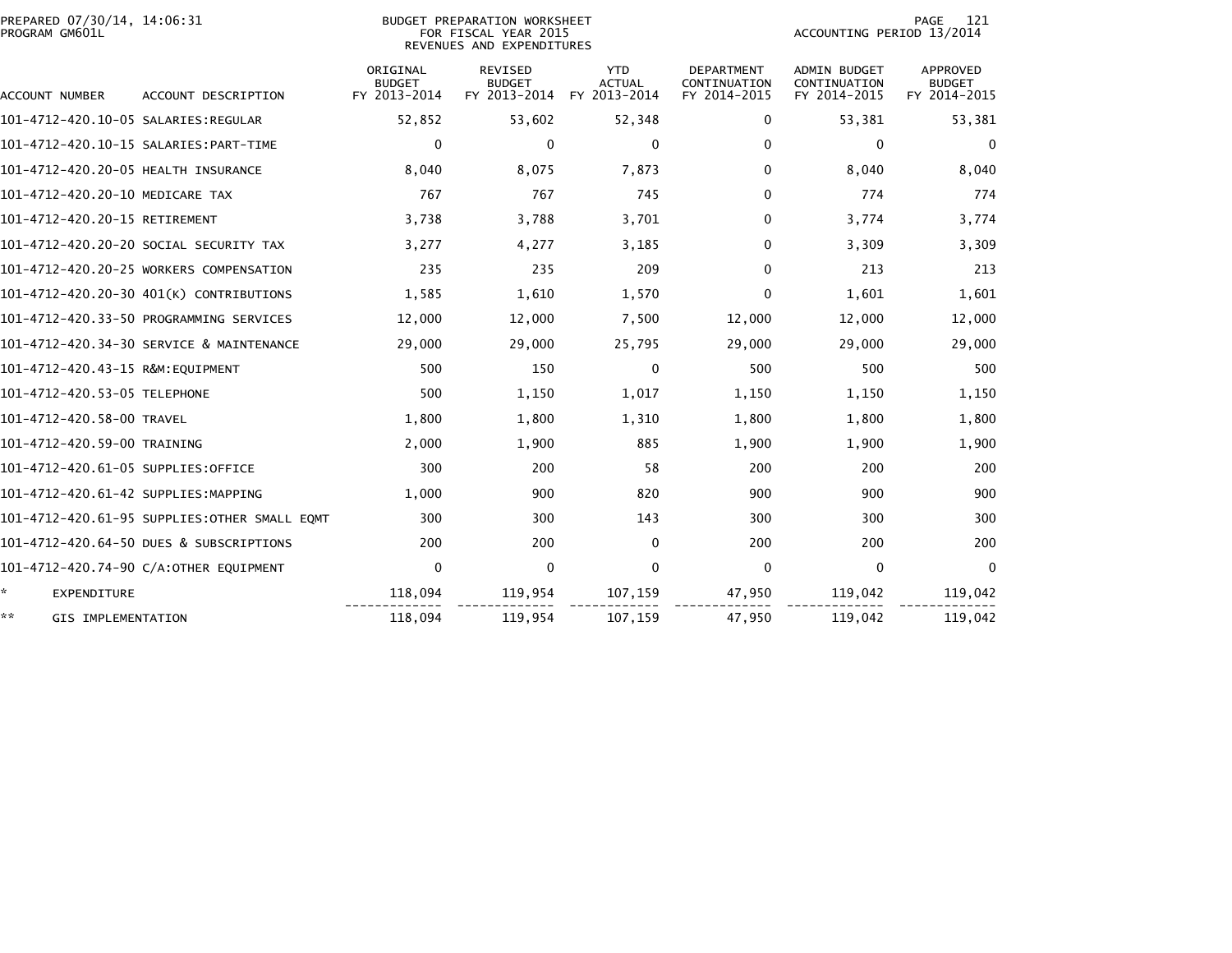| PREPARED 07/30/14, 14:06:31<br>PROGRAM GM601L |                                                 | <b>BUDGET PREPARATION WORKSHEET</b><br>FOR FISCAL YEAR 2015<br>REVENUES AND EXPENDITURES |                                                 |                                             |                                                   |                                                     | PAGE<br>122<br>ACCOUNTING PERIOD 13/2014  |  |  |
|-----------------------------------------------|-------------------------------------------------|------------------------------------------------------------------------------------------|-------------------------------------------------|---------------------------------------------|---------------------------------------------------|-----------------------------------------------------|-------------------------------------------|--|--|
| ACCOUNT NUMBER                                | ACCOUNT DESCRIPTION                             | ORIGINAL<br><b>BUDGET</b><br>FY 2013-2014                                                | <b>REVISED</b><br><b>BUDGET</b><br>FY 2013-2014 | <b>YTD</b><br><b>ACTUAL</b><br>FY 2013-2014 | <b>DEPARTMENT</b><br>CONTINUATION<br>FY 2014-2015 | <b>ADMIN BUDGET</b><br>CONTINUATION<br>FY 2014-2015 | APPROVED<br><b>BUDGET</b><br>FY 2014-2015 |  |  |
| 101-4725-325.34-00 MAP SALES                  |                                                 | $100 -$                                                                                  | $100 -$                                         | $290 -$                                     | $100 -$                                           | $100 -$                                             | $100 -$                                   |  |  |
|                                               | 101-4725-325.40-00 ORDINANCE COPY SALES         | $\mathbf{0}$                                                                             | $\Omega$                                        | $\Omega$                                    | $\mathbf{0}$                                      | 0                                                   | $\mathbf{0}$                              |  |  |
| 101-4725-325.52-00 ROAD SIGN SALES            |                                                 | $\mathbf{0}$                                                                             | $\mathbf{0}$                                    | $\Omega$                                    | $\Omega$                                          | $\Omega$                                            | $\Omega$                                  |  |  |
| 101-4725-353.29-00 CELL TOWER FEES            |                                                 | $7,000-$                                                                                 | $7,000-$                                        | $4,000-$                                    | $7,000-$                                          | $7,000-$                                            | $7,000-$                                  |  |  |
|                                               | 101-4725-353.46-00 EROSION CONTROL FEES         | 0                                                                                        | 0                                               | $\Omega$                                    | $\Omega$                                          | 0                                                   | 0                                         |  |  |
|                                               | 101-4725-353.48-00 EROSION CONTROL PENALTIES    | $\mathbf{0}$                                                                             | $\Omega$                                        | $\Omega$                                    | $\Omega$                                          | 0                                                   | $\Omega$                                  |  |  |
|                                               | 101-4725-353.77-00 PENALTIES AND INTEREST       | $\Omega$                                                                                 | $\mathbf{0}$                                    | $\mathbf{0}$                                | $\Omega$                                          | $\mathbf{0}$                                        | 0                                         |  |  |
| 101-4725-353.81-00 PLANNING FEES              |                                                 | $25,000 -$                                                                               | $25,000 -$                                      | $28,730-$                                   | $25,000-$                                         | $25,000-$                                           | $25,000 -$                                |  |  |
| <b>LEVEL</b><br><b>TEXT</b><br>400            | VERBAL COMMITTMENT FROM TOWN OF CHINA GROVE FOR |                                                                                          | TEXT AMT                                        |                                             |                                                   |                                                     |                                           |  |  |
| FY 14                                         | 101-4725-353.82-00 REZONING-VARIANCE FEES       | $1.500 -$                                                                                | $1,500-$                                        | $1,975-$                                    | $1,500-$                                          | $1,500-$                                            | $1,500-$                                  |  |  |
|                                               | 101-4725-353.86-00 SUBDIVISION REVIEW FEES      | $1,000-$                                                                                 | $1,000 -$                                       | $1,100-$                                    | $1,000-$                                          | $1,000-$                                            | $1,000-$                                  |  |  |
|                                               | 101-4725-389.06-00 DEMOLITION REIMBURSEMENT     | $\mathbf 0$                                                                              | $\mathbf{0}$                                    | $\Omega$                                    | $\Omega$                                          | 0                                                   | $\mathbf 0$                               |  |  |
| <b>REVENUE</b>                                |                                                 | $34.600 -$<br>266,855                                                                    | $34,600-$<br>269,955                            | $36,095-$<br>259,083                        | 34,600-<br>$\Omega$                               | $34,600-$<br>271,438                                | $34,600 -$<br>271,438                     |  |  |
| 101-4725-465.20-05 HEALTH INSURANCE           |                                                 | 48,240                                                                                   | 48,465                                          | 45,895                                      | $\Omega$                                          | 48,240                                              | 48,240                                    |  |  |
| 101-4725-465.20-10 MEDICARE TAX               |                                                 | 3,870                                                                                    | 3,870                                           | 3,586                                       | 0                                                 | 3,936                                               | 3,936                                     |  |  |
| 101-4725-465.20-15 RETIREMENT                 |                                                 | 18,867                                                                                   | 19,117                                          | 18,317                                      | 0                                                 | 19,191                                              | 19,191                                    |  |  |
|                                               | 101-4725-465.20-20 SOCIAL SECURITY TAX          | 16,546                                                                                   | 16,046                                          | 15,332                                      | 0                                                 | 16,829                                              | 16,829                                    |  |  |
|                                               | 101-4725-465.20-25 WORKERS COMPENSATION         | 5,964                                                                                    | 5,264                                           | 4,971                                       | $\Omega$                                          | 5,240                                               | 5,240                                     |  |  |
|                                               | 101-4725-465.20-30 401(K) CONTRIBUTIONS         | 8,006                                                                                    | 8,006                                           | 7,278                                       | 0                                                 | 8,143                                               | 8,143                                     |  |  |
|                                               |                                                 | 7,000                                                                                    | 7,000                                           | 0                                           | 7,000                                             | 7,000                                               | 7,000                                     |  |  |
| 101-4725-465.33-21 FORUM EXPENSE              |                                                 | 200                                                                                      | 200                                             | 96                                          | 200                                               | 200                                                 | 200                                       |  |  |
|                                               | 101-4725-465.34-30 SERVICE & MAINTENANCE        | 300                                                                                      | 300                                             | $\mathbf 0$                                 | 300                                               | 300                                                 | 300                                       |  |  |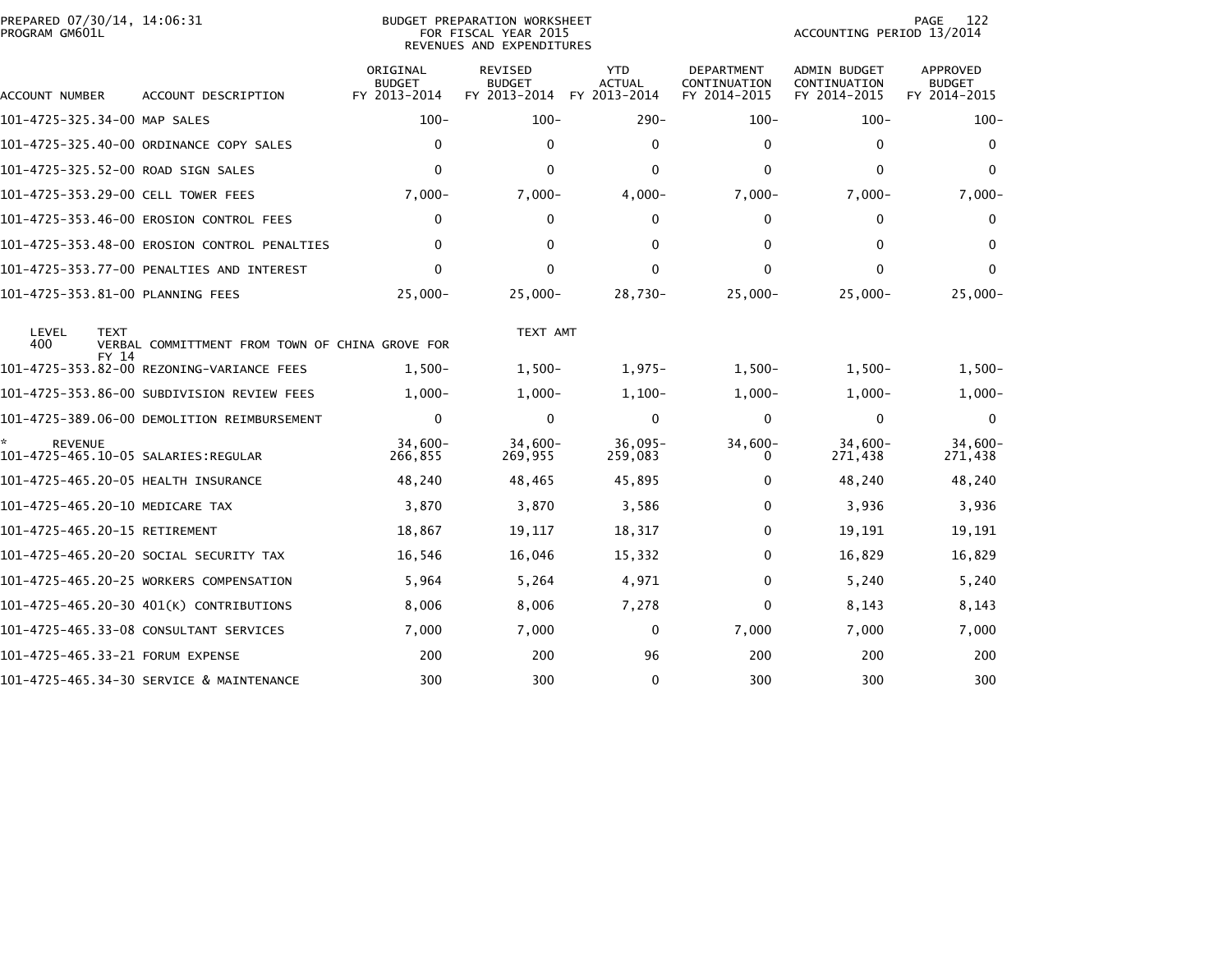| PREPARED 07/30/14, 14:06:31<br>PROGRAM GM601L |                                              |                                           | <b>BUDGET PREPARATION WORKSHEET</b><br>FOR FISCAL YEAR 2015<br>REVENUES AND EXPENDITURES | 123<br>PAGE<br>ACCOUNTING PERIOD 13/2014    |                                            |                                                     |                                           |
|-----------------------------------------------|----------------------------------------------|-------------------------------------------|------------------------------------------------------------------------------------------|---------------------------------------------|--------------------------------------------|-----------------------------------------------------|-------------------------------------------|
| ACCOUNT NUMBER                                | ACCOUNT DESCRIPTION                          | ORIGINAL<br><b>BUDGET</b><br>FY 2013-2014 | <b>REVISED</b><br><b>BUDGET</b><br>FY 2013-2014                                          | <b>YTD</b><br><b>ACTUAL</b><br>FY 2013-2014 | DEPARTMENT<br>CONTINUATION<br>FY 2014-2015 | <b>ADMIN BUDGET</b><br>CONTINUATION<br>FY 2014-2015 | APPROVED<br><b>BUDGET</b><br>FY 2014-2015 |
| 101-4725-465.43-15 R&M:EQUIPMENT              |                                              | 300                                       | 240                                                                                      | 0                                           | 300                                        | 300                                                 | 300                                       |
| 101-4725-465.43-20 R&M:VEHICLES               |                                              | 1,000                                     | 1,000                                                                                    | 104                                         | 1,000                                      | 1,000                                               | 1,000                                     |
|                                               | 101-4725-465.50-07 COST PER COPY PROGRAM     | 1,500                                     | 1,500                                                                                    | 490                                         | 1,500                                      | 1,500                                               | 1,500                                     |
| 101-4725-465.50-50 REG OF DEEDS               |                                              | 0                                         | 0                                                                                        | 0                                           | 0                                          | 0                                                   | 0                                         |
| 101-4725-465.53-05 TELEPHONE                  |                                              | 2,000                                     | 2,700                                                                                    | 2,619                                       | 2,700                                      | 3,200                                               | 3,200                                     |
| 101-4725-465.54-00 ADVERTISING                |                                              | 2,400                                     | 2,400                                                                                    | 2,243                                       | 2,400                                      | 2,400                                               | 2,400                                     |
| 101-4725-465.55-00 PRINTING                   |                                              | 700                                       | 700                                                                                      | 689                                         | 700                                        | 700                                                 | 700                                       |
| 101-4725-465.56-00 UNIFORMS                   |                                              | 300                                       | 300                                                                                      | 65                                          | 250                                        | 250                                                 | 250                                       |
| 101-4725-465.57-00 POSTAGE                    |                                              | 1,500                                     | 1,500                                                                                    | 982                                         | 1,500                                      | 1,500                                               | 1,500                                     |
| 101-4725-465.58-00 TRAVEL                     |                                              | 2,800                                     | 2,800                                                                                    | 2,046                                       | 2,800                                      | 2,800                                               | 2,800                                     |
| 101-4725-465.59-00 TRAINING                   |                                              | 2,000                                     | 2,000                                                                                    | 1,217                                       | 2,000                                      | 2,000                                               | 2,000                                     |
| 101-4725-465.61-05 SUPPLIES:OFFICE            |                                              | 3,000                                     | 3,000                                                                                    | 2,492                                       | 3,000                                      | 3,000                                               | 3,000                                     |
|                                               |                                              | 1,000                                     | 710                                                                                      | 705                                         | 650                                        | 650                                                 | 650                                       |
|                                               | 101-4725-465.62-20 MOTOR FUEL & LUBRICANTS   | 3,000                                     | 2,650                                                                                    | 1,059                                       | 2,650                                      | 2,650                                               | 2,650                                     |
| 101-4725-465.64-10 BOOKS                      |                                              | 500                                       | 500                                                                                      | $\Omega$                                    | 500                                        | 500                                                 | 500                                       |
|                                               | 101-4725-465.64-50 DUES & SUBSCRIPTIONS      | 1,500                                     | 1,500                                                                                    | 1,030                                       | 1,500                                      | 1,500                                               | 1,500                                     |
| 101-4725-465.74-35 C/A:VEHICLES               |                                              | 28,000                                    | 28,000                                                                                   | 26,933                                      | 0                                          | 0                                                   | $\bf{0}$                                  |
|                                               | 101-4725-465.82-05 ABANDONED MFG HOME REMOVL | 3,000                                     | 3,000                                                                                    | $\mathbf{0}$                                | 3,000                                      | 3,000                                               | 3,000                                     |
|                                               |                                              | 4,000                                     | 4,000                                                                                    | 0                                           | 4,000                                      | 4,000                                               | 4,000                                     |
| 101-4725-465.82-16 CENSUS COUNTS              |                                              | 200                                       | 200                                                                                      | 0                                           | 0                                          | 0                                                   | $\bf{0}$                                  |
|                                               | 101-4725-465.82-55 PHASE 1 - LAND USE PLAN   | 0                                         | $\mathbf{0}$                                                                             | 0                                           | $\mathbf{0}$                               | $\mathbf{0}$                                        | $\Omega$                                  |
| 101-4725-465.90-39 SALES & USE TAX            |                                              | $\mathbf{0}$                              | $\Omega$                                                                                 | $\Omega$                                    | $\mathbf{0}$                               | $\mathbf{0}$                                        | $\mathbf{0}$                              |
| ×.<br><b>EXPENDITURE</b>                      |                                              | 434,548                                   | 436,923                                                                                  | 397,232                                     | 37,950                                     | 411,467                                             | 411,467                                   |
| **<br>PLANNING                                |                                              | 399,948                                   | 402,323                                                                                  | 361,137                                     | 3,350                                      | 376,867                                             | 376,867                                   |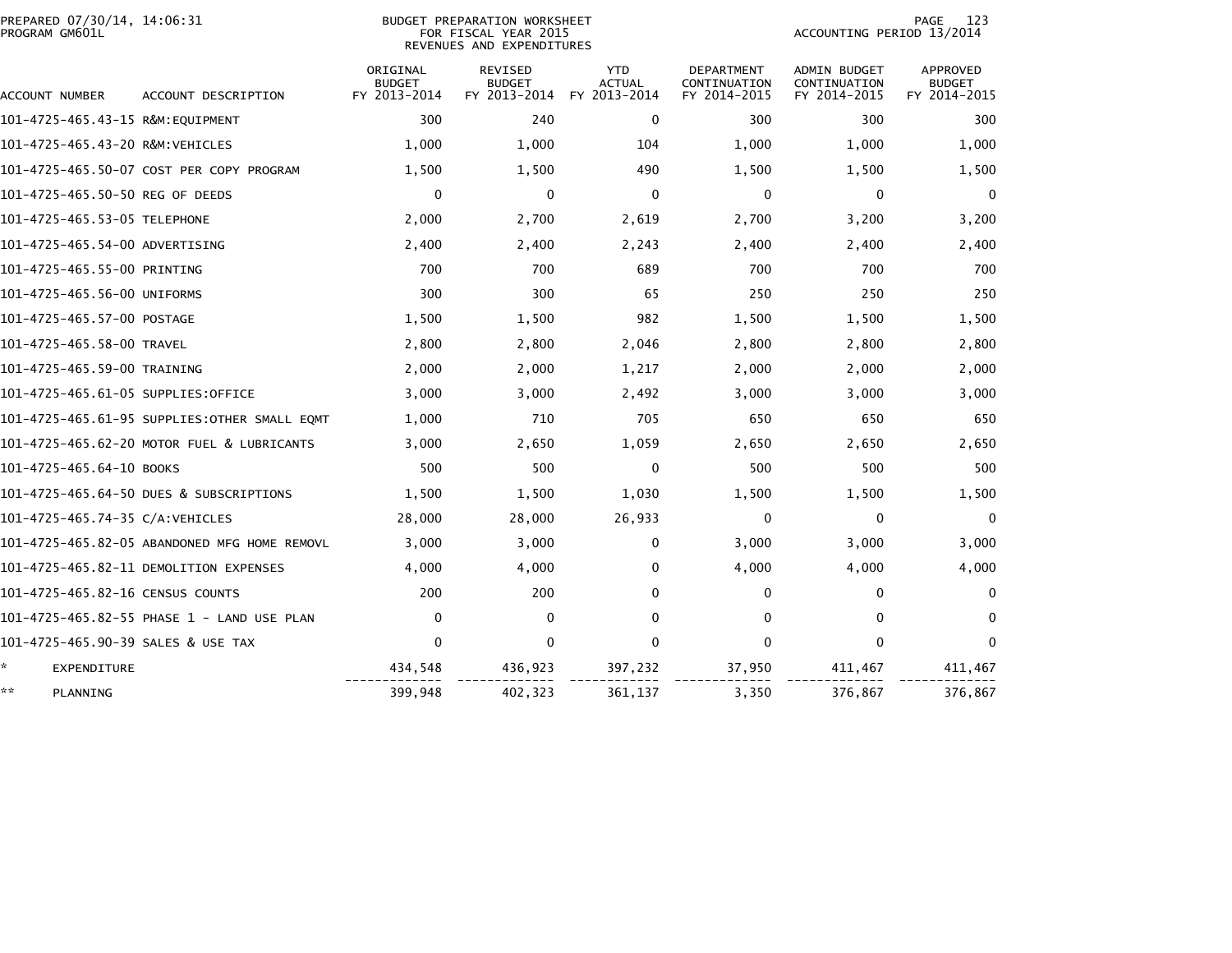| PREPARED 07/30/14, 14:06:31<br>PROGRAM GM601L |                     | <b>BUDGET</b>                             | PREPARATION WORKSHEET<br>FOR FISCAL YEAR 2015<br>REVENUES AND EXPENDITURES |                                      |                                                   | 124<br>PAGE<br>ACCOUNTING PERIOD 13/2014     |                                                     |  |  |
|-----------------------------------------------|---------------------|-------------------------------------------|----------------------------------------------------------------------------|--------------------------------------|---------------------------------------------------|----------------------------------------------|-----------------------------------------------------|--|--|
| ACCOUNT NUMBER                                | ACCOUNT DESCRIPTION | ORIGINAL<br><b>BUDGET</b><br>FY 2013-2014 | REVISED<br><b>BUDGET</b><br>FY 2013-2014                                   | YTD<br><b>ACTUAL</b><br>FY 2013-2014 | <b>DEPARTMENT</b><br>CONTINUATION<br>FY 2014-2015 | ADMIN BUDGET<br>CONTINUATION<br>FY 2014-2015 | APPROVED<br><b>BUDGET</b><br>2014-2015<br><b>EV</b> |  |  |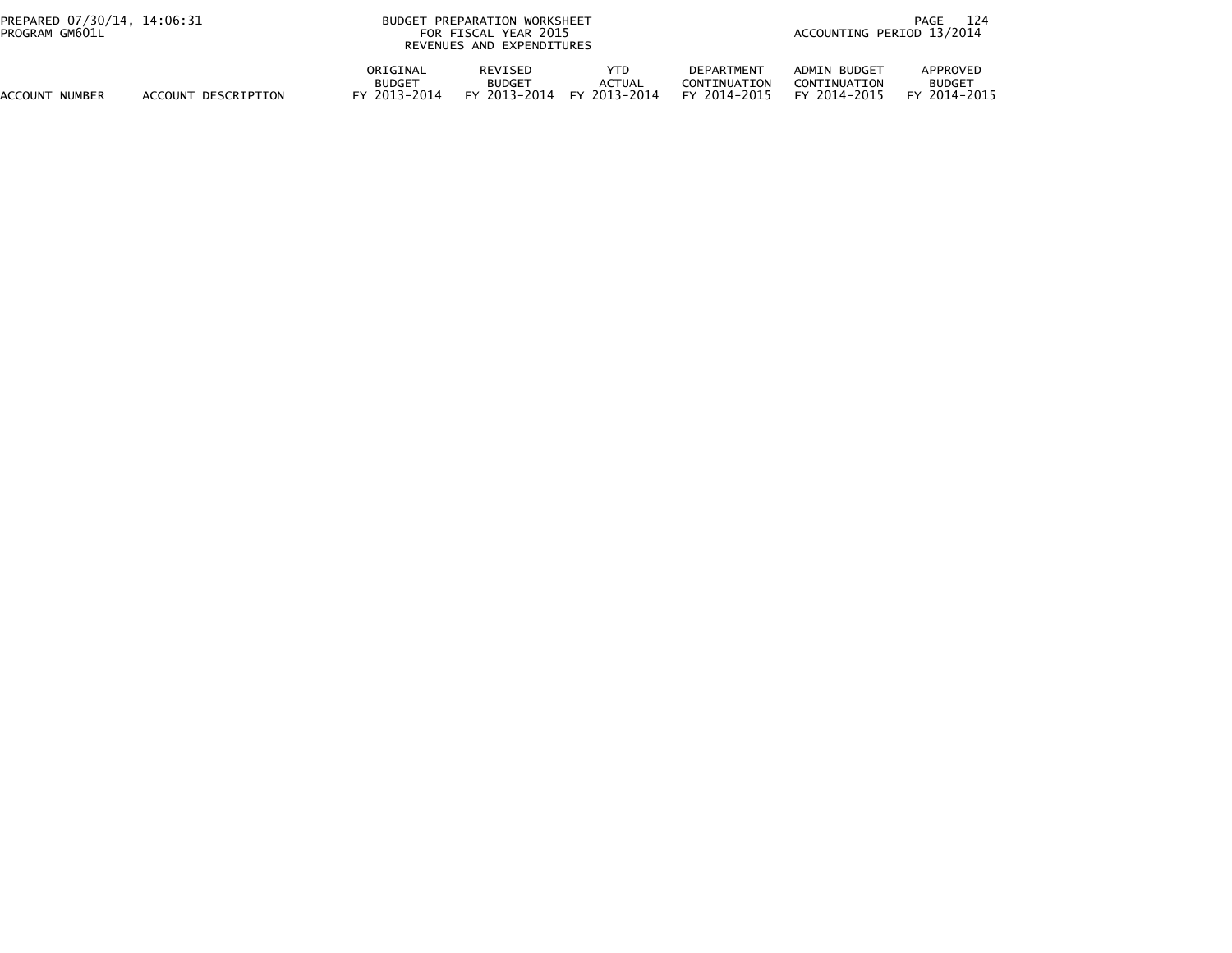| PROGRAM GM601L           | PREPARED 07/30/14, 14:06:31                      |                                           | BUDGET PREPARATION WORKSHEET<br>FOR FISCAL YEAR 2015<br>REVENUES AND EXPENDITURES |                                             |                                            | ACCOUNTING PERIOD 13/2014                    | 125<br>PAGE                               |
|--------------------------|--------------------------------------------------|-------------------------------------------|-----------------------------------------------------------------------------------|---------------------------------------------|--------------------------------------------|----------------------------------------------|-------------------------------------------|
| ACCOUNT NUMBER           | ACCOUNT DESCRIPTION                              | ORIGINAL<br><b>BUDGET</b><br>FY 2013-2014 | REVISED<br><b>BUDGET</b><br>FY 2013-2014                                          | <b>YTD</b><br><b>ACTUAL</b><br>FY 2013-2014 | DEPARTMENT<br>CONTINUATION<br>FY 2014-2015 | ADMIN BUDGET<br>CONTINUATION<br>FY 2014-2015 | APPROVED<br><b>BUDGET</b><br>FY 2014-2015 |
|                          | 101-4750-320.10-00 BUILDING PERMITS              | $400,000 -$                               | 406,000-                                                                          | 552,565-                                    | 400,000-                                   | 450,000-                                     | 450,000-                                  |
| <b>REVENUE</b>           |                                                  | 400,000-<br>476,748                       | 406,000-<br>476,748                                                               | 552,565-<br>430,398                         | $400,000 -$<br>0                           | 450,000-<br>487,703                          | 450,000-<br>487,703                       |
|                          | 101-4750-424.20-05 HEALTH INSURANCE              | 80,400                                    | 80,400                                                                            | 69,177                                      | 0                                          | 80,400                                       | 80,400                                    |
|                          | 101-4750-424.20-10 MEDICARE TAX                  | 6,914                                     | 6,914                                                                             | 5,779                                       | 0                                          | 7,072                                        | 7,072                                     |
|                          | 101-4750-424.20-15 RETIREMENT                    | 33,706                                    | 33,706                                                                            | 30,429                                      | 0                                          | 34,481                                       | 34,481                                    |
|                          | 101-4750-424.20-20 SOCIAL SECURITY TAX           | 29,558                                    | 29,558                                                                            | 24,709                                      | 0                                          | 30,238                                       | 30,238                                    |
|                          | 101-4750-424.20-25 WORKERS COMPENSATION          | 12,128                                    | 12,128                                                                            | 9,222                                       | 0                                          | 10,574                                       | 10,574                                    |
|                          | 101-4750-424.20-30 401(K) CONTRIBUTIONS          | 14,302                                    | 14,302                                                                            | 12,347                                      | 0                                          | 14,631                                       | 14,631                                    |
|                          | 101-4750-424.33-00 OTHER PROFESSIONAL SRVCS      | $\mathbf 0$                               | $\mathbf 0$                                                                       | $\mathbf{0}$                                | 1,500                                      | 3,000                                        | 3,000                                     |
| LEVEL<br>400             | <b>TEXT</b><br>CONSULTING ARICHTECT IF NECESSARY |                                           | TEXT AMT                                                                          | 3,000<br>3,000                              |                                            |                                              |                                           |
|                          | 101-4750-424.43-15 R&M:EQUIPMENT                 | 100                                       | 50                                                                                | $\mathbf{0}$                                | 100                                        | 100                                          | 100                                       |
|                          | 101-4750-424.43-20 R&M:VEHICLES                  | 4,000                                     | 4,000                                                                             | 1,588                                       | 4,000                                      | 4,000                                        | 4,000                                     |
|                          | 101-4750-424.50-07 COST PER COPY PROGRAM         | 1,500                                     | 1,500                                                                             | 760                                         | 1,500                                      | 1,500                                        | 1,500                                     |
|                          | 101-4750-424.53-05 TELEPHONE                     | 12,000                                    | 12,000                                                                            | 7,058                                       | 12,000                                     | 10,000                                       | 10,000                                    |
|                          | 101-4750-424.56-00 UNIFORMS                      | 2,400                                     | 2,400                                                                             | 1,436                                       | 2,400                                      | 2,400                                        | 2,400                                     |
|                          | 101-4750-424.57-00 POSTAGE                       | 400                                       | 400                                                                               | 11                                          | 400                                        | 400                                          | 400                                       |
|                          | 101-4750-424.58-00 TRAVEL                        | 1,500                                     | 1,500                                                                             | 1,427                                       | 1,500                                      | 2,500                                        | 2,500                                     |
|                          | 101-4750-424.59-00 TRAINING                      | 4,000                                     | 4,100                                                                             | 2,141                                       | 4,000                                      | 4,000                                        | 4,000                                     |
|                          | 101-4750-424.61-05 SUPPLIES:OFFICE               | 4,500                                     | 4,500                                                                             | 2,581                                       | 4,500                                      | 4,500                                        | 4,500                                     |
|                          | 101-4750-424.61-95 SUPPLIES:OTHER SMALL EQMT     | 1,000                                     | 1,531                                                                             | 1,526                                       | 1,000                                      | 1,000                                        | 1,000                                     |
|                          | 101-4750-424.62-20 MOTOR FUEL & LUBRICANTS       | 25,000                                    | 25,000                                                                            | 18,087                                      | 25,000                                     | 23,000                                       | 23,000                                    |
| 101-4750-424.64-10 BOOKS |                                                  | 2,000                                     | 3,000                                                                             | 2,500                                       | 2,000                                      | 2,000                                        | 2,000                                     |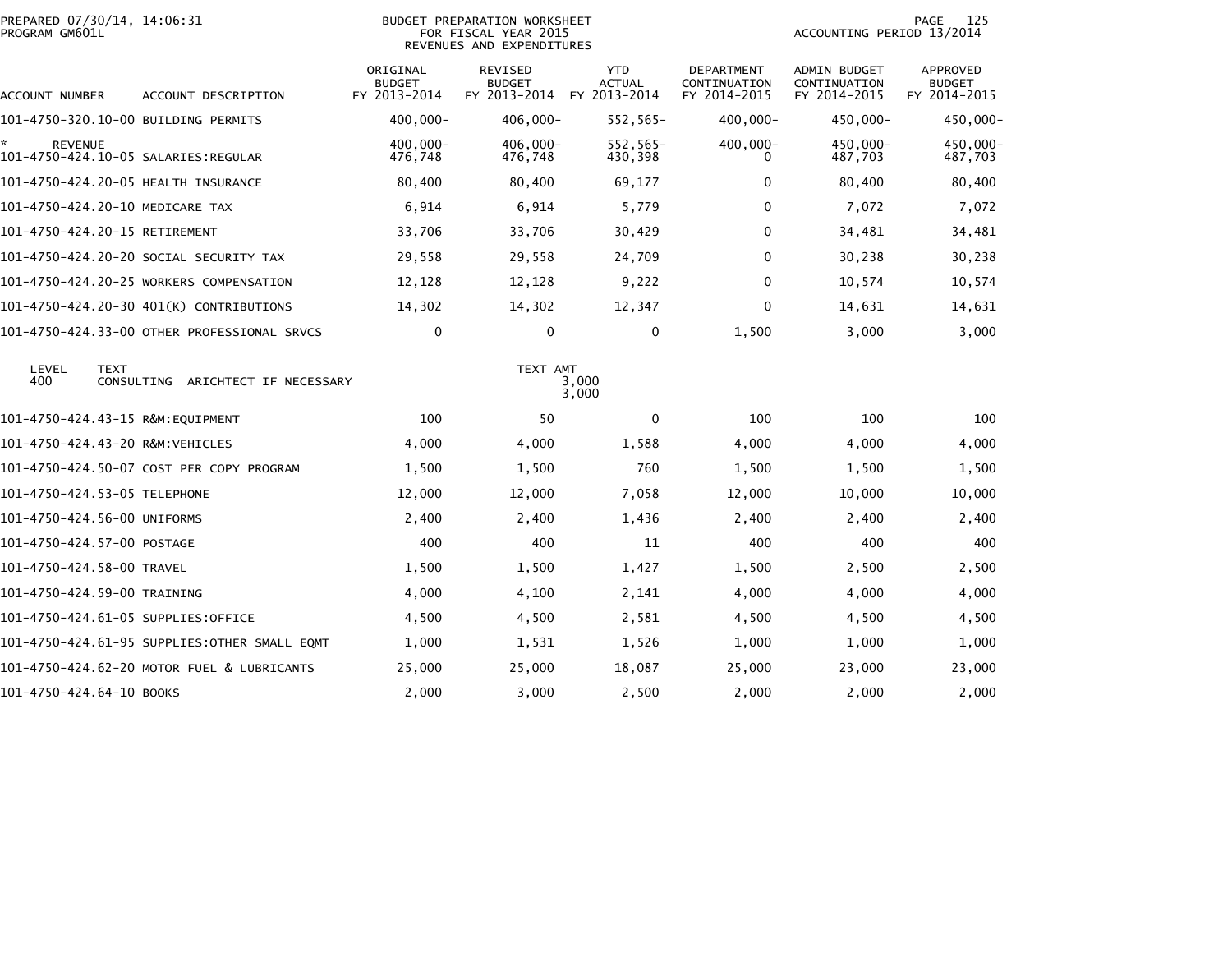|     | PREPARED 07/30/14, 14:06:31<br>PROGRAM GM601L |                                          |                                           | BUDGET PREPARATION WORKSHEET<br>FOR FISCAL YEAR 2015<br>REVENUES AND EXPENDITURES | 126<br>PAGE<br>ACCOUNTING PERIOD 13/2014 |                                                   |                                                     |                                           |
|-----|-----------------------------------------------|------------------------------------------|-------------------------------------------|-----------------------------------------------------------------------------------|------------------------------------------|---------------------------------------------------|-----------------------------------------------------|-------------------------------------------|
|     | ACCOUNT NUMBER                                | ACCOUNT DESCRIPTION                      | ORIGINAL<br><b>BUDGET</b><br>FY 2013-2014 | REVISED<br><b>BUDGET</b><br>FY 2013-2014                                          | YTD.<br><b>ACTUAL</b><br>FY 2013-2014    | <b>DEPARTMENT</b><br>CONTINUATION<br>FY 2014-2015 | <b>ADMIN BUDGET</b><br>CONTINUATION<br>FY 2014-2015 | APPROVED<br><b>BUDGET</b><br>FY 2014-2015 |
|     |                                               | 101-4750-424.64-50 DUES & SUBSCRIPTIONS  | 1,500                                     | 1,350                                                                             | 425                                      | 1,500                                             | 1,500                                               | 1,500                                     |
|     |                                               | 101-4750-424.74-35 C/A:VEHICLES          | 0                                         | 0                                                                                 | 0                                        | 0                                                 | 0                                                   | 0                                         |
|     |                                               | 101-4750-424.76-20 F/A:DP EQUIPMENT      | 0                                         | $\Omega$                                                                          | 0                                        | 0                                                 | 0                                                   | 0                                         |
|     |                                               |                                          | 6,838                                     | 5,207                                                                             | 0                                        | 1,500                                             | 1,500                                               | 1,500                                     |
|     |                                               | 101-4750-424.90-16 BANK FEES:CREDIT CARD | 12,000                                    | 18,200                                                                            | 12,176                                   | 12,000                                            | 15,000                                              | 15,000                                    |
| *   | EXPENDITURE                                   |                                          | 732,494                                   | 738,494                                                                           | 633,777                                  | 74,900                                            | 741,499                                             | 741,499                                   |
| **  | <b>INSPECTIONS</b>                            |                                          | 332,494                                   | 332,494                                                                           | 81,212                                   | $325,100 -$                                       | 291,499                                             | 291,499                                   |
| *** | ENVIRONMENTAL SERVICES                        |                                          | 850,536                                   | 854,771                                                                           | 549,508                                  | 273,800-                                          | 787,408                                             | 787,408                                   |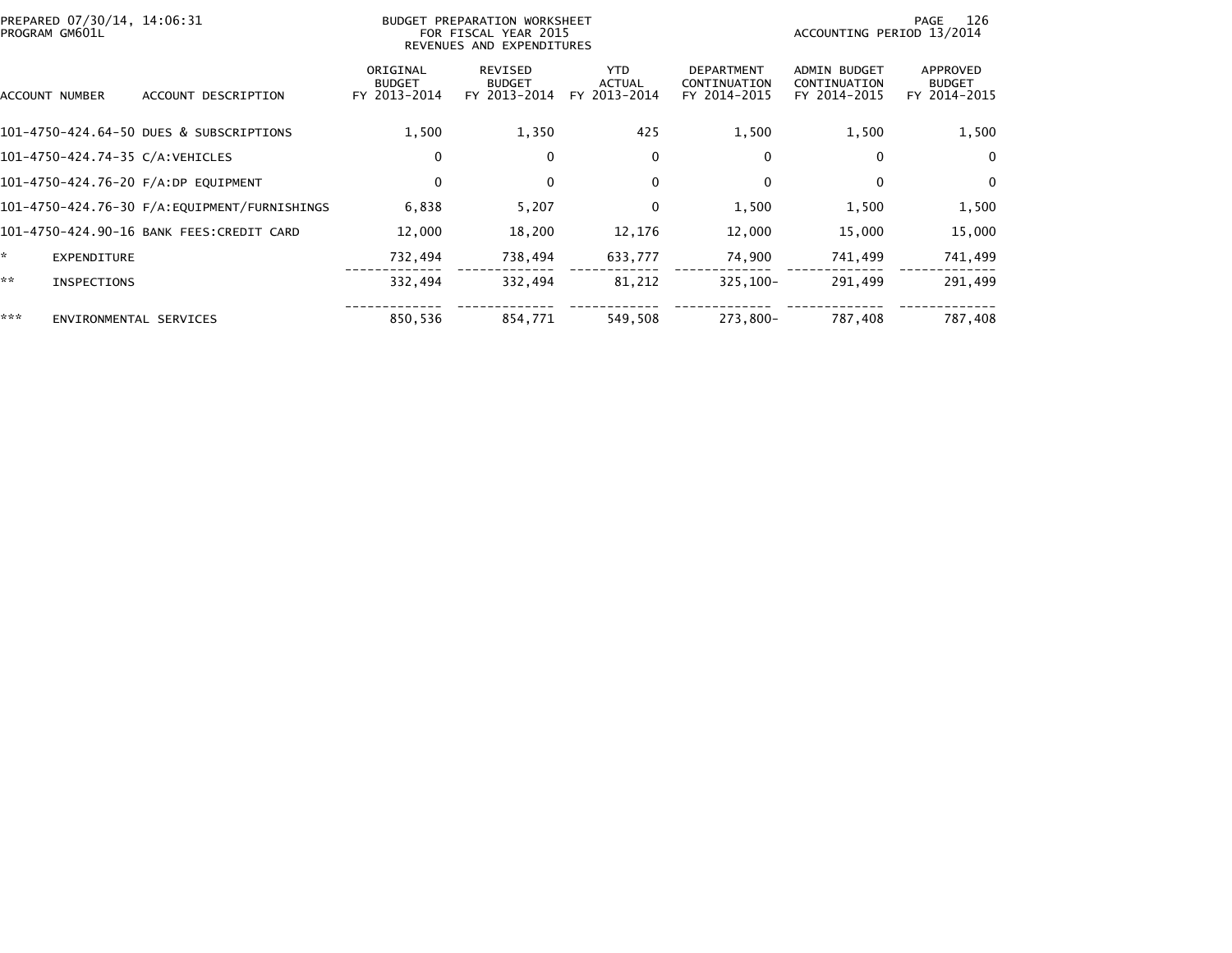| PROGRAM GM601L | PREPARED 07/30/14, 14:06:31                 | BUDGET PREPARATION WORKSHEET<br>FOR FISCAL YEAR 2015<br>REVENUES AND EXPENDITURES |                                          |                                      |                                                   | -127<br>PAGE<br>ACCOUNTING PERIOD 13/2014    |                                           |  |
|----------------|---------------------------------------------|-----------------------------------------------------------------------------------|------------------------------------------|--------------------------------------|---------------------------------------------------|----------------------------------------------|-------------------------------------------|--|
| ACCOUNT NUMBER | ACCOUNT DESCRIPTION                         | ORIGINAL<br><b>BUDGET</b><br>FY 2013-2014                                         | REVISED<br><b>BUDGET</b><br>FY 2013-2014 | <b>YTD</b><br>ACTUAL<br>FY 2013-2014 | <b>DEPARTMENT</b><br>CONTINUATION<br>FY 2014-2015 | ADMIN BUDGET<br>CONTINUATION<br>FY 2014-2015 | APPROVED<br><b>BUDGET</b><br>FY 2014-2015 |  |
|                | 101-4810-465.83-44 OCCUPANCY TAX REMITTANCE | 316.800                                                                           | 356,800                                  | 311,794                              | 0                                                 | 326,700                                      | 326,700                                   |  |
| EXPENDITURE    |                                             | 316.800                                                                           | 356,800                                  | 311.794                              | 0                                                 | 326.700                                      | 326,700                                   |  |
| **             | CONV & VISIT BUREAU                         | 316,800                                                                           | 356,800                                  | 311,794                              | 0                                                 | 326.700                                      | 326,700                                   |  |
| ***            | <b>RELATED UNITS</b>                        | 316,800                                                                           | 356,800                                  | 311,794                              | 0                                                 | 326,700                                      | 326,700                                   |  |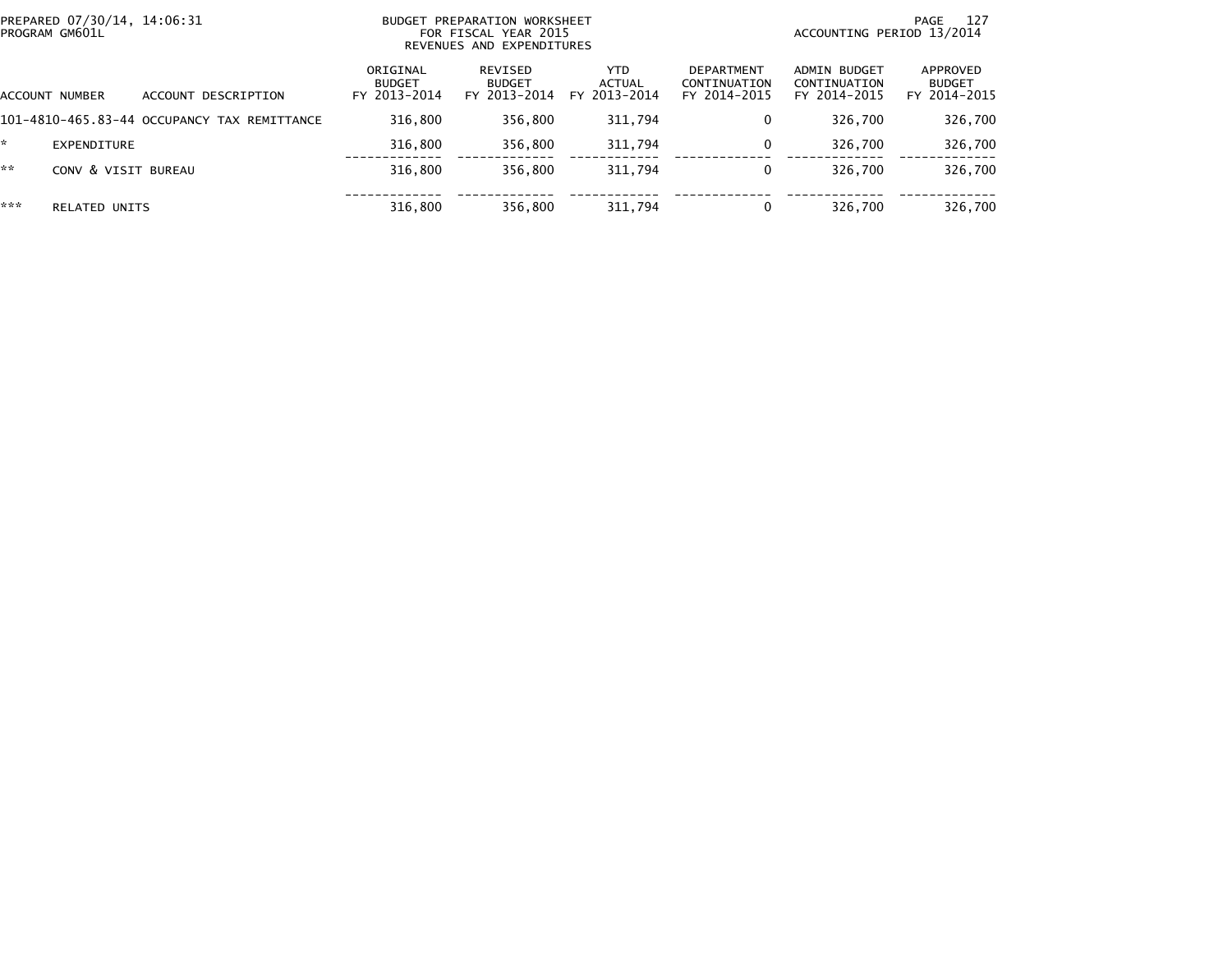| PREPARED 07/30/14, 14:06:31<br>PROGRAM GM601L                               |                                           | <b>BUDGET PREPARATION WORKSHEET</b><br>FOR FISCAL YEAR 2015<br>REVENUES AND EXPENDITURES | 128<br>PAGE<br>ACCOUNTING PERIOD 13/2014    |                                                   |                                                     |                                           |
|-----------------------------------------------------------------------------|-------------------------------------------|------------------------------------------------------------------------------------------|---------------------------------------------|---------------------------------------------------|-----------------------------------------------------|-------------------------------------------|
| ACCOUNT DESCRIPTION<br>ACCOUNT NUMBER                                       | ORIGINAL<br><b>BUDGET</b><br>FY 2013-2014 | <b>REVISED</b><br><b>BUDGET</b><br>FY 2013-2014                                          | <b>YTD</b><br><b>ACTUAL</b><br>FY 2013-2014 | <b>DEPARTMENT</b><br>CONTINUATION<br>FY 2014-2015 | <b>ADMIN BUDGET</b><br>CONTINUATION<br>FY 2014-2015 | APPROVED<br><b>BUDGET</b><br>FY 2014-2015 |
| 101-4950-395.00-00 FUND BALANCE APPR-RESTR                                  | $\mathbf 0$                               | $\mathbf 0$                                                                              | 0                                           | 0                                                 | 0                                                   | 0                                         |
| *<br><b>REVENUE</b>                                                         | $\mathbf 0$<br>200                        | $\mathbf 0$<br>200                                                                       | 0<br>$\Omega$                               | 0<br>220                                          | $\mathbf{0}$<br>250                                 | 0<br>250                                  |
| 101-4950-465.33-17 CONTRACTED SERVICES                                      | 226,600                                   | 226,600                                                                                  | 157,191                                     | 226,600                                           | 226,600                                             | 227,500                                   |
| LEVEL<br><b>TEXT</b><br>400<br>CONTINUATION<br>UPGRADE PT PROGRAM ASSISTANT |                                           | TEXT AMT                                                                                 | 226,600<br>900<br>227,500                   |                                                   |                                                     |                                           |
| 101-4950-465.34-30 SERVICE & MAINTENANCE                                    | $\mathbf 0$                               | 0                                                                                        | $\mathbf 0$                                 | $\mathbf{0}$                                      | $\mathbf 0$                                         | 0                                         |
|                                                                             | 700                                       | 700                                                                                      | 125                                         | 700                                               | 700                                                 | 700                                       |
| 101-4950-465.43-20 R&M:VEHICLES                                             | $\mathbf 0$                               | $\Omega$                                                                                 | $\Omega$                                    | $\Omega$                                          | $\Omega$                                            | $\Omega$                                  |
| 101-4950-465.44-45 RENT:POSTAGE METER                                       | 1,400                                     | 1,400                                                                                    | 1,129                                       | 1,400                                             | 1,400                                               | 1,400                                     |
| 101-4950-465.50-07 COST PER COPY PROGRAM                                    | 4,000                                     | 4,000                                                                                    | 1,871                                       | 4,000                                             | 4,000                                               | 4,000                                     |
| 101-4950-465.53-05 TELEPHONE                                                | 900                                       | 900                                                                                      | 757                                         | 850                                               | 900                                                 | 900                                       |
| 101-4950-465.55-00 PRINTING                                                 | 2,000                                     | 2,000                                                                                    | 675                                         | 2,000                                             | 2,000                                               | 2,000                                     |
| 101-4950-465.58-00 TRAVEL                                                   | 9,400                                     | 9,400                                                                                    | 3,509                                       | 9,400                                             | 9,400                                               | 9,400                                     |
| 101-4950-465.59-00 TRAINING                                                 | 1,500                                     | 1,500                                                                                    | 931                                         | 1,500                                             | 1,500                                               | 1,500                                     |
| 101–4950–465.61–05 SUPPLIES:OFFICE                                          | 5,500                                     | 5,500                                                                                    | 4,255                                       | 6,000                                             | 6,000                                               | 6,000                                     |
| 101–4950–465.61–15 SUPPLIES:EDUCATIONAL                                     | 400                                       | 400                                                                                      | 202                                         | 400                                               | 400                                                 | 400                                       |
| 101-4950-465.61-95 SUPPLIES:OTHER SMALL EQMT                                | 500                                       | 610                                                                                      | 580                                         | 500                                               | 500                                                 | 500                                       |
| 101-4950-465.62-20 MOTOR FUEL & LUBRICANTS                                  | $\mathbf 0$                               | $\mathbf{0}$                                                                             | 0                                           | $\mathbf{0}$                                      | $\Omega$                                            | $\Omega$                                  |
| 101-4950-465.64-10 BOOKS                                                    | 300                                       | 300                                                                                      | 282                                         | 300                                               | 300                                                 | 300                                       |
| 101-4950-465.64-50 DUES & SUBSCRIPTIONS                                     | 1,400                                     | 1,400                                                                                    | 911                                         | 1,400                                             | 1,400                                               | 1,400                                     |
| 101-4950-465.76-20 F/A:DP EQUIPMENT                                         | 1,500                                     | 1,390                                                                                    | 610                                         | 1,500                                             | 1,500                                               | 1,500                                     |
| 101–4950–465.76–30 F/A:EQUIPMENT/FURNISHINGS                                | 1,200                                     | 1,200                                                                                    | 0                                           | 1,200                                             | 1,200                                               | 3,300                                     |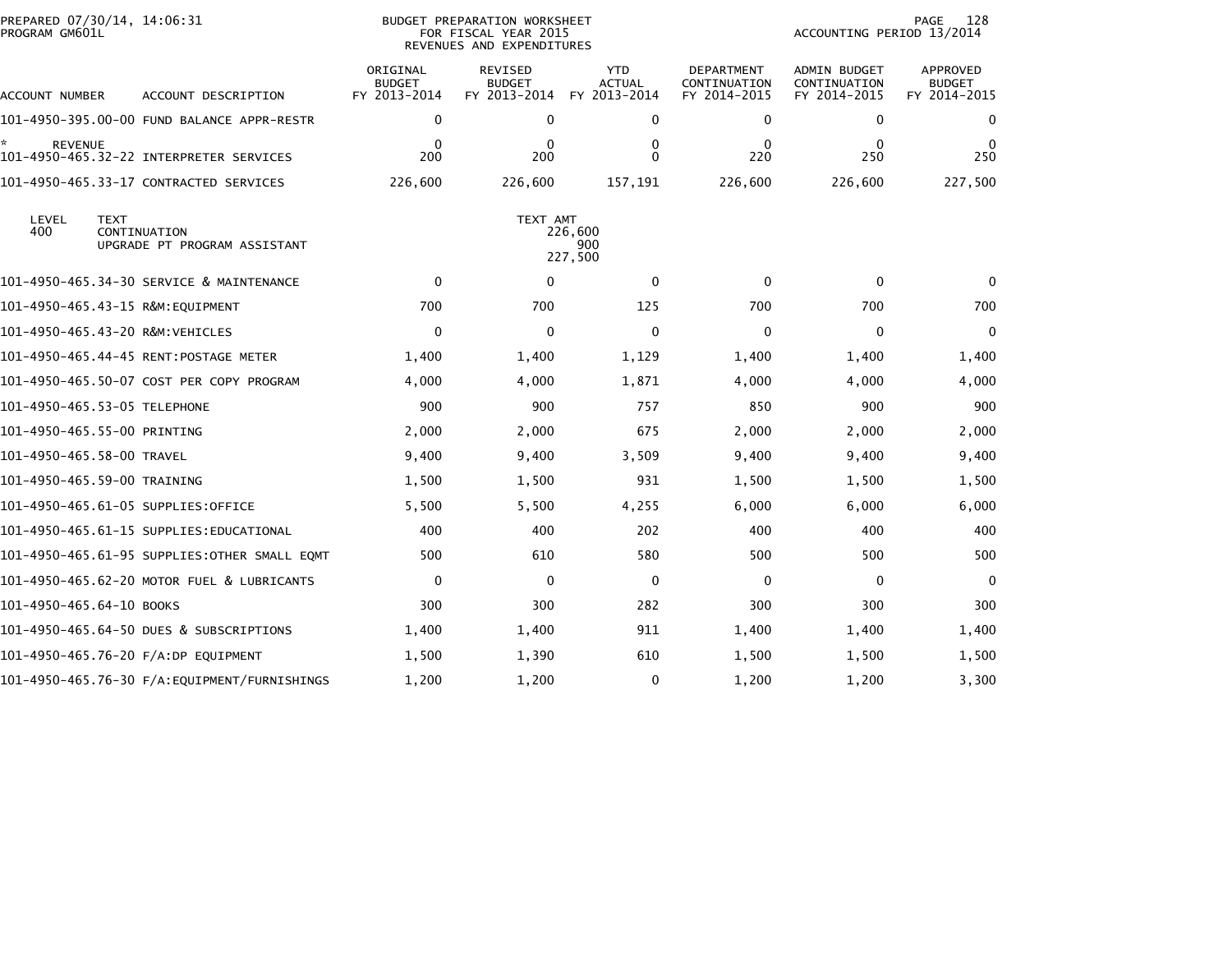| PREPARED 07/30/14, 14:06:31<br>PROGRAM GM601L |                             |                                        |                                           | BUDGET PREPARATION WORKSHEET<br>FOR FISCAL YEAR 2015<br>REVENUES AND EXPENDITURES |                                       |                                            |                                              | 129<br>PAGE<br>ACCOUNTING PERIOD 13/2014  |  |
|-----------------------------------------------|-----------------------------|----------------------------------------|-------------------------------------------|-----------------------------------------------------------------------------------|---------------------------------------|--------------------------------------------|----------------------------------------------|-------------------------------------------|--|
|                                               | ACCOUNT NUMBER              | ACCOUNT DESCRIPTION                    | ORIGINAL<br><b>BUDGET</b><br>FY 2013-2014 | REVISED<br><b>BUDGET</b><br>FY 2013-2014                                          | YTD.<br><b>ACTUAL</b><br>FY 2013-2014 | DEPARTMENT<br>CONTINUATION<br>FY 2014-2015 | ADMIN BUDGET<br>CONTINUATION<br>FY 2014-2015 | APPROVED<br><b>BUDGET</b><br>FY 2014-2015 |  |
|                                               | LEVEL<br><b>TEXT</b><br>400 | CONTINUATION<br>LIVESTOCK WEIGH SCALES |                                           | TEXT AMT                                                                          | 1,200<br>2,100<br>3,300               |                                            |                                              |                                           |  |
|                                               | EXPENDITURE                 |                                        | 257,500                                   | 257.500                                                                           | 173.028                               | 257,970                                    | 258.050                                      | 261,050                                   |  |
| **                                            | ADMINISTRATION              |                                        | 257,500                                   | 257,500                                                                           | 173,028                               | 257,970                                    | 258.050                                      | 261,050                                   |  |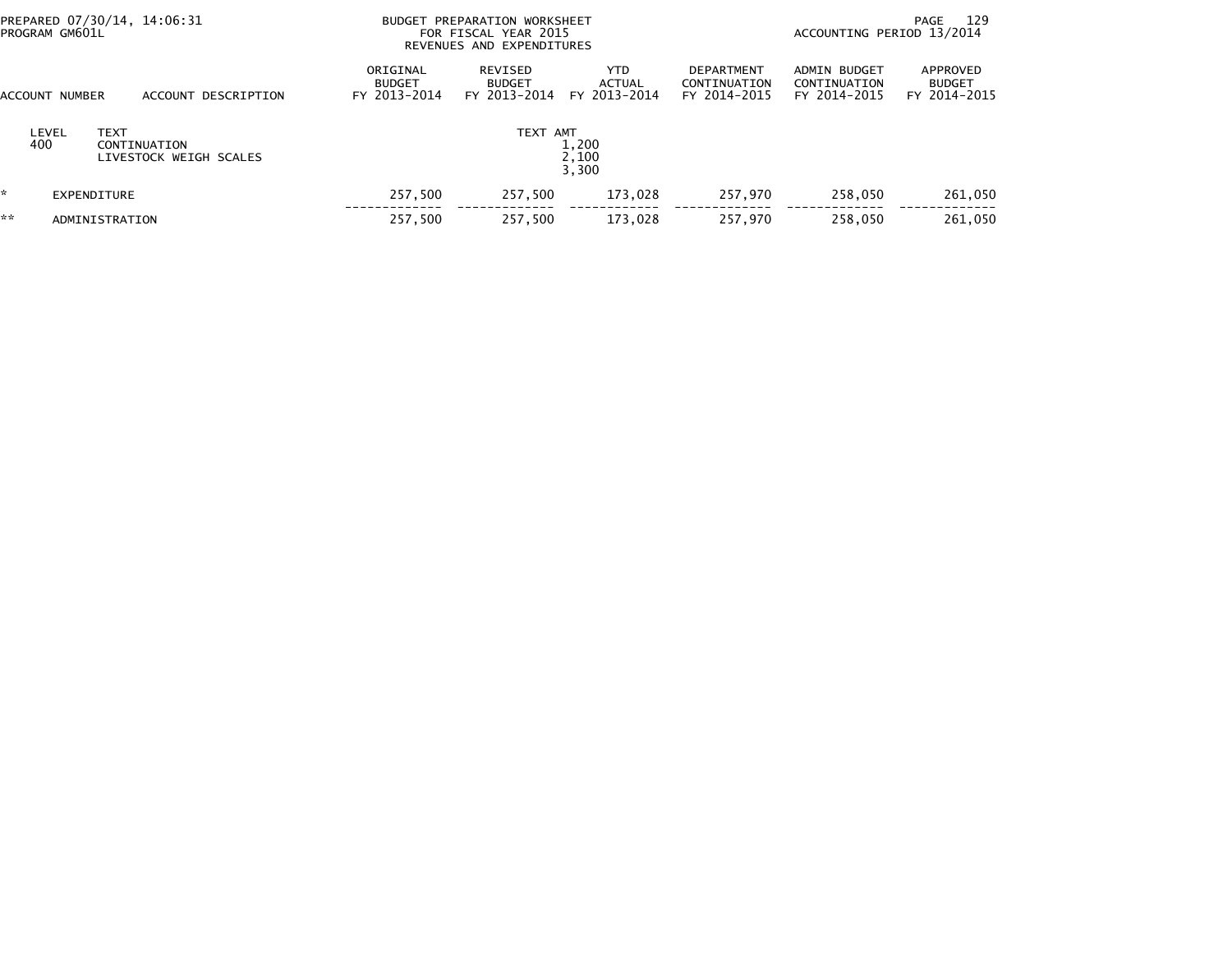| PREPARED 07/30/14, 14:06:31<br>PROGRAM GM601L |                                              |                                           | BUDGET PREPARATION WORKSHEET<br>FOR FISCAL YEAR 2015<br>REVENUES AND EXPENDITURES | 130<br>PAGE<br>ACCOUNTING PERIOD 13/2014    |                                                   |                                              |                                           |
|-----------------------------------------------|----------------------------------------------|-------------------------------------------|-----------------------------------------------------------------------------------|---------------------------------------------|---------------------------------------------------|----------------------------------------------|-------------------------------------------|
| <b>ACCOUNT NUMBER</b>                         | ACCOUNT DESCRIPTION                          | ORIGINAL<br><b>BUDGET</b><br>FY 2013-2014 | REVISED<br><b>BUDGET</b><br>FY 2013-2014                                          | <b>YTD</b><br><b>ACTUAL</b><br>FY 2013-2014 | <b>DEPARTMENT</b><br>CONTINUATION<br>FY 2014-2015 | ADMIN BUDGET<br>CONTINUATION<br>FY 2014-2015 | APPROVED<br><b>BUDGET</b><br>FY 2014-2015 |
|                                               | 101-4955-349.20-00 EXTENSION GENERAL REVENUE | 0                                         | $\Omega$                                                                          | $1,223-$                                    | 0                                                 | 0                                            | $\Omega$                                  |
|                                               | 101-4955-349.35-00 HORTICULTURE REVENUE      |                                           | $\Omega$                                                                          | $735 -$                                     |                                                   | 0                                            | 0                                         |
|                                               |                                              | $\Omega$                                  | $5,000-$                                                                          | $20,660-$                                   | $\mathbf{0}$                                      | 0                                            | $\mathbf{0}$                              |
|                                               | 101-4955-353.89-00 FAMILY CONSUMER SCIENCE   | $\Omega$                                  | $5,025-$                                                                          | $6,617-$                                    | 0                                                 | $\Omega$                                     | $\Omega$                                  |
|                                               | 101-4955-395.00-00 FUND BALANCE APPR-RESTR   | $\Omega$                                  | 44,919-                                                                           | $\Omega$                                    | 0                                                 | 0                                            | 0                                         |
| ÷.<br><b>REVENUE</b>                          | 101-4955-465.83-05 ADVISORY BOARD            |                                           | $54,944-$<br>2,357                                                                | $29,235-$<br>861                            |                                                   |                                              |                                           |
|                                               | 101-4955-465.83-33 FAMILY CONSUMER SCIENCE   | $\Omega$                                  | 6,950                                                                             | 5,998                                       | 0                                                 | 0                                            | $\Omega$                                  |
|                                               |                                              | $\mathbf{0}$                              | 18,186                                                                            | 16,497                                      | 0                                                 | 0                                            | $\mathbf{0}$                              |
|                                               | 101-4955-465.83-79 EXTENSION-GENERAL EXPENSE | $\Omega$                                  | 18,505                                                                            | 1,380                                       | 0                                                 | $\Omega$                                     | $\Omega$                                  |
|                                               | 101-4955-465.83-81 HORTICULTURE EXPENSE      | O                                         | 8,946                                                                             | 1,383                                       | <sup>0</sup>                                      | $\Omega$                                     | 0                                         |
| ÷.<br><b>EXPENDITURE</b>                      |                                              | 0                                         | 54,944                                                                            | 26,119                                      |                                                   | 0                                            |                                           |
| **<br>OTHER PROGRAMS                          |                                              | $\mathbf{0}$                              | 0                                                                                 | $3,116-$                                    |                                                   | $\Omega$                                     | $\Omega$                                  |
| ***                                           | COOPERATIVE EXTENSION                        | 257,500                                   | 257,500                                                                           | 169,912                                     | 257,970                                           | 258,050                                      | 261,050                                   |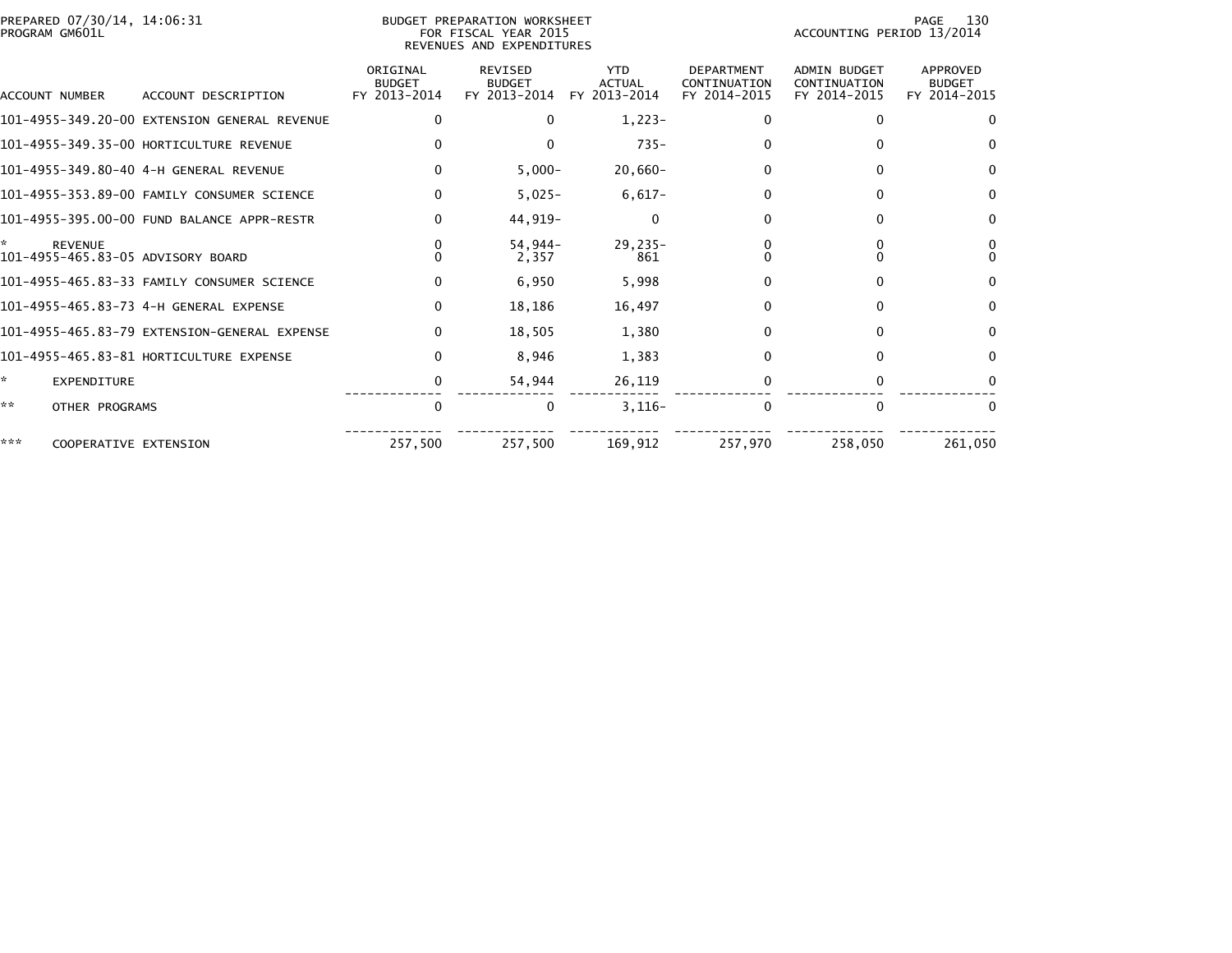| PREPARED 07/30/14, 14:06:31<br>PROGRAM GM601L                     |                                           | BUDGET PREPARATION WORKSHEET<br>FOR FISCAL YEAR 2015<br>REVENUES AND EXPENDITURES | PAGE<br>131<br>ACCOUNTING PERIOD 13/2014 |                                            |                                                     |                                           |
|-------------------------------------------------------------------|-------------------------------------------|-----------------------------------------------------------------------------------|------------------------------------------|--------------------------------------------|-----------------------------------------------------|-------------------------------------------|
| ACCOUNT NUMBER<br>ACCOUNT DESCRIPTION                             | ORIGINAL<br><b>BUDGET</b><br>FY 2013-2014 | REVISED<br><b>BUDGET</b><br>FY 2013-2014 FY 2013-2014                             | <b>YTD</b><br><b>ACTUAL</b>              | DEPARTMENT<br>CONTINUATION<br>FY 2014-2015 | <b>ADMIN BUDGET</b><br>CONTINUATION<br>FY 2014-2015 | APPROVED<br><b>BUDGET</b><br>FY 2014-2015 |
| 101-5010-334.60-00 SOIL & WATER GRANT                             | $23, 135 -$                               | $23,043-$                                                                         | $23,043-$                                | 0                                          | $23, 135 -$                                         | $23, 135 -$                               |
| 101-5010-334.68-00 STATE SOIL CONSERVATION                        | $3,600-$                                  | $3,600-$                                                                          | $3,600-$                                 | $\Omega$                                   | $3,600-$                                            | $3,600-$                                  |
| 101-5010-365.55-00 MISC DONATIONS                                 | 0                                         | $\mathbf{0}$                                                                      | $\Omega$                                 | $\mathbf{0}$                               | 0                                                   | 0                                         |
| 101-5010-395.00-00 FUND BALANCE APPR-RESTR                        | $\mathbf 0$                               | $600 -$                                                                           | $\mathbf 0$                              | 0                                          | 0                                                   | 0                                         |
|                                                                   | $\mathbf 0$                               | $\mathbf{0}$                                                                      | $\Omega$                                 | $\mathbf{0}$                               | $\Omega$                                            | $\Omega$                                  |
| *<br><b>REVENUE</b><br>101-5010-461.10-05 SALARIES:REGULAR        | $26,735-$<br>36,720                       | $27, 243 -$<br>36,860                                                             | $26,643-$<br>36,006                      | 0<br>$\Omega$                              | $26,735-$<br>36,720                                 | $26,735-$<br>37,455                       |
| LEVEL<br><b>TEXT</b><br>400<br>CONTINUATION<br>2% SALARY INCREASE |                                           | TEXT AMT                                                                          | 36,720<br>735<br>37,455                  |                                            |                                                     |                                           |
| 101-5010-461.20-05 HEALTH INSURANCE                               | 8,040                                     | 8,040                                                                             | 8,040                                    | 0                                          | 8,040                                               | 8,040                                     |
| 101-5010-461.20-10 MEDICARE TAX                                   | 533                                       | 543                                                                               | 522                                      | $\mathbf{0}$                               | 540                                                 | 550                                       |
| LEVEL<br><b>TEXT</b><br>400<br>CONTINUATION<br>2% INCREASE        |                                           | TEXT AMT                                                                          | 540<br>10<br>550                         |                                            |                                                     |                                           |
| 101-5010-461.20-15 RETIREMENT                                     | 2,980                                     | 2,990                                                                             | 2,920                                    | $\mathbf 0$                                | 2,978                                               | 3,038                                     |
| LEVEL<br><b>TEXT</b><br>400<br>CONTINUATION<br>2% INCREASE        |                                           | TEXT AMT                                                                          | 2,978<br>60<br>3,038                     |                                            |                                                     |                                           |
| 101–5010–461.20–20 SOCIAL SECURITY TAX                            | 2,272                                     | 2,297                                                                             | 2,232                                    | 0                                          | 2,277                                               | 2,322                                     |
| LEVEL<br><b>TEXT</b><br>400<br>CONTINUATION<br>2% INCREASE        |                                           | TEXT AMT                                                                          | 2,277<br>45<br>2,322                     |                                            |                                                     |                                           |
| 101-5010-461.33-60 SECRETARIAL SERVICES                           | $\mathbf 0$                               | 415                                                                               | 225                                      | 0                                          | 600                                                 | 600                                       |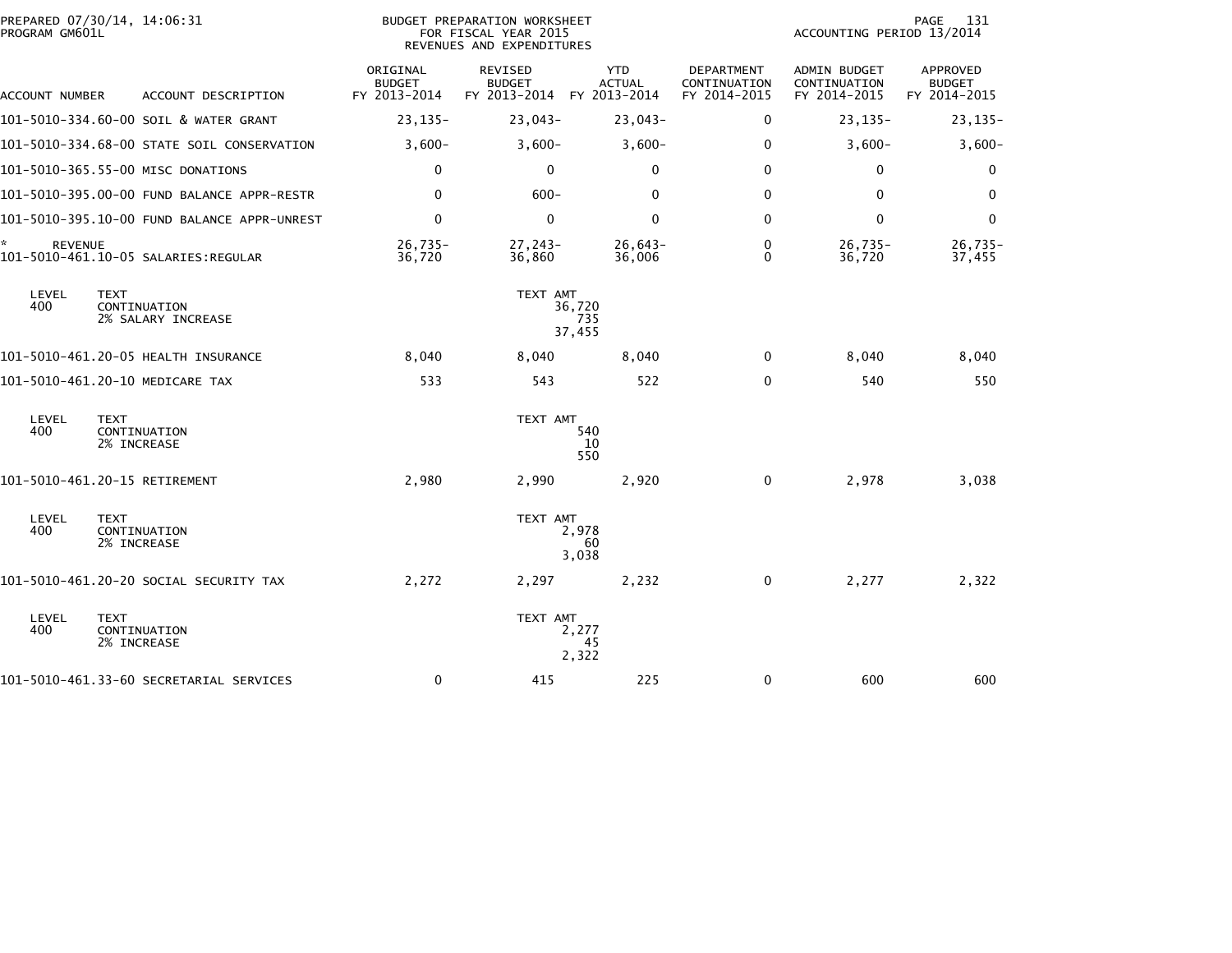| PREPARED 07/30/14, 14:06:31<br>PROGRAM GM601L |                                          | BUDGET PREPARATION WORKSHEET<br>FOR FISCAL YEAR 2015<br>REVENUES AND EXPENDITURES |                                                 |                                             |                                                   | 132<br>PAGE<br>ACCOUNTING PERIOD 13/2014            |                                           |  |
|-----------------------------------------------|------------------------------------------|-----------------------------------------------------------------------------------|-------------------------------------------------|---------------------------------------------|---------------------------------------------------|-----------------------------------------------------|-------------------------------------------|--|
| <b>ACCOUNT NUMBER</b>                         | ACCOUNT DESCRIPTION                      | ORIGINAL<br><b>BUDGET</b><br>FY 2013-2014                                         | <b>REVISED</b><br><b>BUDGET</b><br>FY 2013-2014 | <b>YTD</b><br><b>ACTUAL</b><br>FY 2013-2014 | <b>DEPARTMENT</b><br>CONTINUATION<br>FY 2014-2015 | <b>ADMIN BUDGET</b><br>CONTINUATION<br>FY 2014-2015 | APPROVED<br><b>BUDGET</b><br>FY 2014-2015 |  |
| 101-5010-461.43-15 R&M:EQUIPMENT              |                                          | 0                                                                                 | 75                                              | 67                                          | 0                                                 | 75                                                  | 75                                        |  |
|                                               | 101-5010-461.50-07 COST PER COPY PROGRAM | 200                                                                               | 200                                             | 89                                          | 0                                                 | 200                                                 | 200                                       |  |
| 101-5010-461.53-05 TELEPHONE                  |                                          | $\mathbf 0$                                                                       | $\Omega$                                        | $\mathbf{0}$                                | $\Omega$                                          | $\Omega$                                            | $\mathbf 0$                               |  |
| 101-5010-461.54-00 ADVERTISING                |                                          | $\mathbf 0$                                                                       | $\mathbf{0}$                                    | $\Omega$                                    | 0                                                 | $\Omega$                                            | 0                                         |  |
| 101-5010-461.57-00 POSTAGE                    |                                          | 100                                                                               | 100                                             | 94                                          | 0                                                 | 100                                                 | 100                                       |  |
| 101-5010-461.58-00 TRAVEL                     |                                          | 2,250                                                                             | 2,760                                           | 2,703                                       | 0                                                 | 2,840                                               | 2,840                                     |  |
| 101-5010-461.59-00 TRAINING                   |                                          | 1,000                                                                             | 398                                             | 385                                         | 0                                                 | 1,000                                               | 1,000                                     |  |
| 101-5010-461.61-05 SUPPLIES:OFFICE            |                                          | 500                                                                               | 425                                             | 111                                         | $\Omega$                                          | 500                                                 | 500                                       |  |
|                                               | 101-5010-461.64-50 DUES & SUBSCRIPTIONS  | 1,500                                                                             | 1,500                                           | 1,466                                       | 0                                                 | 1,500                                               | 1,500                                     |  |
|                                               | 101-5010-461.83-04 EASEMENT MONITORING   | $\mathbf 0$                                                                       | 0                                               | $\mathbf{0}$                                | 0                                                 | $\mathbf 0$                                         | $\mathbf 0$                               |  |
|                                               | 101-5010-461.83-16 EDUCATIONAL PROJECT   | 430                                                                               | 430                                             | 100                                         | 0                                                 | $\mathbf{0}$                                        | 695                                       |  |
| LEVEL<br><b>TEXT</b><br>400                   | INCREASE EDUCATIONAL PROJECT ACCOUNT     |                                                                                   | TEXT AMT                                        | 695<br>695                                  |                                                   |                                                     |                                           |  |
| ÷.<br>EXPENDITURE                             |                                          | 56,525                                                                            | 57,033                                          | 54,960                                      | 0                                                 | 57,370                                              | 58,915                                    |  |
| **                                            | SOIL & WATER CONSERVATION                | 29,790                                                                            | 29,790                                          | 28,317                                      | 0                                                 | 30,635                                              | 32,180                                    |  |
| ***<br>SOIL & WATER                           |                                          | 29,790                                                                            | 29,790                                          | 28,317                                      | 0                                                 | 30,635                                              | 32,180                                    |  |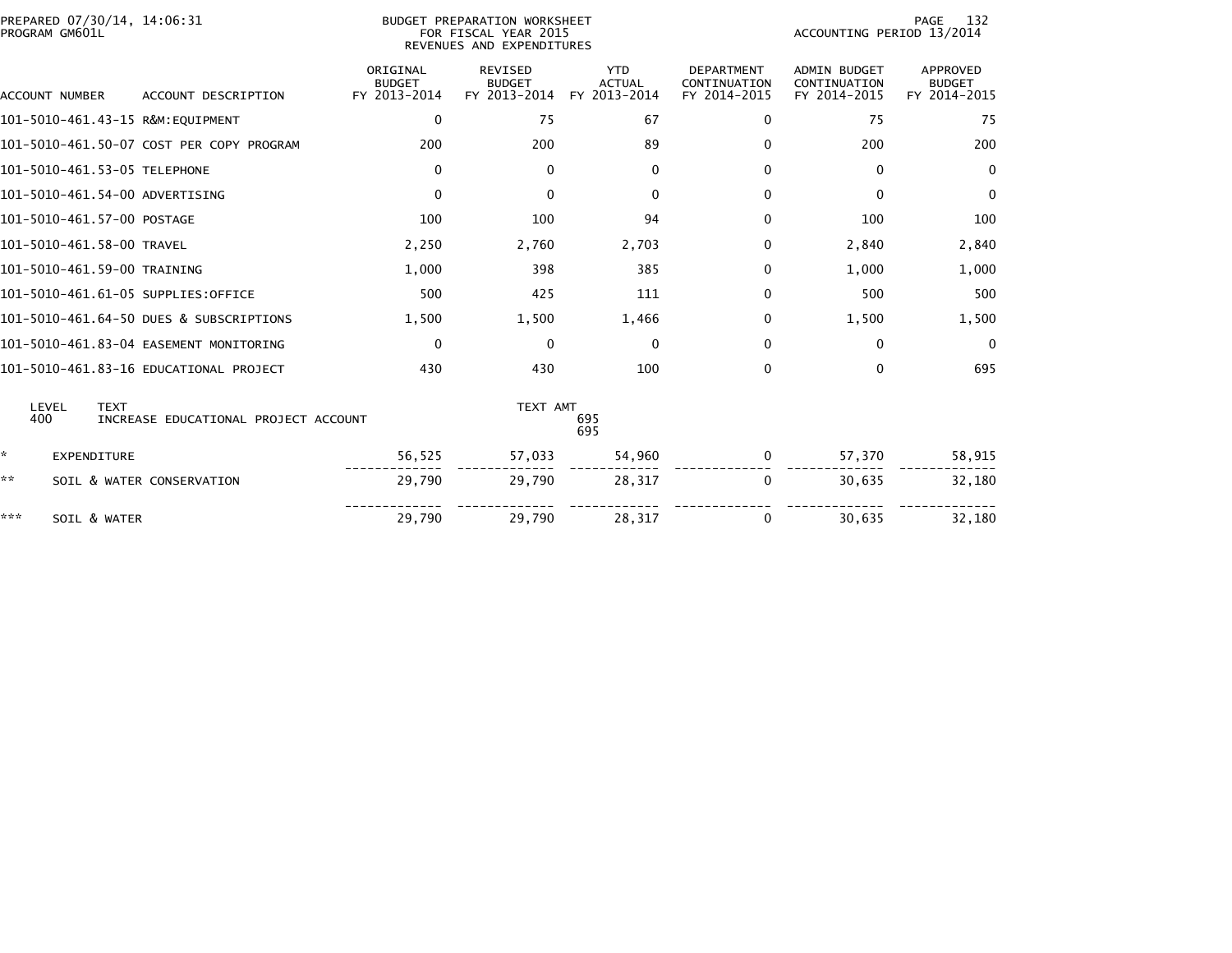| PREPARED 07/30/14, 14:06:31<br>PROGRAM GM601L |                                              | BUDGET PREPARATION WORKSHEET<br>FOR FISCAL YEAR 2015<br>REVENUES AND EXPENDITURES |                                                 |                                             |                                            |                                                     | 133<br>PAGE<br>ACCOUNTING PERIOD 13/2014         |  |  |
|-----------------------------------------------|----------------------------------------------|-----------------------------------------------------------------------------------|-------------------------------------------------|---------------------------------------------|--------------------------------------------|-----------------------------------------------------|--------------------------------------------------|--|--|
| ACCOUNT NUMBER                                | ACCOUNT DESCRIPTION                          | ORIGINAL<br><b>BUDGET</b><br>FY 2013-2014                                         | <b>REVISED</b><br><b>BUDGET</b><br>FY 2013-2014 | <b>YTD</b><br><b>ACTUAL</b><br>FY 2013-2014 | DEPARTMENT<br>CONTINUATION<br>FY 2014-2015 | <b>ADMIN BUDGET</b><br>CONTINUATION<br>FY 2014-2015 | <b>APPROVED</b><br><b>BUDGET</b><br>FY 2014-2015 |  |  |
| 101-5110-331.02-00 BEACON GRANT               |                                              | $\mathbf 0$                                                                       | 94,711-                                         | 151,934-                                    | $\mathbf{0}$                               | 0                                                   | 0                                                |  |  |
|                                               |                                              | 40,996-                                                                           | $40,996 -$                                      | 15,831-                                     | $40,996 -$                                 | 40,996-                                             | $40,996-$                                        |  |  |
|                                               | 101-5110-334.64-00 STATE AID HEALTH DEPT     | $66,010-$                                                                         | $66,010-$                                       | $66,010-$                                   | $66,010-$                                  | $66,010-$                                           | $66,010-$                                        |  |  |
|                                               | 101-5110-365.70-00 RESTRICTED DONATIONS      | 0                                                                                 | $\Omega$                                        | $\mathbf{0}$                                | $\Omega$                                   | 0                                                   | 0                                                |  |  |
|                                               |                                              | $\Omega$                                                                          | 0                                               | $103 -$                                     | 0                                          | $\mathbf{0}$                                        | 0                                                |  |  |
|                                               | 101-5110-389.95-00 OTHER MISC RECEIPTS       | $\Omega$                                                                          | $\Omega$                                        | $829 -$                                     | 0                                          | $\Omega$                                            | $\Omega$                                         |  |  |
|                                               | 101-5110-395.00-00 FUND BALANCE APPR-RESTR   | $\Omega$                                                                          | $\Omega$                                        | $\mathbf{0}$                                | $\Omega$                                   | $\Omega$                                            | $\Omega$                                         |  |  |
|                                               | 101-5110-395.10-00 FUND BALANCE APPR-UNREST  | 0                                                                                 | 0                                               | $\mathbf{0}$                                | 0                                          | $\mathbf{0}$                                        | 0                                                |  |  |
| <b>REVENUE</b>                                |                                              | 107,006-                                                                          | 201,717-<br>0                                   | 234.707-<br>252,459                         | 107,006-                                   | $107,006-$                                          | $107,006 -$                                      |  |  |
|                                               |                                              | 217,483                                                                           | 215,643                                         | 178,310                                     | 240,542                                    | 240,542                                             | 240,542                                          |  |  |
| 101–5110–441.10–10 SALARIES:OVERTIME          |                                              | $\mathbf 0$                                                                       | $\mathbf{0}$                                    | $\mathbf 0$                                 | $\mathbf{0}$                               | $\mathbf{0}$                                        | $\mathbf{0}$                                     |  |  |
|                                               |                                              | 15,050                                                                            | 15,050                                          | 13,347                                      | 15,050                                     | 15,050                                              | 15,050                                           |  |  |
| 101-5110-441.10-20 SALARIES:PER DIEM          |                                              | 800                                                                               | 800                                             | 800                                         | 800                                        | 800                                                 | 800                                              |  |  |
| 101-5110-441.20-05 HEALTH INSURANCE           |                                              | 43,064                                                                            | 33,064                                          | 77,510                                      | 47,359                                     | 47,359                                              | 47,359                                           |  |  |
|                                               |                                              | 50,250                                                                            | 50,250                                          | 47,570                                      | 48,240                                     | 36,850                                              | 36,850                                           |  |  |
| 101-5110-441.20-10 MEDICARE TAX               |                                              | 3,154                                                                             | 3,154                                           | 6,080                                       | 2,887                                      | 3,717                                               | 3,717                                            |  |  |
| 101-5110-441.20-15 RETIREMENT                 |                                              | 15,376                                                                            | 15,376                                          | 30,913                                      | 17,006                                     | 17,409                                              | 17,409                                           |  |  |
|                                               | 101–5110–441.20–20 SOCIAL SECURITY TAX       | 12,588                                                                            | 12,628                                          | 25,998                                      | 14,849                                     | 15,896                                              | 15,896                                           |  |  |
|                                               | 101-5110-441.20-25 WORKERS COMPENSATION      | 939                                                                               | 2,519                                           | 6,359                                       | 2,004                                      | 1,359                                               | 1,359                                            |  |  |
|                                               | 101-5110-441.20-30 401(K) CONTRIBUTIONS      | 6,524                                                                             | 6,524                                           | 12,431                                      | 7,216                                      | 7,216                                               | 7,216                                            |  |  |
|                                               | 101-5110-441.32-36 PUBLIC HEALTH NURSING SVS | 0                                                                                 | 0                                               | $\mathbf{0}$                                | $\mathbf{0}$                               | $\mathbf{0}$                                        | 0                                                |  |  |
|                                               | 101-5110-441.33-00 OTHER PROFESSIONAL SRVCS  | ŋ                                                                                 |                                                 | <sup>0</sup>                                | 0                                          | O                                                   |                                                  |  |  |
|                                               | 101-5110-441.33-17 CONTRACTED SERVICES       | 2,000                                                                             | 3,048                                           | 80                                          | 2,000                                      | 2,000                                               | 2,000                                            |  |  |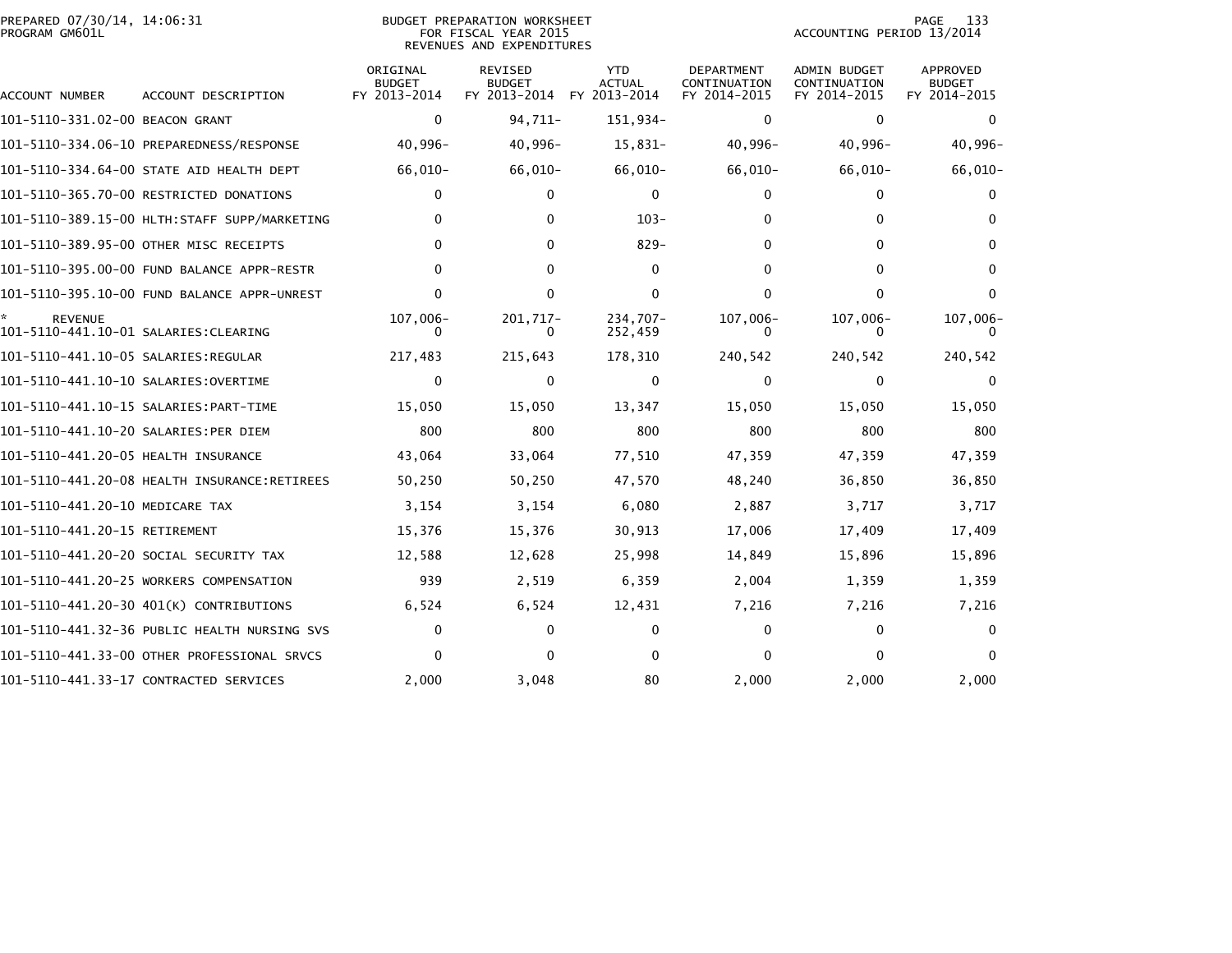| PREPARED 07/30/14, 14:06:31<br>PROGRAM GM601L |                                                                      | <b>BUDGET PREPARATION WORKSHEET</b><br>FOR FISCAL YEAR 2015<br>REVENUES AND EXPENDITURES |                                                 |                                             |                                            | 134<br>PAGE<br>ACCOUNTING PERIOD 13/2014     |                                    |  |  |
|-----------------------------------------------|----------------------------------------------------------------------|------------------------------------------------------------------------------------------|-------------------------------------------------|---------------------------------------------|--------------------------------------------|----------------------------------------------|------------------------------------|--|--|
| ACCOUNT NUMBER                                | ACCOUNT DESCRIPTION                                                  | ORIGINAL<br><b>BUDGET</b><br>FY 2013-2014                                                | <b>REVISED</b><br><b>BUDGET</b><br>FY 2013-2014 | <b>YTD</b><br><b>ACTUAL</b><br>FY 2013-2014 | DEPARTMENT<br>CONTINUATION<br>FY 2014-2015 | ADMIN BUDGET<br>CONTINUATION<br>FY 2014-2015 | APPROVED<br>BUDGET<br>FY 2014-2015 |  |  |
|                                               | 101-5110-441.34-30 SERVICE & MAINTENANCE                             | 48,500                                                                                   | 138,402                                         | 138,402                                     | 51,850                                     | 51,850                                       | 51,850                             |  |  |
| <b>TEXT</b><br>LEVEL<br>400                   | M&M/VHN MAINTENANCE FEES<br>TELETASK PHONE ANSWERING SERVICE UPGRADE |                                                                                          | TEXT AMT                                        | 49,650<br>2,200<br>51,850                   |                                            |                                              |                                    |  |  |
| 101-5110-441.41-40 WATER                      |                                                                      | 4,000                                                                                    | 4,000                                           | 2,643                                       | 4,000                                      | 4,000                                        | 4,000                              |  |  |
| 101-5110-441.41-42 STORM WATER FEE            |                                                                      | 700                                                                                      | 700                                             | 578                                         | 700                                        | 700                                          | 700                                |  |  |
| 101-5110-441.43-15 R&M: EQUIPMENT             |                                                                      | 1,000                                                                                    | 850                                             | 85                                          | 1,000                                      | 1,000                                        | 1,000                              |  |  |
|                                               | 101-5110-441.44-20 RENT:LAND & BUILDINGS                             | 3,840                                                                                    | 3,990                                           | 3,990                                       | 4,000                                      | 4,000                                        | 4,000                              |  |  |
|                                               |                                                                      | 2,400                                                                                    | 2,400                                           | 2,118                                       | 2,400                                      | 2,400                                        | 2,400                              |  |  |
|                                               | 101-5110-441.50-07 COST PER COPY PROGRAM                             | 150                                                                                      | 50                                              | 0                                           | 0                                          | 0                                            | $\mathbf{0}$                       |  |  |
| 101-5110-441.50-50 REG OF DEEDS               |                                                                      | 0                                                                                        | 0                                               | 0                                           | 0                                          | 0                                            | $\mathbf{0}$                       |  |  |
| 101-5110-441.53-05 TELEPHONE                  |                                                                      | 4,200                                                                                    | 4,200                                           | 2,736                                       | 4,200                                      | 4,200                                        | 4,200                              |  |  |
| 101-5110-441.54-00 ADVERTISING                |                                                                      | 0                                                                                        | 0                                               | $\mathbf 0$                                 | 0                                          | 0                                            | 0                                  |  |  |
| 101-5110-441.55-00 PRINTING                   |                                                                      | 100                                                                                      | 100                                             | 100                                         | 100                                        | 100                                          | 100                                |  |  |
| 101-5110-441.57-00 POSTAGE                    |                                                                      | 1,500                                                                                    | 1,500                                           | 1,368                                       | 1,700                                      | 1,700                                        | 1,700                              |  |  |
| 101-5110-441.58-00 TRAVEL                     |                                                                      | 5,000                                                                                    | 6,049                                           | 5,914                                       | 5,000                                      | 5,000                                        | 5,000                              |  |  |
| 101-5110-441.59-00 TRAINING                   |                                                                      | 2,000                                                                                    | 5,740                                           | 4,784                                       | 2,000                                      | 2,000                                        | 2,000                              |  |  |
| 101-5110-441.61-05 SUPPLIES:OFFICE            |                                                                      | 2,800                                                                                    | 2,800                                           | 2,566                                       | 2,800                                      | 2,800                                        | 2,800                              |  |  |
|                                               | 101-5110-441.61-95 SUPPLIES:OTHER SMALL EQMT                         | 700                                                                                      | 1,297                                           | 966                                         | 700                                        | 700                                          | 700                                |  |  |
| 101-5110-441.62-05 ELECTRICITY                |                                                                      | 33,000                                                                                   | 33,000                                          | 24,322                                      | 33,000                                     | 33,000                                       | 33,000                             |  |  |
| 101-5110-441.62-25 NATURAL GAS                |                                                                      | 3,000                                                                                    | 3,000                                           | 2,462                                       | 3,000                                      | 3,000                                        | 3,000                              |  |  |
|                                               | 101-5110-441.64-50 DUES & SUBSCRIPTIONS                              | 4,200                                                                                    | 4,200                                           | 4,105                                       | 4,200                                      | 4,200                                        | 4,200                              |  |  |
|                                               | 101-5110-441.73-00 C/A:OTHER IMPROVEMENTS                            | 0                                                                                        | 0                                               | $\mathbf{0}$                                | 0                                          | 0                                            | $\mathbf{0}$                       |  |  |
|                                               | 101-5110-441.73-47 C/A:SMILE CENTER                                  | 0                                                                                        | 0                                               | 0                                           | 0                                          | 0                                            | 0                                  |  |  |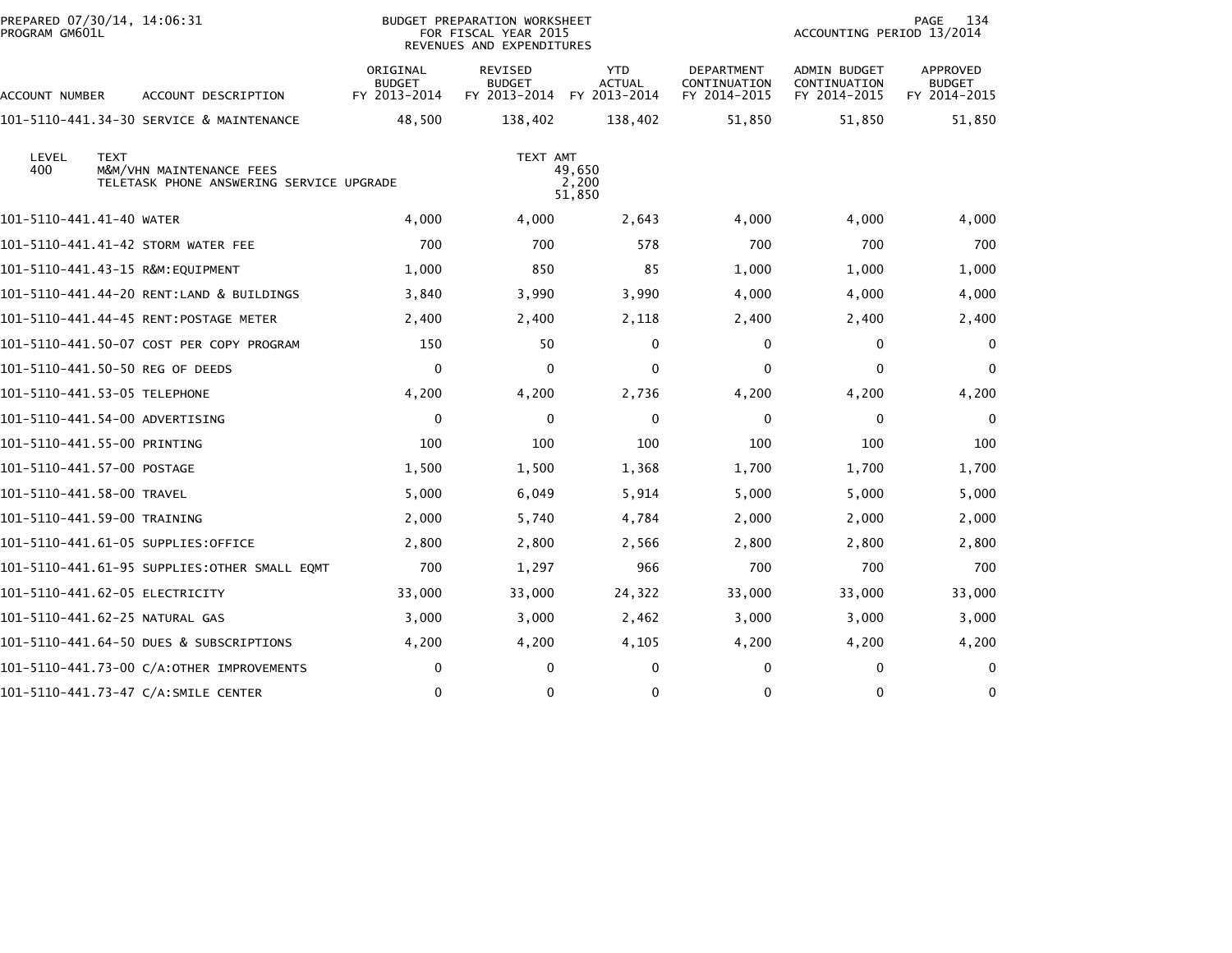| PROGRAM GM601L | PREPARED 07/30/14, 14:06:31                                             | BUDGET PREPARATION WORKSHEET<br>FOR FISCAL YEAR 2015<br>REVENUES AND EXPENDITURES |                                                 |                                             |                                                   | 135<br>PAGE<br>ACCOUNTING PERIOD 13/2014            |                                           |  |  |
|----------------|-------------------------------------------------------------------------|-----------------------------------------------------------------------------------|-------------------------------------------------|---------------------------------------------|---------------------------------------------------|-----------------------------------------------------|-------------------------------------------|--|--|
| ACCOUNT NUMBER | ACCOUNT DESCRIPTION                                                     | ORIGINAL<br><b>BUDGET</b><br>FY 2013-2014                                         | <b>REVISED</b><br><b>BUDGET</b><br>FY 2013-2014 | <b>YTD</b><br><b>ACTUAL</b><br>FY 2013-2014 | <b>DEPARTMENT</b><br>CONTINUATION<br>FY 2014-2015 | <b>ADMIN BUDGET</b><br>CONTINUATION<br>FY 2014-2015 | APPROVED<br><b>BUDGET</b><br>FY 2014-2015 |  |  |
|                | 101-5110-441.74-30 C/A:SOFTWARE                                         | 0                                                                                 | $\mathbf{0}$                                    | $\mathbf{0}$                                | 0                                                 | $\bf{0}$                                            | 0                                         |  |  |
|                | 101-5110-441.74-90 C/A:OTHER EQUIPMENT                                  | $\mathbf{0}$                                                                      | $\Omega$                                        | $\Omega$                                    | 0                                                 | $\Omega$                                            | $\Omega$                                  |  |  |
|                | 101-5110-441.76-20 F/A:DP EQUIPMENT                                     | 2,000                                                                             | 775                                             | 775                                         | 2,000                                             | 2,000                                               | 10,250                                    |  |  |
| LEVEL<br>400   | <b>TEXT</b><br>CONTINUATION<br>NOVUS PAPERLESS AGENDA SYSTEM            |                                                                                   | TEXT AMT                                        | 2,000<br>8,250<br>10,250                    |                                                   |                                                     |                                           |  |  |
|                |                                                                         | $\mathbf 0$                                                                       | $\bf{0}$                                        | 0                                           | $\mathbf{0}$                                      | 0                                                   | $\Omega$                                  |  |  |
|                | 101-5110-441.76-30 F/A:EQUIPMENT/FURNISHINGS                            | 1.000                                                                             | 600                                             | 598                                         | 1,000                                             | 1,000                                               | 10,024                                    |  |  |
| LEVEL<br>400   | <b>TEXT</b><br>CONTINUATION<br>SECURITY / CAMERA SYSTEM FOR PARKING LOT |                                                                                   | TEXT AMT                                        | 1,000<br>9,024<br>10,024                    |                                                   |                                                     |                                           |  |  |
|                |                                                                         | $\Omega$                                                                          | $\Omega$                                        | $\Omega$                                    | 0                                                 | $\Omega$                                            | $\Omega$                                  |  |  |
|                | 101-5110-441.85-00 GRANT EXPENDITURES                                   | $\mathbf 0$                                                                       | $\mathbf{0}$                                    | $\mathbf{0}$                                | $\Omega$                                          | $\mathbf{0}$                                        | 0                                         |  |  |
|                |                                                                         | $\mathbf{0}$                                                                      | $\Omega$                                        | $\Omega$                                    | 0                                                 | 0                                                   | $\Omega$                                  |  |  |
| ÷.             | <b>EXPENDITURE</b>                                                      | 487,318                                                                           | 571,709                                         | 850,369                                     | 521,603                                           | 511,848                                             | 529,122                                   |  |  |
| **             | ADMINISTRATION                                                          | 380, 312                                                                          | 369.992                                         | 615,662                                     | 414.597                                           | 404.842                                             | 422,116                                   |  |  |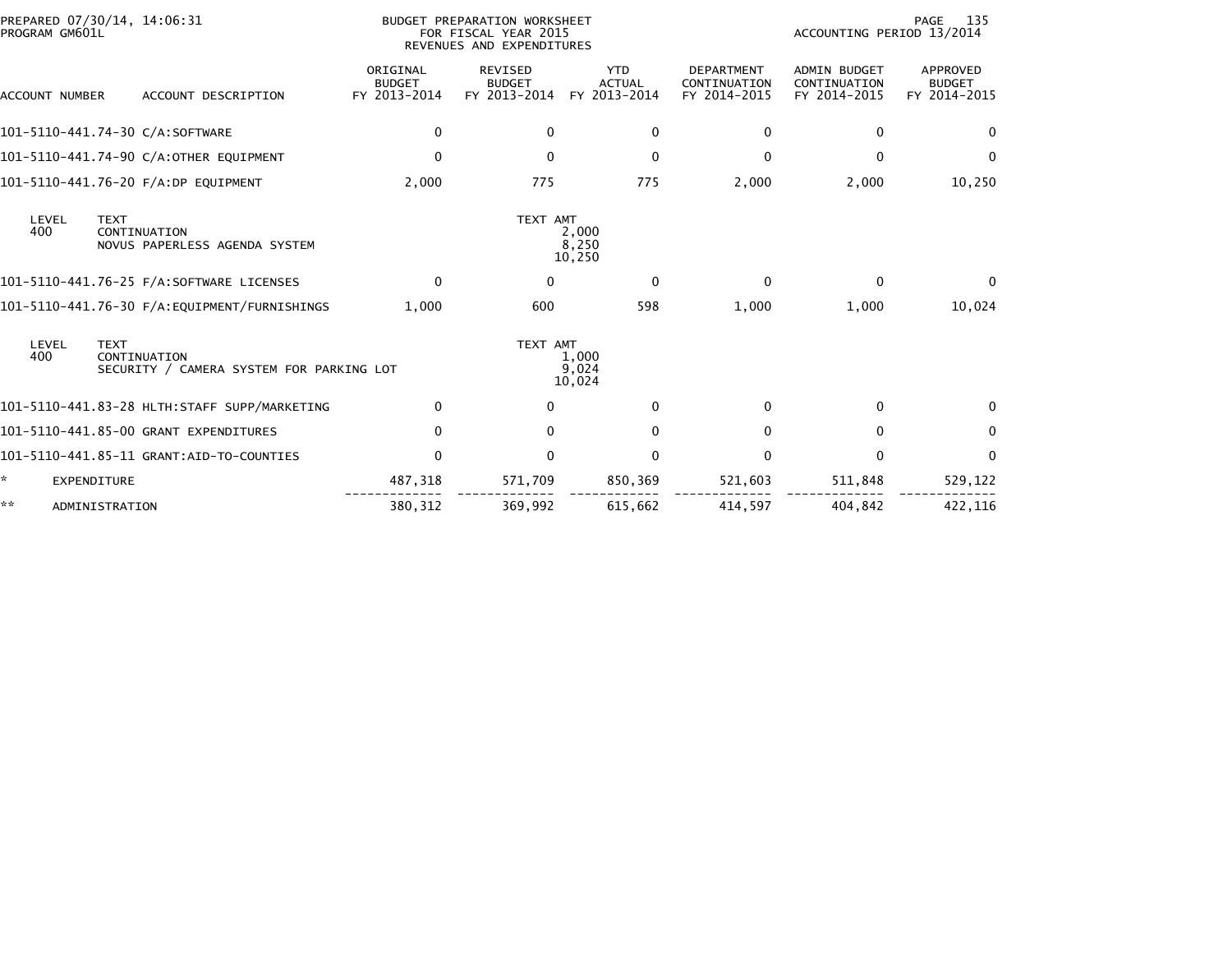| PROGRAM GM601L            | PREPARED 07/30/14, 14:06:31                         | BUDGET PREPARATION WORKSHEET<br>FOR FISCAL YEAR 2015<br>REVENUES AND EXPENDITURES |                                          |                                             |                                            | 136<br>PAGE<br>ACCOUNTING PERIOD 13/2014     |                                           |  |
|---------------------------|-----------------------------------------------------|-----------------------------------------------------------------------------------|------------------------------------------|---------------------------------------------|--------------------------------------------|----------------------------------------------|-------------------------------------------|--|
| ACCOUNT NUMBER            | ACCOUNT DESCRIPTION                                 | ORIGINAL<br><b>BUDGET</b><br>FY 2013-2014                                         | REVISED<br><b>BUDGET</b><br>FY 2013-2014 | <b>YTD</b><br><b>ACTUAL</b><br>FY 2013-2014 | DEPARTMENT<br>CONTINUATION<br>FY 2014-2015 | ADMIN BUDGET<br>CONTINUATION<br>FY 2014-2015 | APPROVED<br><b>BUDGET</b><br>FY 2014-2015 |  |
|                           | 101-5185-334.36-00 ENVIRONMENTAL HEALTH GRNT        | $6,771-$                                                                          | $6,771-$                                 | $25, 252 -$                                 | $8,272-$                                   | $8,272-$                                     | $8,272-$                                  |  |
|                           | 101-5185-334.50-00 MOSQUITO CONTROL                 | $\mathbf 0$                                                                       | $\mathbf{0}$                             | $\mathbf 0$                                 | $2,643-$                                   | $2,643-$                                     | $2,643-$                                  |  |
|                           | 101-5185-334.64-00 STATE AID HEALTH DEPT            | $8,762-$                                                                          | $8,762-$                                 | $8,762-$                                    | $8,762-$                                   | $8.762 -$                                    | $8,762-$                                  |  |
|                           | 101-5185-353.44-00 ENVIRONMENTAL HEALTH FEES        | $100,000 -$                                                                       | $100,000 -$                              | 125,370-                                    | $120,000 -$                                | $120,000 -$                                  | 120,000-                                  |  |
| ÷.<br><b>REVENUE</b>      |                                                     | $115,533-$<br>424,991                                                             | 115,533-<br>419,991                      | 159,384-<br>382,781                         | 139,677-<br>414,101                        | 139,677-<br>414,101                          | 139,677-<br>414,101                       |  |
|                           | 101-5185-424.20-05 HEALTH INSURANCE                 | 84,154                                                                            | 69,154                                   | 58,191                                      | 81,530                                     | 81,530                                       | 81,530                                    |  |
|                           | 101-5185-424.20-10 MEDICARE TAX                     | 5,662                                                                             | 5,662                                    | 4,781                                       | 6,058                                      | 6,058                                        | 6,058                                     |  |
|                           | 101-5185-424.20-15 RETIREMENT                       | 30,050                                                                            | 28,550                                   | 24,598                                      | 29,277                                     | 29,277                                       | 29,277                                    |  |
|                           | 101-5185-424.20-20 SOCIAL SECURITY TAX              | 25,349                                                                            | 25,349                                   | 20,443                                      | 25,564                                     | 25,564                                       | 25,564                                    |  |
|                           | 101-5185-424.20-25 WORKERS COMPENSATION             | 1,792                                                                             | 8,447                                    | 7,645                                       | 8,144                                      | 8,144                                        | 8,144                                     |  |
|                           | 101-5185-424.20-30 401(K) CONTRIBUTIONS             | 12,750                                                                            | 12,750                                   | 9,836                                       | 12,423                                     | 12,423                                       | 12,423                                    |  |
|                           | 101-5185-424.34-30 SERVICE & MAINTENANCE            | 16,500                                                                            | 16,500                                   | 14,540                                      | 16,500                                     | 16,500                                       | 16,500                                    |  |
|                           | 101-5185-424.50-07 COST PER COPY PROGRAM            | 500                                                                               | 500                                      | 388                                         | 500                                        | 500                                          | 500                                       |  |
|                           | 101-5185-424.53-05 TELEPHONE                        | 6,500                                                                             | 6,000                                    | 5,556                                       | 6,500                                      | 6,500                                        | 6,500                                     |  |
|                           | 101-5185-424.54-00 ADVERTISING                      | $\mathbf 0$                                                                       | $\mathbf{0}$                             | $\mathbf 0$                                 | $\mathbf{0}$                               | $\Omega$                                     | $\Omega$                                  |  |
|                           | 101-5185-424.55-00 PRINTING                         | 1,000                                                                             | 1,000                                    | 868                                         | 1,000                                      | 1,000                                        | 1,000                                     |  |
|                           | 101-5185-424.57-00 POSTAGE                          | 3,700                                                                             | 3,700                                    | 3,539                                       | 4,000                                      | 4,000                                        | 4,000                                     |  |
| 101-5185-424.58-00 TRAVEL |                                                     | 38,500                                                                            | 38,500                                   | 31,572                                      | 38,500                                     | 38,500                                       | 38,500                                    |  |
|                           | 101-5185-424.59-00 TRAINING                         | 2,000                                                                             | 2,000                                    | 870                                         | 3,000                                      | 3,000                                        | 3,000                                     |  |
| LEVEL<br>400              | <b>TEXT</b><br>INCREASED TRAINING REQUIRED BY STATE |                                                                                   | TEXT AMT                                 | 3,000<br>3,000                              |                                            |                                              |                                           |  |
|                           | 101-5185-424.61-05 SUPPLIES:OFFICE                  | 1,000                                                                             | 1,300                                    | 1,216                                       | 1,500                                      | 1,500                                        | 1,500                                     |  |
|                           | 101-5185-424.61-34 SUPPLIES: LABORATORY             | 12,500                                                                            | 12,500                                   | 7,517                                       | 12,500                                     | 12,500                                       | 12,500                                    |  |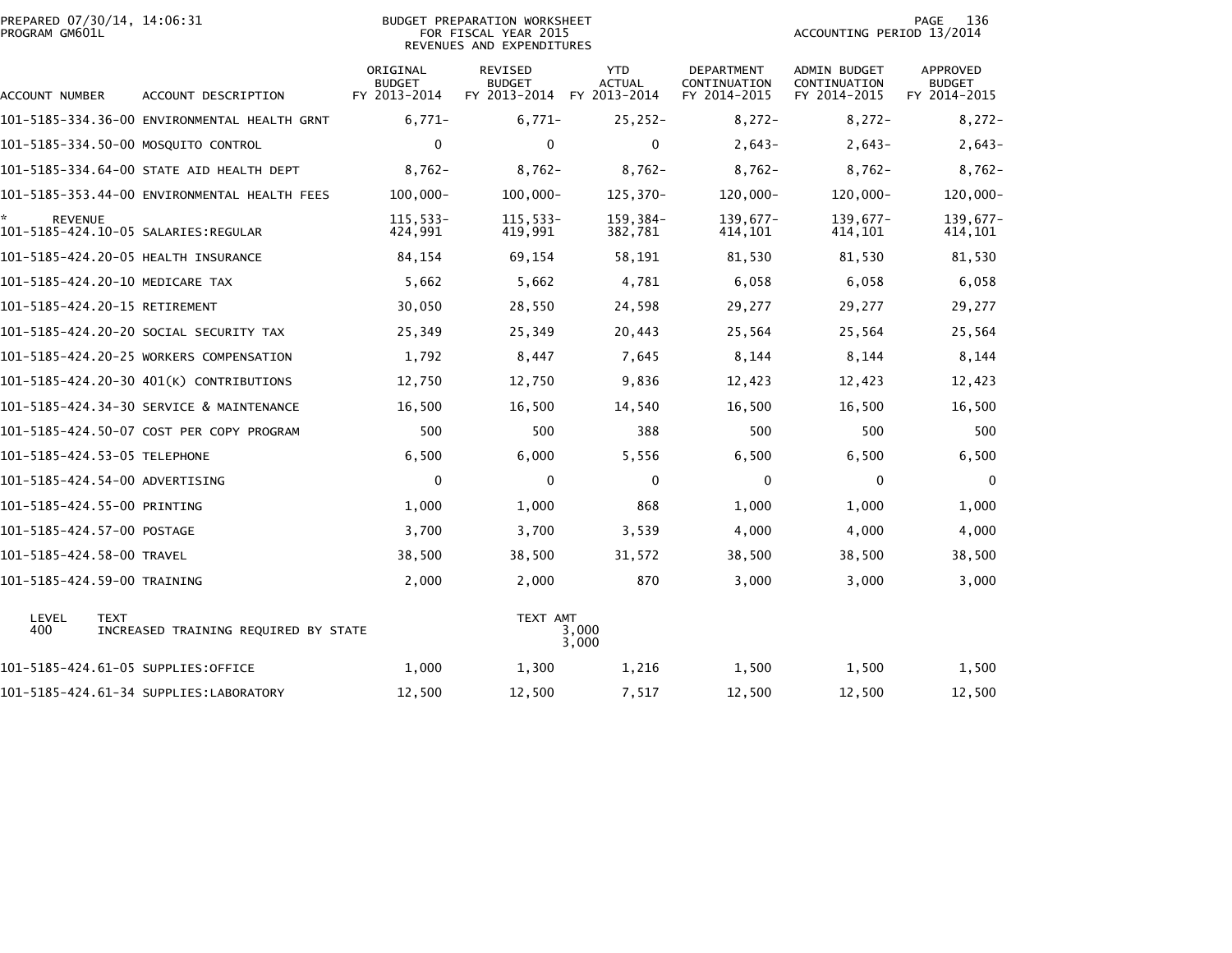| PREPARED 07/30/14, 14:06:31<br>PROGRAM GM601L                                                                  | BUDGET PREPARATION WORKSHEET<br>FOR FISCAL YEAR 2015<br>REVENUES AND EXPENDITURES |                                                 |                                             |                                                   | PAGE<br>137<br>ACCOUNTING PERIOD 13/2014            |                                           |  |
|----------------------------------------------------------------------------------------------------------------|-----------------------------------------------------------------------------------|-------------------------------------------------|---------------------------------------------|---------------------------------------------------|-----------------------------------------------------|-------------------------------------------|--|
| ACCOUNT DESCRIPTION<br>ACCOUNT NUMBER                                                                          | ORIGINAL<br><b>BUDGET</b><br>FY 2013-2014                                         | <b>REVISED</b><br><b>BUDGET</b><br>FY 2013-2014 | <b>YTD</b><br><b>ACTUAL</b><br>FY 2013-2014 | <b>DEPARTMENT</b><br>CONTINUATION<br>FY 2014-2015 | <b>ADMIN BUDGET</b><br>CONTINUATION<br>FY 2014-2015 | APPROVED<br><b>BUDGET</b><br>FY 2014-2015 |  |
| 101-5185-424.61-88 SUPPLIES: VECTOR CONTROL                                                                    | 0                                                                                 | 0                                               | 0                                           | 2,000                                             | 2,000                                               | 2,000                                     |  |
| LEVEL<br><b>TEXT</b><br>400<br>FOR NEW MOSQUITO CONTROL PROGRAM                                                |                                                                                   | TEXT AMT                                        | 2,000<br>2,000                              |                                                   |                                                     |                                           |  |
| 101-5185-424.61-95 SUPPLIES: OTHER SMALL EQMT                                                                  | $\mathbf{0}$                                                                      | 1,700                                           | 1,628                                       | 4,000                                             | 4,000                                               | 4,000                                     |  |
| LEVEL<br><b>TEXT</b><br>400<br>FOR STATE MANDATED EQUIPMENT                                                    |                                                                                   | TEXT AMT                                        | 4,000<br>4,000                              |                                                   |                                                     |                                           |  |
| 101-5185-424.74-90 C/A:OTHER EQUIPMENT                                                                         | $\Omega$                                                                          | $\bf{0}$                                        | $\Omega$                                    | $\bf{0}$                                          | $\mathbf{0}$                                        | $\Omega$                                  |  |
| 101-5185-424.76-20 F/A:DP EQUIPMENT                                                                            | $\mathbf 0$                                                                       | 0                                               | 0                                           | 5,000                                             | 5,000                                               | $\mathbf 0$                               |  |
| LEVEL<br><b>TEXT</b><br>400<br>TO REPLACE 4 OLD COMPUTERS<br>MOVED TO IT DEPARTMENT ACCOUNT 101-4210-419-76-20 |                                                                                   | TEXT AMT                                        | 5,000<br>$5,000 -$                          |                                                   |                                                     |                                           |  |
| 101-5185-424.76-30 F/A:EQUIPMENT/FURNISHINGS                                                                   | 1,500                                                                             | 0                                               | $\Omega$                                    | 0                                                 | $\mathbf{0}$                                        | $\Omega$                                  |  |
| 101-5185-424.76-90 F/A:OTHER                                                                                   | $\mathbf{0}$                                                                      | $\mathbf{0}$                                    | $\mathbf{0}$                                | 0                                                 | $\mathbf{0}$                                        | $\Omega$                                  |  |
| 101-5185-424.82-06 IMMINENT HAZARD CLEANUP                                                                     | $\mathbf 0$                                                                       | $\mathbf{0}$                                    | $\mathbf{0}$                                | 0                                                 | $\mathbf{0}$                                        | $\Omega$                                  |  |
| 101-5185-424.90-16 BANK FEES:CREDIT CARD                                                                       | 1,800                                                                             | 1,800                                           | 1,357                                       | 1,800                                             | 1,800                                               | 1,800                                     |  |
| <b>EXPENDITURE</b>                                                                                             | 670,248                                                                           | 655,403                                         | 577,326                                     | 673,897                                           | 673,897                                             | 668,897                                   |  |
| **<br>ENVIRONMENTAL HEALTH                                                                                     | 554,715                                                                           | 539,870                                         | 417,942                                     | 534,220                                           | 534,220                                             | 529,220                                   |  |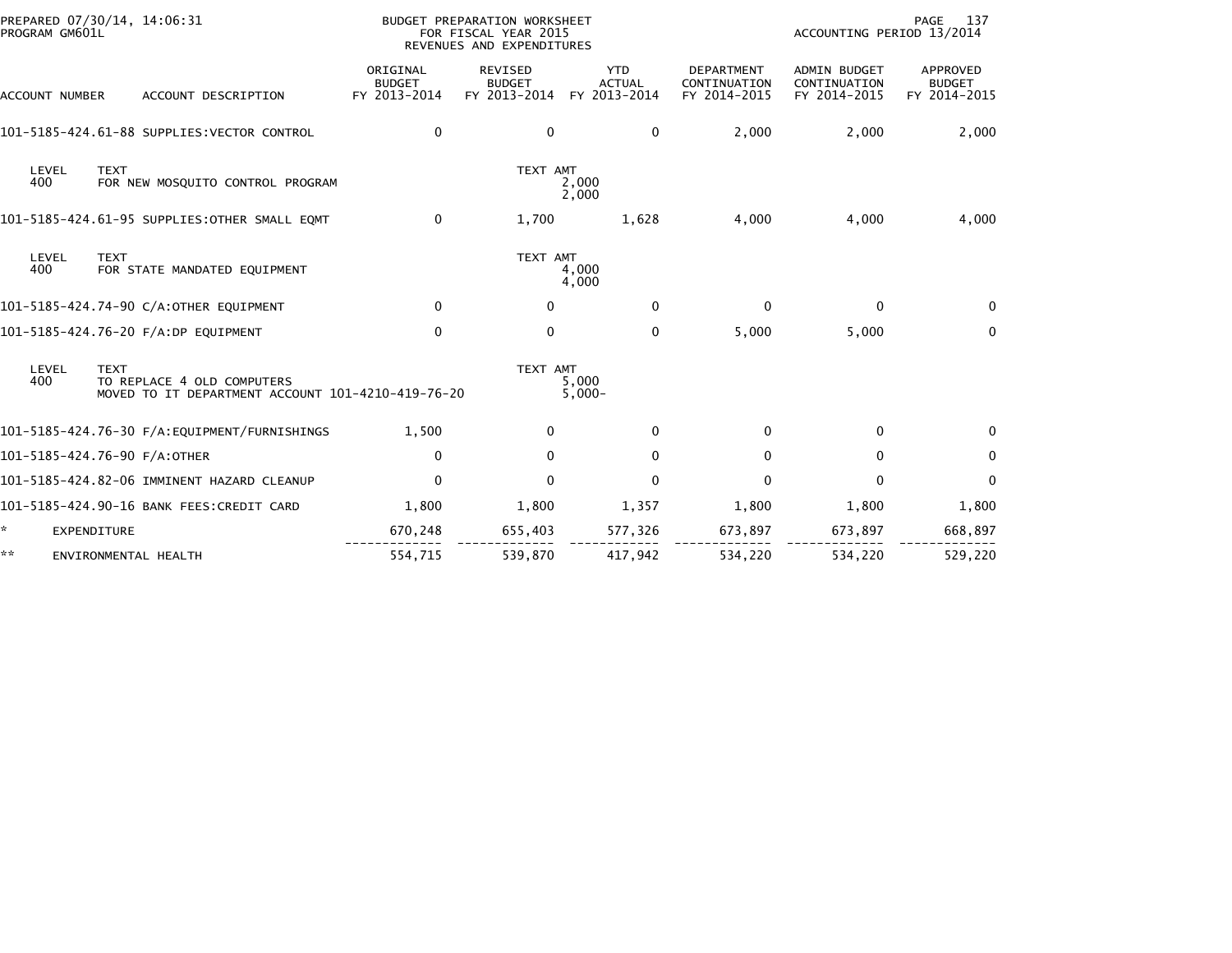| PROGRAM GM601L      | PREPARED 07/30/14, 14:06:31                         | BUDGET PREPARATION WORKSHEET<br>FOR FISCAL YEAR 2015<br>REVENUES AND EXPENDITURES |                                                              |                              |                                                   | 138<br>PAGE<br>ACCOUNTING PERIOD 13/2014     |                                           |  |
|---------------------|-----------------------------------------------------|-----------------------------------------------------------------------------------|--------------------------------------------------------------|------------------------------|---------------------------------------------------|----------------------------------------------|-------------------------------------------|--|
| ACCOUNT NUMBER      | ACCOUNT DESCRIPTION                                 | ORIGINAL<br><b>BUDGET</b><br>FY 2013-2014                                         | <b>REVISED</b><br><b>BUDGET</b><br>FY 2013-2014 FY 2013-2014 | <b>YTD</b><br><b>ACTUAL</b>  | <b>DEPARTMENT</b><br>CONTINUATION<br>FY 2014-2015 | ADMIN BUDGET<br>CONTINUATION<br>FY 2014-2015 | APPROVED<br><b>BUDGET</b><br>FY 2014-2015 |  |
|                     | 101-5190-325.19-00 SHELTER FEES                     | $27,000-$                                                                         | $27,000-$                                                    | $28,494-$                    | $28,000-$                                         | $28,000-$                                    | $28,000 -$                                |  |
|                     | 101-5190-338.70-00 CONTRIBUTION-SALISBURY           | 0                                                                                 | 0                                                            | 0                            | 0                                                 | 0                                            | 0                                         |  |
|                     | 101-5190-353.94-00 VETERINARY FEES                  | $90,000 -$                                                                        | $114,500-$                                                   | 146,529-                     | $135,000 -$                                       | $120,000 -$                                  | 120,000-                                  |  |
|                     | 101-5190-365.17-00 ANIMAL CONTROL DONATIONS         | $1,000-$                                                                          | $6,000-$                                                     | $7,248-$                     | $3,200-$                                          | $3,200-$                                     | $3,200 -$                                 |  |
|                     | 101-5190-395.00-00 FUND BALANCE APPR-RESTR          | $\mathbf{0}$                                                                      | $\mathbf{0}$                                                 | $\mathbf{0}$                 | $\Omega$                                          | $\mathbf 0$                                  | $\mathbf 0$                               |  |
|                     |                                                     | $\mathbf{0}$                                                                      | $\Omega$                                                     | $\mathbf{0}$                 | $\Omega$                                          | $\mathbf{0}$                                 | $\mathbf 0$                               |  |
| *<br><b>REVENUE</b> | 101-5190-420.10-05 SALARIES:REGULAR                 | 118.000-<br>300,959                                                               | 147,500-<br>353,959                                          | 182,271-<br>324,570          | 166,200-<br>354,428                               | 151.200-<br>354,428                          | 151,200-<br>391,217                       |  |
| LEVEL<br>400        | <b>TEXT</b><br>CONTINUATION<br>EXPANSION - VET TECH |                                                                                   | TEXT AMT                                                     | 354,428<br>36,789<br>391,217 |                                                   |                                              |                                           |  |
|                     | 101-5190-420.10-10 SALARIES:OVERTIME                | 0                                                                                 | $\mathbf 0$                                                  | 0                            | 0                                                 | 0                                            | $\mathbf{0}$                              |  |
|                     |                                                     | 0                                                                                 | 0                                                            | $\mathbf{0}$                 | 0                                                 | $\mathbf{0}$                                 | 0                                         |  |
|                     | 101-5190-420.20-05 HEALTH INSURANCE                 | 59,594                                                                            | 97,594                                                       | 88,964                       | 69,781                                            | 69,781                                       | 77,821                                    |  |
| LEVEL<br>400        | <b>TEXT</b><br>CONTINUATION<br>EXPANSION - VET TECH |                                                                                   | TEXT AMT                                                     | 69,781<br>8,040<br>77,821    |                                                   |                                              |                                           |  |
|                     | 101-5190-420.20-10 MEDICARE TAX                     | 3,864                                                                             | 4,814                                                        | 4,372                        | 5,185                                             | 5,185                                        | 5,718                                     |  |
| LEVEL<br>400        | <b>TEXT</b><br>CONTINUATION<br>EXPANSION - VET TECH |                                                                                   | TEXT AMT                                                     | 5,185<br>533<br>5,718        |                                                   |                                              |                                           |  |
|                     | 101-5190-420.20-15 RETIREMENT                       | 21,278                                                                            | 23,978                                                       | 22,871                       | 25,058                                            | 25,058                                       | 27,659                                    |  |
| LEVEL<br>400        | <b>TEXT</b><br>CONTINUATION<br>EXPANSION - VET TECH |                                                                                   | TEXT AMT                                                     | 25,058<br>2,601              |                                                   |                                              |                                           |  |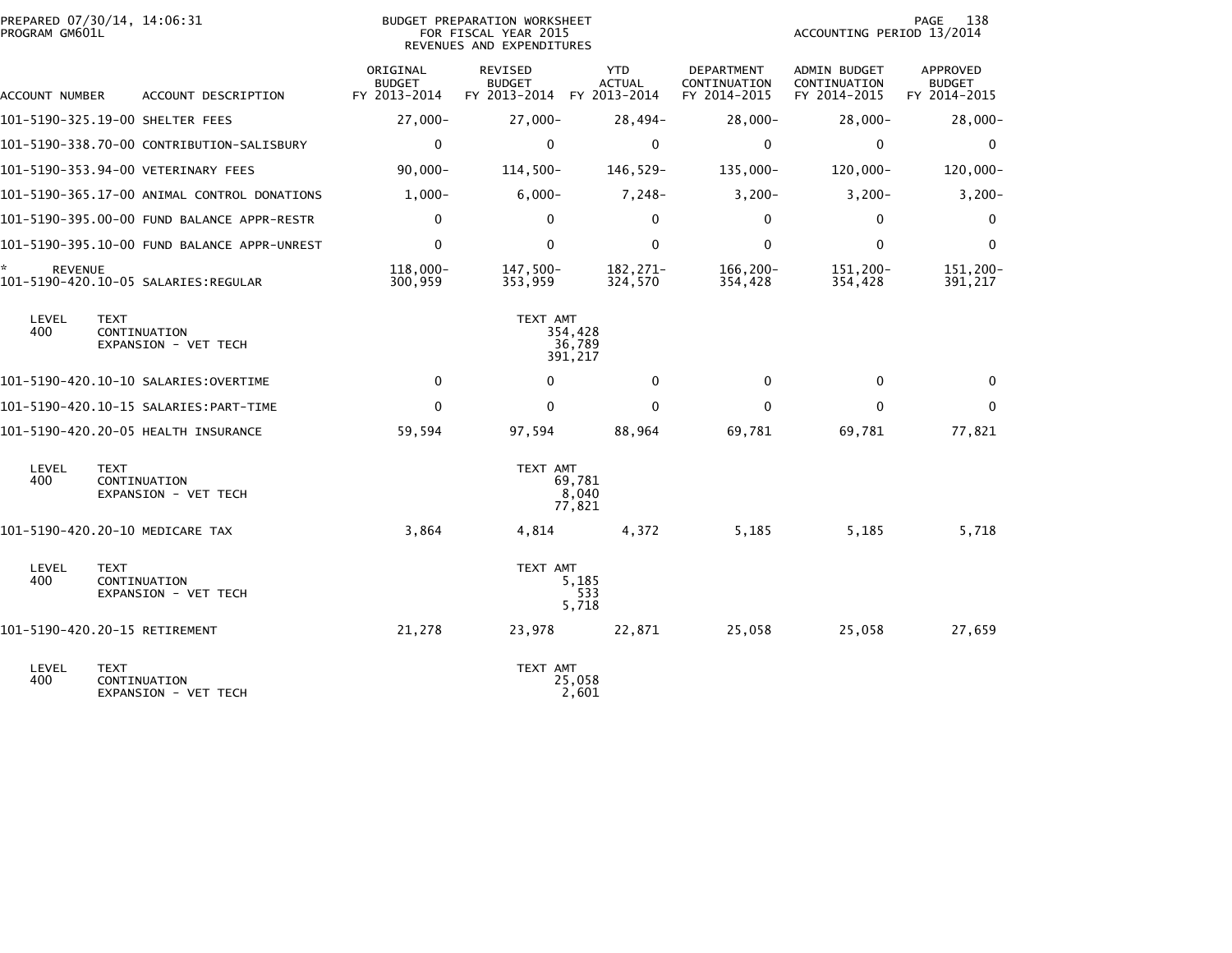| PREPARED 07/30/14, 14:06:31<br>PROGRAM GM601L                       |                                           | BUDGET PREPARATION WORKSHEET<br>FOR FISCAL YEAR 2015<br>REVENUES AND EXPENDITURES |                                             |                                            | ACCOUNTING PERIOD 13/2014                           | 139<br>PAGE                                      |
|---------------------------------------------------------------------|-------------------------------------------|-----------------------------------------------------------------------------------|---------------------------------------------|--------------------------------------------|-----------------------------------------------------|--------------------------------------------------|
| ACCOUNT NUMBER<br>ACCOUNT DESCRIPTION                               | ORIGINAL<br><b>BUDGET</b><br>FY 2013-2014 | REVISED<br><b>BUDGET</b><br>FY 2013-2014                                          | <b>YTD</b><br><b>ACTUAL</b><br>FY 2013-2014 | DEPARTMENT<br>CONTINUATION<br>FY 2014-2015 | <b>ADMIN BUDGET</b><br>CONTINUATION<br>FY 2014-2015 | <b>APPROVED</b><br><b>BUDGET</b><br>FY 2014-2015 |
|                                                                     |                                           |                                                                                   | 27,659                                      |                                            |                                                     |                                                  |
| 101-5190-420.20-20 SOCIAL SECURITY TAX                              | 17,659                                    | 20,459                                                                            | 18,694                                      | 21,880                                     | 21,880                                              | 24,161                                           |
| LEVEL<br><b>TEXT</b><br>400<br>CONTINUATION<br>EXPANSION - VET TECH |                                           | TEXT AMT                                                                          | 21,880<br>2,281<br>24,161                   |                                            |                                                     |                                                  |
| 101-5190-420.20-25 WORKERS COMPENSATION                             | 9,444                                     | 14,794                                                                            | 13,566                                      | 14,698                                     | 14,698                                              | 15,434                                           |
| LEVEL<br><b>TEXT</b><br>400<br>CONTINUATION<br>EXPANSION - VET TECH |                                           | TEXT AMT                                                                          | 14,698<br>736<br>15,434                     |                                            |                                                     |                                                  |
| 101-5190-420.20-30 401(K) CONTRIBUTIONS                             | 9,029                                     | 10,729                                                                            | 9,619                                       | 10,633                                     | 10,633                                              | 11,736                                           |
| LEVEL<br><b>TEXT</b><br>400<br>CONTINUATION<br>EXPANSION - VET TECH |                                           | TEXT AMT                                                                          | 10,633<br>1,103<br>11,736                   |                                            |                                                     |                                                  |
| 101-5190-420.32-60 VETERINARIAN FEES                                | 55,000                                    | 76,000                                                                            | 60,917                                      | 60,000                                     | 65,000                                              | 65,000                                           |
| 101-5190-420.33-13 CONTRACT CLEANING                                | 7,100                                     | 7,100                                                                             | 6,247                                       | 7,100                                      | 7,100                                               | 7,100                                            |
| 101-5190-420.34-30 SERVICE & MAINTENANCE                            | 5,000                                     | 3,750                                                                             | 3,449                                       | 5,000                                      | 5,000                                               | 5,000                                            |
| 101-5190-420.41-40 WATER                                            | 2,200                                     | 2,200                                                                             | 1,784                                       | 2,200                                      | 2,500                                               | 2,500                                            |
| 101-5190-420.43-05 R&M:BUILDINGS                                    | $\mathbf 0$                               | 7,400                                                                             | 7,400                                       | 0                                          | $\mathbf 0$                                         | 0                                                |
| 101-5190-420.43-15 R&M:EQUIPMENT                                    | 2,000                                     | 1,100                                                                             | $\mathbf{0}$                                | 2,000                                      | 2,000                                               | 2,000                                            |
| 101-5190-420.43-20 R&M:VEHICLES                                     | 3,000                                     | 3,000                                                                             | 2,435                                       | 3,000                                      | 3,000                                               | 3,000                                            |
| 101-5190-420.50-07 COST PER COPY PROGRAM                            | 1,200                                     | 1,200                                                                             | 966                                         | 1,200                                      | 1,200                                               | 1,200                                            |
| 101-5190-420.53-05 TELEPHONE                                        | 4,500                                     | 4,500                                                                             | 3,977                                       | 4,500                                      | 4,500                                               | 4,500                                            |
| 101-5190-420.54-00 ADVERTISING                                      | 1,500                                     | 1,500                                                                             | 1,297                                       | 1,500                                      | 1,500                                               | 1,500                                            |
| 101-5190-420.55-00 PRINTING                                         | 2,500                                     | 2,800                                                                             | 2,616                                       | 3,500                                      | 3,500                                               | 3,500                                            |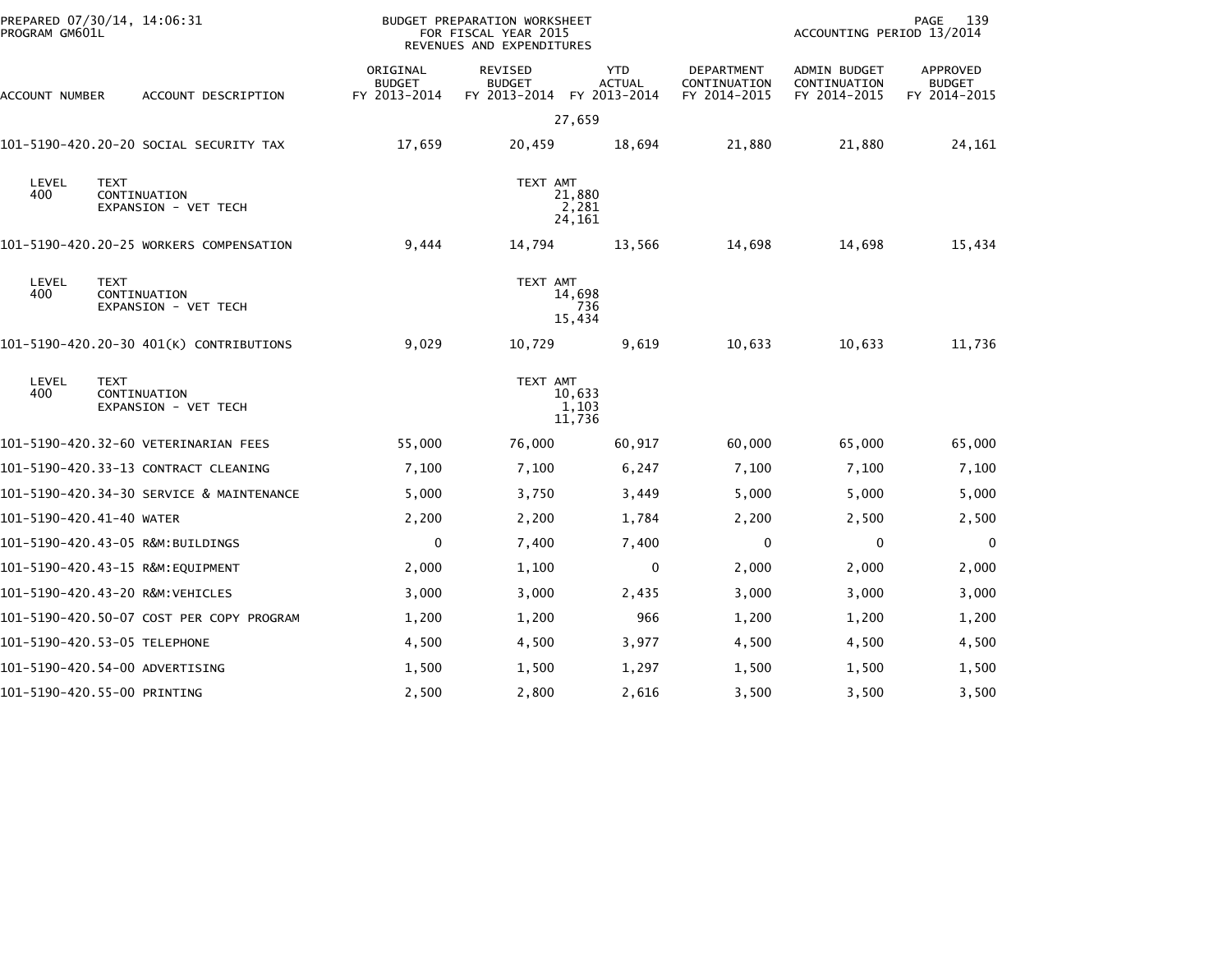| PROGRAM GM601L | PREPARED 07/30/14, 14:06:31                                                                         |                                           | BUDGET PREPARATION WORKSHEET<br>FOR FISCAL YEAR 2015<br>REVENUES AND EXPENDITURES |                                             |                                            | PAGE<br>140<br>ACCOUNTING PERIOD 13/2014     |                                           |  |
|----------------|-----------------------------------------------------------------------------------------------------|-------------------------------------------|-----------------------------------------------------------------------------------|---------------------------------------------|--------------------------------------------|----------------------------------------------|-------------------------------------------|--|
| ACCOUNT NUMBER | ACCOUNT DESCRIPTION                                                                                 | ORIGINAL<br><b>BUDGET</b><br>FY 2013-2014 | <b>REVISED</b><br><b>BUDGET</b><br>FY 2013-2014                                   | <b>YTD</b><br><b>ACTUAL</b><br>FY 2013-2014 | DEPARTMENT<br>CONTINUATION<br>FY 2014-2015 | ADMIN BUDGET<br>CONTINUATION<br>FY 2014-2015 | APPROVED<br><b>BUDGET</b><br>FY 2014-2015 |  |
| LEVEL<br>400   | <b>TEXT</b><br>INCREASED ADOPTIONS CAUSES A NEED FOR MORE FORMS                                     |                                           | TEXT AMT                                                                          | 3,500<br>3,500                              |                                            |                                              |                                           |  |
|                | 101-5190-420.56-00 UNIFORMS                                                                         | 5,500                                     | 4,372                                                                             | 3,517                                       | 5,500                                      | 5,500                                        | 6,300                                     |  |
| LEVEL<br>400   | <b>TEXT</b><br>CONTINUATION<br>EXPANSION - VET TECH                                                 |                                           | TEXT AMT                                                                          | 5,500<br>800<br>6,300                       |                                            |                                              |                                           |  |
|                | 101-5190-420.57-00 POSTAGE                                                                          | 1,600                                     | 1,600                                                                             | 1,021                                       | 1,600                                      | 1,600                                        | 1,600                                     |  |
|                | 101-5190-420.58-00 TRAVEL                                                                           | 3,500                                     | 3,500                                                                             | 2,798                                       | 4,000                                      | 4,000                                        | 4,113                                     |  |
| LEVEL<br>400   | <b>TEXT</b><br>CONTINUATION<br>EXPANSION - VET TECH                                                 |                                           | TEXT AMT                                                                          | 4,000<br>113<br>4,113                       |                                            |                                              |                                           |  |
|                | 101-5190-420.61-05 SUPPLIES:OFFICE                                                                  | 2,800                                     | 4,050                                                                             | 4,002                                       | 2,800                                      | 4,000                                        | 4,080                                     |  |
| LEVEL<br>400   | <b>TEXT</b><br>CONTINUATION<br>EXPANSION - CHAIR FOR VET TECH                                       |                                           | TEXT AMT                                                                          | 4,000<br>80<br>4,080                        |                                            |                                              |                                           |  |
|                | 101-5190-420.61-13 SUPPLIES:ANIMAL CONTROL                                                          | 23,000                                    | 20,769                                                                            | 20,567                                      | 28,000                                     | 23,000                                       | 23,000                                    |  |
| LEVEL<br>400   | <b>TEXT</b><br>INCREASE IN ANIMALS MEANS AN INCREASE IN SUPPLIES<br>LESS COUNTY MANAGER'S REDUCTION |                                           | TEXT AMT                                                                          | 28,000<br>$5.000 -$<br>23,000               |                                            |                                              |                                           |  |
|                | 101-5190-420.61-30 SUPPLIES: JANITORIAL                                                             | 2,500                                     | 3,500                                                                             | 2,733                                       | 4,500                                      | 4,000                                        | 4,000                                     |  |
| LEVEL<br>400   | <b>TEXT</b><br>INCREASE IN ANIMALS MEANS INCREASE IN SUPPLIES                                       |                                           | TEXT AMT                                                                          | 4,000<br>4,000                              |                                            |                                              |                                           |  |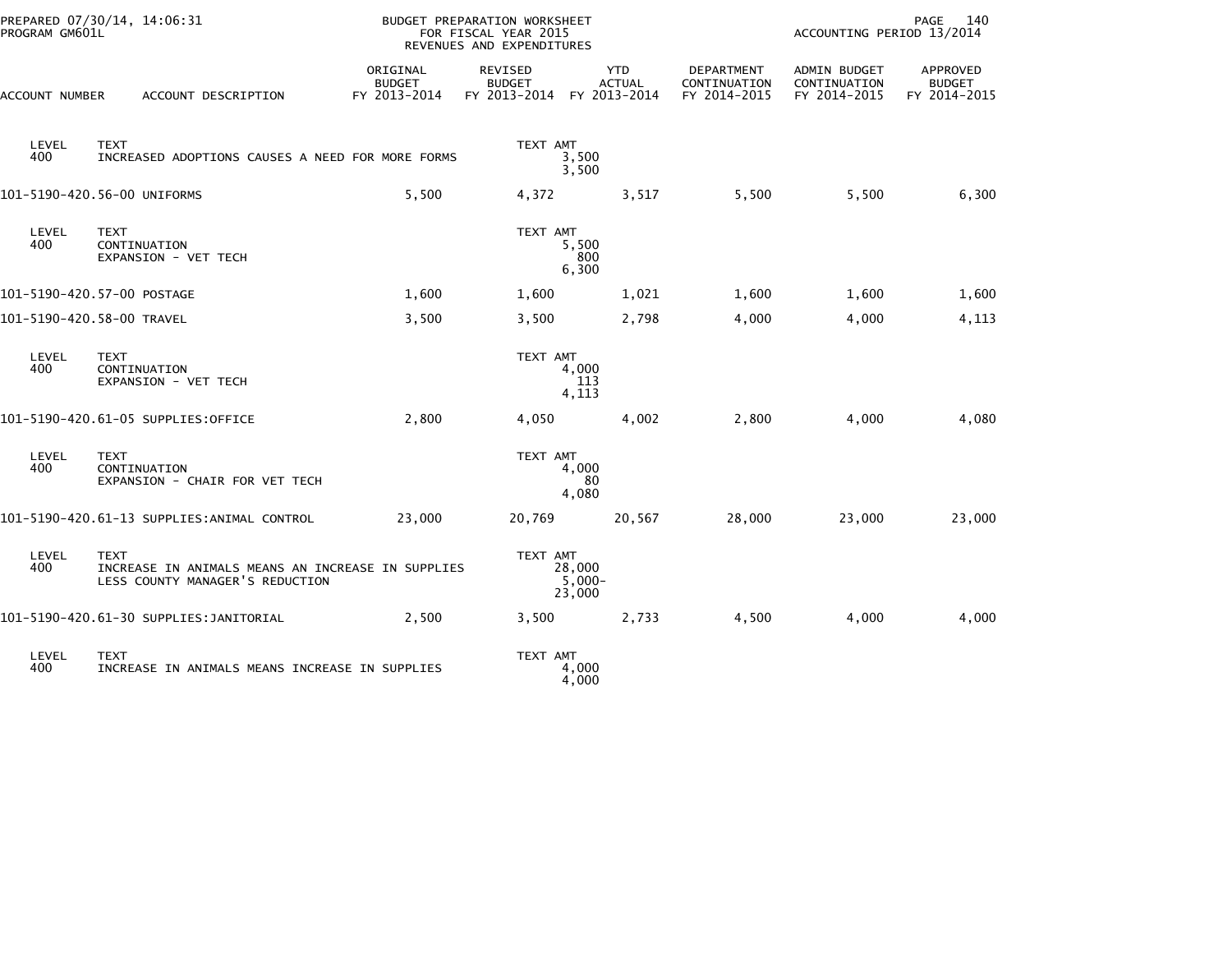|    | PREPARED 07/30/14, 14:06:31<br>PROGRAM GM601L |                            |                                                                                                         | BUDGET PREPARATION WORKSHEET<br>FOR FISCAL YEAR 2015<br>REVENUES AND EXPENDITURES |                                          |                                             |                                            | 141<br>PAGE<br>ACCOUNTING PERIOD 13/2014     |                                           |  |
|----|-----------------------------------------------|----------------------------|---------------------------------------------------------------------------------------------------------|-----------------------------------------------------------------------------------|------------------------------------------|---------------------------------------------|--------------------------------------------|----------------------------------------------|-------------------------------------------|--|
|    | ACCOUNT NUMBER                                |                            | ACCOUNT DESCRIPTION                                                                                     | ORIGINAL<br><b>BUDGET</b><br>FY 2013-2014                                         | REVISED<br><b>BUDGET</b><br>FY 2013-2014 | <b>YTD</b><br><b>ACTUAL</b><br>FY 2013-2014 | DEPARTMENT<br>CONTINUATION<br>FY 2014-2015 | ADMIN BUDGET<br>CONTINUATION<br>FY 2014-2015 | APPROVED<br><b>BUDGET</b><br>FY 2014-2015 |  |
|    |                                               |                            | 101-5190-420.61-85 SUPPLIES:VEHICLE                                                                     | 2,000                                                                             | 2.000                                    | 420                                         | 2.000                                      | 2,000                                        | 2,000                                     |  |
|    |                                               |                            | 101-5190-420.61-95 SUPPLIES:OTHER SMALL EQMT                                                            | 6,500                                                                             | 1,373                                    | 1,249                                       | 6,500                                      | 4,000                                        | 4,000                                     |  |
|    |                                               |                            | 101-5190-420.62-05 ELECTRICITY                                                                          | 9,300                                                                             | 9,300                                    | 7,001                                       | 9,300                                      | 9,300                                        | 9,300                                     |  |
|    |                                               |                            | 101-5190-420.62-20 MOTOR FUEL & LUBRICANTS                                                              | 33,000                                                                            | 33,000                                   | 25,843                                      | 33,000                                     | 33,000                                       | 33,000                                    |  |
|    |                                               |                            | 101-5190-420.62-25 NATURAL GAS                                                                          | 20,000                                                                            | 20,000                                   | 13,856                                      | 20,000                                     | 13,000                                       | 13,000                                    |  |
|    |                                               |                            | 101-5190-420.63-10 ANIMAL FOOD                                                                          | 3,000                                                                             | 1,000                                    | 508                                         | 3,000                                      | 3,000                                        | 3,000                                     |  |
|    |                                               |                            | 101-5190-420.74-35 C/A:VEHICLES                                                                         | 25,000                                                                            | 25,000                                   | 24,657                                      | $\mathbf 0$                                | $\mathbf 0$                                  | 0                                         |  |
|    |                                               |                            | 101-5190-420.76-20 F/A:DP EQUIPMENT                                                                     | 2,000                                                                             | $\mathbf 0$                              | $\mathbf{0}$                                | $\mathbf 0$                                | $\mathbf{0}$                                 | $\mathbf 0$                               |  |
|    | LEVEL<br>400                                  | <b>TEXT</b>                | INSTALLATION OF WIRELESS SERVICE AT ANIMAL SHELTER<br>MOVED TO IT DEPARTMENT ACCOUNT 101-4210-419-76-20 |                                                                                   | TEXT AMT                                 | 5,450<br>$5,450-$                           |                                            |                                              |                                           |  |
|    |                                               |                            | 101-5190-420.76-30 F/A:EQUIPMENT/FURNISHINGS                                                            | $\Omega$                                                                          | 14,781                                   | 7,002                                       | 700                                        | 700                                          | 1,950                                     |  |
|    | LEVEL<br>400                                  | <b>TEXT</b><br>CONINUATION | EXPANSION - DESK FOR VET TECH<br>PHONE FOR VET TECH                                                     |                                                                                   | TEXT AMT                                 | 700<br>650<br>600<br>1,950                  |                                            |                                              |                                           |  |
|    |                                               |                            | 101-5190-420.82-41 PILOT PROGRM/EUTHANIZATIO                                                            | 10,000                                                                            | 9,300                                    | 8,306                                       | $\mathbf 0$                                | 5,000                                        | 5,000                                     |  |
|    |                                               |                            | 101-5190-420.90-00 OTHER SERVICES                                                                       | $\Omega$                                                                          | 900                                      | 900                                         | $\mathbf{0}$                               | $\mathbf{0}$                                 | $\mathbf 0$                               |  |
|    |                                               |                            | 101-5190-420.90-16 BANK FEES:CREDIT CARD                                                                | 3,800                                                                             | 7,405                                    | 5,623                                       | 5,800                                      | 7,500                                        | 7,500                                     |  |
|    | LEVEL<br>400                                  | <b>TEXT</b>                | INCREASED ADOPTION INCREASES FEES                                                                       |                                                                                   | TEXT AMT                                 | 7,500<br>7,500                              |                                            |                                              |                                           |  |
| *. | EXPENDITURE                                   |                            |                                                                                                         | 659,327                                                                           | 798,727                                  |                                             | 703,747 718,363                            | 716,563                                      | 770,889                                   |  |
| ** |                                               | ANIMAL CONTROL             |                                                                                                         | 541,327                                                                           | 651,227                                  | 521,476                                     | 552,163                                    | 565,363                                      | 619,689                                   |  |
|    |                                               |                            |                                                                                                         |                                                                                   |                                          |                                             | -------------                              |                                              |                                           |  |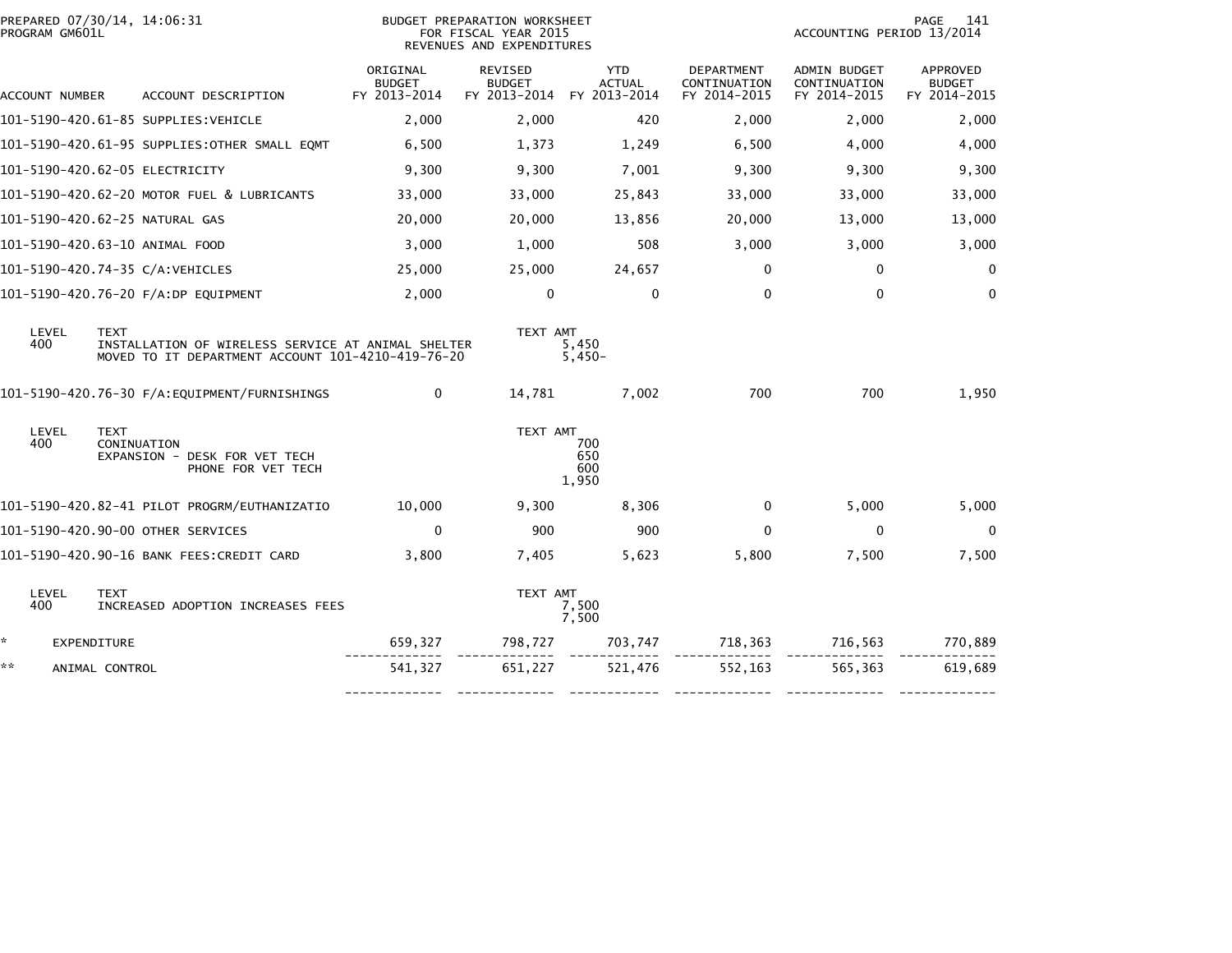| PREPARED 07/30/14, 14:06:31<br>PROGRAM GM601L |                     | BUDGET PREPARATION WORKSHEET<br>FOR FISCAL YEAR 2015<br>REVENUES AND EXPENDITURES | 142<br>PAGE<br>ACCOUNTING PERIOD 13/2014 |                                      |                                                   |                                              |                                           |  |
|-----------------------------------------------|---------------------|-----------------------------------------------------------------------------------|------------------------------------------|--------------------------------------|---------------------------------------------------|----------------------------------------------|-------------------------------------------|--|
| ACCOUNT NUMBER                                | ACCOUNT DESCRIPTION | ORIGINAL<br>BUDGET<br>FY 2013-2014                                                | REVISED<br><b>BUDGET</b><br>FY 2013-2014 | <b>YTD</b><br>ACTUAL<br>FY 2013-2014 | <b>DEPARTMENT</b><br>CONTINUATION<br>FY 2014-2015 | ADMIN BUDGET<br>CONTINUATION<br>FY 2014-2015 | APPROVED<br><b>BUDGET</b><br>FY 2014-2015 |  |
| ***<br>HEALTH                                 |                     | 1,476,354                                                                         | 1.561.089                                | 1.555.080                            | 1.500.980                                         | 1.504.425                                    | 1,571,025                                 |  |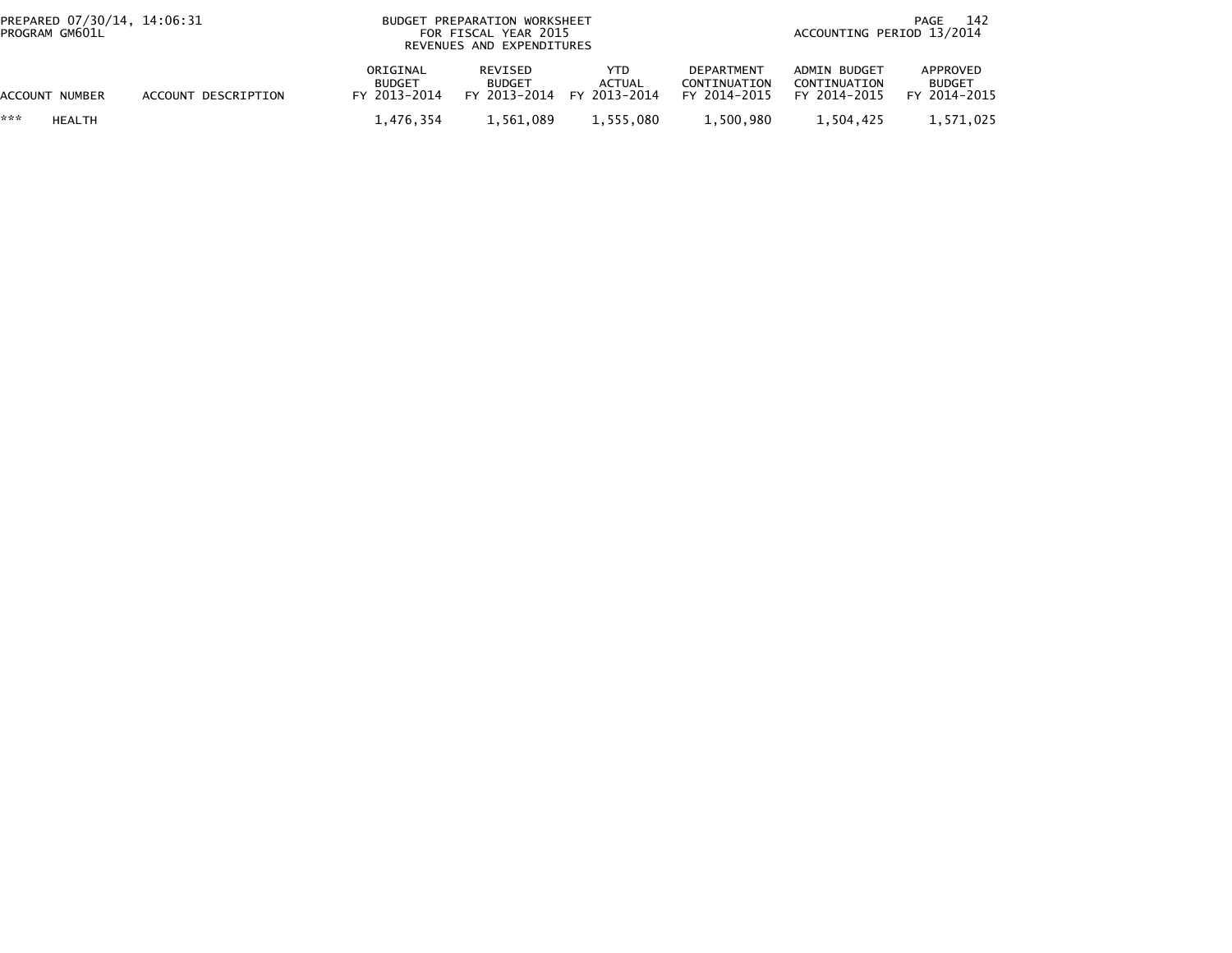| PREPARED 07/30/14, 14:06:31<br>PROGRAM GM601L |             |                                 |                                           | BUDGET PREPARATION WORKSHEET<br>FOR FISCAL YEAR 2015<br>REVENUES AND EXPENDITURES | -143<br>PAGE<br>ACCOUNTING PERIOD 13/2014 |                                            |                                              |                                           |
|-----------------------------------------------|-------------|---------------------------------|-------------------------------------------|-----------------------------------------------------------------------------------|-------------------------------------------|--------------------------------------------|----------------------------------------------|-------------------------------------------|
| ACCOUNT NUMBER                                |             | ACCOUNT DESCRIPTION             | ORIGINAL<br><b>BUDGET</b><br>FY 2013-2014 | REVISED<br><b>BUDGET</b><br>FY 2013-2014                                          | YTD.<br>ACTUAL<br>FY 2013-2014            | DEPARTMENT<br>CONTINUATION<br>FY 2014-2015 | ADMIN BUDGET<br>CONTINUATION<br>FY 2014-2015 | APPROVED<br><b>BUDGET</b><br>FY 2014-2015 |
|                                               |             | 101-5200-441.83-59 SWIM THERAPY |                                           |                                                                                   |                                           |                                            |                                              | 0.                                        |
|                                               | EXPENDITURE |                                 |                                           |                                                                                   |                                           |                                            |                                              | 0                                         |
| **                                            | ARTHRITIS   |                                 |                                           |                                                                                   |                                           |                                            |                                              | 0                                         |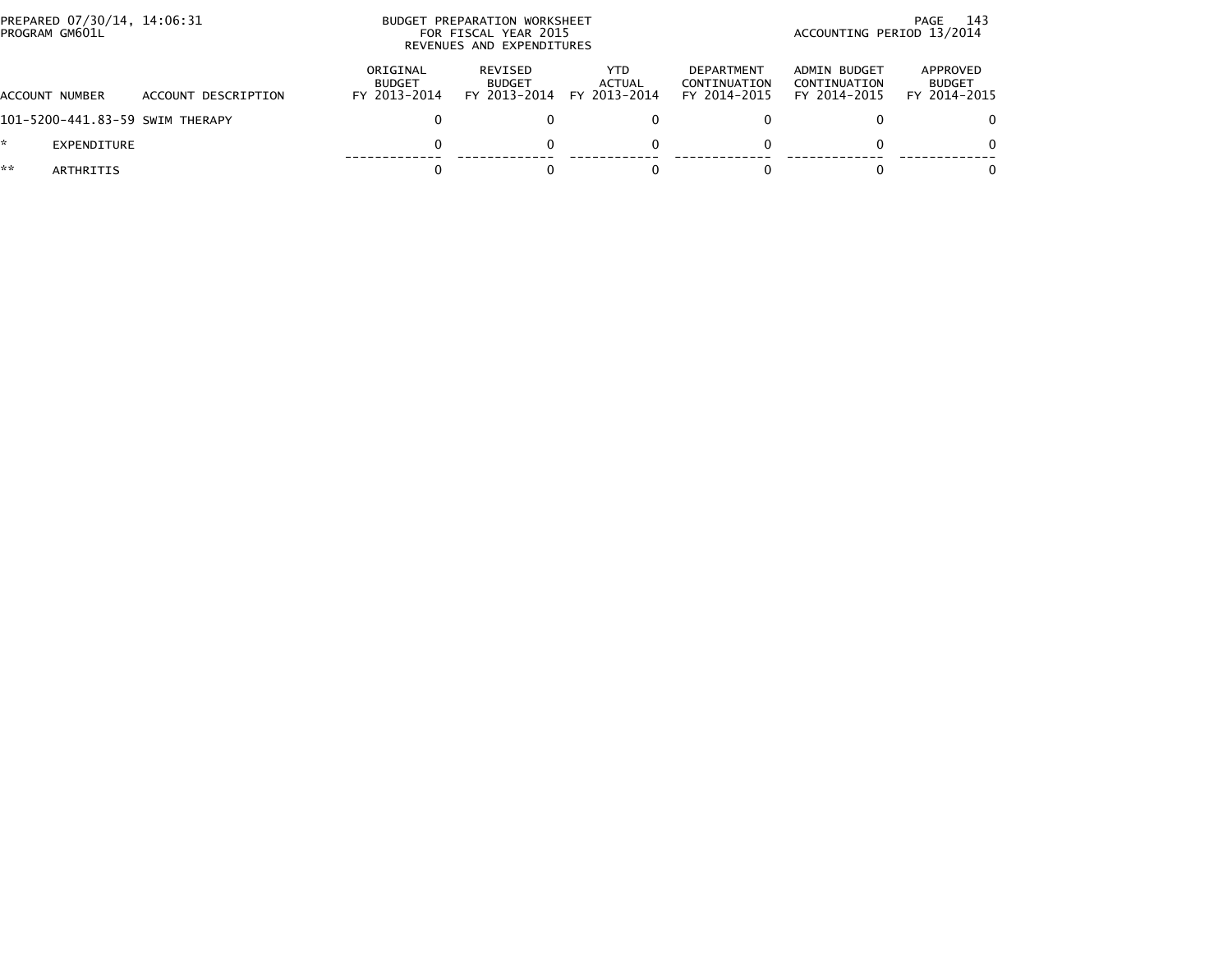|                | PREPARED 07/30/14. 14:06:31 |  |
|----------------|-----------------------------|--|
| PROGRAM GM601L |                             |  |

## PREPARED 07/30/14, 14:06:31 PREPARATION WORKSHEET PREPARATION WORKSHEET PREPARATION WORKSHEET<br>FOR FISCAL YEAR 2015 ACCOUNTING PERIOD 13/2014<br>REVENUES AND EXPENDITURES

PAGE 144<br>ACCOUNTING PERIOD 13/2014

| ACCOUNT NUMBER                      | ACCOUNT DESCRIPTION                          | ORIGINAL<br><b>BUDGET</b><br>FY 2013-2014 | <b>REVISED</b><br><b>BUDGET</b><br>FY 2013-2014 | <b>YTD</b><br><b>ACTUAL</b><br>FY 2013-2014 | <b>DEPARTMENT</b><br>CONTINUATION<br>FY 2014-2015 | <b>ADMIN BUDGET</b><br>CONTINUATION<br>FY 2014-2015 | APPROVED<br><b>BUDGET</b><br>FY 2014-2015 |
|-------------------------------------|----------------------------------------------|-------------------------------------------|-------------------------------------------------|---------------------------------------------|---------------------------------------------------|-----------------------------------------------------|-------------------------------------------|
| 101-5205-334.14-00 BCCCP GRANT      |                                              | $\mathbf{0}$                              | $\mathbf{0}$                                    | $\Omega$                                    | $\mathbf{0}$                                      | $\mathbf{0}$                                        | 0                                         |
|                                     | 101-5205-365.63-00 SUSAN G.KOMEN CANCER FOUN |                                           | U                                               |                                             | 0                                                 | 0                                                   |                                           |
|                                     | 101-5205-395.00-00 FUND BALANCE APPR-RESTR   |                                           |                                                 |                                             | 0                                                 | 0                                                   | 0                                         |
| <b>REVENUE</b>                      |                                              |                                           |                                                 |                                             | 0<br>n                                            | 0<br>∩                                              |                                           |
| 101-5205-441.20-05 HEALTH INSURANCE |                                              |                                           |                                                 | n                                           | 0                                                 | O                                                   |                                           |
| 101-5205-441.20-10 MEDICARE TAX     |                                              | $\Omega$                                  | 0                                               | 0                                           | 0                                                 | 0                                                   | <sup>0</sup>                              |
| 101-5205-441.20-15 RETIREMENT       |                                              |                                           | 0                                               | 0                                           | 0                                                 | 0                                                   | <sup>0</sup>                              |
|                                     | 101-5205-441.20-20 SOCIAL SECURITY TAX       | O                                         | 0                                               | 0                                           | 0                                                 | 0                                                   | 0                                         |
|                                     | 101-5205-441.20-25 WORKERS COMPENSATION      | $\Omega$                                  | 0                                               | 0                                           | 0                                                 | 0                                                   | <sup>0</sup>                              |
|                                     | 101-5205-441.20-30 401(K) CONTRIBUTIONS      | 0                                         | 0                                               | 0                                           | 0                                                 | 0                                                   | 0                                         |
| 101-5205-441.32-40 PHYSICIAN FEES   |                                              | O                                         | 0                                               | 0                                           | 0                                                 | 0                                                   | 0                                         |
| 101-5205-441.34-19 LABORATORY FEES  |                                              | 0                                         | 0                                               | 0                                           | 0                                                 | 0                                                   | 0                                         |
|                                     |                                              | 0                                         | 0                                               | 0                                           | 0                                                 | 0                                                   | 0                                         |
| 101-5205-441.53-05 TELEPHONE        |                                              | 0                                         | 0                                               | 0                                           | 0                                                 | 0                                                   | 0                                         |
| 101-5205-441.55-00 PRINTING         |                                              | O                                         | 0                                               | $\Omega$                                    | 0                                                 | 0                                                   | 0                                         |
| 101–5205–441.57–00 POSTAGE          |                                              |                                           | 0                                               | 0                                           | 0                                                 | 0                                                   | 0                                         |
| 101-5205-441.58-00 TRAVEL           |                                              |                                           | 0                                               | 0                                           | 0                                                 | 0                                                   | 0                                         |
| 101-5205-441.61-05 SUPPLIES:OFFICE  |                                              |                                           | 0                                               | $\Omega$                                    | 0                                                 | 0                                                   | 0                                         |
| 101-5205-441.61-45 SUPPLIES:MEDICAL |                                              |                                           | 0                                               | 0                                           | 0                                                 | 0                                                   | $\Omega$                                  |
| 101-5205-441.62-05 ELECTRICITY      |                                              |                                           | 0                                               | O                                           | 0                                                 | 0                                                   | 0                                         |
|                                     | 101-5205-441.85-61 GRANT:SUSAN G. KOMEN      |                                           | 0                                               | n                                           | 0                                                 | 0                                                   |                                           |
|                                     | 101-5205-441.85-62 GRANT:KOMEN GRNT CASE MGR |                                           |                                                 |                                             |                                                   | O                                                   | <sup>0</sup>                              |
|                                     | 101-5205-441.85-63 GRANT:KOMEN GRNT INPATINT |                                           |                                                 | ŋ                                           | 0                                                 | 0                                                   | n                                         |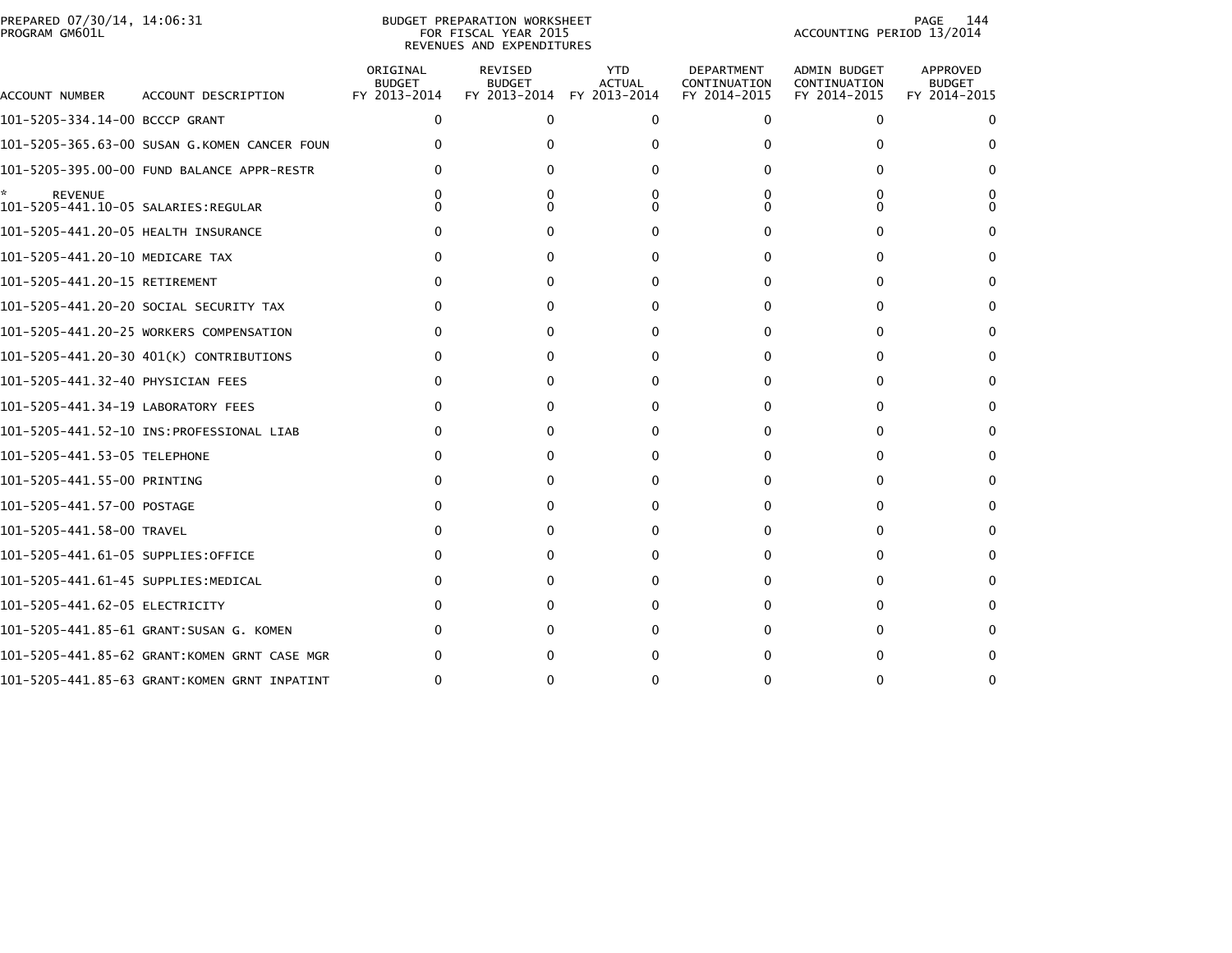| PREPARED 07/30/14, 14:06:31<br>PROGRAM GM601L |                                              |                                           | BUDGET PREPARATION WORKSHEET<br>FOR FISCAL YEAR 2015<br>REVENUES AND EXPENDITURES | 145<br>PAGE<br>ACCOUNTING PERIOD 13/2014 |                                            |                                              |                                           |
|-----------------------------------------------|----------------------------------------------|-------------------------------------------|-----------------------------------------------------------------------------------|------------------------------------------|--------------------------------------------|----------------------------------------------|-------------------------------------------|
| ACCOUNT NUMBER                                | ACCOUNT DESCRIPTION                          | ORIGINAL<br><b>BUDGET</b><br>FY 2013-2014 | <b>REVISED</b><br><b>BUDGET</b><br>FY 2013-2014                                   | YTD.<br>ACTUAL<br>FY 2013-2014           | DEPARTMENT<br>CONTINUATION<br>FY 2014-2015 | ADMIN BUDGET<br>CONTINUATION<br>FY 2014-2015 | APPROVED<br><b>BUDGET</b><br>FY 2014-2015 |
|                                               | 101-5205-441.85-64 GRANT:KOMEN GRANT OUTPTNT |                                           |                                                                                   |                                          |                                            |                                              | 0.                                        |
| EXPENDITURE                                   |                                              |                                           |                                                                                   |                                          | 0                                          |                                              | 0                                         |
| **<br><b>BCCCP</b>                            |                                              |                                           |                                                                                   |                                          |                                            |                                              | 0                                         |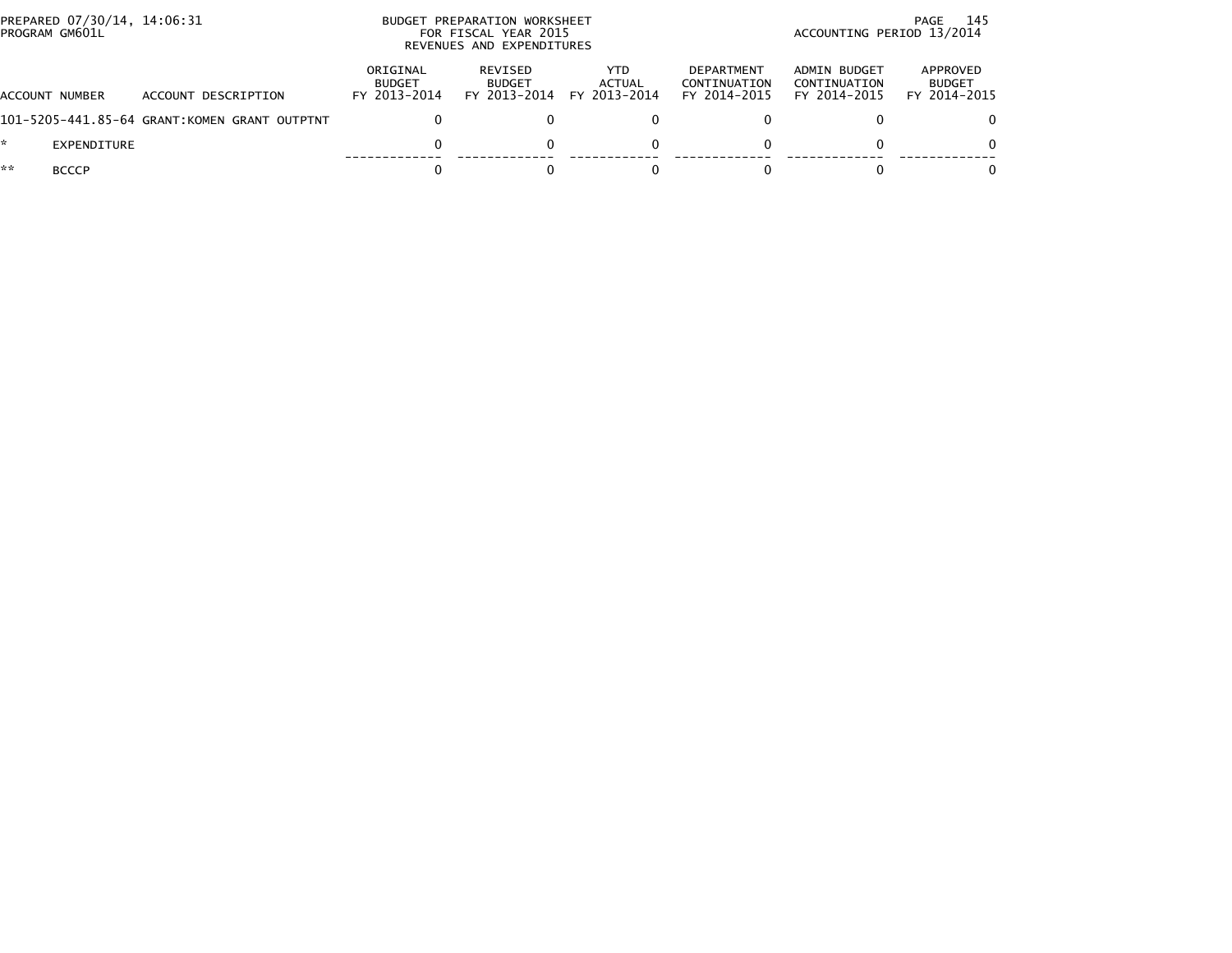| PROGRAM GM601L                       |                                              |                                           | FOR FISCAL YEAR 2015<br>REVENUES AND EXPENDITURES |                                             | ACCOUNTING PERIOD 13/2014                         |                                                     |                                           |
|--------------------------------------|----------------------------------------------|-------------------------------------------|---------------------------------------------------|---------------------------------------------|---------------------------------------------------|-----------------------------------------------------|-------------------------------------------|
| ACCOUNT NUMBER                       | ACCOUNT DESCRIPTION                          | ORIGINAL<br><b>BUDGET</b><br>FY 2013-2014 | <b>REVISED</b><br><b>BUDGET</b><br>FY 2013-2014   | <b>YTD</b><br><b>ACTUAL</b><br>FY 2013-2014 | <b>DEPARTMENT</b><br>CONTINUATION<br>FY 2014-2015 | <b>ADMIN BUDGET</b><br>CONTINUATION<br>FY 2014-2015 | APPROVED<br><b>BUDGET</b><br>FY 2014-2015 |
|                                      | 101-5210-331.84-25 TXIX FEES-CHILD HEALTH    | $20,000 -$                                | $20,000 -$                                        | $28,071-$                                   | $20,000 -$                                        | $20,000 -$                                          | $20,000 -$                                |
|                                      | 101-5210-334.18-00 CHILD HEALTH GRANT        | 18,340-                                   | 18,340-                                           | $18,064-$                                   | $15,802 -$                                        | $15,802 -$                                          | $15,802 -$                                |
|                                      | 101-5210-334.64-00 STATE AID HEALTH DEPT     | 0                                         | 0                                                 | 0                                           | 0                                                 | 0                                                   | 0                                         |
|                                      | 101-5210-334.65-23 SMART START:HEALTHY BEGIN | $36,205 -$                                | $35,108-$                                         | $16,749-$                                   | $36,205 -$                                        | $36,205 -$                                          | $36, 205 -$                               |
| 101-5210-353.30-00 CHILD HEALTH FEES |                                              | $3,000-$                                  | $3,000-$                                          | $2,859-$                                    | $3,000-$                                          | $2,000 -$                                           | $2,000-$                                  |
|                                      | 101-5210-395.00-00 FUND BALANCE APPR-RESTR   | $40,000 -$                                | $40,000 -$                                        | $\mathbf{0}$                                | $40,000 -$                                        | $30,000 -$                                          | $30,000 -$                                |
| <b>REVENUE</b>                       |                                              | 117,545-<br>158,937                       | 116,448-<br>143,152                               | $65,743-$<br>117,942                        | 115,007-<br>154,579                               | $104,007-$<br>154,579                               | $104,007 -$<br>154,579                    |
| 101-5210-441.20-05 HEALTH INSURANCE  |                                              | 31,472                                    | 21,327                                            | 17,519                                      | 30,434                                            | 30,434                                              | 30,434                                    |
| 101-5210-441.20-10 MEDICARE TAX      |                                              | 2,305                                     | 2,294                                             | 1,620                                       | 2,261                                             | 2,261                                               | 2,261                                     |
| 101-5210-441.20-15 RETIREMENT        |                                              | 11,236                                    | 11,180                                            | 8,305                                       | 10,929                                            | 10,929                                              | 10,929                                    |
|                                      | 101–5210–441.20–20 SOCIAL SECURITY TAX       | 8,854                                     | 8,805                                             | 6,926                                       | 9,543                                             | 9,543                                               | 9,543                                     |
|                                      | 101-5210-441.20-25 WORKERS COMPENSATION      | 4,319                                     | 4,292                                             | 2,062                                       | 2,778                                             | 2,778                                               | 2,778                                     |
|                                      | 101-5210-441.20-30 401(K) CONTRIBUTIONS      | 4,768                                     | 4,744                                             | 3,457                                       | 4,637                                             | 4,637                                               | 4,637                                     |
|                                      |                                              | 300                                       | 300                                               | $\mathbf{0}$                                | 300                                               | 300                                                 | 300                                       |
|                                      | 101-5210-441.32-36 PUBLIC HEALTH NURSING SVS | 2,300                                     | 2,300                                             | $\Omega$                                    | 2,300                                             | 2,300                                               | 2,300                                     |
| 101-5210-441.32-40 PHYSICIAN FEES    |                                              | 1,820                                     | 1,820                                             | 1,450                                       | 1,820                                             | 1,820                                               | 1,820                                     |
|                                      |                                              | 2,000                                     | 2,000                                             | 1,870                                       | 2,000                                             | 2,000                                               | 2,000                                     |
| 101-5210-441.34-19 LABORATORY FEES   |                                              | 100                                       | 100                                               | 47                                          | 200                                               | 200                                                 | 200                                       |
| 101-5210-441.43-15 R&M:EOUIPMENT     |                                              | 1,000                                     | 1,000                                             | 858                                         | 1,350                                             | 1,350                                               | 1,350                                     |
|                                      |                                              | 100                                       | 100                                               | 0                                           | 100                                               | 100                                                 | 100                                       |
|                                      | 101-5210-441.50-07 COST PER COPY PROGRAM     | 1,700                                     | 1,700                                             | 1,614                                       | 2,000                                             | 2,000                                               | 2,000                                     |
|                                      |                                              | 1,000                                     | 100                                               | 94                                          | 1,000                                             | 1,000                                               | 1,000                                     |
| 101-5210-441.53-05 TELEPHONE         |                                              | 1,600                                     | 1,600                                             | 545                                         | 1,600                                             | 1,000                                               | 1.000                                     |

PREPARED 07/30/14, 14:06:31 BUDGET PREPARATION WORKSHEET PAGE 146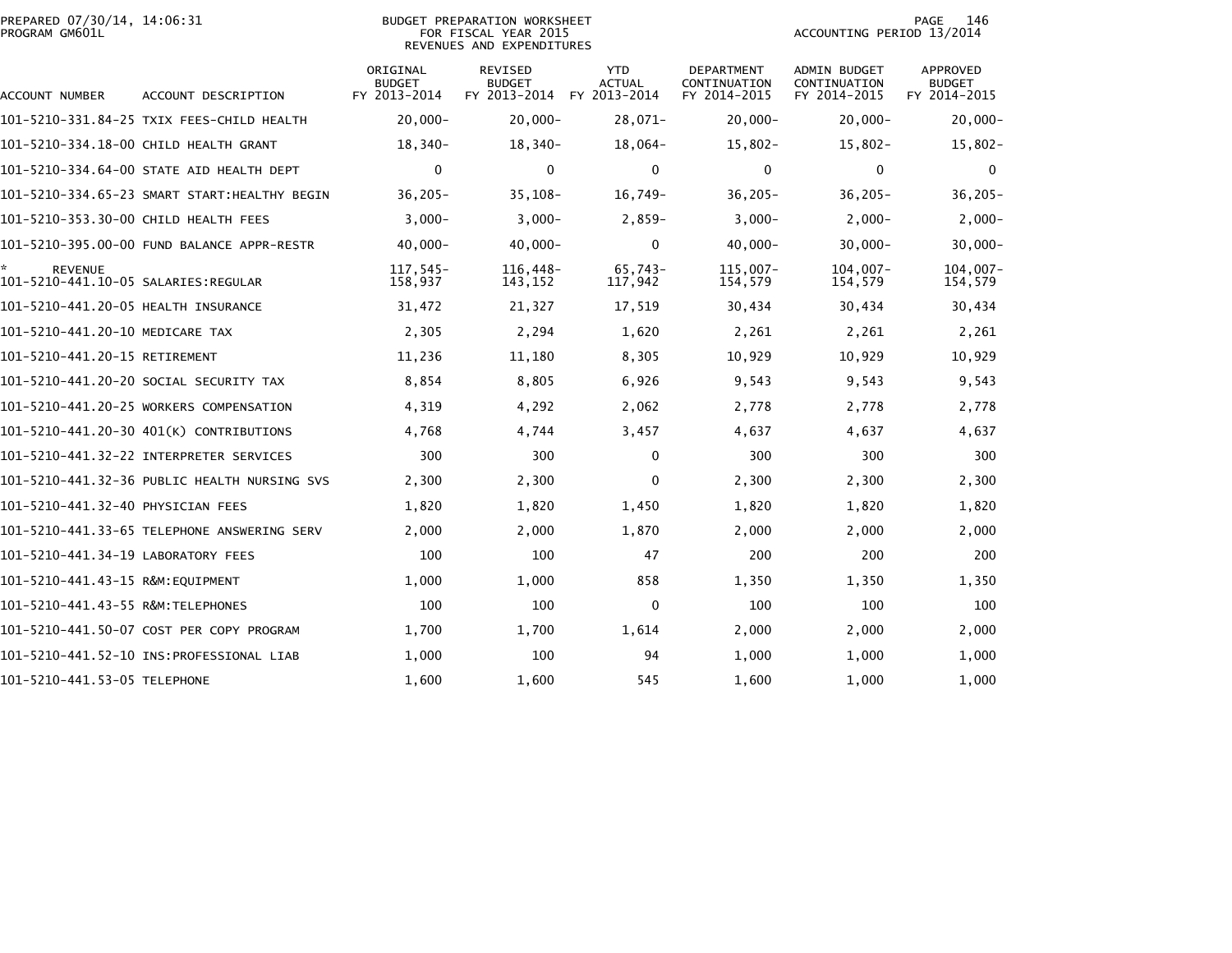| PREPARED 07/30/14, 14:06:31<br>PROGRAM GM601L |                                              |                                           | BUDGET PREPARATION WORKSHEET<br>FOR FISCAL YEAR 2015<br>REVENUES AND EXPENDITURES |                                             |                                                   |                                                     | PAGE<br>147<br>ACCOUNTING PERIOD 13/2014         |  |  |
|-----------------------------------------------|----------------------------------------------|-------------------------------------------|-----------------------------------------------------------------------------------|---------------------------------------------|---------------------------------------------------|-----------------------------------------------------|--------------------------------------------------|--|--|
| ACCOUNT NUMBER                                | ACCOUNT DESCRIPTION                          | ORIGINAL<br><b>BUDGET</b><br>FY 2013-2014 | <b>REVISED</b><br><b>BUDGET</b><br>FY 2013-2014                                   | <b>YTD</b><br><b>ACTUAL</b><br>FY 2013-2014 | <b>DEPARTMENT</b><br>CONTINUATION<br>FY 2014-2015 | <b>ADMIN BUDGET</b><br>CONTINUATION<br>FY 2014-2015 | <b>APPROVED</b><br><b>BUDGET</b><br>FY 2014-2015 |  |  |
| 101-5210-441.55-00 PRINTING                   |                                              | 300                                       | 300                                                                               | 300                                         | 300                                               | 300                                                 | 300                                              |  |  |
| 101-5210-441.57-00 POSTAGE                    |                                              | 750                                       | 750                                                                               | 559                                         | 800                                               | 800                                                 | 800                                              |  |  |
| 101-5210-441.58-00 TRAVEL                     |                                              | 1,960                                     | 1,960                                                                             | 1,149                                       | 1,960                                             | 1,960                                               | 1,960                                            |  |  |
| 101-5210-441.59-00 TRAINING                   |                                              | 2,000                                     | 2,000                                                                             | 310                                         | 2,000                                             | 2,000                                               | 2,000                                            |  |  |
| 101-5210-441.61-05 SUPPLIES:OFFICE            |                                              | 2,246                                     | 3,146                                                                             | 2,808                                       | 2,246                                             | 2,246                                               | 2,246                                            |  |  |
| 101-5210-441.61-45 SUPPLIES:MEDICAL           |                                              | 7,422                                     | 7,422                                                                             | 3,565                                       | 7,422                                             | 7,422                                               | 7,422                                            |  |  |
|                                               | 101-5210-441.61-95 SUPPLIES:OTHER SMALL EQMT | 0                                         | $\mathbf{0}$                                                                      | $\mathbf 0$                                 | $\Omega$                                          | 0                                                   | $\mathbf 0$                                      |  |  |
|                                               | 101-5210-441.74-15 C/A:MEDICAL EQUIPMENT     | 7,700                                     | 7,450                                                                             | 7,000                                       | 700                                               | $\mathbf{0}$                                        | $\Omega$                                         |  |  |
|                                               |                                              | $\mathbf 0$                               | $\mathbf{0}$                                                                      | $\mathbf{0}$                                | $\Omega$                                          | 700                                                 | 700                                              |  |  |
|                                               | 101-5210-441.83-21 CHILD FATALITY COMMITTEE  | 612                                       | 612                                                                               | 430                                         | 655                                               | 655                                                 | 655                                              |  |  |
|                                               | 101-5210-441.90-16 BANK FEES:CREDIT CARD     | 900                                       | 1,150                                                                             | 922                                         | 900                                               | 900                                                 | 900                                              |  |  |
| ×.<br><b>EXPENDITURE</b>                      |                                              | 257,701                                   | 231,604                                                                           | 181,352                                     | 244,814                                           | 244,214                                             | 244,214                                          |  |  |
| **<br>CHILD HEALTH                            |                                              | 140,156                                   | 115,156                                                                           | 115,609                                     | 129,807                                           | 140,207                                             | 140,207                                          |  |  |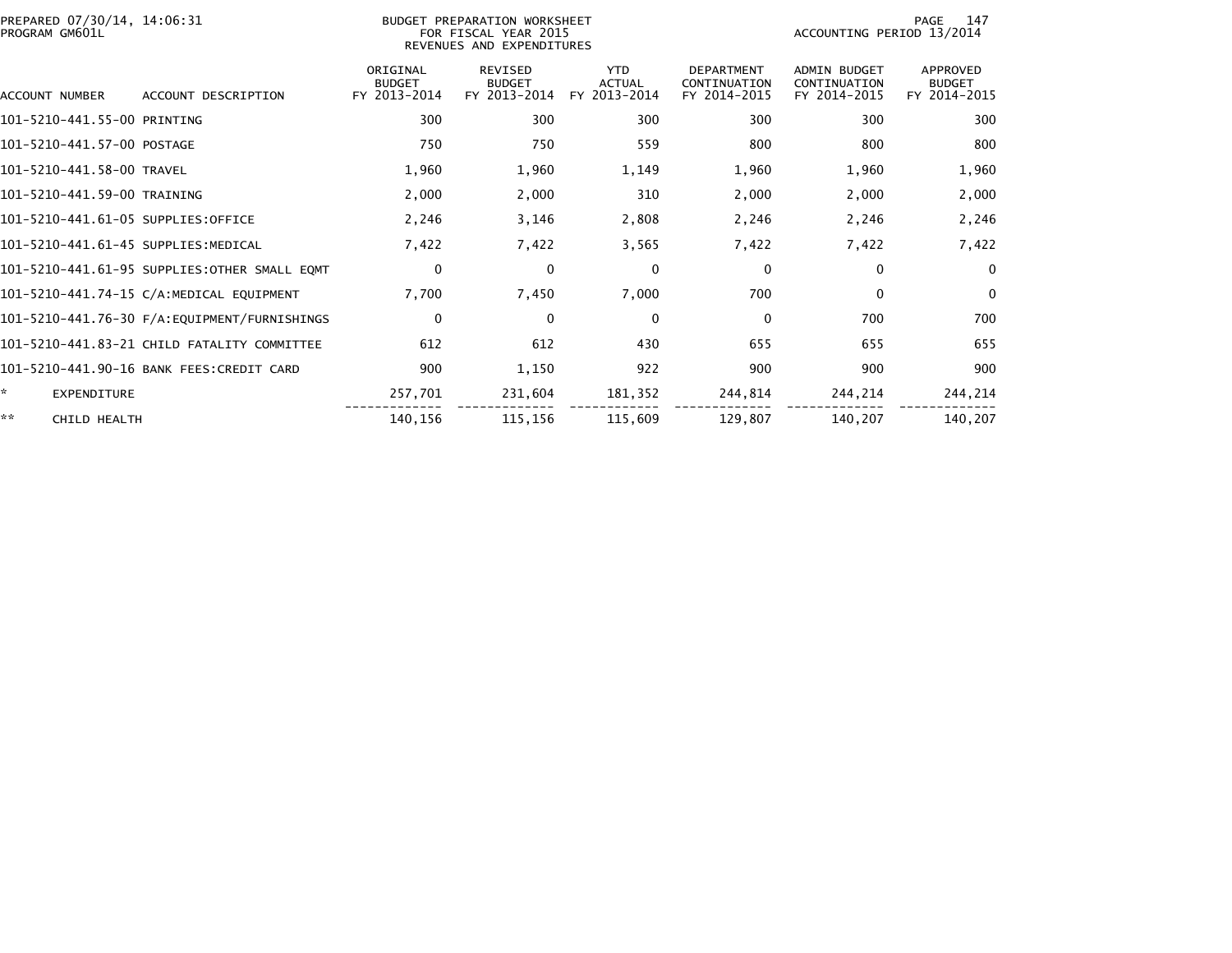| PROGRAM GM601L | PREPARED 07/30/14, 14:06:31 |                                              |                                           | BUDGET PREPARATION WORKSHEET<br>FOR FISCAL YEAR 2015<br>REVENUES AND EXPENDITURES | 148<br>PAGE<br>ACCOUNTING PERIOD 13/2014 |                                            |                                              |                                           |
|----------------|-----------------------------|----------------------------------------------|-------------------------------------------|-----------------------------------------------------------------------------------|------------------------------------------|--------------------------------------------|----------------------------------------------|-------------------------------------------|
| ACCOUNT NUMBER |                             | ACCOUNT DESCRIPTION                          | ORIGINAL<br><b>BUDGET</b><br>FY 2013-2014 | REVISED<br><b>BUDGET</b><br>FY 2013-2014                                          | YTD.<br><b>ACTUAL</b><br>FY 2013-2014    | DEPARTMENT<br>CONTINUATION<br>FY 2014-2015 | ADMIN BUDGET<br>CONTINUATION<br>FY 2014-2015 | APPROVED<br><b>BUDGET</b><br>FY 2014-2015 |
|                |                             | 101-5212-331.84-39 TXIX FEES-HEALTH CK COORD |                                           |                                                                                   |                                          |                                            |                                              | 0                                         |
| *.             | <b>REVENUE</b>              |                                              |                                           |                                                                                   |                                          |                                            |                                              | 0                                         |
| **             |                             | HEALTH CHECK COORDINATOR                     |                                           |                                                                                   |                                          |                                            |                                              | 0                                         |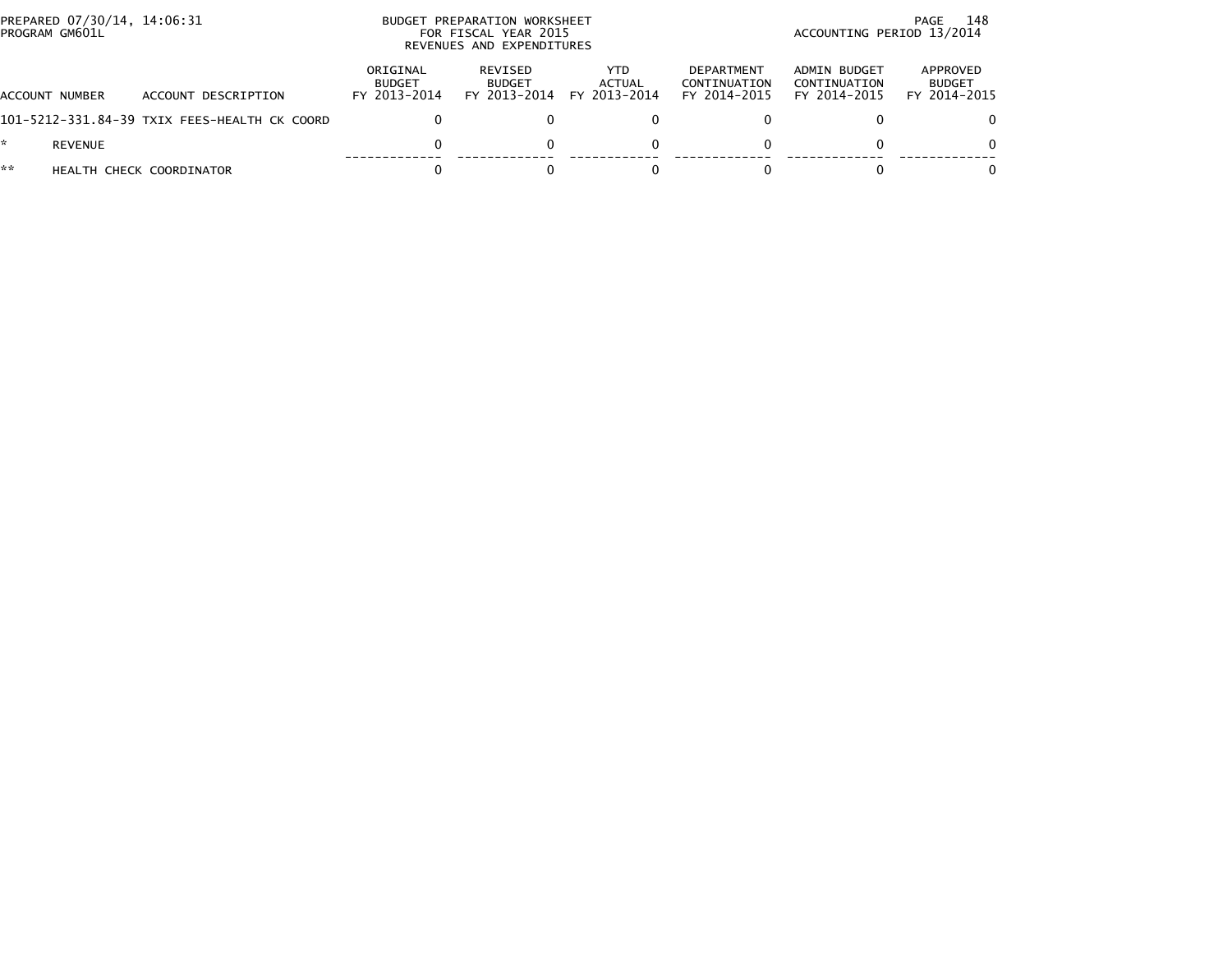| PREPARED 07/30/14, 14:06:31<br>PROGRAM GM601L |                                              | <b>BUDGET PREPARATION WORKSHEET</b><br>FOR FISCAL YEAR 2015<br>REVENUES AND EXPENDITURES |                                                 |                                             |                                            | 149<br>PAGE<br>ACCOUNTING PERIOD 13/2014            |                                           |  |
|-----------------------------------------------|----------------------------------------------|------------------------------------------------------------------------------------------|-------------------------------------------------|---------------------------------------------|--------------------------------------------|-----------------------------------------------------|-------------------------------------------|--|
| ACCOUNT NUMBER                                | ACCOUNT DESCRIPTION                          | ORIGINAL<br><b>BUDGET</b><br>FY 2013-2014                                                | <b>REVISED</b><br><b>BUDGET</b><br>FY 2013-2014 | <b>YTD</b><br><b>ACTUAL</b><br>FY 2013-2014 | DEPARTMENT<br>CONTINUATION<br>FY 2014-2015 | <b>ADMIN BUDGET</b><br>CONTINUATION<br>FY 2014-2015 | APPROVED<br><b>BUDGET</b><br>FY 2014-2015 |  |
|                                               | 101-5215-331.84-30 TXIX FEES-CHILD SERV COOR | $305, 171 -$                                                                             | $305, 171 -$                                    | 304,819-                                    | 303,840-                                   | 303,840-                                            | 303,840-                                  |  |
|                                               | 101–5215–334.20–00 CHILD SERV COORDINATION G | 22,770-                                                                                  | 22,770-                                         | 22,770-                                     | 22,770-                                    | 22,770-                                             | 22,770-                                   |  |
|                                               | 101-5215-395.00-00 FUND BALANCE APPR-RESTR   | $\mathbf 0$                                                                              | $\mathbf{0}$                                    | $\mathbf{0}$                                | $\mathbf{0}$                               | 0                                                   | $\mathbf{0}$                              |  |
| <b>REVENUE</b>                                |                                              | 327,941-<br>215,399                                                                      | 327,941-<br>219,449                             | 327,589-<br>201,879                         | $326,610-$<br>221,269                      | 326,610-<br>221,269                                 | 326,610-<br>221,269                       |  |
| 101-5215-441.20-05 HEALTH INSURANCE           |                                              | 41,614                                                                                   | 43,364                                          | 39,690                                      | 43,564                                     | 43,564                                              | 43,564                                    |  |
| 101-5215-441.20-10 MEDICARE TAX               |                                              | 3,123                                                                                    | 3,123                                           | 2,868                                       | 3,237                                      | 3,237                                               | 3,237                                     |  |
| 101-5215-441.20-15 RETIREMENT                 |                                              | 15,228                                                                                   | 15,528                                          | 14,273                                      | 15,644                                     | 15,644                                              | 15,644                                    |  |
|                                               | 101–5215–441.20–20 SOCIAL SECURITY TAX       | 13,355                                                                                   | 13,355                                          | 12,263                                      | 13,660                                     | 13,660                                              | 13,660                                    |  |
|                                               | 101-5215-441.20-25 WORKERS COMPENSATION      | 8,139                                                                                    | 8,139                                           | 4,552                                       | 4,912                                      | 4,912                                               | 4,912                                     |  |
|                                               | 101-5215-441.20-30 401(K) CONTRIBUTIONS      | 6,463                                                                                    | 6,463                                           | 4,557                                       | 6,638                                      | 6,638                                               | 6,638                                     |  |
|                                               | 101-5215-441.50-07 COST PER COPY PROGRAM     | 400                                                                                      | 400                                             | 369                                         | 400                                        | 400                                                 | 400                                       |  |
|                                               |                                              | 900                                                                                      | 900                                             | 847                                         | 1,000                                      | 1,000                                               | 1,000                                     |  |
| 101-5215-441.53-05 TELEPHONE                  |                                              | 2,800                                                                                    | 2,800                                           | 2,375                                       | 2,831                                      | 2,831                                               | 2,831                                     |  |
| 101-5215-441.55-00 PRINTING                   |                                              | 300                                                                                      | 1,725                                           | 1,563                                       | 1,205                                      | 1,205                                               | 1,205                                     |  |
| 101-5215-441.57-00 POSTAGE                    |                                              | 535                                                                                      | 535                                             | 391                                         | 500                                        | 500                                                 | 500                                       |  |
| 101-5215-441.58-00 TRAVEL                     |                                              | 7,850                                                                                    | 9,350                                           | 8,168                                       | 8,000                                      | 8,000                                               | 8,000                                     |  |
| 101-5215-441.59-00 TRAINING                   |                                              | 500                                                                                      | 500                                             | 313                                         | 750                                        | 750                                                 | 750                                       |  |
| 101-5215-441.61-05 SUPPLIES:OFFICE            |                                              | 1,600                                                                                    | 3,000                                           | 2,747                                       | 3,000                                      | 3,000                                               | 3,000                                     |  |
|                                               | 101-5215-441.61-95 SUPPLIES:OTHER SMALL EQMT | 0                                                                                        | $\mathbf{0}$                                    | $\Omega$                                    | 0                                          | 0                                                   | $\mathbf{0}$                              |  |
| 101-5215-441.76-20 F/A:DP EQUIPMENT           |                                              | $\mathbf 0$                                                                              | 2,400                                           | 2,148                                       | $\Omega$                                   | $\mathbf{0}$                                        | $\Omega$                                  |  |
| 101-5215-441.98-00 RESERVE                    |                                              | 9,735                                                                                    | 3,010                                           | $\Omega$                                    | $\mathbf{0}$                               | $\mathbf{0}$                                        | $\mathbf{0}$                              |  |
| *<br>EXPENDITURE                              |                                              | 327,941                                                                                  | 334,041                                         | 299,003                                     | 326,610                                    | 326,610                                             | 326,610                                   |  |
| **                                            | CHILD SERV COORDINATION                      | 0                                                                                        | 6,100                                           | 28,586-                                     | $\Omega$                                   | $\mathbf{0}$                                        |                                           |  |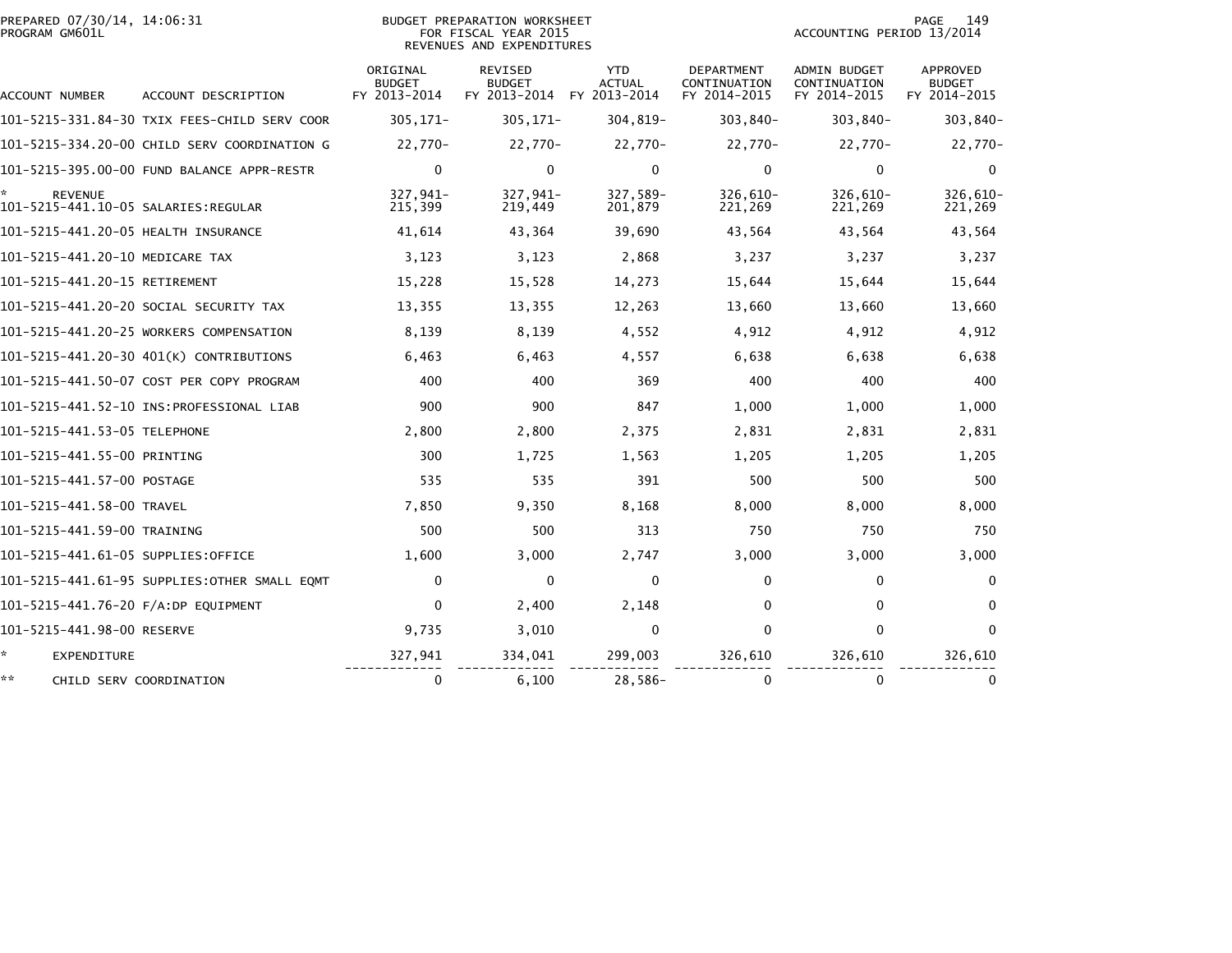| PREPARED 07/30/14, 14:06:31<br>PROGRAM GM601L |                                              |                                           | BUDGET PREPARATION WORKSHEET<br>FOR FISCAL YEAR 2015<br>REVENUES AND EXPENDITURES | 150<br>PAGE<br>ACCOUNTING PERIOD 13/2014 |                                                   |                                                     |                                           |
|-----------------------------------------------|----------------------------------------------|-------------------------------------------|-----------------------------------------------------------------------------------|------------------------------------------|---------------------------------------------------|-----------------------------------------------------|-------------------------------------------|
| ACCOUNT NUMBER                                | ACCOUNT DESCRIPTION                          | ORIGINAL<br><b>BUDGET</b><br>FY 2013-2014 | <b>REVISED</b><br><b>BUDGET</b><br>FY 2013-2014 FY 2013-2014                      | <b>YTD</b><br><b>ACTUAL</b>              | <b>DEPARTMENT</b><br>CONTINUATION<br>FY 2014-2015 | <b>ADMIN BUDGET</b><br>CONTINUATION<br>FY 2014-2015 | APPROVED<br><b>BUDGET</b><br>FY 2014-2015 |
|                                               |                                              | 0                                         | $\Omega$                                                                          | $\Omega$                                 | 0                                                 | 0                                                   | 0                                         |
|                                               | 101-5223-334.64-00 STATE AID HEALTH DEPT     |                                           |                                                                                   | 0                                        |                                                   | 0                                                   | $\Omega$                                  |
| *.<br><b>REVENUE</b>                          |                                              |                                           |                                                                                   | 0<br>$^{\circ}$                          | O                                                 | 0                                                   | 0<br>0                                    |
| 101-5223-441.20-05 HEALTH INSURANCE           |                                              |                                           |                                                                                   | 0                                        |                                                   | O                                                   | 0                                         |
| 101-5223-441.20-10 MEDICARE TAX               |                                              | 0                                         |                                                                                   | 0                                        | ŋ                                                 | 0                                                   | 0                                         |
| 101-5223-441.20-15 RETIREMENT                 |                                              |                                           |                                                                                   | 0                                        | o                                                 | 0                                                   | 0                                         |
|                                               | 101-5223-441.20-20 SOCIAL SECURITY TAX       |                                           | $\Omega$                                                                          | 0                                        | 0                                                 | 0                                                   | 0                                         |
|                                               | 101-5223-441.20-25 WORKERS COMPENSATION      |                                           |                                                                                   | 0                                        |                                                   | 0                                                   | 0                                         |
|                                               | 101-5223-441.20-30 401(K) CONTRIBUTIONS      | 0                                         | O                                                                                 | 0                                        | o                                                 | 0                                                   | $\Omega$                                  |
| 101-5223-441.55-00 PRINTING                   |                                              |                                           |                                                                                   | 0                                        |                                                   | 0                                                   | 0                                         |
| 101-5223-441.57-00 POSTAGE                    |                                              |                                           |                                                                                   | $\Omega$                                 |                                                   | 0                                                   | 0                                         |
| 101-5223-441.58-00 TRAVEL                     |                                              |                                           |                                                                                   | 0                                        |                                                   |                                                     | 0                                         |
| 101-5223-441.59-00 TRAINING                   |                                              |                                           |                                                                                   | 0                                        |                                                   | 0                                                   | 0                                         |
| 101-5223-441.61-05 SUPPLIES:OFFICE            |                                              |                                           |                                                                                   | 0                                        |                                                   | 0                                                   | 0                                         |
| 101-5223-441.61-45 SUPPLIES:MEDICAL           |                                              |                                           | 0                                                                                 | 0                                        | 0                                                 | 0                                                   | 0                                         |
| 101-5223-441.61-89 SOFTWARE LICENSES          |                                              |                                           |                                                                                   | 0                                        | 0                                                 | 0                                                   | 0                                         |
| 101-5223-441.61-90 SUPPLIES:OTHER             |                                              | 0                                         |                                                                                   | 0                                        | o                                                 | $\Omega$                                            | 0                                         |
|                                               | 101-5223-441.61-95 SUPPLIES:OTHER SMALL EQMT | $\Omega$                                  |                                                                                   | 0                                        | 0                                                 | 0                                                   | 0                                         |
|                                               | 101-5223-441.74-90 C/A:OTHER EQUIPMENT       |                                           |                                                                                   | $\Omega$                                 |                                                   | $^{(1)}$                                            | $^{(1)}$                                  |
| 101-5223-441.76-20 F/A:DP EQUIPMENT           |                                              |                                           |                                                                                   | $^{\circ}$                               |                                                   |                                                     | $^{(1)}$                                  |
|                                               | 101-5223-441.76-30 F/A:EQUIPMENT/FURNISHINGS |                                           |                                                                                   | 0                                        |                                                   |                                                     | 0                                         |
| ÷.<br>EXPENDITURE                             |                                              |                                           |                                                                                   |                                          |                                                   |                                                     |                                           |
| **<br><b>BIOTERRORISM</b>                     |                                              | $\Omega$                                  | 0                                                                                 | 0                                        |                                                   | $\Omega$                                            | 0                                         |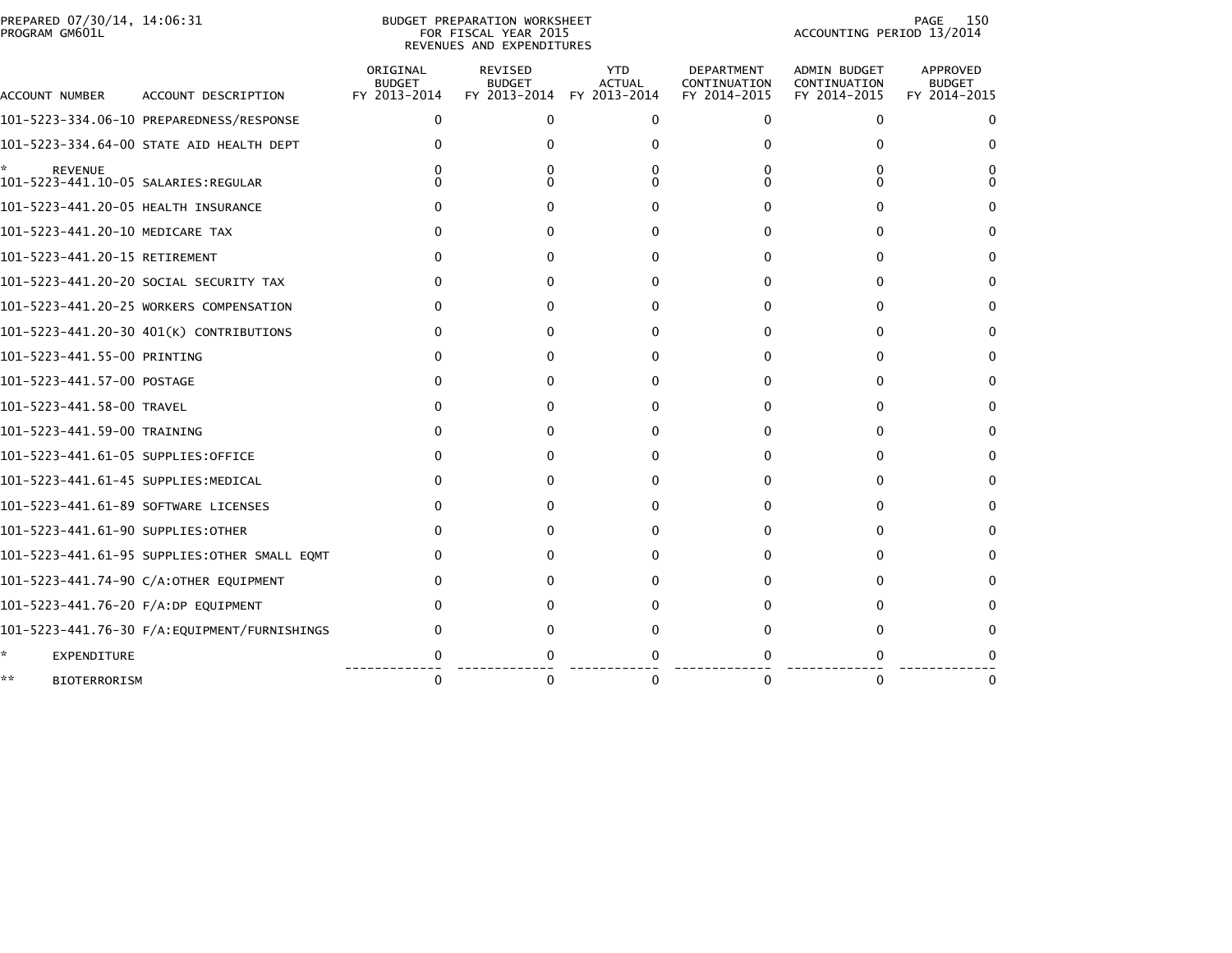| PREPARED 07/30/14, 14:06:31<br>PROGRAM GM601L |                                              |                                           | <b>BUDGET PREPARATION WORKSHEET</b><br>FOR FISCAL YEAR 2015<br>REVENUES AND EXPENDITURES | 151<br><b>PAGE</b><br>ACCOUNTING PERIOD 13/2014 |                                            |                                                     |                                                  |
|-----------------------------------------------|----------------------------------------------|-------------------------------------------|------------------------------------------------------------------------------------------|-------------------------------------------------|--------------------------------------------|-----------------------------------------------------|--------------------------------------------------|
| ACCOUNT NUMBER                                | ACCOUNT DESCRIPTION                          | ORIGINAL<br><b>BUDGET</b><br>FY 2013-2014 | <b>REVISED</b><br><b>BUDGET</b><br>FY 2013-2014                                          | <b>YTD</b><br><b>ACTUAL</b><br>FY 2013-2014     | DEPARTMENT<br>CONTINUATION<br>FY 2014-2015 | <b>ADMIN BUDGET</b><br>CONTINUATION<br>FY 2014-2015 | <b>APPROVED</b><br><b>BUDGET</b><br>FY 2014-2015 |
|                                               | 101-5225-334.24-00 COMMUNICABLE DIS/TB GRANT | $11,271-$                                 | $11,271-$                                                                                | $11,271-$                                       | $11,271-$                                  | $11,271-$                                           | $11,271-$                                        |
|                                               | 101-5225-334.64-00 STATE AID HEALTH DEPT     | $\mathbf 0$                               | $\mathbf{0}$                                                                             | $\Omega$                                        | $\mathbf{0}$                               | 0                                                   | $\Omega$                                         |
|                                               | 101-5225-395.00-00 FUND BALANCE APPR-RESTR   | $20,000 -$                                | $20,000 -$                                                                               | $\Omega$                                        | $20,000 -$                                 | $\Omega$                                            | $\mathbf{0}$                                     |
| <b>REVENUE</b>                                |                                              | $31,271-$<br>78,606                       | $31,271-$<br>51,206                                                                      | $11.271-$<br>44,355                             | $31,271-$<br>50,311                        | $11,271-$<br>50,311                                 | 11,271-<br>50,311                                |
|                                               |                                              | 15,565                                    | 8,144                                                                                    | 6,488                                           | 9,905                                      | 9,905                                               | 9,905                                            |
| 101-5225-441.20-10 MEDICARE TAX               |                                              | 1,140                                     | 1,140                                                                                    | 602                                             | 736                                        | 736                                                 | 736                                              |
| 101-5225-441.20-15 RETIREMENT                 |                                              | 5,557                                     | 5,557                                                                                    | 3,105                                           | 3,557                                      | 3,557                                               | 3,557                                            |
|                                               | 101-5225-441.20-20 SOCIAL SECURITY TAX       | 4,874                                     | 4,874                                                                                    | 2,573                                           | 3,106                                      | 3,106                                               | 3,106                                            |
|                                               | 101-5225-441.20-25 WORKERS COMPENSATION      | 2,122                                     | 2,122                                                                                    | 995                                             | 1,121                                      | 1,121                                               | 1,121                                            |
|                                               | 101-5225-441.20-30 401(K) CONTRIBUTIONS      | 2,358                                     | 2,358                                                                                    | 1,310                                           | 1,509                                      | 1,509                                               | 1,509                                            |
|                                               |                                              | 300                                       | 300                                                                                      | $\mathbf 0$                                     | 300                                        | 300                                                 | 300                                              |
| 101-5225-441.32-40 PHYSICIAN FEES             |                                              | 1,000                                     | 1,000                                                                                    | 253                                             | 2,000                                      | 2,000                                               | 2,000                                            |
| 101-5225-441.34-19 LABORATORY FEES            |                                              | 250                                       | 250                                                                                      | $\Omega$                                        | 250                                        | 250                                                 | 250                                              |
| 101-5225-441.43-55 R&M:TELEPHONES             |                                              | 100                                       | 100                                                                                      | $\mathbf 0$                                     | 100                                        | 100                                                 | 100                                              |
|                                               |                                              | 380                                       | 380                                                                                      | 188                                             | 380                                        | 380                                                 | 380                                              |
| 101-5225-441.53-05 TELEPHONE                  |                                              | 600                                       | 600                                                                                      | 353                                             | 600                                        | 600                                                 | 600                                              |
| 101-5225-441.55-00 PRINTING                   |                                              | 100                                       | 100                                                                                      | 100                                             | 200                                        | 200                                                 | 200                                              |
| 101–5225–441.57–00 POSTAGE                    |                                              | 600                                       | 600                                                                                      | 395                                             | 600                                        | 600                                                 | 600                                              |
| 101-5225-441.58-00 TRAVEL                     |                                              | 1,500                                     | 1,500                                                                                    | 152                                             | 1,500                                      | 1,500                                               | 1,500                                            |
| 101-5225-441.59-00 TRAINING                   |                                              | 650                                       | 650                                                                                      | 225                                             | 650                                        | 650                                                 | 650                                              |
| 101-5225-441.61-05 SUPPLIES:OFFICE            |                                              | 500                                       | 510                                                                                      | 509                                             | 800                                        | 800                                                 | 800                                              |
| 101–5225–441.61–45 SUPPLIES:MEDICAL           |                                              | 3,500                                     | 3,490                                                                                    | 2,470                                           | 3,400                                      | 3,400                                               | 3,400                                            |
|                                               | 101-5225-441.64-50 DUES & SUBSCRIPTIONS      | 150                                       | 150                                                                                      | 75                                              | 150                                        | 150                                                 | 150                                              |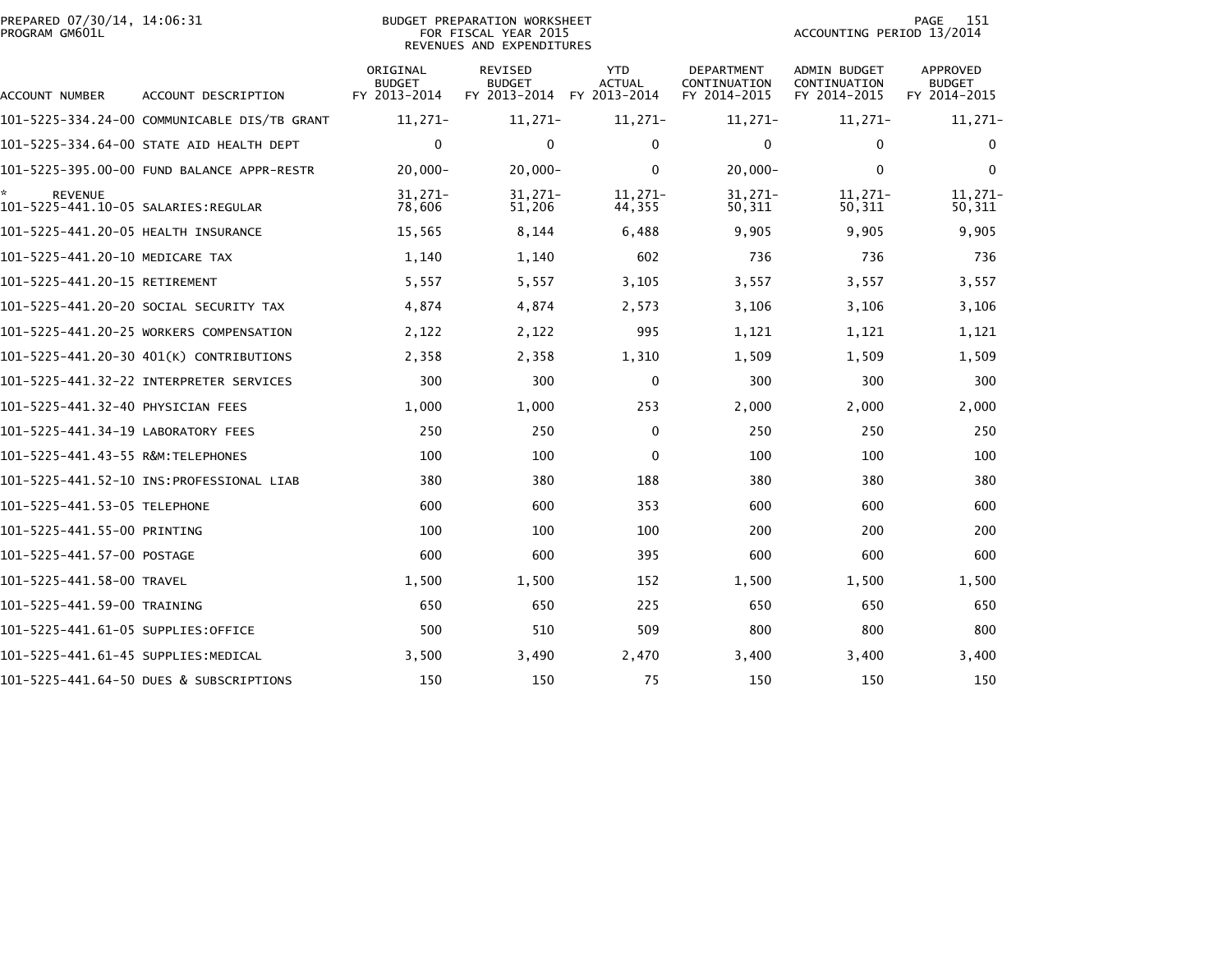|    | PREPARED 07/30/14, 14:06:31<br>PROGRAM GM601L |                                          | <b>BUDGET</b>                             | PREPARATION WORKSHEET<br>FOR FISCAL YEAR 2015<br>REVENUES AND EXPENDITURES | ACCOUNTING PERIOD 13/2014      | -152<br>PAGE                                      |                                                     |                                           |
|----|-----------------------------------------------|------------------------------------------|-------------------------------------------|----------------------------------------------------------------------------|--------------------------------|---------------------------------------------------|-----------------------------------------------------|-------------------------------------------|
|    | ACCOUNT NUMBER                                | ACCOUNT DESCRIPTION                      | ORIGINAL<br><b>BUDGET</b><br>FY 2013-2014 | REVISED<br><b>BUDGET</b><br>FY 2013-2014                                   | YTD.<br>ACTUAL<br>FY 2013-2014 | <b>DEPARTMENT</b><br>CONTINUATION<br>FY 2014-2015 | <b>ADMIN BUDGET</b><br>CONTINUATION<br>FY 2014-2015 | APPROVED<br><b>BUDGET</b><br>FY 2014-2015 |
|    |                                               |                                          | 1,100                                     | 1,100                                                                      | 1,100                          | 1,100                                             | 1.100                                               | 1,100                                     |
|    |                                               | 101-5225-441.85-11 GRANT:AID-TO-COUNTIES | 0                                         | 0                                                                          | $\mathbf{0}$                   |                                                   | $\mathbf{0}$                                        | $\Omega$                                  |
|    | 101-5225-441.98-00 RESERVE                    |                                          | 0                                         |                                                                            | $\mathbf{0}$                   |                                                   | $\mathbf{0}$                                        | $\Omega$                                  |
|    | EXPENDITURE                                   |                                          | 120.952                                   | 86,131                                                                     | 65,248                         | 82,275                                            | 82,275                                              | 82,275                                    |
| ** | COMMUNICABLE DISEASE                          |                                          | 89.681                                    | 54,860                                                                     | 53.977                         | 51.004                                            | 71.004                                              | 71.004                                    |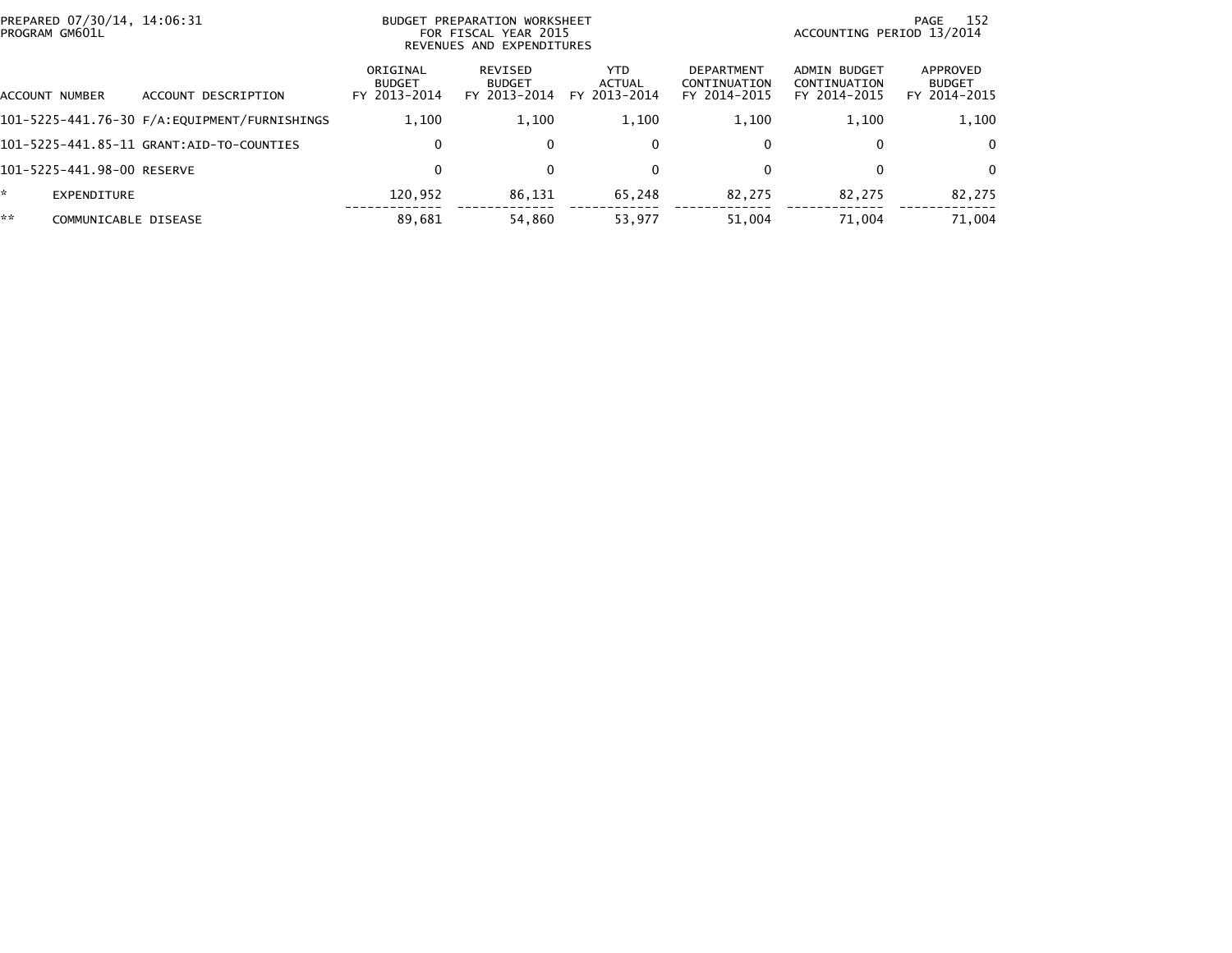|                | PREPARED 07/30/14, 14:06:31 |  |
|----------------|-----------------------------|--|
| PROGRAM GM601L |                             |  |

## PREPARED 07/30/14, 14:06:31 PREPARATION WORKSHEET PREPARATION WORKSHEET PREPARATION WORKSHEET<br>FOR FISCAL YEAR 2015 ACCOUNTING PERIOD 13/2014<br>REVENUES AND EXPENDITURES

PAGE 153<br>ACCOUNTING PERIOD 13/2014

| ACCOUNT NUMBER                                        | ACCOUNT DESCRIPTION                         | ORIGINAL<br><b>BUDGET</b><br>FY 2013-2014 | <b>REVISED</b><br><b>BUDGET</b><br>FY 2013-2014 | <b>YTD</b><br><b>ACTUAL</b><br>FY 2013-2014 | DEPARTMENT<br>CONTINUATION<br>FY 2014-2015 | <b>ADMIN BUDGET</b><br>CONTINUATION<br>FY 2014-2015 | <b>APPROVED</b><br><b>BUDGET</b><br>FY 2014-2015 |
|-------------------------------------------------------|---------------------------------------------|-------------------------------------------|-------------------------------------------------|---------------------------------------------|--------------------------------------------|-----------------------------------------------------|--------------------------------------------------|
| 101-5228-331.84-33 TXIX FEES-DENTAL                   |                                             | $629,000 -$                               | $629,000 -$                                     | 545,069-                                    | 473,309-                                   | 675,730-                                            | 675,730-                                         |
| 101-5228-353.43-00 DENTAL FEES                        |                                             | $9,500-$                                  | $9,500-$                                        | 12,116-                                     | $9,500-$                                   | $9,500 -$                                           | $9,500-$                                         |
|                                                       | 101-5228-353.79-00 HEALTH CHOICE INS FEES   | 0                                         | 0                                               | 0                                           | $\mathbf{0}$                               | $\mathbf{0}$                                        | $\bf{0}$                                         |
|                                                       | 101-5228-365.72-01 PEDIATRC DENTAL CLINIC   | 0                                         | 0                                               | 0                                           | $\mathbf{0}$                               | $\Omega$                                            |                                                  |
|                                                       | 101-5228-365.74-06 PEDIATRIC DENTAL CLINIC  | 0                                         | $\mathbf{0}$                                    | 0                                           | $\mathbf{0}$                               | $\Omega$                                            | $\Omega$                                         |
|                                                       | 101-5228-395.00-00 FUND BALANCE APPR-RESTR  | $52,421-$                                 | $52,421-$                                       | 0                                           | 202,421-                                   | $\Omega$                                            | $\Omega$                                         |
| <b>REVENUE</b><br>101-5228-441.10-05 SALARIES:REGULAR |                                             | 690.921-<br>380,537                       | 690,921-<br>241,712                             | 557,185-<br>211,619                         | 685,230-<br>383,084                        | 685,230-<br>383,084                                 | 685,230-<br>383,084                              |
|                                                       | 101-5228-441.10-15 SALARIES: PART-TIME      | $\Omega$                                  | 6,825                                           | 5,627                                       | $\mathbf{0}$                               | $\mathbf{0}$                                        | $\Omega$                                         |
| 101-5228-441.20-05 HEALTH INSURANCE                   |                                             | 69,839                                    | 51,739                                          | 27,092                                      | 70,080                                     | 70,080                                              | 70,080                                           |
| 101-5228-441.20-10 MEDICARE TAX                       |                                             | 5,018                                     | 5,018                                           | 3,067                                       | 3,415                                      | 5,555                                               | 5,555                                            |
| 101-5228-441.20-15 RETIREMENT                         |                                             | 26,905                                    | 20,805                                          | 14,844                                      | 27,084                                     | 27,084                                              | 27,084                                           |
|                                                       | 101–5228–441.20–20 SOCIAL SECURITY TAX      | 22,593                                    | 22,343                                          | 13,114                                      | 14,411                                     | 23,752                                              | 23,752                                           |
|                                                       | 101-5228-441.20-25 WORKERS COMPENSATION     | 1,161                                     | 1,411                                           | 1,144                                       | 2,012                                      | 2,012                                               | 2,012                                            |
|                                                       | 101-5228-441.20-30 401(K) CONTRIBUTIONS     | 11,416                                    | 11,416                                          | 6,040                                       | 11,493                                     | 11,493                                              | 11,493                                           |
| 101-5228-441.32-40 PHYSICIAN FEES                     |                                             | 5,143                                     | 4,863                                           | 0                                           | 5,143                                      | 5,143                                               | 5,143                                            |
|                                                       | 101-5228-441.33-00 OTHER PROFESSIONAL SRVCS | $\Omega$                                  | $\Omega$                                        | 0                                           | $\Omega$                                   | $\Omega$                                            | $\Omega$                                         |
|                                                       | 101-5228-441.33-17 CONTRACTED SERVICES      | 90,000                                    | 203,000                                         | 174,528                                     | 90,000                                     | 84,000                                              | 84,000                                           |
|                                                       | 101-5228-441.34-30 SERVICE & MAINTENANCE    | 1,950                                     | 2,200                                           | 2,199                                       | 2,200                                      | 2,200                                               | 2,200                                            |
| 101-5228-441.43-05 R&M:BUILDINGS                      |                                             | $\Omega$                                  | 0                                               | 0                                           | $\mathbf{0}$                               | 0                                                   | $\mathbf{0}$                                     |
| 101-5228-441.43-15 R&M:EQUIPMENT                      |                                             | 4,350                                     | 4,350                                           | 2,529                                       | 4,350                                      | 2,350                                               | 2,350                                            |
| 101-5228-441.44-10 RENT:EQUIPMENT                     |                                             | $\mathbf{0}$                              | 0                                               | $\mathbf{0}$                                | 0                                          | $\mathbf{0}$                                        | $\Omega$                                         |
|                                                       | 101-5228-441.50-07 COST PER COPY PROGRAM    | 400                                       | 400                                             | 186                                         | 400                                        | 400                                                 | 400                                              |
|                                                       | 101-5228-441.52-10 INS:PROFESSIONAL LIAB    | 1,525                                     | 1,525                                           | 941                                         | 1,525                                      | 1,525                                               | 1,525                                            |
|                                                       |                                             |                                           |                                                 |                                             |                                            |                                                     |                                                  |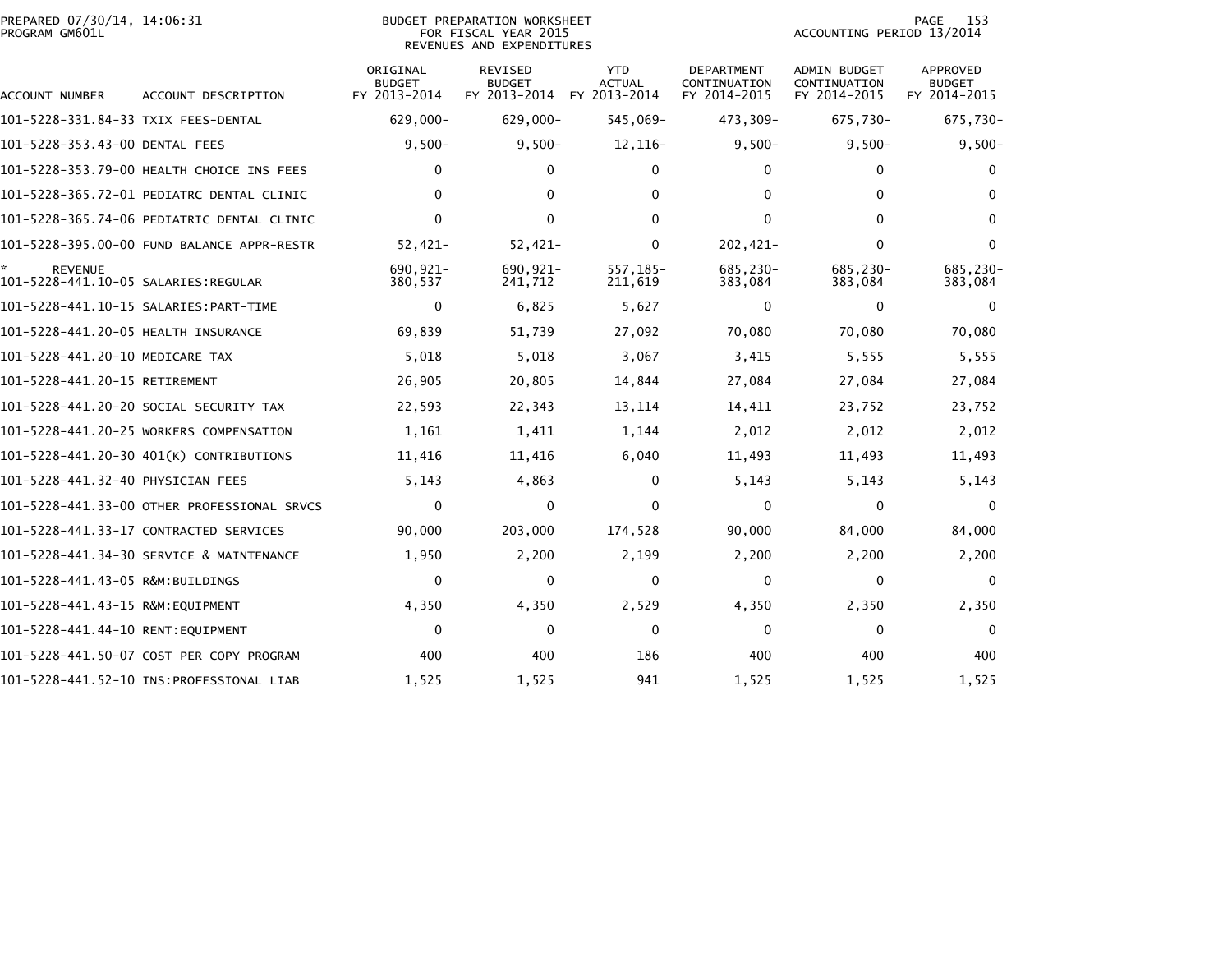| PREPARED 07/30/14, 14:06:31<br>PROGRAM GM601L |                                              | <b>BUDGET PREPARATION WORKSHEET</b><br>FOR FISCAL YEAR 2015<br>REVENUES AND EXPENDITURES | 154<br>PAGE<br>ACCOUNTING PERIOD 13/2014 |                                             |                                            |                                                     |                                           |
|-----------------------------------------------|----------------------------------------------|------------------------------------------------------------------------------------------|------------------------------------------|---------------------------------------------|--------------------------------------------|-----------------------------------------------------|-------------------------------------------|
| <b>ACCOUNT NUMBER</b>                         | ACCOUNT DESCRIPTION                          | ORIGINAL<br><b>BUDGET</b><br>FY 2013-2014                                                | REVISED<br><b>BUDGET</b><br>FY 2013-2014 | <b>YTD</b><br><b>ACTUAL</b><br>FY 2013-2014 | DEPARTMENT<br>CONTINUATION<br>FY 2014-2015 | <b>ADMIN BUDGET</b><br>CONTINUATION<br>FY 2014-2015 | APPROVED<br><b>BUDGET</b><br>FY 2014-2015 |
| 101-5228-441.53-05 TELEPHONE                  |                                              | 1,600                                                                                    | 1,600                                    | 1,228                                       | 1,600                                      | 1,600                                               | 1,600                                     |
| 101-5228-441.54-00 ADVERTISING                |                                              | 475                                                                                      | 475                                      | $\mathbf{0}$                                | 475                                        | 475                                                 | 475                                       |
| 101-5228-441.55-00 PRINTING                   |                                              | 100                                                                                      | 100                                      | 46                                          | 300                                        | 300                                                 | 300                                       |
| 101-5228-441.57-00 POSTAGE                    |                                              | 1,200                                                                                    | 1,200                                    | 1,133                                       | 1,200                                      | 1,200                                               | 1,200                                     |
| 101-5228-441.58-00 TRAVEL                     |                                              | 1,600                                                                                    | 1,600                                    | $\Omega$                                    | 1,600                                      | 1,000                                               | 1,000                                     |
| 101-5228-441.59-00 TRAINING                   |                                              | 2,250                                                                                    | 2,250                                    | 378                                         | 2,250                                      | 1,200                                               | 1,200                                     |
| 101-5228-441.61-05 SUPPLIES:OFFICE            |                                              | 2,779                                                                                    | 2,159                                    | 2,155                                       | 2,159                                      | 2,159                                               | 2,159                                     |
|                                               | 101-5228-441.61-15 SUPPLIES:EDUCATIONAL      | $\mathbf 0$                                                                              | 620                                      | 551                                         | 620                                        | 620                                                 | 620                                       |
| 101-5228-441.61-45 SUPPLIES:MEDICAL           |                                              | 53,000                                                                                   | 48,460                                   | 41,406                                      | 48,460                                     | 48,460                                              | 48,460                                    |
|                                               | 101-5228-441.61-95 SUPPLIES:OTHER SMALL EQMT | 2,000                                                                                    | 2,000                                    | 0                                           | 2,000                                      | 1,000                                               | 1,000                                     |
|                                               | 101-5228-441.64-50 DUES & SUBSCRIPTIONS      | 3,125                                                                                    | 3,405                                    | 3,401                                       | 3,125                                      | 3,125                                               | 3,125                                     |
|                                               | 101-5228-441.73-00 C/A:OTHER IMPROVEMENTS    | $\mathbf 0$                                                                              | $\mathbf{0}$                             | $\mathbf{0}$                                | $\Omega$                                   | $\mathbf{0}$                                        | $\mathbf{0}$                              |
|                                               | 101-5228-441.74-15 C/A:MEDICAL EQUIPMENT     | 0                                                                                        | $\mathbf{0}$                             | 0                                           | $\Omega$                                   | 0                                                   | $\mathbf{0}$                              |
| 101-5228-441.76-20 F/A:DP EQUIPMENT           |                                              | $\mathbf 0$                                                                              | $\mathbf{0}$                             | $\mathbf{0}$                                | $\Omega$                                   | $\mathbf{0}$                                        | $\Omega$                                  |
|                                               |                                              | 1.955                                                                                    | 1,955                                    | 0                                           | 1,955                                      | 1,955                                               | 1,955                                     |
|                                               | 101-5228-441.76-30 F/A:EQUIPMENT/FURNISHINGS | $\mathbf 0$                                                                              | 4,290                                    | 4,289                                       | 4,290                                      | 3,458                                               | 3,458                                     |
| 101-5228-441.76-90 F/A:OTHER                  |                                              | $\mathbf 0$                                                                              | $\mathbf{0}$                             | $\mathbf{0}$                                | $\Omega$                                   | $\mathbf 0$                                         | $\Omega$                                  |
| ÷.<br><b>EXPENDITURE</b>                      |                                              | 690,921                                                                                  | 647,721                                  | 517,517                                     | 685,231                                    | 685,230                                             | 685,230                                   |
| **<br>DENTAL CLINIC                           |                                              | 0                                                                                        | 43,200-                                  | $39,668-$                                   | 1                                          | 0                                                   | $\bf{0}$                                  |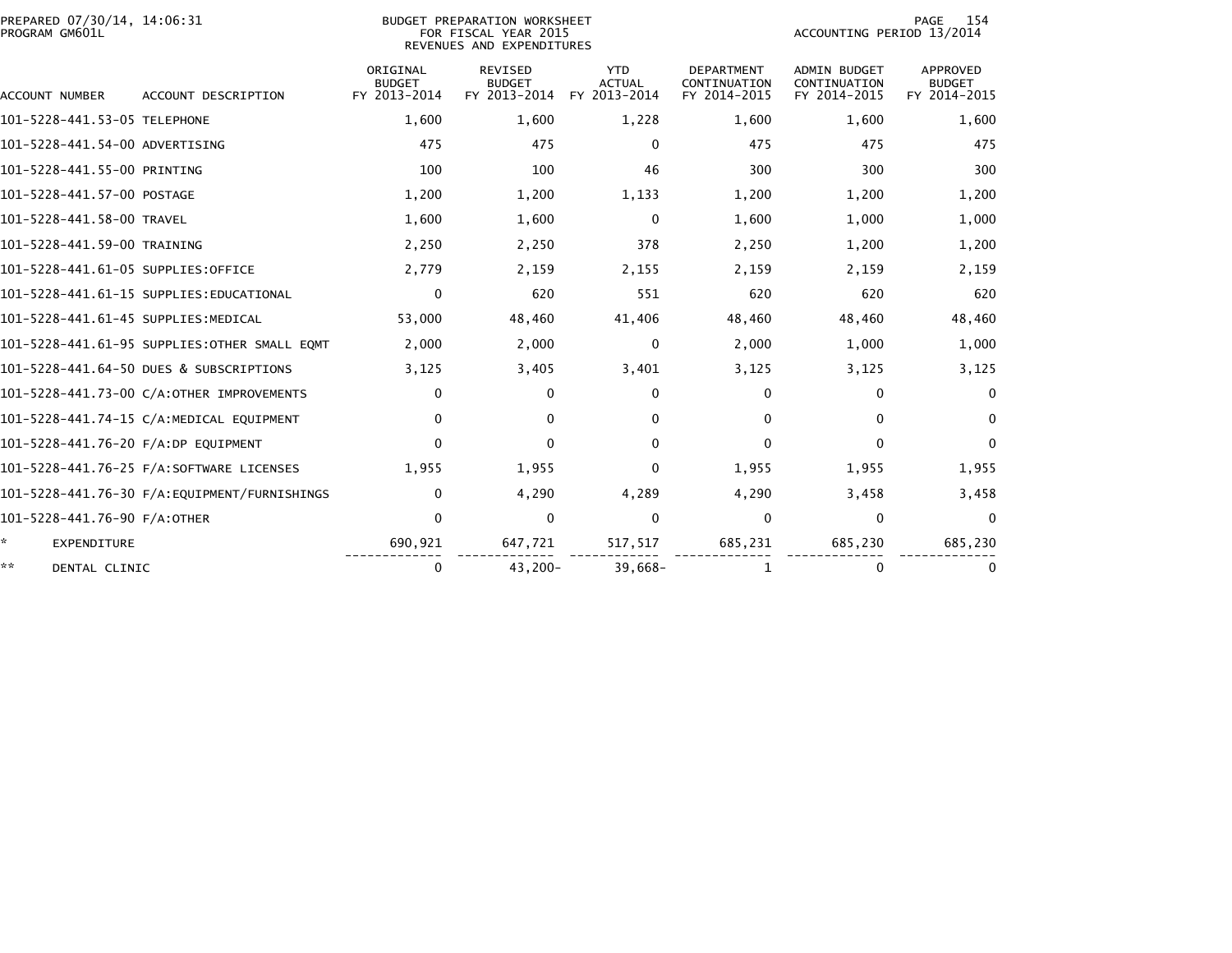| PREPARED 07/30/14, 14:06:31<br>PROGRAM GM601L |                                              |                                           | BUDGET PREPARATION WORKSHEET<br>FOR FISCAL YEAR 2015<br>REVENUES AND EXPENDITURES |                                             | 155<br><b>PAGE</b><br>ACCOUNTING PERIOD 13/2014   |                                                     |                                           |  |
|-----------------------------------------------|----------------------------------------------|-------------------------------------------|-----------------------------------------------------------------------------------|---------------------------------------------|---------------------------------------------------|-----------------------------------------------------|-------------------------------------------|--|
| ACCOUNT NUMBER                                | ACCOUNT DESCRIPTION                          | ORIGINAL<br><b>BUDGET</b><br>FY 2013-2014 | <b>REVISED</b><br><b>BUDGET</b><br>FY 2013-2014                                   | <b>YTD</b><br><b>ACTUAL</b><br>FY 2013-2014 | <b>DEPARTMENT</b><br>CONTINUATION<br>FY 2014-2015 | <b>ADMIN BUDGET</b><br>CONTINUATION<br>FY 2014-2015 | APPROVED<br><b>BUDGET</b><br>FY 2014-2015 |  |
|                                               | 101-5229-334.65-45 SMART START CH CONSULTANT | $67.699 -$                                | $44.072 -$                                                                        | $40.057 -$                                  | $67.202 -$                                        | $67.202 -$                                          | $67,202 -$                                |  |
| <b>REVENUE</b>                                |                                              | $67.699 -$<br>43,550                      | 44,072-<br>26,721                                                                 | $40.057 -$<br>22,788                        | $67.202 -$<br>43,550                              | $67.202 -$<br>43,550                                | $67.202 -$<br>43,550                      |  |
| 101-5229-441.20-05 HEALTH INSURANCE           |                                              | 8,040                                     | 5,188                                                                             | 4,355                                       | 8,040                                             | 8,040                                               | 8,040                                     |  |
| 101-5229-441.20-10 MEDICARE TAX               |                                              | 631                                       | 407                                                                               | 318                                         | 631                                               | 631                                                 | 631                                       |  |
| 101-5229-441.20-15 RETIREMENT                 |                                              | 3,080                                     | 1,987                                                                             | 1,611                                       | 3,079                                             | 3,079                                               | 3,079                                     |  |
| 101-5229-441.20-20 SOCIAL SECURITY TAX        |                                              | 2,700                                     | 1.743                                                                             | 1,359                                       | 2.700                                             | 2.700                                               | 2,700                                     |  |
| 101-5229-441.20-25 WORKERS COMPENSATION       |                                              | 1,524                                     | 983                                                                               | 547                                         | 1.045                                             | 1.045                                               | 1,045                                     |  |
| 101-5229-441.20-30 401(K) CONTRIBUTIONS       |                                              | 1,307                                     | 843                                                                               | 153                                         | 1,307                                             | 1,307                                               | 1,307                                     |  |
| 101-5229-441.33-17 CONTRACTED SERVICES        |                                              | $\mathbf 0$                               | 1,375                                                                             | 853                                         | $\mathbf{0}$                                      | $\mathbf{0}$                                        | $\Omega$                                  |  |
| 101-5229-441.55-00 PRINTING                   |                                              | 531                                       | 200                                                                               | 186                                         | 500                                               | 500                                                 | 500                                       |  |
| 101-5229-441.57-00 POSTAGE                    |                                              | 100                                       | 75                                                                                | 74                                          | 100                                               | 100                                                 | 100                                       |  |
| 101-5229-441.58-00 TRAVEL                     |                                              | 3,372                                     | 1,800                                                                             | 1,260                                       | 3,400                                             | 3,400                                               | 3,400                                     |  |
| 101-5229-441.59-00 TRAINING                   |                                              | 306                                       | 450                                                                               | 310                                         | 300                                               | 300                                                 | 300                                       |  |
| 101-5229-441.61-05 SUPPLIES:OFFICE            |                                              | 2,305                                     | 500                                                                               | 478                                         | 2,300                                             | 2,300                                               | 2,300                                     |  |
| 101-5229-441.61-15 SUPPLIES:EDUCATIONAL       |                                              | 153                                       | 150                                                                               | 144                                         | 150                                               | 150                                                 | 150                                       |  |
|                                               | 101–5229–441.61–95 SUPPLIES:OTHER SMALL EOMT | $\mathbf 0$                               | $\mathbf{0}$                                                                      | $\Omega$                                    | $\mathbf{0}$                                      | $\Omega$                                            | $\Omega$                                  |  |
| 101-5229-441.64-50 DUES & SUBSCRIPTIONS       |                                              | 100                                       | 150                                                                               | 129                                         | 100                                               | 100                                                 | 100                                       |  |
| 101-5229-441.76-20 F/A:DP EQUIPMENT           |                                              | 0                                         | 1,500                                                                             | 1,135                                       | $\mathbf{0}$                                      | $\mathbf{0}$                                        | $\Omega$                                  |  |
|                                               |                                              | $\mathbf{0}$                              | $\Omega$                                                                          | $\Omega$                                    | $\mathbf{0}$                                      | $\Omega$                                            | $\Omega$                                  |  |
| ÷.<br>EXPENDITURE                             |                                              | 67,699                                    | 44,072                                                                            | 35,700                                      | 67,202                                            | 67,202                                              | 67,202                                    |  |
| **<br>SMART START: SMILE SAVERS               |                                              | 0                                         | 0                                                                                 | $4,357-$                                    | $\mathbf{0}$                                      | 0                                                   | 0                                         |  |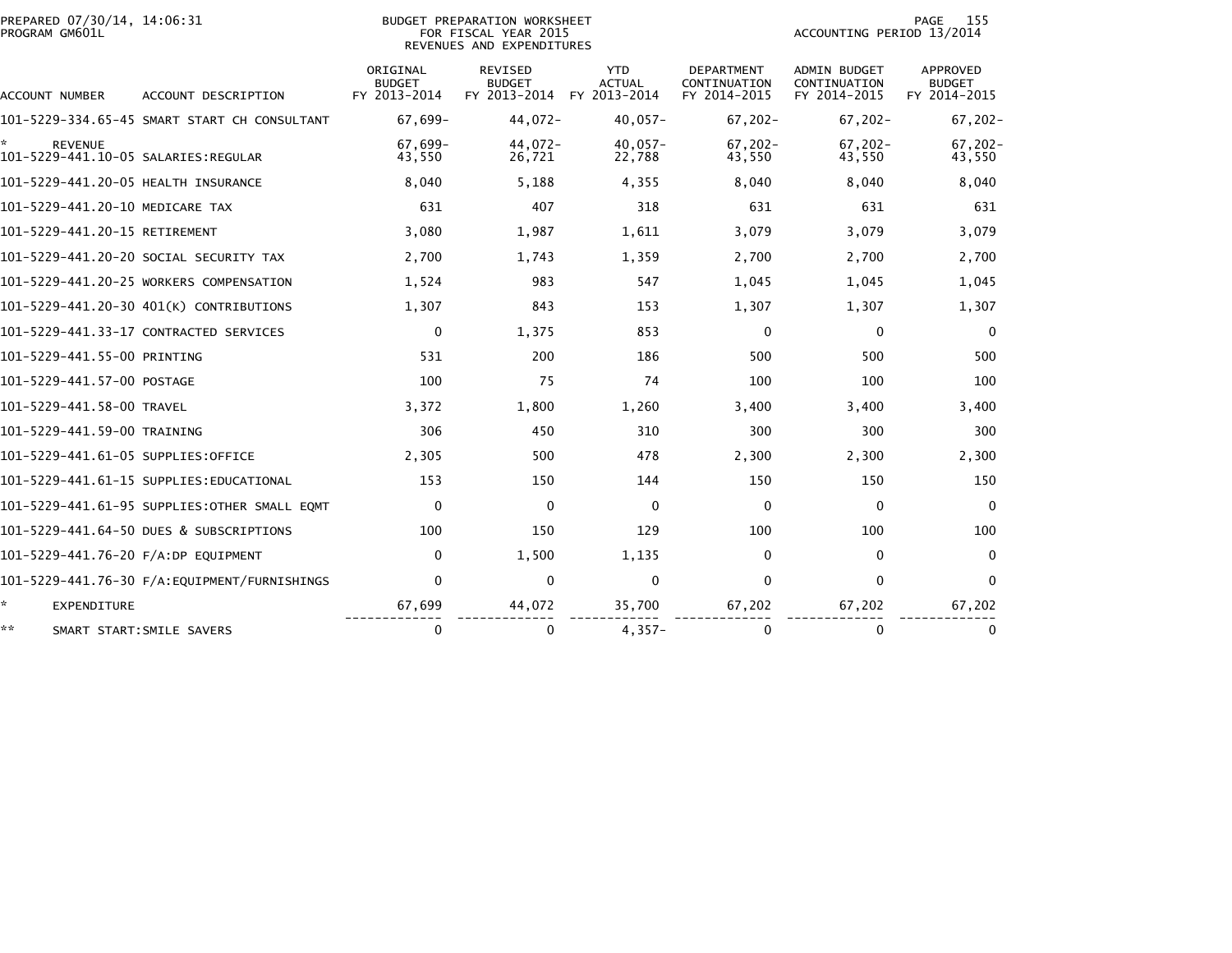| PREPARED 07/30/14, 14:06:31<br>PROGRAM GM601L |                                              |                                           | <b>BUDGET PREPARATION WORKSHEET</b><br>FOR FISCAL YEAR 2015<br>REVENUES AND EXPENDITURES | 156<br>PAGE<br>ACCOUNTING PERIOD 13/2014    |                                            |                                              |                                                  |
|-----------------------------------------------|----------------------------------------------|-------------------------------------------|------------------------------------------------------------------------------------------|---------------------------------------------|--------------------------------------------|----------------------------------------------|--------------------------------------------------|
| ACCOUNT NUMBER                                | ACCOUNT DESCRIPTION                          | ORIGINAL<br><b>BUDGET</b><br>FY 2013-2014 | REVISED<br><b>BUDGET</b><br>FY 2013-2014                                                 | <b>YTD</b><br><b>ACTUAL</b><br>FY 2013-2014 | DEPARTMENT<br>CONTINUATION<br>FY 2014-2015 | ADMIN BUDGET<br>CONTINUATION<br>FY 2014-2015 | <b>APPROVED</b><br><b>BUDGET</b><br>FY 2014-2015 |
| 101-5230-331.75-00 TANF                       |                                              | 13,816-                                   | $13,051-$                                                                                | $13,051-$                                   | 13,816-                                    | 13,816-                                      | 13,816-                                          |
|                                               | 101–5230–331.84–35 TXIX FEES-FAMILY PLANNING | $115,000 -$                               | 115,000-                                                                                 | 123,550-                                    | 115,483-                                   | 115,483-                                     | 115,483-                                         |
| 101-5230-334.38-00 FAMILY PLANNING            |                                              | $188, 262 -$                              | 183,071-                                                                                 | 183,071-                                    | 183,055-                                   | 183,055-                                     | 183,055-                                         |
|                                               | 101-5230-334.64-00 STATE AID HEALTH DEPT     | $6,875-$                                  | $6,875-$                                                                                 | $6,875-$                                    | $6,875-$                                   | $6,875-$                                     | $6,875-$                                         |
|                                               | 101-5230-353.50-00 FAMILY PLANNING FEES      | 14,720-                                   | 14,720-                                                                                  | $19,454-$                                   | $16,000 -$                                 | $16,000 -$                                   | $16,000 -$                                       |
|                                               | 101-5230-395.00-00 FUND BALANCE APPR-RESTR   | $100,000 -$                               | $100,000 -$                                                                              | $\mathbf{0}$                                | $100,000 -$                                | $70,000 -$                                   | $70,000 -$                                       |
| *<br><b>REVENUE</b>                           |                                              | 438,673-<br>327,739                       | 432,717-<br>327,739                                                                      | 346,001-<br>281,307                         | 435,229-<br>314,010                        | 405,229-<br>314,010                          | 405,229-<br>314,010                              |
| 101-5230-441.20-05 HEALTH INSURANCE           |                                              | 64,897                                    | 64,897                                                                                   | 50,199                                      | 61,824                                     | 61,824                                       | 61,824                                           |
| 101-5230-441.20-10 MEDICARE TAX               |                                              | 4,252                                     | 4,252                                                                                    | 3,782                                       | 4,593                                      | 4,593                                        | 4,593                                            |
| 101-5230-441.20-15 RETIREMENT                 |                                              | 23,171                                    | 23,171                                                                                   | 19,811                                      | 22,201                                     | 22,201                                       | 22,201                                           |
|                                               | 101–5230–441.20–20 SOCIAL SECURITY TAX       | 19,320                                    | 19,320                                                                                   | 16,173                                      | 19,385                                     | 19,385                                       | 19,385                                           |
|                                               | 101-5230-441.20-25 WORKERS COMPENSATION      | 7,281                                     | 7,281                                                                                    | 4,097                                       | 4,396                                      | 4,396                                        | 4,396                                            |
|                                               | 101-5230-441.20-30 401(K) CONTRIBUTIONS      | 9,832                                     | 9,832                                                                                    | 8,106                                       | 9,420                                      | 9,420                                        | 9,420                                            |
|                                               |                                              | 1,000                                     | 800                                                                                      | 136                                         | 1,000                                      | 1,000                                        | 1,000                                            |
|                                               | 101-5230-441.32-36 PUBLIC HEALTH NURSING SVS | 4,500                                     | 4,300                                                                                    | $\mathbf{0}$                                | 4,500                                      | 3,500                                        | 3,500                                            |
| 101-5230-441.32-40 PHYSICIAN FEES             |                                              | 4,440                                     | 4,440                                                                                    | 4,050                                       | 4,400                                      | 4,400                                        | 4,400                                            |
| 101-5230-441.34-19 LABORATORY FEES            |                                              | 15,000                                    | 14,850                                                                                   | 12,468                                      | 15,000                                     | 15,000                                       | 15,000                                           |
| 101-5230-441.43-15 R&M:EQUIPMENT              |                                              | 300                                       | 300                                                                                      | 101                                         | 300                                        | 300                                          | 300                                              |
| 101-5230-441.43-55 R&M:TELEPHONES             |                                              | 100                                       | 100                                                                                      | $\mathbf 0$                                 | 100                                        | 100                                          | 100                                              |
|                                               | 101-5230-441.50-07 COST PER COPY PROGRAM     | 1,700                                     | 1,700                                                                                    | 1,614                                       | 2,000                                      | 2,000                                        | 2,000                                            |
|                                               |                                              | 3,500                                     | 3,500                                                                                    | 1,881                                       | 3,500                                      | 3,000                                        | 3,000                                            |
| 101-5230-441.53-05 TELEPHONE                  |                                              | 2,500                                     | 2,500                                                                                    | 982                                         | 2,500                                      | 2,000                                        | 2,000                                            |
| 101-5230-441.54-00 ADVERTISING                |                                              | 500                                       | 300                                                                                      | 0                                           | 500                                        | 500                                          | 500                                              |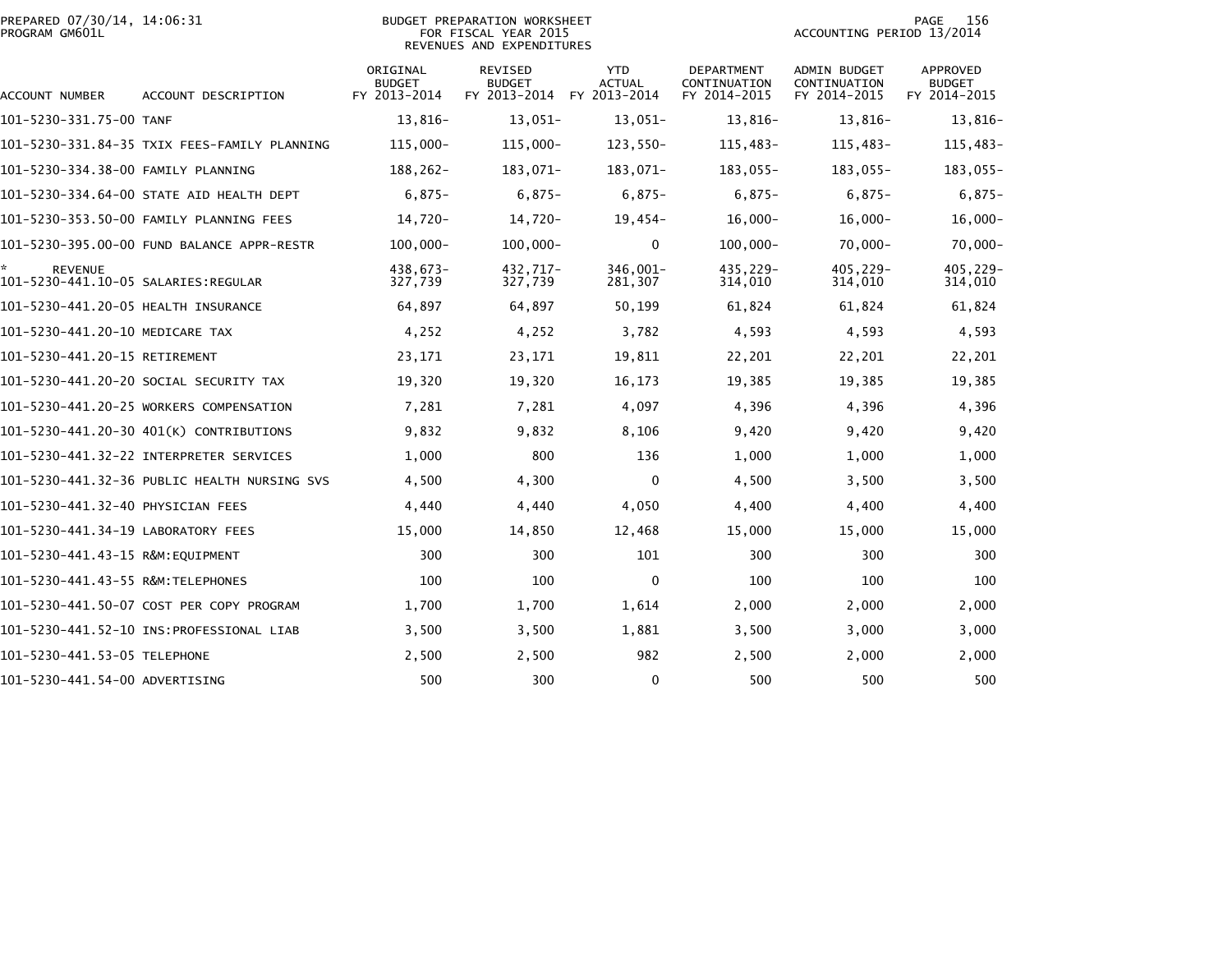| PREPARED 07/30/14, 14:06:31<br>PROGRAM GM601L           |                           | BUDGET PREPARATION WORKSHEET<br>FOR FISCAL YEAR 2015<br>REVENUES AND EXPENDITURES |                             |                                   | 157<br>PAGE<br>ACCOUNTING PERIOD 13/2014 |                                  |  |  |
|---------------------------------------------------------|---------------------------|-----------------------------------------------------------------------------------|-----------------------------|-----------------------------------|------------------------------------------|----------------------------------|--|--|
|                                                         | ORIGINAL<br><b>BUDGET</b> | <b>REVISED</b><br><b>BUDGET</b>                                                   | <b>YTD</b><br><b>ACTUAL</b> | <b>DEPARTMENT</b><br>CONTINUATION | <b>ADMIN BUDGET</b><br>CONTINUATION      | <b>APPROVED</b><br><b>BUDGET</b> |  |  |
| ACCOUNT DESCRIPTION<br>ACCOUNT NUMBER                   | FY 2013-2014              | FY 2013-2014                                                                      | FY 2013-2014                | FY 2014-2015                      | FY 2014-2015                             | FY 2014-2015                     |  |  |
| 101-5230-441.55-00 PRINTING                             | 900                       | 1,700                                                                             | 1,513                       | 900                               | 900                                      | 900                              |  |  |
| 101-5230-441.57-00 POSTAGE                              | 3,900                     | 3,900                                                                             | 3,739                       | 3,900                             | 3,900                                    | 3,900                            |  |  |
| 101-5230-441.58-00 TRAVEL                               | 2,250                     | 2,000                                                                             | 713                         | 2,250                             | 2,000                                    | 2,000                            |  |  |
| 101-5230-441.59-00 TRAINING                             | 3,000                     | 2,600                                                                             | 255                         | 3,000                             | 3,000                                    | 3,000                            |  |  |
| 101-5230-441.61-05 SUPPLIES:OFFICE                      | 2,779                     | 2,579                                                                             | 2,317                       | 3,850                             | 3,850                                    | 3,850                            |  |  |
| 101-5230-441.61-15 SUPPLIES:EDUCATIONAL                 | $\mathbf 0$               | 0                                                                                 | $\mathbf 0$                 | 0                                 | 0                                        | $\Omega$                         |  |  |
| 101-5230-441.61-45 SUPPLIES:MEDICAL                     | 77,083                    | 71,927                                                                            | 56,925                      | 77,000                            | 70,000                                   | 70,000                           |  |  |
| 101-5230-441.61-95 SUPPLIES:OTHER SMALL EOMT            | 300                       | 300                                                                               | 0                           | 300                               | 300                                      | 300                              |  |  |
| 101-5230-441.64-50 DUES & SUBSCRIPTIONS                 | 400                       | 400                                                                               | 255                         | 900                               | 900                                      | 900                              |  |  |
| LEVEL<br><b>TEXT</b><br>400<br>PHARMACY LICENSE RENEWAL |                           | TEXT AMT                                                                          | 900<br>900                  |                                   |                                          |                                  |  |  |
| 101-5230-441.76-30 F/A:EQUIPMENT/FURNISHINGS            | $\mathbf 0$               | 0                                                                                 | $\mathbf 0$                 | 0                                 | 0                                        | $\Omega$                         |  |  |
| ×.<br><b>EXPENDITURE</b>                                | 580,644                   | 574,688                                                                           | 470,424                     | 561,729                           | 552,479                                  | 552,479                          |  |  |
| **<br>FAMILY PLANNING                                   | 141,971                   | 141,971                                                                           | 124,423                     | 126,500                           | 147,250                                  | 147,250                          |  |  |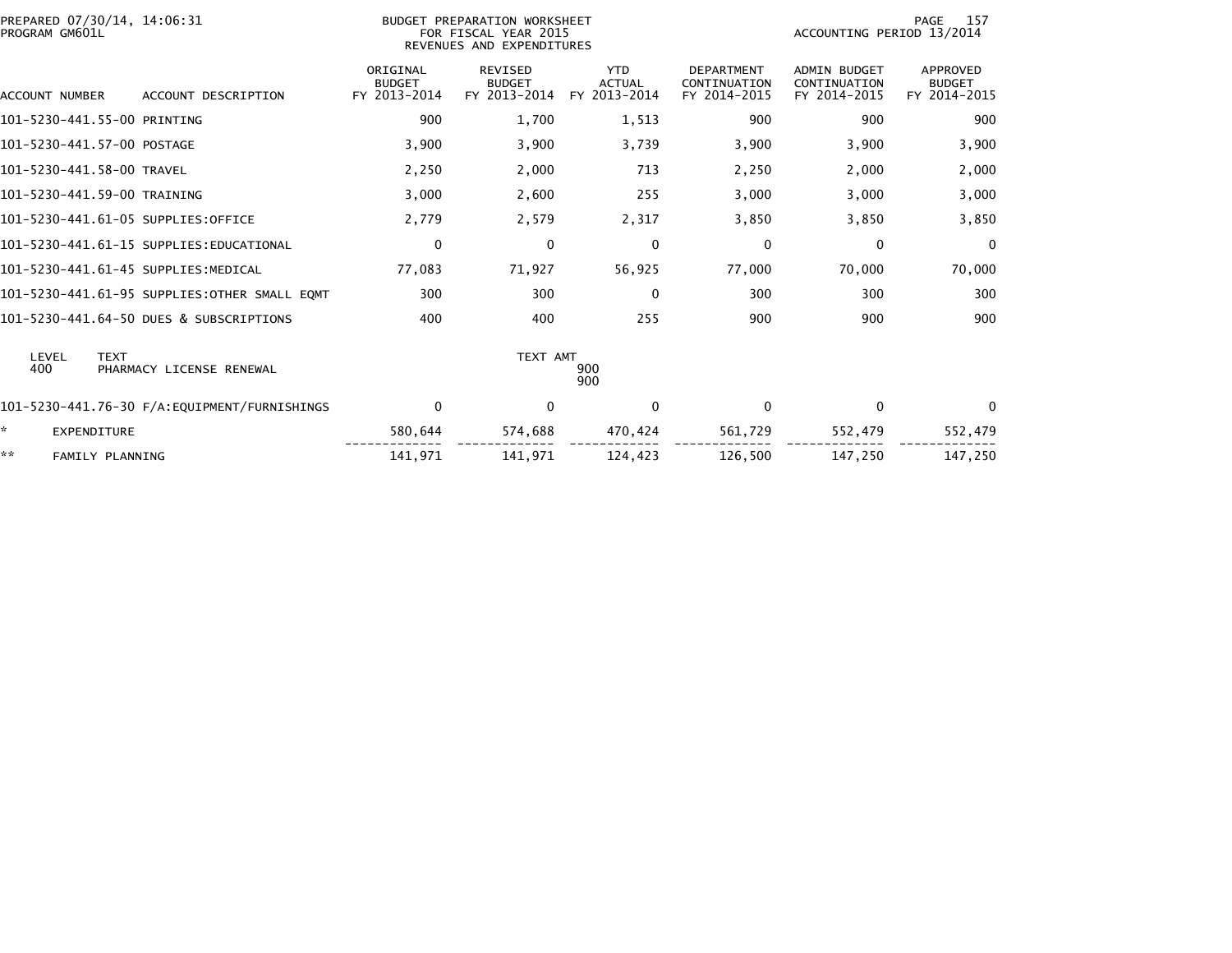|                | PREPARED 07/30/14, 14:06:31 |  |
|----------------|-----------------------------|--|
| PROGRAM GM601L |                             |  |

## BUDGET PREPARATION WORKSHEET PROGRAM GM601L FOR FISCAL YEAR 2015 ACCOUNTING PERIOD 13/2014 REVENUES AND EXPENDITURES

PAGE 158<br>ACCOUNTING PERIOD 13/2014

| ACCOUNT NUMBER                       | ACCOUNT DESCRIPTION                          | ORIGINAL<br><b>BUDGET</b><br>FY 2013-2014 | REVISED<br><b>BUDGET</b><br>FY 2013-2014 | <b>YTD</b><br><b>ACTUAL</b><br>FY 2013-2014 | DEPARTMENT<br>CONTINUATION<br>FY 2014-2015 | <b>ADMIN BUDGET</b><br>CONTINUATION<br>FY 2014-2015 | APPROVED<br><b>BUDGET</b><br>FY 2014-2015 |
|--------------------------------------|----------------------------------------------|-------------------------------------------|------------------------------------------|---------------------------------------------|--------------------------------------------|-----------------------------------------------------|-------------------------------------------|
|                                      | 101-5240-334.07-50 EAT SMART, MOVE MORE      | $\mathbf 0$                               | $\mathbf{0}$                             | $\mathbf 0$                                 | 0                                          | $\mathbf 0$                                         | $\Omega$                                  |
|                                      | 101-5240-334.07-51 HEALTHY COMMUNITIES       | $6,286-$                                  | 17,069-                                  | $16, 164 -$                                 | $13,075-$                                  | $13,075-$                                           | $13,075-$                                 |
|                                      | 101-5240-334.42-00 HEALTH PROMOTION GRANT    | $\Omega$                                  | $\Omega$                                 | $\mathbf{0}$                                | $\Omega$                                   | $\Omega$                                            | $\Omega$                                  |
| 101-5240-334.45-00 HEALTH LINK GRANT |                                              | 68,626-                                   | $41,450-$                                | $8,480-$                                    | $68,626-$                                  | 68,626-                                             | 68,626-                                   |
|                                      | 101-5240-334.45-01 HEALTH LINK-HEALTHY BEGIN | $100,000 -$                               | 84,480-                                  | 84,480-                                     | 84,480-                                    | 84,480-                                             | 84,480-                                   |
|                                      | 101-5240-334.64-00 STATE AID HEALTH DEPT     | $20, 188 -$                               | $20, 188 -$                              | $20,188-$                                   | $20, 188 -$                                | $20, 188 -$                                         | 20,188-                                   |
|                                      | 101-5240-334.98-00 FAMILY STRENGTH INITIATVE | $\mathbf{0}$                              | $\mathbf{0}$                             | $\mathbf{0}$                                | 0                                          | 0                                                   | $\Omega$                                  |
|                                      | 101-5240-334.99-00 SNFI-SCHOOL NURSE FUNDING | $100,000 -$                               | $100,000 -$                              | $100,000 -$                                 | $100,000 -$                                | $100,000 -$                                         | $100,000 -$                               |
|                                      |                                              | $\mathbf 0$                               | $\mathbf 0$                              | 0                                           | 0                                          | $\mathbf{0}$                                        | $\Omega$                                  |
|                                      | 101-5240-365.74-04 GRANT:ROBERTSON/HLTHLINK  | $25,000 -$                                | $20,000 -$                               | $20,000 -$                                  | $20,000 -$                                 | $20,000 -$                                          | $20,000 -$                                |
|                                      | 101-5240-395.00-00 FUND BALANCE APPR-RESTR   | $\mathbf{0}$                              | $\mathbf{0}$                             | $\mathbf{0}$                                | $\Omega$                                   | $\mathbf{0}$                                        | $\Omega$                                  |
| <b>REVENUE</b>                       |                                              | 320.100-<br>126,320                       | $283.187 -$<br>184,870                   | $249.312 -$<br>161,050                      | 306,369-<br>171,521                        | $306.369 -$<br>171,521                              | 306,369-<br>171,521                       |
| 101-5240-441.20-05 HEALTH INSURANCE  |                                              | 25,013                                    | 38,453                                   | 34,218                                      | 33,770                                     | 33,770                                              | 33,770                                    |
| 101-5240-441.20-10 MEDICARE TAX      |                                              | 1,832                                     | 2,682                                    | 2,283                                       | 2,509                                      | 2,509                                               | 2,509                                     |
| 101-5240-441.20-15 RETIREMENT        |                                              | 8,930                                     | 13,070                                   | 11,386                                      | 12,127                                     | 12,127                                              | 12,127                                    |
|                                      | 101-5240-441.20-20 SOCIAL SECURITY TAX       | 7,832                                     | 11,462                                   | 9,762                                       | 10,588                                     | 10,588                                              | 10,588                                    |
|                                      | 101-5240-441.20-25 WORKERS COMPENSATION      | 605                                       | 3,375                                    | 3,181                                       | 3,295                                      | 3,295                                               | 3,295                                     |
|                                      | 101-5240-441.20-30 401(K) CONTRIBUTIONS      | 3,790                                     | 4,758                                    | 3,760                                       | 5,146                                      | 5,146                                               | 5,146                                     |
|                                      | 101-5240-441.50-07 COST PER COPY PROGRAM     | 1,000                                     | 1,100                                    | 1,099                                       | 1,000                                      | 1,000                                               | 1,000                                     |
| 101-5240-441.53-05 TELEPHONE         |                                              | 1,100                                     | 1,100                                    | 621                                         | 1,100                                      | 1,100                                               | 1,100                                     |
| 101-5240-441.54-00 ADVERTISING       |                                              | 190                                       | 190                                      | 142                                         | 190                                        | 190                                                 | 190                                       |
| 101-5240-441.55-00 PRINTING          |                                              | $\mathbf 0$                               | $\mathbf{0}$                             | $\mathbf{0}$                                | 500                                        | 500                                                 | 500                                       |
| 101-5240-441.57-00 POSTAGE           |                                              | 100                                       | 100                                      | 100                                         | 100                                        | 100                                                 | 100                                       |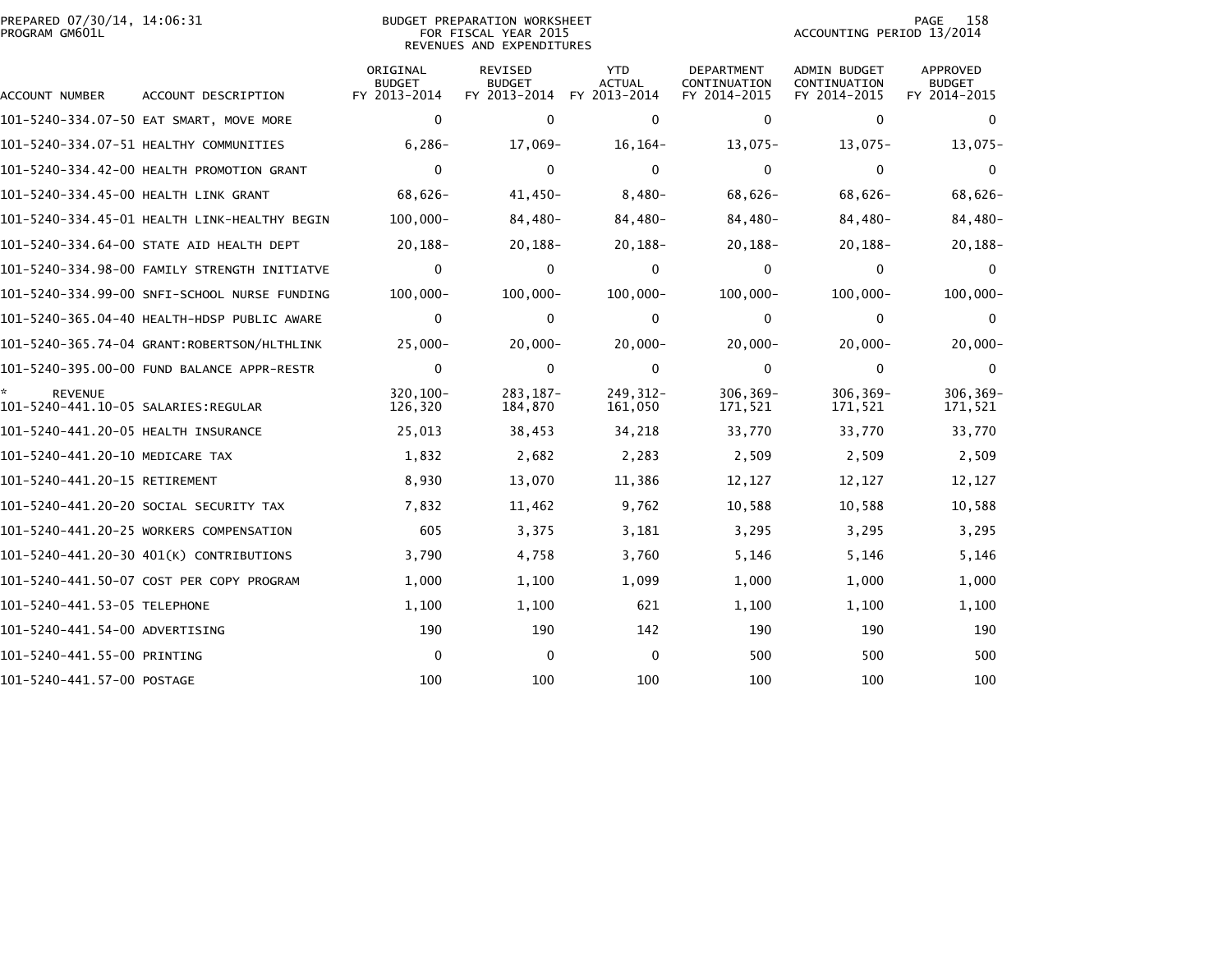| PREPARED 07/30/14, 14:06:31<br>PROGRAM GM601L |                                         |                                           | BUDGET PREPARATION WORKSHEET<br>FOR FISCAL YEAR 2015<br>REVENUES AND EXPENDITURES |                                             |                                                   |                                                     | 159<br>PAGE<br>ACCOUNTING PERIOD 13/2014  |  |  |  |
|-----------------------------------------------|-----------------------------------------|-------------------------------------------|-----------------------------------------------------------------------------------|---------------------------------------------|---------------------------------------------------|-----------------------------------------------------|-------------------------------------------|--|--|--|
| ACCOUNT NUMBER                                | ACCOUNT DESCRIPTION                     | ORIGINAL<br><b>BUDGET</b><br>FY 2013-2014 | REVISED<br><b>BUDGET</b><br>FY 2013-2014                                          | <b>YTD</b><br><b>ACTUAL</b><br>FY 2013-2014 | <b>DEPARTMENT</b><br>CONTINUATION<br>FY 2014-2015 | <b>ADMIN BUDGET</b><br>CONTINUATION<br>FY 2014-2015 | APPROVED<br><b>BUDGET</b><br>FY 2014-2015 |  |  |  |
| 101-5240-441.58-00 TRAVEL                     |                                         | 2,000                                     | 2,000                                                                             | 1,178                                       | 2,000                                             | 2,000                                               | 2,000                                     |  |  |  |
| 101-5240-441.59-00 TRAINING                   |                                         | 1,450                                     | 1,450                                                                             | 396                                         | 1,450                                             | 1,450                                               | 1,450                                     |  |  |  |
| 101-5240-441.61-05 SUPPLIES:OFFICE            |                                         | 479                                       | 479                                                                               | 242                                         | 479                                               | 479                                                 | 479                                       |  |  |  |
|                                               | 101-5240-441.61-15 SUPPLIES:EDUCATIONAL | 0                                         | 0                                                                                 | $\mathbf 0$                                 | 350                                               | 350                                                 | 350                                       |  |  |  |
|                                               | 101-5240-441.64-50 DUES & SUBSCRIPTIONS | 250                                       | 250                                                                               | 205                                         | 250                                               | 250                                                 | 250                                       |  |  |  |
| 101-5240-441.76-20 F/A:DP EQUIPMENT           |                                         | $\mathbf 0$                               | $\Omega$                                                                          | $\Omega$                                    | 0                                                 | $\Omega$                                            | $\Omega$                                  |  |  |  |
|                                               | 101-5240-441.85-00 GRANT EXPENDITURES   | 293,626                                   | 161,647                                                                           | 140,669                                     | 177,282                                           | 177,282                                             | 177,282                                   |  |  |  |
|                                               | 101-5240-441.85-26 HEALTHY COMMUNITIES  | 6,286                                     | 17,069                                                                            | 16,164                                      | 13,075                                            | 13,075                                              | 13,075                                    |  |  |  |
| $\mathbf{x}$<br>EXPENDITURE                   |                                         | 480,803                                   | 444,055                                                                           | 386,456                                     | 436,732                                           | 436,732                                             | 436,732                                   |  |  |  |
| **<br><b>HEALTH PROMOTION</b>                 |                                         | 160,703                                   | 160,868                                                                           | 137,144                                     | 130,363                                           | 130,363                                             | 130,363                                   |  |  |  |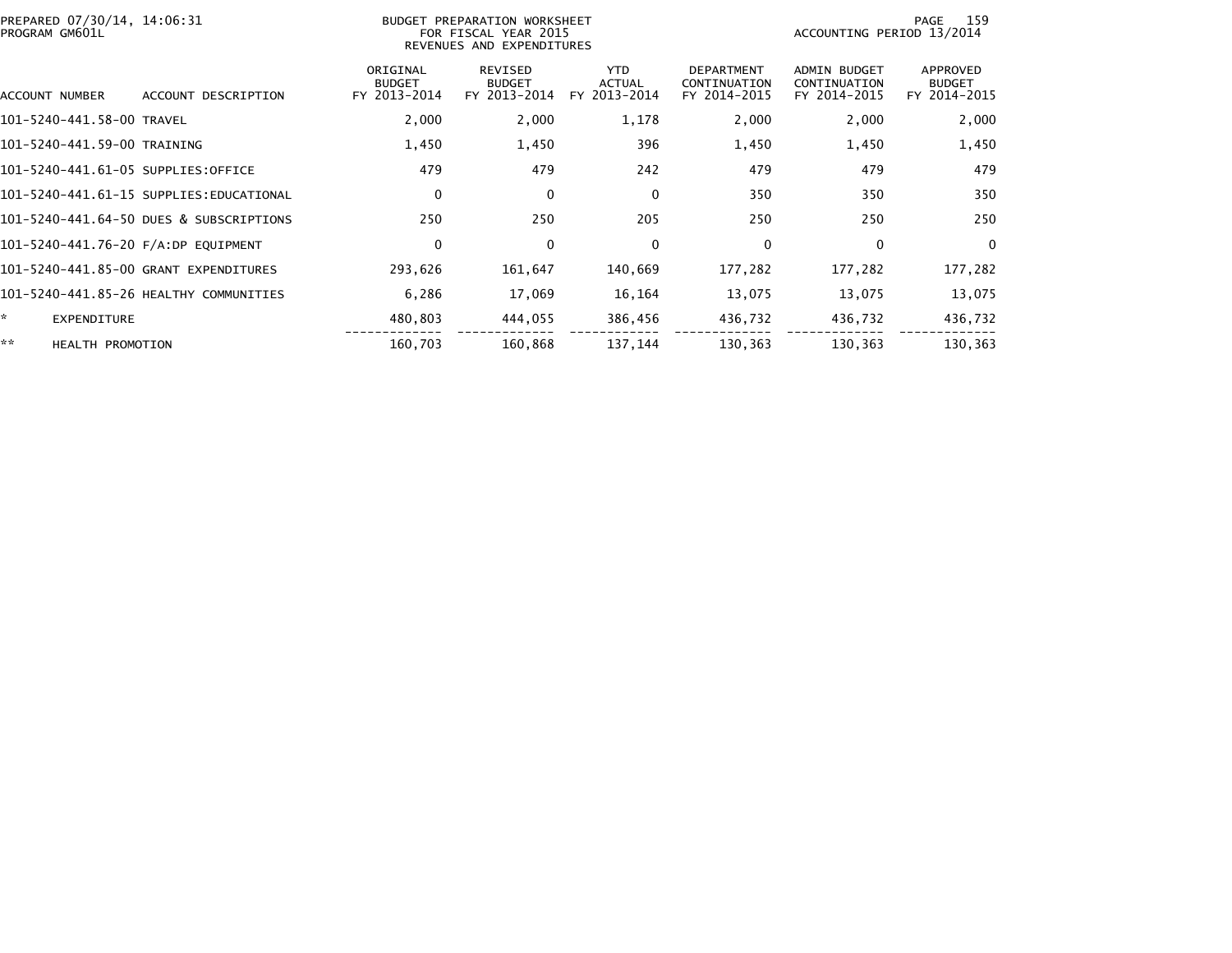| PREPARED 07/30/14, 14:06:31<br>PROGRAM GM601L |                                              |                                           | BUDGET PREPARATION WORKSHEET<br>FOR FISCAL YEAR 2015<br>REVENUES AND EXPENDITURES | 160<br>PAGE<br>ACCOUNTING PERIOD 13/2014    |                                                   |                                                     |                                           |
|-----------------------------------------------|----------------------------------------------|-------------------------------------------|-----------------------------------------------------------------------------------|---------------------------------------------|---------------------------------------------------|-----------------------------------------------------|-------------------------------------------|
| ACCOUNT NUMBER                                | ACCOUNT DESCRIPTION                          | ORIGINAL<br><b>BUDGET</b><br>FY 2013-2014 | <b>REVISED</b><br><b>BUDGET</b><br>FY 2013-2014                                   | <b>YTD</b><br><b>ACTUAL</b><br>FY 2013-2014 | <b>DEPARTMENT</b><br>CONTINUATION<br>FY 2014-2015 | <b>ADMIN BUDGET</b><br>CONTINUATION<br>FY 2014-2015 | APPROVED<br><b>BUDGET</b><br>FY 2014-2015 |
|                                               | 101-5244-334.07-70 TEEN TOBACCO PREVENTION   | $\Omega$                                  | $\mathbf{0}$                                                                      | 0                                           | $\mathbf{0}$                                      | $\Omega$                                            | 0                                         |
| 101-5244-361.00-00 INTEREST REVENUE           |                                              | 0                                         | <sup>0</sup>                                                                      | 0                                           | 0                                                 |                                                     |                                           |
| <b>REVENUE</b>                                |                                              |                                           | 0                                                                                 | 0<br>0                                      | 0<br>0                                            |                                                     |                                           |
| 101-5244-441.20-05 HEALTH INSURANCE           |                                              | $\Omega$                                  | $\Omega$                                                                          | 0                                           | 0                                                 | 0                                                   |                                           |
| 101-5244-441.20-10 MEDICARE TAX               |                                              | 0                                         | $\Omega$                                                                          | 0                                           | 0                                                 | $^{\circ}$                                          |                                           |
| 101-5244-441.20-15 RETIREMENT                 |                                              | 0                                         | $\Omega$                                                                          | 0                                           | $\Omega$                                          | 0                                                   |                                           |
|                                               | 101-5244-441.20-20 SOCIAL SECURITY TAX       | 0                                         | 0                                                                                 | 0                                           | 0                                                 | 0                                                   |                                           |
|                                               | 101-5244-441.20-25 WORKERS COMPENSATION      |                                           | <sup>0</sup>                                                                      | 0                                           | 0                                                 |                                                     |                                           |
|                                               | 101-5244-441.20-30 401(K) CONTRIBUTIONS      |                                           | 0                                                                                 | 0                                           | 0                                                 | $\Omega$                                            |                                           |
|                                               | 101-5244-441.33-17 CONTRACTED SERVICES       |                                           | 0                                                                                 | 0                                           | 0                                                 |                                                     |                                           |
|                                               | 101-5244-441.50-07 COST PER COPY PROGRAM     |                                           | 0                                                                                 | 0                                           | $\Omega$                                          | 0                                                   |                                           |
| 101-5244-441.53-05 TELEPHONE                  |                                              | 0                                         | 0                                                                                 | 0                                           | $\mathbf{0}$                                      | 0                                                   |                                           |
| 101-5244-441.54-10 CENTRAL MEDIA              |                                              | $\Omega$                                  | 0                                                                                 | 0                                           | 0                                                 | 0                                                   |                                           |
| 101-5244-441.57-00 POSTAGE                    |                                              | 0                                         | 0                                                                                 | 0                                           | $\Omega$                                          | 0                                                   |                                           |
| 101-5244-441.58-00 TRAVEL                     |                                              | 0                                         | O                                                                                 | 0                                           | $\Omega$                                          |                                                     |                                           |
| 101-5244-441.59-00 TRAINING                   |                                              | 0                                         | O                                                                                 | 0                                           | 0                                                 | 0                                                   |                                           |
|                                               | 101-5244-441.61-15 SUPPLIES:EDUCATIONAL      | 0                                         | <sup>0</sup>                                                                      | 0                                           | 0                                                 | $\Omega$                                            |                                           |
|                                               | 101-5244-441.61-24 SUPPLIES:FOOD CLUB MEETNG | 0                                         | 0                                                                                 | 0                                           | $\Omega$                                          |                                                     |                                           |
|                                               | 101-5244-441.61-95 SUPPLIES:OTHER SMALL EQMT |                                           | 0                                                                                 | 0                                           | $\Omega$                                          |                                                     |                                           |
| 101-5244-441.76-20 F/A:DP EQUIPMENT           |                                              |                                           | 0                                                                                 | 0                                           | 0                                                 |                                                     |                                           |
|                                               |                                              |                                           | 0                                                                                 | o                                           | 0                                                 |                                                     |                                           |
| 101-5244-441.98-00 RESERVE                    |                                              |                                           |                                                                                   | 0                                           | 0                                                 |                                                     |                                           |
| EXPENDITURE                                   |                                              |                                           | 0                                                                                 | 0                                           | $\Omega$                                          |                                                     |                                           |

------------- ------------- ------------ ------------- ------------- -------------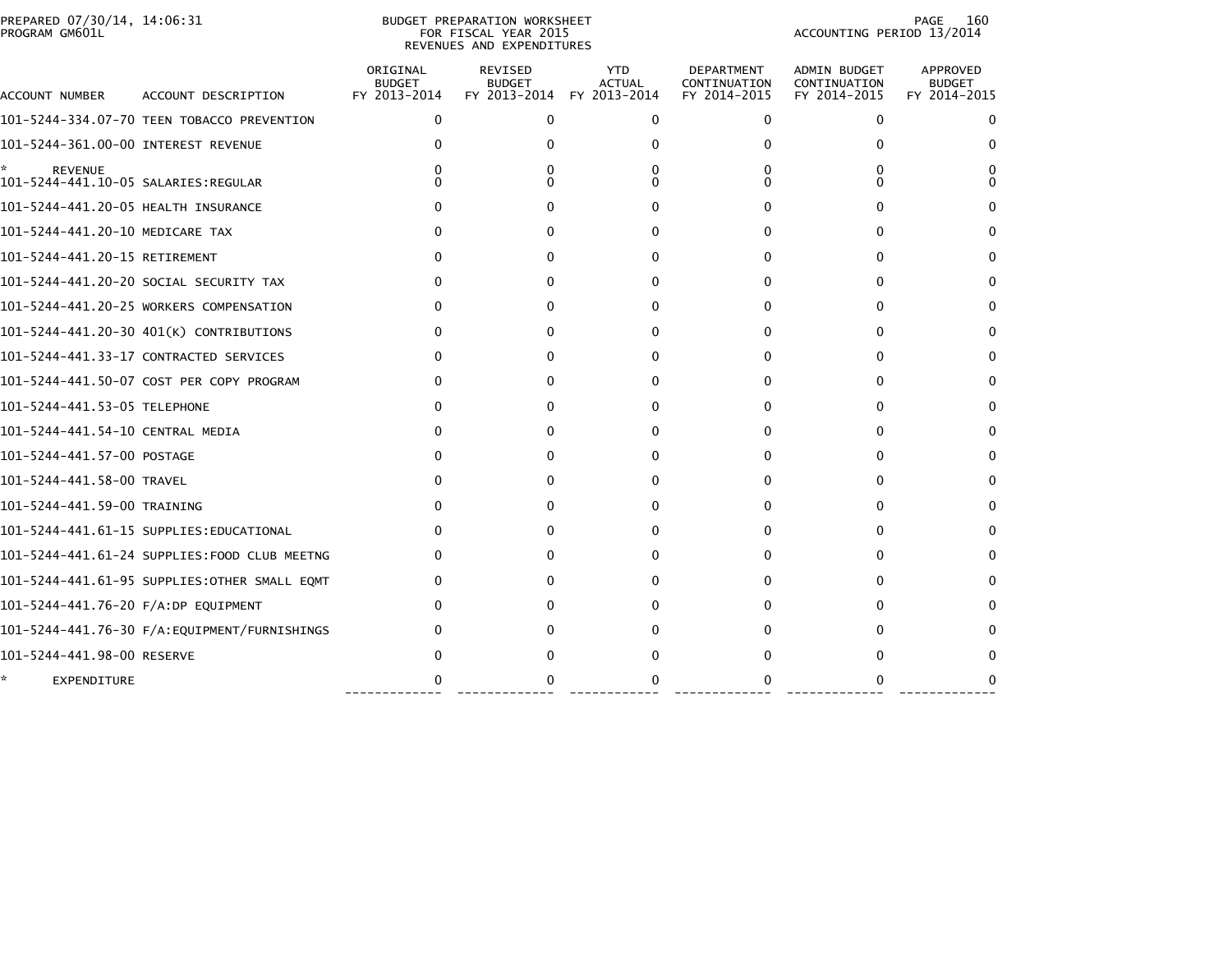| PREPARED 07/30/14, 14:06:31<br>PROGRAM GM601L |                     |                                           | BUDGET PREPARATION WORKSHEET<br>FOR FISCAL YEAR 2015<br>REVENUES AND EXPENDITURES |                                            |                                            |                                              | 161<br>PAGE<br>ACCOUNTING PERIOD 13/2014  |  |
|-----------------------------------------------|---------------------|-------------------------------------------|-----------------------------------------------------------------------------------|--------------------------------------------|--------------------------------------------|----------------------------------------------|-------------------------------------------|--|
| ACCOUNT NUMBER                                | ACCOUNT DESCRIPTION | ORIGINAL<br><b>BUDGET</b><br>FY 2013-2014 | REVISED<br><b>BUDGET</b>                                                          | YTD<br>ACTUAL<br>FY 2013-2014 FY 2013-2014 | DEPARTMENT<br>CONTINUATION<br>FY 2014-2015 | ADMIN BUDGET<br>CONTINUATION<br>FY 2014-2015 | APPROVED<br><b>BUDGET</b><br>FY 2014-2015 |  |
| **<br>HWTFC/ CIS PROJECT                      |                     |                                           |                                                                                   |                                            |                                            |                                              |                                           |  |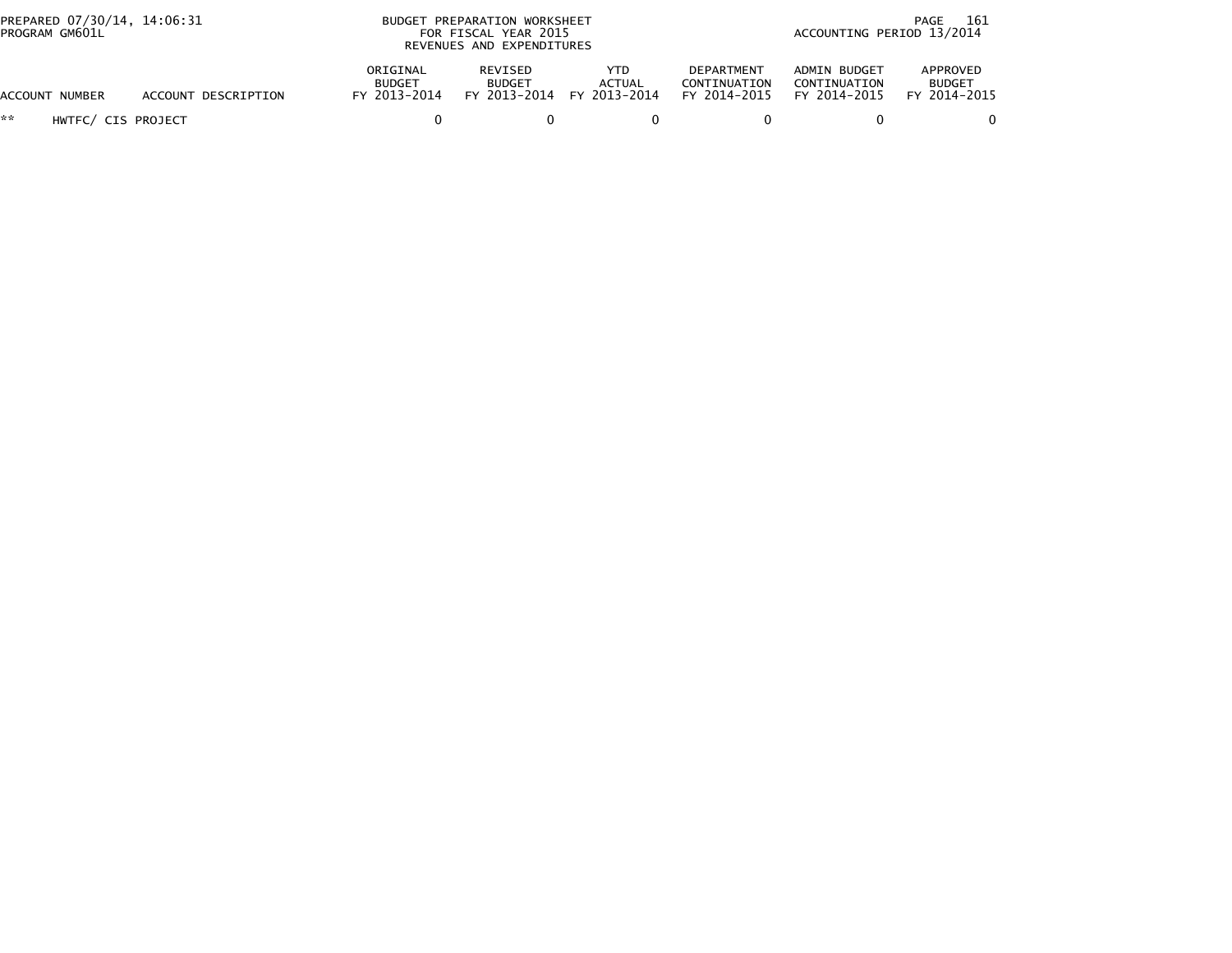| PREPARED 07/30/14, 14:06:31<br><b>BUDGET PREPARATION WORKSHEET</b><br>PROGRAM GM601L<br>FOR FISCAL YEAR 2015<br>REVENUES AND EXPENDITURES |                                                  |                                           |                                                 |                                             |                                            | 162<br><b>PAGE</b><br>ACCOUNTING PERIOD 13/2014     |                                                  |  |
|-------------------------------------------------------------------------------------------------------------------------------------------|--------------------------------------------------|-------------------------------------------|-------------------------------------------------|---------------------------------------------|--------------------------------------------|-----------------------------------------------------|--------------------------------------------------|--|
| ACCOUNT NUMBER                                                                                                                            | ACCOUNT DESCRIPTION                              | ORIGINAL<br><b>BUDGET</b><br>FY 2013-2014 | <b>REVISED</b><br><b>BUDGET</b><br>FY 2013-2014 | <b>YTD</b><br><b>ACTUAL</b><br>FY 2013-2014 | DEPARTMENT<br>CONTINUATION<br>FY 2014-2015 | <b>ADMIN BUDGET</b><br>CONTINUATION<br>FY 2014-2015 | <b>APPROVED</b><br><b>BUDGET</b><br>FY 2014-2015 |  |
| 101–5245–331.84–55 TXIX FEES–STD                                                                                                          |                                                  | $10,000 -$                                | $10,000 -$                                      | $3,627-$                                    | $10,000 -$                                 | $10,000 -$                                          | $10,000 -$                                       |  |
|                                                                                                                                           | 101-5245-334.13-00 AIDS CONTROL GRANT            | $12,500-$                                 | $12,500-$                                       | $12,500-$                                   | $12,500-$                                  | $12,500-$                                           | $12,500-$                                        |  |
| 101-5245-334.86-01 STD MEDICATIONS                                                                                                        |                                                  | $\mathbf 0$                               | $\Omega$                                        | $\Omega$                                    | $4,081-$                                   | $4,081-$                                            | $4,081-$                                         |  |
|                                                                                                                                           | 101-5245-395.00-00 FUND BALANCE APPR-RESTR       | $\mathbf 0$                               | $\mathbf 0$                                     | $\mathbf 0$                                 | 0                                          | 0                                                   | 0                                                |  |
| <b>REVENUE</b>                                                                                                                            |                                                  | $22,500-$<br>171,824                      | $22,500-$<br>194,324                            | $16, 127 -$<br>167,965                      | $26,581-$<br>190,444                       | $26,581-$<br>190,444                                | 26,581-<br>190,444                               |  |
| 101-5245-441.20-05 HEALTH INSURANCE                                                                                                       |                                                  | 34,023                                    | 34,023                                          | 28,706                                      | 37,495                                     | 37,495                                              | 37,495                                           |  |
| 101-5245-441.20-10 MEDICARE TAX                                                                                                           |                                                  | 2,491                                     | 2,641                                           | 2,265                                       | 2,786                                      | 2,786                                               | 2,786                                            |  |
| 101-5245-441.20-15 RETIREMENT                                                                                                             |                                                  | 12,148                                    | 13,748                                          | 11,857                                      | 13,464                                     | 13,464                                              | 13,464                                           |  |
|                                                                                                                                           | 101–5245–441.20–20 SOCIAL SECURITY TAX           | 9,653                                     | 10,753                                          | 9,683                                       | 11,757                                     | 11,757                                              | 11,757                                           |  |
|                                                                                                                                           | 101-5245-441.20-25 WORKERS COMPENSATION          | 4,282                                     | 4,282                                           | 2,433                                       | 2,708                                      | 2,708                                               | 2,708                                            |  |
|                                                                                                                                           | 101-5245-441.20-30 401(K) CONTRIBUTIONS          | 5,155                                     | 5,555                                           | 4,798                                       | 5,713                                      | 5,713                                               | 5,713                                            |  |
|                                                                                                                                           |                                                  | 100                                       | 100                                             | $\mathbf 0$                                 | 100                                        | 100                                                 | 100                                              |  |
| 101-5245-441.32-40 PHYSICIAN FEES                                                                                                         |                                                  | 3,500                                     | 3,500                                           | 2,925                                       | 3,500                                      | 3,500                                               | 3,500                                            |  |
| 101-5245-441.34-19 LABORATORY FEES                                                                                                        |                                                  | 3,500                                     | 4,225                                           | 4,225                                       | 9,000                                      | 9,000                                               | 9,000                                            |  |
| LEVEL<br><b>TEXT</b><br>400                                                                                                               | SEEING A LARGE INCREASE IN COST FOR STD LAB FEES |                                           | TEXT AMT                                        | 9,000<br>9,000                              |                                            |                                                     |                                                  |  |
| 101-5245-441.43-15 R&M:EQUIPMENT                                                                                                          |                                                  | 400                                       | 400                                             | 210                                         | 400                                        | 400                                                 | 400                                              |  |
|                                                                                                                                           |                                                  | 100                                       | 100                                             | 0                                           | 100                                        | 100                                                 | 100                                              |  |
|                                                                                                                                           |                                                  | 1,300                                     | 1,300                                           | 941                                         | 1,300                                      | 1,300                                               | 1,300                                            |  |
| 101-5245-441.53-05 TELEPHONE                                                                                                              |                                                  | 1,000                                     | 1,000                                           | 497                                         | 1,000                                      | 1,000                                               | 1,000                                            |  |
| 101-5245-441.55-00 PRINTING                                                                                                               |                                                  | 100                                       | 100                                             | 100                                         | 200                                        | 200                                                 | 200                                              |  |
| 101-5245-441.57-00 POSTAGE                                                                                                                |                                                  | 3,000                                     | 3,000                                           | 2,319                                       | 3,000                                      | 3,000                                               | 3,000                                            |  |
| 101-5245-441.58-00 TRAVEL                                                                                                                 |                                                  | 1,000                                     | 1,000                                           | 364                                         | 1,000                                      | 1,000                                               | 1,000                                            |  |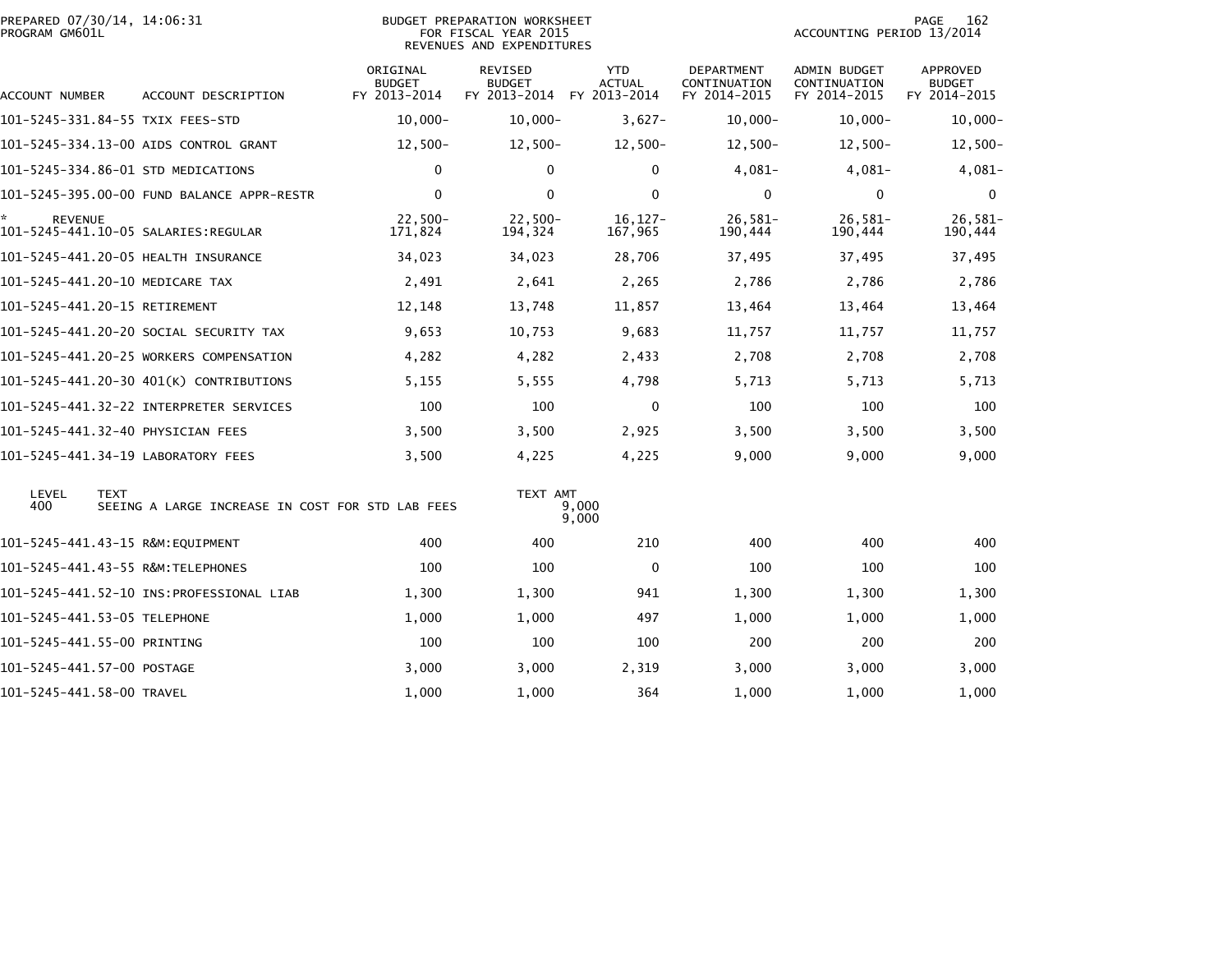|    | PROGRAM GM601L     | PREPARED 07/30/14, 14:06:31                 |                                           | BUDGET PREPARATION WORKSHEET<br>FOR FISCAL YEAR 2015<br>REVENUES AND EXPENDITURES | 163<br>PAGE<br>ACCOUNTING PERIOD 13/2014    |                                                   |                                                     |                                           |
|----|--------------------|---------------------------------------------|-------------------------------------------|-----------------------------------------------------------------------------------|---------------------------------------------|---------------------------------------------------|-----------------------------------------------------|-------------------------------------------|
|    | ACCOUNT NUMBER     | ACCOUNT DESCRIPTION                         | ORIGINAL<br><b>BUDGET</b><br>FY 2013-2014 | REVISED<br><b>BUDGET</b><br>FY 2013-2014                                          | <b>YTD</b><br><b>ACTUAL</b><br>FY 2013-2014 | <b>DEPARTMENT</b><br>CONTINUATION<br>FY 2014-2015 | <b>ADMIN BUDGET</b><br>CONTINUATION<br>FY 2014-2015 | APPROVED<br><b>BUDGET</b><br>FY 2014-2015 |
|    |                    | 101-5245-441.59-00 TRAINING                 | 200                                       | 200                                                                               | $\mathbf{0}$                                | 200                                               | 200                                                 | 200                                       |
|    |                    | 101-5245-441.61-05 SUPPLIES:OFFICE          | 580                                       | 680                                                                               | 622                                         | 700                                               | 700                                                 | 700                                       |
|    |                    | 101-5245-441.61-45 SUPPLIES:MEDICAL         | 6,500                                     | 5,775                                                                             | 1,446                                       | 5,775                                             | 4,000                                               | 4,000                                     |
|    |                    | 101-5245-441.61-46 SUPPLIES:STD MEDICATIONS | $\mathbf 0$                               | $\Omega$                                                                          | $\mathbf{0}$                                | 4,081                                             | 4,081                                               | 4,081                                     |
|    |                    | 101-5245-441.64-50 DUES & SUBSCRIPTIONS     | 100                                       | $\mathbf{0}$                                                                      | $\mathbf{0}$                                | 300                                               | 300                                                 | 300                                       |
|    | LEVEL<br>400       | <b>TEXT</b><br>PHARMACY LICENSE RENEWAL     |                                           | TEXT AMT                                                                          | 300<br>300                                  |                                                   |                                                     |                                           |
| *  | <b>EXPENDITURE</b> |                                             | 260,956                                   | 286,706                                                                           | 241,356                                     | 295,023                                           | 293,248                                             | 293,248                                   |
| ** | HIV-STD STATE      |                                             | 238,456                                   | 264,206                                                                           | 225,229                                     | 268,442                                           | 266,667                                             | 266,667                                   |
|    |                    |                                             |                                           |                                                                                   |                                             |                                                   |                                                     |                                           |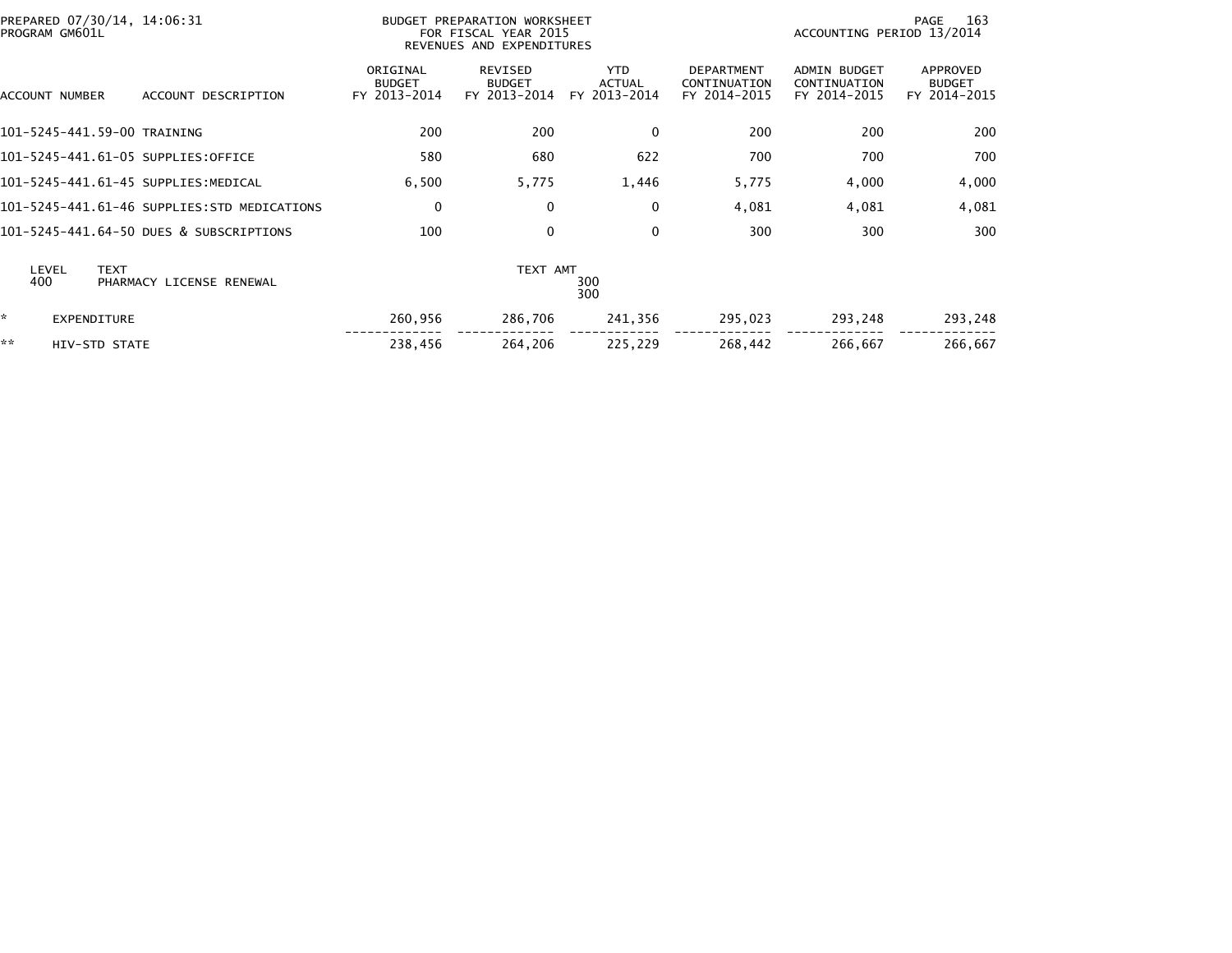| PREPARED 07/30/14, 14:06:31<br>PROGRAM GM601L |                                              | <b>BUDGET PREPARATION WORKSHEET</b><br>FOR FISCAL YEAR 2015<br>REVENUES AND EXPENDITURES | 164<br>PAGE<br>ACCOUNTING PERIOD 13/2014        |                                             |                                            |                                                     |                                                  |
|-----------------------------------------------|----------------------------------------------|------------------------------------------------------------------------------------------|-------------------------------------------------|---------------------------------------------|--------------------------------------------|-----------------------------------------------------|--------------------------------------------------|
| ACCOUNT NUMBER                                | ACCOUNT DESCRIPTION                          | ORIGINAL<br><b>BUDGET</b><br>FY 2013-2014                                                | <b>REVISED</b><br><b>BUDGET</b><br>FY 2013-2014 | <b>YTD</b><br><b>ACTUAL</b><br>FY 2013-2014 | DEPARTMENT<br>CONTINUATION<br>FY 2014-2015 | <b>ADMIN BUDGET</b><br>CONTINUATION<br>FY 2014-2015 | <b>APPROVED</b><br><b>BUDGET</b><br>FY 2014-2015 |
| 101-5250-325.25-00 FLU SHOTS                  |                                              | 0                                                                                        | $\mathbf 0$                                     | $362 -$                                     | 0                                          | 0                                                   | $\mathbf 0$                                      |
|                                               | 101-5250-331.51-00 MEDICARE-FLU/PNEUMONIA    | $\mathbf 0$                                                                              | 0                                               | $\mathbf 0$                                 | 0                                          | $\Omega$                                            | $\mathbf{0}$                                     |
|                                               | 101-5250-331.84-40 TXIX FEES-IMMUNIZATION    | $12,000 -$                                                                               | $12,000 -$                                      | 23,898-                                     | $5,000 -$                                  | $5,000 -$                                           | $5,000 -$                                        |
|                                               | 101-5250-334.48-00 IMMUNIZATION ACT PLAN GRN | $35,368-$                                                                                | $35,368-$                                       | $35,368-$                                   | $43, 135 -$                                | $43, 135 -$                                         | 43, 135-                                         |
|                                               | 101-5250-334.64-00 STATE AID HEALTH DEPT     | 12, 142 -                                                                                | 12,142-                                         | $12, 142 -$                                 | $12, 142 -$                                | $12, 142 -$                                         | $12, 142 -$                                      |
|                                               | 101-5250-353.09-00 ADULT IMMUNIZATION FEES   | $10,000 -$                                                                               | $10,000 -$                                      | $13,465-$                                   | $15,000 -$                                 | $15,000 -$                                          | $15,000 -$                                       |
|                                               |                                              | $80.000 -$                                                                               | $80,000 -$                                      | $\mathbf{0}$                                | $80,000 -$                                 | $60.000 -$                                          | $60,000 -$                                       |
| <b>REVENUE</b>                                |                                              | 149,510-<br>97,184                                                                       | 149,510-<br>82,184                              | 85,235-<br>70,700                           | $155, 277 -$<br>78,266                     | $135, 277 -$<br>78,266                              | 135, 277-<br>78,266                              |
| 101-5250-441.20-05 HEALTH INSURANCE           |                                              | 19,244                                                                                   | 19,244                                          | 13,624                                      | 15,409                                     | 15,409                                              | 15,409                                           |
| 101-5250-441.20-10 MEDICARE TAX               |                                              | 1,409                                                                                    | 1,409                                           | 981                                         | 1,145                                      | 1,145                                               | 1,145                                            |
| 101-5250-441.20-15 RETIREMENT                 |                                              | 6,871                                                                                    | 6,871                                           | 4,883                                       | 5,533                                      | 5,533                                               | 5,533                                            |
|                                               | 101-5250-441.20-20 SOCIAL SECURITY TAX       | 6,025                                                                                    | 6,025                                           | 4,193                                       | 4,832                                      | 4,832                                               | 4,832                                            |
|                                               | 101-5250-441.20-25 WORKERS COMPENSATION      | 2,365                                                                                    | 2,365                                           | 1,108                                       | 1,168                                      | 1,168                                               | 1,168                                            |
|                                               | 101-5250-441.20-30 401(K) CONTRIBUTIONS      | 2,916                                                                                    | 2,916                                           | 2,017                                       | 2,348                                      | 2,348                                               | 2,348                                            |
|                                               |                                              | 100                                                                                      | 100                                             | 0                                           | 100                                        | 100                                                 | 100                                              |
|                                               | 101-5250-441.32-36 PUBLIC HEALTH NURSING SVS | 7,400                                                                                    | 7,400                                           | $\mathbf{0}$                                | 7,400                                      | 7,400                                               | 7,400                                            |
| 101–5250–441.32–40 PHYSICIAN FEES             |                                              | 2,400                                                                                    | 2,400                                           | 1,200                                       | 2,400                                      | 2,400                                               | 2,400                                            |
|                                               | 101-5250-441.34-30 SERVICE & MAINTENANCE     | $\mathbf 0$                                                                              | $\Omega$                                        | $\mathbf 0$                                 | $\mathbf{0}$                               | 0                                                   | $\mathbf{0}$                                     |
| 101–5250–441.43–15 R&M:EOUIPMENT              |                                              | 500                                                                                      | 500                                             | 386                                         | 500                                        | 500                                                 | 500                                              |
|                                               |                                              | 200                                                                                      | 200                                             | 0                                           | 200                                        | 200                                                 | 200                                              |
|                                               | 101-5250-441.50-07 COST PER COPY PROGRAM     | 1,700                                                                                    | 1,700                                           | 1,614                                       | 1,900                                      | 1,900                                               | 1,900                                            |
|                                               |                                              | 1,000                                                                                    | 1,000                                           | 484                                         | 1,000                                      | 1,000                                               | 1,000                                            |
| 101-5250-441.53-05 TELEPHONE                  |                                              | 1,000                                                                                    | 1,000                                           | 606                                         | 1,000                                      | 1,000                                               | 1,000                                            |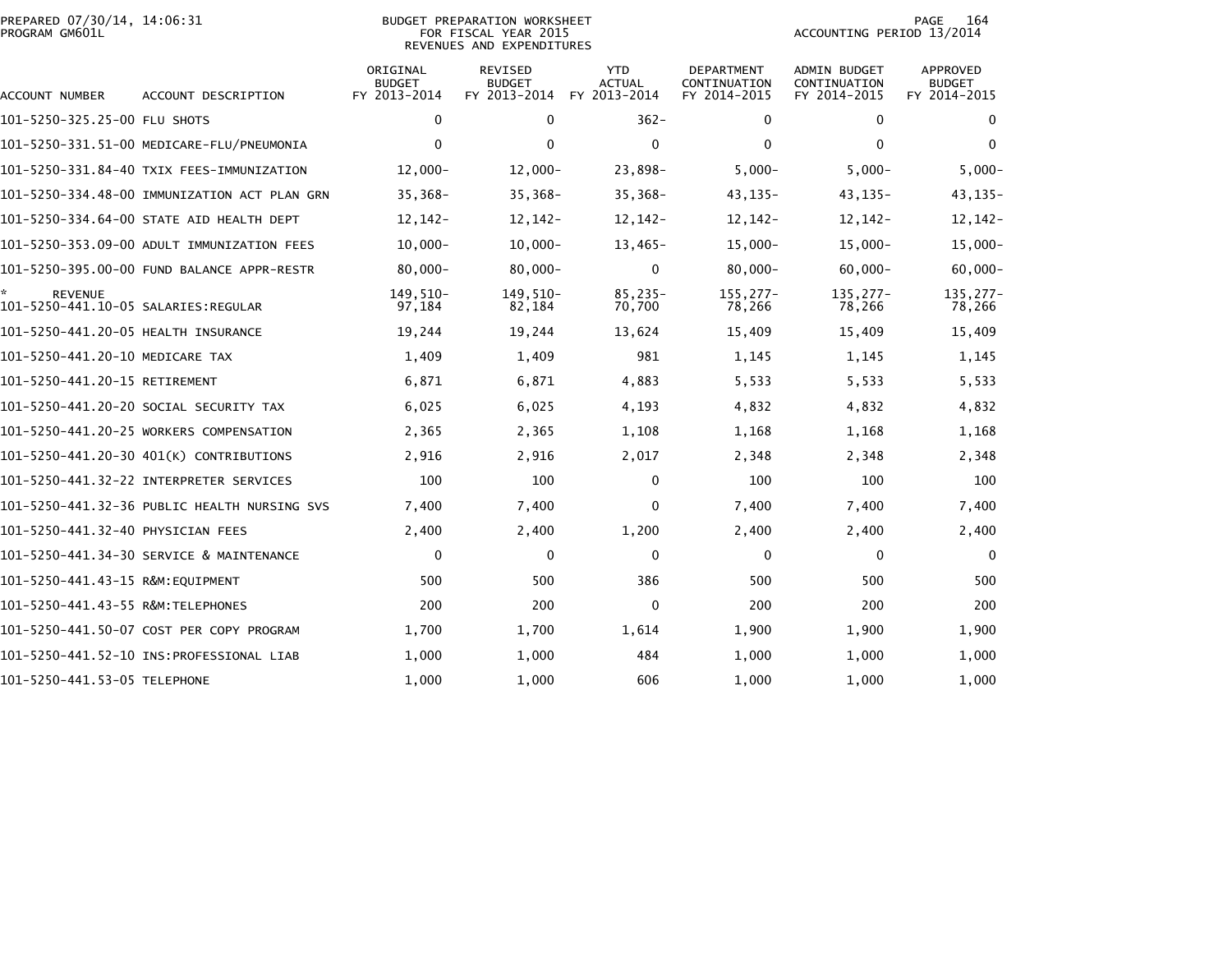| PREPARED 07/30/14, 14:06:31<br>PROGRAM GM601L |                                              |                                           | BUDGET PREPARATION WORKSHEET<br>FOR FISCAL YEAR 2015<br>REVENUES AND EXPENDITURES | PAGE<br>165<br>ACCOUNTING PERIOD 13/2014    |                                                   |                                                     |                                           |
|-----------------------------------------------|----------------------------------------------|-------------------------------------------|-----------------------------------------------------------------------------------|---------------------------------------------|---------------------------------------------------|-----------------------------------------------------|-------------------------------------------|
| ACCOUNT NUMBER                                | ACCOUNT DESCRIPTION                          | ORIGINAL<br><b>BUDGET</b><br>FY 2013-2014 | <b>REVISED</b><br><b>BUDGET</b><br>FY 2013-2014                                   | <b>YTD</b><br><b>ACTUAL</b><br>FY 2013-2014 | <b>DEPARTMENT</b><br>CONTINUATION<br>FY 2014-2015 | <b>ADMIN BUDGET</b><br>CONTINUATION<br>FY 2014-2015 | APPROVED<br><b>BUDGET</b><br>FY 2014-2015 |
| 101-5250-441.55-00 PRINTING                   |                                              | 400                                       | 400                                                                               | 400                                         | 400                                               | 400                                                 | 400                                       |
| 101-5250-441.57-00 POSTAGE                    |                                              | 300                                       | 300                                                                               | 240                                         | 400                                               | 400                                                 | 400                                       |
| 101-5250-441.58-00 TRAVEL                     |                                              | 300                                       | 300                                                                               | 182                                         | 600                                               | 600                                                 | 600                                       |
| 101-5250-441.59-00 TRAINING                   |                                              | 600                                       | 600                                                                               | 150                                         | 600                                               | 600                                                 | 600                                       |
| 101-5250-441.61-05 SUPPLIES:OFFICE            |                                              | 600                                       | 600                                                                               | 498                                         | 750                                               | 750                                                 | 750                                       |
| 101-5250-441.61-45 SUPPLIES:MEDICAL           |                                              | 30,000                                    | 30,000                                                                            | 29,392                                      | 40,000                                            | 35,000                                              | 35,000                                    |
|                                               | 101-5250-441.61-95 SUPPLIES:OTHER SMALL EQMT | 0                                         | $\bf{0}$                                                                          | $\mathbf{0}$                                | 750                                               | 750                                                 | 750                                       |
| 101-5250-441.76-20 F/A:DP EQUIPMENT           |                                              | $\mathbf 0$                               | $\mathbf{0}$                                                                      | 0                                           | 0                                                 | 0                                                   | $\Omega$                                  |
|                                               |                                              | $\mathbf 0$                               | $\mathbf{0}$                                                                      | $\mathbf{0}$                                | 0                                                 | $\mathbf{0}$                                        | $\overline{0}$                            |
| ×.<br><b>EXPENDITURE</b>                      |                                              | 182,514                                   | 167,514                                                                           | 132,658                                     | 166,701                                           | 161,701                                             | 161,701                                   |
| **                                            | IMMUNIZATION ACTION PLAN                     | 33,004                                    | 18,004                                                                            | 47,423                                      | 11,424                                            | 26,424                                              | 26,424                                    |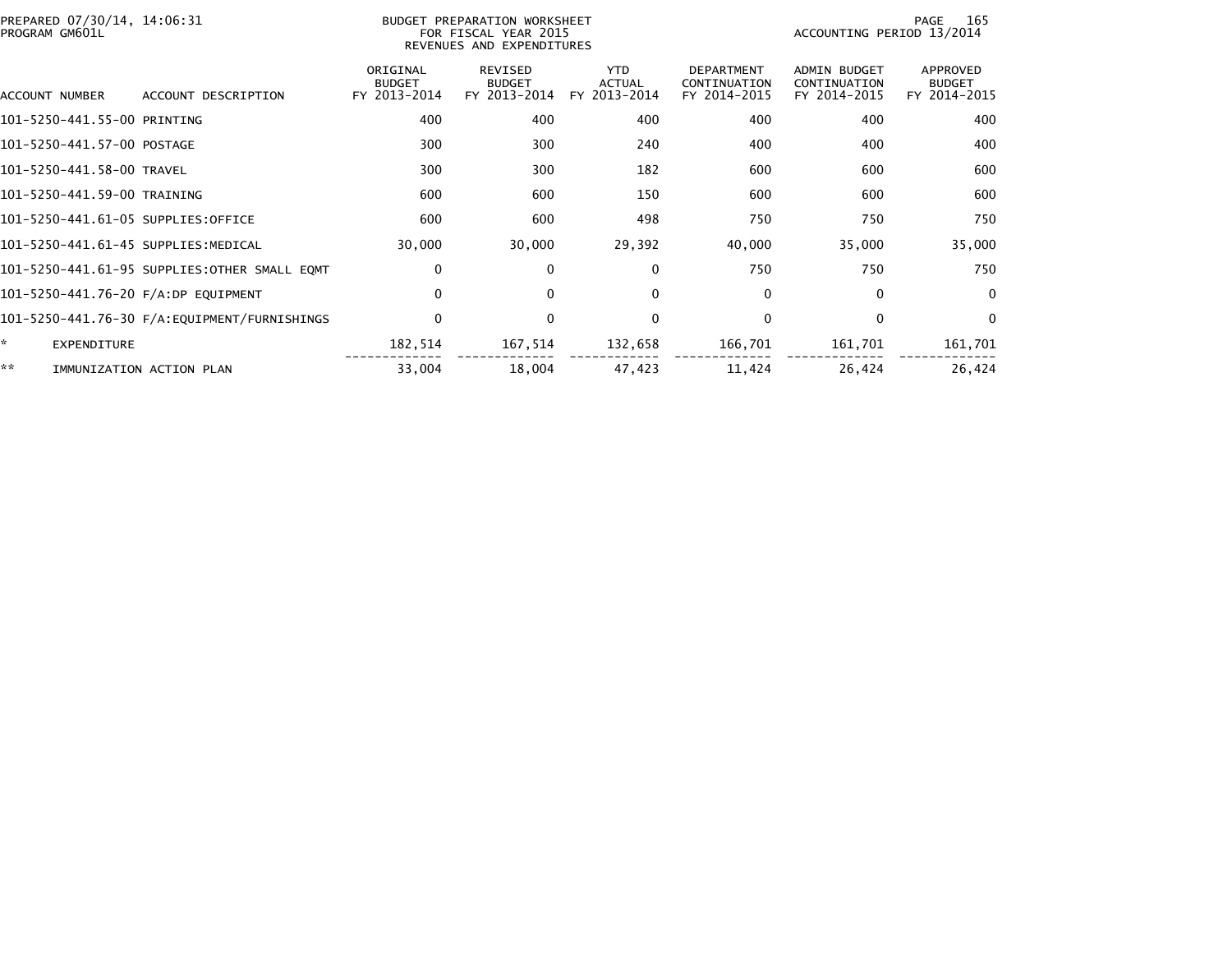| PREPARED 07/30/14, 14:06:31<br>PROGRAM GM601L |                                              | <b>BUDGET PREPARATION WORKSHEET</b><br>FOR FISCAL YEAR 2015<br>REVENUES AND EXPENDITURES |                                                 | 166<br>PAGE<br>ACCOUNTING PERIOD 13/2014    |                                            |                                              |                                           |
|-----------------------------------------------|----------------------------------------------|------------------------------------------------------------------------------------------|-------------------------------------------------|---------------------------------------------|--------------------------------------------|----------------------------------------------|-------------------------------------------|
| ACCOUNT NUMBER                                | ACCOUNT DESCRIPTION                          | ORIGINAL<br><b>BUDGET</b><br>FY 2013-2014                                                | <b>REVISED</b><br><b>BUDGET</b><br>FY 2013-2014 | <b>YTD</b><br><b>ACTUAL</b><br>FY 2013-2014 | DEPARTMENT<br>CONTINUATION<br>FY 2014-2015 | ADMIN BUDGET<br>CONTINUATION<br>FY 2014-2015 | APPROVED<br><b>BUDGET</b><br>FY 2014-2015 |
|                                               | 101-5255-331.84-45 TXIX FEES-MATERNAL CARE C | 0                                                                                        | $\mathbf 0$                                     | 0                                           | $\mathbf 0$                                | $\mathbf 0$                                  | $\mathbf 0$                               |
|                                               | 101-5255-331.84-50 TXIX FEES-MATERNAL HEALTH | 140,000-                                                                                 | 140,000-                                        | 139,962-                                    | $75,000 -$                                 | $90,000 -$                                   | $90,000 -$                                |
|                                               | 101-5255-334.35-00 MATERNAL HEALTH GRANT     | $36,472-$                                                                                | $33,610-$                                       | $33,610-$                                   | $36, 207 -$                                | $36,207 -$                                   | $36, 207 -$                               |
|                                               | 101-5255-334.64-00 STATE AID HEALTH DEPT     | $20,973-$                                                                                | $20,973-$                                       | $20,973-$                                   | $20,973-$                                  | $20,973-$                                    | $20,973-$                                 |
|                                               |                                              | $46,579-$                                                                                | $41,714-$                                       | $60,073-$                                   | $76,822 -$                                 | $76,822 -$                                   | 76,822-                                   |
| 101-5255-353.78-00 PRENATAL FEES              |                                              | 11,880-                                                                                  | 11,880-                                         | $10, 154 -$                                 | $9,000 -$                                  | $9,000 -$                                    | $9,000 -$                                 |
|                                               | 101-5255-395.00-00 FUND BALANCE APPR-RESTR   | $30,000 -$                                                                               | $30,000 -$                                      | $\mathbf{0}$                                | $30,000 -$                                 | $20,000 -$                                   | $20,000 -$                                |
| <b>REVENUE</b>                                |                                              | 285,904-<br>225,942                                                                      | $278, 177 -$<br>256,459                         | $264,772-$<br>234,353                       | $248,002 -$<br>274,871                     | $253,002 -$<br>274,871                       | $253,002 -$<br>274,871                    |
| 101-5255-441.20-05 HEALTH INSURANCE           |                                              | 44,740                                                                                   | 42,897                                          | 33,996                                      | 54,118                                     | 54,118                                       | 54,118                                    |
| 101-5255-441.20-10 MEDICARE TAX               |                                              | 2,978                                                                                    | 3,527                                           | 3,222                                       | 4,021                                      | 4,021                                        | 4,021                                     |
| 101-5255-441.20-15 RETIREMENT                 |                                              | 15,974                                                                                   | 18,103                                          | 16,529                                      | 19,433                                     | 19,433                                       | 19,433                                    |
|                                               | 101-5255-441.20-20 SOCIAL SECURITY TAX       | 13,008                                                                                   | 15,017                                          | 13,779                                      | 16,969                                     | 16,969                                       | 16,969                                    |
|                                               | 101-5255-441.20-25 WORKERS COMPENSATION      | 5,103                                                                                    | 4,981                                           | 4,290                                       | 5,010                                      | 5,010                                        | 5,010                                     |
|                                               | 101-5255-441.20-30 401(K) CONTRIBUTIONS      | 6,778                                                                                    | 7,874                                           | 7,000                                       | 8,246                                      | 8,246                                        | 8,246                                     |
|                                               |                                              | 3,000                                                                                    | 2,300                                           | 405                                         | 3,000                                      | 1,000                                        | 1,000                                     |
|                                               | 101-5255-441.32-36 PUBLIC HEALTH NURSING SVS | 2,500                                                                                    | 2,500                                           | $\mathbf 0$                                 | 2,500                                      | 1,000                                        | 1,000                                     |
| 101–5255–441.32–40 PHYSICIAN FEES             |                                              | 106,040                                                                                  | 106,040                                         | 94,783                                      | 106,040                                    | 106,040                                      | 106,040                                   |
| 101-5255-441.34-19 LABORATORY FEES            |                                              | 9,000                                                                                    | 9,000                                           | 6,595                                       | 10,500                                     | 9,000                                        | 9,000                                     |
|                                               | 101-5255-441.34-30 SERVICE & MAINTENANCE     | 11,880                                                                                   | 10,000                                          | $\mathbf{0}$                                | 2,000                                      | 1,000                                        | 1,000                                     |
| 101-5255-441.43-15 R&M:EQUIPMENT              |                                              | 2,000                                                                                    | 2,000                                           | 578                                         | 2,000                                      | 2,000                                        | 2,000                                     |
| 101-5255-441.43-55 R&M:TELEPHONES             |                                              | 200                                                                                      | 200                                             | 0                                           | 200                                        | 200                                          | 200                                       |
|                                               | 101-5255-441.50-07 COST PER COPY PROGRAM     | 1,900                                                                                    | 1,900                                           | 1,803                                       | 2,300                                      | 2,300                                        | 2,300                                     |
|                                               |                                              | 2,000                                                                                    | 2,000                                           | 941                                         | 2,000                                      | 2,000                                        | 2,000                                     |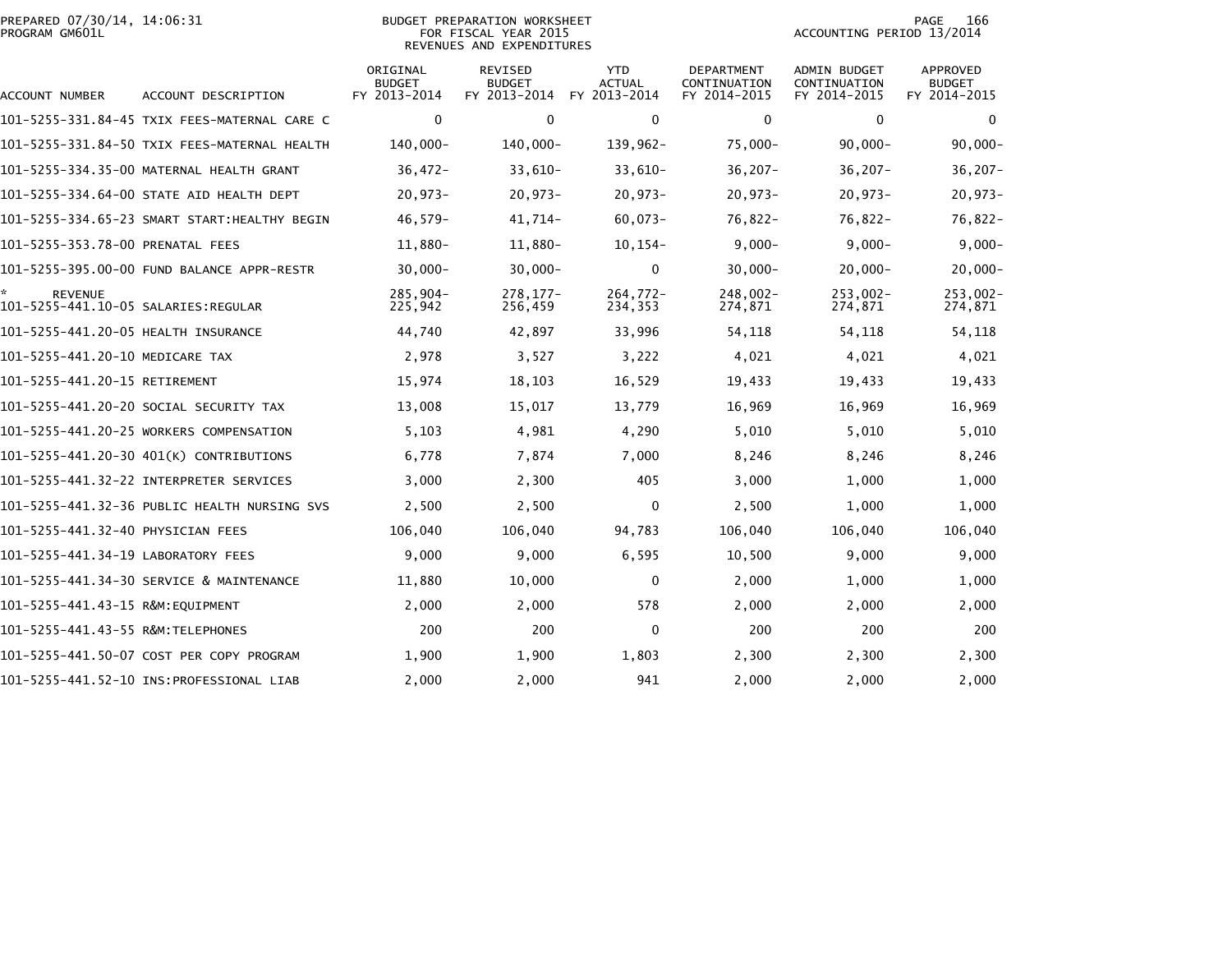| PREPARED 07/30/14, 14:06:31<br>PROGRAM GM601L |                                              |                                           | BUDGET PREPARATION WORKSHEET<br>FOR FISCAL YEAR 2015<br>REVENUES AND EXPENDITURES | PAGE<br>-167<br>ACCOUNTING PERIOD 13/2014   |                                                   |                                                     |                                           |
|-----------------------------------------------|----------------------------------------------|-------------------------------------------|-----------------------------------------------------------------------------------|---------------------------------------------|---------------------------------------------------|-----------------------------------------------------|-------------------------------------------|
| ACCOUNT NUMBER                                | ACCOUNT DESCRIPTION                          | ORIGINAL<br><b>BUDGET</b><br>FY 2013-2014 | <b>REVISED</b><br><b>BUDGET</b><br>FY 2013-2014                                   | <b>YTD</b><br><b>ACTUAL</b><br>FY 2013-2014 | <b>DEPARTMENT</b><br>CONTINUATION<br>FY 2014-2015 | <b>ADMIN BUDGET</b><br>CONTINUATION<br>FY 2014-2015 | APPROVED<br><b>BUDGET</b><br>FY 2014-2015 |
| 101-5255-441.53-05 TELEPHONE                  |                                              | 2,100                                     | 2,100                                                                             | 1,176                                       | 2,100                                             | 2,100                                               | 2,100                                     |
| 101-5255-441.55-00 PRINTING                   |                                              | 500                                       | 500                                                                               | 245                                         | 500                                               | 500                                                 | 500                                       |
| 101-5255-441.57-00 POSTAGE                    |                                              | 2,500                                     | 2,500                                                                             | 2,268                                       | 2,500                                             | 2,500                                               | 2,500                                     |
| 101-5255-441.58-00 TRAVEL                     |                                              | 1,400                                     | 1,400                                                                             | 1,400                                       | 1,400                                             | 1,400                                               | 1,400                                     |
| 101-5255-441.59-00 TRAINING                   |                                              | 800                                       | 800                                                                               | 214                                         | 800                                               | 800                                                 | 800                                       |
| 101-5255-441.61-05 SUPPLIES:OFFICE            |                                              | 1,879                                     | 1,679                                                                             | 1,478                                       | 2,400                                             | 2,400                                               | 2,400                                     |
| 101-5255-441.61-45 SUPPLIES:MEDICAL           |                                              | 9,822                                     | 9,740                                                                             | 6,030                                       | 9,740                                             | 7,000                                               | 7,000                                     |
|                                               | 101-5255-441.61-95 SUPPLIES:OTHER SMALL EQMT | 1,000                                     | 1,000                                                                             | 84                                          | 1,000                                             | 1,000                                               | 1,000                                     |
|                                               | 101-5255-441.74-15 C/A:MEDICAL EQUIPMENT     | 0                                         | $\mathbf{0}$                                                                      | $\mathbf{0}$                                | $\mathbf{0}$                                      | $\Omega$                                            | $\Omega$                                  |
|                                               |                                              | 4,600                                     | 4,600                                                                             | 2,610                                       | 4,600                                             | 3,000                                               | 3,000                                     |
| ÷.<br><b>EXPENDITURE</b>                      |                                              | 477,644                                   | 509,117                                                                           | 433,779                                     | 538,248                                           | 527,908                                             | 527,908                                   |
| **<br>MATERNAL HEALTH                         |                                              | 191,740                                   | 230,940                                                                           | 169,007                                     | 290,246                                           | 274,906                                             | 274,906                                   |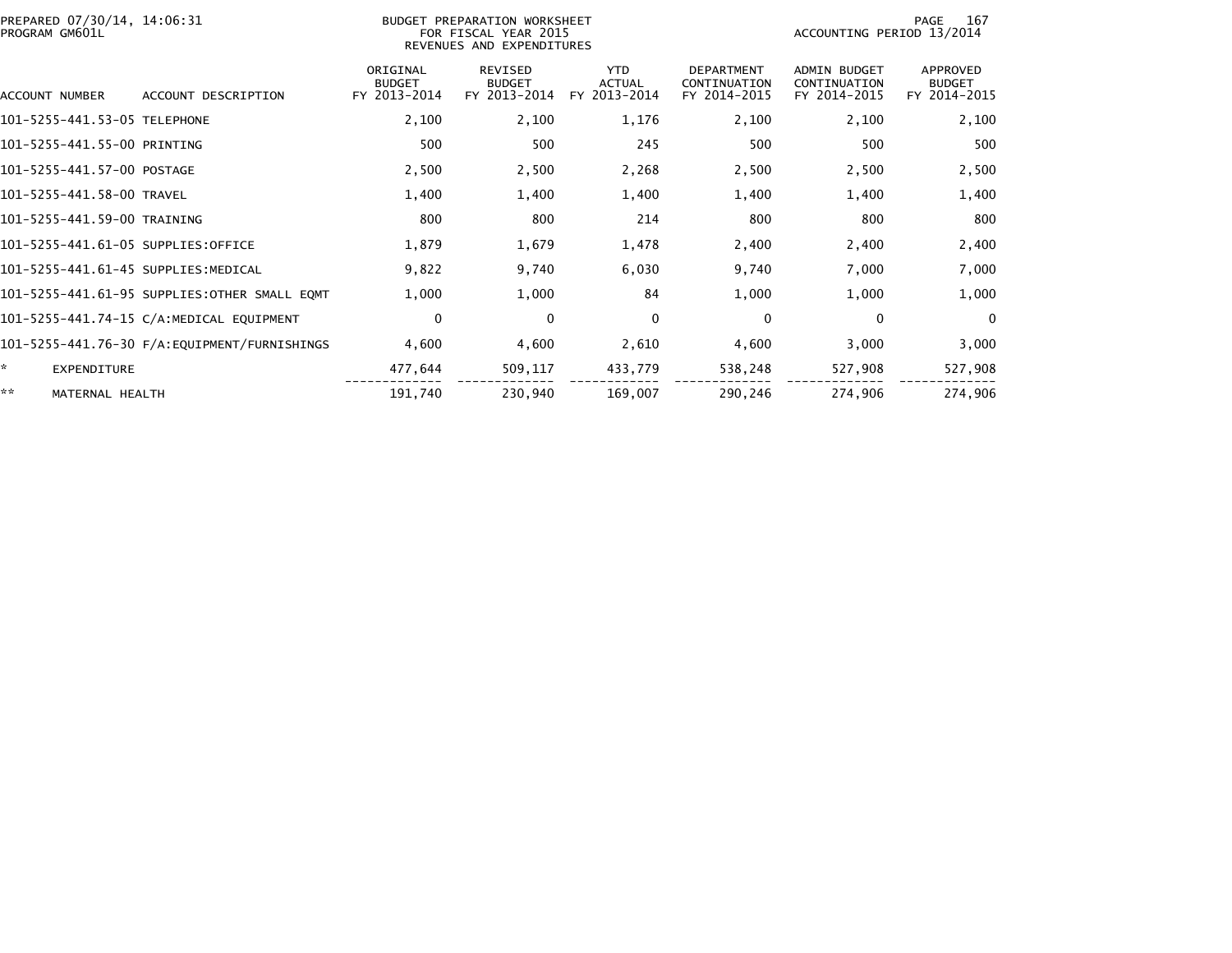| PREPARED 07/30/14, 14:06:31<br>PROGRAM GM601L |                                              | BUDGET PREPARATION WORKSHEET<br>FOR FISCAL YEAR 2015<br>REVENUES AND EXPENDITURES |                                                 |                                             |                                                   | 168<br>PAGE<br>ACCOUNTING PERIOD 13/2014            |                                           |  |
|-----------------------------------------------|----------------------------------------------|-----------------------------------------------------------------------------------|-------------------------------------------------|---------------------------------------------|---------------------------------------------------|-----------------------------------------------------|-------------------------------------------|--|
| ACCOUNT NUMBER                                | ACCOUNT DESCRIPTION                          | ORIGINAL<br><b>BUDGET</b><br>FY 2013-2014                                         | <b>REVISED</b><br><b>BUDGET</b><br>FY 2013-2014 | <b>YTD</b><br><b>ACTUAL</b><br>FY 2013-2014 | <b>DEPARTMENT</b><br>CONTINUATION<br>FY 2014-2015 | <b>ADMIN BUDGET</b><br>CONTINUATION<br>FY 2014-2015 | APPROVED<br><b>BUDGET</b><br>FY 2014-2015 |  |
|                                               | 101-5256-331.84-45 TXIX FEES-MATERNAL CARE C | $318.376 -$                                                                       | $318,376-$                                      | $310.506 -$                                 | 312,323-                                          | $312, 323 -$                                        | 312, 323-                                 |  |
| ÷.<br><b>REVENUE</b>                          |                                              | 318,376-<br>184,757                                                               | 318, 376-<br>204,457                            | $310,506 -$<br>188,335                      | 312, 323-<br>207,788                              | $312, 323 -$<br>207,788                             | 312, 323-<br>207,788                      |  |
| 101-5256-441.20-05 HEALTH INSURANCE           |                                              | 36,584                                                                            | 43,909                                          | 40,161                                      | 40,910                                            | 40,910                                              | 40,910                                    |  |
| 101-5256-441.20-10 MEDICARE TAX               |                                              | 2,679                                                                             | 2,859                                           | 2,636                                       | 3,040                                             | 3,040                                               | 3,040                                     |  |
| 101-5256-441.20-15 RETIREMENT                 |                                              | 13,063                                                                            | 14,463                                          | 13,315                                      | 14,691                                            | 14,691                                              | 14,691                                    |  |
|                                               | 101-5256-441.20-20 SOCIAL SECURITY TAX       | 10,455                                                                            | 12,230                                          | 11,272                                      | 12,827                                            | 12,827                                              | 12,827                                    |  |
|                                               | 101-5256-441.20-25 WORKERS COMPENSATION      | 6,020                                                                             | 6,020                                           | 4,194                                       | 4,538                                             | 4,538                                               | 4,538                                     |  |
|                                               | 101-5256-441.20-30 401(K) CONTRIBUTIONS      | 5,543                                                                             | 6,133                                           | 5,650                                       | 6,234                                             | 6,234                                               | 6,234                                     |  |
| 101-5256-441.53-05 TELEPHONE                  |                                              | 2,500                                                                             | 2,500                                           | 2,336                                       | 2,500                                             | 3,000                                               | 3,000                                     |  |
| 101-5256-441.55-00 PRINTING                   |                                              | 1,000                                                                             | 1,000                                           | 92                                          | 1.000                                             | 500                                                 | 500                                       |  |
| 101-5256-441.57-00 POSTAGE                    |                                              | 1,000                                                                             | 1,000                                           | 741                                         | 1,000                                             | 1,000                                               | 1,000                                     |  |
| 101-5256-441.58-00 TRAVEL                     |                                              | 12,000                                                                            | 13,800                                          | 13,342                                      | 9,795                                             | 9,795                                               | 9,795                                     |  |
| 101-5256-441.61-05 SUPPLIES:OFFICE            |                                              | 2,000                                                                             | 2,000                                           | 1,820                                       | 2,000                                             | 2,000                                               | 2,000                                     |  |
|                                               | 101-5256-441.61-95 SUPPLIES:OTHER SMALL EQMT | 1,000                                                                             | 6,200                                           | $\mathbf 0$                                 | 1,000                                             | 1,000                                               | 1,000                                     |  |
| 101-5256-441.76-20 F/A:DP EQUIPMENT           |                                              | 6,000                                                                             | $\mathbf{0}$                                    | $\mathbf{0}$                                | 5,000                                             | 5,000                                               | 5,000                                     |  |
|                                               | 101-5256-441.76-30 F/A:EQUIPMENT/FURNISHINGS | $\mathbf 0$                                                                       | 800                                             | $\mathbf{0}$                                | $\Omega$                                          | 0                                                   | $\Omega$                                  |  |
| 101-5256-441.98-00 RESERVE                    |                                              | 33,775                                                                            | 31,975                                          | $\mathbf 0$                                 | 0                                                 | 0                                                   | 0                                         |  |
| ÷.<br><b>EXPENDITURE</b>                      |                                              | 318,376                                                                           | 349,346                                         | 283,894                                     | 312,323                                           | 312,323                                             | 312,323                                   |  |
| **<br>MATERNAL HEALTH                         |                                              | 0                                                                                 | 30,970                                          | $26,612-$                                   | 0                                                 | $\Omega$                                            | $\bf{0}$                                  |  |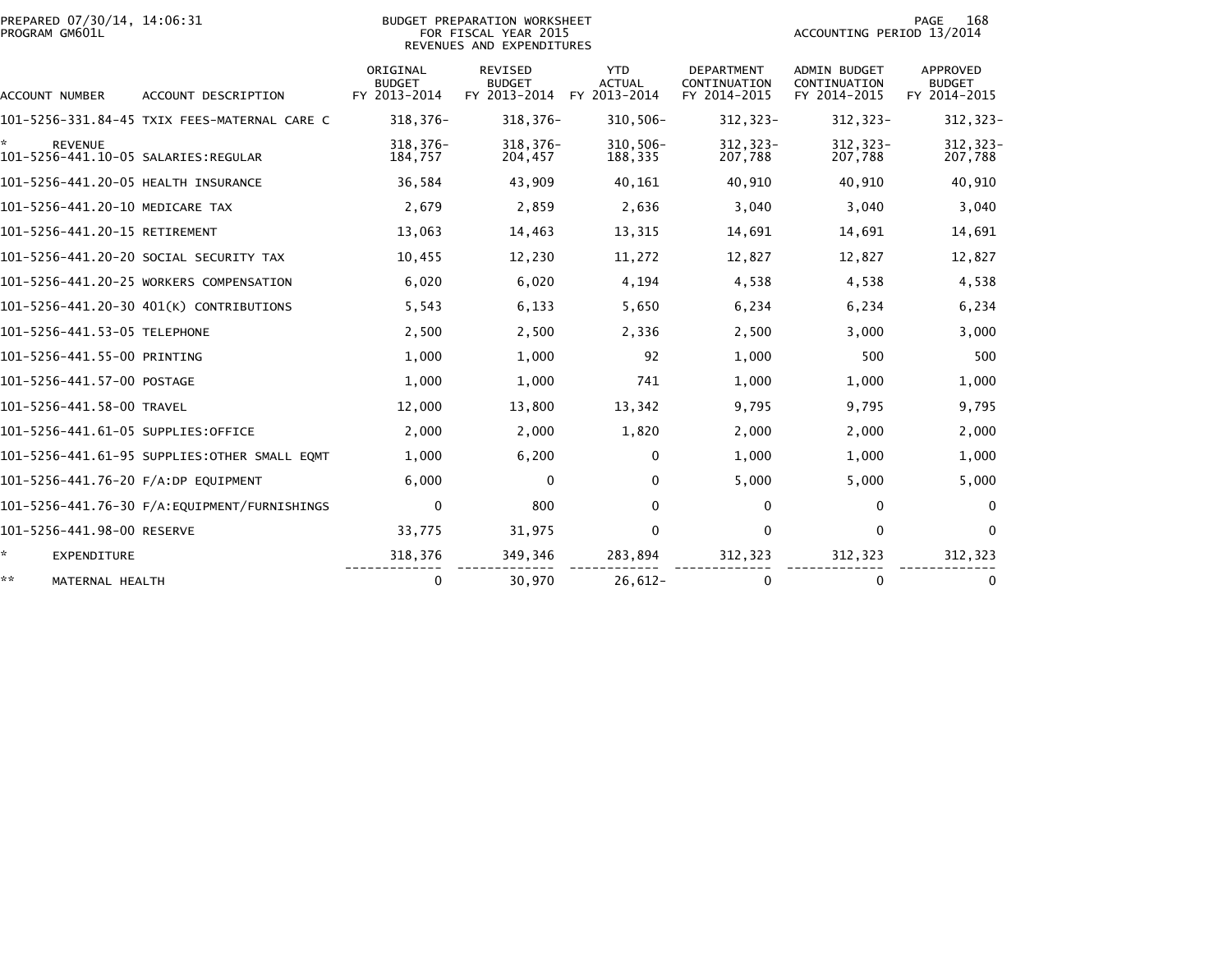| PREPARED 07/30/14, 14:06:31<br>PROGRAM GM601L |                                            | <b>BUDGET PREPARATION WORKSHEET</b><br>FOR FISCAL YEAR 2015<br>REVENUES AND EXPENDITURES |                                                 |                                             |                                            |                                              |                                                  |  |
|-----------------------------------------------|--------------------------------------------|------------------------------------------------------------------------------------------|-------------------------------------------------|---------------------------------------------|--------------------------------------------|----------------------------------------------|--------------------------------------------------|--|
| ACCOUNT NUMBER                                | ACCOUNT DESCRIPTION                        | ORIGINAL<br><b>BUDGET</b><br>FY 2013-2014                                                | <b>REVISED</b><br><b>BUDGET</b><br>FY 2013-2014 | <b>YTD</b><br><b>ACTUAL</b><br>FY 2013-2014 | DEPARTMENT<br>CONTINUATION<br>FY 2014-2015 | ADMIN BUDGET<br>CONTINUATION<br>FY 2014-2015 | <b>APPROVED</b><br><b>BUDGET</b><br>FY 2014-2015 |  |
| 101-5260-331.90-00 WIC GRANT                  |                                            | 624,780-                                                                                 | 649,636-                                        | $579,975-$                                  | 605,356-                                   | $605, 356 -$                                 | 605,356-                                         |  |
|                                               | 101-5260-395.00-00 FUND BALANCE APPR-RESTR | $\mathbf 0$                                                                              | 0                                               | $\mathbf 0$                                 | $\Omega$                                   | $\mathbf 0$                                  | 0                                                |  |
| <b>REVENUE</b>                                |                                            | 624,780-<br>419,018                                                                      | 649,636-<br>376,418                             | $579,975-$<br>331,536                       | 605,356-<br>409,395                        | 605,356-<br>409,395                          | 605,356-<br>409,395                              |  |
| 101-5260-441.20-05 HEALTH INSURANCE           |                                            | 82,971                                                                                   | 91,471                                          | 82,978                                      | 81,047                                     | 81,047                                       | 81,047                                           |  |
| 101-5260-441.20-10 MEDICARE TAX               |                                            | 6,076                                                                                    | 6,076                                           | 4,901                                       | 5,424                                      | 5,944                                        | 5,944                                            |  |
| 101-5260-441.20-15 RETIREMENT                 |                                            | 29,625                                                                                   | 29,625                                          | 25,829                                      | 28,944                                     | 28,944                                       | 28,944                                           |  |
|                                               | 101-5260-441.20-20 SOCIAL SECURITY TAX     | 26,009                                                                                   | 26,009                                          | 20,955                                      | 22,892                                     | 25,394                                       | 25,394                                           |  |
|                                               | 101-5260-441.20-25 WORKERS COMPENSATION    | 2,065                                                                                    | 3,165                                           | 2,824                                       | 3,375                                      | 3,375                                        | 3,375                                            |  |
|                                               | 101-5260-441.20-30 401(K) CONTRIBUTIONS    | 12,571                                                                                   | 12,571                                          | 10,545                                      | 12,282                                     | 12,282                                       | 12,282                                           |  |
|                                               |                                            | 0                                                                                        | $\mathbf{0}$                                    | $\mathbf{0}$                                | $\mathbf{0}$                               | 0                                            | $\Omega$                                         |  |
|                                               | 101-5260-441.33-17 CONTRACTED SERVICES     | 20,000                                                                                   | 53,000                                          | 47,009                                      | 20,000                                     | 20,000                                       | 20,000                                           |  |
|                                               | 101-5260-441.50-07 COST PER COPY PROGRAM   | 1,000                                                                                    | 1,000                                           | 765                                         | 1,000                                      | 1,000                                        | 1,000                                            |  |
| 101-5260-441.55-00 PRINTING                   |                                            | 1,000                                                                                    | 1,000                                           | $\Omega$                                    | 1,000                                      | 500                                          | 500                                              |  |
| 101-5260-441.57-00 POSTAGE                    |                                            | 1,500                                                                                    | 2,300                                           | 2,163                                       | 1,500                                      | 1,500                                        | 1,500                                            |  |
| 101-5260-441.58-00 TRAVEL                     |                                            | 3,050                                                                                    | 13,656                                          | 6,805                                       | 3,050                                      | 3,050                                        | 3,050                                            |  |
| 101-5260-441.59-00 TRAINING                   |                                            | 800                                                                                      | 1,394                                           | 630                                         | 800                                        | 800                                          | 800                                              |  |
| 101–5260–441.61–05 SUPPLIES:OFFICE            |                                            | 2,380                                                                                    | 3,080                                           | 2,745                                       | 2,380                                      | 2,380                                        | 2,380                                            |  |
| 101-5260-441.61-45 SUPPLIES:MEDICAL           |                                            | 4,000                                                                                    | 4,000                                           | 2,269                                       | 5,217                                      | 4,695                                        | 4,695                                            |  |
| 101–5260–441.61–85 SUPPLIES:VEHICLE           |                                            | 300                                                                                      | 300                                             | $\mathbf{0}$                                | 300                                        | 300                                          | 300                                              |  |
|                                               |                                            | 2,500                                                                                    | 2,500                                           | 1,024                                       | 2,500                                      | 1,500                                        | 1,500                                            |  |
|                                               | 101-5260-441.62-20 MOTOR FUEL & LUBRICANTS | 250                                                                                      | 250                                             | 0                                           | 250                                        | 250                                          | 250                                              |  |
|                                               | 101-5260-441.73-00 C/A:OTHER IMPROVEMENTS  | 0                                                                                        | $\Omega$                                        | $\Omega$                                    | $\Omega$                                   | $\mathbf{0}$                                 | $\Omega$                                         |  |
|                                               | 101-5260-441.74-90 C/A:OTHER EQUIPMENT     | $\mathbf 0$                                                                              | $\mathbf{0}$                                    | 0                                           | $\Omega$                                   | $\mathbf{0}$                                 | $\mathbf{0}$                                     |  |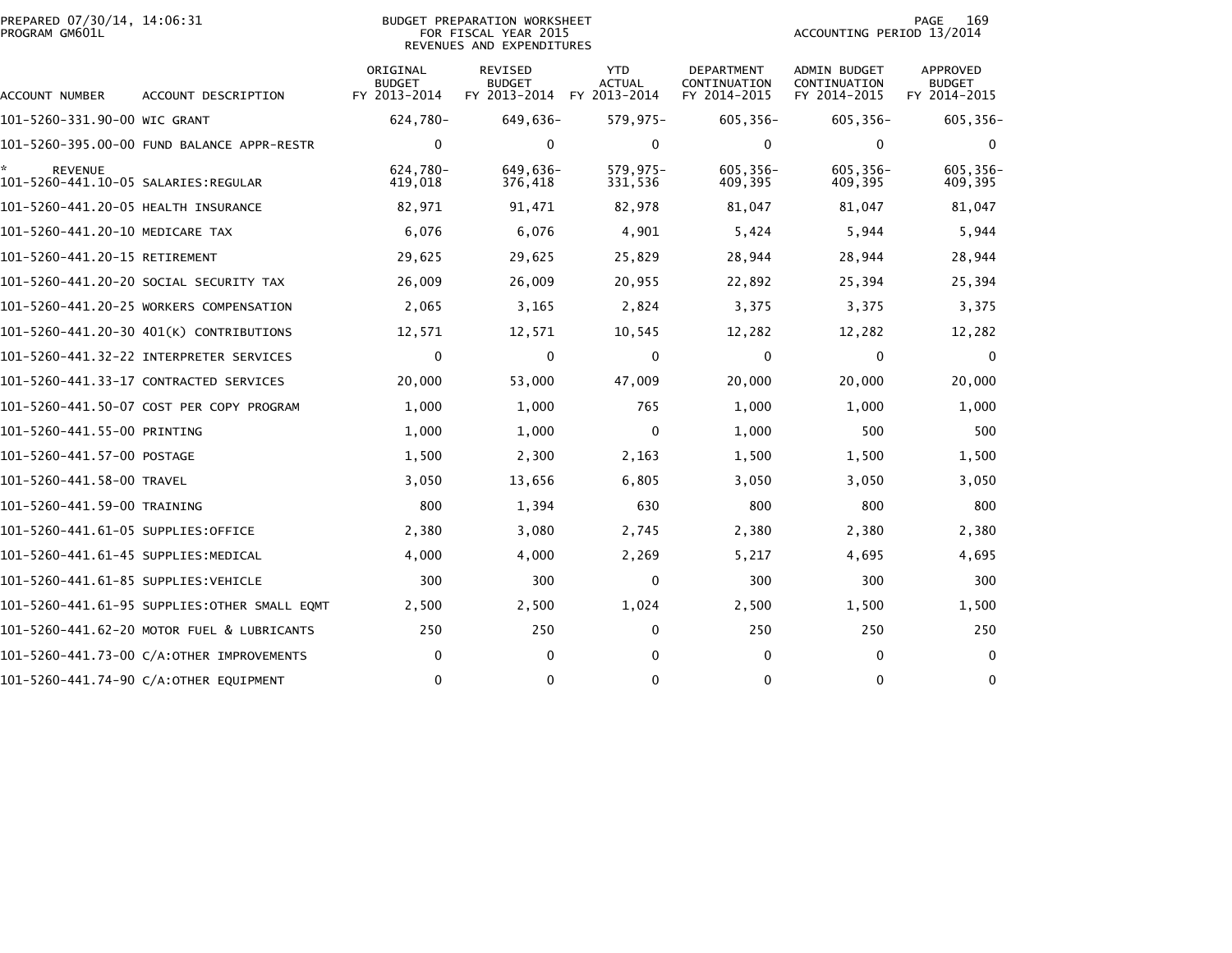| PREPARED 07/30/14, 14:06:31<br>PROGRAM GM601L |                                              |                                           | BUDGET PREPARATION WORKSHEET<br>FOR FISCAL YEAR 2015<br>REVENUES AND EXPENDITURES | 170<br>PAGE<br>ACCOUNTING PERIOD 13/2014 |                                                   |                                              |                                           |
|-----------------------------------------------|----------------------------------------------|-------------------------------------------|-----------------------------------------------------------------------------------|------------------------------------------|---------------------------------------------------|----------------------------------------------|-------------------------------------------|
| ACCOUNT NUMBER                                | DESCRIPTION<br><b>ACCOUNT</b>                | ORIGINAL<br><b>BUDGET</b><br>FY 2013-2014 | REVISED<br><b>BUDGET</b><br>FY 2013-2014                                          | YTD.<br><b>ACTUAL</b><br>FY 2013-2014    | <b>DEPARTMENT</b><br>CONTINUATION<br>FY 2014-2015 | ADMIN BUDGET<br>CONTINUATION<br>FY 2014-2015 | APPROVED<br><b>BUDGET</b><br>FY 2014-2015 |
|                                               | 101-5260-441.76-20 F/A:DP EQUIPMENT          | 0                                         |                                                                                   | $\mathbf{0}$                             |                                                   |                                              | $\Omega$                                  |
|                                               | 101-5260-441.76-30 F/A:EQUIPMENT/FURNISHINGS | 0                                         |                                                                                   | $\bf{0}$                                 |                                                   |                                              | $\Omega$                                  |
|                                               | 101-5260-441.83-11 BREASTFEEDING PROJECT FND | 4.000                                     | 4,000                                                                             | 718                                      | 4,000                                             | 3.000                                        | 3,000                                     |
| 101-5260-441.98-00 RESERVE                    |                                              | 5,665                                     | 17.821                                                                            | 0                                        | 0                                                 |                                              | 0                                         |
| ÷.<br>EXPENDITURE                             |                                              | 624.780                                   | 649.636                                                                           | 543.696                                  | 605.356                                           | 605.356                                      | 605,356                                   |
| **<br><b>WIC</b>                              |                                              | 0                                         |                                                                                   | $36.279 -$                               |                                                   |                                              |                                           |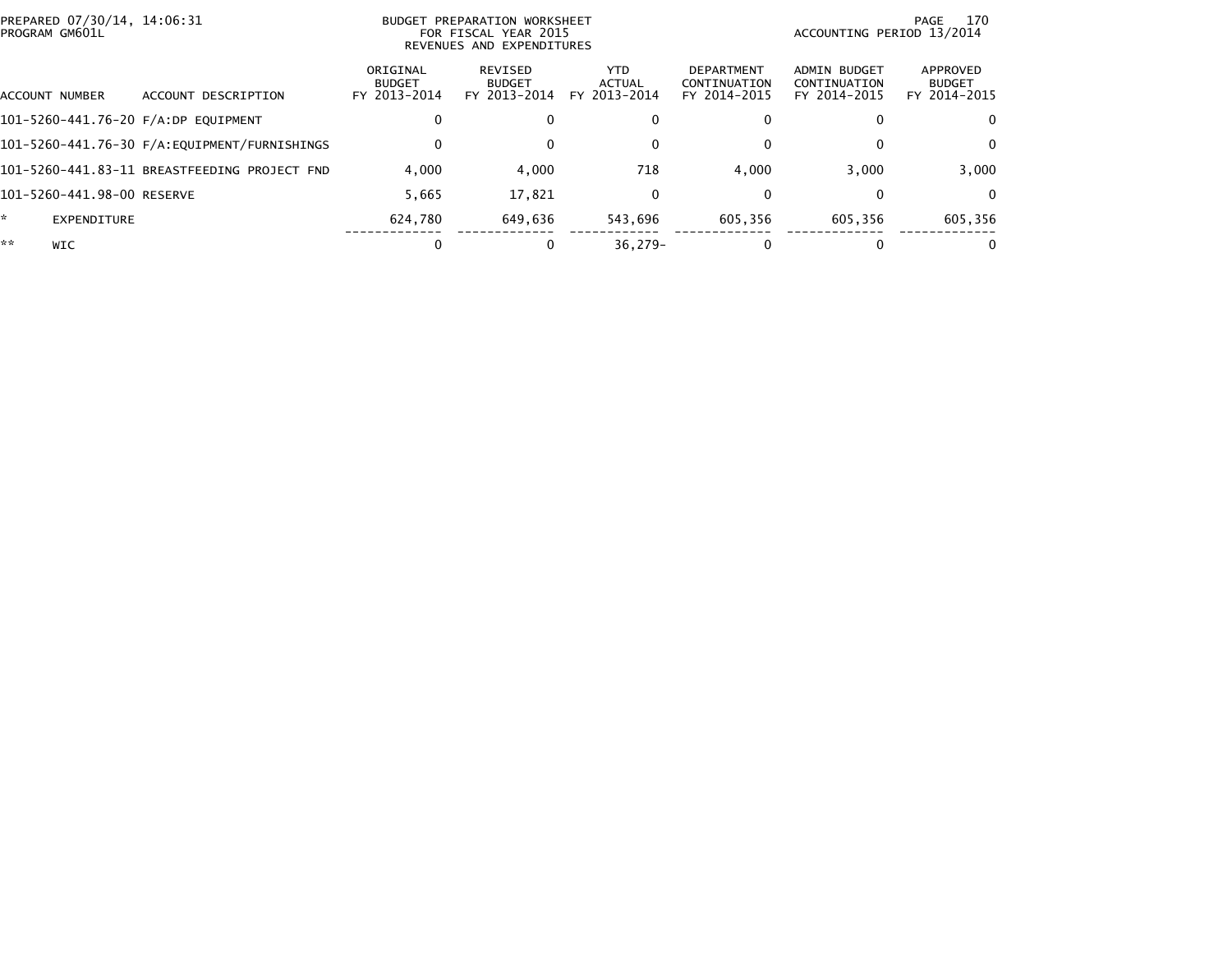|                | PREPARED 07/30/14, 14:06:31 |  |
|----------------|-----------------------------|--|
| PROGRAM GM601L |                             |  |

## PREPARED 07/30/14, 14:06:31 BUDGET PREPARATION WORKSHEET PAGE 171PROGRAM GM601L FOR FISCAL YEAR 2015 ACCOUNTING PERIOD 13/2014REVENUES AND EXPENDITURES

PAGE 171<br>ACCOUNTING PERIOD 13/2014

| ACCOUNT NUMBER                                        | ACCOUNT DESCRIPTION                          | ORIGINAL<br><b>BUDGET</b><br>FY 2013-2014 | REVISED<br><b>BUDGET</b><br>FY 2013-2014 | <b>YTD</b><br><b>ACTUAL</b><br>FY 2013-2014 | <b>DEPARTMENT</b><br>CONTINUATION<br>FY 2014-2015 | ADMIN BUDGET<br>CONTINUATION<br>FY 2014-2015 | APPROVED<br><b>BUDGET</b><br>FY 2014-2015 |
|-------------------------------------------------------|----------------------------------------------|-------------------------------------------|------------------------------------------|---------------------------------------------|---------------------------------------------------|----------------------------------------------|-------------------------------------------|
|                                                       | 101-5265-331.84-54 TXIX FEES-PRIMARY CARE PR | $38.000 -$                                | $38,000 -$                               | $53.703 -$                                  | $38,000 -$                                        | $38.000 -$                                   | $38,000 -$                                |
|                                                       | 101-5265-334.64-00 STATE AID HEALTH DEPT     | 0                                         | $\mathbf 0$                              | $\mathbf 0$                                 | $\mathbf 0$                                       | 0                                            | 0                                         |
| 101-5265-345.60-00 PRIMARY CARE FEES                  |                                              | $26,000 -$                                | $26,000 -$                               | 29,798-                                     | $28,000 -$                                        | $28,000 -$                                   | 28,000-                                   |
|                                                       | 101-5265-395.00-00 FUND BALANCE APPR-RESTR   | $100,000 -$                               | $100,000 -$                              | $\mathbf{0}$                                | $100,000 -$                                       | $100,000 -$                                  | $100,000 -$                               |
| <b>REVENUE</b><br>101-5265-441.10-05 SALARIES:REGULAR |                                              | $164.000 -$<br>161,202                    | $164.000 -$<br>161,202                   | $83.501 -$<br>123,249                       | $166.000 -$<br>147,091                            | $166.000 -$<br>147,091                       | $166.000 -$<br>147,091                    |
| 101-5265-441.20-05 HEALTH INSURANCE                   |                                              | 31,920                                    | 31,920                                   | 21,026                                      | 28,960                                            | 28,960                                       | 28,960                                    |
| 101-5265-441.20-10 MEDICARE TAX                       |                                              | 2,337                                     | 2,337                                    | 1,676                                       | 2,152                                             | 2,152                                        | 2,152                                     |
| 101-5265-441.20-15 RETIREMENT                         |                                              | 11,397                                    | 11,397                                   | 8,678                                       | 10,399                                            | 10,399                                       | 10,399                                    |
|                                                       | 101-5265-441.20-20 SOCIAL SECURITY TAX       | 8,995                                     | 8,995                                    | 7,167                                       | 9,080                                             | 9,080                                        | 9,080                                     |
|                                                       | 101-5265-441.20-25 WORKERS COMPENSATION      | 3,559                                     | 3,559                                    | 1,679                                       | 2,016                                             | 2,016                                        | 2,016                                     |
|                                                       | 101-5265-441.20-30 401(K) CONTRIBUTIONS      | 4,836                                     | 4,836                                    | 3,630                                       | 4,413                                             | 4,413                                        | 4,413                                     |
|                                                       | 101-5265-441.32-22 INTERPRETER SERVICES      | 600                                       | 600                                      | 162                                         | 600                                               | 600                                          | 600                                       |
|                                                       | 101-5265-441.32-36 PUBLIC HEALTH NURSING SVS | 2,000                                     | 1,500                                    | $\mathbf 0$                                 | 2,000                                             | 2,000                                        | 2,000                                     |
| 101-5265-441.32-40 PHYSICIAN FEES                     |                                              | 3,420                                     | 3,420                                    | 2,903                                       | 3,420                                             | 3,420                                        | 3,420                                     |
|                                                       | 101-5265-441.33-65 TELEPHONE ANSWERING SERV  | 2,000                                     | 2,000                                    | 1,750                                       | 2,000                                             | 2,000                                        | 2,000                                     |
| 101-5265-441.34-19 LABORATORY FEES                    |                                              | 980                                       | 980                                      | 209                                         | 980                                               | 980                                          | 980                                       |
| 101-5265-441.43-15 R&M:EQUIPMENT                      |                                              | 280                                       | 280                                      | 0                                           | 280                                               | 280                                          | 280                                       |
| 101-5265-441.53-05 TELEPHONE                          |                                              | 1,600                                     | 1,600                                    | 705                                         | 1,600                                             | 1,600                                        | 1,600                                     |
| 101-5265-441.55-00 PRINTING                           |                                              | 300                                       | 300                                      | 180                                         | 300                                               | 300                                          | 300                                       |
| 101-5265-441.57-00 POSTAGE                            |                                              | 700                                       | 700                                      | 331                                         | 700                                               | 700                                          | 700                                       |
| 101-5265-441.58-00 TRAVEL                             |                                              | 1,193                                     | 1,193                                    | 113                                         | 1,193                                             | 1,193                                        | 1,193                                     |
| 101-5265-441.59-00 TRAINING                           |                                              | 1,300                                     | 1,300                                    | 170                                         | 1,300                                             | 1,300                                        | 1,300                                     |
| 101-5265-441.61-05 SUPPLIES:OFFICE                    |                                              | 2,480                                     | 2,980                                    | 2,654                                       | 2,480                                             | 2,480                                        | 2,480                                     |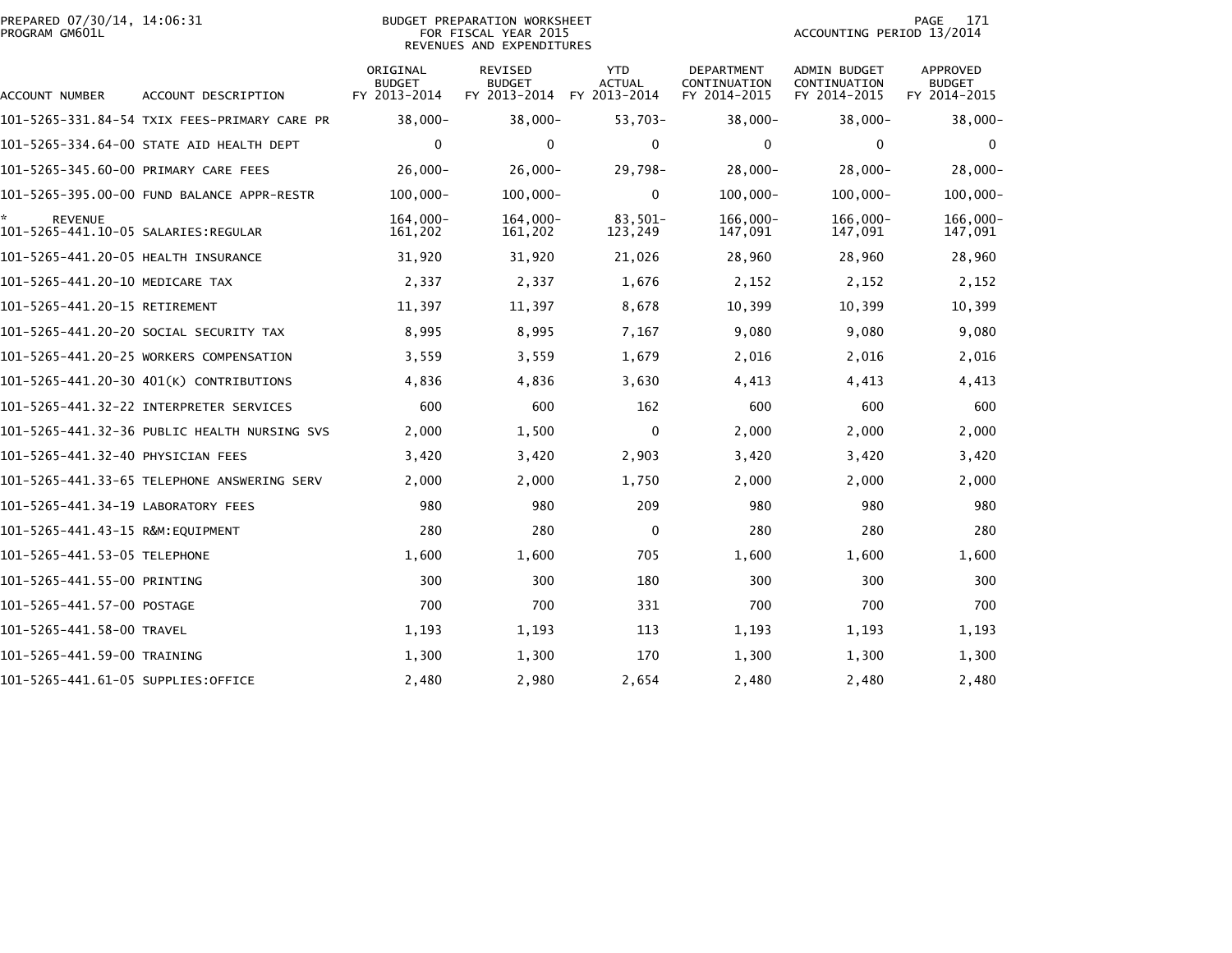| PREPARED 07/30/14, 14:06:31<br>PROGRAM GM601L |                                              | BUDGET PREPARATION WORKSHEET<br>FOR FISCAL YEAR 2015<br>REVENUES AND EXPENDITURES |                                          |                                      |                                            | 172<br>PAGE<br>ACCOUNTING PERIOD 13/2014     |                                           |  |
|-----------------------------------------------|----------------------------------------------|-----------------------------------------------------------------------------------|------------------------------------------|--------------------------------------|--------------------------------------------|----------------------------------------------|-------------------------------------------|--|
| ACCOUNT NUMBER                                | ACCOUNT DESCRIPTION                          | ORIGINAL<br><b>BUDGET</b><br>FY 2013-2014                                         | REVISED<br><b>BUDGET</b><br>FY 2013-2014 | <b>YTD</b><br>ACTUAL<br>FY 2013-2014 | DEPARTMENT<br>CONTINUATION<br>FY 2014-2015 | ADMIN BUDGET<br>CONTINUATION<br>FY 2014-2015 | APPROVED<br><b>BUDGET</b><br>FY 2014-2015 |  |
| 101-5265-441.61-45 SUPPLIES:MEDICAL           |                                              | 5.700                                                                             | 5.700                                    | 3.296                                | 5.700                                      | 4.700                                        | 4,700                                     |  |
|                                               | 101-5265-441.61-95 SUPPLIES:OTHER SMALL EOMT | 0                                                                                 |                                          | $\Omega$                             | 300                                        | 300                                          | 300                                       |  |
| *.<br>EXPENDITURE                             |                                              | 246.799                                                                           | 246.799                                  | 179.578                              | 226.964                                    | 225.964                                      | 225,964                                   |  |
| **                                            | PRIM CARE ADULT HLTH PROV                    | 82,799                                                                            | 82.799                                   | 96,077                               | 60,964                                     | 59.964                                       | 59,964                                    |  |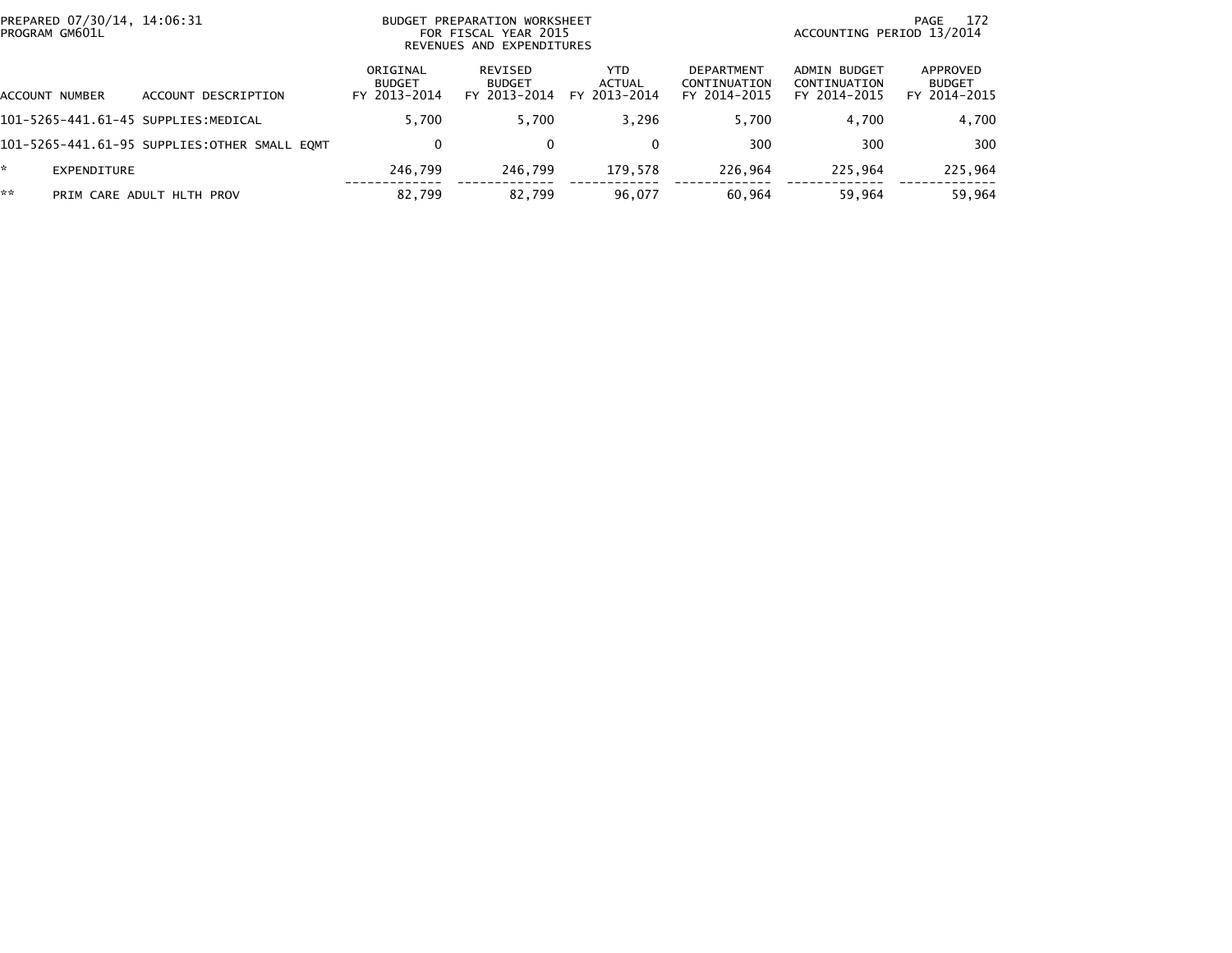| PREPARED 07/30/14, 14:06:31<br>PROGRAM GM601L         |                                              |                                           | <b>BUDGET PREPARATION WORKSHEET</b><br>FOR FISCAL YEAR 2015<br>REVENUES AND EXPENDITURES |                                             | 173<br>PAGE<br>ACCOUNTING PERIOD 13/2014   |                                              |                                           |  |
|-------------------------------------------------------|----------------------------------------------|-------------------------------------------|------------------------------------------------------------------------------------------|---------------------------------------------|--------------------------------------------|----------------------------------------------|-------------------------------------------|--|
| ACCOUNT NUMBER                                        | ACCOUNT DESCRIPTION                          | ORIGINAL<br><b>BUDGET</b><br>FY 2013-2014 | REVISED<br><b>BUDGET</b><br>FY 2013-2014                                                 | <b>YTD</b><br><b>ACTUAL</b><br>FY 2013-2014 | DEPARTMENT<br>CONTINUATION<br>FY 2014-2015 | ADMIN BUDGET<br>CONTINUATION<br>FY 2014-2015 | APPROVED<br><b>BUDGET</b><br>FY 2014-2015 |  |
| 101-5275-331.84-60 TXIX FEES-TB                       |                                              | $500 -$                                   | $500 -$                                                                                  | 47,912-                                     | $500 -$                                    | $500 -$                                      | $500 -$                                   |  |
|                                                       | 101-5275-334.24-00 COMMUNICABLE DIS/TB GRANT | 18,410-                                   | $18,410-$                                                                                | 18,410-                                     | 18,410-                                    | 18,410-                                      | $18,410-$                                 |  |
| 101-5275-353.90-00 TB FEES                            |                                              | $5,000 -$                                 | $5,000-$                                                                                 | 7,874-                                      | $6,700-$                                   | $6,700-$                                     | $6,700-$                                  |  |
|                                                       |                                              | 0                                         | $\mathbf{0}$                                                                             | $\mathbf{0}$                                | $\mathbf{0}$                               | 0                                            | 0                                         |  |
| <b>REVENUE</b><br>101–5275–441.10–05 SALARIES:REGULAR |                                              | $23,910-$<br>74,673                       | $23,910-$<br>48,923                                                                      | 74,196-<br>40,149                           | $25,610-$<br>47,609                        | $25,610-$<br>47,609                          | $25,610-$<br>47,609                       |  |
| 101-5275-441.20-05 HEALTH INSURANCE                   |                                              | 14,786                                    | 14,786                                                                                   | 7,429                                       | 9,374                                      | 9,374                                        | 9,374                                     |  |
| 101-5275-441.20-10 MEDICARE TAX                       |                                              | 1,083                                     | 1,083                                                                                    | 544                                         | 696                                        | 696                                          | 696                                       |  |
| 101-5275-441.20-15 RETIREMENT                         |                                              | 5,280                                     | 5,280                                                                                    | 2,786                                       | 3,366                                      | 3,366                                        | 3,366                                     |  |
|                                                       | 101–5275–441.20–20 SOCIAL SECURITY TAX       | 4,630                                     | 4,630                                                                                    | 2,326                                       | 2,939                                      | 2,939                                        | 2,939                                     |  |
|                                                       | 101-5275-441.20-25 WORKERS COMPENSATION      | 1,449                                     | 1,449                                                                                    | 671                                         | 842                                        | 842                                          | 842                                       |  |
|                                                       | 101-5275-441.20-30 401(K) CONTRIBUTIONS      | 2,240                                     | 2,240                                                                                    | 1,119                                       | 1,428                                      | 1,428                                        | 1,428                                     |  |
|                                                       | 101-5275-441.32-22 INTERPRETER SERVICES      | 300                                       | 300                                                                                      | 0                                           | 300                                        | 300                                          | 300                                       |  |
| 101–5275–441.32–40 PHYSICIAN FEES                     |                                              | 4,200                                     | 4,200                                                                                    | 2,809                                       | 4,200                                      | 4,200                                        | 4,200                                     |  |
| 101-5275-441.34-19 LABORATORY FEES                    |                                              | 2,100                                     | 2,100                                                                                    | 1,748                                       | 2,100                                      | 2,100                                        | 2,100                                     |  |
|                                                       |                                              | 1,000                                     | 1,000                                                                                    | 753                                         | 1,000                                      | 1,000                                        | 1,000                                     |  |
| 101-5275-441.53-05 TELEPHONE                          |                                              | 700                                       | 700                                                                                      | 381                                         | 700                                        | 700                                          | 700                                       |  |
| 101-5275-441.55-00 PRINTING                           |                                              | 75                                        | 75                                                                                       | 19                                          | 75                                         | 75                                           | 75                                        |  |
| 101-5275-441.57-00 POSTAGE                            |                                              | 600                                       | 600                                                                                      | 200                                         | 600                                        | 600                                          | 600                                       |  |
| 101-5275-441.58-00 TRAVEL                             |                                              | 1,600                                     | 1,600                                                                                    | 1,539                                       | 1,600                                      | 1,600                                        | 1,600                                     |  |
| 101-5275-441.59-00 TRAINING                           |                                              | 1,000                                     | 1,000                                                                                    | 0                                           | 1,000                                      | 1,000                                        | 1,000                                     |  |
| 101–5275–441.61–05 SUPPLIES:OFFICE                    |                                              | 500                                       | 500                                                                                      | 2                                           | 500                                        | 500                                          | 500                                       |  |
| 101–5275–441.61–45 SUPPLIES:MEDICAL                   |                                              | 1,500                                     | 1,500                                                                                    | 533                                         | 1,500                                      | 1,500                                        | 1,500                                     |  |
|                                                       | 101-5275-441.64-50 DUES & SUBSCRIPTIONS      | 150                                       | 150                                                                                      | 75                                          | 150                                        | 150                                          | 150                                       |  |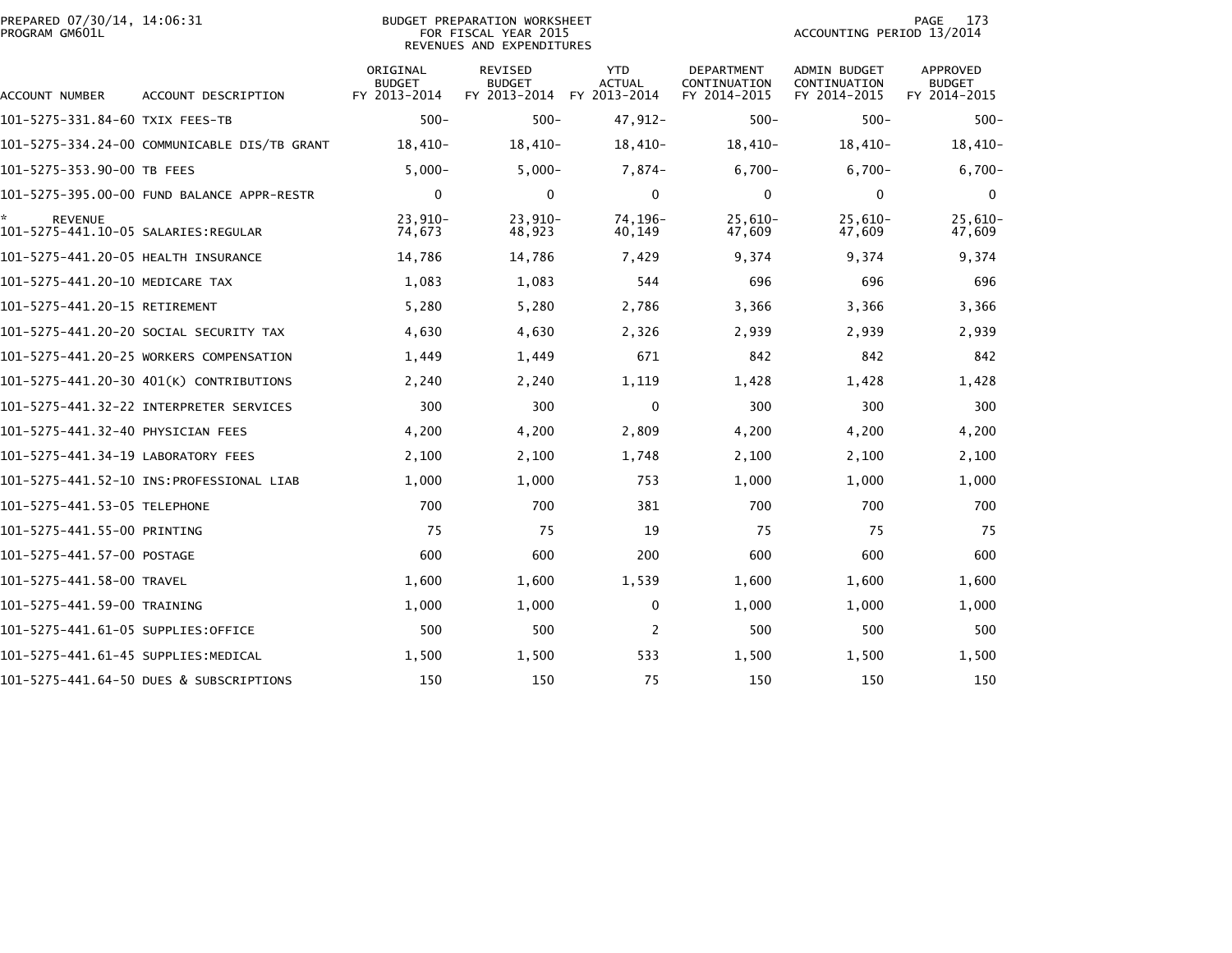| PREPARED 07/30/14, 14:06:31<br>PROGRAM GM601L |                 |                     |                                           | BUDGET PREPARATION WORKSHEET<br>FOR FISCAL YEAR 2015<br>REVENUES AND EXPENDITURES |                                             | 174<br>PAGE<br>ACCOUNTING PERIOD 13/2014   |                                              |                                           |  |
|-----------------------------------------------|-----------------|---------------------|-------------------------------------------|-----------------------------------------------------------------------------------|---------------------------------------------|--------------------------------------------|----------------------------------------------|-------------------------------------------|--|
|                                               | ACCOUNT NUMBER  | ACCOUNT DESCRIPTION | ORIGINAL<br><b>BUDGET</b><br>FY 2013-2014 | REVISED<br><b>BUDGET</b><br>FY 2013-2014                                          | <b>YTD</b><br><b>ACTUAL</b><br>FY 2013-2014 | DEPARTMENT<br>CONTINUATION<br>FY 2014-2015 | ADMIN BUDGET<br>CONTINUATION<br>FY 2014-2015 | APPROVED<br><b>BUDGET</b><br>FY 2014-2015 |  |
|                                               | EXPENDITURE     |                     | 117,866                                   | 92,116                                                                            | 63,083                                      | 79.979                                     | 79.979                                       | 79,979                                    |  |
| **                                            | TB PROGRAM      |                     | 93,956                                    | 68.206                                                                            | $11.113-$                                   | 54.369                                     | 54.369                                       | 54,369                                    |  |
| ***                                           | PERSONAL HEALTH |                     | 1,172,466                                 | 1,130,880                                                                         | 822,274                                     | 1,123,120                                  | 1,171,154                                    | 1,171,154                                 |  |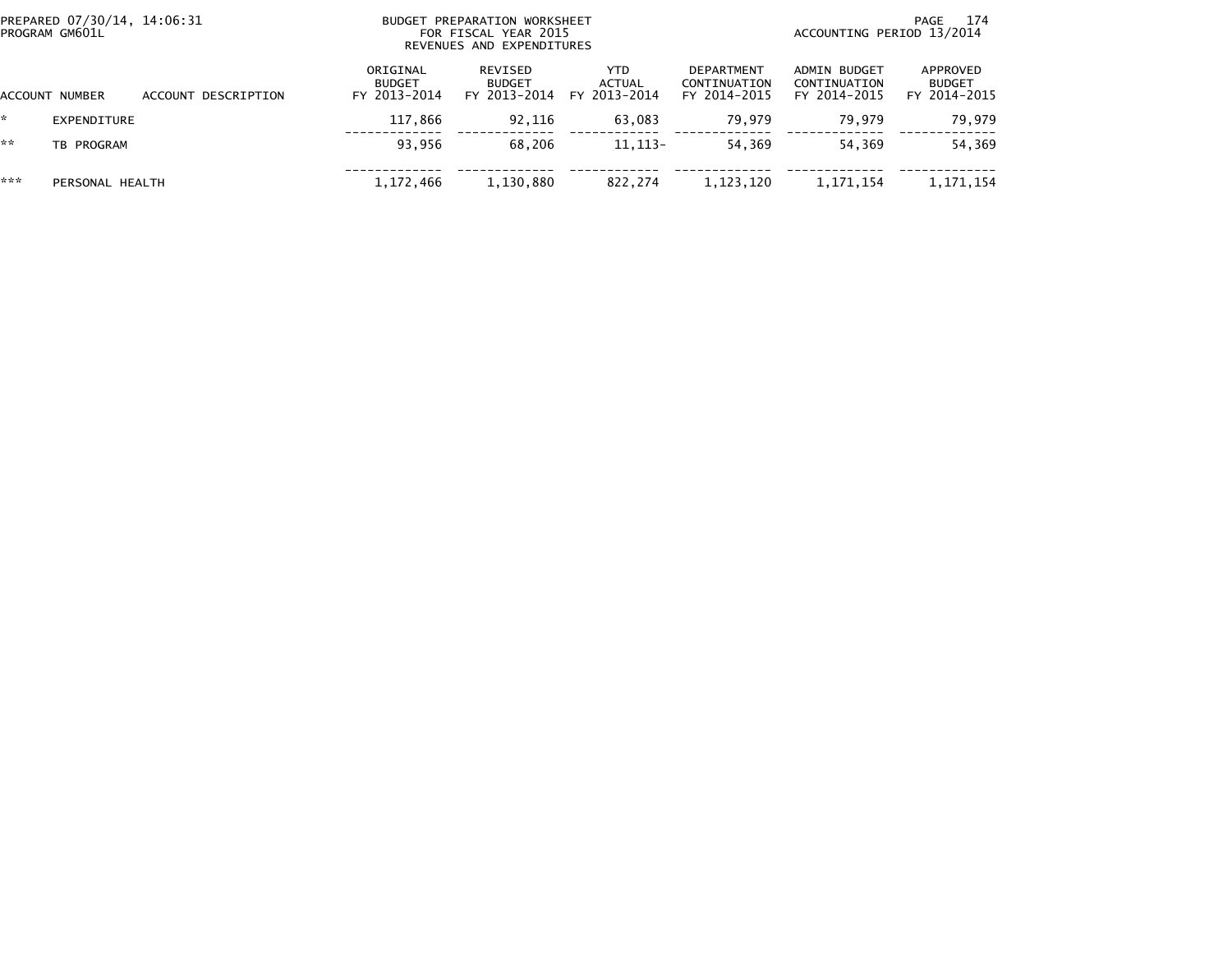| PROGRAM GM601L | PREPARED 07/30/14, 14:06:31<br><b>BUDGET PREPARATION WORKSHEET</b><br>FOR FISCAL YEAR 2015<br>REVENUES AND EXPENDITURES |                                           |                                                 |                                             |                                                   | 175<br>PAGE<br>ACCOUNTING PERIOD 13/2014            |                                                  |  |
|----------------|-------------------------------------------------------------------------------------------------------------------------|-------------------------------------------|-------------------------------------------------|---------------------------------------------|---------------------------------------------------|-----------------------------------------------------|--------------------------------------------------|--|
| ACCOUNT NUMBER | ACCOUNT DESCRIPTION                                                                                                     | ORIGINAL<br><b>BUDGET</b><br>FY 2013-2014 | <b>REVISED</b><br><b>BUDGET</b><br>FY 2013-2014 | <b>YTD</b><br><b>ACTUAL</b><br>FY 2013-2014 | <b>DEPARTMENT</b><br>CONTINUATION<br>FY 2014-2015 | <b>ADMIN BUDGET</b><br>CONTINUATION<br>FY 2014-2015 | <b>APPROVED</b><br><b>BUDGET</b><br>FY 2014-2015 |  |
|                | 101-5310-334.62-00 STATE AID CO ADMIN DSS                                                                               | $\mathbf 0$                               | 0                                               | 0                                           | 0                                                 | 0                                                   | 0                                                |  |
|                | 101-5310-346.30-00 DSS INTERIM PYMT CLEARING                                                                            | $\mathbf 0$                               | 0                                               | 44,517-                                     | 0                                                 | $\mathbf{0}$                                        | 0                                                |  |
|                | 101-5310-353.36-00 COPY MACHINE FEES                                                                                    | $60 -$                                    | $60 -$                                          | $78-$                                       | $60-$                                             | $60 -$                                              | $60 -$                                           |  |
|                | 101-5310-389.50-00 MISC DSS CLEARING                                                                                    | $\mathbf{0}$                              | $\mathbf{0}$                                    | $\mathbf{0}$                                | $\Omega$                                          | $\mathbf{0}$                                        | 0                                                |  |
| <b>REVENUE</b> |                                                                                                                         | $60 -$<br>$\Omega$                        | $60 -$<br>0                                     | 44.595-<br>1,346,004                        | $60 -$<br>0                                       | $60 -$<br>$\Omega$                                  | $60-$<br>$\Omega$                                |  |
|                |                                                                                                                         | 521,063                                   | 554,563                                         | 450,779                                     | 867,898                                           | 608,670                                             | 608,670                                          |  |
|                |                                                                                                                         | $\mathbf 0$                               | 2,500                                           | 31,728                                      | 2,500                                             | 2,500                                               | 2,500                                            |  |
|                |                                                                                                                         | 11,075                                    | 11,075                                          | 18,961                                      | 11,075                                            | 11,075                                              | 11,075                                           |  |
| LEVEL<br>400   | <b>TEXT</b><br>PART TIME SALARY FOR CUSTODIAL WORKER                                                                    |                                           | TEXT AMT                                        | 11,075<br>11,075                            |                                                   |                                                     |                                                  |  |
|                | 101-5310-444.10-20 SALARIES:PER DIEM                                                                                    | 2,520                                     | 2,520                                           | 2,400                                       | 2,520                                             | 2,520                                               | 2,520                                            |  |
|                | 101-5310-444.20-05 HEALTH INSURANCE                                                                                     | 125,290                                   | 125,290                                         | 319,896                                     | $\Omega$                                          | 149,410                                             | 149,410                                          |  |
|                | 101-5310-444.20-08 HEALTH INSURANCE:RETIREES                                                                            | 32,160                                    | 43,660                                          | 44,220                                      | 32,160                                            | 36,850                                              | 36,850                                           |  |
|                | 101-5310-444.20-10 MEDICARE TAX                                                                                         | 7,715                                     | 7,765                                           | 25,397                                      | $\Omega$                                          | 8,986                                               | 8,986                                            |  |
|                | 101-5310-444.20-15 RETIREMENT                                                                                           | 36,840                                    | 48,840                                          | 138,789                                     | $\Omega$                                          | 43,816                                              | 43,816                                           |  |
|                | 101-5310-444.20-20 SOCIAL SECURITY TAX                                                                                  | 32,993                                    | 32,993                                          | 108,134                                     | $\Omega$                                          | 38,424                                              | 38,424                                           |  |
|                | 101-5310-444.20-25 WORKERS COMPENSATION                                                                                 | 198,339                                   | 137,139                                         | 109,072                                     | 198,339                                           | 110,760                                             | 111,131                                          |  |
| LEVEL<br>400   | <b>TEXT</b><br>CONTINUATION<br>EXPANSION - FIVE ICM II                                                                  |                                           | TEXT AMT                                        | 110,760<br>371<br>111,131                   |                                                   |                                                     |                                                  |  |
|                | 101-5310-444.20-30 401(K) CONTRIBUTIONS                                                                                 | 15,891                                    | 16,741                                          | 51,580                                      | $\Omega$                                          | 18,592                                              | 18,592                                           |  |
|                | 101-5310-444.32-00 PROFESSIONAL SERVICES                                                                                | 20,790                                    | 20,790                                          | 20,790                                      | 75,000                                            | 75,000                                              | 75,000                                           |  |
|                |                                                                                                                         |                                           |                                                 |                                             |                                                   |                                                     |                                                  |  |

LEVEL TEXT TEXT AMT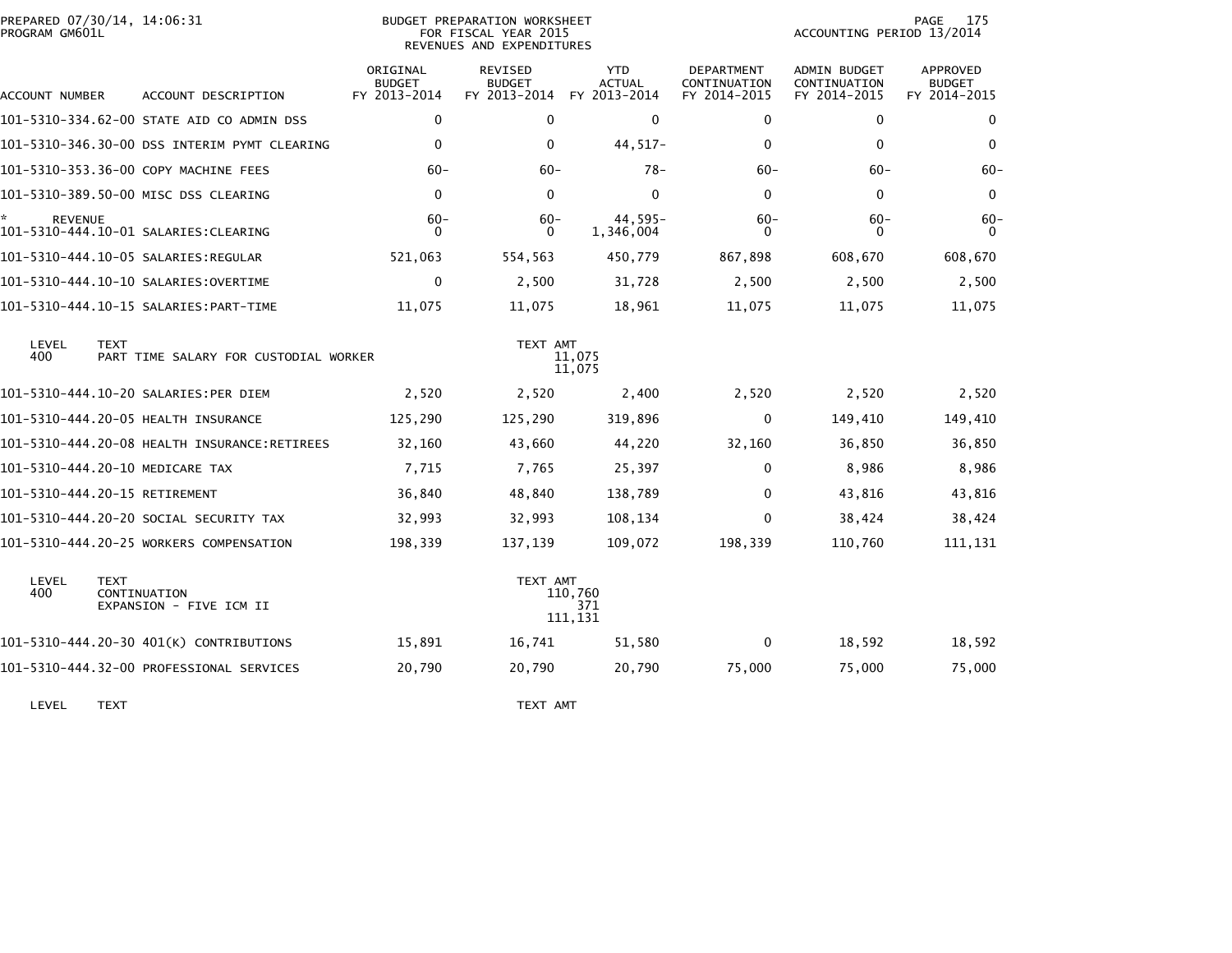| PROGRAM GM601L           | PREPARED 07/30/14, 14:06:31                                                                                                                                                                                                                                                     | <b>BUDGET PREPARATION WORKSHEET</b><br>FOR FISCAL YEAR 2015<br>REVENUES AND EXPENDITURES |                                          |                                             |                                            | 176<br>PAGE<br>ACCOUNTING PERIOD 13/2014            |                                           |  |
|--------------------------|---------------------------------------------------------------------------------------------------------------------------------------------------------------------------------------------------------------------------------------------------------------------------------|------------------------------------------------------------------------------------------|------------------------------------------|---------------------------------------------|--------------------------------------------|-----------------------------------------------------|-------------------------------------------|--|
| ACCOUNT NUMBER           | ACCOUNT DESCRIPTION                                                                                                                                                                                                                                                             | ORIGINAL<br><b>BUDGET</b><br>FY 2013-2014                                                | REVISED<br><b>BUDGET</b><br>FY 2013-2014 | <b>YTD</b><br><b>ACTUAL</b><br>FY 2013-2014 | DEPARTMENT<br>CONTINUATION<br>FY 2014-2015 | <b>ADMIN BUDGET</b><br>CONTINUATION<br>FY 2014-2015 | APPROVED<br><b>BUDGET</b><br>FY 2014-2015 |  |
| 400                      | PROFESSIONAL PIECE FOR SET-UP/SUPPORT/DEVELOPMENT<br>ASSOCIATED WITH NEW CASE MANAGEMENT SYSTEM<br>FOR CHILD WELFARE SERVICES. THIS PROGRAM WILL<br>AUTOMATE CASE RECORDS FOR THIS DIVISION. THE<br>PROGRAM IS CALLED IZZY. THE PROGRAM RIGHTS ARE<br>FREE FROM CATAWBA COUNTY. |                                                                                          |                                          | 75,000<br>75,000                            |                                            |                                                     |                                           |  |
|                          | 101-5310-444.32-01 PROFESSIONAL SERVICES NR                                                                                                                                                                                                                                     | 42,210                                                                                   | 42,210                                   | 42,210                                      | $\mathbf{0}$                               | $\Omega$                                            | $\Omega$                                  |  |
|                          | 101-5310-444.32-22 INTERPRETER SERVICES                                                                                                                                                                                                                                         | 3,000                                                                                    | 3,000                                    | 185                                         | 3,000                                      | 3,000                                               | 3,000                                     |  |
| LEVEL<br>400             | <b>TEXT</b><br>INTERPRETING IS REQUIRED BY LAW FOR CLIENTS. CWS<br>HAS ACTIVE IN HOME & FC CASES & NEW INVESTIGATIONS<br>ES HAS 3 DEAF CLIENTS & OTHER CASES                                                                                                                    |                                                                                          | TEXT AMT                                 | 3,000<br>3,000                              |                                            |                                                     |                                           |  |
|                          | 101-5310-444.33-02 BOARD EXPENDITURES                                                                                                                                                                                                                                           | 600                                                                                      | 600                                      | 182                                         | 600                                        | 600                                                 | 600                                       |  |
|                          | 101–5310–444.33–40 MOVING SERVICES                                                                                                                                                                                                                                              | $\mathbf{0}$                                                                             | $\mathbf{0}$                             | $\Omega$                                    | $\mathbf{0}$                               | $\Omega$                                            | $\Omega$                                  |  |
|                          | 101-5310-444.33-50 PROGRAMMING SERVICES                                                                                                                                                                                                                                         | 75,100                                                                                   | 75,900                                   | 75,878                                      | 76,000                                     | 76,000                                              | 76,000                                    |  |
|                          | 101-5310-444.34-30 SERVICE & MAINTENANCE                                                                                                                                                                                                                                        | 65,998                                                                                   | 61,373                                   | 56,171                                      | 54,624                                     | 54,624                                              | 54,624                                    |  |
|                          | 101-5310-444.34-31 SERVICE & MAINTENANCE-NR                                                                                                                                                                                                                                     | 44,800                                                                                   | 44,800                                   | 44,770                                      | 34,000                                     | 34,000                                              | 34,000                                    |  |
| 101-5310-444.41-40 WATER |                                                                                                                                                                                                                                                                                 | 6,000                                                                                    | 6,000                                    | 4,871                                       | 6,000                                      | 6,500                                               | 6,500                                     |  |
|                          | 101-5310-444.41-42 STORM WATER FEE                                                                                                                                                                                                                                              | 1,110                                                                                    | 1,110                                    | 922                                         | 1,110                                      | 1,200                                               | 1,200                                     |  |
|                          | 101-5310-444.43-15 R&M:EQUIPMENT                                                                                                                                                                                                                                                | 1,040                                                                                    | 4,635                                    | 3,588                                       | 1,040                                      | 1,040                                               | 1,040                                     |  |
|                          | 101-5310-444.43-20 R&M:VEHICLES                                                                                                                                                                                                                                                 | $\mathbf 0$                                                                              | $\mathbf{0}$                             | $\Omega$                                    | $\mathbf{0}$                               | $\mathbf 0$                                         | $\mathbf{0}$                              |  |
|                          | 101-5310-444.43-55 R&M:TELEPHONES                                                                                                                                                                                                                                               | 2,375                                                                                    | 2,375                                    | 140                                         | 2,375                                      | 2,375                                               | 2,375                                     |  |
|                          | 101-5310-444.44-20 RENT:LAND & BUILDINGS                                                                                                                                                                                                                                        | $\mathbf 0$                                                                              | $\Omega$                                 | $\Omega$                                    | $\Omega$                                   | 0                                                   | $\Omega$                                  |  |
|                          | 101-5310-444.44-35 RENT:PAGERS                                                                                                                                                                                                                                                  | $\mathbf 0$                                                                              | 0                                        | $\mathbf 0$                                 | $\mathbf{0}$                               | $\mathbf 0$                                         | $\mathbf{0}$                              |  |
|                          |                                                                                                                                                                                                                                                                                 | 4,500                                                                                    | 4,500                                    | 3,645                                       | 4,500                                      | 4,500                                               | 4,500                                     |  |
|                          | 101-5310-444.50-07 COST PER COPY PROGRAM                                                                                                                                                                                                                                        | 46,000                                                                                   | 46,000                                   | 32,235                                      | 46,000                                     | 46,000                                              | 46,000                                    |  |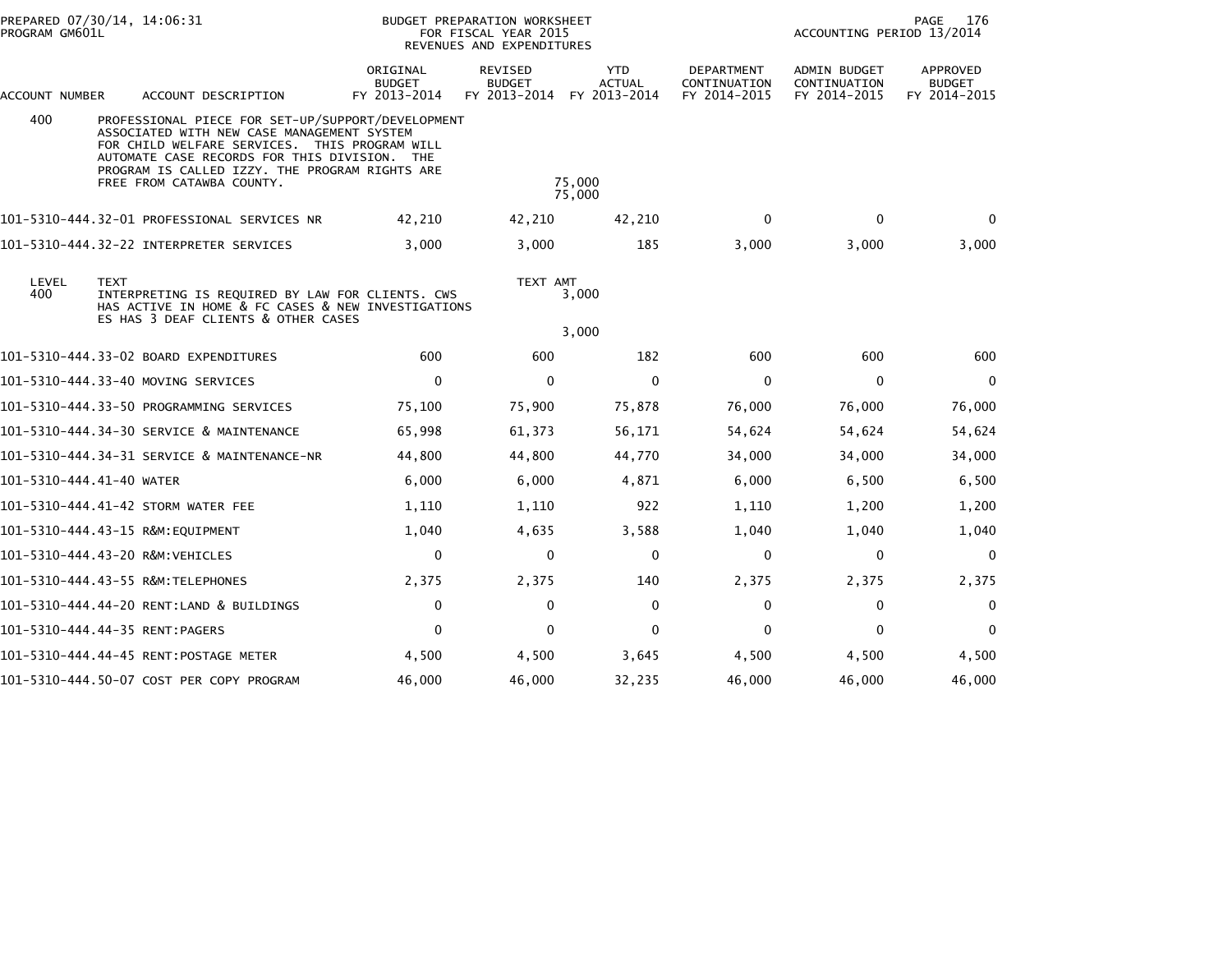| PREPARED 07/30/14, 14:06:31<br>PROGRAM GM601L | BUDGET PREPARATION WORKSHEET<br>FOR FISCAL YEAR 2015<br>REVENUES AND EXPENDITURES |                                           |                                                 |                                             |                                                   | <b>PAGE</b><br>177<br>ACCOUNTING PERIOD 13/2014     |                                                  |  |  |
|-----------------------------------------------|-----------------------------------------------------------------------------------|-------------------------------------------|-------------------------------------------------|---------------------------------------------|---------------------------------------------------|-----------------------------------------------------|--------------------------------------------------|--|--|
| ACCOUNT NUMBER                                | ACCOUNT DESCRIPTION                                                               | ORIGINAL<br><b>BUDGET</b><br>FY 2013-2014 | <b>REVISED</b><br><b>BUDGET</b><br>FY 2013-2014 | <b>YTD</b><br><b>ACTUAL</b><br>FY 2013-2014 | <b>DEPARTMENT</b><br>CONTINUATION<br>FY 2014-2015 | <b>ADMIN BUDGET</b><br>CONTINUATION<br>FY 2014-2015 | <b>APPROVED</b><br><b>BUDGET</b><br>FY 2014-2015 |  |  |
| 101-5310-444.50-50 REG OF DEEDS               |                                                                                   | 500                                       | 500                                             | 110                                         | 500                                               | 500                                                 | 500                                              |  |  |
| 101-5310-444.53-05 TELEPHONE                  |                                                                                   | 40,000                                    | 40,000                                          | 35,096                                      | 40,000                                            | 42,000                                              | 42,000                                           |  |  |
| 101-5310-444.55-00 PRINTING                   |                                                                                   | 12,000                                    | 12,000                                          | 8,807                                       | 12,000                                            | 12,000                                              | 12,000                                           |  |  |
| 101-5310-444.56-00 UNIFORMS                   |                                                                                   | 600                                       | 600                                             | 334                                         | 600                                               | 600                                                 | 600                                              |  |  |
| 101-5310-444.57-00 POSTAGE                    |                                                                                   | 2,500                                     | 2,500                                           | 1,643                                       | 2,500                                             | 2,500                                               | 2,500                                            |  |  |
|                                               | 101-5310-444.57-10 POSTAGE:MAILING MACHINE                                        | 83,000                                    | 83,000                                          | 83,000                                      | 85,000                                            | 85,000                                              | 85,000                                           |  |  |
| 101-5310-444.58-00 TRAVEL                     |                                                                                   | 6,500                                     | 6,500                                           | 5,978                                       | 6,500                                             | 6,500                                               | 6,500                                            |  |  |
| 101-5310-444.59-00 TRAINING                   |                                                                                   | 1,300                                     | 1,300                                           | 960                                         | 1,300                                             | 1,300                                               | 1,300                                            |  |  |
|                                               | 101-5310-444.61-05 SUPPLIES:OFFICE                                                | 60,800                                    | 62,600                                          | 52,097                                      | 60,800                                            | 60,800                                              | 60,800                                           |  |  |
| 101-5310-444.61-50 SUPPLIES:NR                |                                                                                   | 1,000                                     | 1,000                                           | 932                                         | 2,000                                             | 2,000                                               | 2,000                                            |  |  |
|                                               | 101-5310-444.61-89 SOFTWARE LICENSES                                              | 50,056                                    | 50,056                                          | 48,206                                      | 62,600                                            | 62,600                                              | 62,600                                           |  |  |
| LEVEL<br>TEXT<br>400                          | EA MICROSOFT, SHAREFILE, LASERFICHE                                               |                                           | TEXT AMT                                        | 62,600<br>62,600                            |                                                   |                                                     |                                                  |  |  |
|                                               | 101–5310–444.61–95 SUPPLIES:OTHER SMALL EQMT                                      | 14,372                                    | 36,637                                          | 29,645                                      | 7,472                                             | 7,472                                               | 7,472                                            |  |  |
| 101-5310-444.62-05 ELECTRICITY                |                                                                                   | 50,000                                    | 50,000                                          | 38,830                                      | 50,000                                            | 50,000                                              | 50,000                                           |  |  |
|                                               | 101-5310-444.62-20 MOTOR FUEL & LUBRICANTS                                        | $\mathbf 0$                               | 0                                               | $\mathbf 0$                                 | $\Omega$                                          | $\mathbf 0$                                         | $\mathbf 0$                                      |  |  |
| 101-5310-444.62-25 NATURAL GAS                |                                                                                   | 9,000                                     | 9,000                                           | 6,617                                       | 9,000                                             | 7,000                                               | 7,000                                            |  |  |
|                                               | 101-5310-444.64-50 DUES & SUBSCRIPTIONS                                           | 2,600                                     | 2,600                                           | 2,450                                       | 2,700                                             | 2,700                                               | 2,700                                            |  |  |
| 101-5310-444.64-51 DUES & SUBS:NR             |                                                                                   | 1,200                                     | 1,200                                           | 650                                         | 1,200                                             | 1,200                                               | 1,200                                            |  |  |
|                                               | 101-5310-444.74-10 C/A:DATA PROCESSING                                            | 0                                         | 0                                               | $\mathbf{0}$                                | 0                                                 | $\mathbf{0}$                                        | 0                                                |  |  |
|                                               | 101-5310-444.74-20 C/A:OFFICE EQUIPMENT                                           | $\mathbf{0}$                              | $\Omega$                                        | $\Omega$                                    | 0                                                 | $\mathbf{0}$                                        | $\Omega$                                         |  |  |
|                                               | 101-5310-444.74-90 C/A:OTHER EQUIPMENT                                            | $\mathbf 0$                               | 9,024                                           | 8,678                                       | 0                                                 | $\Omega$                                            | $\mathbf{0}$                                     |  |  |
|                                               | 101-5310-444.76-20 F/A:DP EQUIPMENT                                               | 45,094                                    | 54,535                                          | 47,774                                      | 51,500                                            | 51,500                                              | 51,500                                           |  |  |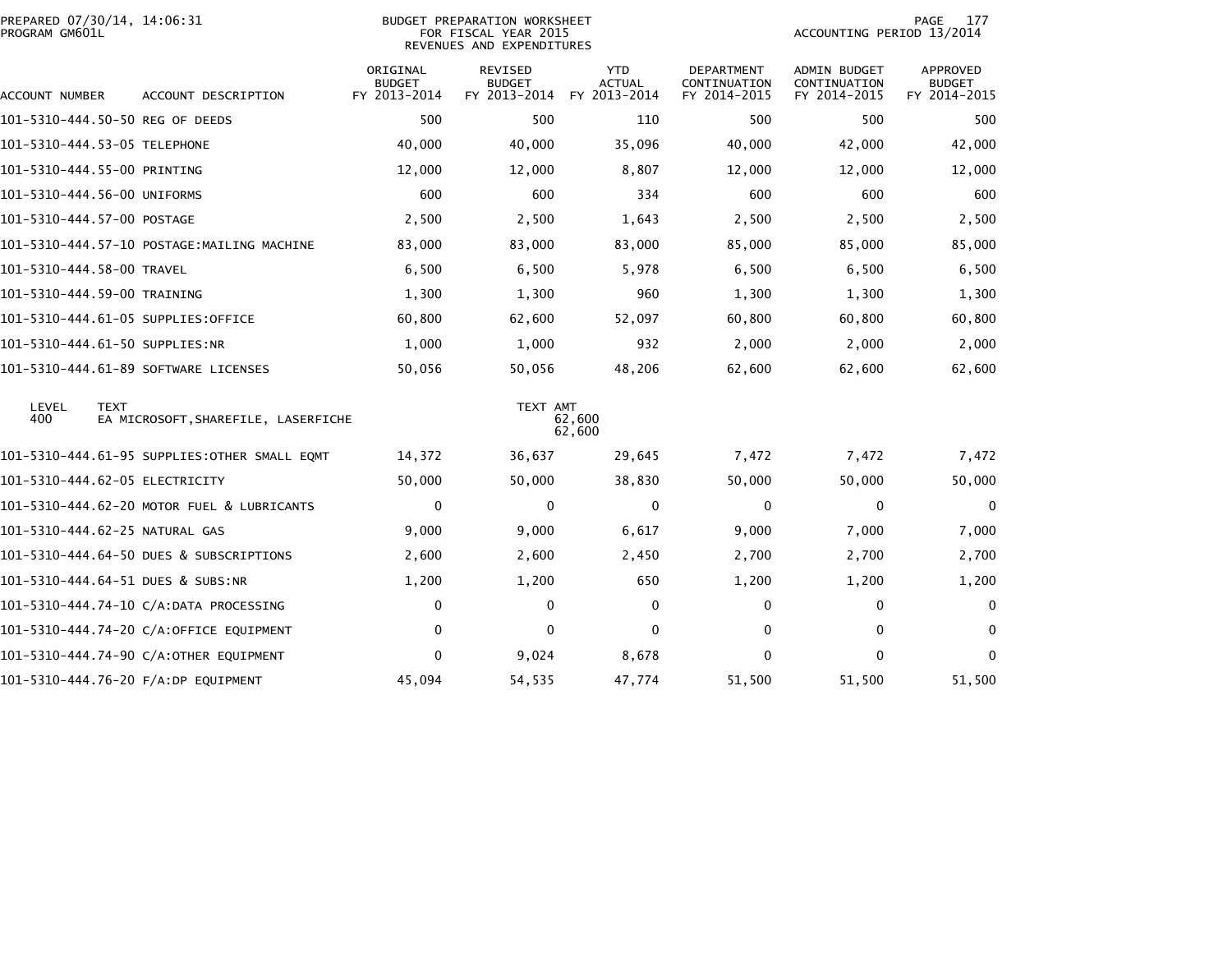| PREPARED 07/30/14, 14:06:31<br>PROGRAM GM601L |                                                                                                                                    |                                                                      | BUDGET PREPARATION WORKSHEET<br>FOR FISCAL YEAR 2015<br>REVENUES AND EXPENDITURES |                                      | 178<br>PAGE<br>ACCOUNTING PERIOD 13/2014   |                                                     |                                           |  |  |
|-----------------------------------------------|------------------------------------------------------------------------------------------------------------------------------------|----------------------------------------------------------------------|-----------------------------------------------------------------------------------|--------------------------------------|--------------------------------------------|-----------------------------------------------------|-------------------------------------------|--|--|
| ACCOUNT NUMBER                                | ACCOUNT DESCRIPTION                                                                                                                | ORIGINAL<br><b>BUDGET</b><br>FY 2013-2014                            | <b>REVISED</b><br><b>BUDGET</b><br>FY 2013-2014                                   | <b>YTD</b><br>ACTUAL<br>FY 2013-2014 | DEPARTMENT<br>CONTINUATION<br>FY 2014-2015 | <b>ADMIN BUDGET</b><br>CONTINUATION<br>FY 2014-2015 | APPROVED<br><b>BUDGET</b><br>FY 2014-2015 |  |  |
| LEVEL<br>400                                  | <b>TEXT</b><br>55 DESKTOP & 1 LAPTOP REPLACEMENTS-REQUIRED<br>15 IPADS FOR CPS & APS MANDATORY FIELD WORK IN<br>LIEU OF NORTHWOODS | TEXT AMT<br>32,350<br>12,750                                         |                                                                                   |                                      |                                            |                                                     |                                           |  |  |
|                                               | MEDICAID & FNS                                                                                                                     | 6,400<br>4 NW SETUPS FOR IMCII POSITIONS-MANDATORY WORK IN<br>51,500 |                                                                                   |                                      |                                            |                                                     |                                           |  |  |
|                                               |                                                                                                                                    | 12,900                                                               | 12,900                                                                            | 12,900                               | 4,500                                      | 4,500                                               | 4,500                                     |  |  |
|                                               |                                                                                                                                    | 0                                                                    | 750                                                                               | 750                                  | $\Omega$                                   | $\mathbf{0}$                                        | $\mathbf{0}$                              |  |  |
|                                               |                                                                                                                                    | $\Omega$                                                             | 16,272                                                                            | 16,268                               | $\Omega$                                   | $\mathbf{0}$                                        | $\mathbf{0}$                              |  |  |
|                                               | 101-5310-444.76-90 F/A:OTHER                                                                                                       | $\mathbf 0$                                                          | $\mathbf{0}$                                                                      | 0                                    | $\Omega$                                   | $\Omega$                                            | $\Omega$                                  |  |  |
|                                               | 101-5310-444.90-15 COURT FILING FEES                                                                                               | 150                                                                  | 150                                                                               | $\mathbf 0$                          | 150                                        | 150                                                 | 150                                       |  |  |
| ×.                                            | EXPENDITURE                                                                                                                        | 1,690,981                                                            | 1,749,503                                                                         | 3,334,272                            | 1,819,063                                  | 1,736,764                                           | 1,737,135                                 |  |  |
| **                                            | ADMINISTRATION                                                                                                                     | 1,690,921                                                            | 1,749,443                                                                         | 3,289,677                            | 1,819,003                                  | 1,736,704                                           | 1,737,075                                 |  |  |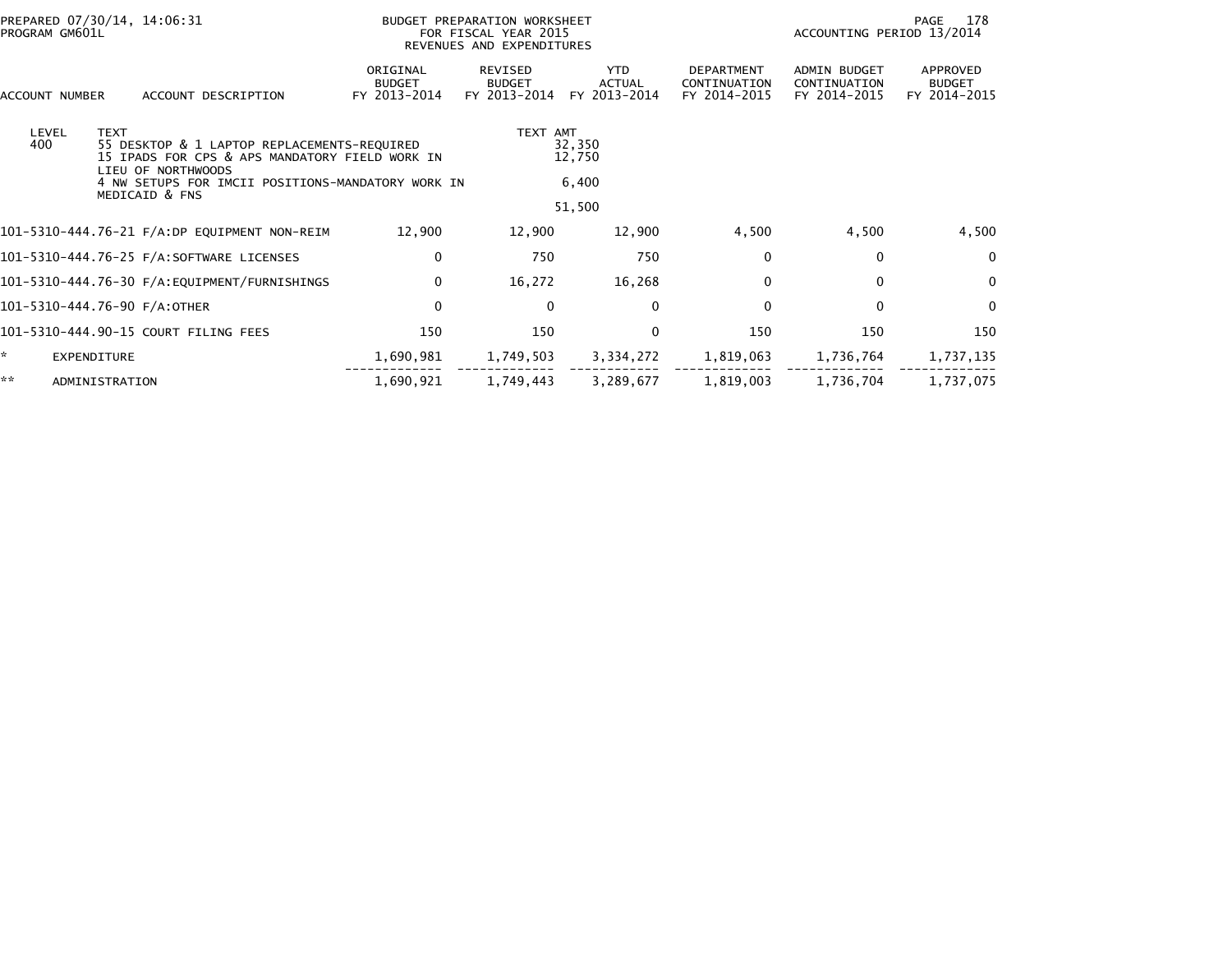| PREPARED 07/30/14, 14:06:31<br>PROGRAM GM601L |                                           | BUDGET PREPARATION WORKSHEET<br>FOR FISCAL YEAR 2015<br>REVENUES AND EXPENDITURES |                                          |                                | 179<br>PAGE<br>ACCOUNTING PERIOD 13/2014          |                                              |                                           |
|-----------------------------------------------|-------------------------------------------|-----------------------------------------------------------------------------------|------------------------------------------|--------------------------------|---------------------------------------------------|----------------------------------------------|-------------------------------------------|
| ACCOUNT NUMBER                                | ACCOUNT DESCRIPTION                       | ORIGINAL<br><b>BUDGET</b><br>FY 2013-2014                                         | REVISED<br><b>BUDGET</b><br>FY 2013-2014 | YTD.<br>ACTUAL<br>FY 2013-2014 | <b>DEPARTMENT</b><br>CONTINUATION<br>FY 2014-2015 | ADMIN BUDGET<br>CONTINUATION<br>FY 2014-2015 | APPROVED<br><b>BUDGET</b><br>FY 2014-2015 |
|                                               | 101-5311-331.86-00 USDA FOOD DISTRIBUTION |                                                                                   |                                          |                                |                                                   |                                              |                                           |
| *.<br><b>REVENUE</b>                          | 101-5311-444.83-60 USDA DISTRIBUTED FOOD  |                                                                                   |                                          |                                |                                                   |                                              |                                           |
| $\mathcal{H}$<br>EXPENDITURE                  |                                           | O                                                                                 |                                          |                                |                                                   |                                              |                                           |
| **                                            | USDA FOOD DISTRIBUTION                    |                                                                                   |                                          |                                |                                                   |                                              |                                           |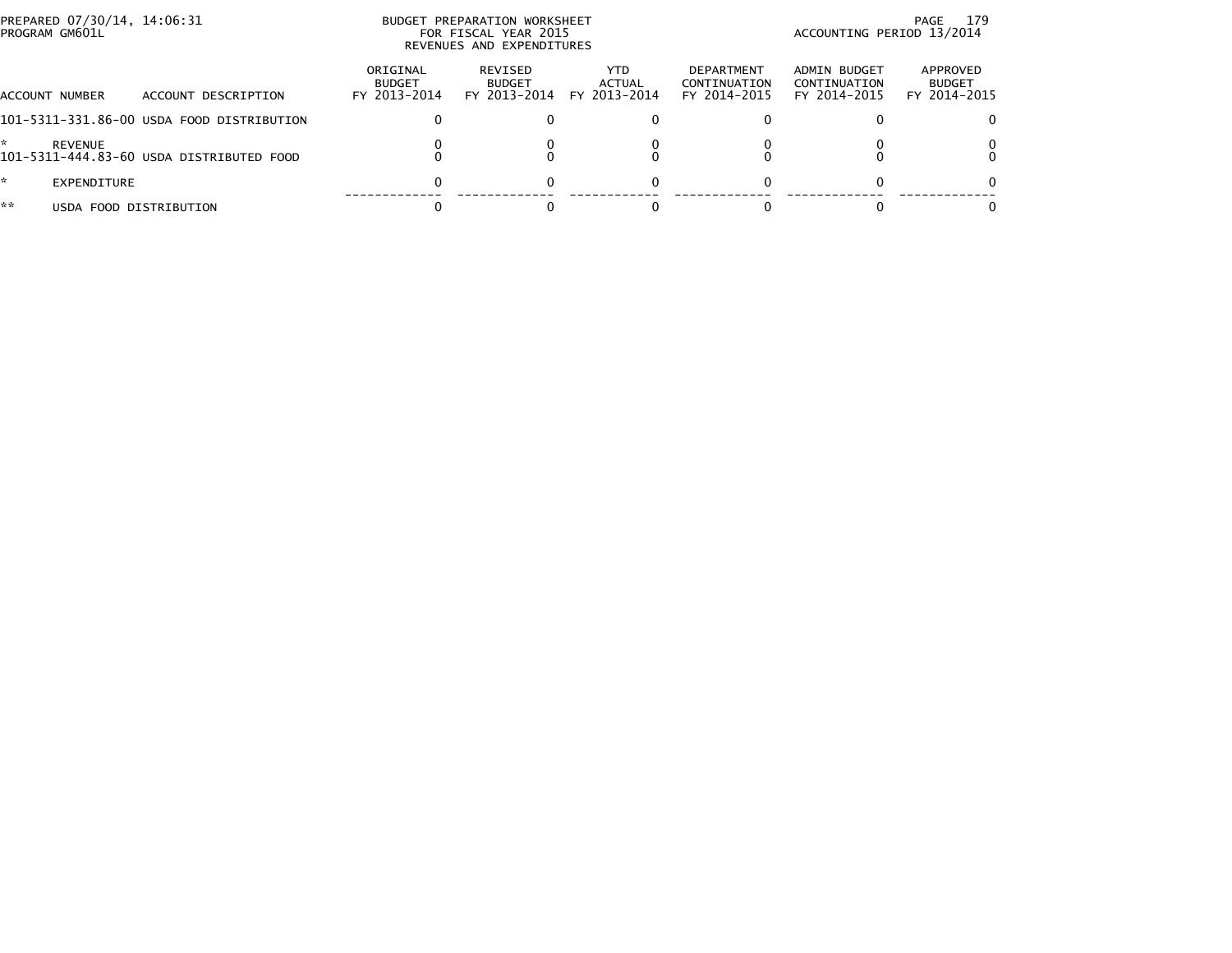| PREPARED 07/30/14, 14:06:31<br>PROGRAM GM601L |                                                                                                  | BUDGET PREPARATION WORKSHEET<br>FOR FISCAL YEAR 2015<br>REVENUES AND EXPENDITURES |                                                 |                                             |                                            | 180<br>PAGE<br>ACCOUNTING PERIOD 13/2014            |                                                  |  |
|-----------------------------------------------|--------------------------------------------------------------------------------------------------|-----------------------------------------------------------------------------------|-------------------------------------------------|---------------------------------------------|--------------------------------------------|-----------------------------------------------------|--------------------------------------------------|--|
| ACCOUNT NUMBER                                | ACCOUNT DESCRIPTION                                                                              | ORIGINAL<br><b>BUDGET</b><br>FY 2013-2014                                         | <b>REVISED</b><br><b>BUDGET</b><br>FY 2013-2014 | <b>YTD</b><br><b>ACTUAL</b><br>FY 2013-2014 | DEPARTMENT<br>CONTINUATION<br>FY 2014-2015 | <b>ADMIN BUDGET</b><br>CONTINUATION<br>FY 2014-2015 | <b>APPROVED</b><br><b>BUDGET</b><br>FY 2014-2015 |  |
|                                               | 101-5320-331.12-00 ADULT DAY CARE                                                                | 32,010-                                                                           | $36,025-$                                       | $20,531-$                                   | $35,225-$                                  | $35,225-$                                           | $35,225-$                                        |  |
|                                               | 101-5320-331.72-00 FEDERAL GOVERNEMNT GRANTS                                                     | $260,066 -$                                                                       | 273, 125-                                       | 144,711-                                    | 287,791-                                   | 287,791-                                            | 287,791-                                         |  |
|                                               | 101-5320-331.72-10 TANF TO SSBG                                                                  | $51,662-$                                                                         | $51,662-$                                       | $51,662-$                                   | $51,662-$                                  | $51,662-$                                           | $51,662-$                                        |  |
|                                               | 101-5320-334.92-00 ADULT DAY CARE STATE FNDS                                                     | $26,991 -$                                                                        | $32,834-$                                       | $23,971-$                                   | $32,105-$                                  | $32,105 -$                                          | $32, 105 -$                                      |  |
|                                               | 101-5320-334.95-00 SSBG STATE FUNDS                                                              | $37,364-$                                                                         | $37,364-$                                       | 37,364-                                     | 37,364-                                    | 37,364-                                             | $37,364-$                                        |  |
|                                               | 101-5320-353.08-00 ADOPTION INTERMEDIARY FEE                                                     | $1,500-$                                                                          | $1,500-$                                        | $1,450-$                                    | $1,500-$                                   | $1,500-$                                            | $1,500-$                                         |  |
|                                               | 101-5320-353.54-00 HOME STUDY FEES                                                               | $4,000 -$                                                                         | $4.000 -$                                       | $2,000-$                                    | $4.000 -$                                  | $4.000 -$                                           | $4,000 -$                                        |  |
| <b>REVENUE</b>                                | 101-5320-444.10-05 SALARIES:REGULAR                                                              | 413,593-<br>477,320                                                               | 436,510-<br>469,234                             | 281,689-<br>318,953                         | $449.647 -$<br>1,136,799                   | 449,647-<br>819,455                                 | 449,647-<br>819,455                              |  |
|                                               |                                                                                                  | $\mathbf 0$                                                                       | $\mathbf 0$                                     | $\mathbf 0$                                 | 0                                          | $\mathbf 0$                                         | $\mathbf 0$                                      |  |
|                                               | 101-5320-444.20-05 HEALTH INSURANCE                                                              | 102,481                                                                           | 103,501                                         | 64,453                                      | 0                                          | 173,422                                             | 173,422                                          |  |
|                                               | 101-5320-444.20-10 MEDICARE TAX                                                                  | 6,921                                                                             | 7,014                                           | 4,319                                       | $\Omega$                                   | 11,882                                              | 11,882                                           |  |
|                                               | 101-5320-444.20-15 RETIREMENT                                                                    | 33,748                                                                            | 34,057                                          | 22,080                                      | $\Omega$                                   | 57,031                                              | 57,031                                           |  |
|                                               | 101-5320-444.20-20 SOCIAL SECURITY TAX                                                           | 29,594                                                                            | 29,991                                          | 18,492                                      | $\Omega$                                   | 50,806                                              | 50,806                                           |  |
|                                               | 101-5320-444.20-30 401(K) CONTRIBUTIONS                                                          | 14,094                                                                            | 14,285                                          | 8,861                                       | $\Omega$                                   | 24,200                                              | 24,200                                           |  |
|                                               | 101-5320-444.33-00 OTHER PROFESSIONAL SRVCS                                                      | $\Omega$                                                                          | $\Omega$                                        | $\mathbf{0}$                                | $\Omega$                                   | $\mathbf{0}$                                        | $\Omega$                                         |  |
|                                               | 101-5320-444.33-11 CHILDREN SERVICES                                                             | 5,000                                                                             | 7,000                                           | 6,676                                       | 7,000                                      | 7,000                                               | 7,000                                            |  |
| LEVEL<br>400                                  | <b>TEXT</b><br>PSYCHOLOGICAL ASSESSMENTS, PATERNITY TESTING,<br>WITNESS FEES & COURT FILING FEES |                                                                                   | TEXT AMT<br>7,000                               |                                             |                                            |                                                     |                                                  |  |
|                                               |                                                                                                  | 7,000                                                                             |                                                 |                                             |                                            |                                                     |                                                  |  |
|                                               | 101-5320-444.33-14 SERVICES SUPPORT                                                              | 750                                                                               | 1,750                                           | 430                                         | 1,200                                      | 1,200                                               | 1,200                                            |  |
| LEVEL<br>400                                  | <b>TEXT</b><br>COMPETENCY EVALUATIONS & COURT FILING FEES                                        |                                                                                   |                                                 | TEXT AMT<br>1,200<br>1,200                  |                                            |                                                     |                                                  |  |
|                                               | 101-5320-444.54-00 ADVERTISING                                                                   | 2,500                                                                             | $\Omega$                                        | $\mathbf{0}$                                | 2,500                                      | 2,500                                               | 2,500                                            |  |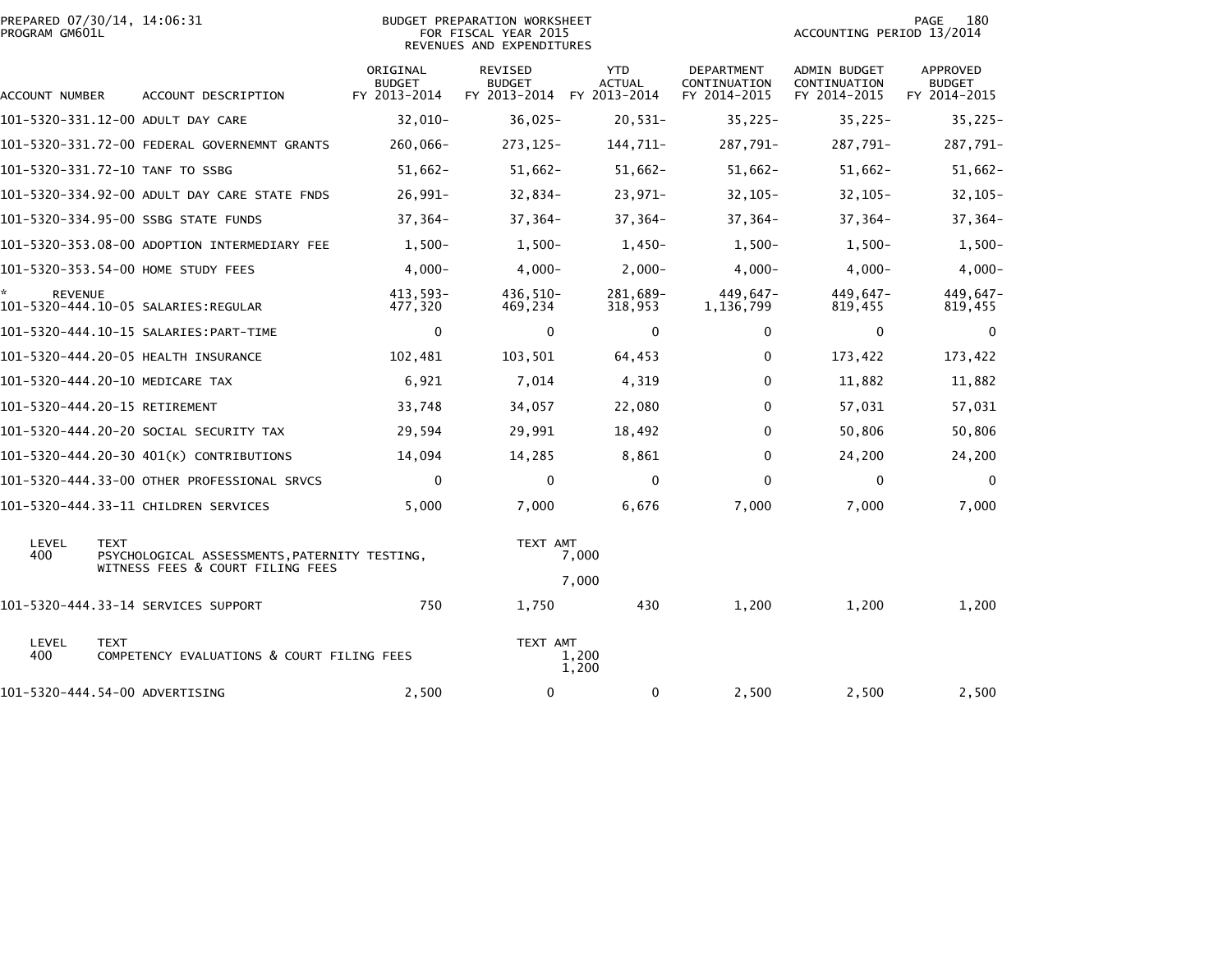| PREPARED 07/30/14, 14:06:31<br>PROGRAM GM601L |                                              | PREPARATION WORKSHEET<br>BUDGET<br>FOR FISCAL YEAR 2015<br>REVENUES AND EXPENDITURES | -181<br>PAGE<br>ACCOUNTING PERIOD 13/2014 |                                       |                                                   |                                                     |                                           |
|-----------------------------------------------|----------------------------------------------|--------------------------------------------------------------------------------------|-------------------------------------------|---------------------------------------|---------------------------------------------------|-----------------------------------------------------|-------------------------------------------|
| ACCOUNT NUMBER                                | DESCRIPTION<br><b>ACCOUNT</b>                | ORIGINAL<br><b>BUDGET</b><br>FY 2013-2014                                            | REVISED<br><b>BUDGET</b><br>FY 2013-2014  | YTD.<br><b>ACTUAL</b><br>FY 2013-2014 | <b>DEPARTMENT</b><br>CONTINUATION<br>FY 2014-2015 | <b>ADMIN BUDGET</b><br>CONTINUATION<br>FY 2014-2015 | APPROVED<br><b>BUDGET</b><br>FY 2014-2015 |
| 101-5320-444.58-30 TRAVEL:SERVICES            |                                              | 26.500                                                                               | 23.500                                    | 17,219                                | 26,500                                            | 26,500                                              | 26,500                                    |
|                                               | 101-5320-444.58-31 TRAVEL:SERVICES-NR        | 0                                                                                    | 0                                         | 0                                     | 0                                                 | 0                                                   | $\Omega$                                  |
|                                               | 101-5320-444.58-32 TRAVEL:CHILDRENS SERVICES | 188.700                                                                              | 188,700                                   | 180,550                               | 188,700                                           | 188,700                                             | 188,700                                   |
| 101-5320-444.83-10 ADULT DAY CARE             |                                              | 67,429                                                                               | 78,696                                    | 75,314                                | 76,949                                            | 76,949                                              | 76,949                                    |
| EXPENDITURE                                   |                                              | 955,037                                                                              | 957,728                                   | 717,347                               | 1,439,648                                         | 1,439,645                                           | 1,439,645                                 |
| **<br><b>SSBG</b>                             |                                              | 541.444                                                                              | 521.218                                   | 435,658                               | 990.001                                           | 989,998                                             | 989.998                                   |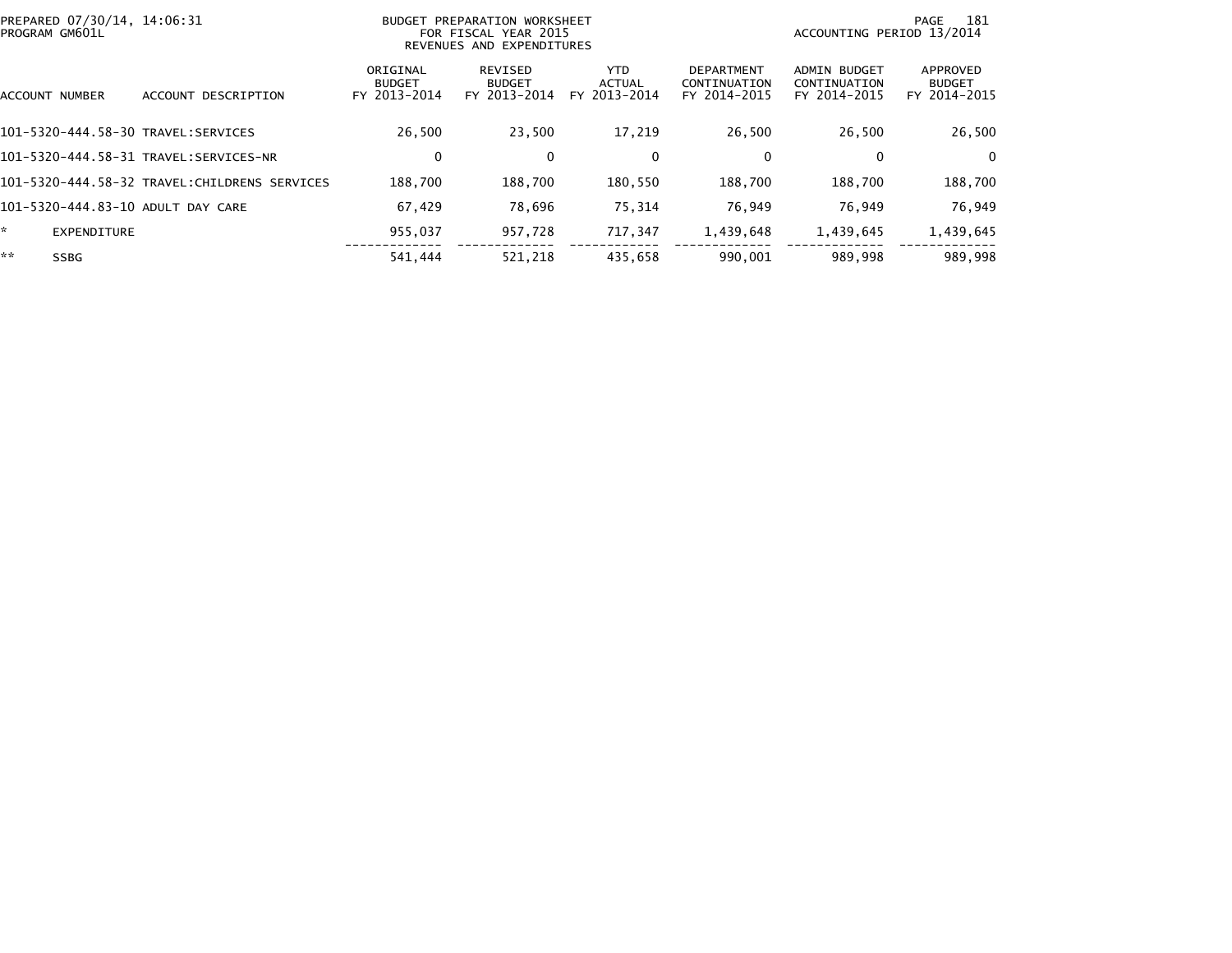| PREPARED 07/30/14, 14:06:31<br>PROGRAM GM601L |                                              |                                           | BUDGET PREPARATION WORKSHEET<br>FOR FISCAL YEAR 2015<br>REVENUES AND EXPENDITURES | 182<br>PAGE<br>ACCOUNTING PERIOD 13/2014    |                                                   |                                                     |                                           |
|-----------------------------------------------|----------------------------------------------|-------------------------------------------|-----------------------------------------------------------------------------------|---------------------------------------------|---------------------------------------------------|-----------------------------------------------------|-------------------------------------------|
| ACCOUNT NUMBER                                | ACCOUNT DESCRIPTION                          | ORIGINAL<br><b>BUDGET</b><br>FY 2013-2014 | REVISED<br><b>BUDGET</b><br>FY 2013-2014                                          | <b>YTD</b><br><b>ACTUAL</b><br>FY 2013-2014 | <b>DEPARTMENT</b><br>CONTINUATION<br>FY 2014-2015 | <b>ADMIN BUDGET</b><br>CONTINUATION<br>FY 2014-2015 | APPROVED<br><b>BUDGET</b><br>FY 2014-2015 |
|                                               | 101-5325-331.10-00 ADULT CARE HOME CS MGMT   |                                           | $\Omega$                                                                          | 0                                           |                                                   |                                                     | 0                                         |
|                                               | 101-5325-331.11-00 ADULT HOME SPECIALIST     | 24,736-                                   | 23,858-                                                                           | $23,591-$                                   | 23,820-                                           | $23,820-$                                           | $23,820-$                                 |
|                                               | 101-5325-334.15-00 ADULT CARE HOME CASE MGMT | $\mathbf{0}$                              | $\Omega$                                                                          | $\Omega$                                    |                                                   | 0                                                   | $\mathbf{0}$                              |
|                                               | 101-5325-334.21-00 ADULT HOME SPECIALIST FND | 12,093-                                   | 11,929-                                                                           | 10,964-                                     | 11,910-                                           | 11,910-                                             | 11,910-                                   |
| ×.<br><b>REVENUE</b>                          |                                              | $36,829-$<br>28,100                       | $35,787-$<br>34,728                                                               | $34,555 -$<br>27,328                        | $35,730-$                                         | $35,730-$                                           | $35,730-$                                 |
| 101-5325-444.20-05 HEALTH INSURANCE           |                                              | 6,008                                     | 6,871                                                                             | 5,582                                       |                                                   |                                                     | $\Omega$                                  |
| 101-5325-444.20-10 MEDICARE TAX               |                                              | 407                                       | 471                                                                               | 369                                         | $\Omega$                                          | $\mathbf{0}$                                        | $\mathbf{0}$                              |
| 101-5325-444.20-15 RETIREMENT                 |                                              | 1,987                                     | 2,410                                                                             | 1,887                                       |                                                   | $\Omega$                                            | $\bf{0}$                                  |
|                                               | 101-5325-444.20-20 SOCIAL SECURITY TAX       | 1,742                                     | 2,015                                                                             | 1,581                                       |                                                   | 0                                                   | $\mathbf{0}$                              |
|                                               | 101-5325-444.20-30 401(K) CONTRIBUTIONS      | 830                                       | 957                                                                               | 754                                         | $\Omega$                                          | $\Omega$                                            | $\Omega$                                  |
| ×.<br><b>EXPENDITURE</b>                      |                                              | 39,074                                    | 47,452                                                                            | 37,501                                      |                                                   | 0                                                   | $\Omega$                                  |
| **                                            | ADULT CARE HOME CASE MGMT                    | 2,245                                     | 11,665                                                                            | 2,946                                       | $35,730-$                                         | $35,730-$                                           | $35,730-$                                 |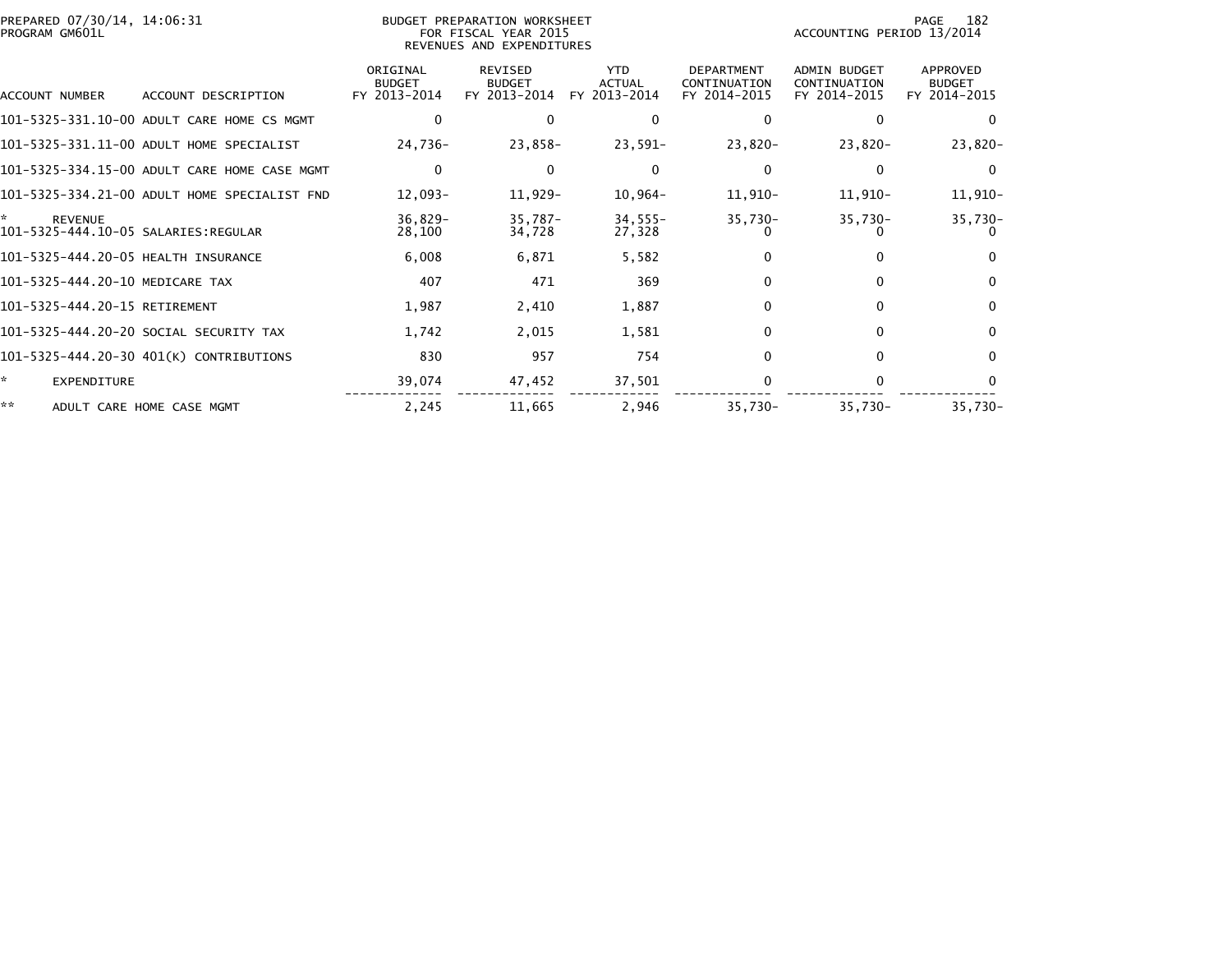| PREPARED 07/30/14, 14:06:31<br>PROGRAM GM601L                |                                           | BUDGET PREPARATION WORKSHEET<br>FOR FISCAL YEAR 2015<br>REVENUES AND EXPENDITURES |                                             |                                                   | 183<br>PAGE<br>ACCOUNTING PERIOD 13/2014            |                                           |  |  |
|--------------------------------------------------------------|-------------------------------------------|-----------------------------------------------------------------------------------|---------------------------------------------|---------------------------------------------------|-----------------------------------------------------|-------------------------------------------|--|--|
| ACCOUNT DESCRIPTION<br>ACCOUNT NUMBER                        | ORIGINAL<br><b>BUDGET</b><br>FY 2013-2014 | REVISED<br><b>BUDGET</b><br>FY 2013-2014                                          | <b>YTD</b><br><b>ACTUAL</b><br>FY 2013-2014 | <b>DEPARTMENT</b><br>CONTINUATION<br>FY 2014-2015 | <b>ADMIN BUDGET</b><br>CONTINUATION<br>FY 2014-2015 | APPROVED<br><b>BUDGET</b><br>FY 2014-2015 |  |  |
| 101-5326-331.08-00 ADULT PROTECTIVE SVS REV                  | $26,832-$                                 | 24,825-                                                                           | 24,825-                                     | 24,825-                                           | $24,825-$                                           | $24,825-$                                 |  |  |
| 101-5326-334.19-00 ADULT PROTECTIVE SVS REV                  | 0                                         | 0                                                                                 | 0                                           | 0                                                 | 0                                                   | 0                                         |  |  |
| *.<br><b>REVENUE</b><br>101-5326-444.10-05 SALARIES: REGULAR | $26,832 -$<br>31,975                      | 24,825-<br>30,488                                                                 | 24,825-<br>30,488                           | 24,825-                                           | $24,825-$                                           | $24,825-$<br>O                            |  |  |
| 101-5326-444.20-05 HEALTH INSURANCE                          | 6,836                                     | 6,593                                                                             | 6,592                                       |                                                   | 0                                                   | $\Omega$                                  |  |  |
| 101-5326-444.20-10 MEDICARE TAX                              | 464                                       | 443                                                                               | 410                                         | $\Omega$                                          | $\Omega$                                            | $\mathbf{0}$                              |  |  |
| 101-5326-444.20-15 RETIREMENT                                | 2,261                                     | 2,161                                                                             | 2,128                                       |                                                   | $\mathbf{0}$                                        | 0                                         |  |  |
| 101-5326-444.20-20 SOCIAL SECURITY TAX                       | 1,982                                     | 1,890                                                                             | 1,760                                       |                                                   | $\Omega$                                            | $\mathbf{0}$                              |  |  |
| 101-5326-444.20-30 401(K) CONTRIBUTIONS                      | 944                                       | 900                                                                               | 878                                         | $\Omega$                                          | $\Omega$                                            | $\mathbf{0}$                              |  |  |
| ŵ.<br>EXPENDITURE                                            | 44,462                                    | 42,475                                                                            | 42,256                                      |                                                   |                                                     | $\bf{0}$                                  |  |  |
| **<br>ADULT PROTECTIVE SERVICES                              | 17,630                                    | 17,650                                                                            | 17,431                                      | 24,825-                                           | $24,825-$                                           | 24,825-                                   |  |  |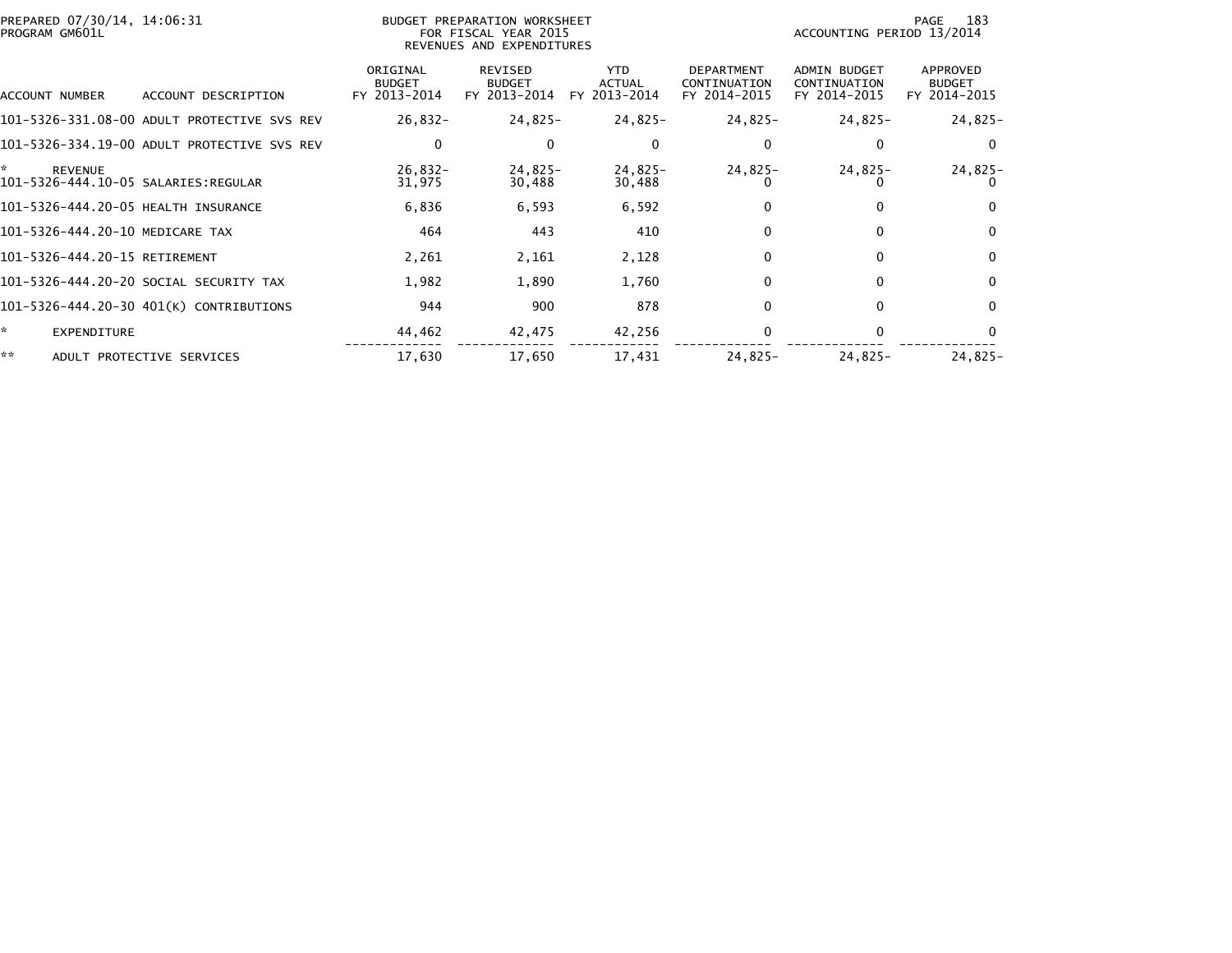| PREPARED 07/30/14, 14:06:31<br>PROGRAM GM601L |                                          |                                           | BUDGET PREPARATION WORKSHEET<br>FOR FISCAL YEAR 2015<br>REVENUES AND EXPENDITURES |                                             | 184<br>PAGE<br>ACCOUNTING PERIOD 13/2014          |                                                     |                                           |
|-----------------------------------------------|------------------------------------------|-------------------------------------------|-----------------------------------------------------------------------------------|---------------------------------------------|---------------------------------------------------|-----------------------------------------------------|-------------------------------------------|
| ACCOUNT NUMBER                                | ACCOUNT DESCRIPTION                      | ORIGINAL<br><b>BUDGET</b><br>FY 2013-2014 | <b>REVISED</b><br><b>BUDGET</b><br>FY 2013-2014                                   | <b>YTD</b><br><b>ACTUAL</b><br>FY 2013-2014 | <b>DEPARTMENT</b><br>CONTINUATION<br>FY 2014-2015 | <b>ADMIN BUDGET</b><br>CONTINUATION<br>FY 2014-2015 | APPROVED<br><b>BUDGET</b><br>FY 2014-2015 |
| 101-5330-331.44-00 IN-HOME SERVICES           |                                          | 23,078-                                   | 23,547-                                                                           | $21,360-$                                   | $23,547-$                                         | $23,547-$                                           | $23,547-$                                 |
| ×.<br><b>REVENUE</b>                          |                                          | 23,078-<br>15,040                         | 23,547-<br>15,387                                                                 | 21,360-<br>15,387                           | $23,547-$<br>$\Omega$                             | 23,547-                                             | $23,547-$<br>0                            |
| 101-5330-444.20-05 HEALTH INSURANCE           |                                          | 3,215                                     | 3,348                                                                             | 3,343                                       | 0                                                 | 0                                                   | $\mathbf 0$                               |
| 101-5330-444.20-10 MEDICARE TAX               |                                          | 218                                       | 223                                                                               | 207                                         | $\mathbf{0}$                                      | $\mathbf{0}$                                        | $\mathbf 0$                               |
| 101-5330-444.20-15 RETIREMENT                 |                                          | 1,063                                     | 1,086                                                                             | 1,076                                       | $\mathbf{0}$                                      | $\mathbf{0}$                                        | $\mathbf 0$                               |
| 101-5330-444.20-20 SOCIAL SECURITY TAX        |                                          | 932                                       | 953                                                                               | 888                                         | 0                                                 | $\mathbf{0}$                                        | $\mathbf 0$                               |
| 101-5330-444.20-30 401(K) CONTRIBUTIONS       |                                          | 444                                       | 454                                                                               | 445                                         | $\mathbf{0}$                                      | $\mathbf{0}$                                        | $\Omega$                                  |
|                                               | 101-5330-444.83-15 IN-HOME AIDE PAYMENTS | 90,000                                    | 90,000                                                                            | 79,717                                      | 90,000                                            | 90,000                                              | 90,000                                    |
| ŵ.<br><b>EXPENDITURE</b>                      |                                          | 110,912                                   | 111,451                                                                           | 101,063                                     | 90,000                                            | 90,000                                              | 90,000                                    |
| **<br>IN-HOME AIDE SERVICE                    |                                          | 87,834                                    | 87,904                                                                            | 79.703                                      | 66,453                                            | 66,453                                              | 66,453                                    |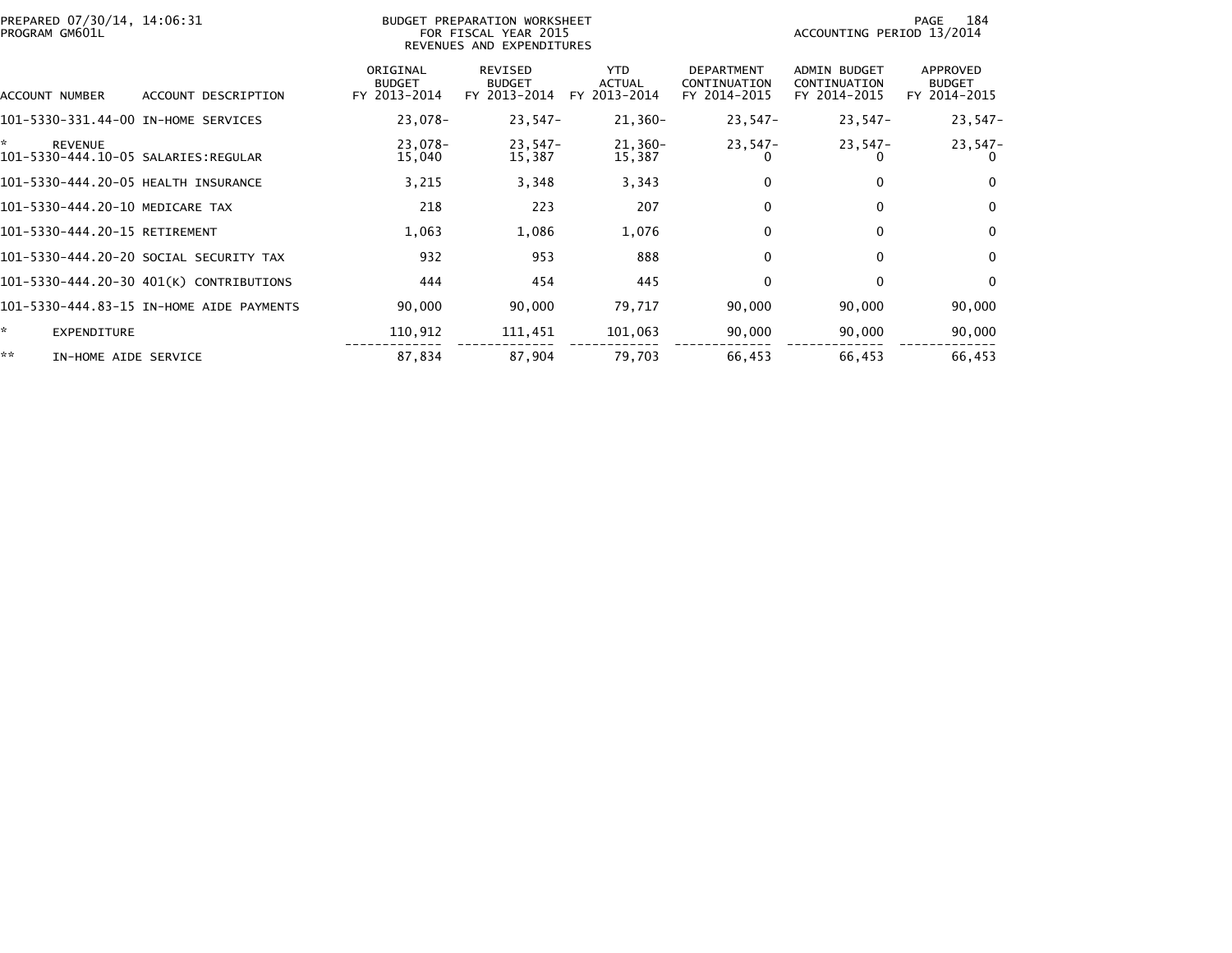| PREPARED 07/30/14, 14:06:31<br>PROGRAM GM601L |                                              | BUDGET PREPARATION WORKSHEET<br>FOR FISCAL YEAR 2015<br>REVENUES AND EXPENDITURES |                                          |                                             |                                                   | 185<br>PAGE<br>ACCOUNTING PERIOD 13/2014            |                                           |  |
|-----------------------------------------------|----------------------------------------------|-----------------------------------------------------------------------------------|------------------------------------------|---------------------------------------------|---------------------------------------------------|-----------------------------------------------------|-------------------------------------------|--|
| ACCOUNT NUMBER                                | ACCOUNT DESCRIPTION                          | ORIGINAL<br><b>BUDGET</b><br>FY 2013-2014                                         | REVISED<br><b>BUDGET</b><br>FY 2013-2014 | <b>YTD</b><br><b>ACTUAL</b><br>FY 2013-2014 | <b>DEPARTMENT</b><br>CONTINUATION<br>FY 2014-2015 | <b>ADMIN BUDGET</b><br>CONTINUATION<br>FY 2014-2015 | APPROVED<br><b>BUDGET</b><br>FY 2014-2015 |  |
|                                               | 101-5340-331.60-00 PERMANENCY PLANNING       | $38,256 -$                                                                        | 89,023-                                  | 87,943-                                     | $36, 246 -$                                       | $36, 246 -$                                         | $36, 246 -$                               |  |
|                                               | 101-5340-334.07-51 HEALTHY COMMUNITIES       | 0                                                                                 | $\Omega$                                 | $\mathbf{0}$                                |                                                   |                                                     | $\Omega$                                  |  |
|                                               | 101-5340-334.54-00 PERMANENCY PLANNING STATE | $\mathbf{0}$                                                                      | $\Omega$                                 | $\Omega$                                    |                                                   |                                                     | $\mathbf{0}$                              |  |
|                                               | 101-5340-334.99-00 SNFI-SCHOOL NURSE FUNDING | $\Omega$                                                                          | 0                                        | 0                                           |                                                   | $\Omega$                                            | $\bf{0}$                                  |  |
| ×.<br><b>REVENUE</b>                          |                                              | $38,256 -$<br>27,699                                                              | 89,023-<br>65,218                        | 87,943-<br>65,218                           | $36, 246 -$                                       | $36, 246 -$                                         | $36, 246 -$                               |  |
| 101-5340-444.20-05 HEALTH INSURANCE           |                                              | 5,922                                                                             | 13,022                                   | 12,992                                      |                                                   |                                                     | $\Omega$                                  |  |
| 101-5340-444.20-10 MEDICARE TAX               |                                              | 402                                                                               | 946                                      | 883                                         | $\Omega$                                          | $\mathbf{0}$                                        | $\mathbf{0}$                              |  |
| 101-5340-444.20-15 RETIREMENT                 |                                              | 1,958                                                                             | 4,610                                    | 4,499                                       |                                                   | $\Omega$                                            | $\Omega$                                  |  |
|                                               | 101-5340-444.20-20 SOCIAL SECURITY TAX       | 1,717                                                                             | 4,043                                    | 3,781                                       | 0                                                 | 0                                                   | $\mathbf{0}$                              |  |
|                                               | 101-5340-444.20-30 401(K) CONTRIBUTIONS      | 818                                                                               | 1,944                                    | 1,783                                       | $\Omega$                                          | $\mathbf{0}$                                        | $\mathbf{0}$                              |  |
| *<br><b>EXPENDITURE</b>                       |                                              | 38,516                                                                            | 89,783                                   | 89,156                                      |                                                   | 0                                                   | $\Omega$                                  |  |
| **<br>PERMANENCY PLANNING                     |                                              | 260                                                                               | 760                                      | 1,213                                       | $36, 246 -$                                       | $36, 246 -$                                         | $36, 246 -$                               |  |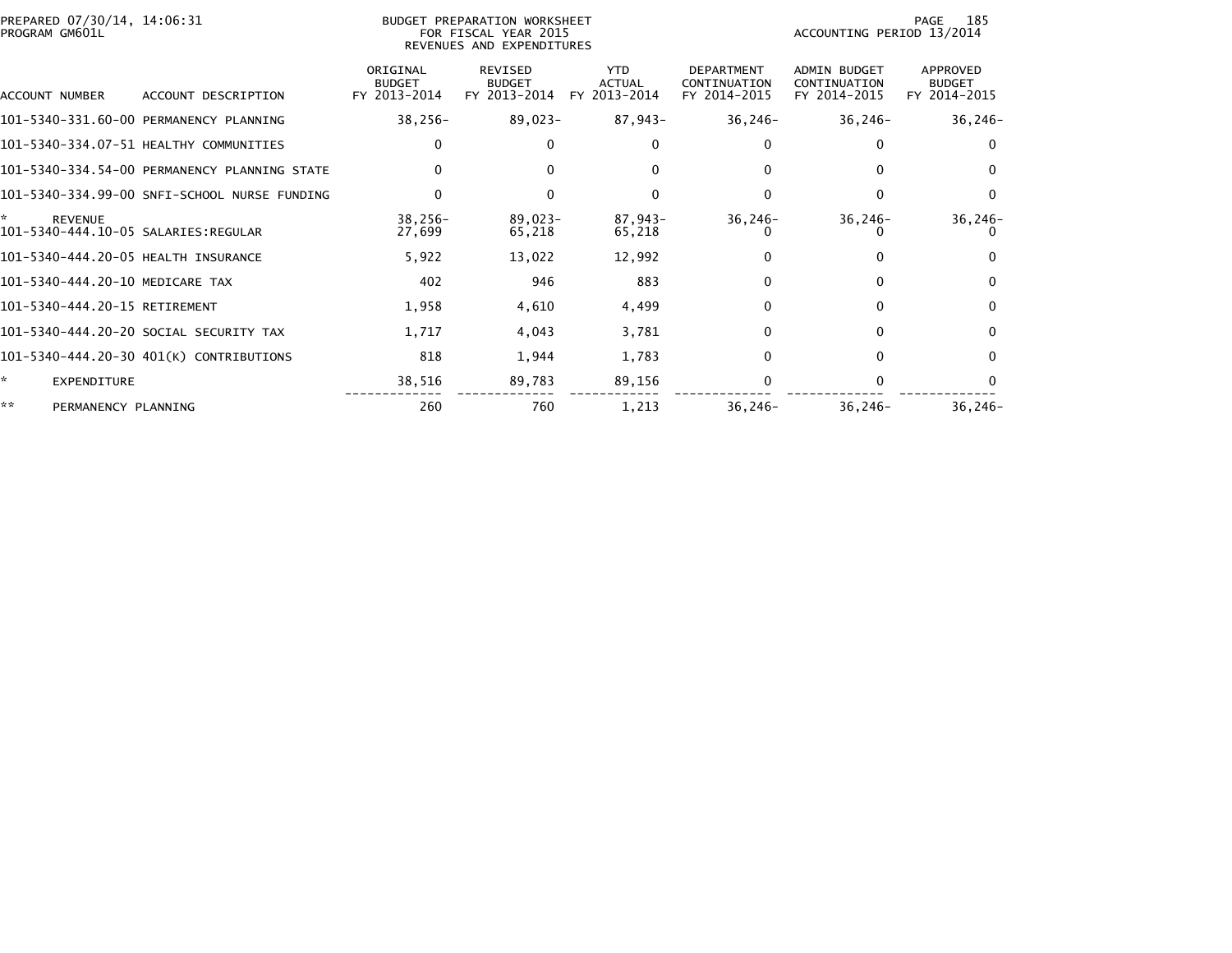| PREPARED 07/30/14, 14:06:31<br>PROGRAM GM601L |                                             | BUDGET PREPARATION WORKSHEET<br>FOR FISCAL YEAR 2015<br>REVENUES AND EXPENDITURES |                                                 |                                             |                                                   | 186<br>PAGE<br>ACCOUNTING PERIOD 13/2014            |                                           |  |
|-----------------------------------------------|---------------------------------------------|-----------------------------------------------------------------------------------|-------------------------------------------------|---------------------------------------------|---------------------------------------------------|-----------------------------------------------------|-------------------------------------------|--|
| ACCOUNT NUMBER                                | ACCOUNT DESCRIPTION                         | ORIGINAL<br><b>BUDGET</b><br>FY 2013-2014                                         | <b>REVISED</b><br><b>BUDGET</b><br>FY 2013-2014 | <b>YTD</b><br><b>ACTUAL</b><br>FY 2013-2014 | <b>DEPARTMENT</b><br>CONTINUATION<br>FY 2014-2015 | <b>ADMIN BUDGET</b><br>CONTINUATION<br>FY 2014-2015 | APPROVED<br><b>BUDGET</b><br>FY 2014-2015 |  |
|                                               | 101-5345-331.42-00 INDEPENDENT LIVING/LINKS | $40,722 -$                                                                        | 40,722-                                         | 40,722-                                     | $30,036-$                                         | $30,036 -$                                          | $30,036-$                                 |  |
|                                               | 101-5345-331.42-01 LINKS SPECIAL FUND       | $20,000 -$                                                                        | $20,000-$                                       | $9,751-$                                    | $20,000 -$                                        | $20,000 -$                                          | $20,000-$                                 |  |
|                                               | 101-5345-334.94-00 INDEPENDENT LIVING/LINKS | $10,181-$                                                                         | 10,181-                                         | $10,181-$                                   | 7,509-                                            | $7.509 -$                                           | $7,509-$                                  |  |
|                                               | 101-5345-395.00-00 FUND BALANCE APPR-RESTR  | 0                                                                                 | 0                                               | 0                                           | 0                                                 | 0                                                   | 0                                         |  |
| *<br><b>REVENUE</b>                           |                                             | $70,903 -$<br>36,839                                                              | 70,903-<br>29,839                               | $60,654-$<br>29,664                         | $57,545-$<br>$_{0}$                               | $57,545-$<br>0                                      | $57,545-$<br>0                            |  |
| 101-5345-444.20-05 HEALTH INSURANCE           |                                             | 7,876                                                                             | 6,076                                           | 6,034                                       | 0                                                 | $\mathbf{0}$                                        | $\Omega$                                  |  |
| 101-5345-444.20-10 MEDICARE TAX               |                                             | 534                                                                               | 534                                             | 401                                         | 0                                                 | 0                                                   | $\mathbf{0}$                              |  |
| 101-5345-444.20-15 RETIREMENT                 |                                             | 2,605                                                                             | 2,485                                           | 2,061                                       | 0                                                 | 0                                                   | $\mathbf{0}$                              |  |
|                                               | 101-5345-444.20-20 SOCIAL SECURITY TAX      | 2,284                                                                             | 2,284                                           | 1,716                                       | 0                                                 | 0                                                   | $\mathbf{0}$                              |  |
|                                               | 101-5345-444.20-30 401(K) CONTRIBUTIONS     | 1,088                                                                             | 1,088                                           | 836                                         | $\Omega$                                          | $\Omega$                                            | $\mathbf{0}$                              |  |
|                                               | 101-5345-444.33-00 OTHER PROFESSIONAL SRVCS | 1,500                                                                             | 1,500                                           | 924                                         | 1,500                                             | 1,500                                               | 1,500                                     |  |
|                                               | 101-5345-444.83-38 LINKS SPECIAL FUNDS      | 20,000                                                                            | 19,000                                          | 9,767                                       | 20,000                                            | 20,000                                              | 20,000                                    |  |
| ŵ.<br>EXPENDITURE                             |                                             | 72,726                                                                            | 62,806                                          | 51,403                                      | 21,500                                            | 21,500                                              | 21,500                                    |  |
| **                                            | INDEPENDENT LIVING/LINKS                    | 1,823                                                                             | $8,097-$                                        | $9,251-$                                    | $36,045-$                                         | $36,045-$                                           | $36,045-$                                 |  |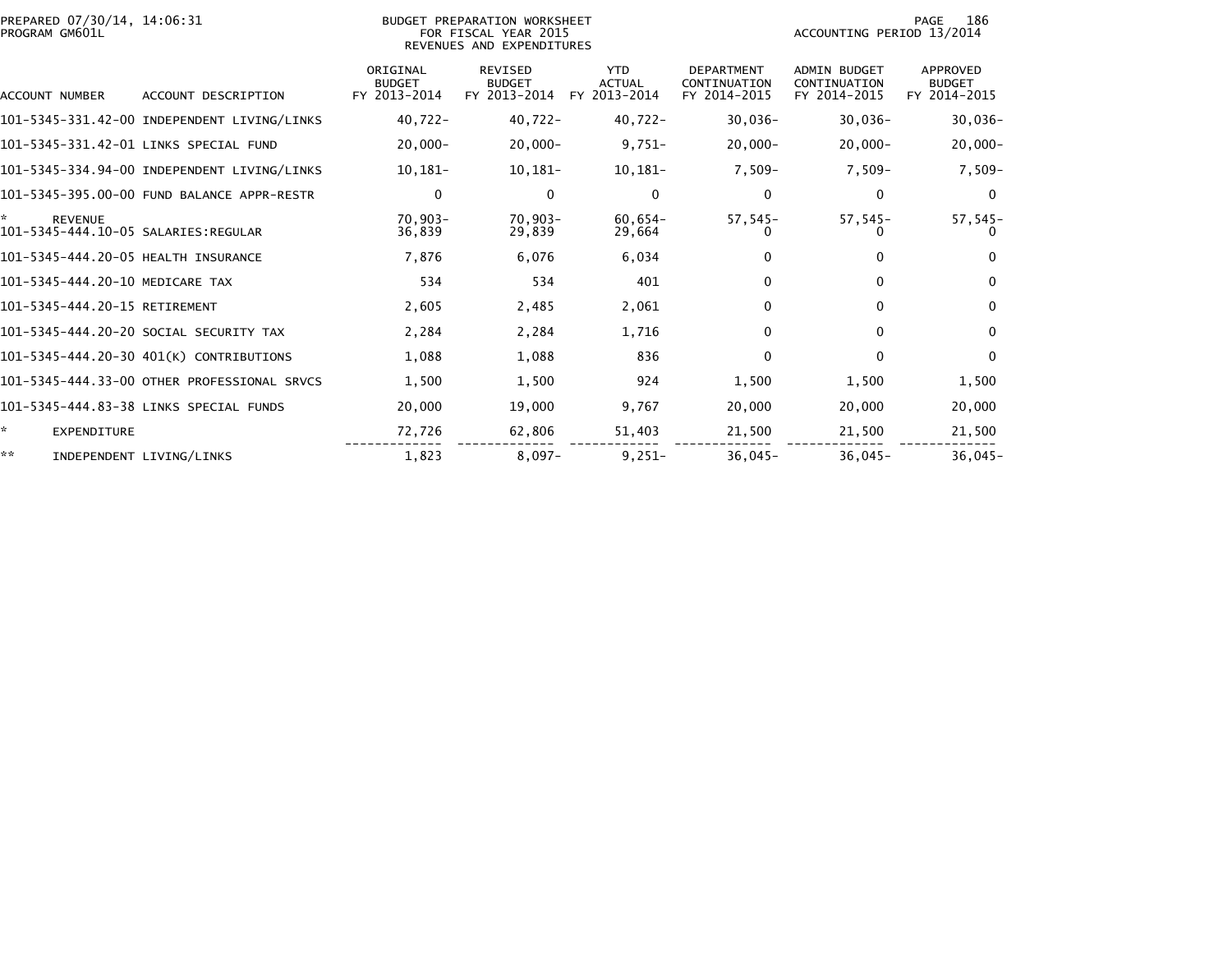| PREPARED 07/30/14, 14:06:31<br>PROGRAM GM601L |                                             |                                           | BUDGET PREPARATION WORKSHEET<br>FOR FISCAL YEAR 2015<br>REVENUES AND EXPENDITURES | 187<br>PAGE<br>ACCOUNTING PERIOD 13/2014 |                                                   |                                              |                                           |
|-----------------------------------------------|---------------------------------------------|-------------------------------------------|-----------------------------------------------------------------------------------|------------------------------------------|---------------------------------------------------|----------------------------------------------|-------------------------------------------|
| <b>ACCOUNT NUMBER</b>                         | ACCOUNT DESCRIPTION                         | ORIGINAL<br><b>BUDGET</b><br>FY 2013-2014 | REVISED<br><b>BUDGET</b><br>FY 2013-2014                                          | <b>YTD</b><br>ACTUAL<br>FY 2013-2014     | <b>DEPARTMENT</b><br>CONTINUATION<br>FY 2014-2015 | ADMIN BUDGET<br>CONTINUATION<br>FY 2014-2015 | APPROVED<br><b>BUDGET</b><br>FY 2014-2015 |
|                                               | 101-5346-331.63-00 FAMILY REUNIFICATION     | 0                                         | $29.474-$                                                                         | 13,800-                                  | 14,893-                                           | 14,893-                                      | 14,893-                                   |
| <b>REVENUE</b>                                | 101-5346-444.33-00 OTHER PROFESSIONAL SRVCS | 0                                         | 29,474-<br>8.154                                                                  | $13,800-$<br>8.150                       | 14,893-<br>14,893                                 | 14,893-<br>14.893                            | 14,893-<br>14,893                         |
| *<br><b>EXPENDITURE</b>                       |                                             | 0                                         | 8.154                                                                             | 8.150                                    | 14,893                                            | 14,893                                       | 14,893                                    |
| **<br>FAMILY                                  | REUNIFICATION                               | 0                                         | $21.320 -$                                                                        | $5,650-$                                 |                                                   |                                              | $\bf{0}$                                  |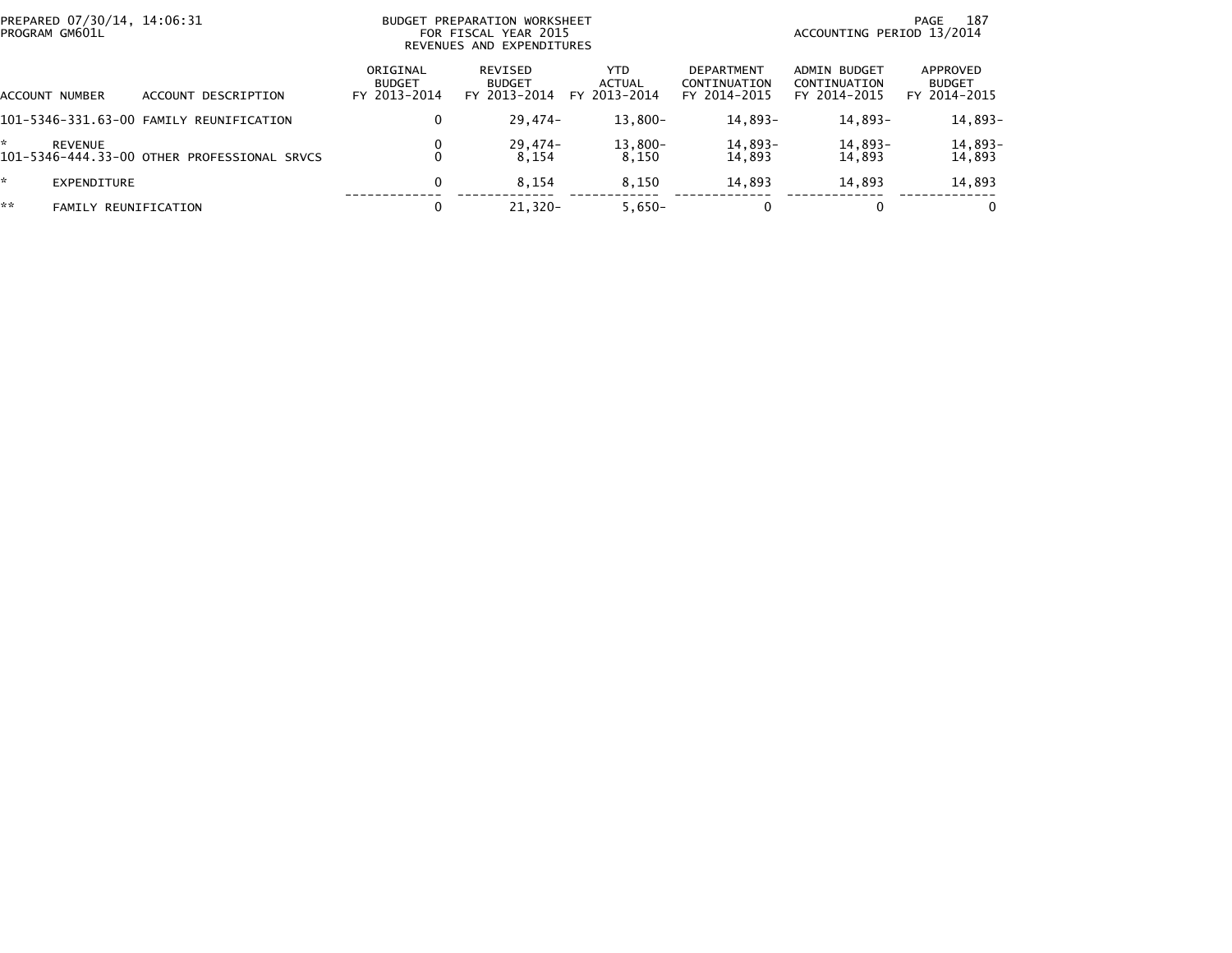| PREPARED 07/30/14, 14:06:31<br>PROGRAM GM601L |                                         |                                           | BUDGET PREPARATION WORKSHEET<br>FOR FISCAL YEAR 2015<br>REVENUES AND EXPENDITURES | 188<br>PAGE<br>ACCOUNTING PERIOD 13/2014 |                                                   |                                                     |                                           |
|-----------------------------------------------|-----------------------------------------|-------------------------------------------|-----------------------------------------------------------------------------------|------------------------------------------|---------------------------------------------------|-----------------------------------------------------|-------------------------------------------|
| ACCOUNT NUMBER                                | ACCOUNT DESCRIPTION                     | ORIGINAL<br><b>BUDGET</b><br>FY 2013-2014 | REVISED<br><b>BUDGET</b><br>FY 2013-2014                                          | YTD.<br><b>ACTUAL</b><br>FY 2013-2014    | <b>DEPARTMENT</b><br>CONTINUATION<br>FY 2014-2015 | <b>ADMIN BUDGET</b><br>CONTINUATION<br>FY 2014-2015 | APPROVED<br><b>BUDGET</b><br>FY 2014-2015 |
|                                               |                                         |                                           |                                                                                   |                                          | 0                                                 | 2,575,833                                           | 2,575,833                                 |
| 101-5349-444.20-05 HEALTH INSURANCE           |                                         |                                           | 0                                                                                 |                                          | 0                                                 | 545,128                                             | 545,128                                   |
| 101-5349-444.20-10 MEDICARE TAX               |                                         | 0                                         | 0                                                                                 |                                          | 0                                                 | 37,350                                              | 37,350                                    |
| 101-5349-444.20-15 RETIREMENT                 |                                         |                                           | 0                                                                                 |                                          | 0                                                 | 179,269                                             | 179,269                                   |
|                                               | 101–5349–444.20–20 SOCIAL SECURITY TAX  | 0                                         |                                                                                   |                                          | 0                                                 | 159,702                                             | 159,702                                   |
|                                               | 101-5349-444.20-30 401(K) CONTRIBUTIONS | O                                         | 0                                                                                 |                                          | 0                                                 | 76.069                                              | 76,069                                    |
| *.<br><b>EXPENDITURE</b>                      |                                         |                                           |                                                                                   |                                          | 0                                                 | 3,573,351                                           | 3,573,351                                 |
| **<br>CHILDRENS SERVICES                      |                                         |                                           |                                                                                   |                                          | 0                                                 | 3,573,351                                           | 3,573,351                                 |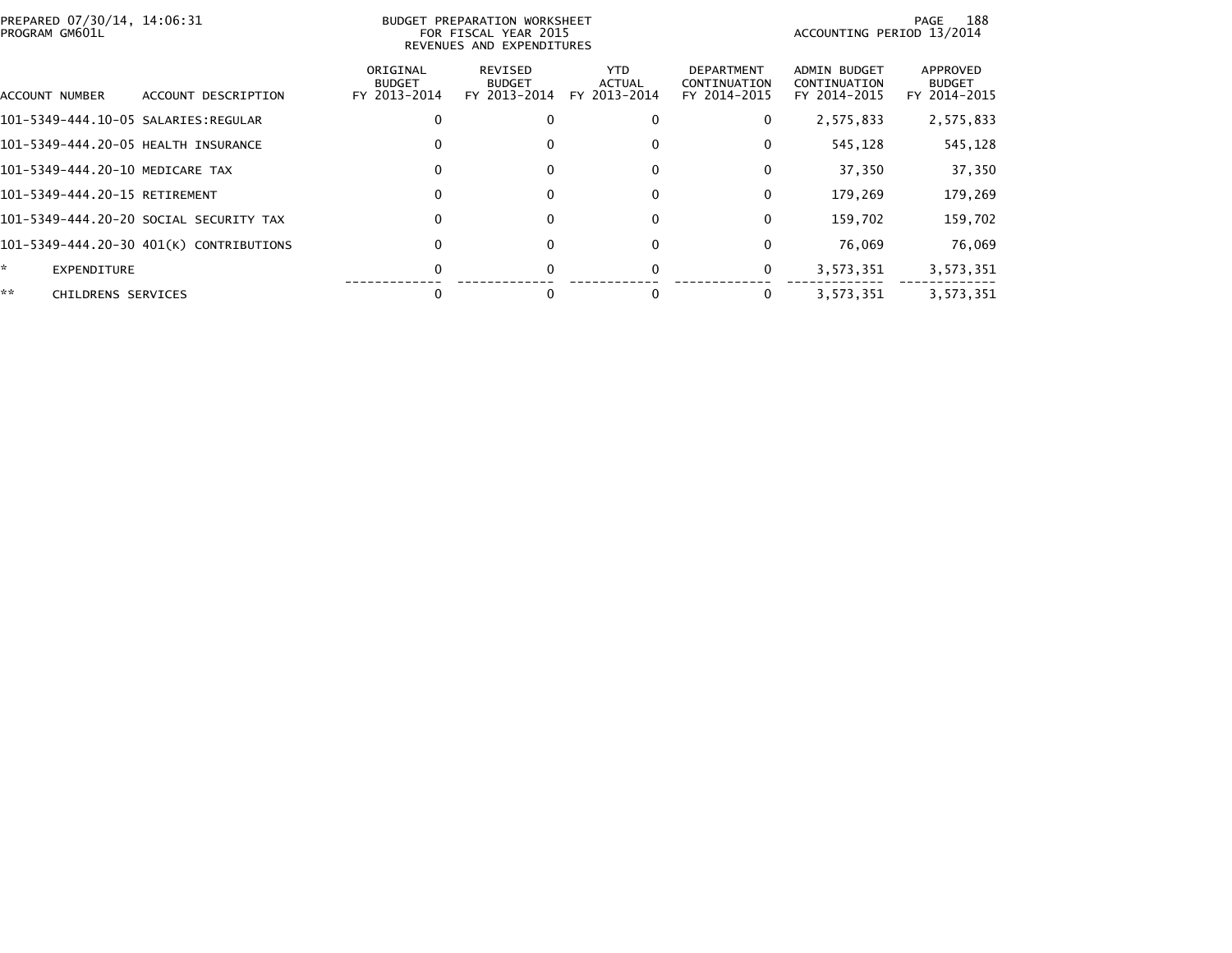| PREPARED 07/30/14, 14:06:31<br>PROGRAM GM601L |                                           | BUDGET PREPARATION WORKSHEET<br>FOR FISCAL YEAR 2015<br>REVENUES AND EXPENDITURES |                                             | 189<br>PAGE<br>ACCOUNTING PERIOD 13/2014          |                                                     |                                           |
|-----------------------------------------------|-------------------------------------------|-----------------------------------------------------------------------------------|---------------------------------------------|---------------------------------------------------|-----------------------------------------------------|-------------------------------------------|
| <b>ACCOUNT NUMBER</b><br>ACCOUNT DESCRIPTION  | ORIGINAL<br><b>BUDGET</b><br>FY 2013-2014 | <b>REVISED</b><br><b>BUDGET</b><br>FY 2013-2014                                   | <b>YTD</b><br><b>ACTUAL</b><br>FY 2013-2014 | <b>DEPARTMENT</b><br>CONTINUATION<br>FY 2014-2015 | <b>ADMIN BUDGET</b><br>CONTINUATION<br>FY 2014-2015 | APPROVED<br><b>BUDGET</b><br>FY 2014-2015 |
| 101-5350-331.80-20 TITLE IV-E ADMINISTRATION  | 559,805-                                  | 559,805-                                                                          | 386,348-                                    | $604, 258 -$                                      | $604, 258 -$                                        | $604, 258 -$                              |
| 101–5350–334.73–00 TITLE IV-E ADM ST          | -020, 202                                 | 267,020-                                                                          | $205.324 -$                                 | -020, 202                                         | 202,020-                                            | $202,020-$                                |
| 101-5350-334.89-00 CHILD WELFARE IN HOME      | 0                                         | 78,172-                                                                           | 78,172-                                     | 70.537-                                           | $70,537-$                                           | $70,537-$                                 |
| ×.<br><b>REVENUE</b>                          | 761,825-<br>672,815                       | $904.997 -$<br>860,390                                                            | 669,844-<br>635,421                         | 876,815-<br>3,573,349                             | 876,815-<br>0                                       | 876,815-                                  |
|                                               | 0                                         | $\Omega$                                                                          | $\mathbf 0$                                 |                                                   | $\Omega$                                            | $\Omega$                                  |
| 101-5350-444.20-05 HEALTH INSURANCE           | 145,263                                   | 167,303                                                                           | 130,122                                     |                                                   | $\mathbf{0}$                                        | $\Omega$                                  |
| 101-5350-444.20-10 MEDICARE TAX               | 9,756                                     | 11,720                                                                            | 8,599                                       | 0                                                 | $\Omega$                                            | $\Omega$                                  |
| 101-5350-444.20-15 RETIREMENT                 | 47,568                                    | 58,979                                                                            | 43,873                                      | 0                                                 | $\mathbf{0}$                                        | $\Omega$                                  |
| 101-5350-444.20-20 SOCIAL SECURITY TAX        | 41.715                                    | 49,909                                                                            | 36,813                                      | 0                                                 | $\mathbf{0}$                                        | $\Omega$                                  |
| 101-5350-444.20-30 401(K) CONTRIBUTIONS       | 19,860                                    | 23,648                                                                            | 17,521                                      | 0                                                 | $\Omega$                                            | $\Omega$                                  |
| 101-5350-444.59-25 TRAINING:FOSTER PARENTS    | 300                                       | 300                                                                               | 0                                           | 300                                               | 300                                                 | 300                                       |
| ŵ.<br>EXPENDITURE                             | 937,277                                   | 1,172,249                                                                         | 872,349                                     | 3,573,649                                         | 300                                                 | 300                                       |
| **<br>TITLE IV-E SERVICES                     | 175,452                                   | 267,252                                                                           | 202,505                                     | 2,696,834                                         | 876,515-                                            | 876,515-                                  |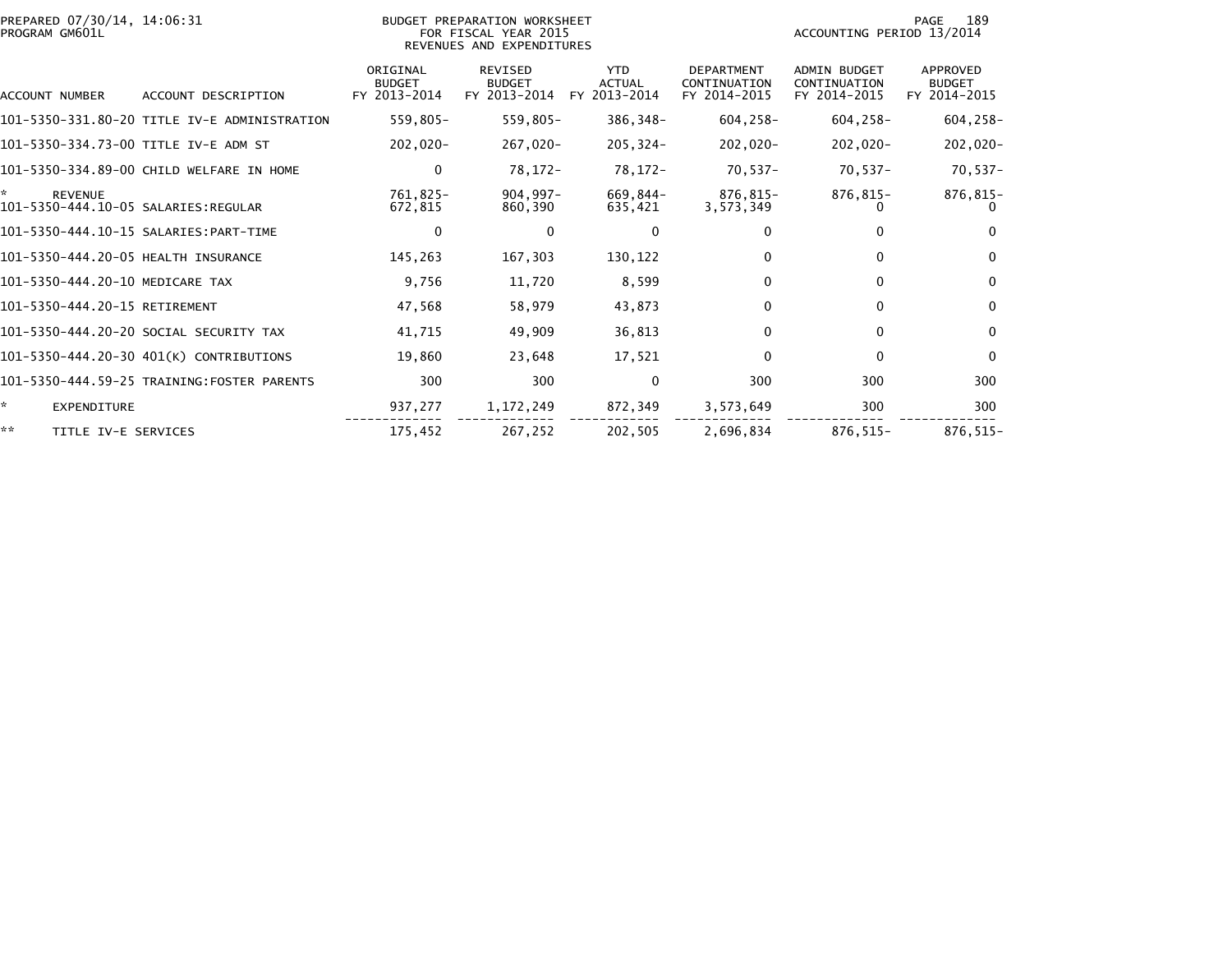| PREPARED 07/30/14, 14:06:31<br>BUDGET PREPARATION WORKSHEET<br>PROGRAM GM601L<br>FOR FISCAL YEAR 2015<br>REVENUES AND EXPENDITURES |                                             |                                           |                                                 |                                             |                                                   |                                                     | 190<br>PAGE<br>ACCOUNTING PERIOD 13/2014  |  |  |
|------------------------------------------------------------------------------------------------------------------------------------|---------------------------------------------|-------------------------------------------|-------------------------------------------------|---------------------------------------------|---------------------------------------------------|-----------------------------------------------------|-------------------------------------------|--|--|
| ACCOUNT NUMBER                                                                                                                     | ACCOUNT DESCRIPTION                         | ORIGINAL<br><b>BUDGET</b><br>FY 2013-2014 | <b>REVISED</b><br><b>BUDGET</b><br>FY 2013-2014 | <b>YTD</b><br><b>ACTUAL</b><br>FY 2013-2014 | <b>DEPARTMENT</b><br>CONTINUATION<br>FY 2014-2015 | <b>ADMIN BUDGET</b><br>CONTINUATION<br>FY 2014-2015 | APPROVED<br><b>BUDGET</b><br>FY 2014-2015 |  |  |
|                                                                                                                                    | 101-5352-331.03-10 FOSTER CARE VISITATION   | 0                                         | $8,452-$                                        | $8,452-$                                    |                                                   | 0                                                   | $\Omega$                                  |  |  |
|                                                                                                                                    | 101-5352-334.82-00 FOSTER CARE VISIT FUNDS  |                                           | 0                                               | $\Omega$                                    |                                                   |                                                     | $\Omega$                                  |  |  |
| *<br><b>REVENUE</b>                                                                                                                |                                             |                                           | $8,452-$<br>6,246                               | $8,452-$<br>4,598                           |                                                   |                                                     |                                           |  |  |
|                                                                                                                                    |                                             |                                           | $\Omega$                                        | $\Omega$                                    |                                                   | 0                                                   | $\Omega$                                  |  |  |
| 101-5352-444.20-05 HEALTH INSURANCE                                                                                                |                                             | 0                                         | 1,099                                           | 957                                         |                                                   | $\Omega$                                            | $\Omega$                                  |  |  |
| 101-5352-444.20-10 MEDICARE TAX                                                                                                    |                                             | 0                                         | 91                                              | 62                                          |                                                   | 0                                                   | 0                                         |  |  |
| 101-5352-444.20-15 RETIREMENT                                                                                                      |                                             | <sup>0</sup>                              | 441                                             | 318                                         |                                                   | 0                                                   | $\Omega$                                  |  |  |
|                                                                                                                                    | 101-5352-444.20-20 SOCIAL SECURITY TAX      | <sup>0</sup>                              | 388                                             | 266                                         |                                                   | 0                                                   | 0                                         |  |  |
|                                                                                                                                    | 101-5352-444.20-25 WORKERS COMPENSATION     |                                           | $\Omega$                                        | $\mathbf{0}$                                |                                                   | $\Omega$                                            | $\Omega$                                  |  |  |
|                                                                                                                                    | 101-5352-444.20-30 401(K) CONTRIBUTIONS     | <sup>0</sup>                              | 187                                             | 123                                         |                                                   | 0                                                   | <sup>0</sup>                              |  |  |
|                                                                                                                                    | 101-5352-444.33-00 OTHER PROFESSIONAL SRVCS |                                           | $\Omega$                                        | $\Omega$                                    |                                                   | <sup>0</sup>                                        | $\Omega$                                  |  |  |
| ☆.<br>EXPENDITURE                                                                                                                  |                                             |                                           | 8,452                                           | 6,324                                       |                                                   |                                                     |                                           |  |  |
| **                                                                                                                                 | FOSTER CARE VISIT FUNDS                     | 0                                         | 0                                               | $2.128 -$                                   |                                                   | 0                                                   | 0                                         |  |  |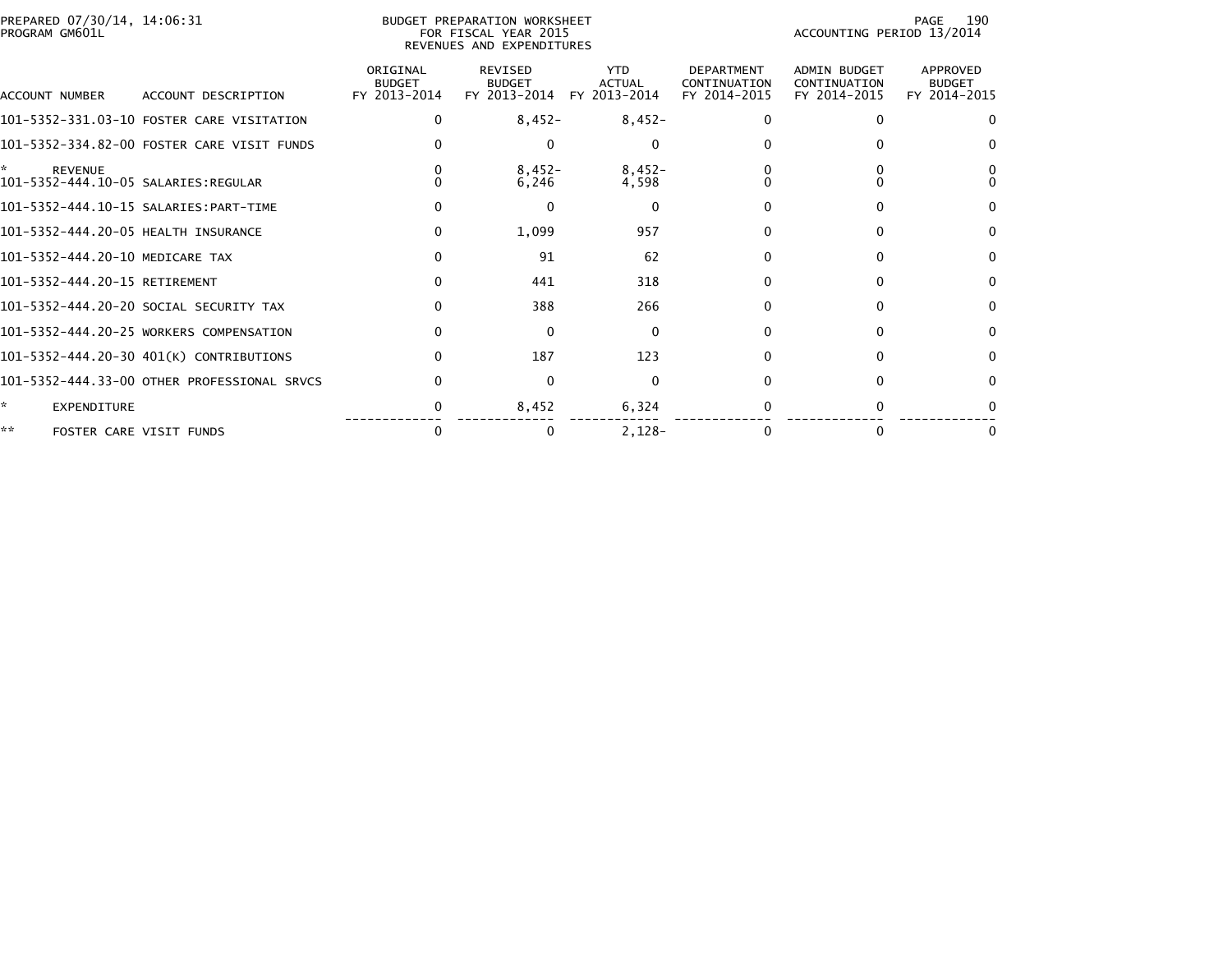| PREPARED 07/30/14, 14:06:31<br>PROGRAM GM601L       |                                            | BUDGET PREPARATION WORKSHEET<br>ACCOUNTING PERIOD 13/2014<br>FOR FISCAL YEAR 2015<br>REVENUES AND EXPENDITURES |                                          |                                      |                                                   |                                              |                                           |
|-----------------------------------------------------|--------------------------------------------|----------------------------------------------------------------------------------------------------------------|------------------------------------------|--------------------------------------|---------------------------------------------------|----------------------------------------------|-------------------------------------------|
| ACCOUNT NUMBER                                      | ACCOUNT DESCRIPTION                        | ORIGINAL<br><b>BUDGET</b><br>FY 2013-2014                                                                      | REVISED<br><b>BUDGET</b><br>FY 2013-2014 | <b>YTD</b><br>ACTUAL<br>FY 2013-2014 | <b>DEPARTMENT</b><br>CONTINUATION<br>FY 2014-2015 | ADMIN BUDGET<br>CONTINUATION<br>FY 2014-2015 | APPROVED<br><b>BUDGET</b><br>FY 2014-2015 |
|                                                     | 101-5353-334.61-00 SPEC CHILD ADOPTION FDS |                                                                                                                | 0                                        | 0                                    |                                                   |                                              |                                           |
|                                                     | 101-5353-395.00-00 FUND BALANCE APPR-RESTR | $20.000 -$                                                                                                     | 124,239-                                 | 0                                    | $20,000 -$                                        | $20.000 -$                                   | $20,000 -$                                |
| *<br>REVENUE<br>101-5353-444.76-20 F/A:DP EOUIPMENT |                                            | $20,000 -$                                                                                                     | 124,239-                                 |                                      | $20,000 -$                                        | $20,000 -$                                   | $20,000 -$                                |
| 101-5353-444.82-00 SPECIAL PROJECTS                 |                                            | 20,000                                                                                                         | 124.239                                  | 40.069                               | 20,000                                            | 20,000                                       | 20,000                                    |
| ÷.<br>EXPENDITURE                                   |                                            | 20,000                                                                                                         | 124,239                                  | 40,069                               | 20,000                                            | 20,000                                       | 20,000                                    |
| **                                                  | SPECIAL CHILD ADOPTION FD                  |                                                                                                                | $\bf{0}$                                 | 40.069                               |                                                   | 0                                            | 0                                         |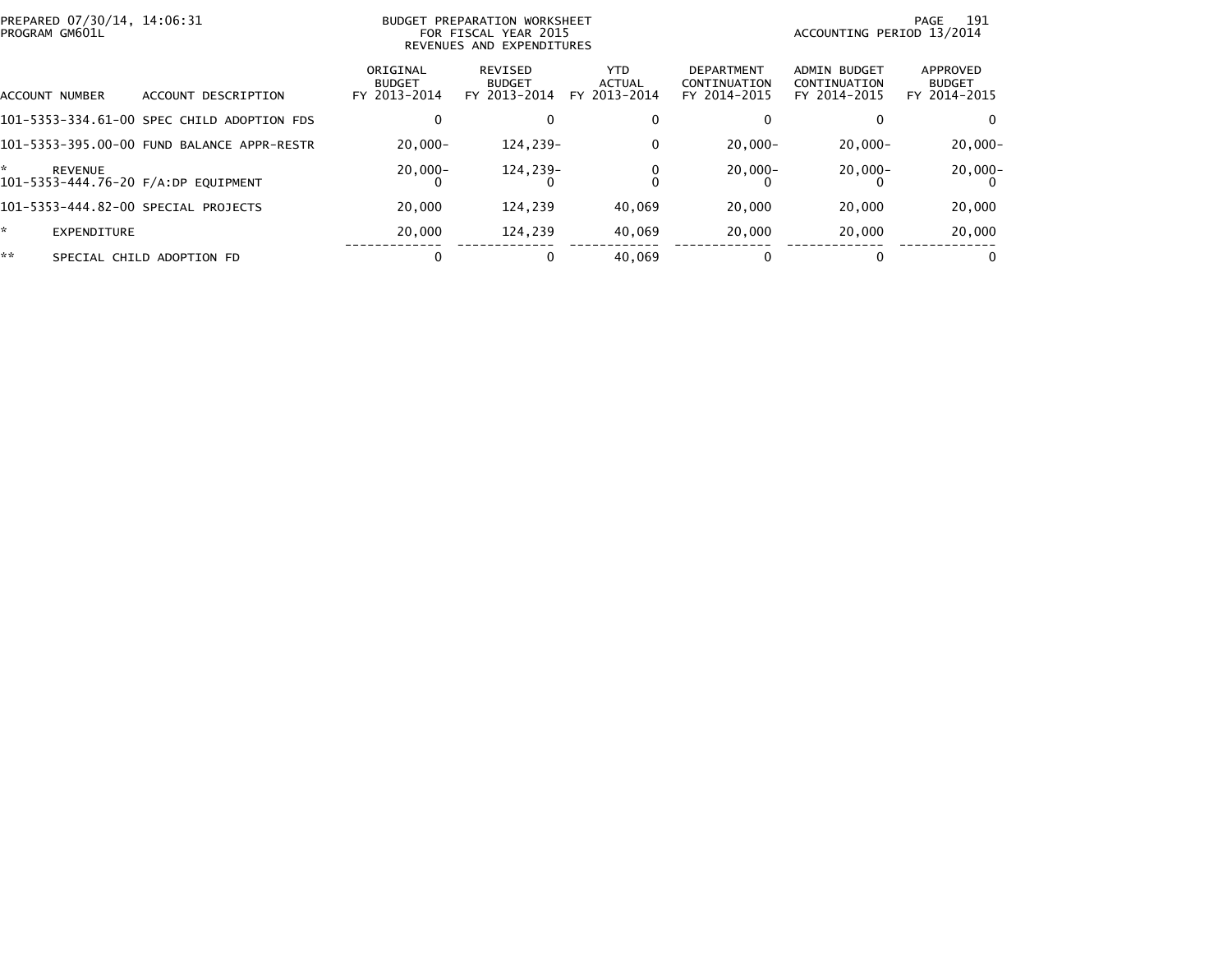| PREPARED 07/30/14, 14:06:31<br>PROGRAM GM601L |                                              |                                           | <b>BUDGET PREPARATION WORKSHEET</b><br>FOR FISCAL YEAR 2015<br>REVENUES AND EXPENDITURES | 192<br>PAGE<br>ACCOUNTING PERIOD 13/2014    |                                                   |                                                     |                                           |
|-----------------------------------------------|----------------------------------------------|-------------------------------------------|------------------------------------------------------------------------------------------|---------------------------------------------|---------------------------------------------------|-----------------------------------------------------|-------------------------------------------|
| <b>ACCOUNT NUMBER</b>                         | ACCOUNT DESCRIPTION                          | ORIGINAL<br><b>BUDGET</b><br>FY 2013-2014 | <b>REVISED</b><br><b>BUDGET</b><br>FY 2013-2014                                          | <b>YTD</b><br><b>ACTUAL</b><br>FY 2013-2014 | <b>DEPARTMENT</b><br>CONTINUATION<br>FY 2014-2015 | <b>ADMIN BUDGET</b><br>CONTINUATION<br>FY 2014-2015 | APPROVED<br><b>BUDGET</b><br>FY 2014-2015 |
|                                               | 101-5372-331.78-20 TITLE IV-D INCENTIVE      | $100, 222 -$                              | $100, 222 -$                                                                             | 200,749-                                    | 102,318-                                          | 102,318-                                            | 102,318-                                  |
|                                               | 101-5372-395.00-00 FUND BALANCE APPR-RESTR   | $\mathbf{0}$                              | $\Omega$                                                                                 | <sup>0</sup>                                | 0                                                 | 0                                                   | $\Omega$                                  |
| ÷.<br><b>REVENUE</b>                          |                                              | $100, 222 -$                              | $100, 222 -$                                                                             | 200,749-                                    | 102,318-<br>1,186,562                             | 102,318-<br>855,328                                 | 102,318-<br>855,328                       |
|                                               |                                              |                                           |                                                                                          |                                             | 0                                                 | $\Omega$                                            |                                           |
| 101-5372-444.20-05 HEALTH INSURANCE           |                                              | 0                                         |                                                                                          |                                             | 0                                                 | 181,015                                             | 181,015                                   |
| 101-5372-444.20-10 MEDICARE TAX               |                                              | $\Omega$                                  | 0                                                                                        | <sup>0</sup>                                | 0                                                 | 12,402                                              | 12,402                                    |
| 101-5372-444.20-15 RETIREMENT                 |                                              | $\Omega$                                  | $\Omega$                                                                                 | <sup>0</sup>                                | 0                                                 | 59,528                                              | 59,528                                    |
|                                               | 101-5372-444.20-20 SOCIAL SECURITY TAX       | 0                                         | 0                                                                                        | 0                                           | 0                                                 | 53,030                                              | 53,030                                    |
|                                               | 101-5372-444.20-25 WORKERS COMPENSATION      | 0                                         | 0                                                                                        | <sup>0</sup>                                | 0                                                 | 0                                                   | $\Omega$                                  |
|                                               | 101-5372-444.20-30 401(K) CONTRIBUTIONS      | 0                                         | $\Omega$                                                                                 | <sup>0</sup>                                | 0                                                 | 25,259                                              | 25,259                                    |
|                                               | 101-5372-444.61-95 SUPPLIES:OTHER SMALL EQMT | 0                                         | $\Omega$                                                                                 | U                                           | 0                                                 | $\Omega$                                            | $\Omega$                                  |
| 101-5372-444.76-20 F/A:DP EQUIPMENT           |                                              | $\Omega$                                  | $\Omega$                                                                                 | <sup>0</sup>                                | 0                                                 | $\Omega$                                            | $\Omega$                                  |
|                                               |                                              | 0                                         | $\Omega$                                                                                 | <sup>0</sup>                                | 0                                                 | 0                                                   | $\Omega$                                  |
|                                               | 101-5372-444.83-34 CHILD SUPPORT INCENTIVE   | $\Omega$                                  |                                                                                          | <sup>0</sup>                                | 0                                                 | <sup>0</sup>                                        | $\Omega$                                  |
| *<br><b>EXPENDITURE</b>                       |                                              | <sup>0</sup>                              |                                                                                          | 0                                           | 1,186,562                                         | 1,186,562                                           | 1,186,562                                 |
| **                                            | CHILD SUPPORT INCENTIVES                     | $100.222 -$                               | $100.222 -$                                                                              | $200.749 -$                                 | 1.084.244                                         | 1.084.244                                           | 1.084.244                                 |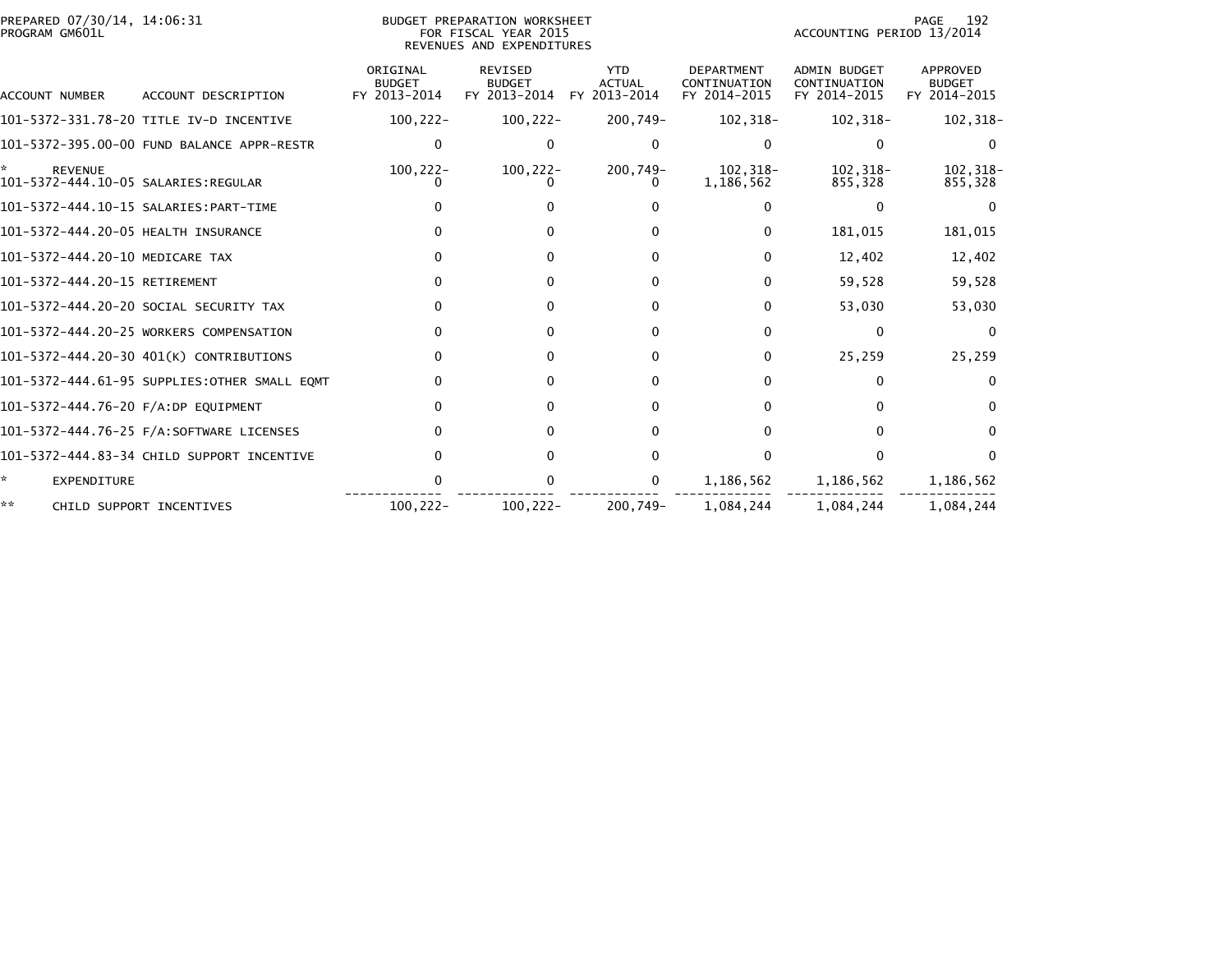| PREPARED 07/30/14, 14:06:31<br>PROGRAM GM601L         |                                             |                                           | <b>BUDGET PREPARATION WORKSHEET</b><br>FOR FISCAL YEAR 2015<br>REVENUES AND EXPENDITURES |                                             |                                                   | ACCOUNTING PERIOD 13/2014                           | 193<br>PAGE                               |
|-------------------------------------------------------|---------------------------------------------|-------------------------------------------|------------------------------------------------------------------------------------------|---------------------------------------------|---------------------------------------------------|-----------------------------------------------------|-------------------------------------------|
| <b>ACCOUNT NUMBER</b>                                 | ACCOUNT DESCRIPTION                         | ORIGINAL<br><b>BUDGET</b><br>FY 2013-2014 | <b>REVISED</b><br><b>BUDGET</b><br>FY 2013-2014                                          | <b>YTD</b><br><b>ACTUAL</b><br>FY 2013-2014 | <b>DEPARTMENT</b><br>CONTINUATION<br>FY 2014-2015 | <b>ADMIN BUDGET</b><br>CONTINUATION<br>FY 2014-2015 | APPROVED<br><b>BUDGET</b><br>FY 2014-2015 |
|                                                       | 101-5373-331.78-10 TITLE IV-D CHILD SUPPORT | 1,293,828-                                | 1,302,917-                                                                               | 796,470-                                    | 1,312,399-                                        | 1,312,399-                                          | 1,312,399-                                |
|                                                       | 101-5373-331.78-20 TITLE IV-D INCENTIVE     | 0                                         | $\Omega$                                                                                 | $\mathbf 0$                                 | $\mathbf{0}$                                      | $\mathbf 0$                                         | $\Omega$                                  |
|                                                       | 101-5373-331.78-30 TITLE IV-D OFFSET        | $35,000 -$                                | $35,000 -$                                                                               | $16,753-$                                   | $35,000 -$                                        | $35,000 -$                                          | $35,000-$                                 |
|                                                       | 101-5373-340.66-00 PARENT LOCATER FEES      | $4,000-$                                  | $4,000-$                                                                                 | $2,215-$                                    | $3,000-$                                          | $3,000-$                                            | $3,000-$                                  |
|                                                       | 101-5373-353.96-00 PATERNITY TEST FEES-VOL  | $2,000-$                                  | $2,000-$                                                                                 | $1,083-$                                    | $2,000-$                                          | $2,000-$                                            | $2,000-$                                  |
|                                                       | 101-5373-395.00-00 FUND BALANCE APPR-RESTR  | $\mathbf 0$                               | $\Omega$                                                                                 | $\Omega$                                    | 0                                                 | 0                                                   | 0                                         |
| <b>REVENUE</b><br>101-5373-444.10-05 SALARIES:REGULAR |                                             | 1,334,828-<br>849,443                     | 1,343,917-<br>849,443                                                                    | 816,521-<br>678,180                         | 1,352,399-                                        | 1,352,399-                                          | 1,352,399-                                |
|                                                       |                                             | 0                                         | 0                                                                                        | 0                                           | 0                                                 | 0                                                   |                                           |
| 101-5373-444.20-05 HEALTH INSURANCE                   |                                             | 181,606                                   | 181,606                                                                                  | 138,208                                     | 0                                                 | 0                                                   | <sup>0</sup>                              |
| 101-5373-444.20-10 MEDICARE TAX                       |                                             | 12,317                                    | 12,317                                                                                   | 9,179                                       | 0                                                 | 0                                                   | 0                                         |
| 101-5373-444.20-15 RETIREMENT                         |                                             | 60,056                                    | 60,056                                                                                   | 46,928                                      | $\Omega$                                          | 0                                                   | 0                                         |
|                                                       | 101-5373-444.20-20 SOCIAL SECURITY TAX      | 52,665                                    | 52,665                                                                                   | 39,302                                      | 0                                                 | 0                                                   | 0                                         |
|                                                       | 101-5373-444.20-30 401(K) CONTRIBUTIONS     | 25,090                                    | 25,090                                                                                   | 18,809                                      | 0                                                 | $\mathbf{0}$                                        | $\Omega$                                  |
|                                                       | 101-5373-444.34-20 PATERNITY TESTING        | 15,000                                    | 15,000                                                                                   | 8,148                                       | 15,000                                            | 15,000                                              | 15,000                                    |
|                                                       |                                             | 0                                         | $\Omega$                                                                                 | $\Omega$                                    | $\Omega$                                          | 0                                                   | $\Omega$                                  |
|                                                       | 101-5373-444.34-80 IV-D COOP AGREEMENTS     | 114,000                                   | 114,000                                                                                  | 52,982                                      | 86,000                                            | 86,000                                              | 86,000                                    |
| 101-5373-444.58-00 TRAVEL                             |                                             | 8,460                                     | 8,960                                                                                    | 8,829                                       | 8,500                                             | 8,500                                               | 8,500                                     |
| ☆.<br><b>EXPENDITURE</b>                              |                                             | 1,318,637                                 | 1,319,137                                                                                | 1,000,565                                   | 109,500                                           | 109,500                                             | 109,500                                   |
| **                                                    | CHILD SUPPORT & ENFORCEMT                   | $16, 191 -$                               | 24,780-                                                                                  | 184,044                                     | 1,242,899-                                        | 1,242,899-                                          | 1,242,899-                                |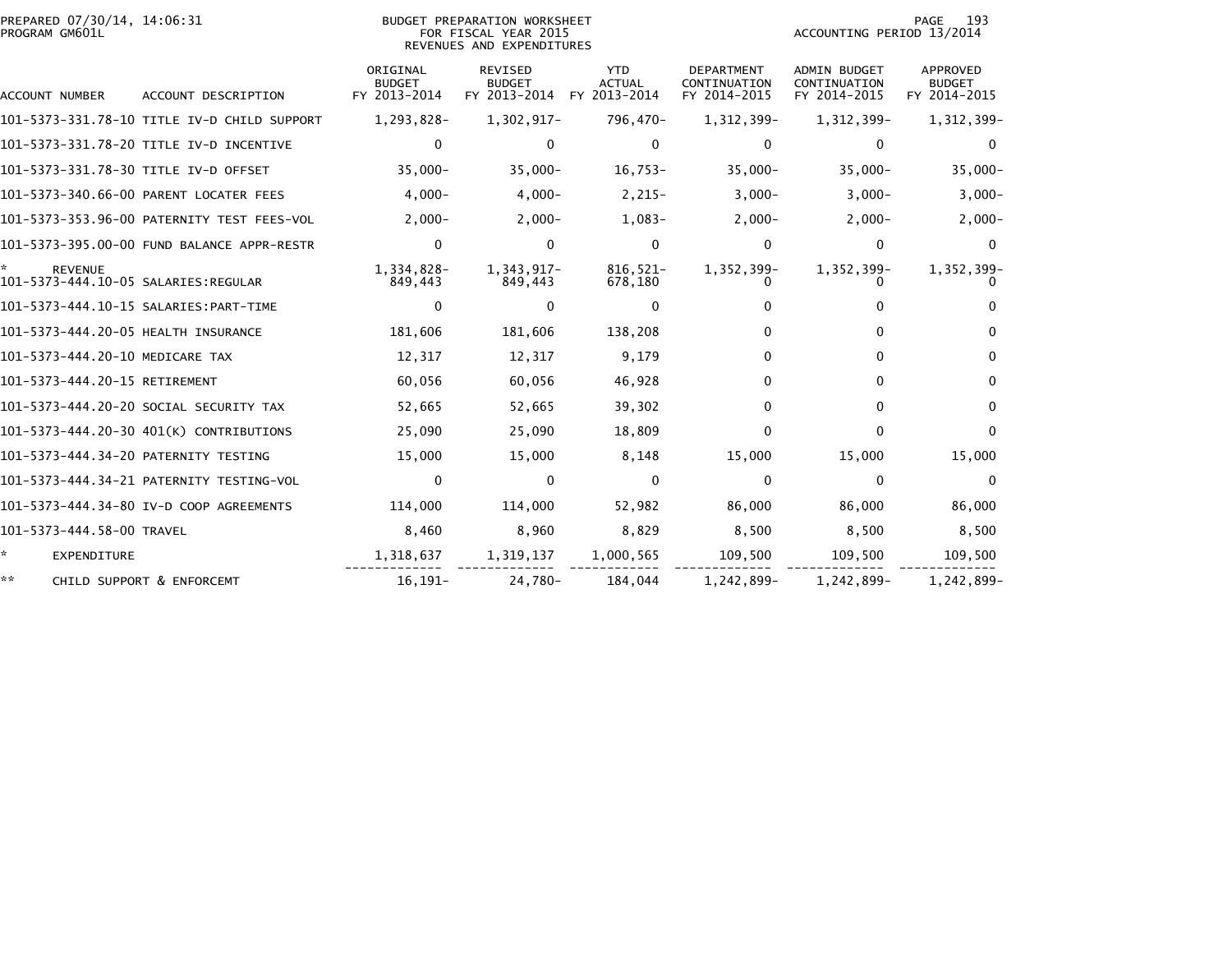| PREPARED 07/30/14, 14:06:31<br>PROGRAM GM601L         |                                              |                                           | BUDGET PREPARATION WORKSHEET<br>FOR FISCAL YEAR 2015<br>REVENUES AND EXPENDITURES |                                             |                                                   | ACCOUNTING PERIOD 13/2014                           | 194<br>PAGE                               |
|-------------------------------------------------------|----------------------------------------------|-------------------------------------------|-----------------------------------------------------------------------------------|---------------------------------------------|---------------------------------------------------|-----------------------------------------------------|-------------------------------------------|
| <b>ACCOUNT NUMBER</b>                                 | ACCOUNT DESCRIPTION                          | ORIGINAL<br><b>BUDGET</b><br>FY 2013-2014 | <b>REVISED</b><br><b>BUDGET</b><br>FY 2013-2014                                   | <b>YTD</b><br><b>ACTUAL</b><br>FY 2013-2014 | <b>DEPARTMENT</b><br>CONTINUATION<br>FY 2014-2015 | <b>ADMIN BUDGET</b><br>CONTINUATION<br>FY 2014-2015 | APPROVED<br><b>BUDGET</b><br>FY 2014-2015 |
|                                                       | 101-5374-331.18-00 CHILD CARE DEV B G ADMIN  | 172,515-                                  | 173, 128-                                                                         | 137,084-                                    | 169,648-                                          | 169,648-                                            | 169,648-                                  |
|                                                       | 101-5374-331.20-00 CHILD CARE DEVELOPMENT BG | 4,140,352-                                | 4,292,851-                                                                        | $3,615,203-$                                | 4,071,557-                                        | 4,071,557-                                          | 4,071,557-                                |
|                                                       | 101-5374-334.27-00 DOT-WF DAY CARE TRANSPORT | $\Omega$                                  | 0                                                                                 | 0                                           | $\Omega$                                          | 0                                                   | $\Omega$                                  |
|                                                       | 101-5374-395.00-00 FUND BALANCE APPR-RESTR   | 0                                         | $\Omega$                                                                          | $\Omega$                                    | 0                                                 | 0                                                   | $\Omega$                                  |
| <b>REVENUE</b><br>101-5374-444.10-05 SALARIES:REGULAR |                                              | $4,312,867-$<br>234,479                   | 4,465,979-<br>234,933                                                             | $3,752,287-$<br>177.048                     | 4, 241, 205-                                      | 4, 241, 205-                                        | 4, 241, 205-                              |
| 101-5374-444.20-05 HEALTH INSURANCE                   |                                              | 50,130                                    | 50,212                                                                            | 36,120                                      |                                                   | 0                                                   | 0                                         |
| 101-5374-444.20-10 MEDICARE TAX                       |                                              | 3,400                                     | 3,406                                                                             | 2,396                                       | 0                                                 | 0                                                   | 0                                         |
| 101-5374-444.20-15 RETIREMENT                         |                                              | 15,560                                    | 15,590                                                                            | 12,253                                      | 0                                                 | 0                                                   | 0                                         |
|                                                       | 101-5374-444.20-20 SOCIAL SECURITY TAX       | 14,538                                    | 14,566                                                                            | 10,260                                      | $\Omega$                                          | 0                                                   | $\mathbf{0}$                              |
|                                                       | 101-5374-444.20-30 401(K) CONTRIBUTIONS      | 6,926                                     | 6,939                                                                             | 4,915                                       | $\Omega$                                          | 0                                                   | $\mathbf{0}$                              |
| 101-5374-444.58-25 TRAVEL:DOT                         |                                              | $\mathbf 0$                               | $\Omega$                                                                          | $\Omega$                                    | 0                                                 | $\Omega$                                            | $\Omega$                                  |
|                                                       | 101-5374-444.83-20 CHILD DAY CARE PAYMENTS   | 4,140,352                                 | 4,292,851                                                                         | 3,615,462                                   | 4,071,557                                         | 4,071,557                                           | 4,071,557                                 |
| *.<br><b>EXPENDITURE</b>                              |                                              | 4,465,385                                 | 4,618,497                                                                         | 3,858,454                                   | 4,071,557                                         | 4,071,557                                           | 4,071,557                                 |
| **<br>CHILD DAY CARE                                  |                                              | 152,518                                   | 152,518                                                                           | 106,167                                     | 169,648-                                          | 169,648–                                            | 169,648-                                  |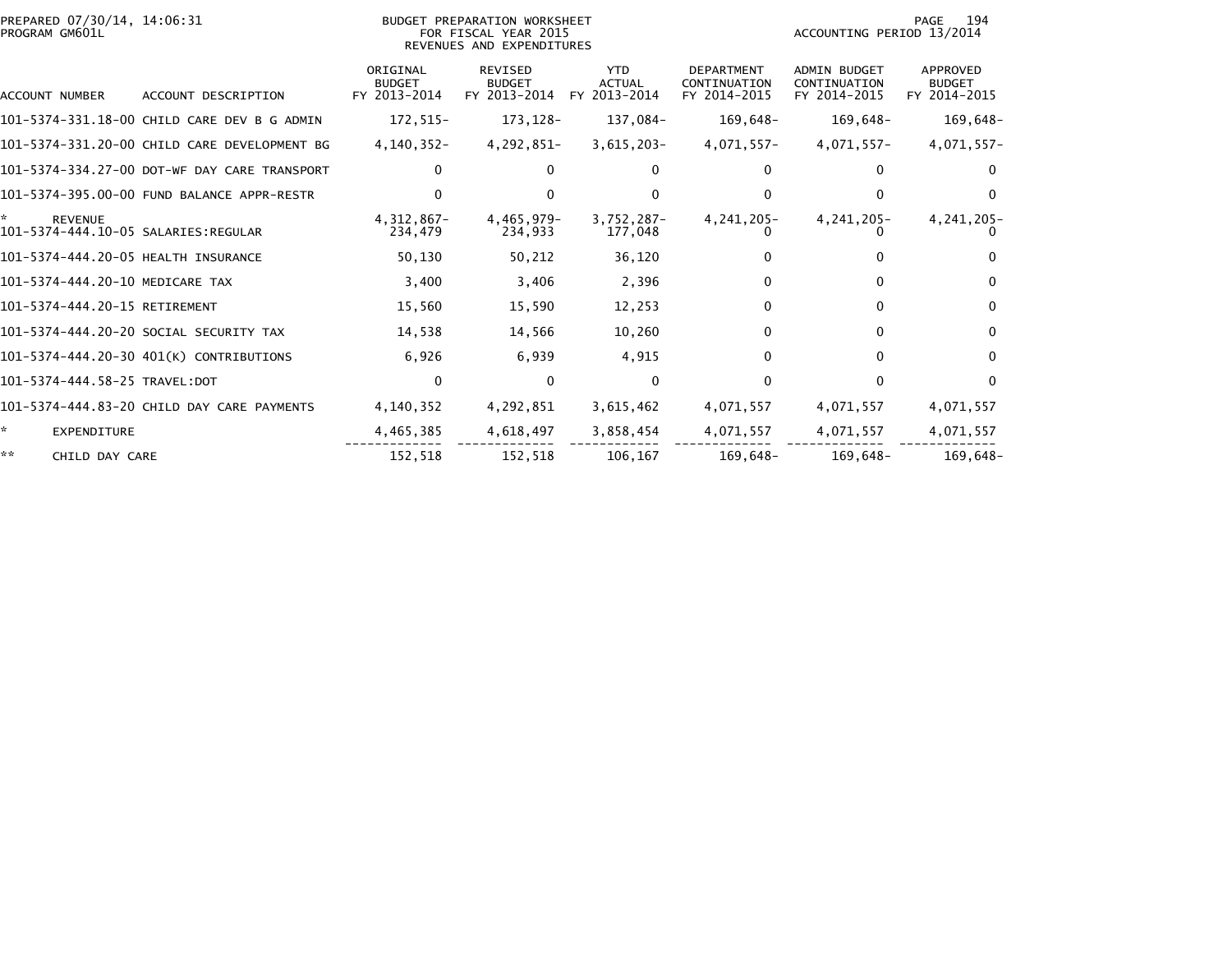| PROGRAM GM601L       | PREPARED 07/30/14, 14:06:31                                                                                      |                                           | BUDGET PREPARATION WORKSHEET<br>FOR FISCAL YEAR 2015<br>REVENUES AND EXPENDITURES |                         |                                                   | 195<br>PAGE<br>ACCOUNTING PERIOD 13/2014     |                                           |  |
|----------------------|------------------------------------------------------------------------------------------------------------------|-------------------------------------------|-----------------------------------------------------------------------------------|-------------------------|---------------------------------------------------|----------------------------------------------|-------------------------------------------|--|
| ACCOUNT NUMBER       | ACCOUNT DESCRIPTION                                                                                              | ORIGINAL<br><b>BUDGET</b><br>FY 2013-2014 | REVISED<br><b>BUDGET</b><br>FY 2013-2014 FY 2013-2014                             | YTD.<br><b>ACTUAL</b>   | <b>DEPARTMENT</b><br>CONTINUATION<br>FY 2014-2015 | ADMIN BUDGET<br>CONTINUATION<br>FY 2014-2015 | APPROVED<br><b>BUDGET</b><br>FY 2014-2015 |  |
|                      | 101-5380-331.30-00 FOOD ASSISTANCE                                                                               | 857,300-                                  | 873,964-                                                                          | 944,209-                | 1, 134, 457-                                      | $1, 134, 457 -$                              | 1,134,457-                                |  |
|                      | 101-5380-331.34-00 FS CLAIM REC INCENTIVE FD                                                                     | 15,894-                                   | 15,894-                                                                           | $13,579-$               | 21,918-                                           | 21,918-                                      | 21,918-                                   |  |
|                      | 101-5380-331.48-00 LOW INCOME ENERGY ASSIST                                                                      | $103,478-$                                | $108,570-$                                                                        | $101,640-$              | $107,475-$                                        | $107,475-$                                   | $107,475-$                                |  |
|                      | 101-5380-331.50-00 MA EXPANSION                                                                                  | 19,016-                                   | 19,016-                                                                           | $15,905-$               | $\mathbf 0$                                       | $\mathbf 0$                                  | $\mathbf{0}$                              |  |
|                      | 101-5380-331.52-00 MEDICAID ASSISTANCE                                                                           | 1,377,244-                                | 1,377,244-                                                                        | 856,696-                | 1,252,956-                                        | 1,252,956-                                   | 1,252,956-                                |  |
|                      | 101-5380-331.64-00 REFUGEE ASSISTANCE                                                                            | $\Omega$                                  | $\Omega$                                                                          | $\mathbf{0}$            | $\Omega$                                          | $\Omega$                                     | $\Omega$                                  |  |
|                      | 101–5380–331.85–00 TXIX MEDICAID TRANSPORTAT                                                                     | $613,975-$                                | $613,975-$                                                                        | $399,737 -$             | 615,037-                                          | 615,037-                                     | 615,037-                                  |  |
|                      | 101-5380-334.53-00 MA EXPANSION STATE                                                                            | 19,016-                                   | 19,016-                                                                           | 15,905-                 | 0                                                 | $\mathbf 0$                                  | $\mathbf 0$                               |  |
|                      | 101-5380-334.71-00 TITLE XIX MEDICAID TRANS                                                                      | 277,959-                                  | 277,959-                                                                          | 172,475-                | 274,648-                                          | 274,648-                                     | 274,648-                                  |  |
|                      | 101-5380-334.87-00 MANAGED CARE CONTRACT                                                                         | $43,000 -$                                | 2,986-                                                                            | $2,985-$                | $\Omega$                                          | $\mathbf 0$                                  | $\mathbf 0$                               |  |
|                      | 101-5380-395.00-00 FUND BALANCE APPR-RESTR                                                                       | 0                                         | $\mathbf 0$                                                                       | $\mathbf{0}$            | $\Omega$                                          | $\mathbf{0}$                                 | $\mathbf{0}$                              |  |
| *.<br><b>REVENUE</b> | 101-5380-444.10-05 SALARIES:REGULAR                                                                              | $3,326,882-$<br>2,530,156                 | $3,308,624-$<br>2,399,557                                                         | 2,523,131-<br>1,922,266 | $3,406,491 -$<br>3,430,893                        | $3,406,491 -$<br>2,443,364                   | $3,406,491 -$<br>2,604,214                |  |
| LEVEL<br>400         | <b>TEXT</b><br>CONTINUATION<br>EXPANSION - FIVE ICM II                                                           |                                           | TEXT AMT<br>2,443,364<br>2,604,214                                                | 160,850                 |                                                   |                                              |                                           |  |
|                      |                                                                                                                  | $\mathbf{0}$                              | 72,300                                                                            | 15,158                  | $\Omega$                                          | $\mathbf{0}$                                 | $\Omega$                                  |  |
|                      |                                                                                                                  | 99,329                                    | 99,329                                                                            | 81,595                  | 106,678                                           | 106,678                                      | 106,678                                   |  |
| LEVEL<br>400         | <b>TEXT</b><br>3 LIEAP TEMPS TO ADMINISTER REQUIRED PROGRAM<br>6 ES TEMPS TO WORK IN NCFAST TO SUPPORT FULL TIME |                                           | TEXT AMT                                                                          | 29,396<br>77,282        |                                                   |                                              |                                           |  |
|                      | STAFF-TEMPS WILL REDUCE AND/OR ELIMINATE BACK LOGS                                                               |                                           |                                                                                   | 106,678                 |                                                   |                                              |                                           |  |
|                      | 101-5380-444.20-05 HEALTH INSURANCE                                                                              | 563,739                                   | 497,037                                                                           | 411,748                 | $\Omega$                                          | 539,670                                      | 579,870                                   |  |
| LEVEL<br>400         | <b>TEXT</b><br>CONTINUATION                                                                                      |                                           | TEXT AMT                                                                          | 539,670                 |                                                   |                                              |                                           |  |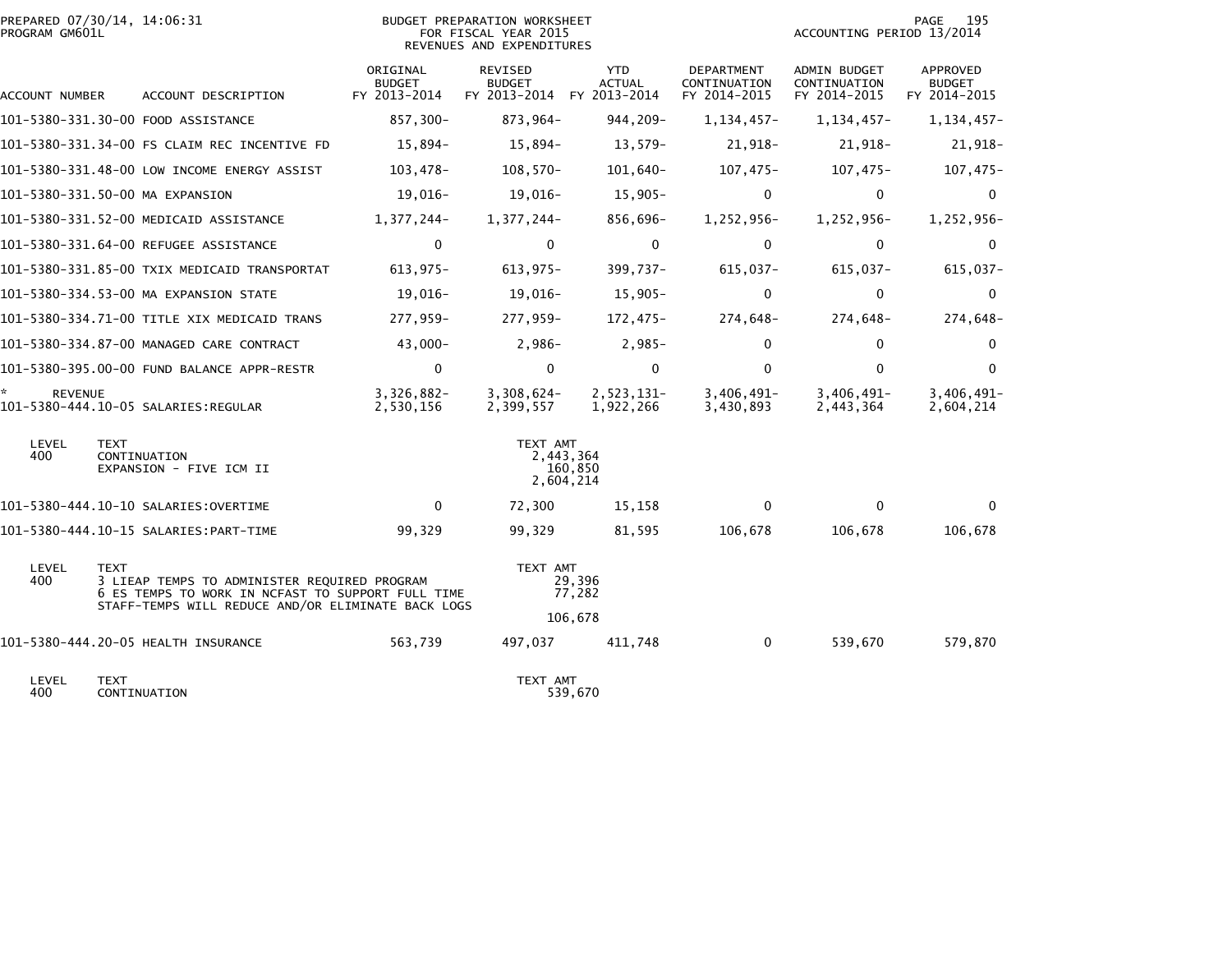| PROGRAM GM601L | PREPARED 07/30/14, 14:06:31                            |                                           | BUDGET PREPARATION WORKSHEET<br>FOR FISCAL YEAR 2015<br>REVENUES AND EXPENDITURES |                                             |                                            | ACCOUNTING PERIOD 13/2014                    | PAGE<br>196                               |
|----------------|--------------------------------------------------------|-------------------------------------------|-----------------------------------------------------------------------------------|---------------------------------------------|--------------------------------------------|----------------------------------------------|-------------------------------------------|
| ACCOUNT NUMBER | ACCOUNT DESCRIPTION                                    | ORIGINAL<br><b>BUDGET</b><br>FY 2013-2014 | REVISED<br><b>BUDGET</b><br>FY 2013-2014                                          | <b>YTD</b><br><b>ACTUAL</b><br>FY 2013-2014 | DEPARTMENT<br>CONTINUATION<br>FY 2014-2015 | ADMIN BUDGET<br>CONTINUATION<br>FY 2014-2015 | APPROVED<br><b>BUDGET</b><br>FY 2014-2015 |
|                | EXPANSION - FIVE ICM II                                |                                           |                                                                                   | 40,200<br>579,870                           |                                            |                                              |                                           |
|                | 101-5380-444.20-10 MEDICARE TAX                        | 38,127                                    | 34,717                                                                            | 27,316                                      | $\mathbf 0$                                | 36,976                                       | 39,308                                    |
| LEVEL<br>400   | <b>TEXT</b><br>CONTINUATION<br>EXPANSION - FIVE ICM II |                                           | TEXT AMT                                                                          | 36,976<br>2,332<br>39,308                   |                                            |                                              |                                           |
|                | 101-5380-444.20-15 RETIREMENT                          | 178,882                                   | 176,881                                                                           | 139,636                                     | 0                                          | 177,474                                      | 188,364                                   |
| LEVEL<br>400   | <b>TEXT</b><br>CONTINUATION<br>EXPANSION - FIVE ICM II |                                           | TEXT AMT                                                                          | 177,474<br>10,890<br>188,364                |                                            |                                              |                                           |
|                | 101-5380-444.20-20 SOCIAL SECURITY TAX                 | 163,028                                   | 149,274                                                                           | 116,973                                     | 0                                          | 158,103                                      | 168,076                                   |
| LEVEL<br>400   | <b>TEXT</b><br>CONTINUATION<br>EXPANSION - FIVE ICM II |                                           | TEXT AMT                                                                          | 158,103<br>9,973<br>168,076                 |                                            |                                              |                                           |
|                | 101-5380-444.20-30 401(K) CONTRIBUTIONS                | 77,885                                    | 73,037                                                                            | 55,960                                      | 0                                          | 75,307                                       | 80,133                                    |
| LEVEL<br>400   | <b>TEXT</b><br>CONTINUATION<br>EXPANSION - FIVE ICM II |                                           | TEXT AMT                                                                          | 75,307<br>4,826<br>80,133                   |                                            |                                              |                                           |
|                | 101-5380-444.33-00 OTHER PROFESSIONAL SRVCS            | 50,000                                    | 55,092                                                                            | 55,092                                      | 50,000                                     | 50,000                                       | 50,000                                    |
|                | 101-5380-444.33-20 FOOD STAMP ISSUANCE CONTR           | 50,000                                    | 50,000                                                                            | 30,247                                      | 50,000                                     | 50,000                                       | 50,000                                    |
|                | 101-5380-444.33-32 INCOME MAINTENANCE                  | $\Omega$                                  | $\mathbf{0}$                                                                      | 0                                           | $\Omega$                                   | $\Omega$                                     | 0                                         |
|                | 101-5380-444.58-10 TRAVEL:INCOME MAINTENANCE           | 9,500                                     | 8,000                                                                             | 5,146                                       | 9,500                                      | 9,500                                        | 9,500                                     |
|                | 101-5380-444.58-40 TRAVEL:VOLUNTEER-RELATIVE           | $\mathbf 0$                               | 0                                                                                 | $\mathbf{0}$                                | 0                                          | 0                                            | 0                                         |
|                |                                                        | 803,390                                   | 803,390                                                                           | 629,625                                     | 800,000                                    | 800,000                                      | 800,000                                   |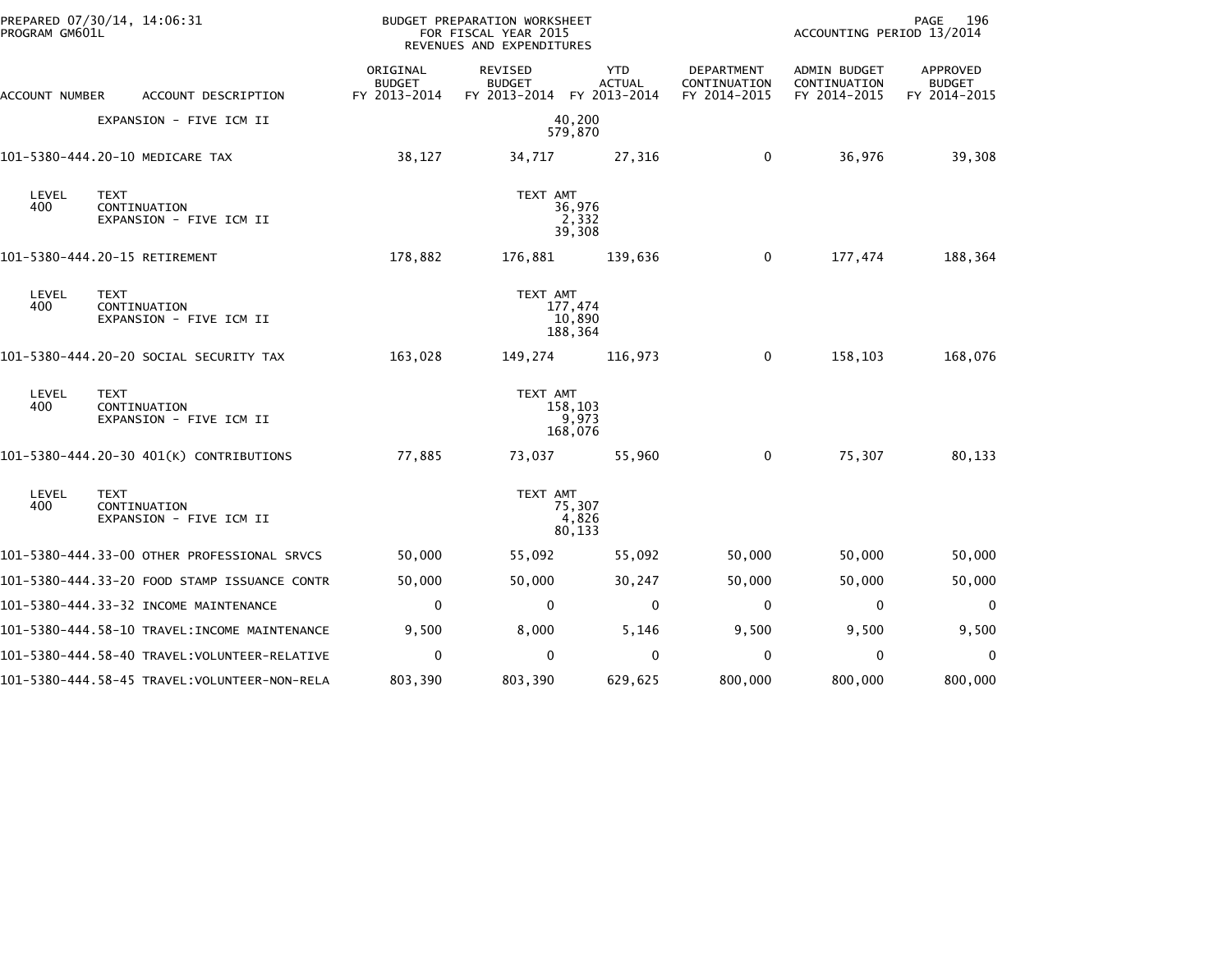| PREPARED 07/30/14, 14:06:31                  |                                           |                                          |                                       |                                                                                   |                                                     | 197<br>PAGE                               |
|----------------------------------------------|-------------------------------------------|------------------------------------------|---------------------------------------|-----------------------------------------------------------------------------------|-----------------------------------------------------|-------------------------------------------|
| ACCOUNT DESCRIPTION                          | ORIGINAL<br><b>BUDGET</b><br>FY 2013-2014 | REVISED<br><b>BUDGET</b><br>FY 2013-2014 | YTD.<br><b>ACTUAL</b><br>FY 2013-2014 | <b>DEPARTMENT</b><br>CONTINUATION<br>FY 2014-2015                                 | <b>ADMIN BUDGET</b><br>CONTINUATION<br>FY 2014-2015 | APPROVED<br><b>BUDGET</b><br>FY 2014-2015 |
| 101-5380-444.58-50 TRAVEL:VOLUNTEER-NR       | 4,000                                     | 7,500                                    | 5,601                                 | 7,500                                                                             | 7,500                                               | 7,500                                     |
| 101-5380-444.61-95 SUPPLIES:OTHER SMALL EQMT | 0                                         |                                          | $\bf{0}$                              | 0                                                                                 | 0                                                   | $\mathbf{0}$                              |
| 101-5380-444.76-20 F/A:DP EQUIPMENT          | $\mathbf{0}$                              |                                          | $\Omega$                              | 0                                                                                 | $\Omega$                                            | $\mathbf{0}$                              |
|                                              | $\Omega$                                  | $\Omega$                                 | $\mathbf{0}$                          | $\Omega$                                                                          | $\Omega$                                            | $\mathbf{0}$                              |
| 101-5380-444.90-11 BANK FEES:FOOD STAMP      | 0                                         |                                          | $\bf{0}$                              | 0                                                                                 | 0                                                   | $\Omega$                                  |
| 101-5380-444.90-12 BANK FEES:MEDICAID        | $\Omega$                                  |                                          | $\Omega$                              | $\Omega$                                                                          | 0                                                   | $\bf{0}$                                  |
| 101-5380-444.90-13 BANK FEES:SPECIAL ASSIST  | $\Omega$                                  | $\Omega$                                 | $\Omega$                              | $\Omega$                                                                          | $\Omega$                                            | $\mathbf{0}$                              |
| 101-5380-444.90-19 BANK FEES:INCOME MAINTENA | 6,000                                     | 6,000                                    | 1,784                                 | 6,000                                                                             | 6,000                                               | 6,000                                     |
|                                              | 4,574,036                                 | 4,432,114                                | 3,498,147                             | 4,460,571                                                                         | 4,460,572                                           | 4,689,643                                 |
| PUBLIC ASSISTANCE ADMIN                      | 1,247,154                                 | 1,123,490                                | 975,016                               | 1,054,080                                                                         | 1,054,081                                           | 1,283,152                                 |
|                                              |                                           |                                          |                                       | BUDGET PREPARATION WORKSHEET<br>FOR FISCAL YEAR 2015<br>REVENUES AND EXPENDITURES |                                                     | ACCOUNTING PERIOD 13/2014                 |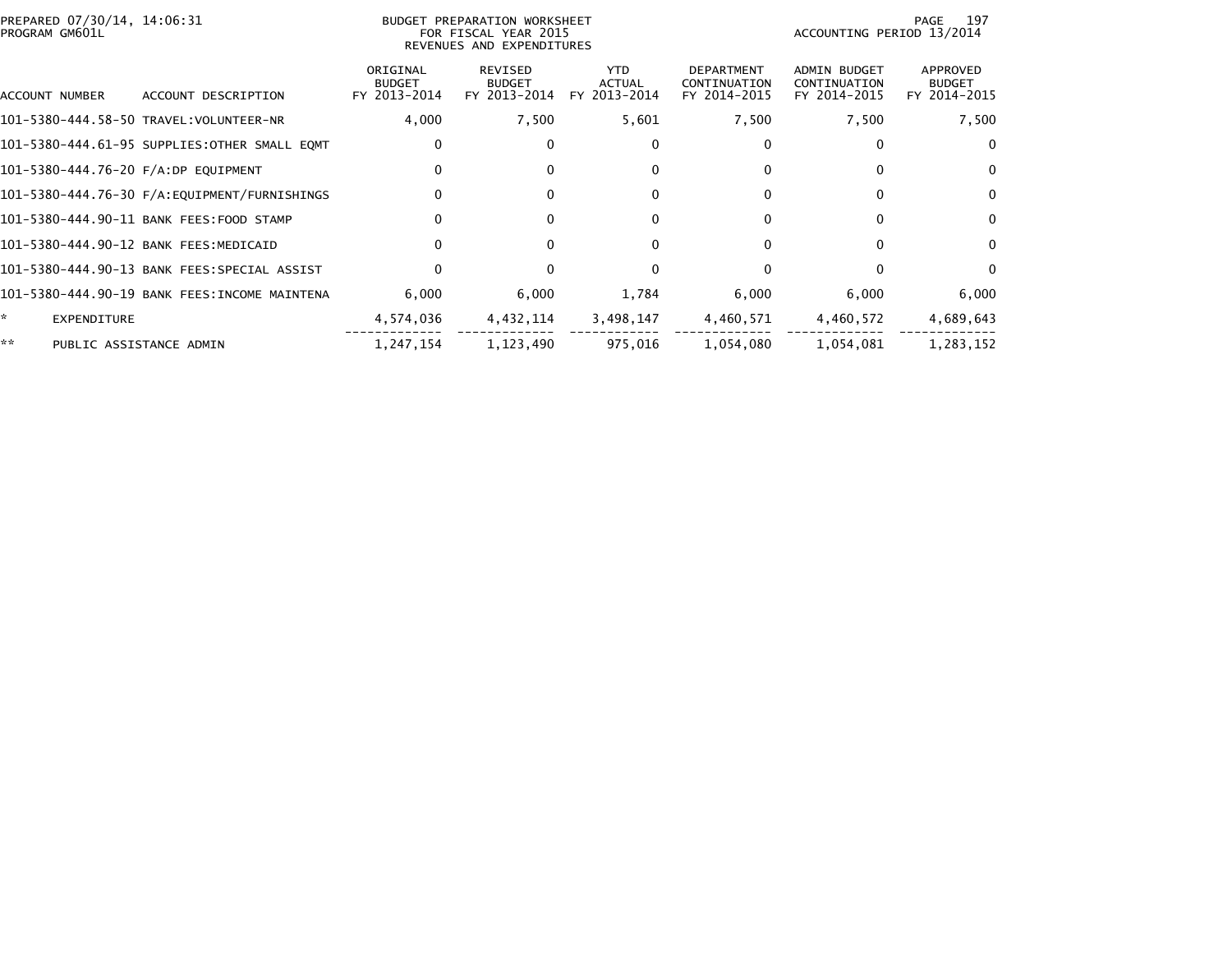| PREPARED 07/30/14, 14:06:31<br>PROGRAM GM601L               |                                             | BUDGET PREPARATION WORKSHEET<br>FOR FISCAL YEAR 2015<br>REVENUES AND EXPENDITURES |                                          |                                             |                                                   | 198<br>PAGE<br>ACCOUNTING PERIOD 13/2014            |                                           |  |
|-------------------------------------------------------------|---------------------------------------------|-----------------------------------------------------------------------------------|------------------------------------------|---------------------------------------------|---------------------------------------------------|-----------------------------------------------------|-------------------------------------------|--|
| ACCOUNT NUMBER                                              | ACCOUNT DESCRIPTION                         | ORIGINAL<br>BUDGET<br>FY 2013-2014                                                | REVISED<br><b>BUDGET</b><br>FY 2013-2014 | <b>YTD</b><br><b>ACTUAL</b><br>FY 2013-2014 | <b>DEPARTMENT</b><br>CONTINUATION<br>FY 2014-2015 | <b>ADMIN BUDGET</b><br>CONTINUATION<br>FY 2014-2015 | APPROVED<br><b>BUDGET</b><br>FY 2014-2015 |  |
|                                                             | 101-5381-331.54-00 MEDICAID CASE MANAGEMENT | $40,000 -$                                                                        | $40,000 -$                               | 43,658-                                     | $40,000 -$                                        | $40,000 -$                                          | $40,000 -$                                |  |
| ×.<br><b>REVENUE</b><br>101-5381-444.10-05 SALARIES:REGULAR |                                             | $40,000 -$<br>46,528                                                              | $40,000 -$<br>56,528                     | 43,658-<br>42,904                           | $40,000 -$                                        | $40,000 -$                                          | $40,000 -$                                |  |
| 101-5381-444.20-05 HEALTH INSURANCE                         |                                             | 9,947                                                                             | 11,447                                   | 8,706                                       |                                                   | $\Omega$                                            | $\mathbf{0}$                              |  |
| 101-5381-444.20-10 MEDICARE TAX                             |                                             | 675                                                                               | 775                                      | 581                                         | 0                                                 | $\Omega$                                            | 0                                         |  |
| 101-5381-444.20-15 RETIREMENT                               |                                             | 3,290                                                                             | 3,840                                    | 2,971                                       | $\Omega$                                          | $\Omega$                                            | 0                                         |  |
|                                                             | 101–5381–444.20–20 SOCIAL SECURITY TAX      | 2,885                                                                             | 3,235                                    | 2,487                                       | 0                                                 | 0                                                   | 0                                         |  |
|                                                             | 101-5381-444.20-30 401(K) CONTRIBUTIONS     | 1,374                                                                             | 1,724                                    | 1,193                                       | 0                                                 | 0                                                   | 0                                         |  |
| ÷.<br><b>EXPENDITURE</b>                                    |                                             | 64,699                                                                            | 77,549                                   | 58,842                                      |                                                   | 0                                                   | $\mathbf{0}$                              |  |
| **                                                          | MEDICAID CASE MANAGEMENT                    | 24,699                                                                            | 37,549                                   | 15,184                                      | $40,000 -$                                        | $40,000 -$                                          | $40,000 -$                                |  |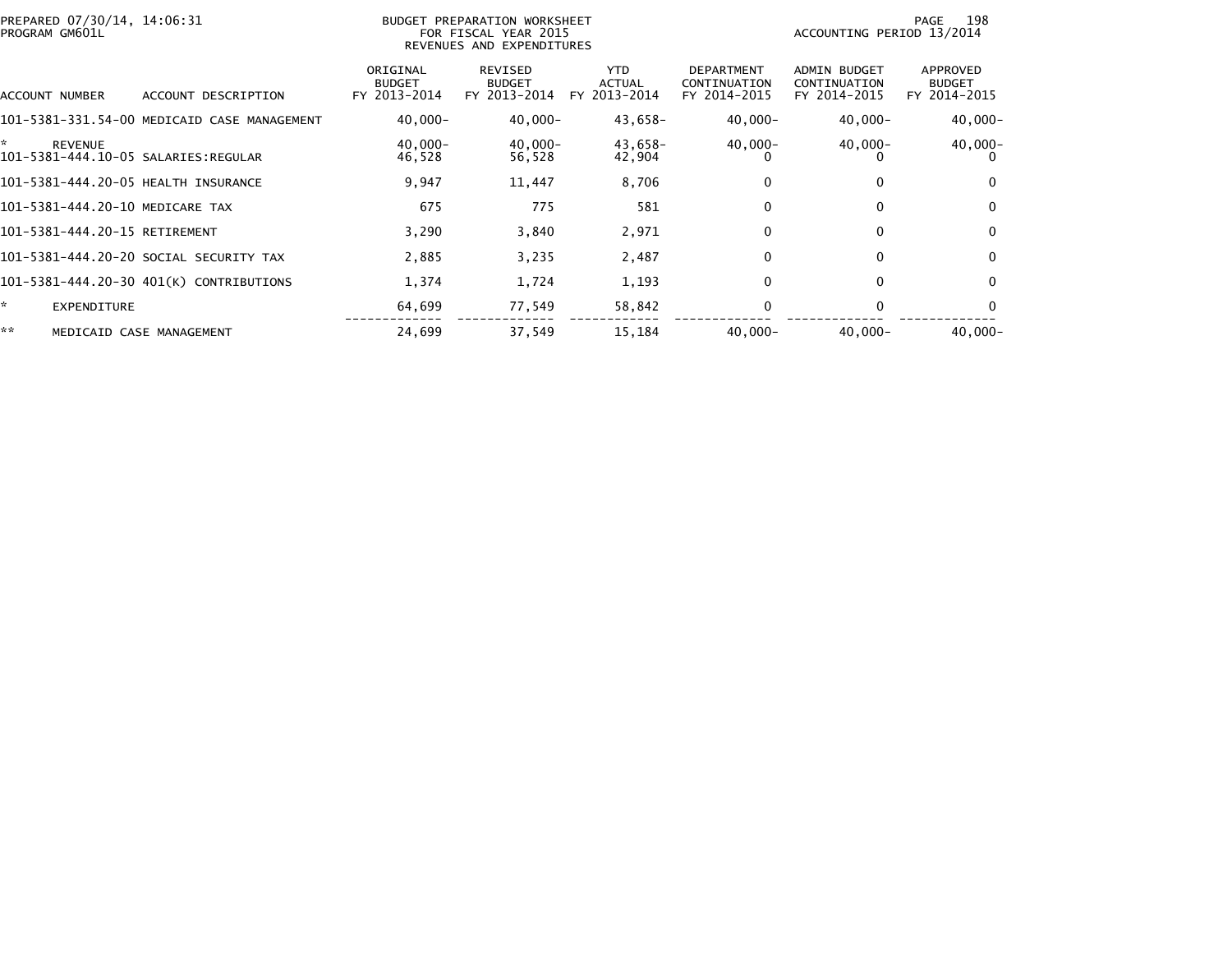| PREPARED 07/30/14, 14:06:31<br>PROGRAM GM601L |                                       | <b>BUDGET</b>                             | PREPARATION WORKSHEET<br>FOR FISCAL YEAR 2015<br>REVENUES AND EXPENDITURES |                                |                                            |                                              | 199<br>PAGE<br>ACCOUNTING PERIOD 13/2014  |  |  |
|-----------------------------------------------|---------------------------------------|-------------------------------------------|----------------------------------------------------------------------------|--------------------------------|--------------------------------------------|----------------------------------------------|-------------------------------------------|--|--|
| <b>ACCOUNT NUMBER</b>                         | ACCOUNT DESCRIPTION                   | ORIGINAL<br><b>BUDGET</b><br>FY 2013-2014 | <b>REVISED</b><br><b>BUDGET</b><br>FY 2013-2014                            | YTD.<br>ACTUAL<br>FY 2013-2014 | DEPARTMENT<br>CONTINUATION<br>FY 2014-2015 | ADMIN BUDGET<br>CONTINUATION<br>FY 2014-2015 | APPROVED<br><b>BUDGET</b><br>FY 2014-2015 |  |  |
|                                               | 101-5382-341.20-00 RRMC REIMBURSEMENT |                                           |                                                                            |                                |                                            |                                              | 0.                                        |  |  |
| *.<br><b>REVENUE</b>                          |                                       |                                           |                                                                            |                                |                                            |                                              | 0                                         |  |  |
| **<br>MEDICAID - RRMC                         |                                       |                                           |                                                                            |                                |                                            |                                              | 0                                         |  |  |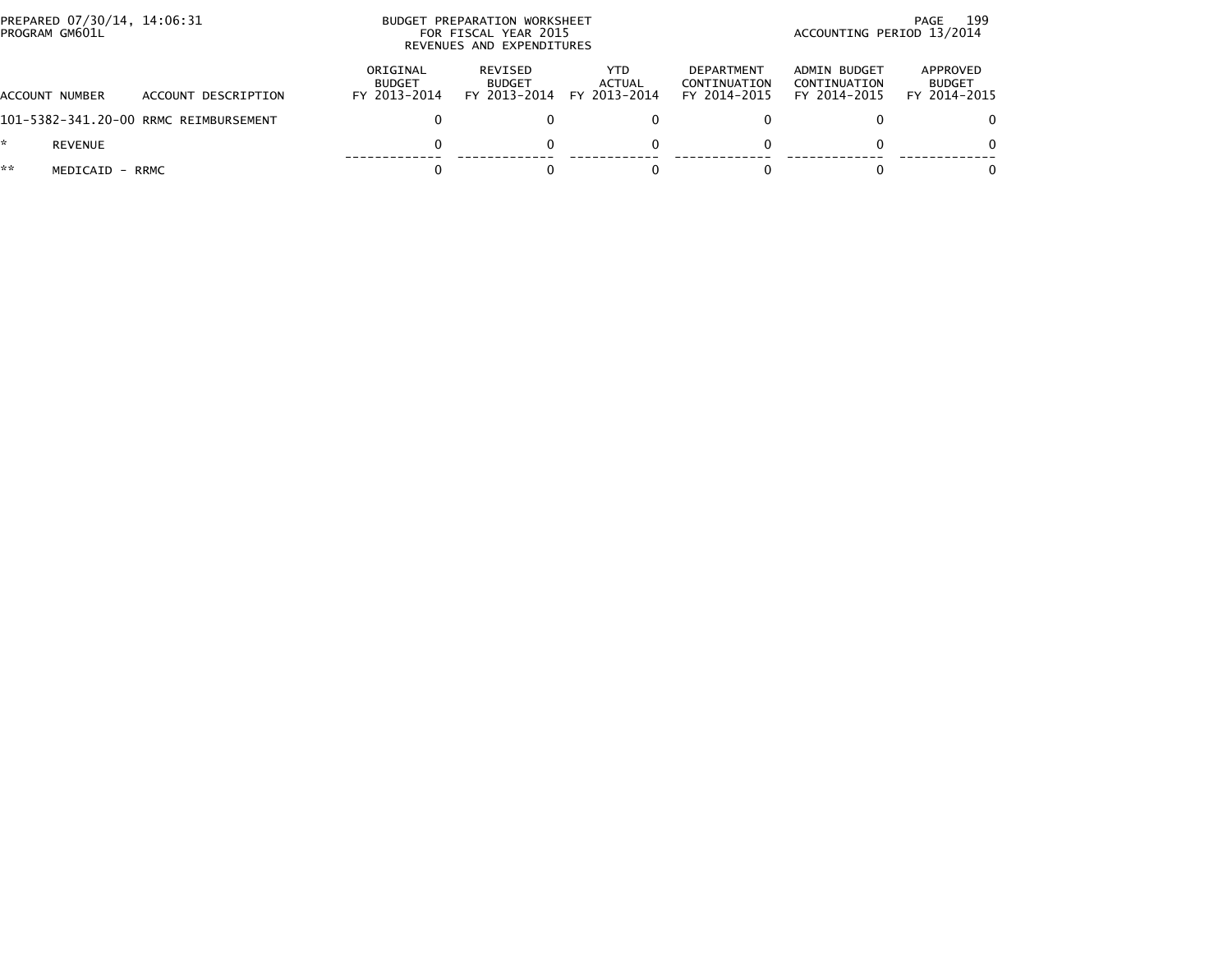| PREPARED 07/30/14, 14:06:31<br>PROGRAM GM601L |                                              |                                           | <b>BUDGET PREPARATION WORKSHEET</b><br>FOR FISCAL YEAR 2015<br>REVENUES AND EXPENDITURES |                                             |                                            | ACCOUNTING PERIOD 13/2014                           | 200<br>PAGE                                      |
|-----------------------------------------------|----------------------------------------------|-------------------------------------------|------------------------------------------------------------------------------------------|---------------------------------------------|--------------------------------------------|-----------------------------------------------------|--------------------------------------------------|
| ACCOUNT NUMBER                                | ACCOUNT DESCRIPTION                          | ORIGINAL<br><b>BUDGET</b><br>FY 2013-2014 | <b>REVISED</b><br><b>BUDGET</b><br>FY 2013-2014                                          | <b>YTD</b><br><b>ACTUAL</b><br>FY 2013-2014 | DEPARTMENT<br>CONTINUATION<br>FY 2014-2015 | <b>ADMIN BUDGET</b><br>CONTINUATION<br>FY 2014-2015 | <b>APPROVED</b><br><b>BUDGET</b><br>FY 2014-2015 |
|                                               |                                              | 0                                         | 0                                                                                        | $\Omega$                                    | 0                                          | $\mathbf{0}$                                        | 0                                                |
|                                               | 101-5383-331.75-20 TANF DOMESTIC VIOLENCE    | $\Omega$                                  | 0                                                                                        | $\Omega$                                    | $\Omega$                                   | $\mathbf{0}$                                        | $\Omega$                                         |
|                                               | 101-5383-331.75-30 TANF CPS/FC/ADOPTION      | 345,097-                                  | 229,784-                                                                                 | 229,784-                                    | $225,540-$                                 | $225,540-$                                          | 225,540-                                         |
|                                               | 101-5383-331.93-00 WORK FIRST INCENTIVES     | $5,000 -$                                 | $5,000 -$                                                                                | $5,045-$                                    | $5,000 -$                                  | $5,000 -$                                           | $5,000 -$                                        |
|                                               | 101-5383-331.94-00 WORK FIRST SERVICES-FED   | 649,674-                                  | 688,583-                                                                                 | 629,371-                                    | 688,583-                                   | 688,583-                                            | 688,583-                                         |
| <b>REVENUE</b>                                |                                              | 999.771-<br>1,661,167                     | $923, 367 -$<br>1,611,220                                                                | 864,200-<br>1,278,497                       | $919, 123 -$                               | $919, 123 -$                                        | $919, 123 -$                                     |
|                                               |                                              | $\mathbf{0}$                              | $\mathbf{0}$                                                                             | 0                                           | 0                                          | 0                                                   |                                                  |
|                                               |                                              | $\Omega$                                  | 0                                                                                        | $\Omega$                                    | 0                                          | 0                                                   | 0                                                |
| 101-5383-444.20-05 HEALTH INSURANCE           |                                              | 355,700                                   | 330,883                                                                                  | 260,162                                     | 0                                          | 0                                                   | 0                                                |
| 101-5383-444.20-10 MEDICARE TAX               |                                              | 24,087                                    | 23,450                                                                                   | 17,315                                      | 0                                          | 0                                                   | 0                                                |
| 101-5383-444.20-15 RETIREMENT                 |                                              | 117,445                                   | 114,484                                                                                  | 88,477                                      | $\Omega$                                   | $\Omega$                                            | $\mathbf{0}$                                     |
|                                               | 101-5383-444.20-20 SOCIAL SECURITY TAX       | 102,992                                   | 97,988                                                                                   | 74,139                                      | $\Omega$                                   | 0                                                   | $\mathbf{0}$                                     |
|                                               | 101-5383-444.20-30 401(K) CONTRIBUTIONS      | 49,061                                    | 47,743                                                                                   | 35,474                                      | 0                                          | 0                                                   | 0                                                |
|                                               | 101-5383-444.33-00 OTHER PROFESSIONAL SRVCS  | 0                                         | $\mathbf{0}$                                                                             | $\Omega$                                    | $\Omega$                                   | 0                                                   | $\mathbf{0}$                                     |
|                                               | 101-5383-444.33-17 CONTRACTED SERVICES       | $\mathbf{0}$                              | $\mathbf{0}$                                                                             | 0                                           | $\Omega$                                   | 0                                                   | $\mathbf{0}$                                     |
|                                               |                                              | 52,000                                    | 52,000                                                                                   | 15,905                                      | 52,000                                     | 0                                                   | <sup>0</sup>                                     |
|                                               | 101-5383-444.58-91 TRAVEL:WORK FIRST         | $\Omega$                                  | $\mathbf{0}$                                                                             | $\Omega$                                    | 0                                          | 52,000                                              | 52,000                                           |
|                                               | 101-5383-444.59-25 TRAINING:FOSTER PARENTS   | 300                                       | 300                                                                                      | 0                                           | 300                                        | 300                                                 | 300                                              |
|                                               | 101–5383–444.59–30 TRAINING:SKILL-WORK FIRST | 1,000                                     | 1,000                                                                                    | 0                                           | 1,000                                      | 1,000                                               | 1,000                                            |
|                                               | 101–5383–444.83–31 FUNTIONAL ASSESS – WF     | 0                                         | 0                                                                                        | $\Omega$                                    | 0                                          | 0                                                   | $\mathbf{0}$                                     |
| 101-5383-444.83-40 JOB SEARCH                 |                                              | 1,000                                     | 1,000                                                                                    | 0                                           | 1,000                                      | 1,000                                               | 1,000                                            |
|                                               | 101–5383–444.83–45 PARTICIPANT ASSISTANCE    | 6,000                                     | 6,000                                                                                    | 1,897                                       | 6,000                                      | 6,000                                               | 6,000                                            |
|                                               | 101-5383-444.90-14 BANK FEES:WORK FIRST      | $\mathbf 0$                               | $\mathbf{0}$                                                                             | $\Omega$                                    | $\Omega$                                   | 0                                                   | 0                                                |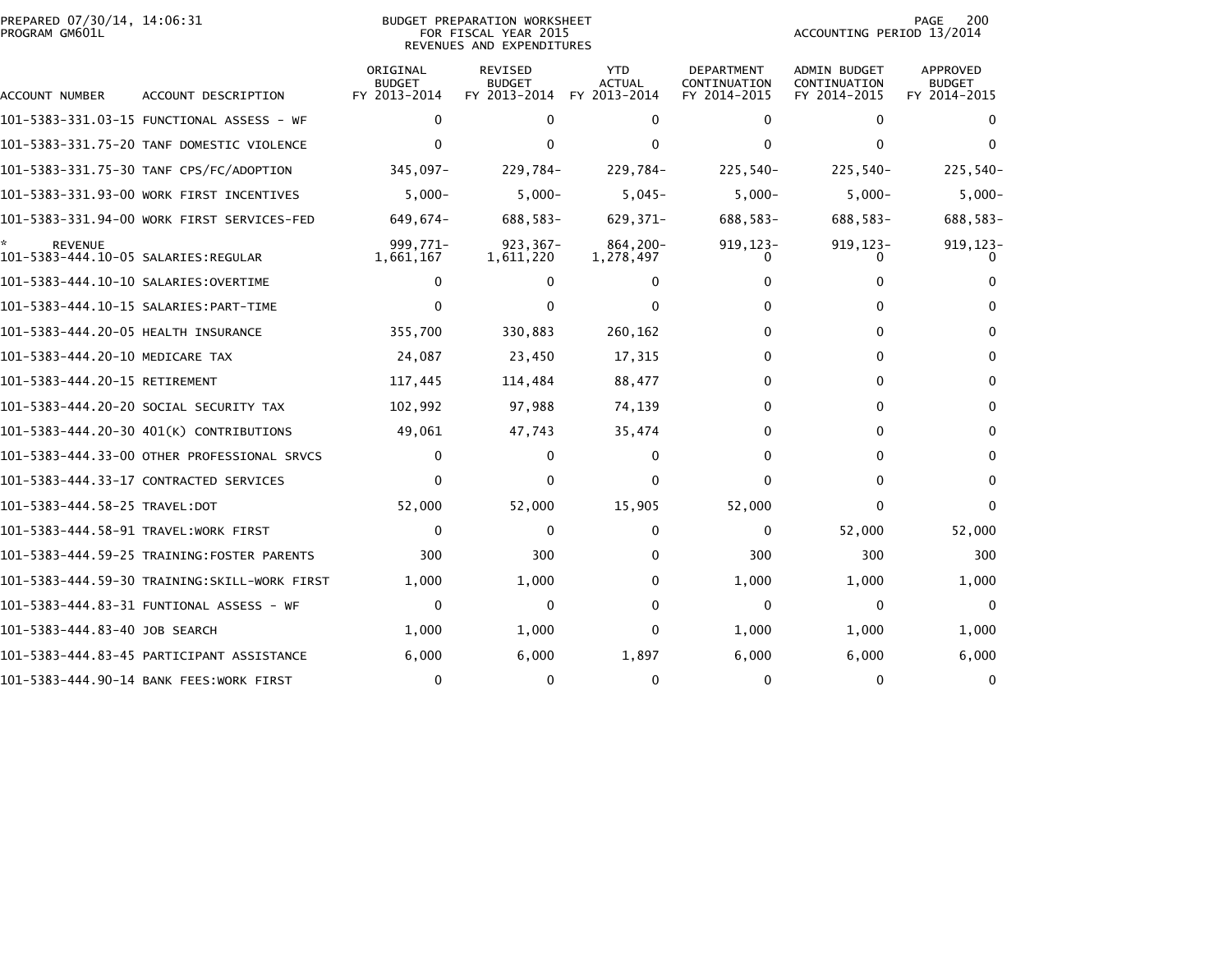| PREPARED 07/30/14, 14:06:31<br>PROGRAM GM601L |                        |                     | BUDGET PREPARATION WORKSHEET<br>FOR FISCAL YEAR 2015<br>REVENUES AND EXPENDITURES | -201<br>PAGE<br>ACCOUNTING PERIOD 13/2014 |                                             |                                                   |                                              |                                           |
|-----------------------------------------------|------------------------|---------------------|-----------------------------------------------------------------------------------|-------------------------------------------|---------------------------------------------|---------------------------------------------------|----------------------------------------------|-------------------------------------------|
|                                               | ACCOUNT NUMBER         | ACCOUNT DESCRIPTION | ORIGINAL<br><b>BUDGET</b><br>FY 2013-2014                                         | REVISED<br><b>BUDGET</b>                  | YTD.<br>ACTUAL<br>FY 2013-2014 FY 2013-2014 | <b>DEPARTMENT</b><br>CONTINUATION<br>FY 2014-2015 | ADMIN BUDGET<br>CONTINUATION<br>FY 2014-2015 | APPROVED<br><b>BUDGET</b><br>FY 2014-2015 |
|                                               | EXPENDITURE            |                     | 2.370.752                                                                         | 2.286.068                                 | 1,771,866                                   | 60.300                                            | 60.300                                       | 60,300                                    |
| **                                            | WORK FIRST BLOCK GRANT |                     | 1.370.981                                                                         | 1,362,701                                 | 907.666                                     | 858.823-                                          | 858,823-                                     | 858.823-                                  |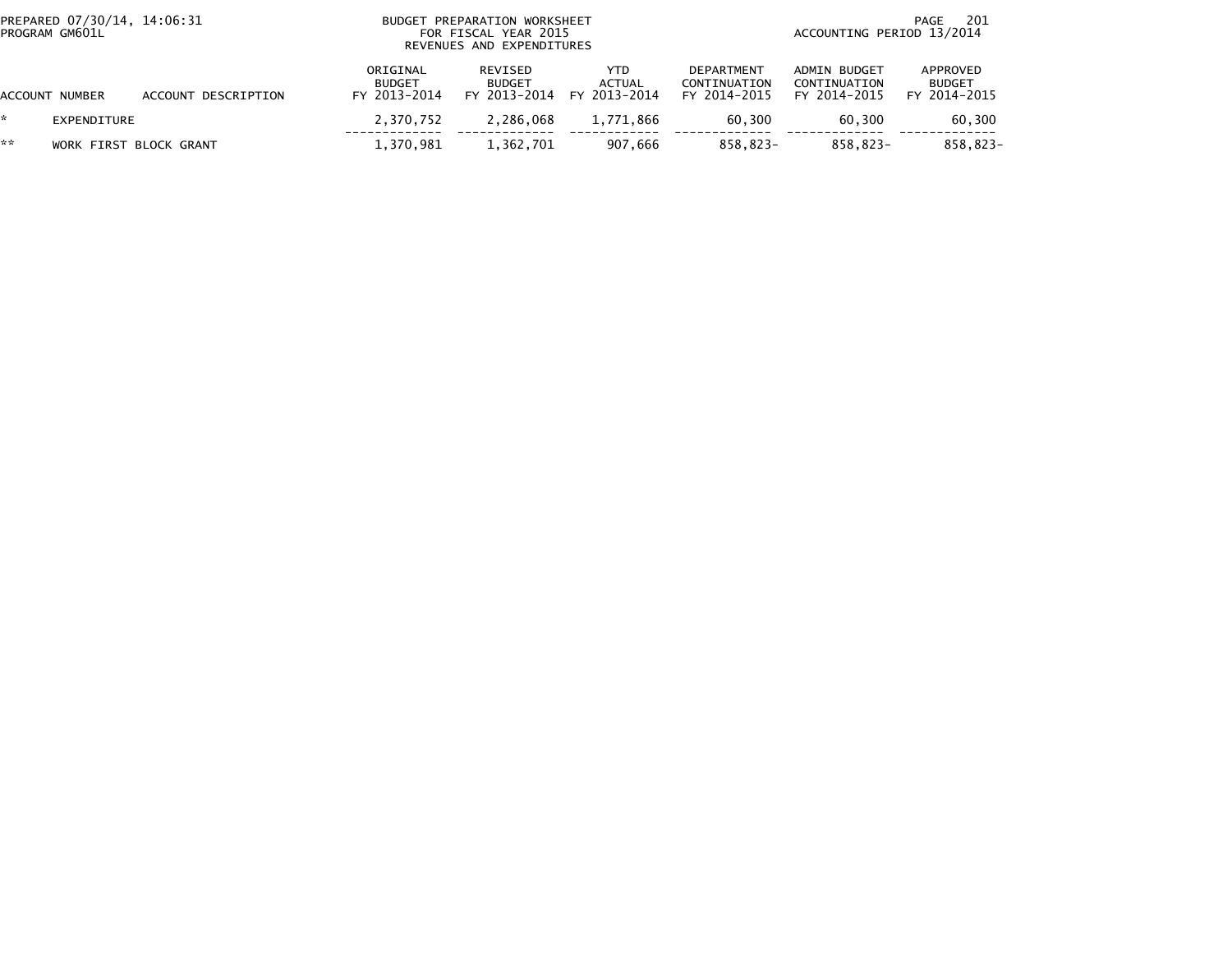| PREPARED 07/30/14, 14:06:31<br>PROGRAM GM601L               |                                           | BUDGET PREPARATION WORKSHEET<br>FOR FISCAL YEAR 2015<br>REVENUES AND EXPENDITURES |                                             |                                                   |                                              | 202<br>PAGE<br>ACCOUNTING PERIOD 13/2014  |  |  |
|-------------------------------------------------------------|-------------------------------------------|-----------------------------------------------------------------------------------|---------------------------------------------|---------------------------------------------------|----------------------------------------------|-------------------------------------------|--|--|
| ACCOUNT DESCRIPTION<br>ACCOUNT NUMBER                       | ORIGINAL<br><b>BUDGET</b><br>FY 2013-2014 | REVISED<br><b>BUDGET</b><br>FY 2013-2014                                          | <b>YTD</b><br><b>ACTUAL</b><br>FY 2013-2014 | <b>DEPARTMENT</b><br>CONTINUATION<br>FY 2014-2015 | ADMIN BUDGET<br>CONTINUATION<br>FY 2014-2015 | APPROVED<br><b>BUDGET</b><br>FY 2014-2015 |  |  |
| 101-5384-331.72-10 TANF TO SSBG                             |                                           | $\Omega$                                                                          | $\Omega$                                    |                                                   |                                              | $\Omega$                                  |  |  |
| 101-5384-331.79-00 CPS EXPANSION                            | 48,099-                                   | 48,099-                                                                           | $83,424-$                                   | 83,424-                                           | 83,424-                                      | $83,424-$                                 |  |  |
| 101-5384-334.79-00 CPS EXPANSION                            | 0                                         | $\Omega$                                                                          | $\Omega$                                    |                                                   | 0                                            | $\Omega$                                  |  |  |
| ÷.<br><b>REVENUE</b><br>101-5384-444.10-05 SALARIES:REGULAR | 48.099-<br>61,916                         | 48,099-<br>49,066                                                                 | 83,424-<br>47,415                           | 83,424-                                           | $83,424-$                                    | 83,424-                                   |  |  |
| 101-5384-444.20-05 HEALTH INSURANCE                         | 13,237                                    | 10,737                                                                            | 10,247                                      |                                                   | 0                                            | 0                                         |  |  |
| 101-5384-444.20-10 MEDICARE TAX                             | 898                                       | 698                                                                               | 637                                         |                                                   | $\Omega$                                     | $\Omega$                                  |  |  |
| 101-5384-444.20-15 RETIREMENT                               | 4,377                                     | 4,377                                                                             | 3,310                                       |                                                   | $\Omega$                                     | $\mathbf 0$                               |  |  |
| 101-5384-444.20-20 SOCIAL SECURITY TAX                      | 3,839                                     | 2,839                                                                             | 2,739                                       | 0                                                 | $\Omega$                                     | $\Omega$                                  |  |  |
| 101-5384-444.20-30 401(K) CONTRIBUTIONS                     | 1,829                                     | 1,829                                                                             | 1,375                                       |                                                   | 0                                            | $\Omega$                                  |  |  |
| *<br>EXPENDITURE                                            | 86,096                                    | 69,546                                                                            | 65,723                                      |                                                   | $\Omega$                                     |                                           |  |  |
| **<br>CHILD WELFARE - STATE                                 | 37,997                                    | 21,447                                                                            | 17,701-                                     | $83,424-$                                         | 83,424-                                      | $83,424-$                                 |  |  |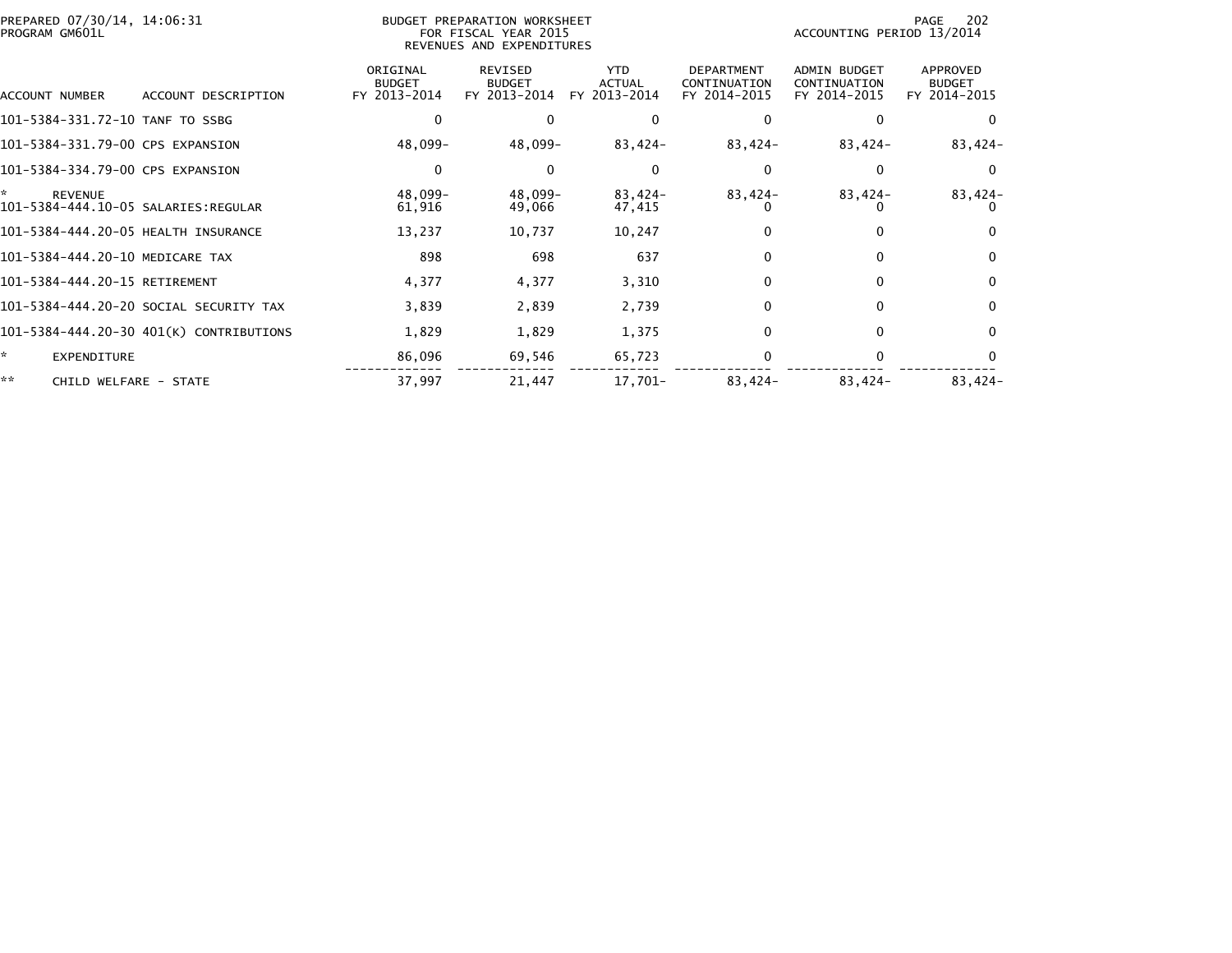| PREPARED 07/30/14, 14:06:31<br>PROGRAM GM601L |                                          |                                           | <b>BUDGET PREPARATION WORKSHEET</b><br>FOR FISCAL YEAR 2015<br>REVENUES AND EXPENDITURES |                                      |                                                   | ACCOUNTING PERIOD 13/2014                    | 203<br>PAGE                               |
|-----------------------------------------------|------------------------------------------|-------------------------------------------|------------------------------------------------------------------------------------------|--------------------------------------|---------------------------------------------------|----------------------------------------------|-------------------------------------------|
| ACCOUNT NUMBER                                | ACCOUNT DESCRIPTION                      | ORIGINAL<br><b>BUDGET</b><br>FY 2013-2014 | REVISED<br><b>BUDGET</b><br>FY 2013-2014                                                 | <b>YTD</b><br>ACTUAL<br>FY 2013-2014 | <b>DEPARTMENT</b><br>CONTINUATION<br>FY 2014-2015 | ADMIN BUDGET<br>CONTINUATION<br>FY 2014-2015 | APPROVED<br><b>BUDGET</b><br>FY 2014-2015 |
|                                               | 101-5385-334.22-00 CHILD PROT SERV-STATE | 130,602-                                  | $65,602 -$                                                                               | 55,246-                              | 130,602-                                          | $130,602 -$                                  | $130,602 -$                               |
| *<br><b>REVENUE</b>                           |                                          | 130,602-<br>61,193                        | 65,602-<br>61,193                                                                        | 55,246-<br>41,742                    | 130,602-                                          | 130,602-                                     | $130,602 -$                               |
|                                               |                                          | $\mathbf 0$                               | $\mathbf{0}$                                                                             | 0                                    |                                                   | 0                                            | $\mathbf{0}$                              |
| 101-5385-444.20-05 HEALTH INSURANCE           |                                          | 13,083                                    | 13,083                                                                                   | 8,535                                |                                                   | $\mathbf{0}$                                 | $\mathbf{0}$                              |
| 101-5385-444.20-10 MEDICARE TAX               |                                          | 887                                       | 887                                                                                      | 565                                  | $\Omega$                                          | $\mathbf{0}$                                 | $\mathbf{0}$                              |
| 101-5385-444.20-15 RETIREMENT                 |                                          | 4,326                                     | 4,326                                                                                    | 2,888                                | 0                                                 | 0                                            | $\mathbf 0$                               |
|                                               | 101-5385-444.20-20 SOCIAL SECURITY TAX   | 3,794                                     | 3,794                                                                                    | 2,419                                | 0                                                 | $\mathbf{0}$                                 | $\mathbf{0}$                              |
|                                               | 101-5385-444.20-30 401(K) CONTRIBUTIONS  | 1,807                                     | 1,807                                                                                    | 1,159                                | $\Omega$                                          | $\mathbf{0}$                                 | $\mathbf{0}$                              |
| ŵ.<br><b>EXPENDITURE</b>                      |                                          | 85,090                                    | 85,090                                                                                   | 57,308                               |                                                   | 0                                            | $\mathbf{0}$                              |
| **                                            | CHILD PROTECTIVE SERVICES                | $45,512-$                                 | 19,488                                                                                   | 2,062                                | $130,602 -$                                       | $130,602 -$                                  | $130,602 -$                               |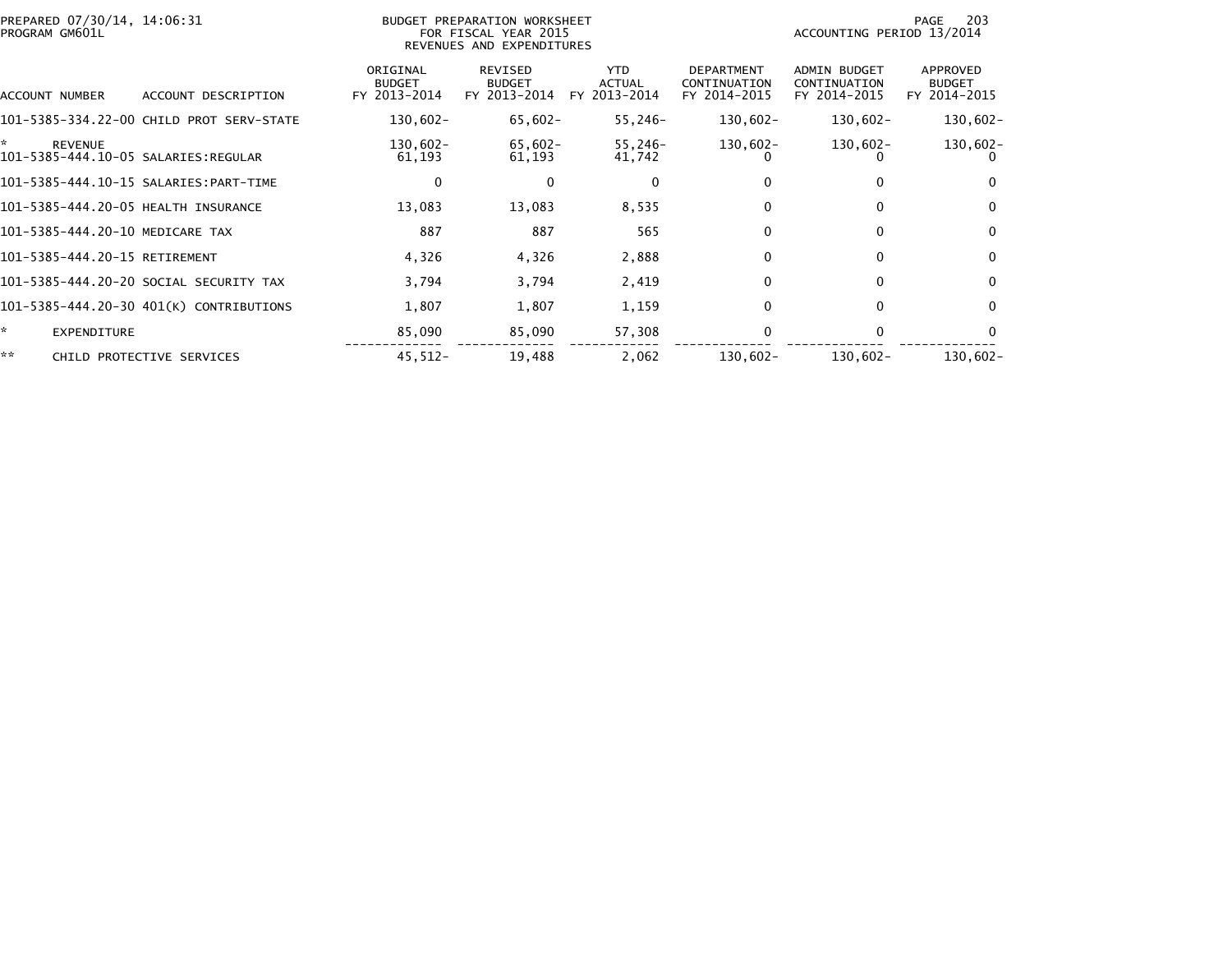|                | PREPARED 07/30/14, 14:06:31 |  |
|----------------|-----------------------------|--|
| PROGRAM GM601L |                             |  |

## PREPARED 07/30/14, 14:06:31 BUDGET PREPARATION WORKSHEET PAGE 204PROGRAM GM601L FOR FISCAL YEAR 2015 ACCOUNTING PERIOD 13/2014 REVENUES AND EXPENDITURES

PAGE 204<br>ACCOUNTING PERIOD 13/2014

| ACCOUNT NUMBER                       | ACCOUNT DESCRIPTION                          | ORIGINAL<br><b>BUDGET</b><br>FY 2013-2014 | <b>REVISED</b><br><b>BUDGET</b><br>FY 2013-2014 | <b>YTD</b><br>ACTUAL<br>FY 2013-2014 | <b>DEPARTMENT</b><br>CONTINUATION<br>FY 2014-2015 | <b>ADMIN BUDGET</b><br>CONTINUATION<br>FY 2014-2015 | <b>APPROVED</b><br><b>BUDGET</b><br>FY 2014-2015 |
|--------------------------------------|----------------------------------------------|-------------------------------------------|-------------------------------------------------|--------------------------------------|---------------------------------------------------|-----------------------------------------------------|--------------------------------------------------|
| 101–5395–365.11–01 ALTRUSA DONATIONS |                                              | $\mathbf 0$                               | $\mathbf{0}$                                    | $\Omega$                             | $\Omega$                                          | $\mathbf{0}$                                        | $\Omega$                                         |
| 101-5395-365.11-03 1 CHURCH 1 CHILD  |                                              | $5,000 -$                                 | $15,513-$                                       | 17,891-                              | $5,000 -$                                         | $5,000 -$                                           | $5,000 -$                                        |
|                                      | 101-5395-365.11-04 FOSTER PARENTS ASSOCIATIO | $\Omega$                                  | 0                                               | 0                                    | 0                                                 | $\Omega$                                            |                                                  |
|                                      | 101-5395-365.14-00 ADULT SVCS DONATIONS      | 0                                         | 0                                               | <sup>0</sup>                         | 0                                                 | 0                                                   |                                                  |
| 101-5395-365.19-00 BLIND FUND        |                                              | $\Omega$                                  | 0                                               | 0                                    | 0                                                 | 0                                                   | 0                                                |
|                                      | 101-5395-365.28-00 CHRISTMAS HAPPINESS DONAT | $70,000 -$                                | $70,000 -$                                      | $750-$                               | 0                                                 | 0                                                   |                                                  |
|                                      | 101-5395-365.38-00 DONATIONS-INCOME MAINTENA | $\mathbf{0}$                              | $450 -$                                         | $500 -$                              | 0                                                 | 0                                                   | 0                                                |
| 101-5395-365.55-00 MISC DONATIONS    |                                              | 0                                         | $\Omega$                                        | $\Omega$                             | 0                                                 | 0                                                   |                                                  |
|                                      | 101-5395-389.17-00 DSS: STAFF DEVELOPMENT    | $\Omega$                                  | 0                                               | <sup>0</sup>                         | 0                                                 | 0                                                   | 0                                                |
|                                      | 101-5395-395.00-00 FUND BALANCE APPR-RESTR   | $\Omega$                                  | $4,809-$                                        | O                                    | 0                                                 | 0                                                   | 0                                                |
|                                      | 101-5395-395.10-00 FUND BALANCE APPR-UNREST  | 0                                         | $\Omega$                                        | $\Omega$                             | 0                                                 | 0                                                   | $\Omega$                                         |
| <b>REVENUE</b>                       | 101-5395-444.83-01 CHRISTMAS PARTY FOR FC    | $75,000 -$<br>500                         | $90,772 -$<br>500                               | 19,141-<br>500                       | $5,000 -$<br>500                                  | $5,000 -$<br>500                                    | $5,000 -$<br>500                                 |
|                                      |                                              | 5,000                                     | 17,196                                          | 17,027                               | 5,000                                             | 5,000                                               | 5,000                                            |
|                                      | 101-5395-444.83-03 ALTRUSA CLUB - CHILDREN   | 0                                         | 6                                               | 6                                    | 0                                                 | 0                                                   |                                                  |
|                                      | 101-5395-444.83-07 ADULT SVCS DONATIONS      | 0                                         | 1,193                                           | 0                                    | 0                                                 | ∩                                                   |                                                  |
|                                      | 101–5395–444.83–22 DRUG SCREENING–CHILD SVS  | 35,000                                    | 35,000                                          | 20,599                               | 26,400                                            | 26,400                                              | 26,400                                           |
|                                      | 101-5395-444.83-23 FOSTER PARENTS ASSOCIATIO | 0                                         | $\mathbf{0}$                                    | $\Omega$                             | 0                                                 | 0                                                   |                                                  |
|                                      | 101-5395-444.83-49 DSS: STAFF DEVLOPMENT     | 0                                         | 550                                             | 550                                  | O.                                                | 0                                                   |                                                  |
|                                      | 101-5395-444.83-88 DONATION EXP-INCOME MAINT | 0                                         | 657                                             | 475                                  | 0                                                 |                                                     |                                                  |
|                                      | 101-5395-444.83-90 BLIND FUND EXPENSES       | $\Omega$                                  | $\Omega$                                        | $\Omega$                             | 0                                                 | 0                                                   | 0                                                |
|                                      | 101-5395-444.83-91 CHRISTMAS HAPPINESS EXP   | 70,000                                    | 70,000                                          | 37,813                               | 0                                                 | O                                                   |                                                  |
|                                      | 101–5395–444.83–93 GEN ASSIST:CHILDREN SVS   | 7,000                                     | 7,000                                           | 5,482                                | 7,000                                             | 7,000                                               | 7,000                                            |
|                                      | 101-5395-444.83-94 GEN ASSIST:INCOME MAIN    | 2,000                                     | 2,000                                           | 1,896                                | 3.000                                             | 3.000                                               | 3.000                                            |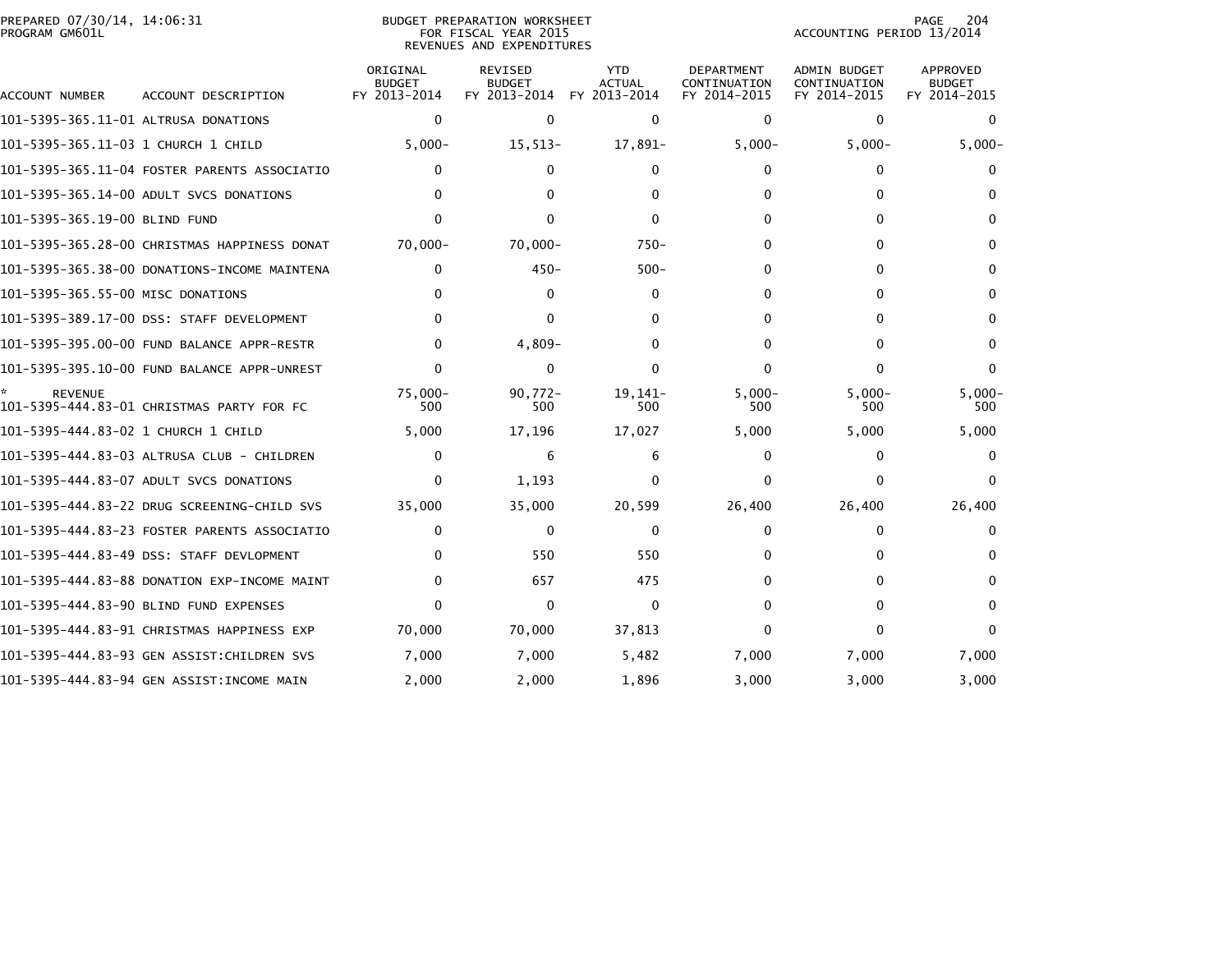| PROGRAM GM601L        | PREPARED 07/30/14, 14:06:31 |                                                    |                                           | BUDGET PREPARATION WORKSHEET<br>FOR FISCAL YEAR 2015<br>REVENUES AND EXPENDITURES |                                             |                                                   | 205<br>PAGE<br>ACCOUNTING PERIOD 13/2014     |                                           |  |
|-----------------------|-----------------------------|----------------------------------------------------|-------------------------------------------|-----------------------------------------------------------------------------------|---------------------------------------------|---------------------------------------------------|----------------------------------------------|-------------------------------------------|--|
| <b>ACCOUNT NUMBER</b> |                             | ACCOUNT DESCRIPTION                                | ORIGINAL<br><b>BUDGET</b><br>FY 2013-2014 | REVISED<br><b>BUDGET</b><br>FY 2013-2014                                          | <b>YTD</b><br><b>ACTUAL</b><br>FY 2013-2014 | <b>DEPARTMENT</b><br>CONTINUATION<br>FY 2014-2015 | ADMIN BUDGET<br>CONTINUATION<br>FY 2014-2015 | APPROVED<br><b>BUDGET</b><br>FY 2014-2015 |  |
| LEVEL<br>400          | <b>TEXT</b>                 | CRISIS NEEDS, FOOD VOUCHERS & STOCKING FOOD PANTRY |                                           | TEXT AMT                                                                          | 3,000<br>3,000                              |                                                   |                                              |                                           |  |
|                       |                             | 101-5395-444.83-95 SHOE FUND EXPENSE               | 0                                         | 12                                                                                | 12                                          | $\mathbf{0}$                                      | $\Omega$                                     | $\Omega$                                  |  |
|                       |                             | 101-5395-444.83-97 DONATION EXPENDITURES           | $\mathbf 0$                               | 1,158                                                                             | 401                                         | $\mathbf{0}$                                      | $\mathbf{0}$                                 | $\Omega$                                  |  |
|                       |                             | 101-5395-444.83-98 GEN ASSIST:ADULT SVS            | 3,000                                     | 3,000                                                                             | 1,798                                       | 4,000                                             | 4,000                                        | 4,000                                     |  |
| LEVEL<br>400          | <b>TEXT</b>                 | CRISIS NEEDS & UNCLAIMED BODIES                    |                                           | TEXT AMT                                                                          | 4,000<br>4,000                              |                                                   |                                              |                                           |  |
|                       |                             | 101-5395-444.83-99 SUBSTANCE ABUSE & PSY SER       | 0                                         | $\mathbf 0$                                                                       | 0                                           | $\Omega$                                          | $\mathbf{0}$                                 | $\mathbf{0}$                              |  |
| ×.                    | <b>EXPENDITURE</b>          |                                                    | 122,500                                   | 138,272                                                                           | 86,559                                      | 45,900                                            | 45,900                                       | 45,900                                    |  |
| **                    | COUNTY PROGRAMS             |                                                    | 47,500                                    | 47,500                                                                            | 67,418                                      | 40,900                                            | 40,900                                       | 40,900                                    |  |
| ***                   | SOCIAL SERVICES             |                                                    | 5,236,533                                 | 5,266,166                                                                         | 6,091,280                                   | 5,093,273                                         | 5,010,974                                    | 5,240,416                                 |  |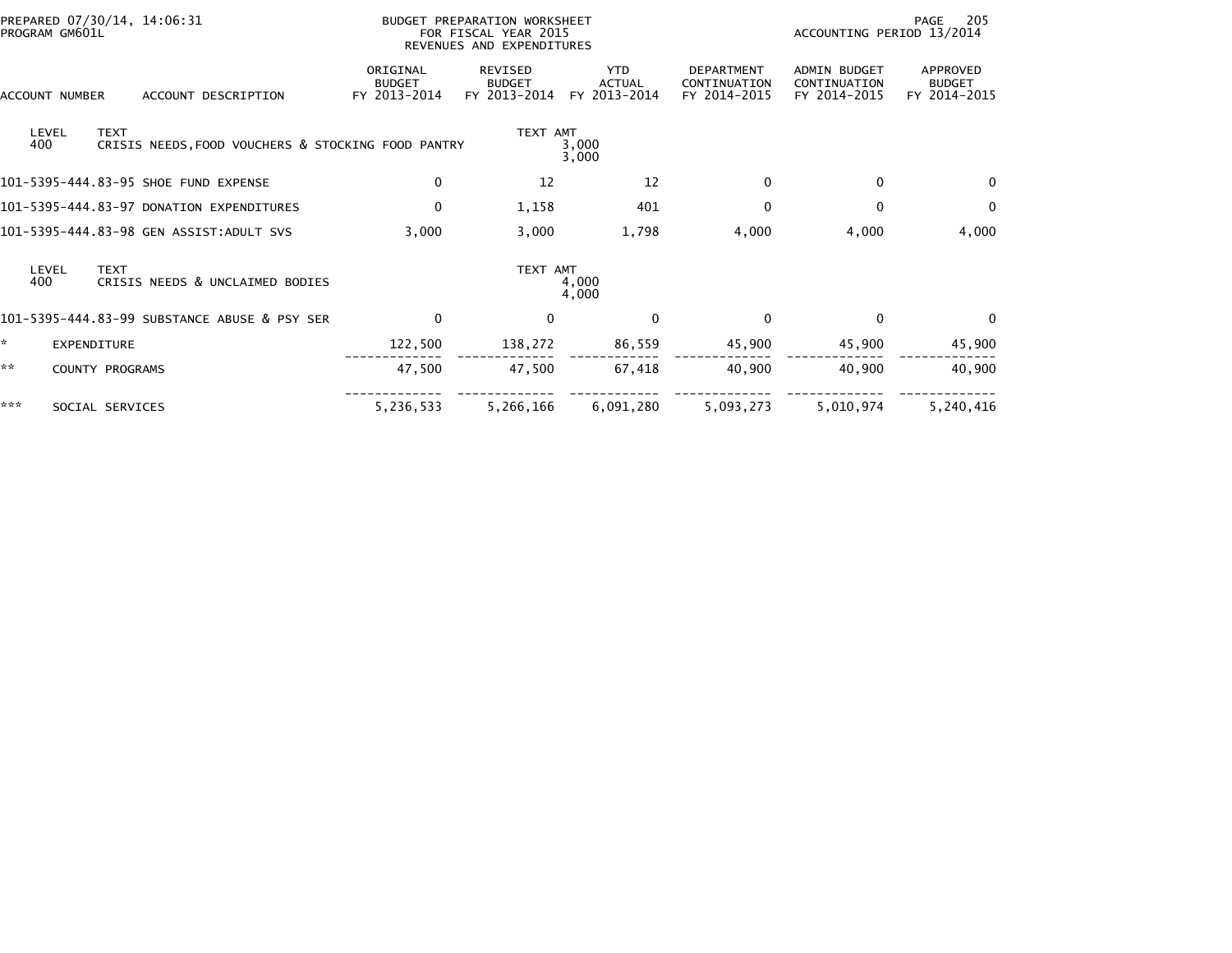| PREPARED 07/30/14, 14:06:31<br>PROGRAM GM601L |                                              | PREPARATION WORKSHEET<br>BUDGET<br>FOR FISCAL YEAR 2015<br>REVENUES AND EXPENDITURES |                                          |                                |                                                   | 206<br>PAGE<br>ACCOUNTING PERIOD 13/2014     |                                           |  |
|-----------------------------------------------|----------------------------------------------|--------------------------------------------------------------------------------------|------------------------------------------|--------------------------------|---------------------------------------------------|----------------------------------------------|-------------------------------------------|--|
| <b>ACCOUNT NUMBER</b>                         | ACCOUNT DESCRIPTION                          | ORIGINAL<br><b>BUDGET</b><br>FY 2013-2014                                            | REVISED<br><b>BUDGET</b><br>FY 2013-2014 | YTD.<br>ACTUAL<br>FY 2013-2014 | <b>DEPARTMENT</b><br>CONTINUATION<br>FY 2014-2015 | ADMIN BUDGET<br>CONTINUATION<br>FY 2014-2015 | APPROVED<br><b>BUDGET</b><br>FY 2014-2015 |  |
|                                               | 101-5410-334.76-00 TITLE IV-B ADOPTIONS-STAT | $3.000 -$                                                                            | $3,000-$                                 | $\Omega$                       | $3.000 -$                                         | $3.000 -$                                    | $3,000-$                                  |  |
| <b>REVENUE</b>                                | 101-5410-444.93-05 IV-B ADOPTION ASSISTANCE  | $3,000-$<br>135.617                                                                  | $3,000-$<br>135.617                      | 96,378                         | $3,000-$<br>135.600                               | $3,000-$<br>135,600                          | $3,000-$<br>135,600                       |  |
| *<br>EXPENDITURE                              |                                              | 135,617                                                                              | 135,617                                  | 96,378                         | 135,600                                           | 135,600                                      | 135,600                                   |  |
| **                                            | IV-B ADOPTION ASSISTANCE                     | 132,617                                                                              | 132,617                                  | 96,378                         | 132,600                                           | 132,600                                      | 132,600                                   |  |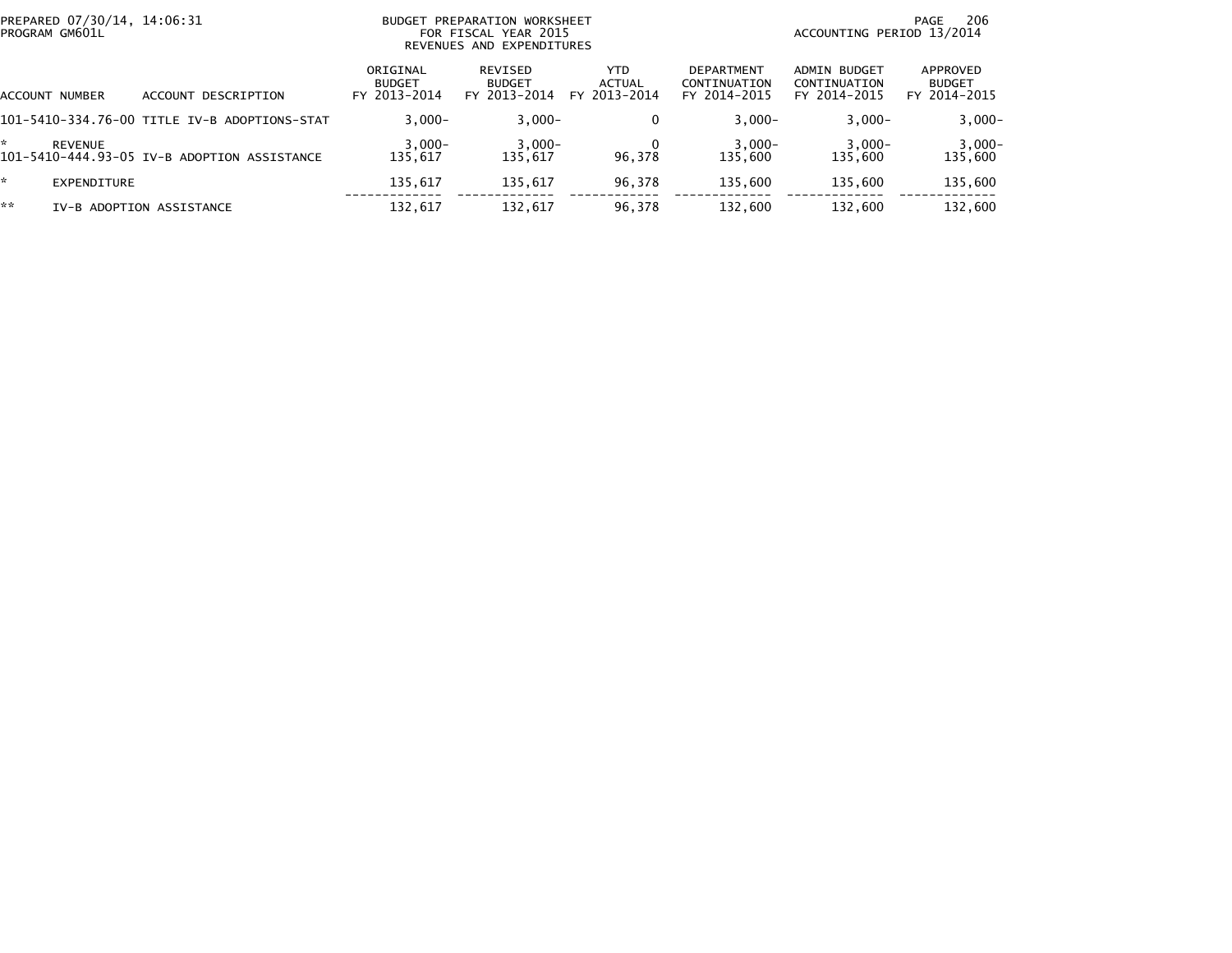|    | PROGRAM GM601L     | PREPARED 07/30/14, 14:06:31<br>PREPARATION WORKSHEET<br><b>BUDGET</b><br>FOR FISCAL YEAR 2015<br>REVENUES AND EXPENDITURES |                                           |                                                 |                                       |                                                   |                                                     | 207<br>PAGE<br>ACCOUNTING PERIOD 13/2014  |
|----|--------------------|----------------------------------------------------------------------------------------------------------------------------|-------------------------------------------|-------------------------------------------------|---------------------------------------|---------------------------------------------------|-----------------------------------------------------|-------------------------------------------|
|    | ACCOUNT NUMBER     | ACCOUNT DESCRIPTION                                                                                                        | ORIGINAL<br><b>BUDGET</b><br>FY 2013-2014 | <b>REVISED</b><br><b>BUDGET</b><br>FY 2013-2014 | YTD.<br><b>ACTUAL</b><br>FY 2013-2014 | <b>DEPARTMENT</b><br>CONTINUATION<br>FY 2014-2015 | <b>ADMIN BUDGET</b><br>CONTINUATION<br>FY 2014-2015 | APPROVED<br><b>BUDGET</b><br>FY 2014-2015 |
|    |                    | 101-5415-331.80-10 TITLE IV-E ADOPTIONS                                                                                    | $4.700 -$                                 | $4,700-$                                        | $4.249 -$                             | $4,700-$                                          | $4,700-$                                            | $4,700-$                                  |
|    |                    | 101-5415-334.73-10 TITLE IV-E ADOPTIONS-STAT                                                                               | $2.350 -$                                 | $2.350 -$                                       | $2.070 -$                             | $2,350-$                                          | $2.350 -$                                           | $2,350-$                                  |
| ÷. | <b>REVENUE</b>     | 101-5415-444.93-10 IV-E ADOPTION ASSISTANCE                                                                                | $7,050-$<br>190.676                       | $7,050-$<br>190.676                             | $6,319-$<br>176,020                   | $7,050-$<br>190,600                               | 7,050-<br>190.600                                   | $7,050-$<br>190,600                       |
| ÷. | <b>EXPENDITURE</b> |                                                                                                                            | 190.676                                   | 190.676                                         | 176.020                               | 190,600                                           | 190,600                                             | 190,600                                   |
| ** |                    | IV-E ADOPTION ASSISTANCE                                                                                                   | 183.626                                   | 183,626                                         | 169,701                               | 183,550                                           | 183,550                                             | 183,550                                   |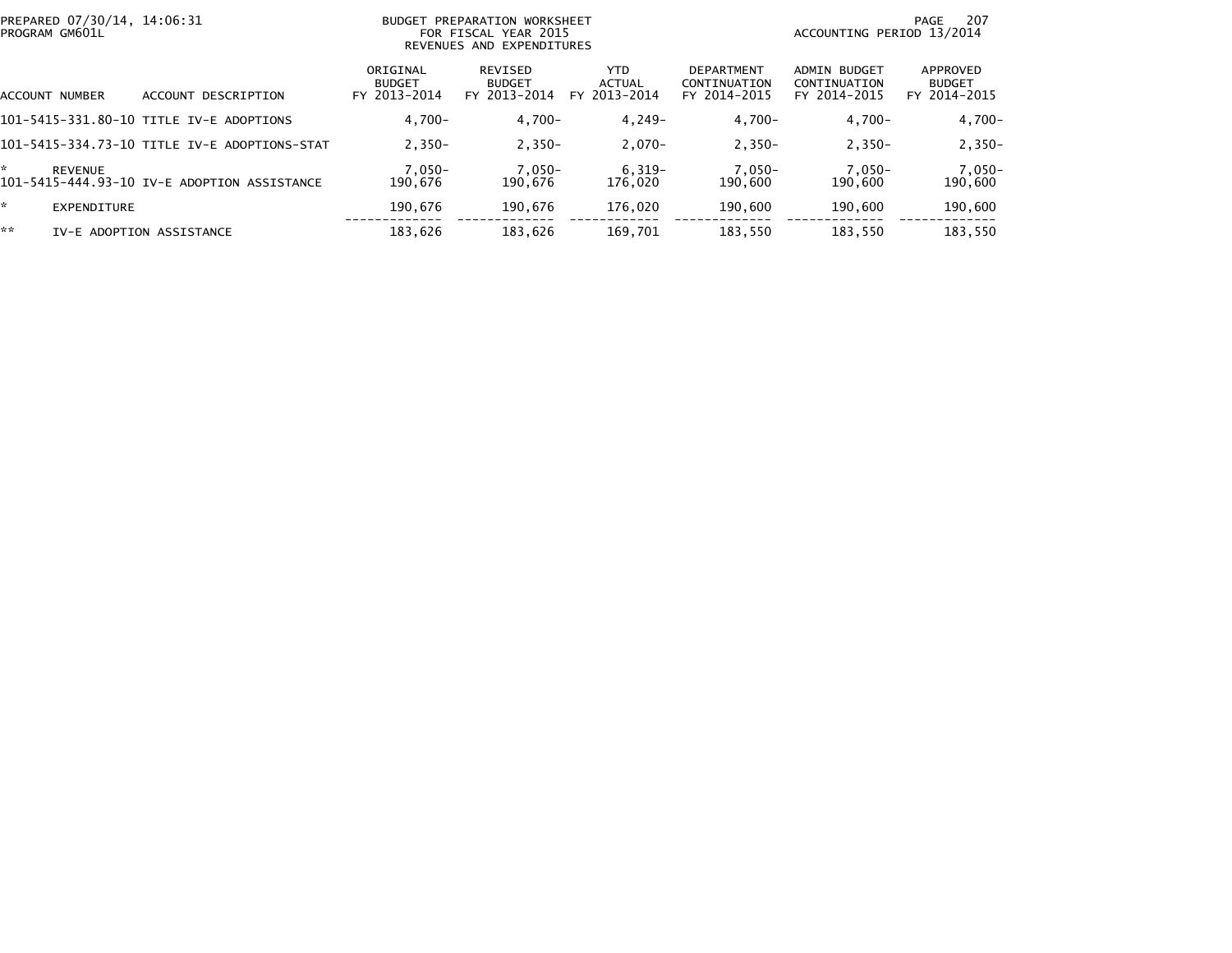| PREPARED 07/30/14, 14:06:31<br>PROGRAM GM601L               | PREPARATION WORKSHEET<br><b>BUDGET</b><br>FOR FISCAL YEAR 2015<br>REVENUES AND EXPENDITURES |                                           |                                          |                                             |                                                   |                                                     | 208<br>PAGE<br>ACCOUNTING PERIOD 13/2014  |
|-------------------------------------------------------------|---------------------------------------------------------------------------------------------|-------------------------------------------|------------------------------------------|---------------------------------------------|---------------------------------------------------|-----------------------------------------------------|-------------------------------------------|
| <b>ACCOUNT NUMBER</b>                                       | ACCOUNT DESCRIPTION                                                                         | ORIGINAL<br><b>BUDGET</b><br>FY 2013-2014 | REVISED<br><b>BUDGET</b><br>FY 2013-2014 | <b>YTD</b><br><b>ACTUAL</b><br>FY 2013-2014 | <b>DEPARTMENT</b><br>CONTINUATION<br>FY 2014-2015 | <b>ADMIN BUDGET</b><br>CONTINUATION<br>FY 2014-2015 | APPROVED<br><b>BUDGET</b><br>FY 2014-2015 |
|                                                             | 101-5420-334.66-00 IV-B FOSTER CARE BEN<br>PYM                                              | 458.000-                                  | $458.000 -$                              | 252.336-                                    | 458.000-                                          | 458.000-                                            | 458,000-                                  |
| *.<br><b>REVENUE</b><br>101-5420-444.93-15 IV-B FC-CLOTHING |                                                                                             | 458.000-<br>47,628                        | $458.000 -$<br>47.628                    | 252,336-<br>14,803                          | 458.000-<br>47,628                                | 458.000-<br>47.628                                  | 458,000-<br>47,628                        |
|                                                             | 101-5420-444.93-20 IV-B FC-MISCELLANEOUS                                                    | 4.000                                     | 4.000                                    | 2,545                                       | 3,000                                             | 3,000                                               | 3,000                                     |
| 101-5420-444.93-25 IV-B FC-PAYMENTS                         |                                                                                             | 1,146,029                                 | 1,146,029                                | 435,939                                     | 1,123,404                                         | 1,123,404                                           | 1,123,404                                 |
| * .<br>EXPENDITURE                                          |                                                                                             | 1,197,657                                 | 1,197,657                                | 453.287                                     | 1,174,032                                         | 1,174,032                                           | 1,174,032                                 |
| **<br>IV-B FOSTER CARE                                      |                                                                                             | 739.657                                   | 739.657                                  | 200.951                                     | 716.032                                           | 716.032                                             | 716.032                                   |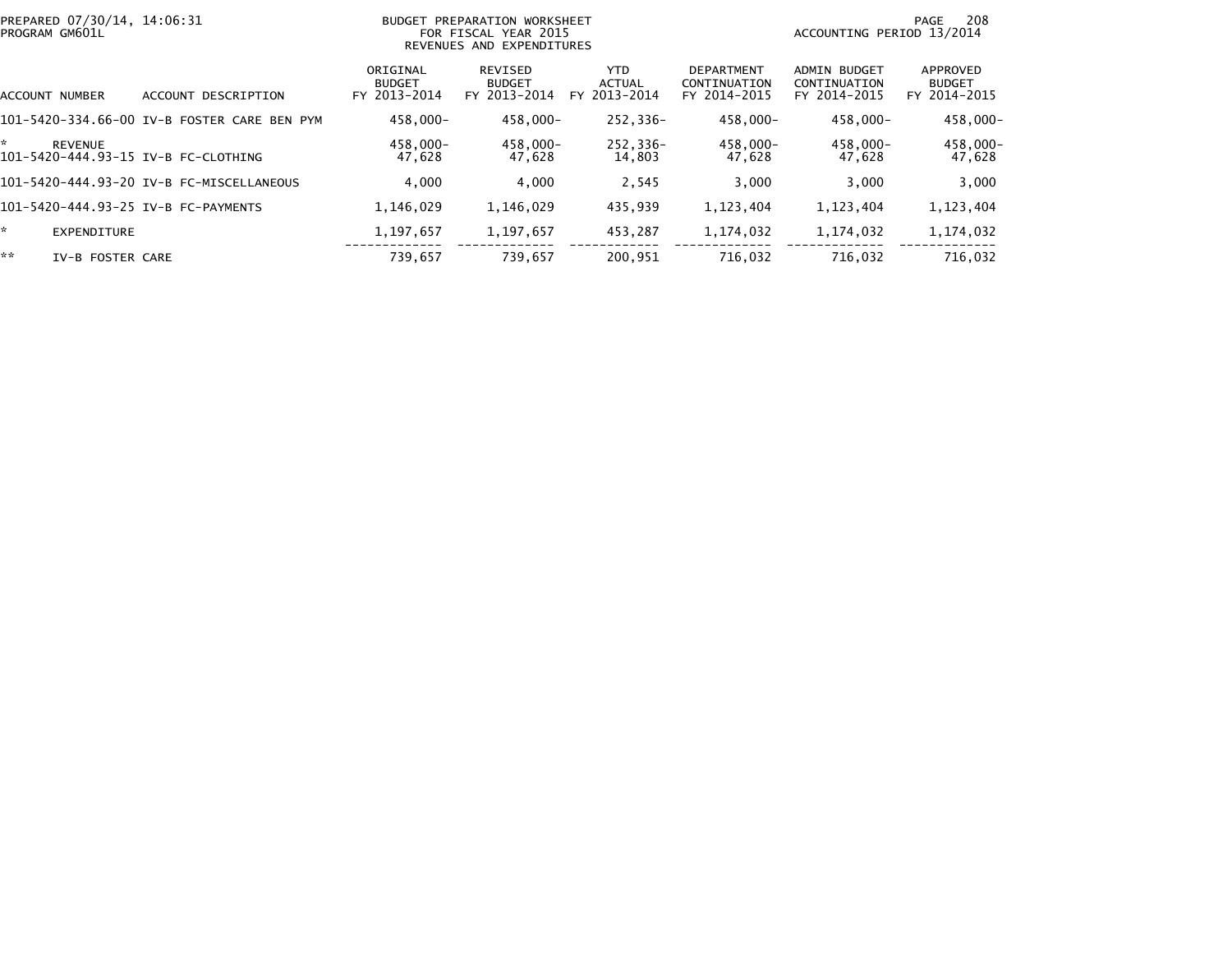| PREPARED 07/30/14, 14:06:31<br>PROGRAM GM601L               |                                              |                                           | BUDGET PREPARATION WORKSHEET<br>FOR FISCAL YEAR 2015<br>REVENUES AND EXPENDITURES | 209<br>PAGE<br>ACCOUNTING PERIOD 13/2014    |                                            |                                                     |                                           |
|-------------------------------------------------------------|----------------------------------------------|-------------------------------------------|-----------------------------------------------------------------------------------|---------------------------------------------|--------------------------------------------|-----------------------------------------------------|-------------------------------------------|
| ACCOUNT NUMBER                                              | ACCOUNT DESCRIPTION                          | ORIGINAL<br><b>BUDGET</b><br>FY 2013-2014 | REVISED<br><b>BUDGET</b><br>FY 2013-2014                                          | <b>YTD</b><br><b>ACTUAL</b><br>FY 2013-2014 | DEPARTMENT<br>CONTINUATION<br>FY 2014-2015 | <b>ADMIN BUDGET</b><br>CONTINUATION<br>FY 2014-2015 | APPROVED<br><b>BUDGET</b><br>FY 2014-2015 |
|                                                             | 101-5425-331.80-30 TITLE IV-E FOSTER CARE PY | $809,965 -$                               | $809,965 -$                                                                       | 269,961-                                    | $600,000 -$                                | $600,000 -$                                         | $600,000 -$                               |
|                                                             | 101–5425–334.37–00 HIGH RISK RESIDENTIAL FND | $17,000 -$                                | $17,000 -$                                                                        | $11,551-$                                   | $17,000 -$                                 | $17,000 -$                                          | 17,000-                                   |
|                                                             | 101-5425-334.75-00 TITLE IV-E FC STATE PYMT  | 108,434-                                  | 108,434-                                                                          | 76,598-                                     | 140,069-                                   | 140,069-                                            | 140,069-                                  |
| ÷.<br><b>REVENUE</b><br>101-5425-444.93-30 IV-E FC-CLOTHING |                                              | 935,399-<br>65,772                        | 935,399-<br>65,772                                                                | 358,110-<br>29,980                          | 757,069-<br>65,772                         | 757,069-<br>65,772                                  | 757,069-<br>65,772                        |
|                                                             | 101-5425-444.93-35 IV-E FC-MISCELLANSOUS     | 4,500                                     | 4,500                                                                             | 3,784                                       | 4,500                                      | 4,500                                               | 4,500                                     |
| 101-5425-444.93-40 IV-E FC-PAYMENTS                         |                                              | 1,275,065                                 | 1,275,065                                                                         | 620,714                                     | 1,275,065                                  | 1,275,065                                           | 1,275,065                                 |
| *.<br><b>EXPENDITURE</b>                                    |                                              | 1,345,337                                 | 1,345,337                                                                         | 654,478                                     | 1,345,337                                  | 1,345,337                                           | 1,345,337                                 |
| **<br>IV-E FOSTER CARE                                      |                                              | 409,938                                   | 409.938                                                                           | 296,368                                     | 588,268                                    | 588,268                                             | 588,268                                   |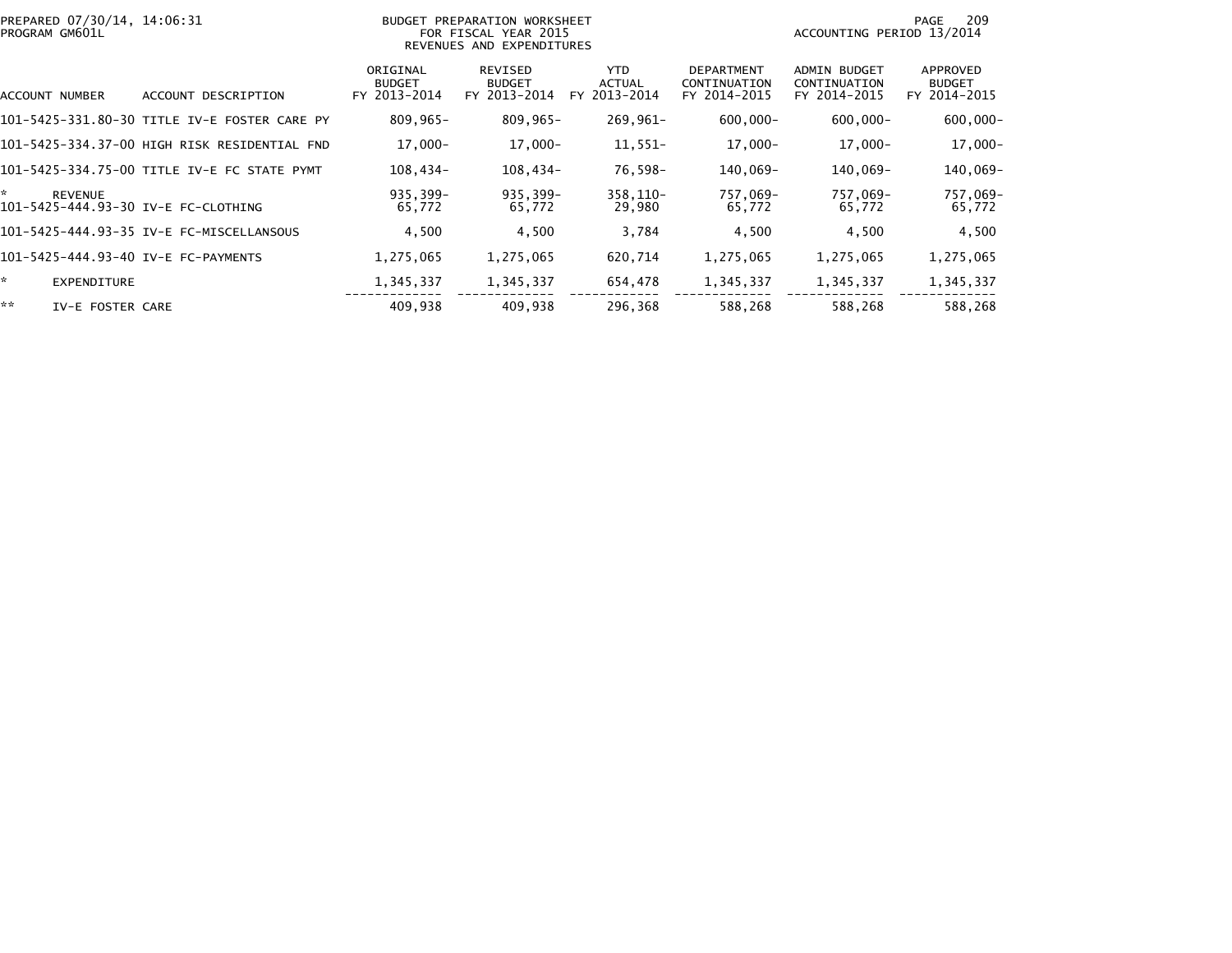| PREPARED 07/30/14, 14:06:31<br>PROGRAM GM601L |                                            |                                           | BUDGET PREPARATION WORKSHEET<br>FOR FISCAL YEAR 2015<br>REVENUES AND EXPENDITURES | -210<br>PAGE<br>ACCOUNTING PERIOD 13/2014 |                                                   |                                              |                                           |
|-----------------------------------------------|--------------------------------------------|-------------------------------------------|-----------------------------------------------------------------------------------|-------------------------------------------|---------------------------------------------------|----------------------------------------------|-------------------------------------------|
| ACCOUNT NUMBER                                | ACCOUNT DESCRIPTION                        | ORIGINAL<br><b>BUDGET</b><br>FY 2013-2014 | REVISED<br><b>BUDGET</b><br>FY 2013-2014                                          | <b>YTD</b><br>ACTUAL<br>FY 2013-2014      | <b>DEPARTMENT</b><br>CONTINUATION<br>FY 2014-2015 | ADMIN BUDGET<br>CONTINUATION<br>FY 2014-2015 | APPROVED<br><b>BUDGET</b><br>FY 2014-2015 |
|                                               | 101-5430-334.70-00 STATE-PA EQUALIZATION   | 0                                         |                                                                                   |                                           |                                                   |                                              | 0                                         |
| <b>REVENUE</b>                                | 101-5430-444.93-45 ASSISTANCE TO THE BLIND | 5.699                                     | 5.699                                                                             | 5.396                                     | 5.600                                             | 5.600                                        | 5,600                                     |
| EXPENDITURE                                   |                                            | 5.699                                     | 5.699                                                                             | 5.396                                     | 5.600                                             | 5.600                                        | 5,600                                     |
| **<br>BLIND-ASSISTANCE                        |                                            | 5.699                                     | 5.699                                                                             | 5,396                                     | 5.600                                             | 5.600                                        | 5,600                                     |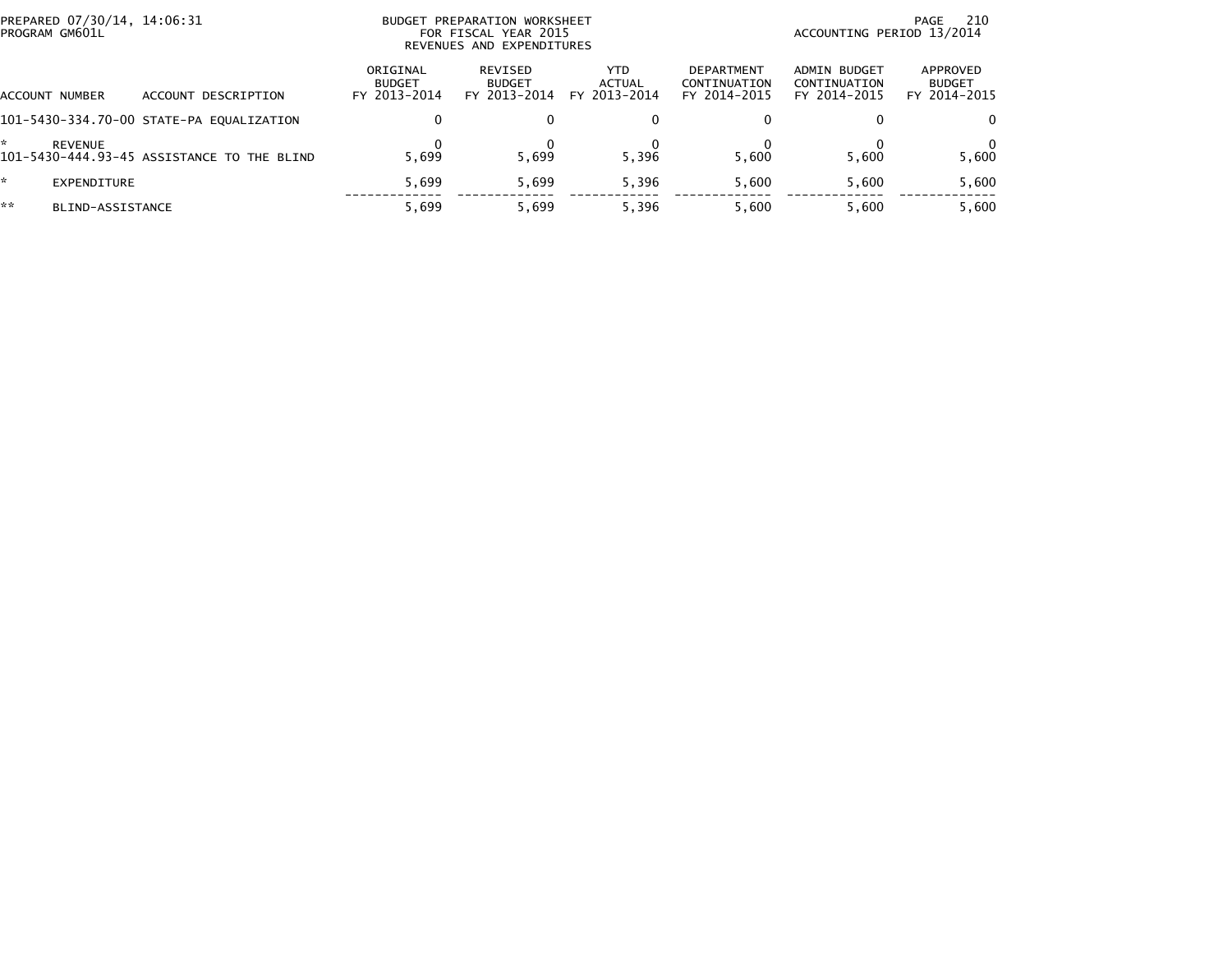|    | PROGRAM GM601L     | PREPARED 07/30/14, 14:06:31                                                                                        |                                           | BUDGET PREPARATION WORKSHEET<br>FOR FISCAL YEAR 2015<br>REVENUES AND EXPENDITURES |                                             |                                                   | ACCOUNTING PERIOD 13/2014                           | 211<br>PAGE                               |
|----|--------------------|--------------------------------------------------------------------------------------------------------------------|-------------------------------------------|-----------------------------------------------------------------------------------|---------------------------------------------|---------------------------------------------------|-----------------------------------------------------|-------------------------------------------|
|    | ACCOUNT NUMBER     | ACCOUNT DESCRIPTION                                                                                                | ORIGINAL<br><b>BUDGET</b><br>FY 2013-2014 | <b>REVISED</b><br><b>BUDGET</b><br>FY 2013-2014                                   | <b>YTD</b><br><b>ACTUAL</b><br>FY 2013-2014 | <b>DEPARTMENT</b><br>CONTINUATION<br>FY 2014-2015 | <b>ADMIN BUDGET</b><br>CONTINUATION<br>FY 2014-2015 | APPROVED<br><b>BUDGET</b><br>FY 2014-2015 |
|    |                    | 101-5435-331.22-00 CRISIS INTERVENTION PYMT                                                                        | $518,537-$                                | 549,902-                                                                          | 524,385-                                    | 529,632-                                          | $529,632 -$                                         | $529,632-$                                |
|    |                    | 101-5435-331.48-00 LOW INCOME ENERGY ASSIST                                                                        | 385,000-                                  | $500,000 -$                                                                       | 443,700-                                    | $500,000 -$                                       | $500,000 -$                                         | $500,000 -$                               |
|    |                    | 101-5435-334.90-00 SHARE THE WARMTH                                                                                | $3,300-$                                  | $3,750-$                                                                          | $3,225-$                                    | $3,300-$                                          | $3,300-$                                            | $3,300-$                                  |
| ×. | <b>REVENUE</b>     | 101-5435-444.82-44 SHARE THE WARMTH EXPEND                                                                         | $906,837 -$<br>3,300                      | $1,053,652-$<br>3,750                                                             | 971,310-<br>3,750                           | 1,032,932-<br>3,300                               | 1,032,932-<br>3,300                                 | 1,032,932-<br>3,300                       |
|    |                    | 101-5435-444.93-50 CRISIS INTERVENTION PYMTS                                                                       | 518,537                                   | 549,902                                                                           | 549,902                                     | 529,632                                           | 529,632                                             | 529,632                                   |
|    |                    | 101-5435-444.93-62 LOW INCOME ENERGY ASSIST                                                                        | 385,000                                   | 500,000                                                                           | 443,700                                     | 500,000                                           | 500,000                                             | 500,000                                   |
|    | LEVEL<br>400       | <b>TEXT</b><br>ESTIMATE WAS 795,767-WOULD LIKE TO BUDGET 500,000<br>TO ALIGN WITH ACTUAL AMOUNT SPENT IN 2013-2014 |                                           | TEXT AMT                                                                          | 500,000<br>500,000                          |                                                   |                                                     |                                           |
| *  | <b>EXPENDITURE</b> |                                                                                                                    | 906,837                                   | 1,053,652                                                                         | 997,352                                     | 1,032,932                                         | 1,032,932                                           | 1,032,932                                 |
| ** |                    | CRISIS INTERVENTION                                                                                                | 0                                         | 0                                                                                 | 26,042                                      |                                                   | 0                                                   | 0                                         |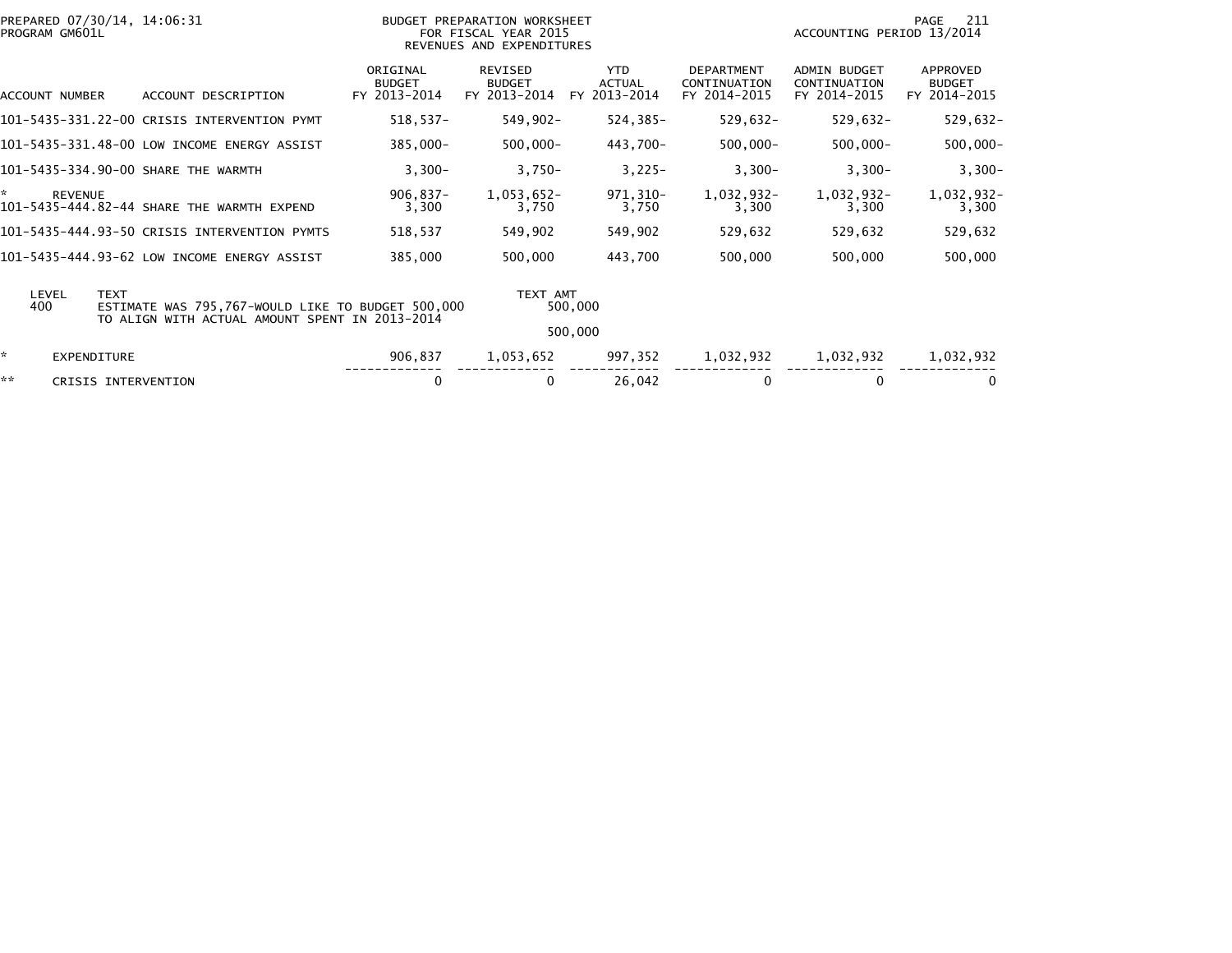| PREPARED 07/30/14, 14:06:31<br>PROGRAM GM601L |                                             |                                           | BUDGET PREPARATION WORKSHEET<br>FOR FISCAL YEAR 2015<br>REVENUES AND EXPENDITURES | ACCOUNTING PERIOD 13/2014      | PAGE 212                                   |                                              |                                           |
|-----------------------------------------------|---------------------------------------------|-------------------------------------------|-----------------------------------------------------------------------------------|--------------------------------|--------------------------------------------|----------------------------------------------|-------------------------------------------|
| <b>ACCOUNT NUMBER</b>                         | ACCOUNT DESCRIPTION                         | ORIGINAL<br><b>BUDGET</b><br>FY 2013-2014 | REVISED<br><b>BUDGET</b><br>FY 2013-2014                                          | YTD.<br>ACTUAL<br>FY 2013-2014 | DEPARTMENT<br>CONTINUATION<br>FY 2014-2015 | ADMIN BUDGET<br>CONTINUATION<br>FY 2014-2015 | APPROVED<br><b>BUDGET</b><br>FY 2014-2015 |
|                                               | 101-5440-331.36-00 FOOD ASST-EMP & TRAINING | 0                                         |                                                                                   |                                |                                            |                                              |                                           |
| <b>REVENUE</b>                                | 101-5440-444.93-55 FS EMPLOYMENT & TRAINING |                                           |                                                                                   |                                |                                            |                                              |                                           |
| *.<br>EXPENDITURE                             |                                             | 0                                         |                                                                                   |                                |                                            |                                              |                                           |
| **<br>FOOD STAMPS                             |                                             |                                           |                                                                                   |                                |                                            |                                              |                                           |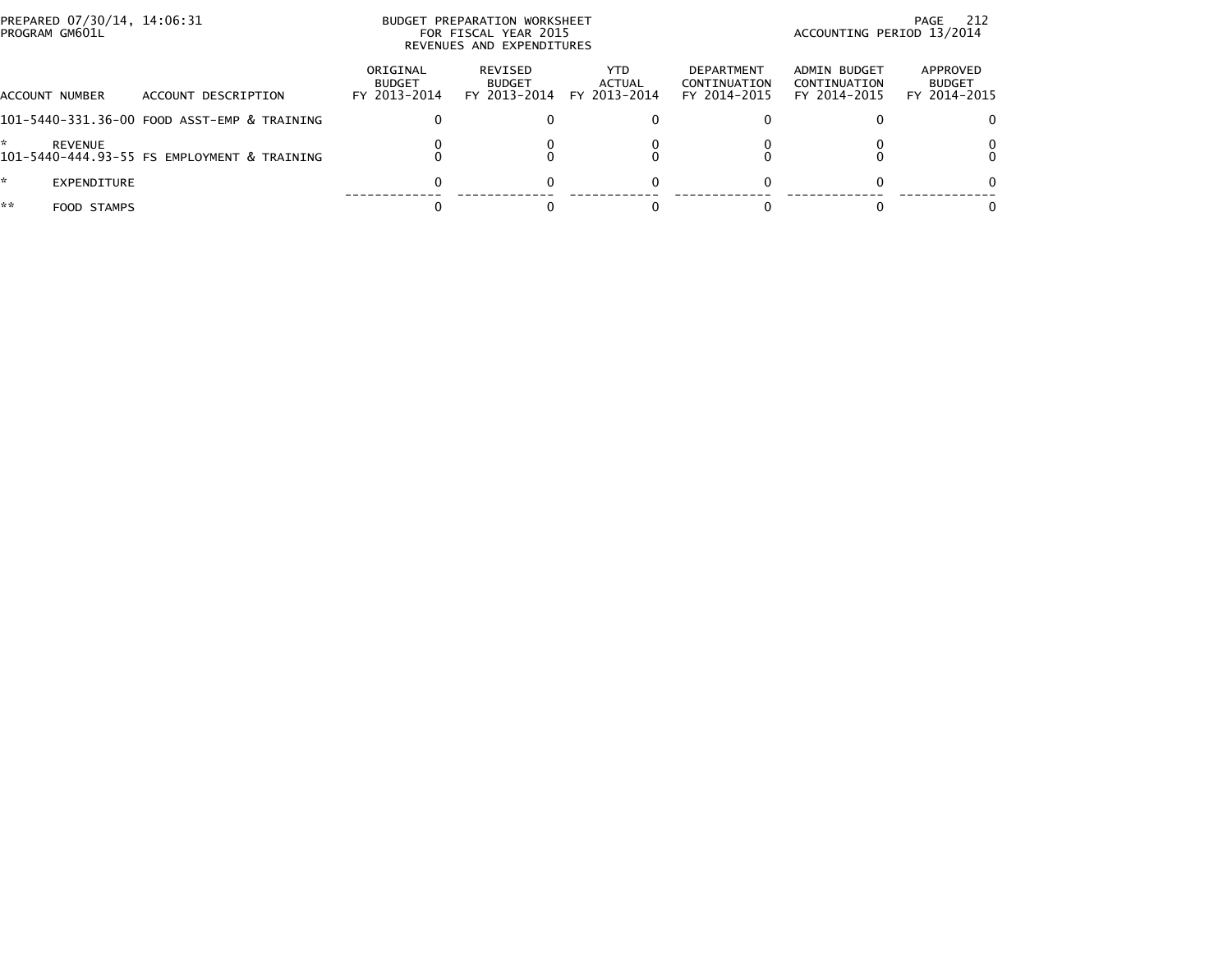| PREPARED 07/30/14, 14:06:31<br>BUDGET PREPARATION WORKSHEET<br>PROGRAM GM601L<br>FOR FISCAL YEAR 2015<br>REVENUES AND EXPENDITURES |                                             |                                           |                                          |                                      |                                                   | 213<br>PAGE<br>ACCOUNTING PERIOD 13/2014     |                                           |  |
|------------------------------------------------------------------------------------------------------------------------------------|---------------------------------------------|-------------------------------------------|------------------------------------------|--------------------------------------|---------------------------------------------------|----------------------------------------------|-------------------------------------------|--|
| ACCOUNT NUMBER                                                                                                                     | ACCOUNT DESCRIPTION                         | ORIGINAL<br><b>BUDGET</b><br>FY 2013-2014 | REVISED<br><b>BUDGET</b><br>FY 2013-2014 | <b>YTD</b><br>ACTUAL<br>FY 2013-2014 | <b>DEPARTMENT</b><br>CONTINUATION<br>FY 2014-2015 | ADMIN BUDGET<br>CONTINUATION<br>FY 2014-2015 | APPROVED<br><b>BUDGET</b><br>FY 2014-2015 |  |
|                                                                                                                                    | 101-5445-331.57-00 NC HLTH CHOICE ADM-FED   | $39,925 -$                                | $39,925 -$                               | 28,985-                              | 21,886-                                           | 21,886-                                      | 21,886-                                   |  |
|                                                                                                                                    | 101-5445-334.57-00 NC HLTH CHOICE ADM-STATE | $4,926-$                                  | $4,926-$                                 | 4,489                                | $4,926-$                                          | $4,926-$                                     | $4,926-$                                  |  |
|                                                                                                                                    | 101-5445-353.55-00 HEALTH CHOICE INS FEES   | $38,000 -$                                | $38,000 -$                               | 22,850-                              | $38,000 -$                                        | $38,000 -$                                   | $38,000 -$                                |  |
| ÷<br><b>REVENUE</b>                                                                                                                | 101-5445-444.93-65 MEDICAID PAYMENTS        | $82.851-$<br>10,500                       | 82.851-<br>10,500                        | 47.346-<br>$2,466-$                  | 64.812-<br>10,500                                 | $64.812 -$<br>10,500                         | 64,812-<br>10,500                         |  |
| ×.<br><b>EXPENDITURE</b>                                                                                                           |                                             | 10,500                                    | 10,500                                   | $2,466-$                             | 10,500                                            | 10,500                                       | 10,500                                    |  |
| **<br>MEDICAID                                                                                                                     |                                             | 72,351-                                   | 72.351-                                  | $49.812 -$                           | $54.312 -$                                        | $54.312 -$                                   | $54, 312 -$                               |  |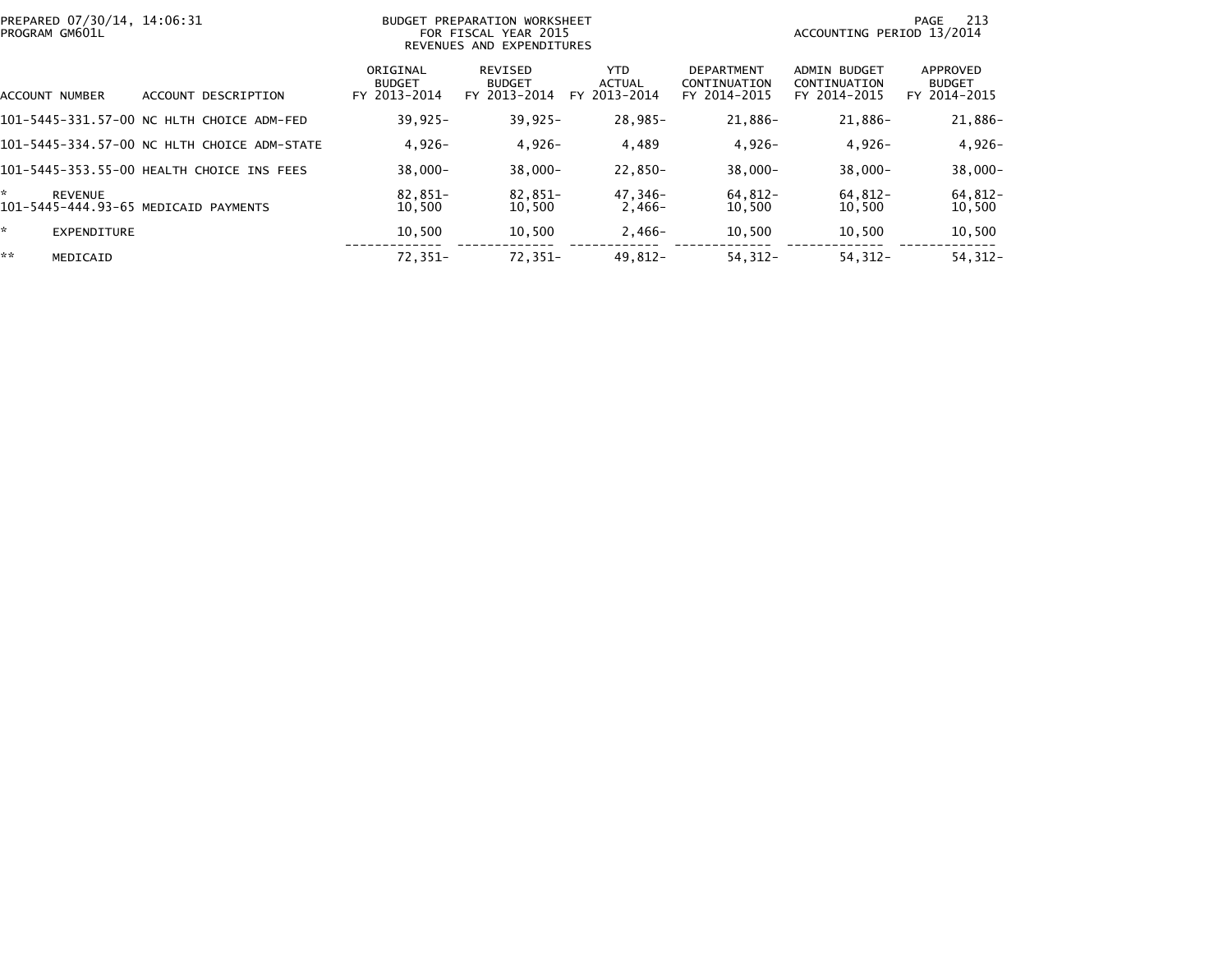|    | PREPARED 07/30/14, 14:06:31<br>PROGRAM GM601L |                                            | BUDGET PREPARATION WORKSHEET<br>FOR FISCAL YEAR 2015<br>REVENUES AND EXPENDITURES |                                          |                                       |                                                   | -214<br>PAGE<br>ACCOUNTING PERIOD 13/2014    |                                           |  |
|----|-----------------------------------------------|--------------------------------------------|-----------------------------------------------------------------------------------|------------------------------------------|---------------------------------------|---------------------------------------------------|----------------------------------------------|-------------------------------------------|--|
|    | ACCOUNT NUMBER                                | ACCOUNT DESCRIPTION                        | ORIGINAL<br><b>BUDGET</b><br>FY 2013-2014                                         | REVISED<br><b>BUDGET</b><br>FY 2013-2014 | YTD.<br><b>ACTUAL</b><br>FY 2013-2014 | <b>DEPARTMENT</b><br>CONTINUATION<br>FY 2014-2015 | ADMIN BUDGET<br>CONTINUATION<br>FY 2014-2015 | APPROVED<br><b>BUDGET</b><br>FY 2014-2015 |  |
|    |                                               | 101-5450-444.93-70 SPECIAL ASSISTANCE-AGED | 562,000                                                                           | 549.149                                  | 417.658                               | 528.414                                           | 478.414                                      | 478,414                                   |  |
| *. | EXPENDITURE                                   |                                            | 562,000                                                                           | 549,149                                  | 417.658                               | 528.414                                           | 478.414                                      | 478,414                                   |  |
| ** |                                               | SPECIAL ASSISTANCE-AGED                    | 562,000                                                                           | 549.149                                  | 417.658                               | 528.414                                           | 478.414                                      | 478.414                                   |  |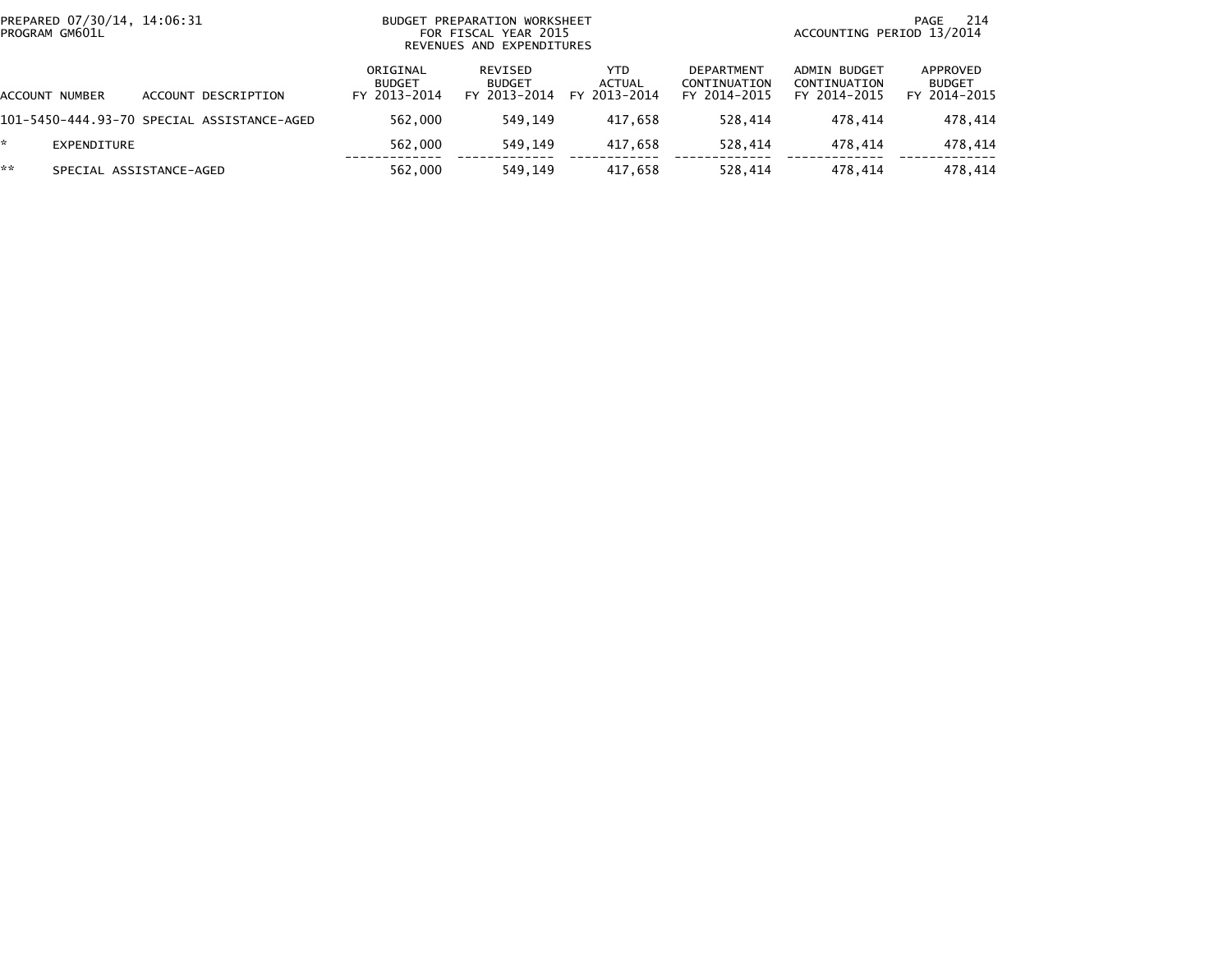| PROGRAM GM601L | PREPARED 07/30/14, 14:06:31 |                                              |                                           | BUDGET PREPARATION WORKSHEET<br>FOR FISCAL YEAR 2015<br>REVENUES AND EXPENDITURES |                                      |                                                   | 215<br>PAGE<br>ACCOUNTING PERIOD 13/2014     |                                           |  |
|----------------|-----------------------------|----------------------------------------------|-------------------------------------------|-----------------------------------------------------------------------------------|--------------------------------------|---------------------------------------------------|----------------------------------------------|-------------------------------------------|--|
| ACCOUNT NUMBER |                             | ACCOUNT DESCRIPTION                          | ORIGINAL<br><b>BUDGET</b><br>FY 2013-2014 | REVISED<br><b>BUDGET</b><br>FY 2013-2014                                          | <b>YTD</b><br>ACTUAL<br>FY 2013-2014 | <b>DEPARTMENT</b><br>CONTINUATION<br>FY 2014-2015 | ADMIN BUDGET<br>CONTINUATION<br>FY 2014-2015 | APPROVED<br><b>BUDGET</b><br>FY 2014-2015 |  |
|                |                             | 101–5455–444.93–75 SPECIAL ASSISTANCE–DISABL | 585.276                                   | 572,425                                                                           | 449.140                              | 549.982                                           | 499.982                                      | 499,982                                   |  |
| *.             | EXPENDITURE                 |                                              | 585.276                                   | 572,425                                                                           | 449.140                              | 549,982                                           | 499.982                                      | 499,982                                   |  |
| **             | SPECIAL ASSISTANCE-DISABL   |                                              | 585.276                                   | 572.425                                                                           | 449.140                              | 549,982                                           | 499.982                                      | 499.982                                   |  |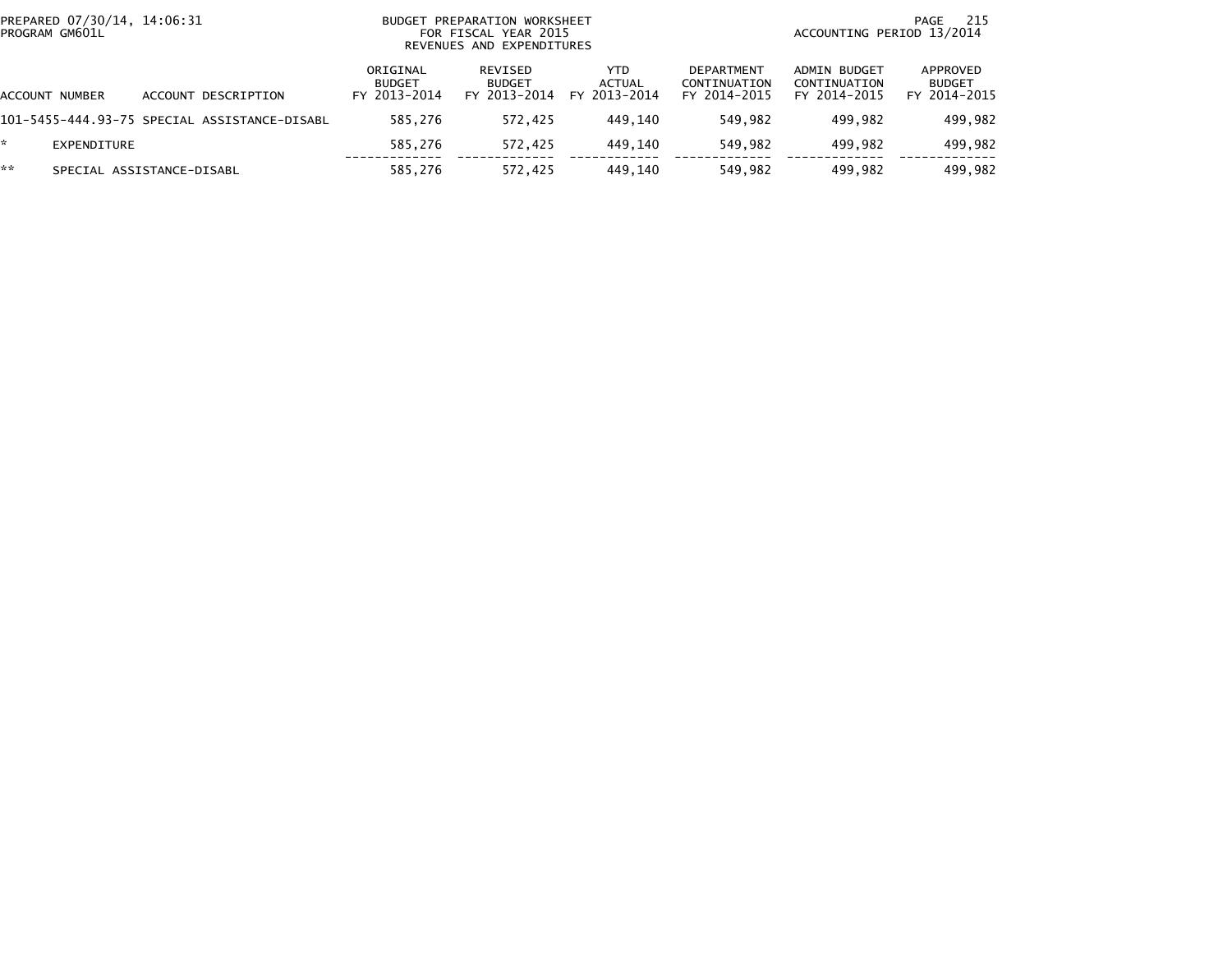|    | PREPARED 07/30/14, 14:06:31<br>BUDGET PREPARATION WORKSHEET<br>PROGRAM GM601L<br>FOR FISCAL YEAR 2015<br>REVENUES AND EXPENDITURES |                     |                                           |                                          |                                      | 216<br>PAGE<br>ACCOUNTING PERIOD 13/2014          |                                              |                                           |
|----|------------------------------------------------------------------------------------------------------------------------------------|---------------------|-------------------------------------------|------------------------------------------|--------------------------------------|---------------------------------------------------|----------------------------------------------|-------------------------------------------|
|    | ACCOUNT NUMBER                                                                                                                     | ACCOUNT DESCRIPTION | ORIGINAL<br><b>BUDGET</b><br>FY 2013-2014 | REVISED<br><b>BUDGET</b><br>FY 2013-2014 | <b>YTD</b><br>ACTUAL<br>FY 2013-2014 | <b>DEPARTMENT</b><br>CONTINUATION<br>FY 2014-2015 | ADMIN BUDGET<br>CONTINUATION<br>FY 2014-2015 | APPROVED<br><b>BUDGET</b><br>FY 2014-2015 |
|    | 101-5460-444.93-80 WFFA-EA                                                                                                         |                     | 9.000                                     | 9.000                                    | 9.000                                | 9.000                                             | 9.000                                        | 9,000                                     |
| *  | EXPENDITURE                                                                                                                        |                     | 9.000                                     | 9.000                                    | 9.000                                | 9.000                                             | 9.000                                        | 9,000                                     |
| ** | WFFA-EA                                                                                                                            |                     | 9.000                                     | 9,000                                    | 9,000                                | 9.000                                             | 9.000                                        | 9,000                                     |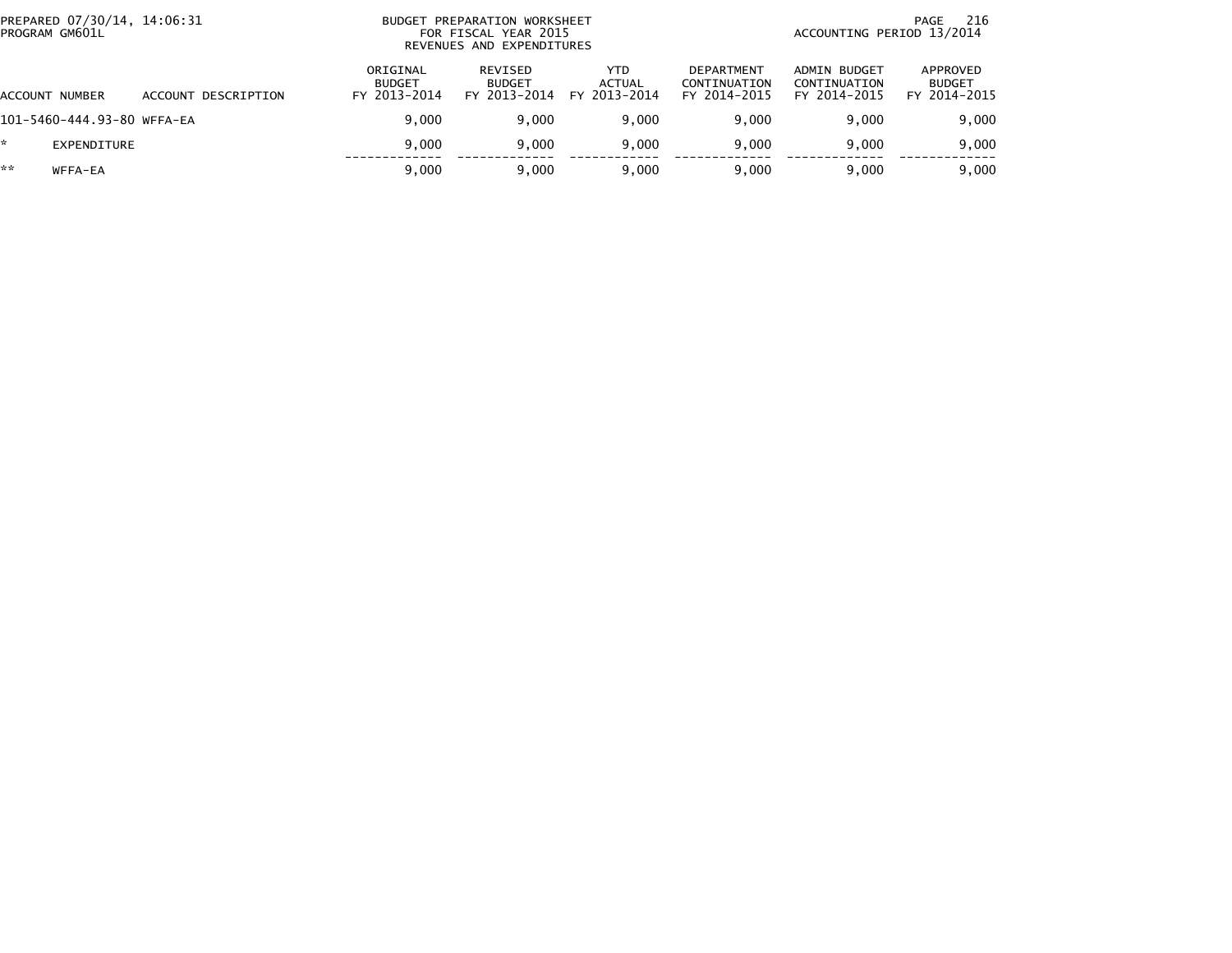| PREPARED 07/30/14, 14:06:31<br>PROGRAM GM601L              | BUDGET                                    | PREPARATION WORKSHEET<br>FOR FISCAL YEAR 2015<br>REVENUES AND EXPENDITURES |                                       | -217<br>PAGE<br>ACCOUNTING PERIOD 13/2014  |                                                     |                                           |
|------------------------------------------------------------|-------------------------------------------|----------------------------------------------------------------------------|---------------------------------------|--------------------------------------------|-----------------------------------------------------|-------------------------------------------|
| ACCOUNT DESCRIPTION<br>ACCOUNT NUMBER                      | ORIGINAL<br><b>BUDGET</b><br>FY 2013-2014 | REVISED<br><b>BUDGET</b><br>FY 2013-2014                                   | YTD.<br><b>ACTUAL</b><br>FY 2013-2014 | DEPARTMENT<br>CONTINUATION<br>FY 2014-2015 | <b>ADMIN BUDGET</b><br>CONTINUATION<br>FY 2014-2015 | APPROVED<br><b>BUDGET</b><br>FY 2014-2015 |
| 101-5465-331.91-00 WFFA INITIAL PAYMENTS                   | $5.000 -$                                 | $5.000 -$                                                                  | $374-$                                | $5,000 -$                                  | $5.000 -$                                           | $5,000 -$                                 |
| <b>REVENUE</b><br>101-5465-444.93-85 WFFA-INITIAL PAYMENTS | $5,000 -$<br>5.000                        | $5,000 -$<br>5.000                                                         | $374-$                                | $5,000-$<br>5.000                          | $5,000 -$<br>5.000                                  | $5,000-$<br>5,000                         |
| EXPENDITURE                                                | 5.000                                     | 5,000                                                                      | 0                                     | 5,000                                      | 5,000                                               | 5,000                                     |
| **<br>WFFA-INITIAL                                         | 0                                         |                                                                            | $374-$                                | 0                                          | $\Omega$                                            | $\Omega$                                  |
| ***<br>PUBLIC ASSISTANCE PYMNTS                            | 2,555,462                                 | 2,529,760                                                                  | 1,620,448                             | 2,659,134                                  | 2,559,134                                           | 2.559.134                                 |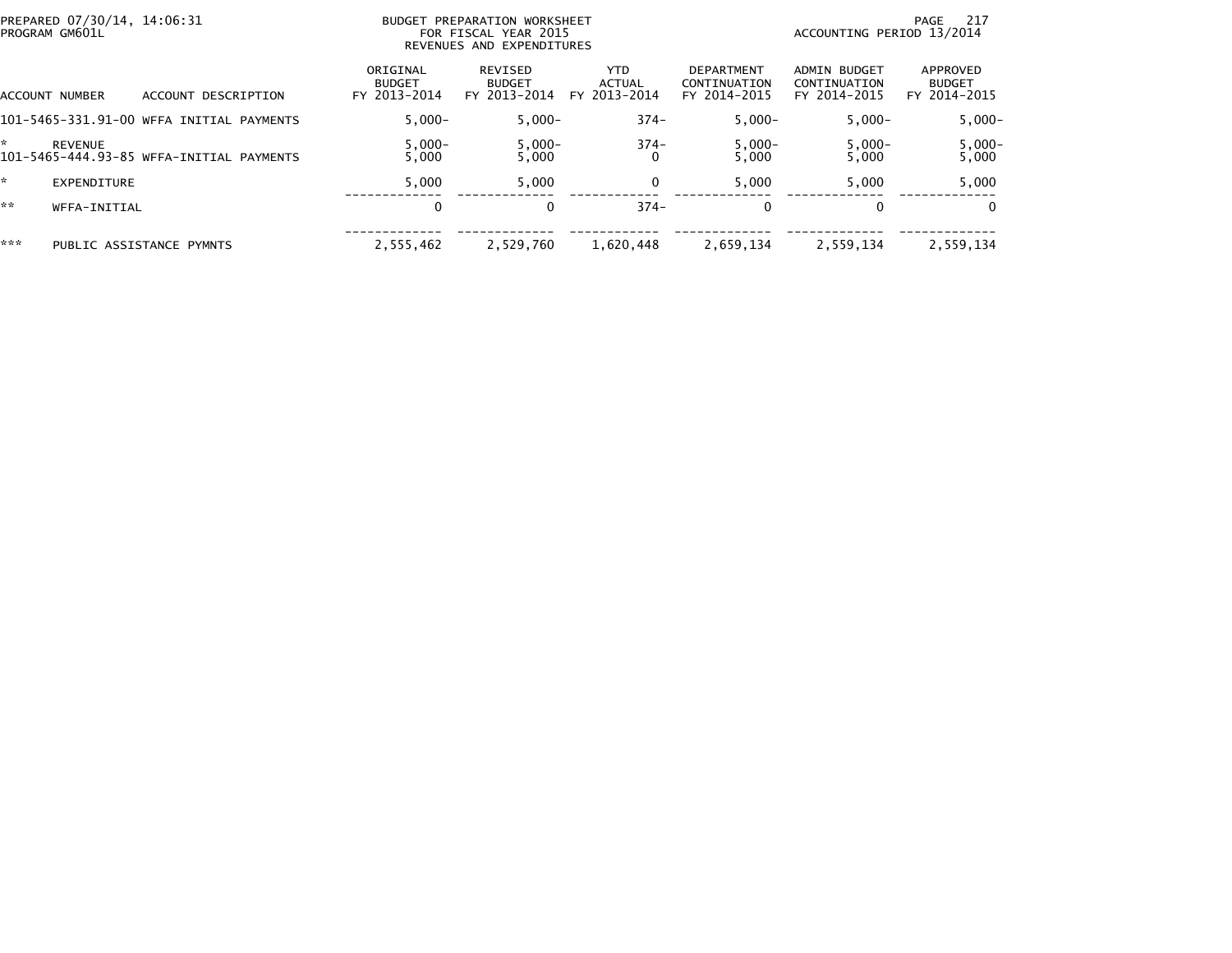| PROGRAM GM601L | PREPARED 07/30/14, 14:06:31                                       |                                           | BUDGET PREPARATION WORKSHEET<br>FOR FISCAL YEAR 2015<br>REVENUES AND EXPENDITURES | PAGE<br>218<br>ACCOUNTING PERIOD 13/2014    |                                            |                                              |                                           |
|----------------|-------------------------------------------------------------------|-------------------------------------------|-----------------------------------------------------------------------------------|---------------------------------------------|--------------------------------------------|----------------------------------------------|-------------------------------------------|
| ACCOUNT NUMBER | ACCOUNT DESCRIPTION                                               | ORIGINAL<br><b>BUDGET</b><br>FY 2013-2014 | REVISED<br><b>BUDGET</b><br>FY 2013-2014                                          | <b>YTD</b><br><b>ACTUAL</b><br>FY 2013-2014 | DEPARTMENT<br>CONTINUATION<br>FY 2014-2015 | ADMIN BUDGET<br>CONTINUATION<br>FY 2014-2015 | APPROVED<br><b>BUDGET</b><br>FY 2014-2015 |
|                | 101-5550-331.00-00 FEDERAL GOVERNMENT GRANTS                      | 0                                         | 0                                                                                 | 0                                           | 0                                          | $\mathbf{0}$                                 | 0                                         |
|                | 101-5550-331.05-02 ARRA NUTRITION FUNDS                           | 0                                         | $\mathbf{0}$                                                                      | $\mathbf 0$                                 | $\Omega$                                   | $\mathbf{0}$                                 | 0                                         |
|                | 101-5550-331.19-00 CARE GIVERS SUPPORT GRANT                      | $\mathbf{0}$                              | $\Omega$                                                                          | $\mathbf{0}$                                | $\Omega$                                   | $\Omega$                                     | $\Omega$                                  |
|                | 101-5550-331.40-00 HCCBG SERVICES GRANT                           | $\mathbf 0$                               | $\mathbf 0$                                                                       | $\mathbf 0$                                 | 0                                          | $\mathbf 0$                                  | 0                                         |
|                | 101-5550-331.40-05 HCCBG-ADULT DAY CARE                           | 28,267-                                   | 27,721-                                                                           | 20,248-                                     | $27,721-$                                  | $39,038-$                                    | $39,494-$                                 |
| LEVEL<br>400   | <b>TEXT</b><br>CONTINUATION<br>ADD ADC REVENUE AND EXPENDITURES   |                                           | TEXT AMT                                                                          | 39,038<br>456<br>39,494                     |                                            |                                              |                                           |
|                |                                                                   | 12,273-                                   | 12,036-                                                                           | $9,170-$                                    | 12,036-                                    | 11,768-                                      | 12,036-                                   |
| LEVEL<br>400   | <b>TEXT</b><br>CONTINUATION<br>ADD ADH REVENUES AND EXPENDITURES  |                                           | TEXT AMT                                                                          | 11,768<br>268<br>12,036                     |                                            |                                              |                                           |
|                |                                                                   | 321,912-                                  | $315,692 -$                                                                       | 276,926-                                    | $321,912-$                                 | 381,769-                                     | 381,769-                                  |
|                | 101-5550-331.40-20 HCCBG-INFO AND ASSIST                          | 67,379-                                   | 66,077-                                                                           | $59,555 -$                                  | $\mathbf{0}$                               | $\mathbf 0$                                  | $\mathbf 0$                               |
|                |                                                                   | 142,391-                                  | 139,640-                                                                          | 83,273-                                     | 139,640-                                   | 156,285-                                     | $156, 285 -$                              |
| LEVEL<br>400   | <b>TEXT</b><br>IN HOME AID I<br>IN HOME AID II<br>IN HOME AID III |                                           | TEXT AMT                                                                          | 27,027<br>77,049<br>52,209<br>156,285       |                                            |                                              |                                           |
|                |                                                                   | $33,161-$                                 | $32,520-$                                                                         | $29,309-$                                   | $33,161-$                                  | $32,520-$                                    | $32,520-$                                 |
|                |                                                                   | 179,478-                                  | 176,011-                                                                          | 149,618-                                    | 179,478-                                   | 190,328-                                     | 190,328-                                  |
|                | 101-5550-331.88-00 USDA GRANT                                     | $32,832-$                                 | $30,368-$                                                                         | $29,313-$                                   | $32,832-$                                  | $40,875-$                                    | $40,875-$                                 |
|                | 101-5550-365.22-00 CAP CARE-SUPP MEAL DONATI                      | 0                                         | $\Omega$                                                                          | $\mathbf 0$                                 | 0                                          | 0                                            | 0                                         |
|                | 101-5550-365.25-00 ADULT DAY CARE DONATIONS                       | $\mathbf 0$                               | $\mathbf{0}$                                                                      | $\mathbf 0$                                 | $\Omega$                                   | $\mathbf{0}$                                 | 0                                         |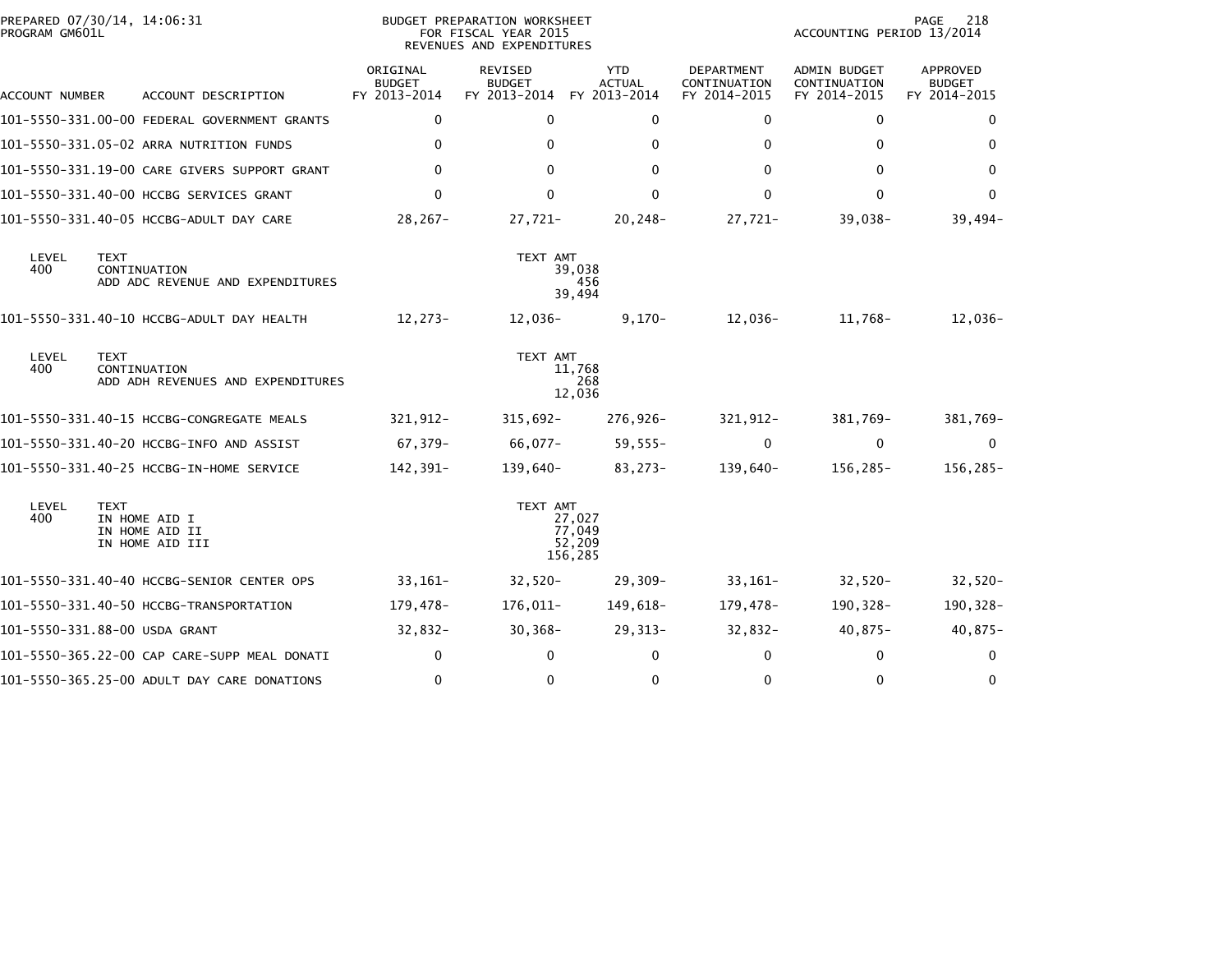| PREPARED 07/30/14, 14:06:31 |                                              |                                           | BUDGET PREPARATION WORKSHEET                      |                                             |                                                   |                                                     | 219<br>PAGE                                      |
|-----------------------------|----------------------------------------------|-------------------------------------------|---------------------------------------------------|---------------------------------------------|---------------------------------------------------|-----------------------------------------------------|--------------------------------------------------|
| PROGRAM GM601L              |                                              |                                           | FOR FISCAL YEAR 2015<br>REVENUES AND EXPENDITURES |                                             |                                                   | ACCOUNTING PERIOD 13/2014                           |                                                  |
| ACCOUNT NUMBER              | ACCOUNT DESCRIPTION                          | ORIGINAL<br><b>BUDGET</b><br>FY 2013-2014 | <b>REVISED</b><br><b>BUDGET</b><br>FY 2013-2014   | <b>YTD</b><br><b>ACTUAL</b><br>FY 2013-2014 | <b>DEPARTMENT</b><br>CONTINUATION<br>FY 2014-2015 | <b>ADMIN BUDGET</b><br>CONTINUATION<br>FY 2014-2015 | <b>APPROVED</b><br><b>BUDGET</b><br>FY 2014-2015 |
|                             | 101-5550-365.26-00 CARE GIVER DONATIONS      | $\mathbf 0$                               | $\Omega$                                          | $\mathbf 0$                                 | $\mathbf{0}$                                      | $\mathbf{0}$                                        | 0                                                |
|                             | 101-5550-365.46-00 IN HOME AIDE DONATIONS    | 0                                         | 0                                                 | 0                                           | 0                                                 | $\mathbf{0}$                                        | 0                                                |
|                             | 101-5550-365.64-00 NUTRITION DONATIONS       | 0                                         | 0                                                 | 0                                           | 0                                                 | $\mathbf 0$                                         | 0                                                |
|                             | 101-5550-365.75-00 SENIOR CENTER OPER MATCH  | $\Omega$                                  | 0                                                 | $\mathbf{0}$                                | $\Omega$                                          | $\mathbf{0}$                                        | 0                                                |
|                             | 101-5550-365.80-00 SAFE PROJECT DONATIONS    | $\Omega$                                  | $\Omega$                                          | $\mathbf{0}$                                | $\Omega$                                          | $\mathbf{0}$                                        | $\mathbf{0}$                                     |
|                             | 101-5550-365.96-00 ASSISTIVE TECHNOLOGY DEV  | 0                                         | $\Omega$                                          | 0                                           | $\mathbf{0}$                                      | $\mathbf{0}$                                        | 0                                                |
|                             | 101-5550-365.99-00 HCCBG TRANS DONATIONS     | $\Omega$                                  | $\Omega$                                          | $1,121-$                                    | $\mathbf{0}$                                      | $\mathbf{0}$                                        | $\mathbf{0}$                                     |
|                             | 101-5550-395.00-00 FUND BALANCE APPR-RESTR   | 0                                         | $\Omega$                                          | 0                                           | $\Omega$                                          | $\mathbf{0}$                                        | $\mathbf{0}$                                     |
| ÷.<br><b>REVENUE</b>        | 101-5550-444.10-05 SALARIES:REGULAR          | 817.693-<br>62,759                        | $800.065 -$<br>62,759                             | 658,533-<br>60,721                          | 746,780-<br>0                                     | 852,583-<br>70,288                                  | 853,307-<br>70,288                               |
| LEVEL<br>400                | <b>TEXT</b><br><b>RTS</b><br><b>DSS</b>      |                                           | TEXT AMT                                          | 35,665<br>34,623<br>70,288                  |                                                   |                                                     |                                                  |
|                             |                                              | $\mathbf{0}$                              | $\Omega$                                          | $\mathbf{0}$                                | $\Omega$                                          | $\mathbf{0}$                                        | $\Omega$                                         |
|                             |                                              | 13,679                                    | 13,679                                            | 11,689                                      | 0                                                 | 15,367                                              | 15,367                                           |
| LEVEL<br>400                | <b>TEXT</b><br><b>RTS</b><br><b>DSS</b>      |                                           | TEXT AMT                                          | 8,040<br>7,327<br>15,367                    |                                                   |                                                     |                                                  |
|                             | 101-5550-444.20-08 HEALTH INSURANCE:RETIREES | $\mathbf 0$                               | $\Omega$                                          | $\mathbf 0$                                 | $\mathbf{0}$                                      | $\mathbf 0$                                         | $\Omega$                                         |
|                             | 101-5550-444.20-10 MEDICARE TAX              | 911                                       | 911                                               | 841                                         | $\Omega$                                          | 1,019                                               | 1,019                                            |
| LEVEL<br>400                | <b>TEXT</b><br><b>RTS</b><br><b>DSS</b>      |                                           | TEXT AMT                                          | 517<br>502<br>1,019                         |                                                   |                                                     |                                                  |
|                             | 101-5550-444.20-15 RETIREMENT                | 4,437                                     | 4,437                                             | 3,879                                       | 0                                                 | 4,933                                               | 4,933                                            |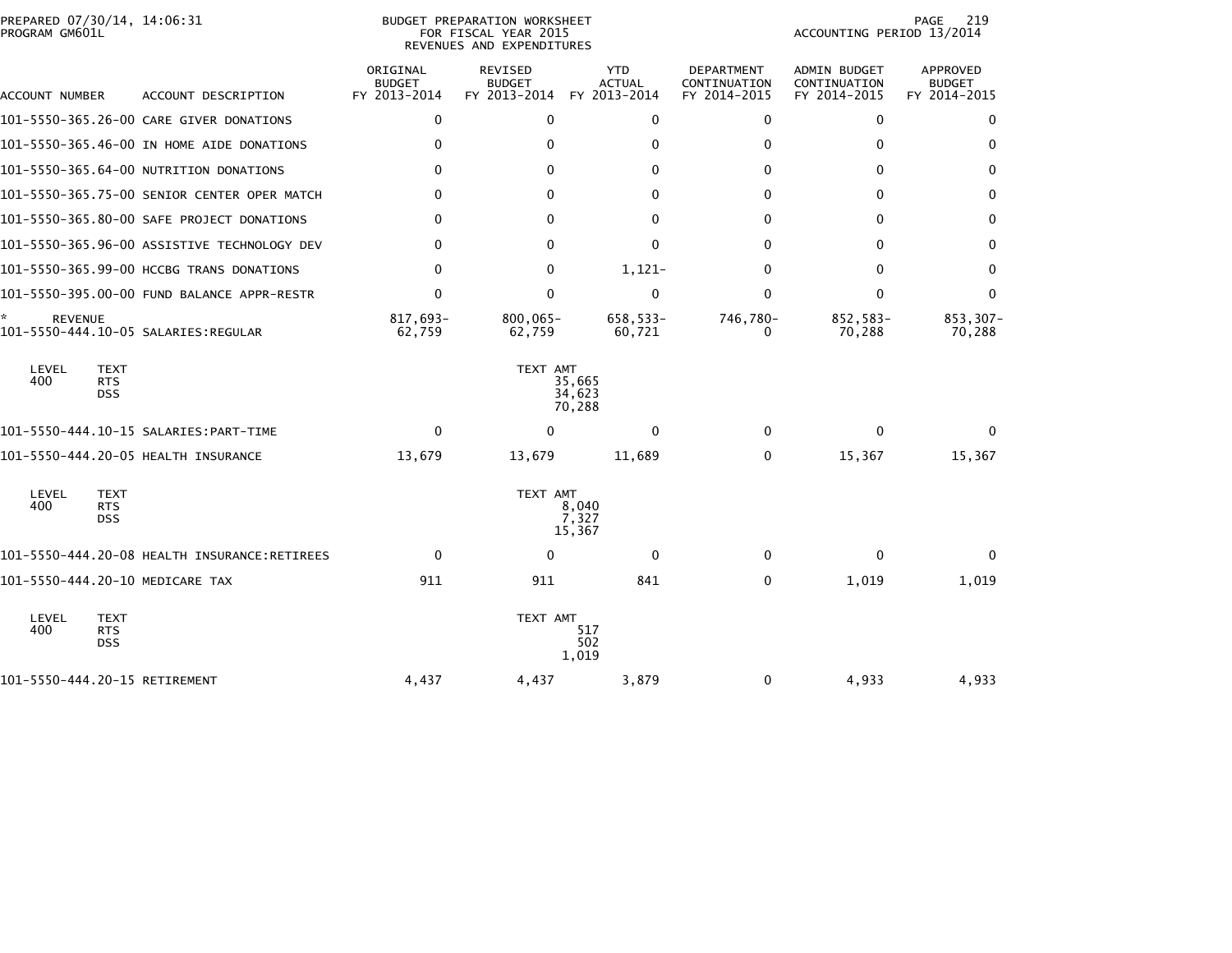| PREPARED 07/30/14, 14:06:31<br>PROGRAM GM601L |                                         |                                             |                                           | <b>BUDGET PREPARATION WORKSHEET</b><br>FOR FISCAL YEAR 2015<br>REVENUES AND EXPENDITURES | 220<br>PAGE<br>ACCOUNTING PERIOD 13/2014    |                                            |                                              |                                           |
|-----------------------------------------------|-----------------------------------------|---------------------------------------------|-------------------------------------------|------------------------------------------------------------------------------------------|---------------------------------------------|--------------------------------------------|----------------------------------------------|-------------------------------------------|
| ACCOUNT NUMBER                                |                                         | ACCOUNT DESCRIPTION                         | ORIGINAL<br><b>BUDGET</b><br>FY 2013-2014 | REVISED<br><b>BUDGET</b><br>FY 2013-2014                                                 | <b>YTD</b><br><b>ACTUAL</b><br>FY 2013-2014 | DEPARTMENT<br>CONTINUATION<br>FY 2014-2015 | ADMIN BUDGET<br>CONTINUATION<br>FY 2014-2015 | APPROVED<br><b>BUDGET</b><br>FY 2014-2015 |
| LEVEL<br>400                                  | <b>TEXT</b><br><b>RTS</b><br><b>DSS</b> |                                             |                                           | TEXT AMT                                                                                 | 2,521<br>2,412<br>4,933                     |                                            |                                              |                                           |
|                                               |                                         | 101-5550-444.20-20 SOCIAL SECURITY TAX      | 3,892                                     | 3,892                                                                                    | 3,596                                       | $\mathbf 0$                                | 4,279                                        | 4,279                                     |
| LEVEL<br>400                                  | <b>TEXT</b><br><b>RTS</b><br><b>DSS</b> |                                             |                                           | TEXT AMT                                                                                 | 2,132<br>2,147<br>4,279                     |                                            |                                              |                                           |
|                                               |                                         | 101-5550-444.20-25 WORKERS COMPENSATION     | 955                                       | 955                                                                                      | 143                                         | 0                                          | 941                                          | 941                                       |
| LEVEL<br>400                                  | <b>TEXT</b><br><b>RTS</b><br><b>DSS</b> |                                             |                                           | TEXT AMT                                                                                 | 143<br>798<br>941                           |                                            |                                              |                                           |
|                                               |                                         | 101-5550-444.20-30 401(K) CONTRIBUTIONS     | 1,883                                     | 1,883                                                                                    | 888                                         | 0                                          | 2,093                                        | 2,093                                     |
| LEVEL<br>400                                  | <b>TEXT</b><br><b>RTS</b><br><b>DSS</b> |                                             |                                           | TEXT AMT                                                                                 | 1,070<br>1,023<br>2,093                     |                                            |                                              |                                           |
|                                               |                                         | 101-5550-444.33-00 OTHER PROFESSIONAL SRVCS | 0                                         | $\mathbf 0$                                                                              | 0                                           | 0                                          | 0                                            | 0                                         |
|                                               |                                         | 101-5550-444.33-61 SENIOR CENTER OUTREACH   | 0                                         | 0                                                                                        | $\mathbf{0}$                                | $\Omega$                                   | 0                                            | 0                                         |
|                                               |                                         | 101-5550-444.41-50 UTILITY:NUTRITION SITES  | 0                                         | $\Omega$                                                                                 | $\Omega$                                    | $\Omega$                                   | $\mathbf{0}$                                 | 0                                         |
|                                               |                                         | 101-5550-444.43-15 R&M:EQUIPMENT            | 0                                         | 0                                                                                        | 0                                           | 0                                          | 0                                            | $\mathbf 0$                               |
|                                               |                                         | 101-5550-444.43-30 R&M:NUTRITION SITES      | 0                                         | $\Omega$                                                                                 | $\mathbf{0}$                                | $\Omega$                                   | 0                                            | 0                                         |
|                                               |                                         | 101-5550-444.43-55 R&M:TELEPHONES           | $\mathbf 0$                               | 0                                                                                        | 0                                           | $\Omega$                                   | 0                                            | 0                                         |
|                                               |                                         |                                             | 0                                         | $\Omega$                                                                                 | $\Omega$                                    | $\Omega$                                   | $\mathbf{0}$                                 | $\mathbf{0}$                              |
|                                               |                                         | 101-5550-444.44-29 RENT:OFFICE              | $\mathbf 0$                               | $\mathbf 0$                                                                              | $\mathbf 0$                                 | $\Omega$                                   | $\Omega$                                     | $\mathbf{0}$                              |
|                                               |                                         | 101-5550-444.50-07 COST PER COPY PROGRAM    | 700                                       | 700                                                                                      | 394                                         | 700                                        | 700                                          | 700                                       |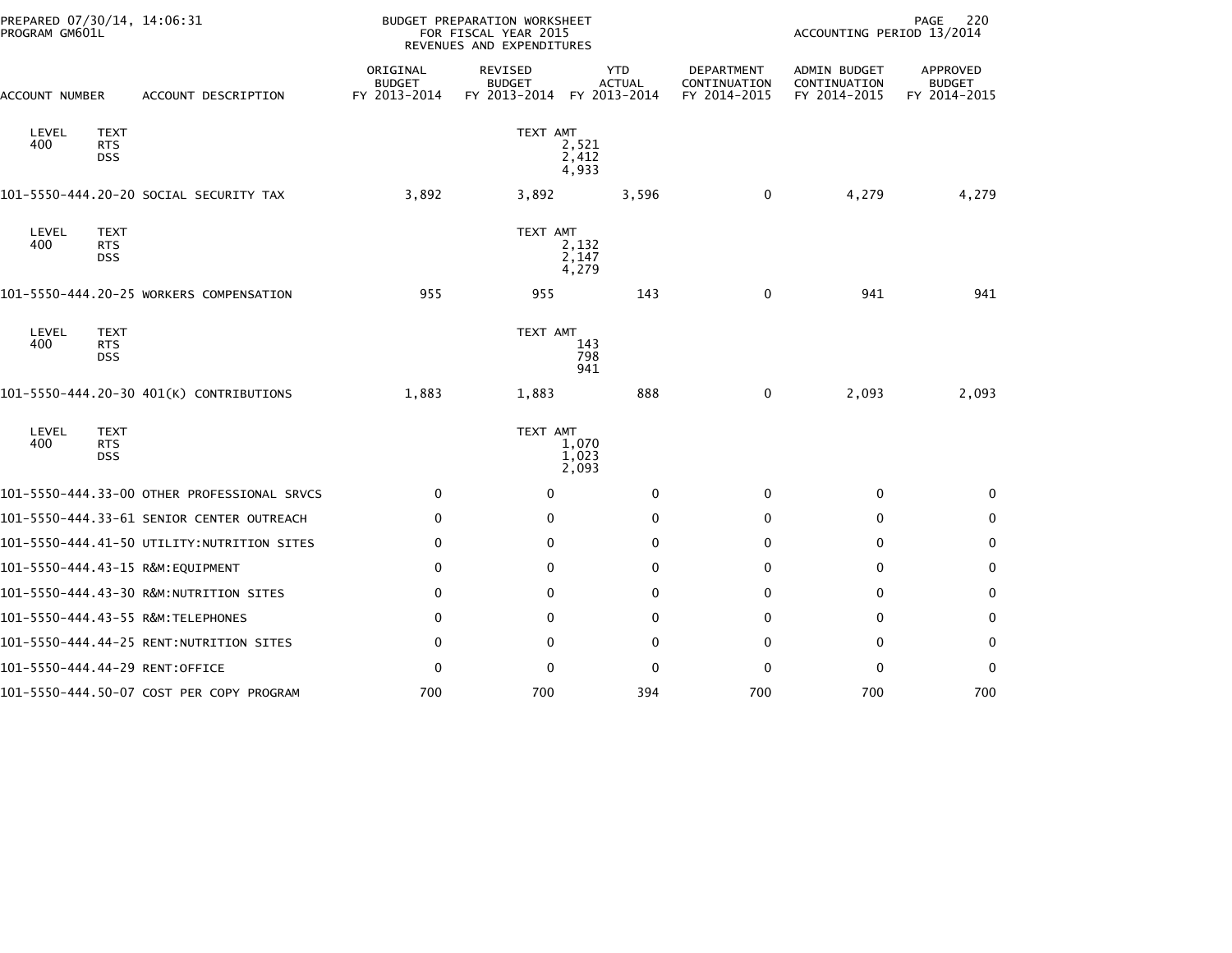| PROGRAM GM601L | PREPARED 07/30/14, 14:06:31                                              |                                           | BUDGET PREPARATION WORKSHEET<br>FOR FISCAL YEAR 2015<br>REVENUES AND EXPENDITURES | 221<br>PAGE<br>ACCOUNTING PERIOD 13/2014    |                                                   |                                                     |                                           |
|----------------|--------------------------------------------------------------------------|-------------------------------------------|-----------------------------------------------------------------------------------|---------------------------------------------|---------------------------------------------------|-----------------------------------------------------|-------------------------------------------|
| ACCOUNT NUMBER | ACCOUNT DESCRIPTION                                                      | ORIGINAL<br><b>BUDGET</b><br>FY 2013-2014 | <b>REVISED</b><br><b>BUDGET</b><br>FY 2013-2014                                   | <b>YTD</b><br><b>ACTUAL</b><br>FY 2013-2014 | <b>DEPARTMENT</b><br>CONTINUATION<br>FY 2014-2015 | <b>ADMIN BUDGET</b><br>CONTINUATION<br>FY 2014-2015 | APPROVED<br><b>BUDGET</b><br>FY 2014-2015 |
|                | 101-5550-444.53-05 TELEPHONE                                             | 300                                       | 300                                                                               | $\Omega$                                    | 300                                               | $\mathbf{0}$                                        | $\mathbf{0}$                              |
|                | 101-5550-444.53-06 TELEPHONE:NUTRITION SITES                             | $\mathbf 0$                               | $\mathbf{0}$                                                                      | $\Omega$                                    | $\mathbf{0}$                                      | 0                                                   | $\mathbf{0}$                              |
|                | 101-5550-444.55-00 PRINTING                                              | $\Omega$                                  | $\mathbf{0}$                                                                      | $\Omega$                                    | $\Omega$                                          | 0                                                   | $\mathbf{0}$                              |
|                | 101-5550-444.57-00 POSTAGE                                               | 400                                       | 400                                                                               | 0                                           | 400                                               | 0                                                   | $\mathbf 0$                               |
|                | 101-5550-444.58-00 TRAVEL                                                | 1,000                                     | 1,000                                                                             | 87                                          | 1,000                                             | 500                                                 | 500                                       |
|                | 101-5550-444.59-00 TRAINING                                              | 400                                       | 400                                                                               | $\Omega$                                    | 400                                               | 500                                                 | 500                                       |
|                | 101–5550–444.61–05 SUPPLIES:OFFICE                                       | 300                                       | 300                                                                               | $\Omega$                                    | 300                                               | 500                                                 | 500                                       |
|                |                                                                          | 0                                         | $\mathbf{0}$                                                                      | $\Omega$                                    | $\Omega$                                          | 0                                                   | $\mathbf{0}$                              |
|                | 101-5550-444.61-95 SUPPLIES:OTHER SMALL EQMT                             | 500                                       | 500                                                                               | $\Omega$                                    | 500                                               | 0                                                   | $\mathbf{0}$                              |
|                | 101-5550-444.62-05 ELECTRICITY                                           | 0                                         | 0                                                                                 | 0                                           | 0                                                 | 0                                                   | $\mathbf{0}$                              |
|                | 101-5550-444.62-25 NATURAL GAS                                           | 0                                         | $\mathbf{0}$                                                                      | 0                                           | 0                                                 | 0                                                   | 0                                         |
|                | 101-5550-444.64-50 DUES & SUBSCRIPTIONS                                  | 100                                       | 100                                                                               | $\Omega$                                    | 100                                               | 0                                                   | 0                                         |
|                | 101-5550-444.76-90 F/A:OTHER                                             | 0                                         | $\mathbf{0}$                                                                      | $\Omega$                                    | $\Omega$                                          | 0                                                   | 0                                         |
|                | 101-5550-444.83-00 PROGRAM ACTIVITIES                                    | 0                                         | 0                                                                                 | 0                                           | 0                                                 | 0                                                   | 0                                         |
|                | 101-5550-444.83-05 ADVISORY BOARD                                        | $\mathbf{0}$                              | 0                                                                                 | $\Omega$                                    | $\Omega$                                          | $\mathbf{0}$                                        | $\mathbf{0}$                              |
|                | 101-5550-444.83-97 DONATION EXPENDITURES                                 | $\mathbf{0}$                              | 0                                                                                 | $\Omega$                                    | $\Omega$                                          | $\mathbf{0}$                                        | $\mathbf{0}$                              |
|                | 101-5550-444.84-10 ADULT DAY CARE CONTRACT                               | 31,408                                    | 30,625                                                                            | 29,389                                      | 30,625                                            | 43,376                                              | 44,100                                    |
| LEVEL<br>400   | <b>TEXT</b><br>CONTINUATION<br>ADD ADC AND ADH EXPENDITURES AND REVENUES |                                           | TEXT AMT                                                                          | 43,376<br>724<br>44,100                     |                                                   |                                                     |                                           |
|                | 101-5550-444.84-15 CARE MGMT SERV PURCHASE                               | $\mathbf{0}$                              | $\Omega$                                                                          | $\Omega$                                    | $\Omega$                                          | $\mathbf{0}$                                        | 0                                         |
|                | 101-5550-444.84-19 CARE GIVERS SUPPORT GRANT                             | 0                                         | 0                                                                                 | 0                                           | 0                                                 | 0                                                   | 0                                         |
|                | 101-5550-444.84-20 CONGREGATE CATERING CONTR                             | 0                                         | 0                                                                                 | $\mathbf{0}$                                | $\Omega$                                          | $\mathbf{0}$                                        | $\Omega$                                  |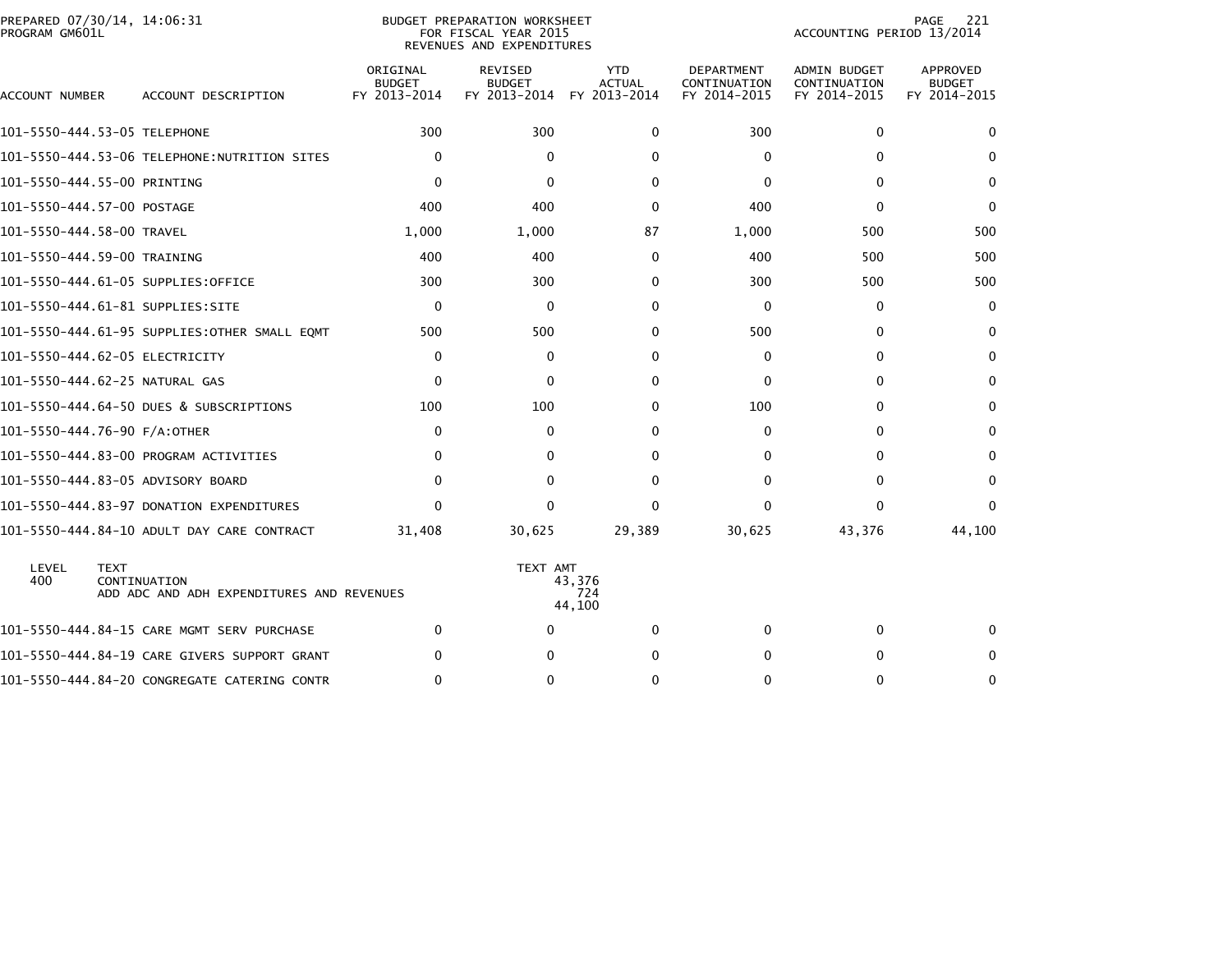| PREPARED 07/30/14, 14:06:31<br>PROGRAM GM601L |                                              |                                           | BUDGET PREPARATION WORKSHEET<br>FOR FISCAL YEAR 2015<br>REVENUES AND EXPENDITURES | -222<br>PAGE<br>ACCOUNTING PERIOD 13/2014   |                                                   |                                                     |                                           |
|-----------------------------------------------|----------------------------------------------|-------------------------------------------|-----------------------------------------------------------------------------------|---------------------------------------------|---------------------------------------------------|-----------------------------------------------------|-------------------------------------------|
| ACCOUNT NUMBER                                | ACCOUNT DESCRIPTION                          | ORIGINAL<br><b>BUDGET</b><br>FY 2013-2014 | <b>REVISED</b><br><b>BUDGET</b><br>FY 2013-2014                                   | <b>YTD</b><br><b>ACTUAL</b><br>FY 2013-2014 | <b>DEPARTMENT</b><br>CONTINUATION<br>FY 2014-2015 | <b>ADMIN BUDGET</b><br>CONTINUATION<br>FY 2014-2015 | APPROVED<br><b>BUDGET</b><br>FY 2014-2015 |
|                                               | 101-5550-444.84-21 ARRA CONGREGATE CATERING  | 0                                         | $\Omega$                                                                          | 0                                           | 0                                                 | 0                                                   | $\Omega$                                  |
|                                               | 101-5550-444.84-30 IN HOME AIDE CONTRACT     | 142,391                                   | 139,640                                                                           | 129,572                                     | 139,640                                           | 156,285                                             | 156,285                                   |
|                                               | 101-5550-444.84-70 SUPPLEMENTAL MEALS CONTRA | $\mathbf 0$                               | $\mathbf{0}$                                                                      | $\Omega$                                    | $\Omega$                                          | $\Omega$                                            | $\Omega$                                  |
|                                               | 101-5550-444.84-75 TRANSPORTATION CONTRACT   | 256,397                                   | 252,930                                                                           | 162,647                                     | 256,397                                           | 237,910                                             | 237,910                                   |
| 101-5550-444.85-30 GRANT:HCCBG AGING          |                                              | 455,284                                   | 444,657                                                                           | 395,103                                     | 0                                                 | 455,164                                             | 455,164                                   |
|                                               | 101-5550-444.85-44 GRANT:ROBERTSON-SAFE      | 0                                         | $\bf{0}$                                                                          | $\Omega$                                    | $\Omega$                                          | $\Omega$                                            | $\Omega$                                  |
| 101-5550-444.85-98 GRANT MATCH                |                                              | 203,535                                   | 202,628                                                                           | 202,628                                     | 0                                                 | 202,628                                             | 202,628                                   |
|                                               | 101-5550-444.90-45 MGMT INFO SYSTEMS MAIN    | 1,200                                     | 1,200                                                                             | 757                                         | $\Omega$                                          | 1,200                                               | 1,200                                     |
|                                               | 101-5550-444.91-44 APPROPRIATION-RUFTYHOLMES | 73,530                                    | 73,530                                                                            | 73,530                                      | 0                                                 | 73,530                                              | 73,530                                    |
|                                               | 101-5550-444.98-95 RESERVE:UNAPPROPRIATED    | 0                                         | $\bf{0}$                                                                          | 0                                           | 0                                                 | $\mathbf{0}$                                        | $\Omega$                                  |
| *.<br><b>EXPENDITURE</b>                      |                                              | 1,255,961                                 | 1,237,426                                                                         | 1,075,864                                   | 430,362                                           | 1,271,213                                           | 1,271,937                                 |
| **                                            | HOME CARE COMM BLK GRANT                     | 438,268                                   | 437,361                                                                           | 417,331                                     | $316,418-$                                        | 418,630                                             | 418,630                                   |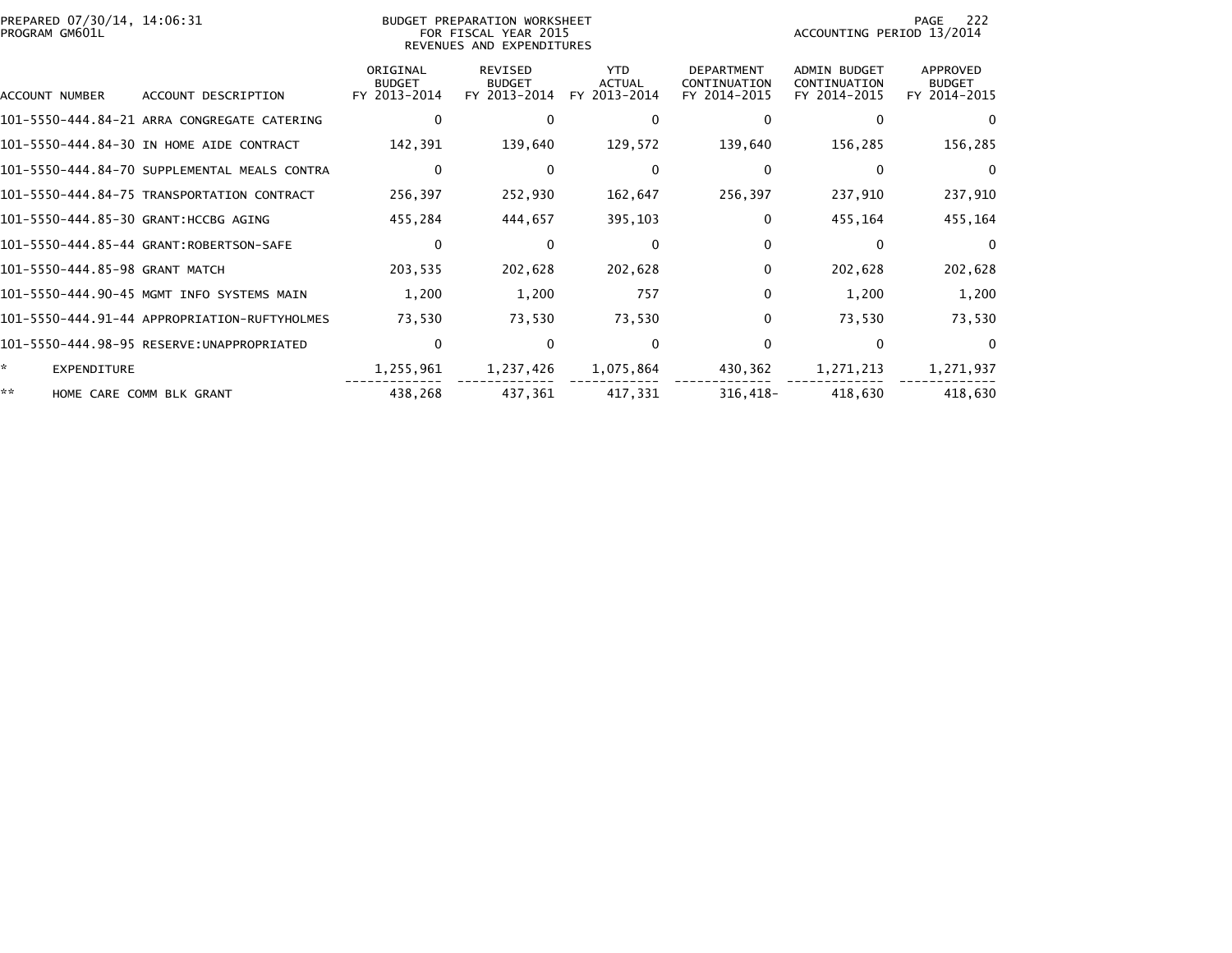|    | PREPARED 07/30/14, 14:06:31<br>PROGRAM GM601L |                                            |                                           | BUDGET PREPARATION WORKSHEET<br>FOR FISCAL YEAR 2015<br>REVENUES AND EXPENDITURES |                                |                                                   | ACCOUNTING PERIOD 13/2014                    | - 223<br>PAGE                             |
|----|-----------------------------------------------|--------------------------------------------|-------------------------------------------|-----------------------------------------------------------------------------------|--------------------------------|---------------------------------------------------|----------------------------------------------|-------------------------------------------|
|    | ACCOUNT NUMBER                                | ACCOUNT DESCRIPTION                        | ORIGINAL<br><b>BUDGET</b><br>FY 2013-2014 | REVISED<br><b>BUDGET</b><br>FY 2013-2014                                          | YTD.<br>ACTUAL<br>FY 2013-2014 | <b>DEPARTMENT</b><br>CONTINUATION<br>FY 2014-2015 | ADMIN BUDGET<br>CONTINUATION<br>FY 2014-2015 | APPROVED<br><b>BUDGET</b><br>FY 2014-2015 |
|    |                                               | 101-5551-331.71-00 SHIIP GRANT             |                                           |                                                                                   |                                |                                                   |                                              | $\Omega$                                  |
|    |                                               | 101-5551-395.00-00 FUND BALANCE APPR-RESTR | 0                                         |                                                                                   |                                |                                                   |                                              | 0                                         |
| ÷  | <b>REVENUE</b>                                | 101-5551-444.85-00 GRANT EXPENDITURES      |                                           |                                                                                   |                                |                                                   |                                              | 0                                         |
| ÷. | EXPENDITURE                                   |                                            |                                           |                                                                                   |                                |                                                   |                                              | 0                                         |
| ** |                                               | DEPT OF RURAL EDUCATION                    |                                           |                                                                                   |                                |                                                   |                                              | 0                                         |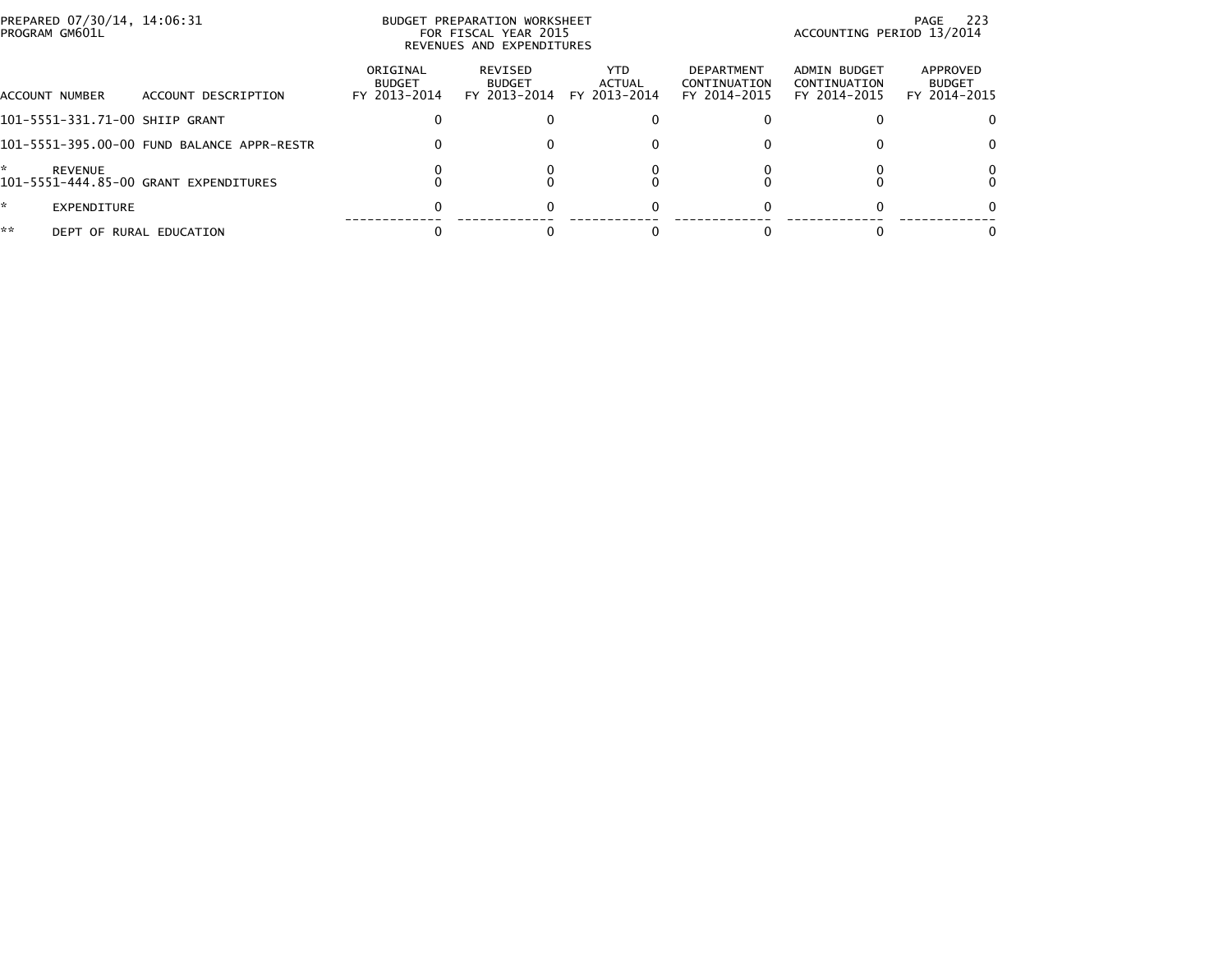| PREPARED 07/30/14, 14:06:31<br>PROGRAM GM601L |                                              |                                           | BUDGET PREPARATION WORKSHEET<br>FOR FISCAL YEAR 2015<br>REVENUES AND EXPENDITURES | 224<br>PAGE<br>ACCOUNTING PERIOD 13/2014    |                                                   |                                                     |                                           |
|-----------------------------------------------|----------------------------------------------|-------------------------------------------|-----------------------------------------------------------------------------------|---------------------------------------------|---------------------------------------------------|-----------------------------------------------------|-------------------------------------------|
| <b>ACCOUNT NUMBER</b>                         | ACCOUNT DESCRIPTION                          | ORIGINAL<br><b>BUDGET</b><br>FY 2013-2014 | REVISED<br><b>BUDGET</b><br>FY 2013-2014                                          | <b>YTD</b><br><b>ACTUAL</b><br>FY 2013-2014 | <b>DEPARTMENT</b><br>CONTINUATION<br>FY 2014-2015 | <b>ADMIN BUDGET</b><br>CONTINUATION<br>FY 2014-2015 | APPROVED<br><b>BUDGET</b><br>FY 2014-2015 |
|                                               | 101-5560-331.82-00 TITLE V SCSEP GRANT       | $\mathbf{0}$                              | $\Omega$                                                                          | 0                                           | 0                                                 | $\mathbf{0}$                                        | 0                                         |
|                                               | 101-5560-338.20-00 TITLE V AGENCY MATCH      |                                           |                                                                                   | 0                                           |                                                   | $\Omega$                                            | $\Omega$                                  |
| <b>REVENUE</b>                                |                                              |                                           | 0                                                                                 | $\Omega$<br>$\Omega$                        |                                                   | O                                                   | 0<br><sup>0</sup>                         |
|                                               |                                              |                                           | 0                                                                                 | 0                                           | 0                                                 | 0                                                   | 0                                         |
| 101-5560-444.20-05 HEALTH INSURANCE           |                                              |                                           | 0                                                                                 | 0                                           | 0                                                 | 0                                                   | 0                                         |
| 101-5560-444.20-10 MEDICARE TAX               |                                              | 0                                         | 0                                                                                 | $\mathbf{0}$                                | 0                                                 | 0                                                   | $\bf{0}$                                  |
| 101-5560-444.20-15 RETIREMENT                 |                                              |                                           | 0                                                                                 | $\Omega$                                    | U                                                 | 0                                                   | $\Omega$                                  |
|                                               | 101-5560-444.20-20 SOCIAL SECURITY TAX       | 0                                         | 0                                                                                 | 0                                           | 0                                                 | 0                                                   | $\Omega$                                  |
|                                               | 101-5560-444.20-25 WORKERS COMPENSATION      |                                           | 0                                                                                 | 0                                           | o                                                 | 0                                                   | $\bf{0}$                                  |
|                                               | 101-5560-444.20-30 401(K) CONTRIBUTIONS      |                                           | 0                                                                                 | 0                                           | 0                                                 | 0                                                   | 0                                         |
| 101-5560-444.32-30 MEDICAL                    |                                              |                                           | 0                                                                                 | 0                                           | 0                                                 | 0                                                   | $\bf{0}$                                  |
| 101-5560-444.58-00 TRAVEL                     |                                              |                                           | 0                                                                                 | 0                                           | o                                                 | O                                                   | 0                                         |
| 101-5560-444.59-00 TRAINING                   |                                              | $\Omega$                                  | 0                                                                                 | 0                                           | 0                                                 | 0                                                   | $\Omega$                                  |
| 101-5560-444.85-72 GRANT:TITLE V              |                                              | <sup>0</sup>                              | 0                                                                                 | $\Omega$                                    | <sup>0</sup>                                      | $\Omega$                                            | $\Omega$                                  |
| 101-5560-444.85-98 GRANT MATCH                |                                              | 19,584                                    | 16,081                                                                            | 16,081                                      | 0                                                 | 19,584                                              | 19,584                                    |
|                                               | 101-5560-444.91-44 APPROPRIATION-RUFTYHOLMES | 0                                         | $\Omega$                                                                          | 0                                           | 0                                                 | $\mathbf{0}$                                        | 0                                         |
| *<br>EXPENDITURE                              |                                              | 19,584                                    | 16,081                                                                            | 16,081                                      | 0                                                 | 19,584                                              | 19,584                                    |
| **<br>TITLE V SCSEP                           |                                              | 19,584                                    | 16,081                                                                            | 16,081                                      | 0                                                 | 19,584                                              | 19,584                                    |
| ***<br>SENIOR SERVICES                        |                                              | 457,852                                   | 453,442                                                                           | 433,412                                     | $316,418-$                                        | 438,214                                             | 438,214                                   |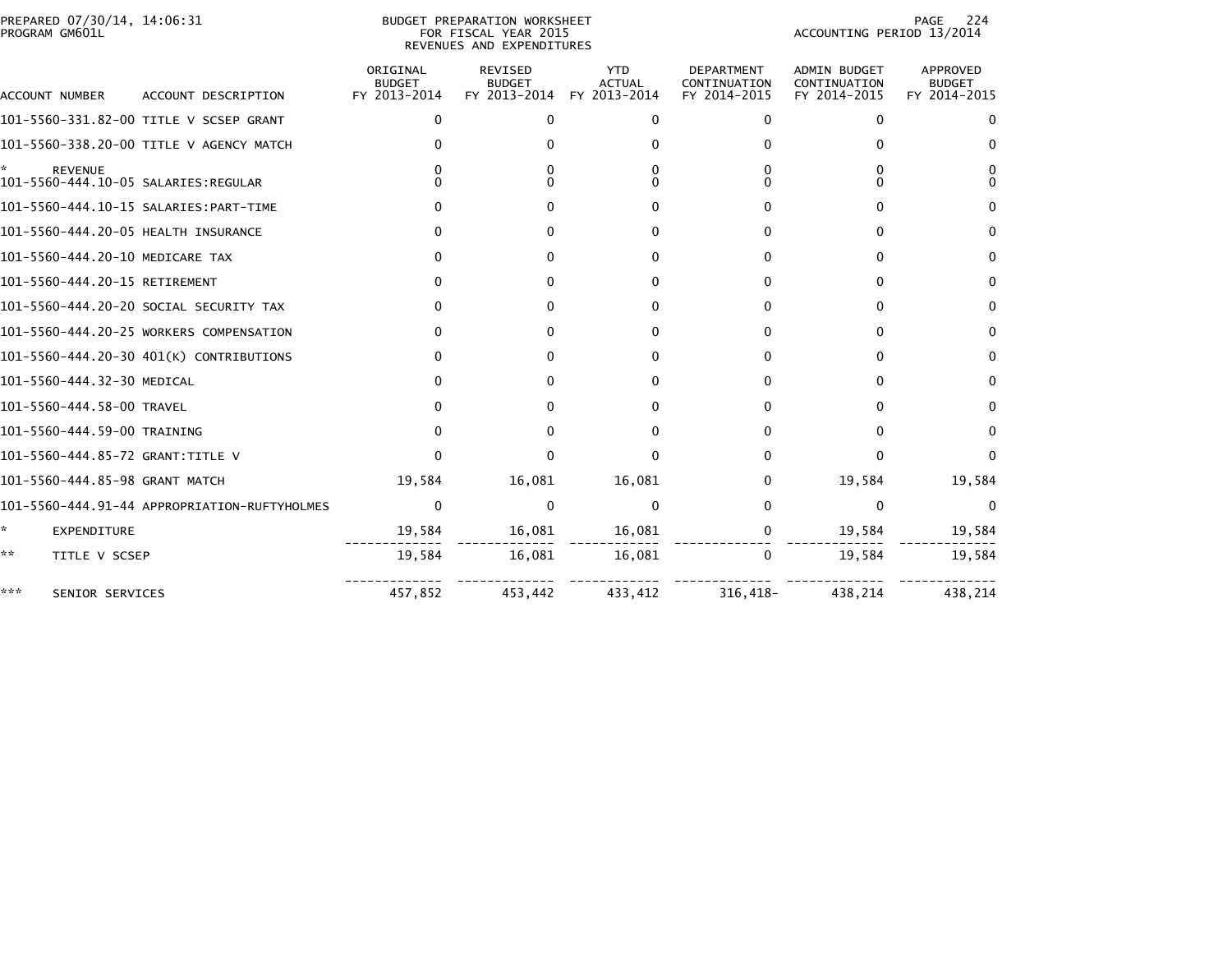| PREPARED 07/30/14, 14:06:31<br>PROGRAM GM601L |             |                                                                  |                                           | BUDGET PREPARATION WORKSHEET<br>FOR FISCAL YEAR 2015<br>REVENUES AND EXPENDITURES |                                             | 225<br>PAGE<br>ACCOUNTING PERIOD 13/2014          |                                              |                                           |
|-----------------------------------------------|-------------|------------------------------------------------------------------|-------------------------------------------|-----------------------------------------------------------------------------------|---------------------------------------------|---------------------------------------------------|----------------------------------------------|-------------------------------------------|
| ACCOUNT NUMBER                                |             | ACCOUNT DESCRIPTION                                              | ORIGINAL<br><b>BUDGET</b><br>FY 2013-2014 | REVISED<br><b>BUDGET</b><br>FY 2013-2014                                          | <b>YTD</b><br><b>ACTUAL</b><br>FY 2013-2014 | <b>DEPARTMENT</b><br>CONTINUATION<br>FY 2014-2015 | ADMIN BUDGET<br>CONTINUATION<br>FY 2014-2015 | APPROVED<br><b>BUDGET</b><br>FY 2014-2015 |
|                                               |             | 101-6110-331.46-00 LIBRARY FEDERAL AID GRANT                     | $\Omega$                                  | $\Omega$                                                                          | $\Omega$                                    | $\mathbf{0}$                                      | $\Omega$                                     | $\mathbf{0}$                              |
|                                               |             | 101-6110-334.52-00 LIBRARY STATE AID GRANT                       | 167,385-                                  | 167,385-                                                                          | 168,764-                                    | 167,385-                                          | 167,385-                                     | $167, 385 -$                              |
| LEVEL<br>400                                  | <b>TEXT</b> | BASED ON THE MOST CURRENT INFORMATION FROM THE<br>STATE LIBRARY. |                                           | TEXT AMT                                                                          | 167,385                                     |                                                   |                                              |                                           |
|                                               |             |                                                                  |                                           |                                                                                   | 167,385                                     |                                                   |                                              |                                           |
|                                               |             | 101-6110-334.52-01 RAISING THE BAR GRANT                         | $\mathbf 0$                               | $\mathbf{0}$                                                                      | $\mathbf{0}$                                | $\mathbf{0}$                                      | 0                                            | $\Omega$                                  |
|                                               |             | 101-6110-334.65-30 SMART START:LIBRARY                           | $\mathbf 0$                               | $\mathbf{0}$                                                                      | $\Omega$                                    | 0                                                 | $\mathbf{0}$                                 | $\Omega$                                  |
|                                               |             | 101-6110-351.50-00 LIBRARY FINES                                 | $70,000 -$                                | $70,000 -$                                                                        | 66,659-                                     | $65,000 -$                                        | $65,000 -$                                   | $65,000 -$                                |
| LEVEL<br>400                                  | <b>TEXT</b> | FINES ARE PROJECTED ON THE CURRENT REVENUE.                      |                                           | TEXT AMT                                                                          | 65,000<br>65,000                            |                                                   |                                              |                                           |
|                                               |             | 101-6110-353.60-00 LIBRARY FEES(MICRO-PHOTO)                     | $32.000 -$                                | $32,000 -$                                                                        | $36,954-$                                   | $32,000 -$                                        | $32,000 -$                                   | $32,000 -$                                |
| LEVEL<br>400                                  | <b>TEXT</b> | FEES ARE PROJECTED ON THE CURRENT REVENUE.                       |                                           | TEXT AMT                                                                          | 32,000<br>32,000                            |                                                   |                                              |                                           |
|                                               |             | 101-6110-389.10-00 LIBRARY:MISCELLANEOUS                         | $8,000 -$                                 | $8,000 -$                                                                         | 14,867-                                     | $8,500-$                                          | $8,500-$                                     | $8,500-$                                  |
| LEVEL<br>400                                  | <b>TEXT</b> | MISC. REVENUE IS PROJECTED ON THE CURRENT REVENUE.               |                                           | TEXT AMT                                                                          | 8,500<br>8,500                              |                                                   |                                              |                                           |
| <b>REVENUE</b>                                |             | 101-6110-455.10-05 SALARIES:REGULAR                              | 277,385-<br>1,315,195                     | 277,385-<br>1,335,695                                                             | 287,244-<br>1,334,112                       | 272,885-<br>0                                     | 272,885-<br>1,313,154                        | 272,885-<br>1,313,154                     |
|                                               |             | 101-6110-455.10-15 SALARIES:PART-TIME                            | 211,803                                   | 196,803                                                                           | 191,185                                     | $\mathbf{0}$                                      | 211,803                                      | 211,803                                   |
|                                               |             | 101-6110-455.20-05 HEALTH INSURANCE                              | 321,600                                   | 310,575                                                                           | 279,390                                     | $\mathbf{0}$                                      | 321,600                                      | 321,600                                   |
|                                               |             | 101-6110-455.20-08 HEALTH INSURANCE:RETIREES                     | 18,760                                    | 22,785                                                                            | 21,440                                      | 18,090                                            | 18,090                                       | 18,090                                    |
| $L$ CMC $L$                                   | <b>TEVT</b> |                                                                  |                                           | TEVT AMT                                                                          |                                             |                                                   |                                              |                                           |

LEVEL TEXT TEXT AMT 400 BASED ON THE RETIREMENT OF TWO EMPLOYEES. 18,090

TEXT AMT<br>18,090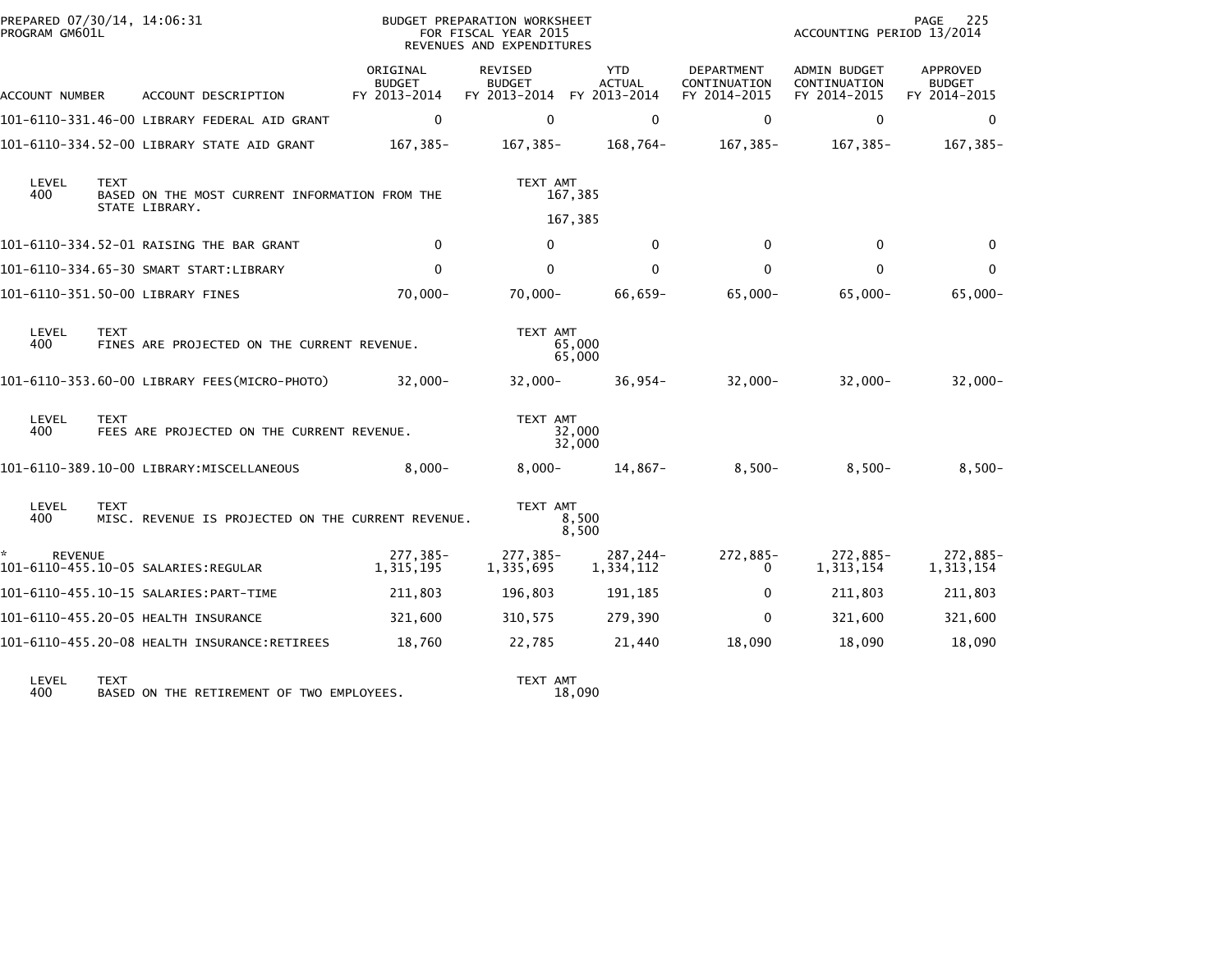| PROGRAM GM601L           | PREPARED 07/30/14, 14:06:31                                                                                                                                                                                                                                                                                                                      |                                           | BUDGET PREPARATION WORKSHEET<br>FOR FISCAL YEAR 2015<br>REVENUES AND EXPENDITURES |                             | 226<br>PAGE<br>ACCOUNTING PERIOD 13/2014   |                                              |                                           |
|--------------------------|--------------------------------------------------------------------------------------------------------------------------------------------------------------------------------------------------------------------------------------------------------------------------------------------------------------------------------------------------|-------------------------------------------|-----------------------------------------------------------------------------------|-----------------------------|--------------------------------------------|----------------------------------------------|-------------------------------------------|
| ACCOUNT NUMBER           | ACCOUNT DESCRIPTION                                                                                                                                                                                                                                                                                                                              | ORIGINAL<br><b>BUDGET</b><br>FY 2013-2014 | <b>REVISED</b><br><b>BUDGET</b><br>FY 2013-2014 FY 2013-2014                      | <b>YTD</b><br><b>ACTUAL</b> | DEPARTMENT<br>CONTINUATION<br>FY 2014-2015 | ADMIN BUDGET<br>CONTINUATION<br>FY 2014-2015 | APPROVED<br><b>BUDGET</b><br>FY 2014-2015 |
|                          |                                                                                                                                                                                                                                                                                                                                                  |                                           |                                                                                   | 18,090                      |                                            |                                              |                                           |
|                          | 101-6110-455.20-10 MEDICARE TAX                                                                                                                                                                                                                                                                                                                  | 22,142                                    | 22,142                                                                            | 21,099                      | 0                                          | 22,112                                       | 22,112                                    |
|                          | 101-6110-455.20-15 RETIREMENT                                                                                                                                                                                                                                                                                                                    | 92,984                                    | 94,484                                                                            | 92,458                      | 0                                          | 94,547                                       | 94,547                                    |
|                          | 101-6110-455.20-20 SOCIAL SECURITY TAX                                                                                                                                                                                                                                                                                                           | 94,674                                    | 94,674                                                                            | 90,215                      | 0                                          | 95,547                                       | 95,547                                    |
|                          | 101-6110-455.20-25 WORKERS COMPENSATION                                                                                                                                                                                                                                                                                                          | 9,557                                     | 9,557                                                                             | 8,937                       | 0                                          | 12,095                                       | 12,095                                    |
|                          | 101-6110-455.20-30 401(K) CONTRIBUTIONS                                                                                                                                                                                                                                                                                                          | 39,456                                    | 39,456                                                                            | 38,516                      | $\Omega$                                   | 38,590                                       | 38,590                                    |
|                          |                                                                                                                                                                                                                                                                                                                                                  | $\mathbf 0$                               | 810                                                                               | 333                         | 0                                          | 810                                          | 810                                       |
|                          | 101-6110-455.33-06 CATALOGING AND PROCESSING                                                                                                                                                                                                                                                                                                     | 50,000                                    | 56,150                                                                            | 48,413                      | 56,000                                     | 56,000                                       | 56,000                                    |
| LEVEL<br>400             | <b>TEXT</b><br>THE INCREASE IN THIS LINE ITEM IS TO COVER<br>UPCOMING DIGITALIZATION PROJECTS.                                                                                                                                                                                                                                                   |                                           | TEXT AMT                                                                          | 56,000                      |                                            |                                              |                                           |
|                          |                                                                                                                                                                                                                                                                                                                                                  |                                           |                                                                                   | 56,000                      |                                            |                                              |                                           |
|                          | 101-6110-455.33-17 CONTRACTED SERVICES                                                                                                                                                                                                                                                                                                           | 11,000                                    | 11,000                                                                            | 9,460                       | $\mathbf 0$                                | $\mathbf{0}$                                 | $\mathbf{0}$                              |
| LEVEL<br>400             | <b>TEXT</b><br>MOVED DABBS LAWN CARE TO LINE ITEM NUMBER<br>101-6110-455.34-30                                                                                                                                                                                                                                                                   |                                           | TEXT AMT                                                                          |                             |                                            |                                              |                                           |
|                          | 101-6110-455.34-09 BINDING                                                                                                                                                                                                                                                                                                                       | 1,000                                     | 1,000                                                                             | $\mathbf{0}$                | 0                                          | 1,000                                        | 1,000                                     |
|                          | 101-6110-455.34-30 SERVICE & MAINTENANCE                                                                                                                                                                                                                                                                                                         | 100,000                                   | 100,000                                                                           | 99,382                      | 110,950                                    | 111,000                                      | 111,000                                   |
| LEVEL<br>400             | <b>TEXT</b><br>CONTRACTS FOR THE LIBRARY SYSTEM WHICH INCLUDES:<br>A B ENTERPRISES, BIBLIOTHECA ITG, DABBS LAWNCARE,<br>J&D CLEANING SERVICE, PEELER ENDVIORMENTAL,<br>PERFORMANCE FIRE PROTECTION, PITNEY BOWES,<br>RESIDENTIAL GARBAGE SERVICE, SUPERIOR COMMERICAL<br>CLEANING, SPECTRUM, THE LIBRARY CORP., US POSTAL<br>SERVICE, AND XEROX. |                                           | TEXT AMT                                                                          | 111,000                     |                                            |                                              |                                           |
|                          |                                                                                                                                                                                                                                                                                                                                                  |                                           |                                                                                   | 111,000                     |                                            |                                              |                                           |
| 101-6110-455.41-40 WATER |                                                                                                                                                                                                                                                                                                                                                  | 12,700                                    | 12,700                                                                            | 8,947                       | 0                                          | 12,000                                       | 12,000                                    |
|                          | 101-6110-455.41-42 STORM WATER FEE                                                                                                                                                                                                                                                                                                               | 300                                       | 440                                                                               | 360                         | 0                                          | 500                                          | 500                                       |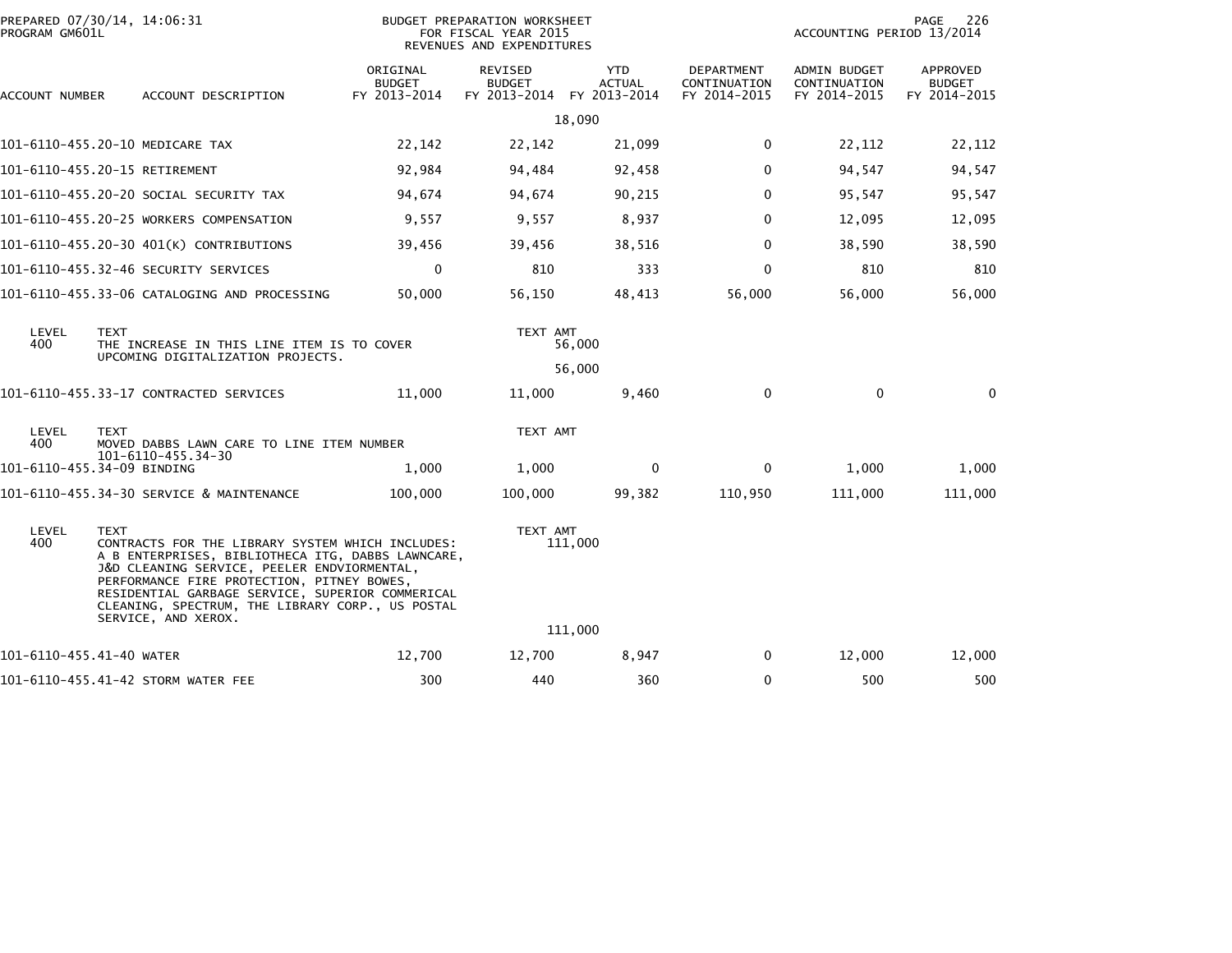| PROGRAM GM601L | PREPARED 07/30/14, 14:06:31                                                                                                                                                                                        |                                           | BUDGET PREPARATION WORKSHEET<br>FOR FISCAL YEAR 2015<br>REVENUES AND EXPENDITURES |                                             |                                            | ACCOUNTING PERIOD 13/2014                    | PAGE<br>227                               |  |
|----------------|--------------------------------------------------------------------------------------------------------------------------------------------------------------------------------------------------------------------|-------------------------------------------|-----------------------------------------------------------------------------------|---------------------------------------------|--------------------------------------------|----------------------------------------------|-------------------------------------------|--|
| ACCOUNT NUMBER | ACCOUNT DESCRIPTION                                                                                                                                                                                                | ORIGINAL<br><b>BUDGET</b><br>FY 2013-2014 | REVISED<br><b>BUDGET</b><br>FY 2013-2014                                          | <b>YTD</b><br><b>ACTUAL</b><br>FY 2013-2014 | DEPARTMENT<br>CONTINUATION<br>FY 2014-2015 | ADMIN BUDGET<br>CONTINUATION<br>FY 2014-2015 | APPROVED<br><b>BUDGET</b><br>FY 2014-2015 |  |
|                | 101-6110-455.43-05 R&M:BUILDINGS                                                                                                                                                                                   | 90,000                                    | 89,860                                                                            | 74,812                                      | 90,000                                     | 90,000                                       | 90,000                                    |  |
| LEVEL<br>400   | <b>TEXT</b><br>THIS LINE ITEM WILL INCLUDE A NEW WOODEN SHINGLED<br>ROOF ON THE HENDERSON LAW OFFICE, REPAIR AND<br>REKEYING LOCKS IN THE LIBRARY HEADQUARTERS AS WELL<br>AS MAINTENANCE ON ALL LIBRARY LOCATIONS. |                                           | TEXT AMT                                                                          | 90,000                                      |                                            |                                              |                                           |  |
|                |                                                                                                                                                                                                                    |                                           |                                                                                   | 90,000                                      |                                            |                                              |                                           |  |
|                | 101-6110-455.43-15 R&M:EQUIPMENT                                                                                                                                                                                   | 2,000                                     | 2,000                                                                             | 730                                         | 5,000                                      | 5,000                                        | 5,000                                     |  |
| LEVEL<br>400   | TEXT<br>THE INCREASE IN THIS LINE ITEM IS TO UPHOLSTER<br>35 CHAIRS THROUGHOUT THE LIBRARY SYSTEM AND<br>REPAIR END PANELS IN THE CHILDREN'S ROOM AT THE                                                           |                                           | TEXT AMT                                                                          | 5,000                                       |                                            |                                              |                                           |  |
|                | LIBRARY HEADQUARTERS.                                                                                                                                                                                              |                                           |                                                                                   | 5,000                                       |                                            |                                              |                                           |  |
|                | 101-6110-455.43-20 R&M:VEHICLES                                                                                                                                                                                    | 3,500                                     | 3,500                                                                             | 989                                         | 0                                          | 3,000                                        | 3,000                                     |  |
|                | 101-6110-455.43-55 R&M:TELEPHONES                                                                                                                                                                                  | 500                                       | 500                                                                               | 365                                         | $\Omega$                                   | 500                                          | 500                                       |  |
|                | 101-6110-455.44-20 RENT:LAND & BUILDINGS                                                                                                                                                                           | 4,368                                     | 4,368                                                                             | 4,368                                       | $\Omega$                                   | 4,500                                        | 4,500                                     |  |
|                | 101-6110-455.50-07 COST PER COPY PROGRAM                                                                                                                                                                           | 6,000                                     | 6,000                                                                             | 3,428                                       | $\Omega$                                   | 6,000                                        | 6,000                                     |  |
|                | 101-6110-455.53-05 TELEPHONE                                                                                                                                                                                       | 8,000                                     | 7,190                                                                             | 6,727                                       | 9,000                                      | 9,000                                        | 9,000                                     |  |
| LEVEL<br>400   | <b>TEXT</b><br>THE INCREASE IN THIS LINE ITEM IS DUE TO THE<br>ADDITIONS OF CELL PHONES FOR KEY PERSONNEL.                                                                                                         |                                           | TEXT AMT                                                                          | 9,000                                       |                                            |                                              |                                           |  |
|                |                                                                                                                                                                                                                    |                                           |                                                                                   | 9,000                                       |                                            |                                              |                                           |  |
|                | 101-6110-455.54-00 ADVERTISING                                                                                                                                                                                     | 750                                       | 750                                                                               | 618                                         | $\mathbf 0$                                | 750                                          | 750                                       |  |
|                | 101-6110-455.55-00 PRINTING                                                                                                                                                                                        | 2,500                                     | 2,500                                                                             | 2,262                                       | 0                                          | 2,500                                        | 2,500                                     |  |
|                | 101-6110-455.57-00 POSTAGE                                                                                                                                                                                         | 15,500                                    | 13,575                                                                            | 9,735                                       | 10,000                                     | 10,000                                       | 10,000                                    |  |
| LEVEL<br>400   | <b>TEXT</b><br>THIS LINE ITEM HAS DECREASE DUE TO THE USE OF<br>ELECTRONIC MAIL.                                                                                                                                   |                                           | TEXT AMT                                                                          | 10,000                                      |                                            |                                              |                                           |  |

 $10,000$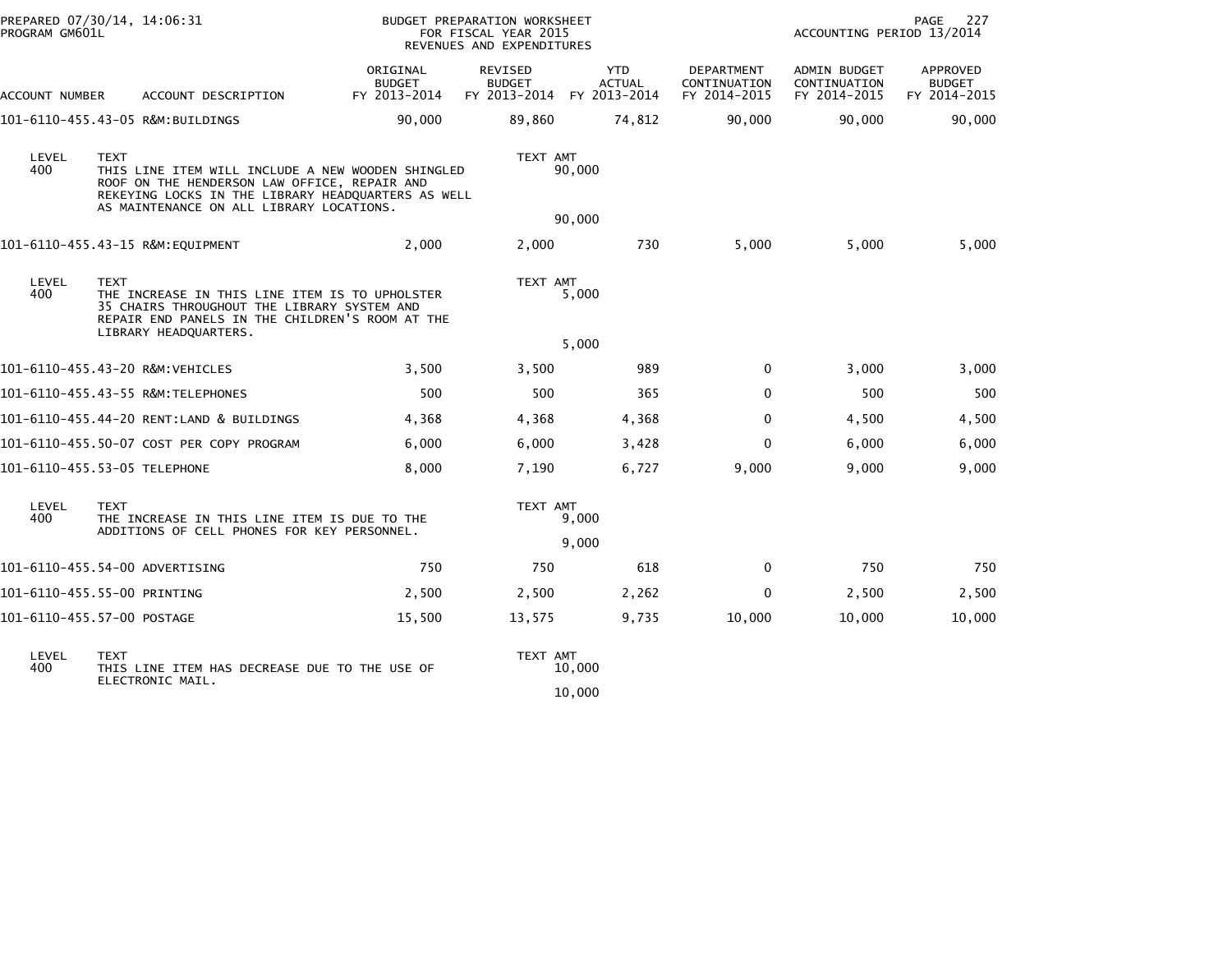| PREPARED 07/30/14, 14:06:31<br>PROGRAM GM601L |                                                                                                                                                  |                                           | BUDGET PREPARATION WORKSHEET<br>FOR FISCAL YEAR 2015<br>REVENUES AND EXPENDITURES |                                             |                                            | ACCOUNTING PERIOD 13/2014                    | PAGE<br>228                               |
|-----------------------------------------------|--------------------------------------------------------------------------------------------------------------------------------------------------|-------------------------------------------|-----------------------------------------------------------------------------------|---------------------------------------------|--------------------------------------------|----------------------------------------------|-------------------------------------------|
| ACCOUNT NUMBER                                | ACCOUNT DESCRIPTION                                                                                                                              | ORIGINAL<br><b>BUDGET</b><br>FY 2013-2014 | <b>REVISED</b><br><b>BUDGET</b><br>FY 2013-2014                                   | <b>YTD</b><br><b>ACTUAL</b><br>FY 2013-2014 | DEPARTMENT<br>CONTINUATION<br>FY 2014-2015 | ADMIN BUDGET<br>CONTINUATION<br>FY 2014-2015 | APPROVED<br><b>BUDGET</b><br>FY 2014-2015 |
|                                               | 101-6110-455.58-00 TRAVEL                                                                                                                        | 5,000                                     | 5,000                                                                             | 2,546                                       | 7,000                                      | 6,000                                        | 6,000                                     |
| LEVEL<br>400                                  | <b>TEXT</b><br>THE INCREASE IN THIS LINE ITEM IS DUE TO THE<br>ADDITIONAL COST OF SENDING TWO STAFF MEMBERS TO<br>TLC TRAINING IN NASHVILLE, TN. |                                           | TEXT AMT                                                                          | 6,000                                       |                                            |                                              |                                           |
|                                               |                                                                                                                                                  |                                           |                                                                                   | 6,000                                       |                                            |                                              |                                           |
|                                               | 101-6110-455.59-00 TRAINING                                                                                                                      | 1,500                                     | 1,500                                                                             | 825                                         | 2,100                                      | 2,000                                        | 2,000                                     |
| LEVEL<br>400                                  | <b>TEXT</b><br>THE INCREASE IN THIS LINE ITEM IS TO COVER THE<br>COST OF TWO STAFF MEMBERS ATTENDING THE TLC<br>CONFERENCE IN NASHVILLE, TN.     |                                           | TEXT AMT                                                                          | 2,000                                       |                                            |                                              |                                           |
|                                               |                                                                                                                                                  |                                           |                                                                                   | 2,000                                       |                                            |                                              |                                           |
|                                               | 101-6110-455.60-00 MISCELLANEOUS                                                                                                                 | 400                                       | 400                                                                               | 329                                         | 0                                          | 400                                          | 400                                       |
|                                               | 101-6110-455.61-05 SUPPLIES:OFFICE                                                                                                               | 21,000                                    | 24,000                                                                            | 21,012                                      | 0                                          | 21,000                                       | 21,000                                    |
|                                               | 101-6110-455.61-30 SUPPLIES:JANITORIAL                                                                                                           | 12,000                                    | 12,000                                                                            | 11,483                                      | $\Omega$                                   | 12,000                                       | 12,000                                    |
|                                               | 101-6110-455.61-37 SUPPLIES:LIBRARY                                                                                                              | 20,000                                    | 17,000                                                                            | 13,216                                      | $\Omega$                                   | 20,000                                       | 20,000                                    |
|                                               | 101-6110-455.61-85 SUPPLIES:VEHICLE                                                                                                              | 2,000                                     | 2,000                                                                             | 333                                         | $\Omega$                                   | 2,000                                        | 2,000                                     |
|                                               | 101-6110-455.61-95 SUPPLIES:OTHER SMALL EQMT                                                                                                     | 13,000                                    | 16,180                                                                            | 7,058                                       | 0                                          | 12,000                                       | 12,000                                    |
|                                               | 101-6110-455.62-05 ELECTRICITY                                                                                                                   | 125,000                                   | 125,000                                                                           | 100,160                                     | 135,000                                    | 132,000                                      | 132,000                                   |
| LEVEL<br>400                                  | <b>TEXT</b><br>THE INCREASE IN THIS LINE ITEM IS DUE TO THE<br>CURRENT YEAR PROJECTION.                                                          |                                           | TEXT AMT                                                                          | 132,000                                     |                                            |                                              |                                           |
|                                               |                                                                                                                                                  |                                           |                                                                                   | 132,000                                     |                                            |                                              |                                           |
|                                               | 101-6110-455.62-20 MOTOR FUEL & LUBRICANTS                                                                                                       | 5,500                                     | 5,500                                                                             | 4,489                                       | 0                                          | 5,500                                        | 5,500                                     |
|                                               | 101-6110-455.62-25 NATURAL GAS                                                                                                                   | 27,000                                    | 27,000                                                                            | 26,314                                      | $\Omega$                                   | 32,000                                       | 32,000                                    |
|                                               | 101-6110-455.64-05 AUDIO-VISUAL                                                                                                                  | 25,000                                    | 25,000                                                                            | 23,365                                      | $\Omega$                                   | 25,000                                       | 25,000                                    |
| 101-6110-455.64-10 BOOKS                      |                                                                                                                                                  | 170,000                                   | 165,775                                                                           | 151,811                                     | 0                                          | 170,000                                      | 170,000                                   |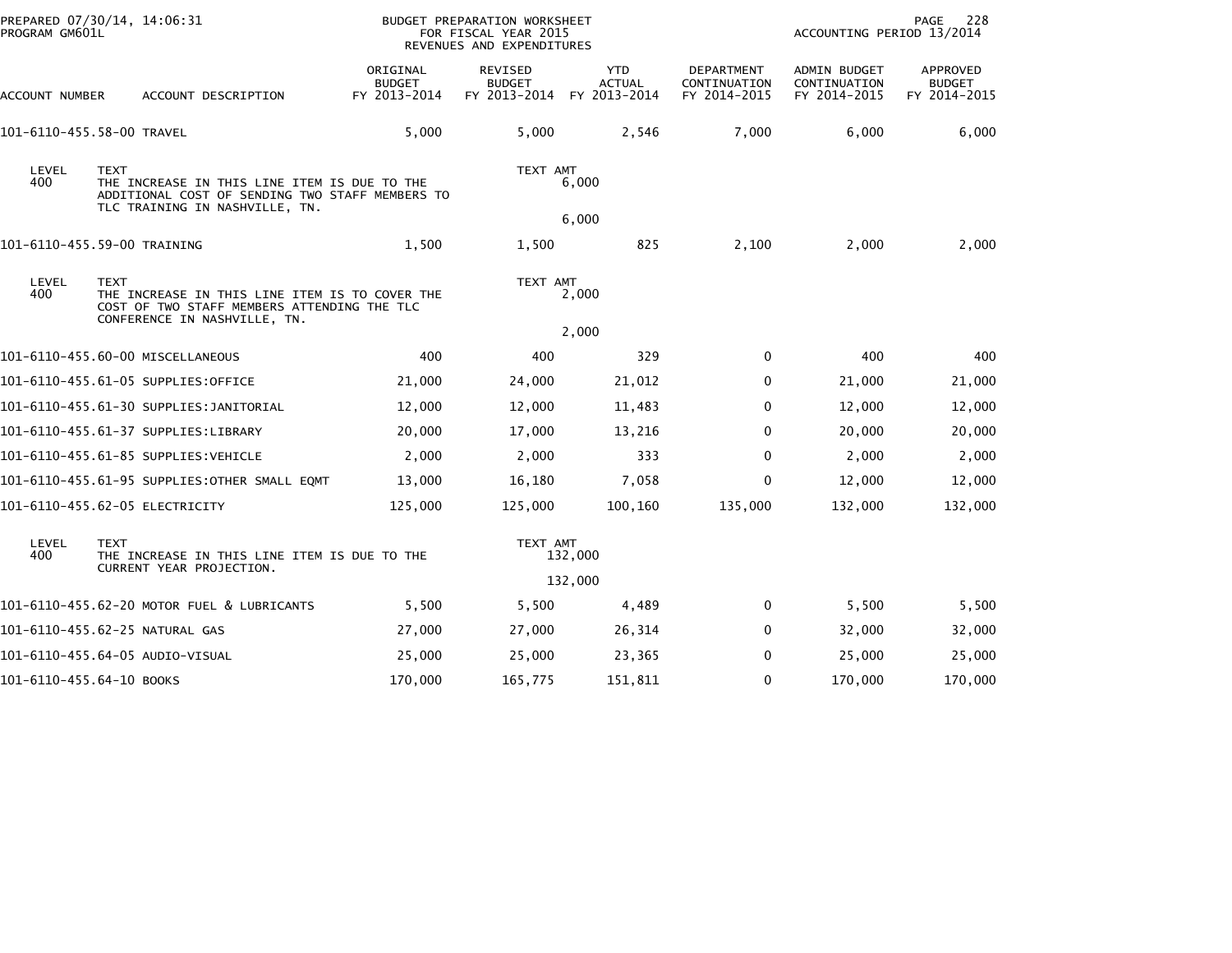| PROGRAM GM601L                                                                                                                                | PREPARED 07/30/14, 14:06:31                                                                                    |                                           | <b>BUDGET PREPARATION WORKSHEET</b><br>FOR FISCAL YEAR 2015<br>REVENUES AND EXPENDITURES |                                             |                                                   | ACCOUNTING PERIOD 13/2014                           | PAGE<br>229                               |
|-----------------------------------------------------------------------------------------------------------------------------------------------|----------------------------------------------------------------------------------------------------------------|-------------------------------------------|------------------------------------------------------------------------------------------|---------------------------------------------|---------------------------------------------------|-----------------------------------------------------|-------------------------------------------|
| ACCOUNT NUMBER                                                                                                                                | ACCOUNT DESCRIPTION                                                                                            | ORIGINAL<br><b>BUDGET</b><br>FY 2013-2014 | <b>REVISED</b><br><b>BUDGET</b><br>FY 2013-2014                                          | <b>YTD</b><br><b>ACTUAL</b><br>FY 2013-2014 | <b>DEPARTMENT</b><br>CONTINUATION<br>FY 2014-2015 | <b>ADMIN BUDGET</b><br>CONTINUATION<br>FY 2014-2015 | APPROVED<br><b>BUDGET</b><br>FY 2014-2015 |
|                                                                                                                                               | 101-6110-455.64-40 ELECTRONIC RESOURCES                                                                        | 25,000                                    | 25,000                                                                                   | 25,000                                      | 35,000                                            | 40,000                                              | 40,000                                    |
| LEVEL<br><b>TEXT</b><br>400<br>THE INCREASE IN THIS LINE ITEM IS DUE TO THE<br>INCREASE USE OF ELECTRONIC MATERIALS IN THE<br>LIBRARY SYSTEM. |                                                                                                                | TEXT AMT<br>40,000                        |                                                                                          |                                             |                                                   |                                                     |                                           |
|                                                                                                                                               |                                                                                                                |                                           |                                                                                          | 40,000                                      |                                                   |                                                     |                                           |
|                                                                                                                                               | 101-6110-455.64-50 DUES & SUBSCRIPTIONS                                                                        | 700                                       | 700                                                                                      | 674                                         | $\Omega$                                          | 800                                                 | 800                                       |
|                                                                                                                                               | 101-6110-455.64-60 MICROFILM                                                                                   | 2,000                                     | 2,000                                                                                    | 1,964                                       | 0                                                 | 2,000                                               | 2,000                                     |
|                                                                                                                                               | 101-6110-455.64-70 PERIODICALS                                                                                 | 20,000                                    | 15,985                                                                                   | 14,353                                      | 14,000                                            | 14,000                                              | 14,000                                    |
| LEVEL<br>400                                                                                                                                  | <b>TEXT</b><br>THE DECREASE IN THIS LINE ITEM IS DUE TO THE<br>INCREASE IN ELECTRONIC RESOURCES. SEE LINE ITEM |                                           | TEXT AMT                                                                                 | 14,000                                      |                                                   |                                                     |                                           |
|                                                                                                                                               | 101-6110-455.64-40.                                                                                            |                                           |                                                                                          | 14,000                                      |                                                   |                                                     |                                           |
|                                                                                                                                               | 101-6110-455.64-92 OTHER:A/YA                                                                                  | 150                                       | 150                                                                                      | 150                                         | $\mathbf{0}$                                      | 150                                                 | 150                                       |
|                                                                                                                                               | 101-6110-455.64-94 OTHER:J                                                                                     | 0                                         | $\mathbf{0}$                                                                             | $\mathbf{0}$                                | $\Omega$                                          | 0                                                   | $\mathbf 0$                               |
|                                                                                                                                               | 101-6110-455.74-25 C/A:OFFICE-FURN & FIXTURE                                                                   | $\mathbf{0}$                              | $\Omega$                                                                                 | $\Omega$                                    | $\Omega$                                          | $\mathbf{0}$                                        | $\mathbf 0$                               |
|                                                                                                                                               | 101-6110-455.74-35 C/A:VEHICLES                                                                                | $\Omega$                                  | $\mathbf{0}$                                                                             | $\mathbf{0}$                                | $\Omega$                                          | 27,500                                              | 27,500                                    |
| LEVEL<br>400                                                                                                                                  | <b>TEXT</b><br>REPLACE VEHICLE #0524 - 2005 FORD E-350                                                         |                                           | TEXT AMT                                                                                 |                                             |                                                   |                                                     |                                           |
|                                                                                                                                               | PURCHASE 2014 CARGO VAN                                                                                        |                                           |                                                                                          | 27,500<br>27,500                            |                                                   |                                                     |                                           |
|                                                                                                                                               | 101-6110-455.74-90 C/A:OTHER EQUIPMENT                                                                         | $\Omega$                                  | $\Omega$                                                                                 | $\mathbf{0}$                                | 0                                                 | 0                                                   | $\Omega$                                  |
|                                                                                                                                               | 101-6110-455.76-20 F/A:DP EQUIPMENT                                                                            | 25,000                                    | 0                                                                                        | 0                                           | 5,400                                             | 5,400                                               | $\mathbf 0$                               |
|                                                                                                                                               |                                                                                                                |                                           |                                                                                          |                                             |                                                   |                                                     |                                           |

LEVEL TEXT TEXT AMT 400 THE DECREASE IN THIS LINE ITEM IS DUE TO THE NEED 5,400 TO REPLACE ONLY 9 AGING AND OBSELETE COMPUTERS THROUGHOUT THE LIBRARY SYSTEM. THE LIBRARY HAS VERIFIED THE NEED OF THIS EQUIPMENT WITH THE IS DEPARTMENT.

TEXT AMT<br>5,400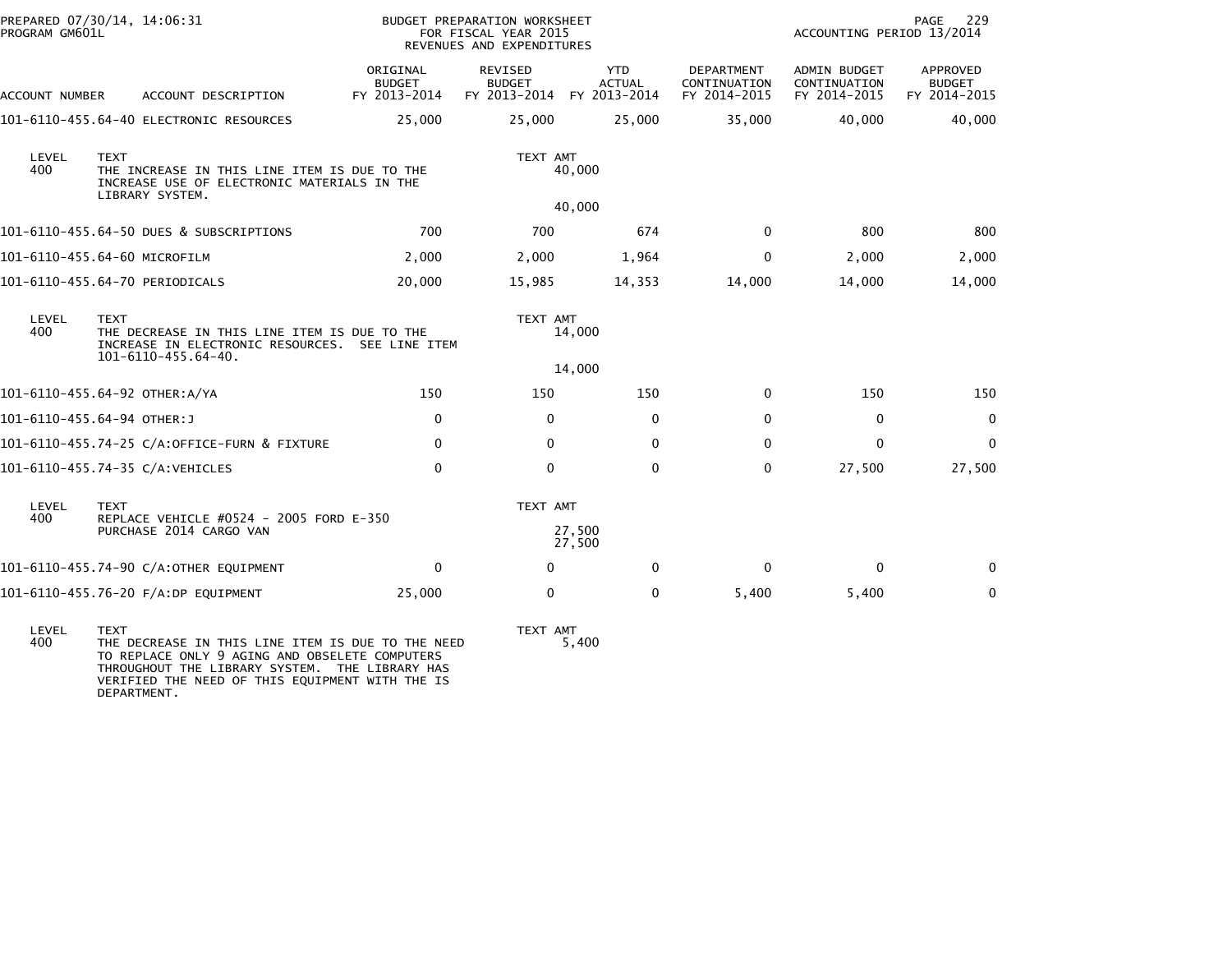| PREPARED 07/30/14, 14:06:31<br>PROGRAM GM601L |                                                                                                                                                               |                                           | BUDGET PREPARATION WORKSHEET<br>FOR FISCAL YEAR 2015<br>REVENUES AND EXPENDITURES |                                             |                                            | ACCOUNTING PERIOD 13/2014                    | 230<br>PAGE                               |
|-----------------------------------------------|---------------------------------------------------------------------------------------------------------------------------------------------------------------|-------------------------------------------|-----------------------------------------------------------------------------------|---------------------------------------------|--------------------------------------------|----------------------------------------------|-------------------------------------------|
| ACCOUNT NUMBER                                | ACCOUNT DESCRIPTION                                                                                                                                           | ORIGINAL<br><b>BUDGET</b><br>FY 2013-2014 | REVISED<br><b>BUDGET</b><br>FY 2013-2014                                          | <b>YTD</b><br><b>ACTUAL</b><br>FY 2013-2014 | DEPARTMENT<br>CONTINUATION<br>FY 2014-2015 | ADMIN BUDGET<br>CONTINUATION<br>FY 2014-2015 | APPROVED<br><b>BUDGET</b><br>FY 2014-2015 |
|                                               | MOVED TO IT DEPARTMENT ACCOUNT 101-4210-419-76-20                                                                                                             |                                           |                                                                                   | $5,400-$                                    |                                            |                                              |                                           |
|                                               |                                                                                                                                                               | $\mathbf{0}$                              | 835                                                                               | 835                                         | 4,000                                      | 4,000                                        | 4,000                                     |
| LEVEL<br>400                                  | <b>TEXT</b><br>THE INCREASE IN THIS LINE ITEM IS TO PURCHASE 6<br>CHAIRS FOR THE LIBRARY SYSTEM THAT ARE BROKEN AND<br>REPLACEMENT OF 12 CHILDREN'S CHAIRS.   |                                           | TEXT AMT                                                                          | 1,700                                       |                                            |                                              |                                           |
|                                               |                                                                                                                                                               |                                           |                                                                                   | 1,700                                       |                                            |                                              |                                           |
| 101-6110-455.76-90 F/A:OTHER                  |                                                                                                                                                               | 0                                         | $\mathbf{0}$                                                                      | $\mathbf{0}$                                | $\mathbf{0}$                               | $\mathbf{0}$                                 | $\Omega$                                  |
|                                               | 101-6110-455.83-00 PROGRAM ACTIVITIES                                                                                                                         | 15,000                                    | 15,000                                                                            | 14,776                                      | 17,500                                     | 17,500                                       | 17,500                                    |
| LEVEL<br>400                                  | <b>TEXT</b><br>THE INCREASE IN THIS LINE ITEM IS DUE TO THE<br>INCREASE IN ADULT PROGRAMMING AND ADDITIONAL<br>CHILDREN'S PROGRAMMING IN THE WEST ROWAN AREA. |                                           | TEXT AMT                                                                          | 17,500                                      |                                            |                                              |                                           |
|                                               |                                                                                                                                                               |                                           |                                                                                   | 17,500                                      |                                            |                                              |                                           |
|                                               | 101-6110-455.85-58 GRANT:SMART START                                                                                                                          | $\Omega$                                  | $\Omega$                                                                          | $\Omega$                                    | $\Omega$                                   | $\mathbf{0}$                                 | $\Omega$                                  |
|                                               | 101-6110-455.90-16 BANK FEES:CREDIT CARD                                                                                                                      | 4,500                                     | 4,500                                                                             | 2,539                                       | 0                                          | 4,500                                        | 4,500                                     |
| 101-6110-455.90-38 NETWORKING                 |                                                                                                                                                               | 7,200                                     | 7,200                                                                             | 4,558                                       | $\Omega$                                   | 7,200                                        | 7,200                                     |
|                                               | 101-6110-455.90-39 SALES & USE TAX                                                                                                                            | 2,800                                     | 2.800                                                                             | 2,185                                       | 0                                          | 2,800                                        | 2,800                                     |
| *.<br><b>EXPENDITURE</b>                      |                                                                                                                                                               | 2,964,039                                 | 2,939,039                                                                         | 2,778,256                                   | 519,040                                    | 3,005,848                                    | 3,000,448                                 |
| **<br>ADMINISTRATION                          |                                                                                                                                                               | 2,686,654                                 | 2,661,654                                                                         | 2,491,012                                   | 246,155                                    | 2,732,963                                    | 2,727,563                                 |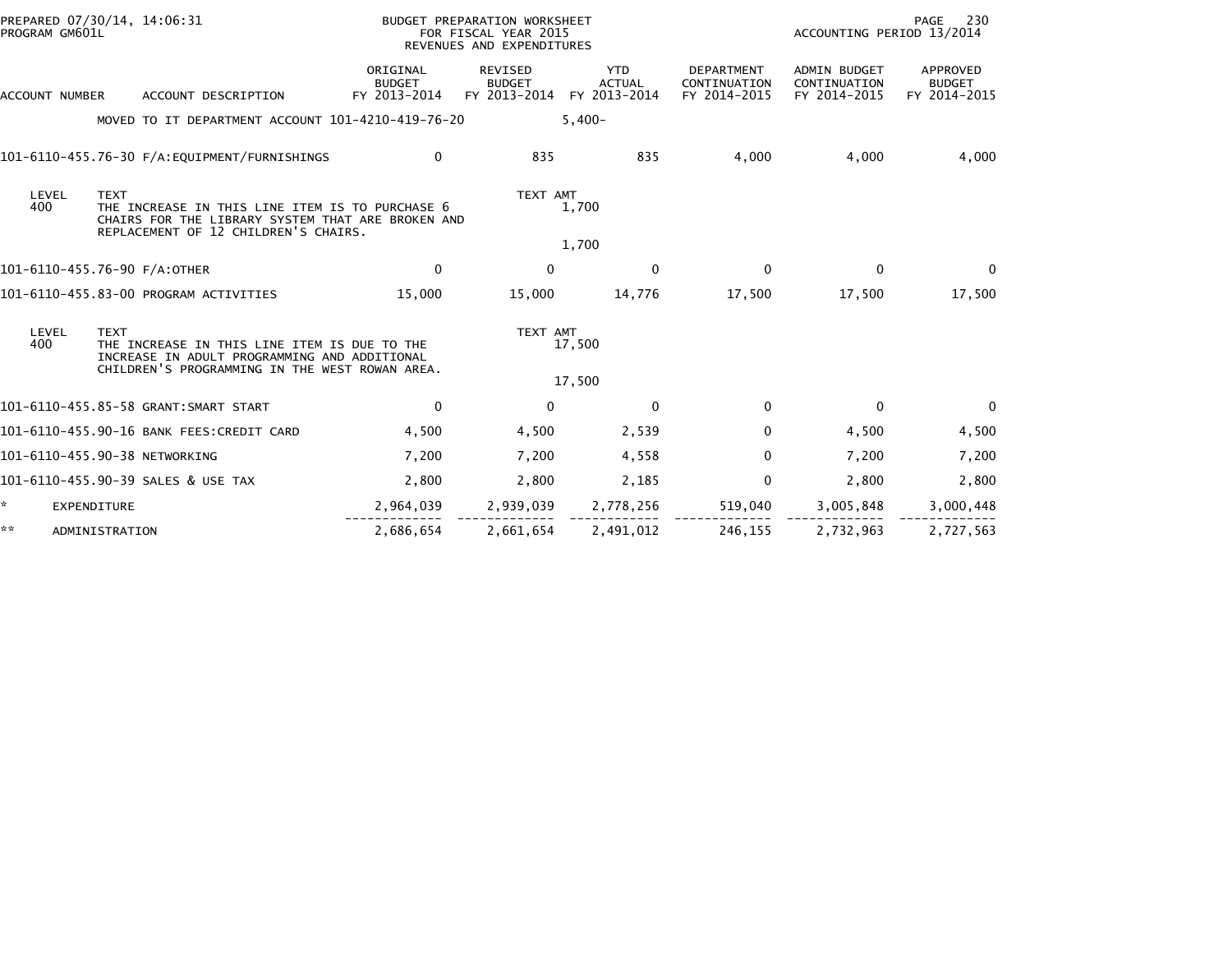|     | PREPARED 07/30/14, 14:06:31<br>PROGRAM GM601L |                                              |                                           | <b>BUDGET PREPARATION WORKSHEET</b><br>FOR FISCAL YEAR 2015<br>REVENUES AND EXPENDITURES |                                             |                                                   | ACCOUNTING PERIOD 13/2014                           | 231<br>PAGE                               |
|-----|-----------------------------------------------|----------------------------------------------|-------------------------------------------|------------------------------------------------------------------------------------------|---------------------------------------------|---------------------------------------------------|-----------------------------------------------------|-------------------------------------------|
|     | ACCOUNT NUMBER                                | ACCOUNT DESCRIPTION                          | ORIGINAL<br><b>BUDGET</b><br>FY 2013-2014 | <b>REVISED</b><br><b>BUDGET</b><br>FY 2013-2014                                          | <b>YTD</b><br><b>ACTUAL</b><br>FY 2013-2014 | <b>DEPARTMENT</b><br>CONTINUATION<br>FY 2014-2015 | <b>ADMIN BUDGET</b><br>CONTINUATION<br>FY 2014-2015 | APPROVED<br><b>BUDGET</b><br>FY 2014-2015 |
|     |                                               | 101-6115-365.35-00 EAST BRANCH DONATIONS     | 0                                         | $\Omega$                                                                                 | $\Omega$                                    |                                                   |                                                     |                                           |
|     |                                               | 101-6115-365.70-00 RESTRICTED DONATIONS      |                                           | $20,715-$                                                                                | $31, 152 -$                                 |                                                   |                                                     |                                           |
|     |                                               | 101-6115-395.00-00 FUND BALANCE APPR-RESTR   |                                           | $33,835-$                                                                                | $\mathbf 0$                                 |                                                   | 0                                                   |                                           |
|     | <b>REVENUE</b>                                | 101-6115-455.61-95 SUPPLIES:OTHER SMALL EQMT |                                           | $54,550-$                                                                                | $31,152-$                                   |                                                   |                                                     |                                           |
|     |                                               | 101-6115-455.74-90 C/A:OTHER EQUIPMENT       |                                           |                                                                                          |                                             |                                                   |                                                     | 0                                         |
|     |                                               | 101-6115-455.76-10 F/A:DONATIONS             |                                           |                                                                                          |                                             |                                                   | 0                                                   | 0                                         |
|     |                                               |                                              |                                           | 0                                                                                        | $\Omega$                                    |                                                   | $\Omega$                                            | 0                                         |
|     |                                               | 101-6115-455.82-35 MEMORIAL/GIFTS EXPENSE    | O                                         | 54,550                                                                                   | 30,444                                      |                                                   | $\Omega$                                            | 0                                         |
|     |                                               | 101-6115-455.82-60 EAST BRANCH EXPENDITURES  |                                           |                                                                                          | $\Omega$                                    |                                                   |                                                     | 0                                         |
| ×.  | EXPENDITURE                                   |                                              |                                           | 54,550                                                                                   | 30,444                                      |                                                   |                                                     |                                           |
| **  |                                               | DONATION/ENDOWMENT FUNDS                     | $\Omega$                                  | $\Omega$                                                                                 | $708 -$                                     | $\Omega$                                          | $\Omega$                                            | 0                                         |
| *** | LIBRARY                                       |                                              | 2,686,654                                 | 2,661,654                                                                                | 2,490,304                                   | 246,155                                           | 2,732,963                                           | 2,727,563                                 |
|     |                                               |                                              |                                           |                                                                                          |                                             |                                                   |                                                     |                                           |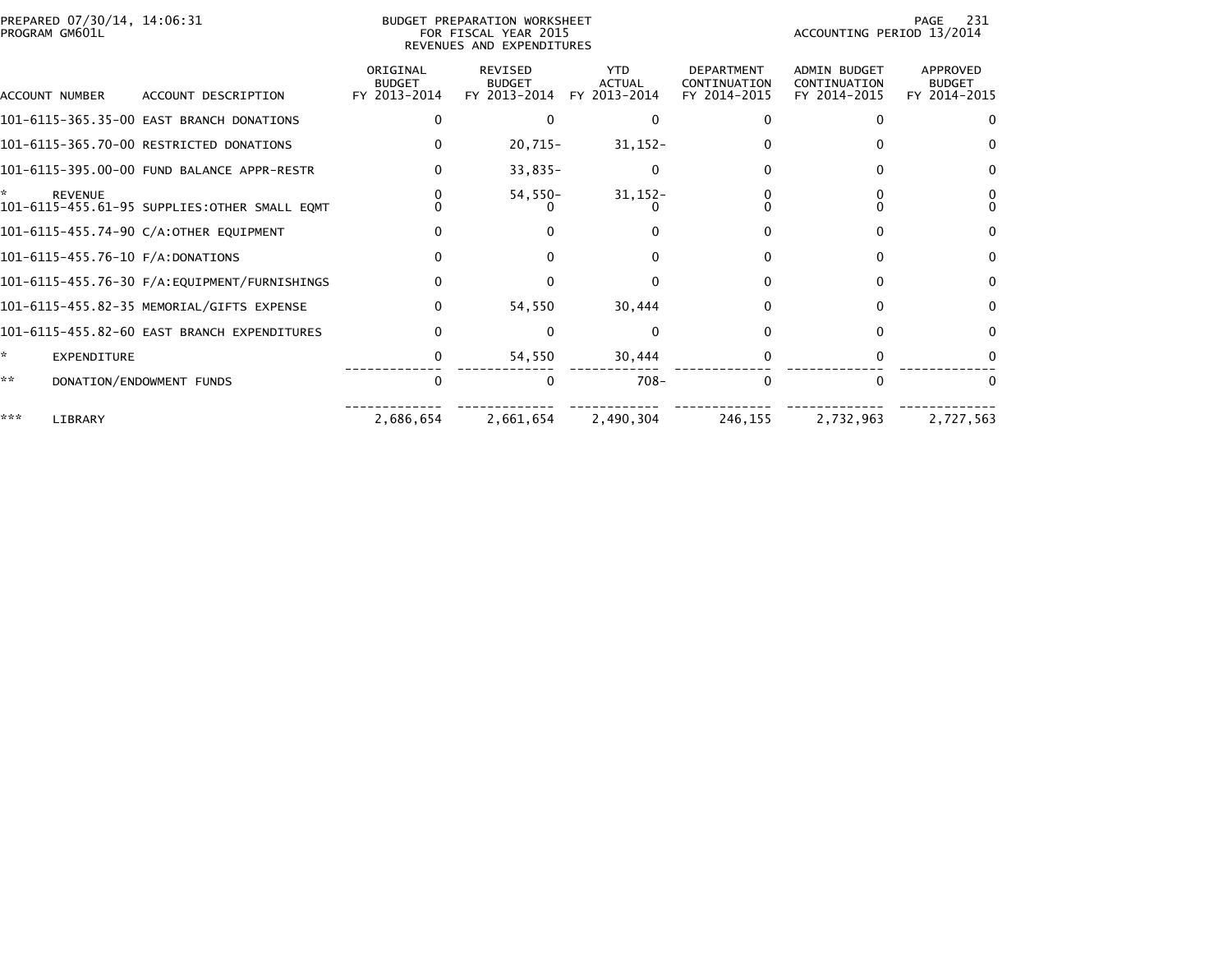| PREPARED 07/30/14, 14:06:31<br>PROGRAM GM601L |                                              |                                           | <b>BUDGET PREPARATION WORKSHEET</b><br>FOR FISCAL YEAR 2015<br>REVENUES AND EXPENDITURES |                                             |                                            | ACCOUNTING PERIOD 13/2014                    | 232<br>PAGE                                      |
|-----------------------------------------------|----------------------------------------------|-------------------------------------------|------------------------------------------------------------------------------------------|---------------------------------------------|--------------------------------------------|----------------------------------------------|--------------------------------------------------|
| ACCOUNT NUMBER                                | ACCOUNT DESCRIPTION                          | ORIGINAL<br><b>BUDGET</b><br>FY 2013-2014 | <b>REVISED</b><br><b>BUDGET</b><br>FY 2013-2014                                          | <b>YTD</b><br><b>ACTUAL</b><br>FY 2013-2014 | DEPARTMENT<br>CONTINUATION<br>FY 2014-2015 | ADMIN BUDGET<br>CONTINUATION<br>FY 2014-2015 | <b>APPROVED</b><br><b>BUDGET</b><br>FY 2014-2015 |
|                                               | 101-6230-325.46-00 PARK CONCESSIONS          | 215,000-                                  | $215,000 -$                                                                              | $217,532-$                                  | $215,000 -$                                | $205,000 -$                                  | $205,000 -$                                      |
|                                               | 101-6230-325.46-10 CONCESSIONS:PENNY MACHINE | $\mathbf 0$                               | $\mathbf 0$                                                                              | $75 -$                                      | 0                                          | $\mathbf 0$                                  | 0                                                |
|                                               | 101-6230-347.10-00 AUTUMN JUBILEE            | $40,000 -$                                | $40,000 -$                                                                               | $58,569-$                                   | $40,000 -$                                 | $50,000 -$                                   | $50,000 -$                                       |
|                                               | 101-6230-353.70-00 PARK FISHING FEES         | $3,500-$                                  | $3,500-$                                                                                 | $4,608-$                                    | $3,500-$                                   | $3,500-$                                     | $3,500-$                                         |
|                                               | 101-6230-353.72-00 PARK GOLF FEES            | $70,000 -$                                | $70,000 -$                                                                               | $92, 955 -$                                 | $75,000 -$                                 | $75,000 -$                                   | $75,000-$                                        |
|                                               | 101-6230-353.74-00 PARK SHELTER FEES         | $50,000 -$                                | $50,000 -$                                                                               | $54,904-$                                   | $50,000 -$                                 | $50,000 -$                                   | $50,000 -$                                       |
|                                               | 101-6230-363.30-00 RENT-CELL TOWERS          | $10,500 -$                                | $10,500 -$                                                                               | $13,200-$                                   | $10,500 -$                                 | $13,200-$                                    | $13,200 -$                                       |
|                                               | 101-6230-363.40-00 PARK BOAT RENTALS         | $70,000 -$                                | $70,000 -$                                                                               | $65,535-$                                   | $70,000 -$                                 | $65,000 -$                                   | $65,000 -$                                       |
|                                               | 101-6230-365.23-00 GOLF DONATIONS            | 0                                         | $\Omega$                                                                                 | 15,088-                                     | $\Omega$                                   | 0                                            | 0                                                |
|                                               | 101-6230-365.58-00 MURTIS NICHOLAS DONATIONS | $\mathbf{0}$                              | $\mathbf{0}$                                                                             | $593 -$                                     | 0                                          | $\mathbf{0}$                                 | 0                                                |
|                                               | 101-6230-365.70-00 RESTRICTED DONATIONS      | $\mathbf 0$                               | $\mathbf{0}$                                                                             | $\mathbf{0}$                                | $\Omega$                                   | $\mathbf{0}$                                 | $\mathbf 0$                                      |
|                                               | 101-6230-389.20-00 PARKS:MISCELLANEOUS       | $200 -$                                   | $200 -$                                                                                  | $457 -$                                     | $300 -$                                    | 300-                                         | $300 -$                                          |
|                                               | 101-6230-395.00-00 FUND BALANCE APPR-RESTR   | $\mathbf 0$                               | $30,954-$                                                                                | $\mathbf{0}$                                | $\Omega$                                   | $\mathbf 0$                                  | $\mathbf{0}$                                     |
| <b>REVENUE</b>                                |                                              | $459.200 -$<br>273,556                    | 490.154-<br>279,846                                                                      | $523, 516 -$<br>273,776                     | 464,300-<br>0                              | 462,000-<br>278,044                          | 462,000-<br>278,044                              |
|                                               | 101-6230-452.10-10 SALARIES: OVERTIME        | $\mathbf 0$                               | 310                                                                                      | 127                                         | 0                                          | $\mathbf 0$                                  | $\mathbf{0}$                                     |
|                                               |                                              | 175,000                                   | 173,400                                                                                  | 152,967                                     | 175,000                                    | 160,000                                      | 160,000                                          |
| LEVEL<br><b>TEXT</b><br>400                   | DEPT CONTINUATION<br>REDUCTION PER CM        |                                           | TEXT AMT                                                                                 | 175,000<br>15,000-<br>160,000               |                                            |                                              |                                                  |
|                                               | 101-6230-452.10-20 SALARIES:PER DIEM         | 720                                       | 720                                                                                      | 230                                         | 720                                        | 720                                          | 720                                              |
|                                               | 101-6230-452.20-05 HEALTH INSURANCE          | 60,300                                    | 56,400                                                                                   | 51,171                                      | 0                                          | 60,300                                       | 60,300                                           |
| 101-6230-452.20-10 MEDICARE TAX               |                                              | 6,514                                     | 6,514                                                                                    | 5,993                                       | 0                                          | 6,362                                        | 6,362                                            |
| 101-6230-452.20-15 RETIREMENT                 |                                              | 19,340                                    | 19,840                                                                                   | 19,356                                      | 0                                          | 19,658                                       | 19,658                                           |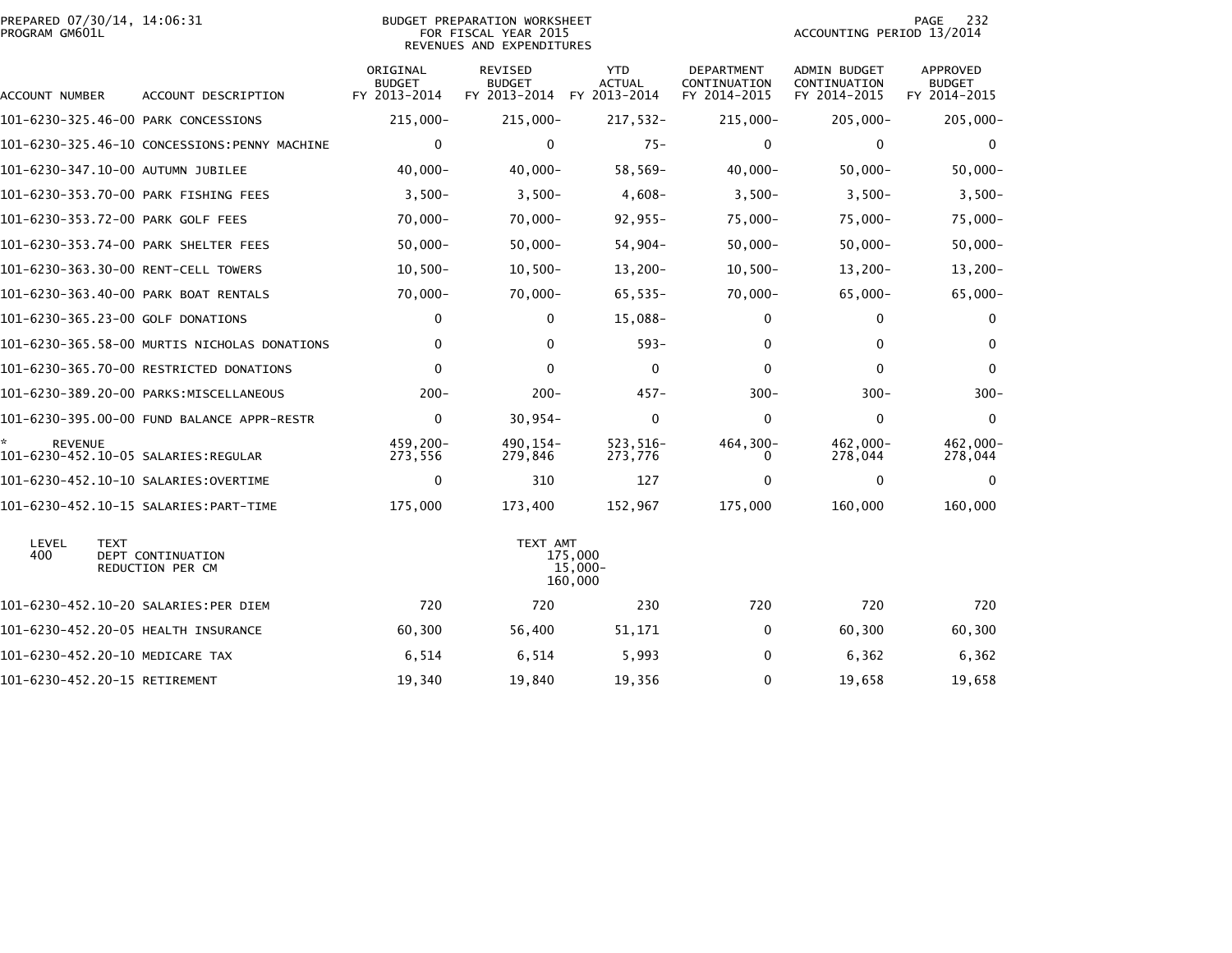| PROGRAM GM601L | PREPARED 07/30/14, 14:06:31                                                                                                                                                                                                                    |                                           | BUDGET PREPARATION WORKSHEET<br>FOR FISCAL YEAR 2015<br>REVENUES AND EXPENDITURES |                                             |                                            | ACCOUNTING PERIOD 13/2014                           | 233<br>PAGE                               |
|----------------|------------------------------------------------------------------------------------------------------------------------------------------------------------------------------------------------------------------------------------------------|-------------------------------------------|-----------------------------------------------------------------------------------|---------------------------------------------|--------------------------------------------|-----------------------------------------------------|-------------------------------------------|
| ACCOUNT NUMBER | ACCOUNT DESCRIPTION                                                                                                                                                                                                                            | ORIGINAL<br><b>BUDGET</b><br>FY 2013-2014 | REVISED<br><b>BUDGET</b><br>FY 2013-2014                                          | <b>YTD</b><br><b>ACTUAL</b><br>FY 2013-2014 | DEPARTMENT<br>CONTINUATION<br>FY 2014-2015 | <b>ADMIN BUDGET</b><br>CONTINUATION<br>FY 2014-2015 | APPROVED<br><b>BUDGET</b><br>FY 2014-2015 |
|                | 101-6230-452.20-20 SOCIAL SECURITY TAX                                                                                                                                                                                                         | 27,855                                    | 26,355                                                                            | 25,625                                      | 0                                          | 27,203                                              | 27,203                                    |
|                | 101-6230-452.20-25 WORKERS COMPENSATION                                                                                                                                                                                                        | 12,745                                    | 12,745                                                                            | 8,319                                       | $\Omega$                                   | 8,775                                               | 8,775                                     |
|                | 101-6230-452.20-30 401(K) CONTRIBUTIONS                                                                                                                                                                                                        | 8,206                                     | 8,406                                                                             | 8,213                                       | $\mathbf{0}$                               | 8,341                                               | 8,341                                     |
|                | 101-6230-452.32-46 SECURITY SERVICES                                                                                                                                                                                                           | 15,000                                    | 14,300                                                                            | 13,015                                      | 17,000                                     | 16,000                                              | 16,000                                    |
| LEVEL<br>400   | <b>TEXT</b><br>INCREASE OF \$2000 DUE TO ON BUSY WEEKENDS WE HAVE<br>HAD TO START BRING IN TWO DEPUTIES INSTEAD OF ONE.<br>WITH THE GROWING NUMBER OF VISITORS SECURITY IN<br>AT DAN NICHOLAS IS IMPORTANT,<br>LESS COUNTY MANAGER'S REDUCTION |                                           | TEXT AMT                                                                          | 17,000<br>$1.000 -$                         |                                            |                                                     |                                           |
|                |                                                                                                                                                                                                                                                |                                           |                                                                                   | 16,000                                      |                                            |                                                     |                                           |
|                | 101-6230-452.34-30 SERVICE & MAINTENANCE                                                                                                                                                                                                       | $\mathbf{0}$                              | 940                                                                               | 300                                         | $\Omega$                                   | $\Omega$                                            | 0                                         |
|                | 101-6230-452.34-50 WATER & SOIL TESTING                                                                                                                                                                                                        | 2,000                                     | 1,965                                                                             | 1,485                                       | 2,000                                      | 2,000                                               | 2,000                                     |
|                | 101-6230-452.42-20 GROUNDS MAINTENANCE                                                                                                                                                                                                         | 11,000                                    | 10,276                                                                            | 6,890                                       | 11,000                                     | 10,000                                              | 10,000                                    |
| LEVEL<br>400   | <b>TEXT</b><br>DEPT CONTINUATION<br>LESS COUNTY MANAGER'S REDUCTION                                                                                                                                                                            |                                           | TEXT AMT                                                                          | 11,000<br>$1.000 -$<br>10,000               |                                            |                                                     |                                           |
|                | 101-6230-452.43-05 R&M:BUILDINGS                                                                                                                                                                                                               | 18,000                                    | 19,728                                                                            | 18,130                                      | 18,000                                     | 18,000                                              | 18,000                                    |
|                | 101-6230-452.43-15 R&M:EQUIPMENT                                                                                                                                                                                                               | 5,500                                     | 5,500                                                                             | 5,321                                       | 5,500                                      | 5,000                                               | 5,000                                     |
| LEVEL<br>400   | <b>TEXT</b><br>CONTINUATION<br>LESS COUNTY MANAGER'S REDUCTION                                                                                                                                                                                 |                                           | TEXT AMT                                                                          | 5,500<br>$500 -$<br>5,000                   |                                            |                                                     |                                           |
|                | 101-6230-452.43-20 R&M:VEHICLES                                                                                                                                                                                                                | 2,000                                     | 2,000                                                                             | 1,749                                       | 2,000                                      | 2,000                                               | 2,000                                     |
|                | 101-6230-452.43-25 R&M:SIGNS                                                                                                                                                                                                                   | 1,500                                     | 875                                                                               | 833                                         | 1,500                                      | 1,500                                               | 1,500                                     |
|                | 101-6230-452.43-40 R&M:FARM HOUSE/DNP                                                                                                                                                                                                          | 500                                       | 954                                                                               | 953                                         | 1,100                                      | 1,500                                               | 1,500                                     |
|                |                                                                                                                                                                                                                                                |                                           |                                                                                   |                                             |                                            |                                                     |                                           |

LEVEL TEXT TEXT AMT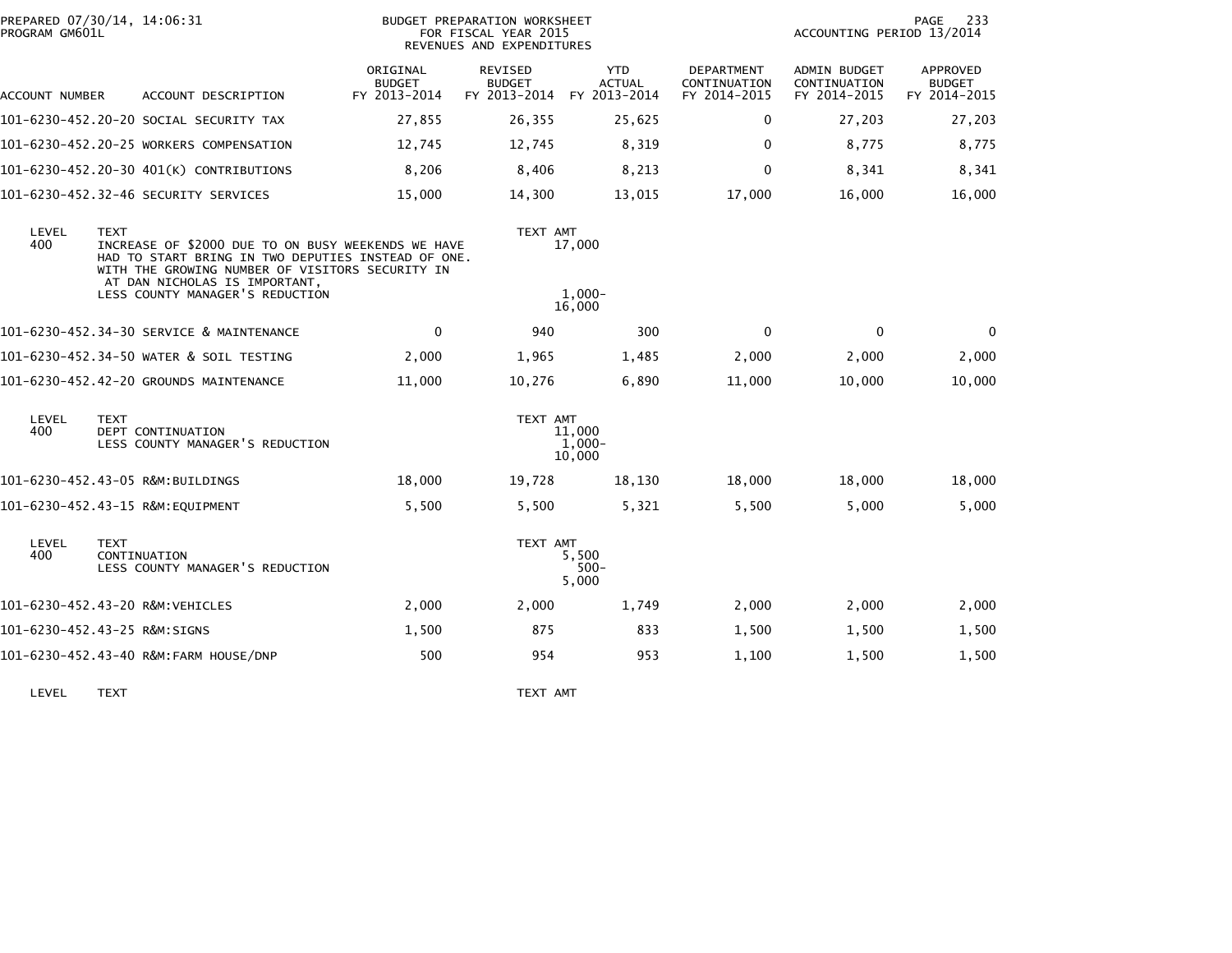| PREPARED 07/30/14, 14:06:31<br>PROGRAM GM601L |                                          | <b>BUDGET PREPARATION WORKSHEET</b><br>FOR FISCAL YEAR 2015<br>REVENUES AND EXPENDITURES |                                          |                                             |                                            | 234<br>PAGE<br>ACCOUNTING PERIOD 13/2014            |                                           |
|-----------------------------------------------|------------------------------------------|------------------------------------------------------------------------------------------|------------------------------------------|---------------------------------------------|--------------------------------------------|-----------------------------------------------------|-------------------------------------------|
| ACCOUNT NUMBER                                | ACCOUNT DESCRIPTION                      | ORIGINAL<br><b>BUDGET</b><br>FY 2013-2014                                                | REVISED<br><b>BUDGET</b><br>FY 2013-2014 | <b>YTD</b><br><b>ACTUAL</b><br>FY 2013-2014 | DEPARTMENT<br>CONTINUATION<br>FY 2014-2015 | <b>ADMIN BUDGET</b><br>CONTINUATION<br>FY 2014-2015 | APPROVED<br><b>BUDGET</b><br>FY 2014-2015 |
| 400<br>ADD PER CM                             | CONTINUATION                             |                                                                                          |                                          | 1,100<br>400<br>1,500                       |                                            |                                                     |                                           |
|                                               | 101-6230-452.43-45 R&M:FARM HOUSE/SLOAN  | 2,000                                                                                    | 800                                      | 568                                         | 2,000                                      | 2,000                                               | 2,000                                     |
|                                               |                                          | 1,200                                                                                    | 350                                      | 296                                         | 1,200                                      | 1,200                                               | 1,200                                     |
|                                               |                                          | 500                                                                                      | 272                                      | 271                                         | 500                                        | 500                                                 | 500                                       |
| 101-6230-452.43-55 R&M:TELEPHONES             |                                          | 300                                                                                      | 0                                        | 0                                           | 300                                        | 300                                                 | 300                                       |
| 101-6230-452.43-90 R&M:OTHER                  |                                          | 0                                                                                        | 0                                        | 0                                           | 0                                          | 0                                                   | 0                                         |
| 101-6230-452.44-10 RENT:EQUIPMENT             |                                          | 450                                                                                      | 60                                       | 60                                          | 450                                        | 450                                                 | 450                                       |
|                                               | 101-6230-452.44-42 RENT:PORT-A-JOHNS     | 1,800                                                                                    | 1,865                                    | 1,757                                       | 1,800                                      | 1,800                                               | 1,800                                     |
|                                               | 101-6230-452.50-07 COST PER COPY PROGRAM | 1,600                                                                                    | 1,600                                    | 774                                         | 1,600                                      | 1,600                                               | 1,600                                     |
| 101-6230-452.53-05 TELEPHONE                  |                                          | 8,000                                                                                    | 8,000                                    | 6,553                                       | 8,000                                      | 7,000                                               | 7,000                                     |
| LEVEL<br><b>TEXT</b><br>400                   | CONTINUATION<br>REDUCTION PER FINANCE    |                                                                                          | TEXT AMT                                 | 8,000<br>$1,000-$<br>7,000                  |                                            |                                                     |                                           |
| 101-6230-452.54-00 ADVERTISING                |                                          | 24,000                                                                                   | 21,935                                   | 21,814                                      | 24,000                                     | 24,000                                              | 24,000                                    |
| 101-6230-452.55-00 PRINTING                   |                                          | 8,000                                                                                    | 10,065                                   | 8,422                                       | 8,000                                      | 8,000                                               | 8,000                                     |
| 101-6230-452.56-00 UNIFORMS                   |                                          | 2,500                                                                                    | 2,500                                    | 2,400                                       | 2,500                                      | 2,500                                               | 2,500                                     |
| 101-6230-452.57-00 POSTAGE                    |                                          | 3,000                                                                                    | 3,000                                    | 2,718                                       | 3,000                                      | 3,000                                               | 3,000                                     |
| 101-6230-452.58-00 TRAVEL                     |                                          | 3,500                                                                                    | 3,500                                    | 2,756                                       | 3,500                                      | 3,500                                               | 3,500                                     |
| 101-6230-452.59-00 TRAINING                   |                                          | 1,000                                                                                    | 714                                      | 713                                         | 1,000                                      | 1,000                                               | 1,000                                     |
|                                               | 101-6230-452.61-04 SUPPLIES:CHEMICALS    | 1,000                                                                                    | 1,000                                    | 330                                         | 1,000                                      | 1,000                                               | 1,000                                     |
| 101-6230-452.61-05 SUPPLIES:OFFICE            |                                          | 2,500                                                                                    | 2,490                                    | 2,190                                       | 2,500                                      | 2,500                                               | 2,500                                     |
|                                               |                                          | 105,000                                                                                  | 104,725                                  | 90,193                                      | 105,000                                    | 105,000                                             | 105,000                                   |
| 101-6230-452.61-21 SUPPLIES:FISHING           |                                          | 1,200                                                                                    | 0                                        | 0                                           | 1,200                                      | 1,200                                               | 1,200                                     |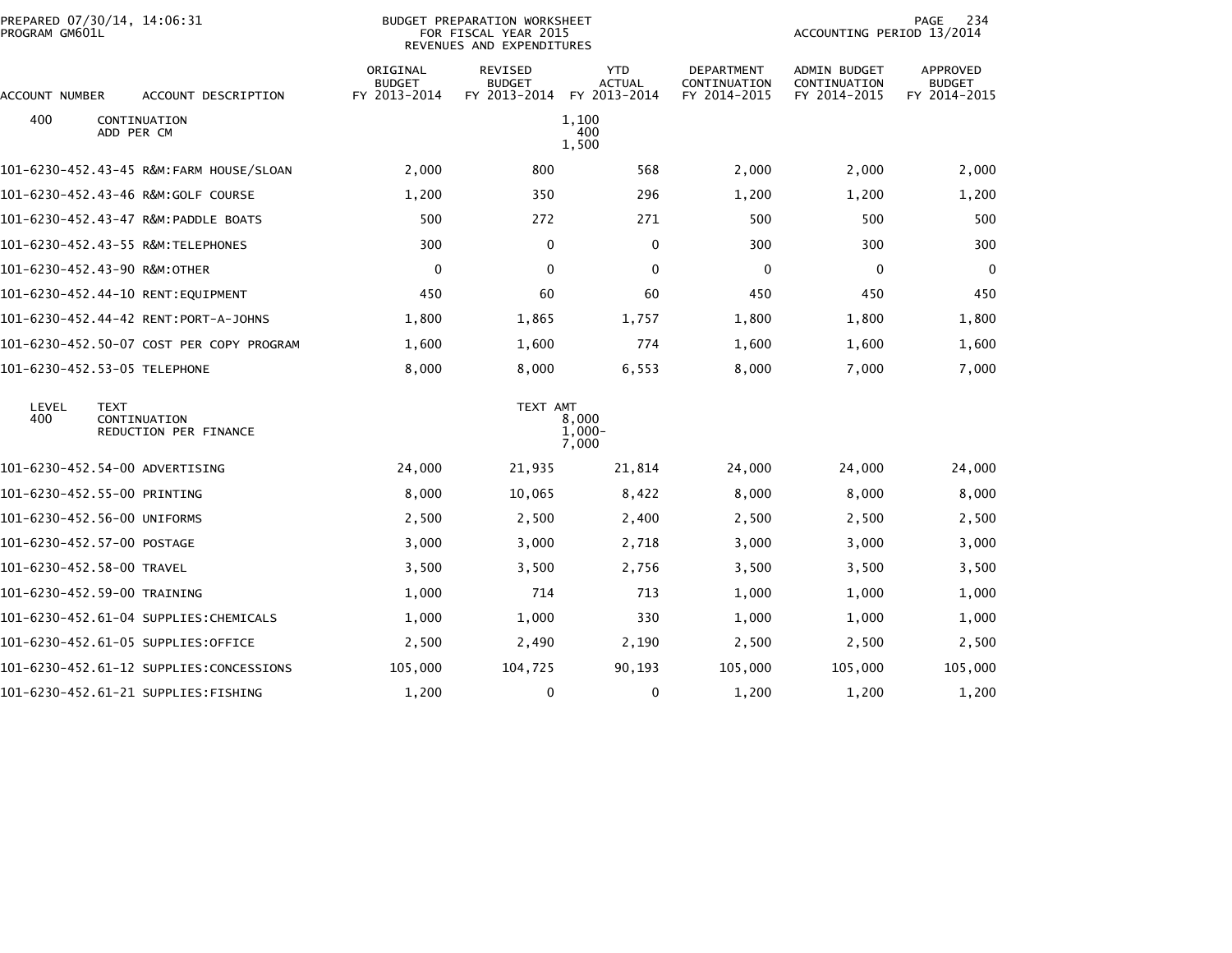| PROGRAM GM601L | PREPARED 07/30/14, 14:06:31                                                                                                                                                                 |                                           | BUDGET PREPARATION WORKSHEET<br>FOR FISCAL YEAR 2015<br>REVENUES AND EXPENDITURES |                                             |                                            | ACCOUNTING PERIOD 13/2014                    | 235<br>PAGE                               |
|----------------|---------------------------------------------------------------------------------------------------------------------------------------------------------------------------------------------|-------------------------------------------|-----------------------------------------------------------------------------------|---------------------------------------------|--------------------------------------------|----------------------------------------------|-------------------------------------------|
| ACCOUNT NUMBER | ACCOUNT DESCRIPTION                                                                                                                                                                         | ORIGINAL<br><b>BUDGET</b><br>FY 2013-2014 | REVISED<br><b>BUDGET</b><br>FY 2013-2014                                          | <b>YTD</b><br><b>ACTUAL</b><br>FY 2013-2014 | DEPARTMENT<br>CONTINUATION<br>FY 2014-2015 | ADMIN BUDGET<br>CONTINUATION<br>FY 2014-2015 | APPROVED<br><b>BUDGET</b><br>FY 2014-2015 |
|                | 101-6230-452.61-30 SUPPLIES: JANITORIAL                                                                                                                                                     | 15,000                                    | 17.505                                                                            | 13,731                                      | 18,000                                     | 16,000                                       | 16,000                                    |
| LEVEL<br>400   | <b>TEXT</b><br>INCREASE OF \$3000 DUE TO MATERIAL COST INCREASEN<br>AND INCREASE IN NUMBER OF VISITOR AND SCHOOL<br>GROUPS AT THE PARK. THIS MONEY COVERS ALL<br>RESTROOMS AT DAN NICHOLAS. |                                           | TEXT AMT                                                                          | 18,000                                      |                                            |                                              |                                           |
|                | LESS COUNTY MANAGER'S REDUCTION                                                                                                                                                             |                                           |                                                                                   | $2.000 -$<br>16,000                         |                                            |                                              |                                           |
|                | 101-6230-452.61-40 SUPPLIES:MAINTENANCE                                                                                                                                                     | 4,000                                     | 4,000                                                                             | 3,219                                       | 4,000                                      | 4,000                                        | 4,000                                     |
|                | 101-6230-452.61-70 SUPPLIES:RECREATION                                                                                                                                                      | 1,500                                     | 2,055                                                                             | 1,850                                       | 1,500                                      | 1,500                                        | 1,500                                     |
|                | 101-6230-452.61-85 SUPPLIES:VEHICLE                                                                                                                                                         | 1,500                                     | 4,524                                                                             | 4,067                                       | 1,500                                      | 1,500                                        | 1,500                                     |
|                | 101-6230-452.61-90 SUPPLIES:OTHER                                                                                                                                                           | 500                                       | 520                                                                               | 509                                         | 500                                        | 500                                          | 500                                       |
|                | 101-6230-452.61-95 SUPPLIES:OTHER SMALL EQMT                                                                                                                                                | 8,500                                     | 7,800                                                                             | 7,579                                       | 8,500                                      | 8,500                                        | 8,500                                     |
|                | 101-6230-452.62-05 ELECTRICITY                                                                                                                                                              | 57,000                                    | 57,000                                                                            | 48,528                                      | 57,000                                     | 62,000                                       | 62,000                                    |
|                | 101-6230-452.62-10 HEATING OIL                                                                                                                                                              | 2,500                                     | 2,176                                                                             | 2,175                                       | 2,500                                      | 2,500                                        | 2,500                                     |
|                | 101-6230-452.62-20 MOTOR FUEL & LUBRICANTS                                                                                                                                                  | 27,000                                    | 27,000                                                                            | 20,619                                      | 27,000                                     | 27,000                                       | 27,000                                    |
|                | 101-6230-452.64-50 DUES & SUBSCRIPTIONS                                                                                                                                                     | 700                                       | 1,111                                                                             | 1,099                                       | 850                                        | 850                                          | 850                                       |
| LEVEL<br>400   | <b>TEXT</b><br>INCREASE OF \$150 DUE TO INCREASE IN FEES                                                                                                                                    |                                           | TEXT AMT                                                                          | 800<br>800                                  |                                            |                                              |                                           |
|                | 101-6230-452.73-25 C/A:MINI GOLF COURSES                                                                                                                                                    | $\mathbf 0$                               | 0                                                                                 | $\mathbf{0}$                                | 0                                          | $\mathbf 0$                                  | $\mathbf 0$                               |
|                | 101-6230-452.73-45 C/A:PAVING                                                                                                                                                               | 10,000                                    | 6,000                                                                             | 0                                           | 10,000                                     | 10,000                                       | 10,000                                    |
|                | 101-6230-452.73-90 C/A:OTHER                                                                                                                                                                | 0                                         | 0                                                                                 | $\mathbf{0}$                                | 14,534                                     | 14,534                                       | 14,534                                    |
|                |                                                                                                                                                                                             |                                           |                                                                                   |                                             |                                            |                                              |                                           |

LEVEL TEXT TEXT AMT 400 TO REPAIR TENNIS COURTS AT DAN NICHOLAS. THEY 14,534 HAVE BAD CRACKS IN THE COURT AND HAVE NOT HAD ANY REPAIRS DONE TO THEM IN 5 YEARS. THIS QUOTE IS TO REPAIR CRACKS AND COAT 4 COURTS AND STRIPE

TEXT AMT<br>14,534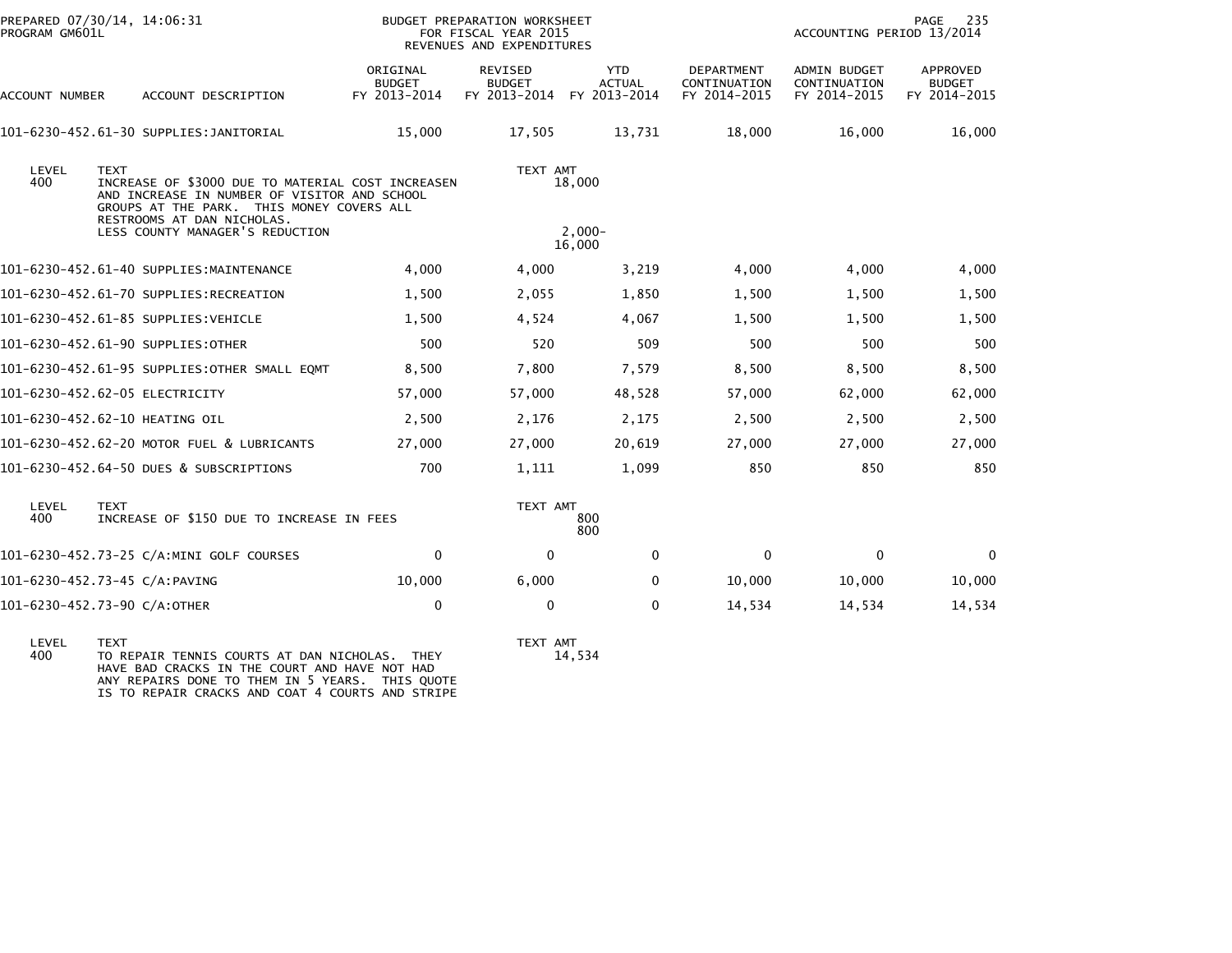| PREPARED 07/30/14, 14:06:31<br>PROGRAM GM601L |                                                                                                                                                                                                                                                                                                                  |                                           | BUDGET PREPARATION WORKSHEET<br>FOR FISCAL YEAR 2015<br>REVENUES AND EXPENDITURES |                                             |                                            | 236<br>PAGE<br>ACCOUNTING PERIOD 13/2014     |                                                  |
|-----------------------------------------------|------------------------------------------------------------------------------------------------------------------------------------------------------------------------------------------------------------------------------------------------------------------------------------------------------------------|-------------------------------------------|-----------------------------------------------------------------------------------|---------------------------------------------|--------------------------------------------|----------------------------------------------|--------------------------------------------------|
| ACCOUNT NUMBER                                | ACCOUNT DESCRIPTION                                                                                                                                                                                                                                                                                              | ORIGINAL<br><b>BUDGET</b><br>FY 2013-2014 | REVISED<br><b>BUDGET</b><br>FY 2013-2014                                          | <b>YTD</b><br><b>ACTUAL</b><br>FY 2013-2014 | DEPARTMENT<br>CONTINUATION<br>FY 2014-2015 | ADMIN BUDGET<br>CONTINUATION<br>FY 2014-2015 | <b>APPROVED</b><br><b>BUDGET</b><br>FY 2014-2015 |
|                                               | FOR DOUBLE PLAY                                                                                                                                                                                                                                                                                                  |                                           |                                                                                   | 14,534                                      |                                            |                                              |                                                  |
|                                               | 101-6230-452.74-35 C/A:VEHICLES                                                                                                                                                                                                                                                                                  | $\mathbf 0$                               | $\mathbf 0$                                                                       | 0                                           | $\mathbf 0$                                | $\mathbf 0$                                  | $\mathbf 0$                                      |
|                                               | 101-6230-452.74-90 C/A:OTHER EQUIPMENT                                                                                                                                                                                                                                                                           | 32,440                                    | 11,174                                                                            | 10,425                                      | 62,520                                     | 48,500                                       | 48,500                                           |
| LEVEL<br>400                                  | <b>TEXT</b><br>WE WANT TO PURCHASE 12 PADDLEBOATS THIS YEAR.<br>WE HAVE HAD TO PULL 10 MORE BOATS FROM THE LAKE<br>THAT CANNOT BE REPAIRED. THE BOATS ARE \$1935 EACH<br>PLUS \$4800 FOR SHIPPING. TOTAL \$28,020.                                                                                               |                                           | TEXT AMT                                                                          | 28,020                                      |                                            |                                              |                                                  |
|                                               | INCREASE ALSO FOR \$25000 TO REPLACE PLAYGROUND<br>EQUIPMENT AT DAN NICHOLAS. THE PLAYGROUND IS USE<br>SO MUCH THAT SOME OF THE EQUIPMENT IS OLDER SOME<br>OF IT IS 25 YEARS OLD AND SOME OF THE SLIDES ARE<br>METAL AND NEED TO BE REPLACE DUE TO NOT BEING SAFE<br>WE NEED TO REPLACE THE NINE YEAR OLD GATOR. |                                           |                                                                                   | 25,000<br>9,500                             |                                            |                                              |                                                  |
|                                               | COST WILL BE \$9,500, WE HAVE PUT ALOT OF REPAIR<br>MONEY IN THE OLD ONE AND IT NOW NEEDS MAJOR REPAIR<br>LESS COUNTY MANAGER'S REDUCTION                                                                                                                                                                        |                                           |                                                                                   | $14,020-$<br>48,500                         |                                            |                                              |                                                  |
|                                               | 101-6230-452.76-30 F/A:EQUIPMENT/FURNISHINGS                                                                                                                                                                                                                                                                     | 0                                         | 28,200                                                                            | 26,700                                      | 0                                          | 0                                            | $\Omega$                                         |
|                                               | 101-6230-452.76-90 F/A:OTHER                                                                                                                                                                                                                                                                                     | $\mathbf{0}$                              | $\mathbf{0}$                                                                      | $\mathbf{0}$                                | $\mathbf{0}$                               | $\mathbf 0$                                  | $\mathbf 0$                                      |
|                                               | 101-6230-452.82-10 BLACK ROAD PROPERTY EXP                                                                                                                                                                                                                                                                       | $\mathbf{0}$                              | 954                                                                               | 748                                         | $\Omega$                                   | $\mathbf{0}$                                 | $\mathbf{0}$                                     |
|                                               | 101-6230-452.83-00 PROGRAM ACTIVITIES                                                                                                                                                                                                                                                                            | 4,500                                     | 3,590                                                                             | 3,108                                       | 4,750                                      | 4,750                                        | 4,750                                            |
| LEVEL<br>400                                  | <b>TEXT</b><br>INCREASE OF \$250 DUE TO COST INCREASE OF PROGRAM<br><b>SUPPLIES</b>                                                                                                                                                                                                                              |                                           | TEXT AMT                                                                          | 4,750                                       |                                            |                                              |                                                  |
|                                               |                                                                                                                                                                                                                                                                                                                  |                                           |                                                                                   | 4,750                                       |                                            |                                              |                                                  |
|                                               | 101-6230-452.83-12 AUTUMN JUBILEE                                                                                                                                                                                                                                                                                | 40,000                                    | 70,000                                                                            | 46,033                                      | 40,000                                     | 40,000                                       | 40,000                                           |
|                                               | 101-6230-452.90-16 BANK FEES:CREDIT CARD                                                                                                                                                                                                                                                                         | 3,000                                     | 3,000                                                                             | 2,255                                       | 3,300                                      | 3,300                                        | 3,300                                            |
| LEVEL<br>400                                  | <b>TEXT</b><br>INCREASE OF \$300 DUE TO INCREASE USAGE OF CREIT<br>CARDS FROM VISITORS                                                                                                                                                                                                                           |                                           | TEXT AMT                                                                          | 3,300                                       |                                            |                                              |                                                  |
|                                               |                                                                                                                                                                                                                                                                                                                  |                                           |                                                                                   | 3,300                                       |                                            |                                              |                                                  |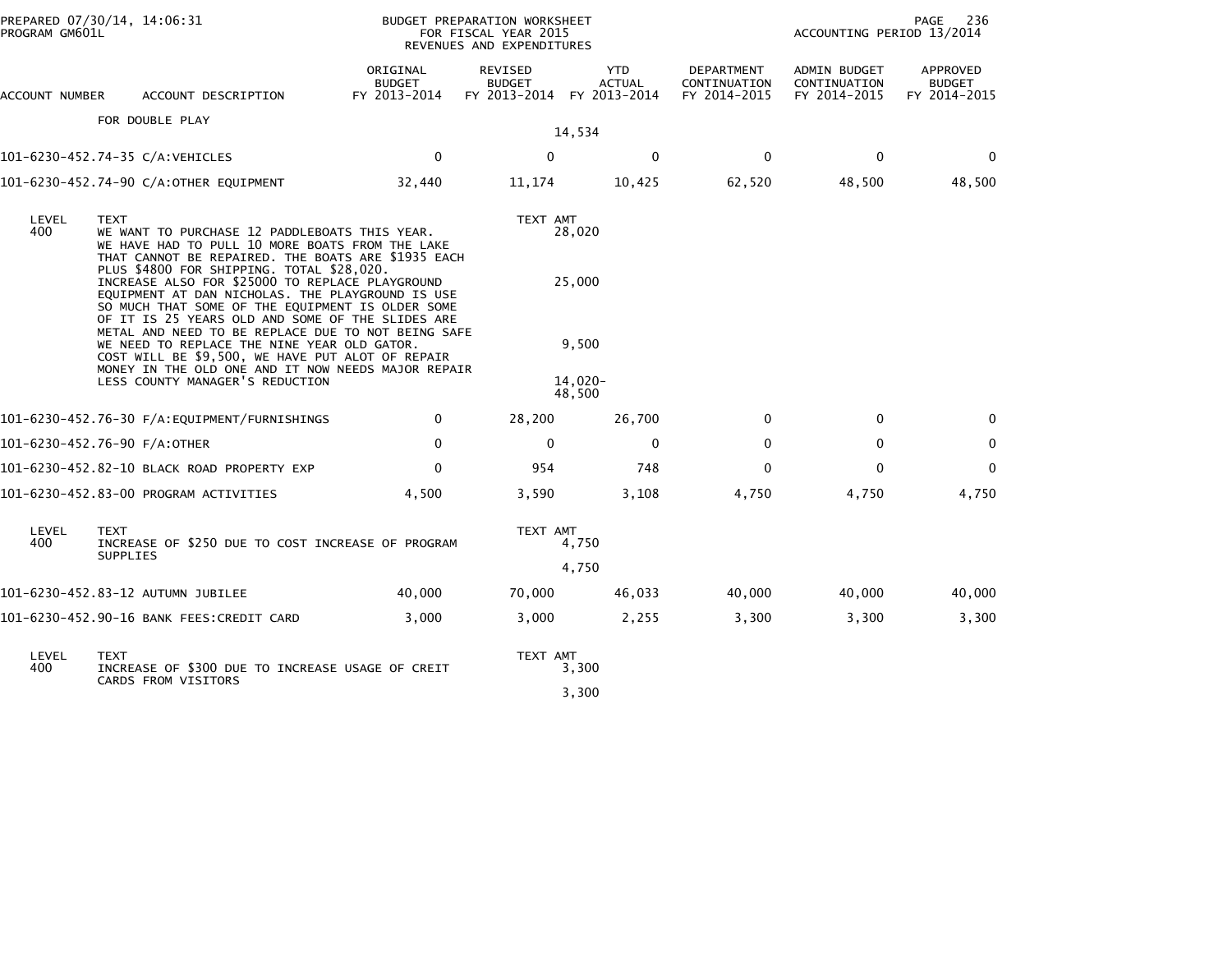| PREPARED 07/30/14, 14:06:31<br>PROGRAM GM601L                                  | BUDGET PREPARATION WORKSHEET<br>FOR FISCAL YEAR 2015<br>REVENUES AND EXPENDITURES |                                          |                                             | ACCOUNTING PERIOD 13/2014                         | -237<br>PAGE                                        |                                           |
|--------------------------------------------------------------------------------|-----------------------------------------------------------------------------------|------------------------------------------|---------------------------------------------|---------------------------------------------------|-----------------------------------------------------|-------------------------------------------|
| ACCOUNT DESCRIPTION<br>ACCOUNT NUMBER                                          | ORIGINAL<br><b>BUDGET</b><br>FY 2013-2014                                         | REVISED<br><b>BUDGET</b><br>FY 2013-2014 | <b>YTD</b><br><b>ACTUAL</b><br>FY 2013-2014 | <b>DEPARTMENT</b><br>CONTINUATION<br>FY 2014-2015 | <b>ADMIN BUDGET</b><br>CONTINUATION<br>FY 2014-2015 | APPROVED<br><b>BUDGET</b><br>FY 2014-2015 |
| 101-6230-452.90-39 SALES & USE TAX                                             | 50,000                                                                            | 50,000                                   | 36,324                                      | 50,000                                            | 45,000                                              | 45,000                                    |
| LEVEL<br><b>TEXT</b><br>400<br>CONTINUATION<br>LESS COUNTY MANAGER'S REDUCTION |                                                                                   | TEXT AMT                                 | 50,000<br>$5,000 -$<br>45,000               |                                                   |                                                     |                                           |
| <b>EXPENDITURE</b>                                                             | 1,065,426                                                                         | 1,100,559                                | 965,237                                     | 707,824                                           | 1,082,387                                           | 1,082,387                                 |
| **<br>ADMINISTRATION                                                           | 606.226                                                                           | 610,405                                  | 441.721                                     | 243.524                                           | 620,387                                             | 620,387                                   |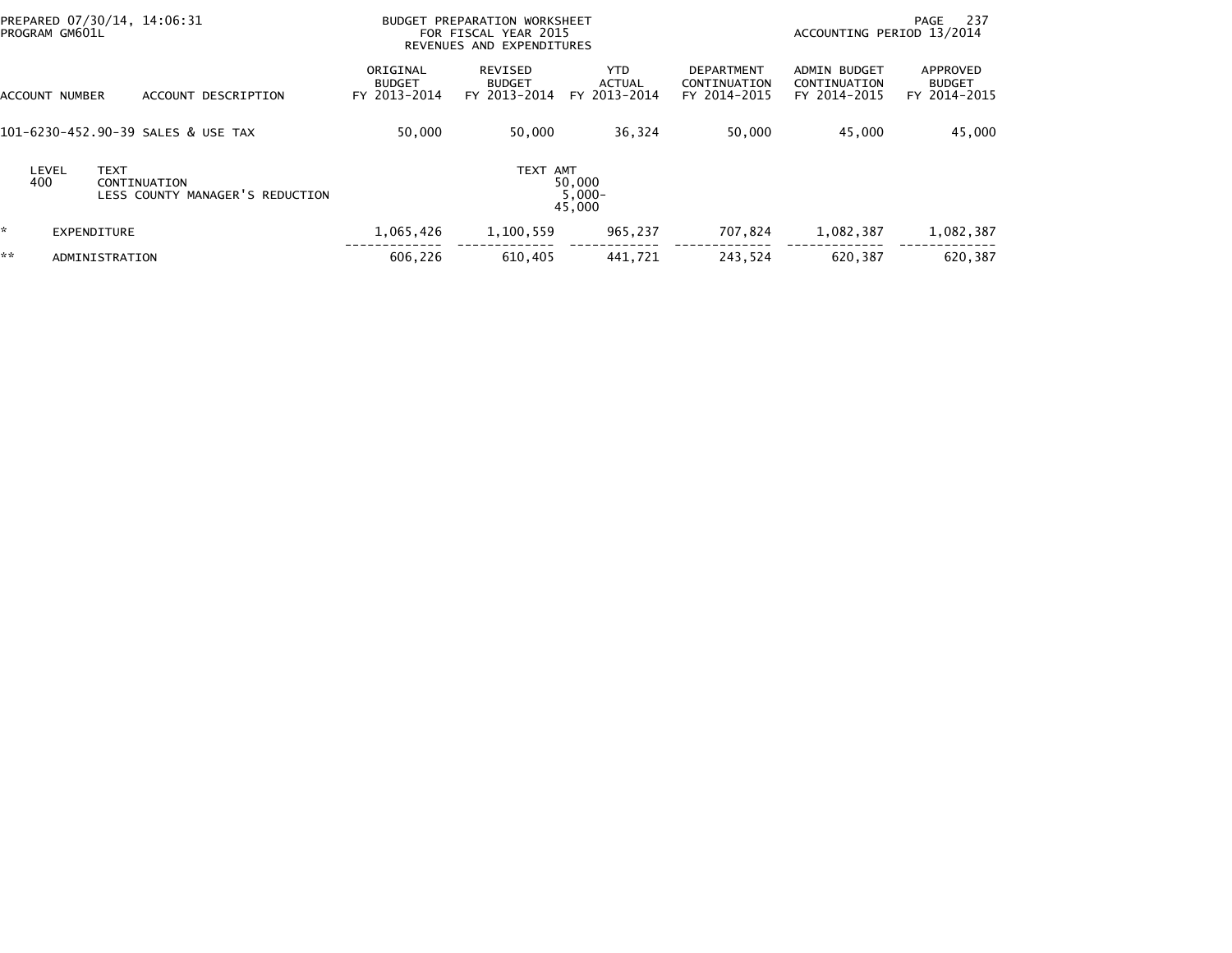| PROGRAM GM601L       | PREPARED 07/30/14, 14:06:31                                                                                                                                                                                                                                                    | BUDGET PREPARATION WORKSHEET<br>FOR FISCAL YEAR 2015<br>REVENUES AND EXPENDITURES |                                                       |                             |                                            |                                              |                                           |  |
|----------------------|--------------------------------------------------------------------------------------------------------------------------------------------------------------------------------------------------------------------------------------------------------------------------------|-----------------------------------------------------------------------------------|-------------------------------------------------------|-----------------------------|--------------------------------------------|----------------------------------------------|-------------------------------------------|--|
| ACCOUNT NUMBER       | ACCOUNT DESCRIPTION                                                                                                                                                                                                                                                            | ORIGINAL<br><b>BUDGET</b><br>FY 2013-2014                                         | REVISED<br><b>BUDGET</b><br>FY 2013-2014 FY 2013-2014 | <b>YTD</b><br><b>ACTUAL</b> | DEPARTMENT<br>CONTINUATION<br>FY 2014-2015 | ADMIN BUDGET<br>CONTINUATION<br>FY 2014-2015 | APPROVED<br><b>BUDGET</b><br>FY 2014-2015 |  |
|                      | 101-6231-365.70-00 RESTRICTED DONATIONS                                                                                                                                                                                                                                        | 0                                                                                 | $900 -$                                               | $3,560-$                    | 0                                          | 0                                            | 0                                         |  |
|                      | 101-6231-365.78-00 SENIOR GAMES DONATIONS                                                                                                                                                                                                                                      | $\mathbf{0}$                                                                      | $6,000 -$                                             | $14,016-$                   | 0                                          | $\mathbf{0}$                                 | $\mathbf{0}$                              |  |
|                      | 101-6231-395.00-00 FUND BALANCE APPR-RESTR                                                                                                                                                                                                                                     | $\Omega$                                                                          | 14,736-                                               | $\mathbf{0}$                | 0                                          | $\mathbf{0}$                                 | $\mathbf{0}$                              |  |
| ×.<br><b>REVENUE</b> | 101-6231-452.10-05 SALARIES:REGULAR                                                                                                                                                                                                                                            | $\mathbf{0}$<br>98,797                                                            | 21,636-<br>107,387                                    | $17,576-$<br>97,255         | 0<br>0                                     | $\mathbf{0}$<br>103,130                      | 0<br>103,130                              |  |
|                      |                                                                                                                                                                                                                                                                                | 0                                                                                 | 30                                                    | 27                          | 0                                          | 0                                            | 0                                         |  |
|                      |                                                                                                                                                                                                                                                                                | 7,200                                                                             | 9,250                                                 | 7,819                       | 7,200                                      | 7,200                                        | 7,200                                     |  |
|                      | 101-6231-452.20-05 HEALTH INSURANCE                                                                                                                                                                                                                                            | 24,120                                                                            | 24,120                                                | 21,272                      | 0                                          | 24,120                                       | 24,120                                    |  |
|                      |                                                                                                                                                                                                                                                                                | 8,040                                                                             | 8,040                                                 | 8,040                       | 0                                          | 8,040                                        | 8,040                                     |  |
|                      | 101-6231-452.20-10 MEDICARE TAX                                                                                                                                                                                                                                                | 1,537                                                                             | 1,667                                                 | 1,391                       | 0                                          | 1,600                                        | 1,600                                     |  |
|                      | 101-6231-452.20-15 RETIREMENT                                                                                                                                                                                                                                                  | 6,985                                                                             | 8,085                                                 | 6,787                       | 0                                          | 7,291                                        | 7,291                                     |  |
|                      | 101-6231-452.20-20 SOCIAL SECURITY TAX                                                                                                                                                                                                                                         | 6,572                                                                             | 7,147                                                 | 5,947                       | 0                                          | 6,840                                        | 6,840                                     |  |
|                      | 101-6231-452.20-25 WORKERS COMPENSATION                                                                                                                                                                                                                                        | 3,606                                                                             | 2,406                                                 | 1,976                       | 0                                          | 2,207                                        | 2,207                                     |  |
|                      | 101-6231-452.20-30 401(K) CONTRIBUTIONS                                                                                                                                                                                                                                        | 2,964                                                                             | 2,964                                                 | 2,201                       | 0                                          | 3,094                                        | 3,094                                     |  |
|                      | 101-6231-452.43-15 R&M:EQUIPMENT                                                                                                                                                                                                                                               | 220                                                                               | 0                                                     | 0                           | 220                                        | 220                                          | 220                                       |  |
|                      | 101-6231-452.44-05 RENT:COPIER                                                                                                                                                                                                                                                 | $\mathbf 0$                                                                       | $\mathbf{0}$                                          | $\mathbf{0}$                | $\mathbf{0}$                               | $\mathbf 0$                                  | $\mathbf{0}$                              |  |
|                      | 101-6231-452.50-07 COST PER COPY PROGRAM                                                                                                                                                                                                                                       | 1.850                                                                             | 1,850                                                 | 1,614                       | 1,850                                      | 1,850                                        | 1,850                                     |  |
|                      | 101-6231-452.53-05 TELEPHONE                                                                                                                                                                                                                                                   | 1,200                                                                             | 1,650                                                 | 1,472                       | 1,656                                      | 1,656                                        | 1,656                                     |  |
| LEVEL<br>400         | <b>TEXT</b><br>INCREASE OF \$456 DUE TO PUTTING A VERIZON MIFI<br>JETPACK ON PHYLLIS KLUTTZ SENIOR GAMES DATABASE<br>ALONG WITH HER VIDEO AND PICTURE REQUIREMENTS.<br>THIS WOULD ALLEVIATE SOME OF THE COMPLEXITIES AND<br>LIMITATIONS OF TRYING TO FIND WIFI AT REMOTE SITES |                                                                                   | TEXT AMT                                              | 1,656                       |                                            |                                              |                                           |  |
|                      |                                                                                                                                                                                                                                                                                | 200                                                                               |                                                       | 1,656                       | 200                                        | 200                                          |                                           |  |
|                      | 101-6231-452.55-00 PRINTING                                                                                                                                                                                                                                                    |                                                                                   | 48                                                    | 32                          |                                            |                                              | 200                                       |  |
|                      | 101-6231-452.56-00 UNIFORMS                                                                                                                                                                                                                                                    | 300                                                                               | 500                                                   | 235                         | 300                                        | 300                                          | 300                                       |  |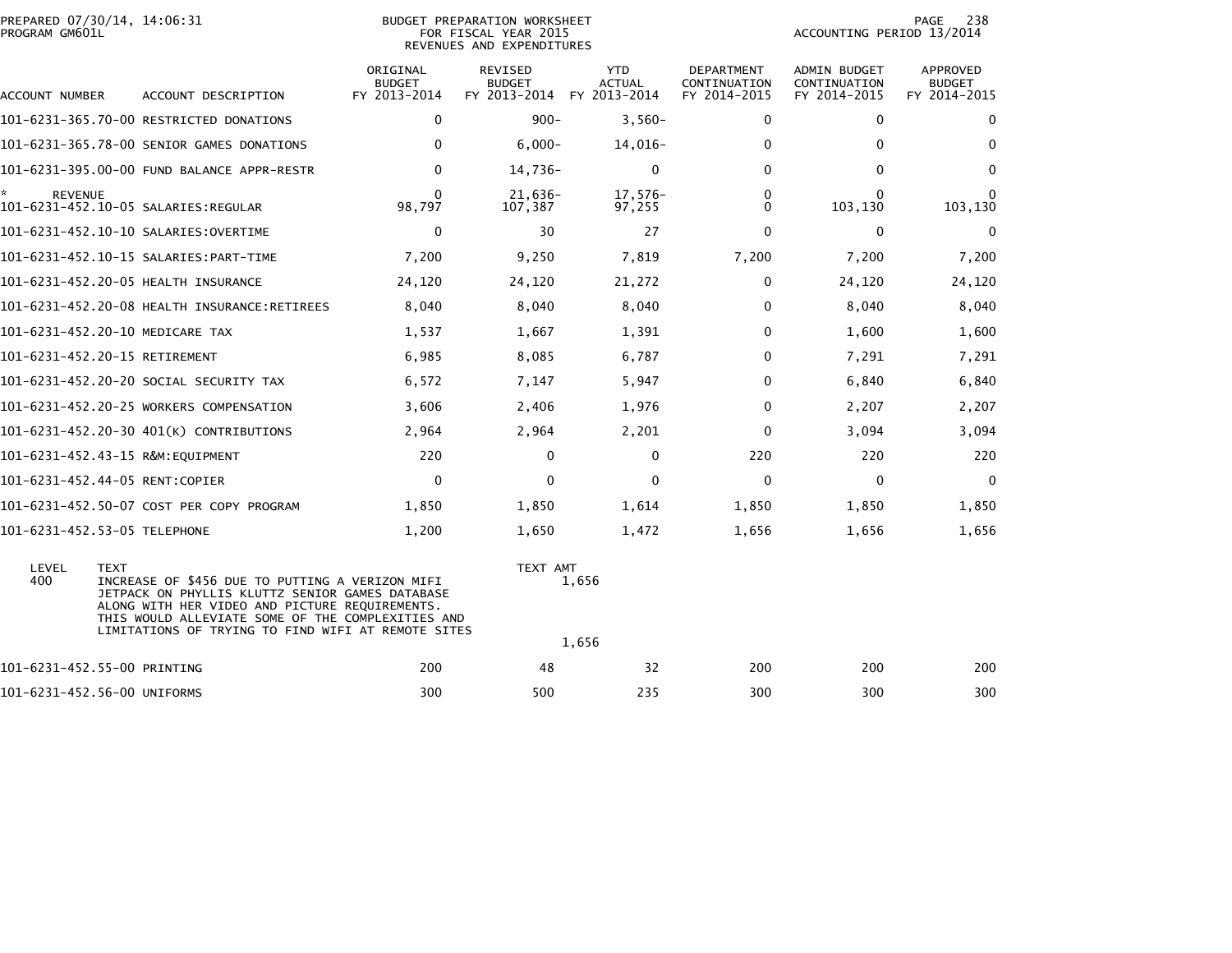| PROGRAM GM601L | PREPARED 07/30/14, 14:06:31                                                                                                                                                                                                                                                                                     |                                           | BUDGET PREPARATION WORKSHEET<br>FOR FISCAL YEAR 2015<br>REVENUES AND EXPENDITURES |                             |                                            | ACCOUNTING PERIOD 13/2014                    | 239<br>PAGE                               |
|----------------|-----------------------------------------------------------------------------------------------------------------------------------------------------------------------------------------------------------------------------------------------------------------------------------------------------------------|-------------------------------------------|-----------------------------------------------------------------------------------|-----------------------------|--------------------------------------------|----------------------------------------------|-------------------------------------------|
| ACCOUNT NUMBER | ACCOUNT DESCRIPTION                                                                                                                                                                                                                                                                                             | ORIGINAL<br><b>BUDGET</b><br>FY 2013-2014 | REVISED<br><b>BUDGET</b><br>FY 2013-2014 FY 2013-2014                             | <b>YTD</b><br><b>ACTUAL</b> | DEPARTMENT<br>CONTINUATION<br>FY 2014-2015 | ADMIN BUDGET<br>CONTINUATION<br>FY 2014-2015 | APPROVED<br><b>BUDGET</b><br>FY 2014-2015 |
|                | 101-6231-452.57-00 POSTAGE                                                                                                                                                                                                                                                                                      | 1,700                                     | 1,402                                                                             | 1,254                       | 1,700                                      | 1,700                                        | 1,700                                     |
|                | 101-6231-452.58-00 TRAVEL                                                                                                                                                                                                                                                                                       | 8,250                                     | 6,493                                                                             | 5,993                       | 8,500                                      | 8,500                                        | 8,500                                     |
| LEVEL<br>400   | <b>TEXT</b><br>INCREASE OF \$250 DUE TO GAS PRICE INCREASE AND IN<br>NUMBER OF PLACES DRIVEN TO PROGRAMS AND DECREASE<br>IN MILAGE REIMBURSEMENT AMOUNT.                                                                                                                                                        |                                           | TEXT AMT                                                                          | 8,500<br>8,500              |                                            |                                              |                                           |
|                | 101-6231-452.59-00 TRAINING                                                                                                                                                                                                                                                                                     | 700                                       | 700                                                                               | 555                         | 700                                        | 700                                          | 700                                       |
|                | 101-6231-452.61-05 SUPPLIES:OFFICE                                                                                                                                                                                                                                                                              | 1,050                                     | 1,647                                                                             | 1,369                       | 1,100                                      | 1,100                                        | 1,100                                     |
| LEVEL<br>400   | <b>TEXT</b><br>INCRESE OF \$50 DUE TO INCREASE IN PARTICIPANT<br>NUMBERS IN BOTH TR & SENIOR GAMES PROGRAMS AND<br>REQUEST FOR INFORMATION HAS LED TO THE INCREASED<br>NEED TO ADVERTISE PROGRAMS, HAVE PRINTED<br>INFORMATION READILY AVAILABLE AND COMPLETED<br>REQUESTS IN A TIMELY AND PROFESSIONAL MANNER. |                                           | TEXT AMT                                                                          | 1,100<br>1,100              |                                            |                                              |                                           |
|                | 101-6231-452.61-15 SUPPLIES:EDUCATIONAL                                                                                                                                                                                                                                                                         | 150                                       | 103                                                                               | 103                         | 150                                        | 150                                          | 150                                       |
|                | 101-6231-452.61-95 SUPPLIES:OTHER SMALL EQMT                                                                                                                                                                                                                                                                    | 700                                       | 94                                                                                | 76                          | 700                                        | 700                                          | 700                                       |
|                | 101-6231-452.64-50 DUES & SUBSCRIPTIONS                                                                                                                                                                                                                                                                         | 405                                       | 845                                                                               | 723                         | 500                                        | 500                                          | 500                                       |
| LEVEL<br>400   | <b>TEXT</b><br>INCREASE OF \$95 DUE TO YEARLY FEES FOR BOTH<br>NATIONAL AND STATE LICENSURES FOR RECREATION<br>THERAPISTS, PROFESSIONAL ORGANIZATIONAL MEMBERSHIP<br>AND SUBSCRIPTIONS TO PROFESSIONAL JOURNALS TO<br>AID IN PROVIDING CURRENT SERVICES.                                                        |                                           | TEXT AMT                                                                          | 500                         |                                            |                                              |                                           |
|                |                                                                                                                                                                                                                                                                                                                 |                                           |                                                                                   | 500                         |                                            |                                              |                                           |
|                | 101-6231-452.76-30 F/A:EQUIPMENT/FURNISHINGS                                                                                                                                                                                                                                                                    | $\Omega$                                  | $\mathbf{0}$                                                                      | $\mathbf{0}$                | $\Omega$                                   | $\mathbf{0}$                                 | 0                                         |
|                | 101-6231-452.83-00 PROGRAM ACTIVITIES                                                                                                                                                                                                                                                                           | 4,000                                     | 5,137                                                                             | 3,583                       | 4,500                                      | 4,500                                        | 4,500                                     |

LEVEL TEXT TEXT AMT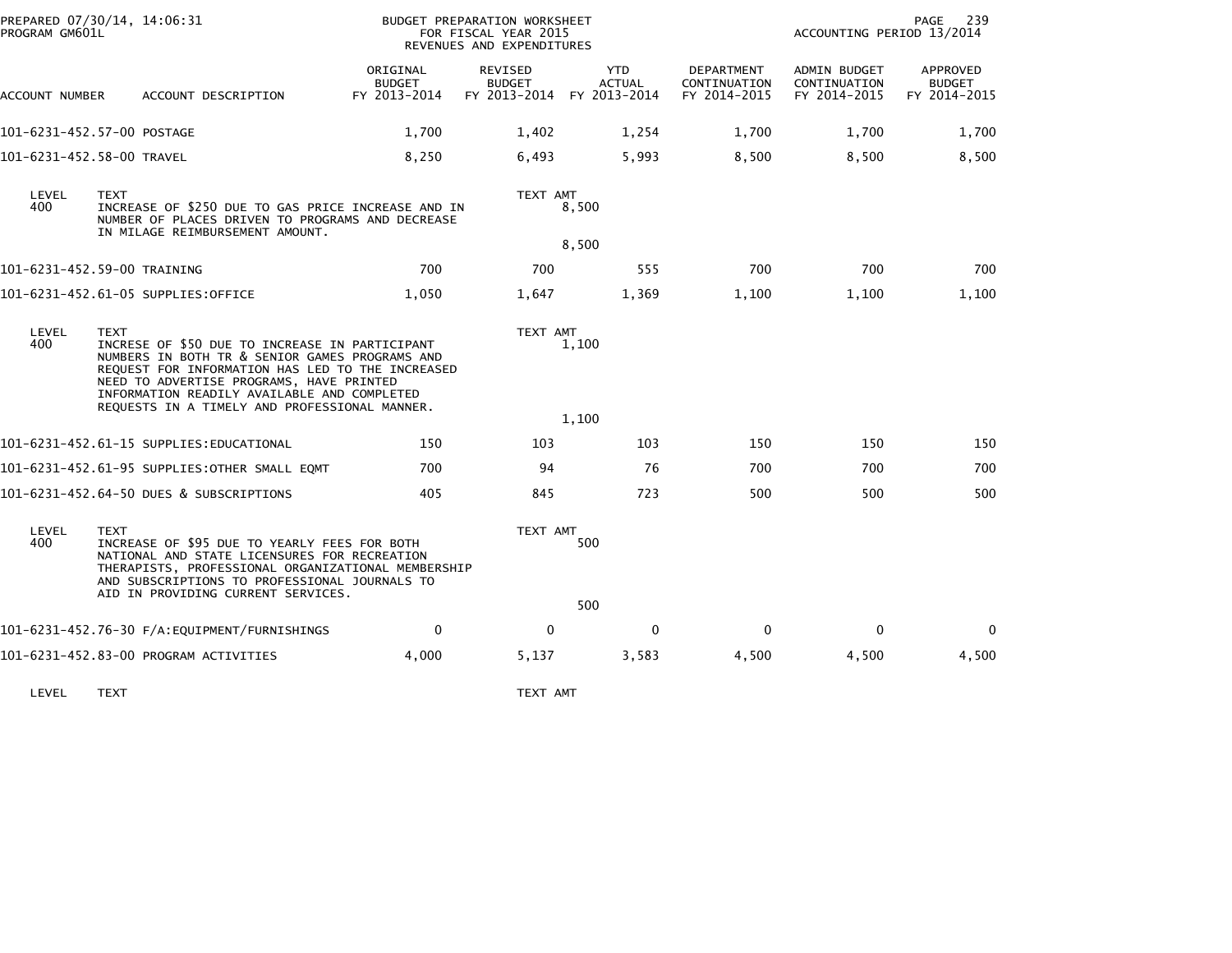| PROGRAM GM601L | PREPARED 07/30/14, 14:06:31                                                                                                                                                                                                                     |                                           | BUDGET PREPARATION WORKSHEET<br>FOR FISCAL YEAR 2015<br>REVENUES AND EXPENDITURES |                                             | 240<br>PAGE<br>ACCOUNTING PERIOD 13/2014          |                                                     |                                           |
|----------------|-------------------------------------------------------------------------------------------------------------------------------------------------------------------------------------------------------------------------------------------------|-------------------------------------------|-----------------------------------------------------------------------------------|---------------------------------------------|---------------------------------------------------|-----------------------------------------------------|-------------------------------------------|
| ACCOUNT NUMBER | ACCOUNT DESCRIPTION                                                                                                                                                                                                                             | ORIGINAL<br><b>BUDGET</b><br>FY 2013-2014 | <b>REVISED</b><br><b>BUDGET</b><br>FY 2013-2014                                   | <b>YTD</b><br><b>ACTUAL</b><br>FY 2013-2014 | <b>DEPARTMENT</b><br>CONTINUATION<br>FY 2014-2015 | <b>ADMIN BUDGET</b><br>CONTINUATION<br>FY 2014-2015 | APPROVED<br><b>BUDGET</b><br>FY 2014-2015 |
| 400            | INCREASE OF \$500 DUE TO STEADY DECREASE OVER THE<br>LAST THREE YEAS OF GRANT MONIES RECEIVED. IN NEED<br>OF UPDATED EQUIPMENT/SUPPLILES. INCREASE IN<br>PARTICIPANT NUMBERS. INCREASE COMMUNITY INTEREST<br>IN TR PROGRAMS AND SERVICES.       |                                           |                                                                                   | 4,500                                       |                                                   |                                                     |                                           |
|                |                                                                                                                                                                                                                                                 |                                           |                                                                                   | 4,500                                       |                                                   |                                                     |                                           |
|                | 101-6231-452.83-41 DONATIONS                                                                                                                                                                                                                    | $\mathbf 0$                               | 3,900                                                                             | 3,291                                       | 0                                                 | 0                                                   | $\mathbf{0}$                              |
|                | 101-6231-452.83-54 SENIOR GAMES ACTIVITIES                                                                                                                                                                                                      | $\mathbf 0$                               | 17,736                                                                            | 13,241                                      | $\mathbf{0}$                                      | $\mathbf{0}$                                        | $\mathbf{0}$                              |
|                | 101-6231-452.83-56 SENIOR GAMES COORDINATOR                                                                                                                                                                                                     | 3.300                                     | 3,300                                                                             | 3,289                                       | 4,000                                             | 4,000                                               | 4,000                                     |
| LEVEL<br>400   | <b>TEXT</b><br>INCREASE OF \$700 DUE TO THE PROGRAM HAS NOT<br>RECEIVED FUNDS INCREASE IN 15 YEARS.<br>HEAVILY ON COMMUNITY SPONSORSHIP WHICH HAS BEEN<br>DECLLINING DUE TO ECONOMIC HARDSHIPS AND CUTBACKS<br>EXPERIENCED BY LOCAL BUSINESSES. | RELIES                                    | TEXT AMT                                                                          | 4,000                                       |                                                   |                                                     |                                           |
|                |                                                                                                                                                                                                                                                 |                                           |                                                                                   | 4,000                                       |                                                   |                                                     |                                           |
|                | 101-6231-452.84-75 TRANSPORTATION CONTRACT                                                                                                                                                                                                      | 22,000                                    | 22,000                                                                            | 18,622                                      | 22,000                                            | 22,000                                              | 22,000                                    |
| ×.             | EXPENDITURE                                                                                                                                                                                                                                     | 205,846                                   | 238,501                                                                           | 208,167                                     | 55,276                                            | 211,598                                             | 211,598                                   |
| **             | THERAPEUTIC RECREATION                                                                                                                                                                                                                          | 205,846                                   | 216,865                                                                           | 190,591                                     | 55,276                                            | 211,598                                             | 211,598                                   |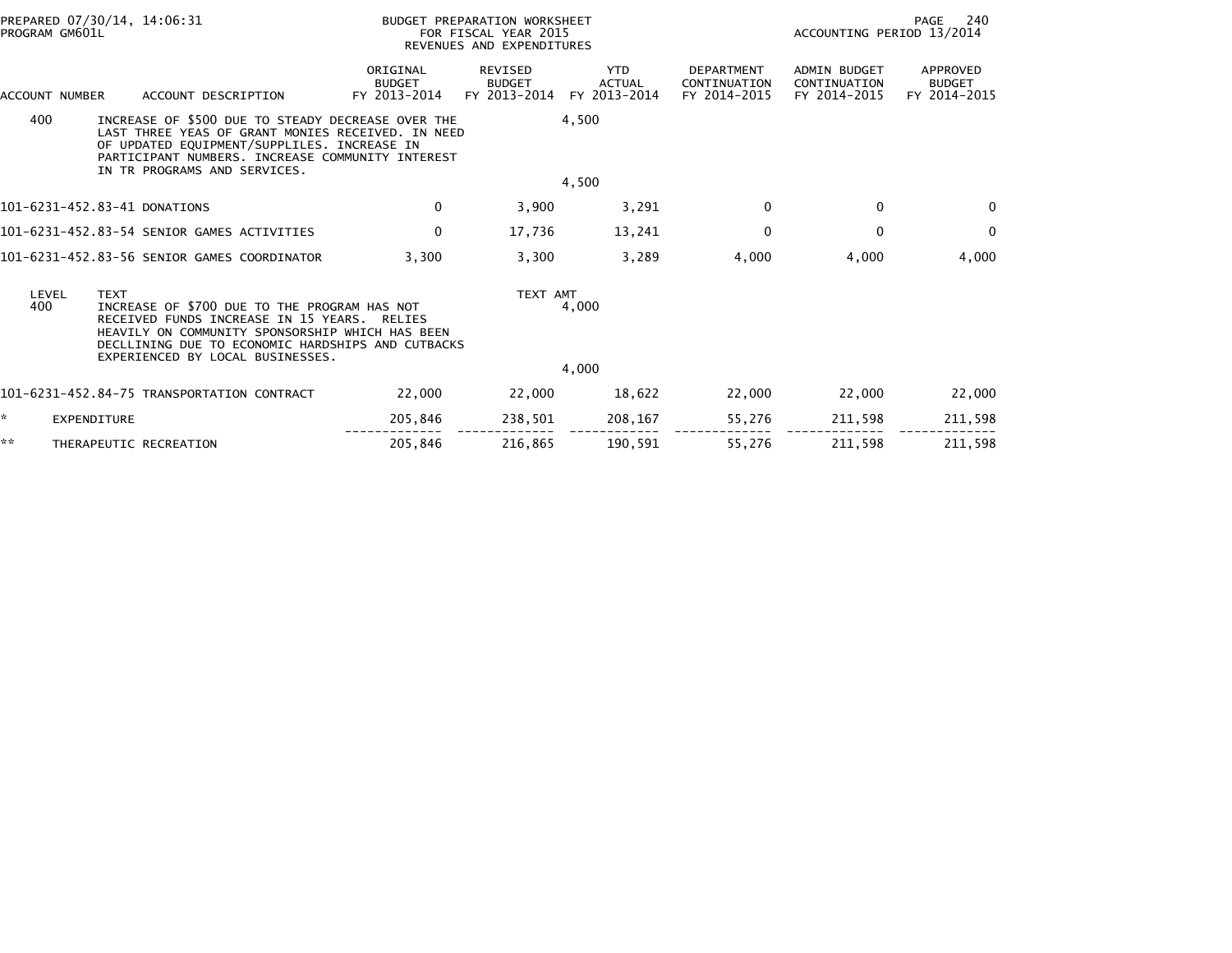| PREPARED 07/30/14, 14:06:31<br>PROGRAM GM601L                   |                                           | BUDGET PREPARATION WORKSHEET<br>FOR FISCAL YEAR 2015<br>REVENUES AND EXPENDITURES |                                             |                                                   | ACCOUNTING PERIOD 13/2014                    | 241<br>PAGE                               |
|-----------------------------------------------------------------|-------------------------------------------|-----------------------------------------------------------------------------------|---------------------------------------------|---------------------------------------------------|----------------------------------------------|-------------------------------------------|
| ACCOUNT DESCRIPTION<br>ACCOUNT NUMBER                           | ORIGINAL<br><b>BUDGET</b><br>FY 2013-2014 | <b>REVISED</b><br><b>BUDGET</b><br>FY 2013-2014                                   | <b>YTD</b><br><b>ACTUAL</b><br>FY 2013-2014 | <b>DEPARTMENT</b><br>CONTINUATION<br>FY 2014-2015 | ADMIN BUDGET<br>CONTINUATION<br>FY 2014-2015 | APPROVED<br><b>BUDGET</b><br>FY 2014-2015 |
| 101-6232-325.46-00 PARK CONCESSIONS                             | $28,000-$                                 | $28,000-$                                                                         | 23,994-                                     | $28,000-$                                         | $25,000 -$                                   | $25,000 -$                                |
| 101-6232-325.47-00 PARK GEM MINING JEWELRY                      | $28,000 -$                                | $28,000-$                                                                         | $26,721-$                                   | $28,000-$                                         | $28,000 -$                                   | $28,000 -$                                |
| 101-6232-325.48-00 PARK GEM MINING RAW GEMS                     | 215,000-                                  | $215,000 -$                                                                       | 245,000-                                    | $220,000 -$                                       | 220,000-                                     | $220,000 -$                               |
| <b>REVENUE</b>                                                  | 271,000-<br>34,122                        | 271,000-<br>36,622                                                                | 295,715-<br>35,507                          | 276,000-<br>0                                     | 273,000-<br>36,381                           | 273,000-<br>36,381                        |
|                                                                 | 53,000                                    | 50,150                                                                            | 44,843                                      | 53,000                                            | 50,000                                       | 50,000                                    |
| LEVEL<br><b>TEXT</b><br>400<br>CONTINUATION<br>REDUCTION PER CM |                                           | TEXT AMT                                                                          | 53,000<br>3,000-<br>50,000                  |                                                   |                                              |                                           |
| 101-6232-452.20-05 HEALTH INSURANCE                             | 8,040                                     | 8,090                                                                             | 7,872                                       | 0                                                 | 8,040                                        | 8,040                                     |
| 101-6232-452.20-10 MEDICARE TAX                                 | 1,263                                     | 1,263                                                                             | 1,156                                       | $\mathbf{0}$                                      | 1,253                                        | 1,253                                     |
| 101-6232-452.20-15 RETIREMENT                                   | 2,412                                     | 2,612                                                                             | 2,510                                       | 0                                                 | 2,572                                        | 2,572                                     |
| 101-6232-452.20-20 SOCIAL SECURITY TAX                          | 5,400                                     | 5,400                                                                             | 4,944                                       | $\mathbf{0}$                                      | 5,355                                        | 5,355                                     |
| 101-6232-452.20-25 WORKERS COMPENSATION                         | 2,900                                     | 2,900                                                                             | 1,607                                       | $\mathbf 0$                                       | 1,728                                        | 1,728                                     |
| 101-6232-452.20-30 401(K) CONTRIBUTIONS                         | 1,024                                     | 1,124                                                                             | 1,065                                       | 0                                                 | 1,091                                        | 1,091                                     |
| 101-6232-452.42-20 GROUNDS MAINTENANCE                          | 1,000                                     | 1,000                                                                             | 608                                         | 1,000                                             | 1,000                                        | 1,000                                     |
| 101-6232-452.43-05 R&M:BUILDINGS                                | 1,000                                     | 1,400                                                                             | 1,380                                       | 1,000                                             | 1,000                                        | 1,000                                     |
| 101-6232-452.55-00 PRINTING                                     | 1,000                                     | $\mathbf 0$                                                                       | $\mathbf{0}$                                | 1,000                                             | 1,000                                        | 1,000                                     |
| 101-6232-452.56-00 UNIFORMS                                     | 400                                       | 365                                                                               | 365                                         | 400                                               | 400                                          | 400                                       |
| 101-6232-452.58-00 TRAVEL                                       | 2,000                                     | 2,000                                                                             | 1,569                                       | 2,000                                             | 2,000                                        | 2,000                                     |
| 101-6232-452.59-00 TRAINING                                     | 400                                       | 0                                                                                 | $\mathbf{0}$                                | 400                                               | 400                                          | 400                                       |
| 101–6232–452.61–05 SUPPLIES:OFFICE                              | 200                                       | 200                                                                               | 193                                         | 200                                               | 200                                          | 200                                       |
| 101-6232-452.61-15 SUPPLIES:EDUCATIONAL                         | 100                                       | $\mathbf{0}$                                                                      | $\mathbf{0}$                                | 100                                               | 100                                          | 100                                       |
|                                                                 | 200                                       | 100                                                                               | 93                                          | 200                                               | 200                                          | 200                                       |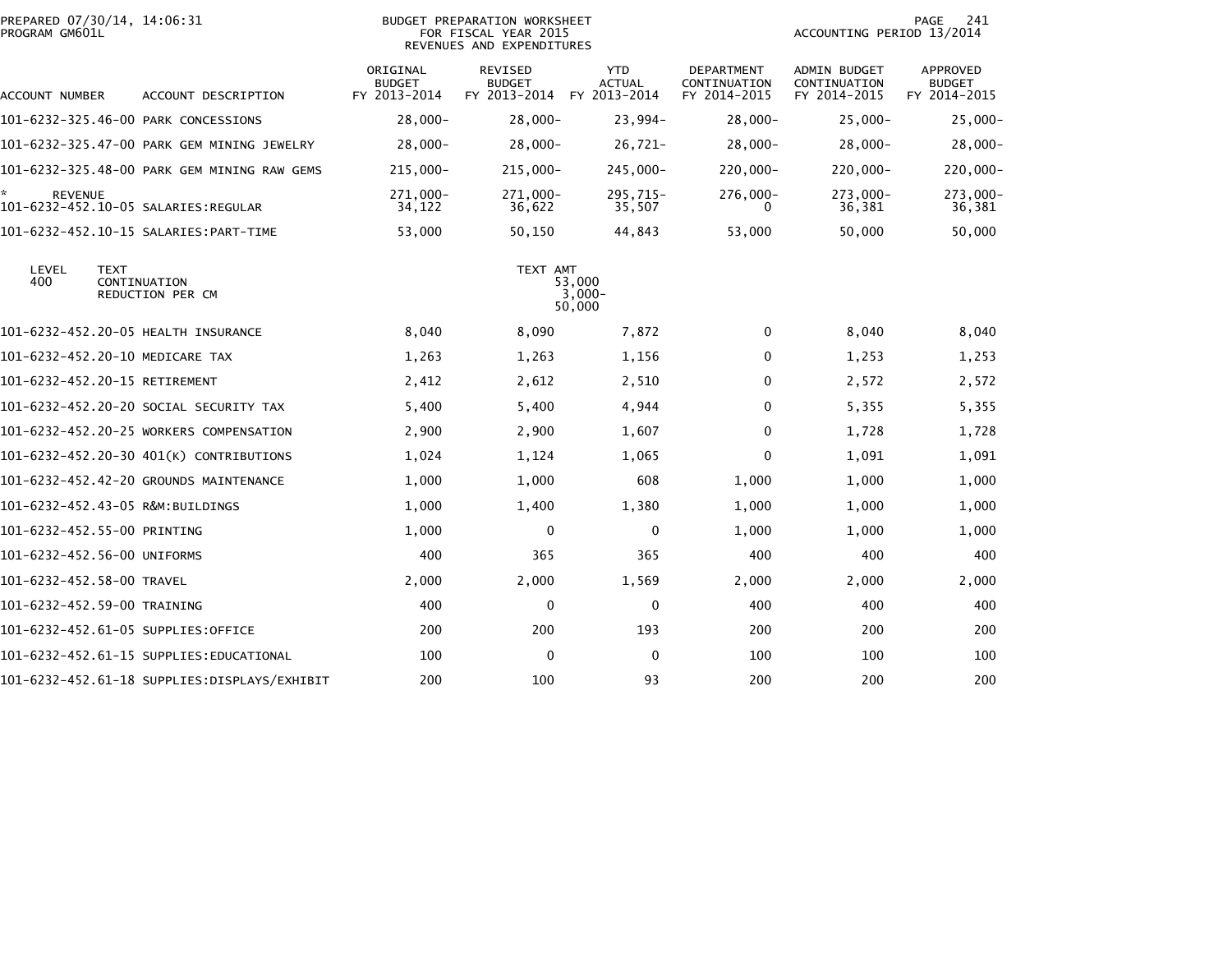|    | PROGRAM GM601L    | PREPARED 07/30/14, 14:06:31                                                             |                                           | BUDGET PREPARATION WORKSHEET<br>FOR FISCAL YEAR 2015 |                                             |                                                   | ACCOUNTING PERIOD 13/2014                           | PAGE<br>- 242                                    |
|----|-------------------|-----------------------------------------------------------------------------------------|-------------------------------------------|------------------------------------------------------|---------------------------------------------|---------------------------------------------------|-----------------------------------------------------|--------------------------------------------------|
|    |                   |                                                                                         |                                           | REVENUES AND EXPENDITURES                            |                                             |                                                   |                                                     |                                                  |
|    | ACCOUNT NUMBER    | ACCOUNT DESCRIPTION                                                                     | ORIGINAL<br><b>BUDGET</b><br>FY 2013-2014 | <b>REVISED</b><br><b>BUDGET</b><br>FY 2013-2014      | <b>YTD</b><br><b>ACTUAL</b><br>FY 2013-2014 | <b>DEPARTMENT</b><br>CONTINUATION<br>FY 2014-2015 | <b>ADMIN BUDGET</b><br>CONTINUATION<br>FY 2014-2015 | <b>APPROVED</b><br><b>BUDGET</b><br>FY 2014-2015 |
|    |                   | 101-6232-452.61-26 SUPPLIES:GEM MINING                                                  | 2,200                                     | 2,200                                                | 2,079                                       | 2,200                                             | 2,200                                               | 2,200                                            |
|    |                   | 101-6232-452.61-30 SUPPLIES:JANITORIAL                                                  | 100                                       | 100                                                  | 77                                          | 100                                               | 100                                                 | 100                                              |
|    |                   | 101-6232-452.61-76 SUPPLIES:RESALE-NOVELTIES                                            | 9.000                                     | 9.000                                                | 8,381                                       | 9.000                                             | 9,000                                               | 9,000                                            |
|    |                   | 101-6232-452.61-77 SUPPLIES:RESALE-JEWELRY                                              | 15,000                                    | 15,000                                               | 9,262                                       | 15,000                                            | 15,000                                              | 15,000                                           |
|    |                   | 101-6232-452.61-78 SUPPLIES:RESALE-RAW GEMS                                             | 60.000                                    | 56,005                                               | 55,905                                      | 60,000                                            | 60,000                                              | 60,000                                           |
|    |                   | 101-6232-452.61-95 SUPPLIES:OTHER SMALL EOMT                                            | 500                                       | 335                                                  | 121                                         | 500                                               | 500                                                 | 500                                              |
|    |                   | 101-6232-452.62-05 ELECTRICITY                                                          | 5,500                                     | 5,500                                                | 4,109                                       | 5,500                                             | 6,000                                               | 6,000                                            |
|    |                   |                                                                                         | $\mathbf 0$                               | 4,995                                                | 4,700                                       | $\Omega$                                          | 0                                                   | $\overline{0}$                                   |
|    |                   | 101-6232-452.90-16 BANK FEES:CREDIT CARD                                                | 1.700                                     | 2,100                                                | 1.551                                       | 2,000                                             | 2,000                                               | 2,000                                            |
|    | LEVEL<br>400      | <b>TEXT</b><br>DUE TO MORE USAGE OF CREDIT CARDS WE ARE ASKING<br>FOR A \$300 INCREASE. |                                           | TEXT AMT                                             | 2,000                                       |                                                   |                                                     |                                                  |
|    |                   |                                                                                         |                                           |                                                      | 2,000                                       |                                                   |                                                     |                                                  |
| ÷. | EXPENDITURE       |                                                                                         | 208,461                                   | 208,461                                              | 189,897                                     | 153,600                                           | 207,520                                             | 207,520                                          |
| ** | <b>GEM MINING</b> |                                                                                         | 62,539-                                   | $62,539-$                                            | 105.818-                                    | 122,400-                                          | 65.480-                                             | $65,480-$                                        |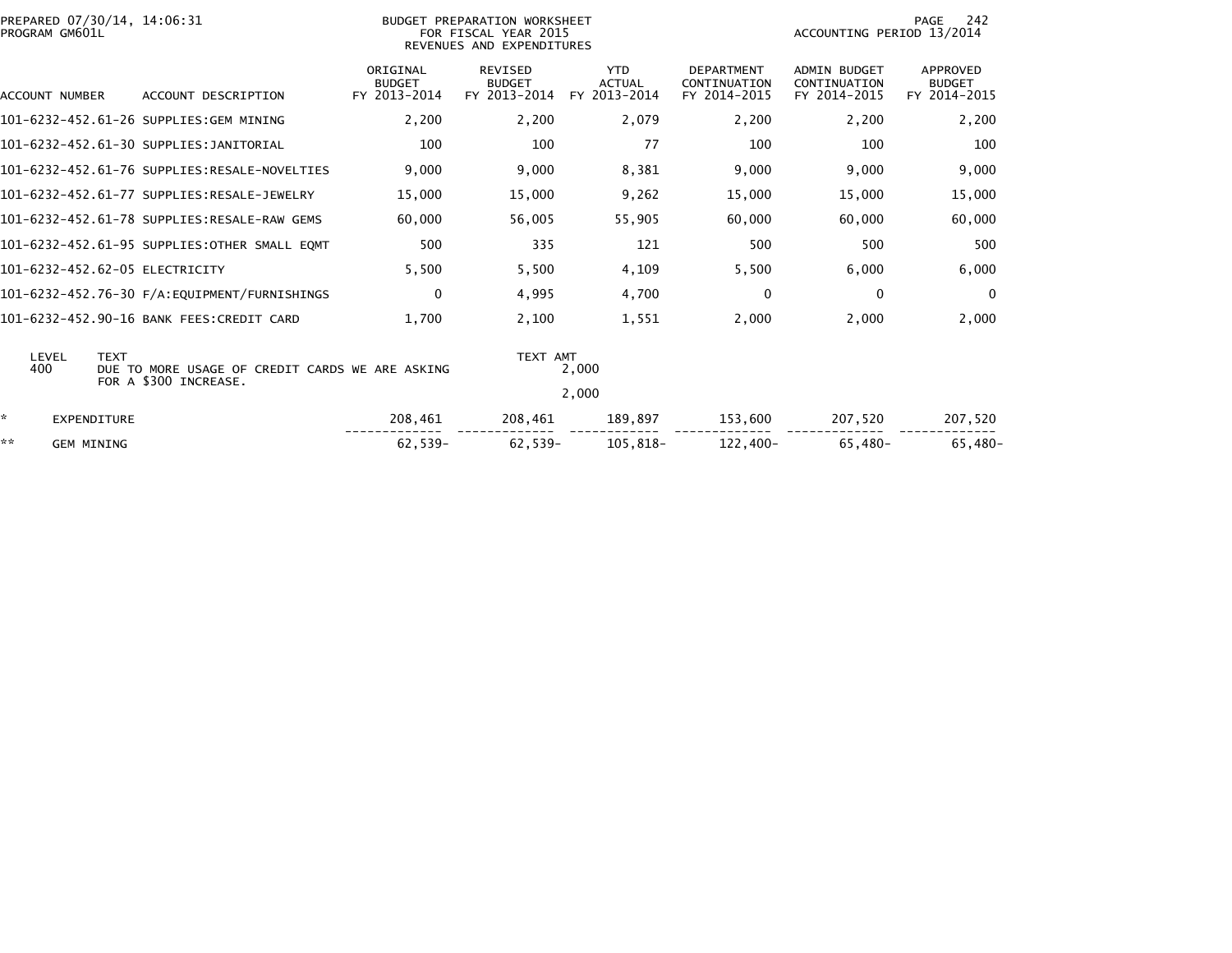| PREPARED 07/30/14, 14:06:31<br>PROGRAM GM601L                  |                                           | BUDGET PREPARATION WORKSHEET<br>FOR FISCAL YEAR 2015<br>REVENUES AND EXPENDITURES |                                             |                                            | ACCOUNTING PERIOD 13/2014                    | PAGE<br>243                                      |
|----------------------------------------------------------------|-------------------------------------------|-----------------------------------------------------------------------------------|---------------------------------------------|--------------------------------------------|----------------------------------------------|--------------------------------------------------|
| ACCOUNT DESCRIPTION<br>ACCOUNT NUMBER                          | ORIGINAL<br><b>BUDGET</b><br>FY 2013-2014 | REVISED<br><b>BUDGET</b><br>FY 2013-2014                                          | <b>YTD</b><br><b>ACTUAL</b><br>FY 2013-2014 | DEPARTMENT<br>CONTINUATION<br>FY 2014-2015 | ADMIN BUDGET<br>CONTINUATION<br>FY 2014-2015 | <b>APPROVED</b><br><b>BUDGET</b><br>FY 2014-2015 |
| 101-6233-325.31-00 HURLEY STATION CONCESSION                   | $40.000 -$                                | $40,000 -$                                                                        | 42,809-                                     | $40,000 -$                                 | $40,000 -$                                   | $40,000 -$                                       |
| 101-6233-353.28-00 CAROUSEL FEES                               | $110,000 -$                               | $110,000 -$                                                                       | 107,048-                                    | 110,000-                                   | $105,000 -$                                  | $105,000 -$                                      |
| 101-6233-353.92-00 TRAIN FEES                                  | 124,000-                                  | $124,000 -$                                                                       | 123,698-                                    | 124,000-                                   | $122,000 -$                                  | $122,000 -$                                      |
| <b>REVENUE</b><br>101-6233-452.10-10 SALARIES:OVERTIME         | 274,000-<br>0                             | $274,000 -$<br>90                                                                 | $273,555 -$<br>87                           | 274,000-<br>0                              | 267,000-<br>0                                | 267,000-                                         |
|                                                                | 45,000                                    | 44,910                                                                            | 30,638                                      | 44,910                                     | 40,000                                       | 40,000                                           |
| LEVEL<br>TEXT<br>400<br>DEPT CONTINUATION<br>REDUCTION PER CMO |                                           | TEXT AMT                                                                          | 44,910<br>4,910-<br>40,000                  |                                            |                                              |                                                  |
| 101-6233-452.20-10 MEDICARE TAX                                | 654                                       | 654                                                                               | 446                                         | 0                                          | 580                                          | 580                                              |
| 101-6233-452.20-20 SOCIAL SECURITY TAX                         | 2,790                                     | 2,790                                                                             | 1,905                                       | 0                                          | 2,480                                        | 2,480                                            |
| 101-6233-452.20-25 WORKERS COMPENSATION                        | 1,575                                     | 1,575                                                                             | 1,176                                       | 0                                          | 800                                          | 800                                              |
| 101-6233-452.43-35 R&M:CAROUSEL                                | 1,500                                     | 1,179                                                                             | 1,052                                       | 1,500                                      | 1,500                                        | 1,500                                            |
| 101-6233-452.43-50 R&M:TRAIN                                   | 4,000                                     | 4,000                                                                             | 3,453                                       | 4,000                                      | 4,000                                        | 4,000                                            |
| 101-6233-452.56-00 UNIFORMS                                    | 500                                       | 520                                                                               | 517                                         | 500                                        | 500                                          | 500                                              |
| 101-6233-452.61-28 SUPPLIES:RESALE-HURLEY ST                   | 22,000                                    | 22,000                                                                            | 21,293                                      | 22,000                                     | 22,000                                       | 22,000                                           |
| 101-6233-452.62-05 ELECTRICITY                                 | 6,000                                     | 6,000                                                                             | 4,476                                       | 6,000                                      | 6,300                                        | 6,300                                            |
| 101-6233-452.76-90 F/A:OTHER                                   | $\mathbf 0$                               | 0                                                                                 | 0                                           | 0                                          | 0                                            | $\mathbf 0$                                      |
| 101-6233-452.90-16 BANK FEES:CREDIT CARD                       | 4,000                                     | 4,646                                                                             | 3,383                                       | 4,000                                      | 4,000                                        | 4,000                                            |
| ÷.<br><b>EXPENDITURE</b>                                       | 88,019                                    | 88,364                                                                            | 68,426                                      | 82,910                                     | 82,160                                       | 82,160                                           |
| **<br>TRAIN/CAROUSEL                                           | 185,981-                                  | 185,636-                                                                          | 205, 129-                                   | 191.090-                                   | 184,840-                                     | 184,840-                                         |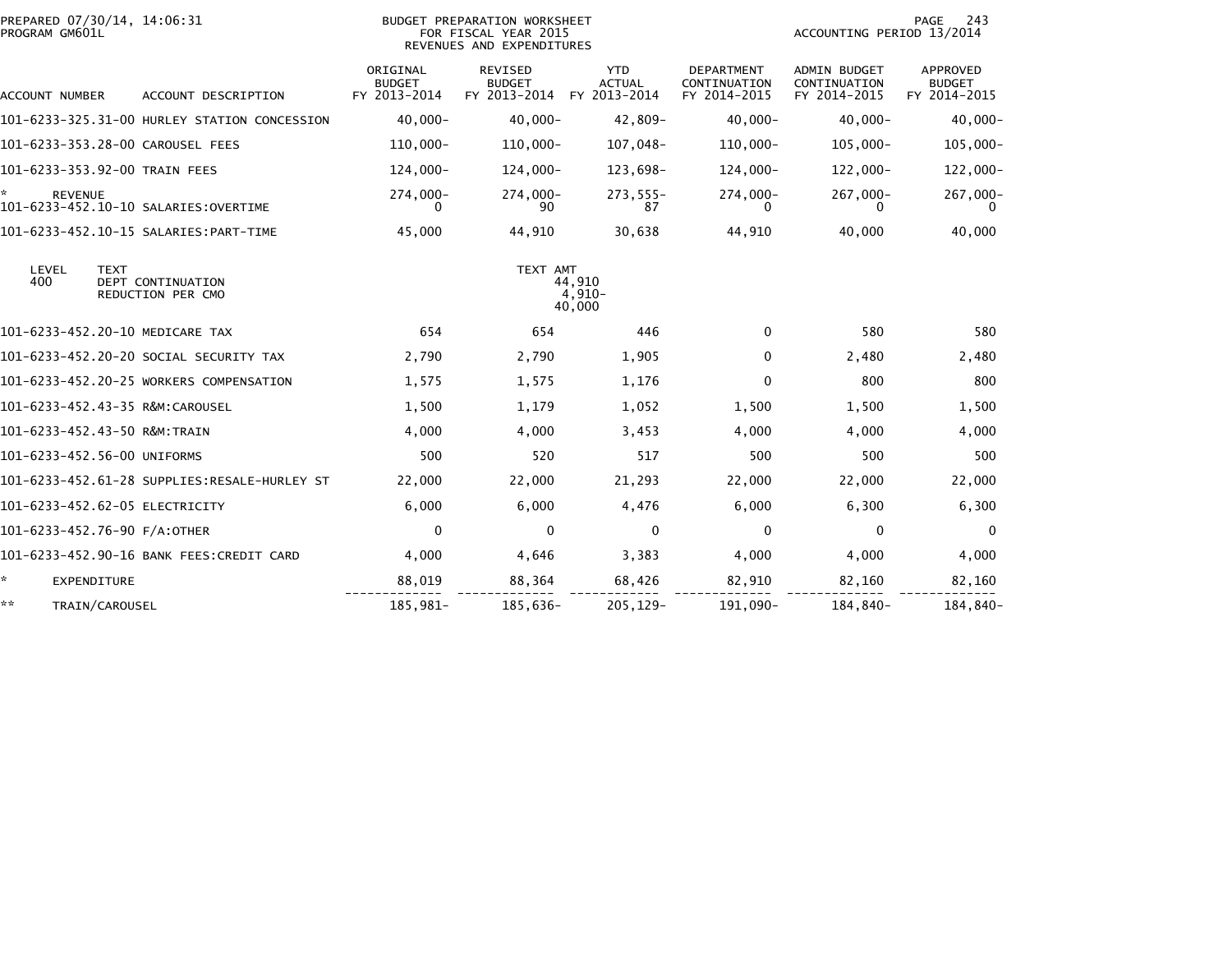| PREPARED 07/30/14, 14:06:31<br>PROGRAM GM601L |                                                  |                                           | <b>BUDGET PREPARATION WORKSHEET</b><br>FOR FISCAL YEAR 2015<br>REVENUES AND EXPENDITURES |                                             |                                                   | ACCOUNTING PERIOD 13/2014                           | 244<br>PAGE                               |
|-----------------------------------------------|--------------------------------------------------|-------------------------------------------|------------------------------------------------------------------------------------------|---------------------------------------------|---------------------------------------------------|-----------------------------------------------------|-------------------------------------------|
| ACCOUNT NUMBER                                | ACCOUNT DESCRIPTION                              | ORIGINAL<br><b>BUDGET</b><br>FY 2013-2014 | REVISED<br><b>BUDGET</b><br>FY 2013-2014                                                 | <b>YTD</b><br><b>ACTUAL</b><br>FY 2013-2014 | <b>DEPARTMENT</b><br>CONTINUATION<br>FY 2014-2015 | <b>ADMIN BUDGET</b><br>CONTINUATION<br>FY 2014-2015 | APPROVED<br><b>BUDGET</b><br>FY 2014-2015 |
|                                               | 101-6234-325.43-00 CAMP STORE CONCESSIONS        | $16,000 -$                                | $16.000 -$                                                                               | 18,883-                                     | $16,000 -$                                        | $16,000 -$                                          | 16,000-                                   |
|                                               | 101-6234-353.68-00 PARK CAMPING FEES             | $155,000 -$                               | $155,000 -$                                                                              | 155,086-                                    | $155,000 -$                                       | 155,000-                                            | $155,000 -$                               |
|                                               | 101-6234-363.42-00 PARK CABIN RENTALS            | $26,000 -$                                | $26.000 -$                                                                               | $27,912-$                                   | $26.000 -$                                        | $26,000 -$                                          | $26,000 -$                                |
| ×.<br><b>REVENUE</b>                          | 101-6234-452.10-05 SALARIES:REGULAR              | 197,000-<br>32,485                        | 197,000-<br>33,110                                                                       | 201,881-<br>32,331                          | 197,000-<br>$\Omega$                              | 197,000-<br>32,970                                  | 197,000-<br>32,970                        |
|                                               |                                                  | 19,700                                    | 19,200                                                                                   | 14,960                                      | 19,700                                            | 19,000                                              | 19,000                                    |
| LEVEL<br>400                                  | <b>TEXT</b><br>CONTINUATION<br>REDUCTION PER CMO |                                           | TEXT AMT                                                                                 | 19,700<br>$700 -$<br>19,000                 |                                                   |                                                     |                                           |
|                                               | 101-6234-452.20-05 HEALTH INSURANCE              | 8,040                                     | 8,090                                                                                    | 7,872                                       | 0                                                 | 8,040                                               | 8,040                                     |
|                                               | 101-6234-452.20-10 MEDICARE TAX                  | 758                                       | 758                                                                                      | 672                                         | $\Omega$                                          | 740                                                 | 740                                       |
| 101-6234-452.20-15 RETIREMENT                 |                                                  | 2,297                                     | 2,747                                                                                    | 2,286                                       | $\Omega$                                          | 2,331                                               | 2,331                                     |
|                                               | 101-6234-452.20-20 SOCIAL SECURITY TAX           | 3,239                                     | 3,239                                                                                    | 2,875                                       | 0                                                 | 3,160                                               | 3,160                                     |
|                                               | 101-6234-452.20-25 WORKERS COMPENSATION          | 1,740                                     | 1,090                                                                                    | 946                                         | $\mathbf{0}$                                      | 1,019                                               | 1,019                                     |
|                                               | 101-6234-452.20-30 401(K) CONTRIBUTIONS          | 974                                       | 999                                                                                      | 970                                         | $\Omega$                                          | 989                                                 | 989                                       |
|                                               | 101-6234-452.43-36 R&M:CAMPGROUND                | 5,500                                     | 5,500                                                                                    | 3,843                                       | 5,500                                             | 5,500                                               | 5,500                                     |
|                                               |                                                  | 8,500                                     | 8,500                                                                                    | 8,010                                       | 8,500                                             | 8,500                                               | 8,500                                     |
|                                               |                                                  | 1,900                                     | 1,900                                                                                    | 1,634                                       | 1,900                                             | 1,900                                               | 1,900                                     |
|                                               | 101-6234-452.61-95 SUPPLIES:OTHER SMALL EQMT     | 500                                       | 500                                                                                      | 451                                         | 500                                               | 500                                                 | 500                                       |
|                                               | 101-6234-452.62-05 ELECTRICITY                   | 16,300                                    | 16,300                                                                                   | 12,780                                      | 16,300                                            | 17,300                                              | 17,300                                    |
| 101-6234-452.76-90 F/A:OTHER                  |                                                  | 0                                         | $\mathbf{0}$                                                                             | $\mathbf{0}$                                | $\mathbf{0}$                                      | 0                                                   | $\Omega$                                  |
|                                               | 101-6234-452.83-00 PROGRAM ACTIVITIES            | 500                                       | 500                                                                                      | 494                                         | 500                                               | 500                                                 | 500                                       |
|                                               | 101-6234-452.90-16 BANK FEES:CREDIT CARD         | 8,500                                     | 8,500                                                                                    | 6,907                                       | 8,500                                             | 8,500                                               | 8,500                                     |
| *<br>EXPENDITURE                              |                                                  | 110,933                                   | 110,933                                                                                  | 97,031                                      | 61,400                                            | 110,949                                             | 110,949                                   |
|                                               |                                                  |                                           |                                                                                          |                                             |                                                   |                                                     |                                           |

------------- ------------- ------------ ------------- ------------- -------------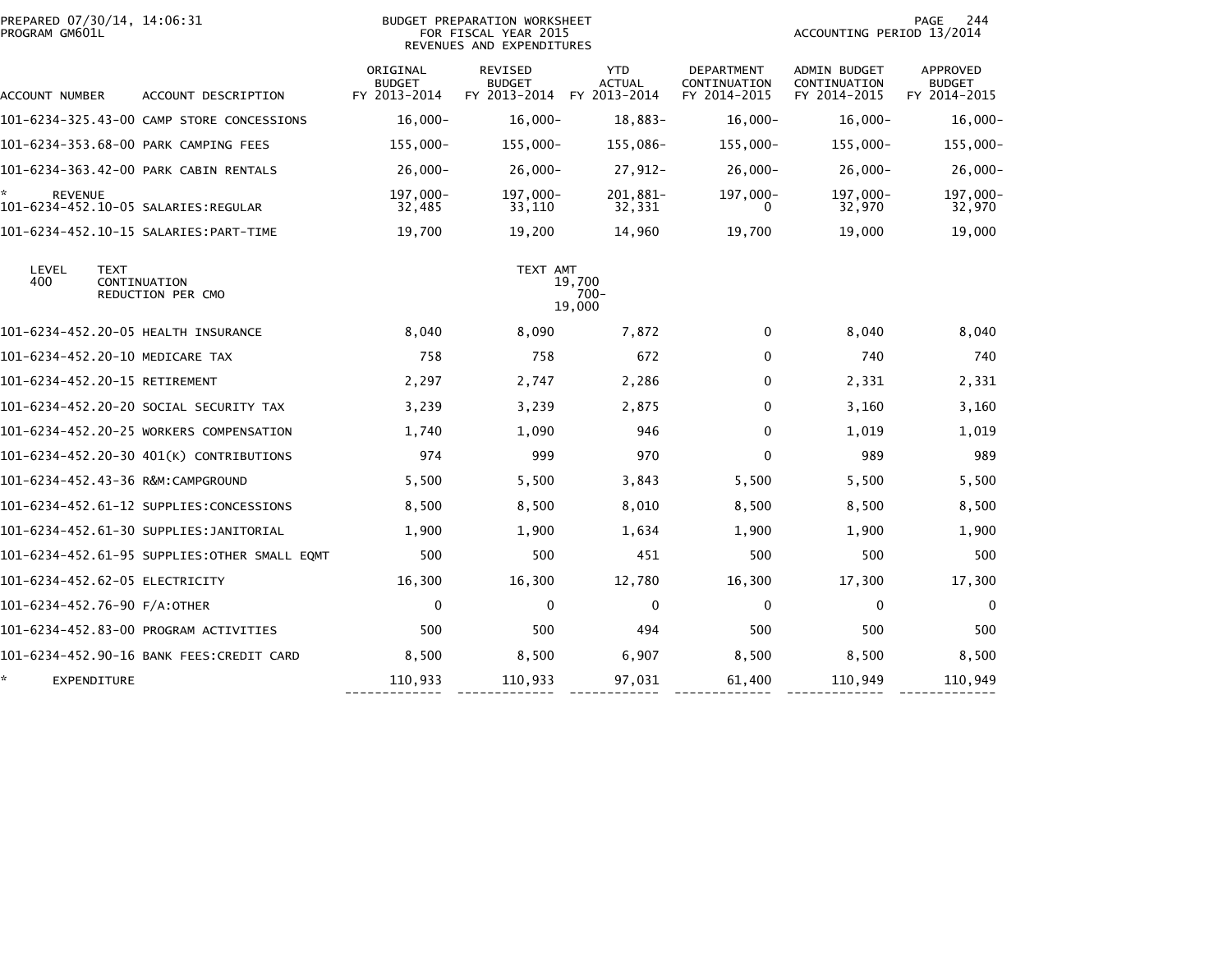| PREPARED 07/30/14, 14:06:31<br>PROGRAM GM601L |                     |                                           | BUDGET PREPARATION WORKSHEET<br>FOR FISCAL YEAR 2015<br>REVENUES AND EXPENDITURES |                                       |                                                   |                                              | 245<br>PAGE<br>ACCOUNTING PERIOD 13/2014  |  |  |  |
|-----------------------------------------------|---------------------|-------------------------------------------|-----------------------------------------------------------------------------------|---------------------------------------|---------------------------------------------------|----------------------------------------------|-------------------------------------------|--|--|--|
| ACCOUNT NUMBER                                | ACCOUNT DESCRIPTION | ORIGINAL<br><b>BUDGET</b><br>FY 2013-2014 | REVISED<br><b>BUDGET</b><br>FY 2013-2014                                          | YTD.<br><b>ACTUAL</b><br>FY 2013-2014 | <b>DEPARTMENT</b><br>CONTINUATION<br>FY 2014-2015 | ADMIN BUDGET<br>CONTINUATION<br>FY 2014-2015 | APPROVED<br><b>BUDGET</b><br>FY 2014-2015 |  |  |  |
| **<br><b>CAMPGROUND</b>                       |                     | 86.067-                                   | $86.067 -$                                                                        | $104.850 -$                           | $135.600 -$                                       | 86.051-                                      | $86.051 -$                                |  |  |  |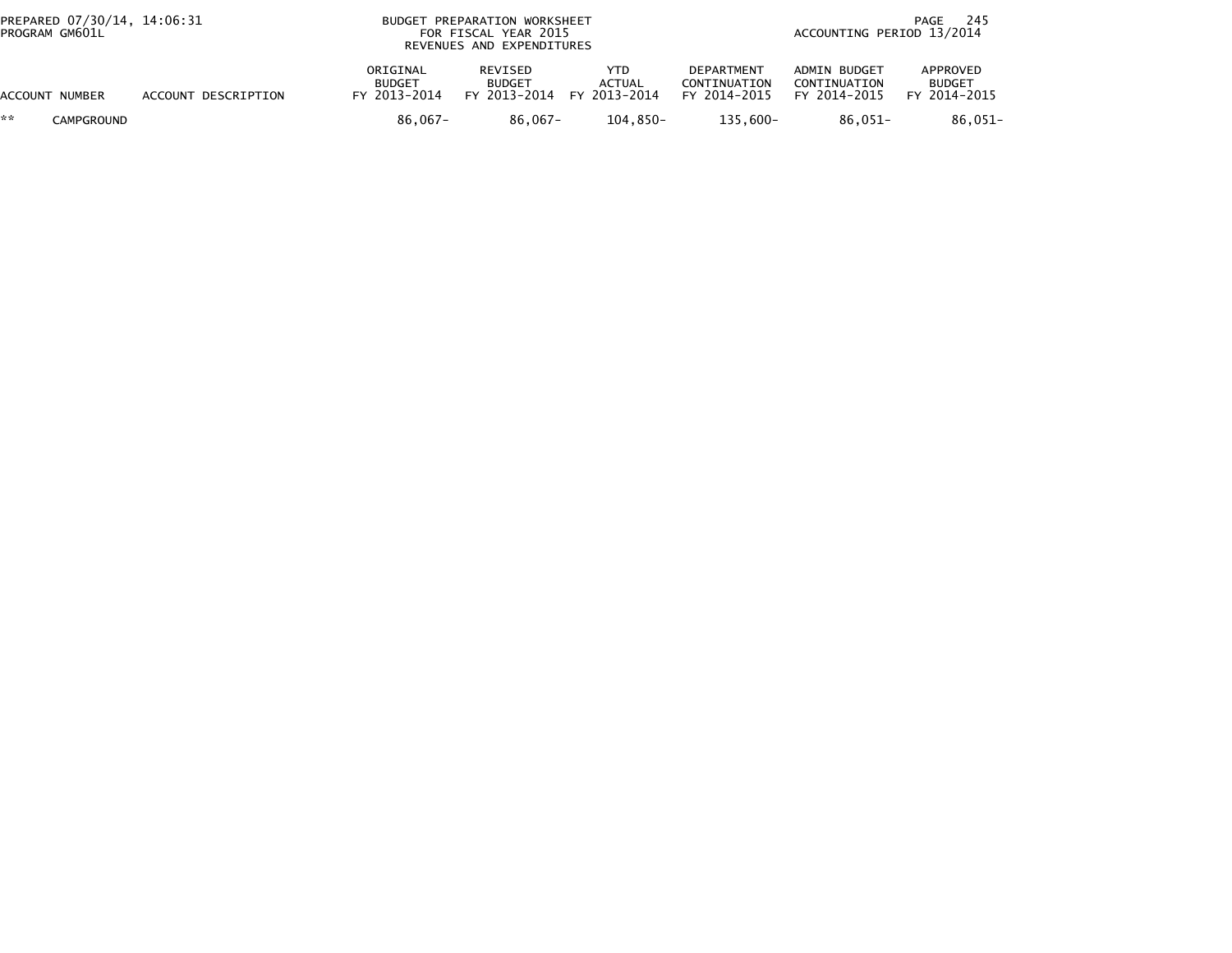| PREPARED 07/30/14, 14:06:31<br>PROGRAM GM601L                         |                                           | <b>BUDGET PREPARATION WORKSHEET</b><br>FOR FISCAL YEAR 2015<br>REVENUES AND EXPENDITURES | PAGE<br>246<br>ACCOUNTING PERIOD 13/2014    |                                            |                                              |                                           |
|-----------------------------------------------------------------------|-------------------------------------------|------------------------------------------------------------------------------------------|---------------------------------------------|--------------------------------------------|----------------------------------------------|-------------------------------------------|
| ACCOUNT DESCRIPTION<br>ACCOUNT NUMBER                                 | ORIGINAL<br><b>BUDGET</b><br>FY 2013-2014 | REVISED<br><b>BUDGET</b><br>FY 2013-2014                                                 | <b>YTD</b><br><b>ACTUAL</b><br>FY 2013-2014 | DEPARTMENT<br>CONTINUATION<br>FY 2014-2015 | ADMIN BUDGET<br>CONTINUATION<br>FY 2014-2015 | APPROVED<br><b>BUDGET</b><br>FY 2014-2015 |
| 101-6235-325.46-00 PARK CONCESSIONS                                   | $500 -$                                   | $500 -$                                                                                  | $782 -$                                     | $600 -$                                    | $600 -$                                      | $600 -$                                   |
| 101-6235-353.20-00 BARNYARD ZOO FEES                                  | $30,000 -$                                | $30,000 -$                                                                               | 28,779-                                     | $30,000 -$                                 | $25,000 -$                                   | $25,000 -$                                |
| 101-6235-353.21-00 ANIMAL HABITAT FEES                                | $80,000 -$                                | $80,000 -$                                                                               | 78,109-                                     | $80,000 -$                                 | $75,000 -$                                   | 75,000-                                   |
| 101–6235–365.06–75 SIMPLY LIVING FESTIVAL                             | $\mathbf 0$                               | $\mathbf{0}$                                                                             | $\mathbf 0$                                 | 0                                          | 0                                            | $\mathbf 0$                               |
| 101-6235-365.70-00 RESTRICTED DONATIONS                               | $\mathbf{0}$                              | $\mathbf{0}$                                                                             | $250 -$                                     | 0                                          | $\mathbf{0}$                                 | $\mathbf{0}$                              |
| 101-6235-395.00-00 FUND BALANCE APPR-RESTR                            | $\mathbf 0$                               | $15,000 -$                                                                               | $\mathbf 0$                                 | 0                                          | $\mathbf 0$                                  | $\mathbf 0$                               |
| ×.<br><b>REVENUE</b>                                                  | $110.500 -$<br>104,670                    | $125,500-$<br>106,870                                                                    | 107,920-<br>104,433                         | $110,600 -$<br>0                           | $100,600 -$<br>106,212                       | $100,600 -$<br>106,212                    |
|                                                                       | 69,000                                    | 69,000                                                                                   | 68,711                                      | 69,000                                     | 67,000                                       | 67,000                                    |
| LEVEL<br><b>TEXT</b><br>400<br>DEPT CONTINUATION<br>REDUCTION PER CMO |                                           | TEXT AMT                                                                                 | 69,000<br>$2,000-$<br>67,000                |                                            |                                              |                                           |
| 101-6235-452.20-05 HEALTH INSURANCE                                   | 24,120                                    | 24,245                                                                                   | 23,617                                      | 0                                          | 24,120                                       | 24,120                                    |
| 101-6235-452.20-10 MEDICARE TAX                                       | 2,518                                     | 2,518                                                                                    | 2,337                                       | 0                                          | 2,512                                        | 2,512                                     |
| 101-6235-452.20-15 RETIREMENT                                         | 7,400                                     | 7,575                                                                                    | 7,383                                       | 0                                          | 7,509                                        | 7,509                                     |
| 101-6235-452.20-20 SOCIAL SECURITY TAX                                | 10,768                                    | 10,308                                                                                   | 9,991                                       | 0                                          | 10.739                                       | 10,739                                    |
| 101-6235-452.20-25 WORKERS COMPENSATION                               | 5,784                                     | 3,644                                                                                    | 3,461                                       | 0                                          | 3,464                                        | 3,464                                     |
| 101-6235-452.20-30 401(K) CONTRIBUTIONS                               | 3,140                                     | 3,240                                                                                    | 3,133                                       | 0                                          | 3,187                                        | 3,187                                     |
| 101-6235-452.42-20 GROUNDS MAINTENANCE                                | 2,200                                     | 1,600                                                                                    | 978                                         | 2,200                                      | 2,200                                        | 2,200                                     |
| 101-6235-452.43-05 R&M:BUILDINGS                                      | 8.000                                     | 9.800                                                                                    | 7,391                                       | 10.000                                     | 10.000                                       | 10.000                                    |

LEVEL TEXT AMT<br>400 WE HAVE SEEN A REDUCTION IN THIS ACCOUNT DURING TEXT AMT<br>BUDGET CUTS. CURRENTLY WE ARE SPENDING FUNDS THAT<br>MAY REQUIRE BUDGET AMENDMENTS BEFORE YEARS END IN<br>THIS ACCOUNT. NATURE CENTER HAS MANY BUILDING

TEXT AMT<br>10,000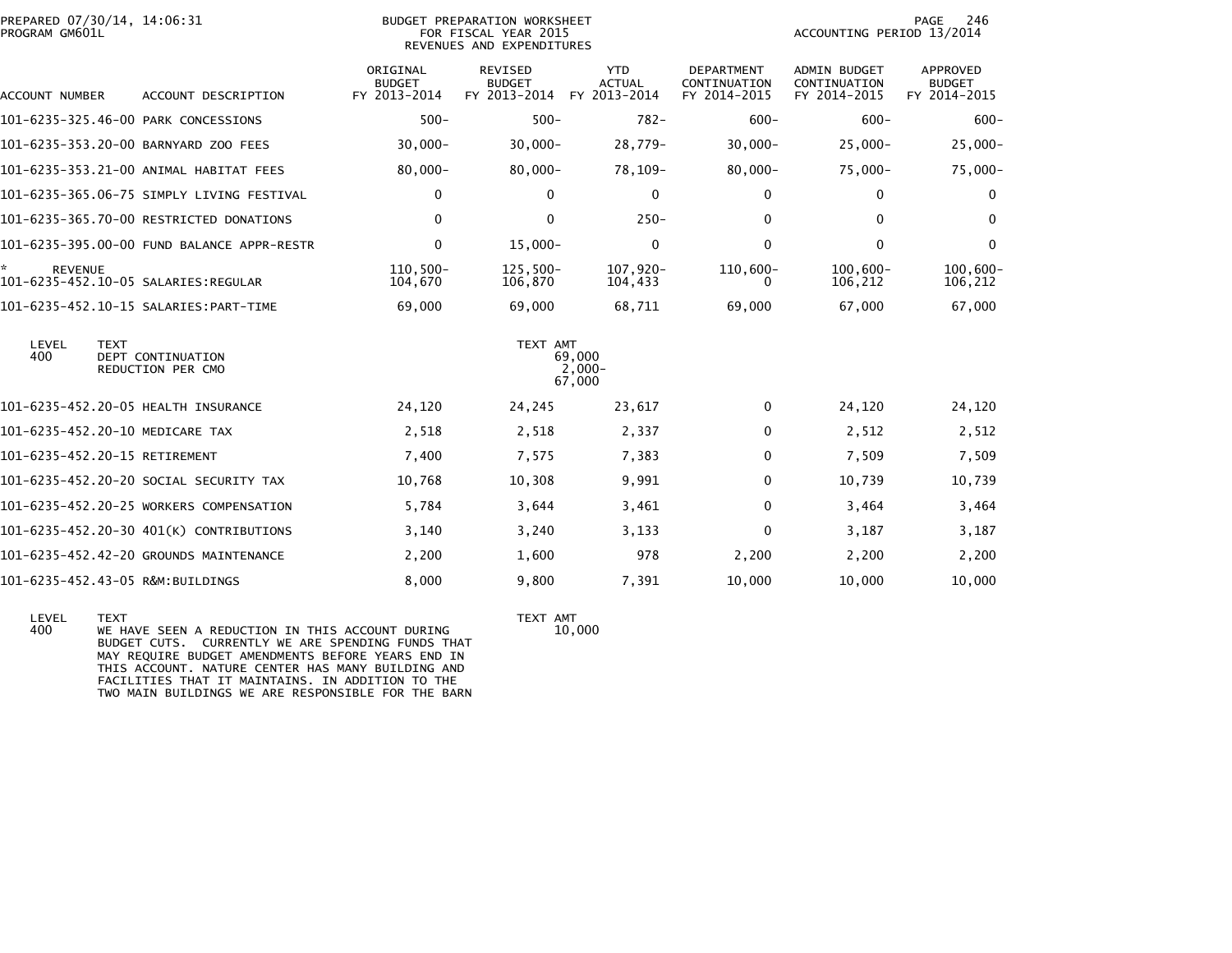| PROGRAM GM601L            | PREPARED 07/30/14, 14:06:31                                                                                                                                                                                                                                                                                                                                                         | <b>BUDGET PREPARATION WORKSHEET</b><br>FOR FISCAL YEAR 2015<br>REVENUES AND EXPENDITURES |                                          |                                             |                                            | PAGE<br>247<br>ACCOUNTING PERIOD 13/2014     |                                           |  |
|---------------------------|-------------------------------------------------------------------------------------------------------------------------------------------------------------------------------------------------------------------------------------------------------------------------------------------------------------------------------------------------------------------------------------|------------------------------------------------------------------------------------------|------------------------------------------|---------------------------------------------|--------------------------------------------|----------------------------------------------|-------------------------------------------|--|
| ACCOUNT NUMBER            | ACCOUNT DESCRIPTION                                                                                                                                                                                                                                                                                                                                                                 | ORIGINAL<br><b>BUDGET</b><br>FY 2013-2014                                                | REVISED<br><b>BUDGET</b><br>FY 2013-2014 | <b>YTD</b><br><b>ACTUAL</b><br>FY 2013-2014 | DEPARTMENT<br>CONTINUATION<br>FY 2014-2015 | ADMIN BUDGET<br>CONTINUATION<br>FY 2014-2015 | APPROVED<br><b>BUDGET</b><br>FY 2014-2015 |  |
|                           | BEAR HOLDING AND RELATED SERVICE STRUCTURES, DEER<br>BARN, WOLF LOCKUP AND A SERVICE BUILDING WE CALL<br>THE MOUSE HOUSE. EACH ONE HAS UNIQUE AND<br>INDEPENDENT INFRASTRUCTURES (HVAC, ETC) THAT WE<br>MAINTAIN. WE ARE ASKING FOR \$2000 INCREASE BECAUSE<br>WE SEE IT BEING NEEDED THIS COMING YEAR WITH<br>NEEDED REPAIRS. AS OUR BUILDING'S AGE WE ONLY<br>EXPECT AN INCREASE. |                                                                                          |                                          |                                             |                                            |                                              |                                           |  |
|                           |                                                                                                                                                                                                                                                                                                                                                                                     |                                                                                          |                                          | 10,000                                      |                                            |                                              |                                           |  |
|                           | 101-6235-452.43-33 R&M:ANIMAL CAGES                                                                                                                                                                                                                                                                                                                                                 | 800                                                                                      | 800                                      | 751                                         | 800                                        | 800                                          | 800                                       |  |
|                           | 101-6235-452.56-00 UNIFORMS                                                                                                                                                                                                                                                                                                                                                         | 1,500                                                                                    | 1,500                                    | 1,163                                       | 1,500                                      | 1,500                                        | 1,500                                     |  |
| 101-6235-452.58-00 TRAVEL |                                                                                                                                                                                                                                                                                                                                                                                     | 500                                                                                      | 500                                      | 298                                         | 500                                        | 500                                          | 500                                       |  |
|                           | 101-6235-452.59-00 TRAINING                                                                                                                                                                                                                                                                                                                                                         | 400                                                                                      | 105                                      | 105                                         | 400                                        | 400                                          | 400                                       |  |
|                           | 101-6235-452.61-05 SUPPLIES:OFFICE                                                                                                                                                                                                                                                                                                                                                  | 800                                                                                      | 800                                      | 650                                         | 1,000                                      | 1,000                                        | 1,000                                     |  |
| LEVEL<br>400              | <b>TEXT</b><br>CURRENTLY THE BUDGET LINE ITEM SERVES THREE FULL<br>TIME STAFF EACH WITH COMPUTER TERMINALS. WE DO<br>USE LOCAL PRINTERS TO MAKE POSTER AND ETC. FOR<br>EDUCATIONAL AND PROGRAMMING MATERIALS. INK<br>ESPECIALLY FOR THIS PURPOSE IS BECOMING MORE<br>EXPENSIVE. WE ARE ARE FOR A \$200 INCREASE                                                                     |                                                                                          | TEXT AMT                                 | 1,000                                       |                                            |                                              |                                           |  |
|                           |                                                                                                                                                                                                                                                                                                                                                                                     |                                                                                          |                                          | 1,000                                       |                                            |                                              |                                           |  |
|                           | 101-6235-452.61-10 SUPPLIES:ANIMAL & VET                                                                                                                                                                                                                                                                                                                                            | 7,000                                                                                    | 8,175                                    | 7,730                                       | 7,000                                      | 7,000                                        | 7,000                                     |  |
|                           | 101-6235-452.61-12 SUPPLIES:CONCESSIONS                                                                                                                                                                                                                                                                                                                                             | 500                                                                                      | 550                                      | 531                                         | 500                                        | 500                                          | 500                                       |  |
|                           | 101-6235-452.61-15 SUPPLIES:EDUCATIONAL                                                                                                                                                                                                                                                                                                                                             | 425                                                                                      | 80                                       | 35                                          | 425                                        | 425                                          | 425                                       |  |
|                           |                                                                                                                                                                                                                                                                                                                                                                                     | 1,500                                                                                    | 1,500                                    | 824                                         | 1,500                                      | 1,500                                        | 1,500                                     |  |
|                           | 101-6235-452.61-30 SUPPLIES:JANITORIAL                                                                                                                                                                                                                                                                                                                                              | 1,200                                                                                    | 1,300                                    | 1,228                                       | 1,200                                      | 1,200                                        | 1,200                                     |  |
|                           | 101-6235-452.61-37 SUPPLIES:LIBRARY                                                                                                                                                                                                                                                                                                                                                 | 300                                                                                      | 275                                      | 162                                         | 300                                        | 300                                          | 300                                       |  |
|                           | 101-6235-452.61-84 SUPPLIES:AQUARIUM                                                                                                                                                                                                                                                                                                                                                | 300                                                                                      | 300                                      | 52                                          | 300                                        | 300                                          | 300                                       |  |
|                           | 101-6235-452.61-90 SUPPLIES:OTHER                                                                                                                                                                                                                                                                                                                                                   | 300                                                                                      | 300                                      | 170                                         | 300                                        | 300                                          | 300                                       |  |
|                           | 101-6235-452.61-95 SUPPLIES:OTHER SMALL EQMT                                                                                                                                                                                                                                                                                                                                        | 400                                                                                      | 400                                      | 396                                         | 400                                        | 400                                          | 400                                       |  |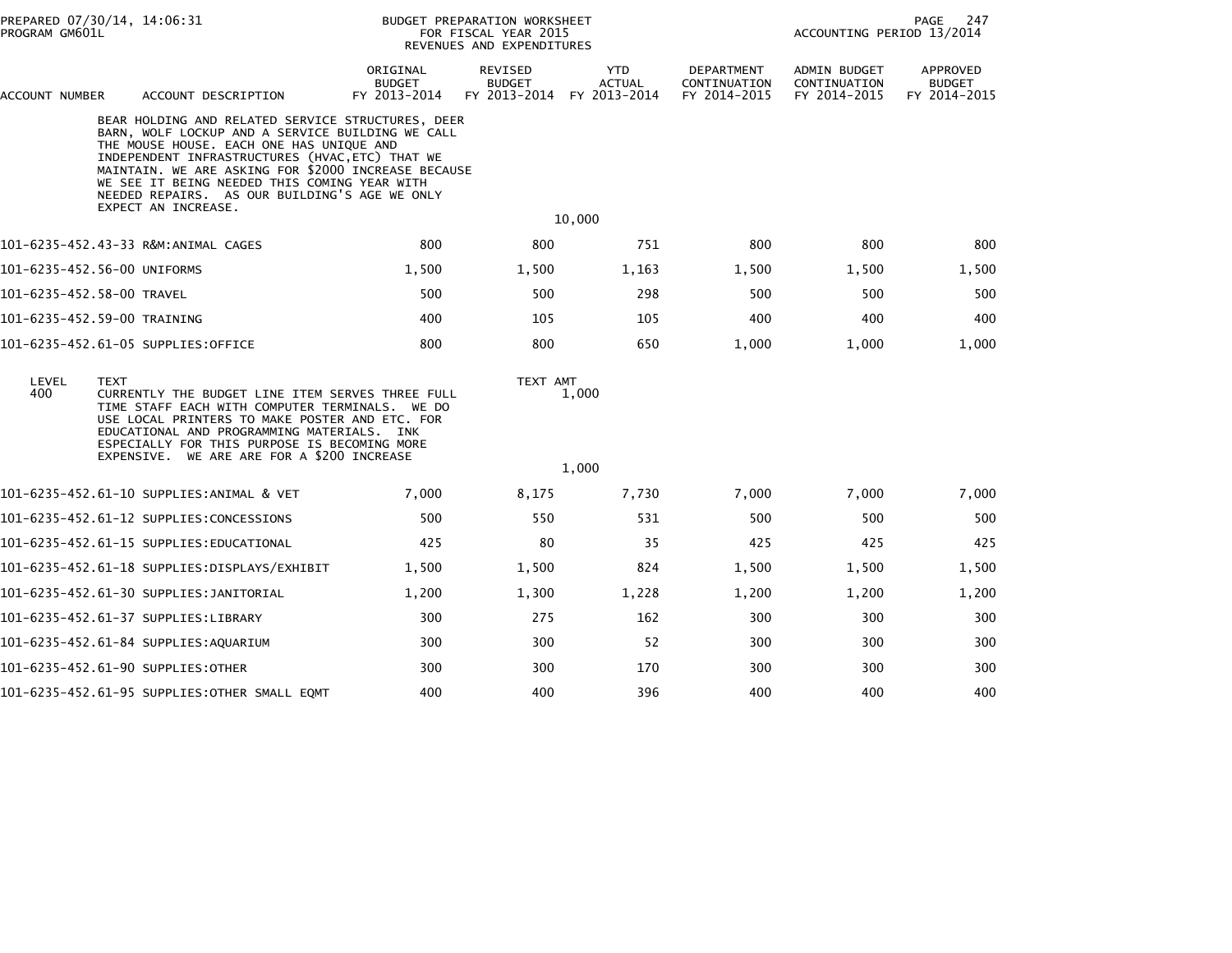| PREPARED 07/30/14, 14:06:31<br>PROGRAM GM601L |                                           |                                           | BUDGET PREPARATION WORKSHEET<br>FOR FISCAL YEAR 2015<br>REVENUES AND EXPENDITURES | 248<br>PAGE<br>ACCOUNTING PERIOD 13/2014    |                                                   |                                              |                                           |
|-----------------------------------------------|-------------------------------------------|-------------------------------------------|-----------------------------------------------------------------------------------|---------------------------------------------|---------------------------------------------------|----------------------------------------------|-------------------------------------------|
| ACCOUNT NUMBER                                | ACCOUNT DESCRIPTION                       | ORIGINAL<br><b>BUDGET</b><br>FY 2013-2014 | <b>REVISED</b><br><b>BUDGET</b><br>FY 2013-2014                                   | <b>YTD</b><br><b>ACTUAL</b><br>FY 2013-2014 | <b>DEPARTMENT</b><br>CONTINUATION<br>FY 2014-2015 | ADMIN BUDGET<br>CONTINUATION<br>FY 2014-2015 | APPROVED<br><b>BUDGET</b><br>FY 2014-2015 |
| 101-6235-452.63-10 ANIMAL FOOD                |                                           | 14,500                                    | 12,978                                                                            | 11,564                                      | 14,500                                            | 13,500                                       | 13,500                                    |
|                                               | 101-6235-452.64-50 DUES & SUBSCRIPTIONS   | 2,650                                     | 936                                                                               | 935                                         | 1,000                                             | 1,000                                        | 1,000                                     |
| 101-6235-452.73-90 C/A:OTHER                  |                                           | 0                                         | $\Omega$                                                                          | $\mathbf 0$                                 | 0                                                 | $\mathbf{0}$                                 | $\Omega$                                  |
|                                               | 101-6235-452.74-90 C/A:OTHER EQUIPMENT    | $\mathbf 0$                               | 15,000                                                                            | 12,374                                      | 0                                                 | $\mathbf{0}$                                 | $\mathbf 0$                               |
| 101-6235-452.76-90 F/A:OTHER                  |                                           | 900                                       | 202                                                                               | 201                                         | $\Omega$                                          | $\mathbf{0}$                                 | $\Omega$                                  |
|                                               | 101-6235-452.83-00 PROGRAM ACTIVITIES     | 1,000                                     | 1,000                                                                             | 739                                         | 1,000                                             | 1,000                                        | 1,000                                     |
|                                               | 101-6235-452.83-42 DONATION EXPENDITURES  | 0                                         | $\Omega$                                                                          | $\mathbf 0$                                 | $\Omega$                                          | $\Omega$                                     | $\overline{0}$                            |
|                                               | 101-6235-452.83-61 SIMPLY LIVING FESTIVAL | 500                                       | 500                                                                               | 499                                         | 500                                               | 500                                          | 500                                       |
| <b>EXPENDITURE</b>                            |                                           | 273,075                                   | 286,001                                                                           | 271,842                                     | 114,325                                           | 269,068                                      | 269,068                                   |
| **<br>NATURE CENTER                           |                                           | 162,575                                   | 160,501                                                                           | 163,922                                     | 3,725                                             | 168,468                                      | 168,468                                   |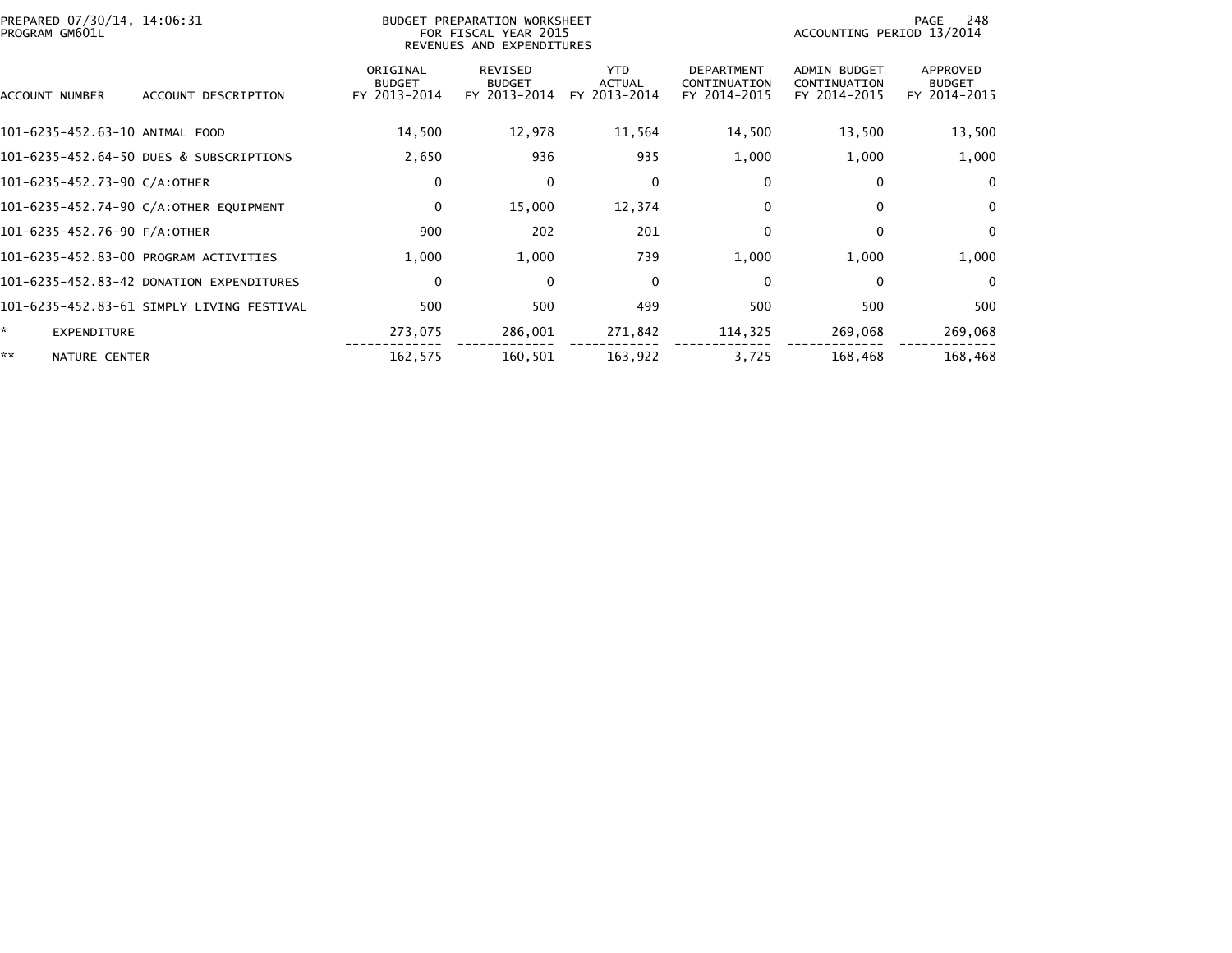| PREPARED 07/30/14, 14:06:31<br>PROGRAM GM601L |                                            |                                           | <b>BUDGET PREPARATION WORKSHEET</b><br>FOR FISCAL YEAR 2015<br>REVENUES AND EXPENDITURES | 249<br>PAGE<br>ACCOUNTING PERIOD 13/2014    |                                                   |                                                     |                                                  |
|-----------------------------------------------|--------------------------------------------|-------------------------------------------|------------------------------------------------------------------------------------------|---------------------------------------------|---------------------------------------------------|-----------------------------------------------------|--------------------------------------------------|
| ACCOUNT NUMBER                                | ACCOUNT DESCRIPTION                        | ORIGINAL<br><b>BUDGET</b><br>FY 2013-2014 | <b>REVISED</b><br><b>BUDGET</b><br>FY 2013-2014                                          | <b>YTD</b><br><b>ACTUAL</b><br>FY 2013-2014 | <b>DEPARTMENT</b><br>CONTINUATION<br>FY 2014-2015 | <b>ADMIN BUDGET</b><br>CONTINUATION<br>FY 2014-2015 | <b>APPROVED</b><br><b>BUDGET</b><br>FY 2014-2015 |
| 101-6237-325.46-00 PARK CONCESSIONS           |                                            | $3,000-$                                  | $3,000 -$                                                                                | $2,901-$                                    | $3,000 -$                                         | $3,000 -$                                           | $3,000 -$                                        |
| 101-6237-334.51-25 NCDENR GRANT               |                                            | $\mathbf 0$                               | $\mathbf{0}$                                                                             | $\mathbf{0}$                                | $\Omega$                                          | $\mathbf{0}$                                        | $\Omega$                                         |
|                                               | 101-6237-347.50-00 PROGRAM ACTIVITIES      | $800 -$                                   | $800 -$                                                                                  | $1,170-$                                    | $800 -$                                           | $800 -$                                             | $800 -$                                          |
| 101-6237-353.74-00 PARK SHELTER FEES          |                                            | $6,500-$                                  | $6,500-$                                                                                 | $8,695-$                                    | $6,500-$                                          | $8,000 -$                                           | $8,000 -$                                        |
|                                               | 101-6237-365.70-00 RESTRICTED DONATIONS    | 0                                         | $\mathbf{0}$                                                                             | $500 -$                                     | $\Omega$                                          | 0                                                   | $\bf{0}$                                         |
|                                               | 101-6237-395.00-00 FUND BALANCE APPR-RESTR | $\mathbf 0$                               | $\mathbf{0}$                                                                             | $\mathbf{0}$                                | $\Omega$                                          | $\mathbf{0}$                                        | $\Omega$                                         |
| *<br><b>REVENUE</b>                           |                                            | $10, 300 -$<br>61,828                     | $10, 300 -$<br>63,128                                                                    | 13,266-<br>61,661                           | $10, 300 -$<br>0                                  | $11,800 -$<br>62,882                                | 11,800-<br>62,882                                |
|                                               |                                            | 10,800                                    | 9,280                                                                                    | 8,436                                       | 10,800                                            | 10,800                                              | 10,800                                           |
| 101-6237-452.20-05 HEALTH INSURANCE           |                                            | 16,080                                    | 16,150                                                                                   | 15,745                                      | $\Omega$                                          | 16,080                                              | 16,080                                           |
| 101-6237-452.20-10 MEDICARE TAX               |                                            | 1,055                                     | 1,055                                                                                    | 972                                         | 0                                                 | 1,068                                               | 1,068                                            |
| 101-6237-452.20-15 RETIREMENT                 |                                            | 4,371                                     | 4,471                                                                                    | 4,359                                       | 0                                                 | 4,446                                               | 4,446                                            |
|                                               | 101-6237-452.20-20 SOCIAL SECURITY TAX     | 4,503                                     | 4,503                                                                                    | 4,156                                       | $\Omega$                                          | 4,570                                               | 4,570                                            |
|                                               | 101-6237-452.20-25 WORKERS COMPENSATION    | 2,420                                     | 2,420                                                                                    | 1,402                                       | 0                                                 | 1,475                                               | 1,475                                            |
|                                               | 101-6237-452.20-30 401(K) CONTRIBUTIONS    | 1,855                                     | 1,905                                                                                    | 1,850                                       | $\Omega$                                          | 1,886                                               | 1,886                                            |
| 101-6237-452.41-40 WATER                      |                                            | 150                                       | 150                                                                                      | 58                                          | 150                                               | 150                                                 | 150                                              |
|                                               | 101-6237-452.42-20 GROUNDS MAINTENANCE     | 2,000                                     | 2,000                                                                                    | 1,757                                       | 2,000                                             | 2,000                                               | 2,000                                            |
| 101-6237-452.43-05 R&M:BUILDINGS              |                                            | 6,000                                     | 5,600                                                                                    | 5,589                                       | 6,000                                             | 6,000                                               | 6,000                                            |
| 101-6237-452.43-15 R&M:EOUIPMENT              |                                            | 1,000                                     | 1,100                                                                                    | 1,049                                       | 1,000                                             | 1,000                                               | 1,000                                            |
| 101-6237-452.43-48 R&M:PARK GROUNDS           |                                            | 2,000                                     | 2,000                                                                                    | 1,946                                       | 2,000                                             | 2,000                                               | 2,000                                            |
| 101-6237-452.44-10 RENT:EQUIPMENT             |                                            | 250                                       | 0                                                                                        | 0                                           | 250                                               | 250                                                 | 250                                              |
| 101-6237-452.44-42 RENT:PORT-A-JOHNS          |                                            | 600                                       | 600                                                                                      | 443                                         | 600                                               | 600                                                 | 600                                              |
|                                               | 101-6237-452.50-07 COST PER COPY PROGRAM   | 0                                         | $\mathbf{0}$                                                                             | $\Omega$                                    | 0                                                 | $\mathbf{0}$                                        | $\Omega$                                         |
| 101-6237-452.53-05 TELEPHONE                  |                                            | 800                                       | 800                                                                                      | 677                                         | 800                                               | 900                                                 | 900                                              |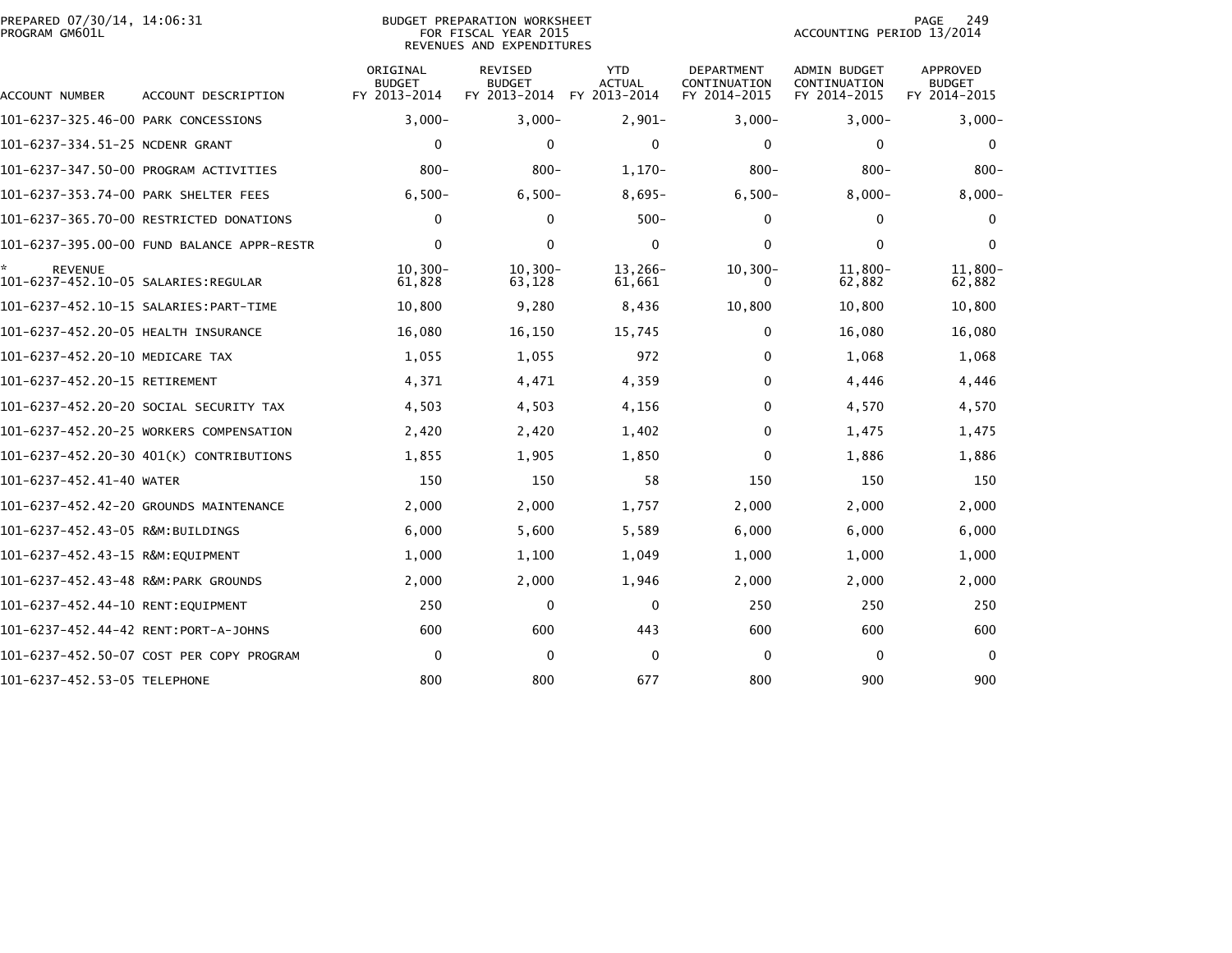| PREPARED 07/30/14, 14:06:31<br>PROGRAM GM601L |                                              | <b>BUDGET PREPARATION WORKSHEET</b><br>FOR FISCAL YEAR 2015<br>REVENUES AND EXPENDITURES |                                                 | 250<br>PAGE<br>ACCOUNTING PERIOD 13/2014    |                                                   |                                                     |                                           |
|-----------------------------------------------|----------------------------------------------|------------------------------------------------------------------------------------------|-------------------------------------------------|---------------------------------------------|---------------------------------------------------|-----------------------------------------------------|-------------------------------------------|
| ACCOUNT NUMBER                                | ACCOUNT DESCRIPTION                          | ORIGINAL<br><b>BUDGET</b><br>FY 2013-2014                                                | <b>REVISED</b><br><b>BUDGET</b><br>FY 2013-2014 | <b>YTD</b><br><b>ACTUAL</b><br>FY 2013-2014 | <b>DEPARTMENT</b><br>CONTINUATION<br>FY 2014-2015 | <b>ADMIN BUDGET</b><br>CONTINUATION<br>FY 2014-2015 | APPROVED<br><b>BUDGET</b><br>FY 2014-2015 |
| 101-6237-452.56-00 UNIFORMS                   |                                              | 400                                                                                      | 400                                             | 360                                         | 400                                               | 400                                                 | 400                                       |
| 101-6237-452.61-05 SUPPLIES:OFFICE            |                                              | 300                                                                                      | 300                                             | 257                                         | 300                                               | 300                                                 | 300                                       |
|                                               | 101-6237-452.61-12 SUPPLIES:CONCESSIONS      | 2,000                                                                                    | 1,900                                           | 966                                         | 2,000                                             | 2,000                                               | 2,000                                     |
|                                               | 101-6237-452.61-30 SUPPLIES:JANITORIAL       | 1,000                                                                                    | 1,000                                           | 964                                         | 1,000                                             | 1,000                                               | 1,000                                     |
| 101-6237-452.61-31 SUPPLIES:GARDEN            |                                              | 0                                                                                        | 0                                               | 0                                           | 0                                                 | 0                                                   | $\overline{0}$                            |
|                                               | 101-6237-452.61-40 SUPPLIES:MAINTENANCE      | 700                                                                                      | 700                                             | 526                                         | 700                                               | 700                                                 | 700                                       |
|                                               | 101-6237-452.61-70 SUPPLIES:RECREATION       | 400                                                                                      | 400                                             | 261                                         | 400                                               | 400                                                 | 400                                       |
|                                               | 101-6237-452.61-95 SUPPLIES:OTHER SMALL EQMT | 700                                                                                      | 444                                             | 326                                         | 700                                               | 700                                                 | 700                                       |
| 101-6237-452.62-05 ELECTRICITY                |                                              | 10,000                                                                                   | 10,000                                          | 8,780                                       | 10,000                                            | 11,000                                              | 11,000                                    |
|                                               | 101-6237-452.62-20 MOTOR FUEL & LUBRICANTS   | 3,100                                                                                    | 3,100                                           | 1,290                                       | 3,100                                             | 3,100                                               | 3,100                                     |
|                                               | 101-6237-452.72-30 C/A:BALL FIELD LIGHTS     | 0                                                                                        | $\mathbf{0}$                                    | $\mathbf{0}$                                | 14,000                                            | 0                                                   | $\Omega$                                  |
|                                               |                                              |                                                                                          |                                                 |                                             |                                                   |                                                     |                                           |

| LEVEL<br>400 | <b>TEXT</b><br>WE ARE ASKING FOR \$14,000 TO REPLACE THE HEATING<br>AND COOLING SYSTEM. CURRENTLY WE USE WINDOW UNITS<br>TO HEAT AND COOL THE PARK OFFICE, THERAPEUTIC<br>RECREATION OFFICE, SR. GAMES OFFICE, GAME ROOM,<br>AND CRAFT ROOM. THESE WINDOW UNITS WERE PUT IN 15<br>YEARS AGO ARE INEFFICIENT TO OPERATE. PUTTING<br>IN A NEW UNIT WOULD SAVE ON THE ELECTRIC BILL AND<br>HELP KEEP THE BUILDING WARMER IN WINTER AND COOLER<br>IN SUMMER. |          | TEXT AMT | 14.000     |   |       |        |        |
|--------------|----------------------------------------------------------------------------------------------------------------------------------------------------------------------------------------------------------------------------------------------------------------------------------------------------------------------------------------------------------------------------------------------------------------------------------------------------------|----------|----------|------------|---|-------|--------|--------|
|              | MOVED TO 101-6237-452-73-00                                                                                                                                                                                                                                                                                                                                                                                                                              |          |          | $14.000 -$ |   |       |        |        |
|              | 101-6237-452.73-00 C/A:OTHER IMPROVEMENTS                                                                                                                                                                                                                                                                                                                                                                                                                | $\Omega$ | 0        |            | 0 | 8.141 | 22,141 | 22.141 |
| LEVEL<br>400 | <b>TEXT</b><br>TO REPAIR CRACKS AND DAMAGES TO THE TENNIS COURTS                                                                                                                                                                                                                                                                                                                                                                                         |          | TEXT AMT | 8,141      |   |       |        |        |

 400 TO REPAIR CRACKS AND DAMAGES TO THE TENNIS COURTS 8,141 THE TENNIS COURTS ARE USED DAILY AND THE COURTS ARE IN BAD NEED OF REPAIR. THEY HAVE HAD NO REPAIR IN 5 YEARS. THIS AMOUNT IS FOR REPAIR CRACKS AND COAT 2 TENNIS COURTS AT ELLIS ANDSTRIPE FOR DOUBLE PLAY AND FOR PICKLEBALL. REPLACE HEATING AND COOLING SYSTEM.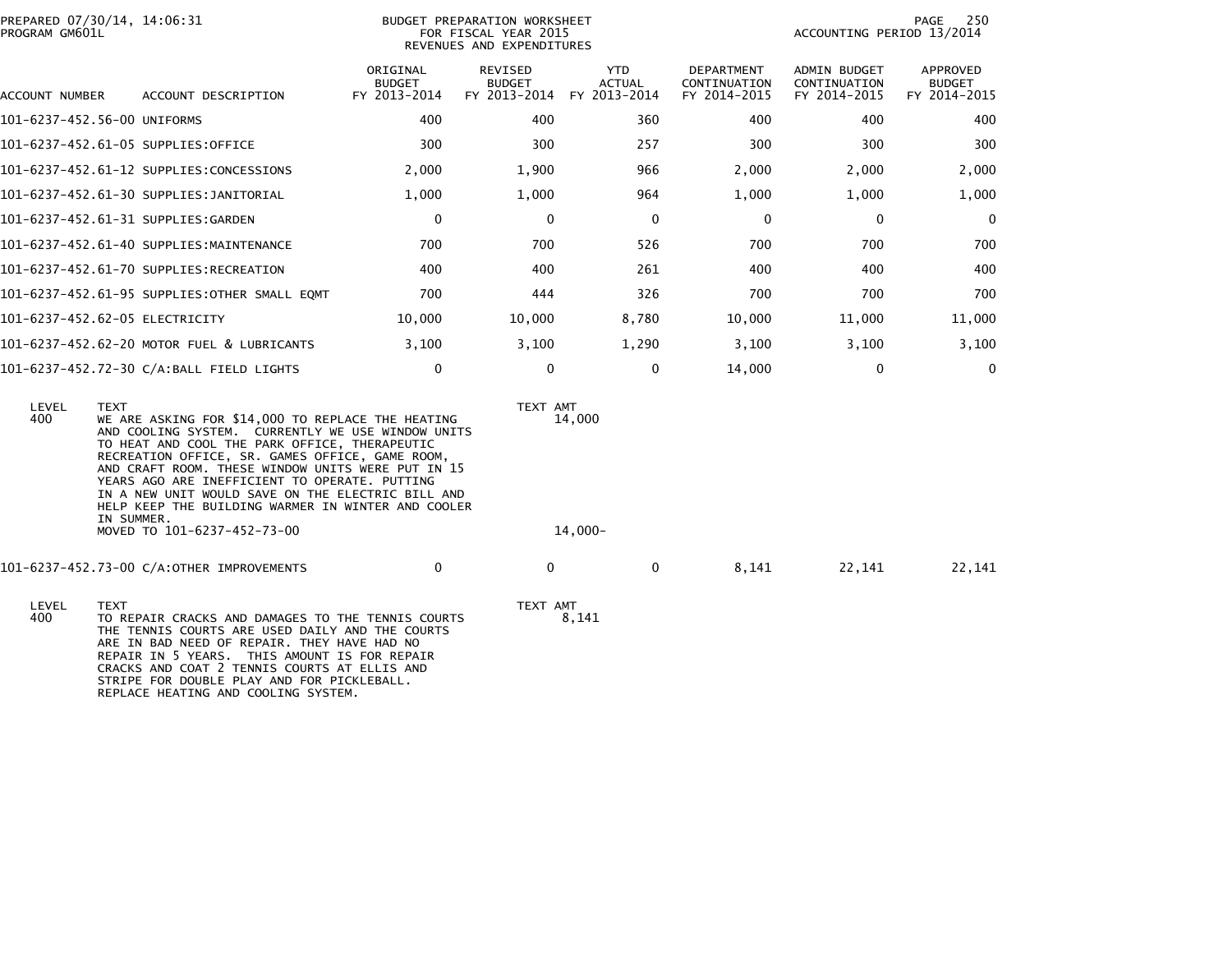| PREPARED 07/30/14, 14:06:31<br>PROGRAM GM601L |                                               |                                           | BUDGET PREPARATION WORKSHEET<br>FOR FISCAL YEAR 2015<br>REVENUES AND EXPENDITURES | -251<br>PAGE<br>ACCOUNTING PERIOD 13/2014 |                                                   |                                                     |                                           |
|-----------------------------------------------|-----------------------------------------------|-------------------------------------------|-----------------------------------------------------------------------------------|-------------------------------------------|---------------------------------------------------|-----------------------------------------------------|-------------------------------------------|
| ACCOUNT NUMBER                                | ACCOUNT DESCRIPTION                           | ORIGINAL<br><b>BUDGET</b><br>FY 2013-2014 | REVISED<br><b>BUDGET</b><br>FY 2013-2014                                          | YTD.<br><b>ACTUAL</b><br>FY 2013-2014     | <b>DEPARTMENT</b><br>CONTINUATION<br>FY 2014-2015 | <b>ADMIN BUDGET</b><br>CONTINUATION<br>FY 2014-2015 | APPROVED<br><b>BUDGET</b><br>FY 2014-2015 |
|                                               | MOVED FROM 101-6237-452-72-30                 |                                           |                                                                                   | 14,000<br>22,141                          |                                                   |                                                     |                                           |
|                                               | 101-6237-452.74-17 C/A:DISC GOLF COURSE       | $\Omega$                                  |                                                                                   | $\mathbf{0}$                              |                                                   | 0                                                   | 0                                         |
|                                               | 101-6237-452.74-26 C/A:PLAYGROUD EQUIPMENT    | $\mathbf 0$                               |                                                                                   | 0                                         | 0                                                 | 0                                                   | 0                                         |
|                                               | 101-6237-452.76-30 F/A: EQUIPMENT/FURNISHINGS | $\Omega$                                  | 512                                                                               | 511                                       | $\Omega$                                          | 0                                                   | 0                                         |
| 101-6237-452.76-90 F/A:OTHER                  |                                               | $\mathbf 0$                               | $\mathbf{0}$                                                                      | $\mathbf 0$                               | $\Omega$                                          | $\Omega$                                            | $\Omega$                                  |
|                                               | 101-6237-452.83-00 PROGRAM ACTIVITIES         | 300                                       | 300                                                                               | 174                                       | $\Omega$                                          | 0                                                   | $\Omega$                                  |
| $\mathbf{A}$<br><b>EXPENDITURE</b>            |                                               | 134,612                                   | 134,218                                                                           | 124,515                                   | 64,341                                            | 157,848                                             | 157,848                                   |
| **<br><b>ELLIS PARK</b>                       |                                               | 124,312                                   | 123,918                                                                           | 111,249                                   | 54,041                                            | 146.048                                             | 146,048                                   |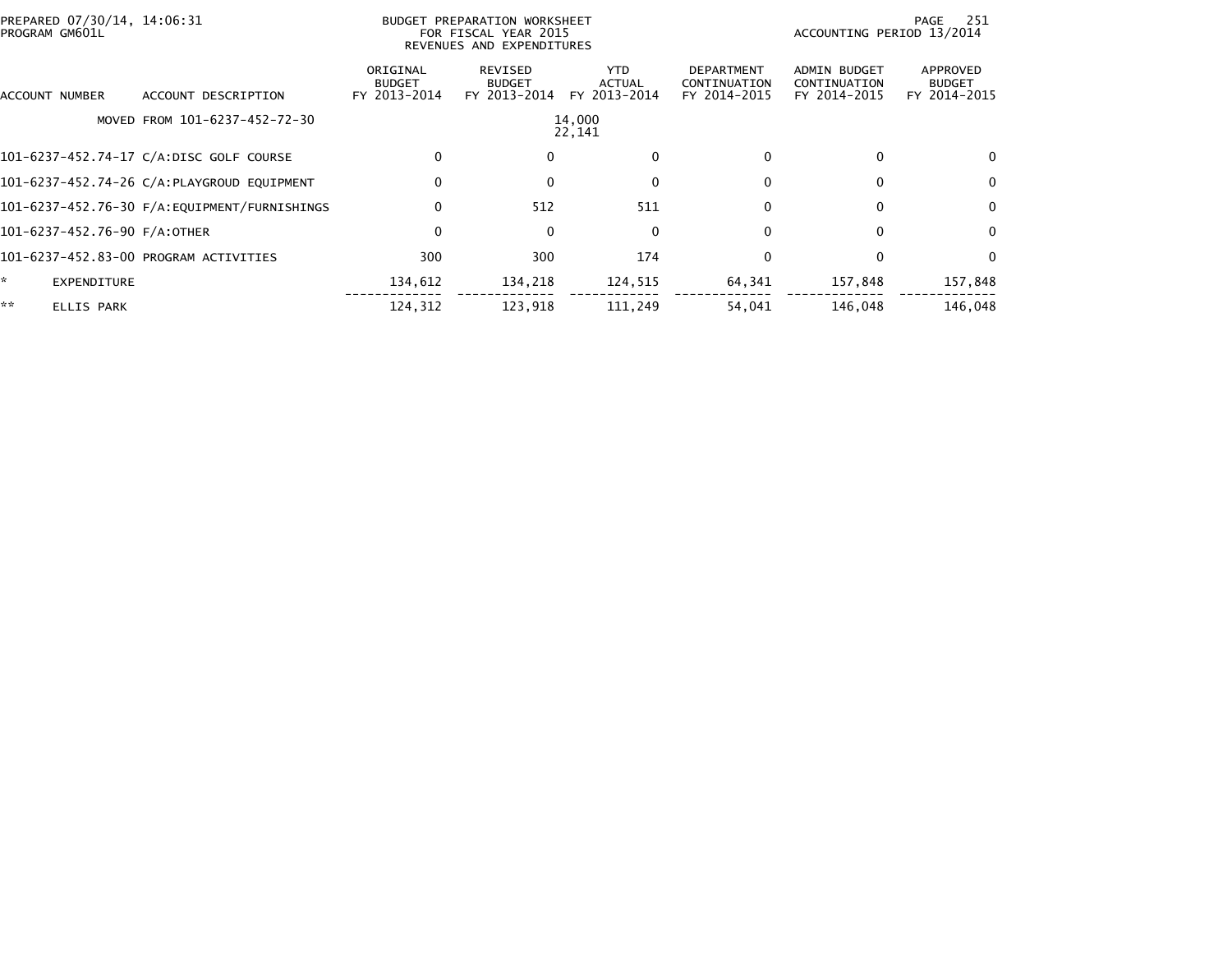| PREPARED 07/30/14, 14:06:31<br>PROGRAM GM601L |                                              | <b>BUDGET PREPARATION WORKSHEET</b><br>FOR FISCAL YEAR 2015<br>REVENUES AND EXPENDITURES |                                                 |                                             |                                                   | 252<br>PAGE<br>ACCOUNTING PERIOD 13/2014            |                                           |
|-----------------------------------------------|----------------------------------------------|------------------------------------------------------------------------------------------|-------------------------------------------------|---------------------------------------------|---------------------------------------------------|-----------------------------------------------------|-------------------------------------------|
| ACCOUNT NUMBER                                | ACCOUNT DESCRIPTION                          | ORIGINAL<br><b>BUDGET</b><br>FY 2013-2014                                                | <b>REVISED</b><br><b>BUDGET</b><br>FY 2013-2014 | <b>YTD</b><br><b>ACTUAL</b><br>FY 2013-2014 | <b>DEPARTMENT</b><br>CONTINUATION<br>FY 2014-2015 | <b>ADMIN BUDGET</b><br>CONTINUATION<br>FY 2014-2015 | APPROVED<br><b>BUDGET</b><br>FY 2014-2015 |
| 101-6238-325.46-00 PARK CONCESSIONS           |                                              | $800 -$                                                                                  | $800 -$                                         | $789-$                                      | $1,200-$                                          | $1,200-$                                            | $1,200-$                                  |
| 101-6238-353.74-00 PARK SHELTER FEES          |                                              | $5,000-$                                                                                 | $5,000 -$                                       | $5,289-$                                    | $5,000-$                                          | $5,000-$                                            | $5,000 -$                                 |
|                                               | 101-6238-365.41-00 FARM LIFE CENTER DONATION | $\mathbf 0$                                                                              | $\Omega$                                        | $\Omega$                                    | 0                                                 | $\Omega$                                            | $\bf{0}$                                  |
|                                               | 101-6238-365.70-00 RESTRICTED DONATIONS      | 0                                                                                        | $\Omega$                                        | $\Omega$                                    | 0                                                 | 0                                                   | $\Omega$                                  |
|                                               | 101-6238-395.00-00 FUND BALANCE APPR-RESTR   | $\mathbf 0$                                                                              | $\Omega$                                        | $\mathbf{0}$                                | $\Omega$                                          | $\mathbf{0}$                                        | $\mathbf{0}$                              |
| <b>REVENUE</b>                                |                                              | $5,800-$<br>35,322                                                                       | $5,800-$<br>36,022                              | $6,078-$<br>35,148                          | $6, 200 -$<br>0                                   | $6, 200 -$<br>35,843                                | $6, 200 -$<br>35,843                      |
|                                               | 101-6238-452.10-15 SALARIES: PART-TIME       | 16,000                                                                                   | 15,185                                          | 12,335                                      | 16,000                                            | 15,000                                              | 15,000                                    |
| LEVEL<br><b>TEXT</b><br>400                   | DEPT CONTINUATION<br>REDUCTION PER CM        |                                                                                          | TEXT AMT                                        | 16,000<br>$1,000-$<br>15,000                |                                                   |                                                     |                                           |
| 101-6238-452.20-05 HEALTH INSURANCE           |                                              | 8,040                                                                                    | 8,080                                           | 7,872                                       | 0                                                 | 8,040                                               | 8,040                                     |
| 101-6238-452.20-10 MEDICARE TAX               |                                              | 744                                                                                      | 744                                             | 689                                         | $\Omega$                                          | 737                                                 | 737                                       |
| 101-6238-452.20-15 RETIREMENT                 |                                              | 2,497                                                                                    | 2,547                                           | 2,485                                       | $\Omega$                                          | 2,534                                               | 2,534                                     |
|                                               | 101-6238-452.20-20 SOCIAL SECURITY TAX       | 3,180                                                                                    | 3,180                                           | 2,944                                       | 0                                                 | 3,152                                               | 3,152                                     |
|                                               | 101-6238-452.20-25 WORKERS COMPENSATION      | 1,708                                                                                    | 1,708                                           | 950                                         | 0                                                 | 1,016                                               | 1,016                                     |
|                                               | 101-6238-452.20-30 401(K) CONTRIBUTIONS      | 1,060                                                                                    | 1,085                                           | 1,055                                       | $\Omega$                                          | 1,075                                               | 1,075                                     |
|                                               | 101-6238-452.42-20 GROUNDS MAINTENANCE       | 1,500                                                                                    | 1,500                                           | 828                                         | 1,500                                             | 1,500                                               | 1,500                                     |
| 101-6238-452.43-05 R&M:BUILDINGS              |                                              | 5,800                                                                                    | 4,800                                           | 2,935                                       | 5,800                                             | 5,800                                               | 5,800                                     |
|                                               |                                              | 2,000                                                                                    | 2,000                                           | 1,911                                       | 2,000                                             | 2,000                                               | 2,000                                     |
|                                               | 101-6238-452.50-07 COST PER COPY PROGRAM     | 100                                                                                      | 100                                             | 3                                           | 100                                               | 100                                                 | 100                                       |
| 101-6238-452.53-05 TELEPHONE                  |                                              | 3,800                                                                                    | 3,800                                           | 3,230                                       | 3,800                                             | 4,100                                               | 4,100                                     |
| 101-6238-452.56-00 UNIFORMS                   |                                              | 250                                                                                      | 250                                             | 85                                          | 250                                               | 250                                                 | 250                                       |
| 101-6238-452.61-05 SUPPLIES:OFFICE            |                                              | 200                                                                                      | 200                                             | 158                                         | 200                                               | 200                                                 | 200                                       |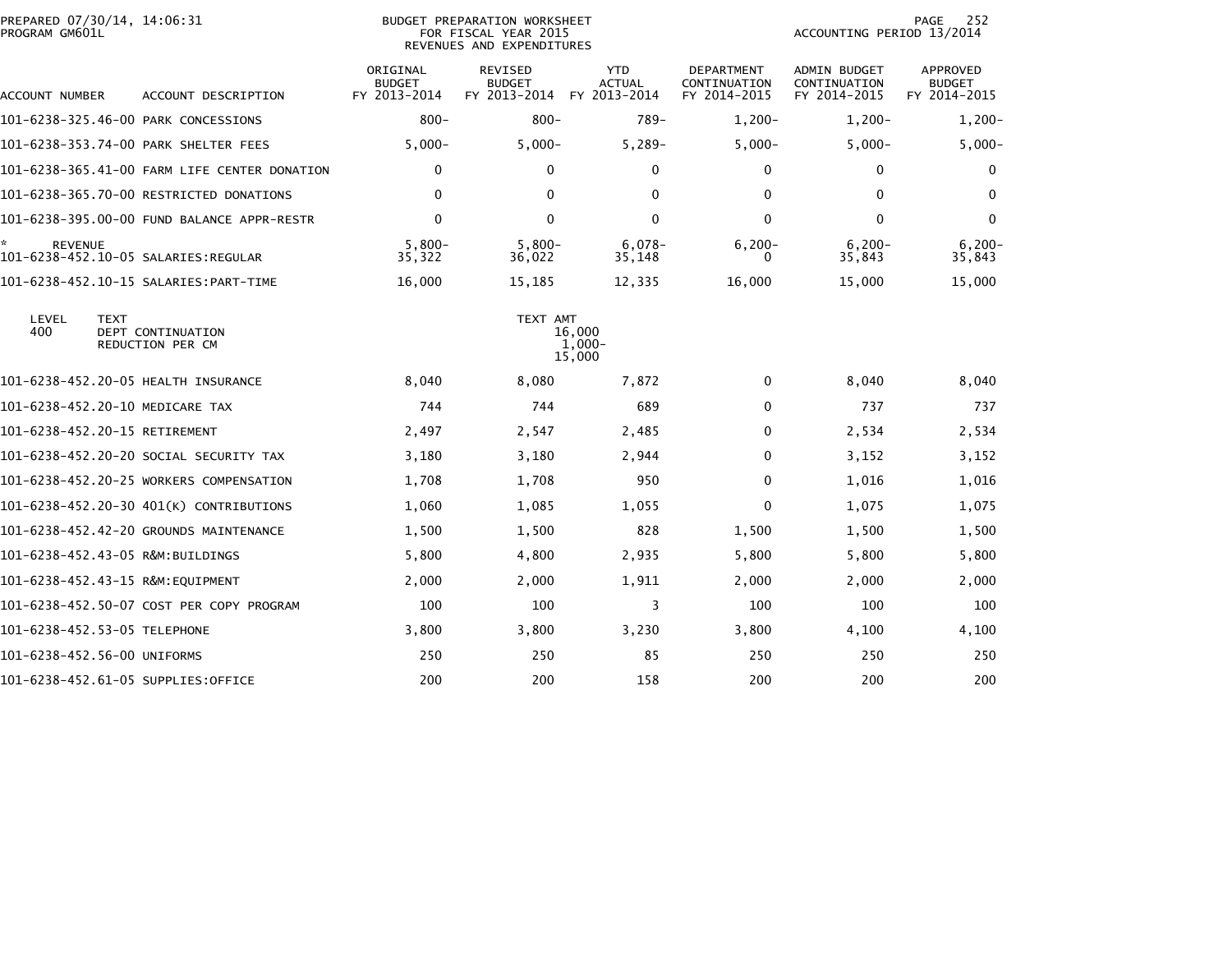| PREPARED 07/30/14, 14:06:31<br>PROGRAM GM601L |                                           | <b>BUDGET PREPARATION WORKSHEET</b><br>FOR FISCAL YEAR 2015<br>REVENUES AND EXPENDITURES | 253<br>PAGE<br>ACCOUNTING PERIOD 13/2014    |                                                   |                                                     |                                                  |
|-----------------------------------------------|-------------------------------------------|------------------------------------------------------------------------------------------|---------------------------------------------|---------------------------------------------------|-----------------------------------------------------|--------------------------------------------------|
| <b>ACCOUNT NUMBER</b><br>ACCOUNT DESCRIPTION  | ORIGINAL<br><b>BUDGET</b><br>FY 2013-2014 | <b>REVISED</b><br><b>BUDGET</b><br>FY 2013-2014                                          | <b>YTD</b><br><b>ACTUAL</b><br>FY 2013-2014 | <b>DEPARTMENT</b><br>CONTINUATION<br>FY 2014-2015 | <b>ADMIN BUDGET</b><br>CONTINUATION<br>FY 2014-2015 | <b>APPROVED</b><br><b>BUDGET</b><br>FY 2014-2015 |
| 101-6238-452.61-12 SUPPLIES:CONCESSIONS       | 1,000                                     | 600                                                                                      | 469                                         | 1,000                                             | 1,000                                               | 1,000                                            |
| 101-6238-452.61-30 SUPPLIES:JANITORIAL        | 1,200                                     | 1,200                                                                                    | 1,197                                       | 1,200                                             | 1,200                                               | 1,200                                            |
| 101-6238-452.61-40 SUPPLIES:MAINTENANCE       | 600                                       | 600                                                                                      | 121                                         | 600                                               | 600                                                 | 600                                              |
| 101-6238-452.61-70 SUPPLIES:RECREATION        | 200                                       | $\mathbf{0}$                                                                             | $\mathbf 0$                                 | 200                                               | 200                                                 | 200                                              |
| 101-6238-452.61-95 SUPPLIES:OTHER SMALL EOMT  | 500                                       | 500                                                                                      | 293                                         | 500                                               | 500                                                 | 500                                              |
| 101-6238-452.62-05 ELECTRICITY                | 8,500                                     | 8,500                                                                                    | 8,313                                       | 8,500                                             | 10,000                                              | 10,000                                           |
| 101-6238-452.62-20 MOTOR FUEL & LUBRICANTS    | 3.000                                     | 3,407                                                                                    | 3,146                                       | 3,500                                             | 4.000                                               | 4,000                                            |
| LEVEL<br><b>TEXT</b><br>400<br>WE ARE ADDING  |                                           | TEXT AMT                                                                                 | 4,000<br>4.000                              |                                                   |                                                     |                                                  |
| 101-6238-452.73-00 C/A:OTHER IMPROVEMENTS     | $\Omega$                                  | $\bf{0}$                                                                                 | $\mathbf{0}$                                | $\Omega$                                          | $\mathbf{0}$                                        | $\Omega$                                         |
| 101-6238-452.76-90 F/A:OTHER                  | $\mathbf{0}$                              | 0                                                                                        | $\mathbf{0}$                                | $\Omega$                                          | $\mathbf{0}$                                        | $\mathbf{0}$                                     |
| 101-6238-452.82-30 HISTORIC TREE FUND EXPENS  | $\mathbf 0$                               | $\mathbf{0}$                                                                             | $\mathbf 0$                                 | 0                                                 | $\mathbf 0$                                         | $\mathbf{0}$                                     |
| 101-6238-452.83-00 PROGRAM ACTIVITIES         | 600                                       | 393                                                                                      | 393                                         | 600                                               | 600                                                 | 600                                              |
| 101-6238-452.83-42 DONATION EXPENDITURES      | $\mathbf 0$                               | $\mathbf{0}$                                                                             | $\mathbf{0}$                                | $\Omega$                                          | $\mathbf{0}$                                        | $\Omega$                                         |
| *<br><b>EXPENDITURE</b>                       | 97,801                                    | 96,401                                                                                   | 86,560                                      | 45,750                                            | 99,447                                              | 99,447                                           |
| **<br><b>SLOAN PARK</b>                       | 92.001                                    | 90.601                                                                                   | 80.482                                      | 39,550                                            | 93.247                                              | 93.247                                           |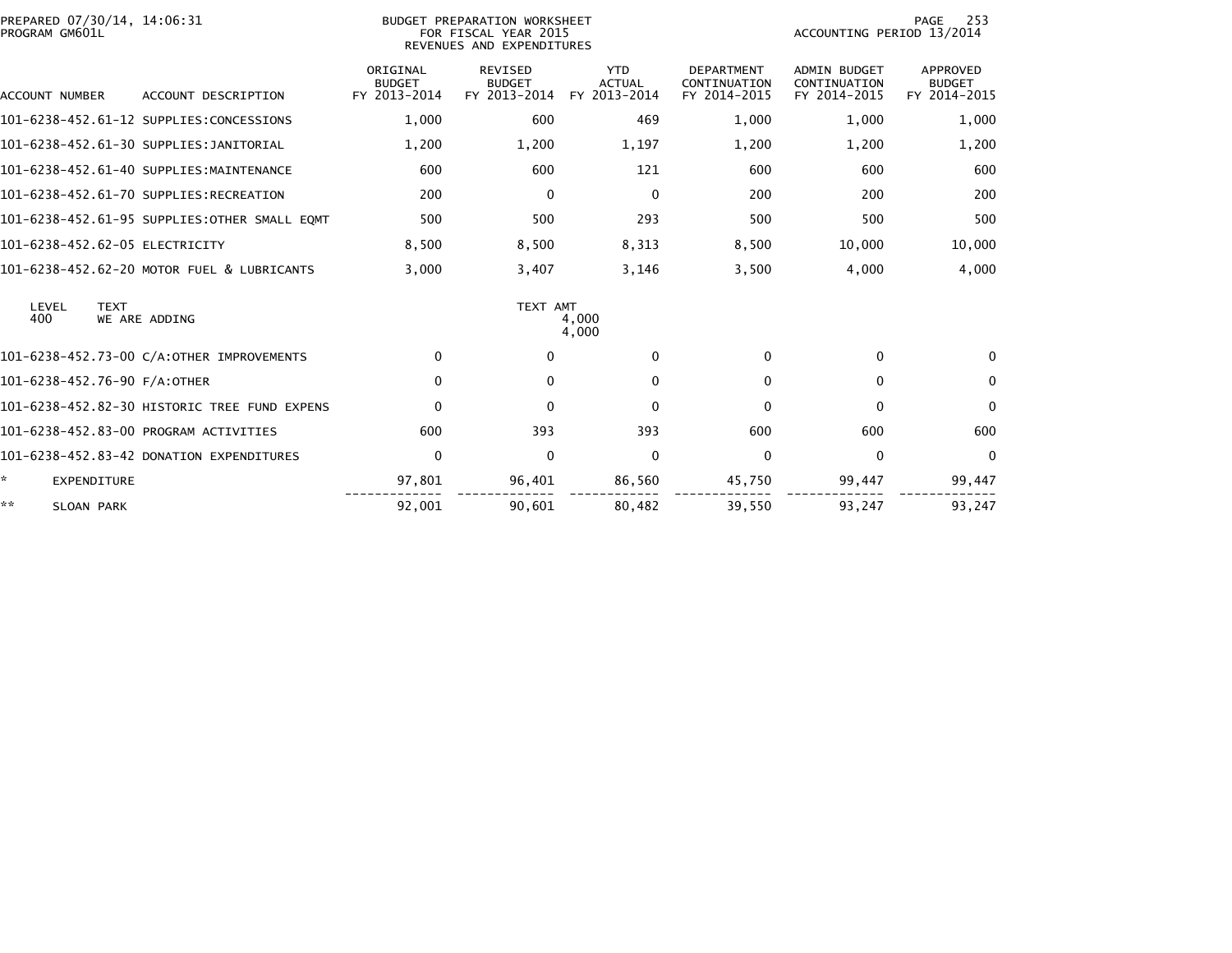| PROGRAM GM601L       | PREPARED 07/30/14, 14:06:31                                                                                                                     |                                           | BUDGET PREPARATION WORKSHEET<br>FOR FISCAL YEAR 2015<br>REVENUES AND EXPENDITURES | 254<br>PAGE<br>ACCOUNTING PERIOD 13/2014 |                                            |                                              |                                           |
|----------------------|-------------------------------------------------------------------------------------------------------------------------------------------------|-------------------------------------------|-----------------------------------------------------------------------------------|------------------------------------------|--------------------------------------------|----------------------------------------------|-------------------------------------------|
| ACCOUNT NUMBER       | ACCOUNT DESCRIPTION                                                                                                                             | ORIGINAL<br><b>BUDGET</b><br>FY 2013-2014 | REVISED<br><b>BUDGET</b><br>FY 2013-2014 FY 2013-2014                             | <b>YTD</b><br><b>ACTUAL</b>              | DEPARTMENT<br>CONTINUATION<br>FY 2014-2015 | ADMIN BUDGET<br>CONTINUATION<br>FY 2014-2015 | APPROVED<br><b>BUDGET</b><br>FY 2014-2015 |
|                      | 101-6239-325.46-00 PARK CONCESSIONS                                                                                                             | $400 -$                                   | $400 -$                                                                           | $381 -$                                  | $400 -$                                    | $400 -$                                      | $400 -$                                   |
|                      | 101-6239-365.06-50 MUSIC ON THE MT                                                                                                              | 0                                         | $\mathbf{0}$                                                                      | $\mathbf 0$                              | $\Omega$                                   | 0                                            | 0                                         |
|                      | 101-6239-365.70-00 RESTRICTED DONATIONS                                                                                                         | $\mathbf{0}$                              | $\Omega$                                                                          | $20 -$                                   | $\Omega$                                   | $\mathbf{0}$                                 | $\Omega$                                  |
|                      | 101-6239-395.00-00 FUND BALANCE APPR-RESTR                                                                                                      | $\Omega$                                  | $345 -$                                                                           | $\Omega$                                 | $\mathbf{0}$                               | $\Omega$                                     | $\Omega$                                  |
| ÷.<br><b>REVENUE</b> | 101-6239-452.10-15 SALARIES:PART-TIME                                                                                                           | $400 -$<br>15,300                         | $745 -$<br>15,300                                                                 | $401 -$<br>12,592                        | $400 -$<br>15,300                          | $400 -$<br>15,300                            | $400 -$<br>15,300                         |
|                      | 101-6239-452.20-10 MEDICARE TAX                                                                                                                 | 225                                       | 225                                                                               | 183                                      | 0                                          | 222                                          | 222                                       |
|                      | 101–6239–452.20–20 SOCIAL SECURITY TAX                                                                                                          | 950                                       | 950                                                                               | 781                                      | 0                                          | 950                                          | 950                                       |
|                      | 101-6239-452.20-25 WORKERS COMPENSATION                                                                                                         | 540                                       | 540                                                                               | 252                                      | $\Omega$                                   | 306                                          | 306                                       |
|                      | 101-6239-452.42-20 GROUNDS MAINTENANCE                                                                                                          | 400                                       | 400                                                                               | 52                                       | 400                                        | 400                                          | 400                                       |
|                      | 101-6239-452.43-05 R&M:BUILDINGS                                                                                                                | 600                                       | 600                                                                               | 534                                      | 600                                        | 600                                          | 600                                       |
|                      |                                                                                                                                                 | $\mathbf 0$                               | $\mathbf{0}$                                                                      | 0                                        | $\Omega$                                   | 0                                            | $\Omega$                                  |
|                      | 101-6239-452.43-20 R&M:VEHICLES                                                                                                                 | 250                                       | 150                                                                               | 41                                       | 250                                        | 250                                          | 250                                       |
|                      | 101-6239-452.53-05 TELEPHONE                                                                                                                    | 500                                       | 500                                                                               | 372                                      | 500                                        | 500                                          | 500                                       |
|                      | 101-6239-452.56-10 CLOTHING                                                                                                                     | 100                                       | 100                                                                               | 100                                      | 200                                        | 200                                          | 200                                       |
| LEVEL<br>400         | <b>TEXT</b><br>DUE TO HAVING TO BUY FOR TWO GUYS WINTER AND<br>SUMMER CLOTHES AND THE COST GOING UP ON UNIFORMS<br>WE ARE ASKING FOR \$100 MORE |                                           | TEXT AMT                                                                          | 200<br>200                               |                                            |                                              |                                           |
|                      | 101-6239-452.61-12 SUPPLIES:CONCESSIONS                                                                                                         | 500                                       | 500                                                                               | 392                                      | 500                                        | 500                                          | 500                                       |
|                      | 101-6239-452.61-30 SUPPLIES:JANITORIAL                                                                                                          | 500                                       | 500                                                                               | 496                                      | 500                                        | 500                                          | 500                                       |
|                      | 101-6239-452.61-40 SUPPLIES:MAINTENANCE                                                                                                         | 200                                       | 200                                                                               | 39                                       | 200                                        | 200                                          | 200                                       |
|                      | 101-6239-452.61-95 SUPPLIES:OTHER SMALL EQMT                                                                                                    | 200                                       | 200                                                                               | 110                                      | 200                                        | 200                                          | 200                                       |
|                      | 101-6239-452.62-05 ELECTRICITY                                                                                                                  | 3,200                                     | 3,200                                                                             | 2,221                                    | 3,200                                      | 3,200                                        | 3,200                                     |
|                      | 101-6239-452.73-45 C/A:PAVING                                                                                                                   | 0                                         | 0                                                                                 | 0                                        | 16,500                                     | 10,000                                       | 10,000                                    |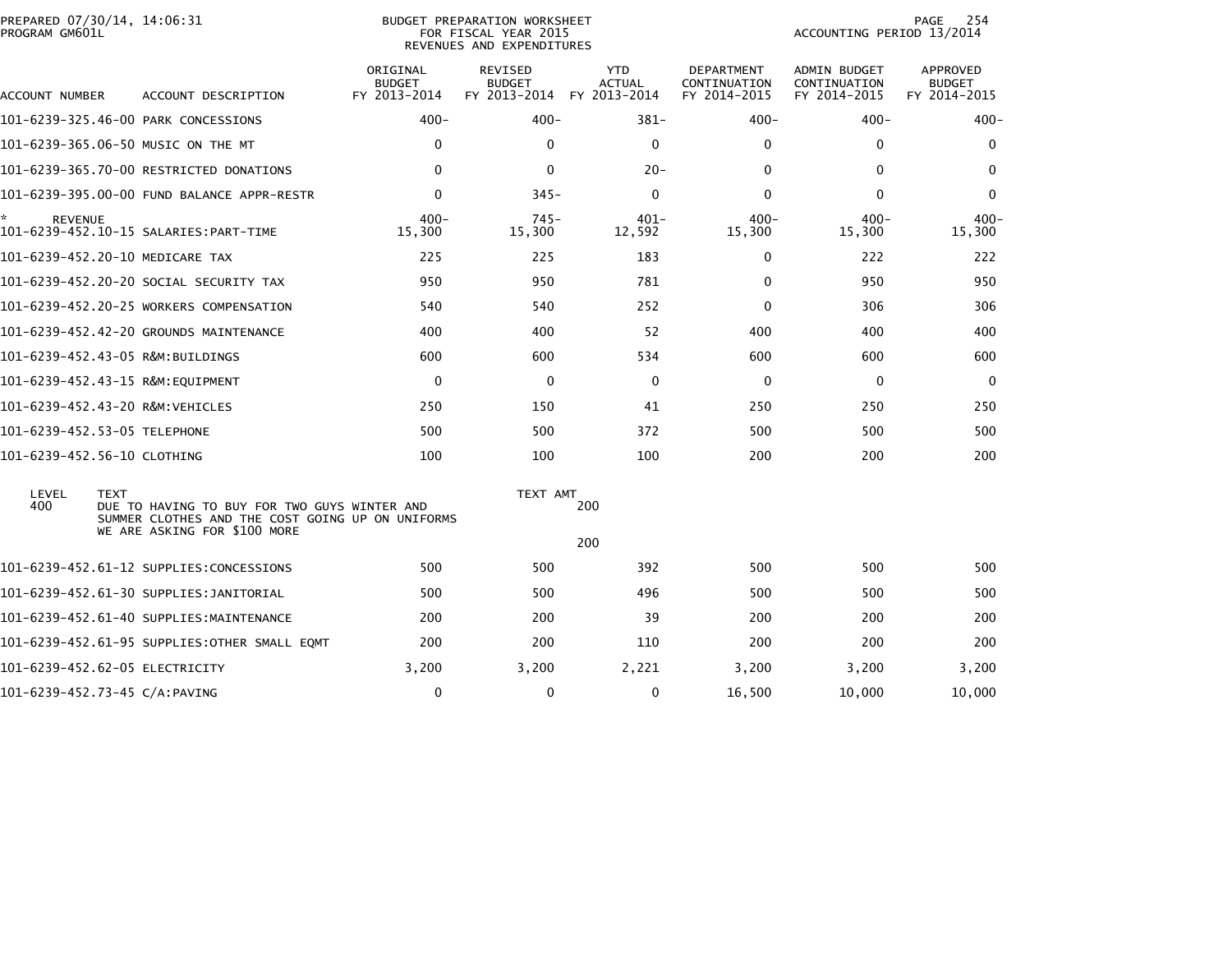| PREPARED 07/30/14, 14:06:31<br>PROGRAM GM601L |                          |                                                                                                                                                                                                                                                             |                                           | BUDGET PREPARATION WORKSHEET<br>FOR FISCAL YEAR 2015<br>REVENUES AND EXPENDITURES | 255<br>PAGE<br>ACCOUNTING PERIOD 13/2014 |                                            |                                              |                                           |
|-----------------------------------------------|--------------------------|-------------------------------------------------------------------------------------------------------------------------------------------------------------------------------------------------------------------------------------------------------------|-------------------------------------------|-----------------------------------------------------------------------------------|------------------------------------------|--------------------------------------------|----------------------------------------------|-------------------------------------------|
| ACCOUNT NUMBER                                |                          | ACCOUNT DESCRIPTION                                                                                                                                                                                                                                         | ORIGINAL<br><b>BUDGET</b><br>FY 2013-2014 | REVISED<br><b>BUDGET</b><br>FY 2013-2014                                          | YTD.<br>ACTUAL<br>FY 2013-2014           | DEPARTMENT<br>CONTINUATION<br>FY 2014-2015 | ADMIN BUDGET<br>CONTINUATION<br>FY 2014-2015 | APPROVED<br><b>BUDGET</b><br>FY 2014-2015 |
| LEVEL<br>400                                  | <b>TEXT</b><br>PER LOAD. | THIS IS TO POUR PERVIOUS CONCRETE AT DUNN'S MT.<br>WE HAVE STARTED PUTTING PERVIOUS CONCRETE GOING<br>TO THE TOP OF THE MOUNTAIN. THE ROAD WASHES OUT<br>EVERYTIME WE HAVE A BAD RAIN AND THE RUTS IN THE<br>ROAD ARE GETTING WORSE AND ROCK COST ARE \$600 |                                           | TEXT AMT                                                                          | 16,500                                   |                                            |                                              |                                           |
|                                               |                          | LESS COUNTY MANAGER'S REDUCTION                                                                                                                                                                                                                             |                                           |                                                                                   | $6,500-$<br>10,000                       |                                            |                                              |                                           |
|                                               |                          | 101-6239-452.82-34 MUSIC ON THE MT                                                                                                                                                                                                                          | 0                                         | 345                                                                               | 0                                        | 400                                        | 400                                          | 400                                       |
|                                               |                          | 101-6239-452.83-42 DONATION EXPENDITURES                                                                                                                                                                                                                    | $\mathbf 0$                               | $\mathbf 0$                                                                       | $\mathbf 0$                              | $\Omega$                                   | $\mathbf{0}$                                 | $\mathbf{0}$                              |
| ☆.                                            | EXPENDITURE              |                                                                                                                                                                                                                                                             | 23,465                                    | 23,710                                                                            | 18,165                                   | 38,750                                     | 33,728                                       | 33,728                                    |
| **                                            | DUNN'S MT PARK           |                                                                                                                                                                                                                                                             | 23,065                                    | 22,965                                                                            | 17,764                                   | 38,350                                     | 33,328                                       | 33,328                                    |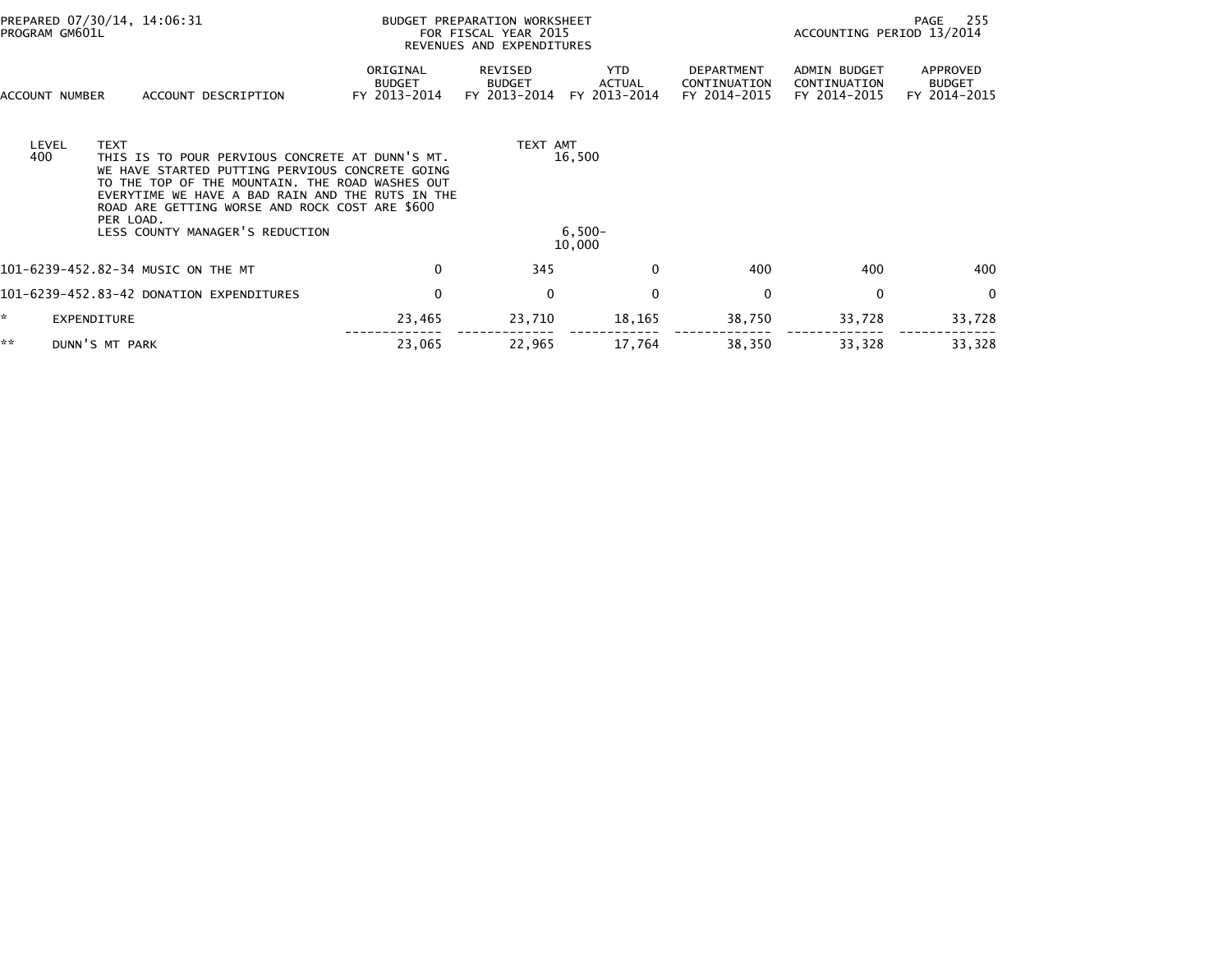|     | PREPARED 07/30/14, 14:06:31<br>PROGRAM GM601L |                                         |                                           | <b>BUDGET PREPARATION WORKSHEET</b><br>FOR FISCAL YEAR 2015<br>REVENUES AND EXPENDITURES | 256<br>PAGE<br>ACCOUNTING PERIOD 13/2014 |                                                   |                                                     |                                           |
|-----|-----------------------------------------------|-----------------------------------------|-------------------------------------------|------------------------------------------------------------------------------------------|------------------------------------------|---------------------------------------------------|-----------------------------------------------------|-------------------------------------------|
|     | ACCOUNT NUMBER                                | ACCOUNT DESCRIPTION                     | ORIGINAL<br><b>BUDGET</b><br>FY 2013-2014 | <b>REVISED</b><br><b>BUDGET</b><br>FY 2013-2014                                          | <b>YTD</b><br>ACTUAL<br>FY 2013-2014     | <b>DEPARTMENT</b><br>CONTINUATION<br>FY 2014-2015 | <b>ADMIN BUDGET</b><br>CONTINUATION<br>FY 2014-2015 | APPROVED<br><b>BUDGET</b><br>FY 2014-2015 |
|     |                                               | 101-6250-363.55-00 RENT:FAIRGROUNDS     | $6,500-$                                  | $6,500-$                                                                                 | $6,500-$                                 | 0                                                 | $6,500-$                                            | $6,500-$                                  |
|     | <b>REVENUE</b>                                | 101-6250-452.33-13 CONTRACT CLEANING    | $6,500-$                                  | $6,500-$                                                                                 | $6,500-$                                 |                                                   | $6,500-$                                            | $6,500-$                                  |
|     |                                               | 101-6250-452.33-17 CONTRACTED SERVICES  |                                           | $\Omega$                                                                                 | $\Omega$                                 |                                                   | 0                                                   | $\Omega$                                  |
|     |                                               | 101-6250-452.43-05 R&M:BUILDINGS        |                                           | 0                                                                                        |                                          |                                                   | 0                                                   | $\Omega$                                  |
|     | 101-6250-452.53-05 TELEPHONE                  |                                         |                                           | $\Omega$                                                                                 | $\Omega$                                 |                                                   | 0                                                   | $\mathbf{0}$                              |
|     |                                               | 101-6250-452.61-30 SUPPLIES:JANITORIAL  |                                           | 0                                                                                        | $\Omega$                                 |                                                   | 0                                                   | $\mathbf{0}$                              |
|     |                                               | 101-6250-452.61-40 SUPPLIES:MAINTENANCE |                                           | 0                                                                                        | 0                                        | 0                                                 | 0                                                   | $\mathbf{0}$                              |
|     | 101-6250-452.62-05 ELECTRICITY                |                                         |                                           | 0                                                                                        |                                          |                                                   | 0                                                   | $\Omega$                                  |
| ÷.  | EXPENDITURE                                   |                                         |                                           |                                                                                          |                                          |                                                   |                                                     |                                           |
| **  | <b>FAIRGROUNDS</b>                            |                                         | $6,500-$                                  | $6,500-$                                                                                 | $6,500-$                                 | 0                                                 | $6,500-$                                            | $6,500-$                                  |
| *** | PARKS & RECREATION                            |                                         | 872,938                                   | 884,513                                                                                  | 583,432                                  | $14,624-$                                         | 930,205                                             | 930,205                                   |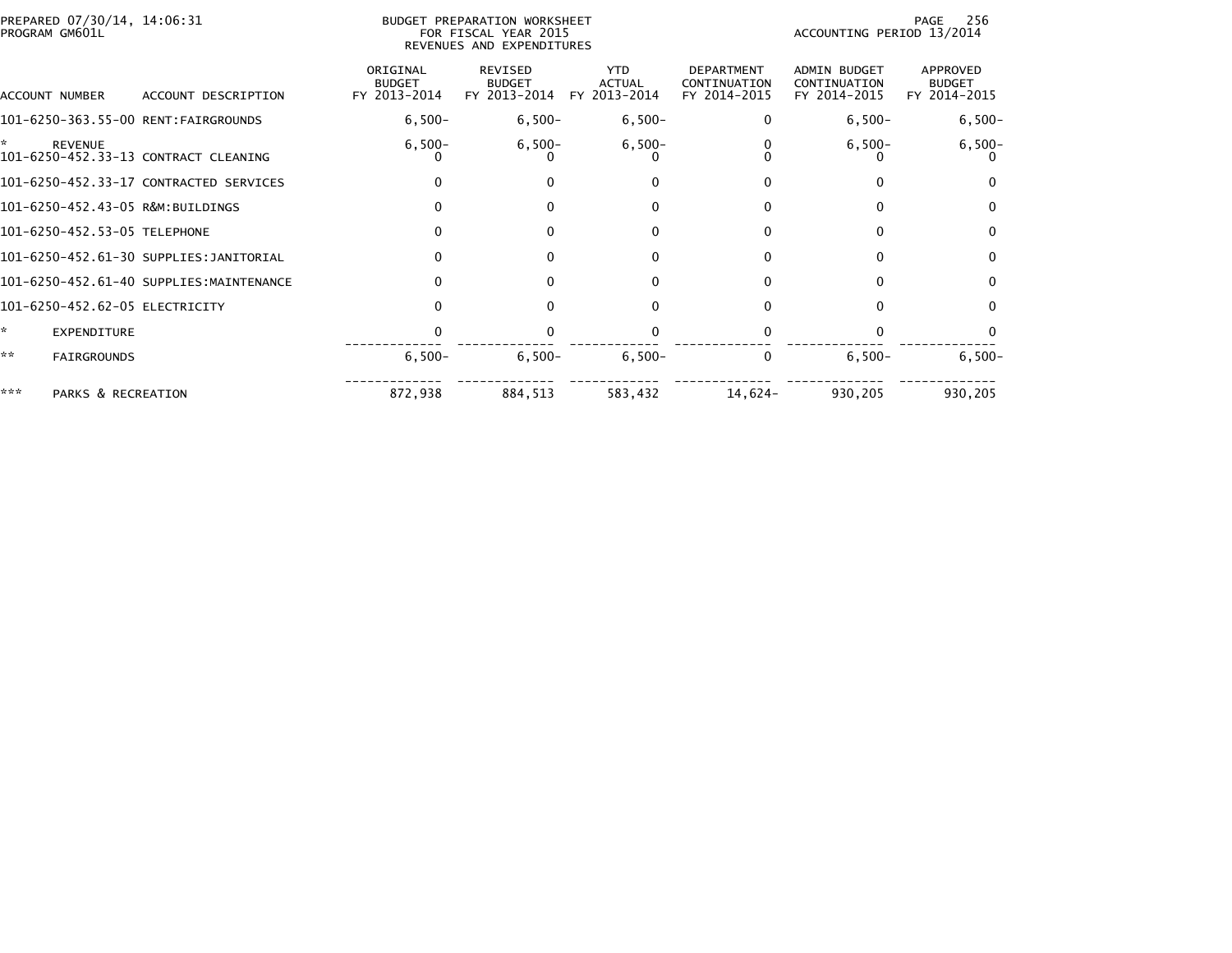| PREPARED 07/30/14, 14:06:31<br>PROGRAM GM601L            |                                           | BUDGET PREPARATION WORKSHEET<br>FOR FISCAL YEAR 2015<br>REVENUES AND EXPENDITURES |                                       |                                                   |                                                     | 257<br>PAGE<br>ACCOUNTING PERIOD 13/2014  |  |  |
|----------------------------------------------------------|-------------------------------------------|-----------------------------------------------------------------------------------|---------------------------------------|---------------------------------------------------|-----------------------------------------------------|-------------------------------------------|--|--|
| ACCOUNT NUMBER<br>ACCOUNT DESCRIPTION                    | ORIGINAL<br><b>BUDGET</b><br>FY 2013-2014 | REVISED<br><b>BUDGET</b><br>FY 2013-2014                                          | YTD.<br><b>ACTUAL</b><br>FY 2013-2014 | <b>DEPARTMENT</b><br>CONTINUATION<br>FY 2014-2015 | <b>ADMIN BUDGET</b><br>CONTINUATION<br>FY 2014-2015 | APPROVED<br><b>BUDGET</b><br>FY 2014-2015 |  |  |
| 101–7110–517.94–20 CAPITAL OUTLAY                        | 260.130                                   | 260,130                                                                           | 260,130                               | 0                                                 | 260,130                                             | 260,130                                   |  |  |
| 101-7110-517.94-40 CURRENT EXPENSE                       | 2,010,096                                 | 2,010,096                                                                         | 2,010,096                             | 0                                                 | 2,010,096                                           | 2,019,896                                 |  |  |
| <b>TEXT</b><br>LEVEL<br>400<br>CONTINUATION<br>EXPANSION |                                           | TEXT AMT<br>2,010,096<br>2,019,896                                                | 9,800                                 |                                                   |                                                     |                                           |  |  |
| *<br><b>EXPENDITURE</b>                                  | 2,270,226                                 | 2,270,226                                                                         | 2,270,226                             | 0                                                 | 2,270,226                                           | 2,280,026                                 |  |  |
| **<br>COMMUNITY COLLEGES                                 | 2,270,226                                 | 2,270,226                                                                         | 2,270,226                             | 0                                                 | 2,270,226                                           | 2,280,026                                 |  |  |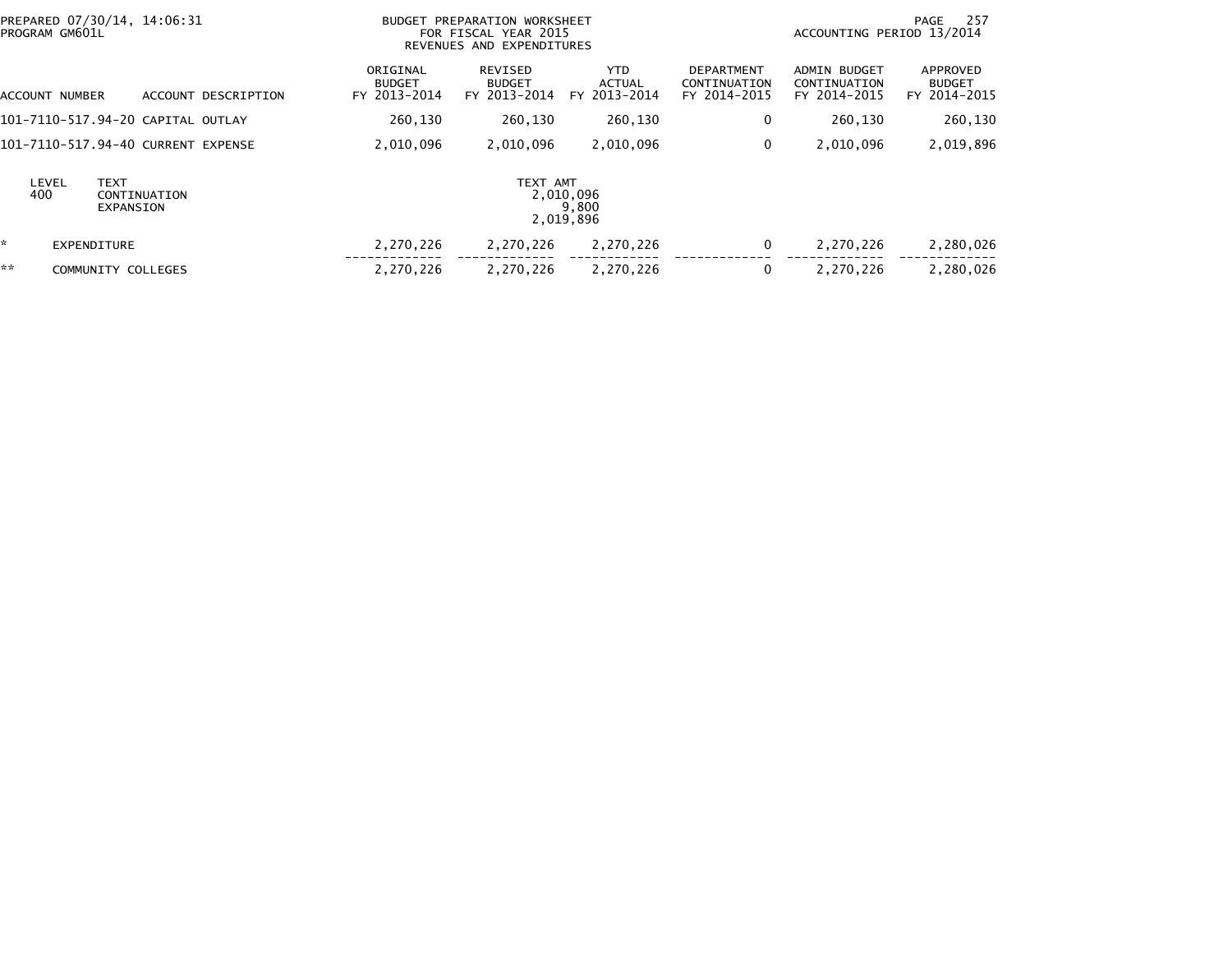| PREPARED 07/30/14, 14:06:31<br>PROGRAM GM601L                                      | BUDGET PREPARATION WORKSHEET<br>FOR FISCAL YEAR 2015<br>REVENUES AND EXPENDITURES |                                                 |                                             |                                                   | PAGE<br>258<br>ACCOUNTING PERIOD 13/2014            |                                           |  |
|------------------------------------------------------------------------------------|-----------------------------------------------------------------------------------|-------------------------------------------------|---------------------------------------------|---------------------------------------------------|-----------------------------------------------------|-------------------------------------------|--|
| ACCOUNT DESCRIPTION<br>ACCOUNT NUMBER                                              | ORIGINAL<br><b>BUDGET</b><br>FY 2013-2014                                         | <b>REVISED</b><br><b>BUDGET</b><br>FY 2013-2014 | <b>YTD</b><br><b>ACTUAL</b><br>FY 2013-2014 | <b>DEPARTMENT</b><br>CONTINUATION<br>FY 2014-2015 | <b>ADMIN BUDGET</b><br>CONTINUATION<br>FY 2014-2015 | APPROVED<br><b>BUDGET</b><br>FY 2014-2015 |  |
| 101-7120-395.00-00 FUND BALANCE APPR-RESTR                                         | 0                                                                                 | 0                                               | 0                                           | 0                                                 | 0                                                   | 0                                         |  |
| *<br><b>REVENUE</b><br>101-7120-516.94-00 EDUCATION APPROPRIATION                  | 0<br>$\Omega$                                                                     | 0<br>0                                          | 0<br>$\Omega$                               | 0<br>$\Omega$                                     | 0<br>$\mathbf{0}$                                   | 12,000                                    |  |
| LEVEL<br><b>TEXT</b><br>EXPANSION-CAREER ACADEMIES(\$2000 X 6 HIGH SCHOOLS)<br>400 |                                                                                   | TEXT AMT                                        | 12,000<br>12,000                            |                                                   |                                                     |                                           |  |
| 101-7120-516.94-30 C/E:CLASSROOM SUPPLIES                                          | 375,000                                                                           | 375,000                                         | 362,422                                     | $\mathbf 0$                                       | 375,000                                             | 375,000                                   |  |
| 101-7120-516.94-40 CURRENT EXPENSE                                                 | 31,564,054                                                                        | 31,789,444                                      | 31,789,444                                  | $\mathbf 0$                                       | 31,629,504                                          | 32, 189, 444                              |  |
| LEVEL<br><b>TEXT</b><br>400<br>CONTINUATION<br><b>EXPANSION</b>                    |                                                                                   | TEXT AMT<br>31,629,504<br>32, 189, 444          | 559,940                                     |                                                   |                                                     |                                           |  |
| 101–7120–516.94–80 1/2 CENTS SALES TAX                                             | 1,551,977                                                                         | 1,871,977                                       | 1,317,340                                   | $\mathbf 0$                                       | 1,541,229                                           | 1,541,229                                 |  |
| 101-7120-516.94-81 SALES TAX RESERVE                                               | 0                                                                                 | 160,141                                         | 160,140                                     | 0                                                 | $\mathbf 0$                                         | 0                                         |  |
| 101-7120-516.94-95 REPAYMENT-PY SALES TAX                                          | 188,120                                                                           | $\mathbf 0$                                     | 0                                           | 0                                                 | $\mathbf 0$                                         | 0                                         |  |
| ÷.<br>EXPENDITURE                                                                  | 33,679,151                                                                        | 34,196,562                                      | 33,629,346                                  | $\mathbf 0$                                       | 33,545,733                                          | 34, 117, 673                              |  |
| **<br>ROWAN-SALISBURY SCHOOLS                                                      | 33,679,151                                                                        | 34, 196, 562                                    | 33,629,346                                  | 0                                                 | 33,545,733                                          | 34, 117, 673                              |  |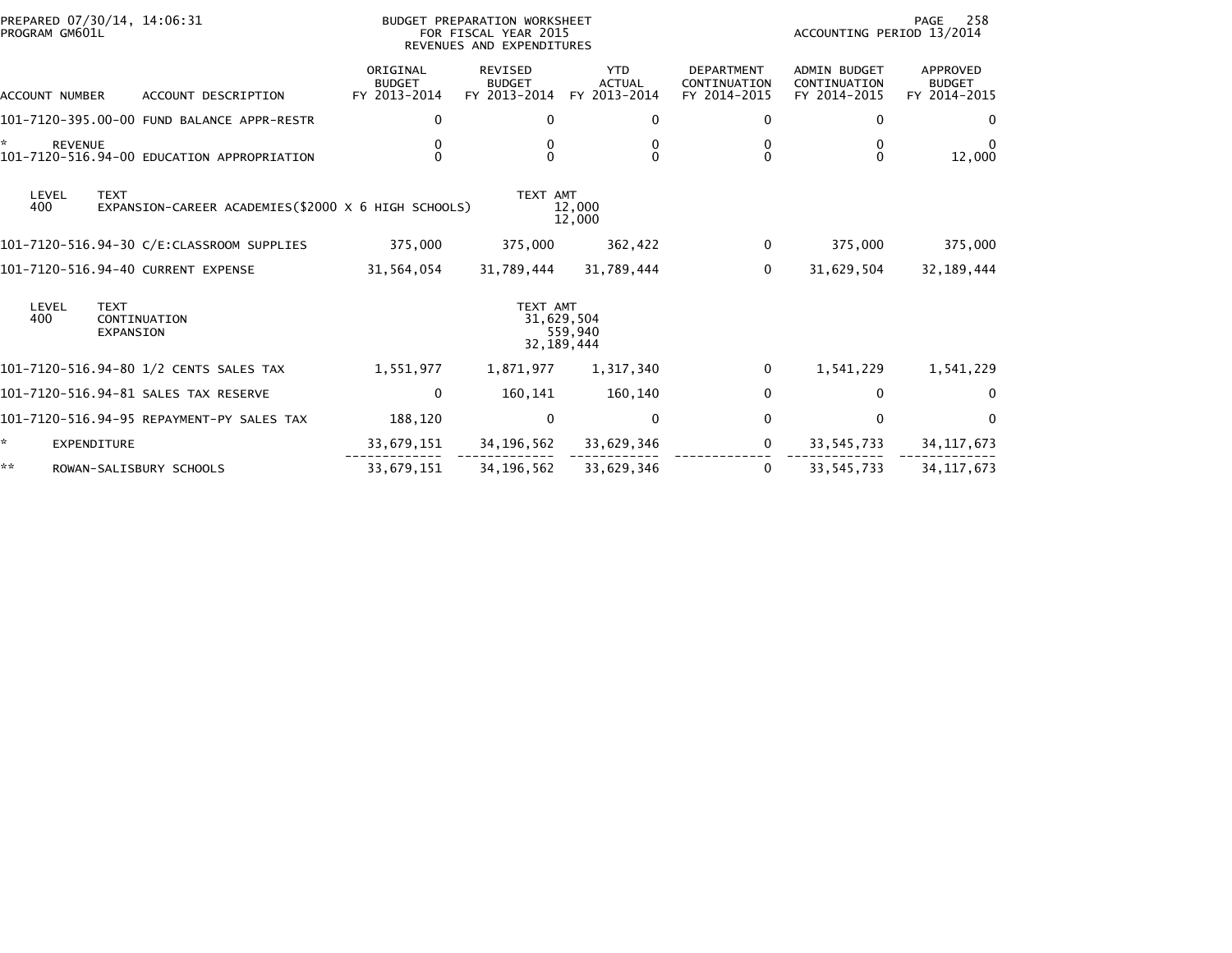| PREPARED 07/30/14, 14:06:31<br>PROGRAM GM601L                     | BUDGET PREPARATION WORKSHEET<br>FOR FISCAL YEAR 2015<br>REVENUES AND EXPENDITURES |                                          |                                             |                                                   | 259<br>PAGE<br>ACCOUNTING PERIOD 13/2014            |                                           |  |
|-------------------------------------------------------------------|-----------------------------------------------------------------------------------|------------------------------------------|---------------------------------------------|---------------------------------------------------|-----------------------------------------------------|-------------------------------------------|--|
| ACCOUNT DESCRIPTION<br>ACCOUNT NUMBER                             | ORIGINAL<br><b>BUDGET</b><br>FY 2013-2014                                         | REVISED<br><b>BUDGET</b><br>FY 2013-2014 | <b>YTD</b><br><b>ACTUAL</b><br>FY 2013-2014 | <b>DEPARTMENT</b><br>CONTINUATION<br>FY 2014-2015 | <b>ADMIN BUDGET</b><br>CONTINUATION<br>FY 2014-2015 | APPROVED<br><b>BUDGET</b><br>FY 2014-2015 |  |
| 101-7130-395.00-00 FUND BALANCE APPR-RESTR                        | $\Omega$                                                                          | $\bf{0}$                                 | 0                                           | 0                                                 | 0                                                   | $\Omega$                                  |  |
| *<br><b>REVENUE</b><br>101-7130-516.94-00 EDUCATION APPROPRIATION | $\Omega$                                                                          |                                          | $\Omega$                                    |                                                   |                                                     | 0<br>$\Omega$                             |  |
| 101-7130-516.94-30 C/E:CLASSROOM SUPPLIES                         | 23,685                                                                            | 23,685                                   | 0                                           | 0                                                 | 24,032                                              | 24,032                                    |  |
| 101-7130-516.94-40 CURRENT EXPENSE                                | 1,993,586                                                                         | 2,007,822                                | 2,007,822                                   | 0                                                 | 2,026,999                                           | 2,062,884                                 |  |
| LEVEL<br><b>TEXT</b><br>400<br>CONTINUATION<br><b>EXPANSION</b>   |                                                                                   | TEXT AMT                                 | 2,026,999<br>35,885<br>2,062,884            |                                                   |                                                     |                                           |  |
| 101-7130-516.94-80 1/2 CENTS SALES TAX                            | 98,023                                                                            | 128,023                                  | 83,192                                      | 0                                                 | 98,771                                              | 98,771                                    |  |
| 101-7130-516.94-81 SALES TAX RESERVE                              | 0                                                                                 | 300,547                                  | 300,547                                     | 0                                                 | $\bf{0}$                                            | $\Omega$                                  |  |
| 101-7130-516.94-95 REPAYMENT-PY SALES TAX                         | 11,880                                                                            | $\mathbf{0}$                             | $\Omega$                                    | $\Omega$                                          | $\mathbf{0}$                                        | $\Omega$                                  |  |
| ×.<br>EXPENDITURE                                                 | 2, 127, 174                                                                       | 2,460,077                                | 2,391,561                                   | 0                                                 | 2,149,802                                           | 2,185,687                                 |  |
| **<br>KANNAPOLIS CITY SCHOOLS                                     | 2, 127, 174                                                                       | 2,460,077                                | 2,391,561                                   | 0                                                 | 2,149,802                                           | 2,185,687                                 |  |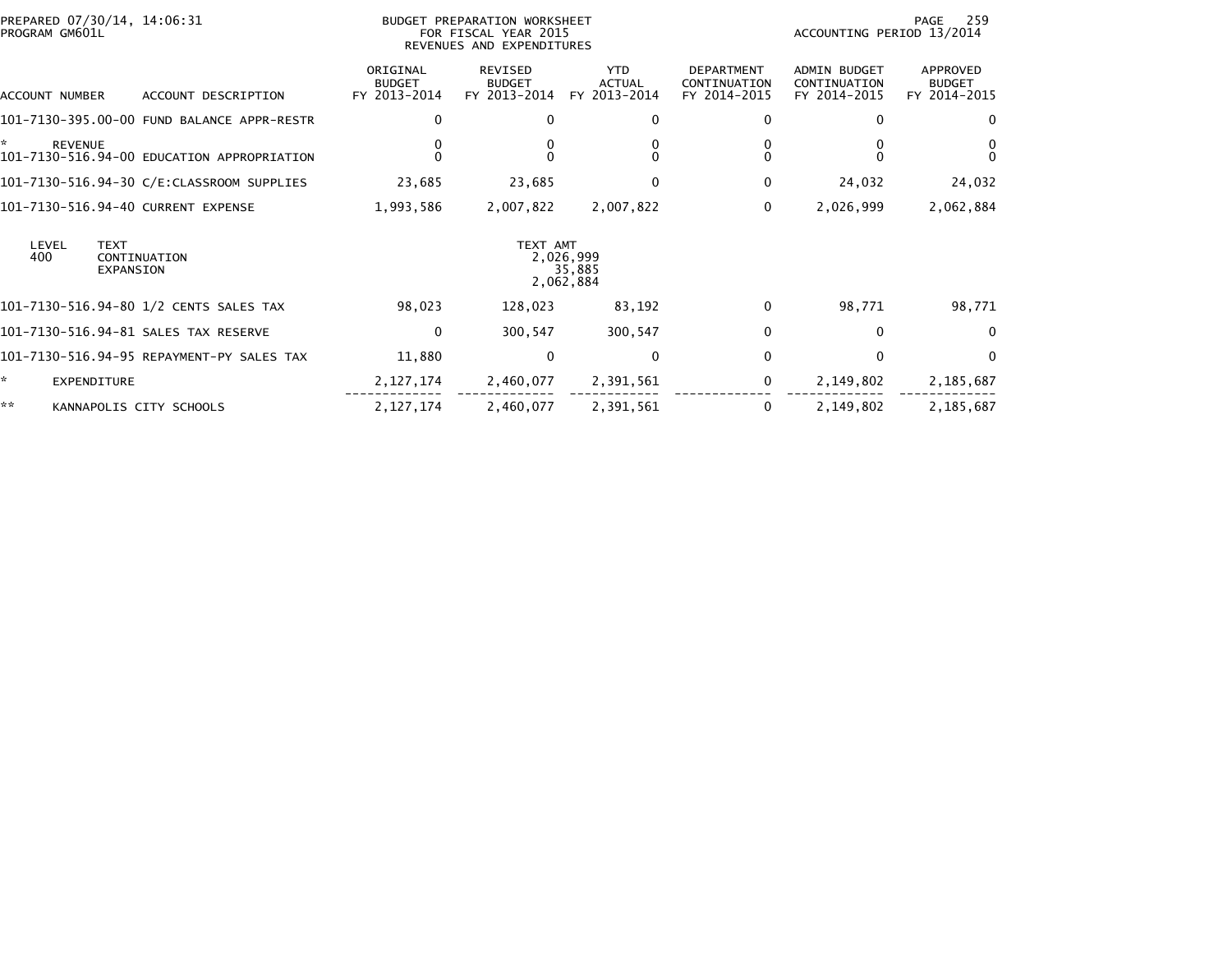|     | PROGRAM GM601L | PREPARED 07/30/14, 14:06:31              | BUDGET PREPARATION WORKSHEET<br>FOR FISCAL YEAR 2015<br>REVENUES AND EXPENDITURES |                                          |                                             |                                                   | 260<br>PAGE<br>ACCOUNTING PERIOD 13/2014            |                                           |  |
|-----|----------------|------------------------------------------|-----------------------------------------------------------------------------------|------------------------------------------|---------------------------------------------|---------------------------------------------------|-----------------------------------------------------|-------------------------------------------|--|
|     | ACCOUNT NUMBER | ACCOUNT DESCRIPTION                      | ORIGINAL<br><b>BUDGET</b><br>FY 2013-2014                                         | REVISED<br><b>BUDGET</b><br>FY 2013-2014 | <b>YTD</b><br><b>ACTUAL</b><br>FY 2013-2014 | <b>DEPARTMENT</b><br>CONTINUATION<br>FY 2014-2015 | <b>ADMIN BUDGET</b><br>CONTINUATION<br>FY 2014-2015 | APPROVED<br><b>BUDGET</b><br>FY 2014-2015 |  |
|     |                |                                          | 0                                                                                 | $\mathbf{0}$                             | $\Omega$                                    | 0                                                 | 0                                                   | 0                                         |  |
|     |                | 101-7140-516.94-40 CURRENT EXPENSE       | 126,980                                                                           | 180,640                                  | 180,640                                     | 0                                                 | 185,435                                             | 188,718                                   |  |
| 400 | LEVEL          | <b>TEXT</b><br>CONTINUATION<br>EXPANSION |                                                                                   | TEXT AMT                                 | 185,435<br>3,283<br>188,718                 |                                                   |                                                     |                                           |  |
| *   |                | EXPENDITURE                              | 126,980                                                                           | 180,640                                  | 180,640                                     | 0                                                 | 185,435                                             | 188,718                                   |  |
| **  |                | ROWAN CHARTER SCHOOLS                    | 126,980                                                                           | 180.640                                  | 180.640                                     | 0                                                 | 185.435                                             | 188,718                                   |  |
| *** |                | PUBLIC SCHOOLS                           | 38,203,531                                                                        | 39, 107, 505                             | 38,471,773                                  | 0                                                 | 38, 151, 196                                        | 38,772,104                                |  |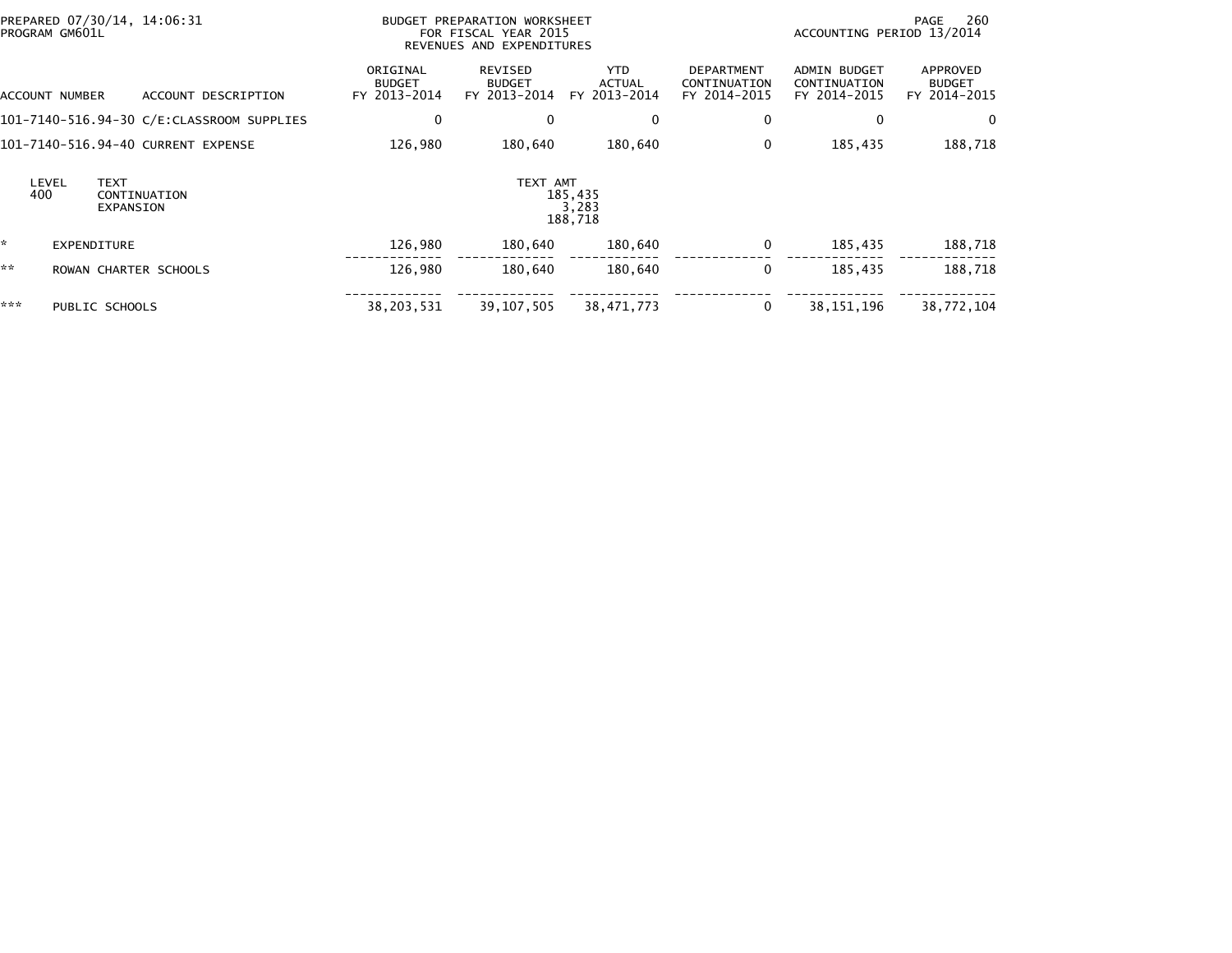| PROGRAM GM601L | PREPARED 07/30/14, 14:06:31 |                                           | PREPARATION WORKSHEET<br><b>BUDGET</b><br>FOR FISCAL YEAR 2015<br>REVENUES AND EXPENDITURES |                                          |                                             |                                                   |                                                     | -261<br>PAGE<br>ACCOUNTING PERIOD 13/2014 |  |  |
|----------------|-----------------------------|-------------------------------------------|---------------------------------------------------------------------------------------------|------------------------------------------|---------------------------------------------|---------------------------------------------------|-----------------------------------------------------|-------------------------------------------|--|--|
| ACCOUNT NUMBER |                             | ACCOUNT DESCRIPTION                       | ORIGINAL<br><b>BUDGET</b><br>FY 2013-2014                                                   | REVISED<br><b>BUDGET</b><br>FY 2013-2014 | <b>YTD</b><br><b>ACTUAL</b><br>FY 2013-2014 | <b>DEPARTMENT</b><br>CONTINUATION<br>FY 2014-2015 | <b>ADMIN BUDGET</b><br>CONTINUATION<br>FY 2014-2015 | APPROVED<br><b>BUDGET</b><br>FY 2014-2015 |  |  |
|                |                             | 101-7210-445.91-80 ABC BOTTLE TAX         | 40,000                                                                                      | 40,000                                   | 27,870                                      |                                                   | 40,000                                              | 40,000                                    |  |  |
|                |                             | 101-7210-445.91-81 MENTAL HEALTH CONTRACT | 563.420                                                                                     | 563,420                                  | 492,720                                     |                                                   | 563.420                                             | 563,420                                   |  |  |
| ÷.             | EXPENDITURE                 |                                           | 603,420                                                                                     | 603,420                                  | 520,590                                     |                                                   | 603.420                                             | 603,420                                   |  |  |
| **             | MENTAL HEALTH               |                                           | 603.420                                                                                     | 603.420                                  | 520.590                                     |                                                   | 603.420                                             | 603,420                                   |  |  |
| ***            | MENTAL HEALTH               |                                           | 603.420                                                                                     | 603.420                                  | 520.590                                     |                                                   | 603.420                                             | 603.420                                   |  |  |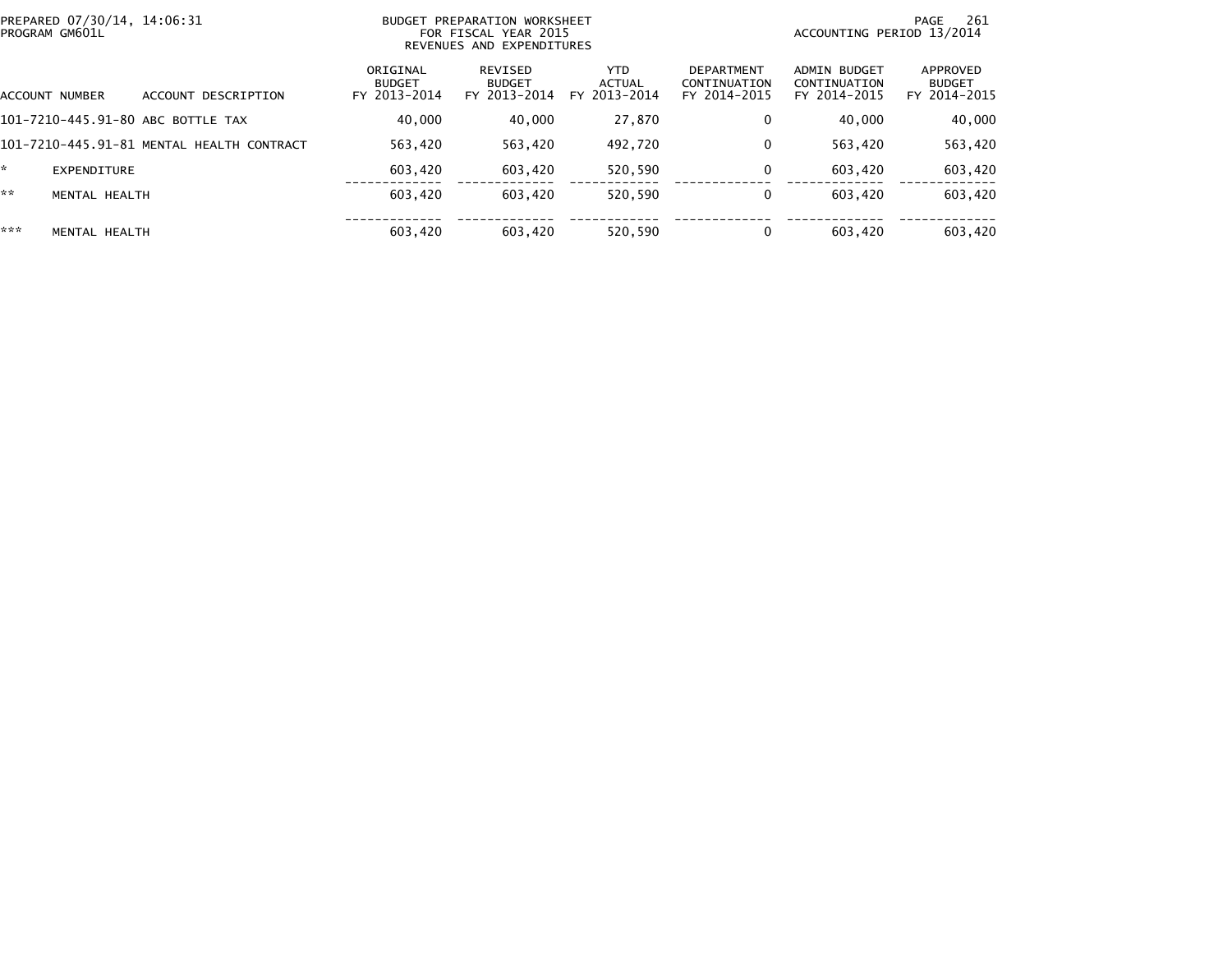| PREPARED 07/30/14, 14:06:31<br>BUDGET PREPARATION WORKSHEET<br>PROGRAM GM601L<br>FOR FISCAL YEAR 2015<br>REVENUES AND EXPENDITURES |                     |                                           |                                          |                                |                                            | 262<br>PAGE<br>ACCOUNTING PERIOD 13/2014     |                                           |  |
|------------------------------------------------------------------------------------------------------------------------------------|---------------------|-------------------------------------------|------------------------------------------|--------------------------------|--------------------------------------------|----------------------------------------------|-------------------------------------------|--|
| ACCOUNT NUMBER                                                                                                                     | ACCOUNT DESCRIPTION | ORIGINAL<br><b>BUDGET</b><br>FY 2013-2014 | REVISED<br><b>BUDGET</b><br>FY 2013-2014 | YTD.<br>ACTUAL<br>FY 2013-2014 | DEPARTMENT<br>CONTINUATION<br>FY 2014-2015 | ADMIN BUDGET<br>CONTINUATION<br>FY 2014-2015 | APPROVED<br><b>BUDGET</b><br>FY 2014-2015 |  |
| 101-7310-420.32-31 MEDICAL EXAMINER                                                                                                |                     | 95.000                                    | 95,000                                   | 66,050                         |                                            | 85.000                                       | 85,000                                    |  |
| EXPENDITURE                                                                                                                        |                     | 95.000                                    | 95.000                                   | 66,050                         |                                            | 85,000                                       | 85,000                                    |  |
| **<br>MEDICAL EXAMINER                                                                                                             |                     | 95,000                                    | 95,000                                   | 66,050                         |                                            | 85.000                                       | 85,000                                    |  |
| ***<br>MEDICAL EXAMINER                                                                                                            |                     | 95,000                                    | 95,000                                   | 66,050                         |                                            | 85,000                                       | 85,000                                    |  |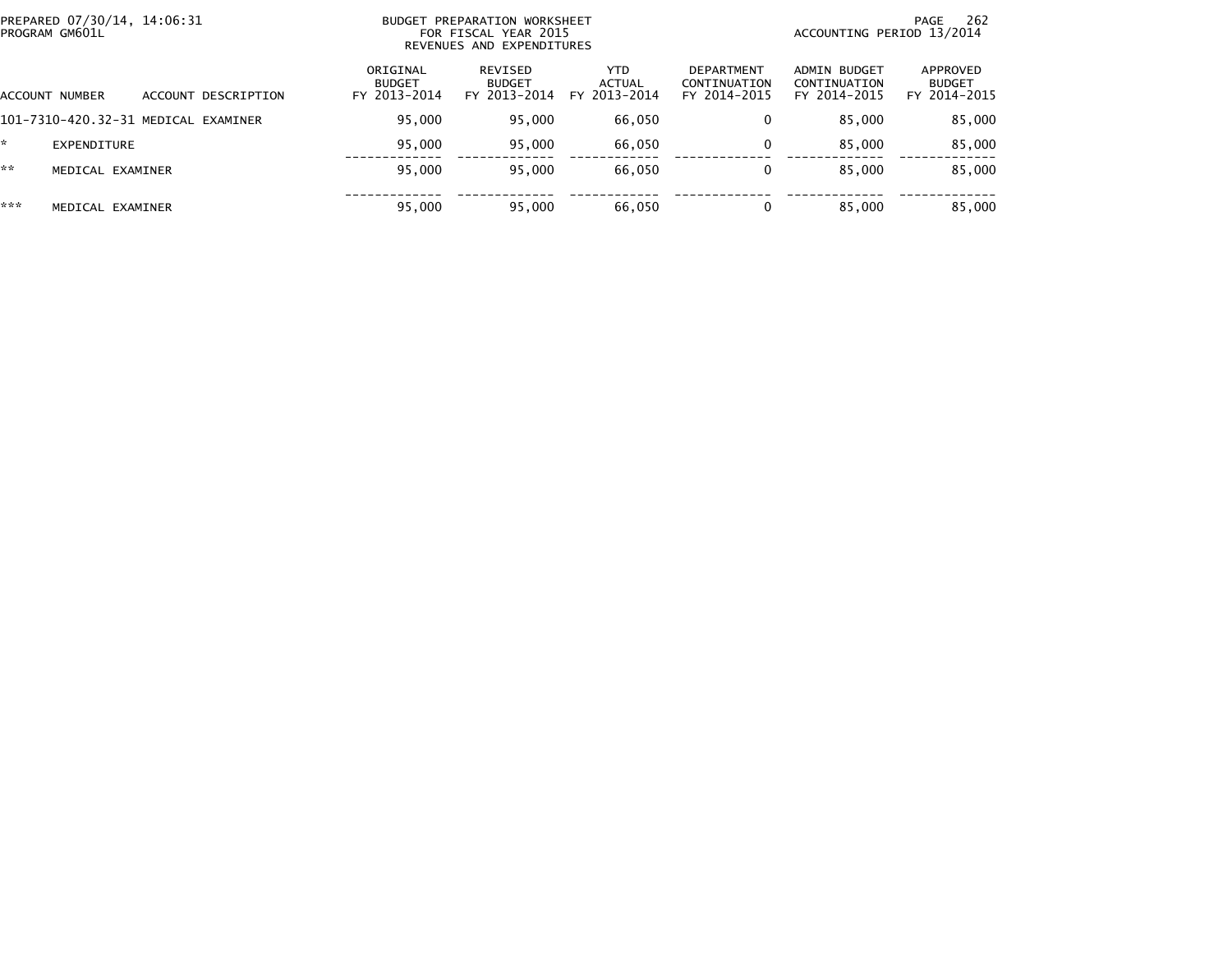| PROGRAM GM601L | PREPARED 07/30/14, 14:06:31                  |                                           |                                                 |                                             | BUDGET PREPARATION WORKSHEET<br>FOR FISCAL YEAR 2015<br>REVENUES AND EXPENDITURES |                                              |                                           |  |
|----------------|----------------------------------------------|-------------------------------------------|-------------------------------------------------|---------------------------------------------|-----------------------------------------------------------------------------------|----------------------------------------------|-------------------------------------------|--|
| ACCOUNT NUMBER | ACCOUNT DESCRIPTION                          | ORIGINAL<br><b>BUDGET</b><br>FY 2013-2014 | <b>REVISED</b><br><b>BUDGET</b><br>FY 2013-2014 | <b>YTD</b><br><b>ACTUAL</b><br>FY 2013-2014 | DEPARTMENT<br>CONTINUATION<br>FY 2014-2015                                        | ADMIN BUDGET<br>CONTINUATION<br>FY 2014-2015 | APPROVED<br><b>BUDGET</b><br>FY 2014-2015 |  |
|                | 101-7410-410.91-28 CABARRUS/ROWAN MPO        | 14,281                                    | 20,677                                          | 16,054                                      | 0                                                                                 | 14,281                                       | 14,720                                    |  |
| LEVEL<br>400   | TEXT<br>CONTINUATION<br>EXPANSION            |                                           | TEXT AMT                                        | 14,281<br>439<br>14,720                     |                                                                                   |                                              |                                           |  |
|                | 101-7410-420.91-24 HIG RK BUOY MAINT PROJ    | $\mathbf 0$                               | 10,000                                          | 0                                           | $\mathbf{0}$                                                                      | $\mathbf 0$                                  | $\mathbf 0$                               |  |
|                | 101-7410-420.91-46 THIRD CREEK WTRSHED MAINT | 5,534                                     | 5,534                                           | 5,534                                       | $\Omega$                                                                          | 5,534                                        | 5,534                                     |  |
|                | 101-7410-421.91-38 ROWAN RESCUE SQUAD        | 358,920                                   | 375,000                                         | 375,000                                     | $\Omega$                                                                          | 375,000                                      | 396,080                                   |  |
| LEVEL<br>400   | <b>TEXT</b><br>CONTINUATION<br>EXPANSION     |                                           | TEXT AMT                                        | 375,000<br>21,080<br>396,080                |                                                                                   |                                              |                                           |  |
|                | 101-7410-429.91-10 ARMY AV FLIGHT FACILITY   | 4,250                                     | 4,250                                           | 4,250                                       | 0                                                                                 | 2,500                                        | 2,500                                     |  |
|                | 101-7410-444.91-15 CROSBY SCHOLARS           | $\mathbf 0$                               | 0                                               | $\mathbf 0$                                 | $\Omega$                                                                          | 0                                            | 5,000                                     |  |
| LEVEL<br>400   | <b>TEXT</b><br>EXPANSION                     |                                           | TEXT AMT                                        | 5,000<br>5,000                              |                                                                                   |                                              |                                           |  |
|                | 101-7410-444.91-42 SAL/RWN HUMAN REL COUNCIL | 3,150                                     | 3,150                                           | 3,150                                       | $\Omega$                                                                          | 0                                            | 0                                         |  |
|                | 101-7410-444.91-44 APPROPRIATION-RUFTYHOLMES | 0                                         | 20,000                                          | 20,000                                      | 0                                                                                 | $\mathbf{0}$                                 | $\Omega$                                  |  |
|                | 101-7410-444.91-62 FOOD FOR THOUGHT          | $\mathbf 0$                               | $\mathbf 0$                                     | $\mathbf{0}$                                | $\Omega$                                                                          | $\mathbf{0}$                                 | 5,000                                     |  |
| LEVEL<br>400   | <b>TEXT</b><br>EXPANSION BY BOC              |                                           | TEXT AMT                                        | 5,000<br>5,000                              |                                                                                   |                                              |                                           |  |
|                | 101-7410-444.91-95 PREVENT CHILD ABUSE       | 2,500                                     | 2,500                                           | 2,500                                       | $\mathbf 0$                                                                       | 2,500                                        | 5,000                                     |  |
| LEVEL<br>400   | <b>TEXT</b><br>CONTINUATION<br>EXPANSION     |                                           | TEXT AMT                                        | 2,500<br>2,500<br>5,000                     |                                                                                   |                                              |                                           |  |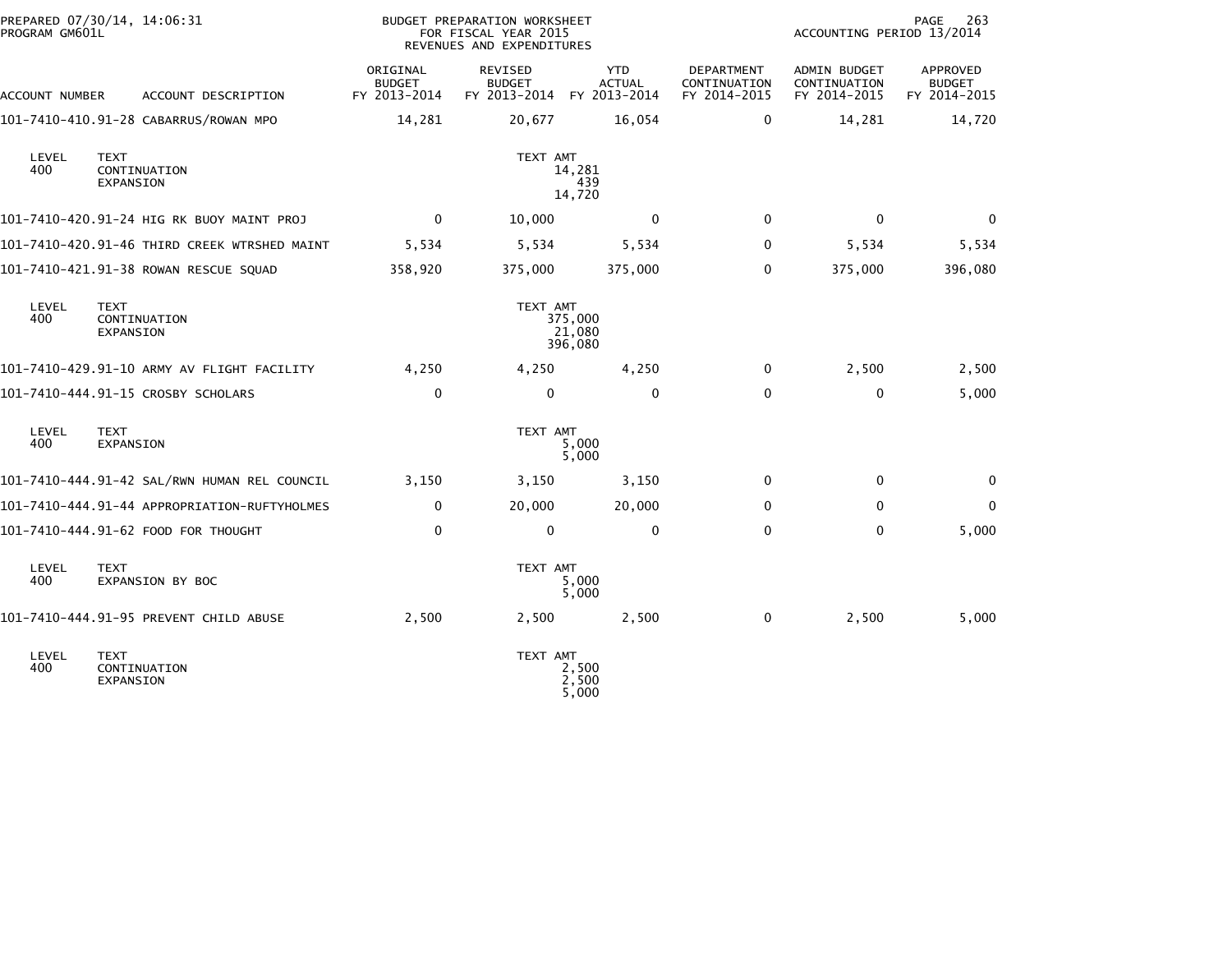| PREPARED 07/30/14, 14:06:31<br>PROGRAM GM601L |                                              |                                           | <b>BUDGET PREPARATION WORKSHEET</b><br>PAGE<br>ACCOUNTING PERIOD 13/2014<br>FOR FISCAL YEAR 2015<br>REVENUES AND EXPENDITURES |                                             |                                            |                                                     | 264                                       |
|-----------------------------------------------|----------------------------------------------|-------------------------------------------|-------------------------------------------------------------------------------------------------------------------------------|---------------------------------------------|--------------------------------------------|-----------------------------------------------------|-------------------------------------------|
| ACCOUNT NUMBER                                | ACCOUNT DESCRIPTION                          | ORIGINAL<br><b>BUDGET</b><br>FY 2013-2014 | REVISED<br><b>BUDGET</b><br>FY 2013-2014                                                                                      | <b>YTD</b><br><b>ACTUAL</b><br>FY 2013-2014 | DEPARTMENT<br>CONTINUATION<br>FY 2014-2015 | <b>ADMIN BUDGET</b><br>CONTINUATION<br>FY 2014-2015 | APPROVED<br><b>BUDGET</b><br>FY 2014-2015 |
|                                               | 101-7410-450.91-32 NC TRANSPORTATION MUSEUM  | 30,000                                    | 30,000                                                                                                                        | 30,000                                      | 0                                          | 30,000                                              | 30,000                                    |
|                                               | 101-7410-450.91-36 ROWAN MUSEUM              | 9,000                                     | 9,000                                                                                                                         | 9,000                                       | $\mathbf 0$                                | 9,000                                               | 18,000                                    |
| LEVEL<br>400                                  | TEXT<br>CONTINUATION<br>EXPANSION            |                                           | TEXT AMT                                                                                                                      | 9,000<br>9,000<br>18,000                    |                                            |                                                     |                                           |
|                                               | 101-7410-450.91-48 ROWAN ARTS COUNCIL        | 20,692                                    | 20,692                                                                                                                        | 20,692                                      | 0                                          | 20,692                                              | 20,692                                    |
|                                               | 101-7410-450.91-80 NC CIVIL WAR TRAIL        | 200                                       | 200                                                                                                                           | 200                                         | 0                                          | 200                                                 | 200                                       |
|                                               | 101-7410-450.91-96 TOES-ATHLETIC CENTER      | $\mathbf 0$                               | 0                                                                                                                             | 0                                           | $\Omega$                                   | $\mathbf 0$                                         | 20,000                                    |
| LEVEL<br>400                                  | <b>TEXT</b><br>EXPANSION BY BOC              |                                           | TEXT AMT                                                                                                                      | 20,000<br>20,000                            |                                            |                                                     |                                           |
|                                               | 101-7410-452.91-61 RIVERPARK (BULLHOLE)      | 2,565                                     | 2,565                                                                                                                         | 2,565                                       | 0                                          | 2,565                                               | 3,000                                     |
| LEVEL<br>400                                  | <b>TEXT</b><br>CONTINUATION<br>EXPANSION     |                                           | TEXT AMT                                                                                                                      | 2,565<br>435<br>3,000                       |                                            |                                                     |                                           |
|                                               | 101-7410-461.91-22 FORESTRY SERVICE          | 49,444                                    | 49,444                                                                                                                        | 44,145                                      | $\mathbf 0$                                | 49,444                                              | 62,645                                    |
| LEVEL<br>400                                  | <b>TEXT</b><br>CONTINUATION<br>EXPANSION     |                                           | TEXT AMT                                                                                                                      | 49,444<br>13,201<br>62,645                  |                                            |                                                     |                                           |
|                                               | 101-7410-461.91-54 YADKIN-PEEDEE ASSOCIATION | 3,200                                     | 3,200                                                                                                                         | 3,200                                       | 0                                          | 3,200                                               | 3,500                                     |
| LEVEL<br>400                                  | <b>TEXT</b><br>CONTINUATION<br>EXPANSION     |                                           | TEXT AMT                                                                                                                      | 3,200<br>300<br>3,500                       |                                            |                                                     |                                           |
|                                               | 101-7410-465.91-18 ECONOMIC DEVELOPMENT COMM | 361,403                                   | 401,765                                                                                                                       | 401,765                                     | 0                                          | 361,403                                             | 416,403                                   |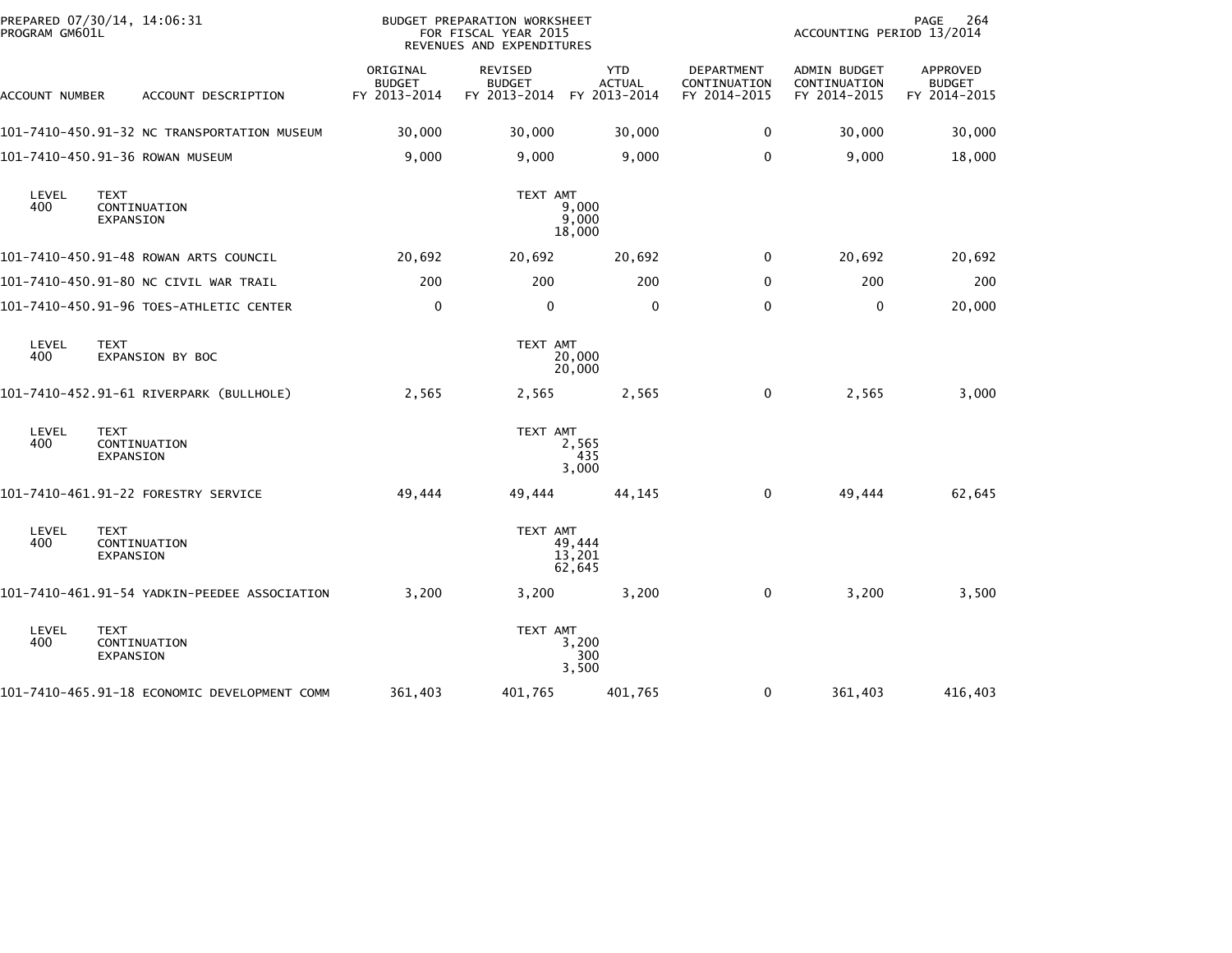| PREPARED 07/30/14, 14:06:31<br>PROGRAM GM601L |                                                              | BUDGET PREPARATION WORKSHEET<br>FOR FISCAL YEAR 2015<br>REVENUES AND EXPENDITURES |                                                    |                                             |                                                   | 265<br>PAGE<br>ACCOUNTING PERIOD 13/2014            |                                           |  |
|-----------------------------------------------|--------------------------------------------------------------|-----------------------------------------------------------------------------------|----------------------------------------------------|---------------------------------------------|---------------------------------------------------|-----------------------------------------------------|-------------------------------------------|--|
| ACCOUNT NUMBER                                | ACCOUNT DESCRIPTION                                          | ORIGINAL<br><b>BUDGET</b><br>FY 2013-2014                                         | REVISED<br><b>BUDGET</b><br>FY 2013-2014           | <b>YTD</b><br><b>ACTUAL</b><br>FY 2013-2014 | <b>DEPARTMENT</b><br>CONTINUATION<br>FY 2014-2015 | <b>ADMIN BUDGET</b><br>CONTINUATION<br>FY 2014-2015 | APPROVED<br><b>BUDGET</b><br>FY 2014-2015 |  |
| LEVEL<br>400                                  | <b>TEXT</b><br>CONTINUATION<br>EXPANSION<br>EXPANSION BY BOC |                                                                                   | TEXT AMT<br>361,403<br>13,212<br>41,788<br>416,403 |                                             |                                                   |                                                     |                                           |  |
|                                               | 101-7410-465.91-19 CHAMBER OF COMMERCE                       | 2,500                                                                             | 2,500                                              | 2,500                                       | $\Omega$                                          | 2,500                                               | 2,500                                     |  |
|                                               | 101-7410-480.91-14 CHARLOTTE REG'L PARTNERSP                 | 40,362                                                                            | $\mathbf{0}$                                       | 0                                           | $\mathbf{0}$                                      | 0                                                   | $\mathbf{0}$                              |  |
|                                               | 101-7410-480.91-34 ROWAN VOCATIONAL OPPORTUN                 | 66,532                                                                            | 66,532                                             | 66,532                                      | 0                                                 | 66,532                                              | 66,532                                    |  |
| *.                                            | EXPENDITURE                                                  | 974,533                                                                           | 1,027,009                                          | 1,007,087                                   | 0                                                 | 945,351                                             | 1,077,306                                 |  |
| **                                            | SPECIAL APPROPRIATIONS                                       | 974,533                                                                           | 1,027,009                                          | 1,007,087                                   | $\bf{0}$                                          | 945,351                                             | 1,077,306                                 |  |
| ***                                           | SPECIAL APPROPRIATIONS                                       | 974,533                                                                           | 1,027,009                                          | 1,007,087                                   | 0                                                 | 945,351                                             | 1,077,306                                 |  |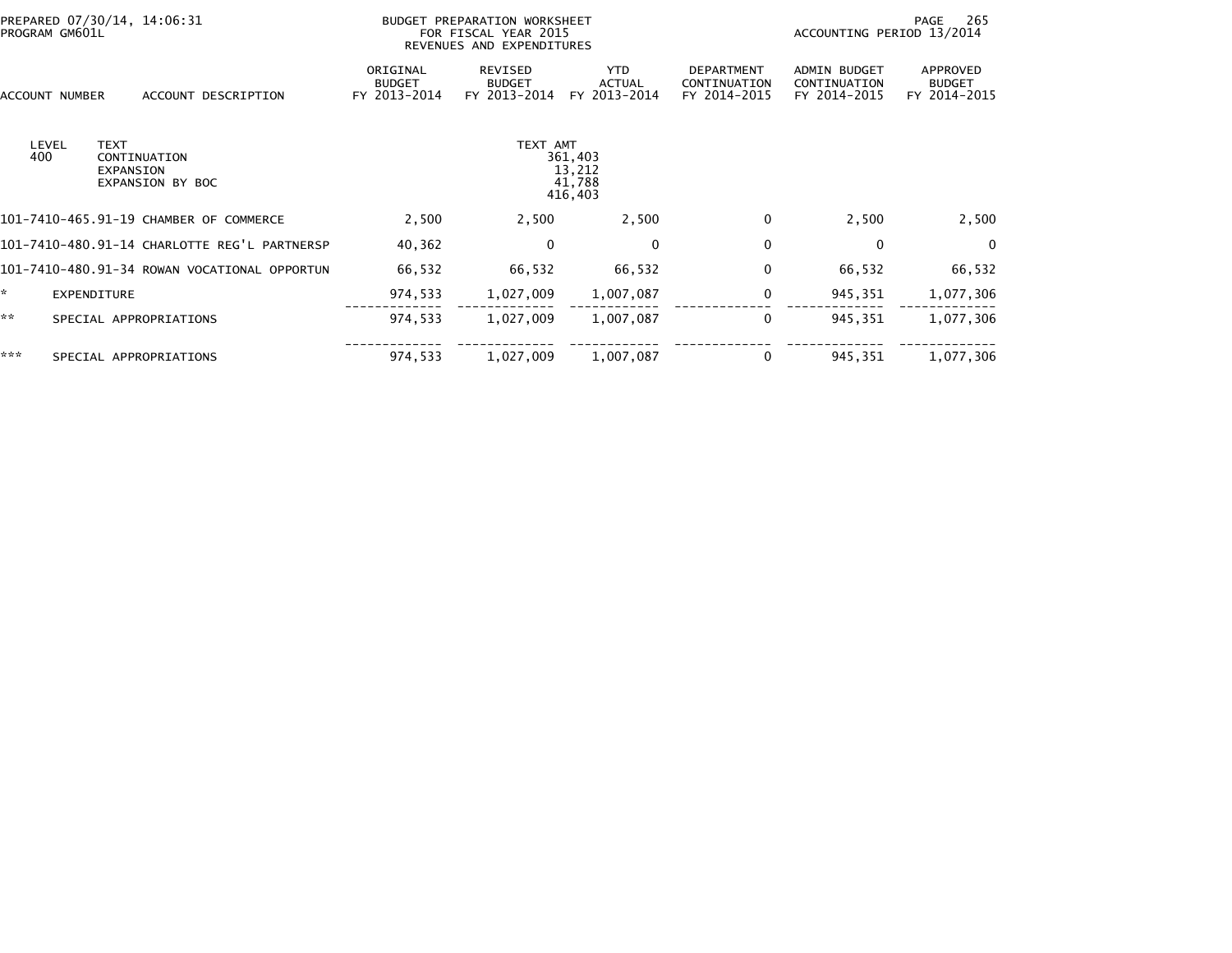## PREPARED 07/30/14, 14:06:31<br>PROGRAM GM601L

## BUDGET PREPARATION WORKSHEET<br>FOR FISCAL YEAR 2015 REVENUES AND EXPENDITURES

PAGE 266<br>ACCOUNTING PERIOD 13/2014

| ACCOUNT NUMBER                       | ACCOUNT DESCRIPTION                          | ORIGINAL<br><b>BUDGET</b><br>FY 2013-2014 | REVISED<br><b>BUDGET</b><br>FY 2013-2014 | <b>YTD</b><br>ACTUAL<br>FY 2013-2014 | <b>DEPARTMENT</b><br>CONTINUATION<br>FY 2014-2015 | ADMIN BUDGET<br>CONTINUATION<br>FY 2014-2015 | APPROVED<br><b>BUDGET</b><br>FY 2014-2015 |
|--------------------------------------|----------------------------------------------|-------------------------------------------|------------------------------------------|--------------------------------------|---------------------------------------------------|----------------------------------------------|-------------------------------------------|
| 101-9100-335.05-00 LOTTERY PROCEEDS  |                                              | $1,500,000 -$                             | $1,500,000 -$                            | $1,500,000 -$                        | 0                                                 | $1,500,000 -$                                | 1,500,000-                                |
| 101-9100-390.20-00 OFS:LOAN PROCEEDS |                                              | 0                                         | 0                                        | 0                                    | 0                                                 | 0                                            | 0                                         |
| 101-9100-390.30-00 OFS:BOND PROCEEDS |                                              | 0                                         | 0                                        | 0                                    | 0                                                 | $\mathbf{0}$                                 | 0                                         |
| 101-9100-390.40-00 OFS:BOND PREMIUM  |                                              | o                                         | 0                                        | 0                                    | 0                                                 | 0                                            |                                           |
|                                      | 101-9100-395.00-00 FUND BALANCE APPR-RESTR   | U                                         | 0                                        | 0                                    | 0                                                 | 0                                            | 0                                         |
| <b>REVENUE</b>                       | 101-9100-470.90-27 DEBT ISSUANCE COSTS       | $1,500,000 -$                             | 1,500,000-                               | 1,500,000-                           | 0                                                 | 1,500,000-                                   | 1,500,000                                 |
|                                      | 101-9100-470.90-29 OFU: PYMT TO ESCROW AGENT | o                                         |                                          |                                      | 0                                                 | 0                                            |                                           |
|                                      | 101-9100-470.92-18 TOWN CREEK PRINCIPAL      | 275,000                                   | 275,000                                  | 275,000                              | 0                                                 | 275,000                                      | 275,000                                   |
|                                      | 101-9100-470.92-19 TOWN CREEK INTEREST       | 70,985                                    | 70,985                                   | 70,984                               | 0                                                 | 59,630                                       | 59,630                                    |
|                                      | 101-9100-470.92-22 JUDICIAL FAC PRINCIPAL    | 1,169,860                                 | 1,169,860                                | 1,169,857                            | 0                                                 | 1,169,860                                    | 1,169,860                                 |
|                                      | 101-9100-470.92-23 JUDICIAL FAC INTEREST     | 178,000                                   | 178,000                                  | 128,766                              | 0                                                 | 140,385                                      | 140,385                                   |
|                                      | 101–9100–470.92–40 ROCKWELL SEWER PRINCIPAL  | 24,050                                    | 24,050                                   | 24,042                               | 0                                                 | 24,045                                       | 24,045                                    |
|                                      | 101-9100-470.92-41 ROCKWELL SEWER INTEREST   | 2,445                                     | 2,445                                    | 2,442                                | 0                                                 | 1,630                                        | 1,630                                     |
|                                      | 101-9100-470.92-46 RCCC CLASSROOMS PRINCIPAL | 1,170,000                                 | 1,170,000                                | 1,170,000                            | 0                                                 | 1,170,000                                    | 1,170,000                                 |
|                                      | 101-9100-470.92-47 RCCC CLASSROOMS INTEREST  | 351,785                                   | 351,785                                  | 351,785                              | 0                                                 | 322,980                                      | 322,980                                   |
|                                      | 101-9100-470.92-48 SCHOOL LOAN PRINCIPAL     | 400,000                                   | 400,000                                  | 400,000                              | 0                                                 | 400,000                                      | 400,000                                   |
|                                      | 101-9100-470.92-49 SCHOOL LOAN INTEREST      | 106,920                                   | 106,920                                  | 106,917                              | 0                                                 | 91,160                                       | 91,160                                    |
|                                      | 101-9100-470.92-50 '93 SCHOOL BOND PRINCIPAL | 2,135,000                                 | 2,135,000                                | 2,135,000                            | 0                                                 | 2,100,000                                    | 2,100,000                                 |
|                                      | 101-9100-470.92-51 '93 SCHOOL BOND INTEREST  | 241,870                                   | 241,870                                  | 241,863                              | 0                                                 | 158,955                                      | 158,955                                   |
|                                      | 101-9100-470.92-52 '02 SCHOOL BOND PRINCIPAL | 5,715,000                                 | 5,715,000                                | 5,715,000                            | 0                                                 | 5,740,000                                    | 5,740,000                                 |
|                                      | 101-9100-470.92-53 '02 SCHOOL BOND INTEREST  | 1,647,300                                 | 1,647,300                                | 1,647,300                            | 0                                                 | 1,465,505                                    | 1,465,505                                 |
|                                      | 101-9100-470.92-56 TELECOM EQUIP-PRINCIPAL   | 970,000                                   | 970,000                                  | 970,000                              | 0                                                 | 970,000                                      | 970,000                                   |
|                                      | 101-9100-470.92-57 TELECOM EQUIP-INTEREST    | 190,460                                   | 190,460                                  | 190,460                              | 0                                                 | 167,375                                      | 167,375                                   |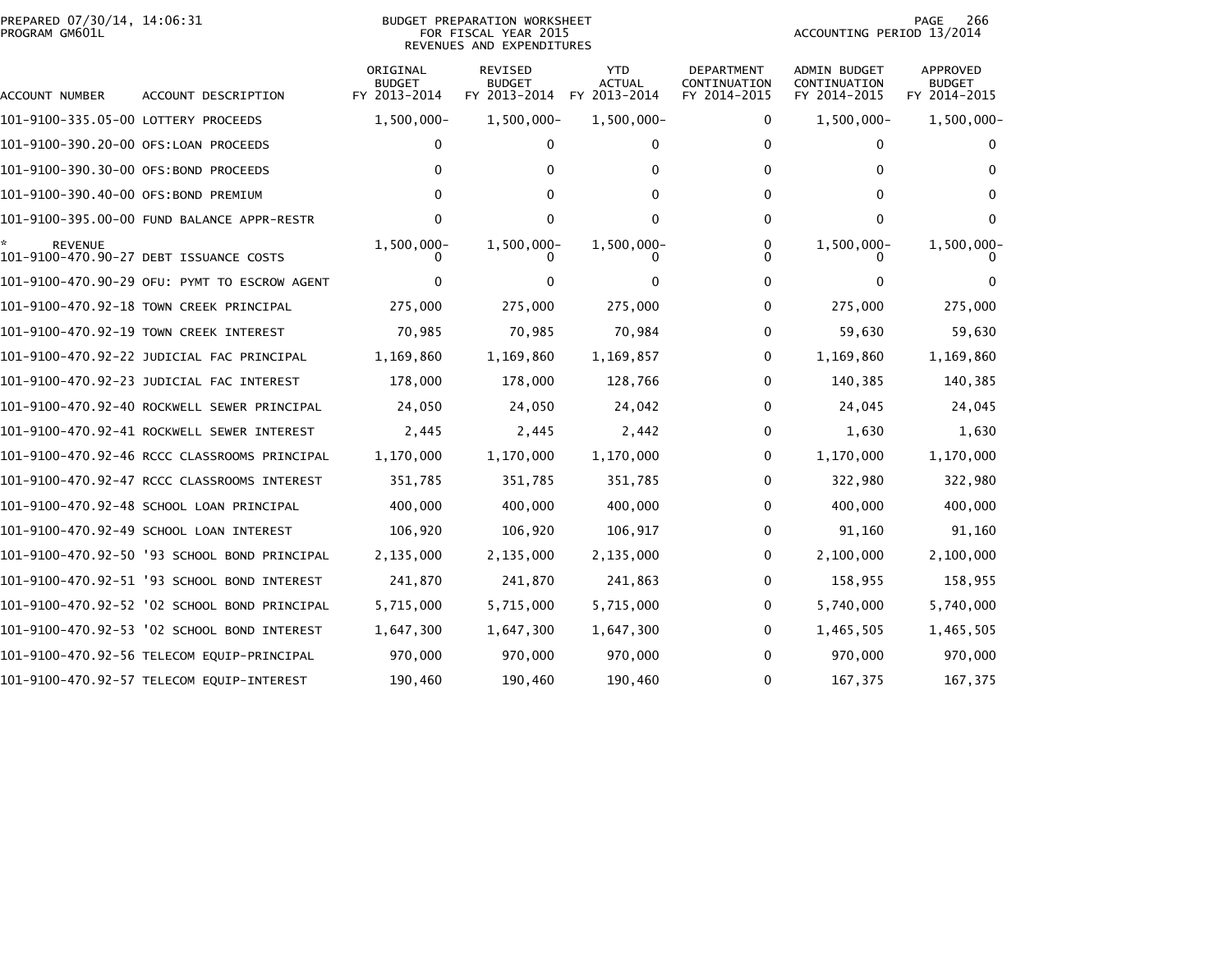| PREPARED 07/30/14, 14:06:31<br>PROGRAM GM601L |                                              |                                           | BUDGET PREPARATION WORKSHEET<br>FOR FISCAL YEAR 2015<br>REVENUES AND EXPENDITURES |                                             |                                                   | ACCOUNTING PERIOD 13/2014                           | PAGE<br>267                               |
|-----------------------------------------------|----------------------------------------------|-------------------------------------------|-----------------------------------------------------------------------------------|---------------------------------------------|---------------------------------------------------|-----------------------------------------------------|-------------------------------------------|
| ACCOUNT NUMBER                                | ACCOUNT DESCRIPTION                          | ORIGINAL<br><b>BUDGET</b><br>FY 2013-2014 | <b>REVISED</b><br><b>BUDGET</b><br>FY 2013-2014                                   | <b>YTD</b><br><b>ACTUAL</b><br>FY 2013-2014 | <b>DEPARTMENT</b><br>CONTINUATION<br>FY 2014-2015 | <b>ADMIN BUDGET</b><br>CONTINUATION<br>FY 2014-2015 | APPROVED<br><b>BUDGET</b><br>FY 2014-2015 |
|                                               | 101-9100-470.92-62 DSS RENOVATION-PRINCIPAL  | 513,200                                   | 513,200                                                                           | 513,200                                     | 0                                                 | 513,200                                             | 513,200                                   |
|                                               | 101-9100-470.92-63 DSS RENOVATION-INTEREST   | 95,380                                    | 95,430                                                                            | 95,429                                      | 0                                                 | 77,215                                              | 77,215                                    |
|                                               | 101-9100-470.92-84 EMS VEHICLES-PRINCIPAL    | 198,960                                   | 198,960                                                                           | 173,968                                     | $\mathbf{0}$                                      | 286,940                                             | 286,940                                   |
|                                               | 101-9100-470.92-85 EMS VEHICLES-INTEREST     | 19,500                                    | 19,500                                                                            | 3,728                                       | $\mathbf 0$                                       | 12,865                                              | 12,865                                    |
|                                               | 101-9100-470.92-86 SHERIFF VEHICLES-PRINCIPL | 223,165                                   | 223,165                                                                           | 168,955                                     | $\mathbf 0$                                       | 331,580                                             | 331,580                                   |
|                                               | 101-9100-470.92-87 SHERIFF VEHICLES-INTEREST | 25,500                                    | 25,500                                                                            | 3,612                                       | $\mathbf 0$                                       | 17,335                                              | 17,335                                    |
|                                               | 101-9100-470.92-90 COMPUTER EQMT-PRINCIPAL   | 170,000                                   | 197,359                                                                           | 197,359                                     | $\mathbf 0$                                       | 196,735                                             | 196,735                                   |
|                                               | 101-9100-470.92-91 COMPUTER EQMT-INTEREST    | 35,000                                    | 7,591                                                                             | 5,149                                       | 0                                                 | 5,780                                               | 5,780                                     |
|                                               | 101-9100-470.92-92 VEHICLES OTHER-PRINCIPAL  | 45,000                                    | 45,000                                                                            | 11,759                                      | 0                                                 | 35,435                                              | 35,435                                    |
|                                               | 101-9100-470.92-93 VEHICLES OTHER-INTEREST   | 10,000                                    | 10,000                                                                            | 307                                         | 0                                                 | 1,095                                               | 1,095                                     |
|                                               | 101-9100-470.92-96 WEST END PLAZA-PRINCIPAL  | $\Omega$                                  | 0                                                                                 | $\Omega$                                    | $\mathbf{0}$                                      | 376,265                                             | 376,265                                   |
|                                               | 101-9100-470.92-97 WEST END PLAZA-INTEREST   | $\Omega$                                  | $\mathbf{0}$                                                                      | $\Omega$                                    | $\mathbf 0$                                       | 79,650                                              | 79,650                                    |
| ÷.<br><b>EXPENDITURE</b>                      |                                              | 15,984,380                                | 15,984,380                                                                        | 15,772,882                                  | $\mathbf{0}$                                      | 16,190,620                                          | 16,190,620                                |
| **<br><b>DEBT SERVICE</b>                     |                                              | 14,484,380                                | 14,484,380                                                                        | 14, 272, 882                                | $\Omega$                                          | 14,690,620                                          | 14,690,620                                |
| ***<br><b>DEBT SERVICE</b>                    |                                              | 14,484,380                                | 14,484,380                                                                        | 14,272,882                                  | $\Omega$                                          | 14,690,620                                          | 14,690,620                                |
| ****<br><b>GENERAL FUND</b>                   |                                              | 0                                         | 0                                                                                 | 4,464,916                                   | 22,675,064                                        | 8,316,277                                           | 0                                         |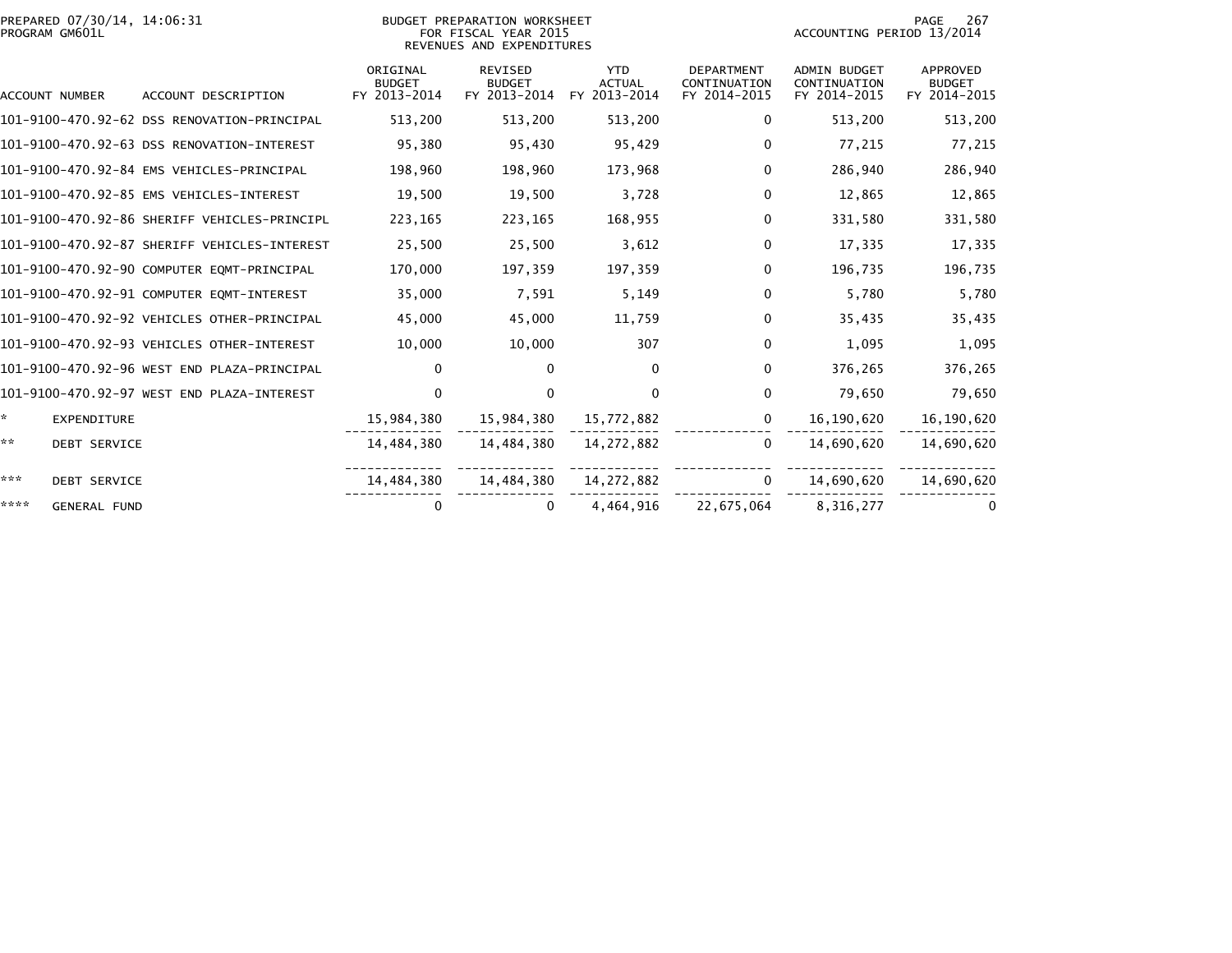|                | PREPARED 07/30/14, 14:06:31 |  |
|----------------|-----------------------------|--|
| PROGRAM GM601L |                             |  |

## BUDGET PREPARATION WORKSHEET PROGRAM GM601L FOR FISCAL YEAR 2015 ACCOUNTING PERIOD 13/2014 REVENUES AND EXPENDITURES

PAGE 268<br>ACCOUNTING PERIOD 13/2014

| ACCOUNT NUMBER                                       | ACCOUNT DESCRIPTION                          | ORIGINAL<br><b>BUDGET</b><br>FY 2013-2014 | REVISED<br><b>BUDGET</b><br>FY 2013-2014 | <b>YTD</b><br><b>ACTUAL</b><br>FY 2013-2014 | <b>DEPARTMENT</b><br>CONTINUATION<br>FY 2014-2015 | <b>ADMIN BUDGET</b><br>CONTINUATION<br>FY 2014-2015 | <b>APPROVED</b><br>BUDGET<br>FY 2014-2015 |
|------------------------------------------------------|----------------------------------------------|-------------------------------------------|------------------------------------------|---------------------------------------------|---------------------------------------------------|-----------------------------------------------------|-------------------------------------------|
|                                                      | 201-4340-311.10-00 AD VALOREM TAX-CURRENT YR | 4, 195, 511-                              | 4,565,911-                               | 4, 187, 638-                                | 0                                                 | $3,940,798-$                                        | 3,920,586-                                |
|                                                      | 201-4340-311.13-00 AD VALOREM TAX-NCVTS      | 0                                         | 0                                        | 236,460-                                    | 0                                                 | 362,833-                                            | 362,833-                                  |
|                                                      | 201–4340–311.20–00 AD VALOREM-WRITE OFF COLL | 0                                         | $\Omega$                                 | $\mathbf{0}$                                | 0                                                 | $\mathbf{0}$                                        | 0                                         |
|                                                      | 201-4340-311.25-00 ABATEMENTS-CURRENT YEAR   | 30,000                                    | 30,000                                   | 12,534                                      | 0                                                 | 30,000                                              | 30,000                                    |
| 201–4340–311.30–00 DISCOUNTS                         |                                              | 30,000                                    | 30,000                                   | 30,428                                      | 0                                                 | 30,000                                              | 30,000                                    |
| 201-4340-319.10-00 INTEREST                          |                                              | $25,000 -$                                | $25,000 -$                               | $32,373-$                                   | 0                                                 | $25,000 -$                                          | $25,000 -$                                |
| <b>REVENUE</b><br>201-4340-422.86-10 ATWELL TOWNSHIP |                                              | 4, 160, 511-<br>316,522                   | 4,530,911-<br>346,022                    | 4,413,509-<br>334,699                       | 0<br>0                                            | 4,268,631-<br>319,320                               | 4,248,419-<br>319,320                     |
| 201-4340-422.86-12 BOSTIAN HEIGHTS                   |                                              | 454,706                                   | 500,706                                  | 485,405                                     | 0                                                 | 457,485                                             | 457,485                                   |
| 201-4340-422.86-16 CLEVELAND                         |                                              | 298,005                                   | 314,005                                  | 308,168                                     | 0                                                 | 295,178                                             | 295,178                                   |
| 201-4340-422.86-18 EAST GOLD HILL                    |                                              | 71,732                                    | 78,032                                   | 76,002                                      | 0                                                 | 72,401                                              | 72,401                                    |
| 201-4340-422.86-20 EAST LANDIS                       |                                              | 20,981                                    | 25,481                                   | 24,328                                      | 0                                                 | 22,855                                              | 22,855                                    |
| 201-4340-422.86-22 EAST ROWAN                        |                                              | 12,101                                    | 13,051                                   | 12,619                                      | 0                                                 | 12,221                                              | 12,221                                    |
|                                                      | 201-4340-422.86-24 ELLIS CROSS COUNTRY       | 96,561                                    | 105,761                                  | 102,059                                     | 0                                                 | 97,601                                              | 97,601                                    |
| 201-4340-422.86-26 ENOCHVILLE                        |                                              | 190,867                                   | 207,367                                  | 203,808                                     | 0                                                 | 192,361                                             | 192,361                                   |
| 201-4340-422.86-28 FRANKLIN TOWNSHIP                 |                                              | 175,304                                   | 192,304                                  | 187,386                                     | 0                                                 | 242,643                                             | 232,354                                   |
| 201-4340-422.86-29 LIBERTY (WEST)                    |                                              | 195,530                                   | 212,030                                  | 204,467                                     | 0                                                 | 195,632                                             | 195,632                                   |
| 201-4340-422.86-30 LOCKE TOWNSHIP                    |                                              | 557,993                                   | 627,993                                  | 609,184                                     | 0                                                 | 564,298                                             | 564,298                                   |
| 201-4340-422.86-32 MILLER FERRY                      |                                              | 418,942                                   | 455,442                                  | 450,920                                     | 0                                                 | 424,375                                             | 424,375                                   |
| 201-4340-422.86-34 MOUNT MITCHELL                    |                                              | 51,358                                    | 57,458                                   | 55,010                                      | 0                                                 | 72,042                                              | 62,119                                    |
| 201-4340-422.86-38 POOLE TOWN                        |                                              | 55,950                                    | 58,050                                   | 56,991                                      | 0                                                 | 56,406                                              | 56,406                                    |
|                                                      | 201-4340-422.86-40 RICHFIELD-MISENHEIMER     | 6,858                                     | 7,958                                    | 7,427                                       | 0                                                 | 6,994                                               | 6,994                                     |
| 201-4340-422.86-42 ROCKWELL RURAL                    |                                              | 374,466                                   | 409,866                                  | 397,191                                     | 0                                                 | 375,012                                             | 375,012                                   |
| 201-4340-422.86-43 ROWAN IREDELL                     |                                              | 29,944                                    | 31,744                                   | 30,381                                      | 0                                                 | 29,973                                              | 29,973                                    |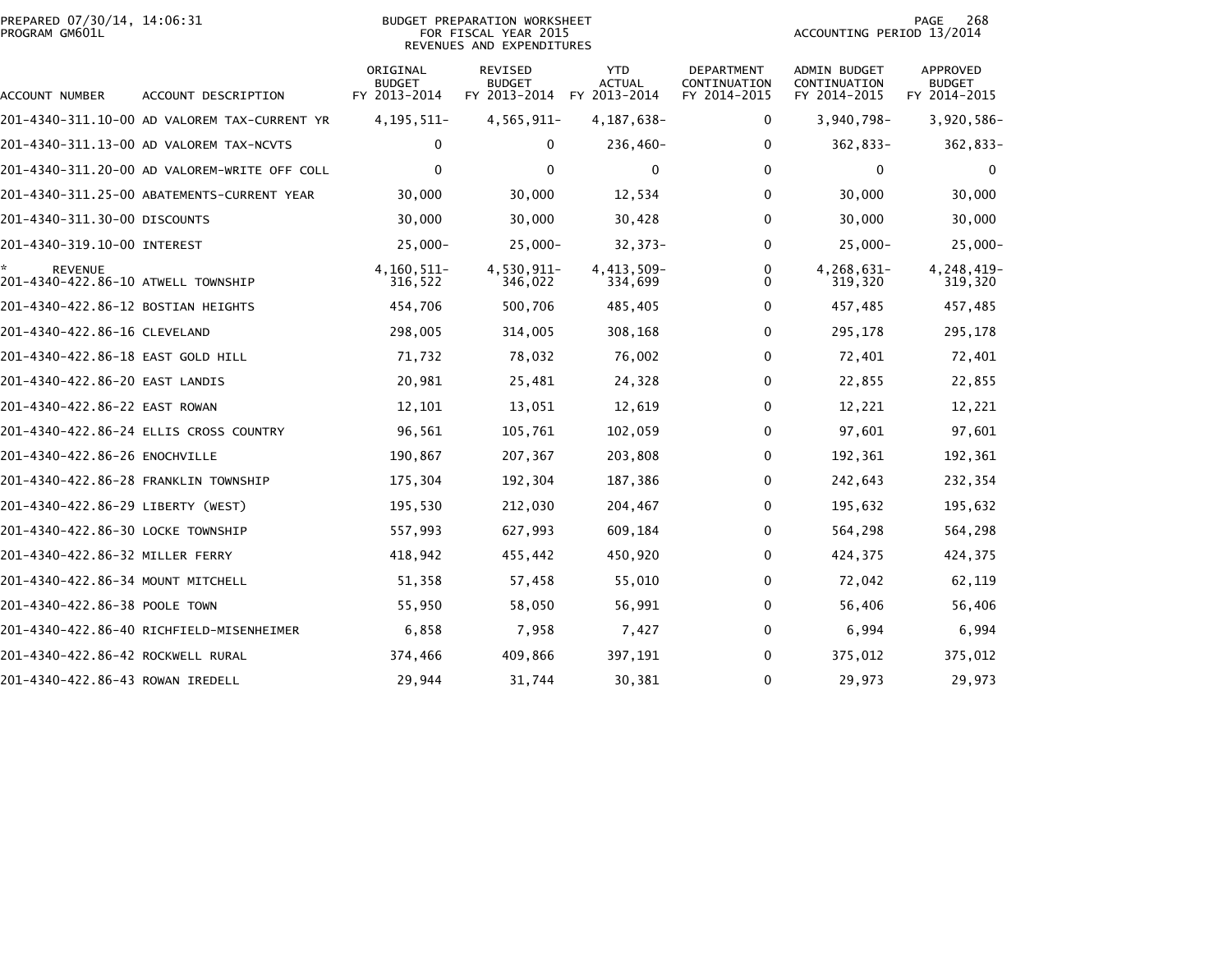|      | PREPARED 07/30/14, 14:06:31<br>BUDGET PREPARATION WORKSHEET<br>FOR FISCAL YEAR 2015<br>PROGRAM GM601L<br>REVENUES AND EXPENDITURES |                                    |                                           |                                          |                                             |                                                   | 269<br>PAGE<br>ACCOUNTING PERIOD 13/2014            |                                           |  |
|------|------------------------------------------------------------------------------------------------------------------------------------|------------------------------------|-------------------------------------------|------------------------------------------|---------------------------------------------|---------------------------------------------------|-----------------------------------------------------|-------------------------------------------|--|
|      | ACCOUNT NUMBER                                                                                                                     | ACCOUNT DESCRIPTION                | ORIGINAL<br><b>BUDGET</b><br>FY 2013-2014 | REVISED<br><b>BUDGET</b><br>FY 2013-2014 | <b>YTD</b><br><b>ACTUAL</b><br>FY 2013-2014 | <b>DEPARTMENT</b><br>CONTINUATION<br>FY 2014-2015 | <b>ADMIN BUDGET</b><br>CONTINUATION<br>FY 2014-2015 | APPROVED<br><b>BUDGET</b><br>FY 2014-2015 |  |
|      |                                                                                                                                    | 201-4340-422.86-44 SCOTCH IRISH    | 43,260                                    | 47,610                                   | 45,966                                      | 0                                                 | 43,921                                              | 43,921                                    |  |
|      | 201-4340-422.86-46 SOUTH ROWAN                                                                                                     |                                    | 6,053                                     | 6,053                                    | 5,295                                       | 0                                                 | 7,333                                               | 7,333                                     |  |
|      |                                                                                                                                    | 201-4340-422.86-48 SOUTH SALISBURY | 258,790                                   | 273,090                                  | 266,561                                     | 0                                                 | 259,654                                             | 259,654                                   |  |
|      | 201-4340-422.86-50 UNION                                                                                                           |                                    | 114,972                                   | 125,372                                  | 122,473                                     | 0                                                 | 115,294                                             | 115,294                                   |  |
|      | 201-4340-422.86-51 WEST ROWAN                                                                                                      |                                    | 193,209                                   | 214,209                                  | 208,226                                     | 0                                                 | 191,412                                             | 191,412                                   |  |
|      | 201-4340-422.86-52 WOODLEAF                                                                                                        |                                    | 216,407                                   | 221,307                                  | 218,943                                     | 0                                                 | 214,220                                             | 214,220                                   |  |
| ×.   | <b>EXPENDITURE</b>                                                                                                                 |                                    | 4,160,511                                 | 4,530,911                                | 4,413,509                                   | 0                                                 | 4,268,631                                           | 4,248,419                                 |  |
| **   | <b>FIRE DISTRICTS</b>                                                                                                              |                                    | $\Omega$                                  | $\Omega$                                 | $\Omega$                                    | $\Omega$                                          | $\Omega$                                            | $\Omega$                                  |  |
| ***  | <b>EMERGENCY SERVICES</b>                                                                                                          |                                    | $\Omega$                                  | $\Omega$                                 |                                             | $\mathbf{0}$                                      | $\Omega$                                            | 0                                         |  |
| **** |                                                                                                                                    | SP FIRE & SVS DIST TX FD           | 0                                         | 0                                        |                                             | 0                                                 |                                                     | 0                                         |  |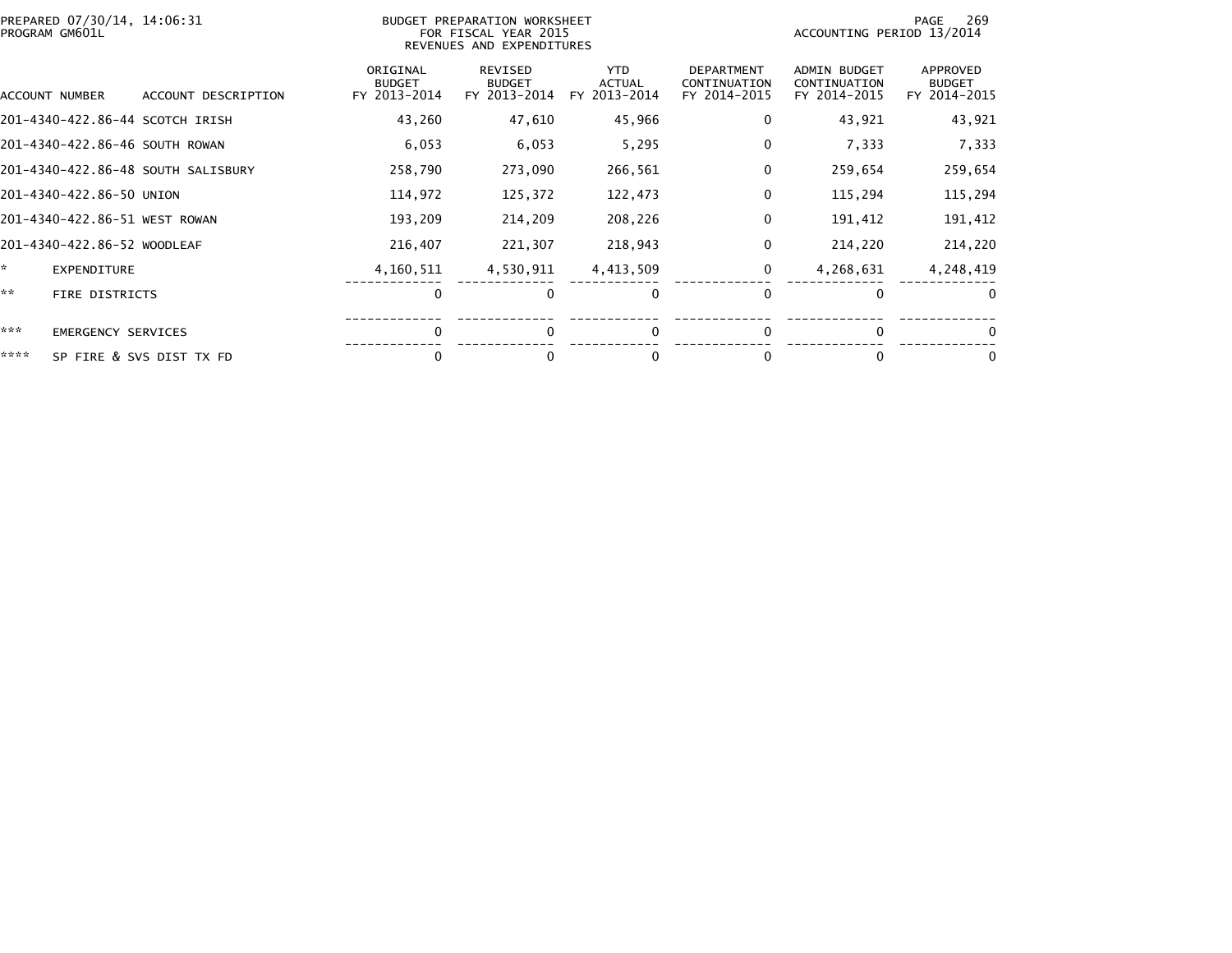|     | PREPARED 07/30/14, 14:06:31<br>PROGRAM GM601L |                                              | BUDGET PREPARATION WORKSHEET<br>FOR FISCAL YEAR 2015<br>REVENUES AND EXPENDITURES |                                          |                                       | 270<br>PAGE<br>ACCOUNTING PERIOD 13/2014          |                                                     |                                           |
|-----|-----------------------------------------------|----------------------------------------------|-----------------------------------------------------------------------------------|------------------------------------------|---------------------------------------|---------------------------------------------------|-----------------------------------------------------|-------------------------------------------|
|     | ACCOUNT NUMBER                                | ACCOUNT DESCRIPTION                          | ORIGINAL<br><b>BUDGET</b><br>FY 2013-2014                                         | REVISED<br><b>BUDGET</b><br>FY 2013-2014 | YTD.<br><b>ACTUAL</b><br>FY 2013-2014 | <b>DEPARTMENT</b><br>CONTINUATION<br>FY 2014-2015 | <b>ADMIN BUDGET</b><br>CONTINUATION<br>FY 2014-2015 | APPROVED<br><b>BUDGET</b><br>FY 2014-2015 |
|     |                                               |                                              | 390,720-                                                                          | 390,720-                                 | 358,160-                              | 0                                                 | 390,720-                                            | 390,720-                                  |
|     |                                               | 202-0000-355.60-00 ADMINISTRATION FUNDS E911 | 0                                                                                 | 0                                        | 0                                     |                                                   | 0                                                   | 0                                         |
|     |                                               | 202-0000-361.00-00 INTEREST REVENUE          | $300 -$                                                                           | $300 -$                                  | $983 -$                               |                                                   | $100 -$                                             | $100 -$                                   |
|     |                                               | 202-0000-395.00-00 FUND BALANCE APPR-RESTR   | 219,178-                                                                          | 1,015,691-                               | 0                                     | 0                                                 | 146, 177-                                           | 146, 177-                                 |
|     | <b>REVENUE</b>                                |                                              | 610,198-                                                                          | 1,406,711-                               | 359,143-                              | 0                                                 | 536,997-                                            | 536,997-                                  |
| **  |                                               | <b>EMERGENCY TELEPHONE SYS</b>               | $610, 198 -$                                                                      | 1,406,711-                               | $359, 143 -$                          |                                                   | 536,997-                                            | 536,997-                                  |
| *** |                                               | <b>EMERGENCY TELEPHONE SYS</b>               | 610.198-                                                                          | 1,406,711-                               | $359, 143 -$                          |                                                   | 536,997-                                            | 536,997-                                  |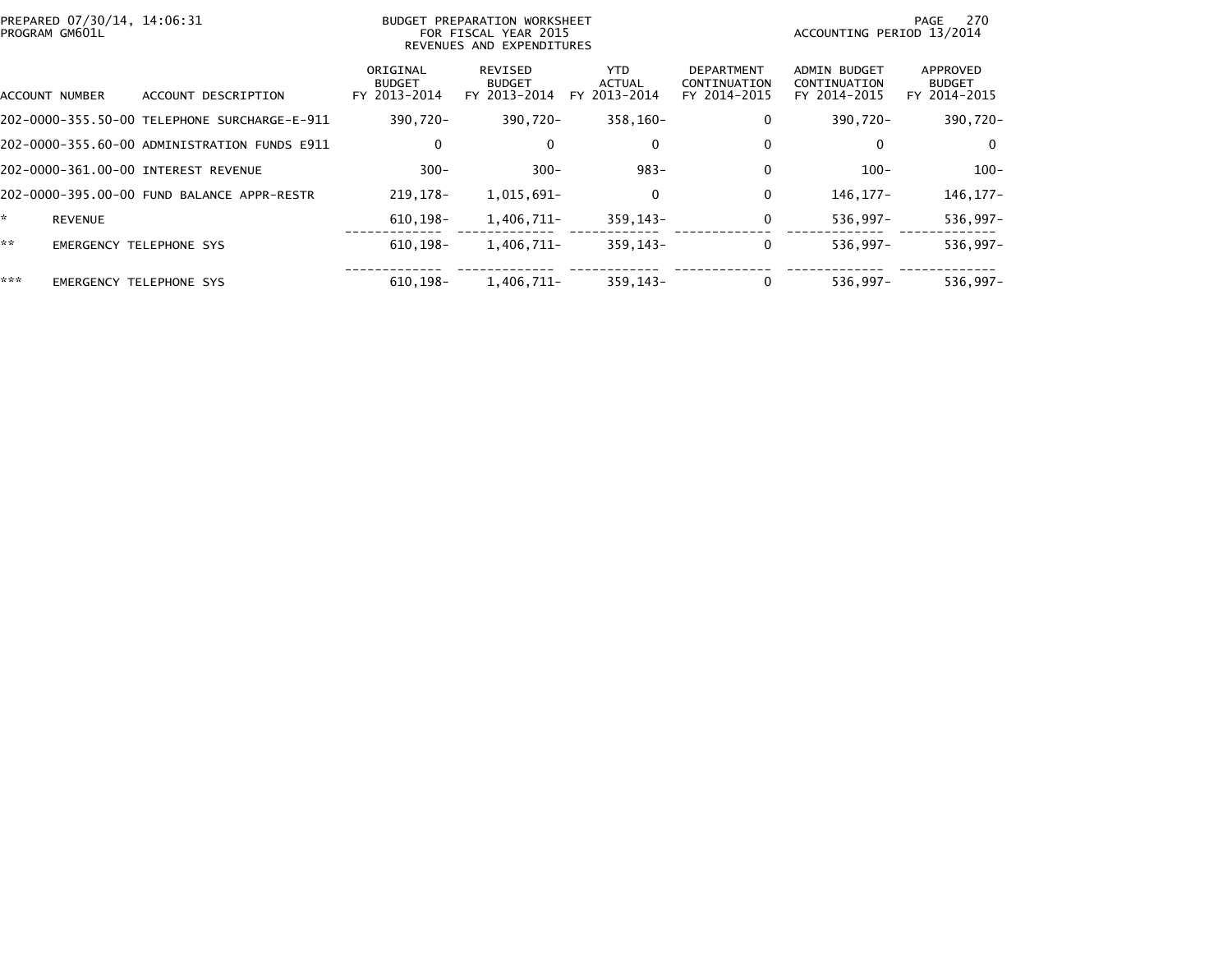| PROGRAM GM601L       | PREPARED 07/30/14, 14:06:31                                                                                                                                                                                                                                     | BUDGET PREPARATION WORKSHEET<br>FOR FISCAL YEAR 2015<br>REVENUES AND EXPENDITURES |                                          |                                             |                                            | 271<br>PAGE<br>ACCOUNTING PERIOD 13/2014     |                                           |  |
|----------------------|-----------------------------------------------------------------------------------------------------------------------------------------------------------------------------------------------------------------------------------------------------------------|-----------------------------------------------------------------------------------|------------------------------------------|---------------------------------------------|--------------------------------------------|----------------------------------------------|-------------------------------------------|--|
| ACCOUNT NUMBER       | ACCOUNT DESCRIPTION                                                                                                                                                                                                                                             | ORIGINAL<br><b>BUDGET</b><br>FY 2013-2014                                         | REVISED<br><b>BUDGET</b><br>FY 2013-2014 | <b>YTD</b><br><b>ACTUAL</b><br>FY 2013-2014 | DEPARTMENT<br>CONTINUATION<br>FY 2014-2015 | ADMIN BUDGET<br>CONTINUATION<br>FY 2014-2015 | APPROVED<br><b>BUDGET</b><br>FY 2014-2015 |  |
|                      | 202-4615-395.00-00 FUND BALANCE APPR-RESTR                                                                                                                                                                                                                      | 0                                                                                 | $\mathbf 0$                              | 0                                           | 0                                          | 0                                            | 0                                         |  |
| ŵ.<br><b>REVENUE</b> | 202-4615-420.10-05 SALARIES:REGULAR                                                                                                                                                                                                                             | $\mathbf{0}$<br>52,020                                                            | $\Omega$<br>53,020                       | $\Omega$<br>51,765                          | 0<br>0                                     | $\Omega$<br>52,788                           | $\Omega$<br>52,788                        |  |
|                      | 202-4615-420.20-05 HEALTH INSURANCE                                                                                                                                                                                                                             | 10,854                                                                            | 10,884                                   | 10,628                                      | 0                                          | 10,854                                       | 10,854                                    |  |
|                      | 202-4615-420.20-10 MEDICARE TAX                                                                                                                                                                                                                                 | 755                                                                               | 755                                      | 698                                         | $\Omega$                                   | 766                                          | 766                                       |  |
|                      | 202-4615-420.20-15 RETIREMENT                                                                                                                                                                                                                                   | 3,678                                                                             | 3,748                                    | 3,660                                       | 0                                          | 3,732                                        | 3,732                                     |  |
|                      | 202–4615–420.20–20 SOCIAL SECURITY TAX                                                                                                                                                                                                                          | 3,226                                                                             | 3,226                                    | 2,986                                       | 0                                          | 3,273                                        | 3,273                                     |  |
|                      | 202-4615-420.20-25 WORKERS COMPENSATION                                                                                                                                                                                                                         | 1,074                                                                             | 1,074                                    | 924                                         | $\Omega$                                   | 942                                          | 942                                       |  |
|                      | 202-4615-420.20-30 401(K) CONTRIBUTIONS                                                                                                                                                                                                                         | 1,561                                                                             | 1,561                                    | 1,553                                       | 0                                          | 1,584                                        | 1,584                                     |  |
|                      | 202-4615-420.32-19 ORTHOPHOTOGRAPHY                                                                                                                                                                                                                             | $\mathbf 0$                                                                       | $\mathbf 0$                              | $\mathbf 0$                                 | 0                                          | 0                                            | 0                                         |  |
|                      | 202-4615-420.33-17 CONTRACTED SERVICES                                                                                                                                                                                                                          | 0                                                                                 | 52,500                                   | 1,530                                       | $\Omega$                                   | $\mathbf 0$                                  | $\mathbf 0$                               |  |
|                      | 202-4615-420.34-30 SERVICE & MAINTENANCE                                                                                                                                                                                                                        | 128,000                                                                           | 126,900                                  | 101,628                                     | 206,858                                    | 206,858                                      | 206,858                                   |  |
| LEVEL<br>400         | <b>TEXT</b><br>PRIORITY DISPATCH \$27,265<br>CENTURY LINK \$47,244<br>CAROLINA RECORDING \$20,600<br>CITY RADIO SHOP \$9,000 (CONSOLES)<br>MOTOROLA \$30,000<br>911 GENERATOR \$7,660<br>UPS SYSTEM \$9,481<br>OSSI CAD \$51,108<br>CITY RADIO SHOP 4,500 (CML) |                                                                                   | TEXT AMT                                 | 206,858<br>206,858                          |                                            |                                              |                                           |  |
|                      | 202-4615-420.43-15 R&M:EQUIPMENT                                                                                                                                                                                                                                | 1.000                                                                             | 1,000                                    | $\bf{0}$                                    | 1,000                                      | 1,000                                        | 1,000                                     |  |
| LEVEL<br>400         | <b>TEXT</b><br>THIS COVERS THE COST OF ANY EQUIPMENT NOT COVERED<br>UNDER MAINTENANCE IN THE CENTER.                                                                                                                                                            | TEXT AMT<br>1,000<br>1,000                                                        |                                          |                                             |                                            |                                              |                                           |  |
|                      | 202-4615-420.53-05 TELEPHONE                                                                                                                                                                                                                                    | 1,500                                                                             | 1,500                                    | 1,263                                       | 0                                          | 1,500                                        | 1,500                                     |  |
|                      | 202-4615-420.53-07 TELEPHONE-E-911                                                                                                                                                                                                                              | 43,000                                                                            | 118,800                                  | 107,806                                     | 0                                          | 0                                            | 0                                         |  |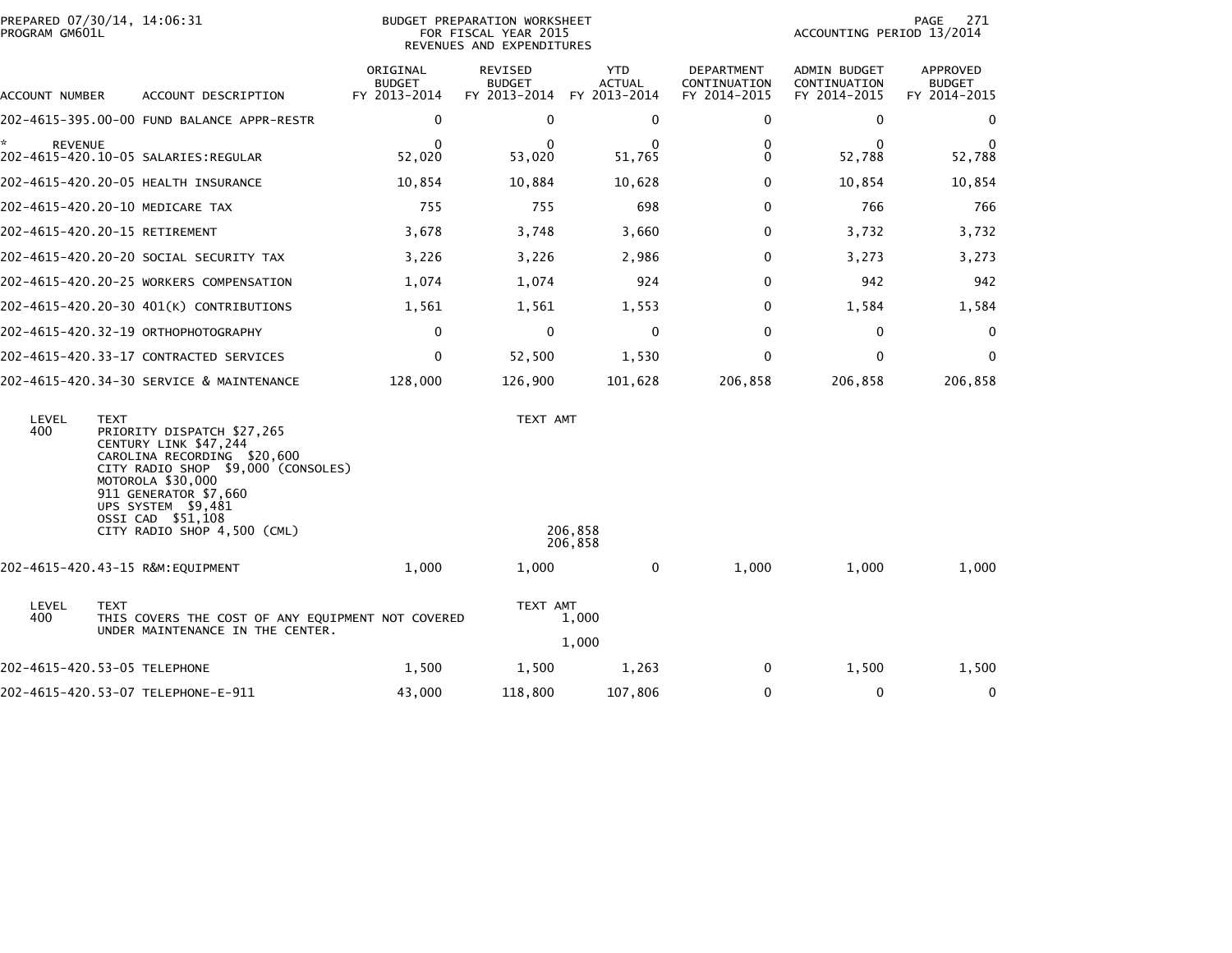| PROGRAM GM601L            | PREPARED 07/30/14, 14:06:31                                                                                                                                                                                                                                                                                                                                                                                                                                                                                                                                                  |                                    | BUDGET PREPARATION WORKSHEET<br>FOR FISCAL YEAR 2015<br>REVENUES AND EXPENDITURES |                    |                                            |                                              | PAGE<br>272<br>ACCOUNTING PERIOD 13/2014  |  |  |
|---------------------------|------------------------------------------------------------------------------------------------------------------------------------------------------------------------------------------------------------------------------------------------------------------------------------------------------------------------------------------------------------------------------------------------------------------------------------------------------------------------------------------------------------------------------------------------------------------------------|------------------------------------|-----------------------------------------------------------------------------------|--------------------|--------------------------------------------|----------------------------------------------|-------------------------------------------|--|--|
| ACCOUNT NUMBER            | ACCOUNT DESCRIPTION                                                                                                                                                                                                                                                                                                                                                                                                                                                                                                                                                          | ORIGINAL<br>BUDGET<br>FY 2013-2014 | REVISED<br><b>BUDGET</b><br>FY 2013-2014 FY 2013-2014                             | YTD<br>ACTUAL      | DEPARTMENT<br>CONTINUATION<br>FY 2014-2015 | ADMIN BUDGET<br>CONTINUATION<br>FY 2014-2015 | APPROVED<br><b>BUDGET</b><br>FY 2014-2015 |  |  |
|                           | 202-4615-420.53-08 TELEPHONE-NG911                                                                                                                                                                                                                                                                                                                                                                                                                                                                                                                                           | 146,000                            | 42,200                                                                            | $\mathbf{0}$       | 211,200                                    | 211,200                                      | 211,200                                   |  |  |
| LEVEL<br>400              | <b>TEXT</b><br>THIS COVERS THE MONTHLY RE-OCCURING CHARGES THAT<br>AREA ASSOCIATED WITH OUR 911 LINES IN THE CENTER<br>AND INCLUDE MONTHLY CHARGES OF:<br>911 SERVICE FROM INTRADO - \$16,000<br>AT AND T SELECTIVE ROUTER CHARGG - \$1,200<br>AT AND T LANGUAGE LINE SERVICES - \$400<br>TOTAL PER YEAR = $$211,200$                                                                                                                                                                                                                                                        |                                    | TEXT AMT                                                                          | 211,200<br>211,200 |                                            |                                              |                                           |  |  |
| 202-4615-420.58-00 TRAVEL |                                                                                                                                                                                                                                                                                                                                                                                                                                                                                                                                                                              | 3,000                              | 3,000                                                                             | 615                | 3,000                                      | 3,000                                        | 3,000                                     |  |  |
| LEVEL<br>400              | <b>TEXT</b><br>THIS COVERS ONLY THE TRAVEL COSTS ALLOWABLE BY<br>THE NC 911 BOARD RELATED TO TRAINING. THEY<br>CONTINUE TO ALLOW MORE CLASSES AND EXPENSES SO<br>THIS LINE MAY INCREASE IN THE FUTURE. AGAIN, WE<br>DID NOT USE MUCH OUT OF THIS LINE DUE TO THE<br>CONSOLIDATION EFFORTS AND MOST TRAINING BEING<br>HELD IN HOUSE. THIS WILL CHANGE NEXT YEAR.                                                                                                                                                                                                              |                                    | TEXT AMT                                                                          | 3,000<br>3,000     |                                            |                                              |                                           |  |  |
|                           | 202-4615-420.59-00 TRAINING                                                                                                                                                                                                                                                                                                                                                                                                                                                                                                                                                  | 38,530                             | 38,530                                                                            | 4,204              | 8,000                                      | 7,000                                        | 7,000                                     |  |  |
| LEVEL<br>400              | <b>TEXT</b><br>THIS COVERS THE ONLY THE TRAINING COST OF CLASSES<br>ALLOWED BY THE NC 911 BOARD. WE ARE REDUCING THIS<br>LINE A SUBSTANTIAL AMOUNT FROM LAST YEAR. YOU<br>WILL NOTICE WE DID NOT USE VERY MUCH OF WHAT WE<br>HAD BUDGETED. THIS IS BECAUSE WE FOUND THAT THE<br>VENDORS OF THE NEW SOFTWARE INCLUDED OUR TRAINING<br>COST IN THE PURCHASE PRICE. WE WERE NOT AWARE<br>THEY HAD DONE THIS. WE ARE ASKING FOR THIS LINE<br>TO BE INCREASED FROM THE PREVIOUS YEAR. THIS IS<br>BECAUSE OF ELD AND EFD CERTIFICATIONS AS WELL AS<br>EMD HAS INCREASED THIS YEAR. |                                    | TEXT AMT                                                                          | 7,000<br>7,000     |                                            |                                              |                                           |  |  |
|                           | 202-4615-420.61-89 SOFTWARE LICENSES                                                                                                                                                                                                                                                                                                                                                                                                                                                                                                                                         | 0                                  | 35,800                                                                            | 18,950             | 0                                          | 0                                            | 0                                         |  |  |
|                           | 202-4615-420.61-95 SUPPLIES:OTHER SMALL EQMT                                                                                                                                                                                                                                                                                                                                                                                                                                                                                                                                 | 6,000                              | 6,000                                                                             | 0                  | $\mathbf{0}$                               | 1,000                                        | 1,000                                     |  |  |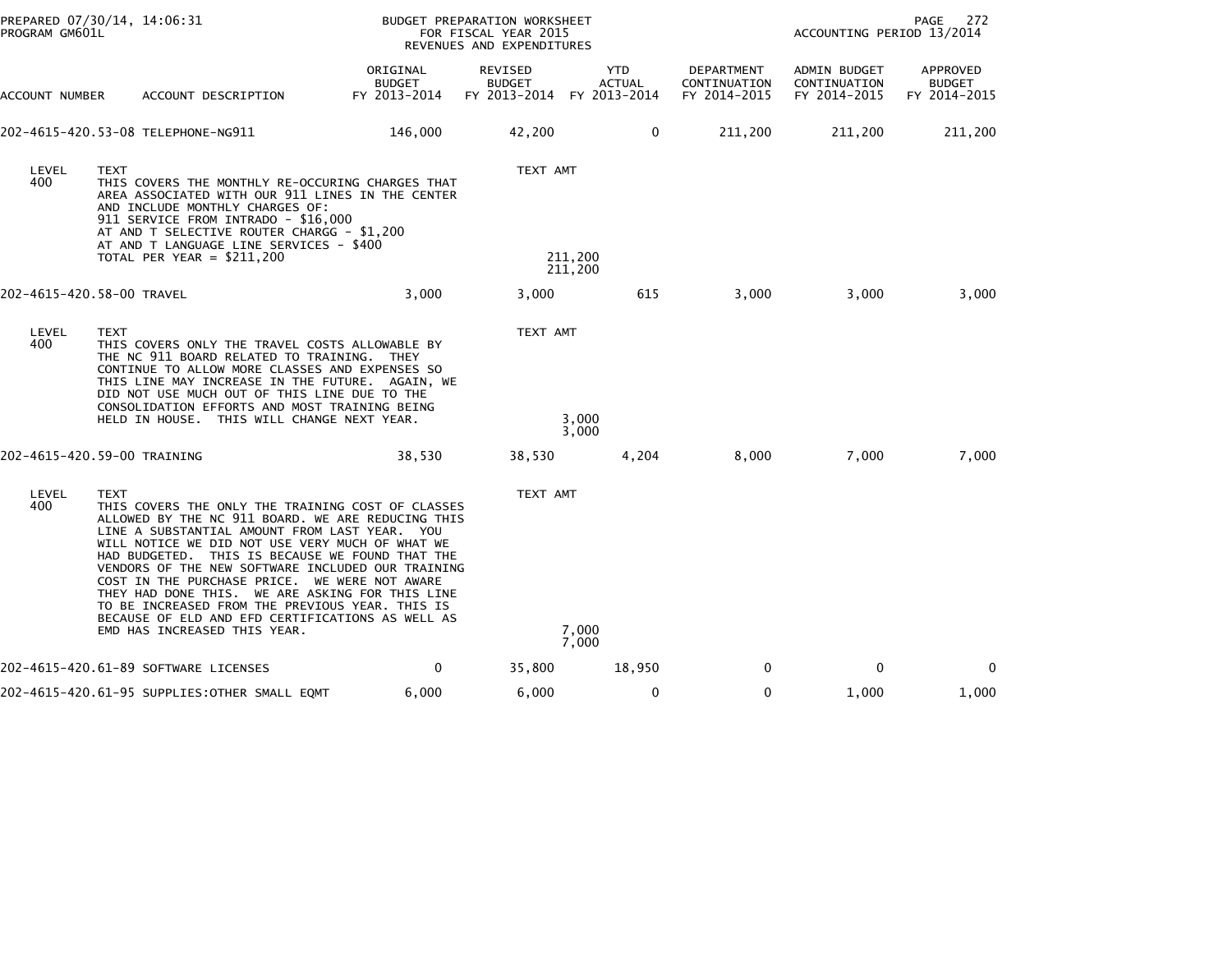| PROGRAM GM601L   | PREPARED 07/30/14, 14:06:31                                                                                                                                                                                                                                                                                                                                                                                                                                                                                                                                                                                   |                                           | BUDGET PREPARATION WORKSHEET<br>FOR FISCAL YEAR 2015<br>REVENUES AND EXPENDITURES |                                             |                                            |                                              | PAGE<br>273<br>ACCOUNTING PERIOD 13/2014  |  |
|------------------|---------------------------------------------------------------------------------------------------------------------------------------------------------------------------------------------------------------------------------------------------------------------------------------------------------------------------------------------------------------------------------------------------------------------------------------------------------------------------------------------------------------------------------------------------------------------------------------------------------------|-------------------------------------------|-----------------------------------------------------------------------------------|---------------------------------------------|--------------------------------------------|----------------------------------------------|-------------------------------------------|--|
| ACCOUNT NUMBER   | ACCOUNT DESCRIPTION                                                                                                                                                                                                                                                                                                                                                                                                                                                                                                                                                                                           | ORIGINAL<br><b>BUDGET</b><br>FY 2013-2014 | <b>REVISED</b><br><b>BUDGET</b><br>FY 2013-2014                                   | <b>YTD</b><br><b>ACTUAL</b><br>FY 2013-2014 | DEPARTMENT<br>CONTINUATION<br>FY 2014-2015 | ADMIN BUDGET<br>CONTINUATION<br>FY 2014-2015 | APPROVED<br><b>BUDGET</b><br>FY 2014-2015 |  |
|                  | 202-4615-420.72-20 C/A:E-911 FACILITY                                                                                                                                                                                                                                                                                                                                                                                                                                                                                                                                                                         | $\mathbf 0$                               | $\mathbf 0$                                                                       | $\mathbf 0$                                 | 0                                          | $\mathbf 0$                                  | 0                                         |  |
|                  | 202-4615-420.74-00 C/A:EQUIPMENT                                                                                                                                                                                                                                                                                                                                                                                                                                                                                                                                                                              | 0                                         | 63,720                                                                            | 10,948                                      | 23,000                                     | 23,000                                       | 23,000                                    |  |
| LEVEL<br>400     | TEXT<br>WHEN CONSOLIDATING AND ADDING SPARE POSITIONS WE<br>ADDED 13 RADIO CONSOLES, BUT ONLY HAVE 12 PHONE<br>SETS. WE ARE ASKING FOR THIS AMOUNT TO ADD THE<br>LAST PHONE AND TO MAKE SURE THAT WE HAVE AT LEAST<br>13 FULLY EQUIPPED POSITIONS. ALTHOUGH WE STAFF<br>8 TO 9 PER SHIFT, THE OTHERS ARE FOR TRAINING,<br>SPARES, IN CASE ONE BREAKS OR TO OPEN ADDITIONAL<br>POSITIONS DURING STORMS. DURING THE ICE STORM<br>LAST WINTER WE PROCESSED 500 CALLS FOR SERVICE IN<br>5 HOURS AND HAD EVERY POSITION AVAILABLE UP AND<br>RUNNING DURING THE STORM. WE COULD HAVE USED THIS<br>POSITION AS WELL. |                                           | TEXT AMT                                                                          | 23,000<br>23,000                            |                                            |                                              |                                           |  |
|                  | 202-4615-420.74-10 C/A:DATA PROCESSING                                                                                                                                                                                                                                                                                                                                                                                                                                                                                                                                                                        | 0                                         | 668,977                                                                           | 433,504                                     | 0                                          | 0                                            | 0                                         |  |
|                  | 202-4615-420.74-30 C/A:SOFTWARE                                                                                                                                                                                                                                                                                                                                                                                                                                                                                                                                                                               | 155,000                                   | 155,000                                                                           | 154,099                                     | $\mathbf{0}$                               | 0                                            | 0                                         |  |
|                  | 202-4615-420.76-20 F/A:DP EQUIPMENT                                                                                                                                                                                                                                                                                                                                                                                                                                                                                                                                                                           | 10,000                                    | 13,516                                                                            | 0                                           | $\mathbf{0}$                               | $\Omega$                                     | $\mathbf{0}$                              |  |
|                  |                                                                                                                                                                                                                                                                                                                                                                                                                                                                                                                                                                                                               | 5,000                                     | 5,000                                                                             | 5,000                                       | 8,500                                      | 8,500                                        | 8,500                                     |  |
| LEVEL<br>400     | <b>TEXT</b><br>TEXT AMT<br>THIS LINE COVERS THE COST OF REPLACEMENT CHAIRS<br>IN THE 911 CENTER. WE ARE ASKING FOR ONE VERY<br>LARGE OVERSIZED CHAIR THIS YEAR WHICH COSTS \$3000.<br>THIS IS BECAUSE WE HAVE ONE PERSON WHO IS VERY<br>LARGE AND IS IN NEED OF A CHAIR THAT WILL CARRY<br>HIS WEIGHT AND SIZE. HE IS ALMOST 7 FT TALL.<br>THE REST OF THE MONEY IS TO ADD/REPLACE 4 CHAIRS<br>8,500<br>OUT OF THE 13 POSITIONS WE HAVE.<br>8,500                                                                                                                                                             |                                           |                                                                                   |                                             |                                            |                                              |                                           |  |
|                  | 202-4615-420.76-90 F/A:OTHER                                                                                                                                                                                                                                                                                                                                                                                                                                                                                                                                                                                  | 0                                         | 0                                                                                 | $\mathbf 0$                                 | 0                                          | $\mathbf 0$                                  | 0                                         |  |
|                  | 202-4615-420.98-00 RESERVE                                                                                                                                                                                                                                                                                                                                                                                                                                                                                                                                                                                    | $\Omega$                                  | $\Omega$                                                                          | $\mathbf{0}$                                | $\mathbf{0}$                               | $\Omega$                                     | $\mathbf{0}$                              |  |
| *<br>EXPENDITURE |                                                                                                                                                                                                                                                                                                                                                                                                                                                                                                                                                                                                               | 610,198                                   | 1,406,711                                                                         | 911,761                                     | 461,558                                    | 536,997                                      | 536,997                                   |  |

------------- ------------- ------------ ------------- ------------- -------------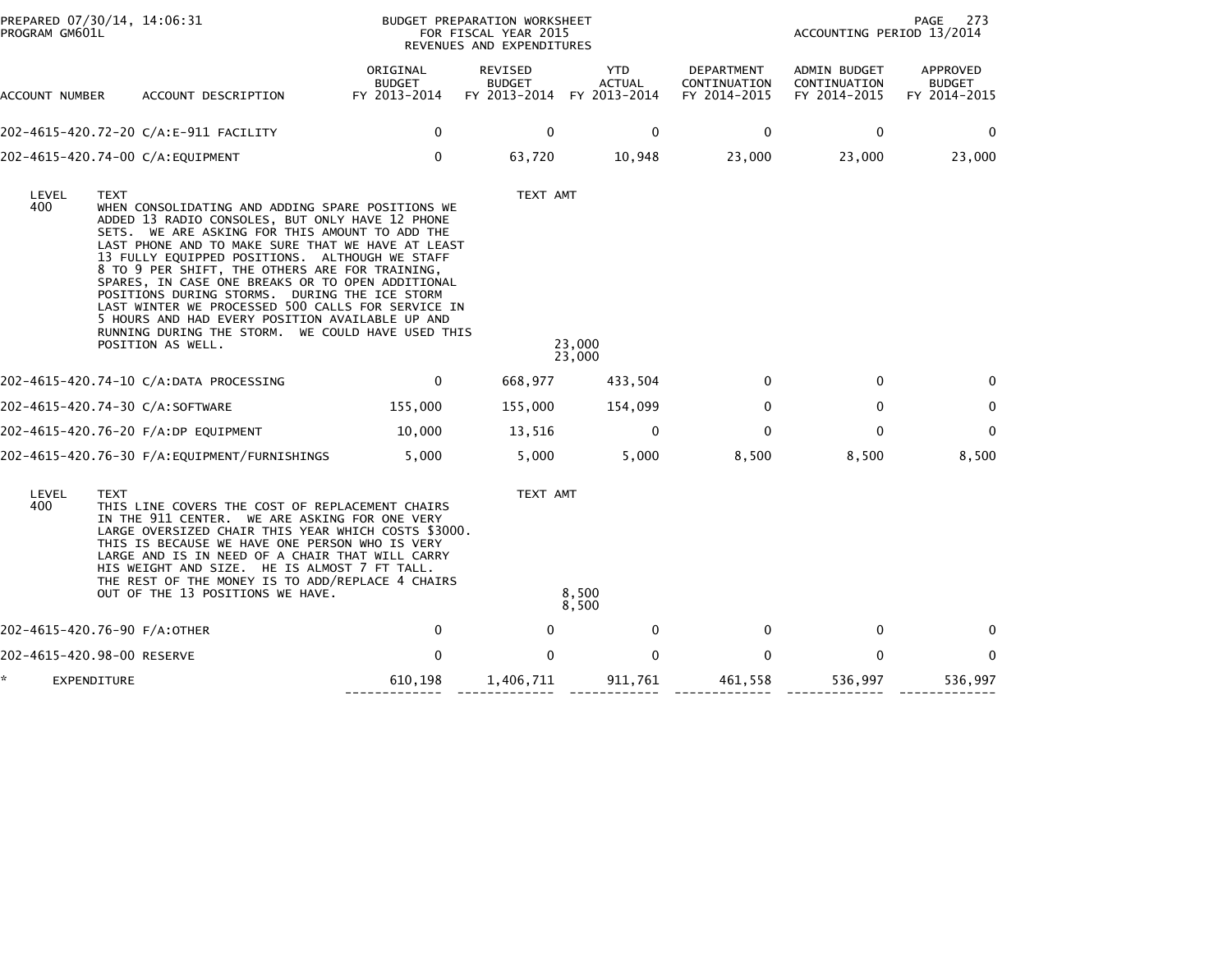| PREPARED 07/30/14, 14:06:31<br>PROGRAM GM601L |                    |                         | BUDGET PREPARATION WORKSHEET<br>FOR FISCAL YEAR 2015<br>REVENUES AND EXPENDITURES |                                           |                                          |                                      | 274<br>PAGE<br>ACCOUNTING PERIOD 13/2014          |                                              |                                           |
|-----------------------------------------------|--------------------|-------------------------|-----------------------------------------------------------------------------------|-------------------------------------------|------------------------------------------|--------------------------------------|---------------------------------------------------|----------------------------------------------|-------------------------------------------|
|                                               | ACCOUNT NUMBER     |                         | ACCOUNT DESCRIPTION                                                               | ORIGINAL<br><b>BUDGET</b><br>FY 2013-2014 | REVISED<br><b>BUDGET</b><br>FY 2013-2014 | <b>YTD</b><br>ACTUAL<br>FY 2013-2014 | <b>DEPARTMENT</b><br>CONTINUATION<br>FY 2014-2015 | ADMIN BUDGET<br>CONTINUATION<br>FY 2014-2015 | APPROVED<br><b>BUDGET</b><br>FY 2014-2015 |
| **                                            |                    | EMERGENCY TELEPHONE SYS |                                                                                   | 610.198                                   | 1,406,711                                | 911.761                              | 461.558                                           | 536.997                                      | 536,997                                   |
| ***                                           | TELECOMMUNICATIONS |                         |                                                                                   | 610.198                                   | 1,406,711                                | 911,761                              | 461,558                                           | 536.997                                      | 536,997                                   |
| ****                                          |                    | EMERGENCY TELEPHONE SYS |                                                                                   | 0                                         |                                          | 552,618                              | 461,558                                           | 0                                            | $\mathbf{0}$                              |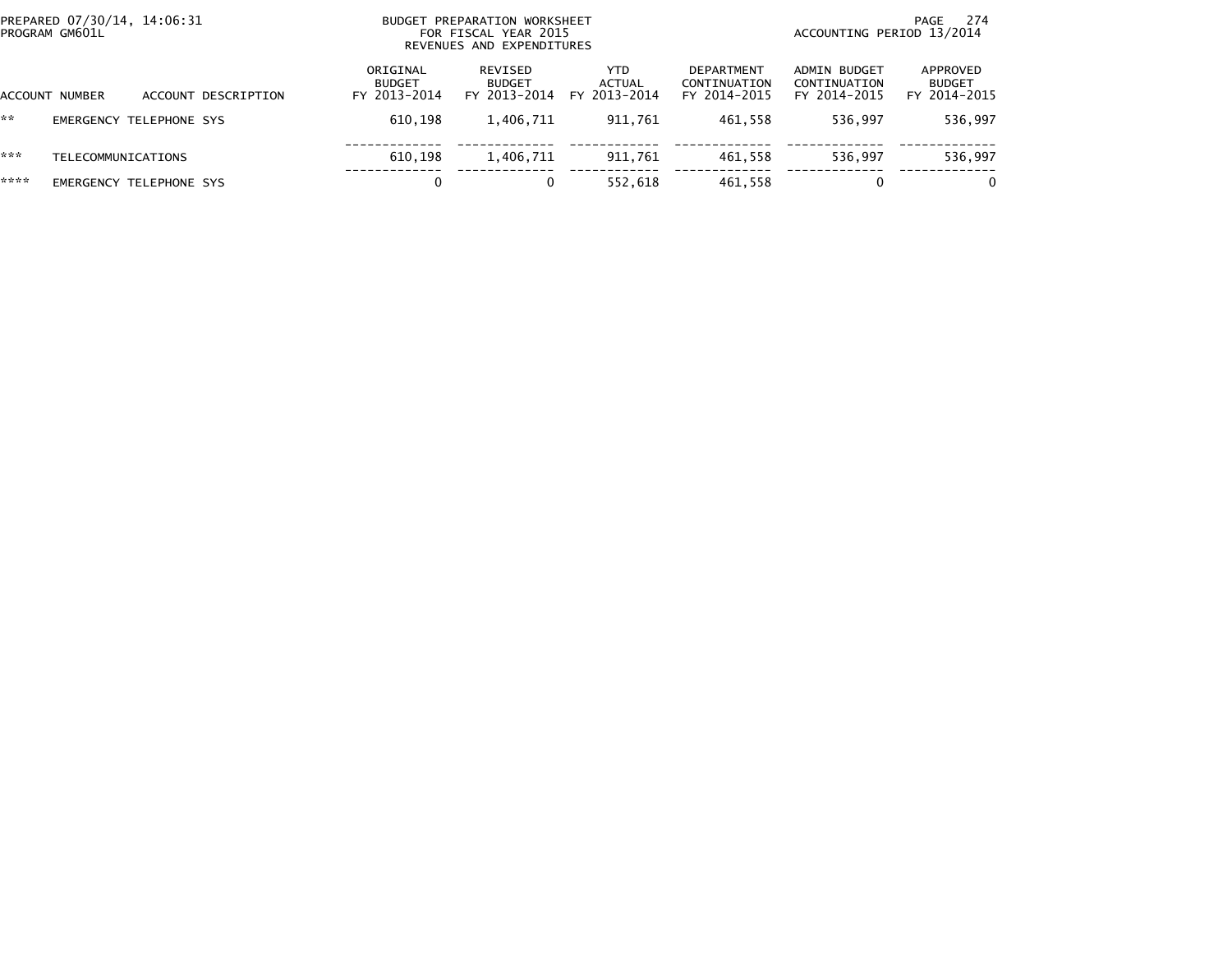|                | PREPARED 07/30/14, 14:06:31 |  |
|----------------|-----------------------------|--|
| PROGRAM GM601L |                             |  |

## PREPARED 07/30/14, 14:06:31 BUDGET PREPARATION WORKSHEET PAGE 275PROGRAM GM601L FOR FISCAL YEAR 2015 ACCOUNTING PERIOD 13/2014 REVENUES AND EXPENDITURES

PAGE 275<br>ACCOUNTING PERIOD 13/2014

| ACCOUNT NUMBER                       | ACCOUNT DESCRIPTION                         | ORIGINAL<br><b>BUDGET</b><br>FY 2013-2014 | REVISED<br><b>BUDGET</b><br>FY 2013-2014 | <b>YTD</b><br><b>ACTUAL</b><br>FY 2013-2014 | DEPARTMENT<br>CONTINUATION<br>FY 2014-2015 | <b>ADMIN BUDGET</b><br>CONTINUATION<br>FY 2014-2015 | APPROVED<br><b>BUDGET</b><br>FY 2014-2015 |
|--------------------------------------|---------------------------------------------|-------------------------------------------|------------------------------------------|---------------------------------------------|--------------------------------------------|-----------------------------------------------------|-------------------------------------------|
|                                      | 203-4123-331.77-10 SFR 2011 GRANT-FY 2012   | $160,000 -$                               | $160,000 -$                              | $126,505-$                                  | 0                                          | $160,000 -$                                         | 160,000-                                  |
| 203-4123-331.87-01 URP 2011          |                                             | $75,000 -$                                | 75,000-                                  | $75,000 -$                                  | $\mathbf{0}$                               | $75,000 -$                                          | 75,000-                                   |
| 203-4123-331.87-02 URP 2012          |                                             | $75,000 -$                                | 75,000-                                  | 49,091-                                     | 0                                          | $75,000 -$                                          | 75,000-                                   |
| 203-4123-331.89-11 HOME 2011         |                                             | 199,791-                                  | 199,791-                                 | 199,734-                                    | 0                                          | 199,791-                                            | 199,791-                                  |
| 203-4123-331.89-12 HOME 2012         |                                             | 185,460-                                  | 185,460-                                 | 159,018-                                    | 0                                          | $185,460-$                                          | 185,460-                                  |
| 203-4123-331.89-13 HOME 2013         |                                             | 146,697-                                  | 146,697-                                 | 78,795-                                     | 0                                          | 146,697-                                            | 146,697-                                  |
| 203-4123-331.89-14 HOME 2014         |                                             | 0                                         | 145,883-                                 | 0                                           | 0                                          | 145,883-                                            | 145,883-                                  |
| 203-4123-334.80-11 CDBG 2011 GRANT   |                                             | 400,000-                                  | $400,000 -$                              | $17, 155 -$                                 | 0                                          | $400,000 -$                                         | $400,000 -$                               |
|                                      | 203-4123-334.80-21 CDBG-ED 2013 GRANT       | $\mathbf{0}$                              | 750,000-                                 | 659,775-                                    | $\mathbf{0}$                               | 750,000-                                            | 750,000-                                  |
|                                      | 203-4123-334.96-00 DUKE HOME ENGERY LOAN PL | 280,000-                                  | 280,000-                                 | 211,388-                                    | 0                                          | 280,000-                                            | 280,000-                                  |
|                                      | 203-4123-334.97-00 LEAD ASSIT PARTERSHIP PL | $88,000 -$                                | $88,000 -$                               | $22,495-$                                   | 0                                          | $88,000 -$                                          | 88,000-                                   |
| <b>REVENUE</b>                       | 203-4123-410.90-03 HOME 2014:ADMINISTRATION | 1,609,948-                                | 2,505,831-<br>8,258                      | 1,598,956-                                  | 0<br>0                                     | 2,505,831-<br>8,258                                 | 2,505,831-<br>8,258                       |
|                                      | 203-4123-410.90-04 HOME 2014:REHABILITATION | 0                                         | 137,625                                  | 0                                           | $\Omega$                                   | 137,625                                             | 137,625                                   |
|                                      | 203-4123-410.90-06 CDBG-ED 2013 GRANT EXP   | $\Omega$                                  | 750,000                                  | 659,872                                     | 0                                          | 750,000                                             | 750,000                                   |
|                                      | 203-4123-410.90-07 CDBG 2011/ADMINISTRATION | 38,000                                    | 38,000                                   | 11,000                                      | 0                                          | 38,000                                              | 38,000                                    |
|                                      | 203-4123-410.90-08 CDBG 2011/SOFT COSTS     | 22,000                                    | 22,000                                   | 2,851                                       | 0                                          | 22,000                                              | 22,000                                    |
|                                      | 203-4123-410.90-09 CDBG 2011/REHABILITATION | 340,000                                   | 340,000                                  | 375                                         | 0                                          | 340,000                                             | 340,000                                   |
|                                      | 203-4123-410.90-69 DUKE HOME ENERGY EXPEND  | 280,000                                   | 280,000                                  | 219,993                                     | 0                                          | 280,000                                             | 280,000                                   |
| 203-4123-410.90-71 LAPP EXPENDITURES |                                             | 88,000                                    | 88,000                                   | 22,495                                      | 0                                          | 88,000                                              | 88,000                                    |
|                                      | 203-4123-410.90-81 HOME 2012:ADMINISTRATION | 10,498                                    | 10,498                                   | 10,498                                      | 0                                          | 10,498                                              | 10,498                                    |
|                                      | 203-4123-410.90-82 HOME 2012:REHABILITATION | 174,962                                   | 174,962                                  | 152,482                                     | $\Omega$                                   | 174,962                                             | 174,962                                   |
|                                      | 203-4123-410.90-83 SFR 2011:ADMINISTRATION  | 15,000                                    | 15,000                                   | 14,567                                      | 0                                          | 15,000                                              | 15,000                                    |
|                                      | 203-4123-410.90-84 SFR 2011:SOFT COSTS      | 14,700                                    | 14,700                                   | 14,700                                      | 0                                          | 14,700                                              | 14,700                                    |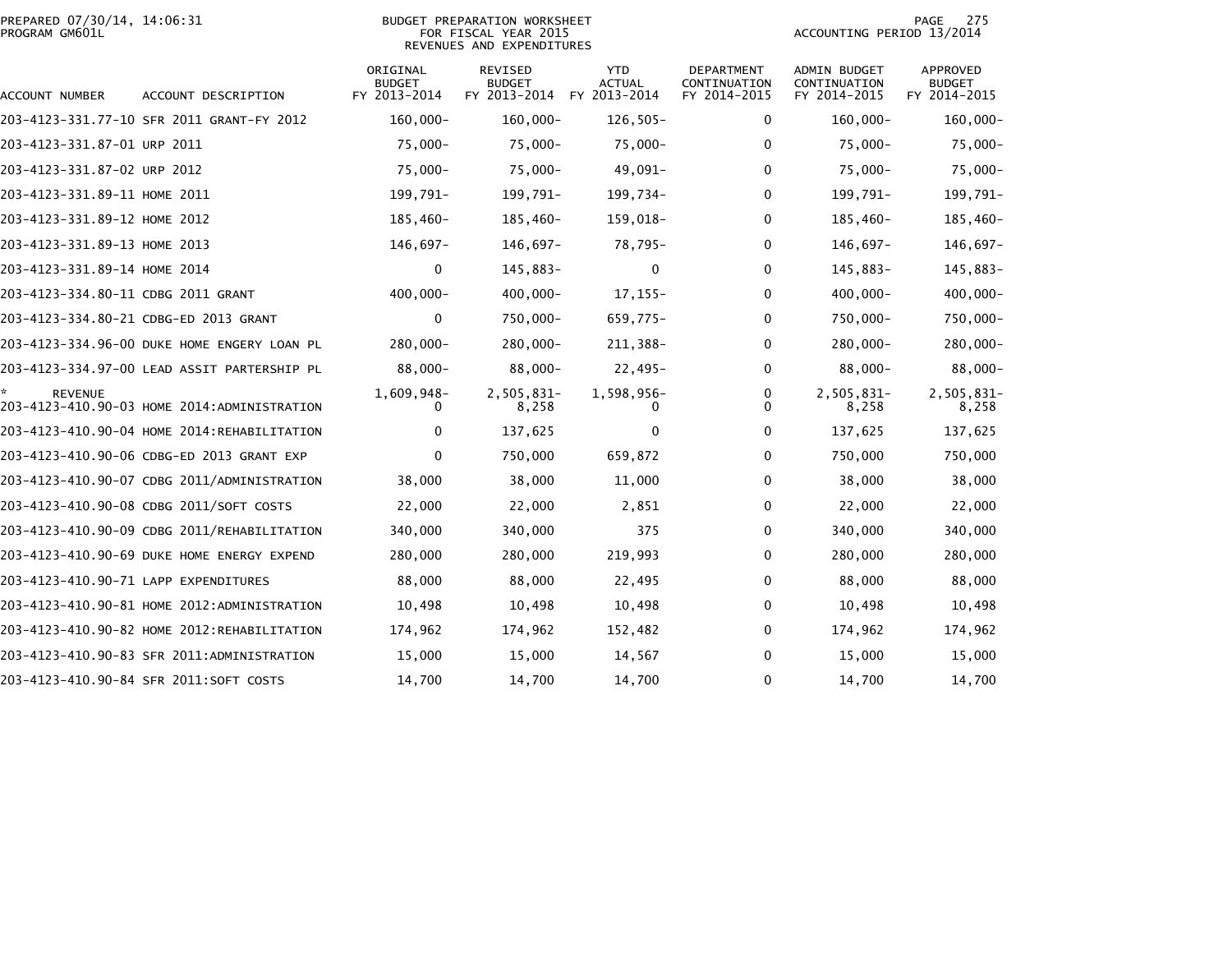| PREPARED 07/30/14, 14:06:31<br>PROGRAM GM601L |                                             |                                           | BUDGET PREPARATION WORKSHEET<br>FOR FISCAL YEAR 2015<br>REVENUES AND EXPENDITURES | 276<br>PAGE<br>ACCOUNTING PERIOD 13/2014    |                                                   |                                                     |                                           |
|-----------------------------------------------|---------------------------------------------|-------------------------------------------|-----------------------------------------------------------------------------------|---------------------------------------------|---------------------------------------------------|-----------------------------------------------------|-------------------------------------------|
| <b>ACCOUNT NUMBER</b>                         | ACCOUNT DESCRIPTION                         | ORIGINAL<br><b>BUDGET</b><br>FY 2013-2014 | <b>REVISED</b><br><b>BUDGET</b><br>FY 2013-2014                                   | <b>YTD</b><br><b>ACTUAL</b><br>FY 2013-2014 | <b>DEPARTMENT</b><br>CONTINUATION<br>FY 2014-2015 | <b>ADMIN BUDGET</b><br>CONTINUATION<br>FY 2014-2015 | APPROVED<br><b>BUDGET</b><br>FY 2014-2015 |
|                                               | 203-4123-410.90-85 SFR 2011:REHABILITATION  | 130,300                                   | 130,300                                                                           | 112,561                                     | 0                                                 | 130,300                                             | 130,300                                   |
|                                               | 203-4123-410.90-86 URP 2011:ADMINISTRATION  | 6,958                                     | 6,958                                                                             | 6,958                                       | $\Omega$                                          | 6,958                                               | 6,958                                     |
|                                               | 203-4123-410.90-87 URP 2011:REHABILITATION  | 68,042                                    | 68,042                                                                            | 68,042                                      | $\mathbf 0$                                       | 68,042                                              | 68,042                                    |
|                                               | 203-4123-410.90-88 URP 2012:ADMINISTRATION  | 8,400                                     | 8,400                                                                             | 5,350                                       | 0                                                 | 8,400                                               | 8,400                                     |
|                                               | 203-4123-410.90-89 URP 2012:REHABILITATION  | 66,600                                    | 66,600                                                                            | 43,741                                      | $\mathbf{0}$                                      | 66,600                                              | 66,600                                    |
|                                               | 203-4123-410.90-96 HOME 2013:ADMINISTRATION | 8,304                                     | 8,304                                                                             | 8,304                                       | 0                                                 | 8,304                                               | 8,304                                     |
|                                               | 203-4123-410.90-97 HOME 2013:REHABILITATION | 138,393                                   | 138,393                                                                           | 115,726                                     | 0                                                 | 138,393                                             | 138,393                                   |
|                                               | 203-4123-419.90-77 HOME 2011:ADMINISTRATION | 11,309                                    | 11,309                                                                            | 11.309                                      | 0                                                 | 11,309                                              | 11,309                                    |
|                                               | 203-4123-419.90-78 HOME 2011:REHABILITATION | 188,482                                   | 188,482                                                                           | 188,482                                     | 0                                                 | 188,482                                             | 188,482                                   |
| *.<br><b>EXPENDITURE</b>                      |                                             | 1,609,948                                 | 2,505,831                                                                         | 1,669,306                                   | 0                                                 | 2,505,831                                           | 2,505,831                                 |
| **                                            | COMMUNITY DEV BLOCK GRANT                   | 0                                         | 0                                                                                 | 70.350                                      | $\mathbf{0}$                                      | $\Omega$                                            | $\Omega$                                  |
| ***<br>GENERAL GOVERNMENT                     |                                             | $\Omega$                                  | 0                                                                                 | 70,350                                      | $\Omega$                                          | $\Omega$                                            | $\mathbf{0}$                              |
| ****<br>CDBG/HOME GRANT FUND                  |                                             | 0                                         | 0                                                                                 | 70.350                                      | 0                                                 | 0                                                   | 0                                         |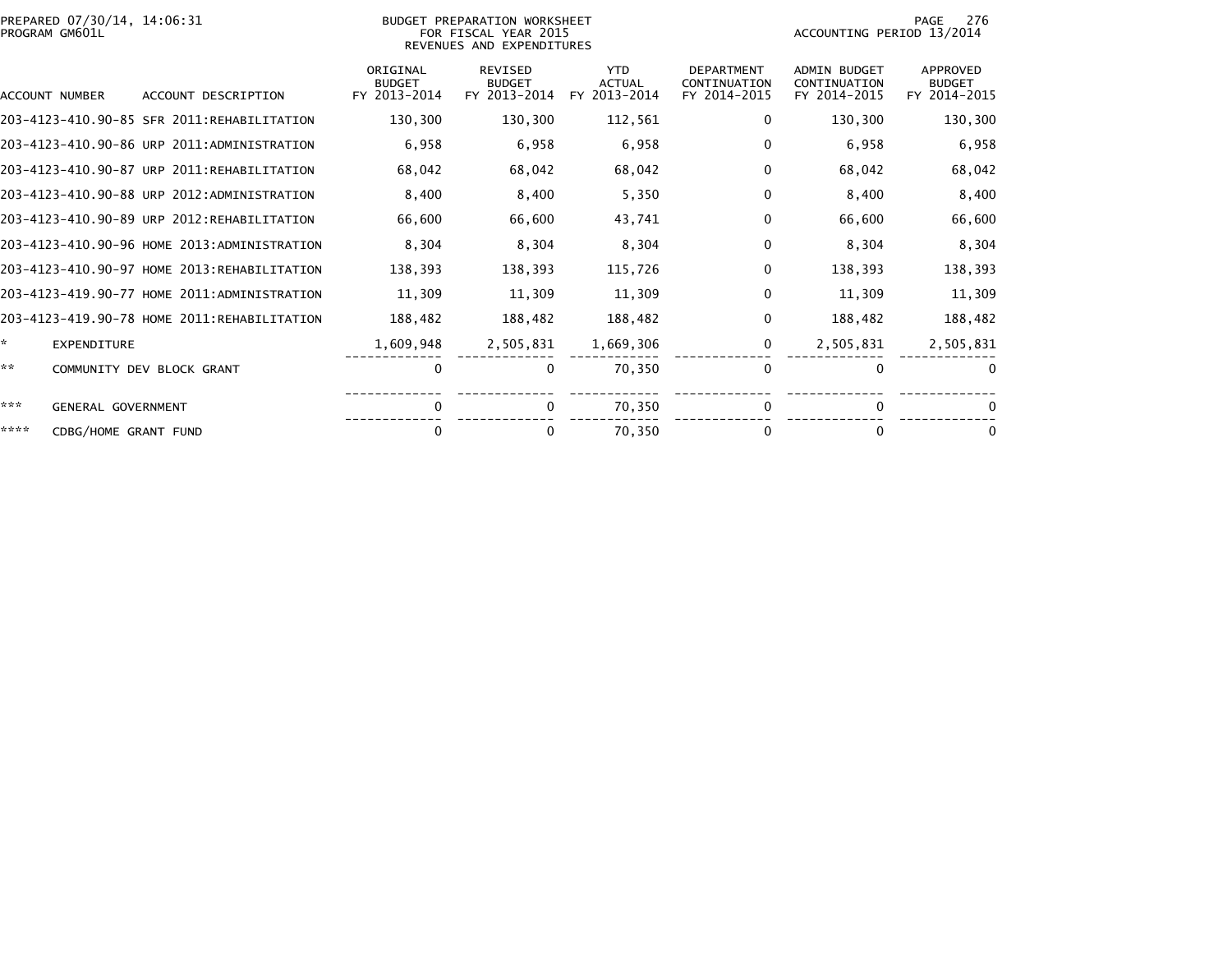| PREPARED 07/30/14, 14:06:31<br>PROGRAM GM601L |                       |                                           |                                           | BUDGET PREPARATION WORKSHEET<br>FOR FISCAL YEAR 2015<br>REVENUES AND EXPENDITURES | PAGE 277<br>ACCOUNTING PERIOD 13/2014       |                                                   |                                                     |                                           |
|-----------------------------------------------|-----------------------|-------------------------------------------|-------------------------------------------|-----------------------------------------------------------------------------------|---------------------------------------------|---------------------------------------------------|-----------------------------------------------------|-------------------------------------------|
|                                               | ACCOUNT NUMBER        | ACCOUNT DESCRIPTION                       | ORIGINAL<br><b>BUDGET</b><br>FY 2013-2014 | REVISED<br><b>BUDGET</b>                                                          | YTD.<br>ACTUAL<br>FY 2013-2014 FY 2013-2014 | <b>DEPARTMENT</b><br>CONTINUATION<br>FY 2014-2015 | <b>ADMIN BUDGET</b><br>CONTINUATION<br>FY 2014-2015 | APPROVED<br><b>BUDGET</b><br>FY 2014-2015 |
|                                               |                       | 313-8085-365.04-80 CONTRIBUTIONS-RDH TIRE |                                           |                                                                                   |                                             |                                                   |                                                     |                                           |
|                                               |                       | 313-8085-391.10-00 TRANSFER FROM FUND 101 |                                           |                                                                                   |                                             |                                                   |                                                     |                                           |
|                                               | <b>REVENUE</b>        | 313-8085-495.73-85 C/A:WATER LINES        |                                           |                                                                                   |                                             |                                                   |                                                     |                                           |
|                                               | <b>EXPENDITURE</b>    |                                           |                                           |                                                                                   |                                             |                                                   |                                                     |                                           |
| **                                            | <b>RDH TIRE WATER</b> |                                           |                                           |                                                                                   |                                             |                                                   |                                                     |                                           |
| ***                                           |                       | CONSTRUCTION IN PROGRESS                  |                                           |                                                                                   |                                             |                                                   |                                                     |                                           |
| ****                                          | RDH TIRE WATER        |                                           |                                           |                                                                                   |                                             |                                                   |                                                     |                                           |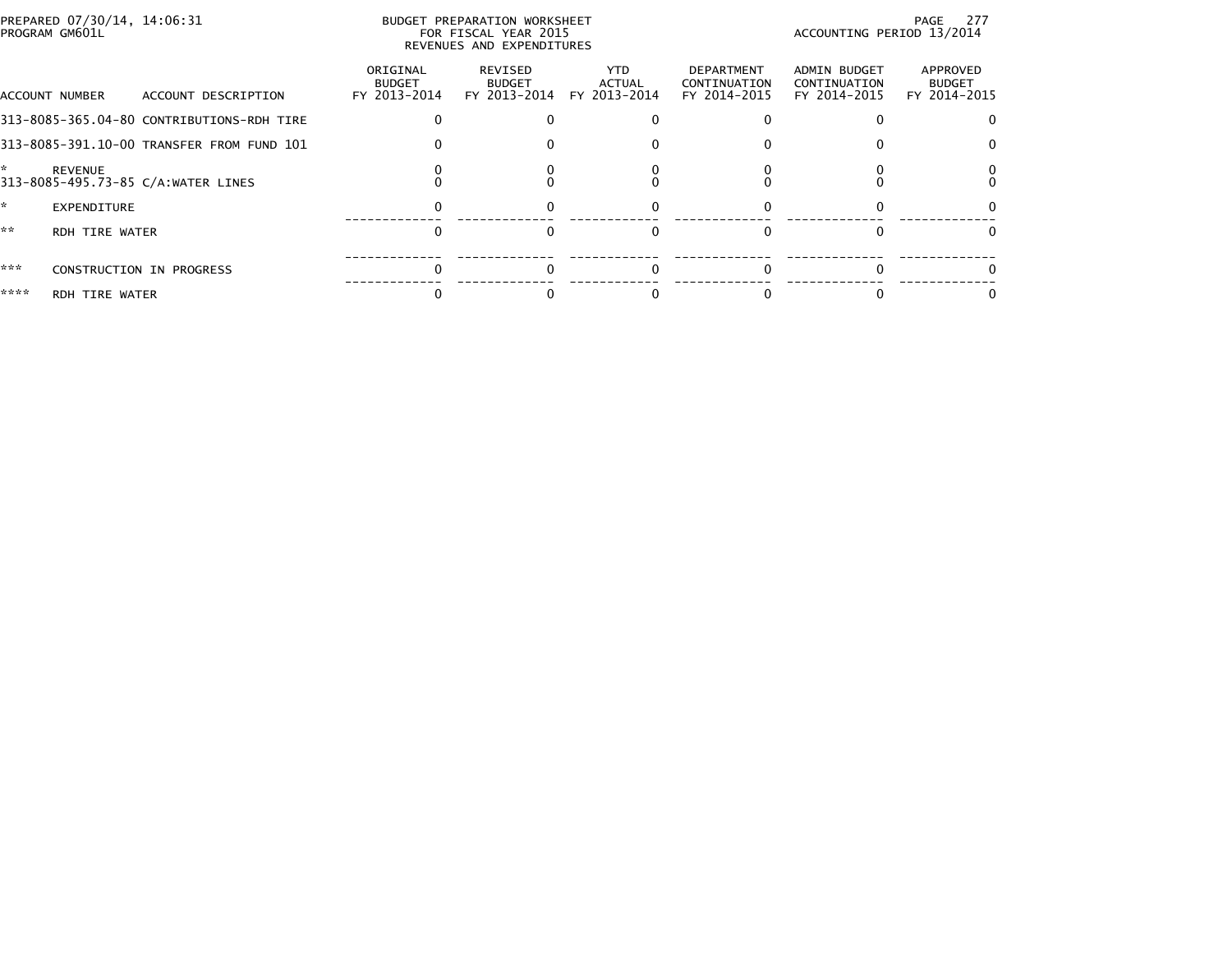| PREPARED 07/30/14, 14:06:31<br>PROGRAM GM601L |                                               |                                           | BUDGET PREPARATION WORKSHEET<br>FOR FISCAL YEAR 2015<br>REVENUES AND EXPENDITURES |                                      |                                                   | ACCOUNTING PERIOD 13/2014                           | 278<br>PAGE                               |
|-----------------------------------------------|-----------------------------------------------|-------------------------------------------|-----------------------------------------------------------------------------------|--------------------------------------|---------------------------------------------------|-----------------------------------------------------|-------------------------------------------|
| ACCOUNT NUMBER                                | ACCOUNT DESCRIPTION                           | ORIGINAL<br><b>BUDGET</b><br>FY 2013-2014 | REVISED<br><b>BUDGET</b><br>FY 2013-2014                                          | <b>YTD</b><br>ACTUAL<br>FY 2013-2014 | <b>DEPARTMENT</b><br>CONTINUATION<br>FY 2014-2015 | <b>ADMIN BUDGET</b><br>CONTINUATION<br>FY 2014-2015 | APPROVED<br><b>BUDGET</b><br>FY 2014-2015 |
| 314-8020-361.00-00 INTEREST REVENUE           |                                               | 0                                         | $3,482-$                                                                          | $3,482-$                             |                                                   |                                                     |                                           |
|                                               | 314-8020-390.10-00 OFS: INSTALLMENT PURCHASES | $3,400,000 -$                             | $3,400,000 -$                                                                     | $3,400,000 -$                        |                                                   | 0                                                   | $\Omega$                                  |
| 314-8020-390.30-00 OFS:BOND PROCEEDS          |                                               | 0                                         |                                                                                   | $\Omega$                             |                                                   | 0                                                   | $\Omega$                                  |
| *<br><b>REVENUE</b>                           | 314-8020-495.77-30 CIP:FIXTURES/FURNISHINGS   | $3.400.000 -$<br>209.435                  | $3.403.482 -$<br>209,435                                                          | 3,403,482-<br>209.435                |                                                   |                                                     |                                           |
|                                               | 314-8020-495.77-75 CONSTRUCTION:GENERAL       | 3,190,565                                 | 3,194,047                                                                         | 3,194,047                            |                                                   | 0                                                   | $\Omega$                                  |
| *.<br>EXPENDITURE                             |                                               | 3.400.000                                 | 3,403,482                                                                         | 3,403,482                            |                                                   | $\Omega$                                            | $\Omega$                                  |
| **<br>SCHOOL CONSTRUCTION                     |                                               |                                           |                                                                                   |                                      |                                                   |                                                     |                                           |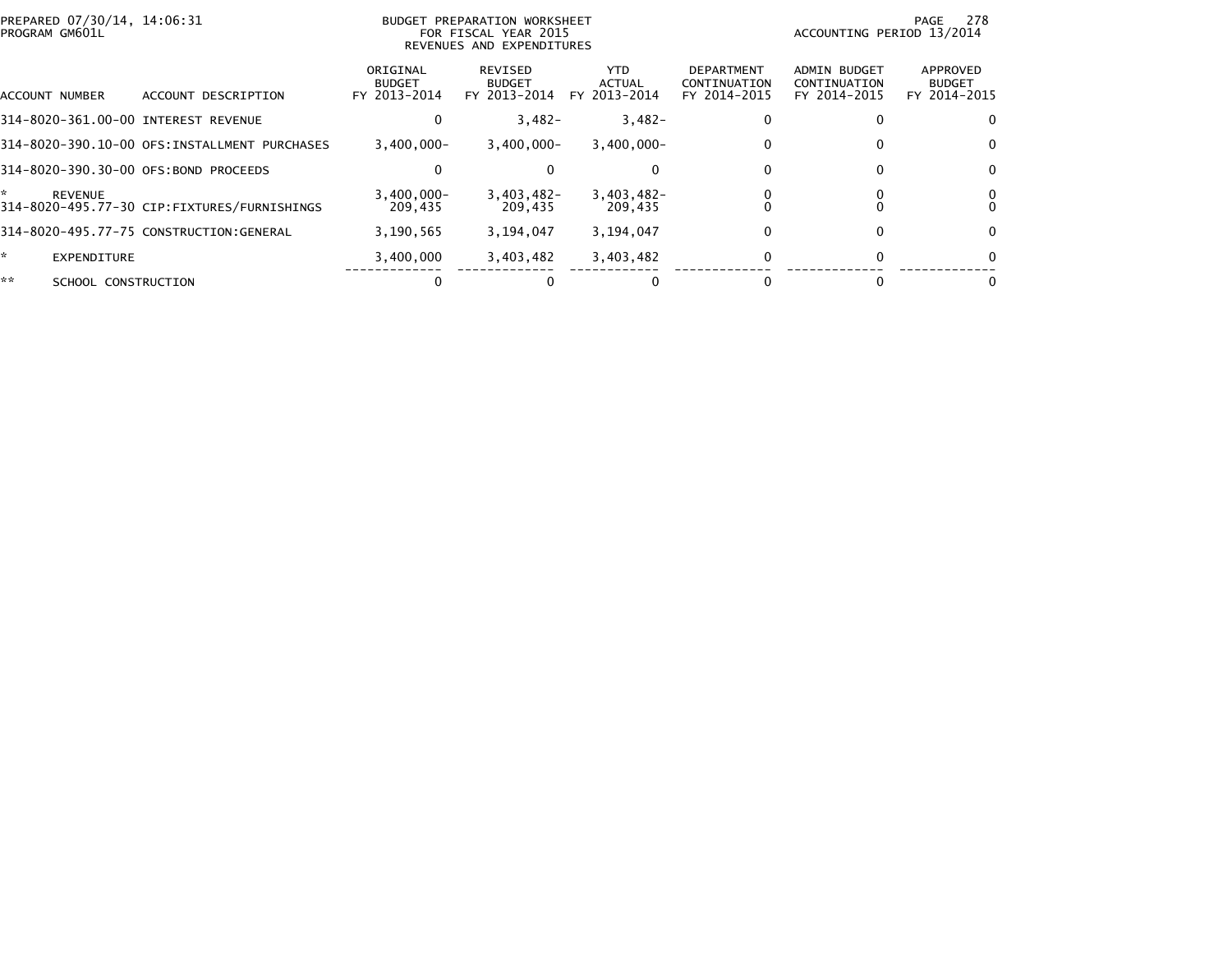|      | PREPARED 07/30/14, 14:06:31<br>PROGRAM GM601L |                                            |                                           | BUDGET PREPARATION WORKSHEET<br>FOR FISCAL YEAR 2015<br>REVENUES AND EXPENDITURES |                                      |                                                   | ACCOUNTING PERIOD 13/2014                           | - 279<br>PAGE                                    |
|------|-----------------------------------------------|--------------------------------------------|-------------------------------------------|-----------------------------------------------------------------------------------|--------------------------------------|---------------------------------------------------|-----------------------------------------------------|--------------------------------------------------|
|      | ACCOUNT NUMBER                                | ACCOUNT DESCRIPTION                        | ORIGINAL<br><b>BUDGET</b><br>FY 2013-2014 | <b>REVISED</b><br><b>BUDGET</b><br>FY 2013-2014                                   | <b>YTD</b><br>ACTUAL<br>FY 2013-2014 | <b>DEPARTMENT</b><br>CONTINUATION<br>FY 2014-2015 | <b>ADMIN BUDGET</b><br>CONTINUATION<br>FY 2014-2015 | <b>APPROVED</b><br><b>BUDGET</b><br>FY 2014-2015 |
|      |                                               | 314-8075-361.00-00 INTEREST REVENUE        |                                           |                                                                                   | 40,290-                              |                                                   |                                                     | 0                                                |
|      |                                               | 314-8075-390.30-00 OFS:BOND PROCEEDS       | 12,000,000-                               | $12,000,000 -$                                                                    | 12,000,000-                          |                                                   |                                                     | $\bf{0}$                                         |
| ÷.   | <b>REVENUE</b>                                | 314-8075-495.77-03 CIP:ACCESS IMPROVEMENTS | 12,000,000-<br>3,000,000                  | 12,000,000-<br>3,000,000                                                          | 12,040,290-<br>1,246,240             |                                                   |                                                     |                                                  |
|      |                                               | 314-8075-495.77-05 CIP:BUILDINGS           | 6,700,000                                 | 6,700,000                                                                         |                                      |                                                   |                                                     | $\Omega$                                         |
|      |                                               | 314-8075-495.77-29 CIP:FIRE IMPROVEMENTS   | 2,300,000                                 | 2,300,000                                                                         | 1,724,478                            | 0                                                 | 0                                                   | $\mathbf{0}$                                     |
| ×.   | <b>EXPENDITURE</b>                            |                                            | 12,000,000                                | 12,000,000                                                                        | 2,970,718                            |                                                   |                                                     | $\Omega$                                         |
| **   | RCCC BOND CONSTRUCTION                        |                                            | 0                                         | $\Omega$                                                                          | $9,069,572 -$                        |                                                   |                                                     | $\Omega$                                         |
| ***  |                                               | <b>CONSTRUCTION IN PROGRESS</b>            |                                           | $\Omega$                                                                          | $9,069,572 -$                        |                                                   |                                                     |                                                  |
| **** | RCCC FACILITIES                               |                                            | 0                                         | 0                                                                                 | $9,069,572 -$                        |                                                   |                                                     |                                                  |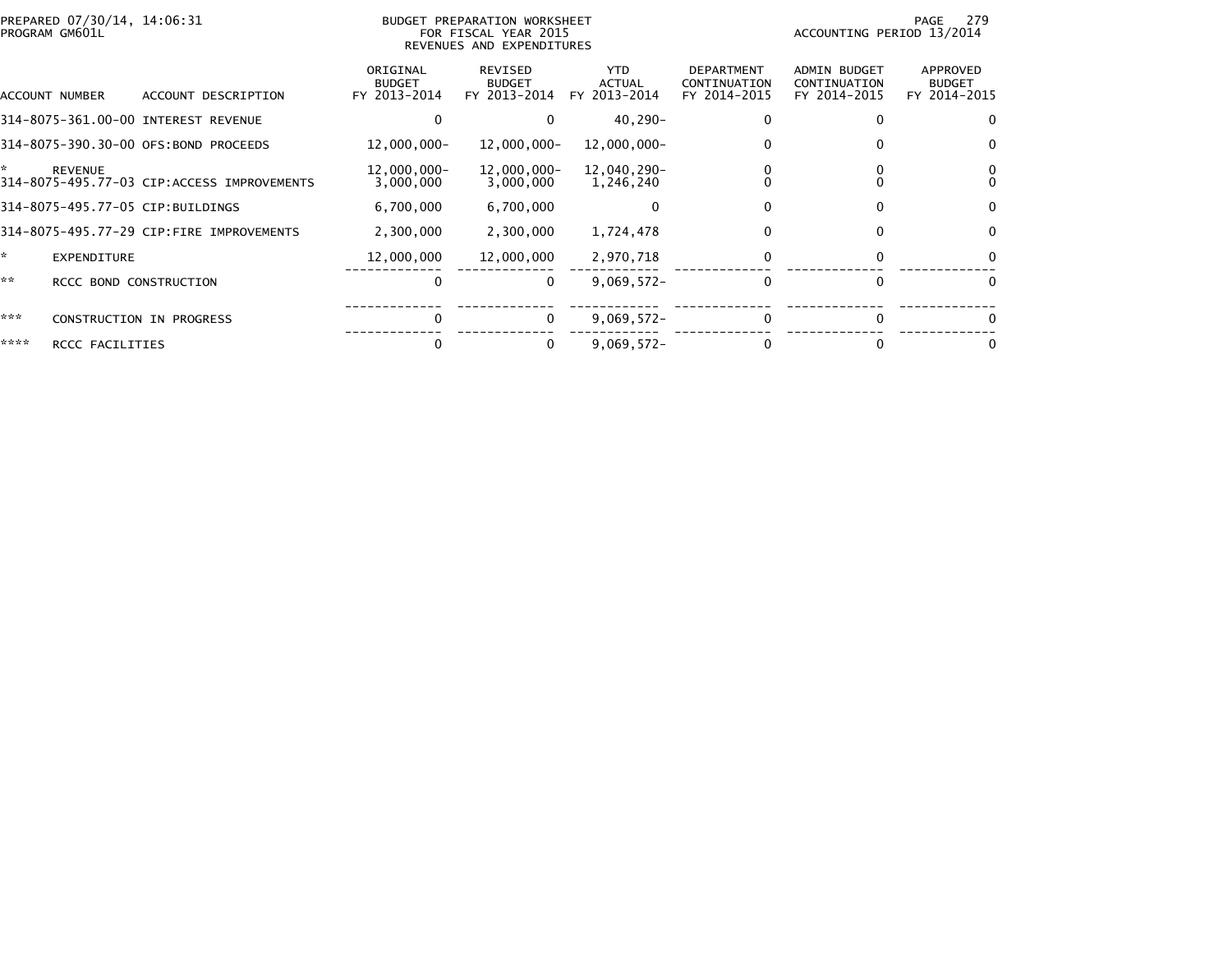|      | PREPARED 07/30/14, 14:06:31<br>PROGRAM GM601L |                                              |                                           | BUDGET PREPARATION WORKSHEET<br>FOR FISCAL YEAR 2015<br>REVENUES AND EXPENDITURES | 280<br>PAGE<br>ACCOUNTING PERIOD 13/2014    |                                                   |                                                     |                                           |
|------|-----------------------------------------------|----------------------------------------------|-------------------------------------------|-----------------------------------------------------------------------------------|---------------------------------------------|---------------------------------------------------|-----------------------------------------------------|-------------------------------------------|
|      | ACCOUNT NUMBER                                | ACCOUNT DESCRIPTION                          | ORIGINAL<br><b>BUDGET</b><br>FY 2013-2014 | REVISED<br><b>BUDGET</b><br>FY 2013-2014                                          | <b>YTD</b><br><b>ACTUAL</b><br>FY 2013-2014 | <b>DEPARTMENT</b><br>CONTINUATION<br>FY 2014-2015 | <b>ADMIN BUDGET</b><br>CONTINUATION<br>FY 2014-2015 | APPROVED<br><b>BUDGET</b><br>FY 2014-2015 |
|      |                                               | 315-8041-361.00-00 INTEREST REVENUE          |                                           |                                                                                   |                                             | <sup>n</sup>                                      | n                                                   | $\Omega$                                  |
|      |                                               | 315-8041-390.10-00 OFS:INSTALLMENT PURCHASES |                                           |                                                                                   |                                             |                                                   |                                                     |                                           |
|      |                                               | 315-8041-391.10-00 TRANSFER FROM FUND 101    |                                           |                                                                                   |                                             |                                                   |                                                     |                                           |
|      | <b>REVENUE</b>                                | 315-8041-495.33-00 OTHER PROFESSIONAL SRVCS  |                                           |                                                                                   |                                             |                                                   |                                                     |                                           |
|      | 315-8041-495.71-00 C/A:LAND                   |                                              |                                           |                                                                                   |                                             |                                                   |                                                     |                                           |
|      |                                               | 315-8041-495.77-10 CIP:ARCHITECTURAL FEES    |                                           |                                                                                   |                                             |                                                   |                                                     | n                                         |
|      |                                               | 315-8041-495.77-16 CIP:WATER LINES           |                                           |                                                                                   |                                             |                                                   |                                                     | $^{\circ}$                                |
|      |                                               | 315-8041-495.77-30 CIP:FIXTURES/FURNISHINGS  |                                           |                                                                                   |                                             |                                                   |                                                     | $\Omega$                                  |
|      |                                               | 315-8041-495.77-75 CONSTRUCTION:GENERAL      |                                           |                                                                                   |                                             |                                                   |                                                     | $\Omega$                                  |
|      |                                               | 315-8041-495.77-85 SITE PREPARATION          |                                           |                                                                                   |                                             |                                                   |                                                     | $\Omega$                                  |
|      |                                               | 315-8041-495.95-10 TRANSFER TO FUND 101      |                                           |                                                                                   |                                             |                                                   |                                                     | 0                                         |
| ☆    | <b>EXPENDITURE</b>                            |                                              |                                           |                                                                                   |                                             |                                                   |                                                     |                                           |
| **   | PHASE I                                       |                                              | <sup>0</sup>                              |                                                                                   | ∩                                           | <sup>n</sup>                                      | $\Omega$                                            | $\Omega$                                  |
| ***  |                                               | CONSTRUCTION IN PROGRESS                     |                                           |                                                                                   |                                             |                                                   |                                                     |                                           |
| **** |                                               | SATELLITE JAIL FACILITY                      |                                           |                                                                                   |                                             |                                                   |                                                     |                                           |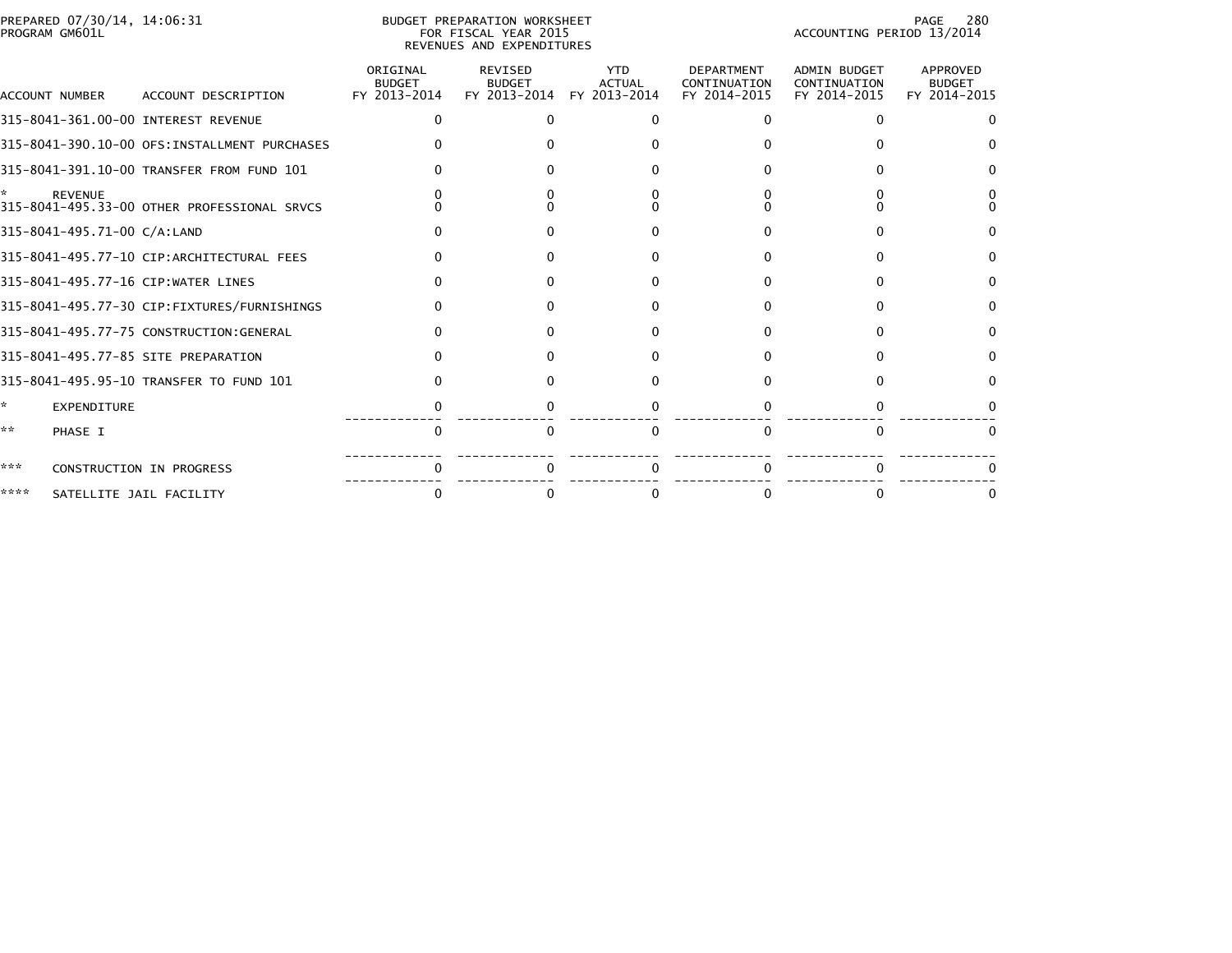| PREPARED 07/30/14, 14:06:31<br>PROGRAM GM601L      |                                               |                                           | BUDGET PREPARATION WORKSHEET<br>FOR FISCAL YEAR 2015<br>REVENUES AND EXPENDITURES | PAGE<br>281<br>ACCOUNTING PERIOD 13/2014    |                                                   |                                                     |                                           |
|----------------------------------------------------|-----------------------------------------------|-------------------------------------------|-----------------------------------------------------------------------------------|---------------------------------------------|---------------------------------------------------|-----------------------------------------------------|-------------------------------------------|
| <b>ACCOUNT NUMBER</b>                              | ACCOUNT DESCRIPTION                           | ORIGINAL<br><b>BUDGET</b><br>FY 2013-2014 | <b>REVISED</b><br><b>BUDGET</b><br>FY 2013-2014                                   | <b>YTD</b><br><b>ACTUAL</b><br>FY 2013-2014 | <b>DEPARTMENT</b><br>CONTINUATION<br>FY 2014-2015 | <b>ADMIN BUDGET</b><br>CONTINUATION<br>FY 2014-2015 | APPROVED<br><b>BUDGET</b><br>FY 2014-2015 |
|                                                    | 316-8016-361.00-00 INTEREST REVENUE           | $\Omega$                                  | $\Omega$                                                                          | $6,542-$                                    | 0                                                 | 0                                                   | 0                                         |
|                                                    | 316-8016-390.10-00 OFS: INSTALLMENT PURCHASES | $6,400,000 -$                             | $6,400,000 -$                                                                     | $6,400,000 -$                               | 0                                                 | 0                                                   | $\Omega$                                  |
|                                                    | 316-8016-390.20-00 OFS:LOAN PROCEEDS          | 0                                         |                                                                                   |                                             |                                                   |                                                     | $\mathbf{0}$                              |
|                                                    | 316-8016-391.10-00 TRANSFER FROM FUND 101     | $935,000 -$                               | $1,426,000 -$                                                                     | $1,426,000 -$                               | 0                                                 | 0                                                   | $\Omega$                                  |
| *<br><b>REVENUE</b><br>316-8016-495.71-00 C/A:LAND |                                               | $7,335,000 -$<br>33,174                   | 7,826,000-<br>38,397                                                              | 7,832,542-<br>38,397                        |                                                   |                                                     | 0<br>$\Omega$                             |
|                                                    | 316-8016-495.77-10 CIP:ARCHITECTURAL FEES     | 18,461                                    | 15,749                                                                            | 15,748                                      | 0                                                 | 0                                                   | $\bf{0}$                                  |
| 316-8016-495.77-27 CIP:EOUIPMENT                   |                                               | 5,457,910                                 | 5,468,741                                                                         | 4,610,195                                   | 0                                                 | 0                                                   | $\Omega$                                  |
|                                                    | 316-8016-495.77-70 CIP:CONSTRUCTION           | 1,753,332                                 | 1,725,047                                                                         | 1,725,047                                   | 0                                                 | 0                                                   | $\Omega$                                  |
|                                                    | 316-8016-495.77-72 CIP:CONSTRUCTION-OTHER     | 72,123                                    | 578,066                                                                           | 82,926                                      | 0                                                 | 0                                                   | $\Omega$                                  |
| *<br><b>EXPENDITURE</b>                            |                                               | 7,335,000                                 | 7,826,000                                                                         | 6,472,313                                   |                                                   |                                                     |                                           |
| **                                                 | COMMUNICATIONS PROJECT                        | 0                                         | 0                                                                                 | 1,360,229-                                  | 0                                                 | $\Omega$                                            | $\Omega$                                  |
| ***                                                | CONSTRUCTION IN PROGRESS                      | 0                                         | $\Omega$                                                                          | 1,360,229-                                  |                                                   |                                                     |                                           |
| ****                                               | COMMUNICATIONS PROJECT                        | 0                                         | 0                                                                                 | 1.360.229-                                  |                                                   | 0                                                   |                                           |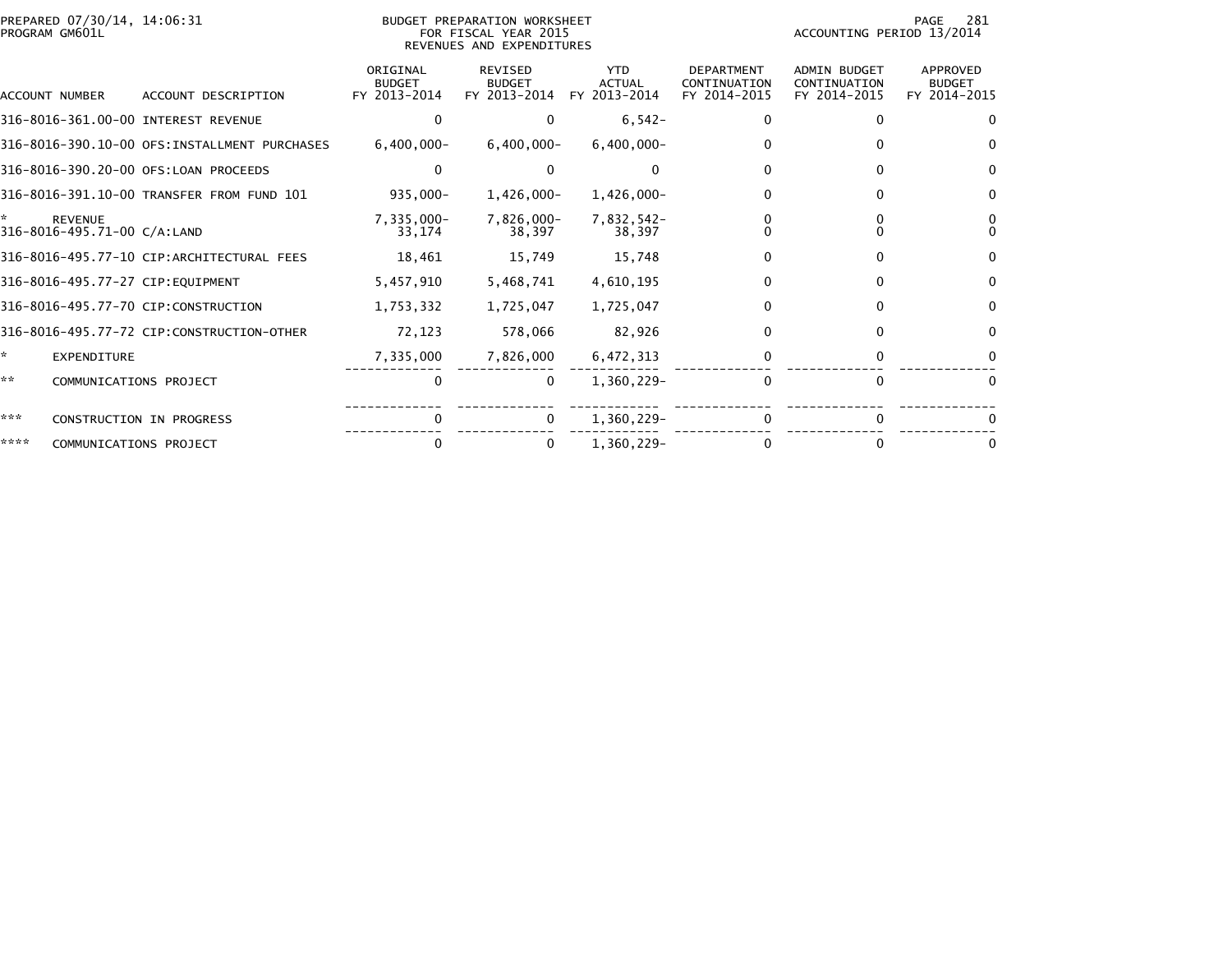| PREPARED 07/30/14, 14:06:31<br>PROGRAM GM601L                   |                                           | BUDGET PREPARATION WORKSHEET<br>FOR FISCAL YEAR 2015<br>REVENUES AND EXPENDITURES |                                      |                                                   | ACCOUNTING PERIOD 13/2014                    | 282<br>PAGE                               |
|-----------------------------------------------------------------|-------------------------------------------|-----------------------------------------------------------------------------------|--------------------------------------|---------------------------------------------------|----------------------------------------------|-------------------------------------------|
| ACCOUNT NUMBER<br>ACCOUNT DESCRIPTION                           | ORIGINAL<br><b>BUDGET</b><br>FY 2013-2014 | REVISED<br><b>BUDGET</b><br>FY 2013-2014                                          | <b>YTD</b><br>ACTUAL<br>FY 2013-2014 | <b>DEPARTMENT</b><br>CONTINUATION<br>FY 2014-2015 | ADMIN BUDGET<br>CONTINUATION<br>FY 2014-2015 | APPROVED<br><b>BUDGET</b><br>FY 2014-2015 |
| 317-8090-361.00-00 INTEREST REVENUE                             | 0                                         |                                                                                   |                                      |                                                   |                                              | 0                                         |
| 317-8090-390.10-00 OFS: INSTALLMENT PURCHASES                   | $\Omega$                                  | $3,950,000 -$                                                                     |                                      |                                                   |                                              | $\Omega$                                  |
| 317-8090-391.10-00 TRANSFER FROM FUND 101                       | $\bf{0}$                                  | 205,000-                                                                          | 205.000-                             |                                                   | 0                                            | $\Omega$                                  |
| ×.<br><b>REVENUE</b><br>317-8090-495.71-05 PURCHASE OF PROPERTY | 0                                         | 4,155,000-<br>3,434,517                                                           | 205,000-<br>3,434,517                |                                                   |                                              | $\Omega$                                  |
| 317-8090-495.77-10 CIP:ARCHITECTURAL FEES                       | $\mathbf{0}$                              | 90,483                                                                            | 4,903                                |                                                   |                                              | $\mathbf{0}$                              |
| 317-8090-495.77-70 CIP:CONSTRUCTION                             | $\Omega$                                  | 630,000                                                                           | $\Omega$                             | 0                                                 | 0                                            | $\Omega$                                  |
| ☆.<br>EXPENDITURE                                               | 0                                         | 4,155,000                                                                         | 3,439,420                            |                                                   |                                              | 0                                         |
| **<br><b>WEST END PLAZA</b>                                     | $\Omega$                                  | $\Omega$                                                                          | 3,234,420                            | $\Omega$                                          |                                              | $\Omega$                                  |
| ***<br>CONSTRUCTION IN PROGRESS                                 | $\Omega$                                  | $\Omega$                                                                          | 3,234,420                            | $\Omega$                                          |                                              | 0                                         |
| ****<br><b>WEST END PLAZA</b>                                   | 0                                         | 0                                                                                 | 3,234,420                            |                                                   |                                              |                                           |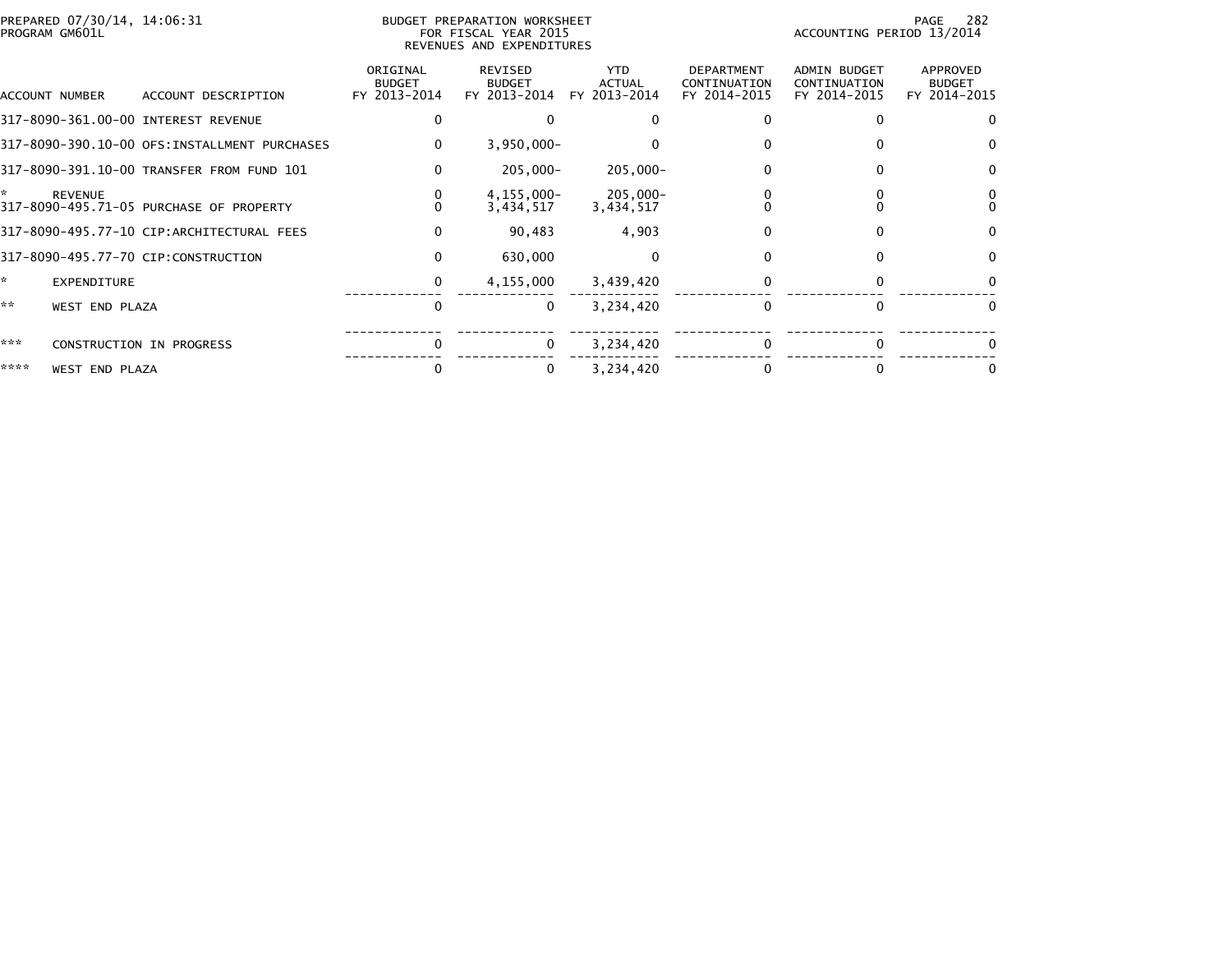|     | PREPARED 07/30/14, 14:06:31<br>PROGRAM GM601L |                                             |                                           | BUDGET PREPARATION WORKSHEET<br>FOR FISCAL YEAR 2015<br>REVENUES AND EXPENDITURES | -283<br>PAGE<br>ACCOUNTING PERIOD 13/2014 |                                            |                                              |                                           |
|-----|-----------------------------------------------|---------------------------------------------|-------------------------------------------|-----------------------------------------------------------------------------------|-------------------------------------------|--------------------------------------------|----------------------------------------------|-------------------------------------------|
|     | ACCOUNT NUMBER                                | ACCOUNT DESCRIPTION                         | ORIGINAL<br><b>BUDGET</b><br>FY 2013-2014 | REVISED<br><b>BUDGET</b><br>FY 2013-2014                                          | YTD.<br>ACTUAL<br>FY 2013-2014            | DEPARTMENT<br>CONTINUATION<br>FY 2014-2015 | ADMIN BUDGET<br>CONTINUATION<br>FY 2014-2015 | APPROVED<br><b>BUDGET</b><br>FY 2014-2015 |
|     |                                               | 501-0000-395.10-00 FUND BALANCE APPR-UNREST | 0                                         |                                                                                   |                                           |                                            |                                              |                                           |
|     | REVENUE                                       |                                             | 0                                         |                                                                                   |                                           |                                            |                                              | 0                                         |
| **  |                                               | RISK MANAGEMENT PROG FUND                   |                                           |                                                                                   |                                           |                                            |                                              | 0                                         |
| *** |                                               | RISK MANAGEMENT PROG FUND                   |                                           |                                                                                   |                                           |                                            |                                              |                                           |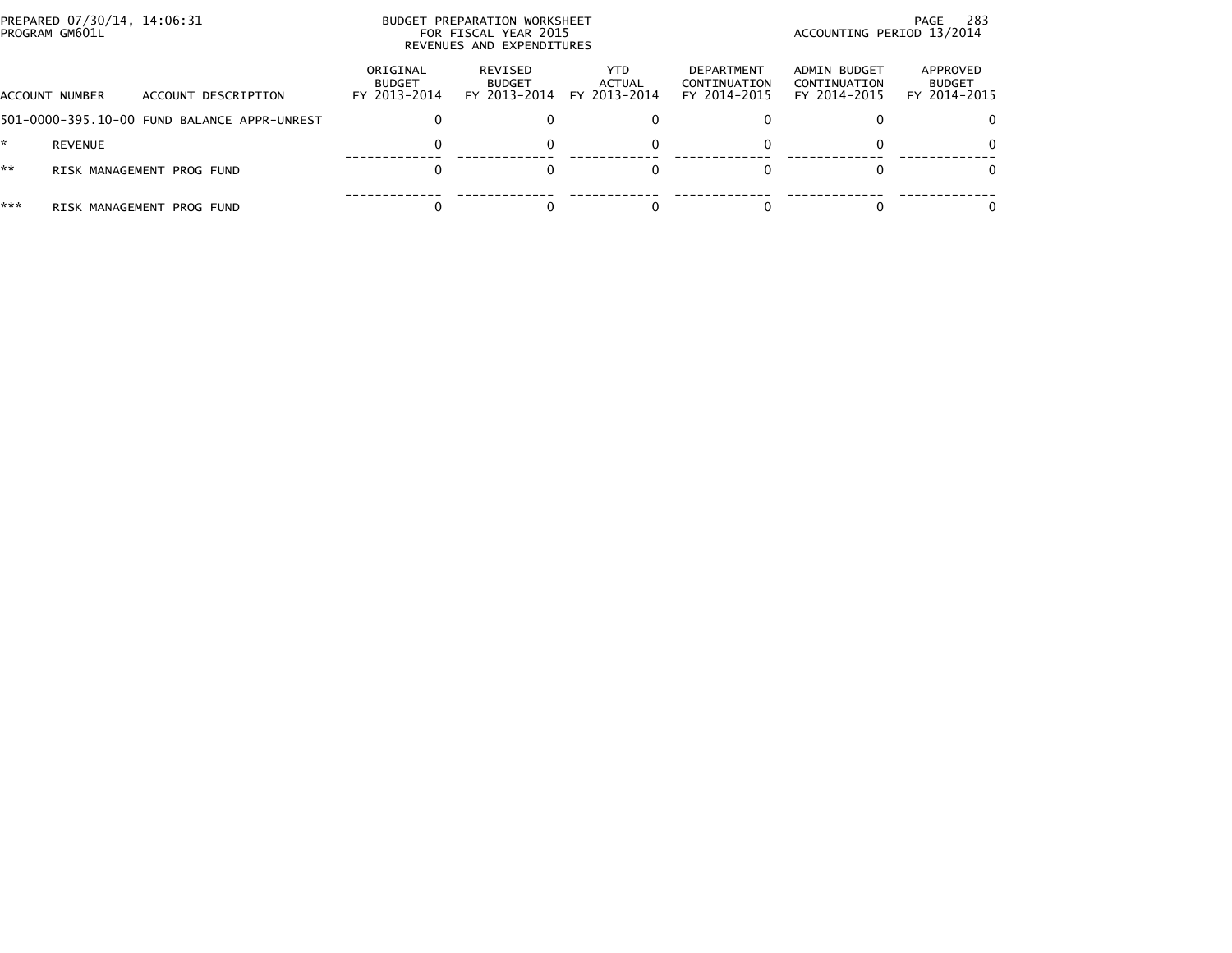| PREPARED 07/30/14, 14:06:31<br>PROGRAM GM601L |                                               |                                           | <b>BUDGET PREPARATION WORKSHEET</b><br>FOR FISCAL YEAR 2015<br>REVENUES AND EXPENDITURES | 284<br>PAGE<br>ACCOUNTING PERIOD 13/2014    |                                                   |                                                     |                                           |
|-----------------------------------------------|-----------------------------------------------|-------------------------------------------|------------------------------------------------------------------------------------------|---------------------------------------------|---------------------------------------------------|-----------------------------------------------------|-------------------------------------------|
| ACCOUNT NUMBER                                | ACCOUNT DESCRIPTION                           | ORIGINAL<br><b>BUDGET</b><br>FY 2013-2014 | <b>REVISED</b><br><b>BUDGET</b><br>FY 2013-2014                                          | <b>YTD</b><br><b>ACTUAL</b><br>FY 2013-2014 | <b>DEPARTMENT</b><br>CONTINUATION<br>FY 2014-2015 | <b>ADMIN BUDGET</b><br>CONTINUATION<br>FY 2014-2015 | APPROVED<br><b>BUDGET</b><br>FY 2014-2015 |
|                                               | 501-4133-354.10-00 INS. SETTLEMENT CLAIMS     | $\mathbf{0}$                              | $\Omega$                                                                                 | 31,207-                                     | 0                                                 | $\mathbf{0}$                                        | $\Omega$                                  |
| 501-4133-361.70-00 INTEREST:WC                |                                               | $5,000 -$                                 | $5,000 -$                                                                                | $4,005-$                                    | 0                                                 | $1,500-$                                            | $1,500-$                                  |
|                                               | 501-4133-389.05-00 WC:DEPT PREMIUM CHARGES    | 825,000-                                  | 825,000-                                                                                 | 829,242-                                    | $\Omega$                                          | 825,000-                                            | 825,000-                                  |
|                                               | 501-4133-395.10-00 FUND BALANCE APPR-UNREST   | $\mathbf 0$                               | $\mathbf{0}$                                                                             | $\mathbf{0}$                                | $\mathbf{0}$                                      | 0                                                   | 0                                         |
| <b>REVENUE</b>                                | 501-4133-416.10-05 SALARIES: REGULAR          | 830,000-<br>51,821                        | 830,000-<br>52,621                                                                       | $864,454-$<br>51,376                        | 0<br>0                                            | 826,500-<br>52,344                                  | 826,500-<br>52,344                        |
|                                               | 501-4133-416.20-05 HEALTH INSURANCE           | 8,040                                     | 8,080                                                                                    | 7,873                                       | 0                                                 | 8,040                                               | 8,040                                     |
| 501-4133-416.20-10 MEDICARE TAX               |                                               | 752                                       | 752                                                                                      | 729                                         | 0                                                 | 760                                                 | 760                                       |
| 501-4133-416.20-15 RETIREMENT                 |                                               | 3,665                                     | 3,725                                                                                    | 3,632                                       | $\mathbf{0}$                                      | 3,701                                               | 3,701                                     |
|                                               | 501-4133-416.20-20 SOCIAL SECURITY TAX        | 3,213                                     | 3,213                                                                                    | 3,118                                       | 0                                                 | 3,246                                               | 3,246                                     |
|                                               | 501-4133-416.20-25 WORKERS COMPENSATION       | 223                                       | 223                                                                                      | 205                                         | $\mathbf{0}$                                      | 209                                                 | 209                                       |
|                                               | 501-4133-416.20-30 401(K) CONTRIBUTIONS       | 1,555                                     | 1,580                                                                                    | 1,541                                       | 0                                                 | 1,570                                               | 1,570                                     |
|                                               | 501-4133-416.33-00 OTHER PROFESSIONAL SRVCS   | 2,000                                     | 1,075                                                                                    | $\Omega$                                    | $\mathbf{0}$                                      | $\Omega$                                            | $\Omega$                                  |
|                                               | 501-4133-416.52-30 INS:WORKERS COMP           | 191,202                                   | 191,202                                                                                  | 191,202                                     | 0                                                 | 140,359                                             | 140,359                                   |
| LEVEL<br><b>TEXT</b><br>400                   | EXCESS WORKERS COMPENSATION INSURANCE         |                                           | TEXT AMT                                                                                 | 140,359<br>140,359                          |                                                   |                                                     |                                           |
| 501-4133-416.53-05 TELEPHONE                  |                                               | 660                                       | 660                                                                                      | 568                                         | 0                                                 | 660                                                 | 660                                       |
| 501-4133-416.58-00 TRAVEL                     |                                               | 1,325                                     | 1,225                                                                                    | 1,209                                       | 0                                                 | 1,500                                               | 1,500                                     |
| 501-4133-416.59-00 TRAINING                   |                                               | 500                                       | 250                                                                                      | 150                                         | 0                                                 | 500                                                 | 500                                       |
|                                               | 501-4133-416.61-05 SUPPLIES:OFFICE            | 300                                       | 200                                                                                      | 162                                         | 0                                                 | 300                                                 | 300                                       |
|                                               | 501-4133-416.61-15 SUPPLIES:EDUCATIONAL       | 300                                       | 250                                                                                      | $\mathbf{0}$                                | 0                                                 | 300                                                 | 300                                       |
|                                               | 501-4133-416.61-95 SUPPLIES: OTHER SMALL EOMT | 0                                         | 540                                                                                      | 460                                         | 0                                                 | 500                                                 | 500                                       |
|                                               | 501-4133-416.83-67 WELLNESS PROGRAM           | 11,000                                    | 11,000                                                                                   | 7,103                                       | 0                                                 | 0                                                   | $\Omega$                                  |
| 501-4133-416.90-10 BANK FEES                  |                                               | 850                                       | 850                                                                                      | 0                                           | $\mathbf{0}$                                      | $\mathbf{0}$                                        | $\mathbf{0}$                              |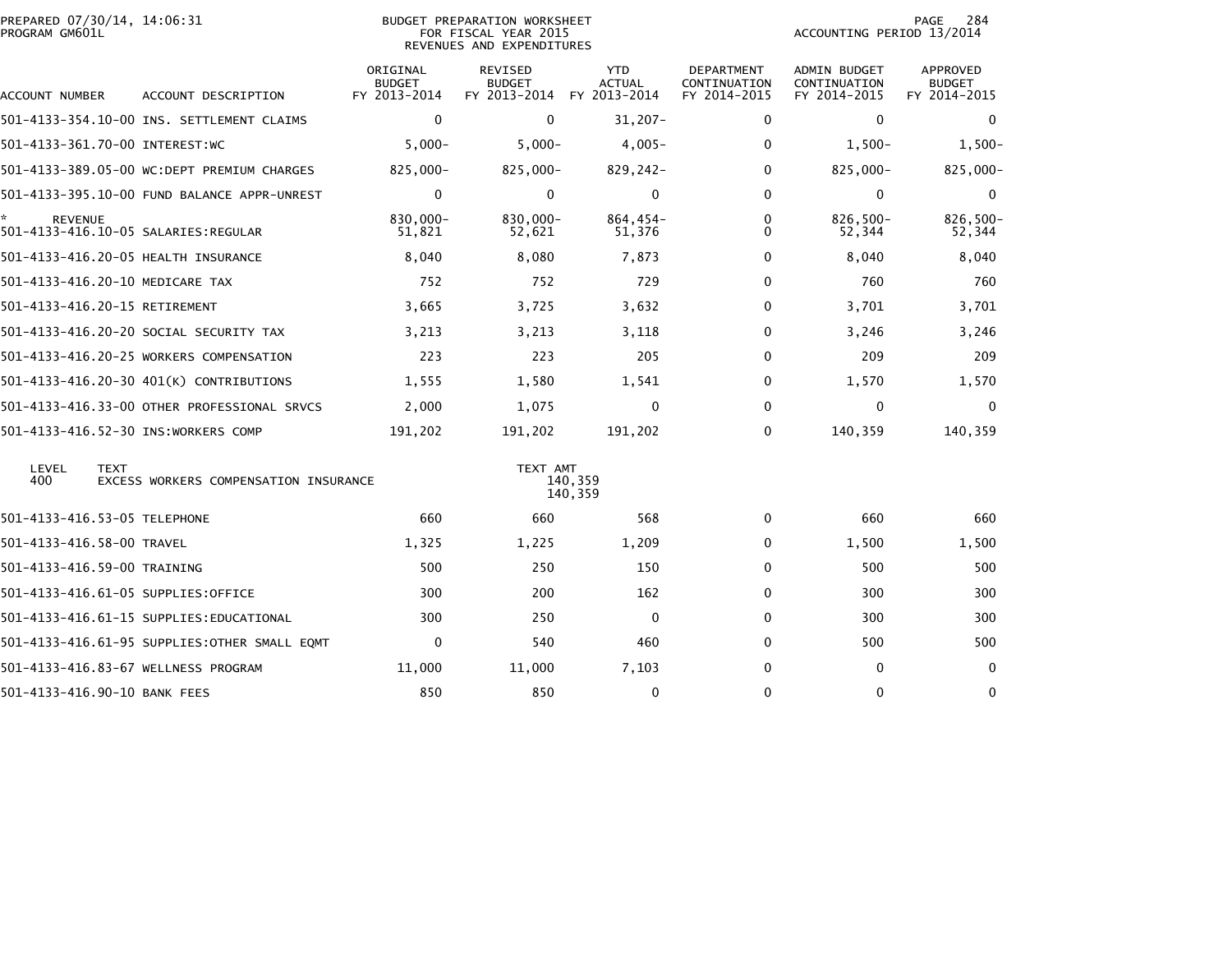| PREPARED 07/30/14, 14:06:31<br>PROGRAM GM601L |                                                                 |                                           | BUDGET PREPARATION WORKSHEET<br>FOR FISCAL YEAR 2015<br>REVENUES AND EXPENDITURES |                                      |                                                   | -285<br>PAGE<br>ACCOUNTING PERIOD 13/2014           |                                           |  |
|-----------------------------------------------|-----------------------------------------------------------------|-------------------------------------------|-----------------------------------------------------------------------------------|--------------------------------------|---------------------------------------------------|-----------------------------------------------------|-------------------------------------------|--|
| ACCOUNT NUMBER                                | ACCOUNT DESCRIPTION                                             | ORIGINAL<br><b>BUDGET</b><br>FY 2013-2014 | REVISED<br><b>BUDGET</b><br>FY 2013-2014                                          | <b>YTD</b><br>ACTUAL<br>FY 2013-2014 | <b>DEPARTMENT</b><br>CONTINUATION<br>FY 2014-2015 | <b>ADMIN BUDGET</b><br>CONTINUATION<br>FY 2014-2015 | APPROVED<br><b>BUDGET</b><br>FY 2014-2015 |  |
| 501-4133-416.90-25 CLAIMS EXPENSE             |                                                                 | 488,264                                   | 467,974                                                                           | 377,782                              | 0                                                 | 561,455                                             | 561,455                                   |  |
|                                               | 501-4133-416.90-26 CLAIMS EXPENSE-IBNR                          | 0                                         | $\mathbf{0}$                                                                      | 0                                    | $\Omega$                                          | $\mathbf{0}$                                        | $\Omega$                                  |  |
| 501-4133-416.90-34 INDIRECT COSTS             |                                                                 | 9,103                                     | 9,103                                                                             | 9,103                                | 0                                                 | 8,956                                               | 8,956                                     |  |
|                                               | 501-4133-416.90-37 PROCESSING COSTS                             | 55,227                                    | 55,477                                                                            | 55,477                               | 0                                                 | 42,100                                              | 42,100                                    |  |
| LEVEL<br><b>TEXT</b><br>400                   | PROGRAM ADMINISTRATION<br>CLAIMS ADMINISTRATION<br>FIRST REPORT |                                           | TEXT AMT                                                                          | 31,509<br>10,341<br>250<br>42,100    |                                                   |                                                     |                                           |  |
|                                               | 501-4133-416.98-95 RESERVE:UNAPPROPRIATED                       | $\mathbf 0$                               | $\mathbf{0}$                                                                      | $\Omega$                             | $\Omega$                                          | $\mathbf{0}$                                        | $\Omega$                                  |  |
| *<br><b>EXPENDITURE</b>                       |                                                                 | 830,000                                   | 810,000                                                                           | 711,690                              | 0                                                 | 826,500                                             | 826,500                                   |  |
| **<br>RISK MANAGEMENT-WC                      |                                                                 | 0                                         | $20,000 -$                                                                        | 152,764-                             | 0                                                 | 0                                                   | 0                                         |  |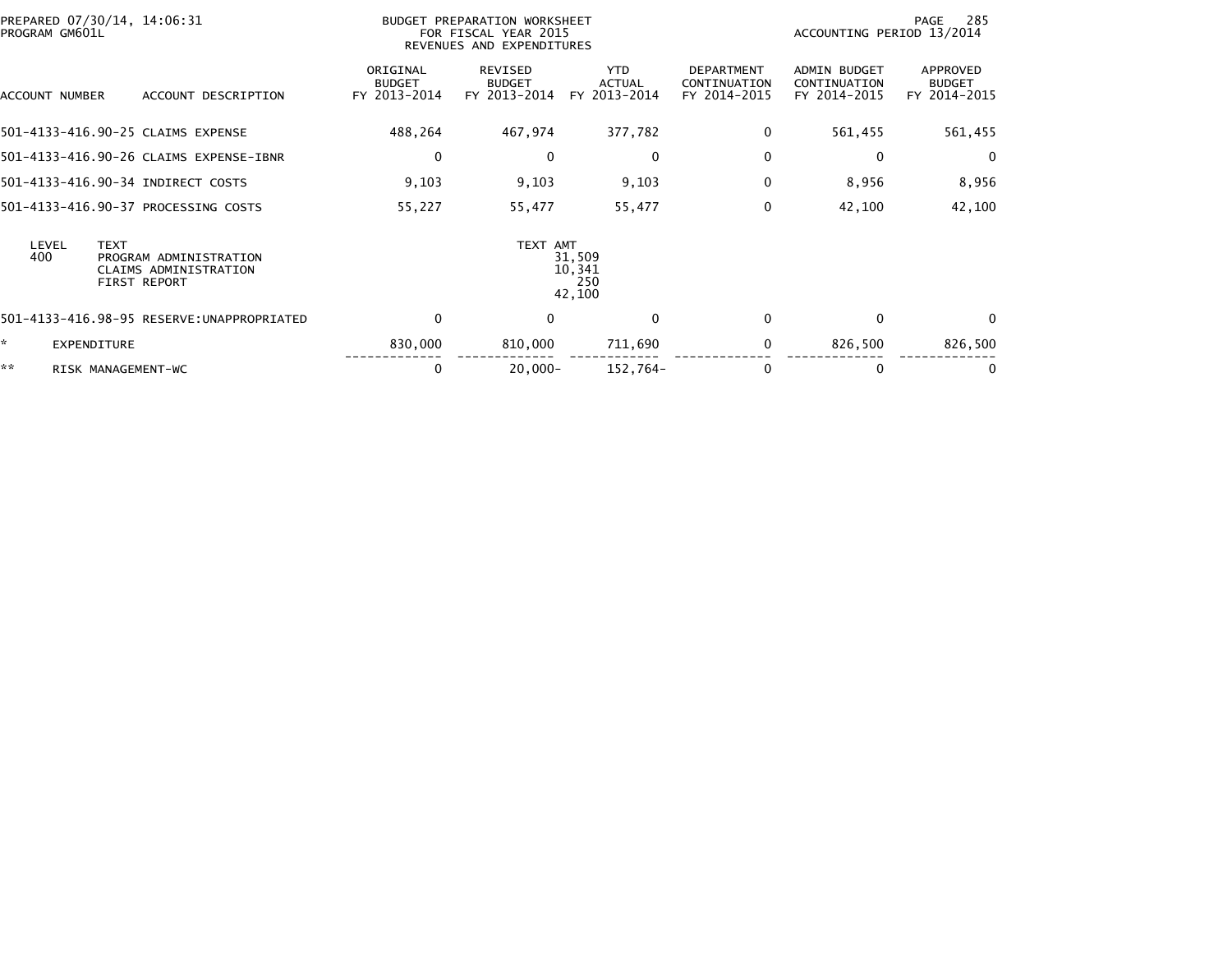| PROGRAM GM601L | PREPARED 07/30/14, 14:06:31                  |                                                                                                                                                                                                          |                                           | BUDGET PREPARATION WORKSHEET<br>FOR FISCAL YEAR 2015<br>REVENUES AND EXPENDITURES |                                                                        |                                            | ACCOUNTING PERIOD 13/2014                    | 286<br>PAGE                               |
|----------------|----------------------------------------------|----------------------------------------------------------------------------------------------------------------------------------------------------------------------------------------------------------|-------------------------------------------|-----------------------------------------------------------------------------------|------------------------------------------------------------------------|--------------------------------------------|----------------------------------------------|-------------------------------------------|
| ACCOUNT NUMBER |                                              | ACCOUNT DESCRIPTION                                                                                                                                                                                      | ORIGINAL<br><b>BUDGET</b><br>FY 2013-2014 | REVISED<br><b>BUDGET</b><br>FY 2013-2014                                          | <b>YTD</b><br><b>ACTUAL</b><br>FY 2013-2014                            | DEPARTMENT<br>CONTINUATION<br>FY 2014-2015 | ADMIN BUDGET<br>CONTINUATION<br>FY 2014-2015 | APPROVED<br><b>BUDGET</b><br>FY 2014-2015 |
|                |                                              | 501-4138-354.10-00 INS. SETTLEMENT CLAIMS                                                                                                                                                                | $\mathbf{0}$                              | $\Omega$                                                                          | $7,234-$                                                               | $\Omega$                                   | 0                                            | 0                                         |
|                |                                              | 501-4138-361.45-00 INTEREST-PPL                                                                                                                                                                          | $\mathbf{0}$                              | $\Omega$                                                                          | $5,795-$                                                               | $\mathbf{0}$                               | $1,000-$                                     | $1,000-$                                  |
|                |                                              | 501-4138-389.21-00 PPL FROM CGA                                                                                                                                                                          | $\mathbf{0}$                              | 0                                                                                 | $\mathbf{0}$                                                           | $\mathbf{0}$                               | 0                                            | $\Omega$                                  |
|                |                                              | 501-4138-391.10-00 TRANSFER FROM FUND 101                                                                                                                                                                | 425,000-                                  | $425,000 -$                                                                       | 425,000-                                                               | 0                                          | $425,000 -$                                  | $425,000 -$                               |
|                |                                              | 501-4138-395.10-00 FUND BALANCE APPR-UNREST                                                                                                                                                              | $100,000 -$                               | $100,000 -$                                                                       | 0                                                                      | $\mathbf{0}$                               | $100,000 -$                                  | $100,000 -$                               |
|                | <b>REVENUE</b><br>501-4138-416.52-07 INS:CGA |                                                                                                                                                                                                          | 525,000-<br>$\Omega$                      | $525,000 -$<br>0                                                                  | 438,029-<br>0                                                          | $\mathbf 0$<br>$\Omega$                    | $526,000 -$<br>0                             | 526,000-<br>$\Omega$                      |
|                |                                              | 501-4138-416.52-10 INSURANCE:L&P                                                                                                                                                                         | 362,215                                   | 339,828                                                                           | 339,828                                                                | $\Omega$                                   | 350,486                                      | 350,486                                   |
| LEVEL<br>400   | <b>TEXT</b>                                  | NCACC RISK MANAGEMENT POOL FIXED PREMIUMS<br>LESS: MULTI-POOL DISCOUNT<br>LESS: 15% MOVED TO PROCESSING COSTS<br>ADD: BOND RENEWALS (SHERIFF, ROD)<br>ADD: AIRPORT FBO<br>ADD: ADDITIONAL CAPITAL ASSETS |                                           | TEXT AMT                                                                          | 420,379<br>31,010-<br>$58,405-$<br>1,200<br>8.322<br>10,000<br>350,486 |                                            |                                              |                                           |
|                |                                              | 501-4138-416.90-25 CLAIMS EXPENSE                                                                                                                                                                        | 99,218                                    | 140,300                                                                           | 106,953                                                                | $\Omega$                                   | 114,609                                      | 114,609                                   |
|                |                                              | 501-4138-416.90-37 PROCESSING COSTS                                                                                                                                                                      | 63,567                                    | 64,872                                                                            | 63,592                                                                 | $\Omega$                                   | 60,905                                       | 60,905                                    |
| LEVEL<br>400   | <b>TEXT</b>                                  | 15% OF NCACC RISK MANAGEMENT POOL FIXED PREMIUMS<br>AIRPORT FBO BROKER FEE (WELLS FARGO)                                                                                                                 |                                           | TEXT AMT                                                                          | 58,405<br>2,500<br>60,905                                              |                                            |                                              |                                           |
| ☆.             | EXPENDITURE                                  |                                                                                                                                                                                                          | 525,000                                   | 545,000                                                                           | 510,373                                                                | 0                                          | 526,000                                      | 526,000                                   |
| **             | RISK MANAGEMENT-PPL                          |                                                                                                                                                                                                          | $\mathbf 0$                               | 20,000                                                                            | 72,344                                                                 | $\Omega$                                   | $\mathbf{0}$                                 | $\Omega$                                  |
| ***            | GENERAL GOVERNMENT                           |                                                                                                                                                                                                          | 0                                         |                                                                                   | $80,420 -$                                                             | $\Omega$                                   | 0                                            |                                           |
| ****           |                                              | RISK MANAGEMENT PROG FUND                                                                                                                                                                                | $\mathbf 0$                               | $\Omega$                                                                          | $80,420 -$                                                             | $\mathbf{0}$                               | $\mathbf{0}$                                 | $\mathbf{0}$                              |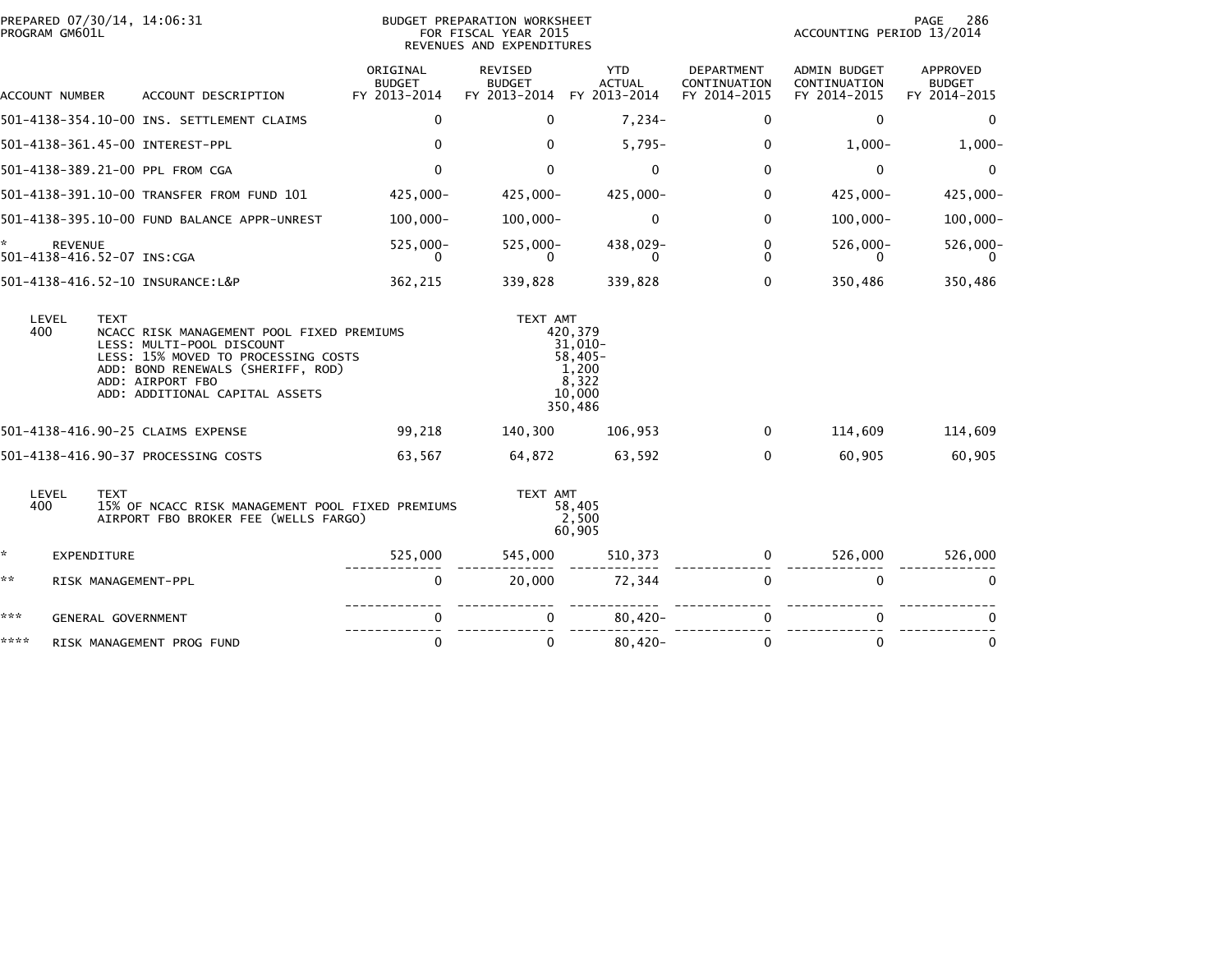| PREPARED 07/30/14, 14:06:31<br>PROGRAM GM601L |                                             | BUDGET PREPARATION WORKSHEET<br>FOR FISCAL YEAR 2015<br>REVENUES AND EXPENDITURES |                                          |                               |                                            | 287<br>PAGE<br>ACCOUNTING PERIOD 13/2014     |                                           |  |
|-----------------------------------------------|---------------------------------------------|-----------------------------------------------------------------------------------|------------------------------------------|-------------------------------|--------------------------------------------|----------------------------------------------|-------------------------------------------|--|
| <b>ACCOUNT NUMBER</b>                         | ACCOUNT DESCRIPTION                         | ORIGINAL<br><b>BUDGET</b><br>FY 2013-2014                                         | REVISED<br><b>BUDGET</b><br>FY 2013-2014 | YTD<br>ACTUAL<br>FY 2013-2014 | DEPARTMENT<br>CONTINUATION<br>FY 2014-2015 | ADMIN BUDGET<br>CONTINUATION<br>FY 2014-2015 | APPROVED<br><b>BUDGET</b><br>FY 2014-2015 |  |
|                                               | 601-4700-395.10-00 FUND BALANCE APPR-UNREST |                                                                                   |                                          |                               |                                            |                                              | 0                                         |  |
| *.<br>REVENUE                                 |                                             |                                                                                   |                                          |                               |                                            |                                              | 0                                         |  |
| **                                            | ENVIRONMENTAL SERVICES                      |                                                                                   |                                          |                               |                                            |                                              | 0                                         |  |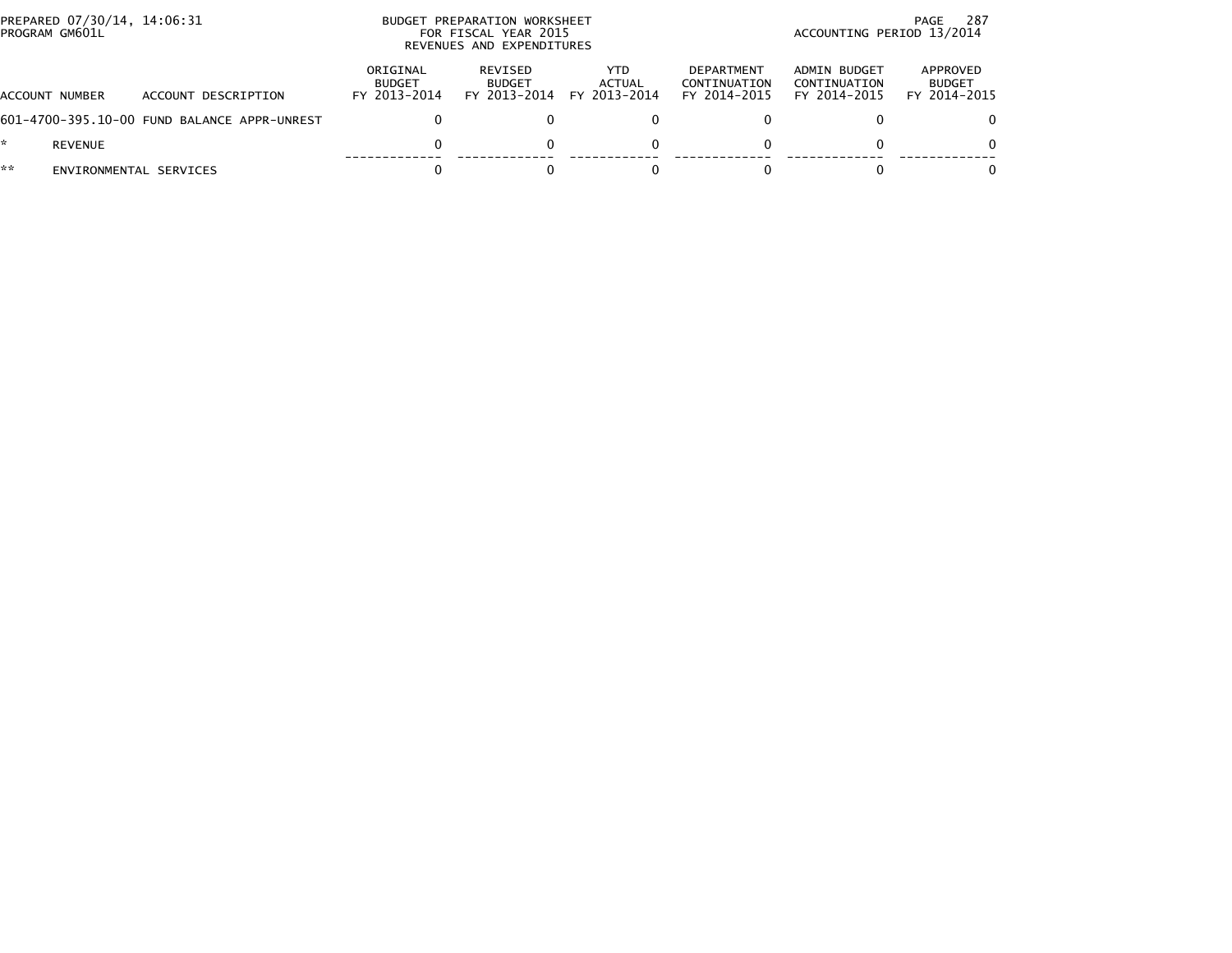| PREPARED 07/30/14, 14:06:31<br>PROGRAM GM601L |                                               |                                           | <b>BUDGET PREPARATION WORKSHEET</b><br>FOR FISCAL YEAR 2015<br>REVENUES AND EXPENDITURES | 288<br>PAGE<br>ACCOUNTING PERIOD 13/2014    |                                            |                                              |                                                  |
|-----------------------------------------------|-----------------------------------------------|-------------------------------------------|------------------------------------------------------------------------------------------|---------------------------------------------|--------------------------------------------|----------------------------------------------|--------------------------------------------------|
| ACCOUNT NUMBER                                | ACCOUNT DESCRIPTION                           | ORIGINAL<br><b>BUDGET</b><br>FY 2013-2014 | <b>REVISED</b><br><b>BUDGET</b><br>FY 2013-2014                                          | <b>YTD</b><br><b>ACTUAL</b><br>FY 2013-2014 | DEPARTMENT<br>CONTINUATION<br>FY 2014-2015 | ADMIN BUDGET<br>CONTINUATION<br>FY 2014-2015 | <b>APPROVED</b><br><b>BUDGET</b><br>FY 2014-2015 |
|                                               | 601-4705-353.46-00 EROSION CONTROL FEES       | $1,000-$                                  | $1,000-$                                                                                 | $2,250-$                                    | 0                                          | $2,000-$                                     | $2,000-$                                         |
|                                               | 601-4705-353.48-00 EROSION CONTROL PENALTIES  | 0                                         | $\mathbf{0}$                                                                             | $\mathbf{0}$                                | $\Omega$                                   | $\mathbf{0}$                                 | $\Omega$                                         |
| <b>REVENUE</b>                                |                                               | $1,000-$<br>149,276                       | $1,000-$<br>151,501                                                                      | $2,250-$<br>148,103                         | 0<br>0                                     | $2,000-$<br>150,763                          | $2,000 -$<br>150,763                             |
| 601-4705-432.10-10 SALARIES:OVERTIME          |                                               | 0                                         | 0                                                                                        | 0                                           | 0                                          | 0                                            | 0                                                |
| 601-4705-432.20-05 HEALTH INSURANCE           |                                               | 16,080                                    | 16,150                                                                                   | 15,745                                      | 0                                          | 16,080                                       | 16,080                                           |
|                                               | 601-4705-432.20-08 HEALTH INSURANCE:RETIREES  | 8,040                                     | 8,040                                                                                    | 8,040                                       | 0                                          | 8,040                                        | 8,040                                            |
| 601-4705-432.20-10 MEDICARE TAX               |                                               | 2,165                                     | 2,165                                                                                    | 2,022                                       | 0                                          | 2,186                                        | 2,186                                            |
| 601-4705-432.20-15 RETIREMENT                 |                                               | 10,554                                    | 10,714                                                                                   | 10,471                                      | $\Omega$                                   | 10,659                                       | 10,659                                           |
|                                               | 601–4705–432.20–20 SOCIAL SECURITY TAX        | 9,256                                     | 8,856                                                                                    | 8,647                                       | 0                                          | 9,347                                        | 9,347                                            |
|                                               | 601-4705-432.20-25 WORKERS COMPENSATION       | 4,479                                     | 3,679                                                                                    | 3,552                                       | $\Omega$                                   | 3,618                                        | 3,618                                            |
|                                               | 601-4705-432.20-30 401(K) CONTRIBUTIONS       | 4,478                                     | 4,548                                                                                    | 4,443                                       | $\Omega$                                   | 4,523                                        | 4,523                                            |
|                                               | 601-4705-432.34-30 SERVICE & MAINTENANCE      | 300                                       | 0                                                                                        | 0                                           | 300                                        | 300                                          | 300                                              |
| 601-4705-432.43-20 R&M:VEHICLES               |                                               | 1,500                                     | 1,500                                                                                    | 1,447                                       | 1,500                                      | 1,500                                        | 1,500                                            |
| 601-4705-432.43-55 R&M:TELEPHONES             |                                               | $\mathbf 0$                               | $\Omega$                                                                                 | $\Omega$                                    | 0                                          | 0                                            | $\Omega$                                         |
|                                               | 601-4705-432.50-07 COST PER COPY PROGRAM      | 800                                       | 800                                                                                      | 472                                         | 800                                        | 800                                          | 800                                              |
| 601-4705-432.53-05 TELEPHONE                  |                                               | 6,000                                     | 4,675                                                                                    | 3,190                                       | 6,000                                      | 5,000                                        | 5,000                                            |
| 601-4705-432.55-00 PRINTING                   |                                               | 200                                       | $\mathbf{0}$                                                                             | 0                                           | 200                                        | 200                                          | 200                                              |
| 601-4705-432.57-00 POSTAGE                    |                                               | 500                                       | 500                                                                                      | 226                                         | 500                                        | 500                                          | 500                                              |
| 601-4705-432.58-00 TRAVEL                     |                                               | 4,500                                     | 4,500                                                                                    | 3,193                                       | 4,500                                      | 4,500                                        | 4,500                                            |
| 601-4705-432.59-00 TRAINING                   |                                               | 2,000                                     | 1,400                                                                                    | 510                                         | 2,000                                      | 2,000                                        | 2,000                                            |
| 601-4705-432.61-05 SUPPLIES:OFFICE            |                                               | 1,200                                     | 1,200                                                                                    | 1,195                                       | 1,200                                      | 1,300                                        | 1,300                                            |
|                                               | 601-4705-432.61-95 SUPPLIES: OTHER SMALL EQMT | 500                                       | 500                                                                                      | 490                                         | 500                                        | 500                                          | 500                                              |
|                                               | 601-4705-432.62-20 MOTOR FUEL & LUBRICANTS    | 3,000                                     | 4,600                                                                                    | 4,325                                       | 4,000                                      | 4,500                                        | 4,500                                            |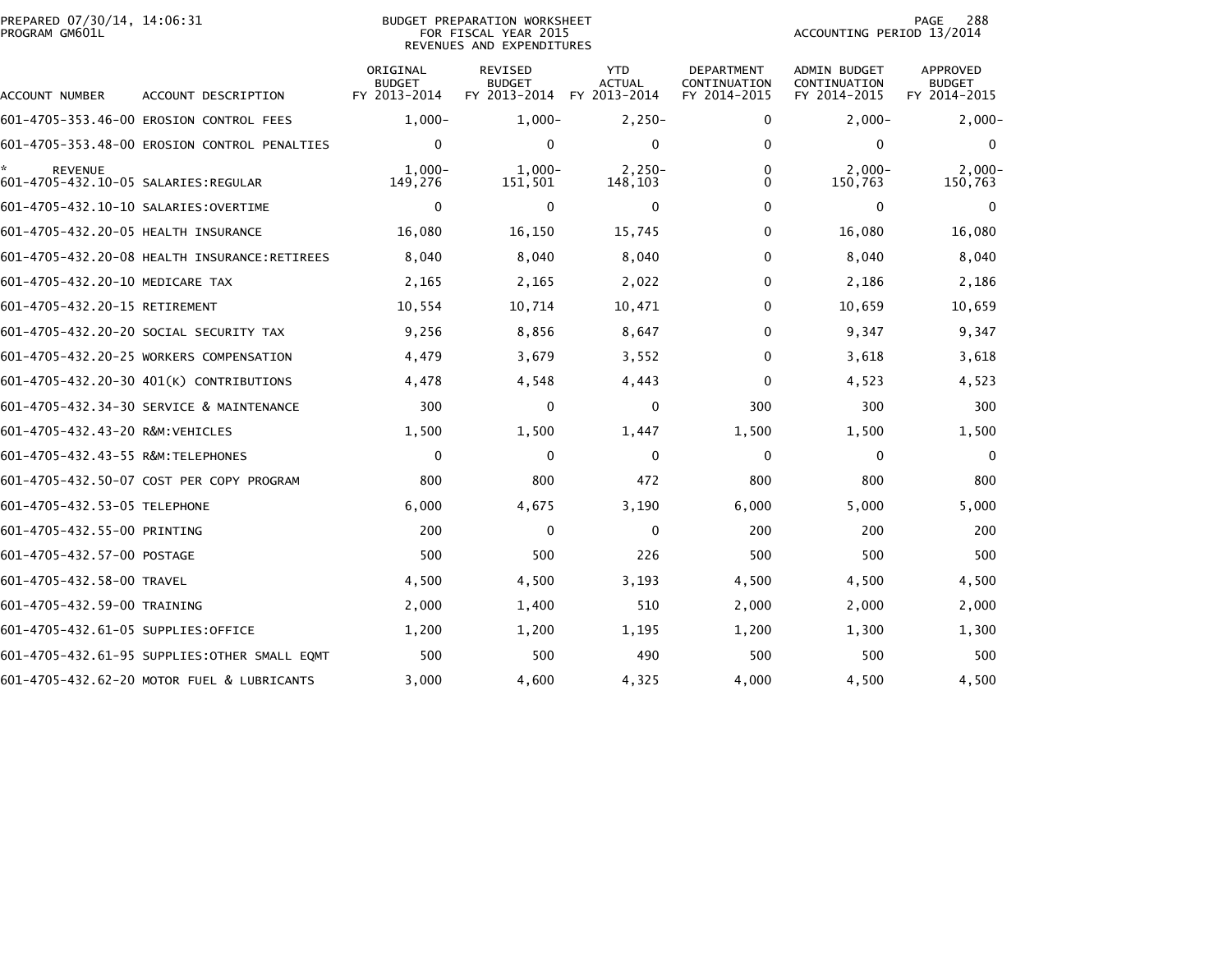| PREPARED 07/30/14, 14:06:31<br>PROGRAM GM601L |                                         |                                           | BUDGET PREPARATION WORKSHEET<br>FOR FISCAL YEAR 2015<br>REVENUES AND EXPENDITURES | 289<br>PAGE<br>ACCOUNTING PERIOD 13/2014 |                                                   |                                              |                                           |
|-----------------------------------------------|-----------------------------------------|-------------------------------------------|-----------------------------------------------------------------------------------|------------------------------------------|---------------------------------------------------|----------------------------------------------|-------------------------------------------|
| ACCOUNT NUMBER                                | ACCOUNT DESCRIPTION                     | ORIGINAL<br><b>BUDGET</b><br>FY 2013-2014 | <b>REVISED</b><br><b>BUDGET</b><br>FY 2013-2014                                   | YTD.<br><b>ACTUAL</b><br>FY 2013-2014    | <b>DEPARTMENT</b><br>CONTINUATION<br>FY 2014-2015 | ADMIN BUDGET<br>CONTINUATION<br>FY 2014-2015 | APPROVED<br><b>BUDGET</b><br>FY 2014-2015 |
|                                               | 601-4705-432.64-50 DUES & SUBSCRIPTIONS | 500                                       | 500                                                                               | 359                                      | 500                                               | 500                                          | 500                                       |
|                                               | 601-4705-432.76-20 F/A:DP EQMT/SOFTWARE | 0                                         | $\Omega$                                                                          | 0                                        | 0                                                 | 0                                            | $\Omega$                                  |
|                                               | 601-4705-525.74-20 C/A:OFFICE EQUIPMENT | 0                                         | $\Omega$                                                                          | $\mathbf{0}$                             | 0                                                 | 0                                            | $\Omega$                                  |
|                                               |                                         | $\Omega$                                  |                                                                                   | $\mathbf{0}$                             | 0                                                 | 0                                            | $\Omega$                                  |
| 601-4705-525.78-00 C/O:GAAP                   |                                         | 0                                         | $\Omega$                                                                          | 0                                        | 0                                                 |                                              | $\Omega$                                  |
| *<br>EXPENDITURE                              |                                         | 225.328                                   | 225,828                                                                           | 216,430                                  | 22,000                                            | 226,816                                      | 226,816                                   |
| **<br>LANDFILL                                |                                         | 224.328                                   | 224.828                                                                           | 214,180                                  | 22,000                                            | 224.816                                      | 224.816                                   |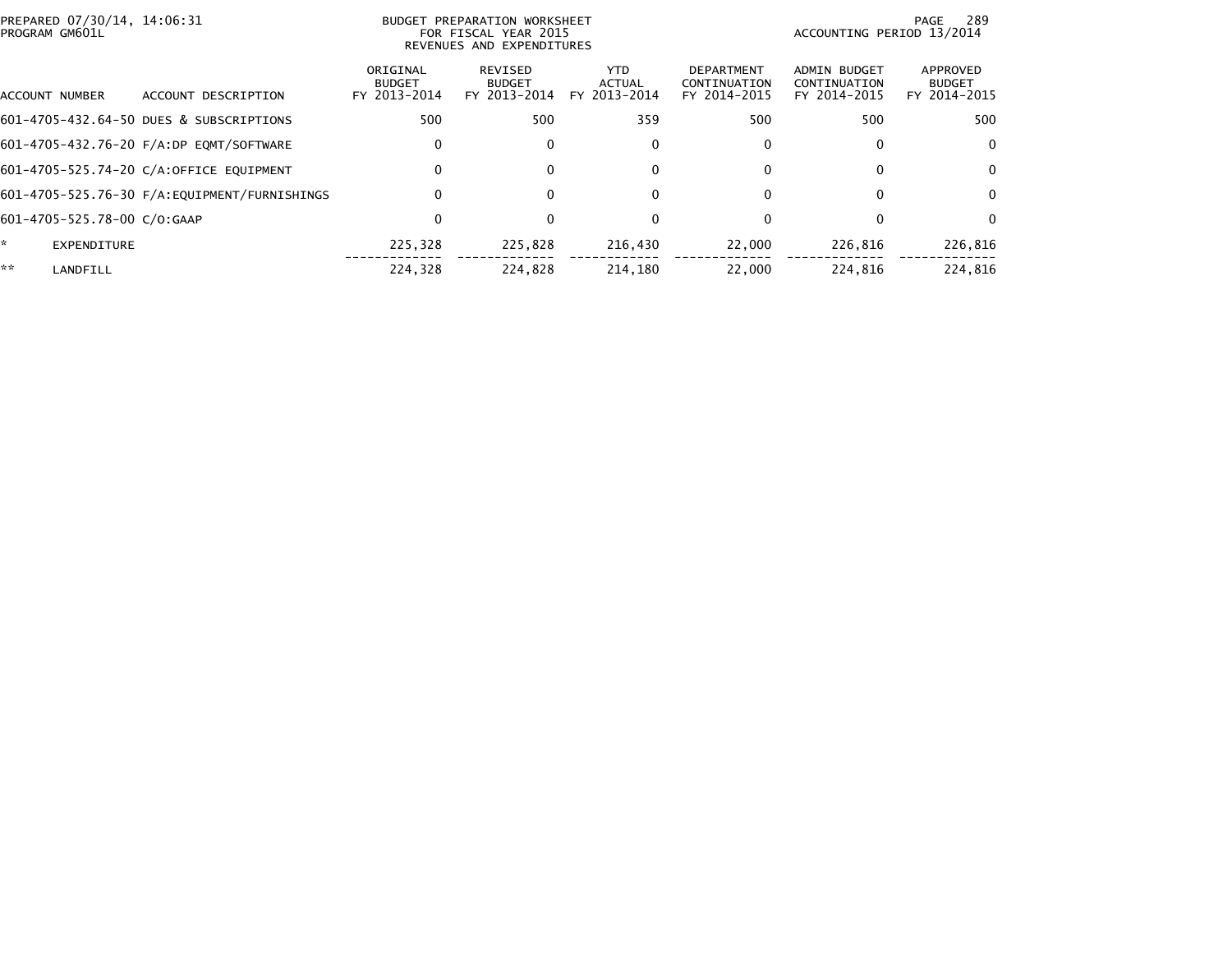| PREPARED 07/30/14, 14:06:31<br>PROGRAM GM601L |                                                                                                             |                                           | BUDGET PREPARATION WORKSHEET<br>FOR FISCAL YEAR 2015<br>REVENUES AND EXPENDITURES |                                      | 290<br>PAGE<br>ACCOUNTING PERIOD 13/2014   |                                                     |                                           |  |
|-----------------------------------------------|-------------------------------------------------------------------------------------------------------------|-------------------------------------------|-----------------------------------------------------------------------------------|--------------------------------------|--------------------------------------------|-----------------------------------------------------|-------------------------------------------|--|
| ACCOUNT NUMBER                                | ACCOUNT DESCRIPTION                                                                                         | ORIGINAL<br><b>BUDGET</b><br>FY 2013-2014 | <b>REVISED</b><br><b>BUDGET</b><br>FY 2013-2014                                   | <b>YTD</b><br>ACTUAL<br>FY 2013-2014 | DEPARTMENT<br>CONTINUATION<br>FY 2014-2015 | <b>ADMIN BUDGET</b><br>CONTINUATION<br>FY 2014-2015 | APPROVED<br><b>BUDGET</b><br>FY 2014-2015 |  |
|                                               | 601-4710-334.02-01 PESTICIDE ENV TRUST FUND                                                                 | $\mathbf 0$                               | $\mathbf{0}$                                                                      | $\mathbf 0$                          | 0                                          | $\Omega$                                            | $\Omega$                                  |  |
|                                               | 601-4710-344.33-00 COLLECTION SITE FEES                                                                     | $160,000 -$                               | $160,000 -$                                                                       | 172,646-                             | 0                                          | $160,000 -$                                         | $160,000 -$                               |  |
|                                               | 601-4710-395.00-00 FUND BALANCE APPR-RESTR                                                                  | $\mathbf 0$                               | $\mathbf{0}$                                                                      | 0                                    | 0                                          | $\mathbf{0}$                                        | $\bf{0}$                                  |  |
|                                               | 601-4710-395.10-00 FUND BALANCE APPR-UNREST                                                                 | $\Omega$                                  | $\mathbf{0}$                                                                      | $\mathbf{0}$                         | $\mathbf{0}$                               | $\Omega$                                            | $\mathbf{0}$                              |  |
| ☆<br><b>REVENUE</b>                           | 601-4710-525.10-05 SALARIES:REGULAR                                                                         | 160.000-<br>263,727                       | $160,000 -$<br>258,227                                                            | 172,646-<br>247,801                  | 0<br>0                                     | $160.000 -$<br>266,886                              | $160.000 -$<br>266,886                    |  |
|                                               | 601-4710-525.10-10 SALARIES:OVERTIME                                                                        | $\Omega$                                  | $\mathbf{0}$                                                                      | 0                                    | $\mathbf{0}$                               | $\Omega$                                            | $\bf{0}$                                  |  |
|                                               |                                                                                                             | 11,200                                    | 16,700                                                                            | 16,148                               | 11,200                                     | 11,200                                              | 11,200                                    |  |
|                                               | 601-4710-525.20-05 HEALTH INSURANCE                                                                         | 88,440                                    | 88,440                                                                            | 77,720                               | 0                                          | 88,440                                              | 88,440                                    |  |
|                                               | 601-4710-525.20-10 MEDICARE TAX                                                                             | 3,986                                     | 3,986                                                                             | 3,449                                | 0                                          | 4,032                                               | 4,032                                     |  |
|                                               | 601-4710-525.20-15 RETIREMENT                                                                               | 18,646                                    | 18,646                                                                            | 17,458                               | $\mathbf{0}$                               | 18,869                                              | 18,869                                    |  |
|                                               | 601-4710-525.20-20 SOCIAL SECURITY TAX                                                                      | 17,046                                    | 17,046                                                                            | 14,745                               | $\mathbf{0}$                               | 17,241                                              | 17,241                                    |  |
|                                               | 601-4710-525.20-25 WORKERS COMPENSATION                                                                     | 29,537                                    | 29,537                                                                            | 23,754                               | $\mathbf{0}$                               | 24,019                                              | 24,019                                    |  |
|                                               | 601-4710-525.20-30 401(K) CONTRIBUTIONS                                                                     | 7,912                                     | 7,912                                                                             | 6,226                                | $\mathbf{0}$                               | 8,006                                               | 8,006                                     |  |
|                                               | 601-4710-525.33-10 CONTRACT COLLECTION                                                                      | 100,000                                   | 119,500                                                                           | 106,341                              | 135,000                                    | 135,000                                             | 135,000                                   |  |
| LEVEL<br>400                                  | <b>TEXT</b><br>INCREASE IN SOLID WASTE AND RECYCLING PICK-UP<br>SERVICES DUE TO PURCHASE OF SALISBURY MALL. |                                           | TEXT AMT                                                                          | 135,000<br>135,000                   |                                            |                                                     |                                           |  |
|                                               | 601-4710-525.42-20 GROUNDS MAINTENANCE                                                                      | 5,000                                     | 5,000                                                                             | 4,244                                | 5,000                                      | 4,000                                               | 4,000                                     |  |
|                                               | 601-4710-525.43-05 R&M:BUILDINGS                                                                            | 7,000                                     | 2,000                                                                             | 551                                  | 7,000                                      | 5,000                                               | 5,000                                     |  |
|                                               | 601-4710-525.43-15 R&M:EQUIPMENT                                                                            | 3,500                                     | 2,000                                                                             | 898                                  | 3,500                                      | 3,000                                               | 3,000                                     |  |
|                                               | 601-4710-525.43-20 R&M:VEHICLES                                                                             | 1,500                                     | 3,000                                                                             | 2,126                                | 1,500                                      | 1,500                                               | 1,500                                     |  |
|                                               | 601-4710-525.44-20 RENT:LAND & BUILDINGS                                                                    | 2,100                                     | 2,100                                                                             | 2,100                                | 2,100                                      | 6,000                                               | 6,000                                     |  |
|                                               | 601-4710-525.44-42 RENT:PORT-A-JOHNS                                                                        | 6,500                                     | 6,500                                                                             | 5,280                                | 6,500                                      | 6,000                                               | 6,000                                     |  |
|                                               |                                                                                                             |                                           |                                                                                   |                                      |                                            |                                                     |                                           |  |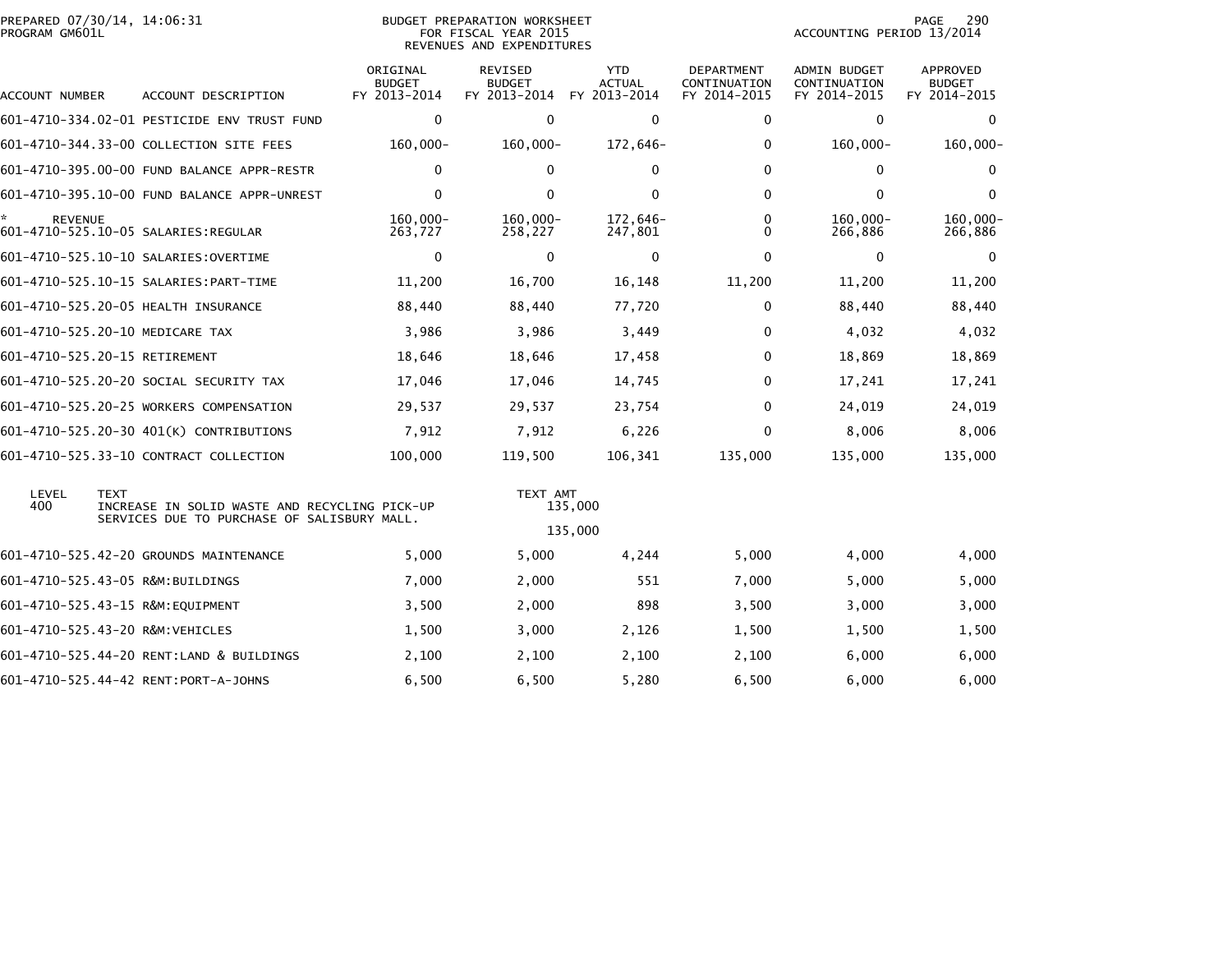| PROGRAM GM601L            | PREPARED 07/30/14, 14:06:31                                                                                                                                        | BUDGET PREPARATION WORKSHEET<br>FOR FISCAL YEAR 2015<br>REVENUES AND EXPENDITURES |                                          |                                      |                                                   |                                              | PAGE<br>291<br>ACCOUNTING PERIOD 13/2014  |  |
|---------------------------|--------------------------------------------------------------------------------------------------------------------------------------------------------------------|-----------------------------------------------------------------------------------|------------------------------------------|--------------------------------------|---------------------------------------------------|----------------------------------------------|-------------------------------------------|--|
| ACCOUNT NUMBER            | ACCOUNT DESCRIPTION                                                                                                                                                | ORIGINAL<br><b>BUDGET</b><br>FY 2013-2014                                         | REVISED<br><b>BUDGET</b><br>FY 2013-2014 | <b>YTD</b><br>ACTUAL<br>FY 2013-2014 | <b>DEPARTMENT</b><br>CONTINUATION<br>FY 2014-2015 | ADMIN BUDGET<br>CONTINUATION<br>FY 2014-2015 | APPROVED<br><b>BUDGET</b><br>FY 2014-2015 |  |
|                           | 601-4710-525.53-05 TELEPHONE                                                                                                                                       | 9,500                                                                             | 9,500                                    | 8,105                                | 9,500                                             | 10,500                                       | 10,500                                    |  |
|                           | 601-4710-525.56-00 UNIFORMS                                                                                                                                        | 2,500                                                                             | 2,500                                    | 2,477                                | 2,500                                             | 2,500                                        | 2,500                                     |  |
| 601-4710-525.58-00 TRAVEL |                                                                                                                                                                    | 9,000                                                                             | 9,000                                    | 7,791                                | 9,000                                             | 9,000                                        | 9,000                                     |  |
|                           | 601-4710-525.61-05 SUPPLIES:OFFICE                                                                                                                                 | 800                                                                               | 800                                      | 600                                  | 800                                               | 800                                          | 800                                       |  |
|                           | 601-4710-525.61-54 SUPPLIES: OSHA COMPLIANCE                                                                                                                       | 5,000                                                                             | 5,000                                    | 4,806                                | 5,000                                             | 4,000                                        | 4,000                                     |  |
|                           | 601-4710-525.61-95 SUPPLIES: OTHER SMALL EQMT                                                                                                                      | 1,400                                                                             | 1,800                                    | 1,703                                | 1,400                                             | 2,000                                        | 2,000                                     |  |
|                           | 601-4710-525.62-05 ELECTRICITY                                                                                                                                     | 8,300                                                                             | 8,300                                    | 7,455                                | 8,300                                             | 9,500                                        | 9,500                                     |  |
|                           | 601-4710-525.62-20 MOTOR FUEL & LUBRICANTS                                                                                                                         | 100                                                                               | 100                                      | 80                                   | 100                                               | 200                                          | 200                                       |  |
|                           | 601-4710-525.64-50 DUES & SUBSCRIPTIONS                                                                                                                            | 200                                                                               | $\mathbf{0}$                             | 0                                    | 200                                               | 200                                          | 200                                       |  |
|                           | 601-4710-525.73-00 C/A:OTHER IMPROVEMENTS                                                                                                                          | 0                                                                                 | $\Omega$                                 | $\mathbf{0}$                         | $\mathbf{0}$                                      | $\Omega$                                     | $\mathbf{0}$                              |  |
|                           | 601-4710-525.74-90 C/A:OTHER EQUIPMENT                                                                                                                             | $\Omega$                                                                          | $\mathbf{0}$                             | $\mathbf{0}$                         | $\mathbf{0}$                                      | $\Omega$                                     | $\mathbf{0}$                              |  |
|                           | 601-4710-525.76-90 F/A:OTHER                                                                                                                                       | 8,000                                                                             | 8,000                                    | 0                                    | 40,000                                            | 30,000                                       | 30,000                                    |  |
| LEVEL<br>400              | <b>TEXT</b><br>SOLID WASTE CONTAINERS TO REPLACE UNSAFE/DAMAGED<br>CONTAINERS THROUGH OUT THE COUNTY COLLECTION<br>POINTS AS WELL AS NEW CONTAINER PURCHASE DUE TO |                                                                                   | TEXT AMT                                 | 40,000                               |                                                   |                                              |                                           |  |
|                           | SALISBURY MALL PURCHASE.<br>LESS COUNTY MANAGER'S REDUCTION                                                                                                        |                                                                                   |                                          | $10.000 -$<br>30,000                 |                                                   |                                              |                                           |  |
|                           | 601-4710-525.78-00 C/O:GAAP                                                                                                                                        | 0                                                                                 | 0                                        | $\mathbf 0$                          | 0                                                 | $\Omega$                                     | $\Omega$                                  |  |
|                           | 601-4710-525.90-30 DISPOSAL FEES AT LANDFILL                                                                                                                       | 62,000                                                                            | 62,000                                   | 54,584                               | 0                                                 | 62,000                                       | 62,000                                    |  |
| ÷.<br>EXPENDITURE         |                                                                                                                                                                    | 672,894                                                                           | 687,594                                  | 616,442                              | 248,600                                           | 729,893                                      | 729,893                                   |  |
| **<br>SANITATION          |                                                                                                                                                                    | 512,894                                                                           | 527,594                                  | 443,796                              | 248,600                                           | 569,893                                      | 569.893                                   |  |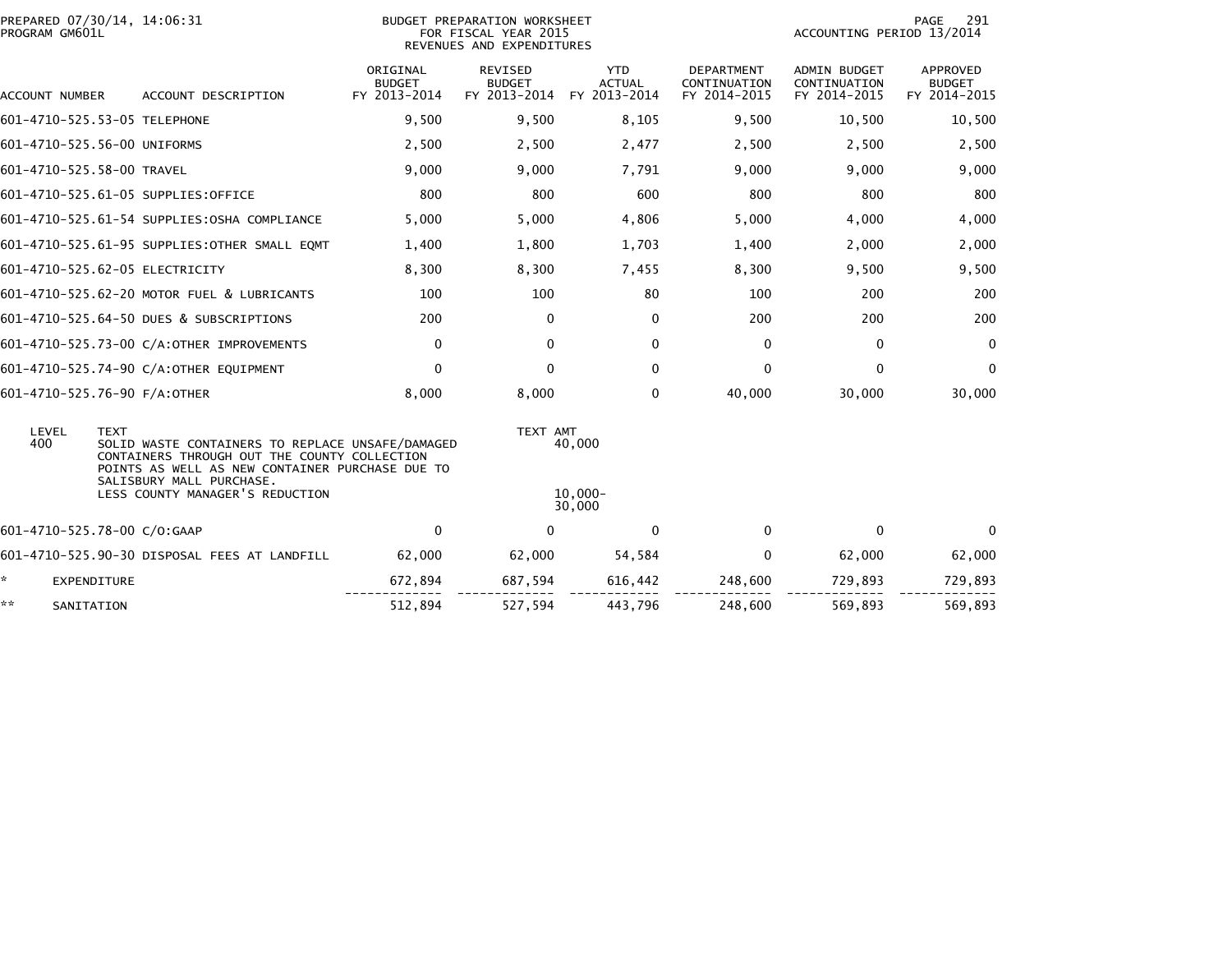| PREPARED 07/30/14, 14:06:31<br>PROGRAM GM601L |                                             | 292<br>PAGE<br>ACCOUNTING PERIOD 13/2014  |                                                 |                                             |                                            |                                              |                                                  |
|-----------------------------------------------|---------------------------------------------|-------------------------------------------|-------------------------------------------------|---------------------------------------------|--------------------------------------------|----------------------------------------------|--------------------------------------------------|
| ACCOUNT NUMBER                                | ACCOUNT DESCRIPTION                         | ORIGINAL<br><b>BUDGET</b><br>FY 2013-2014 | <b>REVISED</b><br><b>BUDGET</b><br>FY 2013-2014 | <b>YTD</b><br><b>ACTUAL</b><br>FY 2013-2014 | DEPARTMENT<br>CONTINUATION<br>FY 2014-2015 | ADMIN BUDGET<br>CONTINUATION<br>FY 2014-2015 | <b>APPROVED</b><br><b>BUDGET</b><br>FY 2014-2015 |
| 601-4715-335.31-00 ST:TIRE DISPOSAL           |                                             | $160,000 -$                               | $160,000 -$                                     | $124, 367 -$                                | 0                                          | $160,000 -$                                  | $160,000 -$                                      |
|                                               | 601–4715–335.32–00 ST:WHITE GOODS DISPOSAL  | $40,000 -$                                | $40,000 -$                                      | $22,614-$                                   | 0                                          | $40,000 -$                                   | $40,000-$                                        |
| 601-4715-344.40-10 RECYCLING SALES            |                                             | 150,000-                                  | 150,000-                                        | $107, 517 -$                                | $\Omega$                                   | $100,000 -$                                  | $100,000 -$                                      |
|                                               | 601-4715-344.40-20 SALES OF CONTAINERS      | 0                                         | 0                                               | 0                                           | $\Omega$                                   | 0                                            | 0                                                |
| <b>REVENUE</b>                                |                                             | $350,000 -$<br>92,253                     | 350,000-<br>94,553                              | 254,498-<br>92,341                          | 0<br>0                                     | $300,000 -$<br>94,170                        | $300,000 -$<br>94,170                            |
| 601-4715-525.20-05 HEALTH INSURANCE           |                                             | 24,120                                    | 24,225                                          | 23,617                                      | 0                                          | 24,120                                       | 24,120                                           |
| 601-4715-525.20-10 MEDICARE TAX               |                                             | 1,340                                     | 1,340                                           | 1,255                                       | 0                                          | 1,365                                        | 1,365                                            |
| 601-4715-525.20-15 RETIREMENT                 |                                             | 6,525                                     | 6,695                                           | 6,528                                       | $\Omega$                                   | 6,658                                        | 6,658                                            |
|                                               | 601-4715-525.20-20 SOCIAL SECURITY TAX      | 5,720                                     | 5,720                                           | 5,366                                       | $\Omega$                                   | 5,838                                        | 5,838                                            |
|                                               | 601-4715-525.20-25 WORKERS COMPENSATION     | 10,332                                    | 8,532                                           | 8,311                                       | $\Omega$                                   | 8,475                                        | 8,475                                            |
|                                               | 601-4715-525.20-30 401(K) CONTRIBUTIONS     | 2,768                                     | 2,843                                           | 2,770                                       | 0                                          | 2,825                                        | 2,825                                            |
|                                               | 601-4715-525.33-10 CONTRACT COLLECTION      | 60,000                                    | 60,000                                          | 53,355                                      | 60,000                                     | 63,000                                       | 63,000                                           |
| 601-4715-525.41-40 WATER                      |                                             | 500                                       | 500                                             | 254                                         | 500                                        | 500                                          | 500                                              |
| 601-4715-525.42-40 TIRE DISPOSAL              |                                             | 170,000                                   | 169,150                                         | 115,144                                     | 170,000                                    | 170,000                                      | 170,000                                          |
| 601-4715-525.54-00 ADVERTISING                |                                             | 300                                       | $\mathbf 0$                                     | 0                                           | 300                                        | 300                                          | 300                                              |
| 601-4715-525.55-00 PRINTING                   |                                             | 1,000                                     | 1,000                                           | 469                                         | 1,000                                      | 1,000                                        | 1,000                                            |
| 601-4715-525.56-00 UNIFORMS                   |                                             | 300                                       | 300                                             | 133                                         | 300                                        | 300                                          | 300                                              |
| 601-4715-525.58-00 TRAVEL                     |                                             | 5,000                                     | 4,000                                           | 1,748                                       | 5,000                                      | 4,000                                        | 4,000                                            |
| 601-4715-525.59-00 TRAINING                   |                                             | 2,000                                     | 2,000                                           | 1,519                                       | 2,000                                      | 2,000                                        | 2,000                                            |
| 601-4715-525.61-05 SUPPLIES:OFFICE            |                                             | 1,000                                     | 1,000                                           | 980                                         | 1,000                                      | 1,000                                        | 1,000                                            |
|                                               | 601-4715-525.61-15 SUPPLIES:EDUCATIONAL     | 2,000                                     | 1,800                                           | 538                                         | 2,000                                      | 1,500                                        | 1,500                                            |
|                                               | 601-4715-525.61-54 SUPPLIES:OSHA COMPLIANCE | 1,000                                     | 1,000                                           | 380                                         | 1,000                                      | 500                                          | 500                                              |
|                                               | 601-4715-525.61-75 SUPPLIES:RECYCLING       | 5,000                                     | 5,000                                           | 2,468                                       | 5,000                                      | 5,000                                        | 5,000                                            |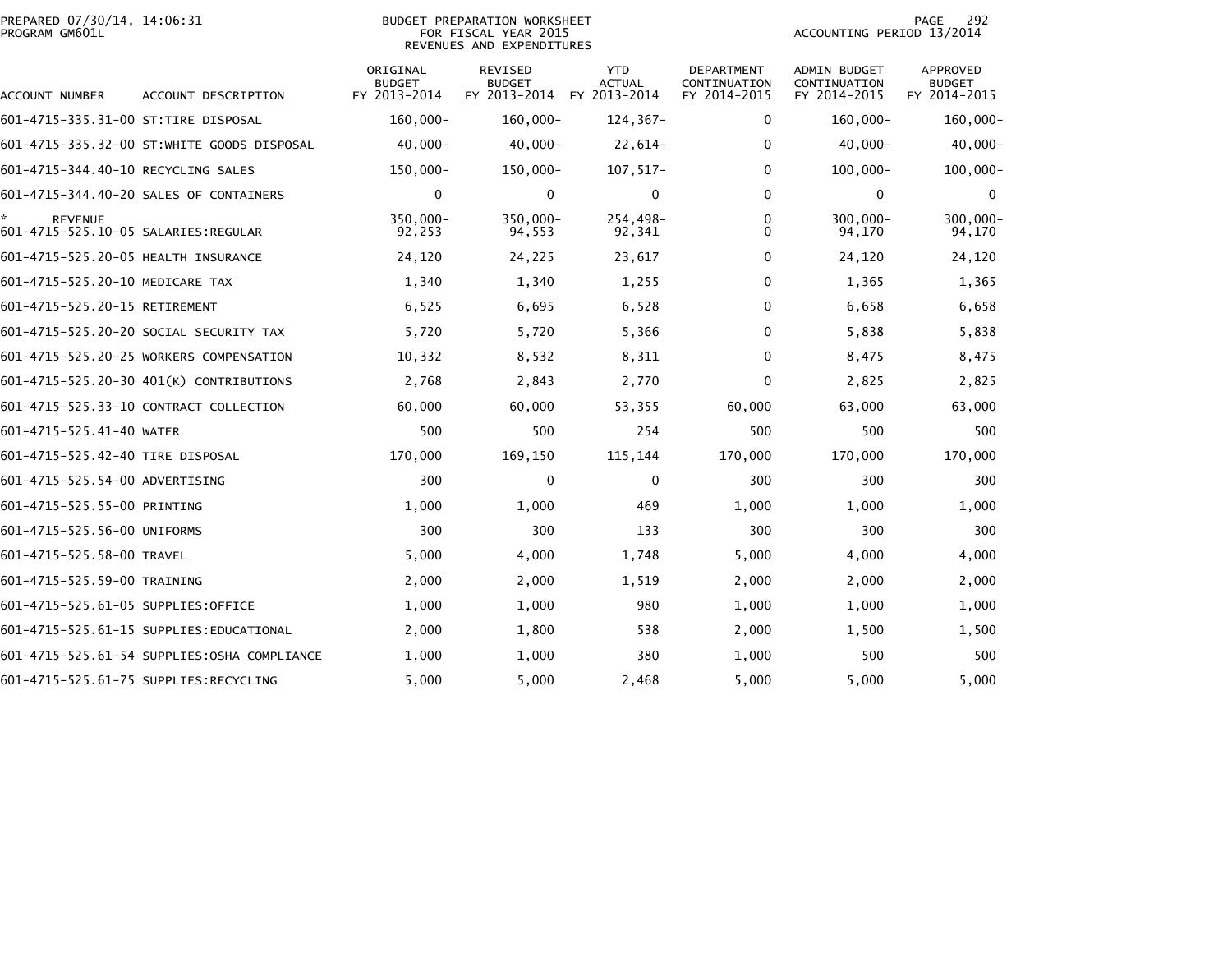| PREPARED 07/30/14, 14:06:31<br>PROGRAM GM601L |                                               |                                           | BUDGET PREPARATION WORKSHEET<br>FOR FISCAL YEAR 2015<br>REVENUES AND EXPENDITURES | -293<br>PAGE<br>ACCOUNTING PERIOD 13/2014   |                                                   |                                                     |                                           |
|-----------------------------------------------|-----------------------------------------------|-------------------------------------------|-----------------------------------------------------------------------------------|---------------------------------------------|---------------------------------------------------|-----------------------------------------------------|-------------------------------------------|
| <b>ACCOUNT NUMBER</b>                         | ACCOUNT DESCRIPTION                           | ORIGINAL<br><b>BUDGET</b><br>FY 2013-2014 | <b>REVISED</b><br><b>BUDGET</b><br>FY 2013-2014                                   | <b>YTD</b><br><b>ACTUAL</b><br>FY 2013-2014 | <b>DEPARTMENT</b><br>CONTINUATION<br>FY 2014-2015 | <b>ADMIN BUDGET</b><br>CONTINUATION<br>FY 2014-2015 | APPROVED<br><b>BUDGET</b><br>FY 2014-2015 |
|                                               |                                               |                                           |                                                                                   |                                             |                                                   |                                                     |                                           |
| 601-4715-525.61-80 SUPPLIES:SIGNS             |                                               | 1,000                                     | 1,000                                                                             | 795                                         | 1,000                                             | 1,000                                               | 1,000                                     |
|                                               | 601-4715-525.61-95 SUPPLIES: OTHER SMALL EQMT | 6,000                                     | 6,000                                                                             | 4,850                                       | 6,000                                             | 6,000                                               | 6,000                                     |
|                                               | 601-4715-525.62-20 MOTOR FUEL & LUBRICANTS    | 14,500                                    | 14,500                                                                            | 8,815                                       | 14,500                                            | 13,500                                              | 13,500                                    |
|                                               | 601-4715-525.64-50 DUES & SUBSCRIPTIONS       | 200                                       | $\mathbf{0}$                                                                      | 0                                           | 200                                               | 200                                                 | 200                                       |
| 601-4715-525.74-35 C/A:VEHICLES               |                                               | 0                                         | $\Omega$                                                                          | $\Omega$                                    | 0                                                 | $\mathbf{0}$                                        | $\mathbf{0}$                              |
|                                               | 601-4715-525.74-90 C/A:OTHER EQUIPMENT        | $\mathbf{0}$                              | $\Omega$                                                                          | $\mathbf{0}$                                | 0                                                 | $\Omega$                                            | $\mathbf{0}$                              |
| 601-4715-525.76-20 F/A:DP EQUIPMENT           |                                               | $\mathbf{0}$                              | $\Omega$                                                                          | $\Omega$                                    | 0                                                 | $\Omega$                                            | $\mathbf{0}$                              |
| 601-4715-525.76-90 F/A:OTHER                  |                                               | $\Omega$                                  | $\Omega$                                                                          | $\mathbf{0}$                                | 0                                                 | $\Omega$                                            | $\mathbf{0}$                              |
| 601-4715-525.78-00 C/O:GAAP                   |                                               | $\mathbf{0}$                              | $\Omega$                                                                          | $\Omega$                                    | 0                                                 | $\Omega$                                            | $\mathbf{0}$                              |
|                                               | 601-4715-525.79-00 DEPRECIATION EXPENSE       | $\mathbf{0}$                              | $\Omega$                                                                          | $\Omega$                                    | 0                                                 | $\Omega$                                            | $\mathbf{0}$                              |
|                                               | 601-4715-525.82-04 ALUMINUM PURCHASES         | 200                                       | 200                                                                               | $\Omega$                                    | 0                                                 | $\Omega$                                            | 0                                         |
|                                               | 601-4715-525.83-00 PROGRAM ACTIVITIES         | 1,000                                     | 1,000                                                                             | $\Omega$                                    | 0                                                 | $\Omega$                                            | $\Omega$                                  |
| ÷.<br><b>EXPENDITURE</b>                      |                                               | 414,058                                   | 412,358                                                                           | 331,636                                     | 269,800                                           | 413,251                                             | 413,251                                   |
| **<br>RECYCLING PROGRAM                       |                                               | 64.058                                    | 62.358                                                                            | 77,138                                      | 269.800                                           | 113.251                                             | 113.251                                   |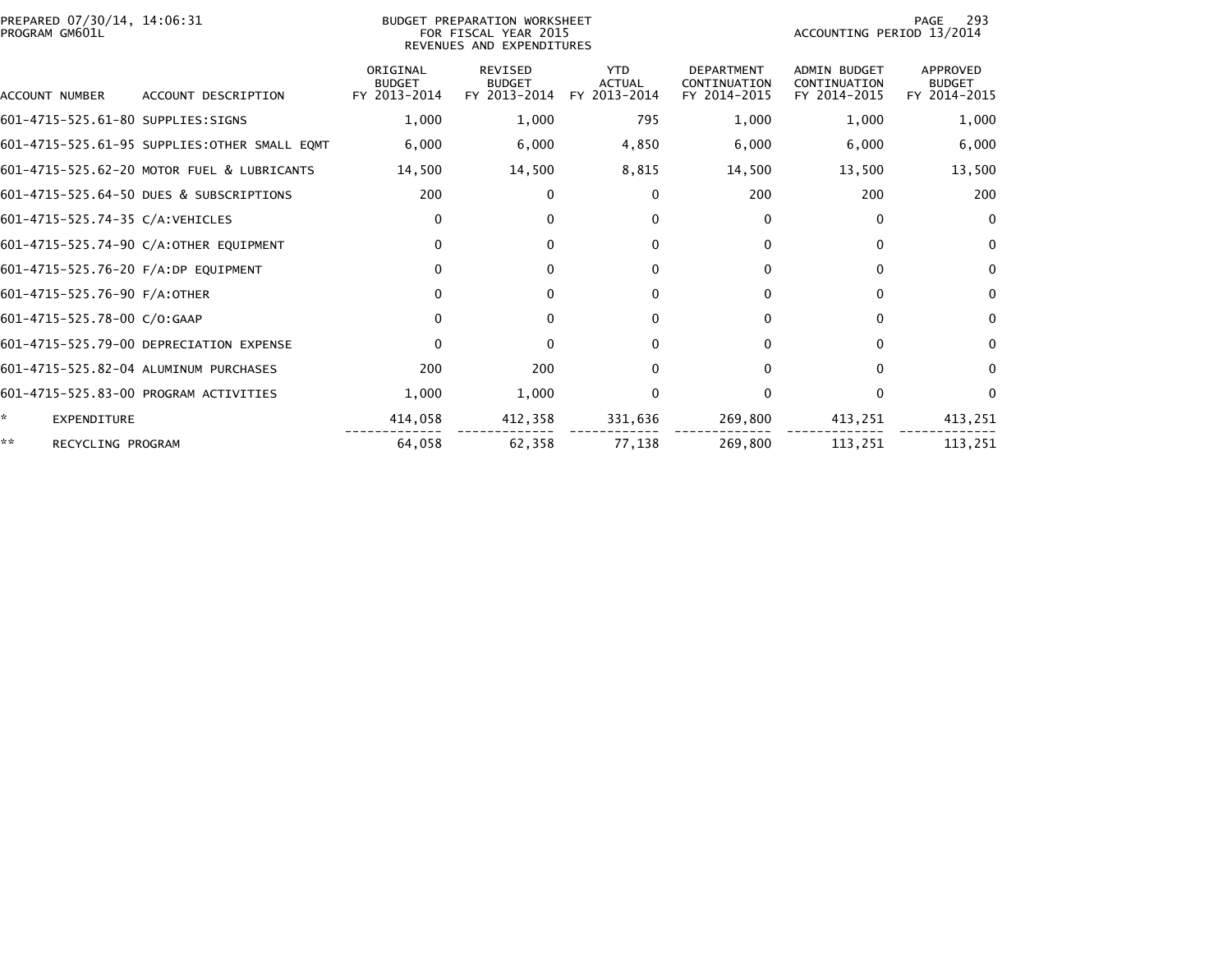| PREPARED 07/30/14, 14:06:31<br>PROGRAM GM601L         |                                             |                           | BUDGET PREPARATION WORKSHEET<br>FOR FISCAL YEAR 2015<br>REVENUES AND EXPENDITURES | 294<br>PAGE<br>ACCOUNTING PERIOD 13/2014 |                            |                                     |                                  |
|-------------------------------------------------------|---------------------------------------------|---------------------------|-----------------------------------------------------------------------------------|------------------------------------------|----------------------------|-------------------------------------|----------------------------------|
|                                                       |                                             | ORIGINAL<br><b>BUDGET</b> | <b>REVISED</b><br><b>BUDGET</b>                                                   | <b>YTD</b><br><b>ACTUAL</b>              | DEPARTMENT<br>CONTINUATION | <b>ADMIN BUDGET</b><br>CONTINUATION | <b>APPROVED</b><br><b>BUDGET</b> |
| ACCOUNT NUMBER                                        | ACCOUNT DESCRIPTION                         | FY 2013-2014              | FY 2013-2014                                                                      | FY 2013-2014                             | FY 2014-2015               | FY 2014-2015                        | FY 2014-2015                     |
|                                                       | 601–4720–316.60–00 SOLID WASTE DISPOSAL TAX | $220,000 -$               | $220,000 -$                                                                       | 177,370-                                 | 0                          | $250,000 -$                         | $250,000 -$                      |
|                                                       | 601-4720-334.88-00 SOLID WASTE TAX REVENUE  | $60,000 -$                | $60,000 -$                                                                        | 43,689-                                  | 0                          | $60,000 -$                          | $60,000 -$                       |
|                                                       | 601-4720-344.31-10 LANDFILL CASH RECEIPTS   | 350,000-                  | $350,000 -$                                                                       | 395,955-                                 | 0                          | 370,000-                            | 370,000-                         |
| 601-4720-344.31-20 LANDFILL CHARGES                   |                                             | $3,600,000 -$             | $3,600,000 -$                                                                     | $3,525,033-$                             | 0                          | $3,700,000 -$                       | $3,700,000 -$                    |
|                                                       | 601-4720-344.31-25 LANDFILL CHARGES-REBATE  | 0                         | $\Omega$                                                                          | 0                                        | 0                          | 0                                   | $\Omega$                         |
|                                                       | 601-4720-344.32-00 LANDFILL LATE FEES       | <sup>0</sup>              | $\Omega$                                                                          | $3,705-$                                 | 0                          | $\mathbf{0}$                        | $\Omega$                         |
| 601-4720-361.00-00 INTEREST REVENUE                   |                                             | $80,000 -$                | $80.000 -$                                                                        | $95,671-$                                | 0                          | $40.000 -$                          | $40,000 -$                       |
|                                                       | 601-4720-389.95-00 OTHER MISC RECEIPTS      | 0                         | 0                                                                                 | $380 -$                                  | $\Omega$                   | 0                                   | 0                                |
| 601-4720-392.30-00 SALE OF PROPERTY                   |                                             | 0                         | 0                                                                                 | $\Omega$                                 | 0                          | $\Omega$                            | $\Omega$                         |
|                                                       | 601-4720-395.00-00 FUND BALANCE APPR-RESTR  | 0                         | 140,630-                                                                          | 0                                        | 0                          | $\mathbf{0}$                        | $\Omega$                         |
|                                                       | 601-4720-395.10-00 FUND BALANCE APPR-UNREST | $9,323,177-$              | $9,323,177-$                                                                      | $\Omega$                                 | 0                          | 8,342,225-                          | 8,342,225-                       |
| <b>REVENUE</b><br>601-4720-525.10-05 SALARIES:REGULAR |                                             | 13,633,177-<br>427,927    | 13,773,807-<br>427,927                                                            | 4.241.803-<br>362,300                    | 0<br><sup>0</sup>          | 12,762,225-<br>435,716              | 12,762,225-<br>435,716           |
| 601-4720-525.10-10 SALARIES: OVERTIME                 |                                             | 0                         | $\Omega$                                                                          | $\Omega$                                 | 0                          | $\mathbf{0}$                        | 0                                |
|                                                       | 601-4720-525.10-15 SALARIES: PART-TIME      | 10,000                    | 10,000                                                                            | 5,669                                    | 10,000                     | 10,000                              | 10,000                           |
| 601-4720-525.20-05 HEALTH INSURANCE                   |                                             | 104,520                   | 104,520                                                                           | 83,917                                   | 0                          | 104,520                             | 104,520                          |
| 601-4720-525.20-10 MEDICARE TAX                       |                                             | 6,350                     | 6,350                                                                             | 4,989                                    | 0                          | 6,463                               | 6,463                            |
| 601-4720-525.20-15 RETIREMENT                         |                                             | 30,255                    | 30,255                                                                            | 25,615                                   | 0                          | 30,805                              | 30,805                           |
|                                                       | 601-4720-525.20-20 SOCIAL SECURITY TAX      | 27,152                    | 27,152                                                                            | 21,331                                   | 0                          | 27,635                              | 27,635                           |
|                                                       | 601-4720-525.20-25 WORKERS COMPENSATION     | 39,794                    | 39,794                                                                            | 26,002                                   | 0                          | 31,420                              | 31,420                           |
|                                                       | 601-4720-525.20-30 401(K) CONTRIBUTIONS     | 12,838                    | 12,838                                                                            | 10,285                                   | 0                          | 13,072                              | 13,072                           |
|                                                       | 601-4720-525.33-00 OTHER PROFESSIONAL SRVCS | 105,000                   | 118,830                                                                           | 65,188                                   | 250,000                    | 70.000                              | 70,000                           |

| LEVEL | <b>TFXT</b>          | TEXT AMT |
|-------|----------------------|----------|
| 400   | PER HDR'S ESTIMATE:  |          |
|       | SITE BURROW ANALYSIS | 20,000   |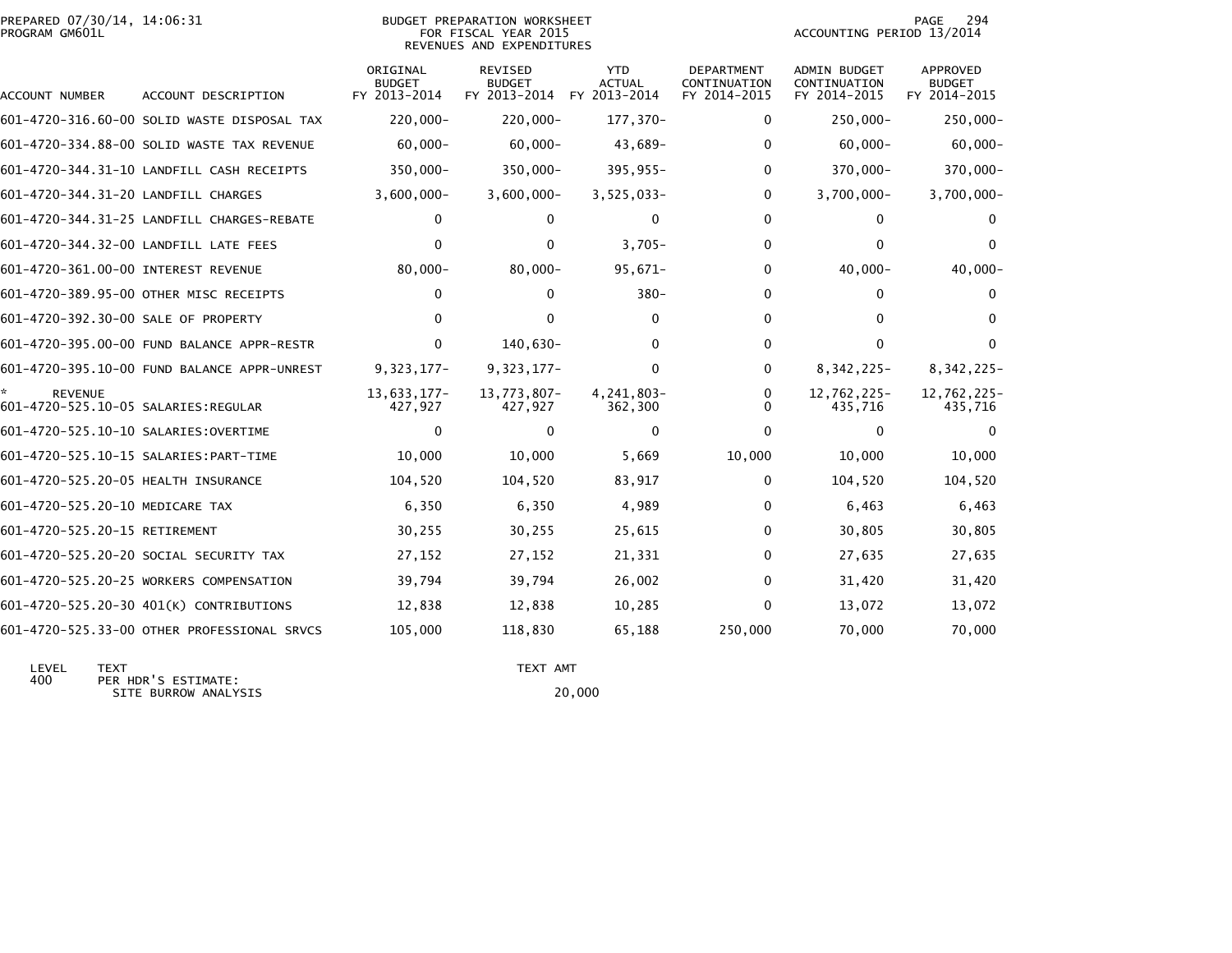| PROGRAM GM601L | PREPARED 07/30/14, 14:06:31                                                            |                                           | BUDGET PREPARATION WORKSHEET<br>FOR FISCAL YEAR 2015<br>REVENUES AND EXPENDITURES |                                             | PAGE<br>295<br>ACCOUNTING PERIOD 13/2014   |                                              |                                           |
|----------------|----------------------------------------------------------------------------------------|-------------------------------------------|-----------------------------------------------------------------------------------|---------------------------------------------|--------------------------------------------|----------------------------------------------|-------------------------------------------|
| ACCOUNT NUMBER | ACCOUNT DESCRIPTION                                                                    | ORIGINAL<br><b>BUDGET</b><br>FY 2013-2014 | REVISED<br><b>BUDGET</b><br>FY 2013-2014                                          | <b>YTD</b><br><b>ACTUAL</b><br>FY 2013-2014 | DEPARTMENT<br>CONTINUATION<br>FY 2014-2015 | ADMIN BUDGET<br>CONTINUATION<br>FY 2014-2015 | APPROVED<br><b>BUDGET</b><br>FY 2014-2015 |
|                | MISC. ENGINEERING ASSISTANCE                                                           |                                           |                                                                                   | 50,000<br>70,000                            |                                            |                                              |                                           |
|                | 601-4720-525.34-05 AERIAL PHOTOGRAPHY                                                  | 4,000                                     | 4,000                                                                             | 3,550                                       | 4,000                                      | 4,000                                        | 4,000                                     |
|                | 601-4720-525.34-27 PERMIT FEES                                                         | 35,000                                    | 35,000                                                                            | 16,965                                      | 35,000                                     | 35,000                                       | 35,000                                    |
| LEVEL          | <b>TEXT</b>                                                                            |                                           | TEXT AMT                                                                          |                                             |                                            |                                              |                                           |
| 400            | PER HDR'S ESTIMATE:<br>NCDENR 5-YEAR RENEWAL PERMIT FEE (GOLDER)<br>ANNUAL PERMIT FEES |                                           |                                                                                   | 30,000<br>5,000<br>35,000                   |                                            |                                              |                                           |
|                | 601-4720-525.34-30 SERVICE & MAINTENANCE                                               | 1,200                                     | 1,200                                                                             | 1,000                                       | 1,200                                      | 1,200                                        | 1,200                                     |
|                | 601-4720-525.34-50 WATER & SOIL TESTING                                                | 69,000                                    | 69,000                                                                            | 34,996                                      | 69,000                                     | 51,500                                       | 51,500                                    |
| LEVEL<br>400   | <b>TEXT</b><br>PER GOLDER'S ESTIMATE                                                   |                                           | TEXT AMT                                                                          | 51,500<br>51,500                            |                                            |                                              |                                           |
|                | 601-4720-525.34-51 WATER & SOIL TEST-CLOSED                                            | 10,000                                    | 10,000                                                                            | 5,900                                       | 10,000                                     | 10,000                                       | 10,000                                    |
| LEVEL<br>400   | <b>TEXT</b><br>PER GOLDER'S ESTIMATE                                                   |                                           | TEXT AMT                                                                          | 10,000<br>10,000                            |                                            |                                              |                                           |
|                | 601-4720-525.41-30 LEACHATE DISPOSAL                                                   | 35,000                                    | 35,000                                                                            | 26,080                                      | 35,000                                     | 35,000                                       | 35,000                                    |
|                | 601-4720-525.42-20 GROUNDS MAINTENANCE                                                 | 120,000                                   | 119,500                                                                           | 29,740                                      | 120,000                                    | 80,000                                       | 80,000                                    |
|                | 601-4720-525.43-05 R&M:BUILDINGS                                                       | 5,000                                     | 5,000                                                                             | 2,056                                       | 5,000                                      | 5,000                                        | 5,000                                     |
|                | 601-4720-525.43-15 R&M:EQUIPMENT                                                       | 10,000                                    | 10,000                                                                            | 8,726                                       | 83,000                                     | 83,000                                       | 83,000                                    |
| LEVEL<br>400   | <b>TEXT</b><br>REPLACEMENT OF LANDFILL COMPACTOR WHEELS<br>CONTINUATION                |                                           | TEXT AMT                                                                          | 73,000<br>10,000<br>83,000                  |                                            |                                              |                                           |
|                | 601-4720-525.43-20 R&M:VEHICLES                                                        | 70,000                                    | 70,000                                                                            | 64,835                                      | 70,000                                     | 70,000                                       | 70,000                                    |
|                | 601-4720-525.50-07 COST PER COPY PROGRAM                                               | 300                                       | 300                                                                               | 15                                          | 300                                        | 300                                          | 300                                       |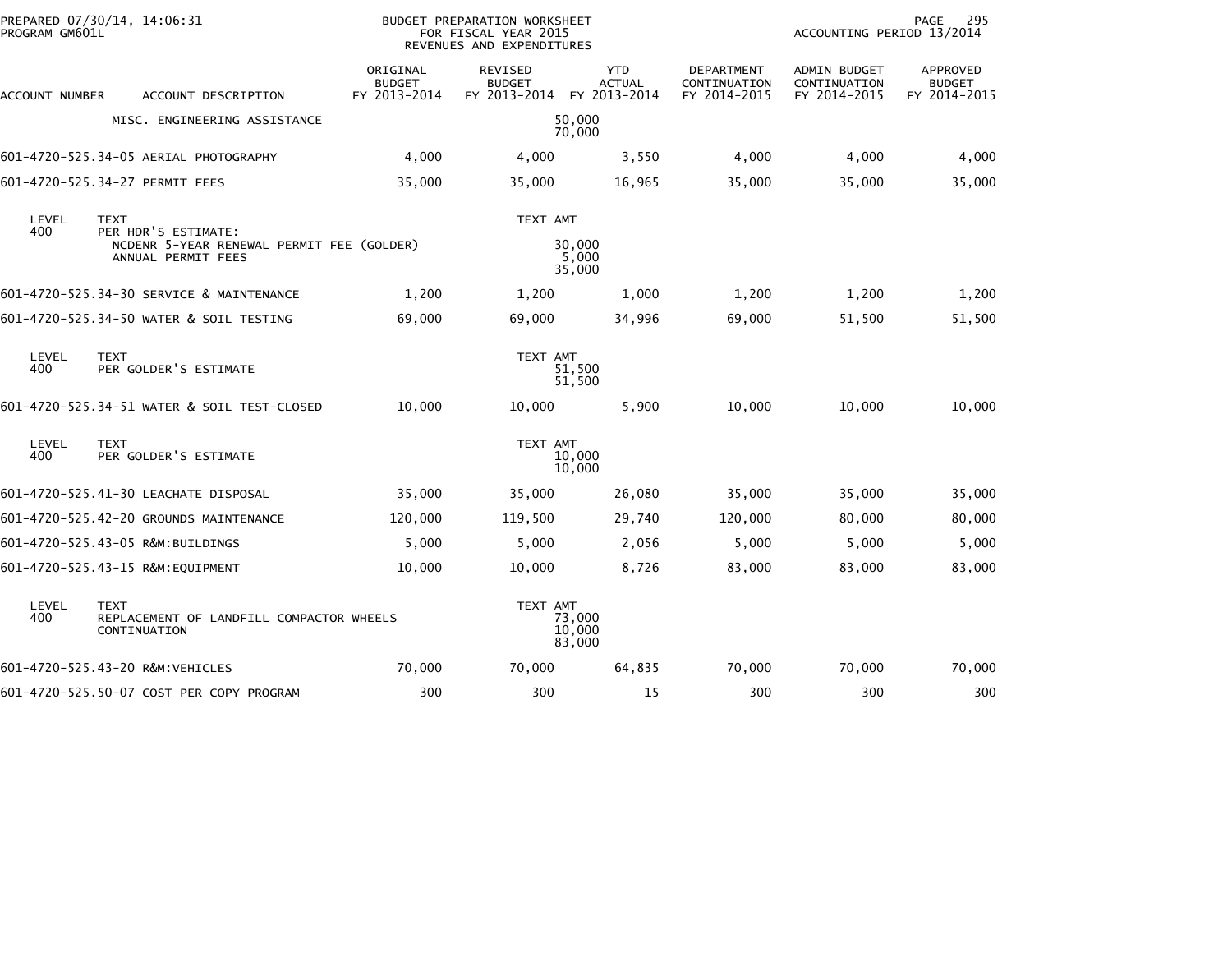| PROGRAM GM601L            | PREPARED 07/30/14, 14:06:31                                         |                                           | <b>BUDGET PREPARATION WORKSHEET</b><br>FOR FISCAL YEAR 2015<br>REVENUES AND EXPENDITURES | 296<br>PAGE<br>ACCOUNTING PERIOD 13/2014    |                                            |                                              |                                           |
|---------------------------|---------------------------------------------------------------------|-------------------------------------------|------------------------------------------------------------------------------------------|---------------------------------------------|--------------------------------------------|----------------------------------------------|-------------------------------------------|
| ACCOUNT NUMBER            | ACCOUNT DESCRIPTION                                                 | ORIGINAL<br><b>BUDGET</b><br>FY 2013-2014 | REVISED<br><b>BUDGET</b><br>FY 2013-2014                                                 | <b>YTD</b><br><b>ACTUAL</b><br>FY 2013-2014 | DEPARTMENT<br>CONTINUATION<br>FY 2014-2015 | ADMIN BUDGET<br>CONTINUATION<br>FY 2014-2015 | APPROVED<br><b>BUDGET</b><br>FY 2014-2015 |
|                           | 601-4720-525.53-05 TELEPHONE                                        | 8,500                                     | 8,500                                                                                    | 7,975                                       | 8,500                                      | 9,500                                        | 9,500                                     |
|                           | 601-4720-525.55-00 PRINTING                                         | 300                                       | 300                                                                                      | 0                                           | 300                                        | 300                                          | 300                                       |
|                           | 601-4720-525.56-00 UNIFORMS                                         | 6,000                                     | 6,000                                                                                    | 3,978                                       | 6,000                                      | 6,000                                        | 6,000                                     |
|                           | 601-4720-525.56-15 INMATE CLOTHING                                  | 1,500                                     | 1,500                                                                                    | $\mathbf{0}$                                | 1,500                                      | 1,500                                        | 1,500                                     |
| 601-4720-525.58-00 TRAVEL |                                                                     | 7,500                                     | 7,500                                                                                    | 4,139                                       | 7,500                                      | 7,500                                        | 7,500                                     |
|                           | 601-4720-525.59-00 TRAINING                                         | 5,000                                     | 5,000                                                                                    | 1,520                                       | 5,000                                      | 5,000                                        | 5,000                                     |
|                           | 601-4720-525.61-05 SUPPLIES:OFFICE                                  | 5,000                                     | 5,000                                                                                    | 4,152                                       | 5,000                                      | 4,000                                        | 4,000                                     |
|                           | 601-4720-525.61-17 SUPPLIES:FABRIC COVER                            | 6,000                                     | 6,500                                                                                    | 6,160                                       | 6,500                                      | 6,500                                        | 6,500                                     |
|                           | 601-4720-525.61-25 SUPPLIES:GARAGE                                  | 4,000                                     | 4,000                                                                                    | 3,436                                       | 4,000                                      | 4,000                                        | 4,000                                     |
|                           | 601-4720-525.61-54 SUPPLIES:OSHA COMPLIANCE                         | 2,500                                     | 2,500                                                                                    | 1,636                                       | 2,500                                      | 1,500                                        | 1,500                                     |
|                           | 601-4720-525.61-85 SUPPLIES:VEHICLE                                 | 7,000                                     | 7,000                                                                                    | 1,778                                       | 7,000                                      | 5,000                                        | 5,000                                     |
|                           | 601-4720-525.61-95 SUPPLIES: OTHER SMALL EQMT                       | 2,000                                     | 1,750                                                                                    | 700                                         | 2,000                                      | 2,000                                        | 2,000                                     |
|                           | 601-4720-525.62-05 ELECTRICITY                                      | 18,000                                    | 18,000                                                                                   | 14,377                                      | 18,000                                     | 18,600                                       | 18,600                                    |
|                           | 601-4720-525.62-20 MOTOR FUEL & LUBRICANTS                          | 210,000                                   | 210,000                                                                                  | 186,774                                     | 210,000                                    | 215,000                                      | 215,000                                   |
|                           | 601-4720-525.64-50 DUES & SUBSCRIPTIONS                             | 400                                       | 400                                                                                      | 213                                         | 400                                        | 400                                          | 400                                       |
|                           | 601-4720-525.73-00 C/A:OTHER IMPROVEMENTS                           | $\mathbf 0$                               | 0                                                                                        | 0                                           | 21,000                                     | 21,000                                       | 21,000                                    |
| LEVEL<br>400              | <b>TEXT</b><br>ENCLOSED LEAN-TO FOR EQUIPMENT STORAGE SHED          |                                           | TEXT AMT                                                                                 | 21,000<br>21,000                            |                                            |                                              |                                           |
|                           | 601-4720-525.73-10 C/A:LANDFILL CELL                                | 7,900,791                                 | 7,944,983                                                                                | 224,252                                     | 6,683,391                                  | 6,205,988                                    | 6,205,988                                 |
| LEVEL<br>400              | <b>TEXT</b><br>PER HDR'S ESTIMATE AND BID:                          |                                           | TEXT AMT                                                                                 |                                             |                                            |                                              |                                           |
|                           | ENGINEERING SERVICES (TOTAL - \$698,880)<br>J.T. RUSSELL & SONS BID |                                           |                                                                                          | 248,612<br>5,957,376<br>6,205,988           |                                            |                                              |                                           |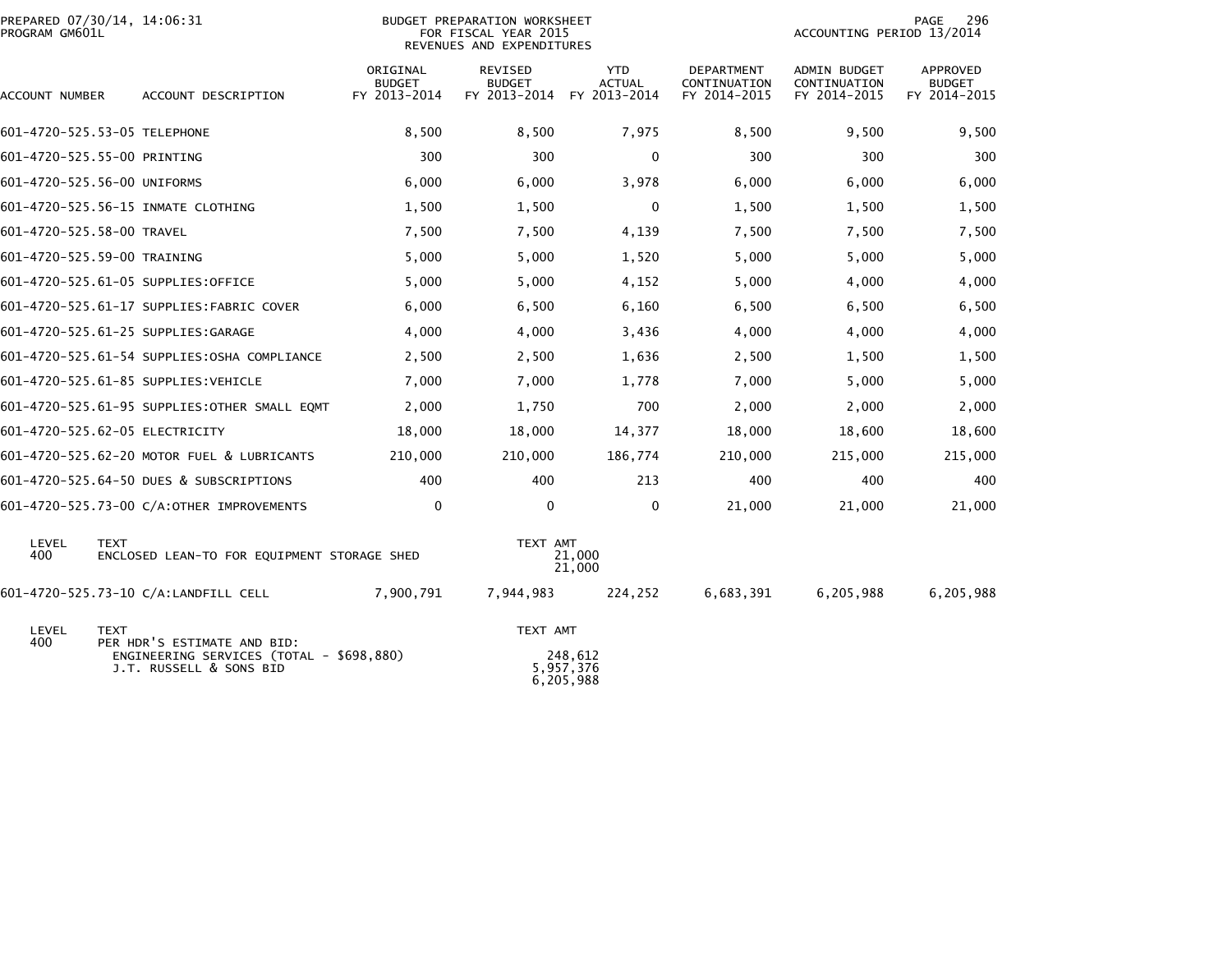| PROGRAM GM601L | PREPARED 07/30/14, 14:06:31                                                                      |                                           | BUDGET PREPARATION WORKSHEET<br>FOR FISCAL YEAR 2015<br>REVENUES AND EXPENDITURES |                                             |                                                   |                                                     | PAGE<br>297<br>ACCOUNTING PERIOD 13/2014  |  |  |
|----------------|--------------------------------------------------------------------------------------------------|-------------------------------------------|-----------------------------------------------------------------------------------|---------------------------------------------|---------------------------------------------------|-----------------------------------------------------|-------------------------------------------|--|--|
| ACCOUNT NUMBER | ACCOUNT DESCRIPTION                                                                              | ORIGINAL<br><b>BUDGET</b><br>FY 2013-2014 | <b>REVISED</b><br><b>BUDGET</b><br>FY 2013-2014                                   | <b>YTD</b><br><b>ACTUAL</b><br>FY 2013-2014 | <b>DEPARTMENT</b><br>CONTINUATION<br>FY 2014-2015 | <b>ADMIN BUDGET</b><br>CONTINUATION<br>FY 2014-2015 | APPROVED<br><b>BUDGET</b><br>FY 2014-2015 |  |  |
|                | 601-4720-525.73-11 C/A:GAS CONTROL SYSTEM                                                        | 1,635,000                                 | 1,635,000                                                                         | 0                                           | 1,450,000                                         | 1,645,000                                           | 1,645,000                                 |  |  |
| LEVEL<br>400   | <b>TEXT</b><br>PER HDR'S ESTIMATE:                                                               |                                           | TEXT AMT                                                                          |                                             |                                                   |                                                     |                                           |  |  |
|                | GAS COLLECTION AND CONTROL SYSTEM                                                                |                                           |                                                                                   | 1,645,000<br>1,645,000                      |                                                   |                                                     |                                           |  |  |
|                | 601-4720-525.73-12 C/A:CENTER AREA MITIGATE                                                      | 100,000                                   | 100,000                                                                           | 0                                           | 230,000                                           | 1,035,000                                           | 1,035,000                                 |  |  |
| LEVEL<br>400   | <b>TEXT</b>                                                                                      |                                           | TEXT AMT                                                                          |                                             |                                                   |                                                     |                                           |  |  |
|                | PER HDR'S ESTIMATE:<br>ENGINEERING<br>CONSTRUCTION ADMIN AND QUALITY ASSURANCE<br>MITIGATION FEE |                                           |                                                                                   | 100,000<br>25,000<br>910,000<br>1,035,000   |                                                   |                                                     |                                           |  |  |
|                | 601-4720-525.73-13 C/A:CLOSURES OF CELLS                                                         | 40,000                                    | 40,000                                                                            | $\mathbf 0$                                 | 40,000                                            | 40,000                                              | 40,000                                    |  |  |
| LEVEL<br>400   | <b>TEXT</b><br>PER HDR'S ESTIMATE                                                                |                                           | TEXT AMT                                                                          | 40,000<br>40,000                            |                                                   |                                                     |                                           |  |  |
|                | 601-4720-525.73-21 C/A:FRENCH DRAIN                                                              | $\mathbf 0$                               | 0                                                                                 | 0                                           | $\mathbf 0$                                       | 150,000                                             | 150,000                                   |  |  |
| LEVEL<br>400   | <b>TEXT</b>                                                                                      |                                           | TEXT AMT                                                                          |                                             |                                                   |                                                     |                                           |  |  |
|                | PER HDR'S ESTIMATE:<br>CONSTRUCTION OF FRENCH DRAIN                                              |                                           |                                                                                   | 150,000<br>150,000                          |                                                   |                                                     |                                           |  |  |
|                | 601-4720-525.74-35 C/A:VEHICLES                                                                  | 23,000                                    | 105,739                                                                           | 105,059                                     | 0                                                 | $\Omega$                                            | 0                                         |  |  |
|                | 601-4720-525.74-90 C/A:OTHER EQUIPMENT                                                           | 273,000                                   | 272,349                                                                           | 174,239                                     | 174,000                                           | 22,000                                              | 22,000                                    |  |  |
| LEVEL<br>400   | <b>TEXT</b><br>STANDARD DUTY BOOM MOWER                                                          |                                           | TEXT AMT                                                                          | 22,000<br>22,000                            |                                                   |                                                     |                                           |  |  |
|                |                                                                                                  | $\Omega$                                  | $\Omega$                                                                          | $\mathbf 0$                                 | $\mathbf 0$                                       | 4,000                                               | 4,000                                     |  |  |
| LEVEL<br>400   | <b>TEXT</b><br>ELECTRIC PORTABLE PRESSER WASHER                                                  |                                           | TEXT AMT                                                                          | 4,000                                       |                                                   |                                                     |                                           |  |  |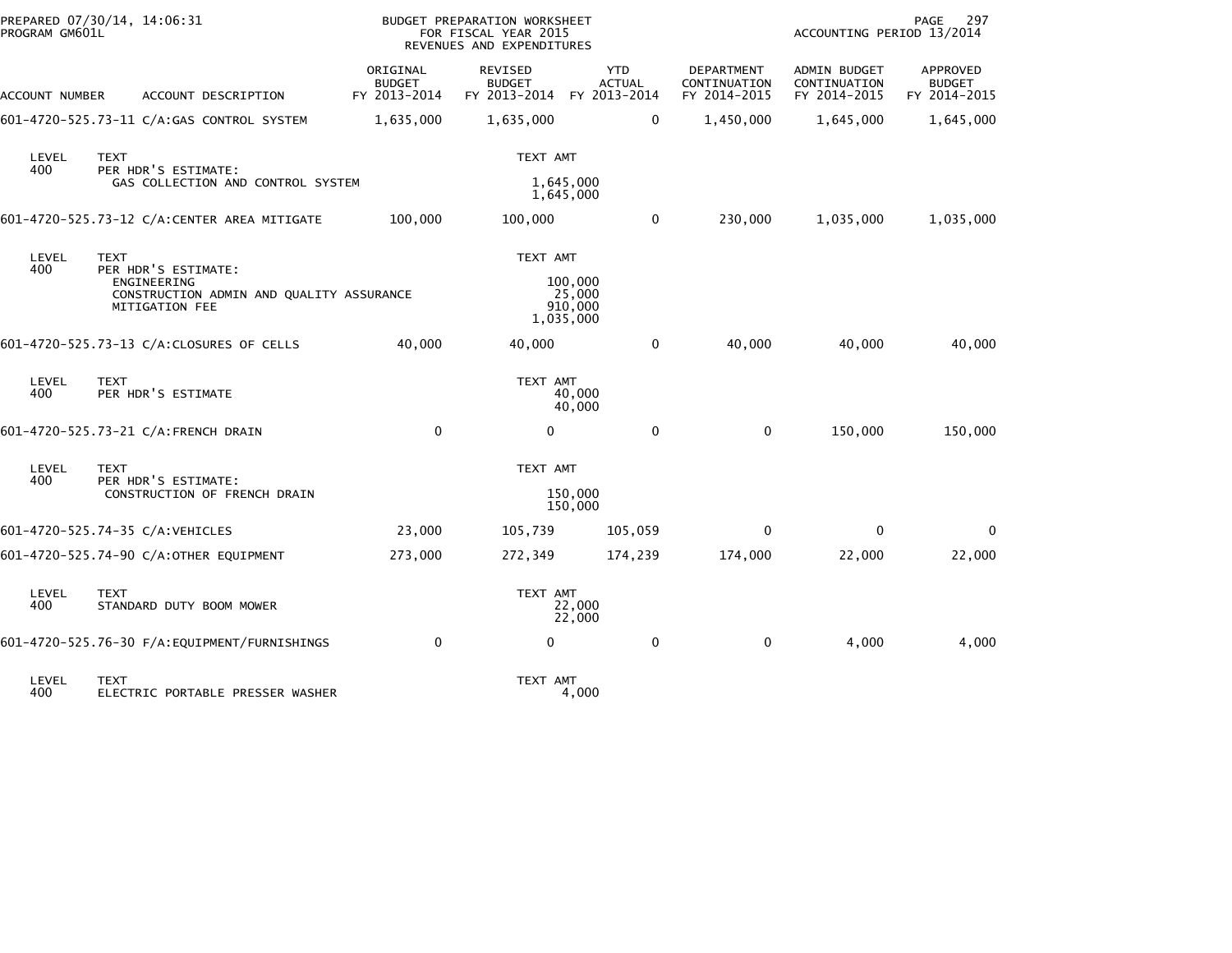| PROGRAM GM601L                      | PREPARED 07/30/14, 14:06:31<br>BUDGET PREPARATION WORKSHEET<br>FOR FISCAL YEAR 2015<br>REVENUES AND EXPENDITURES |                                           |                                                 |                                             |                                                   |                                                     | 298<br>PAGE<br>ACCOUNTING PERIOD 13/2014  |  |  |
|-------------------------------------|------------------------------------------------------------------------------------------------------------------|-------------------------------------------|-------------------------------------------------|---------------------------------------------|---------------------------------------------------|-----------------------------------------------------|-------------------------------------------|--|--|
| <b>ACCOUNT NUMBER</b>               | ACCOUNT DESCRIPTION                                                                                              | ORIGINAL<br><b>BUDGET</b><br>FY 2013-2014 | <b>REVISED</b><br><b>BUDGET</b><br>FY 2013-2014 | <b>YTD</b><br><b>ACTUAL</b><br>FY 2013-2014 | <b>DEPARTMENT</b><br>CONTINUATION<br>FY 2014-2015 | <b>ADMIN BUDGET</b><br>CONTINUATION<br>FY 2014-2015 | APPROVED<br><b>BUDGET</b><br>FY 2014-2015 |  |  |
|                                     |                                                                                                                  |                                           |                                                 | 4,000                                       |                                                   |                                                     |                                           |  |  |
| 601-4720-525.78-00 C/O:GAAP         |                                                                                                                  | $\mathbf{0}$                              | $\Omega$                                        | $\Omega$                                    | $\Omega$                                          | $\mathbf{0}$                                        | $\Omega$                                  |  |  |
|                                     | 601-4720-525.79-00 DEPRECIATION EXPENSE                                                                          | $\Omega$                                  | $\Omega$                                        | $\Omega$                                    |                                                   | $\Omega$                                            | $\mathbf{0}$                              |  |  |
| 601-4720-525.80-00 BAD DEBT EXPENSE |                                                                                                                  | 0                                         | $\mathbf{0}$                                    | 0                                           | 0                                                 | 0                                                   | 0                                         |  |  |
|                                     | 601-4720-525.82-05 ABANDONED MFG HOME REMOVL                                                                     | $\Omega$                                  | $\Omega$                                        | $\Omega$                                    |                                                   | $\Omega$                                            | $\Omega$                                  |  |  |
|                                     | 601-4720-525.90-16 BANK FEES:CREDIT CARD                                                                         | 8,500                                     | 9,270                                           | 9,265                                       |                                                   | 11,500                                              | 11,500                                    |  |  |
| 601-4720-525.90-34 INDIRECT COSTS   |                                                                                                                  | 212,853                                   | 212,853                                         | 212,853                                     | $\Omega$                                          | 227,380                                             | 227,380                                   |  |  |
|                                     | 601-4720-525.90-56 SOLID WASTE DISPOSAL TAX                                                                      | 220,000                                   | 220,000                                         | 177,370                                     | $\Omega$                                          | 250,000                                             | 250,000                                   |  |  |
|                                     |                                                                                                                  | 700,000                                   | 685,500                                         | 0                                           |                                                   | 700,000                                             | 700,000                                   |  |  |
|                                     | 601-4720-525.98-95 RESERVE: UNAPPROPRIATED                                                                       | $\Omega$                                  | $\Omega$                                        | $\Omega$                                    | $\Omega$                                          | $\Omega$                                            | $\Omega$                                  |  |  |
| *.<br>EXPENDITURE                   |                                                                                                                  | 12,520,180                                | 12,646,310                                      | 1,939,035                                   | 9,575,091                                         | 11,703,299                                          | 11,703,299                                |  |  |
| **<br>LANDFILL                      |                                                                                                                  | 1, 112, 997-                              | 1,127,497-                                      | 2,302,768-                                  | 9,575,091                                         | 1,058,926-                                          | 1,058,926-                                |  |  |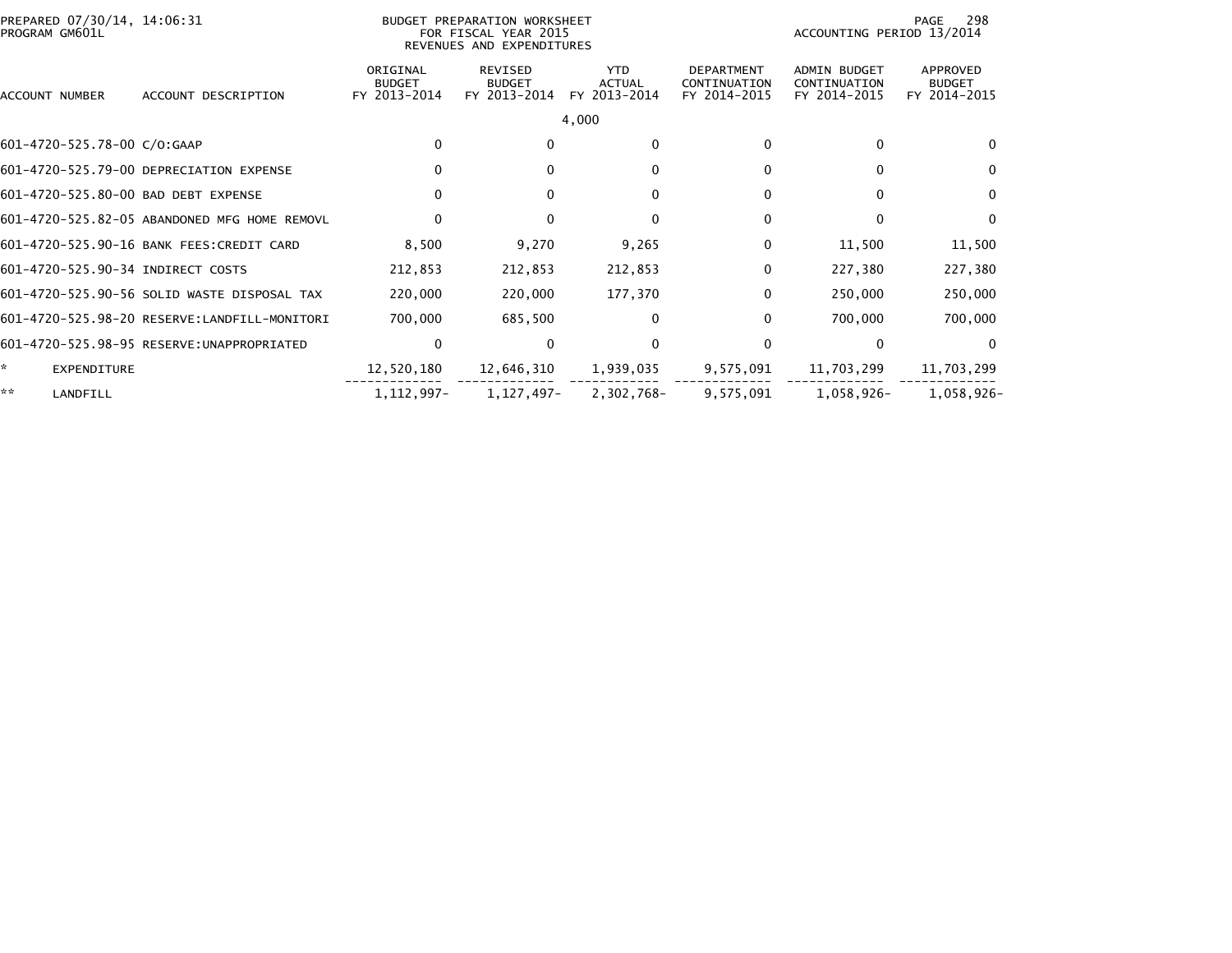| PREPARED 07/30/14, 14:06:31<br>PROGRAM GM601L |                                             |                                           | <b>BUDGET PREPARATION WORKSHEET</b><br>FOR FISCAL YEAR 2015<br>REVENUES AND EXPENDITURES | 299<br>PAGE<br>ACCOUNTING PERIOD 13/2014    |                                            |                                              |                                           |
|-----------------------------------------------|---------------------------------------------|-------------------------------------------|------------------------------------------------------------------------------------------|---------------------------------------------|--------------------------------------------|----------------------------------------------|-------------------------------------------|
| ACCOUNT NUMBER                                | ACCOUNT DESCRIPTION                         | ORIGINAL<br><b>BUDGET</b><br>FY 2013-2014 | <b>REVISED</b><br><b>BUDGET</b><br>FY 2013-2014                                          | <b>YTD</b><br><b>ACTUAL</b><br>FY 2013-2014 | DEPARTMENT<br>CONTINUATION<br>FY 2014-2015 | ADMIN BUDGET<br>CONTINUATION<br>FY 2014-2015 | APPROVED<br><b>BUDGET</b><br>FY 2014-2015 |
|                                               | 601-4730-335.34-00 ST:E-WASTE MANAGEMENT    | 0                                         | $8,521-$                                                                                 | $8,521-$                                    | 0                                          | 0                                            | 0                                         |
| 601-4730-344.34-00 E-WASTE SALES              |                                             | $\Omega$                                  | 0                                                                                        | $\Omega$                                    | 0                                          | 0                                            | 0                                         |
| 601-4730-392.30-00 SALE OF PROPERTY           |                                             | $\Omega$                                  | 0                                                                                        | 0                                           | $\Omega$                                   | 0                                            | 0                                         |
|                                               | 601-4730-395.00-00 FUND BALANCE APPR-RESTR  | 0                                         | 0                                                                                        | $\Omega$                                    | 0                                          | 0                                            | 0                                         |
| <b>REVENUE</b>                                |                                             | 58,025                                    | $8,521-$<br>59,925                                                                       | $8,521-$<br>58,505                          | 0<br>0                                     | $\Omega$<br>58,602                           | 58,602                                    |
|                                               |                                             | 0                                         | $\mathbf{0}$                                                                             | $\Omega$                                    | $\mathbf{0}$                               | 0                                            | $\Omega$                                  |
|                                               |                                             | 9,500                                     | 2,405                                                                                    | 0                                           | 9,500                                      | 9,500                                        | 9,500                                     |
| 601-4730-525.20-05 HEALTH INSURANCE           |                                             | 16,080                                    | 16,080                                                                                   | 15,410                                      | 0                                          | 16,080                                       | 16,080                                    |
| 601-4730-525.20-10 MEDICARE TAX               |                                             | 980                                       | 980                                                                                      | 824                                         | $\Omega$                                   | 987                                          | 987                                       |
| 601-4730-525.20-15 RETIREMENT                 |                                             | 4,105                                     | 4,245                                                                                    | 4,136                                       | 0                                          | 4,143                                        | 4,143                                     |
|                                               | 601-4730-525.20-20 SOCIAL SECURITY TAX      | 4,187                                     | 4,187                                                                                    | 3,525                                       | $\Omega$                                   | 4,222                                        | 4,222                                     |
|                                               | 601-4730-525.20-25 WORKERS COMPENSATION     | 6,499                                     | 6,499                                                                                    | 5,266                                       | $\Omega$                                   | 5,274                                        | 5,274                                     |
|                                               | 601-4730-525.20-30 401(K) CONTRIBUTIONS     | 1,741                                     | 1,796                                                                                    | 1,755                                       | $\Omega$                                   | 1,758                                        | 1,758                                     |
|                                               | 601-4730-525.33-62 SPECIAL WASTE DISPOSAL   | 5,000                                     | 6,000                                                                                    | 5,349                                       | 5,000                                      | 5,000                                        | 5,000                                     |
|                                               | 601-4730-525.33-66 ELECTRONICS MANAGEMENT   | 0                                         | 8,521                                                                                    | 640                                         | 0                                          | 0                                            | 0                                         |
| 601-4730-525.43-05 R&M:BUILDINGS              |                                             | 5,000                                     | 8,500                                                                                    | 5,698                                       | 5,000                                      | 6,000                                        | 6,000                                     |
| 601-4730-525.43-15 R&M:EQUIPMENT              |                                             | 3,000                                     | 3,000                                                                                    | 2,965                                       | 3,000                                      | 3,000                                        | 3,000                                     |
| 601-4730-525.43-20 R&M:VEHICLES               |                                             | 4,000                                     | 6,500                                                                                    | 5,900                                       | 6,500                                      | 6,500                                        | 6,500                                     |
|                                               | 601-4730-525.50-07 COST PER COPY PROGRAM    | 200                                       | 300                                                                                      | 283                                         | 200                                        | 300                                          | 300                                       |
| 601-4730-525.53-05 TELEPHONE                  |                                             | 3,000                                     | 3,000                                                                                    | 2,312                                       | 3,000                                      | 3,000                                        | 3,000                                     |
| 601-4730-525.56-00 UNIFORMS                   |                                             | 2,000                                     | 900                                                                                      | 89                                          | 2,000                                      | 2,000                                        | 2,000                                     |
|                                               | 601-4730-525.61-54 SUPPLIES:OSHA COMPLIANCE | 1,000                                     | 1,000                                                                                    | 449                                         | 1,000                                      | 700                                          | 700                                       |
| 601-4730-525.61-90 SUPPLIES: OTHER            |                                             | 5,000                                     | 5,000                                                                                    | 4,969                                       | 5,000                                      | 5,000                                        | 5,000                                     |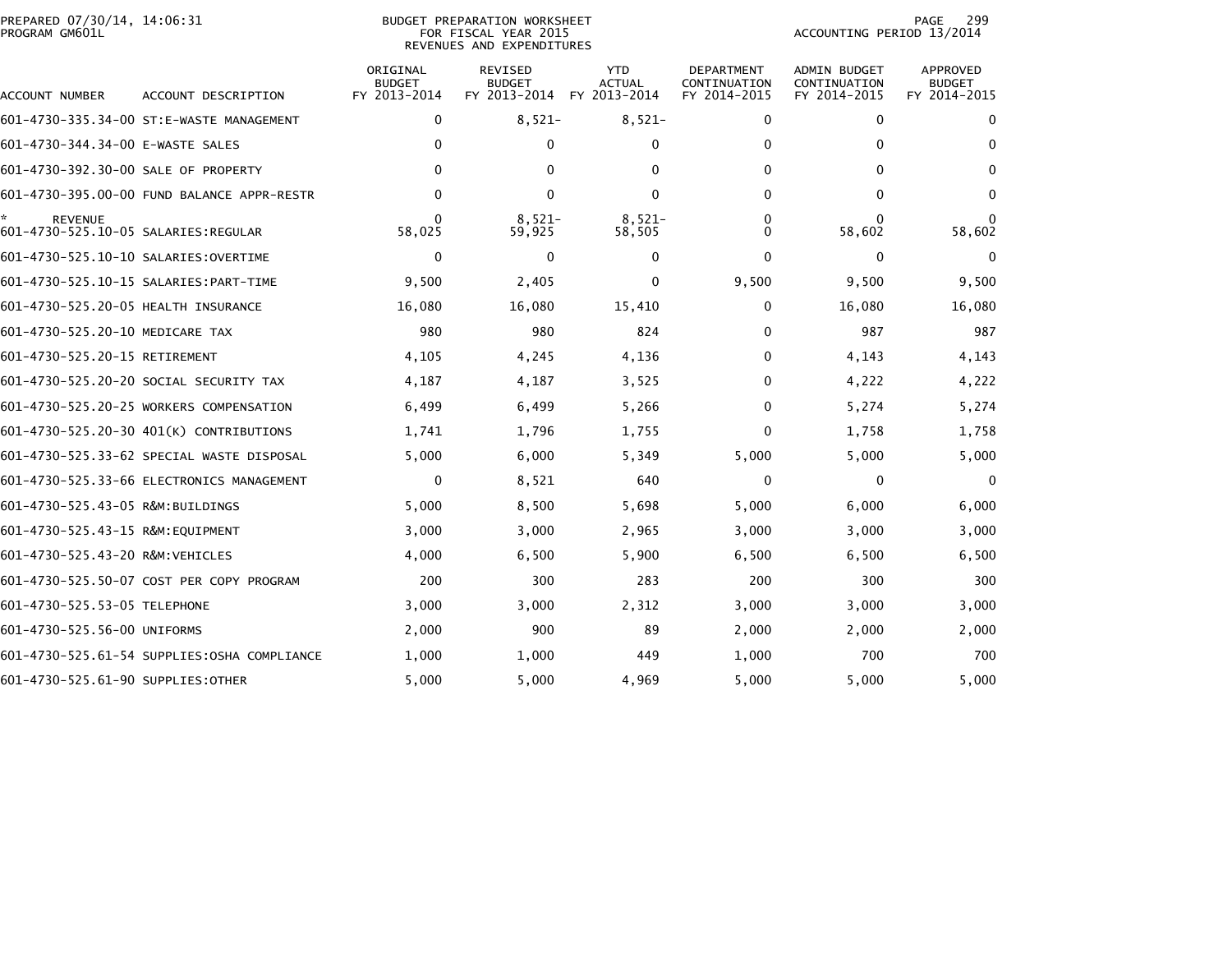| PREPARED 07/30/14, 14:06:31<br>PROGRAM GM601L |                                               |                                           | BUDGET PREPARATION WORKSHEET<br>FOR FISCAL YEAR 2015<br>REVENUES AND EXPENDITURES |                                             |                                                   |                                                     | 300<br>PAGE<br>ACCOUNTING PERIOD 13/2014  |  |  |
|-----------------------------------------------|-----------------------------------------------|-------------------------------------------|-----------------------------------------------------------------------------------|---------------------------------------------|---------------------------------------------------|-----------------------------------------------------|-------------------------------------------|--|--|
| <b>ACCOUNT NUMBER</b>                         | ACCOUNT DESCRIPTION                           | ORIGINAL<br><b>BUDGET</b><br>FY 2013-2014 | <b>REVISED</b><br><b>BUDGET</b><br>FY 2013-2014                                   | <b>YTD</b><br><b>ACTUAL</b><br>FY 2013-2014 | <b>DEPARTMENT</b><br>CONTINUATION<br>FY 2014-2015 | <b>ADMIN BUDGET</b><br>CONTINUATION<br>FY 2014-2015 | APPROVED<br><b>BUDGET</b><br>FY 2014-2015 |  |  |
|                                               | 601-4730-525.61-95 SUPPLIES: OTHER SMALL EQMT | 2,000                                     | 2,000                                                                             | 625                                         | 2,000                                             | 2,000                                               | 2,000                                     |  |  |
| 601-4730-525.62-05 ELECTRICITY                |                                               | 8,500                                     | 8,500                                                                             | 6,240                                       | 8,500                                             | 8,500                                               | 8,500                                     |  |  |
| 601-4730-525.62-10 HEATING OIL                |                                               | 400                                       | 400                                                                               | $\mathbf{0}$                                | 400                                               | 400                                                 | 400                                       |  |  |
|                                               | 601-4730-525.62-20 MOTOR FUEL & LUBRICANTS    | 4,000                                     | 4,000                                                                             | 2,866                                       | 4,000                                             | 4,000                                               | 4,000                                     |  |  |
| 601-4730-525.62-25 NATURAL GAS                |                                               | 3,500                                     | 3,500                                                                             | 2,941                                       | 3,500                                             | 4,000                                               | 4,000                                     |  |  |
|                                               | 601-4730-525.71-05 PURCHASE OF PROPERTY       | $\mathbf{0}$                              | 0                                                                                 | $\Omega$                                    | 0                                                 | 0                                                   | $\Omega$                                  |  |  |
| 601-4730-525.72-00 C/A:BUILDINGS              |                                               | $\Omega$                                  | 0                                                                                 | $\mathbf{0}$                                | $\Omega$                                          | 0                                                   | 0                                         |  |  |
|                                               | 601-4730-525.74-90 C/A:OTHER EQUIPMENT        | 164,000                                   | 164,000                                                                           | 54,273                                      | 0                                                 | 0                                                   | 0                                         |  |  |
|                                               |                                               | $\Omega$                                  | 0                                                                                 | $\Omega$                                    | 0                                                 | 0                                                   | $\Omega$                                  |  |  |
| 601-4730-525.76-90 F/A:OTHER                  |                                               | <sup>0</sup>                              | 0                                                                                 | 0                                           | $\Omega$                                          | 0                                                   | 0                                         |  |  |
| 601-4730-525.78-00 C/O:GAAP                   |                                               | <sup>0</sup>                              | <sup>0</sup>                                                                      | 0                                           | $\Omega$                                          | 0                                                   | 0                                         |  |  |
|                                               | 601-4730-525.79-00 DEPRECIATION EXPENSE       | 0                                         | 0                                                                                 | $\Omega$                                    | 0                                                 | 0                                                   | 0                                         |  |  |
| *<br>EXPENDITURE                              |                                               | 311,717                                   | 321,238                                                                           | 185,020                                     | 58,600                                            | 150,966                                             | 150,966                                   |  |  |
| **<br>RECYCLING OPERATIONS                    |                                               | 311,717                                   | 312,717                                                                           | 176,499                                     | 58,600                                            | 150,966                                             | 150,966                                   |  |  |
| ***<br>ENVIRONMENTAL SERVICES                 |                                               | 0                                         | 0                                                                                 | 1,391,155-                                  | 10, 174, 091                                      |                                                     |                                           |  |  |
| ****<br>LANDFILL ENTERPRISE                   |                                               | 0                                         | 0                                                                                 | 1,391,155-                                  | 10,174,091                                        | 0                                                   |                                           |  |  |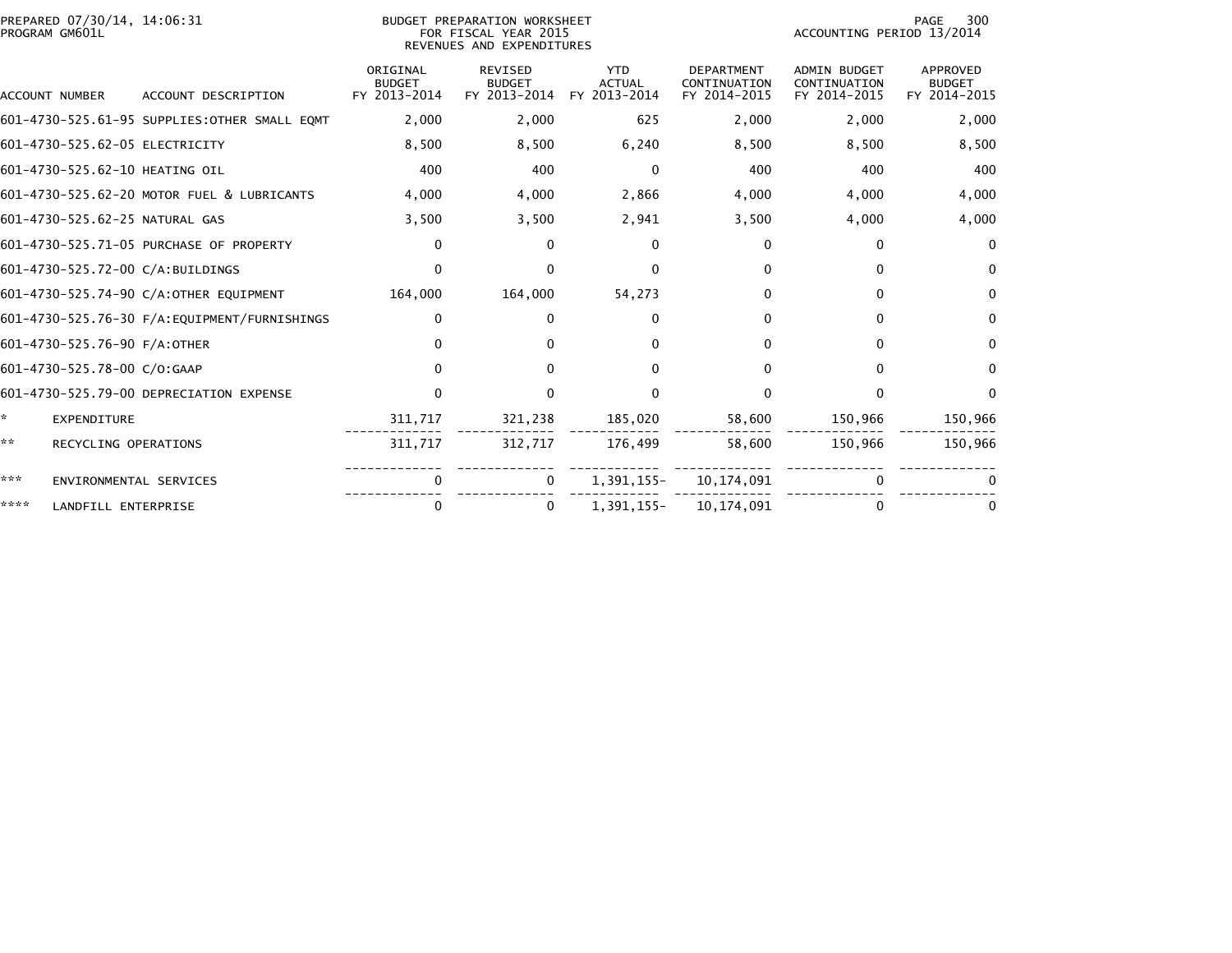| PREPARED 07/30/14, 14:06:31<br>PROGRAM GM601L | <b>BUDGET PREPARATION WORKSHEET</b><br>FOR FISCAL YEAR 2015<br>REVENUES AND EXPENDITURES |                                           |                                                 |                                             |                                                   | PAGE<br>301<br>ACCOUNTING PERIOD 13/2014            |                                           |  |
|-----------------------------------------------|------------------------------------------------------------------------------------------|-------------------------------------------|-------------------------------------------------|---------------------------------------------|---------------------------------------------------|-----------------------------------------------------|-------------------------------------------|--|
| ACCOUNT NUMBER                                | ACCOUNT DESCRIPTION                                                                      | ORIGINAL<br><b>BUDGET</b><br>FY 2013-2014 | <b>REVISED</b><br><b>BUDGET</b><br>FY 2013-2014 | <b>YTD</b><br><b>ACTUAL</b><br>FY 2013-2014 | <b>DEPARTMENT</b><br>CONTINUATION<br>FY 2014-2015 | <b>ADMIN BUDGET</b><br>CONTINUATION<br>FY 2014-2015 | APPROVED<br><b>BUDGET</b><br>FY 2014-2015 |  |
|                                               | 603-4137-331.98-05 362374292 REHAB APRON                                                 | 0                                         | 0                                               | $\Omega$                                    | 0                                                 | 0                                                   |                                           |  |
|                                               | 603-4137-331.98-10 3623742101 RUNWAY SURVEY                                              | $\Omega$                                  | $33,370-$                                       | $33,370-$                                   | 0                                                 | 0                                                   |                                           |  |
|                                               | 603-4137-331.98-20 3623742122 HANGAR PROJECT                                             | 320,000-                                  | $320,000 -$                                     | $320,000 -$                                 | 0                                                 | 0                                                   | <sup>0</sup>                              |  |
|                                               | 603-4137-331.98-25 3623742123 HANGAR SITE                                                | $\mathbf{0}$                              | $201,094-$                                      | 200,988-                                    | 0                                                 | $\Omega$                                            | ∩                                         |  |
|                                               | 603-4137-331.98-30 3623742131 VISION 100                                                 | 150,000-                                  | 150,000-                                        | 0                                           | 0                                                 | 150,000-                                            | $150,000 -$                               |  |
|                                               | 603-4137-334.10-93 362374293 LAND AND FENCE                                              | 0                                         | 0                                               | 0                                           | 0                                                 | 0                                                   |                                           |  |
|                                               | 603-4137-391.10-00 TRANSFER FROM FUND 101                                                | $\Omega$                                  | 278,839-                                        | 278,839-                                    | 0                                                 | $16,667-$                                           | $16,667-$                                 |  |
|                                               | 603-4137-395.10-00 FUND BALANCE APPR-UNREST                                              | $52,223-$                                 | $41, 197 -$                                     | 0                                           | $\Omega$                                          | $\Omega$                                            | $\Omega$                                  |  |
| <b>REVENUE</b>                                | 603-4137-535.33-17 CONTRACTED SERVICES                                                   | $522.223 -$<br>166,667                    | $1,024,500-$<br>445,506                         | 833.197-<br>142,950                         | 0                                                 | $166.667 -$<br>166,667                              | 166.667-<br>166,667                       |  |
| 603-4137-535.71-00 C/A:LAND                   |                                                                                          |                                           | 0                                               | $\Omega$                                    | 0                                                 | 0                                                   |                                           |  |
|                                               | 603-4137-535.72-11 C/A:AIRPORT HANGAR                                                    |                                           | 0                                               |                                             | 0                                                 | 0                                                   |                                           |  |
| 603-4137-535.73-61 C/A:REHAB APRON            |                                                                                          |                                           | O.                                              |                                             | 0                                                 | 0                                                   | <sup>0</sup>                              |  |
|                                               | 603-4137-535.73-66 C/A:SECURITY FENCING                                                  |                                           | 0                                               |                                             | 0                                                 | 0                                                   | 0                                         |  |
|                                               | 603-4137-535.73-74 C/A:HANGAR PROJECT                                                    | 355,556                                   | 361,074                                         | 361,073                                     | 0                                                 | 0                                                   |                                           |  |
| 603-4137-535.73-75 C/A:HANGAR SITE            |                                                                                          | 0                                         | 223,623                                         | 223,623                                     | 0                                                 | 0                                                   | 0                                         |  |
| 603-4137-535.78-00 C/A:GAAP                   |                                                                                          |                                           | 0                                               | 0                                           | 0                                                 | 0                                                   | <sup>0</sup>                              |  |
|                                               | 603-4137-535.79-00 DEPRECIATION EXPENSE                                                  | 0                                         | <sup>n</sup>                                    |                                             |                                                   | $\Omega$                                            | n                                         |  |
| *.<br><b>EXPENDITURE</b>                      |                                                                                          | 522,223                                   | 1,030,203                                       | 727,646                                     | 0                                                 | 166,667                                             | 166,667                                   |  |
| **<br><b>AIRPORT</b>                          |                                                                                          | 0                                         | 5,703                                           | $105,551-$                                  | 0                                                 |                                                     |                                           |  |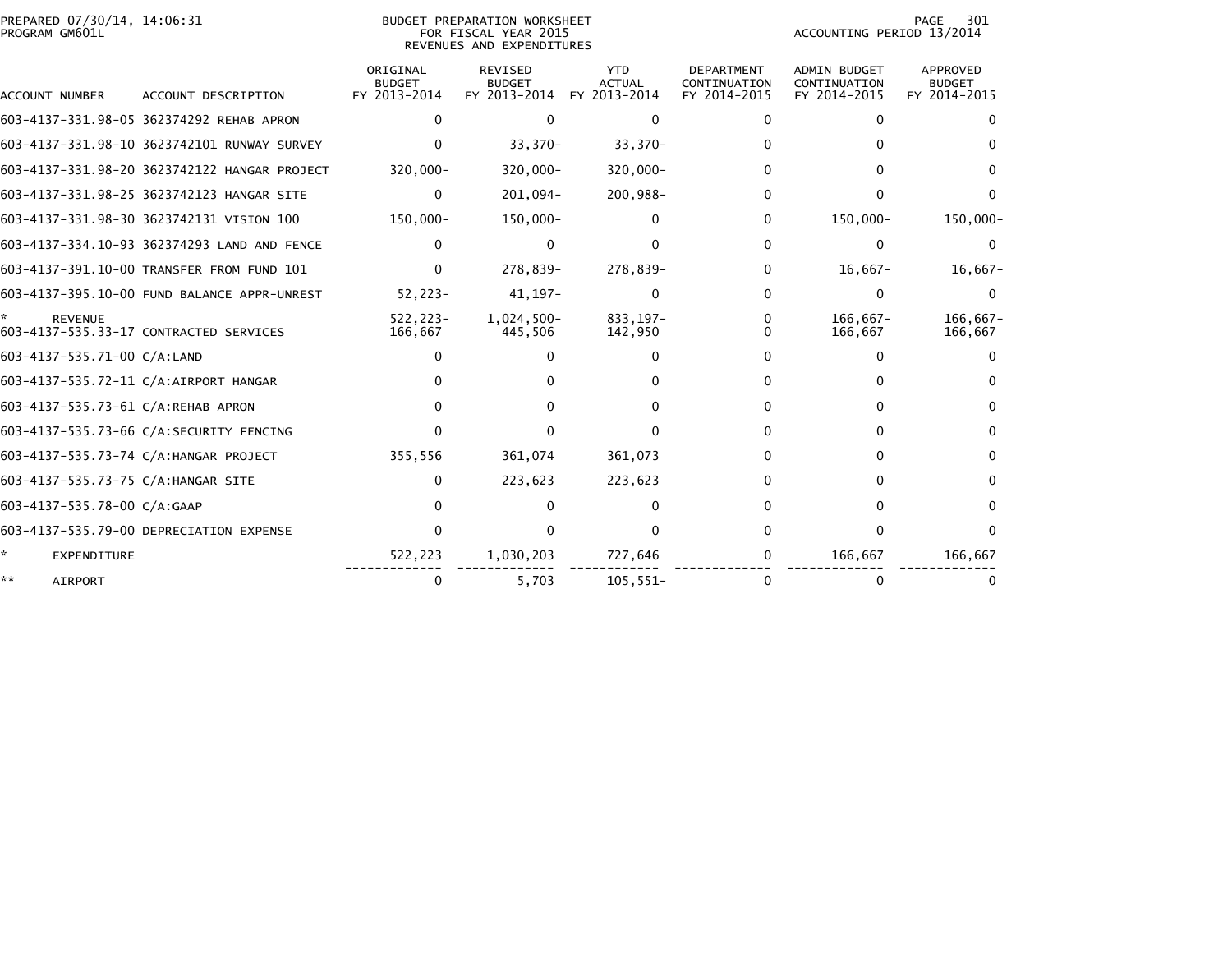| PROGRAM GM601L                                                                                                            | PREPARED 07/30/14, 14:06:31                                                                     |                                           | BUDGET PREPARATION WORKSHEET<br>FOR FISCAL YEAR 2015<br>REVENUES AND EXPENDITURES |                             |                                            | PAGE<br>302<br>ACCOUNTING PERIOD 13/2014     |                                           |  |
|---------------------------------------------------------------------------------------------------------------------------|-------------------------------------------------------------------------------------------------|-------------------------------------------|-----------------------------------------------------------------------------------|-----------------------------|--------------------------------------------|----------------------------------------------|-------------------------------------------|--|
| ACCOUNT NUMBER                                                                                                            | ACCOUNT DESCRIPTION                                                                             | ORIGINAL<br><b>BUDGET</b><br>FY 2013-2014 | REVISED<br><b>BUDGET</b><br>FY 2013-2014 FY 2013-2014                             | <b>YTD</b><br><b>ACTUAL</b> | DEPARTMENT<br>CONTINUATION<br>FY 2014-2015 | ADMIN BUDGET<br>CONTINUATION<br>FY 2014-2015 | APPROVED<br><b>BUDGET</b><br>FY 2014-2015 |  |
|                                                                                                                           | 603-4139-338.70-00 CONTRIBUTION-SALISBURY                                                       | $\mathbf 0$                               | $39,691-$                                                                         | $39,692 -$                  | $\mathbf{0}$                               | $\mathbf{0}$                                 | 0                                         |  |
|                                                                                                                           | 603-4139-353.07-00 AIRPORT JUMP FEES                                                            | $1.050 -$                                 | $1.050 -$                                                                         | $1,100-$                    | $1 -$                                      | $1 -$                                        | $1 -$                                     |  |
| LEVEL<br><b>TEXT</b><br>400<br>DECREASE IN REVENUE REPRESENTS SKYDIVING<br>OPERATIONS AGREEMENT CONVERTED TO A LAND LEASE |                                                                                                 | TEXT AMT<br>1                             |                                                                                   |                             |                                            |                                              |                                           |  |
|                                                                                                                           |                                                                                                 |                                           |                                                                                   | 1                           |                                            |                                              |                                           |  |
|                                                                                                                           | 603-4139-353.10-00 AIRPORT FUEL FLOWAGE FEES                                                    | $12,000 -$                                | $12,000 -$                                                                        | $8,056-$                    | $10,000 -$                                 | $10.000 -$                                   | $10,000 -$                                |  |
|                                                                                                                           | 603-4139-353.31-00 CAR RENTAL                                                                   | $900 -$                                   | $900 -$                                                                           | $595 -$                     | $900 -$                                    | $700 -$                                      | $700 -$                                   |  |
|                                                                                                                           | 603-4139-353.45-00 FUEL REVENUE                                                                 | $700,000 -$                               | 700,000-                                                                          | 689,009-                    | 736,000-                                   | $700,000 -$                                  | $700,000 -$                               |  |
|                                                                                                                           | 603-4139-353.61-00 MAINTENANCE REV-LABOR                                                        | $\mathbf 0$                               | $\mathbf 0$                                                                       | $36 -$                      | $\mathbf 0$                                | 0                                            | 0                                         |  |
|                                                                                                                           | 603-4139-353.63-00 MAINTENANCE REV-SUPPLIES                                                     | $3,600-$                                  | $3,600-$                                                                          | $3,506-$                    | $4,000-$                                   | $4,000-$                                     | $4,000-$                                  |  |
|                                                                                                                           | 603-4139-361.00-00 INTEREST REVENUE                                                             | $300 -$                                   | $300 -$                                                                           | $114-$                      | $300 -$                                    | $100 -$                                      | $100 -$                                   |  |
|                                                                                                                           | 603-4139-363.20-10 AIRPORT HANGAR RENTS                                                         | 270,000-                                  | 270,000-                                                                          | 248,233-                    | 260,000-                                   | 260,000-                                     | $260,000 -$                               |  |
| LEVEL                                                                                                                     | <b>TEXT</b>                                                                                     |                                           |                                                                                   | TEXT AMT                    |                                            |                                              |                                           |  |
| 400                                                                                                                       | PROJECTED VALUE REPRESENTS ADJUSTMENTS THROUGH<br>LEASE NEGOTIATIONS AND OTHER RATE CHANGES     |                                           |                                                                                   | 260,000<br>260,000          |                                            |                                              |                                           |  |
|                                                                                                                           | 603-4139-363.20-30 AIRPORT HANGAR LAND LSE                                                      | $10,535-$                                 | $10,535-$                                                                         | 11,164–                     | $12,500-$                                  | $12,500-$                                    | $12,500-$                                 |  |
| LEVEL<br><b>TEXT</b><br>400<br>PROJECTED VALUE REPRESENTS INCREASE IN REVENUE<br>FROM SKYDIVE OPERATIONS LAND LEASE       |                                                                                                 |                                           | TEXT AMT<br>12,500                                                                |                             |                                            |                                              |                                           |  |
|                                                                                                                           |                                                                                                 |                                           |                                                                                   | 12,500                      |                                            |                                              |                                           |  |
|                                                                                                                           | 603-4139-363.20-40 OFFICE RENTS                                                                 | $6,600-$                                  | $6,600 -$                                                                         | $6,800-$                    | $7,200-$                                   | $7,200-$                                     | $7,200-$                                  |  |
| LEVEL<br>400                                                                                                              | <b>TEXT</b><br>PROJECTED VALUE REPRESENTS INCREASE IN OFFICE<br>RENTS THROUGH LEASE NEGOTATIONS |                                           | TEXT AMT                                                                          | 7,200                       |                                            |                                              |                                           |  |
|                                                                                                                           |                                                                                                 |                                           |                                                                                   | 7,200                       |                                            |                                              |                                           |  |
|                                                                                                                           | 603-4139-363.20-50 TIE-DOWN RENTALS                                                             | $4,000-$                                  | 4,000-                                                                            | 4,558-                      | $4,000-$                                   | 4,000-                                       | $4,000-$                                  |  |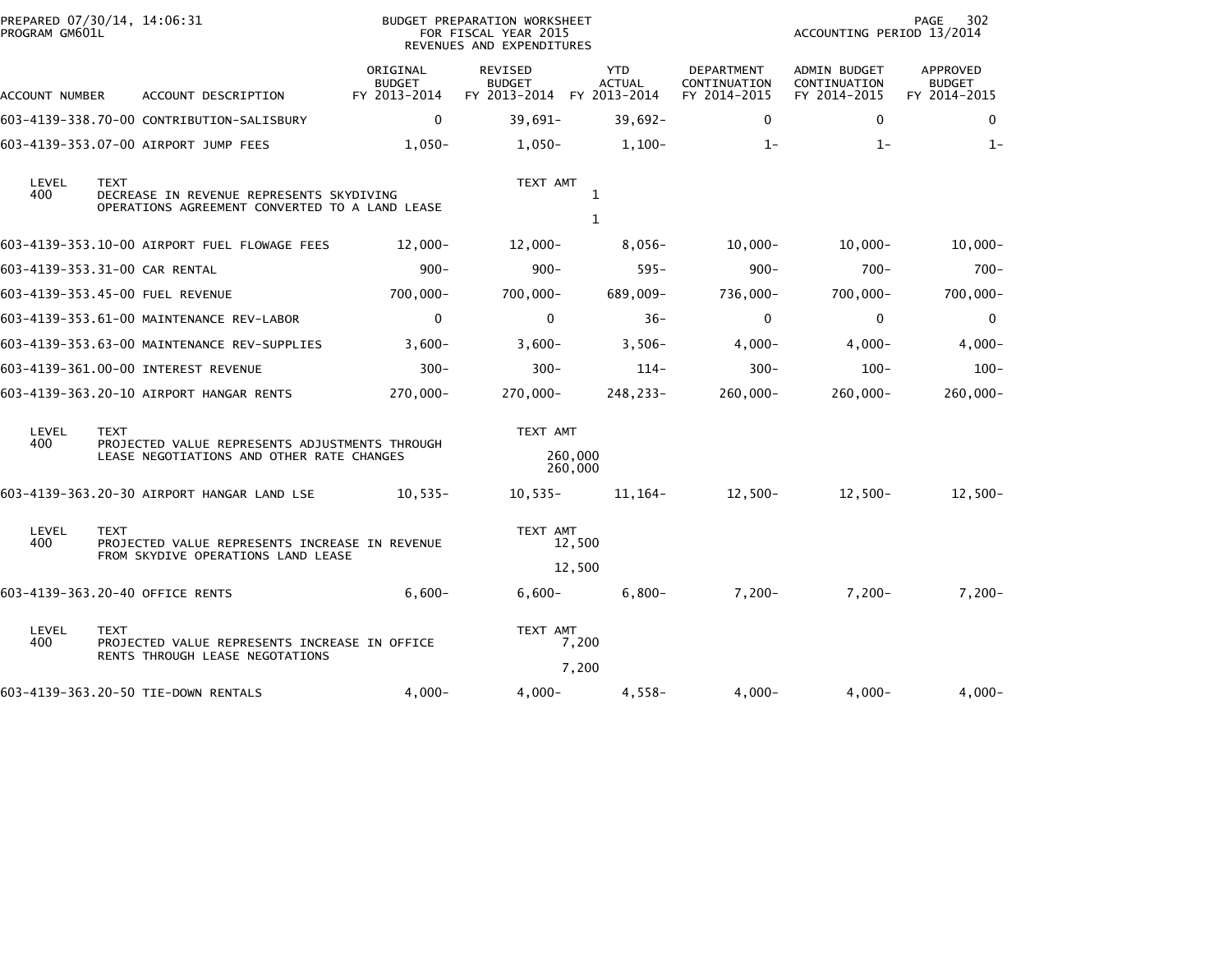| PREPARED 07/30/14, 14:06:31<br>PROGRAM GM601L         |                                                                                                         |                                           | BUDGET PREPARATION WORKSHEET<br>FOR FISCAL YEAR 2015<br>REVENUES AND EXPENDITURES |                                             |                                            | ACCOUNTING PERIOD 13/2014                    | 303<br>PAGE                                      |
|-------------------------------------------------------|---------------------------------------------------------------------------------------------------------|-------------------------------------------|-----------------------------------------------------------------------------------|---------------------------------------------|--------------------------------------------|----------------------------------------------|--------------------------------------------------|
| ACCOUNT NUMBER                                        | ACCOUNT DESCRIPTION                                                                                     | ORIGINAL<br><b>BUDGET</b><br>FY 2013-2014 | <b>REVISED</b><br><b>BUDGET</b><br>FY 2013-2014                                   | <b>YTD</b><br><b>ACTUAL</b><br>FY 2013-2014 | DEPARTMENT<br>CONTINUATION<br>FY 2014-2015 | ADMIN BUDGET<br>CONTINUATION<br>FY 2014-2015 | <b>APPROVED</b><br><b>BUDGET</b><br>FY 2014-2015 |
| 603-4139-363.20-60 RAMP/LANDING FEE                   |                                                                                                         | $100 -$                                   | $100 -$                                                                           | $40 -$                                      | $100 -$                                    | $100 -$                                      | $100 -$                                          |
| 603-4139-363.90-00 RENTS-OTHER                        |                                                                                                         | $6,900-$                                  | $6,900-$                                                                          | $10,025-$                                   | $16,500-$                                  | $16,500-$                                    | $16,500-$                                        |
| LEVEL<br><b>TEXT</b><br>400                           | PROJECTED VALUE REPRESENTS MONTHLY RENTAL REVENUES<br>FROM RPZ LEASES (\$800 & \$550) AND FAA RCO LEASE |                                           | TEXT AMT                                                                          | 16,500                                      |                                            |                                              |                                                  |
| $($ \$25)                                             |                                                                                                         |                                           |                                                                                   | 16,500                                      |                                            |                                              |                                                  |
| 603-4139-389.95-00 OTHER MISC RECEIPTS                |                                                                                                         | $2,300-$                                  | $2,300-$                                                                          | $3,353-$                                    | $2,375-$                                   | $2,300-$                                     | $2,300-$                                         |
|                                                       | 603-4139-391.10-00 TRANSFER FROM FUND 101                                                               | 0                                         | $254,693-$                                                                        | 254,693-                                    | 0                                          | 124,336-                                     | 124,336-                                         |
|                                                       | 603-4139-395.10-00 FUND BALANCE APPR-UNREST                                                             | $14,519-$                                 | 484,700-                                                                          | $\mathbf 0$                                 | $\Omega$                                   | $\mathbf 0$                                  | $80,100 -$                                       |
| <b>REVENUE</b><br>603-4139-535.10-05 SALARIES:REGULAR |                                                                                                         | 1,032,804-<br>126,888                     | 1,797,369-<br>129,088                                                             | 1,280,974-<br>126,104                       | 1,053,876-<br>126,888                      | 1, 141, 737-<br>128,645                      | 1,221,837-<br>128,645                            |
| 603-4139-535.10-10 SALARIES: OVERTIME                 |                                                                                                         | 200                                       | 200                                                                               | 85                                          | 200                                        | 200                                          | 200                                              |
| 603-4139-535.10-15 SALARIES: PART-TIME                |                                                                                                         | 40,000                                    | 38,700                                                                            | 36,643                                      | 40,000                                     | 40,000                                       | 40,000                                           |
| 603-4139-535.20-05 HEALTH INSURANCE                   |                                                                                                         | 24,120                                    | 24,245                                                                            | 23,617                                      | 24,120                                     | 24,120                                       | 24,120                                           |
|                                                       | 603-4139-535.20-08 HEALTH INSURANCE:RETIREES                                                            | $\mathbf{0}$                              | $\Omega$                                                                          | $\Omega$                                    | $\Omega$                                   | $\mathbf{0}$                                 | $\Omega$                                         |
| 603-4139-535.20-10 MEDICARE TAX                       |                                                                                                         | 2,423                                     | 2,423                                                                             | 2,114                                       | 2,423                                      | 2,448                                        | 2,448                                            |
| 603-4139-535.20-15 RETIREMENT                         |                                                                                                         | 8,971                                     | 9,171                                                                             | 8,915                                       | 8,971                                      | 9,095                                        | 9,095                                            |
| 603-4139-535.20-20 SOCIAL SECURITY TAX                |                                                                                                         | 10,359                                    | 9,359                                                                             | 9,041                                       | 10,359                                     | 10,468                                       | 10,468                                           |
|                                                       | 603-4139-535.20-25 WORKERS COMPENSATION                                                                 | 6,035                                     | 6,035                                                                             | 5,556                                       | 6,035                                      | 4,531                                        | 4,531                                            |
|                                                       | 603-4139-535.20-30 401(K) CONTRIBUTIONS                                                                 | 3,707                                     | 3,907                                                                             | 3,783                                       | 3,707                                      | 3,859                                        | 3,859                                            |
| 603-4139-535.33-10 CONTRACT COLLECTION                |                                                                                                         | 1,000                                     | 500                                                                               | 325                                         | 1,000                                      | 1,000                                        | 1,000                                            |
| 603-4139-535.33-17 CONTRACTED SERVICES                |                                                                                                         | 2,000                                     | 2,000                                                                             | 1,908                                       | 5,200                                      | 5,200                                        | 5,200                                            |

LEVEL TEXT TEXT AMT 400 PROJECTED VALUE REPRESENTS NEW INSPECTIONS AND 5,200 FIRE ALARM MONITORING FOR THE COMMUNITY HANGAR

TEXT AMT<br>5,200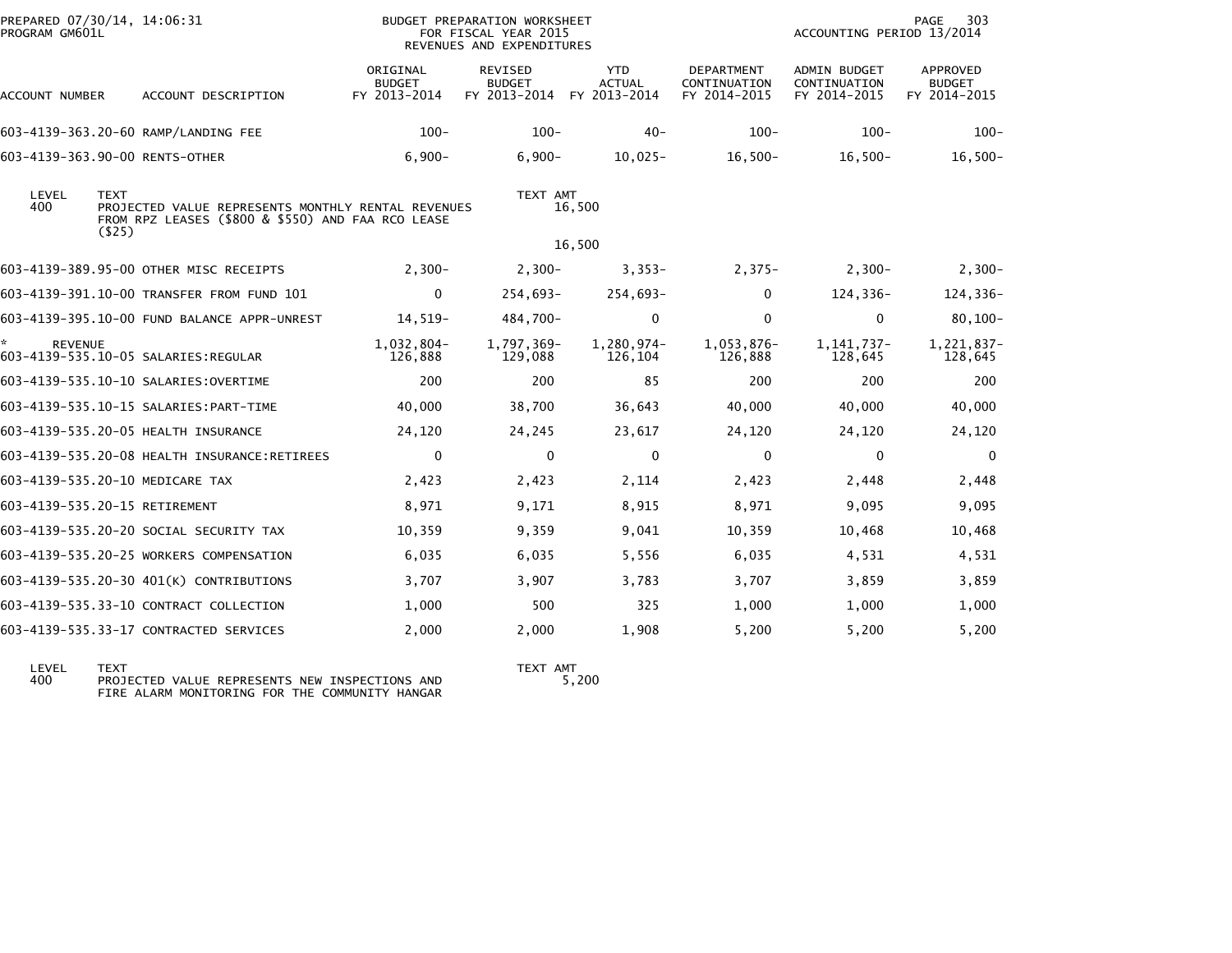| PREPARED 07/30/14, 14:06:31<br>PROGRAM GM601L |                                                                                                                                                                                                                                                                                                                                                                                  | BUDGET PREPARATION WORKSHEET<br>FOR FISCAL YEAR 2015<br>REVENUES AND EXPENDITURES |                                          |                                             |                                            | PAGE<br>304<br>ACCOUNTING PERIOD 13/2014     |                                           |
|-----------------------------------------------|----------------------------------------------------------------------------------------------------------------------------------------------------------------------------------------------------------------------------------------------------------------------------------------------------------------------------------------------------------------------------------|-----------------------------------------------------------------------------------|------------------------------------------|---------------------------------------------|--------------------------------------------|----------------------------------------------|-------------------------------------------|
| ACCOUNT NUMBER                                | ACCOUNT DESCRIPTION                                                                                                                                                                                                                                                                                                                                                              | ORIGINAL<br><b>BUDGET</b><br>FY 2013-2014                                         | REVISED<br><b>BUDGET</b><br>FY 2013-2014 | <b>YTD</b><br><b>ACTUAL</b><br>FY 2013-2014 | DEPARTMENT<br>CONTINUATION<br>FY 2014-2015 | ADMIN BUDGET<br>CONTINUATION<br>FY 2014-2015 | APPROVED<br><b>BUDGET</b><br>FY 2014-2015 |
|                                               |                                                                                                                                                                                                                                                                                                                                                                                  |                                                                                   |                                          | 5,200                                       |                                            |                                              |                                           |
|                                               | 603-4139-535.33-63 SNOW REMOVAL SERVICES                                                                                                                                                                                                                                                                                                                                         | 9,000                                                                             | 7,500                                    | 7,414                                       | 10,500                                     | 10,500                                       | 10,500                                    |
| LEVEL<br>400                                  | <b>TEXT</b><br>VALUE REPRESENTS CONTRACT PRICE TO REMOVE SNOW<br>FOR TWO HEAVY SNOW EVENTS (\$4644/ EVENT) PLUS<br>PURCHASE OF RUBBER BLADES FOR EQUIPMENT.<br>THIS MEETS OUR CONTRACTUAL OBLIGATION TO CLEAR<br>THE RUNWAY AND TAXIWAY IN A TIMELY MANNER. AIRPORT<br>STAFF WILL CONTINUE TO ASSIST WITH CLEARING<br>EFFORTS DURING LIGHT SNOWFALLS USING AIRPORT<br>EOUIPMENT. |                                                                                   | TEXT AMT                                 | 10,500                                      |                                            |                                              |                                           |
|                                               |                                                                                                                                                                                                                                                                                                                                                                                  |                                                                                   | 10,500                                   |                                             |                                            |                                              |                                           |
|                                               | 603-4139-535.34-30 SERVICE & MAINTENANCE                                                                                                                                                                                                                                                                                                                                         | 29,450                                                                            | 29,450                                   | 24,438                                      | 29,450                                     | 29,450                                       | 29,450                                    |
| LEVEL<br>400                                  | <b>TEXT</b><br>WSI-FAA APPROVED WEATHER BRIEFING SERVICE<br>WSI-FAA APPROVED WEATHER BRIEFING SERVICE                                                                                                                                                                                                                                                                            |                                                                                   | TEXT AMT<br>29,450                       |                                             |                                            |                                              |                                           |
|                                               | MAINTENANCE CONTRACT FOR INSTRUMENT LANDING SYSTEM                                                                                                                                                                                                                                                                                                                               |                                                                                   |                                          |                                             |                                            |                                              |                                           |
|                                               | AND AIRFIELD LIGHTING AVERAGED OVER 24 QUARTERS                                                                                                                                                                                                                                                                                                                                  |                                                                                   | 29,450                                   |                                             |                                            |                                              |                                           |
|                                               | 603-4139-535.34-70 800 RADIO USER FEES                                                                                                                                                                                                                                                                                                                                           | 400                                                                               | 400                                      | 240                                         | 400                                        | 400                                          | 400                                       |
| 603-4139-535.41-40 WATER                      |                                                                                                                                                                                                                                                                                                                                                                                  | 7,800                                                                             | 7,800                                    | 5,395                                       | 7,800                                      | 7,300                                        | 7,300                                     |
|                                               | 603-4139-535.41-42 STORM WATER FEE                                                                                                                                                                                                                                                                                                                                               | 51                                                                                | 51                                       | 43                                          | 60                                         | 60                                           | 60                                        |
|                                               | 603-4139-535.42-20 GROUNDS MAINTENANCE                                                                                                                                                                                                                                                                                                                                           | 3,000                                                                             | 4,437                                    | 1,735                                       | 4,000                                      | 3,000                                        | 3,000                                     |
|                                               | 603-4139-535.43-05 R&M:BUILDINGS                                                                                                                                                                                                                                                                                                                                                 | 35,000                                                                            | 31,975                                   | 21,265                                      | 35,000                                     | 30,000                                       | 30,000                                    |
|                                               | 603-4139-535.43-15 R&M:EQUIPMENT                                                                                                                                                                                                                                                                                                                                                 | 10,000                                                                            | 11,933                                   | 10,486                                      | 10,000                                     | 10,000                                       | 10,000                                    |
|                                               | 603-4139-535.43-20 R&M: VEHICLES                                                                                                                                                                                                                                                                                                                                                 | 2,000                                                                             | 3,567                                    | 3,315                                       | 2,000                                      | 2,000                                        | 2,000                                     |
|                                               | 603-4139-535.44-10 RENT: EQUIPMENT                                                                                                                                                                                                                                                                                                                                               | 600                                                                               | 600                                      | 179                                         | 1,200                                      | 1,200                                        | 1,200                                     |
|                                               |                                                                                                                                                                                                                                                                                                                                                                                  |                                                                                   |                                          |                                             |                                            |                                              |                                           |

TEXT AMT<br>1,200

LEVEL TEXT TEXT AMT 400 PROJECTED VALUE REPRESENTS SKID STEER EQUIPMENT 1,200 RENTAL FOR TWO HEAVY SNOWFALL EVENTS.THIS WILL ASSIST IN CLEARING RAMPS & ALLEYS BETWEEN HANGARS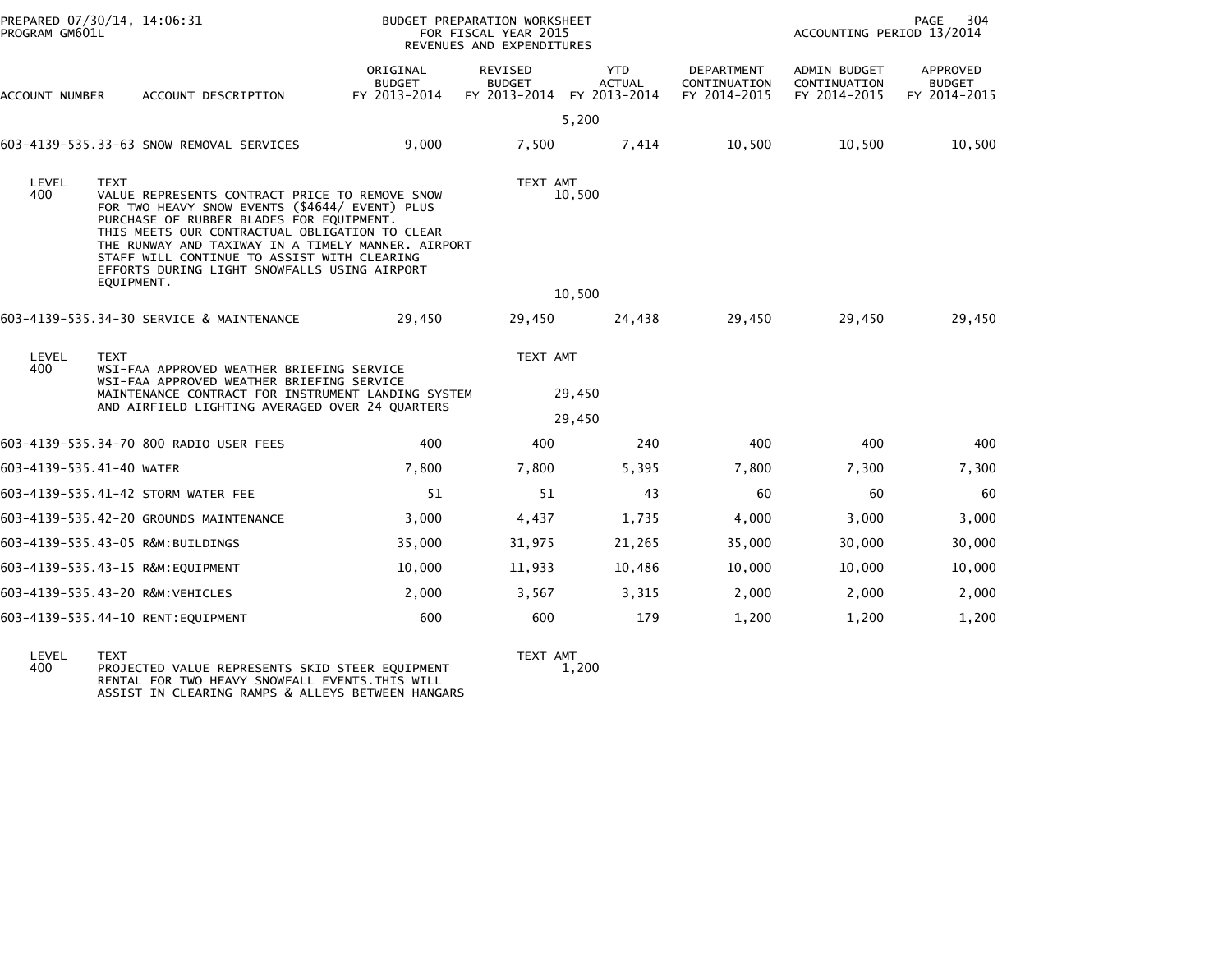| PROGRAM GM601L           | PREPARED 07/30/14, 14:06:31                                                                                                                                                                                                               |                                           | BUDGET PREPARATION WORKSHEET<br>FOR FISCAL YEAR 2015<br>REVENUES AND EXPENDITURES |                                             |                                            | ACCOUNTING PERIOD 13/2014                           | 305<br>PAGE                        |
|--------------------------|-------------------------------------------------------------------------------------------------------------------------------------------------------------------------------------------------------------------------------------------|-------------------------------------------|-----------------------------------------------------------------------------------|---------------------------------------------|--------------------------------------------|-----------------------------------------------------|------------------------------------|
| ACCOUNT NUMBER           | ACCOUNT DESCRIPTION                                                                                                                                                                                                                       | ORIGINAL<br><b>BUDGET</b><br>FY 2013-2014 | <b>REVISED</b><br><b>BUDGET</b><br>FY 2013-2014                                   | <b>YTD</b><br><b>ACTUAL</b><br>FY 2013-2014 | DEPARTMENT<br>CONTINUATION<br>FY 2014-2015 | <b>ADMIN BUDGET</b><br>CONTINUATION<br>FY 2014-2015 | APPROVED<br>BUDGET<br>FY 2014-2015 |
|                          |                                                                                                                                                                                                                                           |                                           |                                                                                   | 1,200                                       |                                            |                                                     |                                    |
|                          | 603-4139-535.50-07 COST PER COPY PROGRAM                                                                                                                                                                                                  | 500                                       | 500                                                                               | 344                                         | 500                                        | 500                                                 | 500                                |
|                          | 603-4139-535.53-05 TELEPHONE                                                                                                                                                                                                              | 6,700                                     | 6,700                                                                             | 5,688                                       | 6,700                                      | 6,700                                               | 6,700                              |
|                          | 603-4139-535.54-00 ADVERTISING                                                                                                                                                                                                            | 4,000                                     | 4,000                                                                             | 2,566                                       | 4,000                                      | 4,000                                               | 4,000                              |
|                          | 603-4139-535.55-00 PRINTING                                                                                                                                                                                                               | 200                                       | 200                                                                               | 83                                          | 200                                        | 200                                                 | 200                                |
|                          | 603-4139-535.56-00 UNIFORMS                                                                                                                                                                                                               | 1,200                                     | 1,200                                                                             | 1,143                                       | 1,200                                      | 1,400                                               | 1,400                              |
|                          | 603-4139-535.57-00 POSTAGE                                                                                                                                                                                                                | 300                                       | 300                                                                               | 257                                         | 300                                        | 300                                                 | 300                                |
|                          | 603-4139-535.58-00 TRAVEL                                                                                                                                                                                                                 | 1,500                                     | 1,800                                                                             | 1,588                                       | 2,200                                      | 2,200                                               | 2,200                              |
|                          | 603-4139-535.59-00 TRAINING                                                                                                                                                                                                               | 1,000                                     | 1,000                                                                             | 612                                         | 1,000                                      | 1,000                                               | 1,000                              |
|                          | 603-4139-535.61-05 SUPPLIES:OFFICE                                                                                                                                                                                                        | 1,200                                     | 1,200                                                                             | 1,021                                       | 1,400                                      | 1,400                                               | 1,400                              |
|                          | 603-4139-535.61-12 SUPPLIES:CONCESSIONS                                                                                                                                                                                                   | 300                                       | 300                                                                               | 96                                          | 300                                        | 300                                                 | 300                                |
|                          | 603-4139-535.61-30 SUPPLIES:JANITORIAL                                                                                                                                                                                                    | 2,200                                     | 2,200                                                                             | 986                                         | 2,200                                      | 2,000                                               | 2,000                              |
|                          |                                                                                                                                                                                                                                           | 550,000                                   | 550,000                                                                           | 496,023                                     | 585,000                                    | 585,000                                             | 585,000                            |
|                          | 603-4139-535.61-57 RESALE: PARTS                                                                                                                                                                                                          | 3,000                                     | 3,000                                                                             | 2,211                                       | 3,500                                      | 3,500                                               | 3,500                              |
|                          | 603-4139-535.61-95 SUPPLIES:OTHER SMALL EQMT                                                                                                                                                                                              | 2,000                                     | 2,500                                                                             | 1,240                                       | 2,500                                      | 2,500                                               | 2,500                              |
|                          | 603-4139-535.62-05 ELECTRICITY                                                                                                                                                                                                            | 44,300                                    | 44,300                                                                            | 39,019                                      | 42,000                                     | 48,000                                              | 48,000                             |
|                          | 603-4139-535.62-20 MOTOR FUEL & LUBRICANTS                                                                                                                                                                                                | 4,200                                     | 4,200                                                                             | 3,401                                       | 4,200                                      | 4,200                                               | 4,200                              |
|                          | 603-4139-535.62-25 NATURAL GAS                                                                                                                                                                                                            | 9,000                                     | 9,000                                                                             | 5,774                                       | 7,000                                      | 7,000                                               | 7,000                              |
| LEVEL<br>400             | <b>TEXT</b><br>PROJECTED VALUE REPRESENTS A DECREASE DUE TO<br>TENANT ASSUMING GAS METER IN MAINTENANCE HANGAR<br>WHICH WAS HISTORICALLY HALF OF OUR ANNUAL PNG BILL<br>ADDITIONAL CONSIDERATION FOR LIGHT USE OF HEATER<br>IN NEW HANGAR |                                           | TEXT AMT                                                                          | 7,000                                       |                                            |                                                     |                                    |
|                          |                                                                                                                                                                                                                                           |                                           |                                                                                   | 7,000                                       |                                            |                                                     |                                    |
| 603-4139-535.64-10 BOOKS |                                                                                                                                                                                                                                           | 200                                       | 200                                                                               | 29                                          | 200                                        | 200                                                 | 200                                |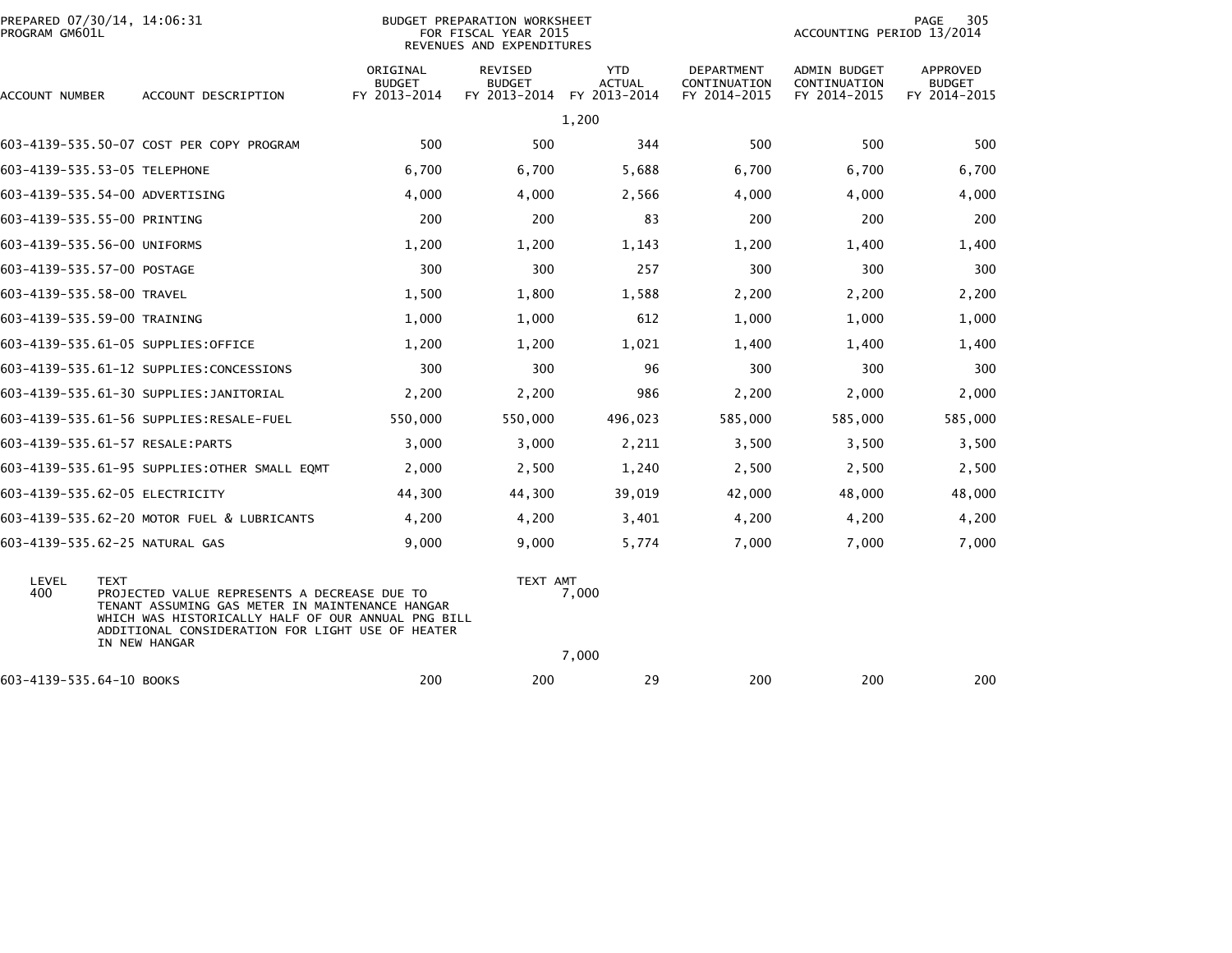| PREPARED 07/30/14, 14:06:31<br>PROGRAM GM601L |                             |                                              | <b>BUDGET PREPARATION WORKSHEET</b><br>FOR FISCAL YEAR 2015<br>REVENUES AND EXPENDITURES |                                                 |                                             |                                                   | 306<br>PAGE<br>ACCOUNTING PERIOD 13/2014            |                                                  |  |
|-----------------------------------------------|-----------------------------|----------------------------------------------|------------------------------------------------------------------------------------------|-------------------------------------------------|---------------------------------------------|---------------------------------------------------|-----------------------------------------------------|--------------------------------------------------|--|
|                                               | <b>ACCOUNT NUMBER</b>       | ACCOUNT DESCRIPTION                          | ORIGINAL<br><b>BUDGET</b><br>FY 2013-2014                                                | <b>REVISED</b><br><b>BUDGET</b><br>FY 2013-2014 | <b>YTD</b><br><b>ACTUAL</b><br>FY 2013-2014 | <b>DEPARTMENT</b><br>CONTINUATION<br>FY 2014-2015 | <b>ADMIN BUDGET</b><br>CONTINUATION<br>FY 2014-2015 | <b>APPROVED</b><br><b>BUDGET</b><br>FY 2014-2015 |  |
|                                               |                             | 603-4139-535.64-50 DUES & SUBSCRIPTIONS      | 1,000                                                                                    | 1,000                                           | 995                                         | 1,300                                             | 1,300                                               | 1,300                                            |  |
|                                               |                             | 603-4139-535.72-00 C/A:BUILDINGS             | $\Omega$                                                                                 | 215,000                                         | 15,929                                      | 0                                                 | $\Omega$                                            | $\Omega$                                         |  |
|                                               |                             | 603-4139-535.72-11 C/A:AIRPORT HANGAR        | $\mathbf{0}$                                                                             | 543,862                                         | 483,430                                     | $\Omega$                                          | $\Omega$                                            | $\Omega$                                         |  |
|                                               |                             | 603-4139-535.74-90 C/A:OTHER EQUIPMENT       | $\mathbf{0}$                                                                             | $\Omega$                                        | $\mathbf{0}$                                | 0                                                 | $\Omega$                                            | 80,100                                           |  |
| 400                                           | LEVEL<br><b>TEXT</b>        | LARGE CAPACITY AIRCRAFT TUG<br>ROTARY CUTTER |                                                                                          | TEXT AMT<br>64,600<br>15,500<br>80,100          |                                             |                                                   |                                                     |                                                  |  |
|                                               |                             | 603-4139-535.76-30 F/A:EQUIPMENT/FURNISHINGS | 2,000                                                                                    | 863                                             | 862                                         | 2,000                                             | 2,000                                               | 2,000                                            |  |
|                                               | 603-4139-535.78-00 C/A:GAAP |                                              | 0                                                                                        | $\Omega$                                        | $\mathbf{0}$                                | 0                                                 | 0                                                   | $\Omega$                                         |  |
|                                               |                             | 603-4139-535.79-00 DEPRECIATION EXPENSE      | $\Omega$                                                                                 | 0                                               | $\Omega$                                    | 0                                                 | $\Omega$                                            | $\Omega$                                         |  |
|                                               |                             | 603-4139-535.90-00 OTHER SERVICES            | 5,000                                                                                    | 5,000                                           | 100                                         | 5,000                                             | 5,000                                               | 5,000                                            |  |
|                                               |                             | 603-4139-535.90-16 BANK FEES: CREDIT CARD    | 25,000                                                                                   | 25,000                                          | 23,196                                      | 25,000                                            | 25,000                                              | 25,000                                           |  |
|                                               |                             | 603-4139-535.90-34 INDIRECT COSTS            | $\Omega$                                                                                 | $\Omega$                                        | $\mathbf{0}$                                | $\Omega$                                          | 62,561                                              | 62,561                                           |  |
|                                               |                             | 603-4139-535.90-39 SALES & USE TAX           | 45,000                                                                                   | 45,000                                          | 39,419                                      | 45,000                                            | 52,000                                              | 52,000                                           |  |
|                                               |                             | 603-4139-535.98-95 RESERVE: UNAPPROPRIATED   | $\mathbf 0$                                                                              | $\mathbf{0}$                                    | $\mathbf{0}$                                | 0                                                 | $\mathbf 0$                                         | 0                                                |  |
| ×.                                            | <b>EXPENDITURE</b>          |                                              | 1,032,804                                                                                | 1,791,666                                       | 1,418,613                                   | 1,072,013                                         | 1, 141, 737                                         | 1,221,837                                        |  |
| **                                            | AIRPORT OPERATIONS          |                                              | 0                                                                                        | $5,703-$                                        | 137,639                                     | 18,137                                            | $\mathbf{0}$                                        | $\Omega$                                         |  |
| ***                                           | <b>GENERAL GOVERNMENT</b>   |                                              | 0                                                                                        |                                                 | 32,088                                      | 18,137                                            | 0                                                   |                                                  |  |
| ****                                          | AIRPORT FUND                |                                              | 0                                                                                        | 0                                               | 32,088                                      | 18,137                                            | $\mathbf{0}$                                        | 0                                                |  |